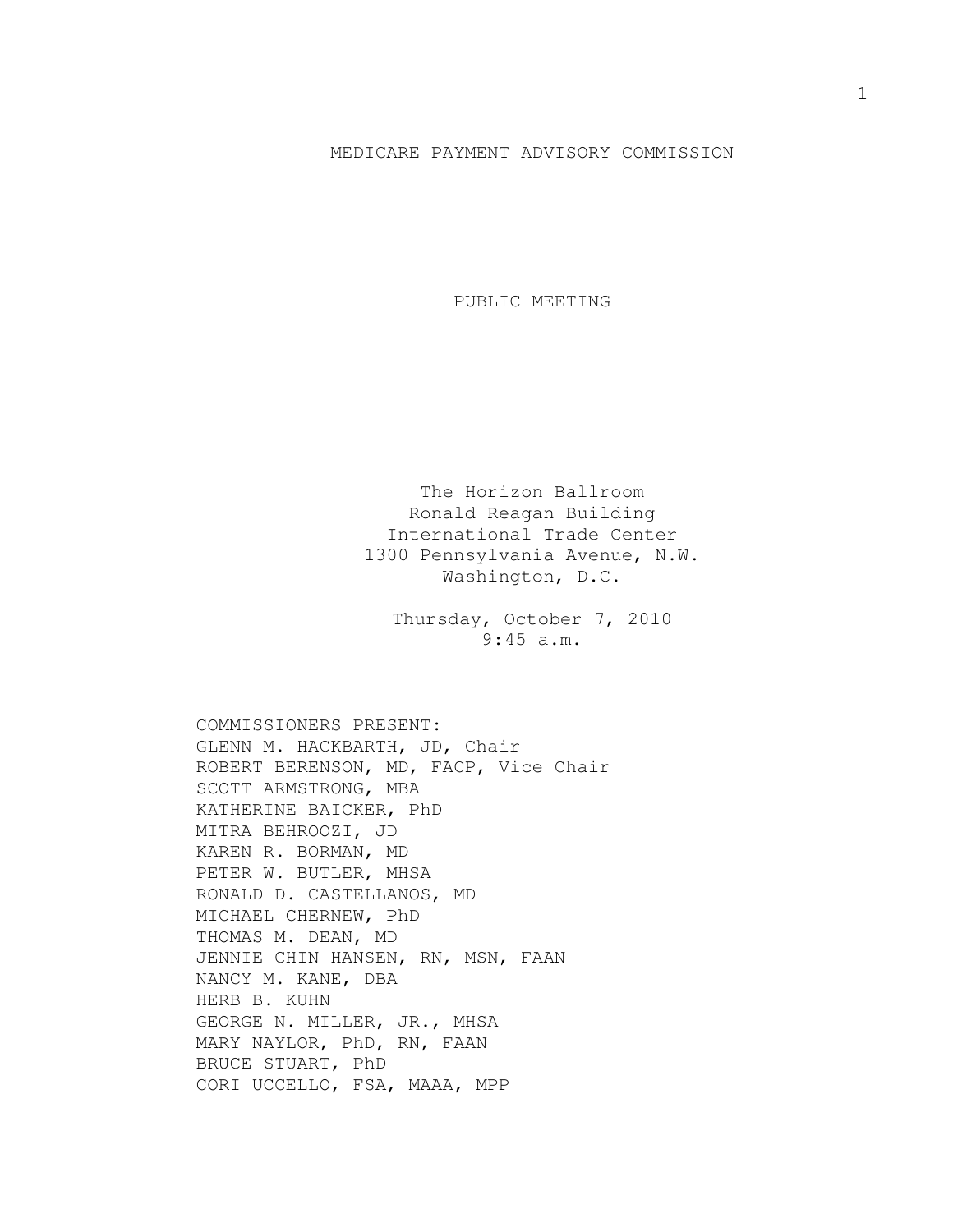|                                                                                               | 2    |
|-----------------------------------------------------------------------------------------------|------|
| AGENDA                                                                                        | PAGE |
| Medicare's shared savings program for ACOs<br>- David Glass, Jeff Stensland                   | 3    |
| Report on panel about identifying high- and<br>low-value services                             |      |
| - Joan Sokolovsky                                                                             | 74   |
| Public Comment                                                                                | 105  |
| Clarifying Medicare's authority to apply least<br>costly alternative policies                 |      |
| - Nancy Ray                                                                                   | 106  |
| Validating the physician fee schedule's time<br>estimates                                     |      |
| - Kevin Hayes                                                                                 | 179  |
| The sustainable growth rate system: policy<br>considerations for adjustments and alternatives |      |
| - Cristina Boccuti                                                                            | 235  |
| Public comment                                                                                | 308  |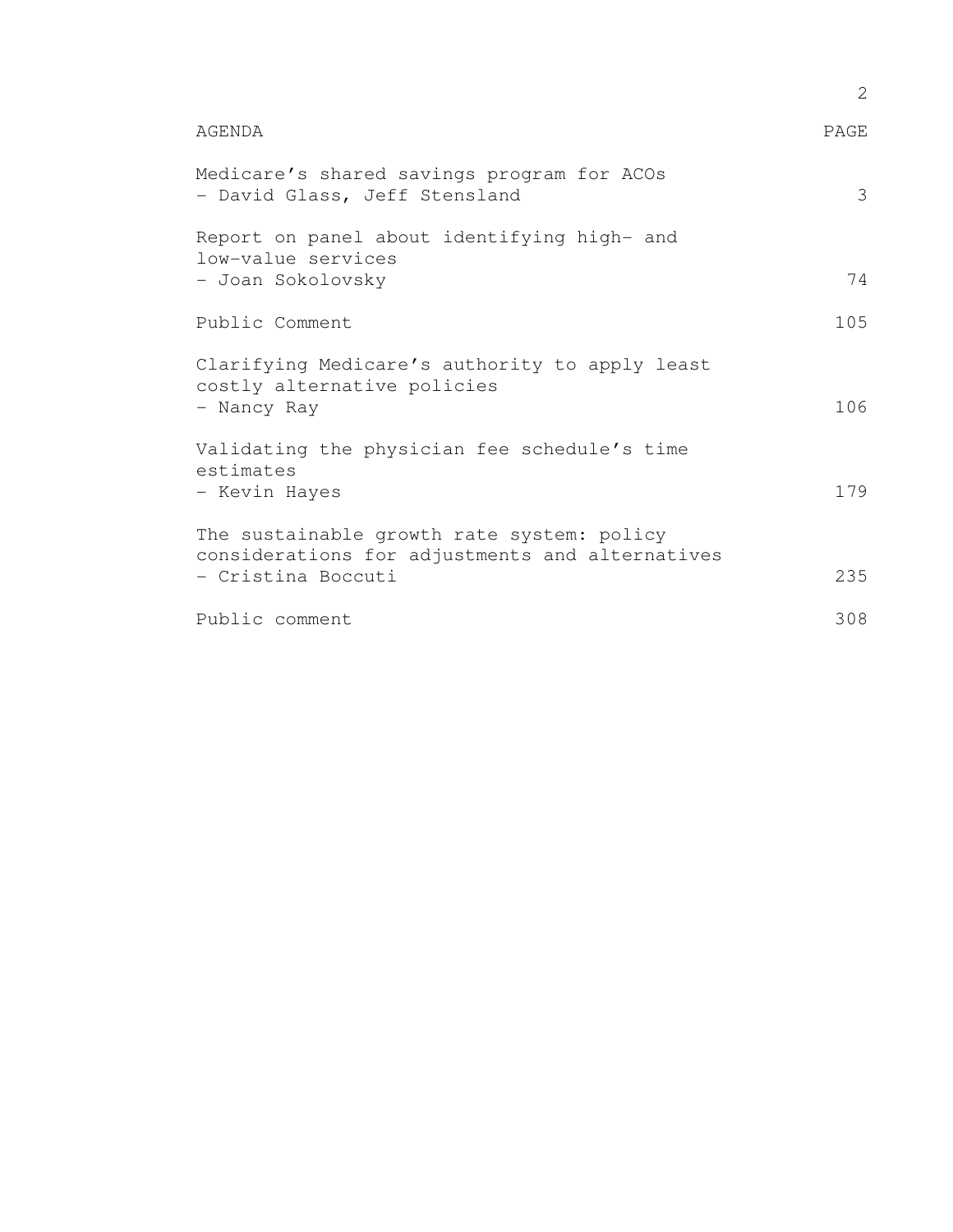1 P R O C E E D I N G S [9:45 a.m.] MR. HACKBARTH: Would you take your seats, please? Okay. Welcome to our guests and, I am sorry, it looks like we may not have enough seats. Can you see any vacancies here, Mark? DR. MARK MILLER: I'm not seeing any. MR. HACKBARTH: We begin this month's meeting with a presentation and discussion on shared savings program for ACOs, and then we will have a report on a panel about identifying high- and low-value services before lunch. For those of you who are in the audience who are new to MedPAC meetings, we will conclude each session with a brief public comment period, so we'll have one of those right before lunch and then also at the end of the day. When we get to that point, I will talk about the ground rules for the public comment period. So let's turn to ACOs. David, Jeff, who's leading the way? David? MR. GLASS: I'll start off. Last months we briefly reviewed the legislation on a new Medicare program for accountable care organizations which starts in 2012. You discussed several issues relating to the program and the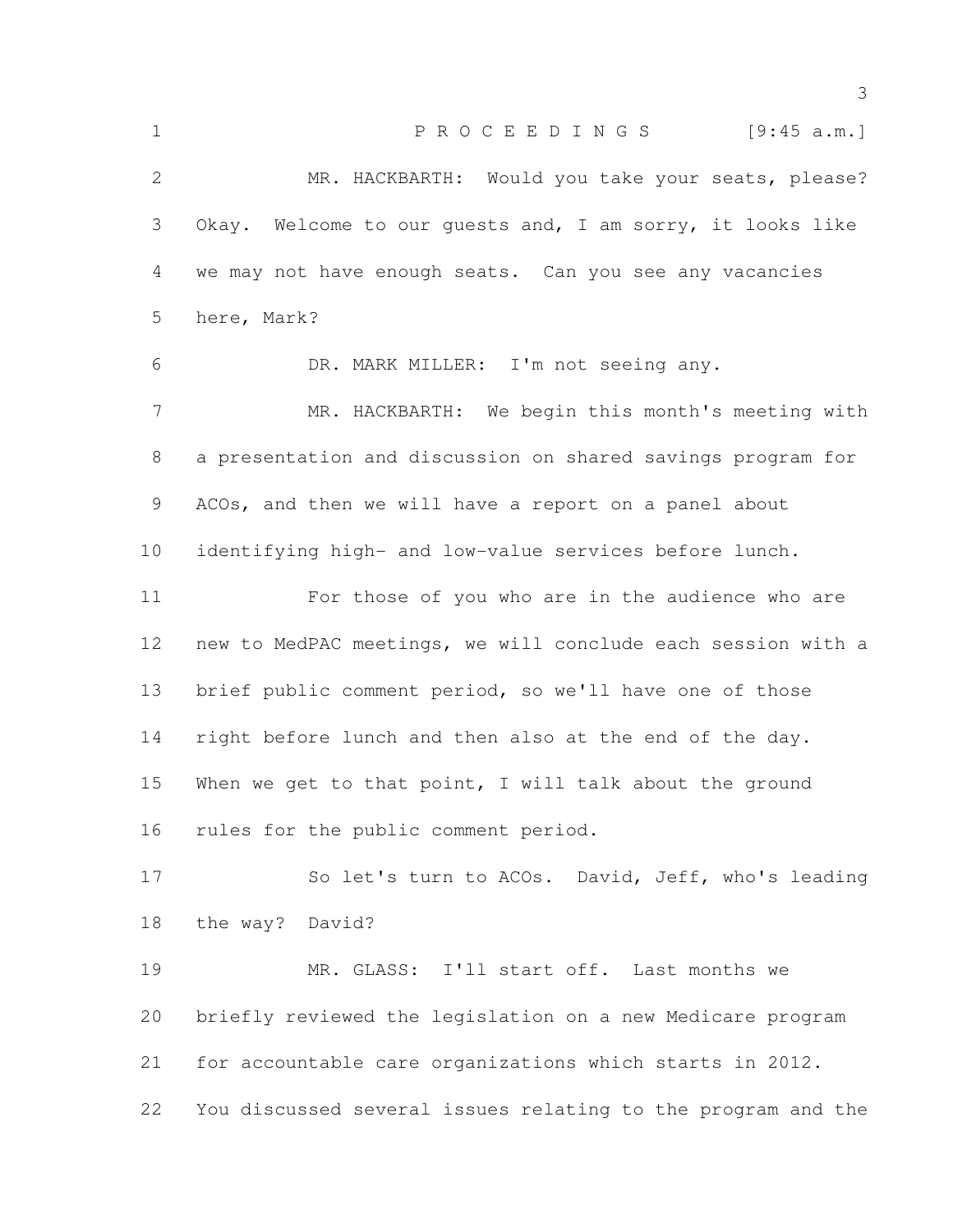regulations CMS will have to write to put the program into practice. Today we will summarize your comments from last month and expand on some of the points on which you wanted more information.

 So, to quickly review, ACOs are health care organizations formed around a core group of primary care providers serving at least 5,000 fee-for-service Medicare 8 beneficiaries. Those providers could be, for example, physicians, nurse practitioners, or physician assistants. While an ACO must have primary care providers, having a hospital or specialist in the ACO is optional.

 An ACO must also show CMS that it has the capabilities listed on the slide there. CMS will have to make a judgment call as to whether the ACO meets those criteria. And remember, ACO patients are still free to use providers outside of the ACO. And if they choose to go to a 17 specialist or hospital outside of the ACO, the ACO remains responsible for the spending.

 With that definition in mind, we want to build on last month's discussion of the following issues, the first four of which CMS will have to address in regulation.

The first issue is informing patients of their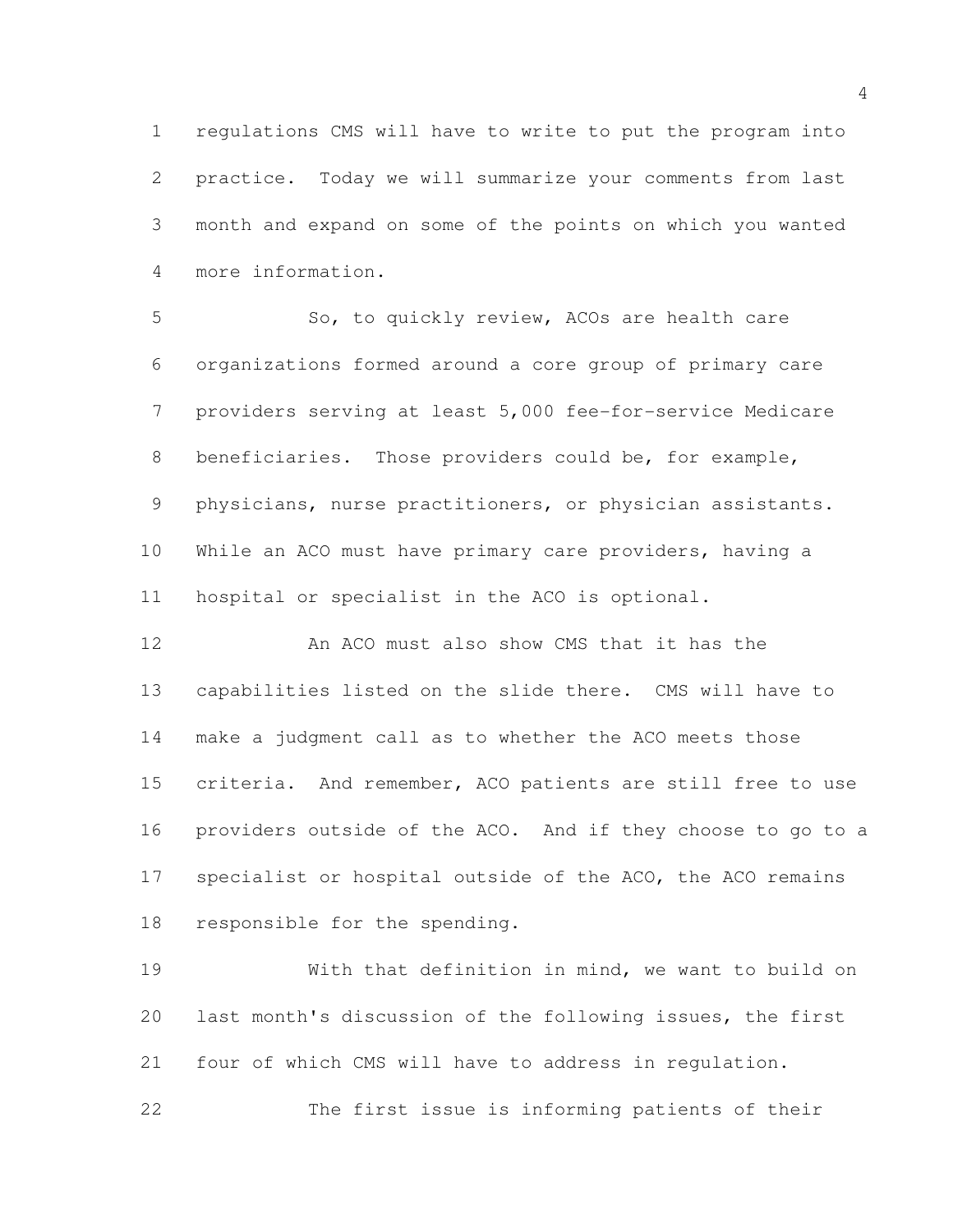primary care provider's decision to join an ACO and of the patient's assignment to that ACO.

 Second is about what quality metrics in general should be used to determine if an ACO is meeting quality benchmarks.

 Third is about minimum size and how the consideration of how random variation in cost and quality metrics influences the question of minimum size.

 And the fourth issue is about how benchmarks should be influenced by the historical level of spending in an ACO.

 Finally, we also want to see if we can define in broad terms a two-sided risk model. Some ACOs may find the high thresholds that will be required before they can qualify for a bonus too onerous in the bonus-only model. Because the high thresholds may discourage participation, giving ACOs the choice of an alternative model may be helpful. In addition, the two-sided risk model may have stronger incentives for savings than the bonus-only model. Before we discuss the first issue of informing the beneficiary, let's briefly review how assignment of patients to ACOs works.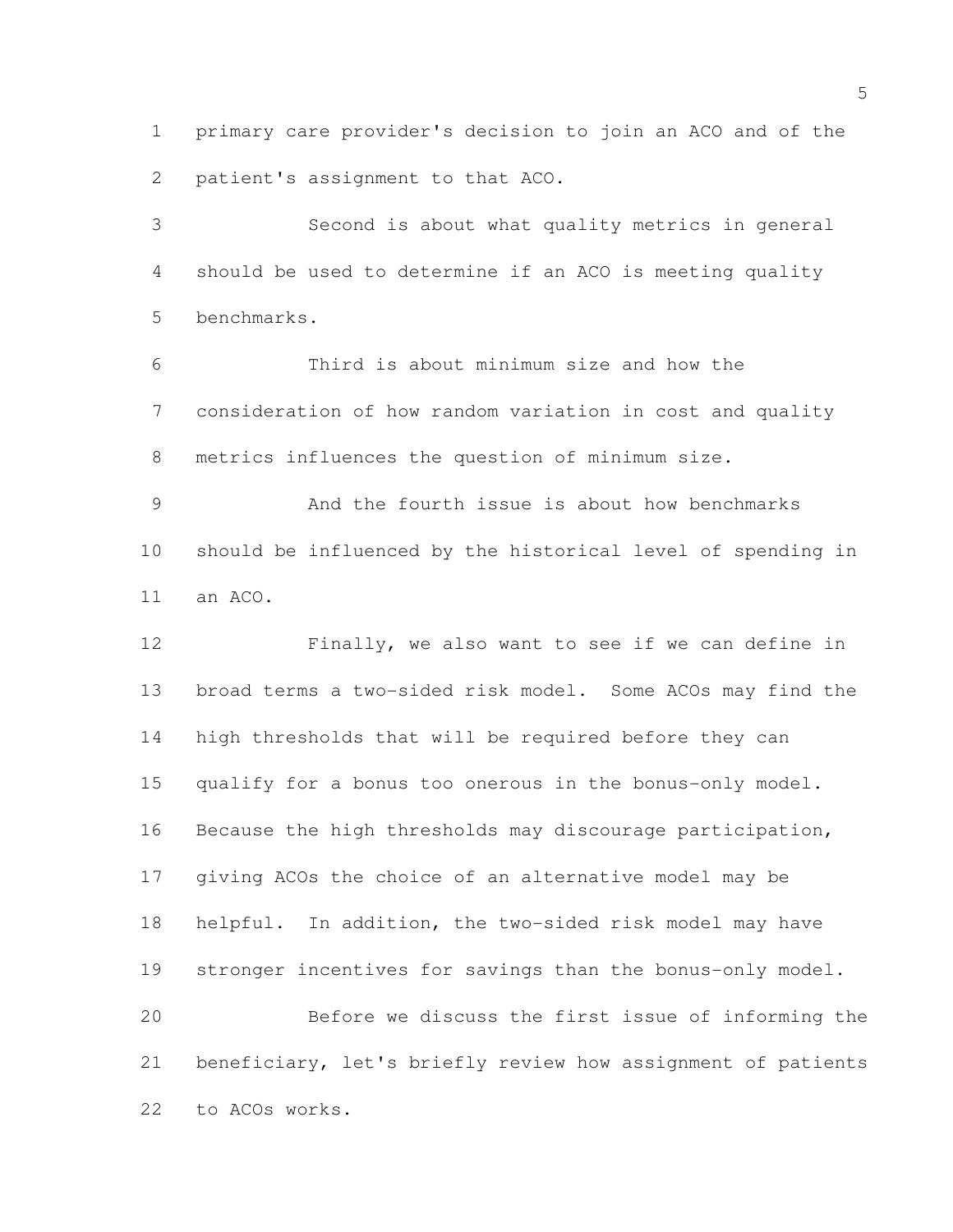The Secretary is to determine an appropriate method to assign beneficiaries to ACOs based on the utilization of primary care services provided by an ACO professional. That method will have to be specified in regulation. A key point is that beneficiaries do not enroll; they are assigned to a ACO by CMS based on which primary care provider they use.

 First, the primary care provider has to choose to be in an ACO. and then CMS assigns patients to the provider and thus to the ACO. If we want the patient to know in advance that their primary care provider is in an ACO, then assignment has to be prospective as opposed to 13 retrospective. For example, under prospective assignment, to evaluate the ACO on 2012 performance, CMS would have to look at 2010 claims to assign patients.

 Last month a number of you said that beneficiaries should be informed when their primary care provider has joined an ACO and when they have been assigned to that provider. In addition, we think you said the beneficiary should be allowed to opt out of that assignment. Informing the beneficiary would fulfill the beneficiary's primary right to be informed that their provider now has a new set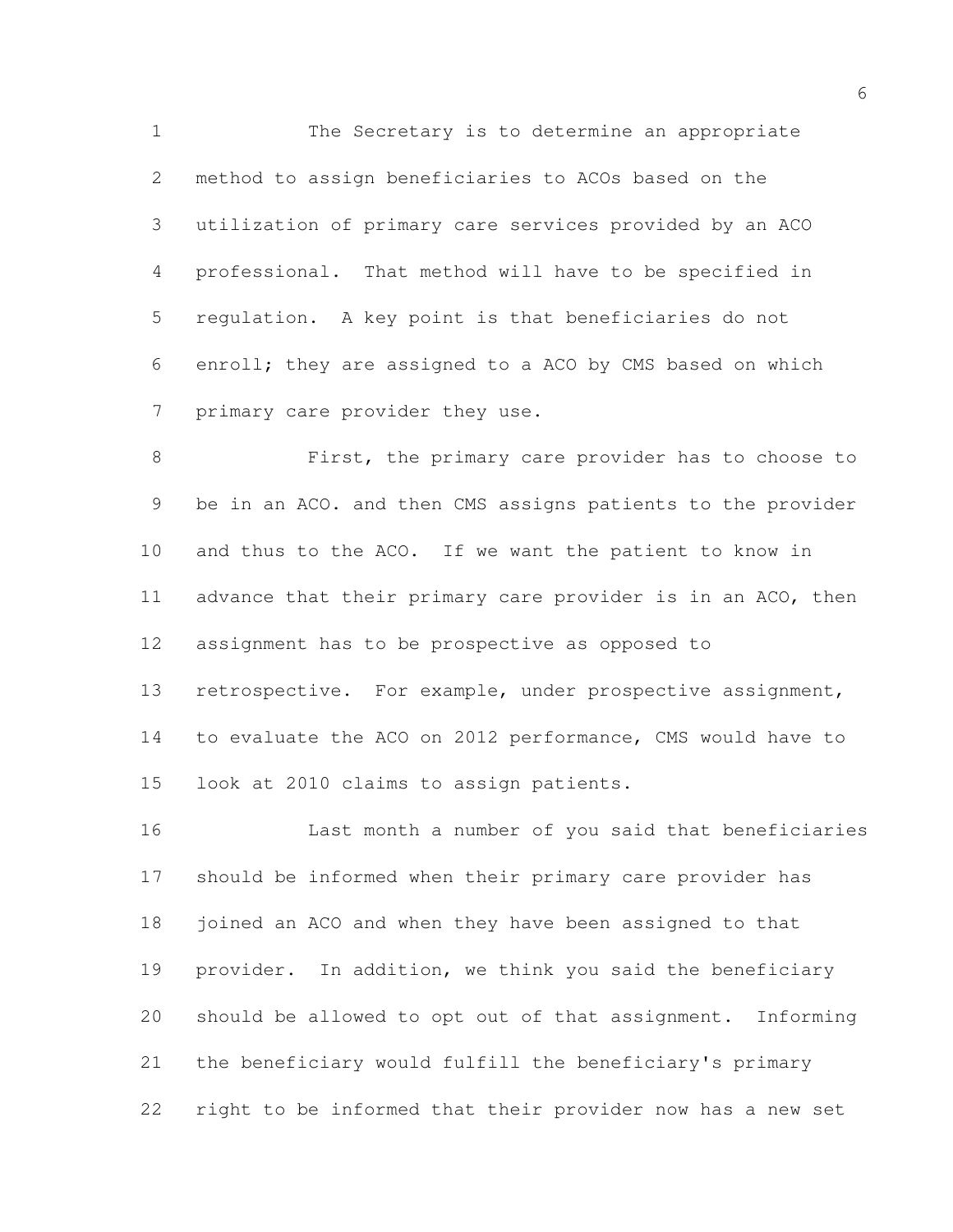of incentives. It may help avoid the equivalent of the managed care backlash that resulted when patients were suddenly put in a new situation not necessarily of their own choosing.

 On the positive side, informing the beneficiary could help get the patient engaged in his own care management, which many deem to be necessary to the success of an ACO. Shared decisionmaking could be an example of patient engagement.

 We also heard that there should be an opt-out option for the beneficiary. Opting out means either the patient could choose to switch to a different provider who is not in an ACO, and it is clear from the legislation that that's allowed. Or the patient could stay with her provider but her data does not count in the ACO's evaluation. This would be an new definition of opt out.

17 We also think, many thought, that the policy should be designed so that opting out has to be a conscious choice of the patient. The default option is if you are assigned to an ACO and do nothing, you stay in the ACO. This draws on the literature that says what is set as a default is important. For example, 94 percent accept auto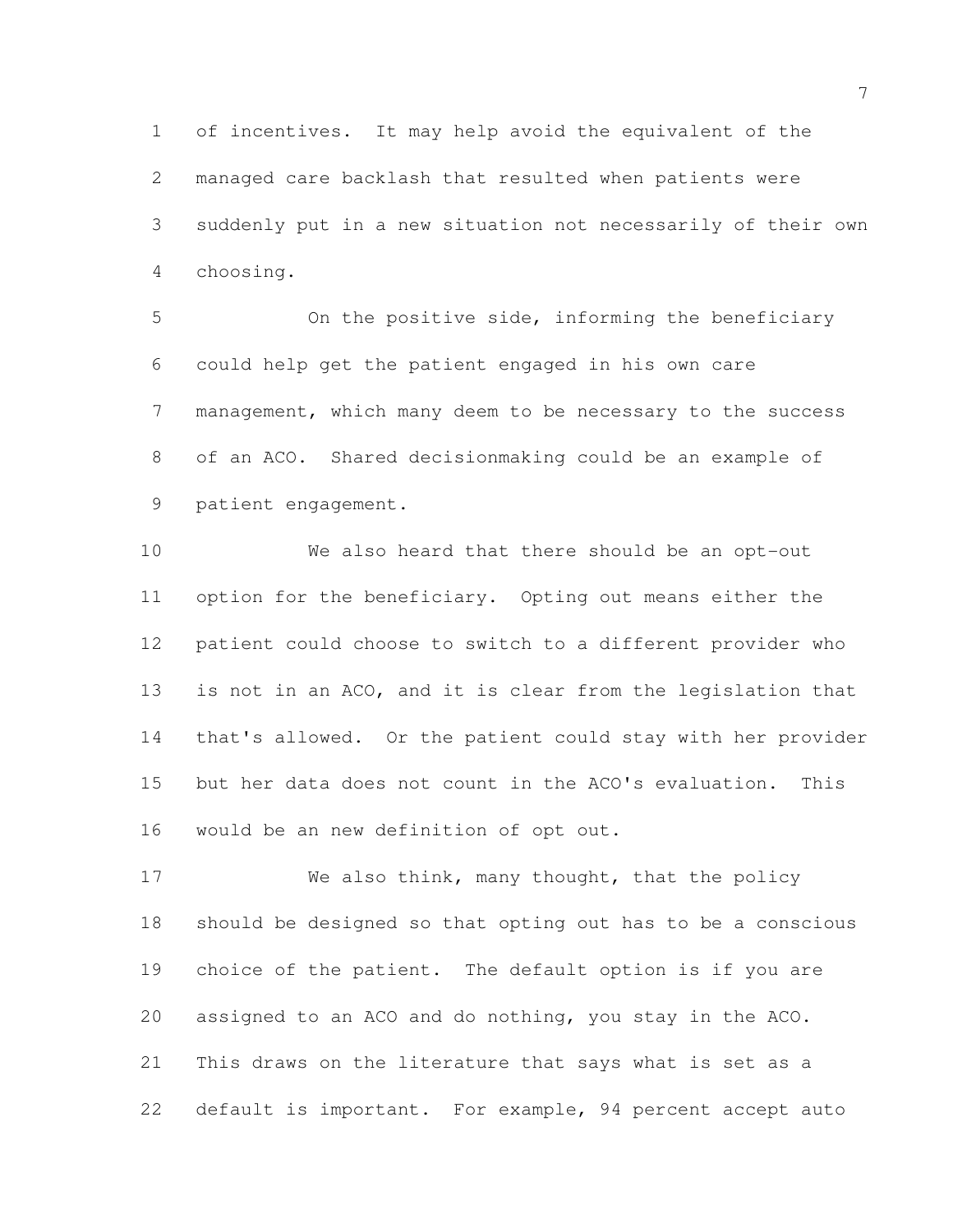assignment into Part B, and CMS uses auto enrollment for Part D LIS assignment.

 The second issue is quality and how it should be measured and assessed. Several of you said there should be a small set of quality metrics that could be synchronized over all payers, and that would reflect the outcomes the ACO program is designed to achieve. Candidates mentioned included emergency department use, potentially preventable admission rates, in-hospital mortality rates, and possibly patient safety measures, readmission rates, and patient satisfaction and health status.

 The measures chosen will be important not only as 13 indicators of the quality expected, but also because they may indirectly affect which kinds of organizations choose to become ACOs. For example, including hospital safety measures could encourage ACOs to include hospitals or hospitalists. The idea seemed to be to keep to a small set 18 of measures and not overdesign the solution. Moreover, those measures should work across all payers, not just Medicare. This will help reduce the burden on the ACOs and provide more impetus to the measures used. It also increases the number of cases in the calculations, thus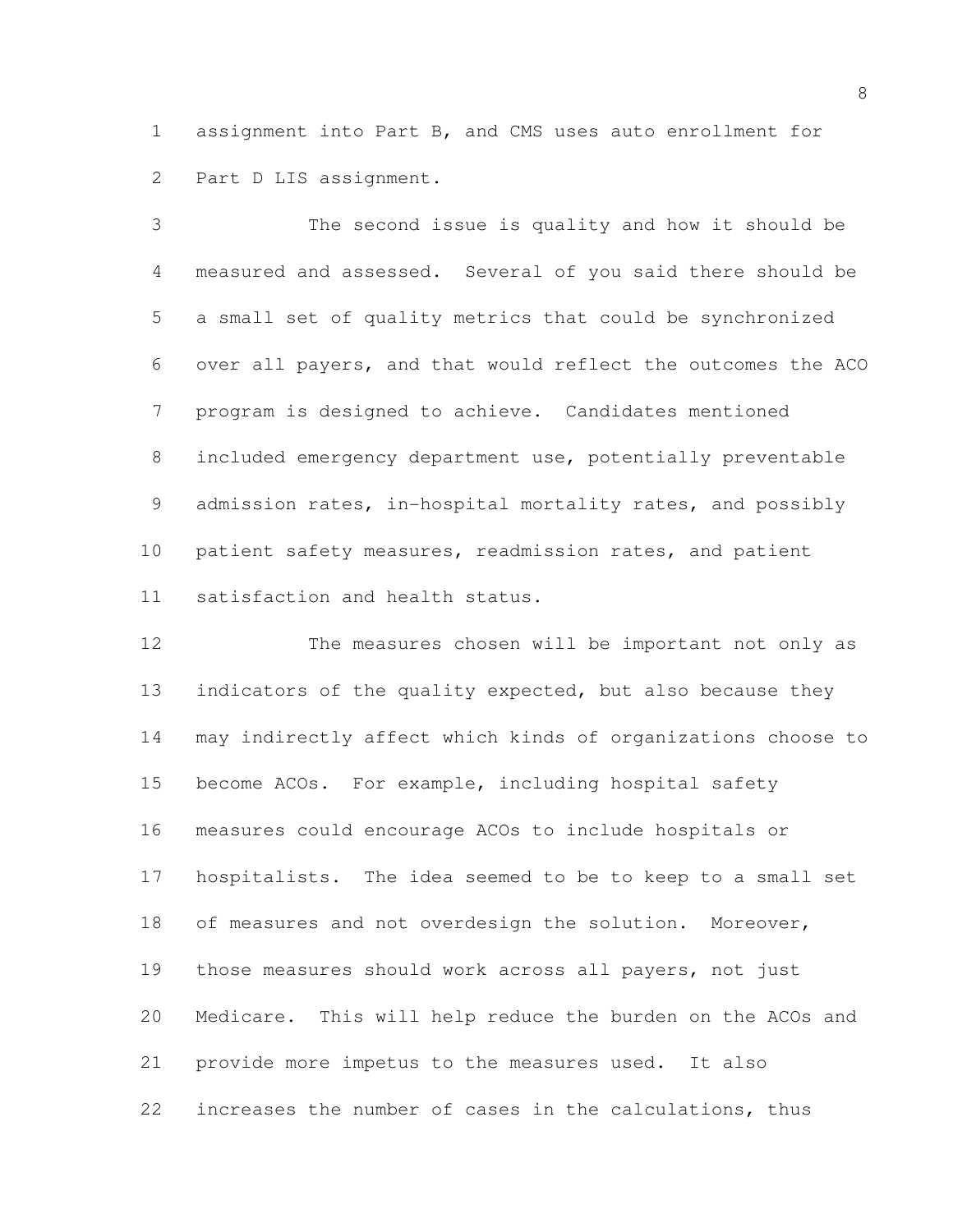improving their statistical reliability.

| 2  | Jeff will now take us through the remaining issue.           |
|----|--------------------------------------------------------------|
| 3  | DR. STENSLAND: You may recall this slide from                |
| 4  | last time, and there are just a couple key points to         |
| 5  | remember in this slide.                                      |
| 6  | First is that random variation is large for small            |
| 7  | ACOs. As we see from the first column in this slide,         |
| 8  | roughly 10 percent of ACOs with 5,000 beneficiaries would    |
| 9  | have cost growth 3.6 percent below the national average even |
| 10 | if they did nothing, and this significant random variation   |
| 11 | necessitates large thresholds to prevent paying bonuses      |
| 12 | based on random variation.                                   |
| 13 | We should also recall that, as Corrie pointed out            |
| 14 | last month, this is just a random variation in individual    |
| 15 | ACOs compared to the national average. This does not         |
| 16 | include surprises that could occur in the national average   |
| 17 | growth rate of spending. Therefore, this should just be      |
| 18 | seen as a lower bound in the overall variation that could    |
| 19 | drive random bonuses.                                        |
| 20 | And, finally, you may ask, While we show the 10th            |

 percentile and the 90th percentile, what would, say, be the 25th percentile for pools of 5,000 beneficiaries? The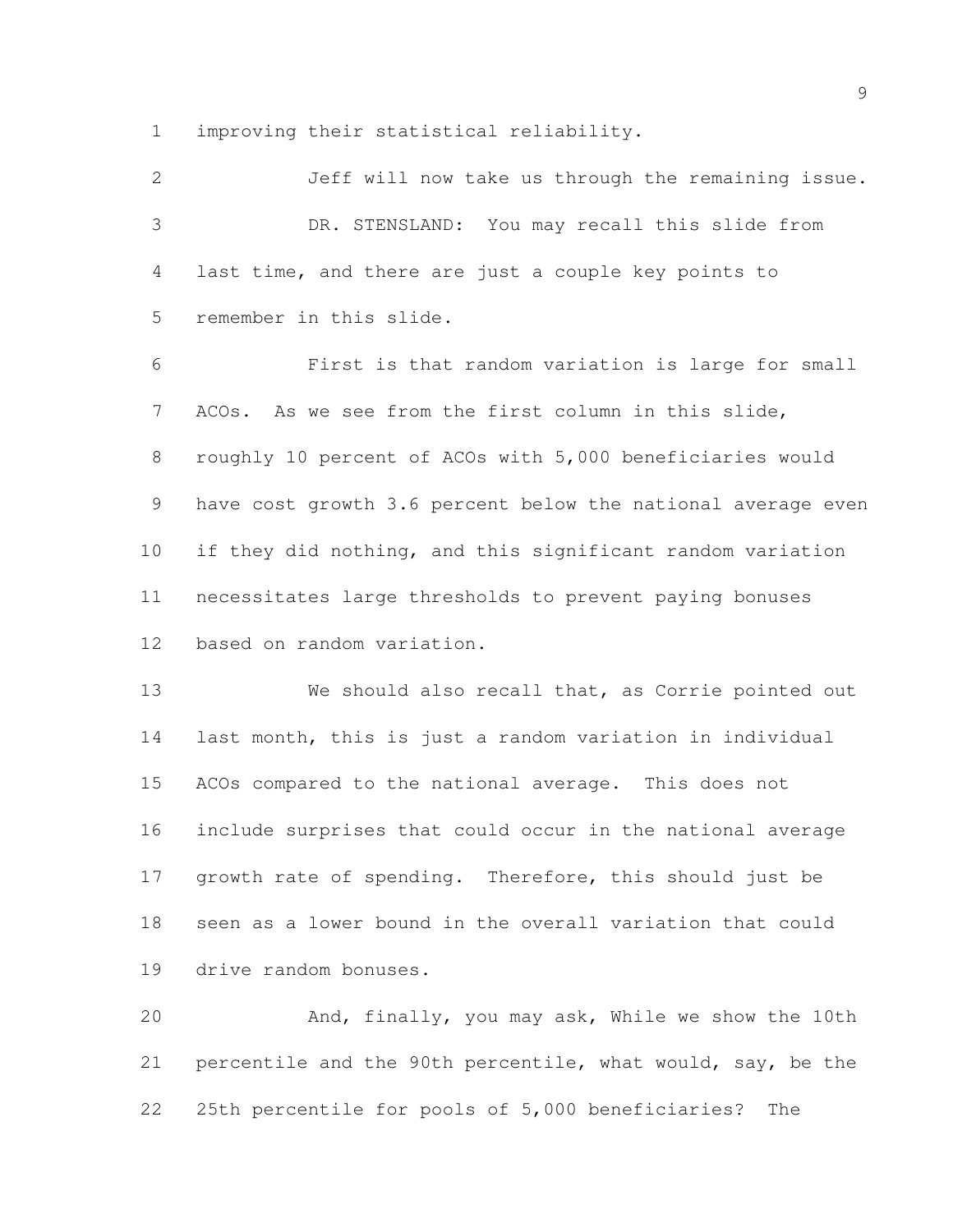answer is about 2 percent. So if there was a 2-percent threshold, about a quarter of all 5,000 member ACOs could receive bonuses even if they didn't change their practice patterns at all.

 So what are the implications of having small ACOs in terms of measuring efficiency and managing care? 7 The first implication, as we just discussed, is the need for large thresholds to prevent random bonuses. Second, there was also some concern that small ACOs of eight or ten primary care physicians may have medical home type capability to manage care, but they may not have the abilities we want in an ACO to track and manage 13 all areas of care, including inpatient, outpatient, tertiary care, and post-acute care. So the issues with small ACOs are not just the random variation.

 Finally, how could CMS reduce the odds of paying bonuses for random variation? One method brought up would 18 be for CMS to accumulate data for three years, and then if 19 CMS found the savings to be persistent, then they could pay out the bonus. While that could reduce random bonuses, we would still have that problem about some of the smallest ACOs and their difficulty fully managing care.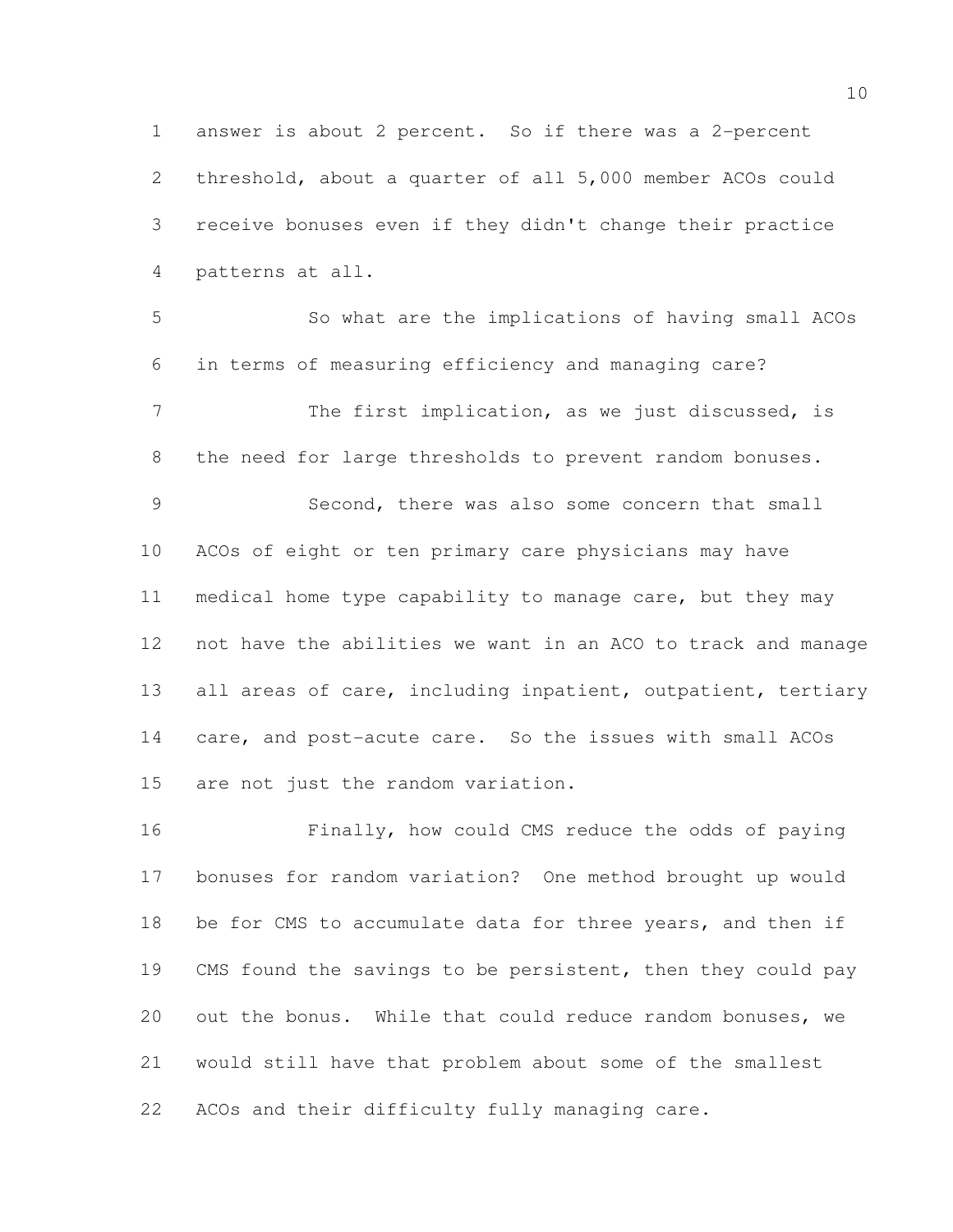Another area we discussed last month is setting benchmarks. As you recall, in the June 2009 MedPAC report on ACOs, we discussed two options for setting benchmarks. They both set the targets for Medicare spending based on historical spending levels, but there are some differences. The first model has a common spending growth amount across the nation, say \$500 per capita. The result is that the allowed level of spending for historically efficient ACOs would still be significantly lower than the allowed level of spending for historically inefficient ACOs. The second alternative model is to have historically low-cost ACOs be allowed to have slightly larger amounts in the level of growth in spending. So let's show this in detail to make this a little clearer. This here is the first alternative, the base model. As a reminder, the PPACA sets the absolute growth 17 amount, a fixed dollar increase in spending per capita for each ACO in the country. And it is set at the projected growth in fee-for-service spending for A&B services. For example, in this case, assume the national average costs per beneficiary had been \$10,000 per beneficiary per year, and CMS projects spending growth of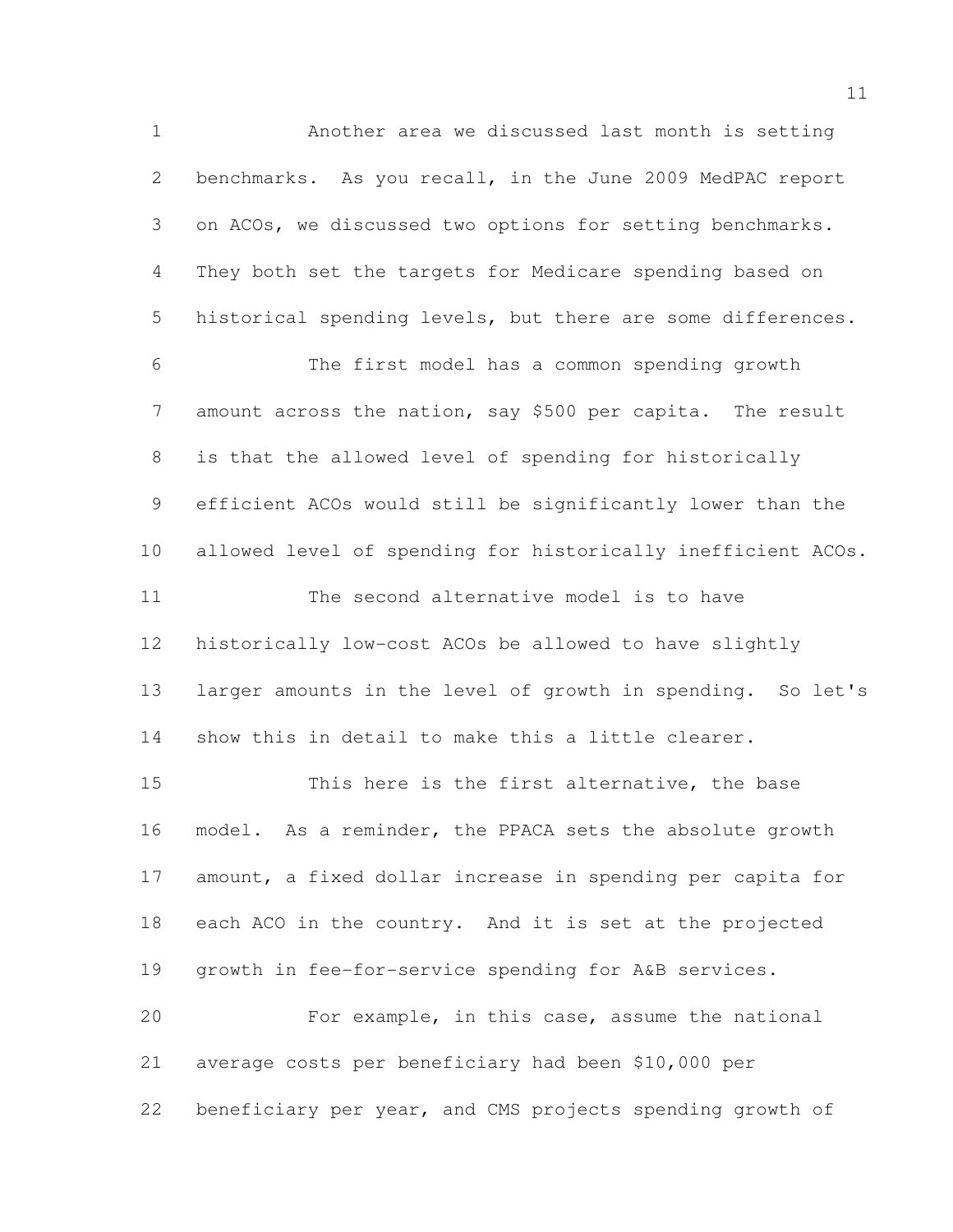\$500 per beneficiary. ACOs could then be given an average of \$500 growth allowance each, or a 5-percent resulting growth allowance, as you see in the bottom row of the first column.

 If we go to the second column, we see for a low- cost ACO that historically had \$7,000 in Medicare spending per beneficiary, their spending target would be \$7,500, meaning they would have to keep their spending growth below a 6.3-percent increase in order to get a bonus. In contrast, a high-spending ACO with a historic level of spending of \$12,000 per year would still get that \$500 target spending growth, and that would be equivalent to a 4.2-percent increase in their spending in order to achieve the bonus.

 But, nevertheless, the main point here is to note that the historically high-spending ACO would still have a 17 much higher target  $--$  namely, the \$12,500  $--$  than the historically low-spending ACO with the \$7,500 target. The second model is to address that issue. In

 this method, historically low-spending ACOs get the benefit 21 of a higher target growth amount. In the second column, we show that in this model the ACO that had spent \$7,000 per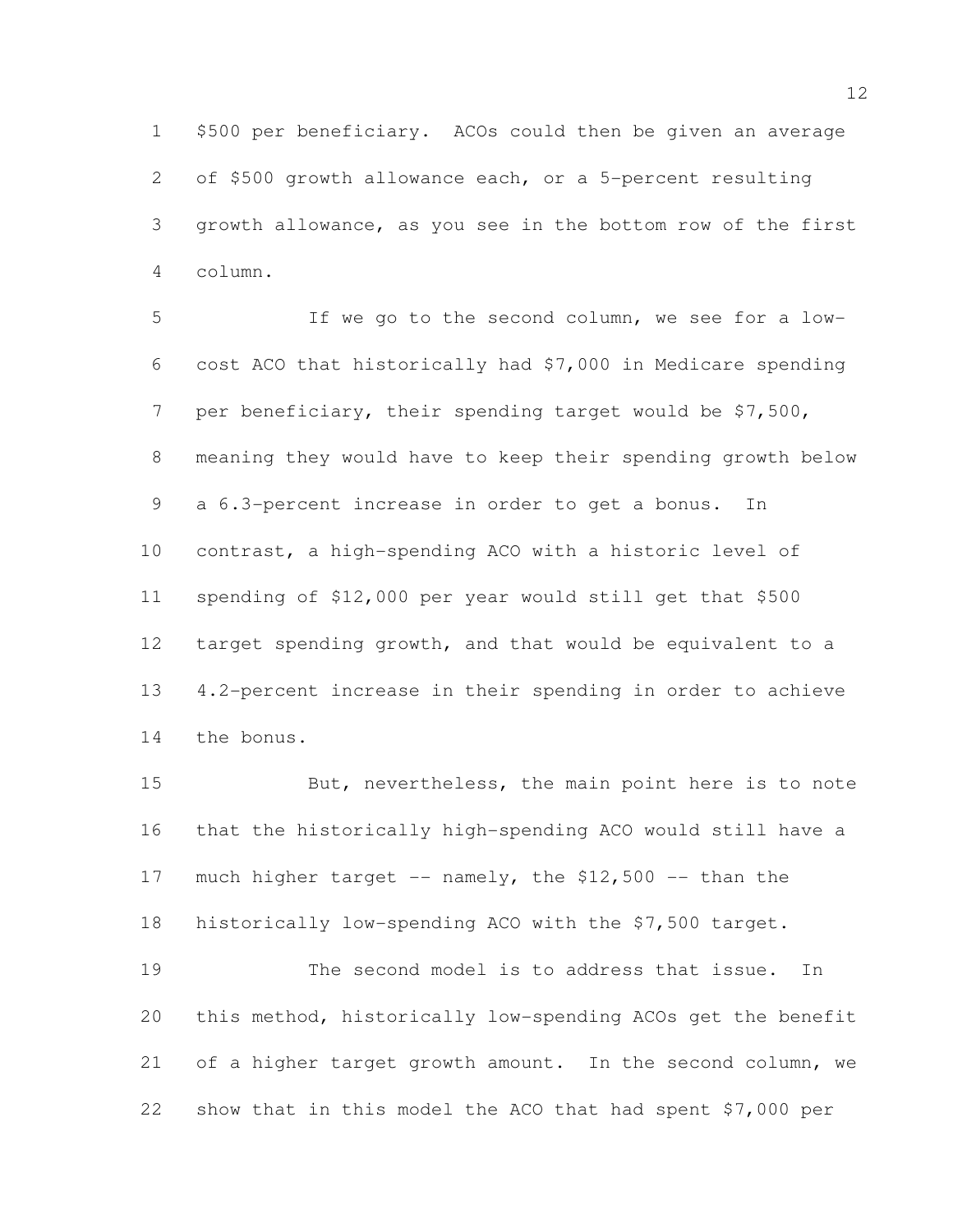person would be given a larger growth allowance of, say, \$600, for example. Its target spending would then be \$7,600, and this is just illustrative. There is no firm figures on how this would work. And you can think of this higher growth target as a reward for past good behavior. The result of this method is it would slowly close the gap in target spending between historically low-spending ACOs and historically high-spending ACOs. One concern from last month was that lower spending ACOs that meet their targets will see lower targets due to improving their spending performance, and this 12 approach may allay that concern to some extent. 13 In addition, I want to remind you that the law sets the growth targets and the spending targets for at least three years into the future. So it says we'll look at your historical spending and then we'll set up a plan for the next three years. They call it some sort of an agreement for the next three years. So the growth performance, if they have really good spending constraint in year one, it won't immediately reduce their growth targets for year two. So that should also allay some of that concern about good behavior leading to lower growth targets.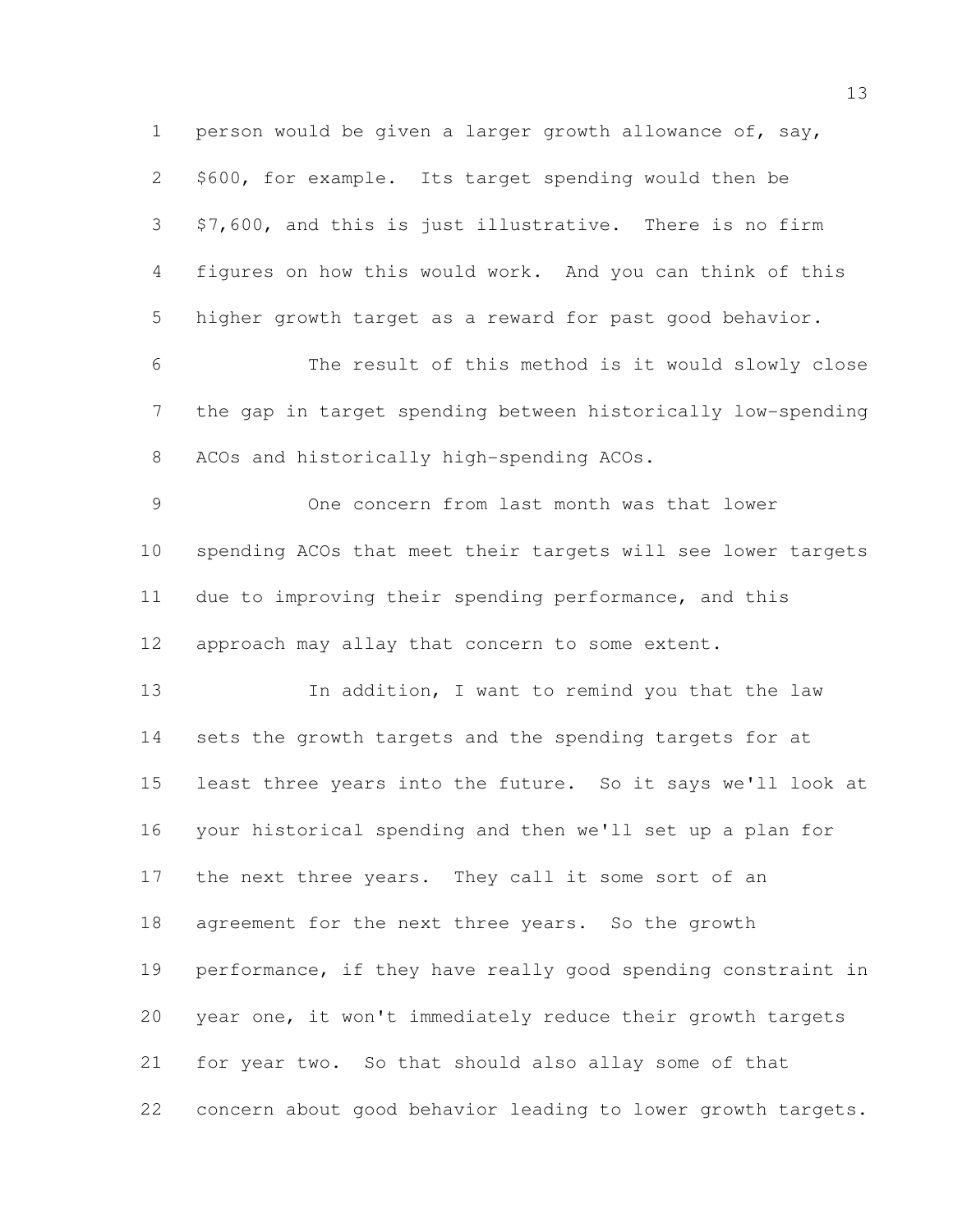All right. So everything we've talked about so far -- informing the beneficiary, setting the quality targets, setting spending targets -- all those things could apply to the bonus-only or to a two-sided risk model. And the next question is, Why should we go beyond just a bonus- only model? 7 The key points from this slide are: 8 First, that the bonus-only model has weak incentives to induce providers to reduce their own fee-for- service revenue, and we talked about that last month. The reason incentives are weak is because there is significant random variation in spending, and random variation forces CMS to have significant thresholds to reduce payments, to prevent payments from being made based on random variation. So then if there is this issue with the bonus-only model, what is the alternative? Last month we talked about a two-sided risk model. This would have upside risks and downside risks. The idea is that providers in the ACO would share in the first dollar of savings, but they would also share in the first dollar of overspending. Providers may be willing to take the downside risk

22 if CMS gave them three things in return: first, they could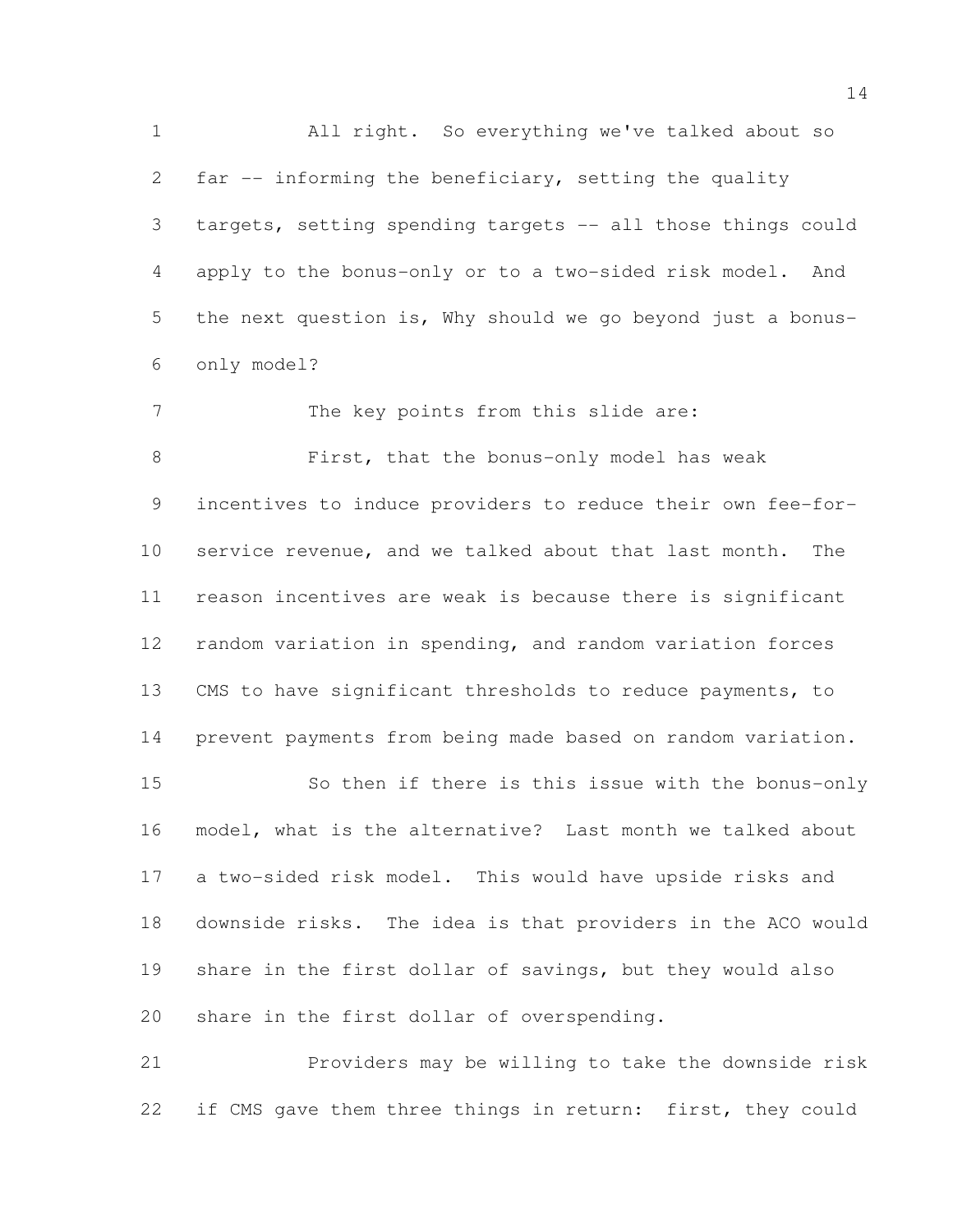benefit by getting a share in the first dollar of savings -- in other words, no thresholds; second, CMS could provide them some downside protection if the form of risk corridors so they wouldn't face real large risks of decline in revenue; and, third, CMS could potentially waive some regulations such as the regulations on gainsharing.

 Now, patients may also be attracted to this model if providers were given the ability to waive some cost sharing on certain cost-effective care. Now, because in this two-sided risk model the ACO would face some downside risk if spending grew up rapidly, CMS may be less concerned about providers choosing to waive cost sharing in order to increase volumes of services. Hence, in the two-sided risk model, waiving some cost sharing may make more sense than it does in the pure fee-for-service model or the bonus-only ACO model.

 Now, the two-sided risk model we show here could be seen somewhere in the middle of the risk continuum. On the one side, you would have the bonus-only model with essentially no risk. On the other side, you would have the full capitation model where you're at risk for all of the spending. And this two-sided risk model gets you somewhere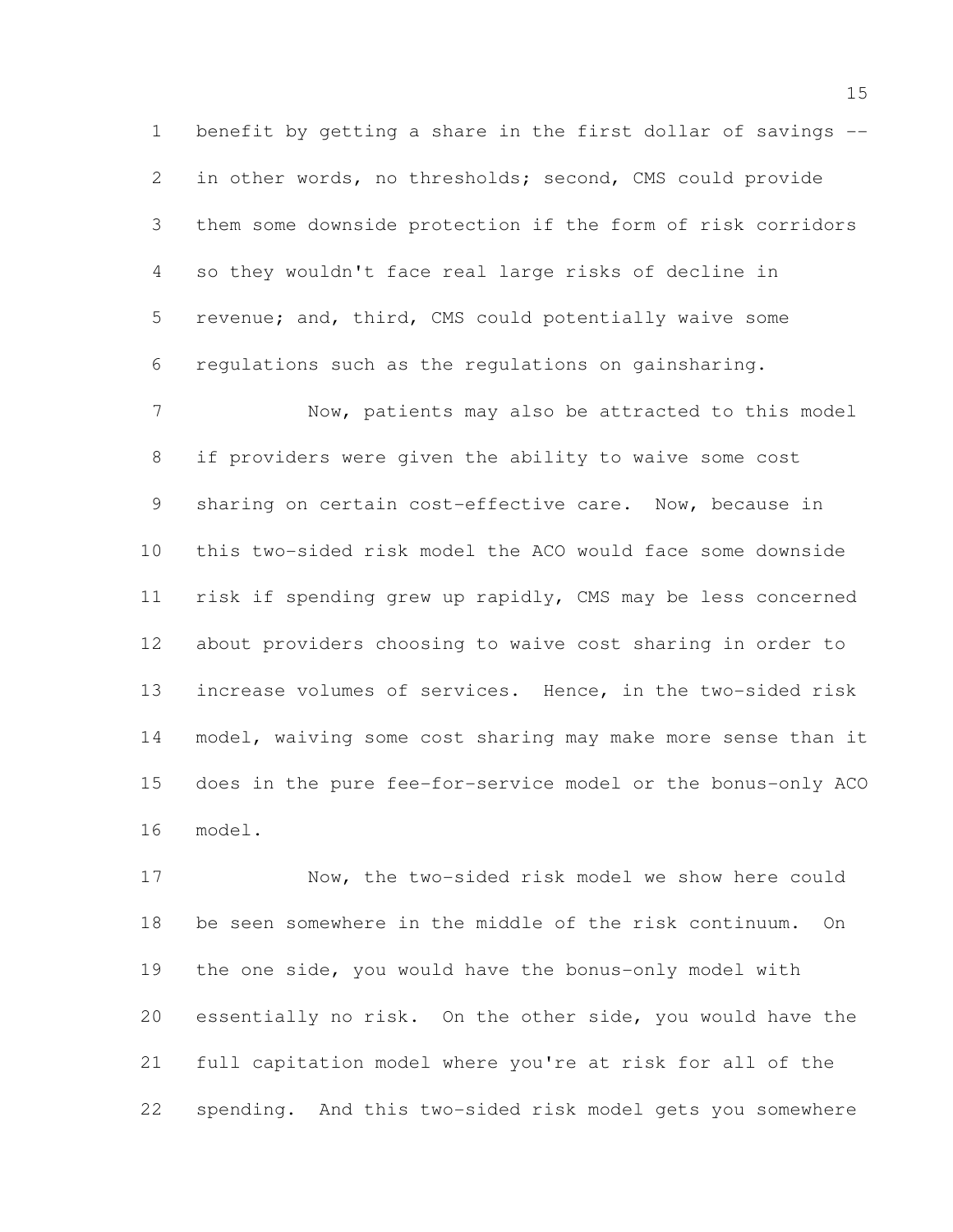in the middle.

| 2              | Now, there are other models that get you somewhere             |
|----------------|----------------------------------------------------------------|
| 3              | in the middle of this level of risk that were discussed in     |
| $\overline{4}$ | the legislation and have been discussed elsewhere. These       |
| 5              | would be partial capitation models where you're capitated      |
| 6              | for a part of the overall spending or you're capitated for a   |
| $\overline{7}$ | part of the type of services provided, maybe for physician     |
| $\,8\,$        | services.                                                      |
| $\mathsf 9$    | Now, there is a difficulty implementing these                  |
| 10             | partial capitation models in the ACO context, and the reason   |
| 11             | is that in the ACO context, remember one of the fundamental    |
| 12             | principles is that the patient can go for care wherever they   |
| 13             | want. They do not have to stay in the ACO. So at the           |
| 14             | beginning of the year, when you would have to make the         |
| 15             | partial capitation payment, you wouldn't actually know how     |
| 16             | much of the patient's care is going to be provided by that     |
| 17             | ACO. They may decide to go somewhere else for care.<br>And     |
| 18             | even for the whole group of patients, you wouldn't know        |
| 19             | exactly how much would be provided within the ACO.             |
| 20             | So because you're not sure how much of the care                |
| 21             | the ACO will be providing, it's very difficult up front to     |
| 22             | decide how much of a capitated payment they should get.<br>And |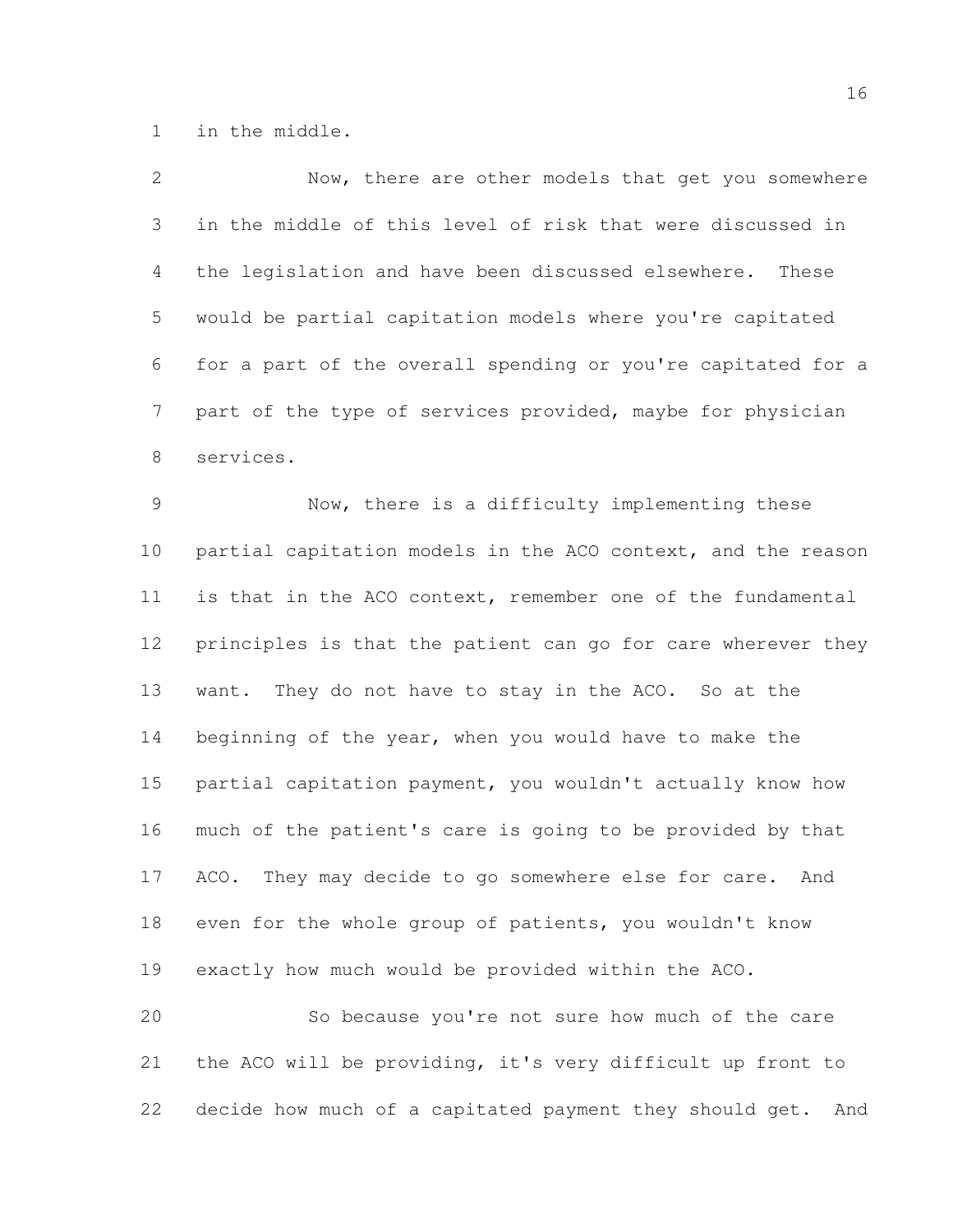for that reason, the two-sided risk model is much easier to implement and to track than the partial capitation model, at least in the ACO context.

 So just to recap, last month and this month we've had some discussions, first about how Commerce Department should inform the beneficiary, get the beneficiary engaged in their care, and give the beneficiary some choice with respect to the ACO, especially -- we don't want the beneficiary at any point to be surprised that they're in an ACO.

 Second, we talked about setting a small set of quality metrics.

13 Third, we talked about how small ACOs face some limitations and that large thresholds are necessary for these small ACOs to prevent bonuses paid on random variation.

17 And, third, we discussed how benchmarks could be set so that target growth amounts are larger for historically low-spending ACOs and those target growth amounts could be higher for historically -- excuse me, the target growth amounts would be higher for historically low-spending ACOs and the target growth amounts would be lower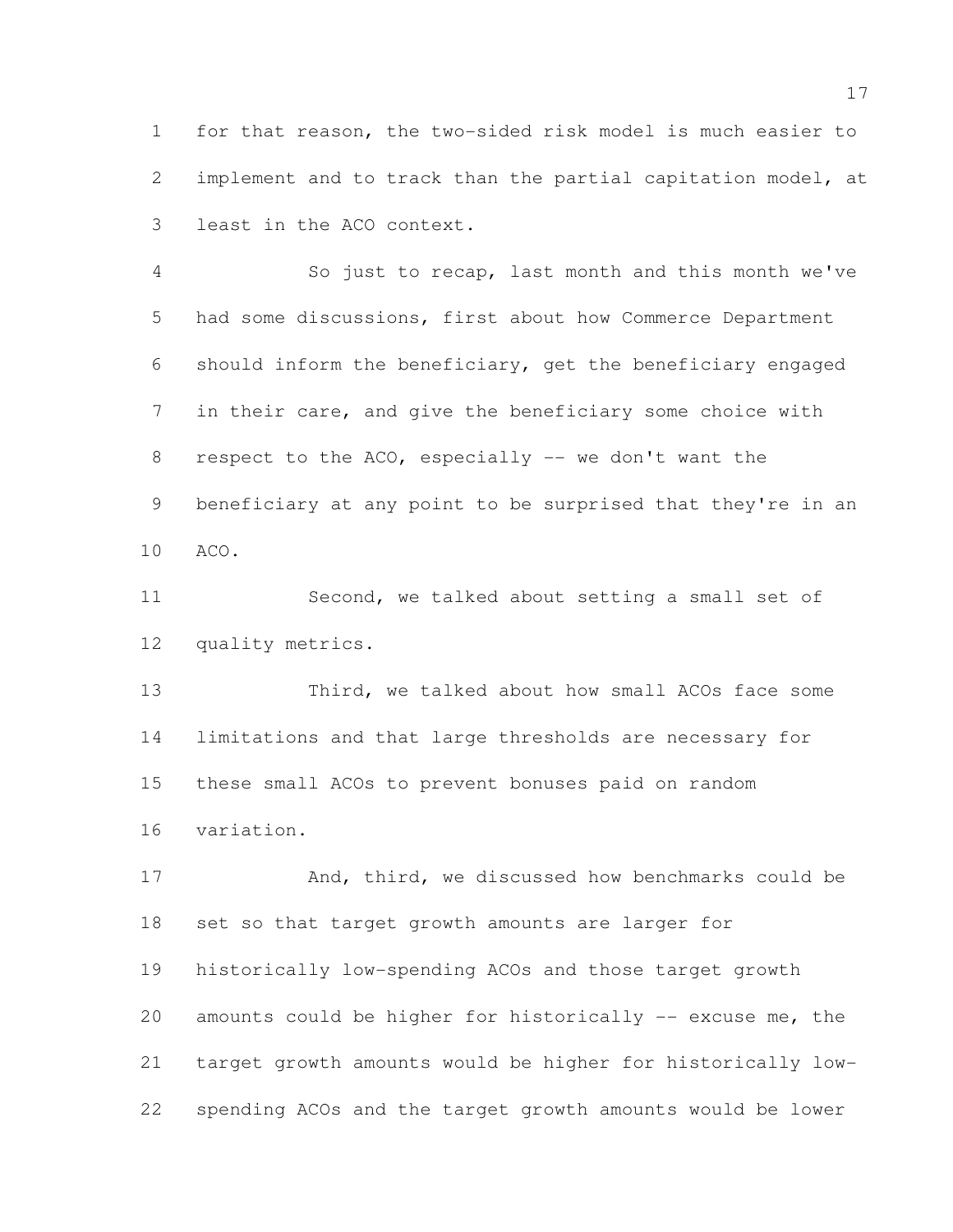for those that have historically spend larger amounts.

| $\mathbf{2}$   | And, finally, we talked about how we could give              |
|----------------|--------------------------------------------------------------|
| 3              | ACOs a choice. They could take the bonus-only model, but     |
| $\overline{4}$ | that would have high thresholds to prevent those random      |
| 5              | bonuses. The other choice would be a two-sided risk model,   |
| 6              | and the two-sided risk model would have stronger incentives  |
| 7              | to control Medicare spending.                                |
| $\,8\,$        | I'll now open it up for discussion.                          |
| $\overline{9}$ | MR. HACKBARTH: Thank you, Jeff and David.                    |
| 10             | For the benefit of the audience, let me just                 |
| 11             | emphasize what we're doing here. The purpose of this and     |
| 12             | our previous conversations is to develop information for a   |
| 13             | comment letter to CMS. As I think most people in the         |
| 14             | audience know, CMS is preparing a proposed rule implementing |
| 15             | the gainsharing program. So as opposed to what we usually    |
| 16             | do, have these conversations to produce recommendations for  |
| 17             | our March or our June report, this is on a different         |
| 18             | schedule, a somewhat accelerated schedule, and the output    |
| 19             | will be in the form of a comment letter.                     |
| 20             | Okay. So let's have our round one clarifying                 |
| 21             | questions for David and Jeff. We will start over here.       |
| 22             | DR. CHERNEW: I have a question about Slide 6.                |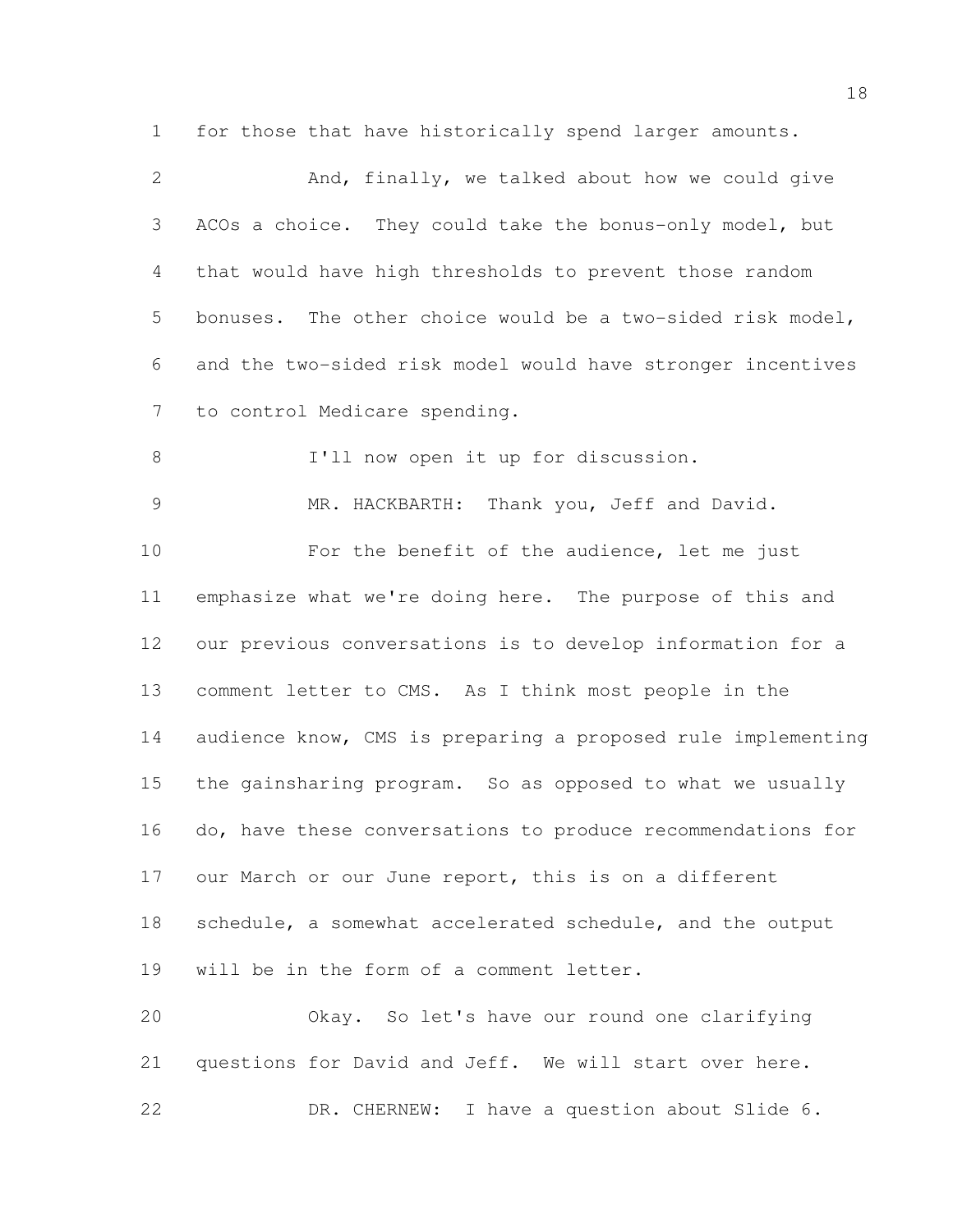It's the one on synchronize a small set of quality measures. Do you mean a small set of outcome-oriented -- in the stuff you sent us, you used the word "outcome" versus "process." Or do you mean a small set of output? I don't think -- MR. GLASS: I'm sorry. We meant outcome, yes. MR. HACKBARTH: In the spirit of clarification, Mark just told me I mistakenly said "gainsharing" when I meant to say this is about the shared savings program under the Affordable Care Act. Other clarifying questions on this side? 11 DR. BERENSON: Yes, can you put up Slides 2 and 8 simultaneously? 13 [Laughter.] DR. BERENSON: It goes through a definition of the ACA's definition of an ACO. Jeff on Slide 8 picked up part of the conversation from last time. I was one of the people emphasizing the fact that we expect an ACO to provide a full continuum of care, full spectrum of care, and a small practice can't do that. But is there anything in the legislation explicitly that says that we expect an ACO to be responsible for the full continuum of care? I understand their target is based on A and B spending, but I've actually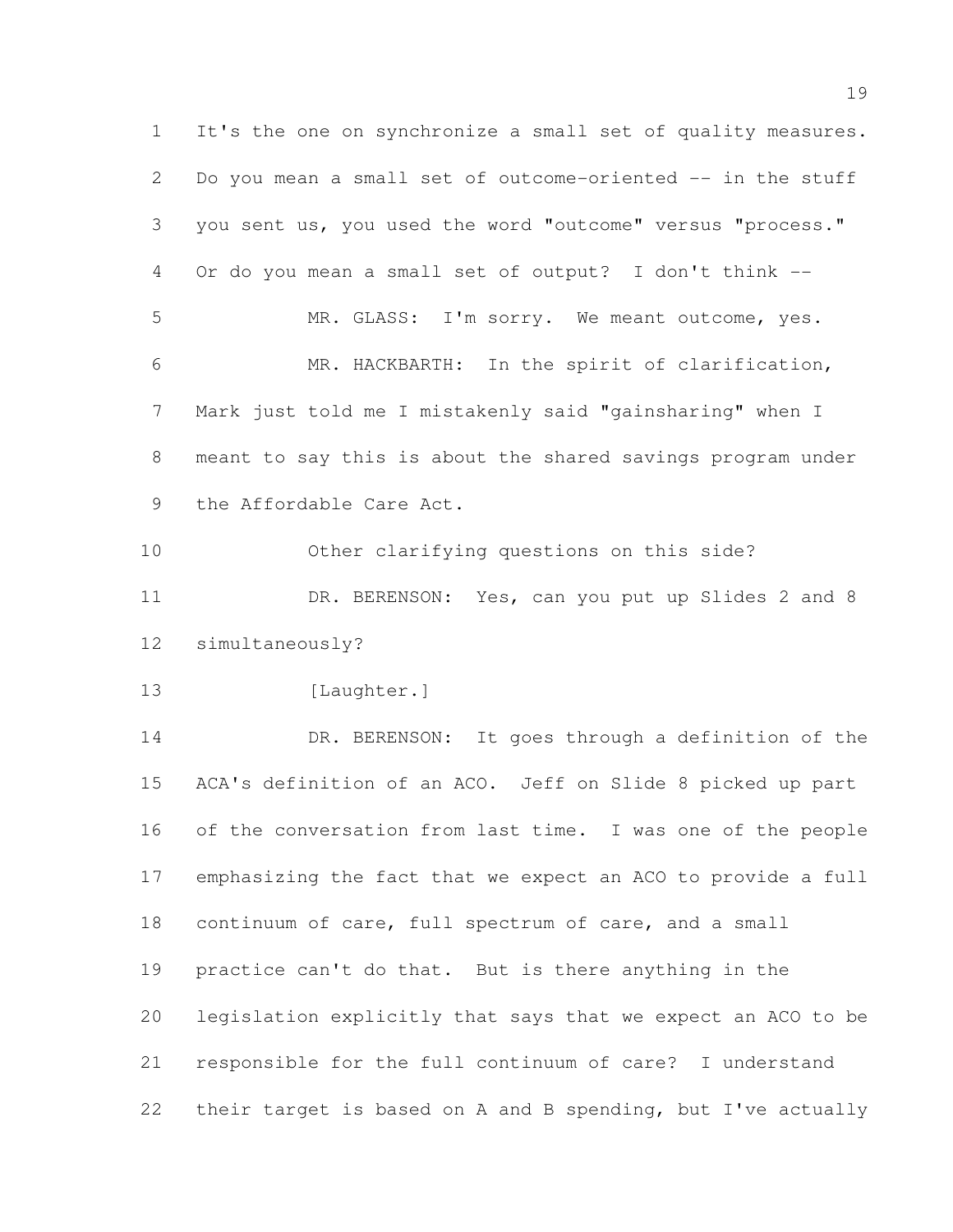been approached by people who want to set up specialty- specific ACOs, and I've said, well, that's not what an ACO is, or a medical home is not an ACO, because you're not providing the full continuum of care.

 Is it implicit or explicit, or neither? MR. GLASS: Well, I think they're responsible in 7 some sense for care management even though -- improving care management even though they're not responsible for providing the full spectrum of care.

10 Do you have the specific wording, Jeff? DR. STENSLAND: There is a series of things that they require the ACO to do, and I think it would depend on your interpretation of those things. You know, you are coordinating care, you are being patient-centered, you're providing an adequate amount of information on the quality of care being provided and care transitions. It's all the stuff that -- I'll get back to you on the exact details, but I think it's open to interpretation of those things of how much you have to be able to do.

20 DR. BERENSON: But is it your understanding that - - well, I mean, the logic in 8 is correct. I assume that we would like ACOs to, in fact, either directly provide or be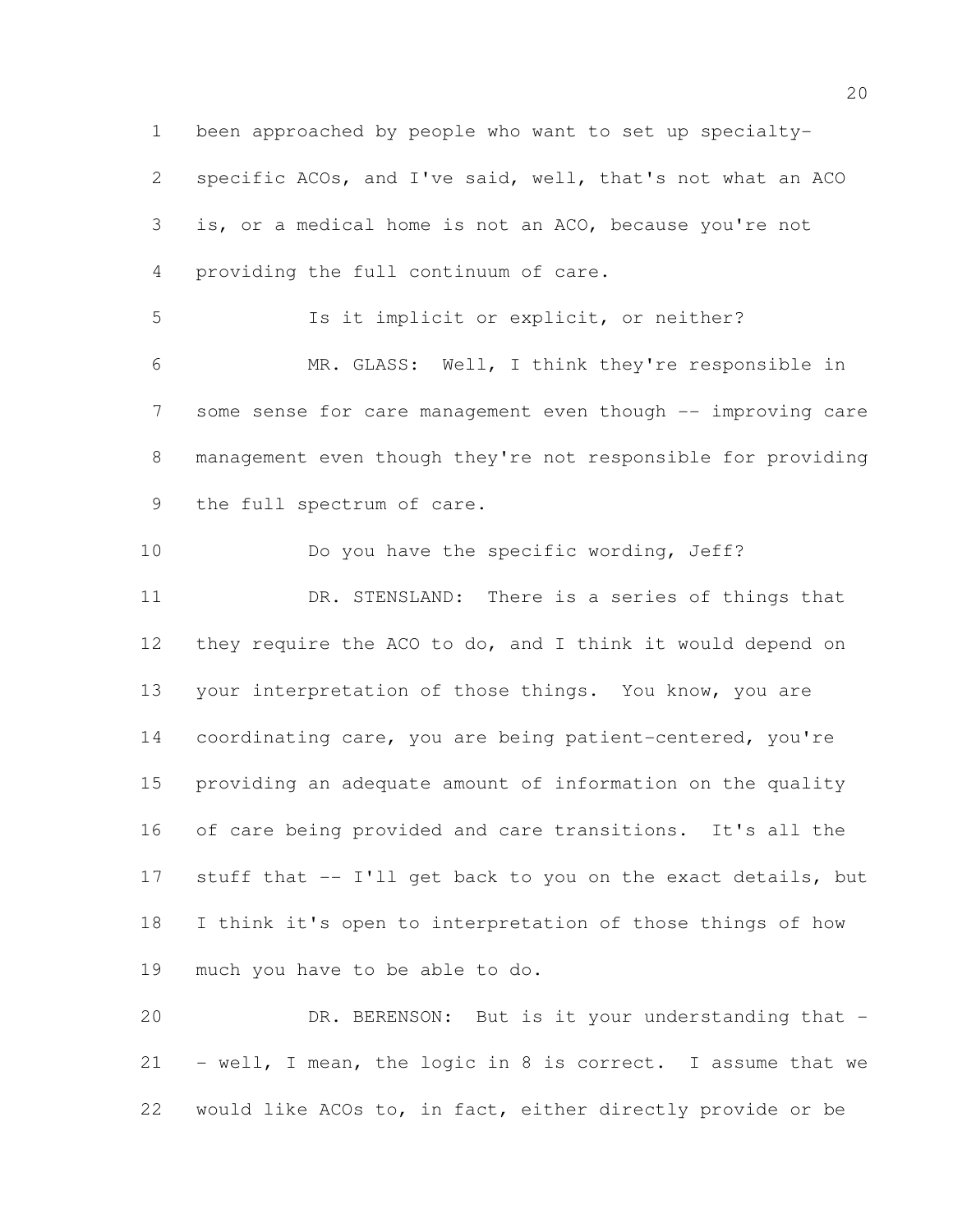able to be responsible for, through arrangements with

 others, the full continuum of care. That's the expectation of what an ACO is. Right? Okay.

MR. HACKBARTH: Right.

 DR. KANE: Slide 11. You were talking about the growth rate being set for three years forward based on the expected national average rate of growth in A and B services, but that the base -- your base spending wouldn't 9 change? Could you just tell me a little -- I'm not sure I understood that mechanism. Just maybe clarify.

11 DR. STENSLAND: All right. So there is what they 12 call the agreement period. So there would be an agreement period that has to last for at least three years, and you would look back and say, okay, this is your historical -- this is my understanding of how it would work. You would look back and say here is your historical spending, and so we're going to give this as your base amount that we're 18 going to work from. And then for year one, we'll have some expectation of growth, so this will be your target in year one. In year two, there will be another expectation of growth, so that will be your target in year two. And in year three, there will another expectation of growth, and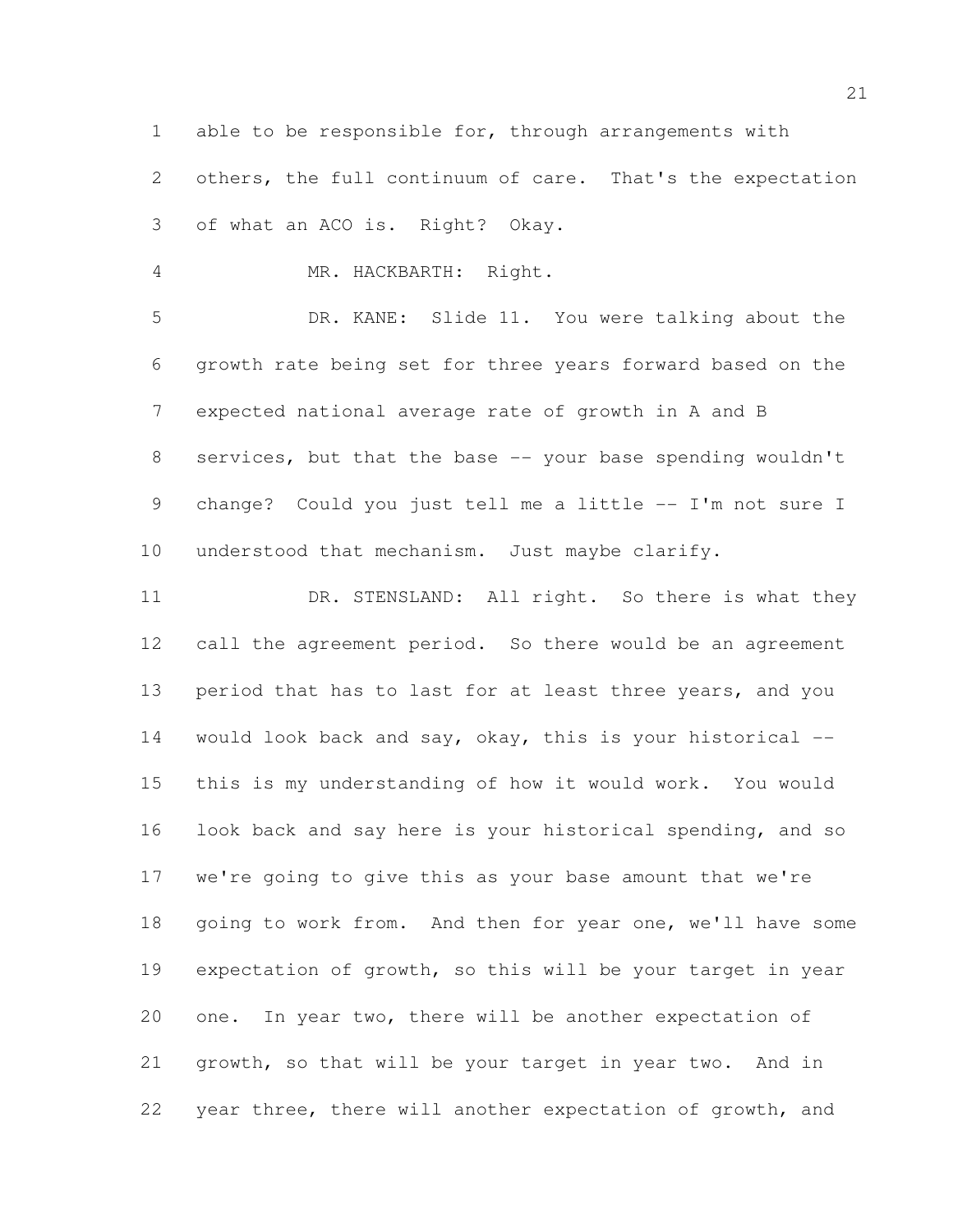that will be your target in year three.

| $\mathbf{2}$    | So you're starting from the same historical base             |
|-----------------|--------------------------------------------------------------|
| 3               | amount that started before you formed this three-year        |
| $\overline{4}$  | agreement, but then you'll have some sort of amount of       |
| 5               | allowance for growth in each one of those three years in the |
| 6               | agreement.                                                   |
| $7\phantom{.0}$ | DR. KANE: And then what happens in year four?                |
| $\,8\,$         | DR. STENSLAND: Well, that's not clear what                   |
| 9               | happens in year four, and also they say the agreement is for |
| 10              | a minimum of three years, so it's not clear that maybe you   |
| 11              | could have a longer agreement in place with CMS than the     |
| 12 <sup>°</sup> | three years.                                                 |
| 13              | DR. KANE: Okay. Thanks.                                      |
| 14              | MR. ARMSTRONG: We make the point -- and we talked            |
| 15              | about this last time -- that a beneficiary size of about     |
| 16              | 5,000 is small and creates some issues with -- and I agree   |
| 17              | with that based on my own experience. But the question I     |
| 18              | would have is: Have we ever done any work that would         |
| 19              | identify a volume of beneficiaries or a number where it's    |
| 20              | more stable or more predictable, some of these trends?       |
| 21              | DR. STENSLAND: Put up the slide. The bigger the              |
| 22              | pool, the greater stability there is, as we showed in Slide  |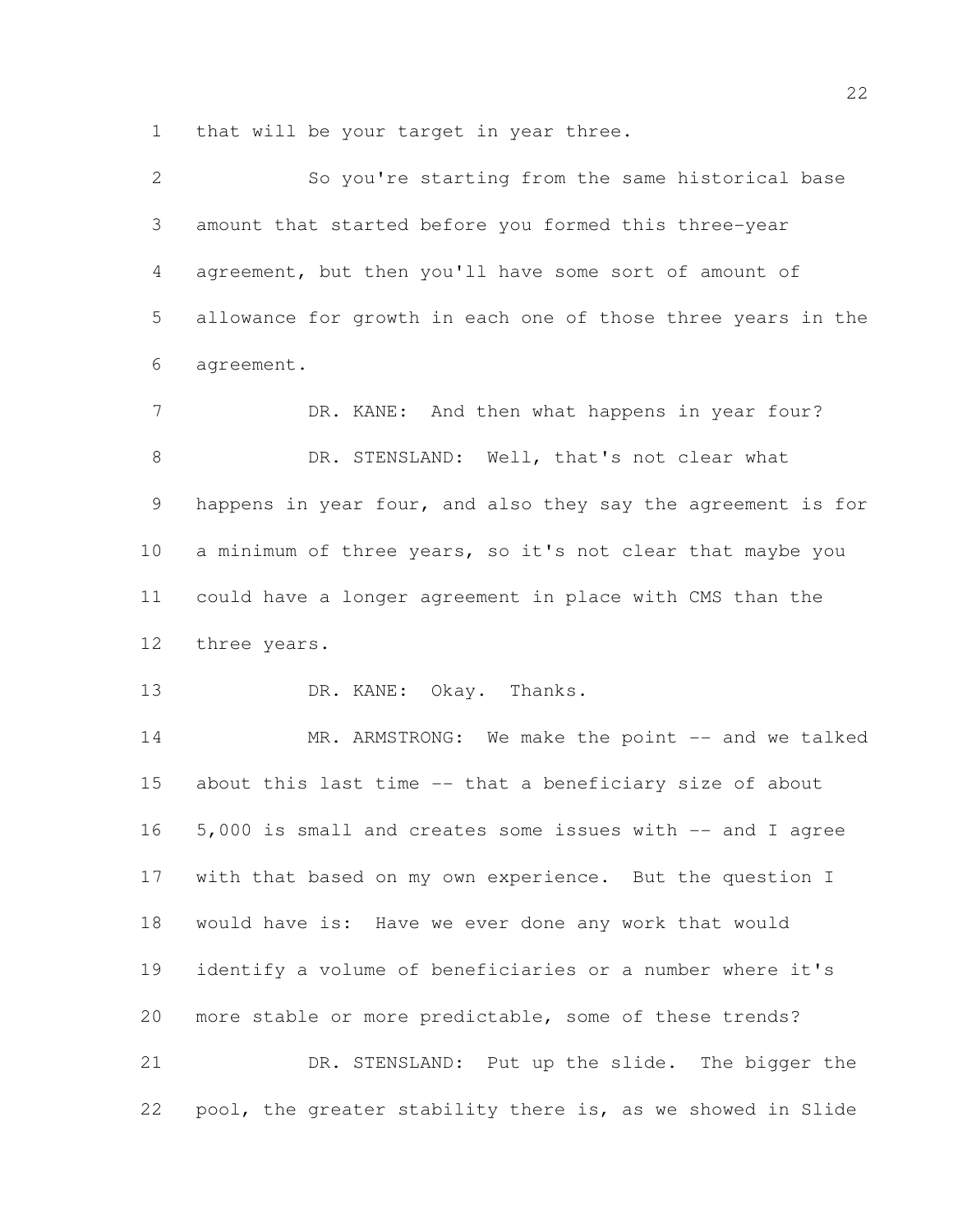7. So this kind of gives you the pool of 10,000 or the pool of 20,000. And even at 20,000, we see at the 10th percentile there's still some bouncing around of 2 percent. It's not as big a concern, but it's still some bouncing around. So I think that would be CMS in the PGP demo, even though they had pools on average of 20,000 people in each of the PGP demos, they still had a threshold of 2 percent. 8 MR. ARMSTRONG: Okay, I get it. MR. GEORGE MILLER: So this question comes under what happens if you gave a party and nobody showed up, and that would be what percentage or what number of people who are automatically in the ACO then choose to opt out of the ACO. Is there a number or percentage that then -- I guess it would be at the low end, the 5,000 then would not make them an ACO, and I guess then you could apply that to Slide 12 that Nancy asked that question to. What would happen to the three-year spending if an appreciable number of people

were to opt out of an ACO and choose not to be in another

one?

 DR. STENSLAND: I think the way I would interpret it is you have to have 5,000 people in your ACO, so it would kind of be a chain reaction here, that if they adopt the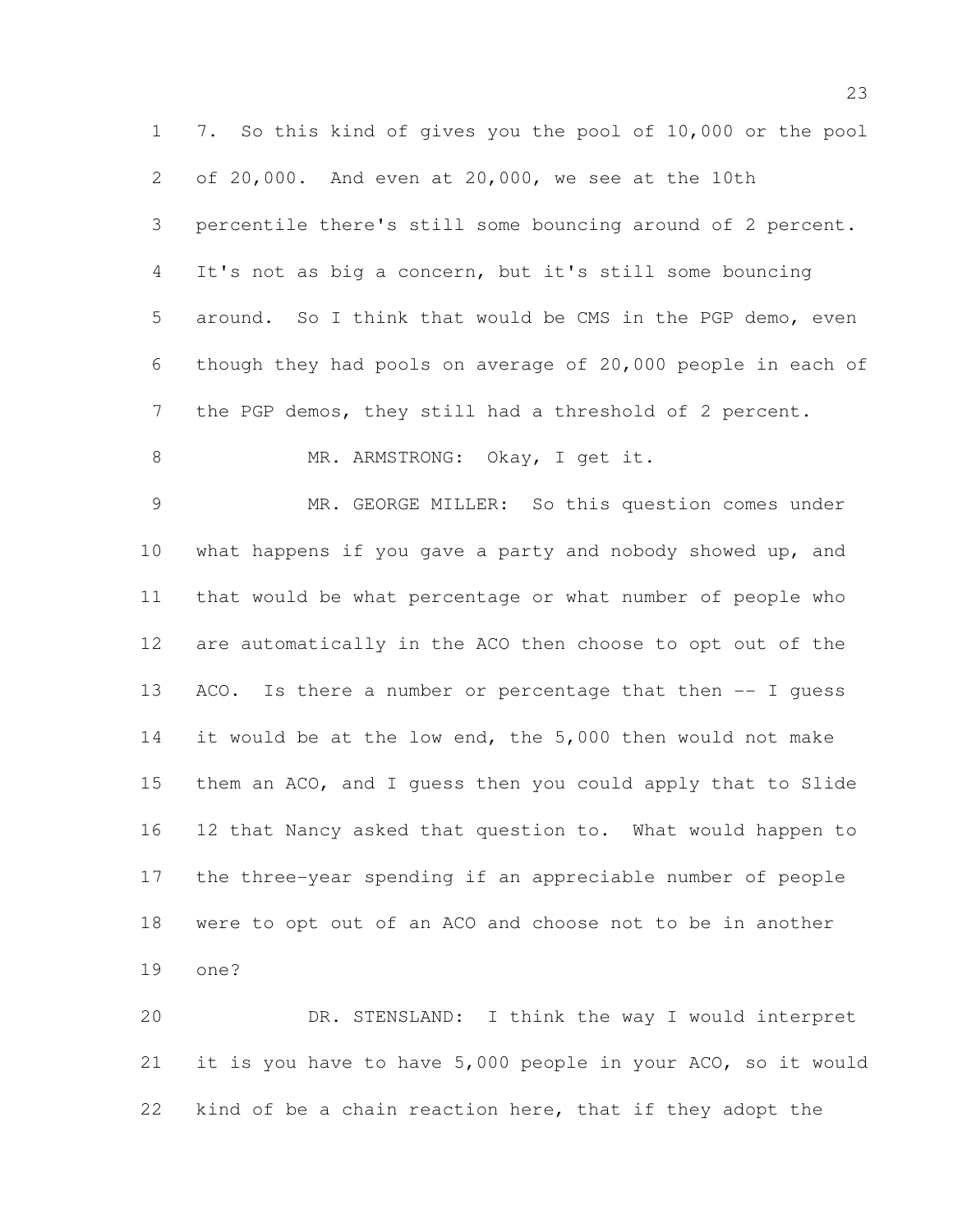idea, which I think there was strong support for last month, that you have to inform the beneficiary and it gives the beneficiary some choices, and then if a certain number of beneficiaries decide we don't think this ACO is going to provide me high-quality care, I'm not going to want to be in it, and then they end up with having less than 5,000 people, 7 then I think they wouldn't be an ACO anymore.

8 MR. GEORGE MILLER: Basically that could be just one person, or is it a range of people that would not count as an ACO?

 DR. STENSLAND: I think whatever the number of people that decide they don't want to be in it -- I think it would work -- let's say you started out with CMS looks at claims, and they say, okay, there's 5,500 people who use 15 your primary care providers. And then they let those 5,500 16 people know, you know, these are the primary care providers you've tended to use, however they phrase this important communication, do you still want to be in this ACO? And if 600 said no, then you're less than 5,000, and that's my interpretation of how this would all work. Now, there's nothing concrete in law that says it, but that's just to give you a concrete example.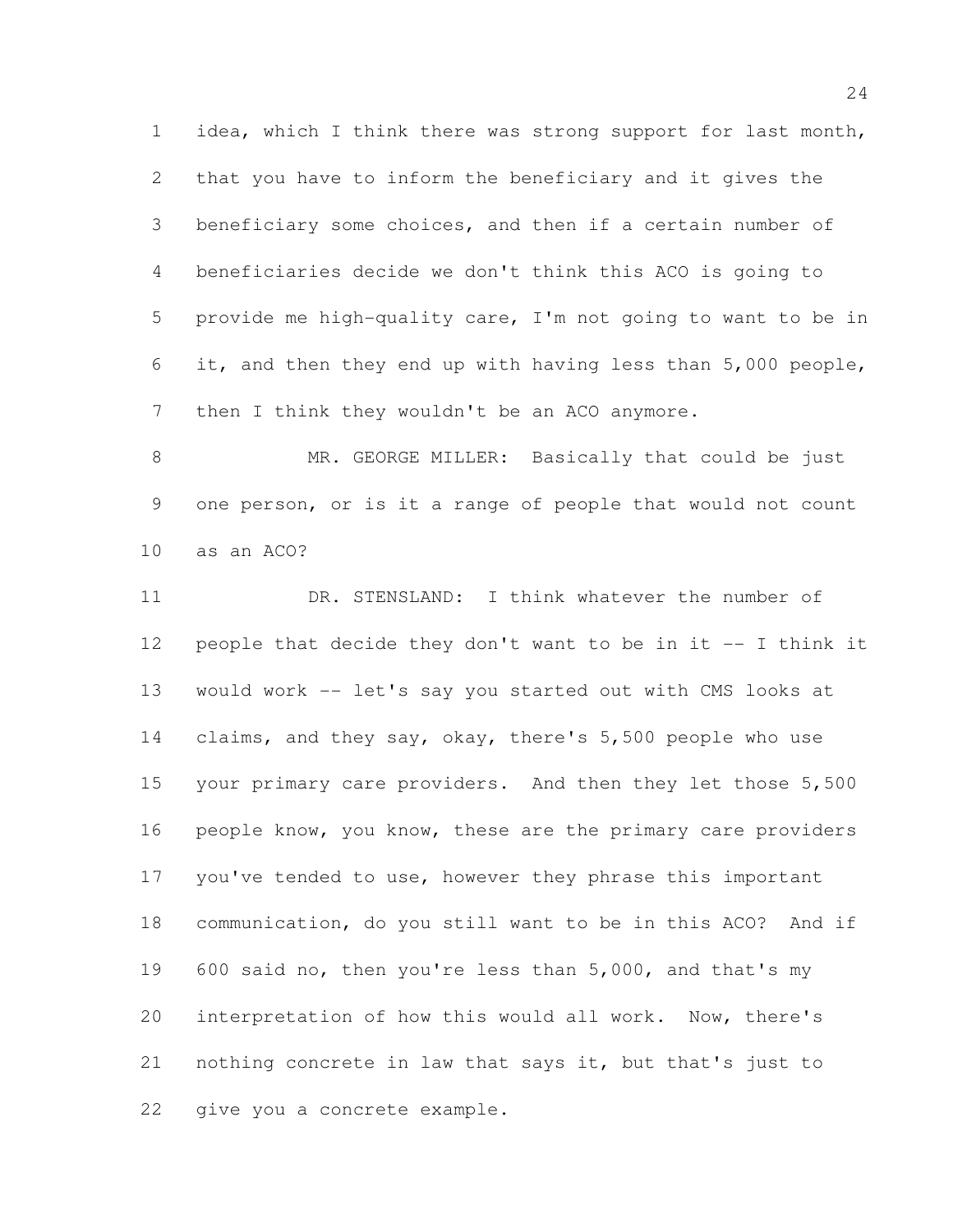1 DR. DEAN: On Slide 11, I guess I am trying to understand the broader implications of that structure, and especially -- there's probably no way to predict what the overall effect for the system might be. It all would depend on how many groups you have got in each thing. What about the issue of if you have an efficient organization but you reward them by giving them more money and sort of encouraging them to spend more? It is kind of like somebody is on a diet and they lose weight and you give them a big bowl of ice cream or something. 11 [Laughter.] DR. DEAN: I mean, I don't know, but that is the way it strikes me. Does that make any sense? DR. MARK MILLER: I think the reason that this is being discussed is because the other way it goes is I've been on a diet and everybody else has been eating the ice cream, which is what brings -- 18 DR. DEAN: [Off microphone.] I understand, but maybe  $--$  DR. MARK MILLER: No, but the other point I want to make, this was made fairly quickly, this levels the differences more quickly. But even just using a flat dollar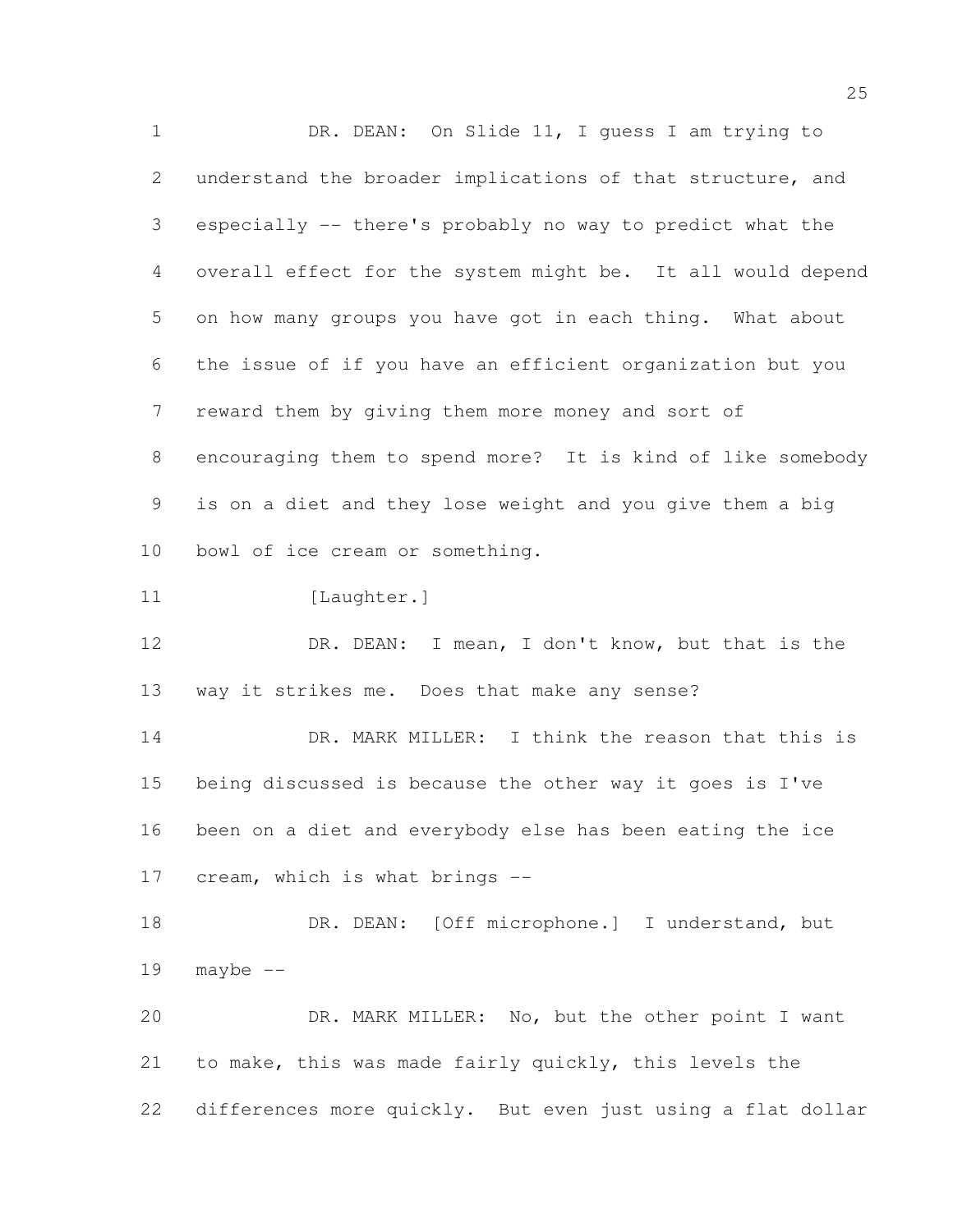amount levels the differences. It just doesn't do it as fast. And sort of inherent in those two sentences is some statement of equity, and that's a judgment about where we come out and where CMS comes out. DR. DEAN: But over the long term, does this get

 us to overall savings? I guess -- I don't know. I mean -- MR. HACKBARTH: This is a very important question and probably so important it's beyond the scope of round one, so why don't we come back to this in round two. Bruce? DR. STUART: I have a couple of questions. I do want to make a comment about that, and that is that you actually can assure savings, sort of, here through the 13 target growth rate. So, I mean, that's one way that you can do it.

MR. HACKBARTH: Yes.

16 DR. STUART: So even if you have variation around 17 that target growth rate, if the target growth rate is below what the expectation, actuarial expectation is, that could be --

 I want to thank you for putting in this paragraph about the expectation that we would expect to see persistency in good behavior by ACOs, and I'll come back to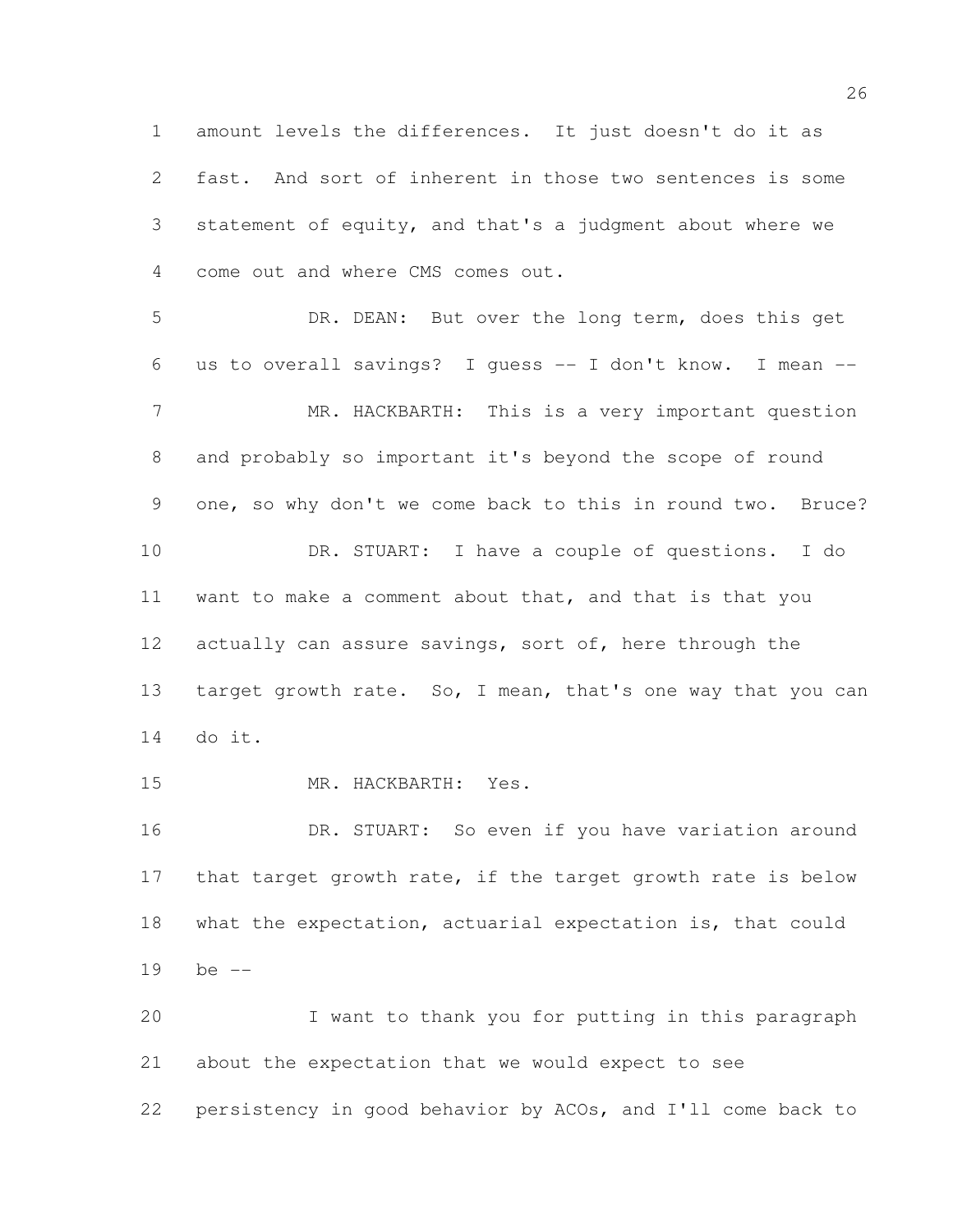this in my second round of comments, but I have two questions. First of all, you indicate in this chapter that in order to evaluate the impact of providing opportunities for smaller ACOs, which would have by definition greater random variation, you would need to evaluate more than one year of data, and I am wondering whether you have plans to do that and if you have some idea about how many years you would need to look at before you would be able to assess persistency over time.

10 DR. STENSLAND: Yes. We haven't done that yet. We haven't taken a long time series and grouped them to see how much random variation still exists when you do a rolling average over a series of years.

14 DR. STUART: I quess my point is that it might not be a long time period. That would be kind of the actuarial issue, is how many years would you need to have before you could expect to do this.

18 MR. GLASS: The base period is set as an average of three years.

 MR. HACKBARTH: Let me just ask a question about the 5,000 requirement. I'm looking at the statute and the subsection is "Eligible ACOs," and then the first subsection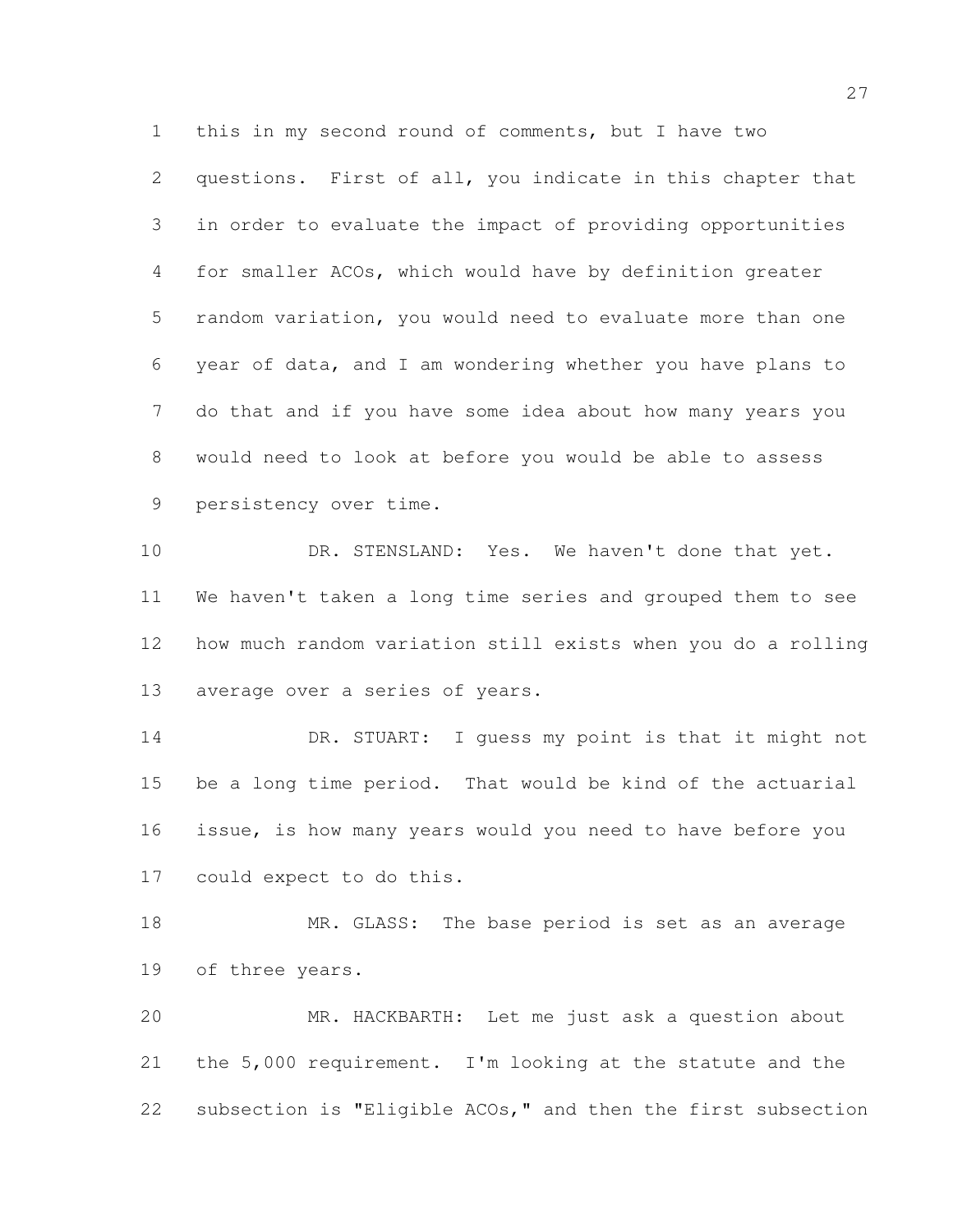is "In general," and it says, subject to the succeeding provisions of this subsection, as determined appropriate by the Secretary, blah, blah, blah, and then it says in a later section, at a minimum, the ACO shall have at least 5,000 such beneficiaries assigned to it. As I read that, the Secretary is granted the discretion to set a minimum higher than 5,000. The statute says it can't be lower than 5,000, but if the Secretary determines it appropriate, she could 9 say 5,000 is too small. Is that -- DR. STENSLAND: I am not going to argue with the lawyer at the table. 12 [Laughter.] 13 MR. HACKBARTH: All right. Good answer, right Mitra? 15 [Laughter.] MR. HACKBARTH: Okay. Let's do round two comments, beginning with Mary and Mike and Peter. 18 DR. NAYLOR: So this was a great next step and 19 really reflected, I think, beautifully the conversation at the meeting. I think the focus on the beneficiaries and the notion of opting out really makes tremendous sense, even though it adds administrative burden, given our history, et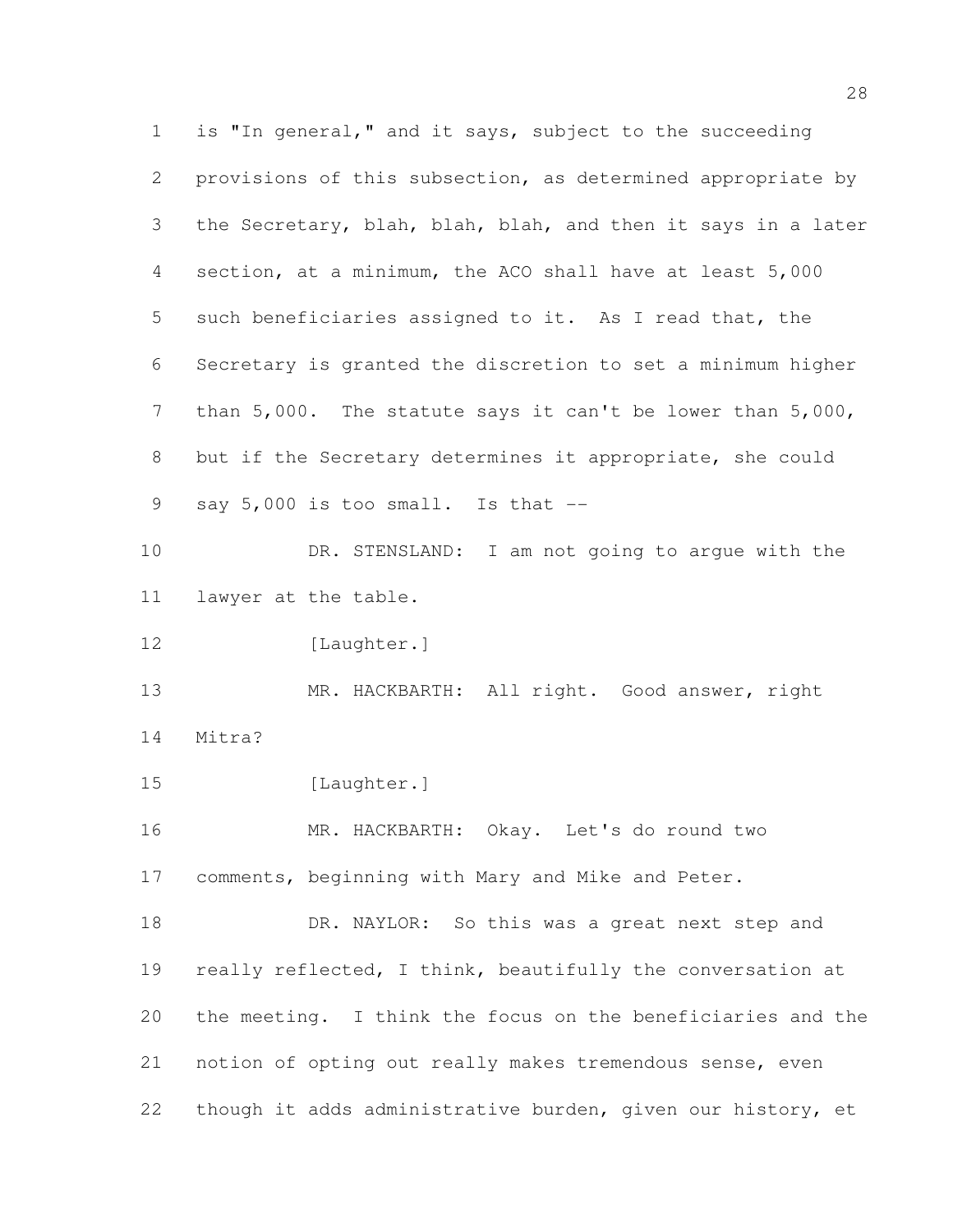cetera.

| $\overline{2}$ | I also think the focus on a small set of value               |
|----------------|--------------------------------------------------------------|
| 3              | metrics and the ones that you defined are really important.  |
| 4              | The report didn't really emphasize the health status         |
| 5              | measures, although your slide did, and I think that that is  |
| 6              | really important, that we get to one or two quality          |
| 7              | measures, functional status, quality of life, something that |
| 8              | really reflects the outcomes that people are looking for.    |
| 9              | I also think a movement away from patient                    |
| 10             | satisfaction to more of the language around experience with  |
| 11             | care, people's experience with care, is probably more in     |
| 12             | keeping with the kind of direction we are moving in value.   |
| 13             | Any kind of strategy that's going to promote ACOs            |
| 14             | taking full responsibility for the people they're serving,   |
| 15             | all end services, I think is what we should be really        |
| 16             | promoting, so the two-tiered approach has, I think,          |
| 17             | tremendous appeal as the best of the alternatives laid out   |
| 18             | here to make sure that we encourage providers to get         |
| 19             | together to work on behalf of these patients, which gets me, |
| 20             | I guess, to the question that was around historical          |
| 21             | spending.                                                    |
| 22             | Historical spending from a collection of primary             |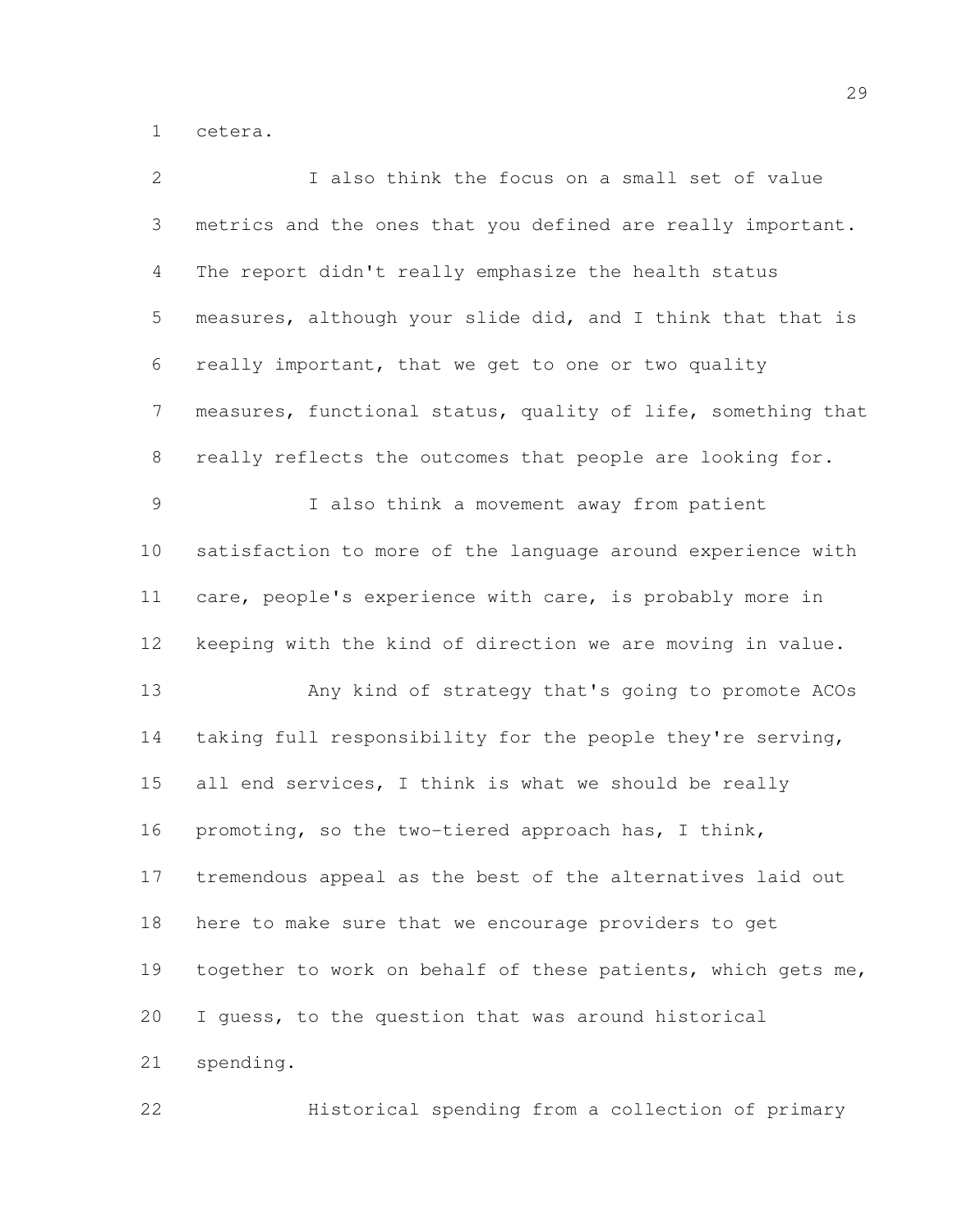care providers is based on what they did in the last three years as individual providers. But the ACO is to create a new system, a new design of care, and I'm wondering -- and it's to engage other providers. I'm wondering if that's a 5 great base. I don't know. To think -- maybe I misunderstand what historical spending is, but if you are really looking toward creating a new history with system redesign and payment, I'm just wondering if that's the starting point.

 MR. GLASS: Yes. So if you had an essentially uncoordinated set of providers to begin with and you looked 12 at the population taken care of by that set of providers, presumably, if an ACO started coordinating care, it would be easy for them to meet that past target. That is what you are saying, right?

16 DR. NAYLOR: [Off microphone.] Yes, exactly. 17 MR. GLASS: Yes.

18 DR. NAYLOR: [Off microphone.] Hopefully, that is 19 what we  $-$ 

 DR. STENSLAND: And I think that's some of the rationale you all commented on behind the \$400 there being a lower target growth amount, and that if you're in an area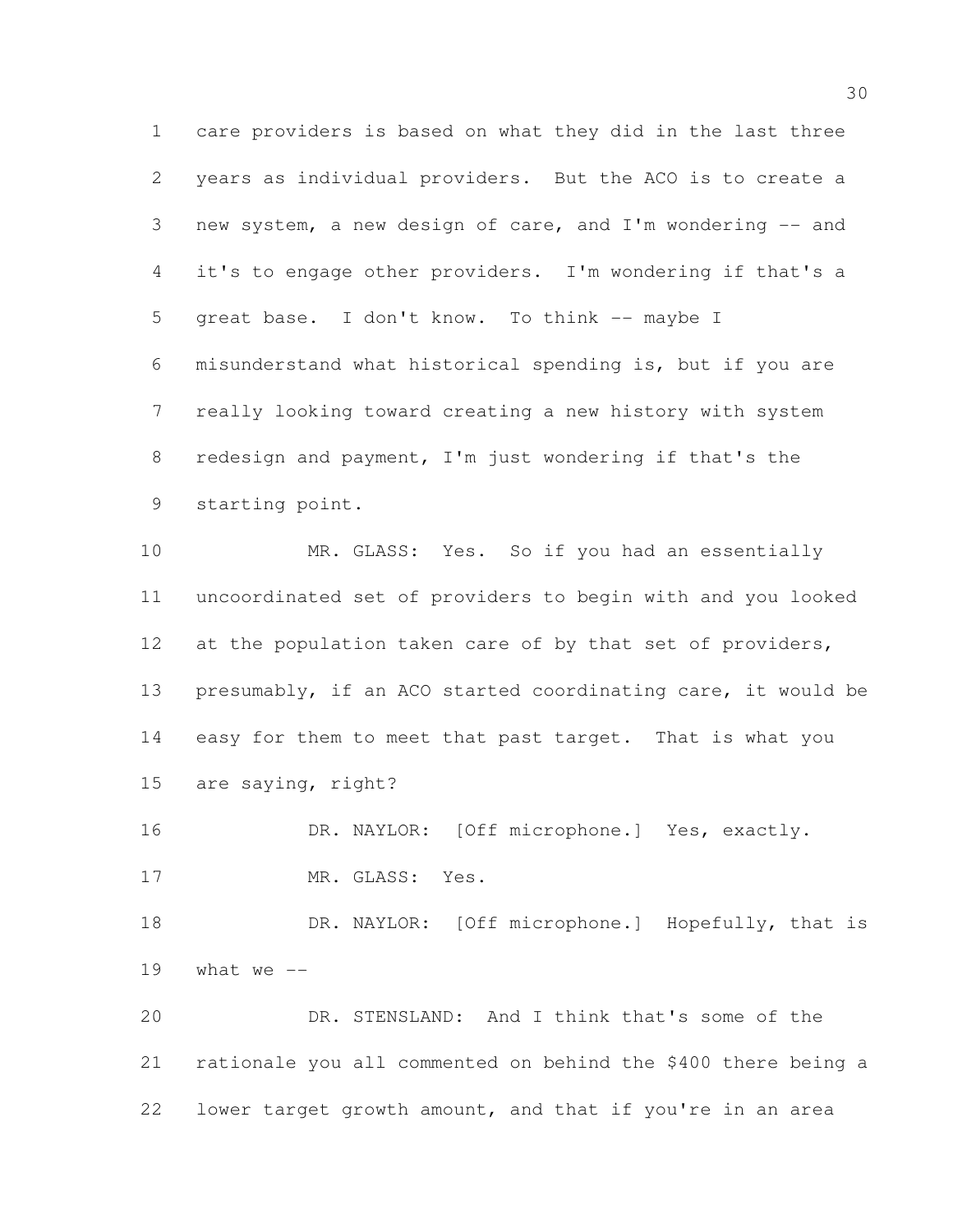where, you know, some of the places David talked about as having really high home health spending or something of this nature, or maybe there is an easier path in front of you to lower your spending somewhere else.

 MR. HACKBARTH: On this issue of setting the different targets, for the reasons that Jeff described, I generally support this approach. But I must say, I have some uneasiness about it, and my uneasiness is this. If you carry this to the logical extreme and have more aggressive targets for ACOs in high-cost areas and less aggressive targets for ACOs in low-cost areas, you run the risk that you will have ACOs only in the places where we already have low costs and you won't have any ACOs in the places where we most need them, the places with high costs.

 This is a voluntary program, and so people aren't required to participate. And so you have to be sensitive to those dynamics as you try to redistribute in a way that seems more equitable. In mandatory situations where people 19 don't have any choices, then you can aggressively redistribute. But when it's voluntary and they don't have to play, you try to aggressively redistribute, you affect behavior, and you end up, as I say, with ACOs only where you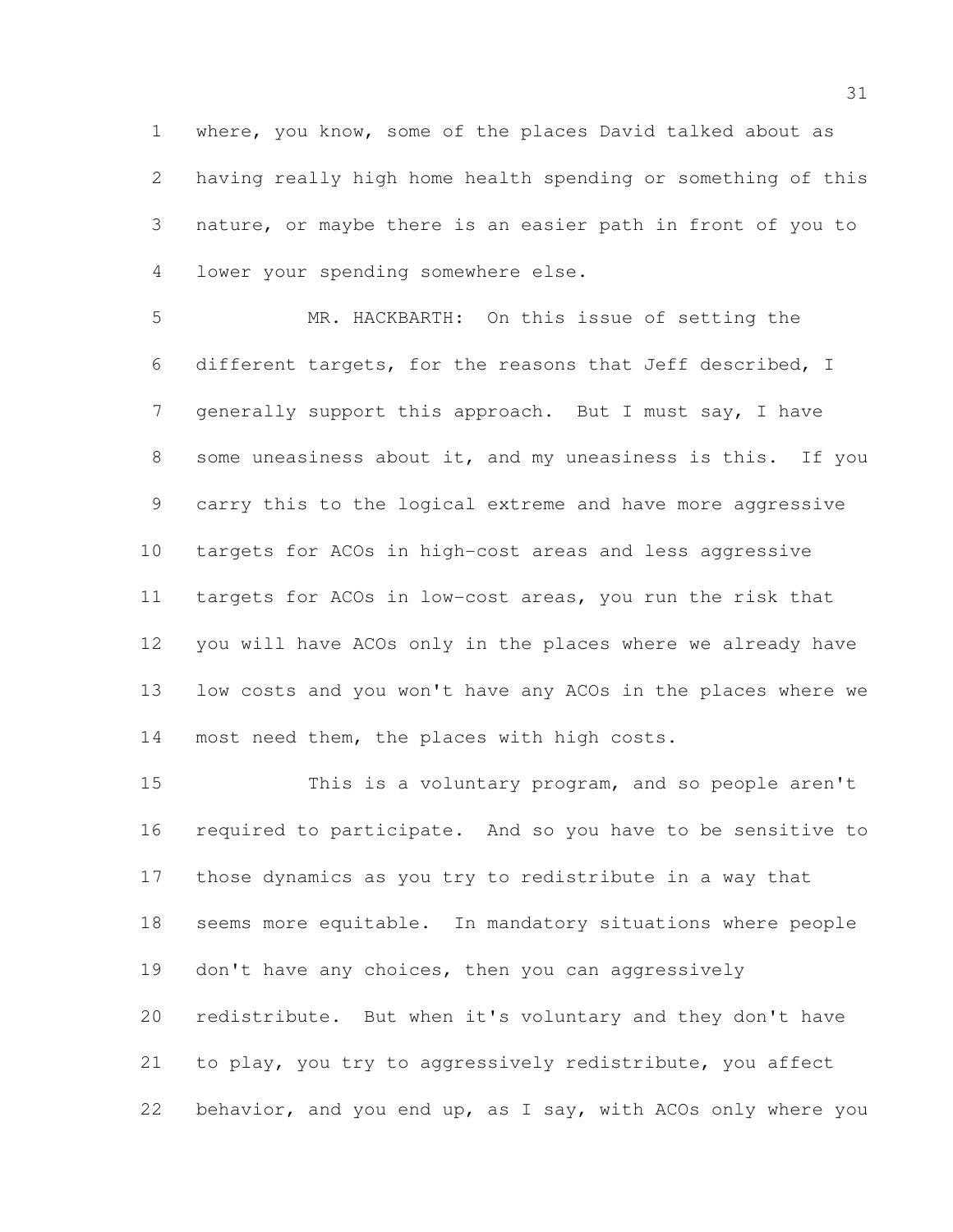don't need them, which doesn't make a whole lot of sense.

 Mike? DR. CHERNEW: So three quick concepts -- comments, and I think this was wonderful. The first one is on quality. I actually think there's a role for process measures as opposed to just outcome measures, and you actually have a discussion in the text about why we prefer outcome and not process. I'm not sure I'm quite there yet. I also think there's a role for a larger as opposed to a smaller set of measures. I think if we could measure the smaller set of things really well, I might feel otherwise. But right now, I worry about teaching to the test type things and other sorts of things. If we just have a very few measures, a lot of stuff gets missed in the cracks. 16 And I don't think the ER one is actually a quality

measure. That's a separate comment.

 My second issue has to do with payment related to 19 this slide. The first point is, if you do the 500 part, you will converge in percentages, but you won't actually converge in the dollars, and I'm actually worried about the way that it's all set up, in part because of the seam issue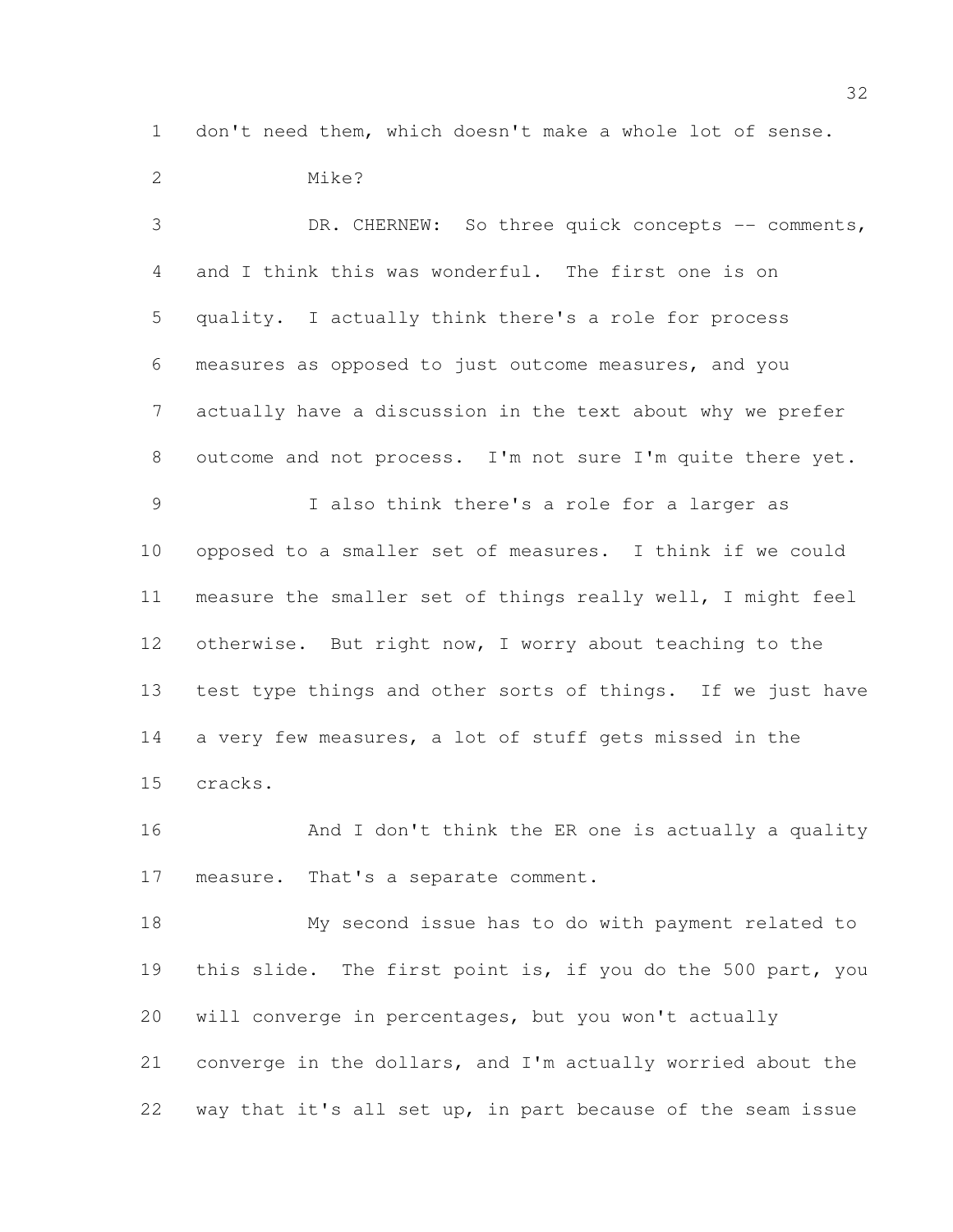at year three. You don't know what is going to happen. What would strike me as a little more relevant or another way which they have done in other areas, with all that much success in some ways, actually, you have some sort of national blend, so you have a local match, and so everyone is slowly moving toward the same thing.

7 And I think to address Glenn's issue, which I believe is really important, when we do the geographic price adjustors for the things that we do now, we're thinking about per unit service, unit cost. And so we have input price adjustors. But in the ACOs, we're bundling spending. So the equivalent of a geographic practice cost adjustor, whatever it would be, would involve spending. You could have multiple ACOs in the same general area, but you would want to maybe give a geographic adjustment in a way that's not just to input prices, but you could conceivably include more than input prices to solve some of that problem, and ideally, you would try and have that converge, as well, to eventually solve the Hackbarth problem, which I think is an important one and how we do this. But I think that it's better to try and do that than to simply institutionalize there's high versus low because we want you in, which gets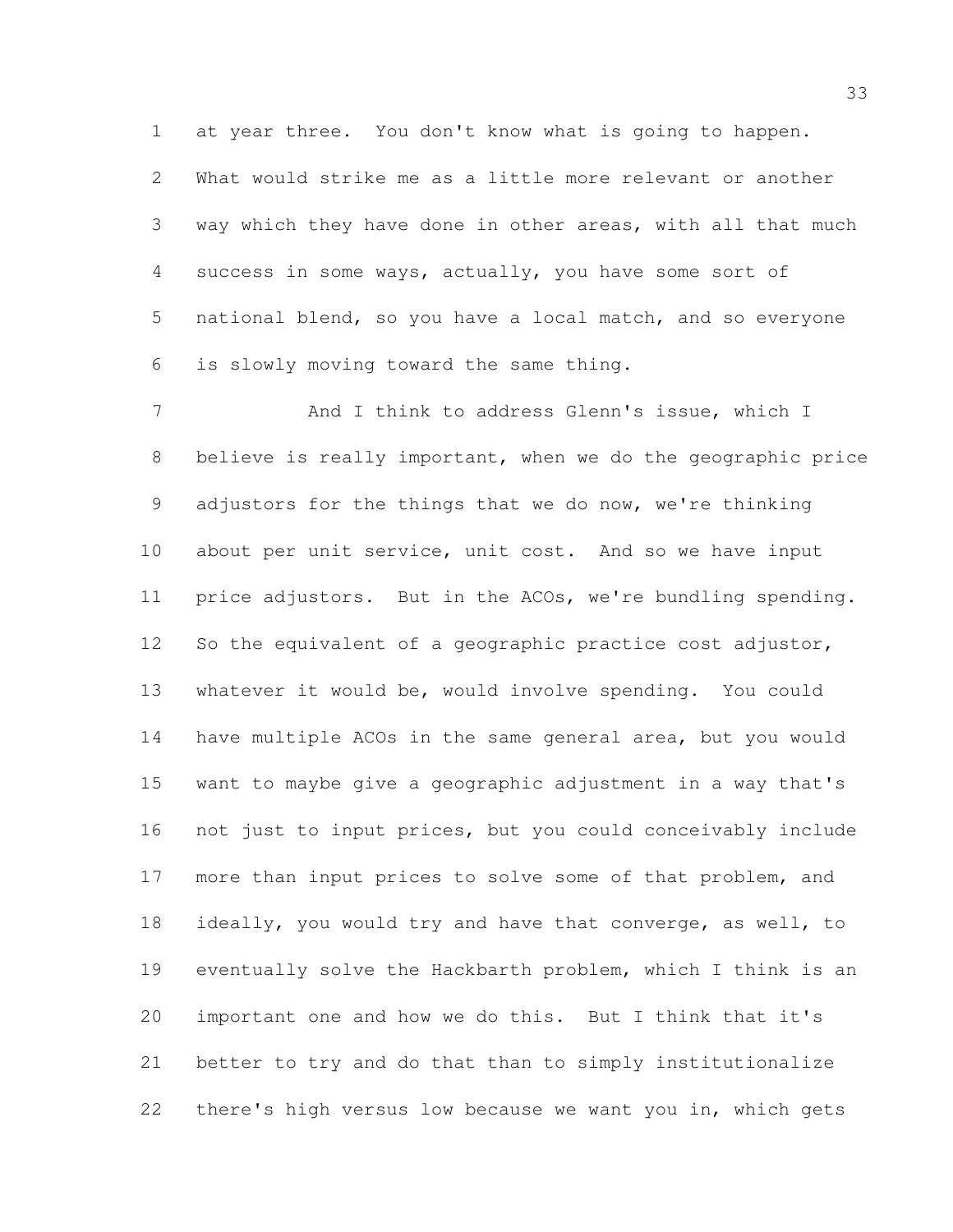to my final and general comment.

 We've had this discussion as if there's sort of one model and we're trying to decide what the right model is, and in fact, in my mind, I see there could potentially be multiple different types of models. And if we were more successful than we might hope to be, we would be able to set this up in a way where there would be sort of a road map to getting to where we would ideally want to be, but a transition of models you could be in where you could take more or less risk, have downside risk or not, different ways of enrolling beneficiaries even with benefit design. I think there's some concern with coming right out

 of the gate with many multiple models because of these selection issues. Groups are going to pick the ones which they will do best in. I think that can actually be managed and I think it's worth some discussion. But I think in the 17 end, we might be better off if we -- some places that could do really well under certain models, I think shouldn't be precluded from them because we want to get everybody in. So what I'm worried about is we pick the weakest

possible model so you get the biggest possible

participation, and then we have a lot of people in a program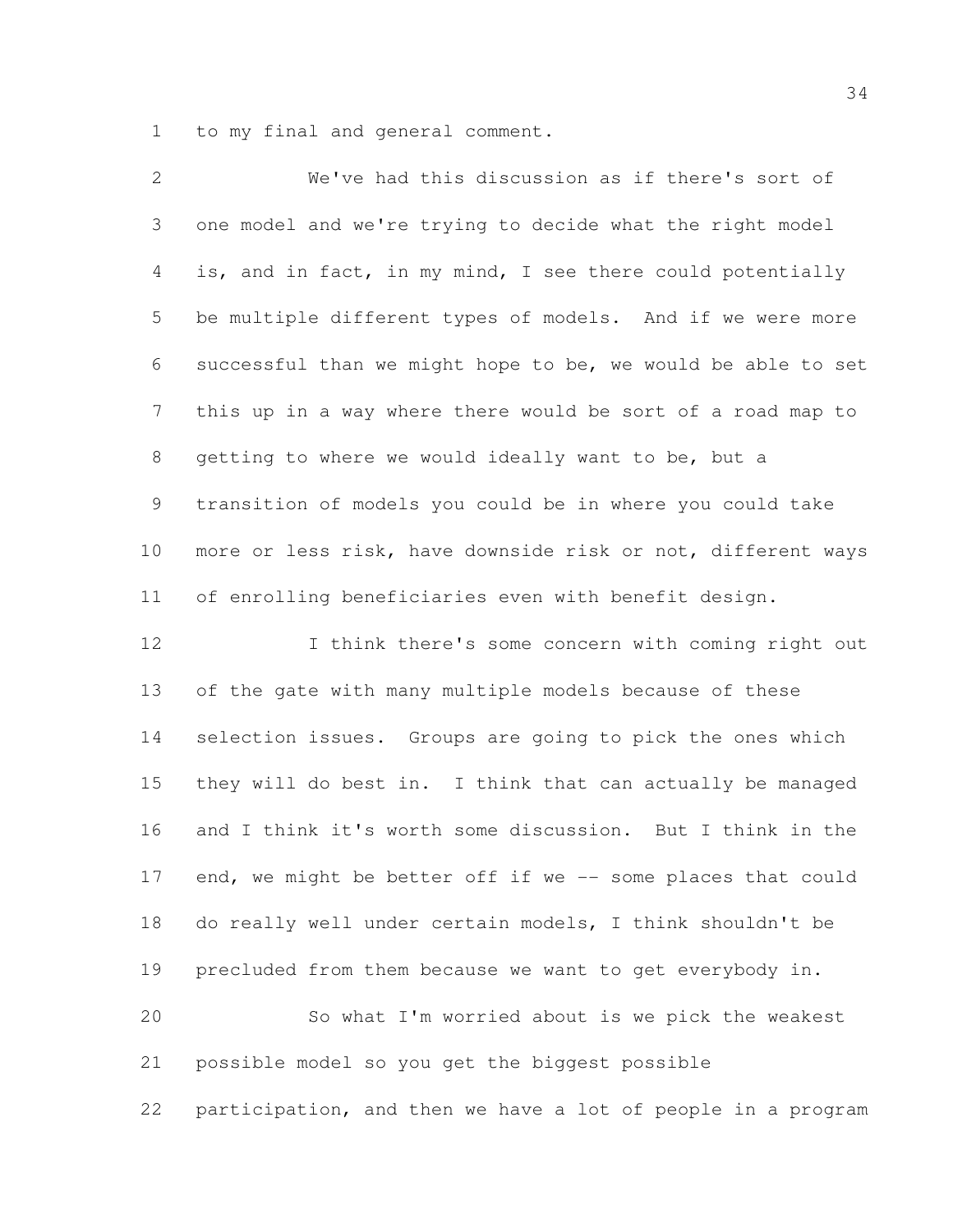that's not as good as it could be. But we have to balance that against having a great program that has virtually no one in it. And so I think there could be some merit to having different models with obviously incentives for groups that think they can do a really good job and get in sort of one that might be the one that most of us would prefer if we could get everybody in it.

 MR. GLASS: I think we're saying that the two- sided risk is an additional model to the -- I think. Is that correct, Mark?

 DR. MARK MILLER: We think the legislation is fairly clear that there is a one-sided bonus model. Then 13 there's the other language that says, "and other models," 14 and now what the Commission is trying, I think, headed towards is saying, you should definitely be thinking about another model here. I think that's the --

17 MR. HACKBARTH: The fact that there are multiple models raises a question that we really haven't explicitly focused on, which is so if you have a continuum from the gain, upside only model towards more two-sided models, what force is going to cause people to migrate down the continuum? That's something that you could potentially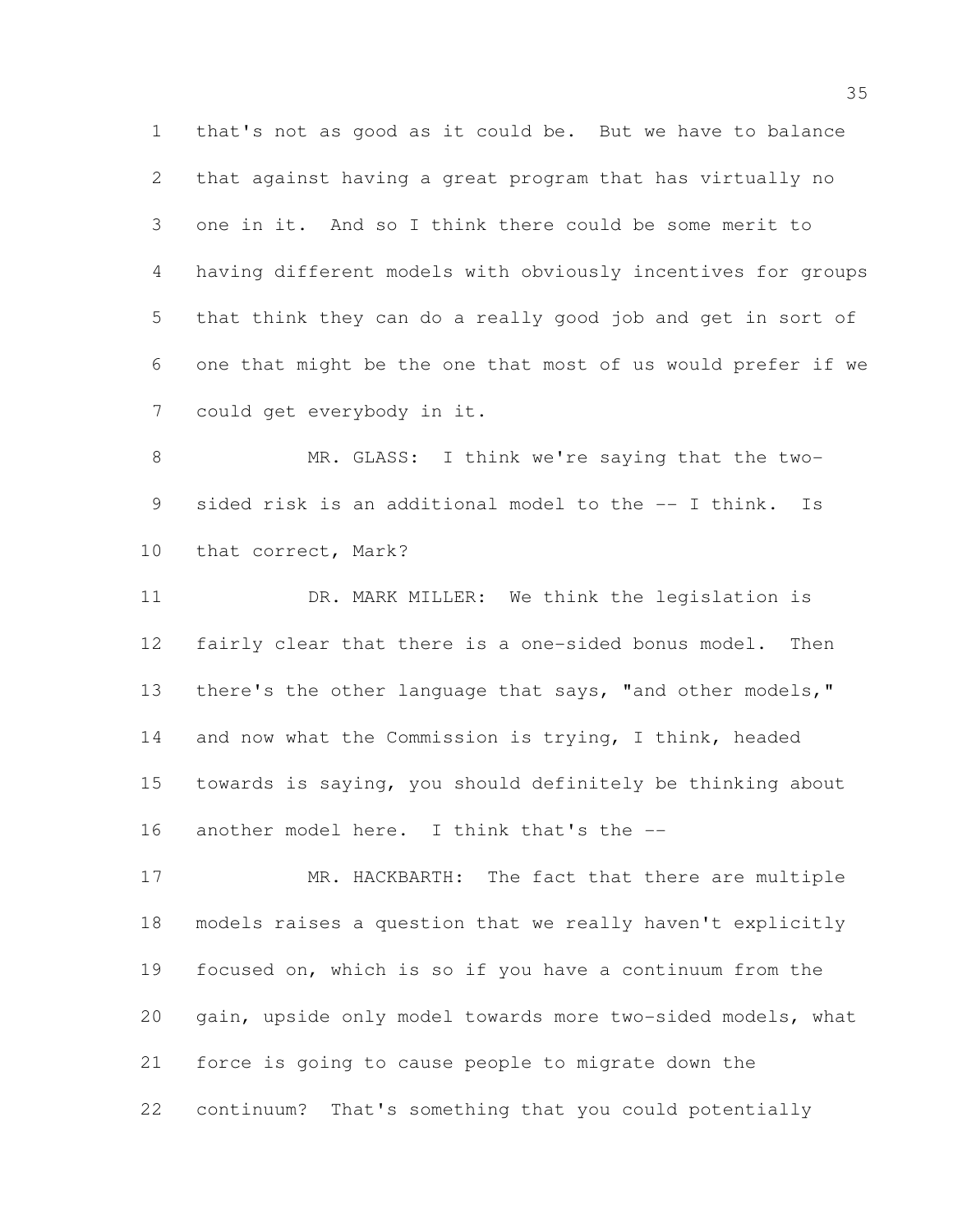build into the program. Now whether CMS can do that

 strictly through writing regulations or whether legislation is required is an important issue.

 But you could imagine, for example, saying the upside only model is available for a limited period of time. It's the entry model. It's what people do to sort of get into the game and develop their organization, test it out. But you have to graduate after five years or some interval. Another approach, and that would require legislation. I don't think CMS can do that under the existing statutory authority.

12 Another approach is to say, well -- and Herb mentioned this last time -- if you go into the more aggressive two-sided models, you get some benefits. You get certain rules waived. You are not subject to certain things that otherwise you would be, fraud and abuse sort of stuff if you are at risk. Or potentially, you could link it to SGR and say, you're not subject to SGR if you're participating through a two-sided risk model. I think this question that you've identified of

 what's going to cause people to migrate down the continuum is a very important policy issue.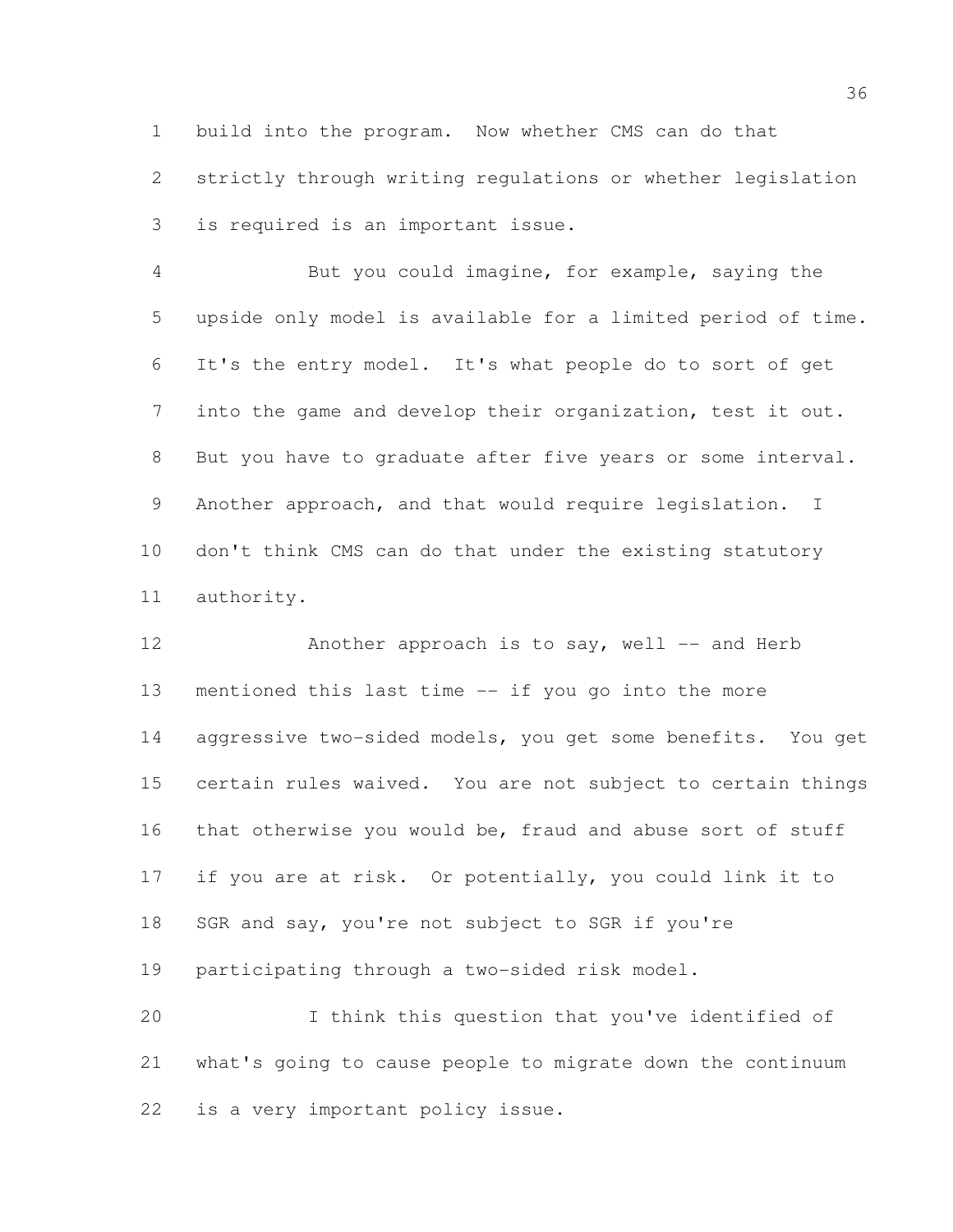MS. HANSEN: Could I use Slide 14 as a guide? Just comments on each one. I think Mary really spoke to some of the components of the beneficiary having afterwards opting out. I know it can be prospective or retrospective. It does seem to perhaps smooth it when -- you know, from the standpoint of the beneficiary, it seems like what they care about most is having their relationship to the physician, not to the ACO. So the ACO becomes kind of an entity that we know of, but from a beneficiary's standpoint, it doesn't make a whole lot of difference. And I think what does make a difference is if their provider, their physician or primary care provider is happy in the ACO, that will likely 13 make it easier for the beneficiary to be happy, because I think the managed care issue is when you have unhappy providers, you have unhappy beneficiaries.

 The other thing is the small set of quality measures. I just want to affirm what Mike was saying, that 18 there are measures that are in process, so to speak, not in process measures, but measures that are in process, because CMS has put out this call for looking at multiple morbidity issues rather than kind of linear disease management kinds of measures, coupled with the fact that I believe NQF is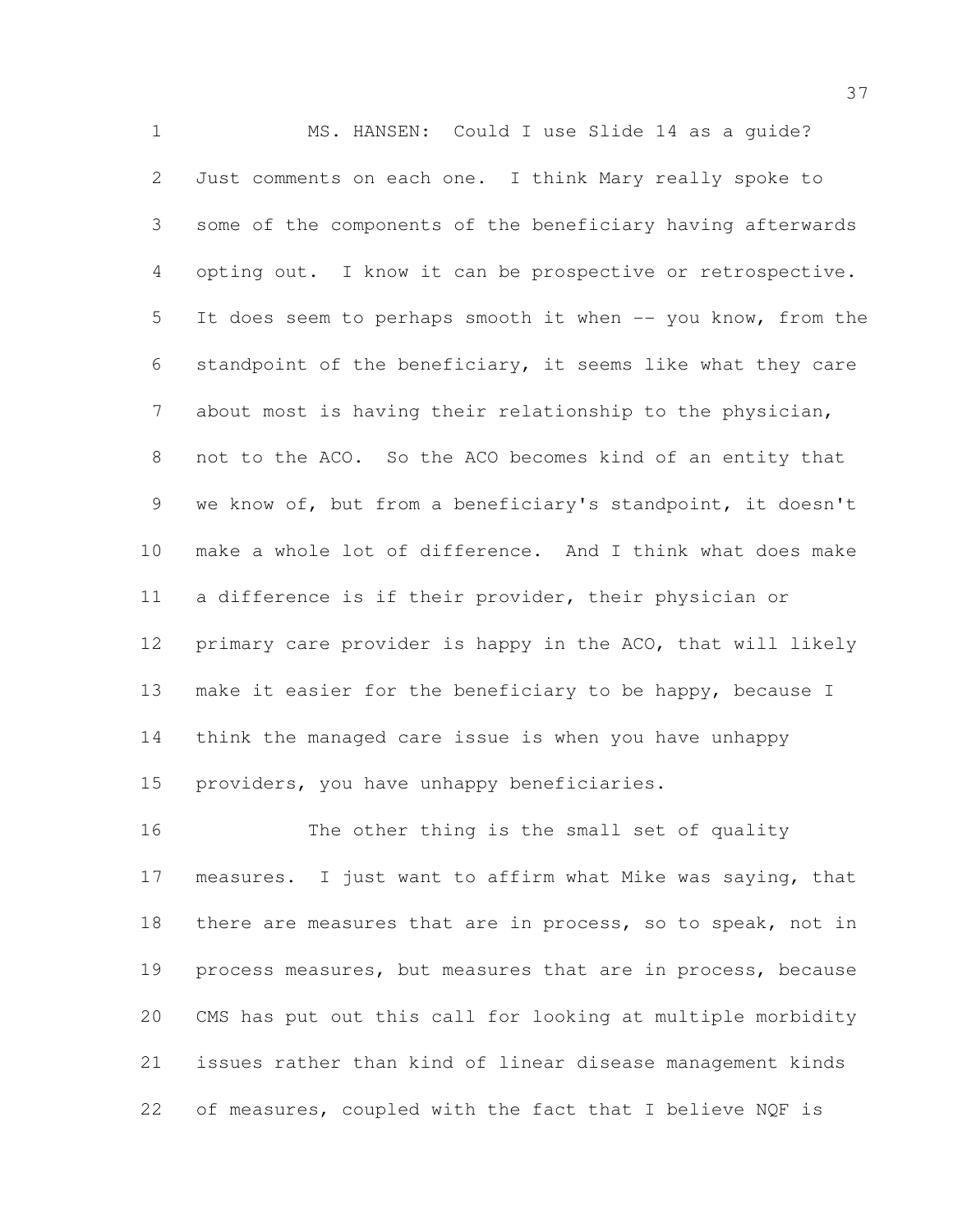beginning to have a focus on the whole issue of multiple morbidities.

 And the reason I raise that is with the health status aspect that Mary said, I really hope that there will be a highlight on what the profile of the beneficiary is so that we make sure that the beneficiaries that are 75-plus with multiple morbidities are kind of seen as a visible 8 entity in any of these ACOs.

9 The limitations of small ACOs, that is something that's there, and I know that visits were made to some PACE projects and all, because ironically enough, you know, PACE projects are kind of ACOs on steroids relative to the fact that it takes full risk and all. But the average size of 14 those quotes virtual -- actual ACOs oftentimes is only 350 enrollees with a very targeted population, mind you. But 16 just thinking about the possibilities of what size are, but so long as you have a targeted population that's there.

18 I think the benchmarks reflecting use, Tom's comment really captured my question, and the last point was the two-sided risk model with corridors. I would highly support that option. It's one of the things that we found in our experience, having a three-year risk corridor set of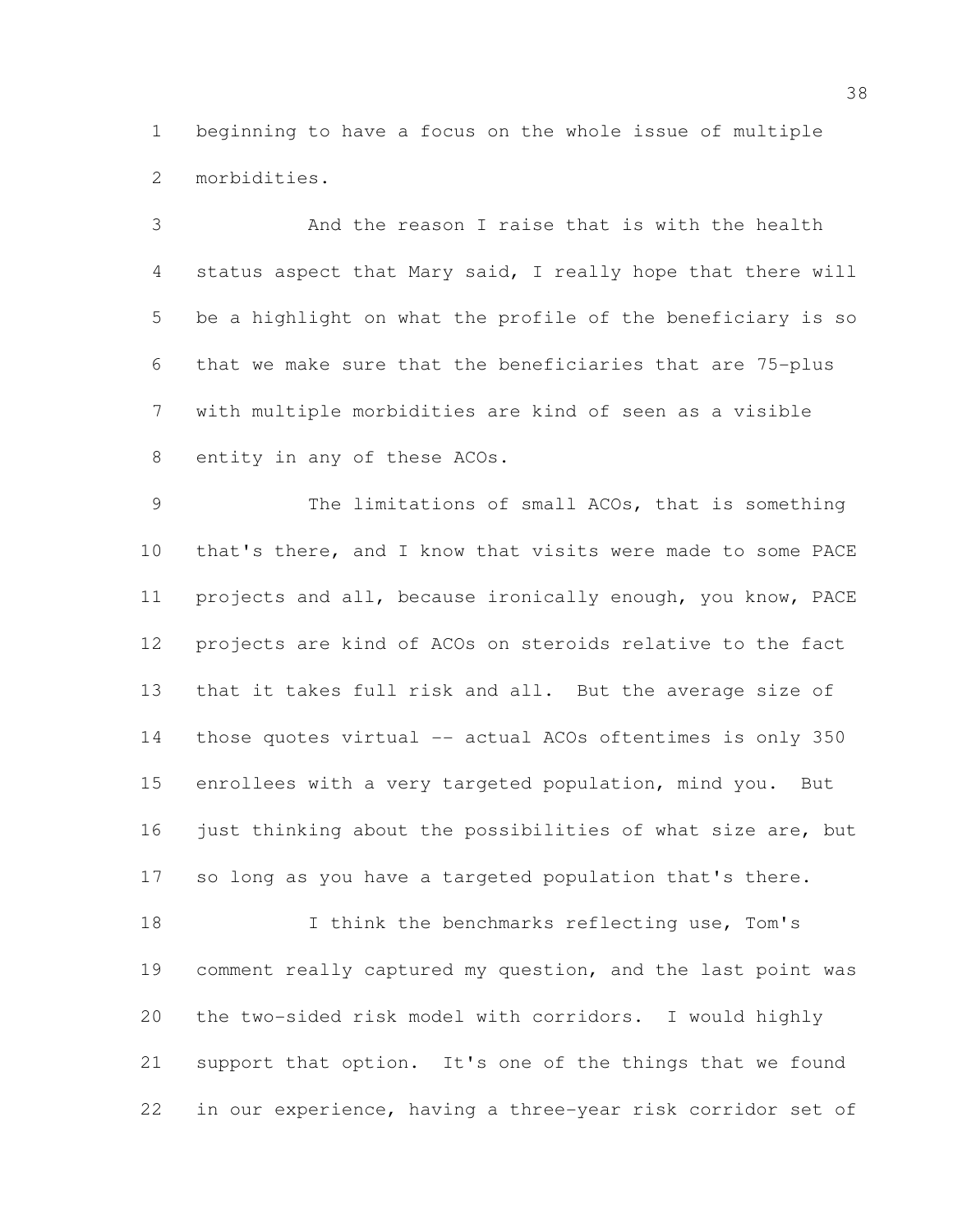experiences with any start-up of PACE models seemed to work. And then you can take the wings off, so to speak, in year four and you're on your own. But implicit, what it means is there is culture change going on because of the changed incentives, changed behavior, and with the two-sided risk, the upside and the downside, you are always aware of. In other words, that becomes the little warm fire under our derriere in order to kind of keep our attention focused of the upside and the downside. So I highly recommend that that be definitely one of the options.

11 MR. BUTLER: First, one general comment. There is a whole bunch of people that are skeptical that these things will work at all, yet the market is responding in a way that this is the real deal, and if there's one thing coming out of health reform, it's affecting mergers, it's affecting alignment of physicians, a whole ton of things. So I think that while we can say technically it's got all these complexities, how these regulations come out, people will be betting on the future and making very important decisions about aggregating health systems and physicians. So I think we need to keep that in mind.

Now, on Slide 14, I'll go down this, too, and try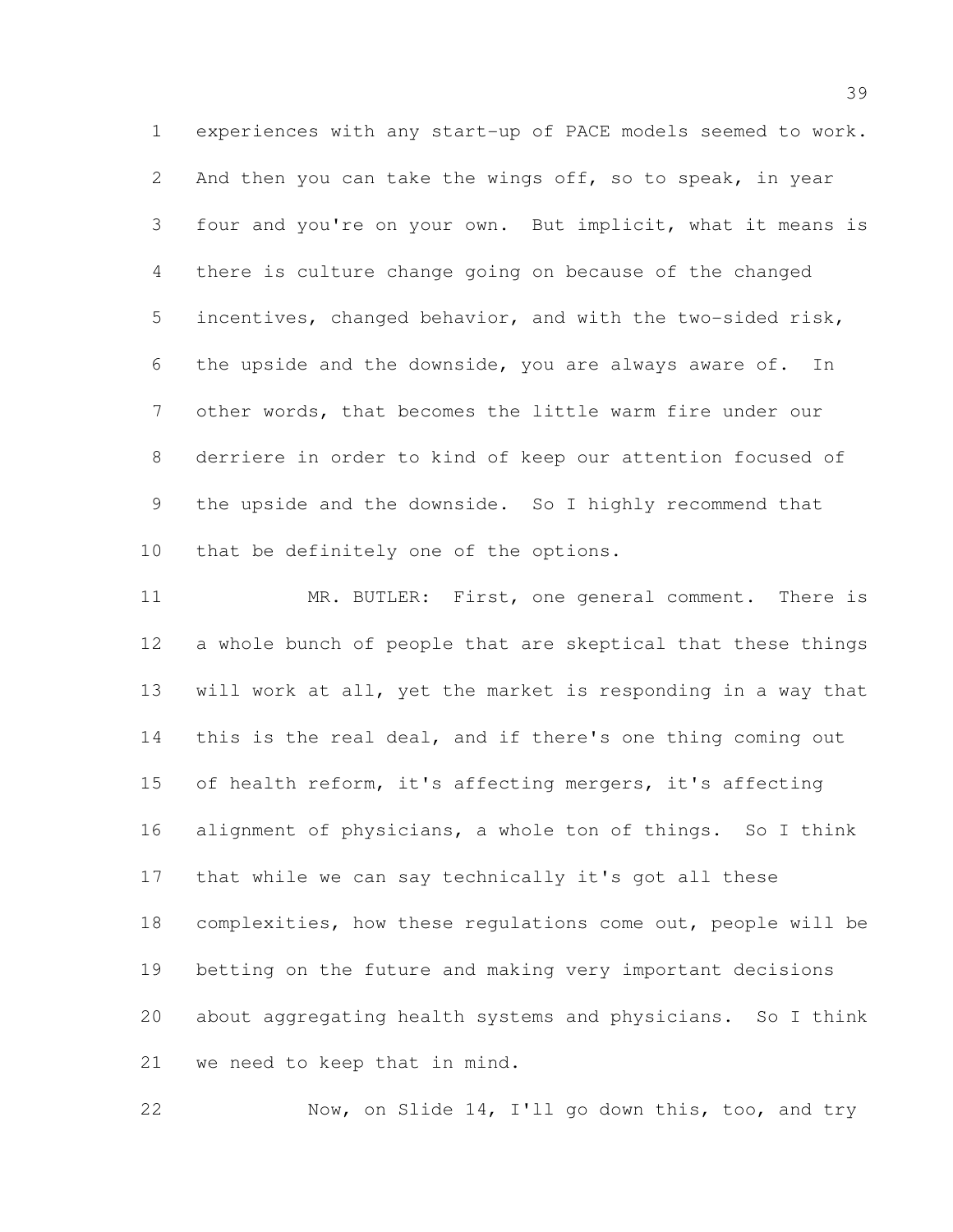to be as specific as I can. So the two-sided, yes,

 definitely favor as saying bonus only is not, you know, enough.

 Then I start getting more nervous as you do, Glenn, on the benchmarking on -- I'm working from the bottom up here. I'm reflecting levels of use. I think we would want barriers of entry to be relatively low right now if we, as we have in the past, want people to begin to test the model. And how do we this, I don't have an exact, specific additional recommendation, but you said, or we said that you have to have a threshold. In a bonus-only model, you've got to do something more than just, you know, break even on last year's performance. Yet providers are going to be working on readmissions and all these other things and giving up 15 revenue, as we know, before they even hit the threshold, and then that gets to a little bit of Herb's point of maybe having some waivers on readmissions or whatever.

 An alternative might also be just to simply cap the bonus that you could accrue. So maybe it's a modest amount. So the threshold may be not low, but the windfall is -- you know, you could cap it at a relatively modest amount initially in terms of what you could actually receive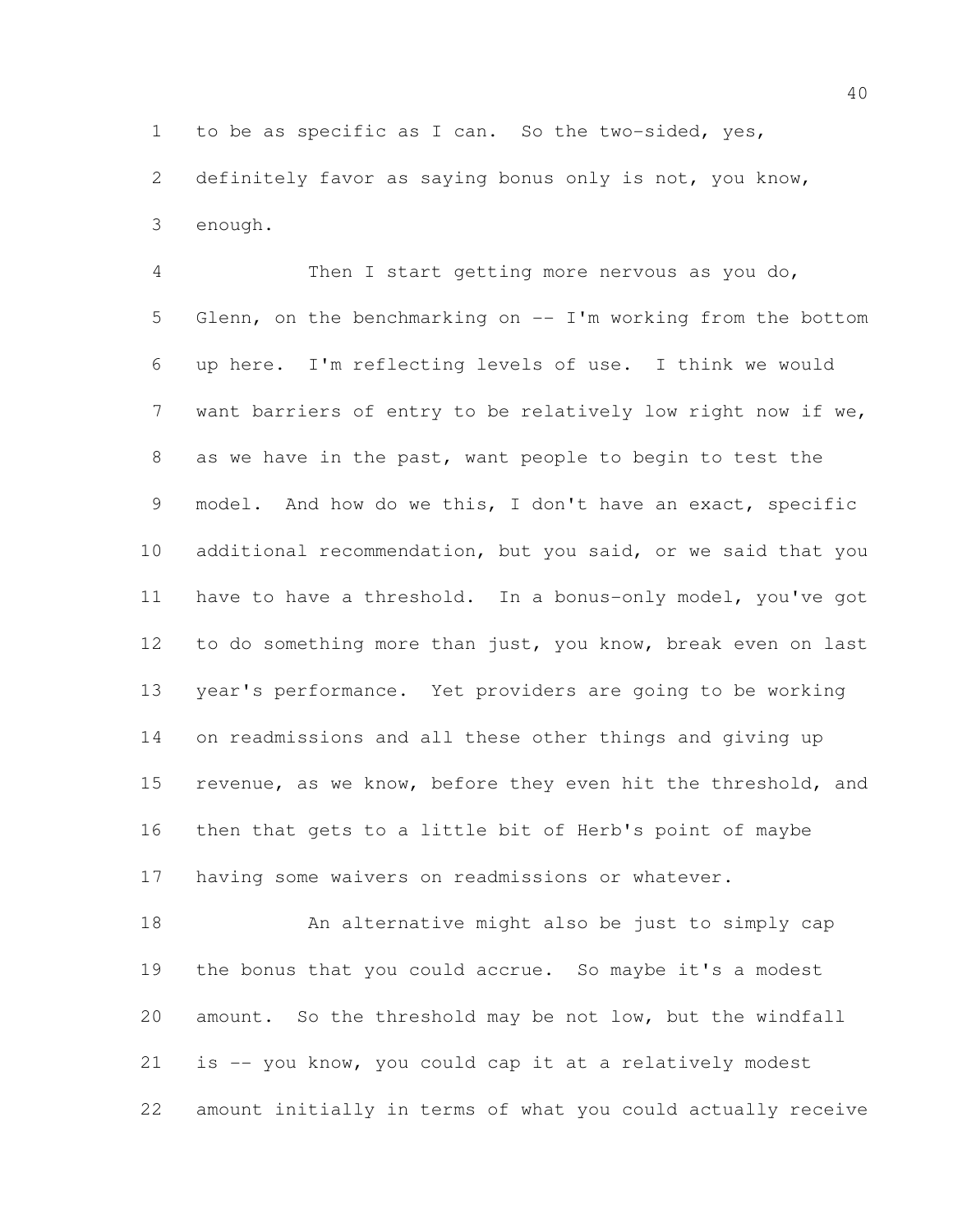by beating the target.

 Now, moving up to the limitations of small ACOs, I said at the last meeting, and I still agree, that 10,000 is a better threshold than 5,000. I would say that most 5 systems, though, when they are organized, in the end, they are going to be down in primary care offices that will be behaving at a level that is much lower than 10,000. So I think it is not unimportant to say the infrastructure, the ability to kind of manage the continuum, requires a system of care. But, in fact, we do want to influence behavior in relatively small offices, because that is where the rubber hits the road. So I wouldn't mistake it as saying a three- person internal medicine group should not be engaged in all 14 of the incentives, but, in fact, the system of care provided is going to cost a fair amount and we want it sustainable over time.

 I'm also a little worried that we focus so much on primary care. Those that have been in capitated environments know that the coordination around diseases very much needs to involve the specialty people in helping make all of that happen. That's what really is effective. So if we just make it feel like it's another gatekeeper model,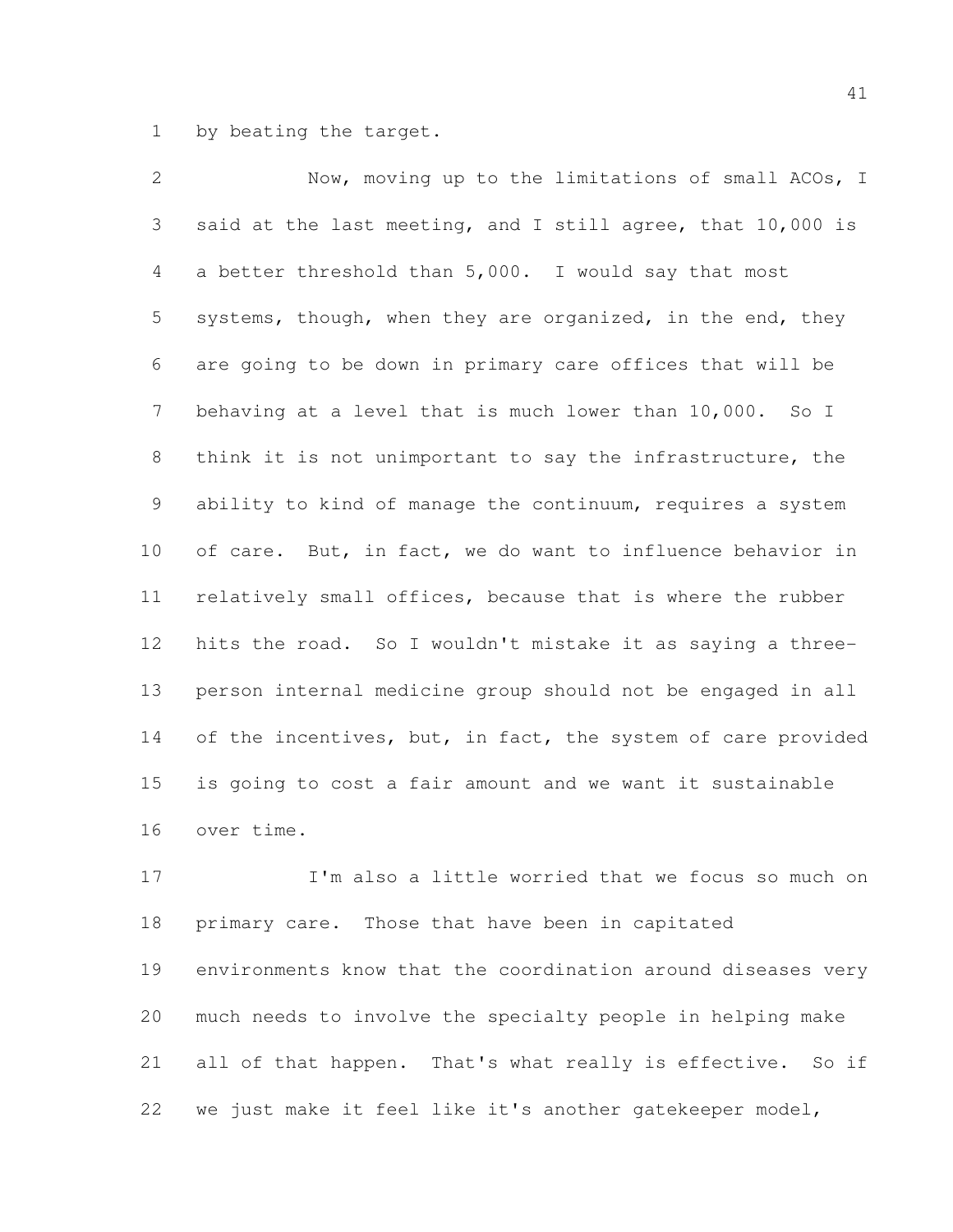it's not the right message. That's just an aside.

| $\mathbf{2}$    | On small set of quality measures, I agree and I              |
|-----------------|--------------------------------------------------------------|
| 3               | would underline "small." I don't think that we're great at   |
| $\overline{4}$  | this, and I don't think -- as important as it is, I think,   |
| 5               | coming out of the gate, it's not as important.               |
| $\epsilon$      | And finally, on informing beneficiary, I've                  |
| $7\phantom{.0}$ | thought about this more and I don't really like where we     |
| $8\,$           | came out in saying, you know, the opt-out part, and I'll     |
| 9               | tell you why. I fully support putting a sign up, whatever,   |
| 10              | we're a participant. This office participates in ACOs and    |
| 11              | describing what that means. So if you do the opt-out part,   |
| 12              | first of all, the beneficiary can opt out anyway. They can   |
| 13              | go anywhere they want under the bonus-only model.            |
| 14              | But secondly, again, the small offices may be                |
| 15              | participating in a bigger system of ACOs, but their          |
| 16              | compensation, in fact, may very well be directed at the      |
| 17              | local level, the way they compensate in their system based   |
| 18              | on their individual performance. And believe me, you could   |
| 19              | encourage opting out at that local level in a way that could |
| 20              | dramatically affect the impact at a local office, relatively |
| 21              | few patients. I don't know. You really ought to -- now       |
| 22              | that you're really sick -- there could be some unintended    |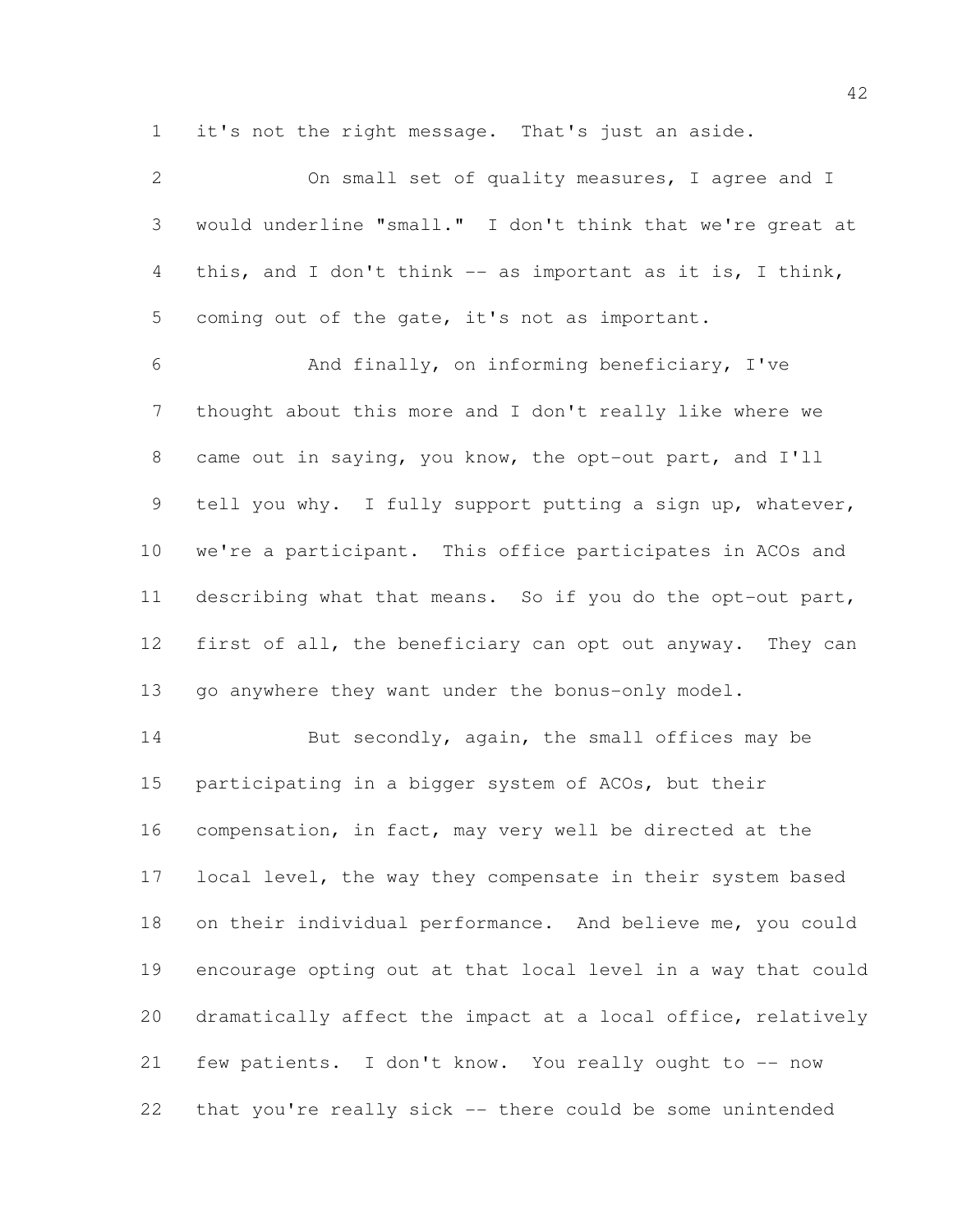consequences of doing that opt out. But informing that this office or this group of physicians is part of a pilot, I think is important.

4 MS. BEHROOZI: One point that -- actually, I want to say thanks for the report. Thanks for making it so concise. Cori and I were talking about how much fun it was to read a short paper. Thank you.

 A point that Bob mentioned, there's this conflation out there. You know, you talk about the market and how people are responding, and I can't tell you how crazy it drives me to hear people using the term medical home when they mean ACO and ACO when they mean medical home. 13 Now, maybe that only matters to the wonks, but I think that when we're talking about informing beneficiaries about what's going on, it's very important to be clear that ACO 16 really -- the accountability part is really about payment. 17 I mean, yes, of course, it's about measuring quality. Yes, of course, it's about enforcing high standards of beneficiary centeredness and all that. But it's not about getting a designation based on just the standards that you meet. It is also about how you are going to get paid. And so I do think that that's what matters about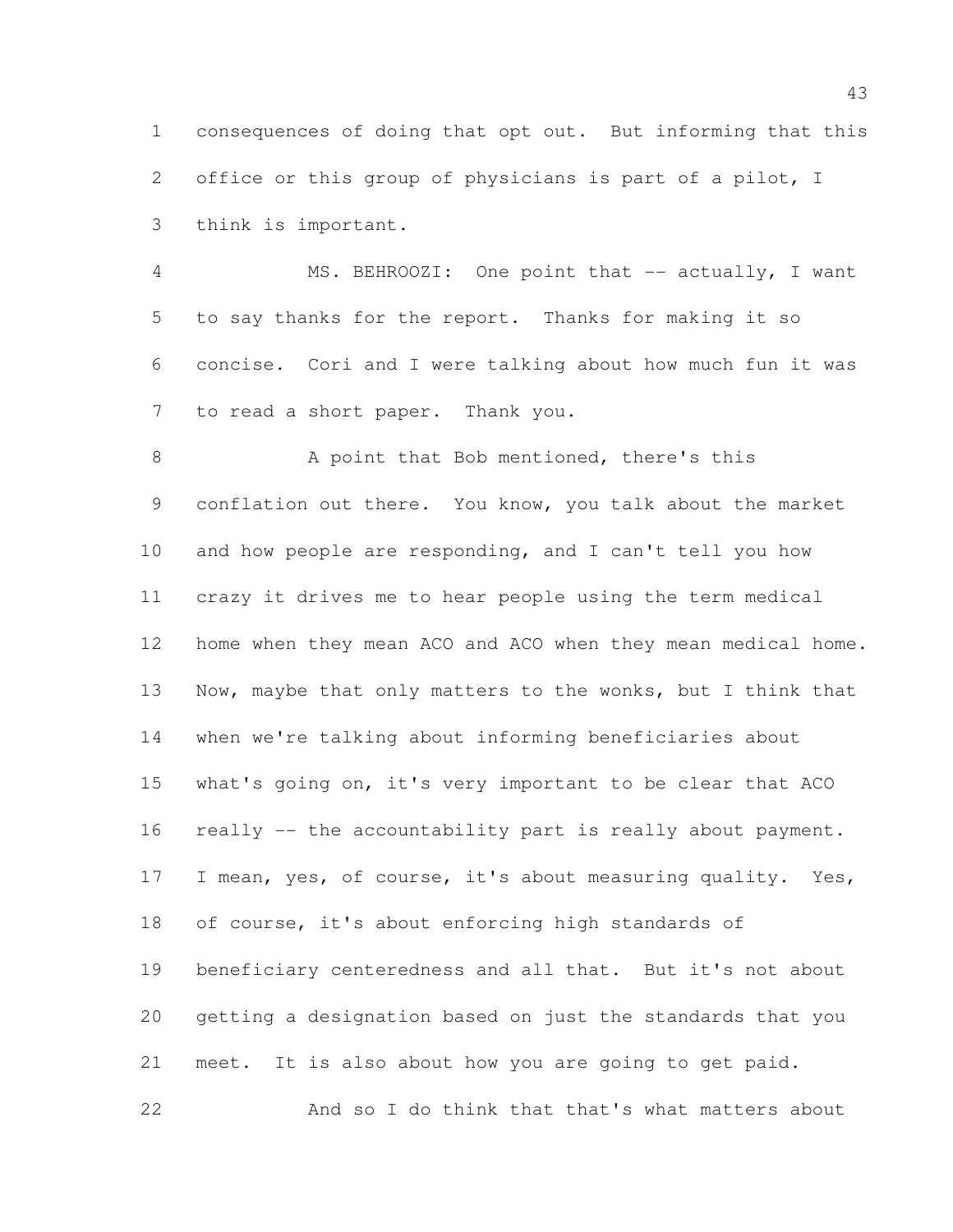beneficiary opt out, as we've talked about the managed care backlash and all that. But I don't think that that necessarily means you have to make it look like a big, bad, scary thing, that it's only about payment. Of course, it's about all of those other things, too.

beneficiary -- or that's why it matters that you allow

7 And in fact, we haven't talked about this, but maybe I'm missing some big reason why we haven't talked about it. How about beneficiary opt-in? How about if somebody -- if you're talking about how you would use basically two-year-old data to prospectively assign people to ACOs and then allow them to opt out? Maybe there's somebody who's been in the practice for a year and a half or 14 whatever, has been seeing doctors in that practice, who it would be good for the Medicare program if that person were sort of counted in -- you know, you could look at their spending wherever they were previously treated and if this 18 practice was really on the track, they could be part of it, because maybe they would think, wow, this group is going to be focused on quality outcomes and this group is going to -- you know, maybe there are benefits in it for me, even if we don't go to reduced cost sharing, but I will have lower out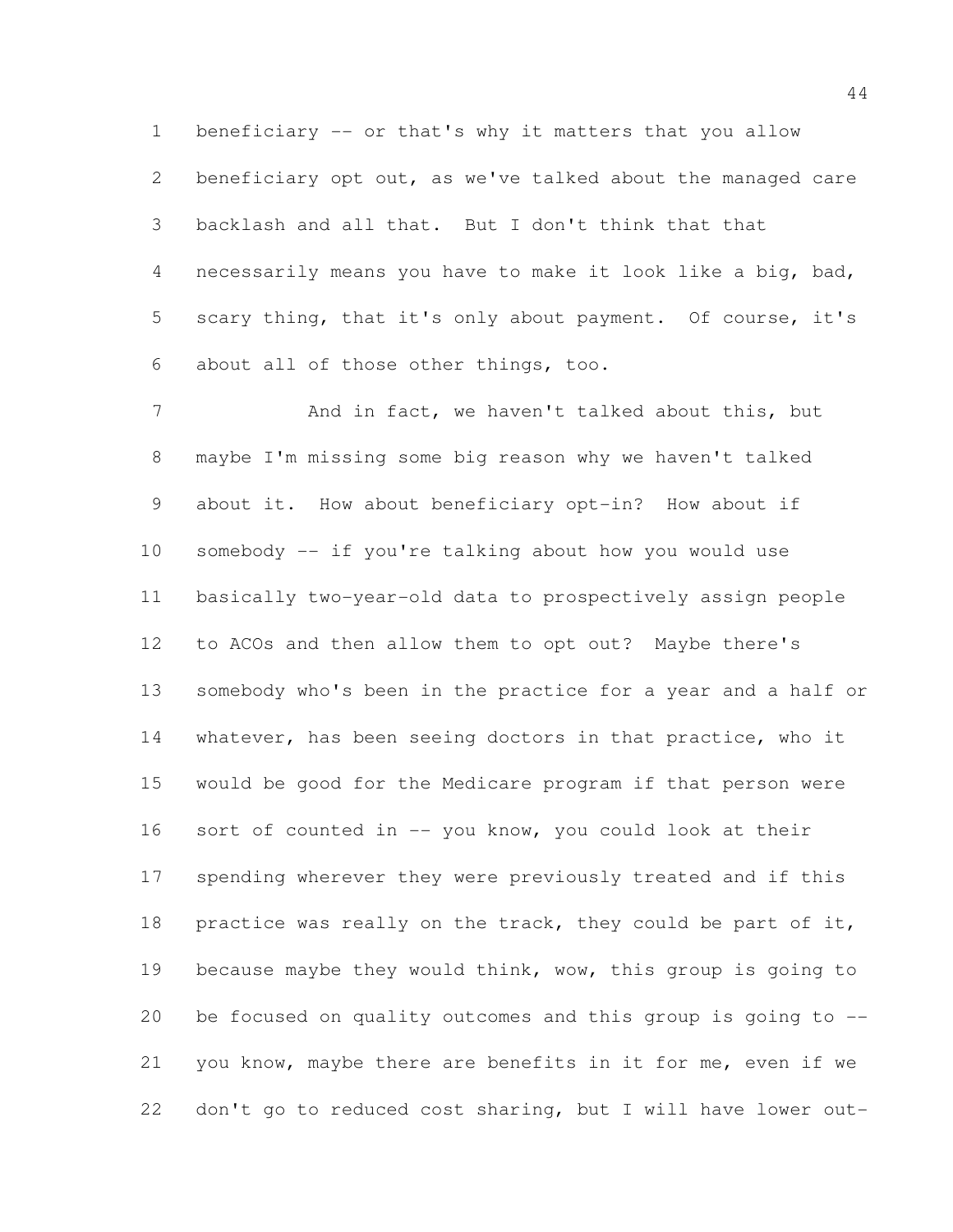of-pocket payments because I won't get referred for too many unnecessary tests or that kind of thing.

 So I don't know if there's any big reason that I'm missing why we couldn't think about opt in.

 MR. HACKBARTH: Well, there are two distinct issues at play here. One is patient engagement, preventing backlash, and the appeal, at least to me, of the opt out was striking a balance between encouraging maximum participation 9 by patients with an eye to what Peter said, that under this structure, they can go elsewhere if they are really unhappy, and they are not constrained. So an opt-out allows people the opportunity to get out and make sure that we have got that safety valve, if you will.

 Opt in, I guess, my guess would be would result in lower participation just because of the inherent inertia that exists.

 MS. BEHROOZI: I mean both. I am sorry. I mean both. I don't mean except -- I don't mean to --

 MR. HACKBARTH: And that takes me to the second issue. The second issue at play is how you set the targets and who is counted in the base year and just the mathematics of it. And opt-in complicates the task of what's the target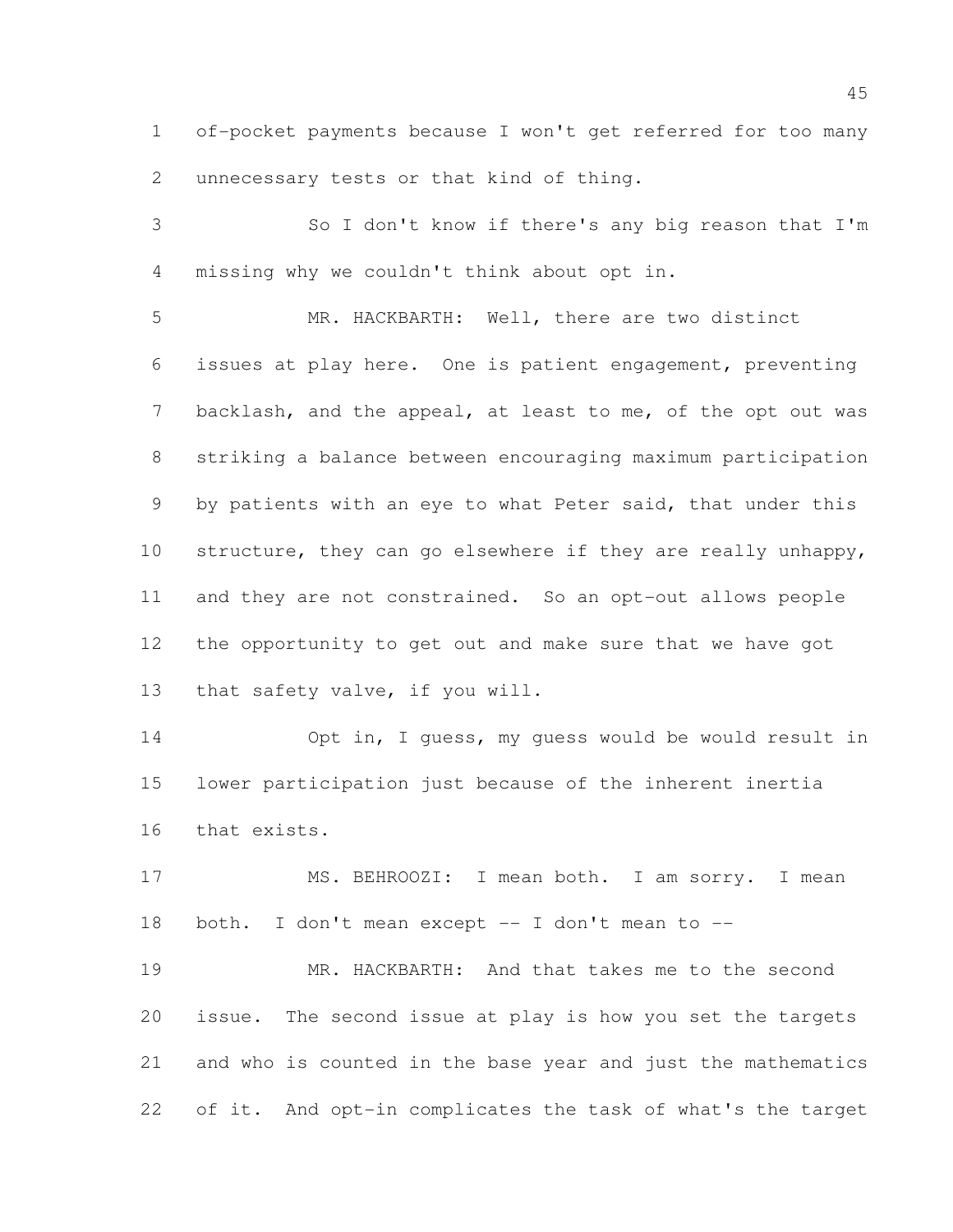for this group because you have no experience for them.

 MS. BEHROOZI: Not necessarily, because you would have their experience with the other providers that they had been with over whatever period of time they were in Medicare, right? MR. HACKBARTH: But that might be -- disadvantage 7 the ACO if the patient was at a high-cost provider -- well -8 MS. BEHROOZI: No, that would be better -- MR. HACKBARTH: That would actually help them. You want to recruit from the high-cost -- MS. BEHROOZI: Yes. That's what I'm saying. I think it could actually be good for the program, because maybe you could draw people from high-cost providers to providers who are now committed to bringing the costs in lower. And I think it's actually consistent with the two-

 sided risk model, too, because to me, there's an issue of credibility, right. If people want to get into the game, having a little skin in the game shows that they're really serious about that, and allowing them to recruit people, or say, you know, sort of market themselves, look, we are at risk for delivering high-quality, efficient care, and then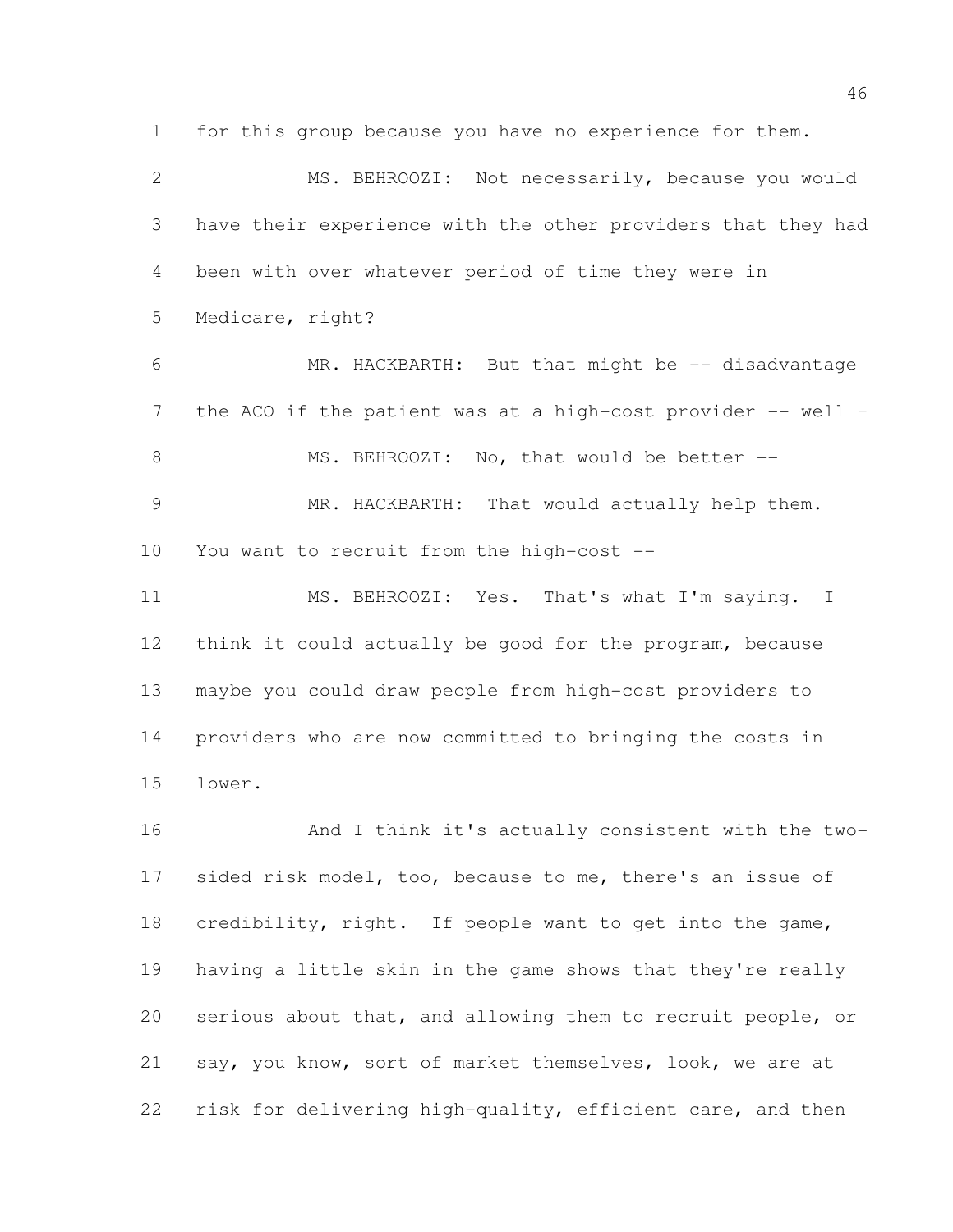people are fully informed about what that means. As I said, it involves payment. It's not just a medical home. MR. HACKBARTH: Yes. So I hear your point now, and let's think some more about that. I'm a little worried about time because we are running over substantially. Other round two comments? MS. UCCELLO: I'll be brief. I just want to echo the support for the two-sided corridor and say that the way that it's structured makes sense, especially in the context of it's an option alongside the bonus-only and it's voluntary. So I think that makes this make sense. And a quick question. What happens with 65-year-olds? Then they can't be in? They're not going to be in on

this?

 MR. GLASS: I don't know that it's clear on that. I guess you could do something analogous to whatever they do with 65-year-olds in MA.

18 DR. CASTELLANOS: Thank you. Just two points, and 19 really, both of them have been briefly mentioned.

 I've never seen so much enthusiasm in the medical community towards anything that I'm seeing now, and it's good because we've got communication with the hospitals now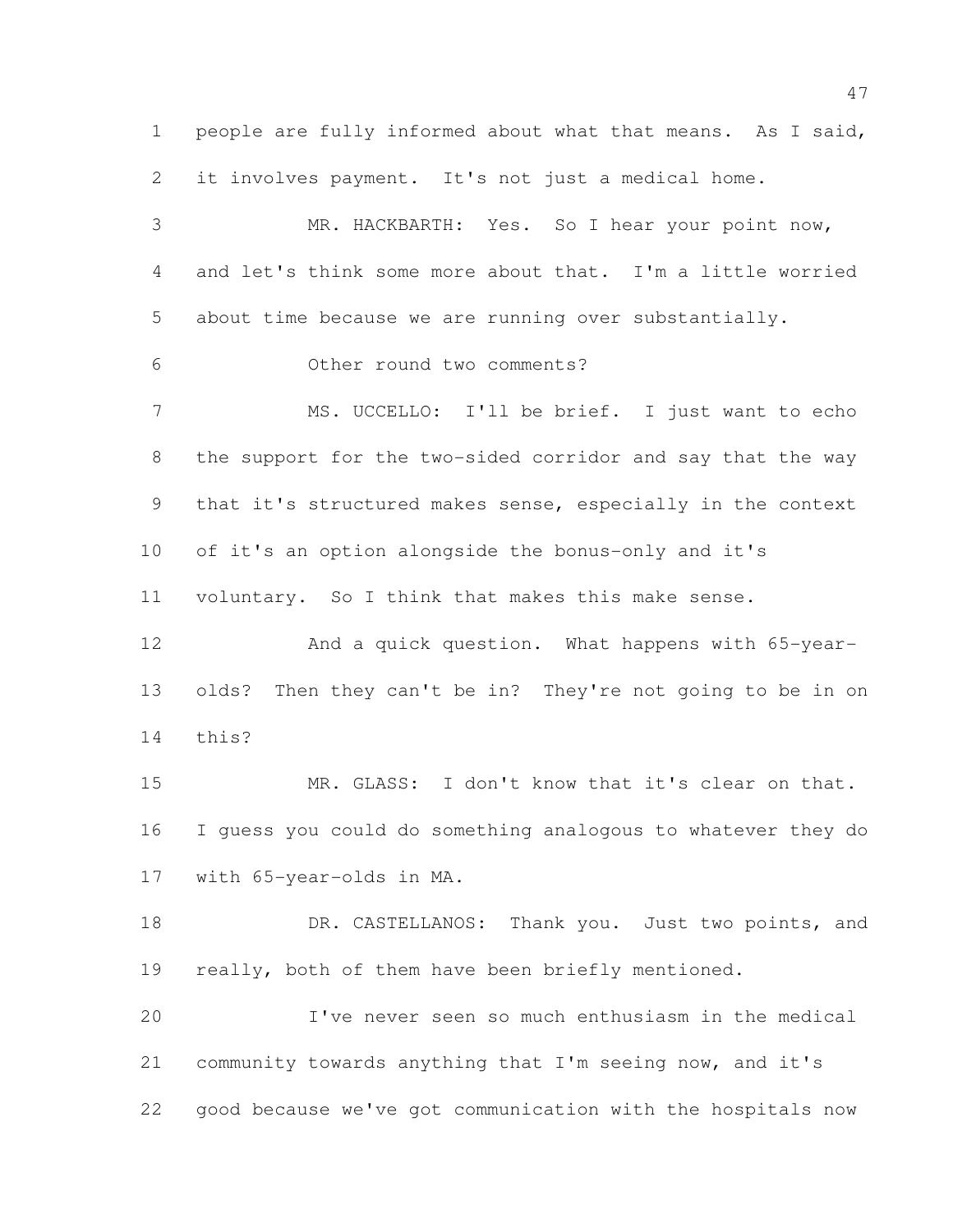and the physician community. And I really think it's a point of maybe really energizing the Medicare system.

 I'm a little concerned about cutting back below 5,000 or 10,000, the reason being is that in the United States, only 20 percent of doctors are in large clinics, and most of them are in smaller communities like I am. And to exclude that population of physicians and the enthusiasm and trying to work with the system is somewhat discouraging.

 Now, I understand size is important. I understand 10 the random variation and the pool size is important. But, you know, in the bonus model or the keeping the concept of the ACO to control costs and excess volume is really important in the community. And if you can get the doctors in the hospitals, all of us working together, I think it's important.

16 The second point is the beneficiary. You know, we're talking about providers here and very little has been talked about the beneficiary. Jennie, you mentioned it, too. But you've really got to think about it. What's the beneficiary getting? Well, high-quality care. Well, I expect that from my doctor, no matter what. Coordinated 22 care, I expect that, no matter what. Efficient provider, I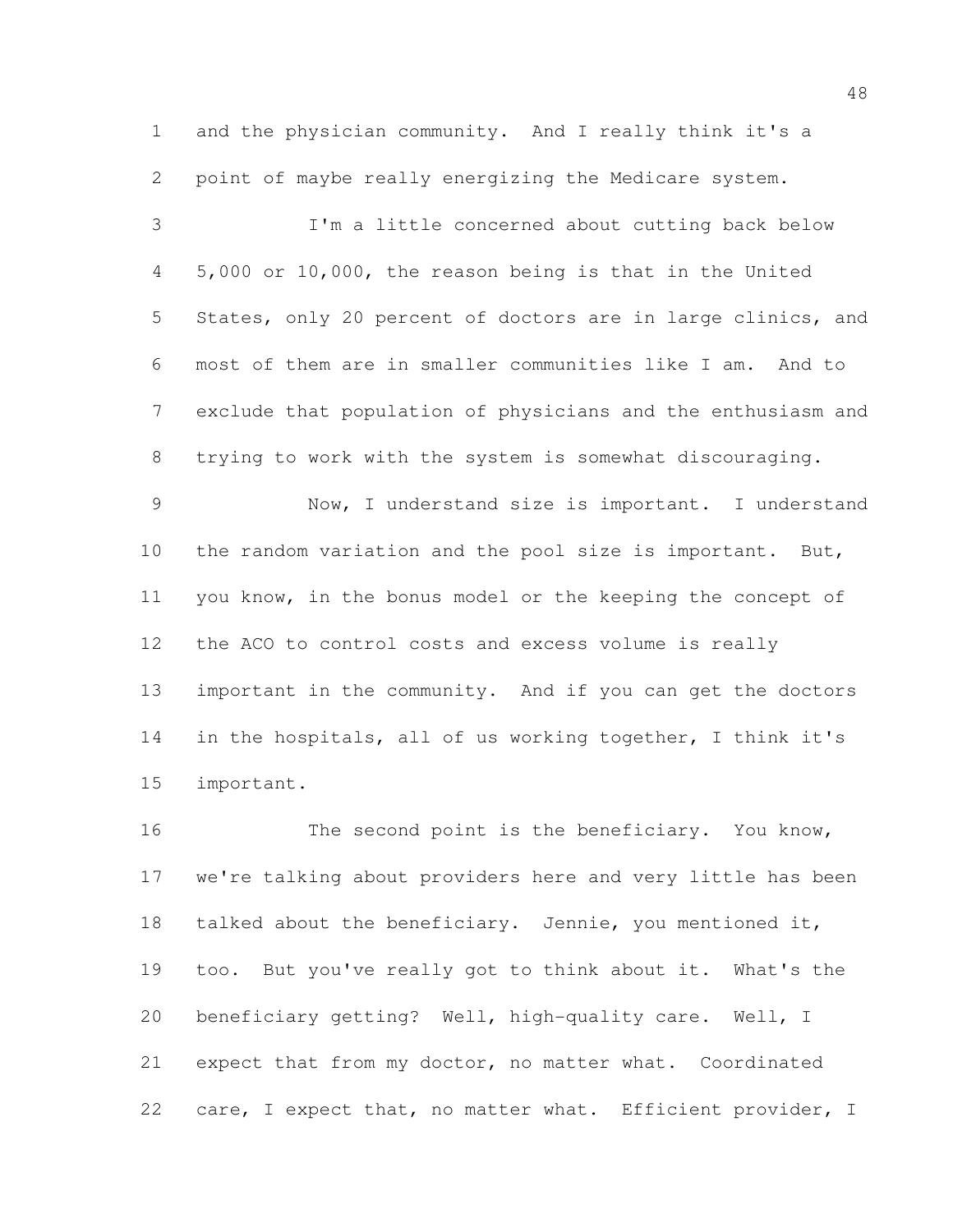expect that, no matter what. Now, maybe I'm not getting it, but I expect that, and each patient or beneficiary expects that.

 So what are you really giving? What is the incentive to the beneficiary? And I think we have to start thinking about that, because they can drop out and see the same doctor, and as Jennie mentioned, the relationship is between the beneficiary and the physician. So I think we need to think about something as an incentive for the beneficiary. Thank you.

11 DR. BERENSON: Two quick points. On the quality metrics, I'm somewhere between Peter and Mike, I guess. In general, I support MedPAC's move towards recommending outcomes more than process measures, and I also don't think the process measures we have give a global assessment of 16 quality. They tend to be focused on primary, secondary prevention. But those are particular areas that we can 18 detect stinting, and as we have stronger measures, I mean, stronger payment models that actually do involve some risk, I think there is some value in assuring that some basic preventive services are being provided. That is what IHA in California, I think, has successfully done with the risk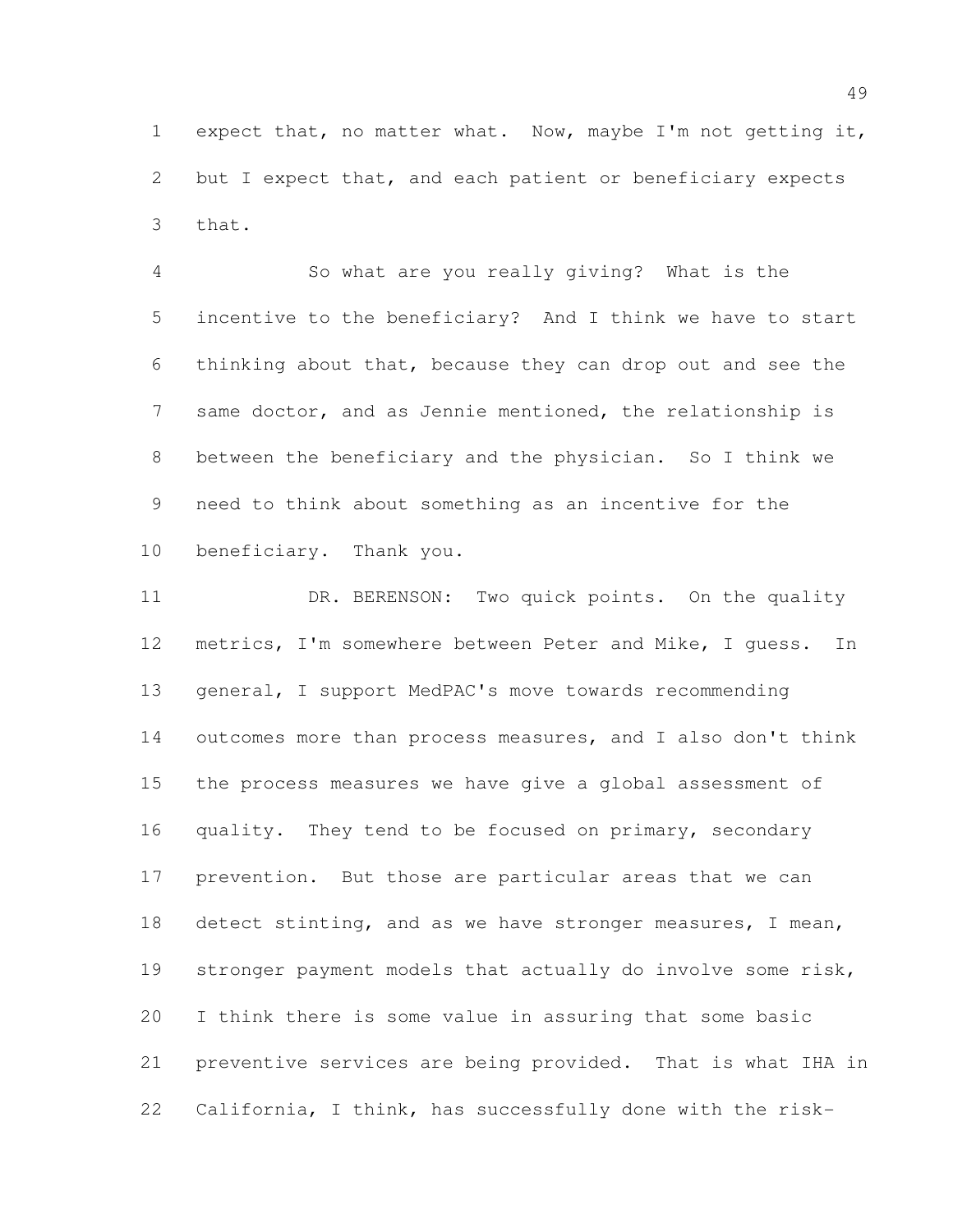bearing medical groups out there. So I wouldn't have an exhaustive list, but I do think some of the process measures, particularly around these stinting areas, does make sense.

 On the issue that Tom initially raised and Glenn joined on, on the concerns about rewarding low-payment areas, et cetera, I think we should go the way we have laid this out. I think it was a MedPAC report, I'm not 100 percent sure, that showed the lack of correlation between baseline spending and rates of growth in spending. And so Grand Junction that's been in the news recently had a high rate of growth. It may be that they're starting at such a low base that that high rate of growth is reasonable.

 I wouldn't want an ACO program that just had inefficient areas in it, and as Herb raised last time and as we've talked about, if one of the incentives to go into an ACO is to get out of sort of the broad national approaches that we're taking to squeeze down on payments, I would want good organizations to have an opportunity to be in a different system where they are accountable for their own performance and not part of the whole sort of pressure. 22 So I do think we have to find the balance between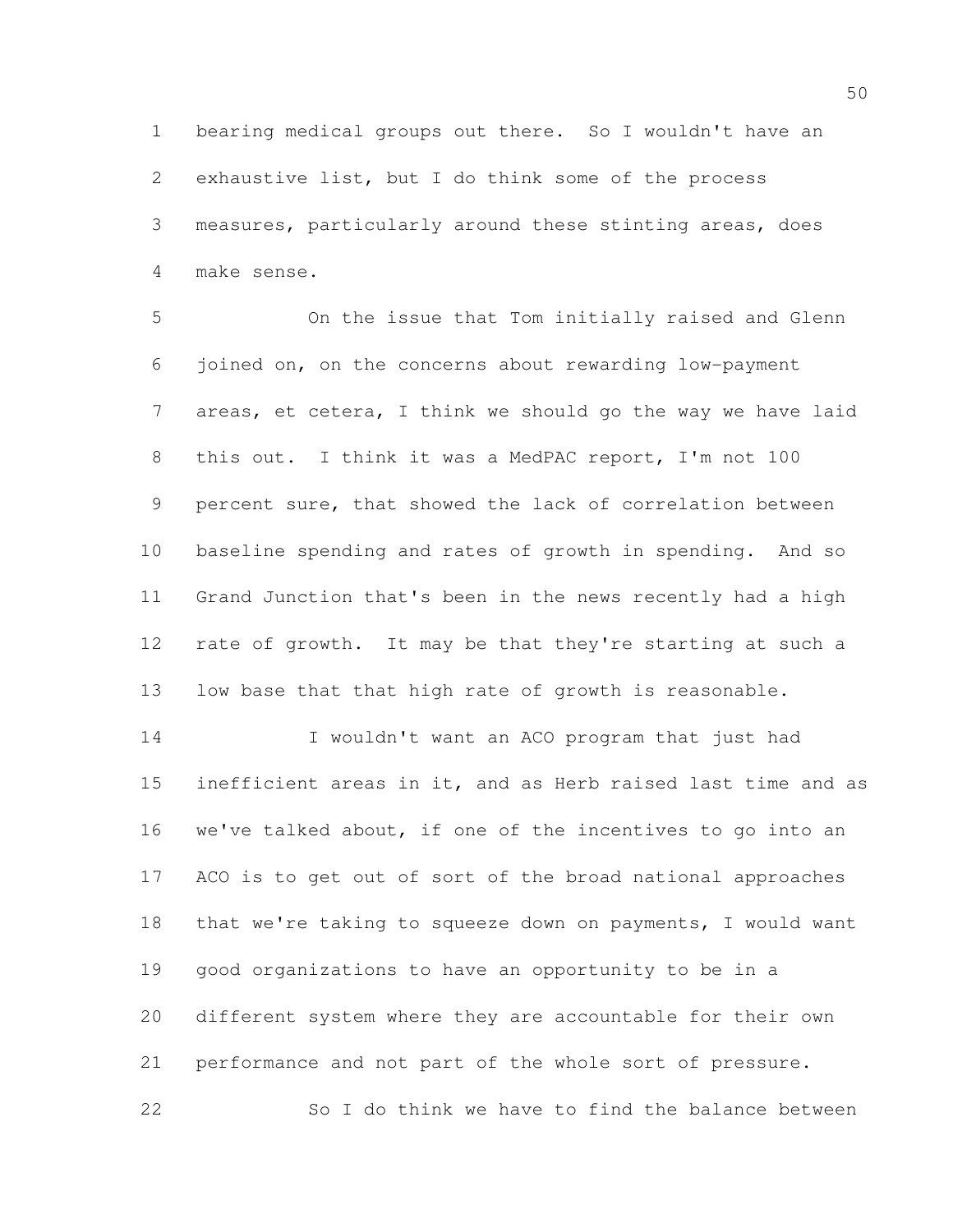making it so impossible for the high-cost areas to not want to play and give unnecessary rewards, but I do think we can find that balance and we should try to.

 MR. KUHN: Two quick areas. One, on the quality measures, I'm pretty much in alignment with where we are in our recommendation, although two areas that would be interesting if we could look at pretty hard. One, I do think that care transition measures ought to be pretty up front in our list because that's obviously what we're trying to incent and what we're trying to encourage here, so I would like to see us have a bias towards that. Plus I'd also like to have us biased towards meaningful use measures 13 and what we can map from EHRs, because again, that's a bias where I think we want to encourage adoption and the best we can make that play.

 The second issue I'd like to raise is the issue on the small ACOs. I think enough has been said about those, but one area we haven't talked about that I just kind of want to surface that we might want to think about sometime in the future is the area of the coding creep that ultimately will play into this. You know, within the PGP demo, if I recall right, they do a normalization process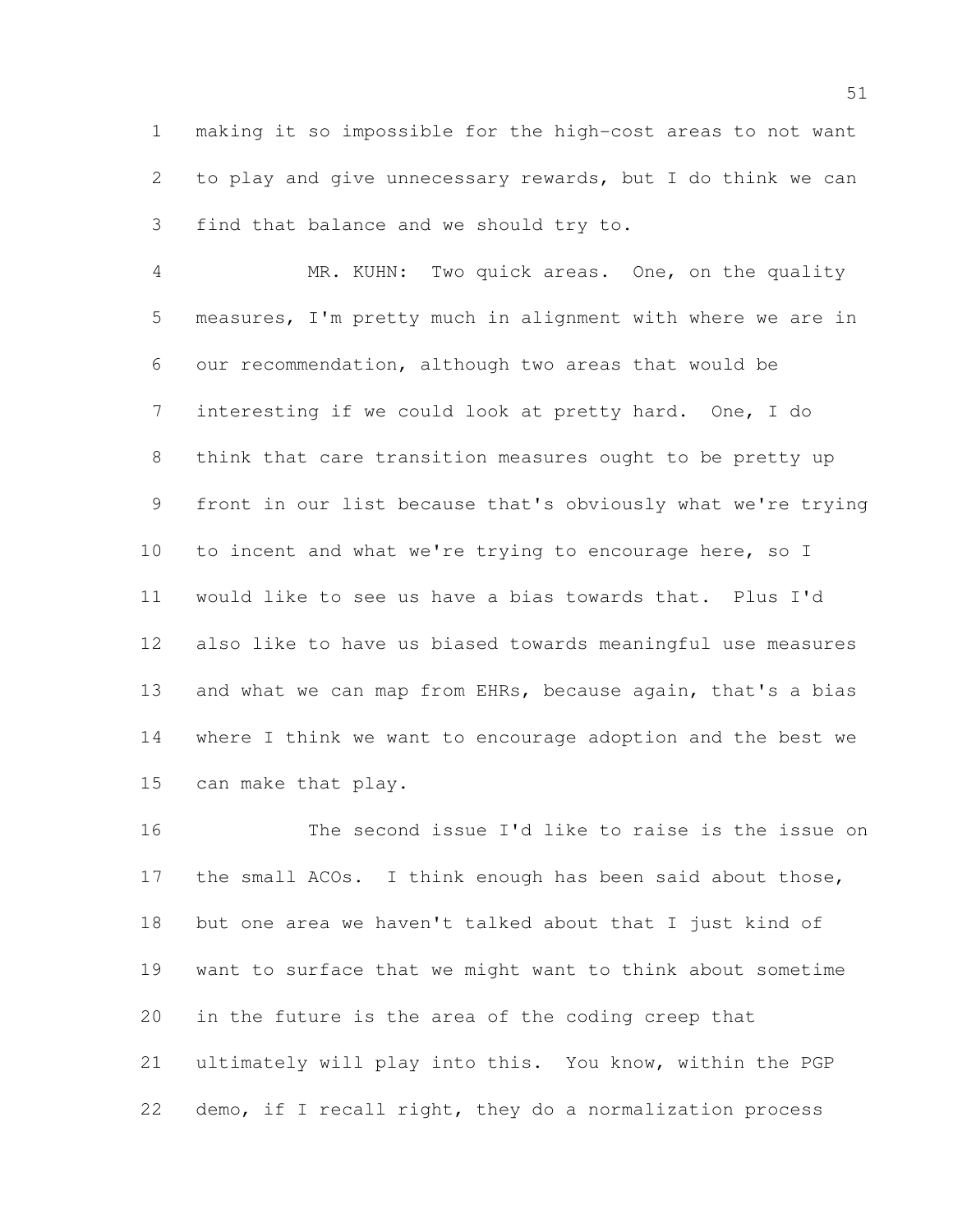every year to deal for coding adjustments that are out there. The same thing with MA plans. We have done it on fee-for-service. Our last exercise, as we all know, was the documentation and coding improvement initiative with the IPPS rule.

 But what I do worry a little bit about is with smaller ACOs, and I'm with Ron, I really want to make sure these are viable options in rural areas and smaller areas around the country, that their ability to code as 10 aggressively, perhaps, as larger areas might not be there, and so if there is kind of a national normalization process, would that further disadvantage smaller ACOs or make that not a viable option for them. So I'd like to see us kind of look at that some time in the future.

 DR. KANE: Yes, for the small ACO, and I think Mitra was talking about medical home versus ACO and the 17 confusion, and I'm wondering if we shouldn't try to clarify what the differences and then how one might transition, so that if one is trying to be small ACO, but say beneficiaries opt out or go below, that they become automatically somewhere between a medical home and an ACO. And the difference would be that they start to get bonuses for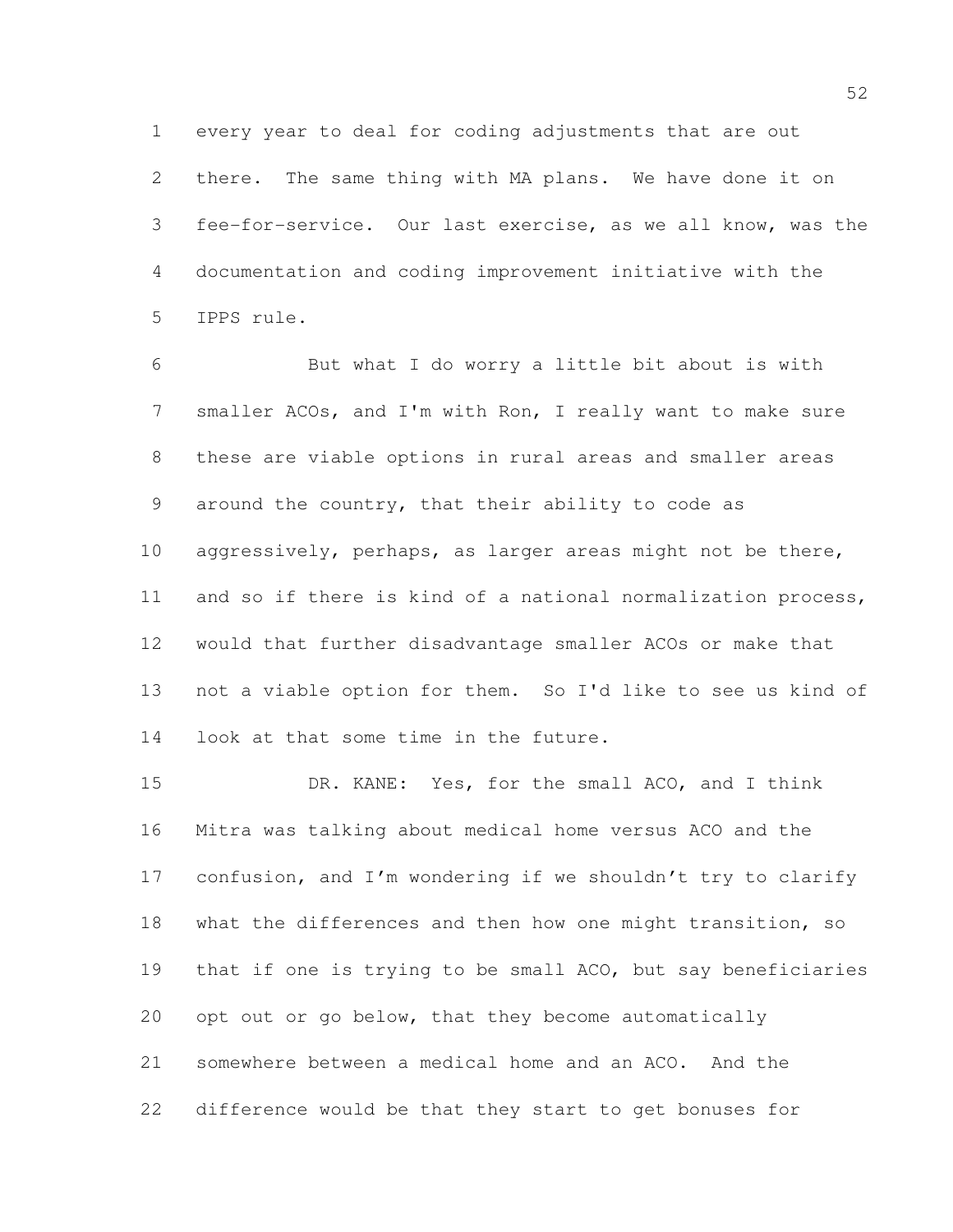better management of A&B services, but maybe not as complete as an ACO.

 So I'm just trying to think of ways to make transitions between the medical home and the ACO for these smaller groups, and bonuses, not necessarily penalties, but bonuses for how they manage the broader A/B benefit, at least in specific areas, but trying to create sort of a 8 learning -- again, these sort of transitional models between 9 the medical home, which is not really -- they're sort of, I guess, nominally being viewed as managing A&B, but not necessarily at the same levels as an ACO and so are not at risk for it. But then there's something in between there where they do it really well, they get a bonus. It just starts to bring them more into ACO land as they get the expertise in the systems.

 I keep hearing from the physicians I know that 17 they're starting to think about oh, gee, I should be a medical home and/or an ACO. And they're saying: Now how will I find out where my patients are getting their care? I don't think people have really thought too much about that. I mean I know the VA. It's basically you get the nurses to run around calling, and you try to educate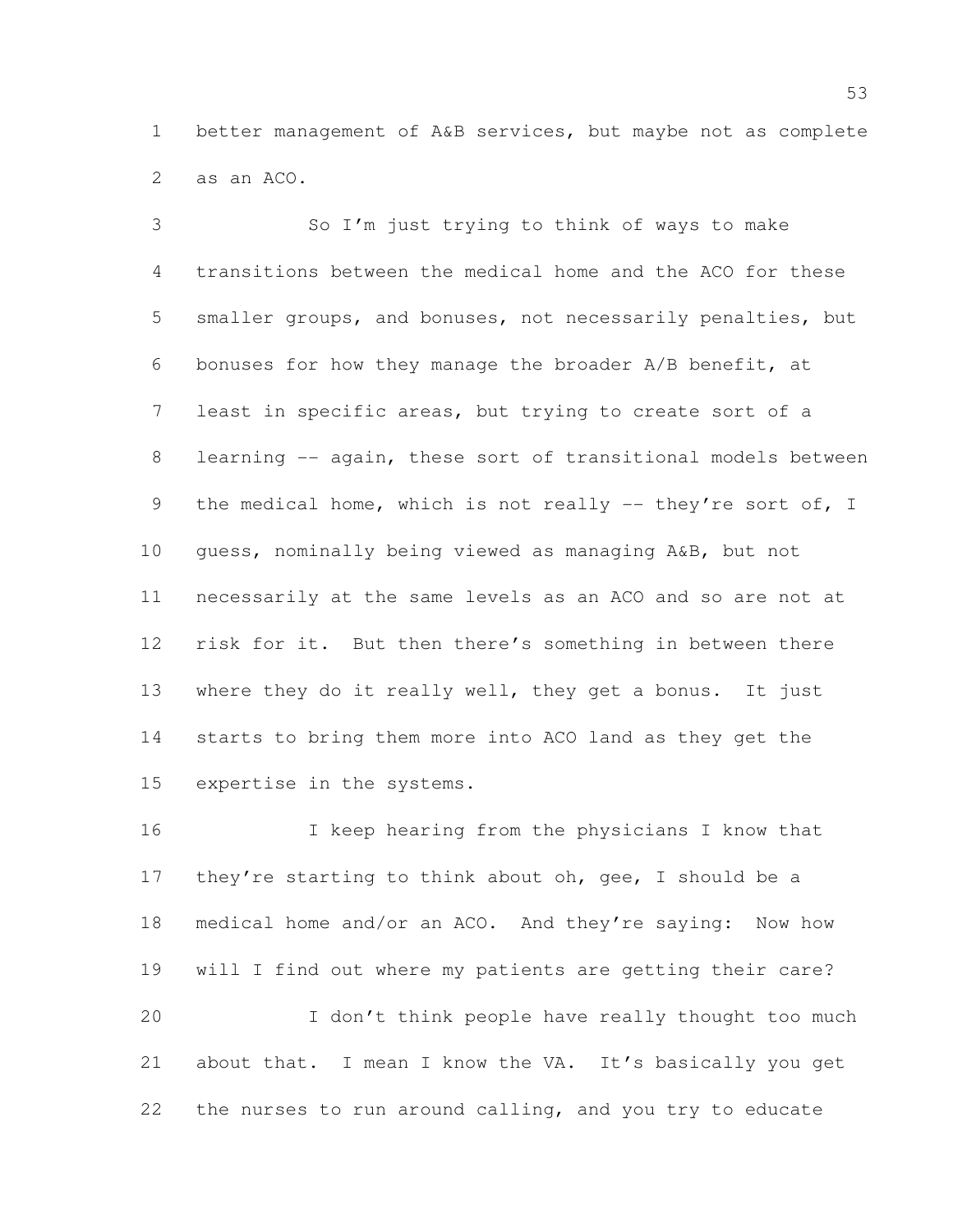your patients. But should there be some thinking about how do we make sure that the non-ACO provider (A) asks the patient if they're in an ACO. They may not know, but tries to find that out. And then if so, they have some obligation to report that data to the ACO.

 So I mean there's a real information gap there. And when you start thinking about how free-flowing these are, where the beneficiary can go anywhere, there may be a need to facilitate how the ACO finds out what the patient is doing that goes beyond just go find out, call and see what you can do. I think if there's some way to facilitate that.

 And then I guess the last comment I had is about how do you get high-cost ACOs, high-cost organizations to 14 join an ACO. I think a lot of the reason there's excitement out there is it does offer a great opportunity to finally start doing the right thing and getting rewarded for it, which is managing care and making better quality.

18 But I think also there's a huge uncertainty there about what's going to really happen in 10 years or something, and that uncertainty can cut 2 ways. One is well, since we don't know we won't do anything, or we're pretty sure something much more dramatic is going to happen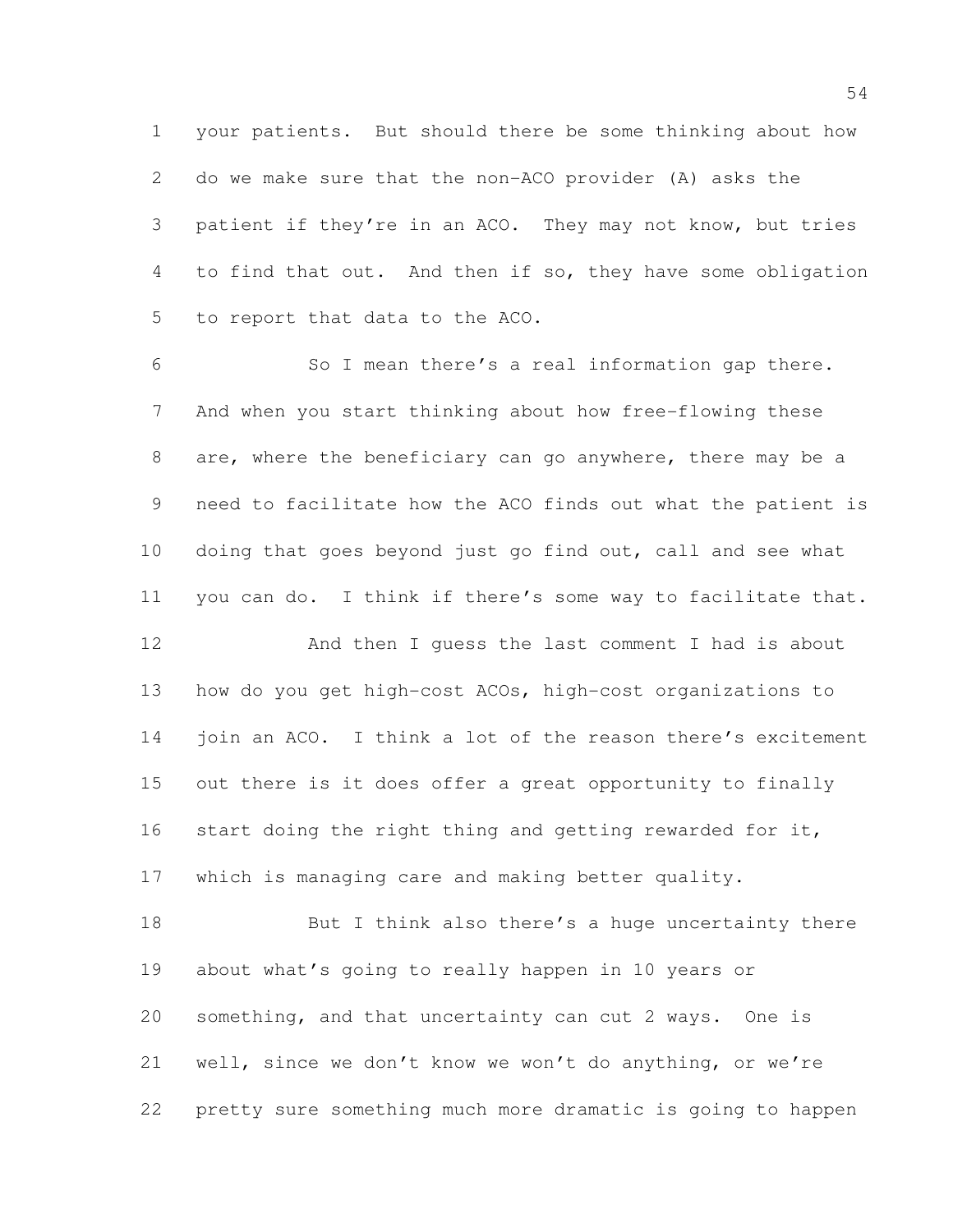in 10 years.

| 2               | And I'm wondering if we can't try to get, maybe                |
|-----------------|----------------------------------------------------------------|
| 3               | recommend, and I'm sure this is something Congress has to do   |
| 4               | as opposed to CMS, but try to get some sense of this is a      |
| 5               | nice, happy experimental period, but by 2015 these things      |
| 6               | are going to be mandatory. Or, these are going to be the       |
| $7\phantom{.0}$ | standard, and if you're outside the standard the penalty is    |
| 8               | going to be X.                                                 |
| $\mathcal{G}$   | Just some reduction in the uncertainty because                 |
| 10              | these are, as Peter said, huge investments to make, and for    |
| 11              | all we know they could go away. The whole movement could go    |
| 12              | away. And the lack of commitment to the movement by the        |
| 13              | payers, by the government is a little unsettling when you      |
| 14              | realize the kind of bets people have to make.                  |
| 15              | So I'm just wondering if we can't find ways to try             |
| 16              | to say, yes, it's a little less uncertain than it looks        |
| 17              | right now because by 2015 there will be a major -- I don't     |
| 18              | I know that's just wishful thinking, but I think that<br>know. |
| 19              | would help encourage more of the high-cost places to want to   |
| 20              | go into the ACO.                                               |
| 21              | So actually building on your last<br>MR. ARMSTRONG:            |

point, I would just say -- and Peter had made this point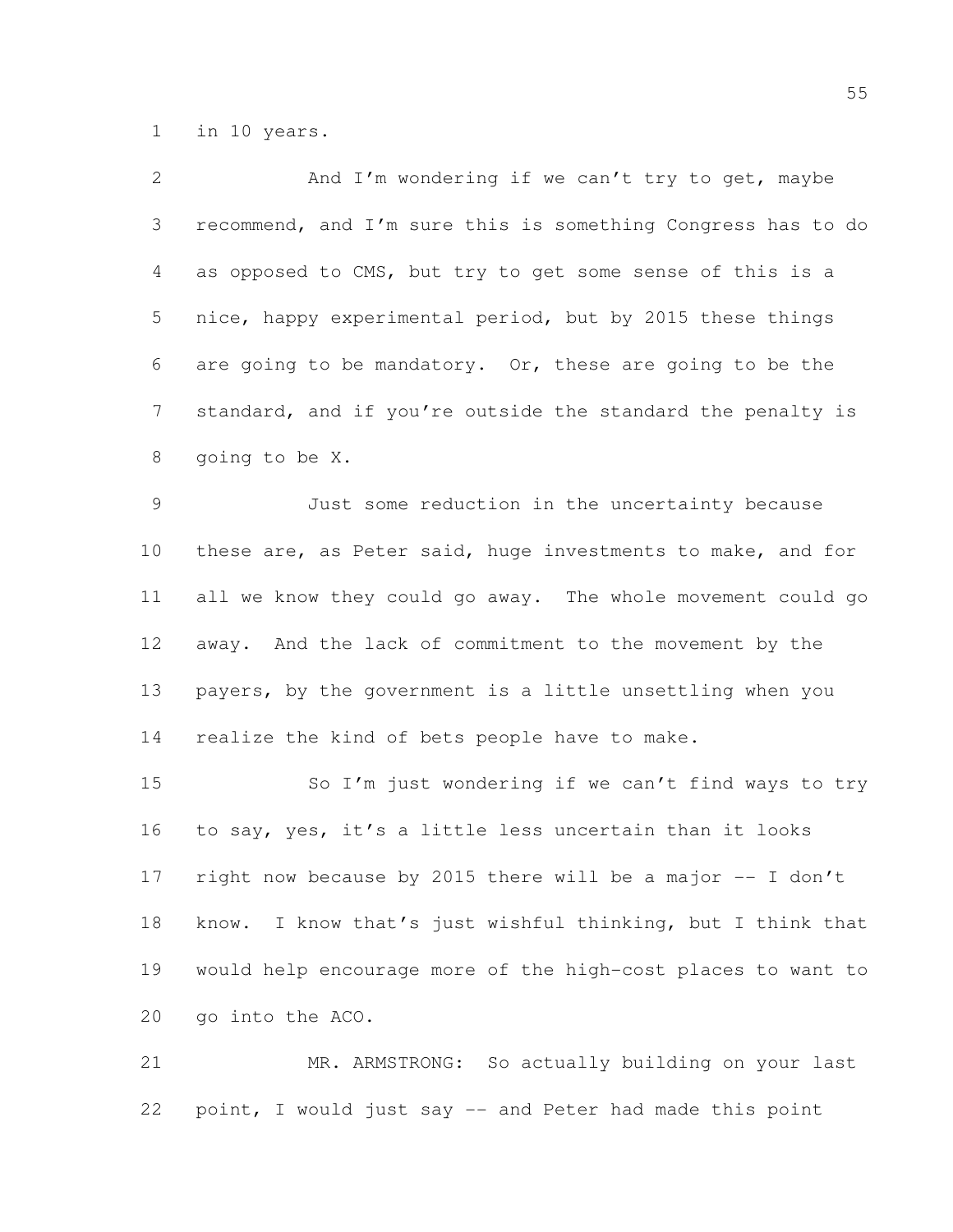earlier -- the uncertainty that you describe, at least in my world, is inspiring people to do a lot of things and create what are being labeled many different things right now, but they're sort of loosely understood to be something like ACOs.

 Just a few brief points, although I would really endorse a lot of what's been said already: First around the assignment and identification of patients, now I've said this before, but I do feel strongly that it needs to be transparent. The providers need to know who these patients are. In fact, I think there's real merit in this idea of limiting the opt-out as a choice for the beneficiaries, although I understand the value of it. It creates that these provider groups are going to need to know who these patients are and build relationships with them over the course of time, and it will take time for them to see the 17 savings that we're trying to create through an ACO. If patients are moving in and out of those practices, it makes it very difficult for that to happen.

20 In fact, I think we probably understate how much information, as an example, these practices will need from us and from others about those patients and where they're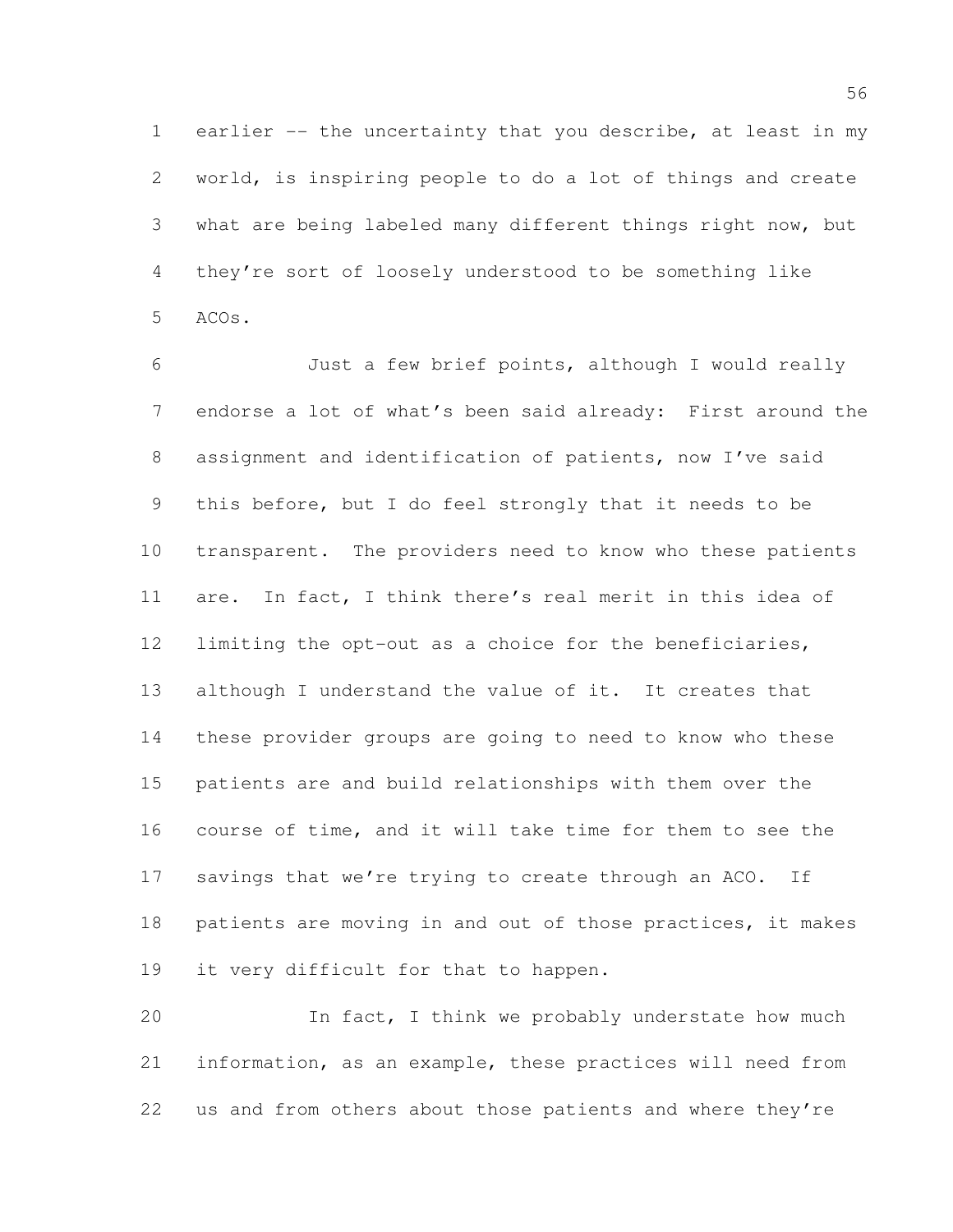being referred to and who the other providers are that they're interacting with, whether it's within the ACO or not.

 So for all those reasons I think just knowing who those patients are is critical to actually achieving some of our goals.

 Around quality measures, only briefly, I would agree that I think you really need both process and outcome measures. We've talked about patient satisfaction. I think we're seeing experimentation with some really great patient engagement measures these days that help you to understand how actively are patients engaged in managing their care, working with their providers, accessing their electronic records. These kinds of things might be also valuable for us to insert into our quality measures.

 Finally, I just would say that I really do agree that we need to look beyond the bonus-only methodology, or model, for reimbursing the ACOs. I'm not sure if they're tiered or how these alternatives get lined up, but to go to two-sided bonuses or some kind of capitation arrangements I think are really the way to create the kind of financial structure that will advance the outcomes we're looking for.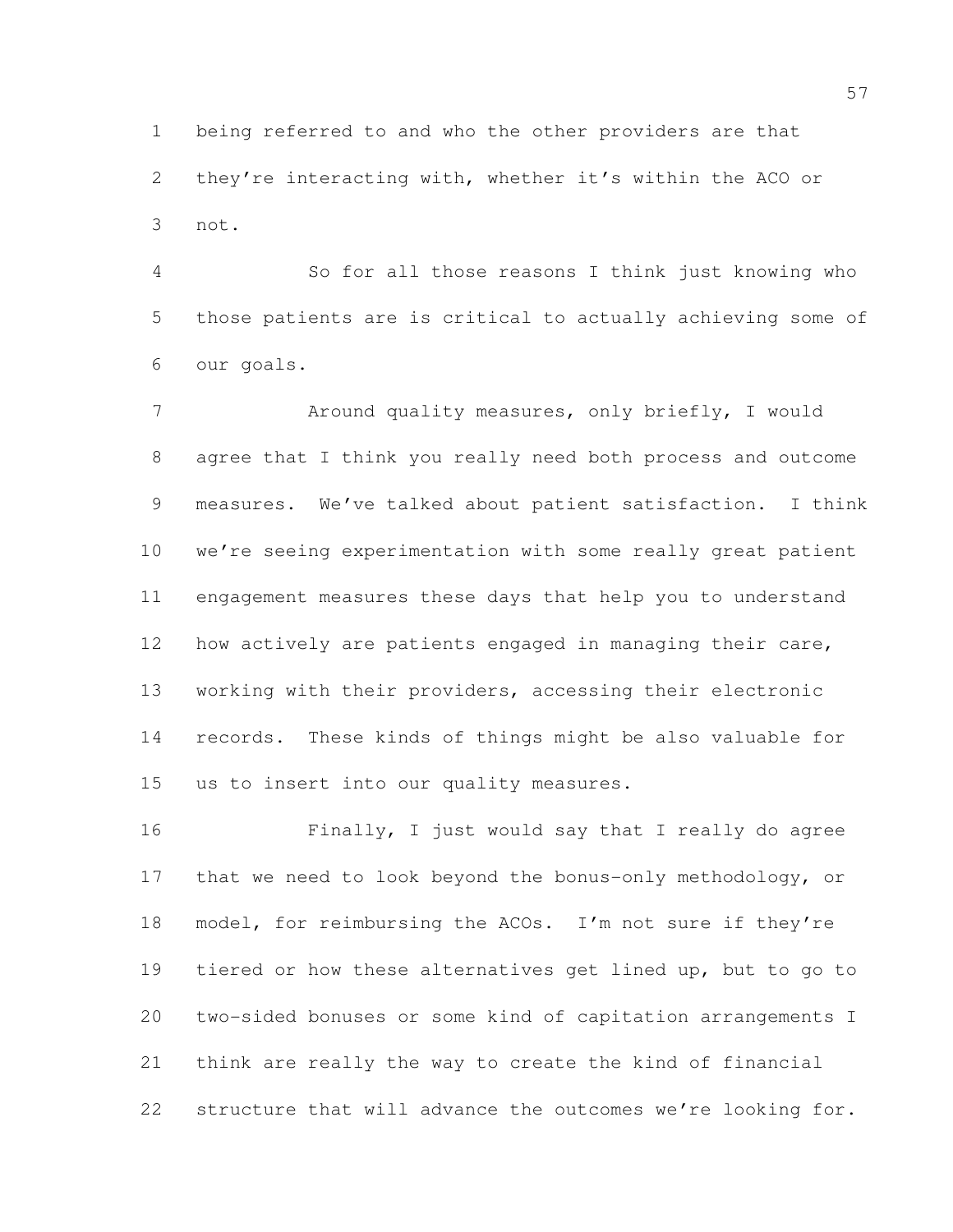I would also just acknowledge, reading this, particularly being someone who works with large groups that care for primarily fee-for-service Medicare patients, but also being deeply involved in MA plans, that the complexity of some of these payment structures we're talking about sound an awful lot like what MA plans do, and that we should 7 be thinking about how we might -- we shouldn't discount anyway the role that MA plans might play in helping us to build some of these capabilities within the system. 10 MR. HACKBARTH: This is an important point, yes. All my instincts based on my own professional experience are similar to yours. You want maximum patient engagement, and

 some of this goes back to the points that Mitra made. You like enrollment. You like engagement. You like commitment, more risk. You can't have patients wandering around the system.

17 But basically what we're doing is we're reinventing Medicare Advantage when we talk about this, and we have to keep in mind that the goal here is different. The goal here is to create something within the confines of fee-for-service Medicare that gains at least some of the advantages of Medicare Advantage, but without just making it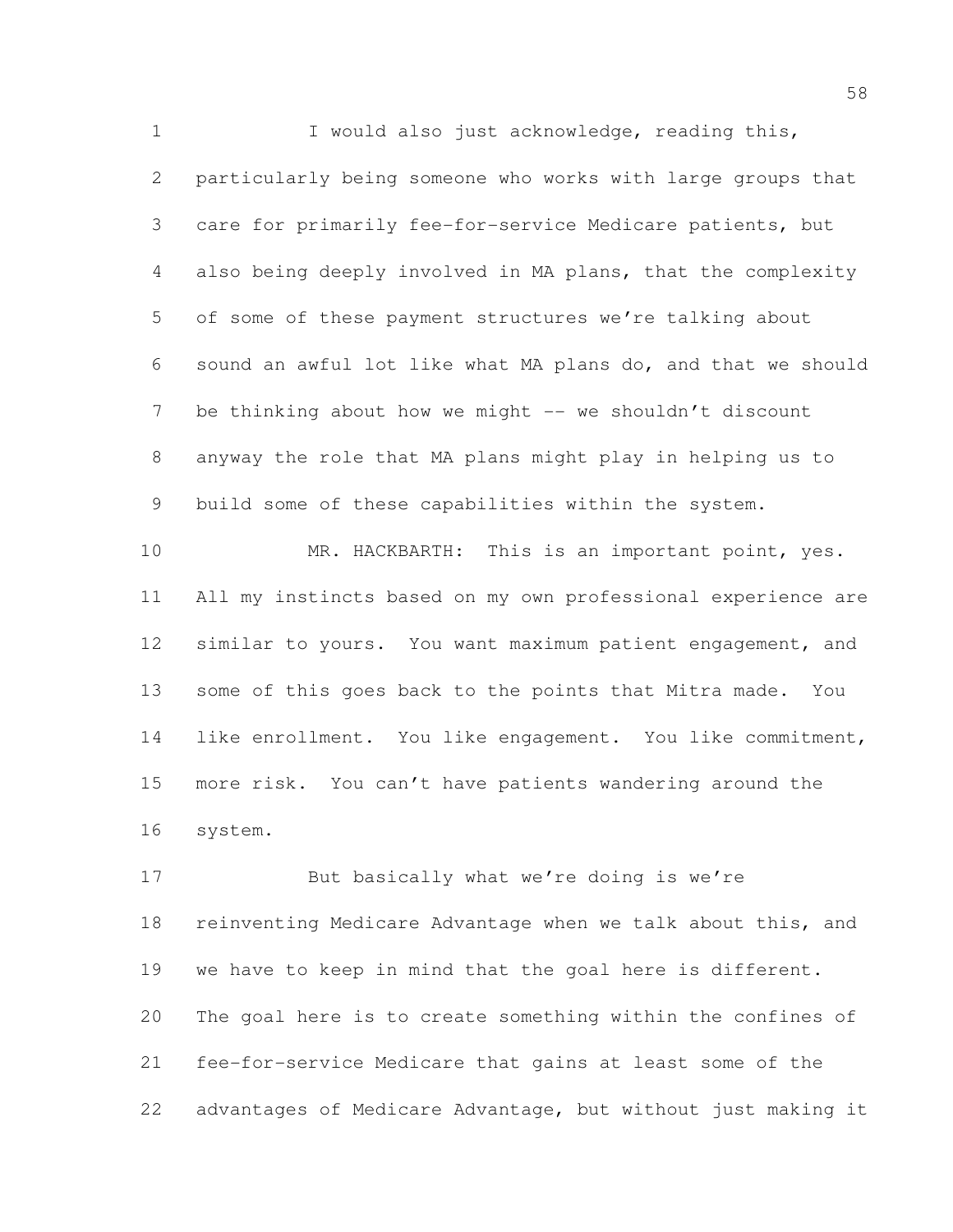into Medicare Advantage all over again. So there's a

balance to be struck there. I'll leave it at that.

## George?

 MR. GEORGE MILLER: Yes, just briefly, I'm glad you articulated stating the goal again because that helps focus our thoughts, at least helps focus my thoughts. But I do want to endorse the two-sided risk model giving more of an option, and I really appreciate what Jen said about the relationship between the physician and the patient and starting to make this work. As Ron said, there's a lot of excitement out there, but to really make this work.

 We all remember the horror stories of managed care. Well, a lot of that problem in managed care was led by physicians who were not happy. So if you really want this engagement to work, you've got to have the physicians onboard and supportive. And again, Ron said they're excited, which is somewhat refreshing.

 I also wanted to address and raise some concern. The reason I asked the questions about if you can opt out of smaller groups is making sure there are good examples in rural communities. Tom's examples about how ACOs can work on a smaller level. But how we provide that infrastructure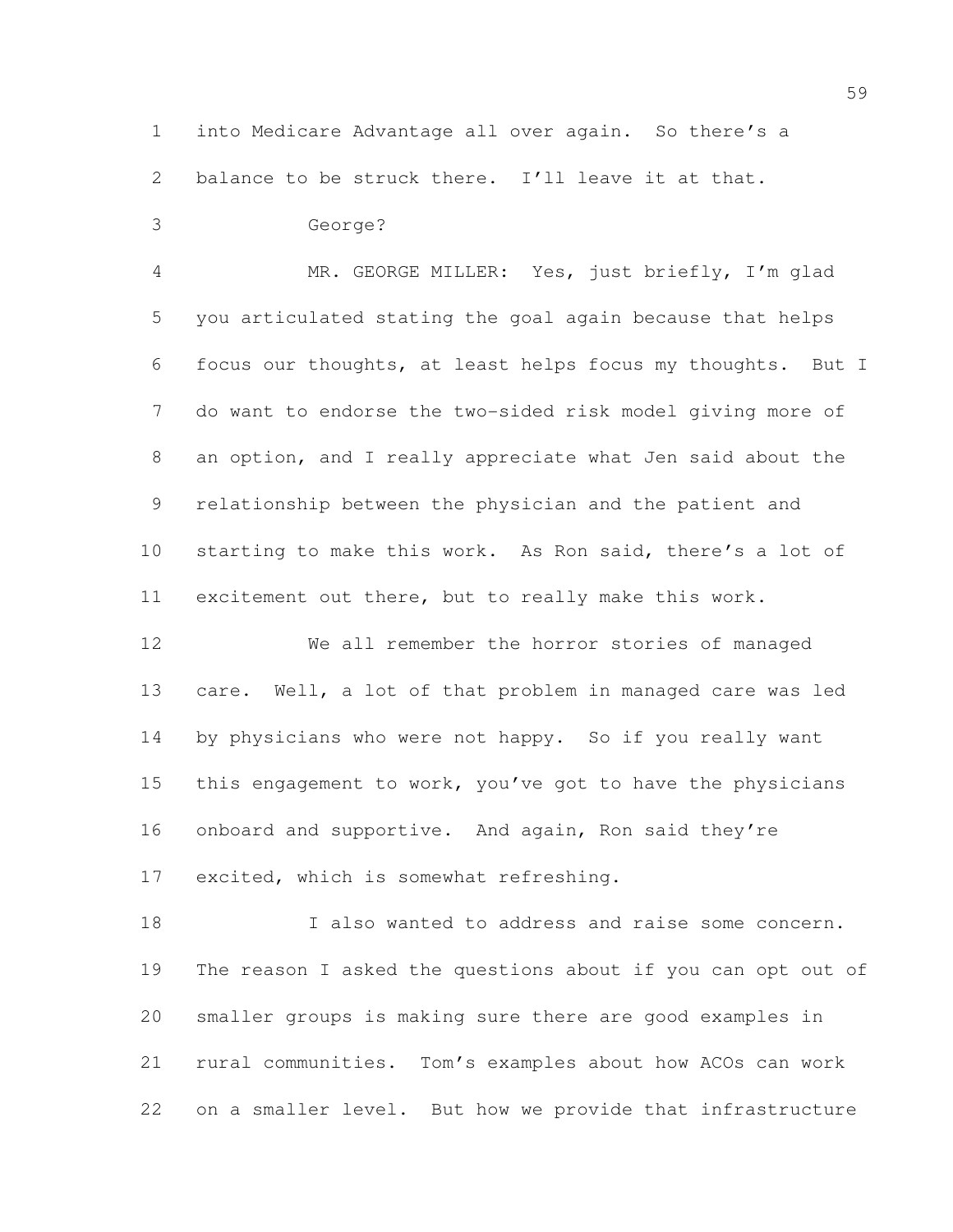to make that work, I'm not sure, but I want us to at least take a look at that.

 And then finally, I certainly endorse meaningful use measures that Herb mentioned. I think that's an important quality measure as well.

 DR. BAICKER: I want to echo what Peter said about informing the beneficiary. Information is great, and there should be big signs everywhere, but I'm very nervous about beneficiaries being able to opt out. It makes sense for 10 them to be able to reallocate and say: Actually, that guy is not my primary care provider; this guy is now. That makes sense.

 Having a beneficiary opt out of the system, you 14 already have, and see the same provider. You already have ACOs voluntarily participating. If then a voluntarily selected subset of their patients actually count, I bet everybody is going to be above average, and that's a real risk there in letting -- I know beneficiaries are the ones choosing, but providers surely have some influence over getting their high-use beneficiaries to opt out voluntarily. A small set of quality measures, I would be interested in being able to characterize the quality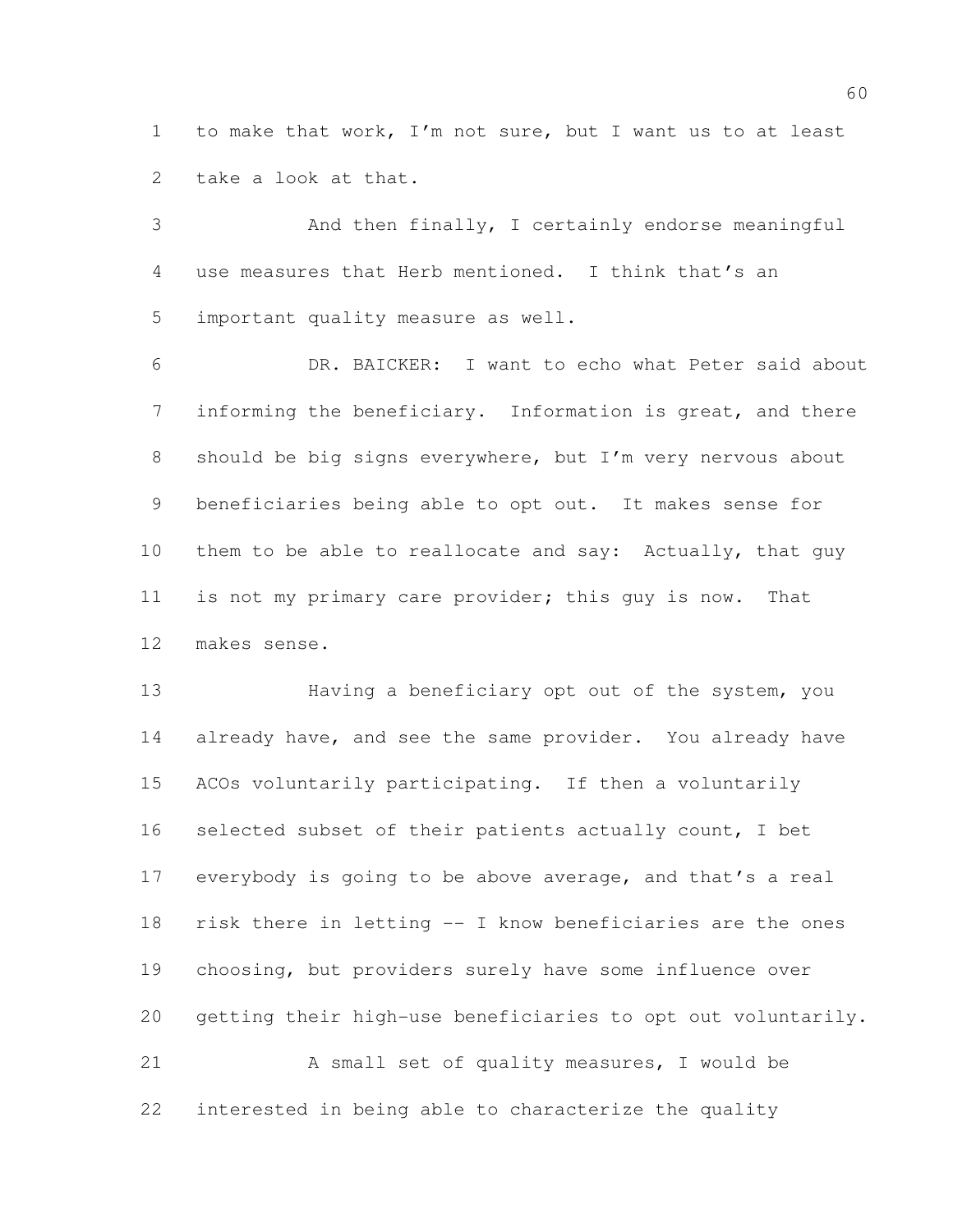measures as ones that are likely to proxy for broader quality or likely to compete with alternative uses. We know in some of the hospital-level measures, if you target some patients, that can have negative effects on other patients because you move resources towards the things that are being measured, as opposed to something that is likely to have positive spillovers to other patients. So I would want the narrower the set of measures are, the riskier the probability of moving resources towards that set of patients at the expense of others. So that's one way to evaluate those metrics.

 And the last point is thinking about small ACOs. 13 On the one hand, we all have two hands; we can't be afraid to use them. On the one hand, if you have small ACOs you risk the noise and the problem measuring, and you're going 16 to have a lot of bouncing around. On the other hand, I don't know the distribution of potential ACO sizes, and I'd love to see some information on if we set the threshold at 5,000 here are the number of beneficiaries who might possibly be eligible. And if we set it at 10,000, here are the number of beneficiaries who might possibly be eligible. And I don't know what the optimal size for an ACO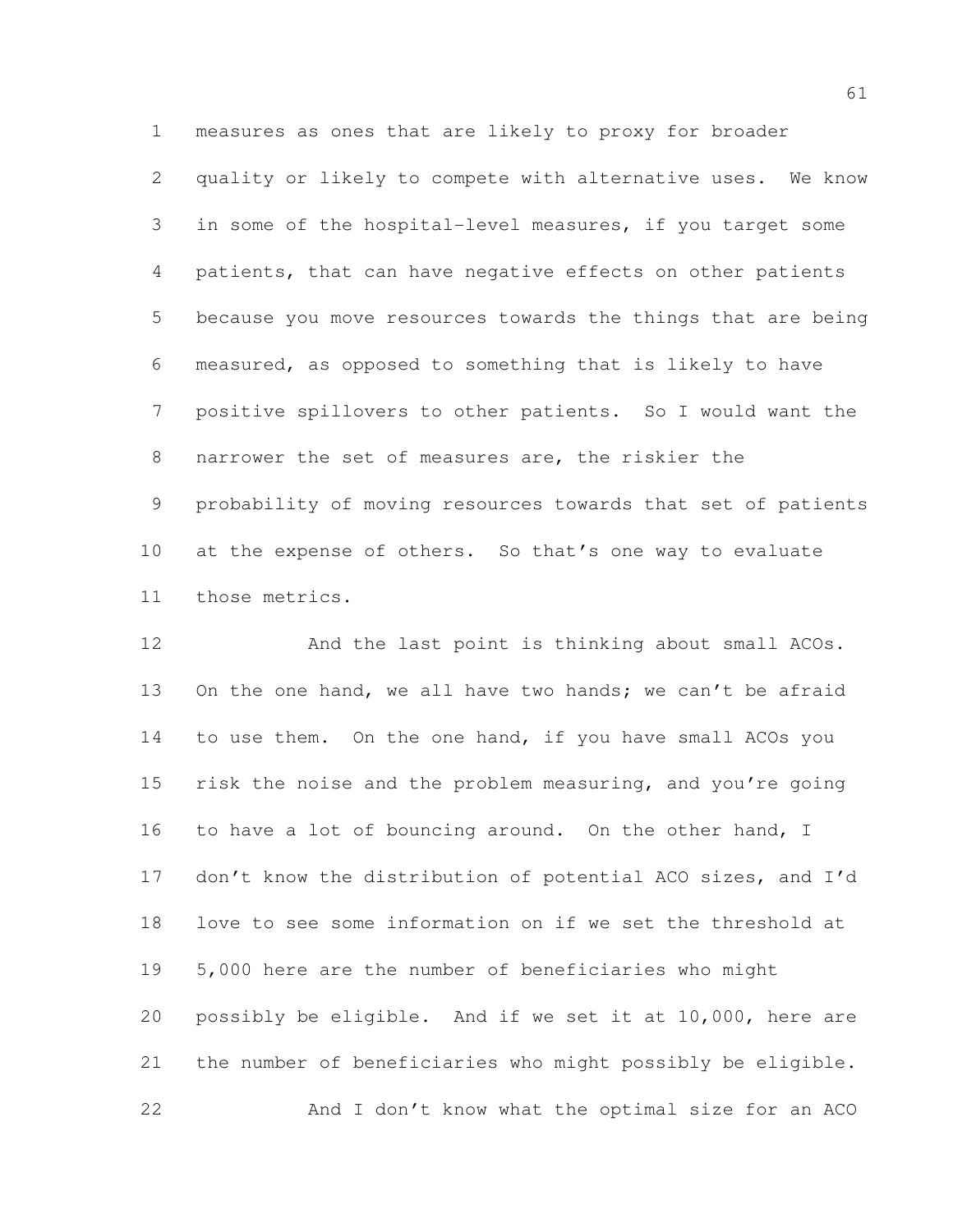is. It could be that in fact you have your biggest bang for the buck in creating these things in the 5,000 to 7,000- person range that the networks who are already serving 20,000 people have got this under control. Or, it could be exactly the opposite. I just don't have a good sense. So in choosing the threshold you want to consider not just the noise, but the potential scope of the benefit.

 MR. HACKBARTH: This patient choice thing is really, really important. And I don't disagree with what you say about the risk of selection. Having said that, that's not unique to this program. The same risk exists within Medicare Advantage, in fact, maybe even more powerfully so.

14 DR. BAICKER: And we have some issues there. MR. HACKBARTH: Right. To say to a Medicare patient, your physician and perhaps the physician's hospital have decided to enter into a new financial arrangement with Medicare, and part of that may be that they will have an economic benefit from changing your care, and the only way you can avoid that is by changing your physician -- that's basically saying we've changed fee-for-service Medicare. You no longer are able to keep seeing your same physician.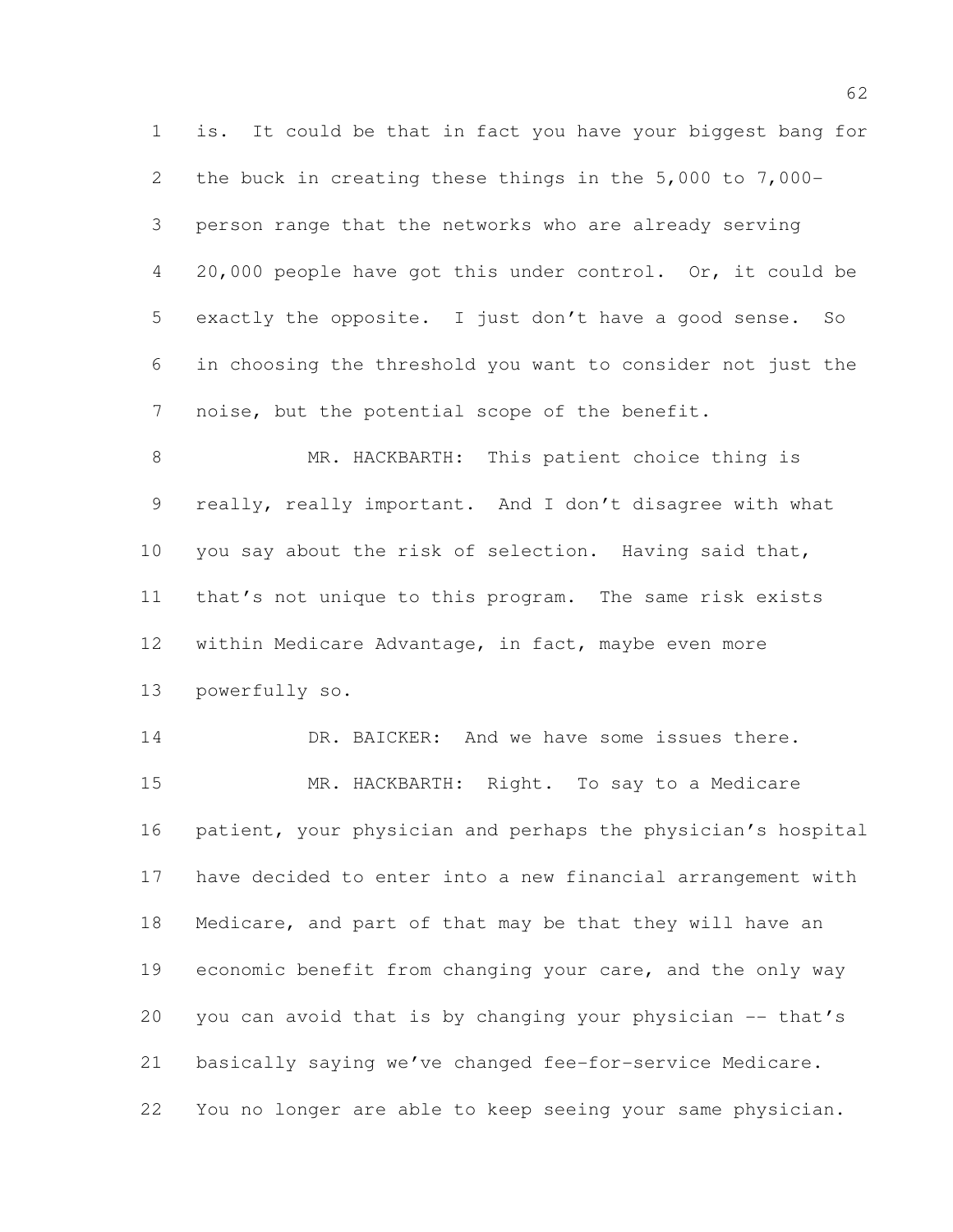We've just pulled that option out from underneath of you. That's potentially a problem.

 DR. BAICKER: But every time we change the fee schedule, that happens. Now this hospital is eligible for a bonus payment, and the only way you cannot be subject to that is to go a different hospital. 7 MR. HACKBARTH: Yes, yes. 8 DR. BAICKER: But that's inherent in the program, I think. MR. HACKBARTH: Yes. Tom. DR. DEAN: I would just echo what was just said and also Peter's concerns. I mean I think somehow we need to figure out a way to present this to beneficiaries, to show them what they stand to gain. I think Ron said the same thing. I mean what is there in this to benefit from if you just present them with this very complex theoretical model. You know they probably are going to all run the 19 other direction. And yet, long term, we would presume there is benefit, but the question is how to explain it to them. I guess I would say I liked the quality measures

that were laid out, partly because there was a short list,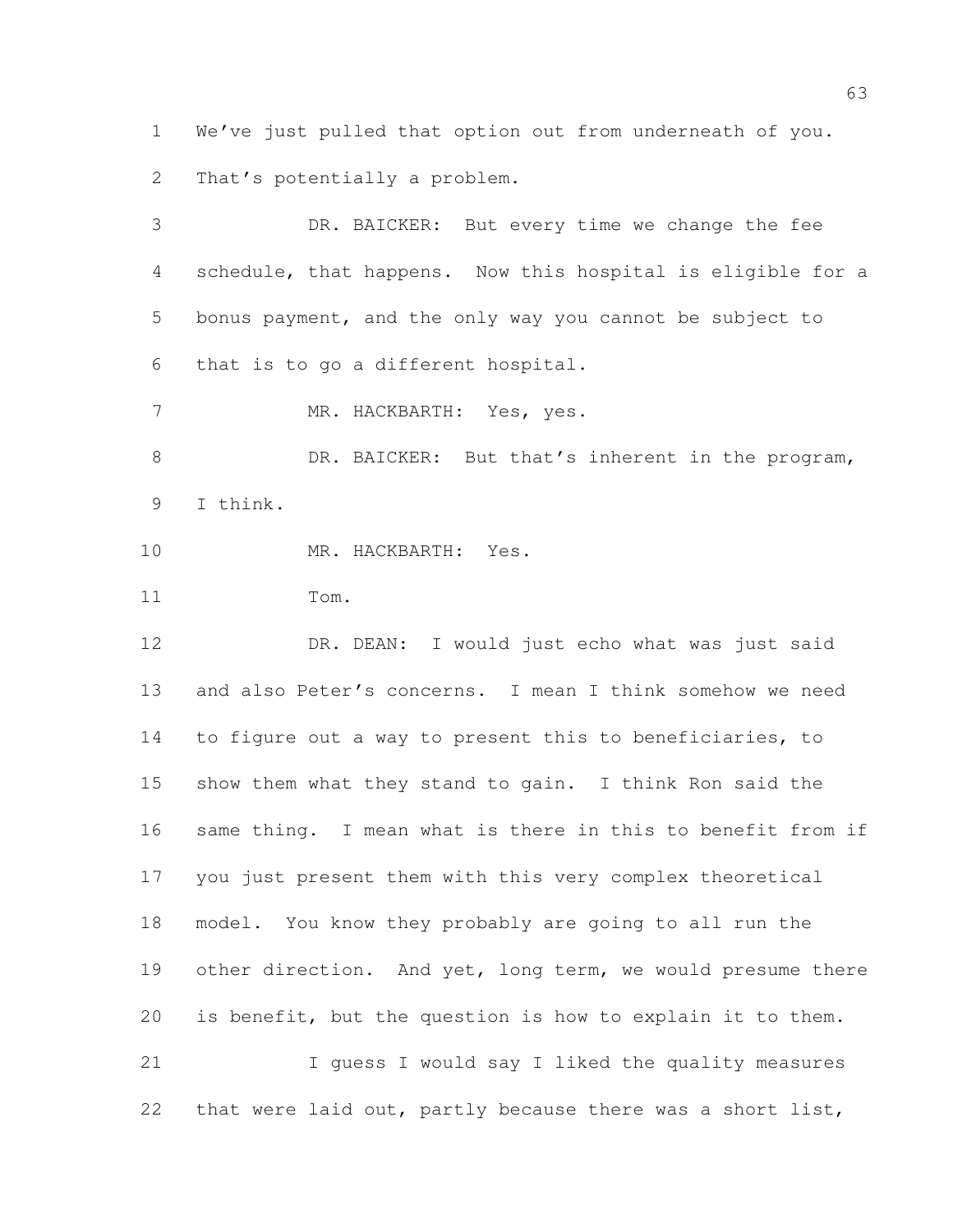but partly because the ones that were listed really reflect the care of a whole range of conditions. And so often we see quality measures based on hemoglobin A1 and blood pressure control, and that can really result in what Kate just said about you focus in on certain conditions and you may well neglect other things.

 Finally, to get back to how you reward the best performance, I wonder if there aren't, and this has probably already been said, but we need to look for other types of rewards besides payment rewards like regulatory relaxation and things like that that might help, or ways that organizations could attract more enrollees through I'm not 13 sure what. And we need to, I think, look for other options besides just dollar rewards.

 DR. STUART: I think if we were to take votes on 16 some of these sub-issues, that we probably could reach some consensus. And the two that I think are really important here are the opt-in, opt-out, and I opt for the getting rid of the opting. I'm not a fan of opting here. I think that we still have the MA plans available out there, and both providers have opportunities to establish these types of organizations, and beneficiaries have the opportunity to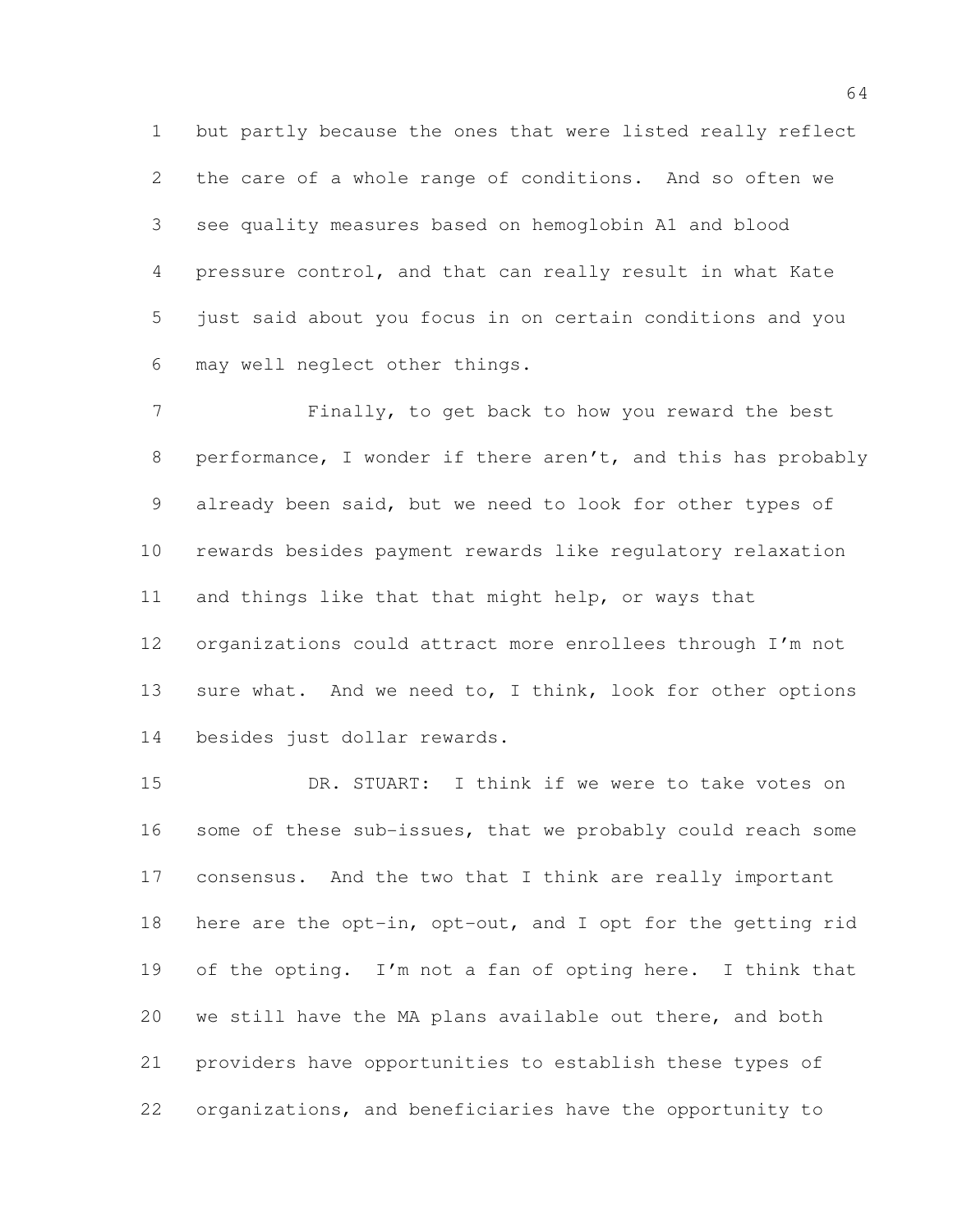take them.

| $\mathbf{2}$   | And I think it well may be that ACOs ultimately                |
|----------------|----------------------------------------------------------------|
| 3              | adopt or ultimately move more into a capitated framework,      |
| 4              | but I am really concerned that we not put arbitrary            |
| 5              | impediments to innovation based on size and risk. I'd          |
| 6              | really like to separate those.                                 |
| $\overline{7}$ | And I think that Peter and Ron are right on by                 |
| 8              | saying that the rubber hits the road with the small            |
| 9              | providers, and so what we need to do is to provide             |
| 10             | incentives for them to do the right thing without harnessing   |
| 11             | them with undue risk.                                          |
| 12             | So having said that, how do we do that? And it                 |
| 13             | strikes me that there is a whole range of things. Even         |
| 14             | though I think that the two-sided risk model is right, the     |
| 15             | two-sided risk model is not a solution for small ACOs.<br>What |
| 16             | it does is that it holds Medicare harmless because some will   |
| 17             | be up and some will be below the target. But small ACOs are    |
| 18             | going to have trouble trying to figure out whether they did    |
| 19             | something that resulted in a bonus or a loss, and they're      |
| 20             | not going to find it easy to do that within the context of a   |

one-year payment.

So the argument that I made last time, about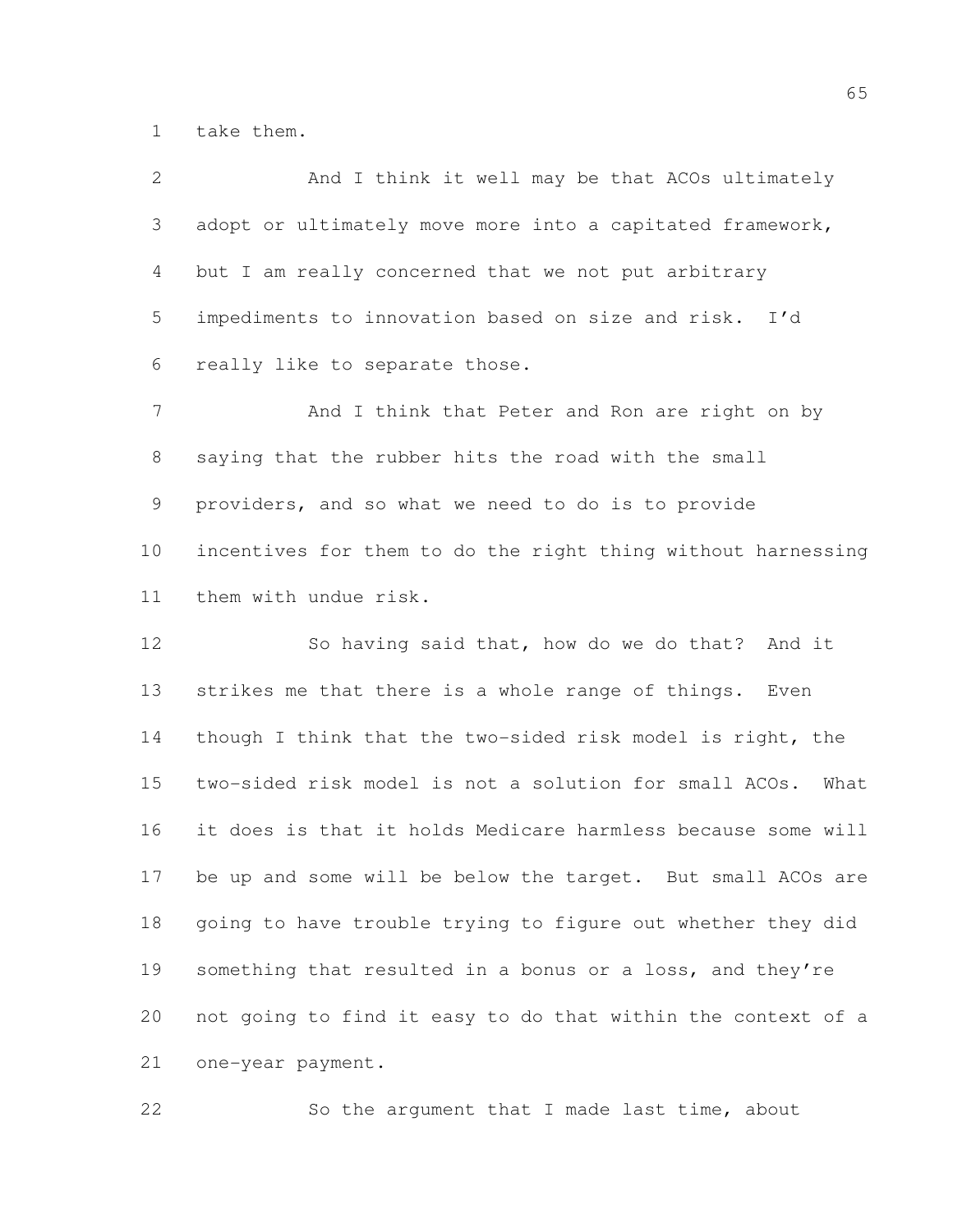having a structure in which the payment is tied to some persistency of performance over time, I think is really essential here, and particularly when you put that in the context of having to make arrangements that will cover three years or potentially more. I think that that provides a mechanism for that.

 And I also think that the way this is sold to the market and the language that we use is important. I used the term last time about the potential for clawbacks if you were to have a payment and then -- you know I should have not have said that. Bad.

```
12 [Laughter.]
```
 DR. STUART: Nobody likes clawbacks. So even though theoretically that might work, you don't want to do it that way.

 But you could do it another way. I mean you could set up funds so that individual ACOs would earn a certain 18 portion of their bonus, depending upon the persistency over time. These could even be interest-bearing accounts. You know, with the interest rate at 0.3 percent. At least at the present time, that would be reasonably cheap to do that. But there are also private sector ways that this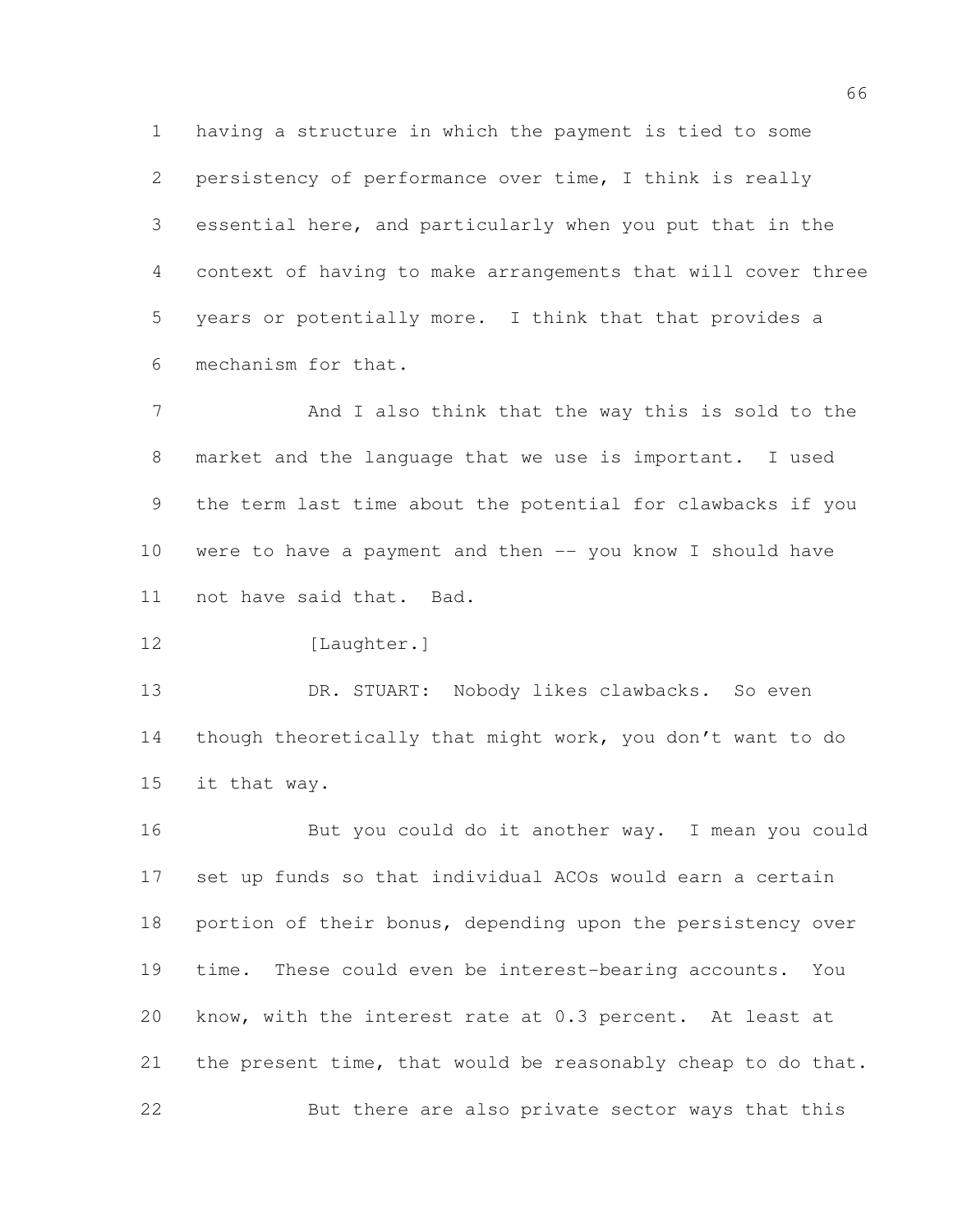can be handled. We haven't talked about the reinsurance market. Well, I mean reinsurance is around to help the small risk problem or to help the outlier problem. So I think that that's something that we should think about. There are also ways that you can organize risk within the context of the provider community. We're thinking of ACOs as being single entities, but ACOs could be cooperatives. Or, it could be that there's a large ACO that has small, little practices that somehow have arrangements with a large organization that would handle this risk problem.

12 So I just want to make sure that we focus on what the providers are doing that is going to result in improved 14 care and ultimately lower cost, and not simply say okay, well, risk is what drives it all. Let's have risk as kind of secondary and say let's make sure that we organize the process of managing risk well, without doing harm.

18 DR. BORMAN: Not being smart enough to comment on 19 all the statistics and actuarials in provisions, maybe just a couple of altitudinal thoughts. Number one is as we look at ACOs, I think given the excitement and all the other things and all the potential benefits, we're in a situation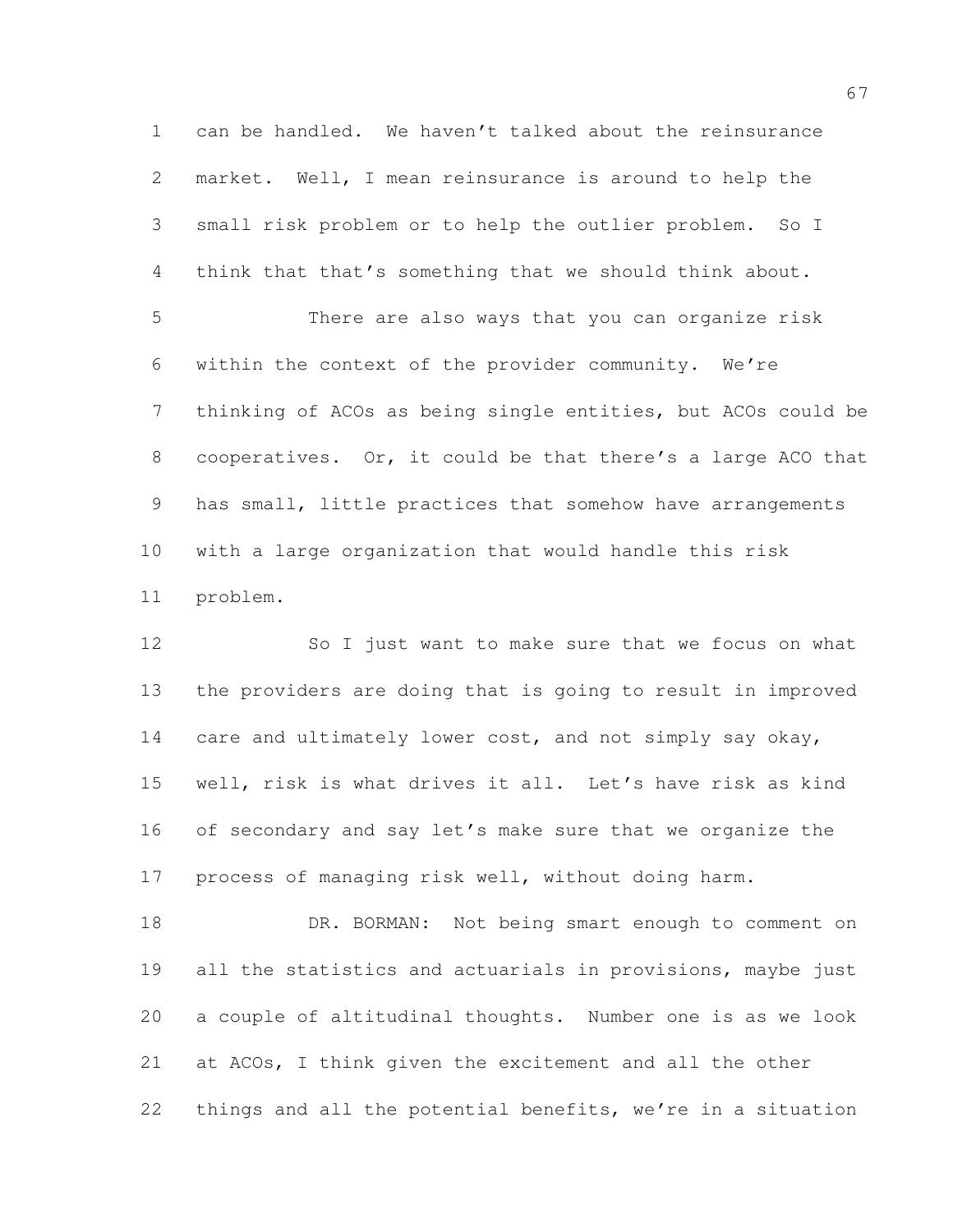where we'd like to see them succeed or at least if we're forced to conclude that they failed, that we've given them the proper structure in which to try and succeed. I think that's reasonably important.

 So if we do that, we then have to say, what evidence do we have now about various successes? And it would appear to me there probably is, at least what we know about entities that seem to function as we envision an ACO, they do tend to be larger and have a lot of resources. On the other hand, we know that we want lots of people to be able to participate, lots of patients and lots of providers, and that gets us to the folks who aren't so big.

13 And maybe we need to think about: Is that a subgroup in which we advocate that those things -- because we want them to succeed, but they may succeed in different ways -- are better managed through the Center for Innovation, and defining things in that way? Just because I think we take a big risk here about coming out with answers that we either don't understand or don't like or that are not correct by virtue of trying to please all the people all of the time. I think probably that's something we need to consider.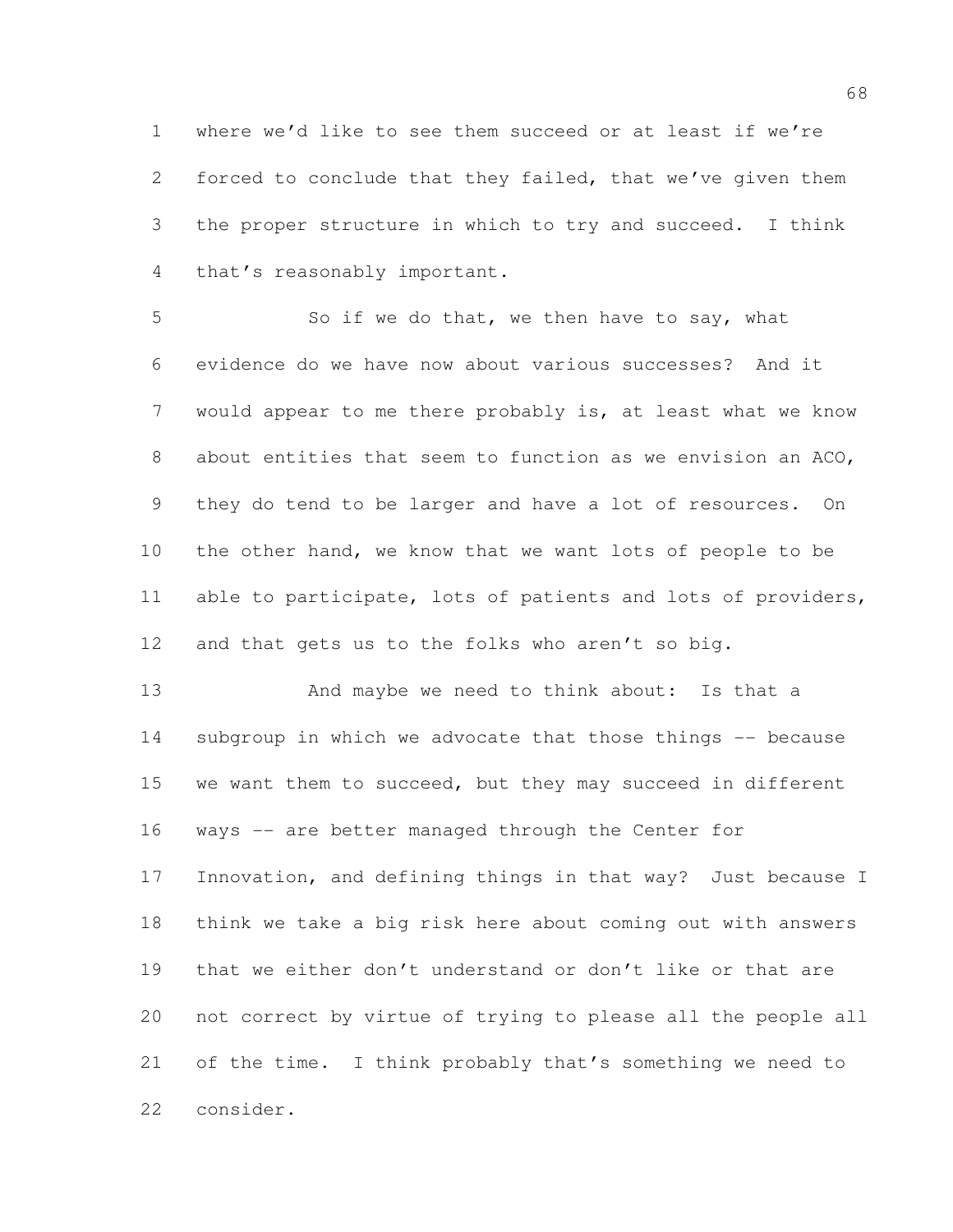And then another thing is as we talk about an ACO and look at the idea that at the end of the day we want to provide at least as good, if not better, care at lesser cost. The things that are less dependent on behavioral change, and behavioral change takes a while, are things like eliminating redundancy and facilitating transitions.

7 I think if you look at, as Herb alluded to, as you look at some of the process measures that you ought to retain, things about transitions and meaningful use become more important because those can drive savings, not entirely independent of behavioral change but to some degree. So as we look at features that we think are appropriate. Things that enhance efficient transitions and limit redundancy probably are the things that bring us the greatest value in the process.

 Then just a point of ignorance would be that do we envision that there is sort of something like a conditions- of-participation definition here. There is some stuff in the statute. But does the Secretary, in the rule, will there be some things that are kind of analogous to that, and is that where some of the process stuff really is because we don't want it to be an "if" thing?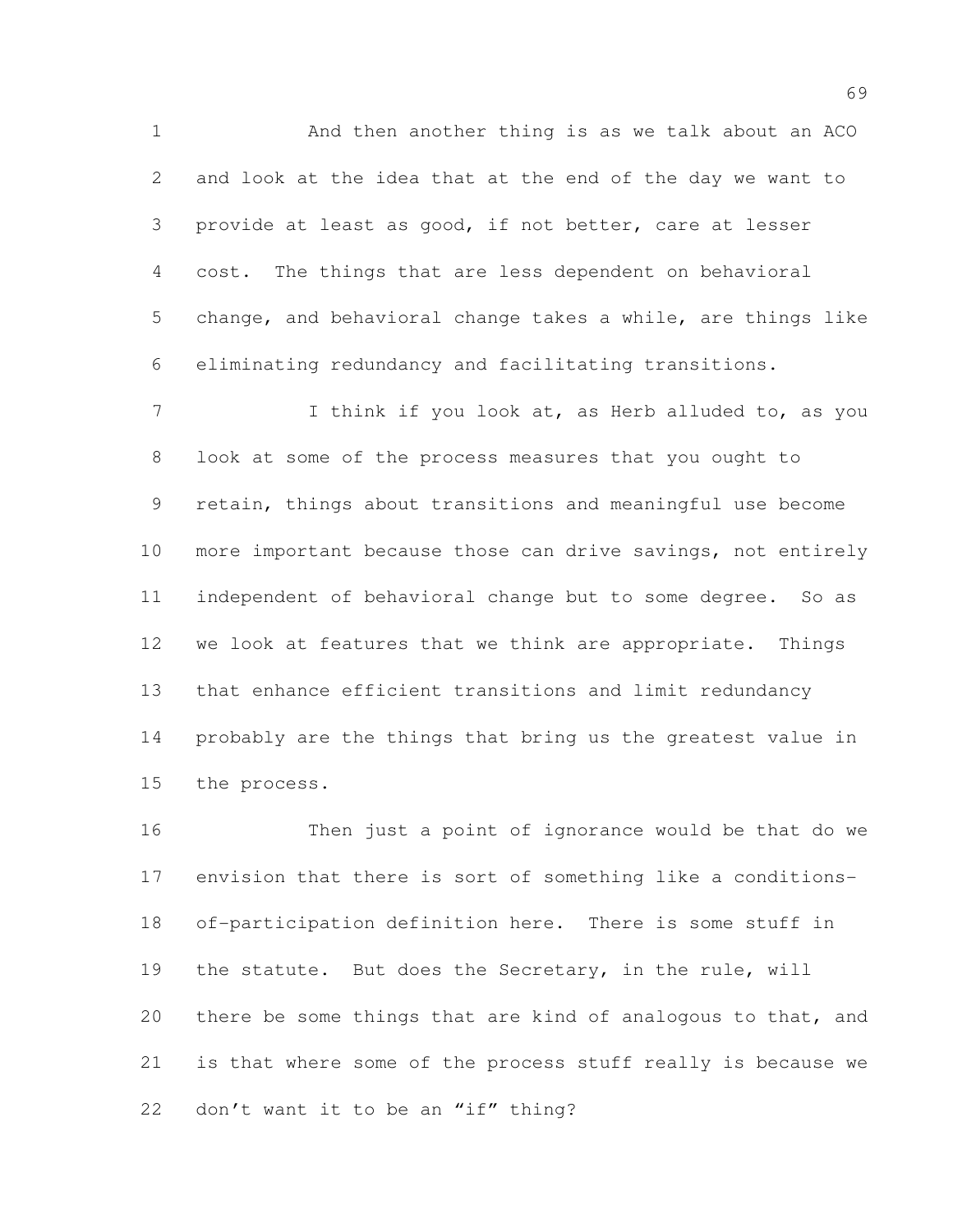There are some things we absolutely believe ought to be in there, like the things that measure, or an index for stenting or some of those kinds of things. They need to be just kind of out there as rules, if you will, and then we look at -- although I personally believe a balance weighted toward outcome, but is still including some process, in the end probably is the better protection.

8 And then lastly would be you know there is something here of a grand experiment, and so we need to make 10 sure that we encourage that there's enough, a dynamic enough process to update it, and recognizing that we need to provide as stable a platform as we can.

 There's a tension here with also being able to respond as we find out how these things work. Do we find 15 out that this best quess, three-year data background benchmark wasn't the best thing? Is there a way to interval change it?

18 I think that it's going to be hugely important to have those revision modification processes kind of built in and understood, to the best of our ability. Otherwise, it will take us X years to do this and Y years to get the data. By then we'll have such different system changes, we'll be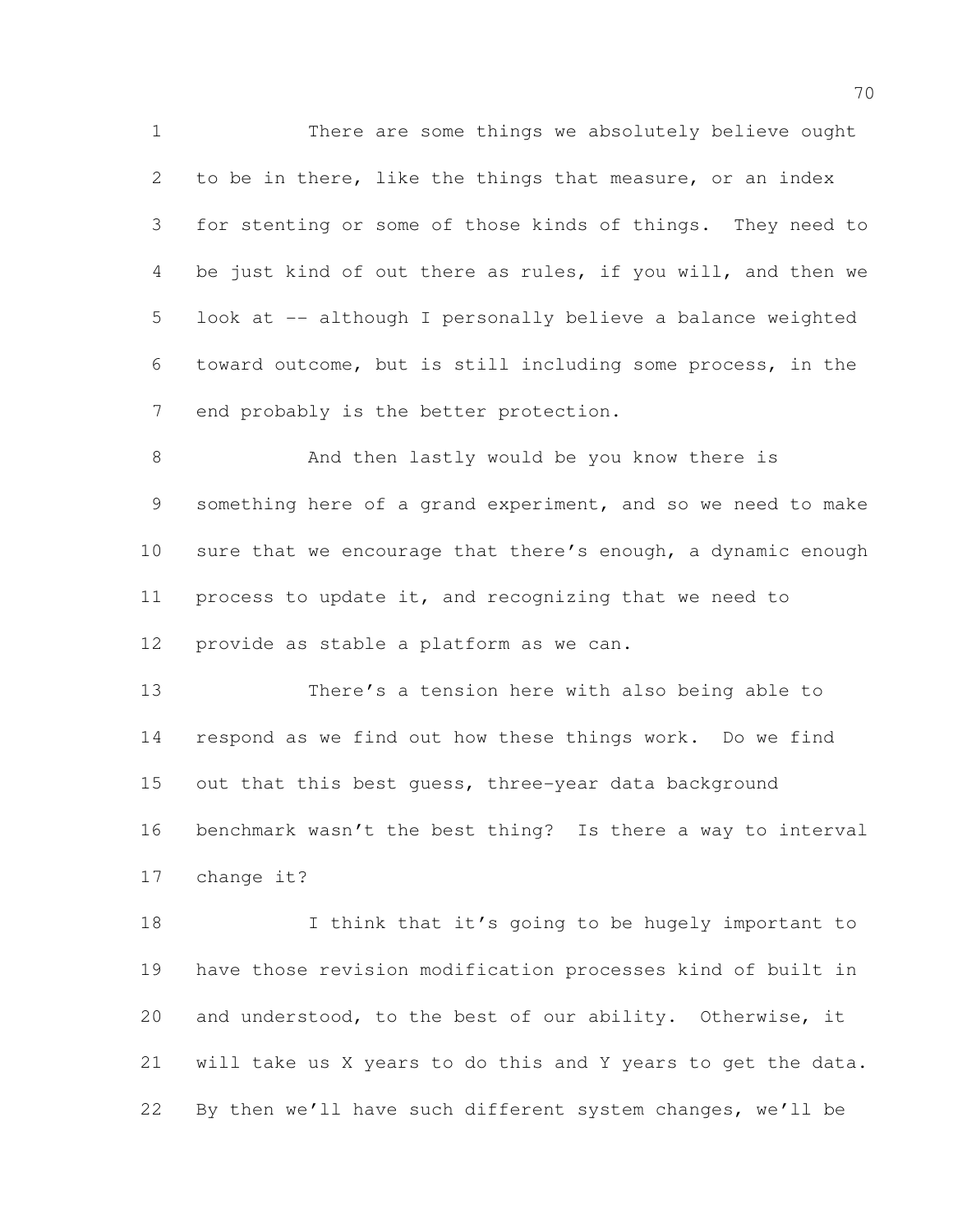back at ground zero. So we need a dynamic process or at least a commitment to that.

 MR. HACKBARTH: Well, this has been a rich and valuable discussion. The issue that stands out for me in this conversation is this issue of patient choice, selection; however you wish to characterize it. I confess to having quite strong feelings in favor of giving patients the option of getting out.

 The reason I feel strongly about this, the thought experiment that I do is let's assume the best case, that ACOs prove to be effective in doing all the things that we 12 want to do. They change the care that's delivered. They 13 slow the rate of increasing costs. They achieve significant one-time savings.

 What does that mean in the real world? What it means, among the things that it means is that there are going to be losers in the provider community. Some people are going to be losing a lot of revenue. There is going to 19 be a redistribution of how the dollars are spent, and they're going to have a reason to try to stop this, disrupt it, discredit it.

I'm not imagining this. We've been through this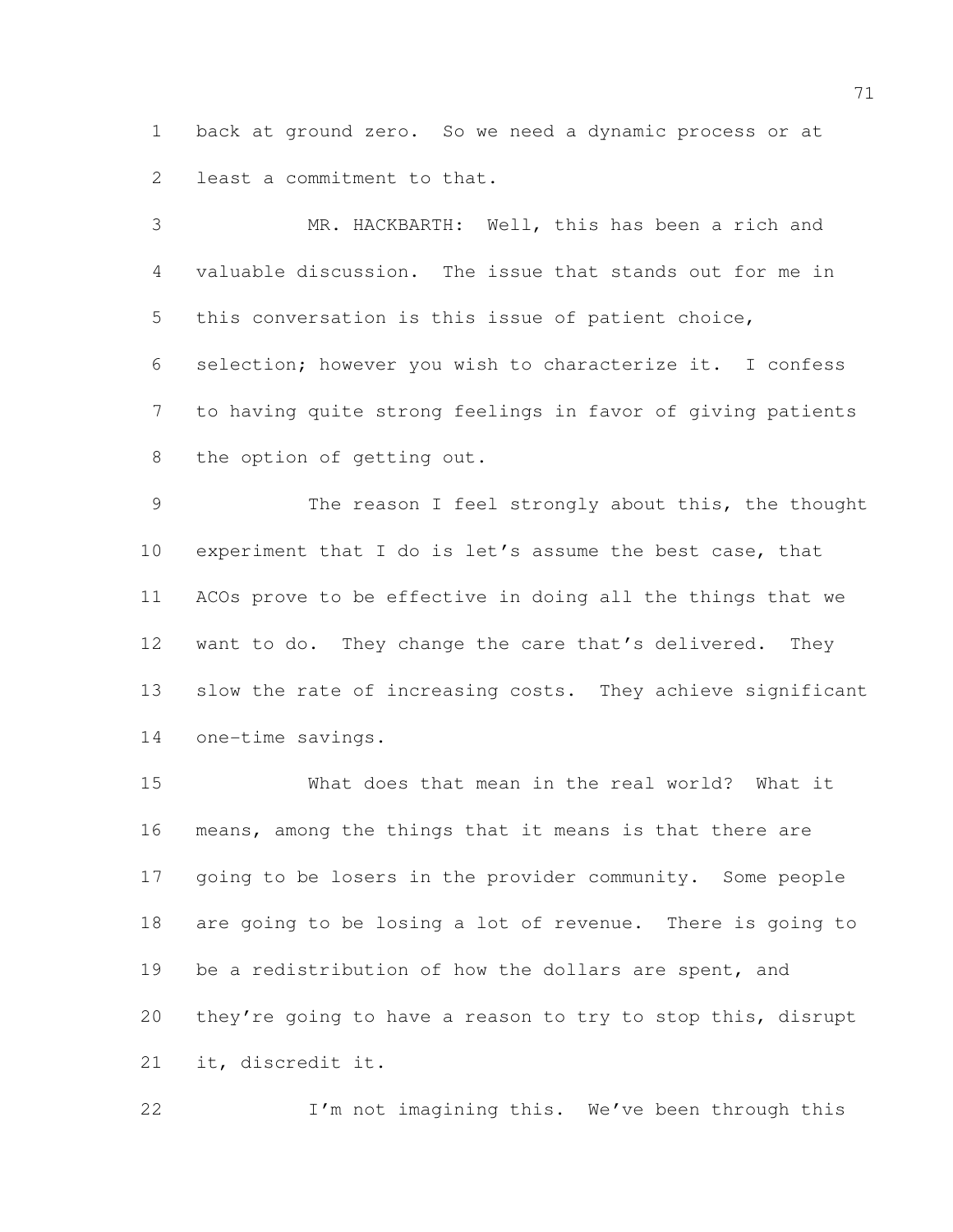experience before, in the nineties with managed care. We know what happens, what tactics are used to discredit these ideas with patients and how effective they are. So if we go down the path of saying all of this is going to happen behind the door, and the patient doesn't have the opportunity to act on their anxiety about it and say this makes me uneasy, I don't want to be part of it, I think we are setting the stage for what we saw so painfully before. So I think the minimum that you can do is advise 10 them, and if they really don't like it they can say: I want to keep my doctor. Don't force me to change my doctor. I 12 just don't want to be part of this. It makes me uneasy because my cardiologist is saying bad things about it. I just don't want to be in, but I want to keep my primary care

physician.

16 I think that's the reasonable balance to strike, to avoid what we know to be a severe risk.

18 DR. BAICKER: Could I offer one potential compromise just to think about? I'm nervous about a 10,000- person ACO or 10,000 patient organization picking the 5,000 patients they want to have included in the ACO. You're nervous about patients not having the choice of saying I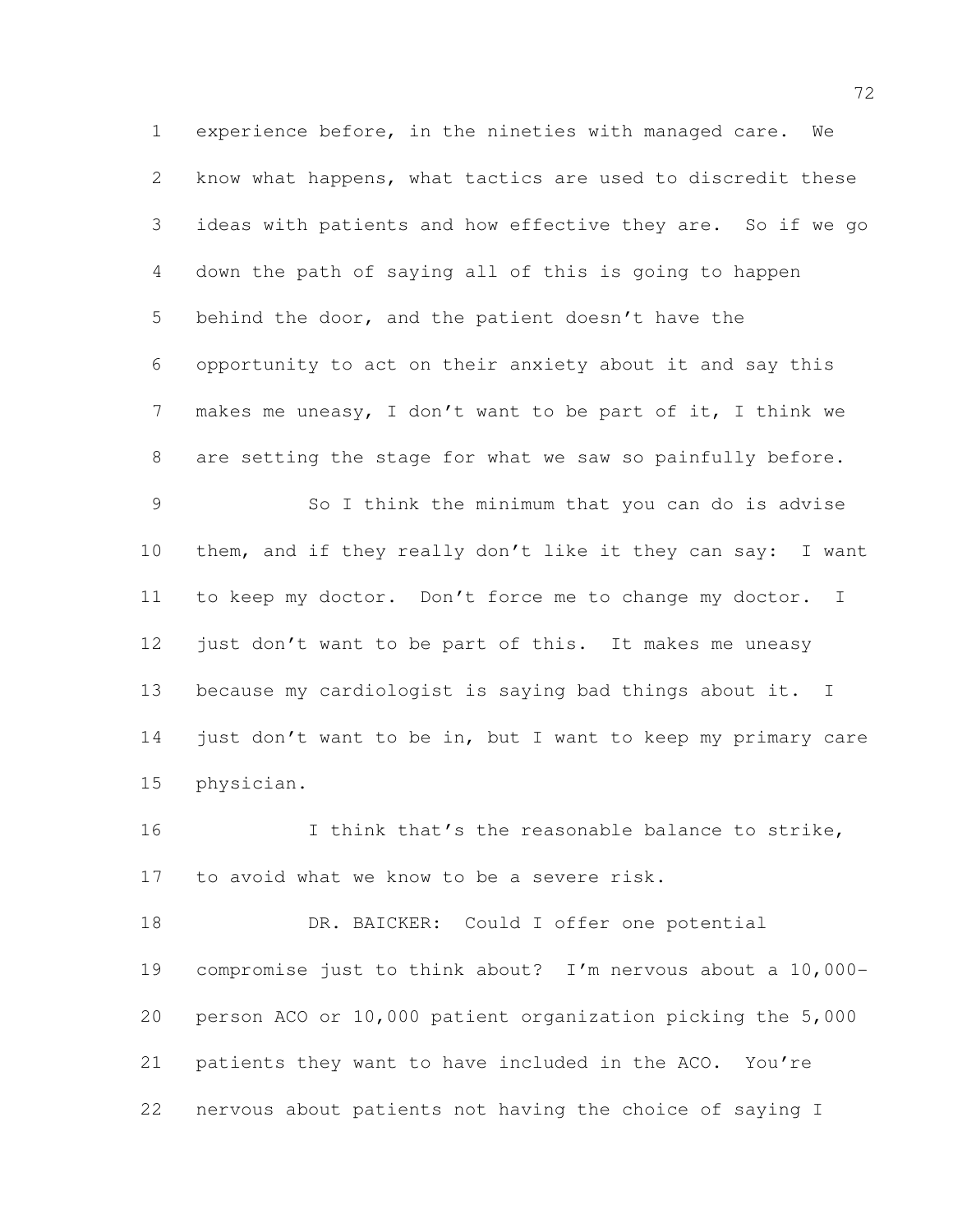like my doctor, but I don't like the ACO arrangement. Could participation in the ACO be conditional not only on a threshold number of patients but on a threshold participation rate? So you have to have at least 90 percent of your patients participating. If fewer than 90 percent 7 participate, then you're not an ACO. MR. HACKBARTH: So that's an idea. I'm sorry. 9 We're way over time. So we're going to have to think about it offline and now move to our next presentation. So, thank you, David and Jeff. So the next presentation is on a report on a panel that we had on identifying high- and low-value services. 14 [Pause.] Okay. I'm just sort of figuring out the schedule here, and we really had to devote that time to the ACOs because of the CMS work that's going on, so I apologize, Joan, for impinging on your time. So what I'd like to do is shoot to wrap this up at about 5 after 12:00. That gives us 45 minutes. Then we'll have a brief public comment period before lunch. DR. SOKOLOVSKY: Once again you're looking for the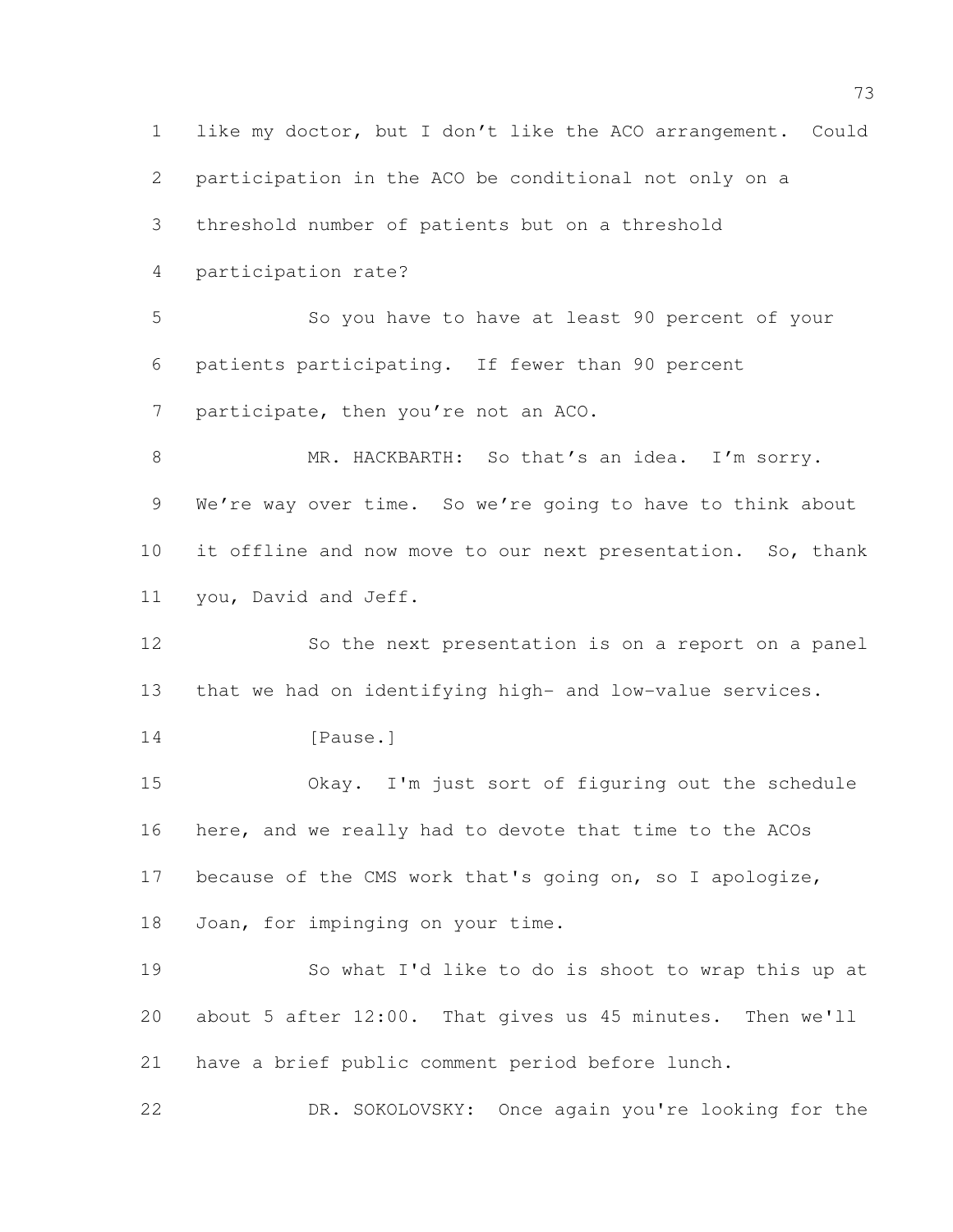fast talker to follow.

| $\mathbf{2}$   | MR. HACKBARTH: We came to the right place.                   |
|----------------|--------------------------------------------------------------|
| 3              | DR. SOKOLOVSKY: Good morning, everybody.                     |
| 4              | In your deliberations last year about reforming              |
| 5              | the Medicare benefit package, a number of you expressed      |
| 6              | interest in the idea of varying beneficiary cost sharing     |
| $\overline{7}$ | based on the value of the services they were receiving. A    |
| 8              | few weeks ago, we brought together a panel with diverse      |
| 9              | experiences with this issue to discuss how one would go      |
| 10             | about identifying high- and low-value services.              |
| 11             | The panel provided a wealth of ideas to think                |
| 12             | about, and we found the discussion so thought-provoking that |
| 13             | we wanted to give you a summary as soon as we could.<br>We   |
| 14             | asked the panelists about how they would go about            |
| 15             | identifying high- and low-value services, what their         |
| 16             | experiences were trying to implement benefit designs that    |
| 17             | take the value of services into account when setting cost    |
| 18             | sharing, and how this experience could be useful for         |
| 19             | Medicare.                                                    |
| 20             | Our panelists generally agreed that reforming the            |
| 21             | benefit design to encourage the use of high-value services   |

and discourage use of low-value services was a good idea.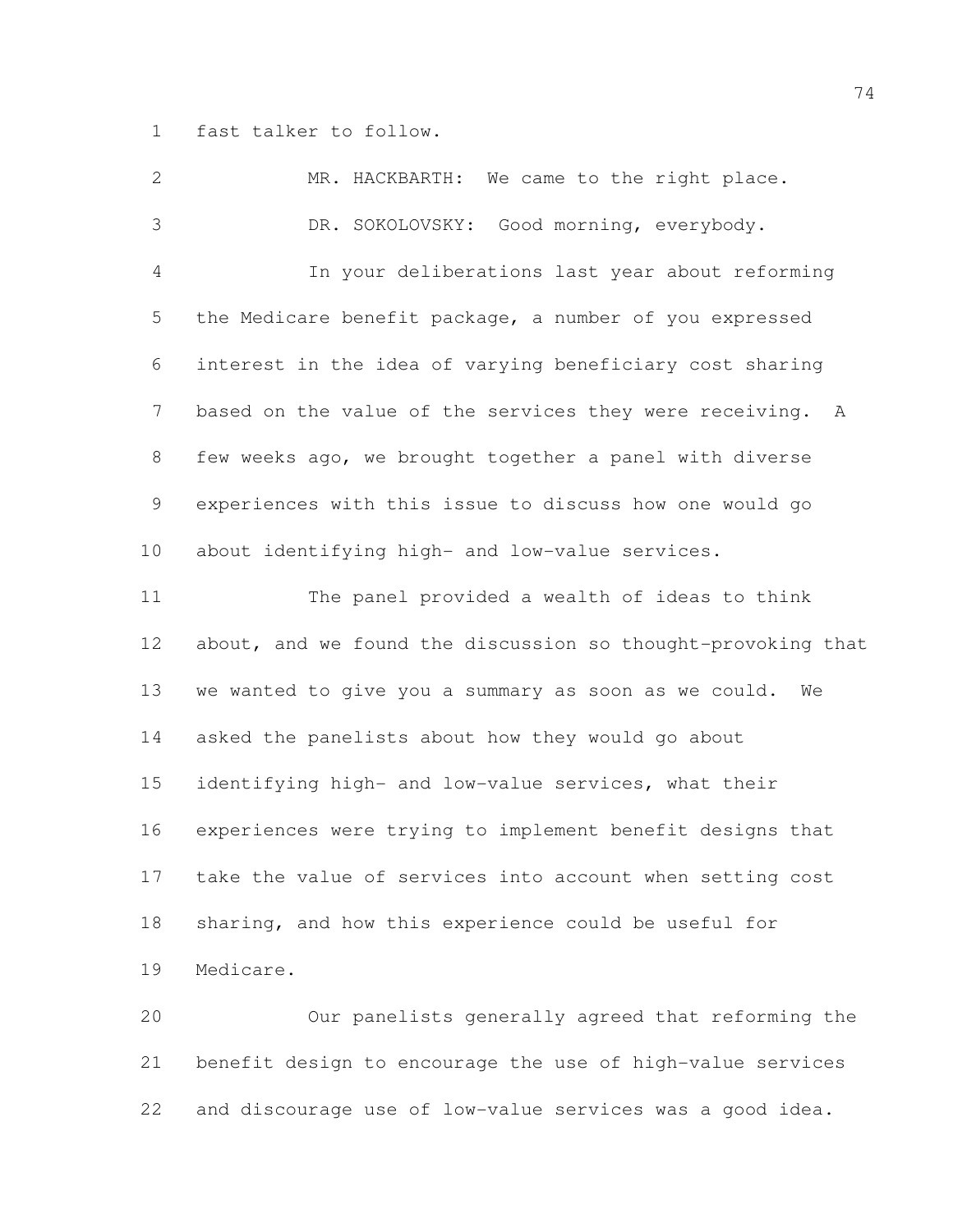Some general themes emerged. The value of a service often depends on who gets it and how it is priced. Public acceptance of a benefit design based on value depends upon the process used to identify high- and low-value services. That means that both beneficiaries and providers should be actively involved in decisionmaking. Some thought this worked best on a local level. All agreed that beneficiary and provider incentives must be aligned. Medical management should also be part of benefit reform, they said. Finally, panelists said that beneficiaries would be more open to change if they had choices. In this presentation, I will try to present the themes that most panelists seemed to agree upon and

 highlight some of the issues where there were differences in approach.

 The panel consisted of 11 participants. They represented a range of perspectives, including academics, employers, benefit consultants, a consumer advocate, and representatives from health plans. It included physicians, a nurse, and two pharmacists, and it was moderated by Peter Neuman of Tufts University.

Most panelists had a number of roles and came at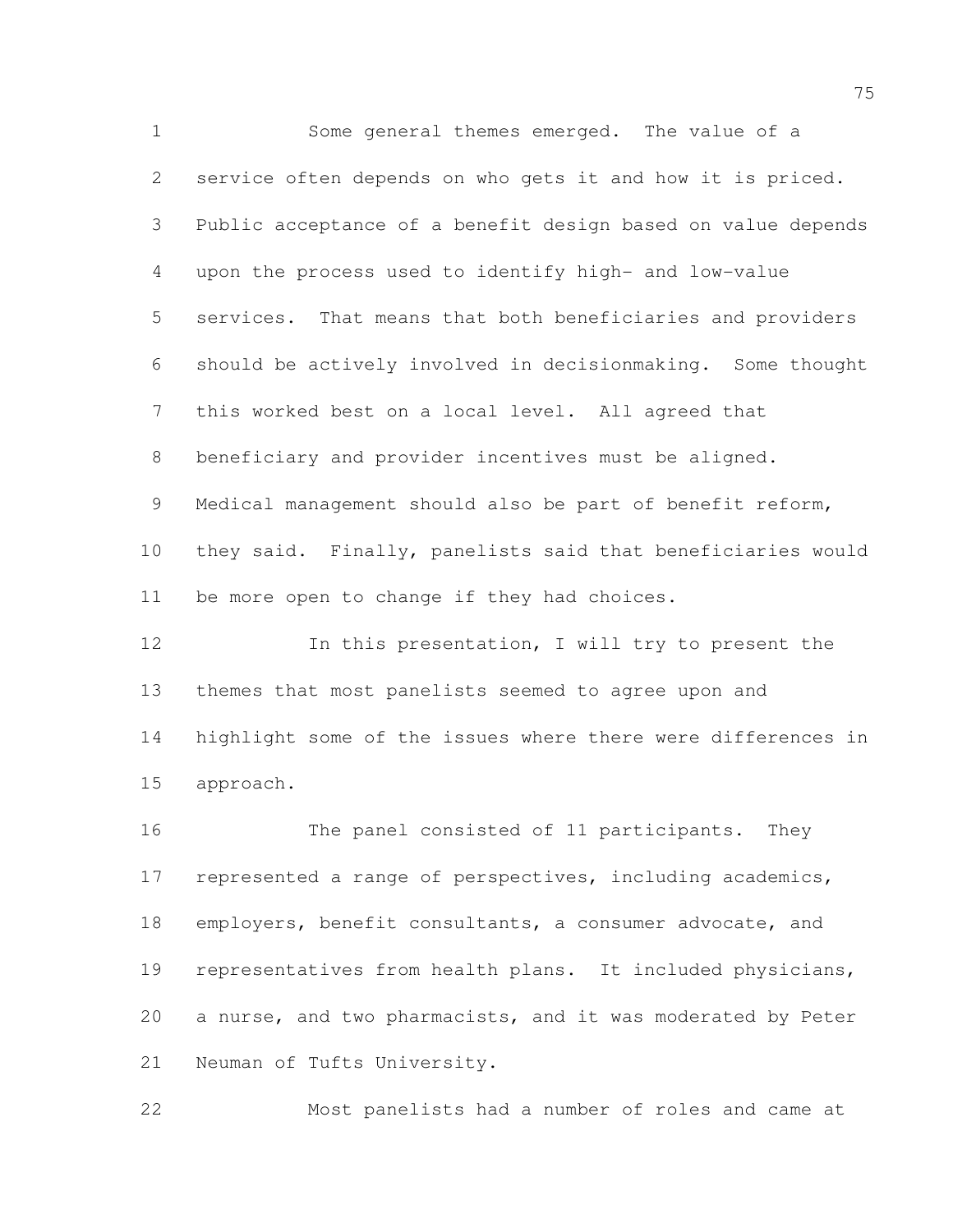the issue on the basis of multiple experiences. All had experience either designing, implementing, or evaluating benefit designs that include identification of high- and low-value services. Again, although the topic of the panel was how to identify these services, panelists quickly moved to discussing how a benefit design that makes these distinctions could be implemented in Medicare.

 We did not define high- or low-value services. We wanted to hear how panel members themselves would define it. Panelists agreed that much more work had been done identifying high-value services, but they thought there was sufficient information to begin identifying both high- and low-value services. We heard the most varied definitions of low-value services. Their answers ranged from categories of services -- for example, services that harm people or provide no benefit -- to specific interventions for specific subpopulations. Some suggested a service could be low value if it were provided in ways that went beyond the clinical evidence of effectiveness -- for example, a drug given for unapproved uses.

 Another category of service is a service that costs much more than a comparable intervention without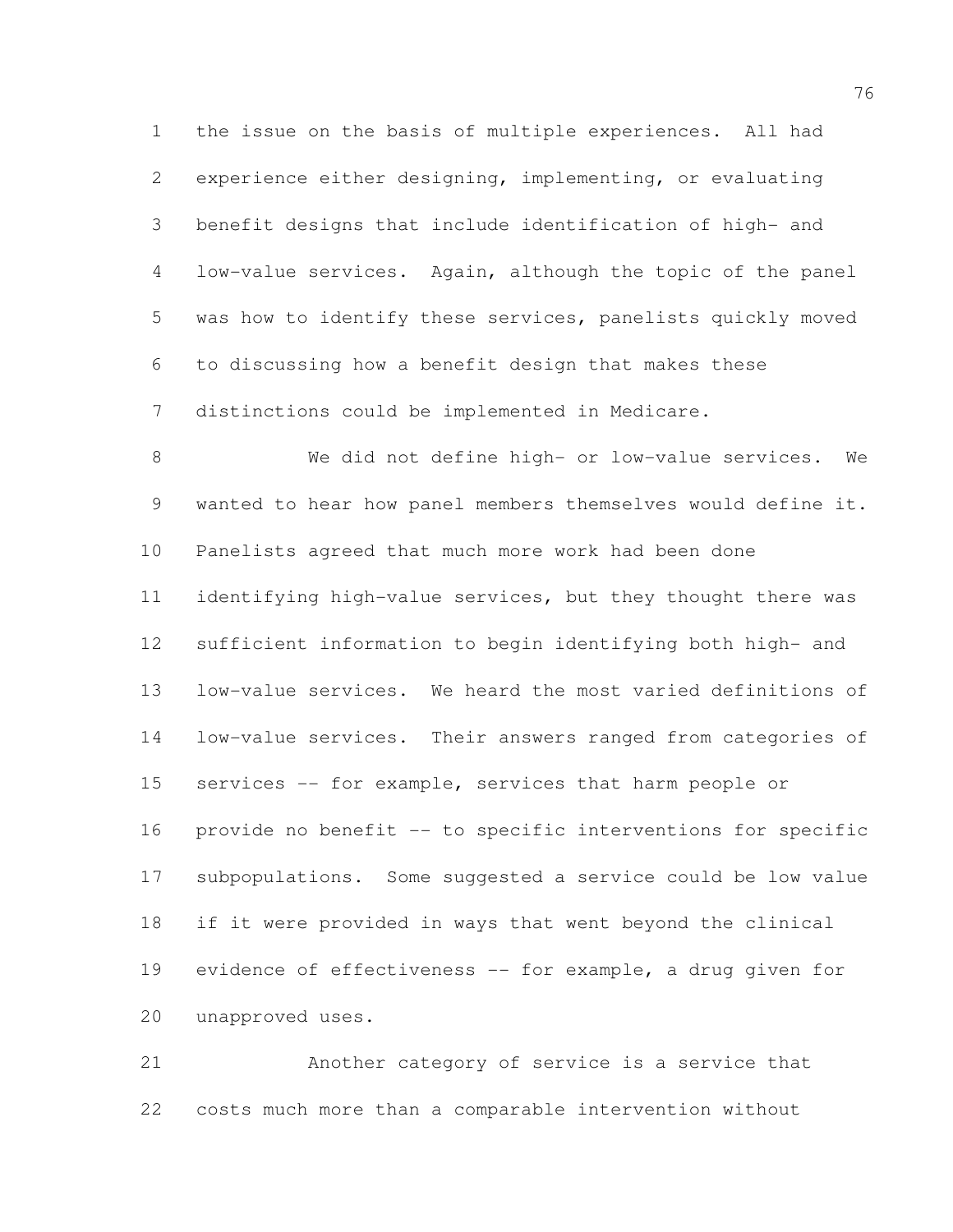providing any additional benefit. Others mentioned services that have very high marginal cost while providing very little health benefit.

 Two general issues emerged: A number of panelists said that most services provide value to some people. If the determination is too rigid, people may not get services they need. For example, say that all high-cost imaging 8 should have very high co-payments. On the other hand, if the incentive covers all use of a service that is high value for some people, cost sharing may be waived for populations for whom the benefit is not proven, and costs for the program will increase. The issue here is whether you can design a benefit that targets varied co-payments to specific subpopulations. This kind of targeting by subpopulations may raise both ethical and technical issues.

 Another panelist said, and I quote here, that "low value is a function of mispricing." For example, two treatments may be equally safe and effective, but if one is much more expensive than the other, it becomes low value. And Nancy will be talking about this issue more later today. Some panelists suggested that the most important

thing about identifying high- and low-value services is the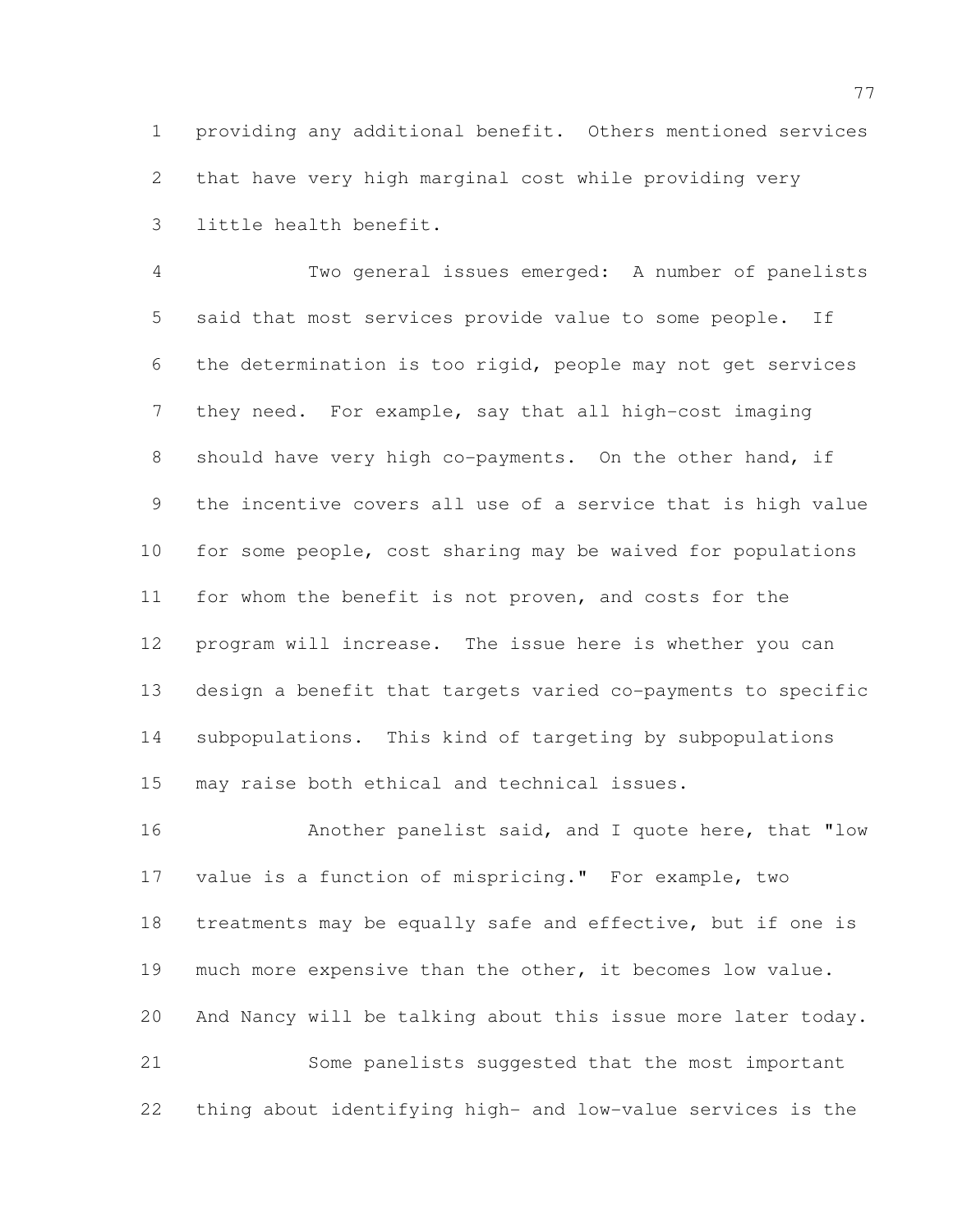process with which it takes place. The process should be open and transparent. It should be based on a set of guiding principles and medical evidence. And, first, there must be a decision about who is going to make these identifications and what the burden of proof should be before something is defined as either high or low value.

 Beneficiaries, providers, and other stakeholders must take part in the process. One panelist suggested that before any services are identified, a public discussion of the priorities is necessary. Why are we doing this? For example, you can talk about a discussion of harms done by providing low-value services. One panelist suggested that the priorities have much more resonance when they can be related to an individual's personal experience. You are more likely to have buy-in if you focus on an individual's bad experience after receiving a low-value service or how Medicare spending, for example, is taking an increasing bite from their Social Security check. They say that will have more resonance than if you talk about the billions of dollars that could be saved for the trust fund by discouraging the use of these services. Others suggested that it was easier to set priorities on a local or state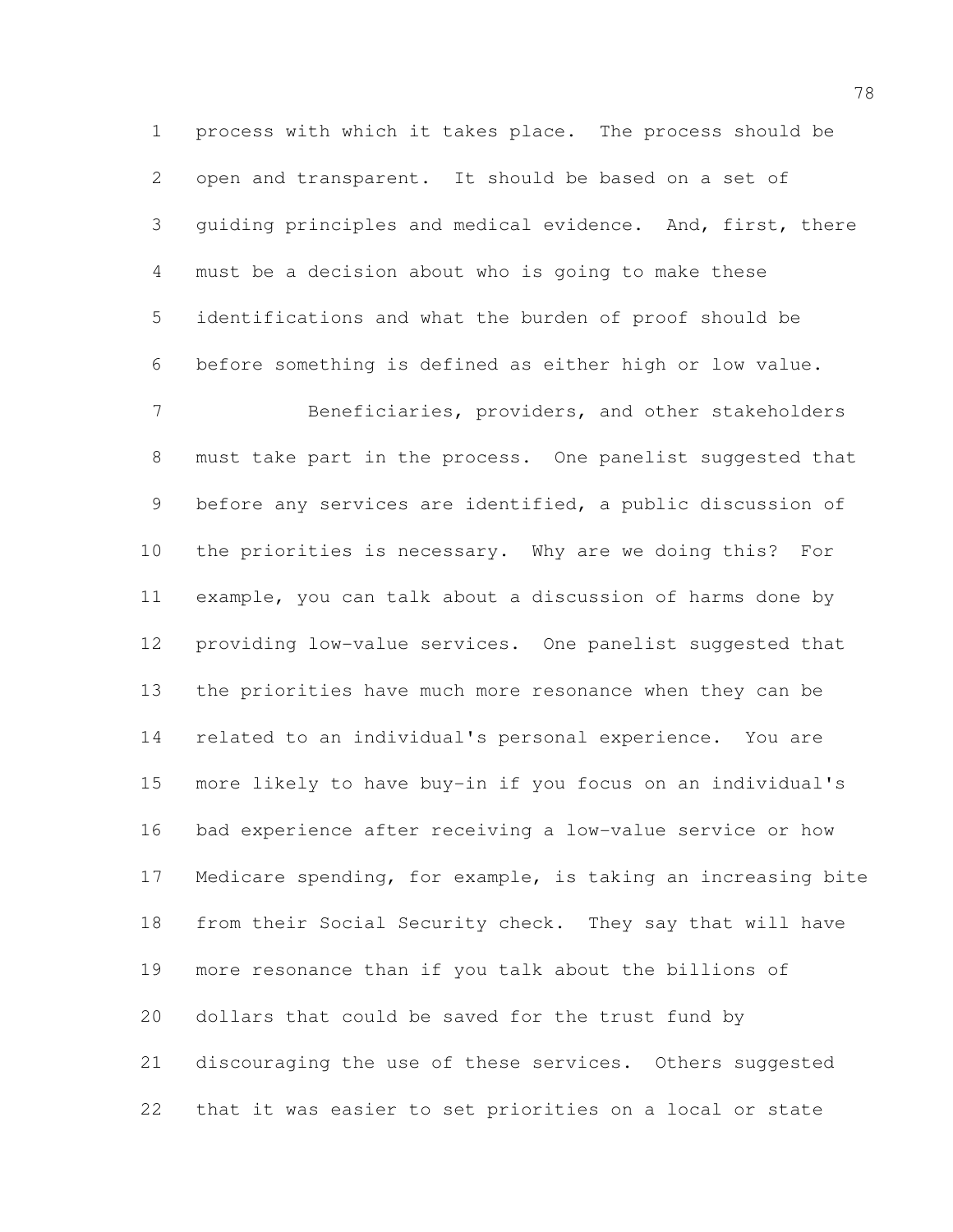level rather than on a national scale.

| 2               | Panelists agreed that raising or lowering co-                |
|-----------------|--------------------------------------------------------------|
| 3               | payments for a service will have more effect on utilization  |
| 4               | if the incentive created for beneficiaries is aligned with   |
| 5               | the incentive that their physicians have. Attention focused  |
| 6               | on P4P programs. One physician spoke about his frustration   |
| $7\phantom{.0}$ | when a health plan rates him on the percentage of his        |
| 8               | eligible patients who receive colonoscopies at the very same |
| 9               | time that it raises cost sharing for the same service for    |
| 10              | the members.                                                 |
| 11              | Panelists also noted that Medicare supplemental              |
| 12              | policies must be aligned with benefit changes. As we have    |
| 13              | discussed before, first dollar coverage could blunt any      |

 incentives created by variable cost sharing. Panelists mentioned not just Medigap but also employer retiree plans.

 Some panelists suggested that to the extent that private payer incentives are also aligned in the same way, the effect on the use of high- and low-value services would be magnified.

 Others suggested that medical management needs to be in sync with the identification of these services. For example, one plan charges higher co-payments for advanced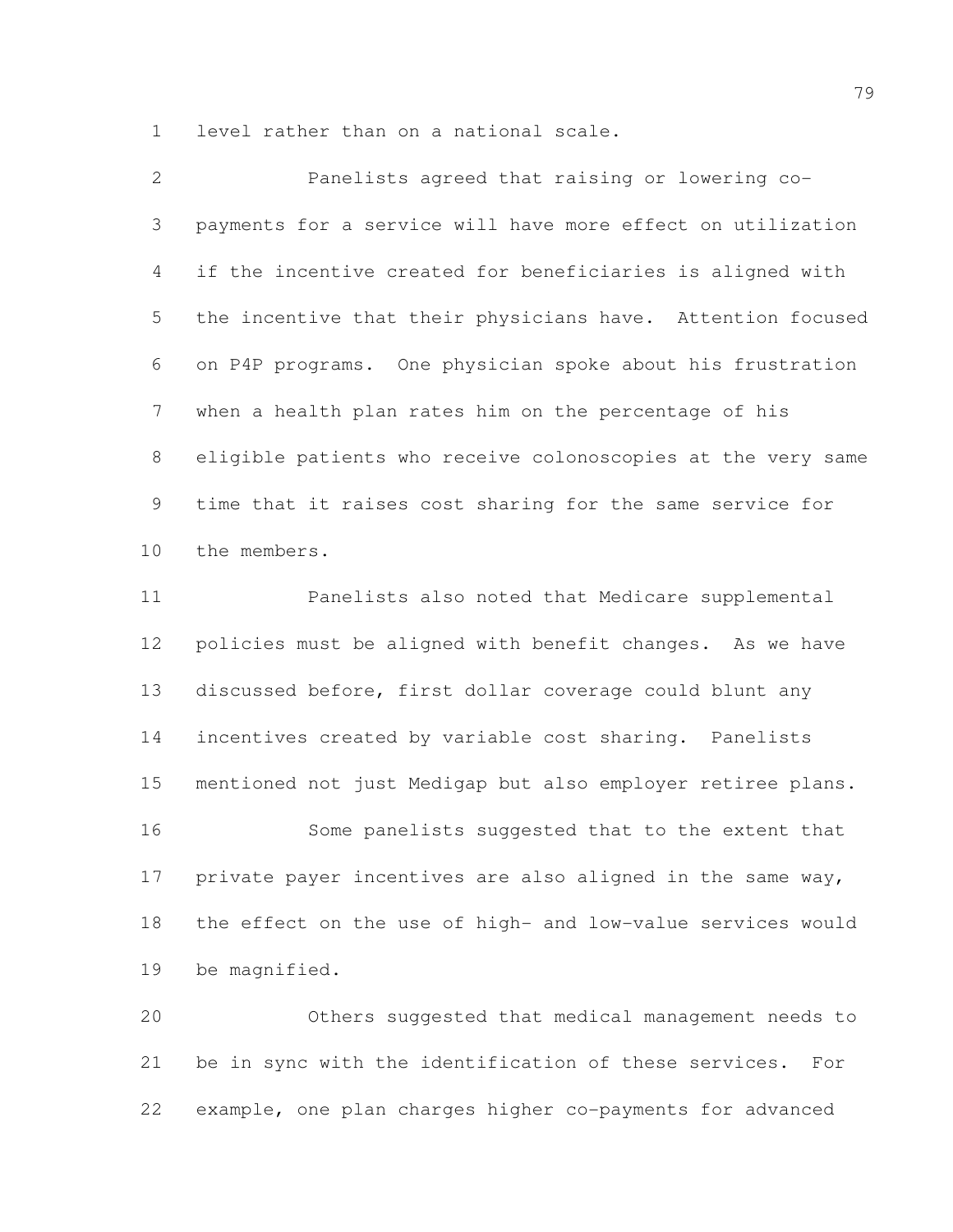imaging without precertification. If your imaging is certified in advance, you pay one co-payment. You pay a no co-payment -- you can still get it, but your co-payment will be higher if it isn't authorized in advance. Panelists mentioned that medical management is particularly important for lower-income beneficiaries because higher cost sharing would be impractical.

 We heard a lot of suggestions about how the process of identifying services should begin. Most agreed that the process should be incremental. Identifying low- value services could start with services that harm patients, for example, more talk about the risks of overexposure to radiation caused by too much advanced imaging.

 Another panelist suggested a data-driven approach. 15 First, look at the services that cost the program the most money and use evidence to determine their value.

 Another suggested starting with Part D. Under the drug benefit, beneficiaries are used to co-payments varying depending upon the tier in which their drugs are placed. Tiering could be done based on value. The panelists also suggested there is currently more comparative effectiveness information available for medications.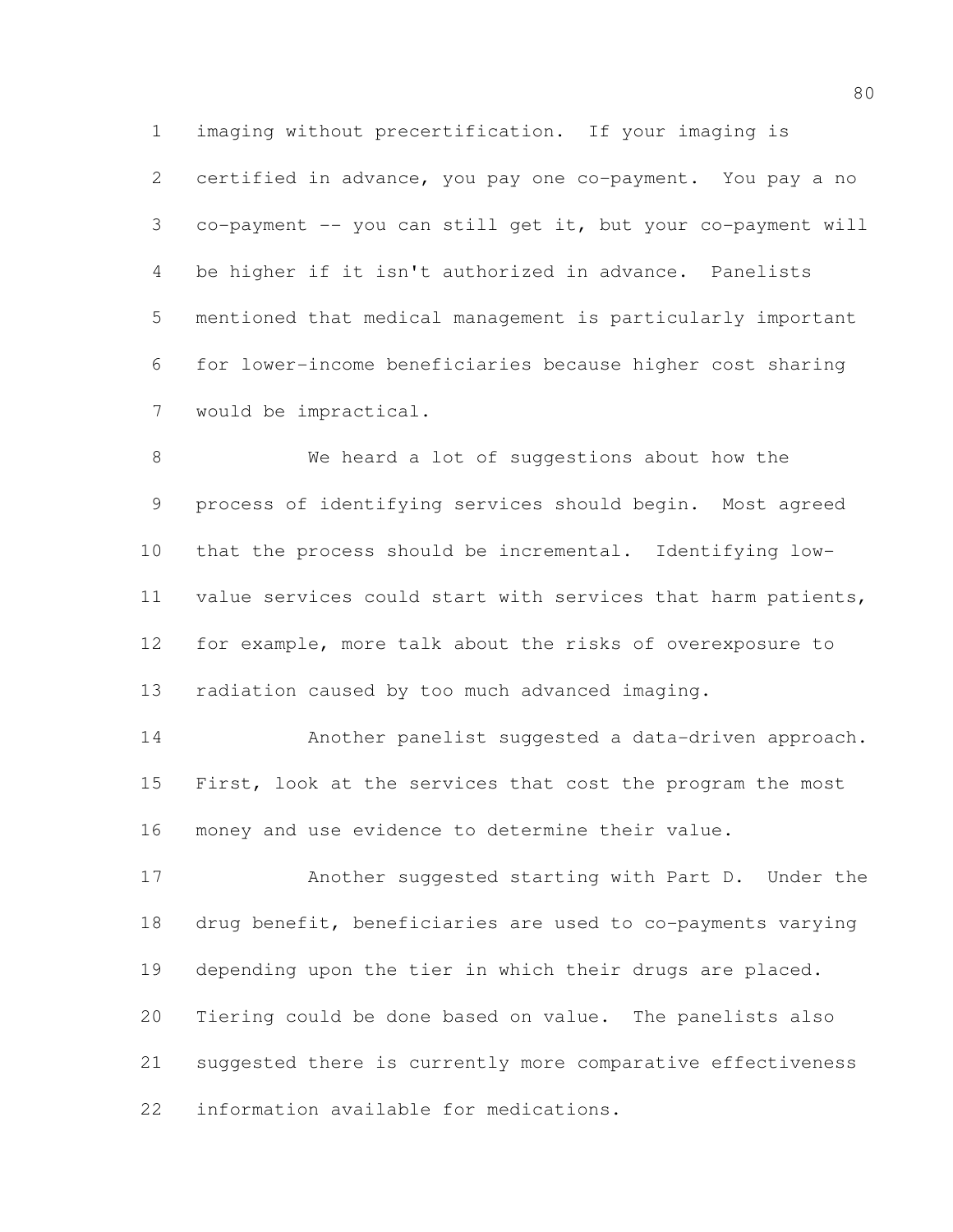Another suggested that ranking individual services was too difficult and politically charged. The program would gain more traction by tiering co-payments to steer beneficiaries towards the most efficient, high-quality providers. One participant talked about a plan that does both. For certain conditions, the plan uses evidence-based guidelines to define care pathways. The pathways may include referrals to specific providers who have demonstrated use of evidence-based high-quality care. Patients who choose to follow these pathways are charged lower co-payments.

 One panelist suggested that Medicare should move the burden of proof to pharmaceutical and device manufacturers to show that any new therapy is better than the standard of care or else their service would be considered of lower value.

 One idea that generated quite a lot of discussion was the introduction of what one panelist called a graded benefit. This would be a Medicare fee-for-service benefit that would be offered to beneficiaries as an alternative to traditional Medicare. Cost sharing in this benefit design would be based upon the value of services and/or the use of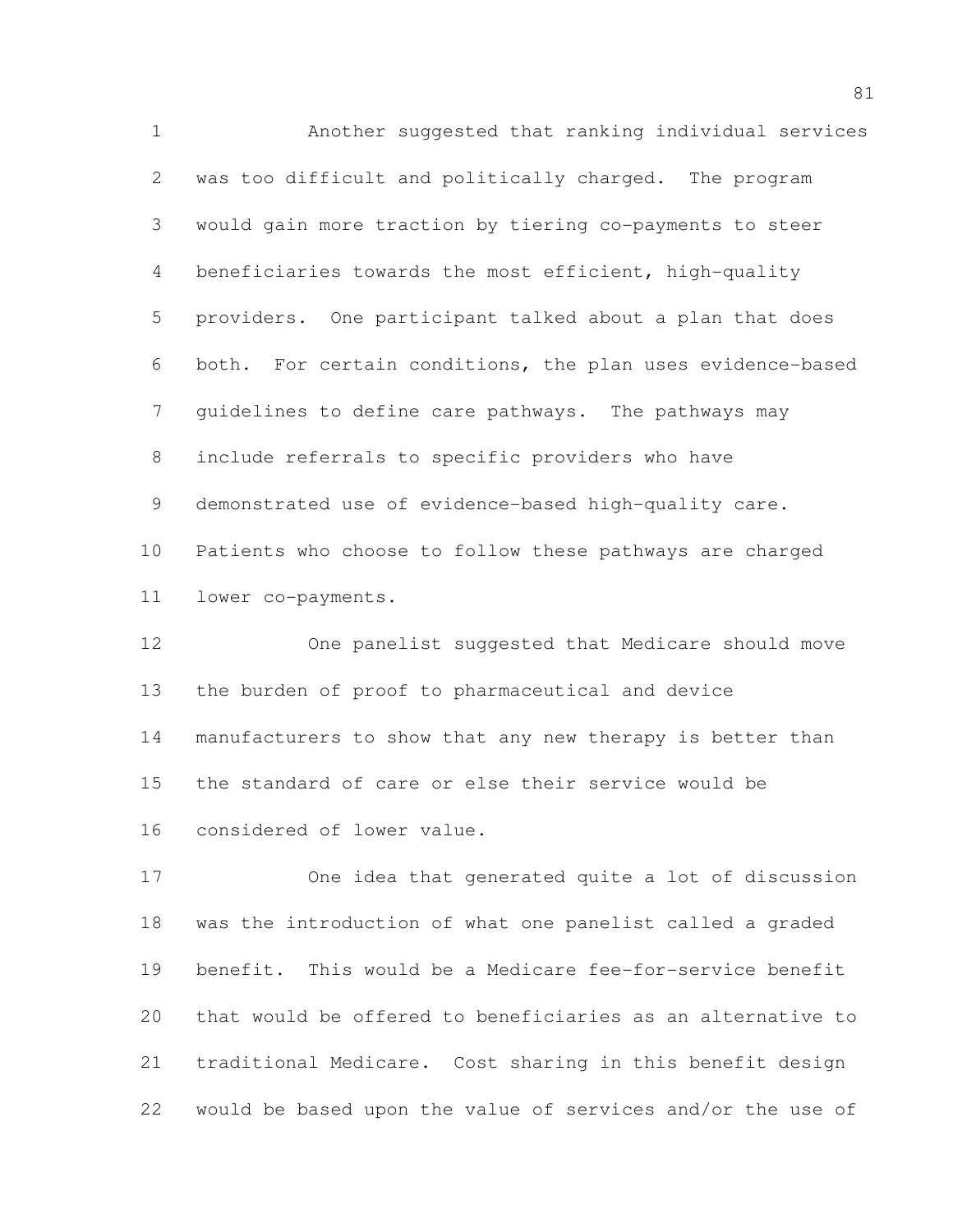high-quality efficient providers. The option could apply to new Medicare beneficiaries, and beneficiaries who choose this option might have a separate Part B premium and opportunities for reduced cost sharing if the plan results in savings.

 Panelists agreed that beneficiaries would be more likely to accept such a benefit if they were presented with choices. They discussed the tradeoffs on how these choices should be structured. Some of this seems to go back to what we were talking about the last hour.

 An opt-out model where beneficiaries are enrolled 12 in the new benefit design, as in Part B, unless they actively choose not to participate, would likely result in higher enrollment in the graded benefit at first, but some panelists thought it would be more likely to lead to dissatisfaction. If beneficiaries actively chose the graded benefit design, they would be more likely to be satisfied with it.

 Panelists also discussed whether people should be encouraged to choose the plan by rewards or face penalties if they did not. A number of panelists suggested that penalties are more effective than rewards. For example, one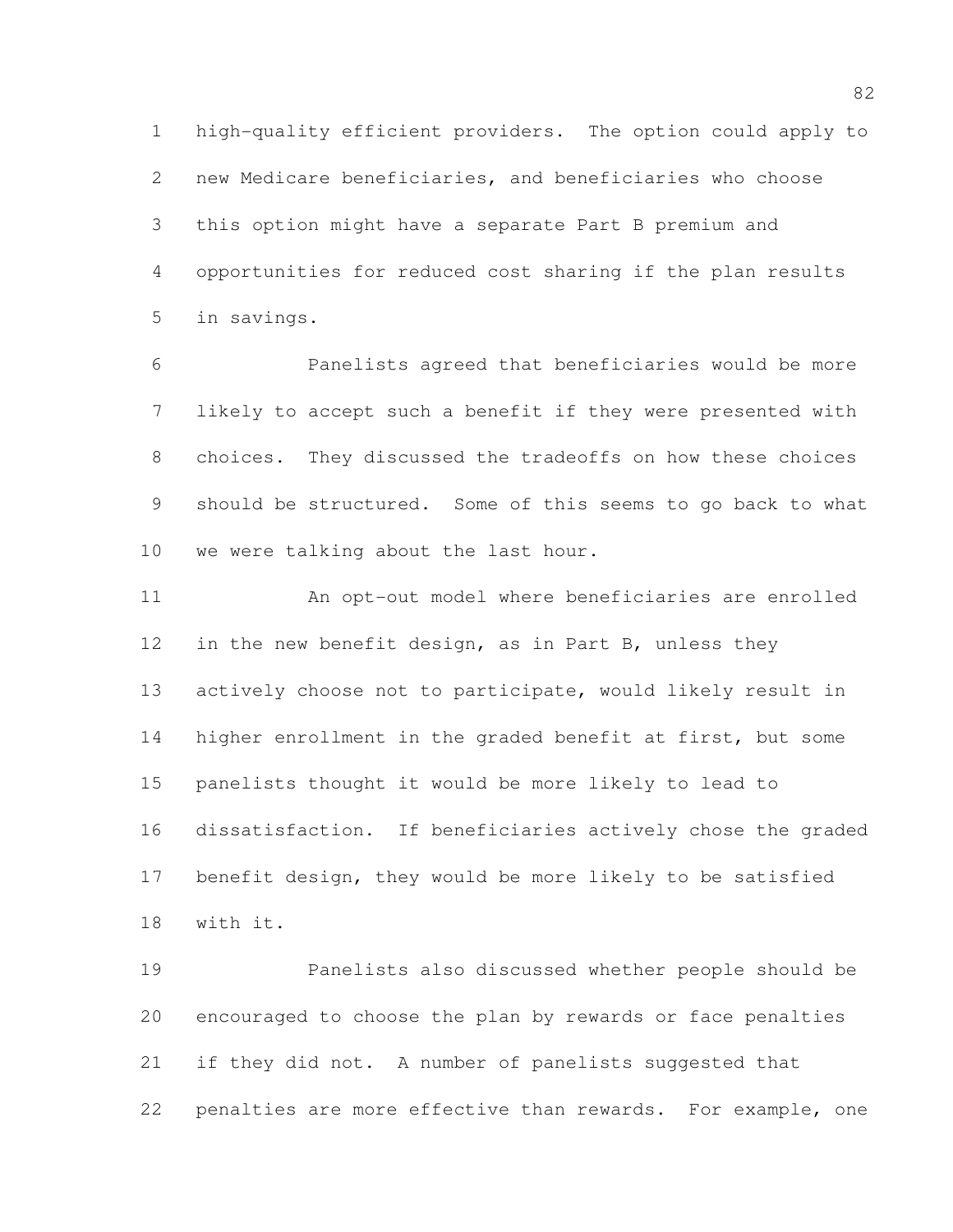panelist said that the literature was clear that if you raise co-pays for drugs, utilization will decrease; but reducing co-payments for drugs does not necessarily increase utilization at a comparable rate. People have many reasons besides cost for not being adherent to their therapies. So you get some increased utilization, but mostly the people who were already adherent pay less.

 One example we hear was one plan that provided incentives for their members to fill out risk assessments, and they got a 30-percent participation rate. Then they put a surcharge on premiums if the members didn't do the risk assessment. At that point participation increased to over 70 percent and was still increasing at the time of our discussion. A number of panelists suggested that actually you need a combination of rewards and penalties.

 Some panelists thought that beneficiaries should have a choice of benefit designs each year during open season. But others pointed out the risk of adverse selection if people were free to choose each year. Panelists suggested that benefit design change must involve beneficiaries and providers at each stage of the process. They agreed that convincing beneficiaries of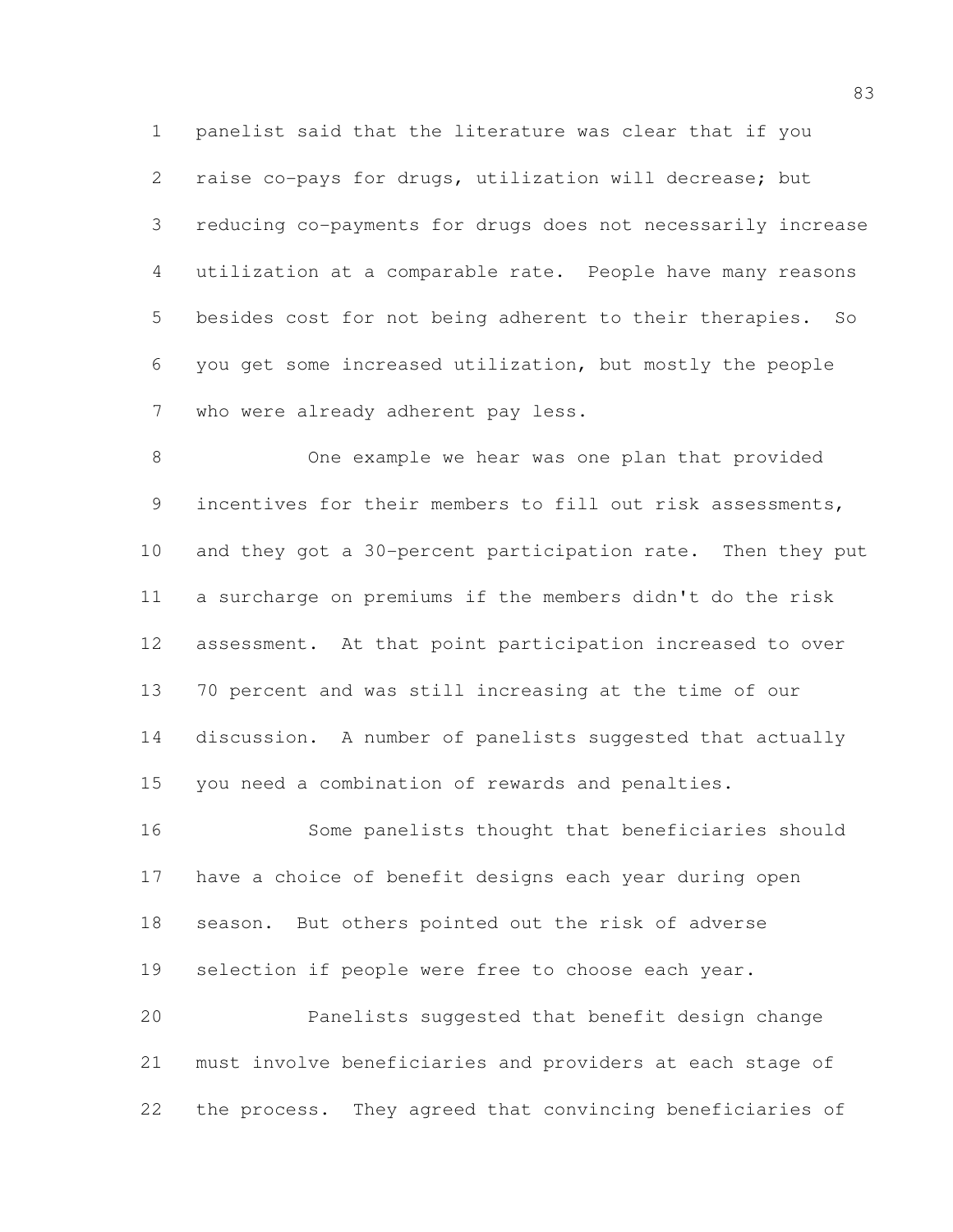the advantages of a new benefit design would not be easy. One panelist noted that Americans tend to think that higher costs mean services are better. Interestingly, several panelists suggested that their research with consumers found that use of the term "value" implied cheap and lower quality.

 Consumers are also worried about the possibility of being denied needed care. Others noted that although this is what the public says, when actually given a choice they, again, to quote one panelist, "vote with their pocketbooks." For example, another person noted that when 12 given the choice among employer-provided drug plans, most employees chose plans with lower premiums even with tighter medical management. Enrollment moved to those plans over time and satisfaction remained high.

 They suggested also that benefit design has to be comprehensible to the public if they are going to accept it. The public has to know how they would benefit from a change. Some people also commented that there is just not enough attention given to the risks of receiving low-value services. For example, again, the example that kept coming up was that the public should be educated about the risks of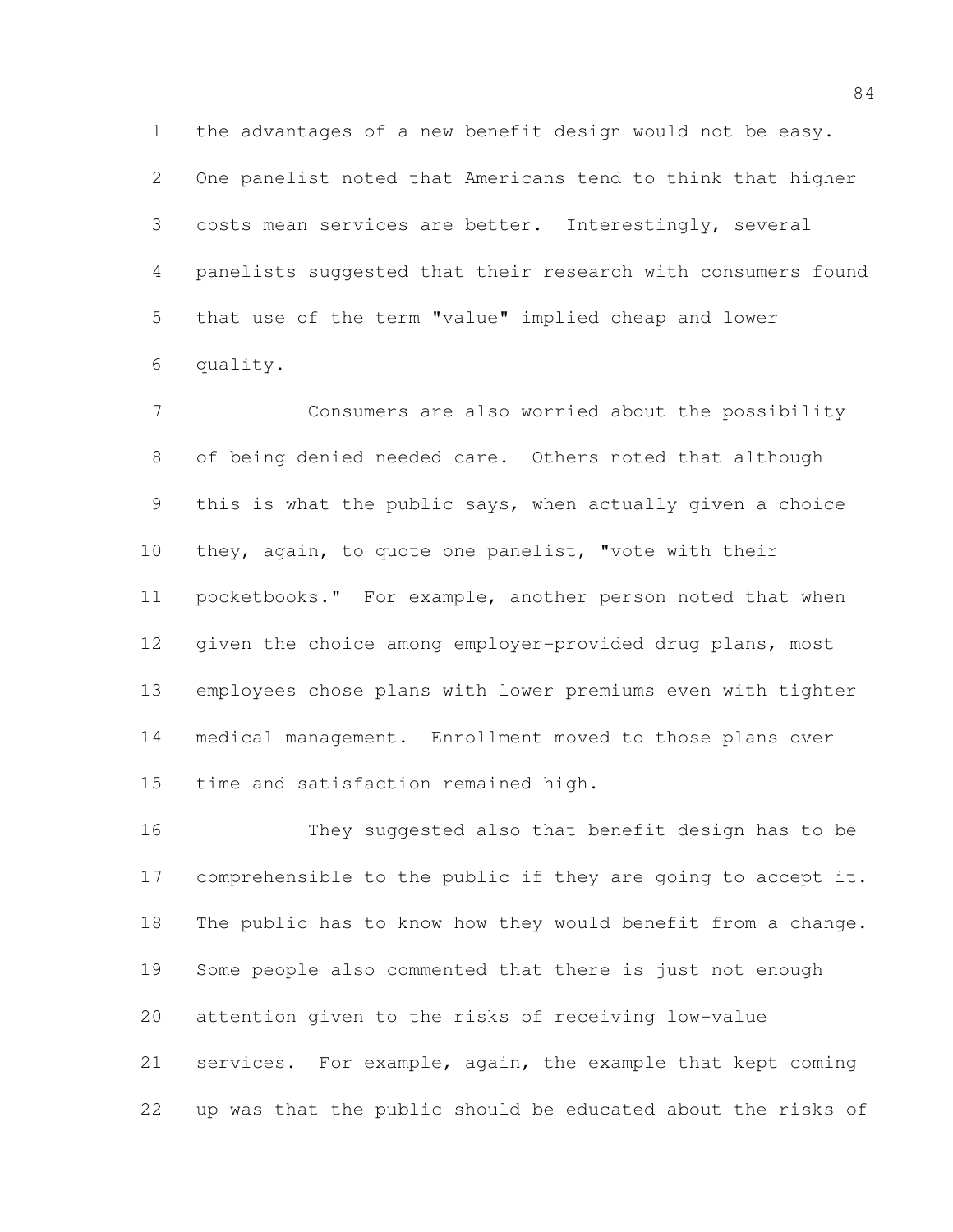overexposure to excess radiation with unnecessary imaging.

 As I mentioned at the beginning of this presentation, panelists agreed that reforming benefit design using variable cost sharing to encourage the use of high- value services and discourage the use of low-value services is an important task. This slide summarizes some of the issues raised in their deliberations that you might want to discuss. First, at what level would you center variable cost-sharing? Should it be at the level of the individual service, the provider, or the plan? Or perhaps a combination of these approaches? The panelists agreed that beneficiary choice was important but also suggested different ways in which this could be achieved. For example, here again the opt-in or opt-out model, the one-time choice, or an annual open season. What do you think about integrating medical management into benefit design? For example, again one plan raises cost sharing based on precertification for advanced imaging -- or actually lowers it if advanced imaging is certified.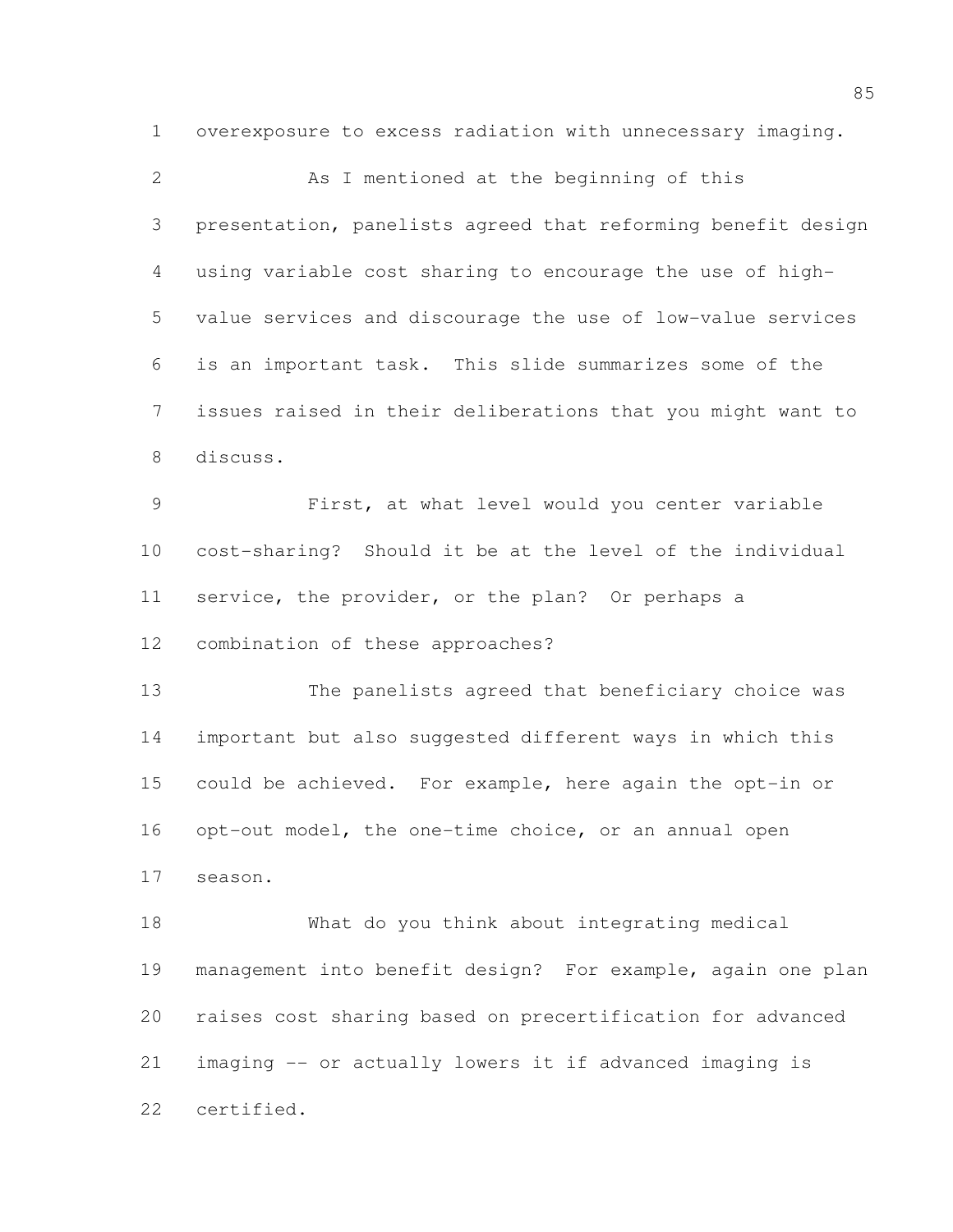How would you structure beneficiary incentives to get them to choose this benefit? Would it be penalties? Would it be rewards? Would it be a combination of both? And what do you think about the location for decisionmaking? For example, should priority setting be done on a local or national level? Of course, I will be happy to answer any questions and any suggestions you may have for future work in this area. MR. HACKBARTH: Thank you, Joan. It sounds like that was a fascinating discussion. Mark, do you want to just say a little bit about the context of this work and how it fits into the longer plan? DR. MARK MILLER: All right. And I think this last slide here will help do that. 17 As Joan said, we wanted to get in front of you 18 quickly on this, perhaps even a little bit out of sequence, 19 because there were a lot of interesting things, and even just one-off things, you know, the opt-in and the opt-out, positive and negative incentives, how you can engage the 22 beneficiaries, stuff that applies much more broadly and, as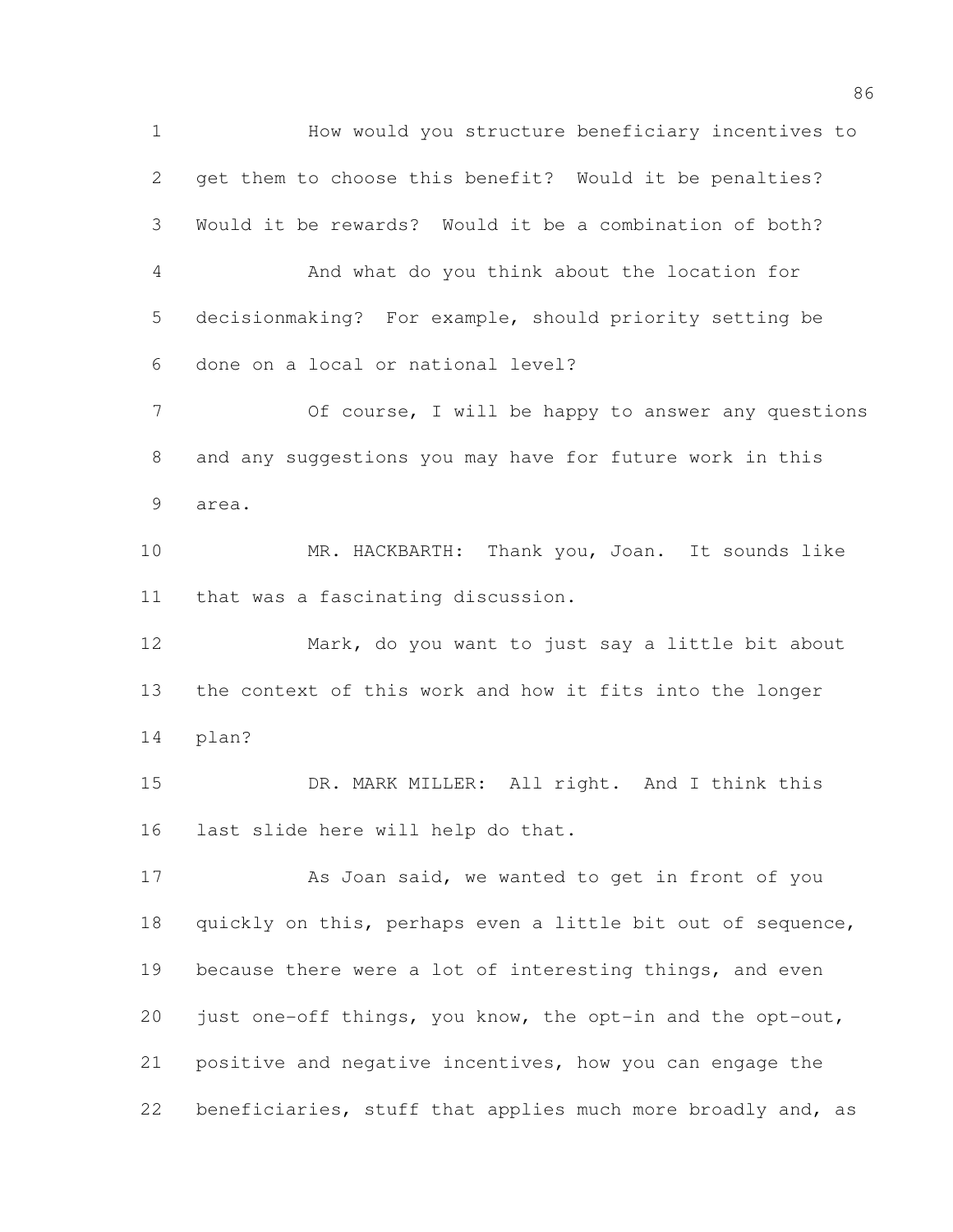Joan mentioned, even to the conversation today.

 But the reason we were having this -- and I think this will flow into this slide, and this is for the public's benefit as well as Commissioners. You know, for many years, MedPAC has been focused on the incentive structure in the provider community and, you know, trying to align incentives between institutional providers, physicians, nurses, that type of thing. But then there's also this other really important actor involved in consumption of health care -- 10 the beneficiary -- and looking at that incentive structure, and we've had a couple chapters now on looking at the benefit design of Medicare. So that's kind of the macro we're trying to bring alignment in those incentives. And I was just writing down things to summarize, but I think a lot of it is captured here.

 When you think of benefit design, what level do you want to think about? And these aren't necessarily mutually exclusive, but many people come to this debate at the service level and say we can begin to incent co- payments, or just for example, service by service based on their value, patient by patient. And other people believe that that process is very fraught and very difficult and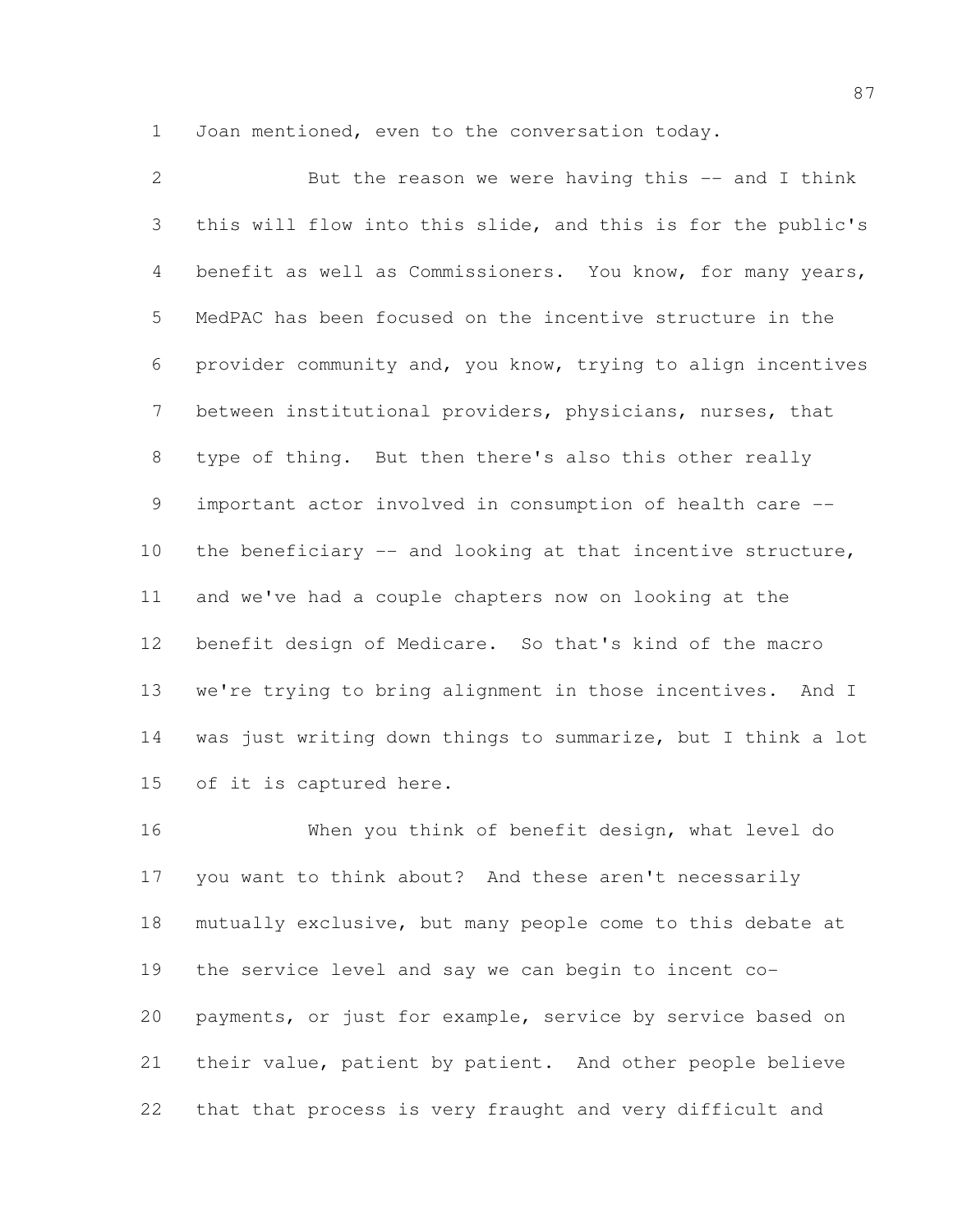evidence is -- and so begin to start to think about it other ways, through networks of providers, through coupling, and this will be surprise to you, Mitra, management integrated into the benefit design, something that Mitra has said many times -- and this came out in the discussion -- or choosing plans, making the choice at that level, that type of decision.

8 And then I think the design features underneath are just some of the permutations underneath it. But I thought that the levels here was a good way to think about as we approach benefit design, thinking about it in some of these categories would be a helpful way to consume some of this information.

 MR. HACKBARTH: Okay. We've got roughly a half- hour, and so I'd urge people to keep that in mind as they frame their questions and comments.

 I think it would be useful to do a fast round of 18 just clarifying questions only, if there are any of that nature. Actually, we're starting on this side this time. DR. STUART: I guess I'm not surprised that there was kind of pushback on the use of the term "value." We all think that way. We've got the Value Dollar Store. So did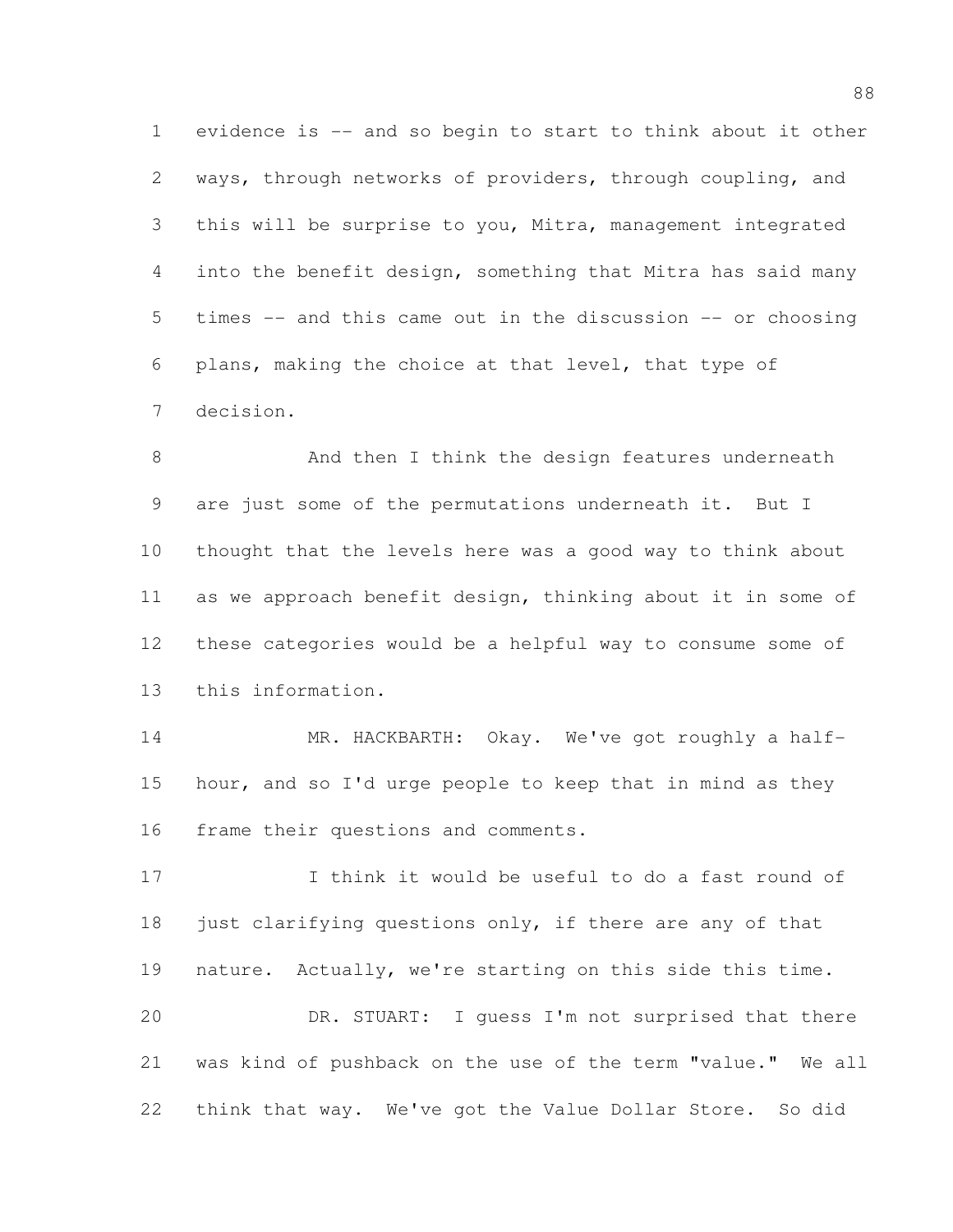the participants have any way to get over that semantic issue?

 DR. SOKOLOVSKY: That's where the idea of the graded benefit came from. I mean specifically by someone who had done this research and said we want to sell this, we can't sell it this way, what about if we talked about a graded benefit. And that is what they are offering. DR. STUART: Would that constitute then a 9 different -- you know, kind of the platinum, gold, bronze,

but we'd flip them upside down?

11 [Laughter.]

 DR. KANE: It seems that the comments are in the context of the historic Medicare program, and I'm wondering, for instance, the level of value assessment. You have the word "plan." Aren't we talking about how to get value-based purchasing into the fee-for-service? And do we bring in the notion -- when they were doing this discussion, did we bring in the notion of maybe ACO, you know, whether you could bring in value-based purchasing on whether they opt in or out of an ACO or some of the more futuristic types of what Medicare might look like, and also the whole notion that we will have this, you know, clinical effectiveness type of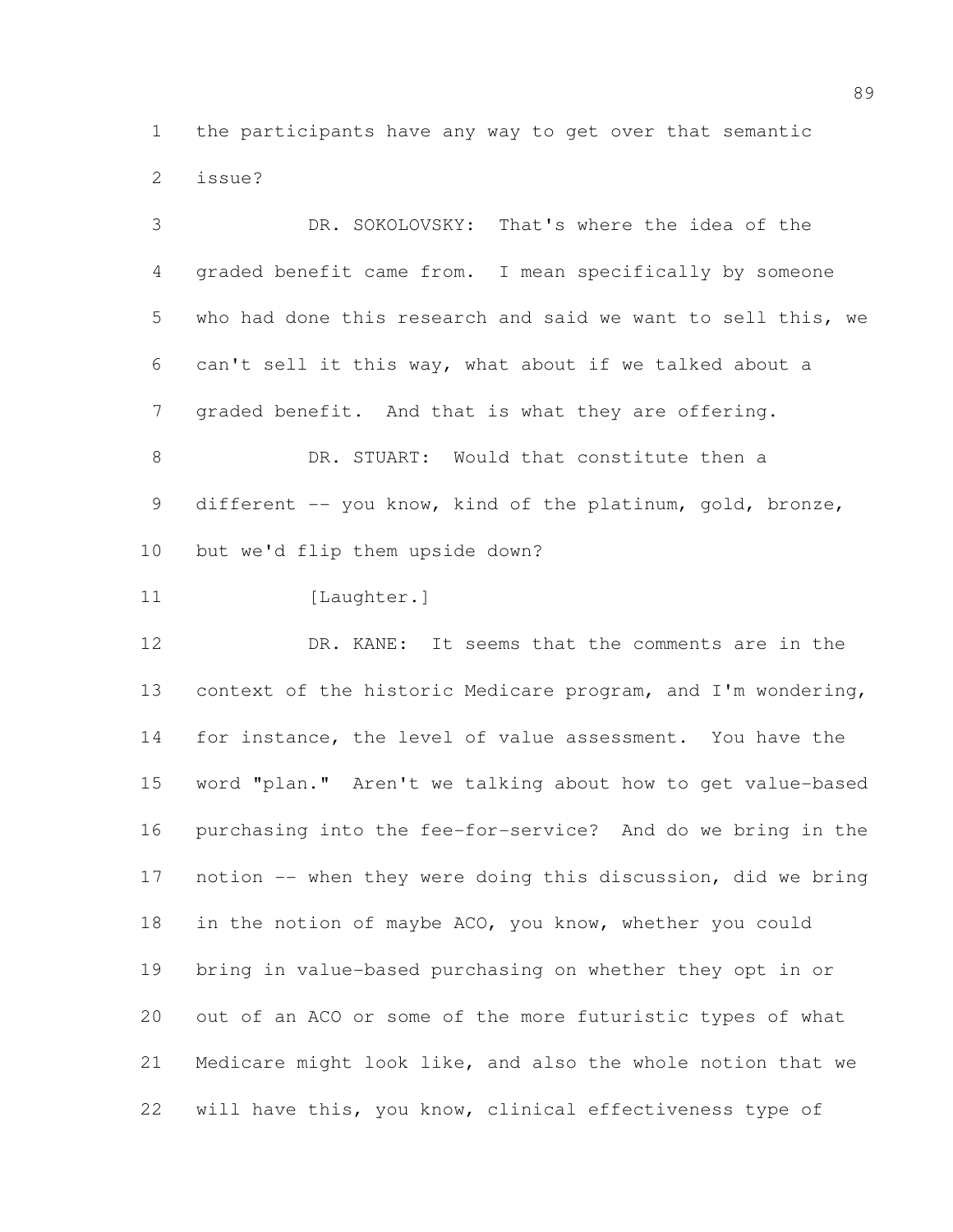process going on? So was this context largely historic, or was there some kind of consideration of what we hope is happening in the next five years?

 DR. SOKOLOVSKY: Frequently, people would mention the importance of the comparative effectiveness research that's going on now, but they didn't think that it was necessary to wait until all that information was out there. They thought there was enough information out there now to at least begin this process.

 In terms of ACOs, they didn't actually use that term, but they knew we were talking about fee-for-service Medicare, and that's kind of what I heard in my head. But I never heard the expression.

 DR. KANE: Because the word "plan" up there isn't meaningful, until you use -- unless you -- go ahead.

16 MR. HACKBARTH: Although one of the options that Joan said was discussed was having different plan options within Medicare so you could give people, you know, Plan A versus Plan B, and it could be an option available at any time, or it could be done for new beneficiaries after some date. So plain could be introduced, different flavors of Medicare.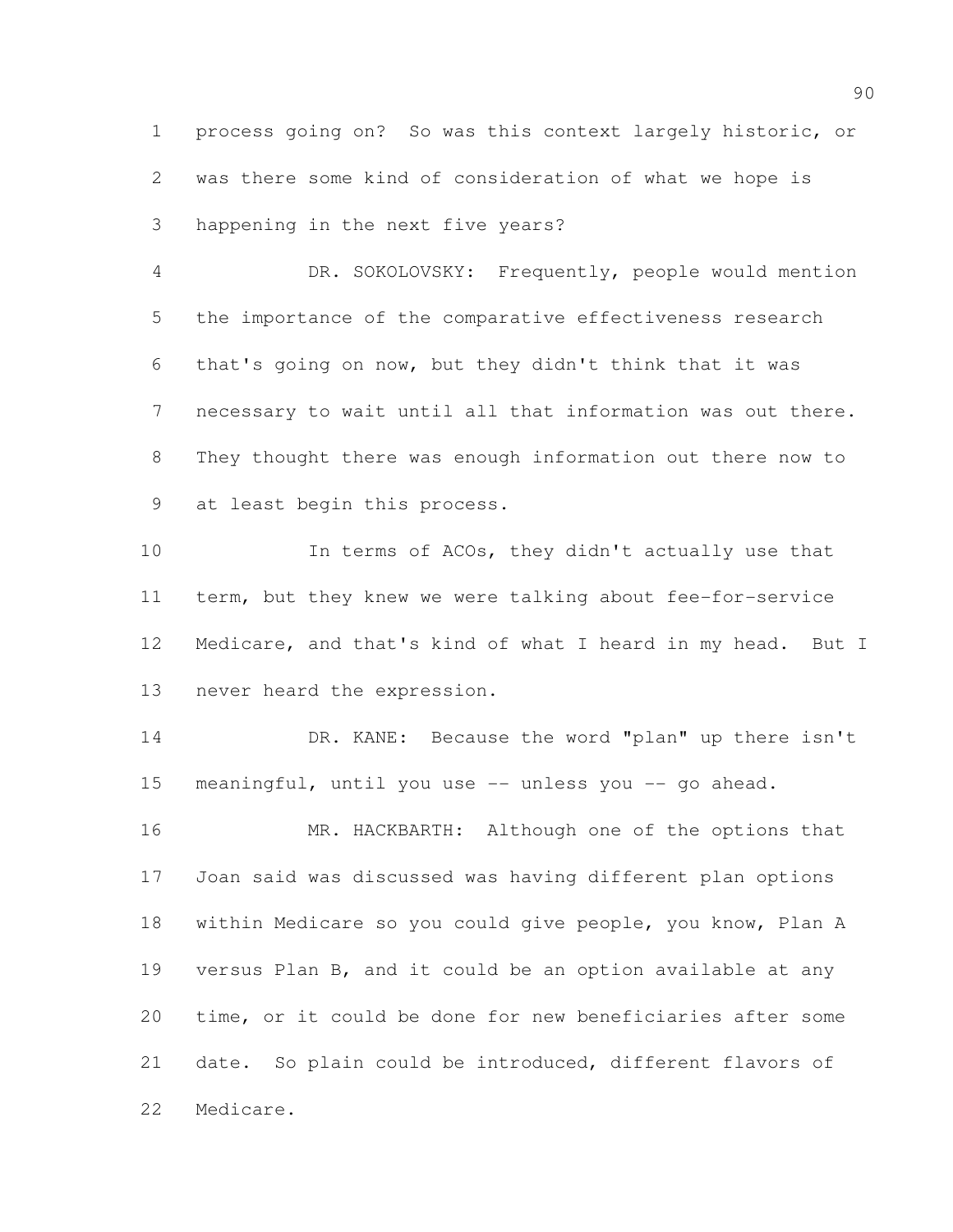DR. KANE: So ACO would be provider level? Or would it be plan level?

 DR. MARK MILLER: I mean, the way I would try and answer this is -- and on the plan point, just to reinforce that, just in case anybody missed it, it's sort of the notion of right now you have traditional fee-for-service and a managed care plan. What if there was a choice that you had a more graded or managed plan that somewhere stood between and that was reflected in your premiums and co- payments? And in a sense, you don't try and go down and manage each and every service. You say you can pick a plan 12 that has more management or a plan that has less, and your premiums and co-payments will reflect that. And that is at a very plan level, but it is still fee-for-service, just a different kind. You might have networks and that type of thing within it.

 I would say the provider stuff are things like the notion of saying, you know, there may be networks where groups of providers who are operating -- more of the ACO concept, operating and certainly following clinical pathways, that type of thing. If you use those providers, your co-payments are different, or whatever mechanism you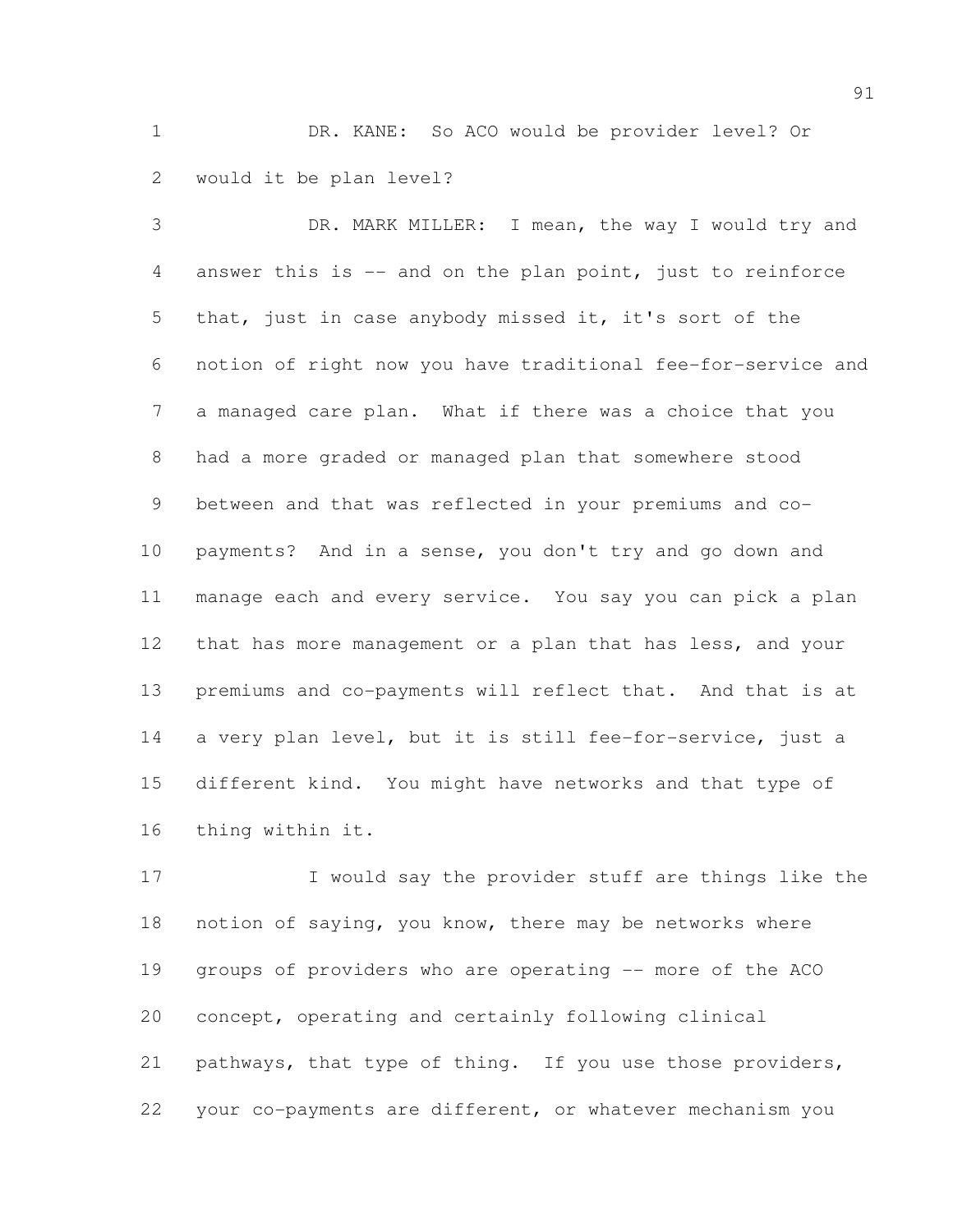are, to try and incent them.

 DR. KANE: So who would provide the medical management in a plan variation off either Medicare fee-for- service or MA? DR. MARK MILLER: I think that's a big, giant question. I mean -- 7 DR. KANE: Okay. I'm not -- all right. 8 MR. HACKBARTH: Okay. Any more clarifying questions? MS. BEHROOZI: [Off microphone] oh, there it goes. Would Medicare Select be the kind of model that you're talking about then where it's really run by Medicare, it's not an MA plan? 14 DR. MARK MILLER: I mean, I think that's her question which we just tried to avoid, but -- 16 [Laughter.] MS. BEHROOZI: [Off microphone] Did you mention Medicare Select? DR. MARK MILLER: Medicare Select is an ideal like that where it's kind of a modified fee-for-service. But just to say one word about this, I mean, is it a private option or is it a Medicare-run option if you had this more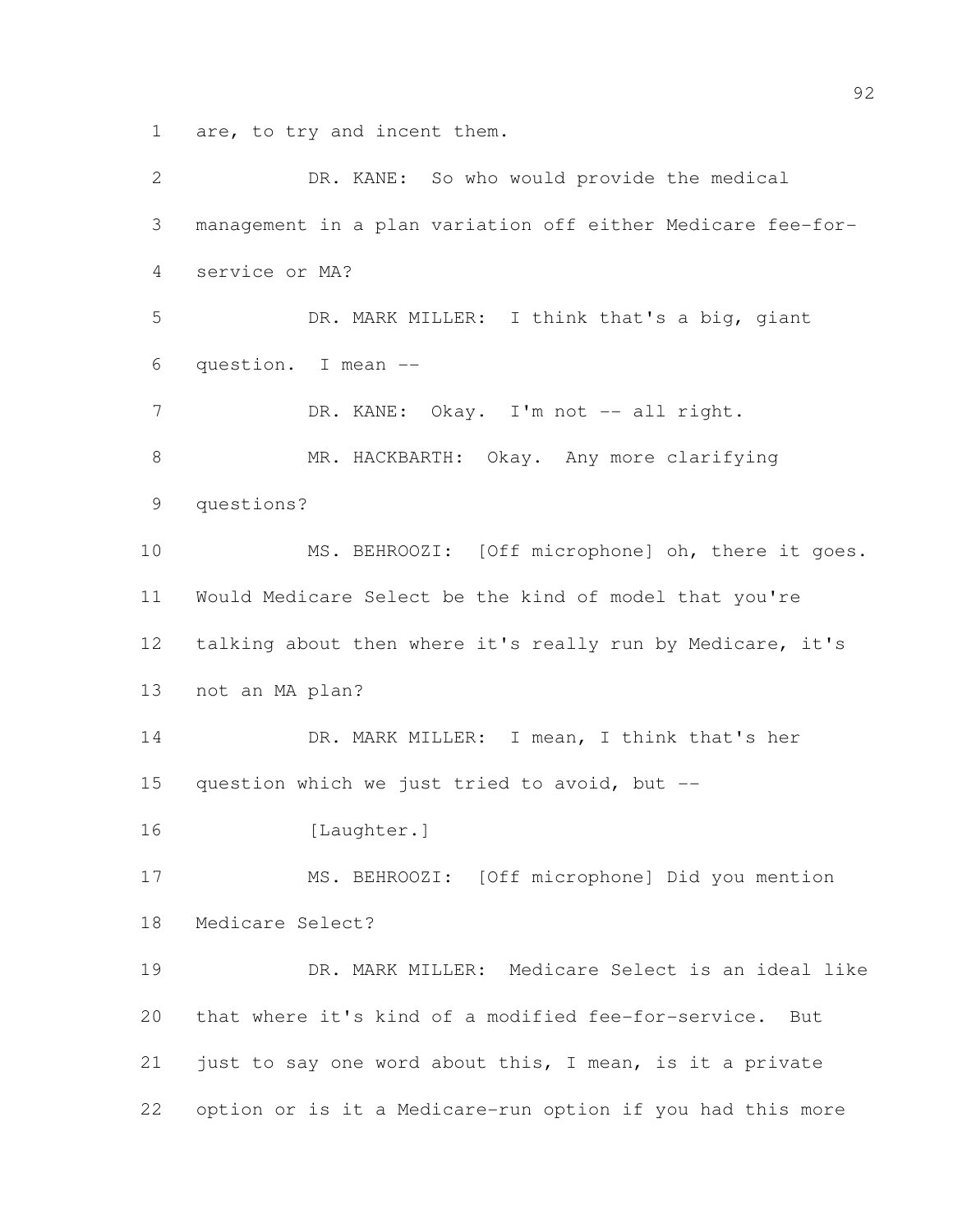managed fee-for-service. That's the question.

| $\mathbf{2}$   | MR. GEORGE MILLER: I apologize. I have got one                 |
|----------------|----------------------------------------------------------------|
| 3              | because I want to follow up on Mark. From your perspective,    |
| 4              | the overall goal, what you just described in response to       |
| 5              | Nancy, is the overall goal to give this as one choice? Or      |
| 6              | is this the ultimate goal to try to move everyone into this    |
| $\overline{7}$ | type of a plan for the entire program?                         |
| $8\,$          | DR. MARK MILLER: My "goal" would be way too big                |
| 9              | of a word. My statement for this conversation is a thread      |
| 10             | of the Commission's work is looking at benefit redesign.<br>It |
| 11             | could take many forms, and I was trying to put them into       |
| 12             | categories for you to kind of consume the comments of the      |
| 13             | panel in a structured way.                                     |
| 14             | MR. HACKBARTH: So let's keep in mind what this                 |
| 15             | way. We invited some outside people to share their             |
| 16             | experience and perspectives. On this particular issue, at      |
| 17             | least some of them said that it's best to do these things      |
| 18             | giving beneficiaries/patients a choice, that it goes down      |
| 19             | easier if there are choices to be made as opposed to you're    |
| 20             | forcing everybody into something new. Did I hear that          |
| 21             | correctly, Joan?                                               |
| 22             | DR. SOKOLOVSKY:<br>That was actually something that            |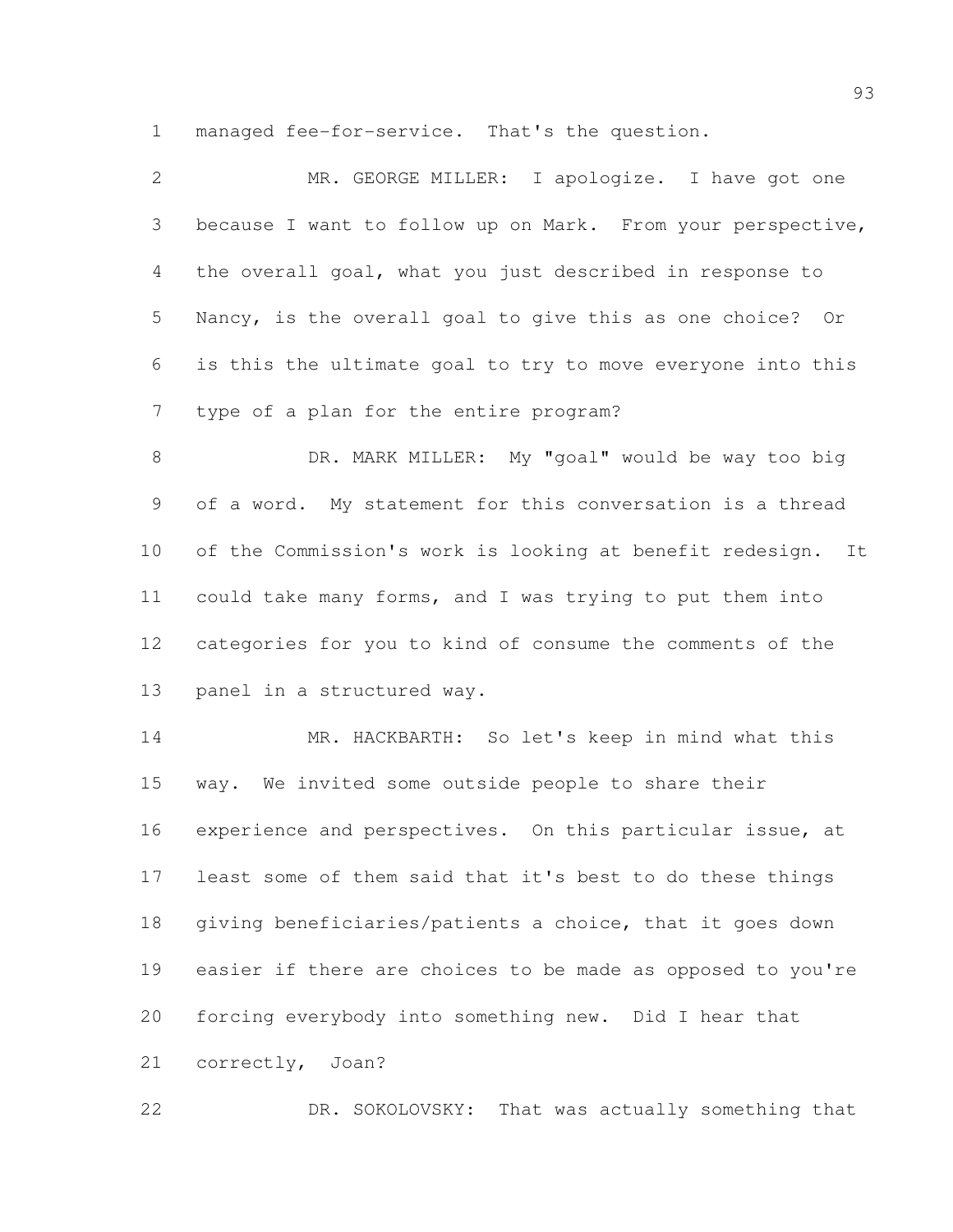nobody disagreed with.

| $\overline{2}$ | MS. HANSEN: On page 9, the graded benefit                     |
|----------------|---------------------------------------------------------------|
| 3              | consideration that we're talking about, was there any         |
| 4              | discussion about what this would mean for types of            |
| 5              | beneficiaries who would be dual eligibles? Because this       |
| 6              | implies, you know, full choice with kind of the co-payment    |
| $\overline{7}$ | premium. But in the case of oftentimes the dual eligible,     |
| $8\,$          | that would not be a factor. So how could we quide that        |
| 9              | direction for the more effective use of resources?            |
| 10             | DR. SOKOLOVSKY: I think there was no specific                 |
| 11             | discussion of dual eligibles except for the note that         |
| 12             | without medical management this would not be practical for    |
| 13             | lower-income beneficiaries in particular.                     |
| 14             | MR. HACKBARTH: Okay. Round two comments?                      |
| 15             | DR. BORMAN: I think that, again, the richness of              |
| 16             | this presentation maybe has a message for us that in these    |
| 17             | particular ways, wherever we choose to use them -- and I      |
| 18             | think Mark's framing of them was very helpful -- we           |
| 19             | periodically need to do this biopsy because this kind of      |
| 20             | stuff is about behavioral modification, and this kind of      |
| 21             | biopsy and the kinds of insights that Joan typically brings   |
| 22             | us about this I think will be very helpful in this.<br>And it |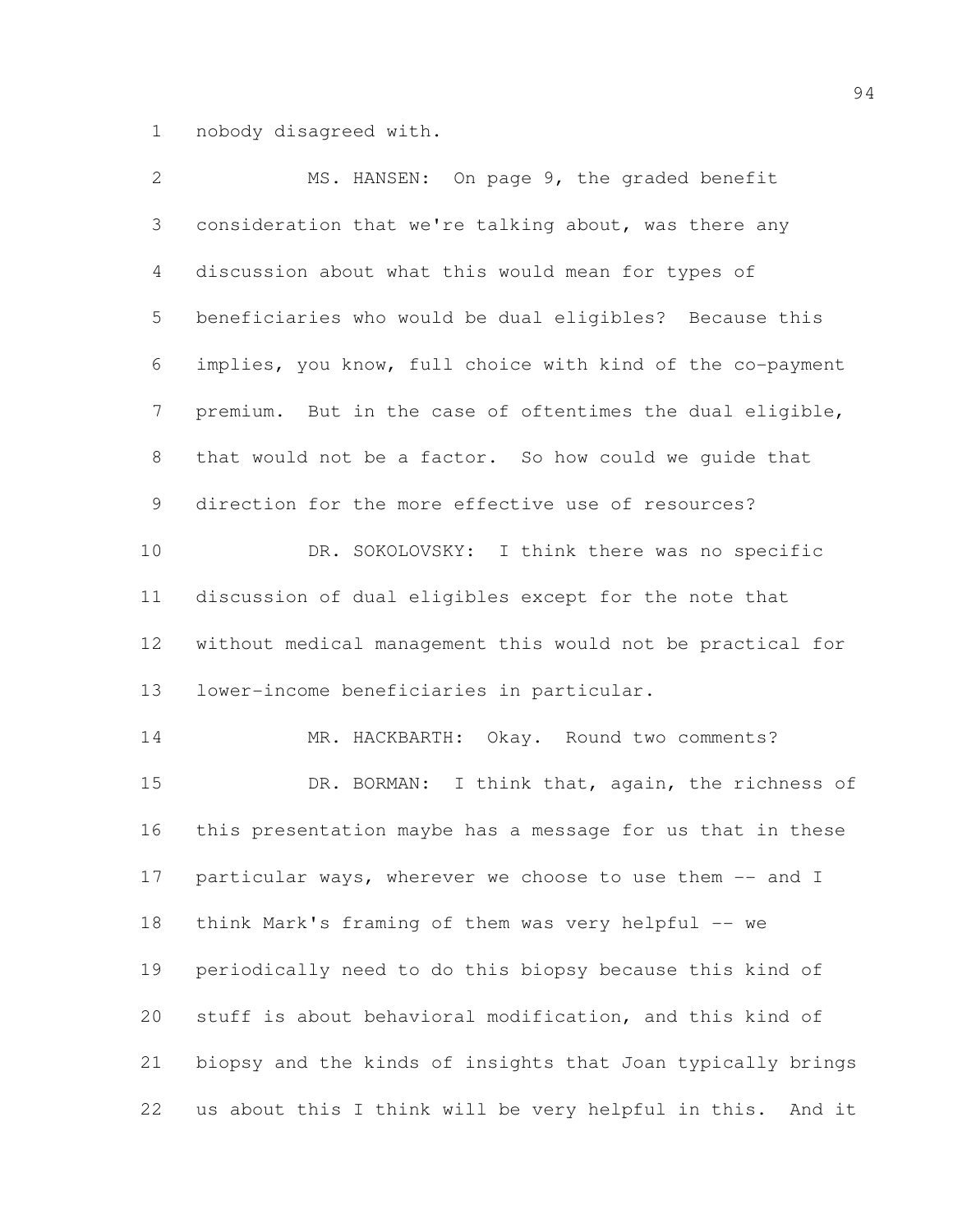shouldn't be just an isolated thing that we do.

| $\overline{2}$  | DR. DEAN: Just a note of caution. I think you                |
|-----------------|--------------------------------------------------------------|
| 3               | already mentioned it, Joan. I would be real nervous about    |
| 4               | trying to assign value in a broad sense to any individual    |
| 5               | service, because there is so much flexibility and so much    |
| 6               | idiosyncrasy related to each individual clinical situation   |
| 7               | that things are -- I think it would just be fraught with     |
| 8               | problems.                                                    |
| 9               | One other thing that struck me, and I don't know             |
| 10 <sub>o</sub> | if it's directly on the point, but the idea of assigning     |
| 11              | value based on whether something is certified for a          |
| 12              | particular condition is also fraught with value -- fraught   |
| 13              | with problems, not value. And the one that has driven me     |
| 14              | crazy lately, there's an old, old drug named colchicine,     |
| 15              | which was the standard treatment for gout for many years.    |
| 16              | It's so old that it had never been through the FDA process,  |
| 17              | and so all of a sudden the FDA in their wisdom decided to    |
| 18              | run it through the process, and the price went from about 10 |
| 19              | cents a pill to \$5 a pill. And, you know, that's -- so what |

does that do to the value?

 MR. ARMSTRONG: Yes, I just wanted to add that in our experience, in my experience, there are a lot of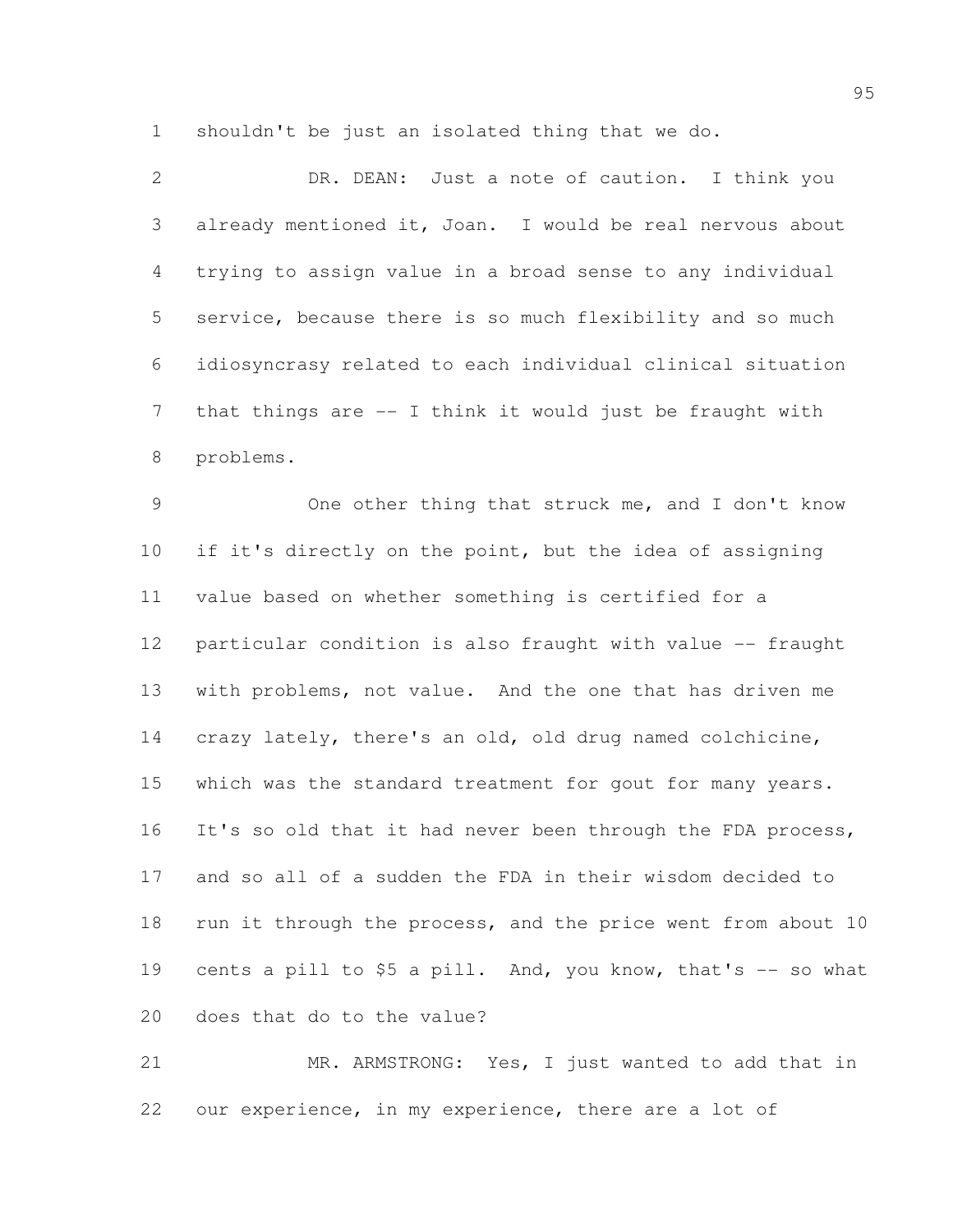organizations experimenting with what are being labeled as value-based benefit designs. I know we are doing a lot with big, 15,000, 20,000 member groups. Our own employee group happens to be one that we're working on. You know, zero co- pays for those things you want people to get a lot of, and as much evidence applied to other kinds of benefit structures, incentives for health risk assessment, you know, things like that.

 And so as we continue our consideration of this, I assume we will look at the evidence that is beginning to come out of what are pilots taking place all around the country.

13 DR. CASTELLANOS: Just Slide 11 for a second. 14 First of all, I thought it was an interesting presentation. I looked at the panel that you had, and they really are really good experts. Again, I'm coming from a very practical experience. I think you need to get beneficiaries and providers engaged in this, but you need to get some people who are delivering these services and people who are receiving these services and get their input, too. I'm not saying the panel wasn't good. I'm just saying you may get a different approach by getting some providers and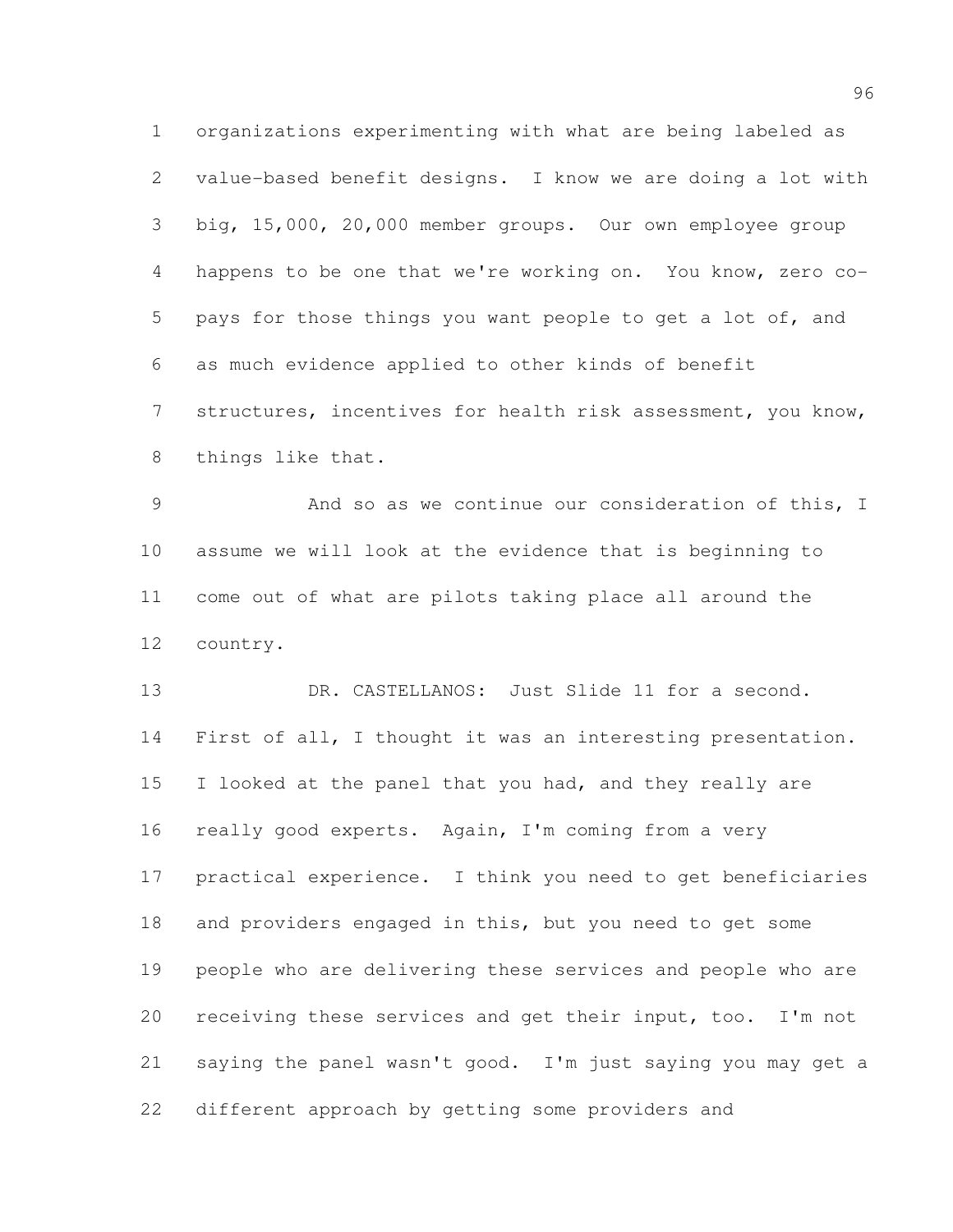beneficiaries.

| $\mathbf{2}$    | MS. BEHROOZI: I know we're limited on time, and I              |
|-----------------|----------------------------------------------------------------|
| 3               | think Joan and a few other people know that Joan and I could   |
| 4               | talk about this for a very long time together, so I won't do   |
| 5               | that. And she already said twice, you know, one of the         |
| 6               | highlight comments about lower-income beneficiaries and        |
| 7               | management.                                                    |
| $8\,$           | But I also think that what you said, Joan, about               |
| 9               | increasing co-payments reduces use more than reducing co-      |
| 10 <sub>o</sub> | payments increases use, I think that's a significant item.     |
| 11              | I haven't seen that literature that you said that somebody     |
| 12              | on the panel cited, and I'd love to see some of that           |
| 13              | because, you know, I'm coming from a world where have not      |
| 14              | ever had co-payments. So we are only looking at the            |
| 15              | possibility of raising them because costs are getting out of   |
| 16              | hand and not because we think that it's going to more          |
| 17              | effectively manage, but because the employers are not          |
| 18              | willing to continue bearing the ever escalating costs.<br>So w |
| 19              | see it as a cost shifting, and we are worried about the        |
| 20              | implications, and, you know, I've raised that many times       |
| 21              | before about the possibility, likelihood of there being as     |
| 22              | much appropriate care that gets avoided as inappropriate       |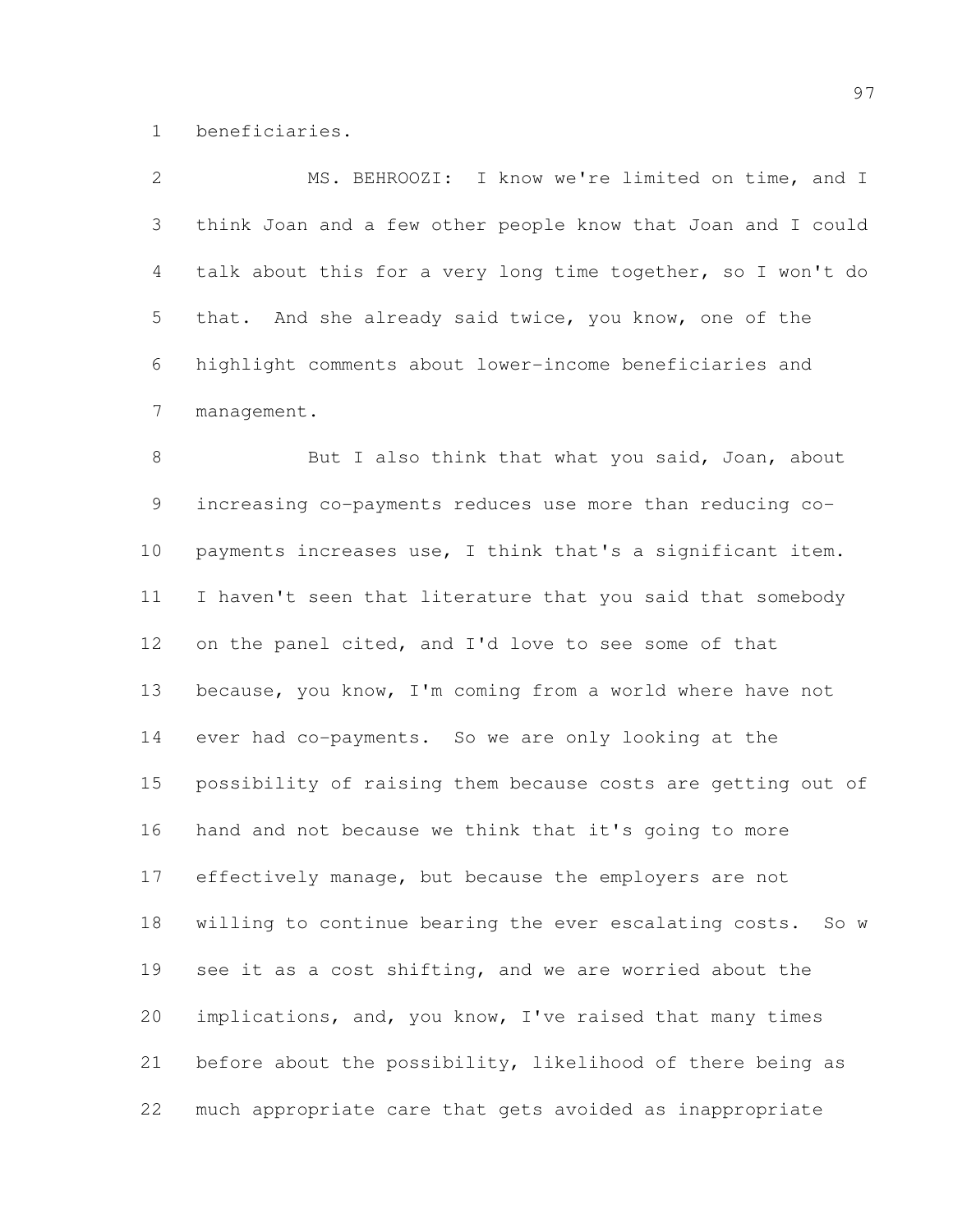care, or maybe even more so. So I'd be interested in seeing some of that literature.

 The reason that I asked about the Medicare Select program, because, you know, I learned about that here, I guess principally in Rachel's work, and it does seem like it's important for the Medicare program to position itself to be able to reap some of the savings, some of the opportunities for higher-value care by kind of putting itself in the position of the plan. I know that Medicare Advantage has brought a lot of improvement for a lot of 11 beneficiaries, but, you know, whether the program has been reaping the benefits -- I guess not if we're paying 16 cents more for every dollar worth of benefit that beneficiaries are getting.

 So it does seem to me that it would be good, whether as an experiment or going forward forever to have the program have an alternative, like an expanded version of Medicare Select. And I think that it could be a good thing to do it that way because you could leave fee-for-service intact. You wouldn't have to deal with all the statutory requirements about choice and things like that. But you would use lower cost sharing to incent people not just to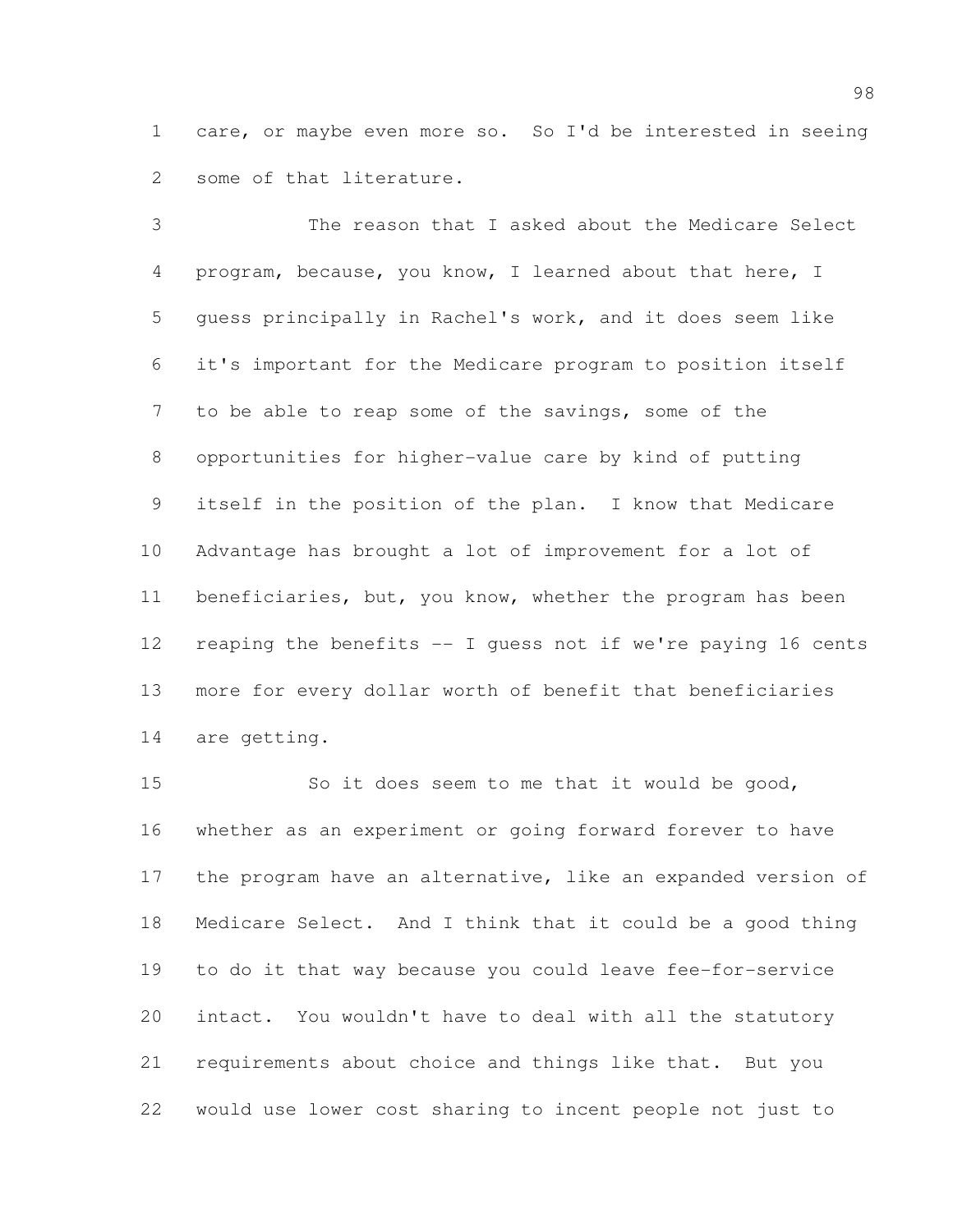manage them by the cost sharing but into a more managed system. And it's really the management that will bring you the higher quality at the lower cost because then you can have people in a system where costs are not a barrier to receiving quality care, and you can really be on top of that in a very direct way. So I would vote for that.

7 DR. CHERNEW: So it's not surprising that I'm thrilled that you're doing this, and I think it relates to a much broader question that we've taken up with increasing frequency lately, which is what the role of beneficiaries is in the Medicare program as opposed to just how we pay, and I think in general that's good.

 My main point I want to make is it's important when we go through this not to think that the -- not to let 15 the perfect be the enemy of the good. It's very easy to go through a whole series of places where this won't work, it can't work, it will be bad to work, you couldn't extend it to work. But when all is said and done, figuring out where it can't work doesn't seem to be like the real issue. The real issue seems to be figuring out where it can work. And although I recognize that there's a lot of ways in which it's hard, in fact, in a whole number of areas, we're there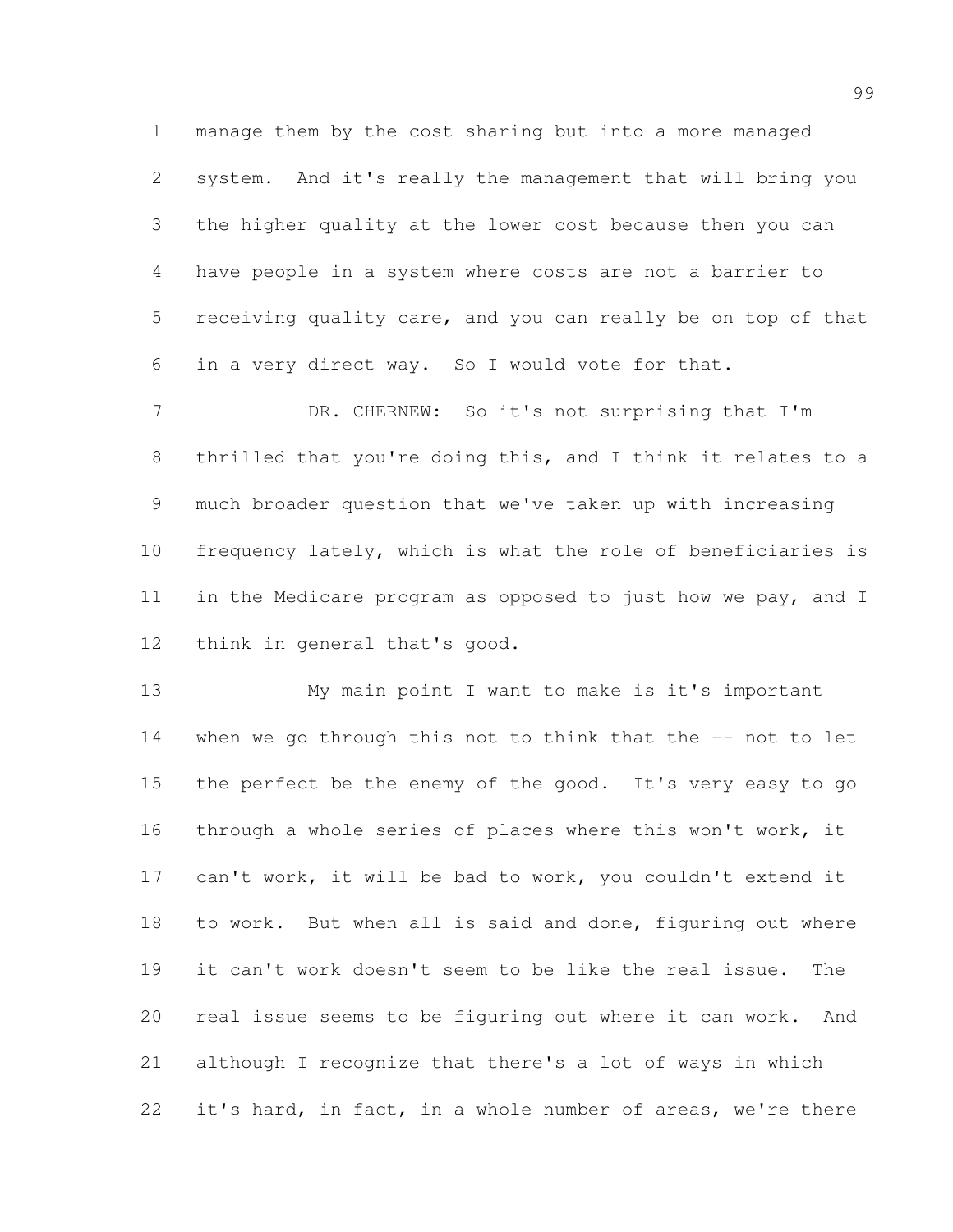anyway one way or another. The coverage determination

 process, which tends to be service by service, is an extreme version of you get full coverage versus no coverage. And things we've talked about, evidence development and all, are examples of where in a service level one might try and do this and that matters.

7 We're in the process of redesigning -- we aren't, but someone is in the process of redesigning the Medigap programs for C and F, so that's going to change beneficiary incentives. It's important to think through whether we care about that or not or what the clinical ramifications of that 12 are. And this type of stuff could matter.

 The least costly alternative discussion that we're 14 about to have is exactly this, and much of the chapter is, again, on a service-by-service thing, although one could think about it on a panel-by-panel thing. In the bill, the reform bill, PPACA, there is the carving out of services that are Grade A or B from the U.S. Preventive Services Task Force. So there's an enormous number of ways in which we don't really have a choice we're going to get there. And I think in the private sector there's an enormous amount of venture capital and incredibly energetic activities. Every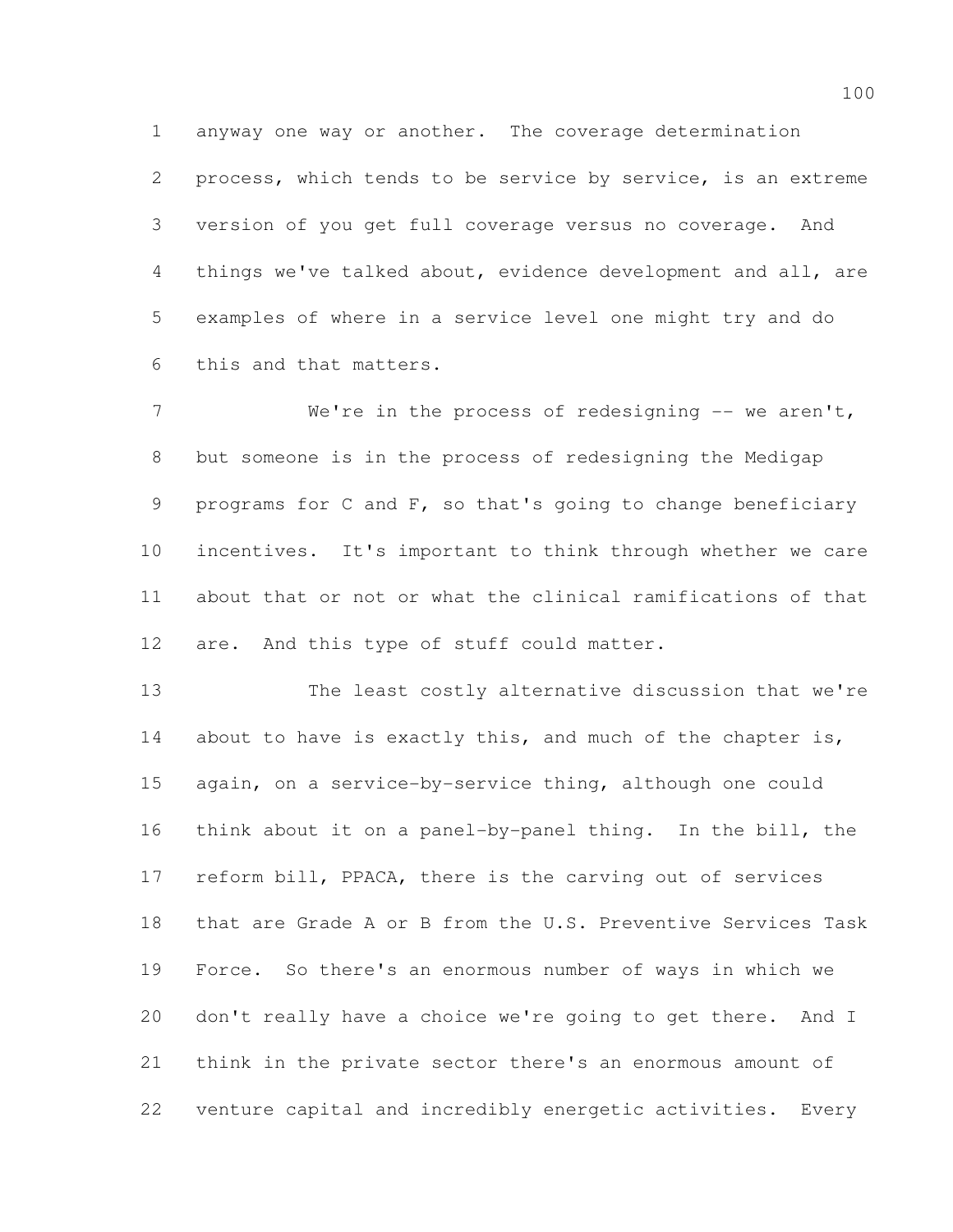plan that I know -- Scott mentioned theirs -- is trying some variant of some way to combine the supply side payment stuff with the demand side incentive things. And I think it's easy to think of reasons why -- well, people don't like the word "value," which I'm fine with them not liking. But that sounds to me like the fifth order concern that we have beyond the basic notion of we got to be careful we don't charge people too much for things that we really want them to get, and we don't want to make everything free that we want them not to get, particularly if you put them in ACOs and then the ACOs ask to have some benefit design.

 So this is my long way of saying I think this is a 13 great step, and I look forward to seeing what you're doing. 14 And I think as we move forward to take this into account, it will just have to be done on a case-by-case sort of small area. But I do think in the end it will prove very fruitful.

18 DR. NAYLOR: Very briefly. I find this very exciting to think about a path to engage beneficiaries in benefit design, and it seems to me the path toward getting toward a different kind of benefit program, you know, trying to direct people toward tiered, more efficient providers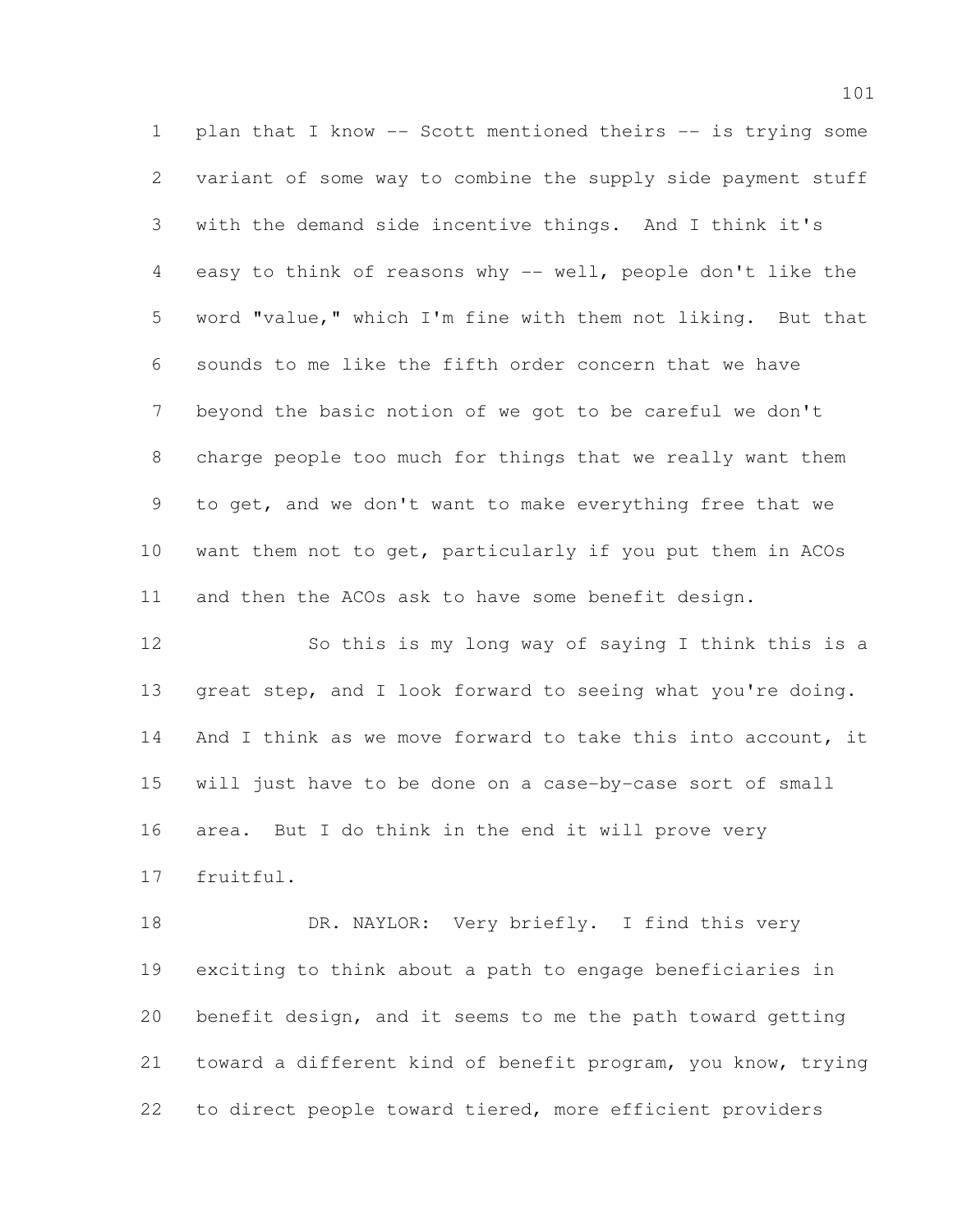will require us not just to look at top cost items within the Medicare program, but a cluster of costs over episodes of care for people. And it will also, I think, help us to confront some of the barriers, because local communities know who efficient providers are, but people right now have choice, beneficiaries have choice to go to the home care agencies or long-term care agencies or others that they want to go to.

 And so even though we may know a path toward higher-quality, more effective, more efficient -- not value 11 -- care, right now we have some barriers in play that make 12 it more difficult for us to quide consumers toward the best, more efficient providers.

## 14 MR. HACKBARTH: Any others?

 DR. KANE: I think it would be also useful in thinking about this where the best -- at what level would 17 this best be implemented, so national or by the inter -- I mean, sort of this whole is, is it a plan, is it an ACO? Do you want the providers thinking about how to manage the benefits -- I mean, the value base in the design? I'm still having trouble thinking for the fee-for-

service population who would take responsibility and have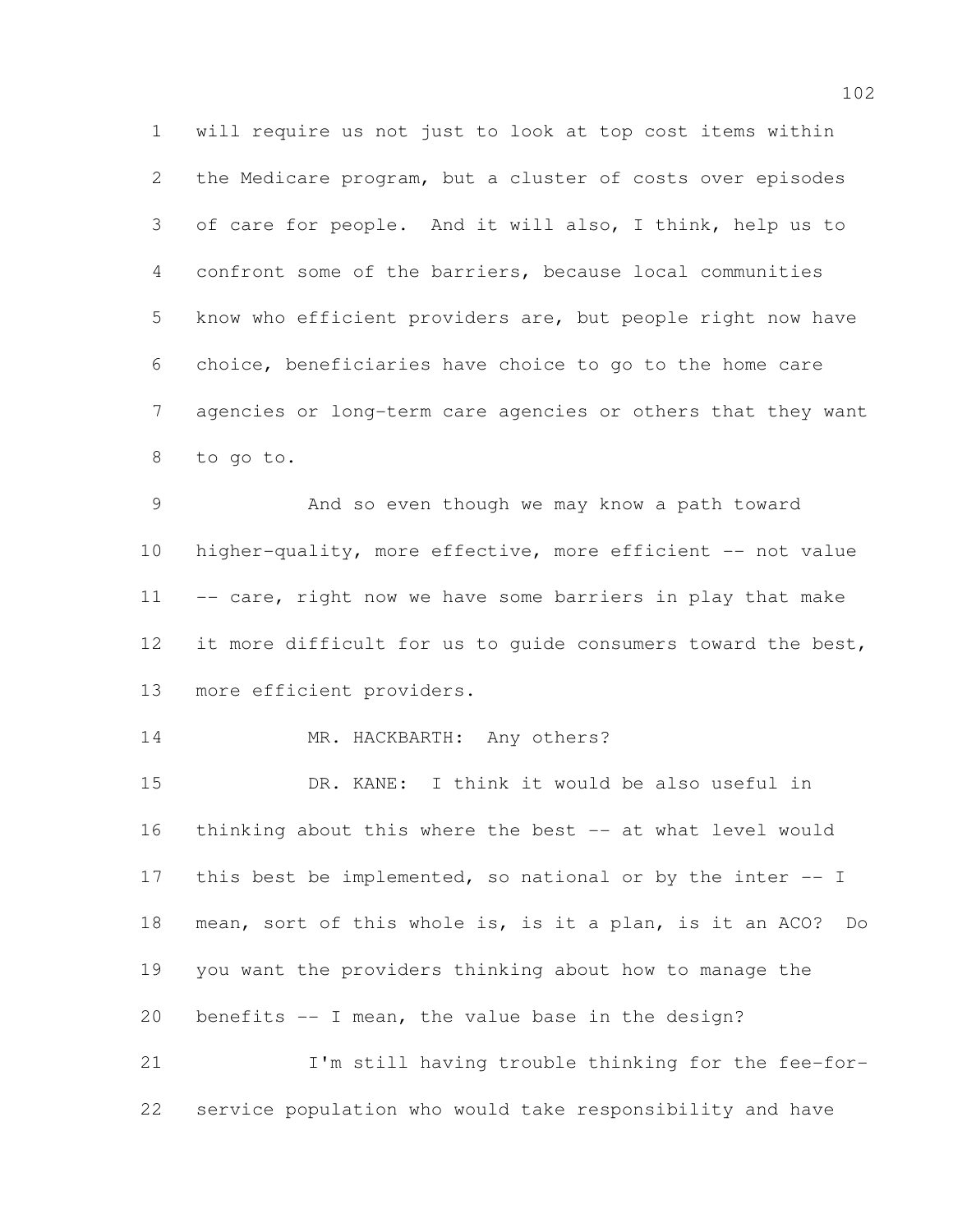the internal capacity to implement for the fee-for-service. And so it would be just nice to have that as one of the things that we explore in the future.

 DR. DEAN: Just a quick response. I made the comment that I didn't think that each service should be evaluated individually. At the same time, I thoroughly accept what Mike just said, that things like coverage with evidence development is a tremendously valuable process, and 9 we really should be doing that a lot more. So I don't know; maybe I'm on both sides of the issue. I don't know.

11 [Laughter.]

 DR. CHERNEW: I think this issue of who makes these determinations is like the prescription drug stuff has done a lot, but Part D is a hard place to do this because we've pushed those decisions down to other entities. So figuring out the process by which this happens, which you've discussed in your panel, I think is going to become really important. But I think avoiding it is going to be [off microphone] hard.

 DR. BERENSON: I wanted to join this discussion about the individual service. Mark, you said that the coverage decision is sort of an all or nothing the way it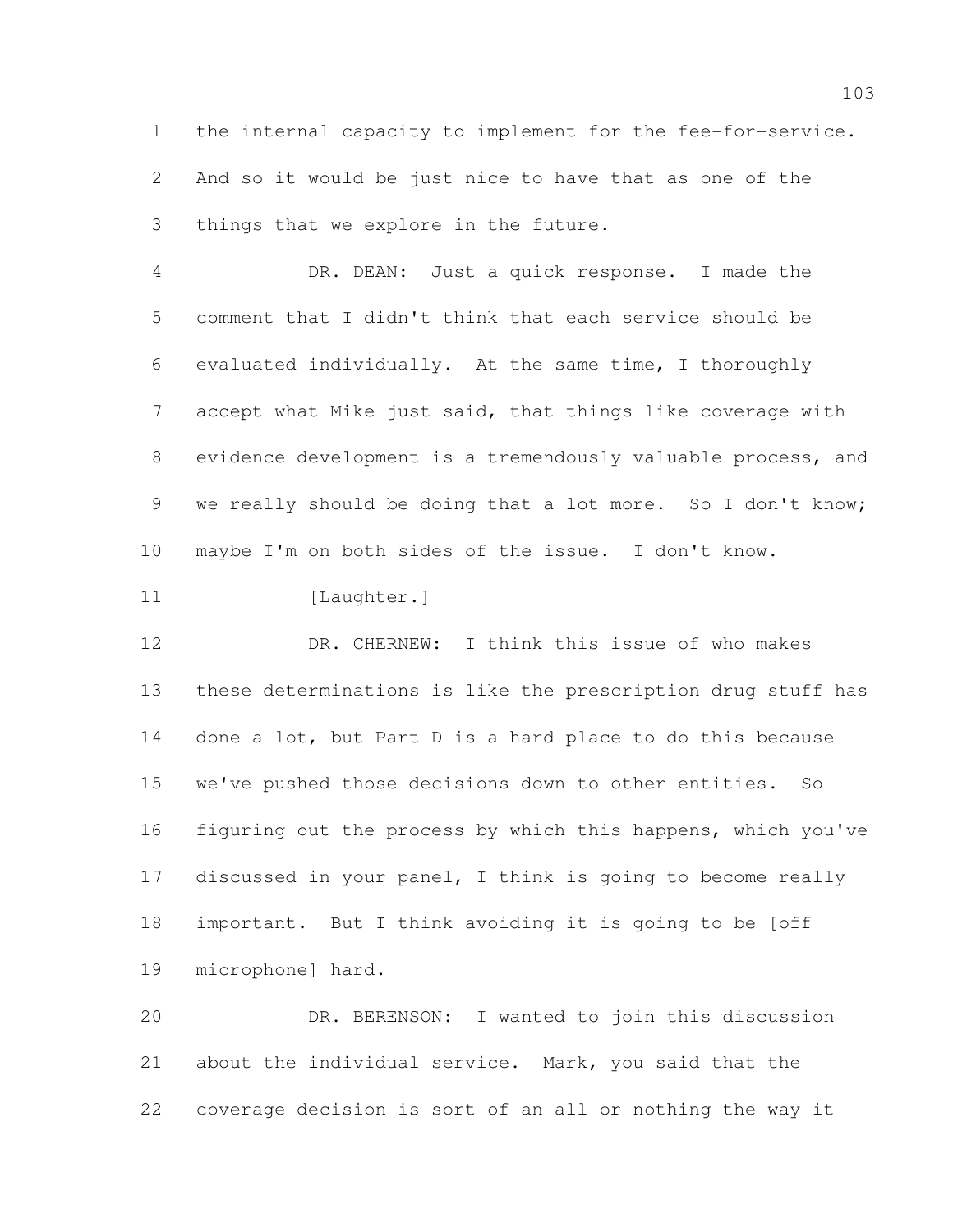works now. And yet virtually every decision is called coverage with conditions, which is supposed to make it very specific to an individual diagnosis, circumstances. And I think that partly is -- I mean, in fact, we are thinking we are doing that now, bringing sort of nuance, that if you don't -- if your QRS interval was not such and such, you 7 don't get to use the new device. But if it -- I wonder how well that works.

 It is clear that there's no -- it's very rare to get a yes or no on a coverage decision now. It's always very clinically specific. And I just wonder how well it works.

 DR. CHERNEW: I didn't mean all or nothing in that sense. I mean all or nothing, it's covered so it's paid for, or it's not covered so it's not paid for, as opposed to, well, you know, we're going to cover this, but if you want access to it -- like the least costly alternative version of this would be we'll cover it, but it's -- we'll pay up to the least costly alternative as opposed to you pay all or nothing. That's what I mean by the all or nothing. 21 DR. BERENSON: My point is that we are sort of  $-$ 

in the coverage process, we are thinking we're bringing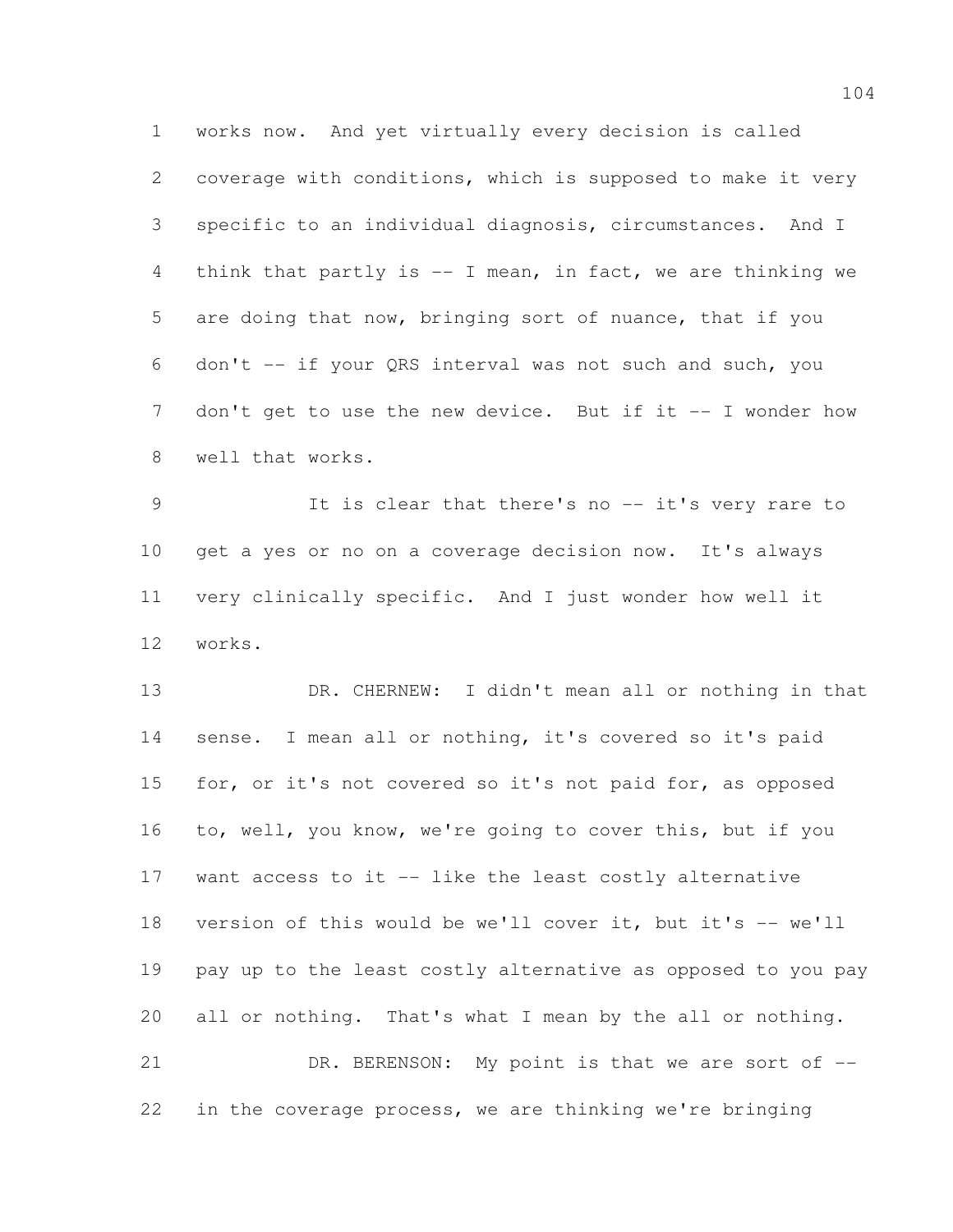clinical nuance to those decisions, which we would have to 2 do in any approach, as Tom says. I mean, the idea -- every service, it varies based on the circumstances as to whether something is value or not. And, you know, if we're going down this road, I'm sort of curious to see to what extent we are able to operationalize those conditions, that, in fact, we are getting coverage for the specified conditions and not for the others. I mean, are we able to sort of control all that? MR. HACKBARTH: Okay. Well, thank you, Joan. Good work. We'll now have a brief public comment period. 13 [No response.] MR. HACKBARTH: Hearing none, we are going to lunch, and we will reconvene at one o'clock. 16 [Whereupon, at 12:02 p.m., the meeting was recessed, to reconvene at 1:00 p.m. this same day.]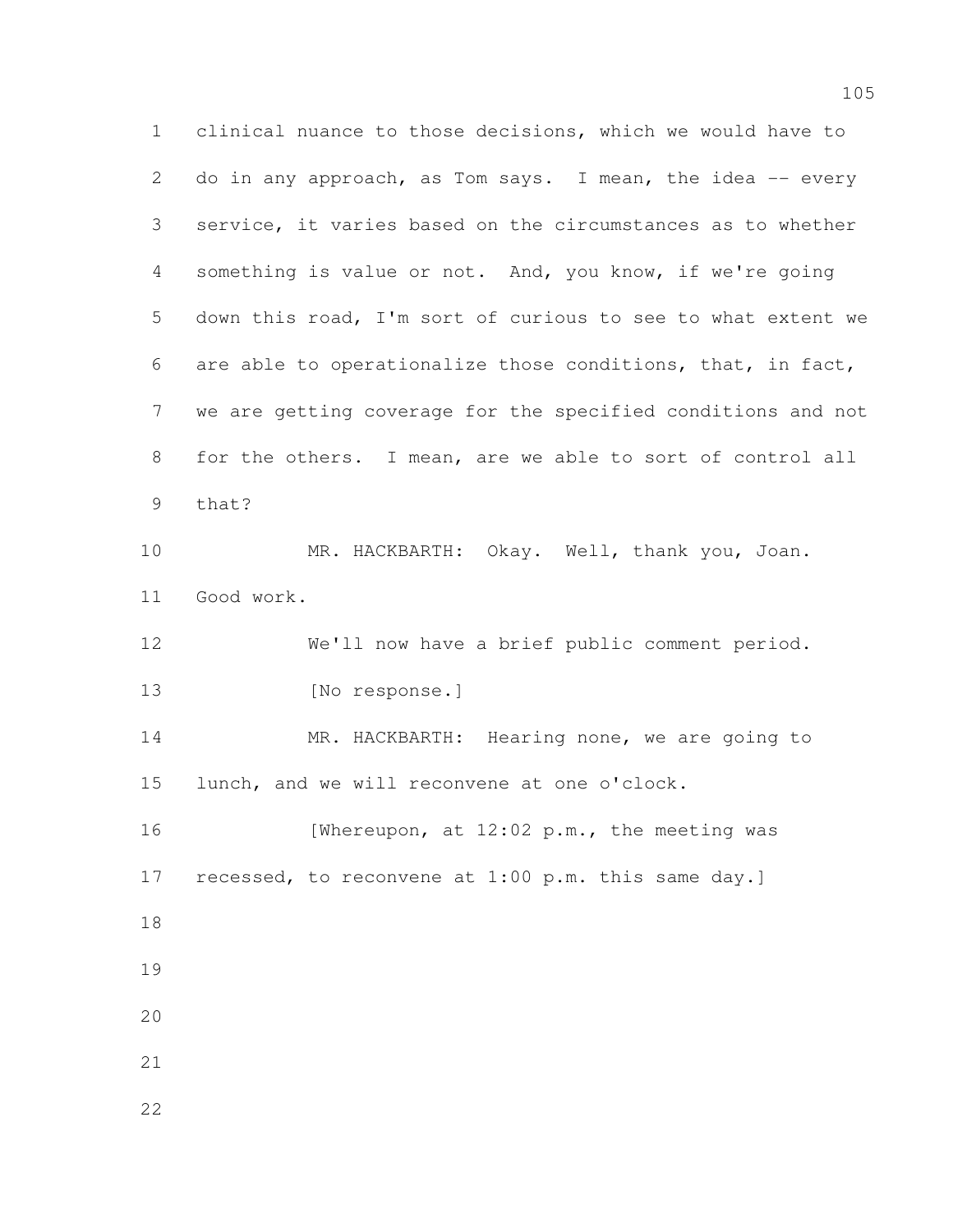| $\mathbf 1$ | AFTERNOON SESSION<br>[1:04 p.m.]                             |
|-------------|--------------------------------------------------------------|
| 2           | MR. HACKBARTH: Okay. First up this afternoon is              |
| 3           | "Clarifying Medicare's authority to apply least costly       |
| 4           | alternative policies."                                       |
| 5           | Nancy.                                                       |
| 6           | MS. RAY: Good afternoon, everyone. I'm here                  |
| 7           | today to follow up on our discussion from last month on      |
| 8           | least costly alternative payment policies. First, I will     |
| 9           | review some material on the background and Medicare's        |
| 10          | application of these policies that we went over a bit last   |
| 11          | month, and then based on your discussion from last month I   |
| 12          | will present two draft recommendations that are about giving |
| 13          | the Secretary clear legal foundation to apply these          |
| 14          | policies.                                                    |
| 15          | Under least costly alternative policies, payment             |
| 16          | for a group of clinically similar services is based on the   |
| 17          | least costly item. Least costly alternative policies do not  |
| 18          | require new or additional collection of pricing data.        |
| 19          | Medicare uses its existing statutory payment formulas to set |

policies, it is necessary to assess the evidence on whether

the payment rate. When applying least costly alternative

a service is clinically similar to another service. By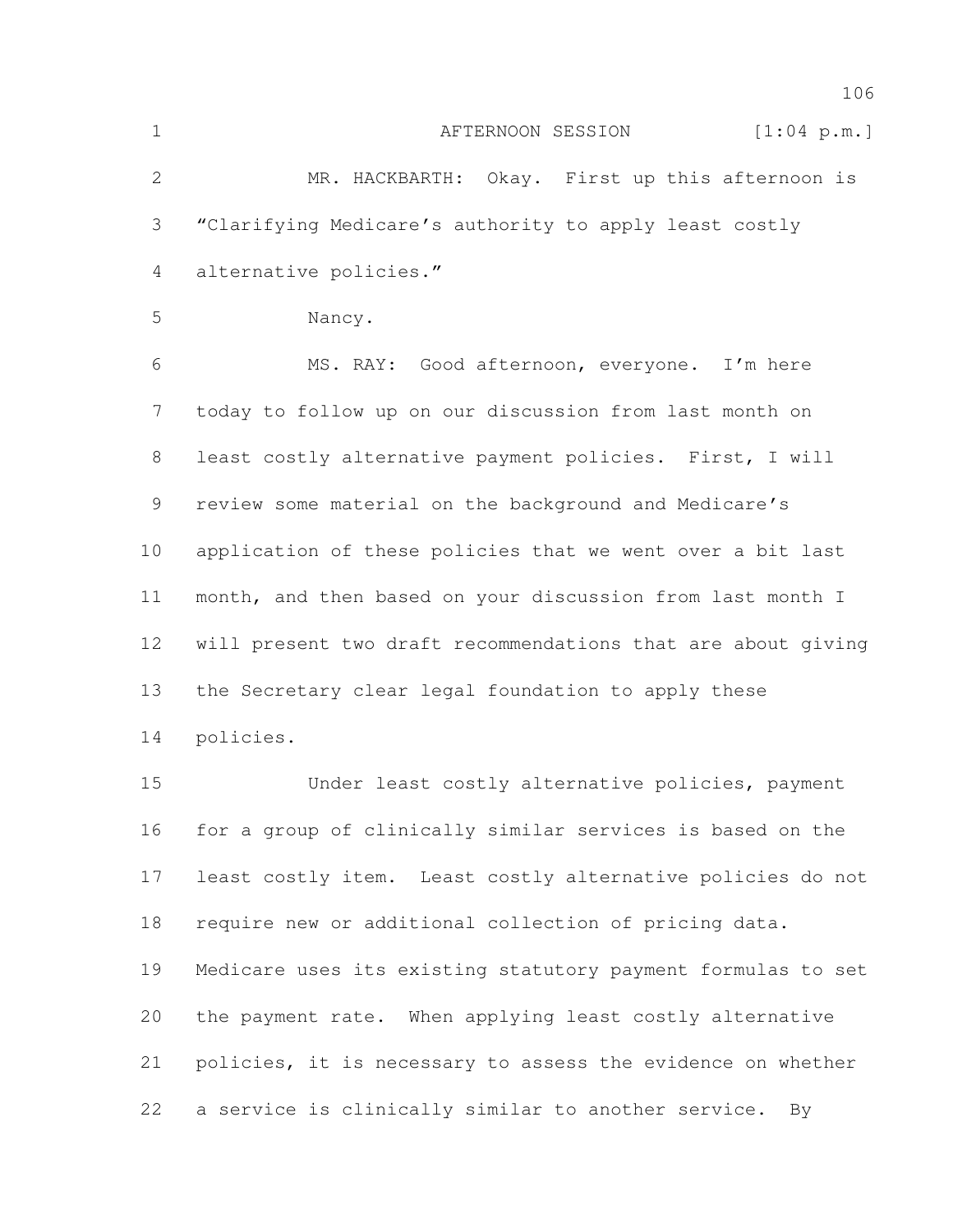setting the payment rate based on the least costly item, 2 these policies have improved payment accuracy. This has, in turn, reduced beneficiary cost-sharing as well as spending for taxpayers and the program.

 Since the mid-1990s, Medicare's contractors have applied least costly alternative policies locally in their geographic jurisdiction for durable medical equipment items and Part B drugs. In one instance, CMS implemented a LCA type of policy nationally to pay for two biologics under the Hospital Outpatient Prospective Payment System. This was in 2003.

 We anticipate that opportunities to apply least costly alternative policies will increase. For example, there is head-to-head clinical trials going on right now that are in the pipeline, and once those studies are completed they may be useful in informing least costly alternative policies.

 Medicare has applied these policies based on the statute's provision that no payment may be made for any expense that is not reasonable and necessary for the diagnosis or treatment of an illness or injury. Around 2008, a beneficiary challenged the use of these policies to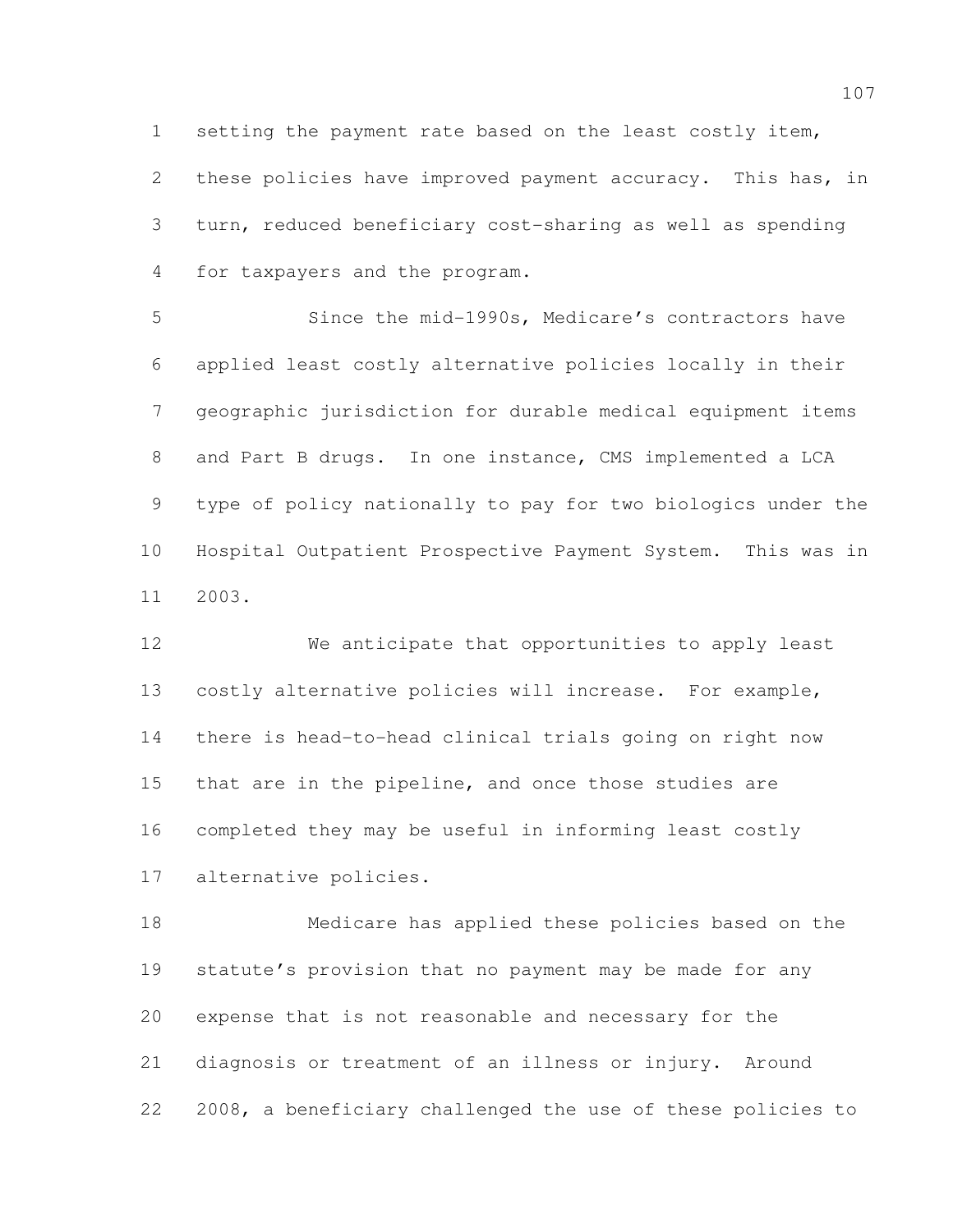pay for a Part B inhalation drug. The Federal Court agreed with the plaintiff, the beneficiary, and said that Medicare must follow the detailed statute in setting the payment rate for the Part B inhalation drug, the average sales price. The Secretary appealed this decision, and the appeal to the Federal Appeals Court also agreed with the plaintiff. As a result, in April 2010, the least costly alternative policies have been removed for Part B drugs.

 So to summarize then, least costly alternative policies are an important tool to improve price accuracy and increase the value of Medicare spending. As a result of the two Federal Court decisions, the Secretary's current

authority to apply them is uncertain.

 Considering these points and based on your discussion from last month, here's the first draft recommendation: The Congress should give the Secretary the authority to apply least costly alternative policies in setting payments for items and services covered under Medicare Parts A and B. The Secretary should periodically assess the clinical similarity of Medicare coverage services and apply least costly alternative policies for those services deemed clinically similar.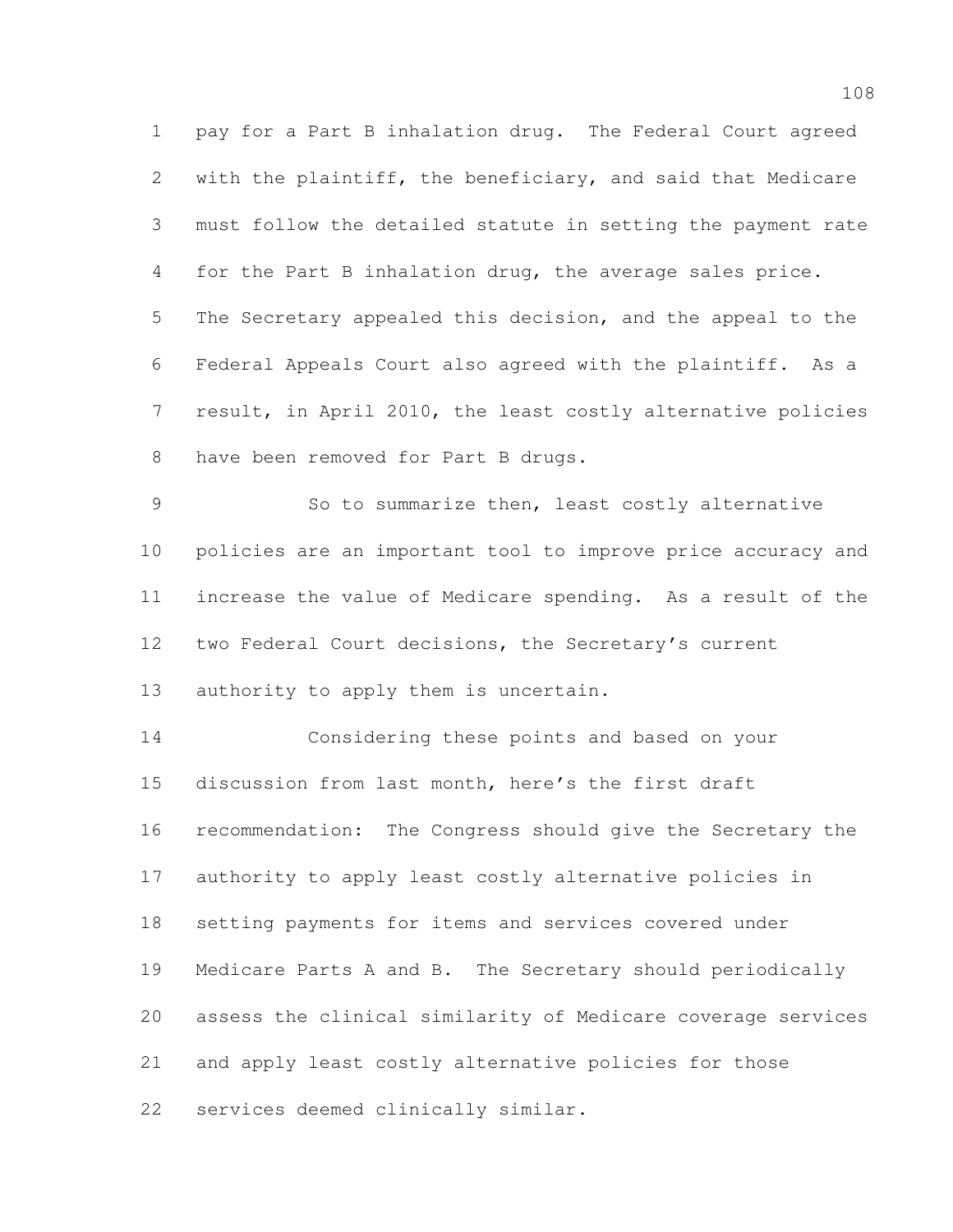This draft recommendation is designed to provide the Secretary a clear legal foundation to apply least costly alternative policies. We are waiting for additional scoring information from CBO. We expect that it would decrease spending relative to current law. This recommendation, we expect, would decrease beneficiary cost-sharing in the short term and premiums in the long term. We don't anticipate that it would have an effect on access to care. It might 9 decrease providers' revenues.

 This draft recommendation includes a requirement that the program evaluate opportunities for its application. You might want to consider this option because in the past CMS has not always been able to use a new flexibility. For example, Medicare has an important pricing authority called inherent reasonableness that it has not exercised, even with the OIG's recommendations.

 Using this clear statutory authority, CMS would need to develop a systematic process to consider and implement least costly alternative policies. Characteristics of this process include it being clear and transparent, identifying and defining groups of clinically

similar services, permitting opportunities for public input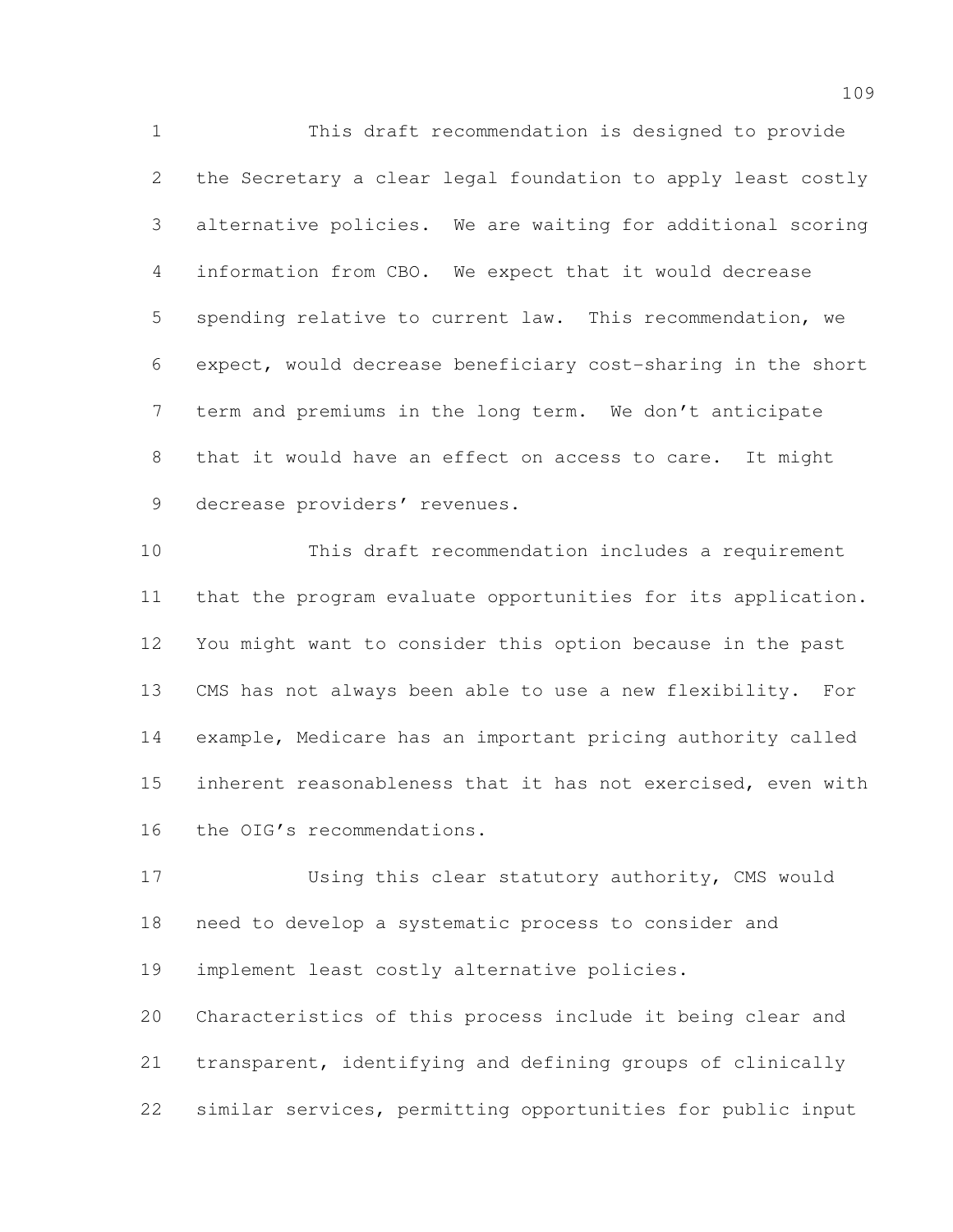and comment from a wide range of stakeholders, including obtaining clinical, technical, non-binding advice from an advisory group, including the opportunity for medical exceptions based on the requirement of medical necessity, and I'll talk about this in an upcoming slide, a little bit more.

 And it would also need to include the opportunity to permit beneficiaries to choose the more costly item, even if providers do not see a medical reason for it. The beneficiaries' liability would include the 20 percent co- insurance of the least costly alternative item plus the difference in the Medicare payment between the more costly and the least costly service.

 Establishing this clear and transparent process would ensure that this new flexibility would not impede upon beneficiary access to needed care.

 So I presented this slide at last month's meeting, and I just want to review this information again. There are several different ways to set up the process for implementing these policies. The Secretary could be given some discretion in setting up the process or the statute could lay it out.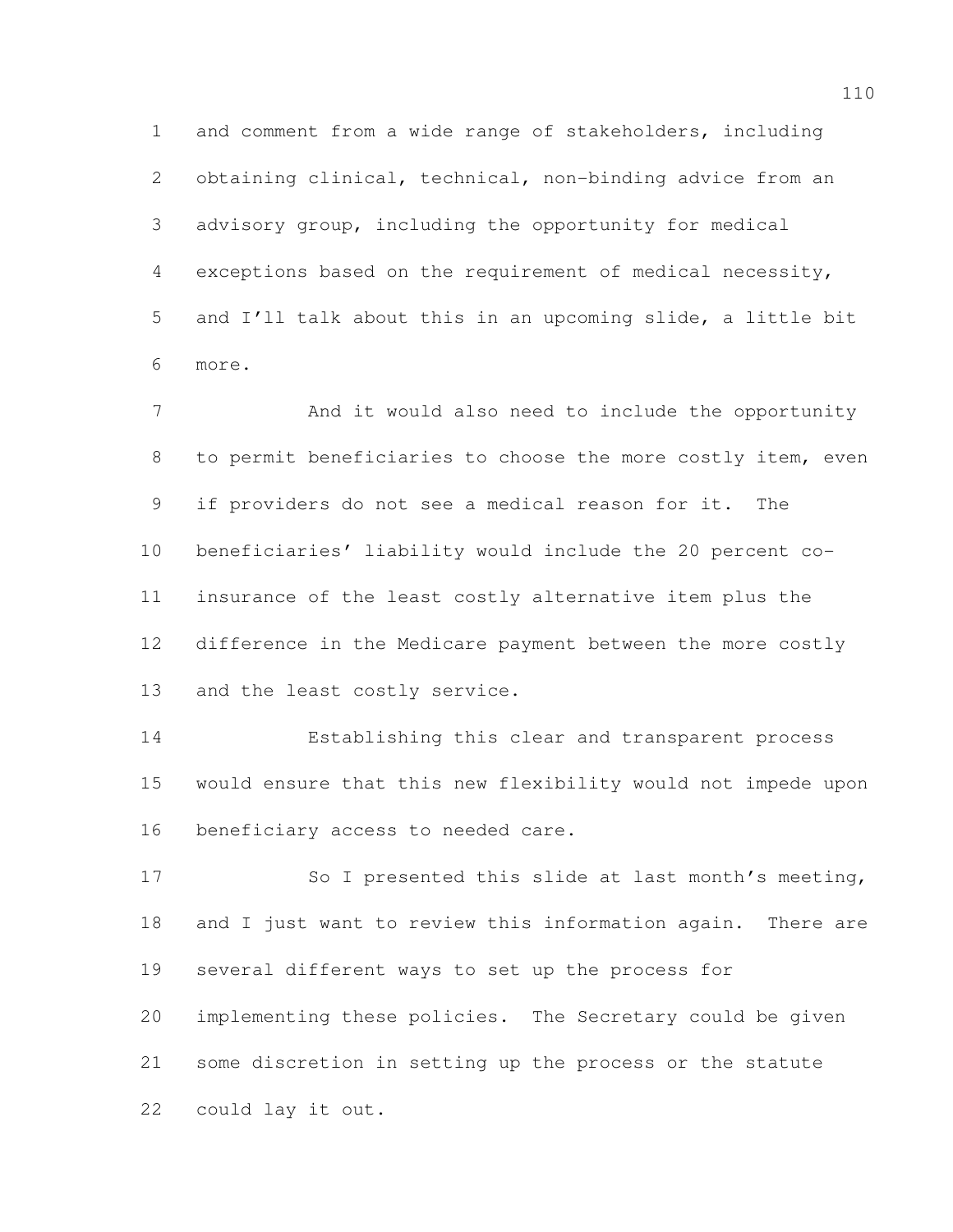1 And I'm just going to go over some of the advantages and disadvantages, some of the different options for setting up the process.

 Least costly alternative policies could continue to be applied locally by Medicare's contractors, nationally by CMS or both. Advocates of the local process contend that it is quicker and it is a more flexible process. On the other hand, national implementation would provide for consistent policies across geographic areas. There is precedent for giving the Secretary the authority to implement the policy both on a local basis by contractor and on a national basis by CMS, and that precedent is the inherent reasonableness policy.

 Other options for implementing least costly alternative is to continue to do so through the coverage process which has a process for obtaining stakeholder 17 comment on draft policies. It's important to note that most coverage policies do go through the local process. The national coverage process usually deals with anywhere from 20 to 30 determinations per year.

 On the national coverage side, there is the MEDCAC, a clinical advisory group that offers non-binding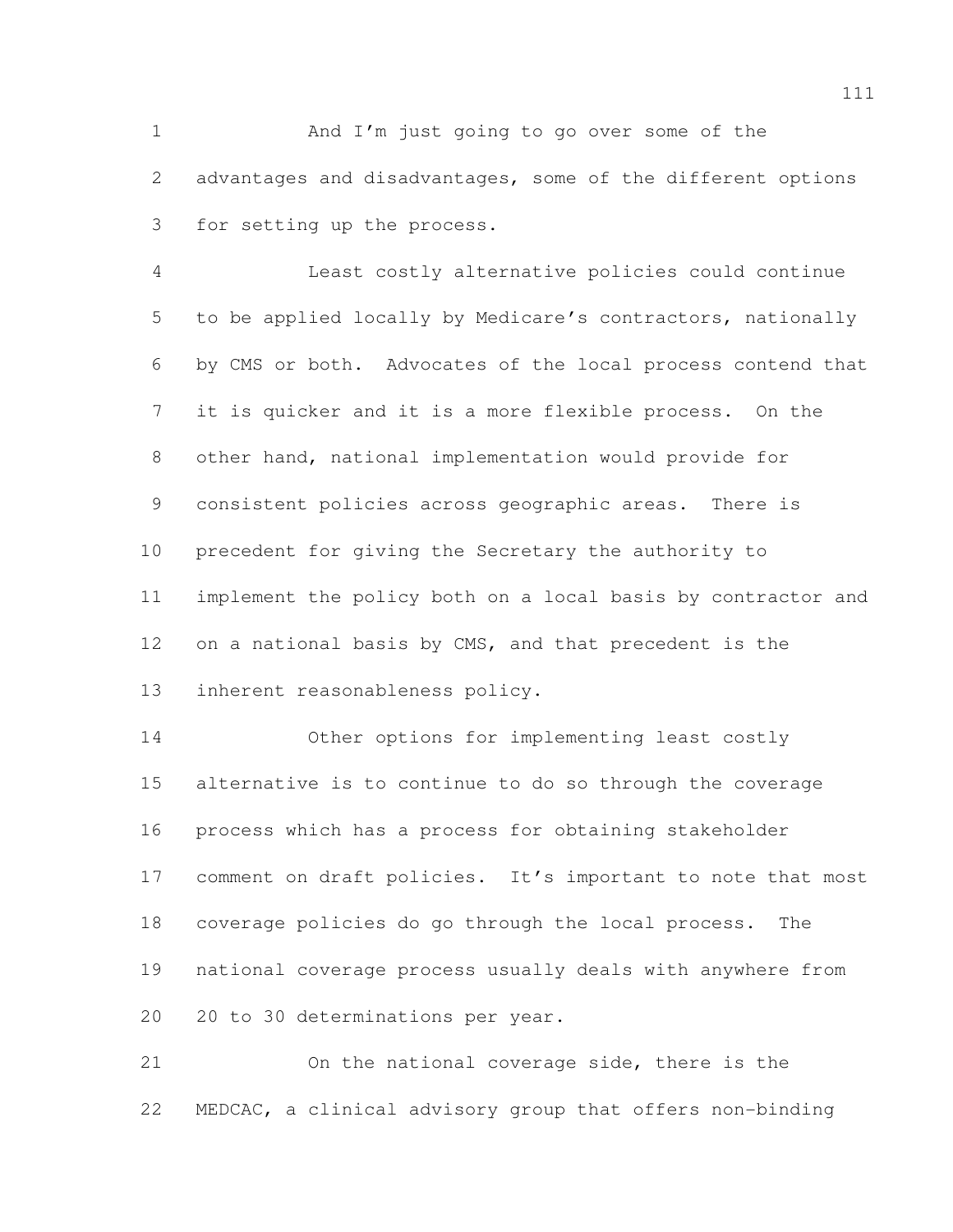advice. There are some issues in how the MEDCAC is organized, and that might have to be addressed if it was used in the LCA process.

 Alternatively, Medicare could implement least costly alternative policies through the payment process. Inherent reasonableness is under the payment process, and CMS has some experience in considering the clinical contribution of a service or item in the Hospital Inpatient 9 and Outpatient Prospective Payment Systems.

 So to summarize here, there are different ways to set up the process for least costly alternative policies which the statute could lay out or leave up to the Secretary's discretion.

14 Now I want to pause, stop here for a moment, and Glenn made four points at the September meeting, and I'd like to take this opportunity to address each of these points. I'd also like to acknowledge that applying least costly alternative policies is not without controversy. Some stakeholders argue that Medicare should not be applying them, and they come in arguing some of these four points. On the other hand, some stakeholders argue that least costly alternatives are an important tool to increase the value of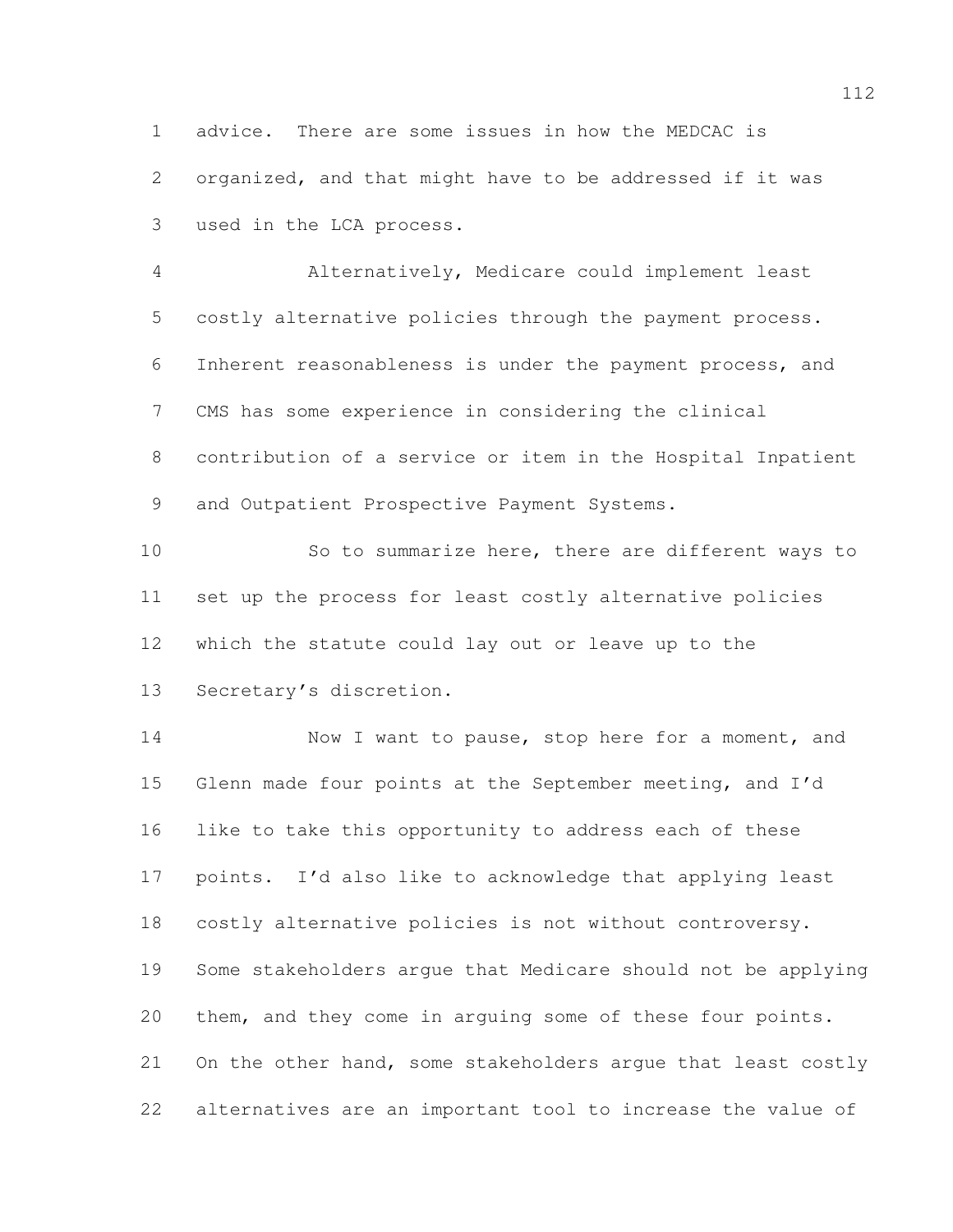Medicare spending by shifting utilization from the more costly item to the least costly item.

 The first two items, the transparency and the beneficiaries' access to care, are issues that the Secretary would have direct jurisdiction over. The latter two issues are broader -- the effect of these policies on market pricing and on manufacturers' incentive to innovate. I think these are a bit more ambiguous.

 So the first issue is that least costly 10 alternative decisions may be made poorly. However, as we discussed in the previous slide, the Secretary would need to develop an open and transparent process in which to apply them. The Secretary would need to solicit a wide range of stakeholder input, including from beneficiaries, providers and other stakeholders.

 The second issue is that these policies would interfere with beneficiaries' ability to access care. Least costly alternative policies are not intended to impede beneficiaries' access to care. And, as discussed previously, it would be necessary in this clear and transparent process for the Secretary to establish a method that would ensure Medicare payment of the more costly item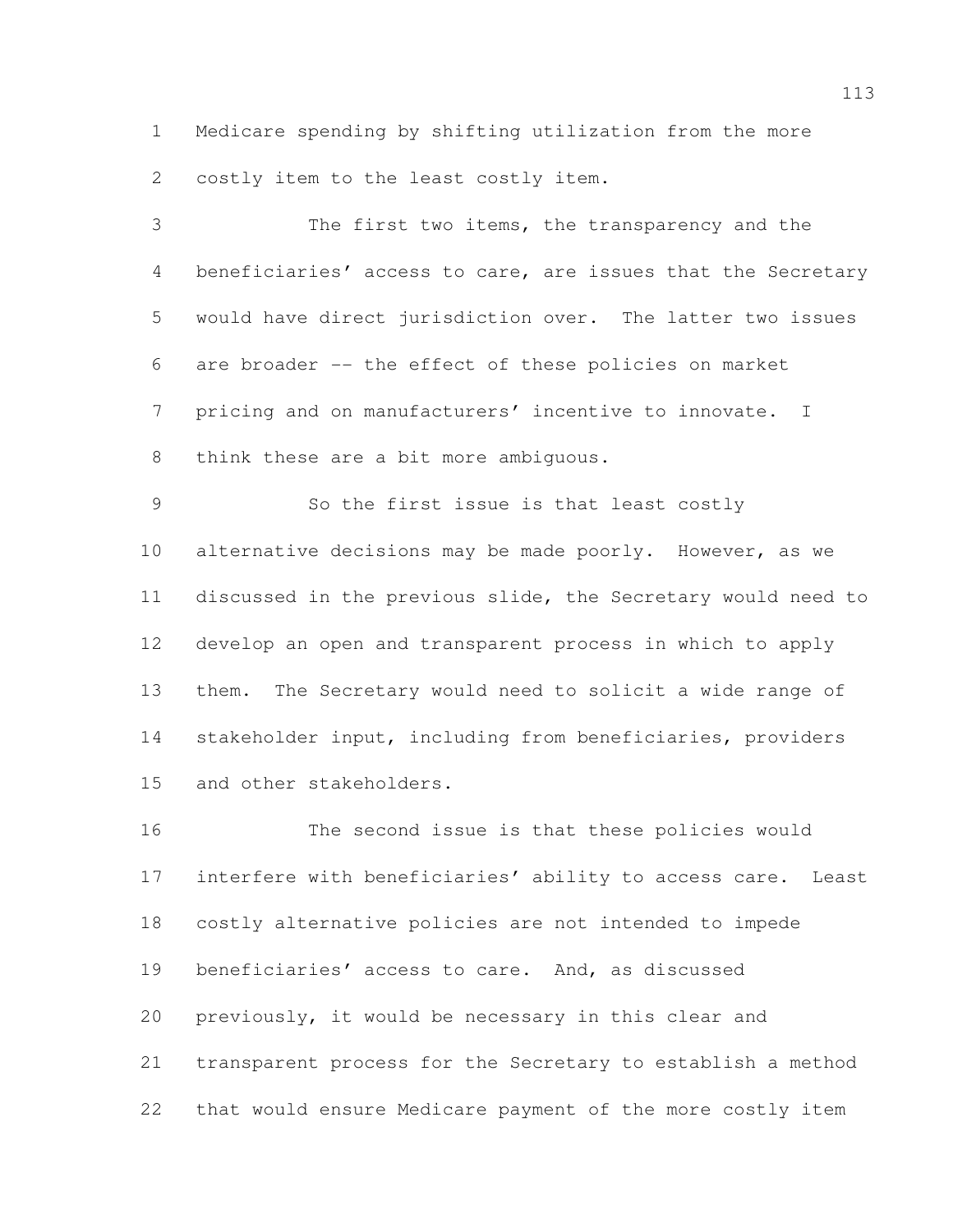or service when the clinician justifies that it is the single best clinically appropriate course of treatment for the beneficiary. A process could be established that would permit clinicians the opportunity to submit requests for exceptions to, for example, Medicare's contractors who would then respond to the request based on reviewing information about the patient's medical condition and the evidence in the medical literature.

 So now let's move to the last two bullet points where there's a little bit more back and forth here.

 The third issue is that least costly alternative policies are an intrusion in market pricing. However, most policy analysts agree that a properly functioning market economy does not exist for the delivery of health care goods and services. Compared to other markets, the health care market is not as functional and does not foster price competition for a number of reasons including lack of good information on pricing and comparative clinical effectiveness. Another contributing factor is the price insensitivity of individuals with third party insurance. The fourth and final question is the effect of least costly alternative policies on manufacturers'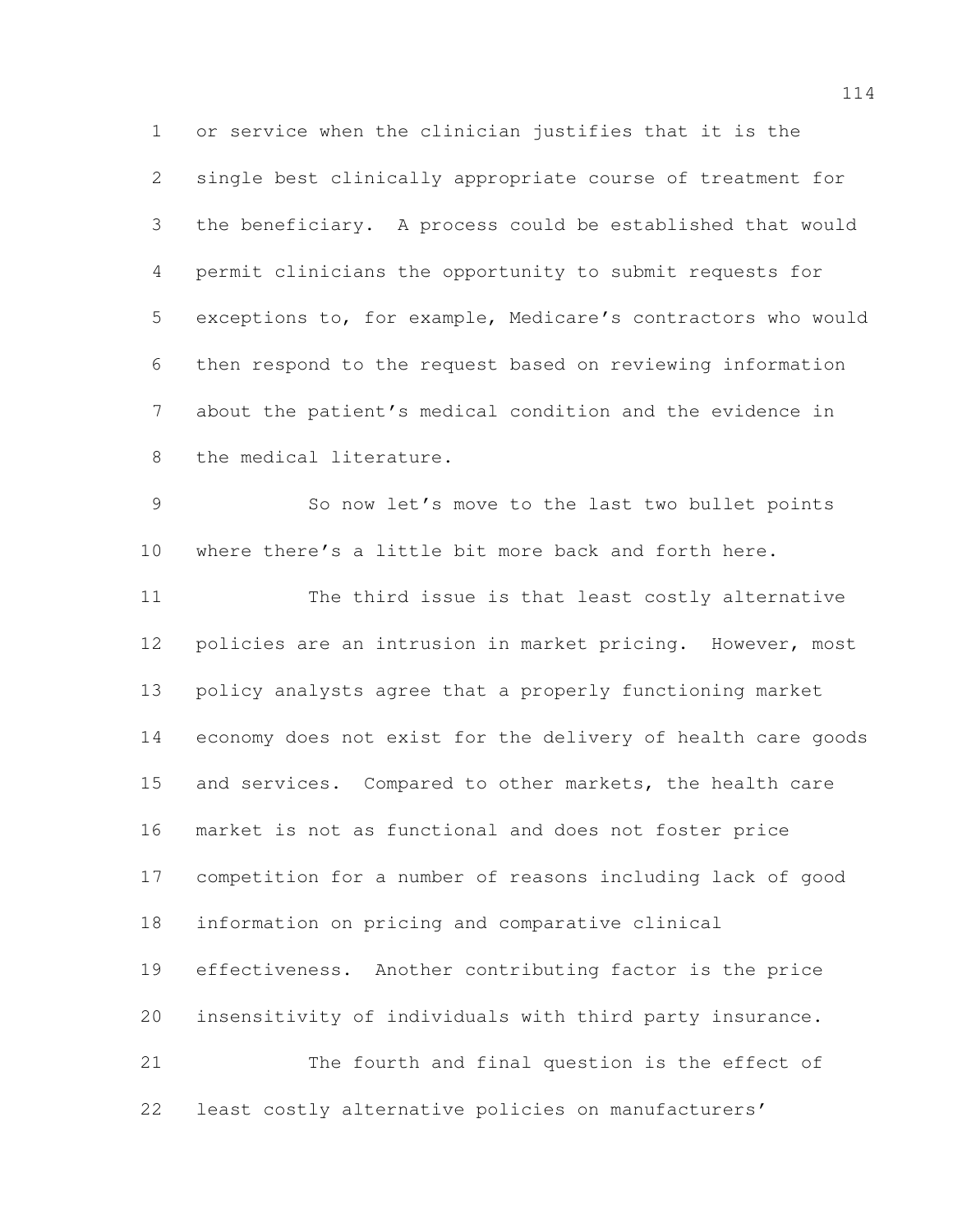incentives to innovate. This last issue is of particular concern to many product developers of new products. They have argued that pricing policies applied to on-patent products decrease manufacturers' ability to recoup the cost of research and development, which in turn negate the effect of patents and undermine the incentives for product improvement or product development. They also contend, argue that product developers might shift their research towards diseases not currently treated by multiple approaches or reduce investment in products that are incremental improvements of other products.

 On the other hand, proponents of reference pricing policies, or more generally evidence-based payment policies, counter that such policies might increase manufacturers' incentive to develop more innovative products and to compare their product with other products in the clinical trials they sponsor. Proponents argue that paying more for better results is the best way to spur the kind of innovation desired most by patients, clinicians and payers. Determining the impact of any health care policy

 on the pace of innovation is difficult for a number of reasons. The socially optimal level of research and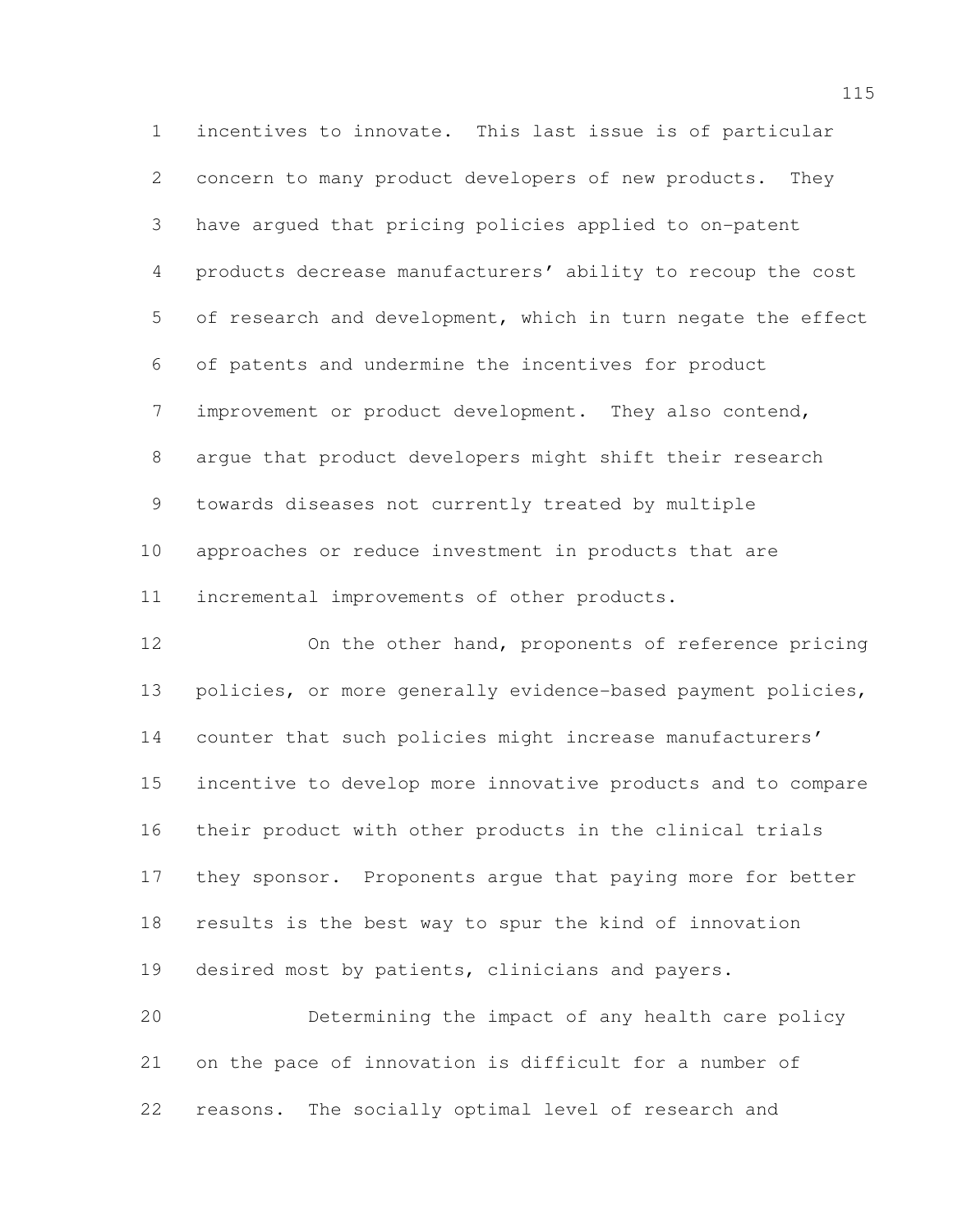development is unknown. Many factors, both health and non- health related affect manufacturers' decisions to invest in R&D.

 So to conclude on this last issue, the effect of least costly alternative policies on innovation is ambiguous. I leave it for Commissioners to consider both sides of the argument in your deliberations.

 During the September meeting, an issue was raised about setting the payment rate of a new service. In many instances, payment for a new service is more than existing options, even though it has no evidence showing it results in superior clinical effectiveness than existing options. Two of Medicare's existing payment methods on the hospital side have a mechanism to pay more for a new service or device that results in better outcomes, but we don't have 16 the opposite policy; that is, that sets the payment rate of a new service without clinical evidence at a rate that is no higher than existing treatment options.

 This leads us to Draft Recommendation 2 which is designed to address this issue, and it reads: The Congress should direct the Secretary to set the payment rate for a newly covered service that lacks evidence, demonstrating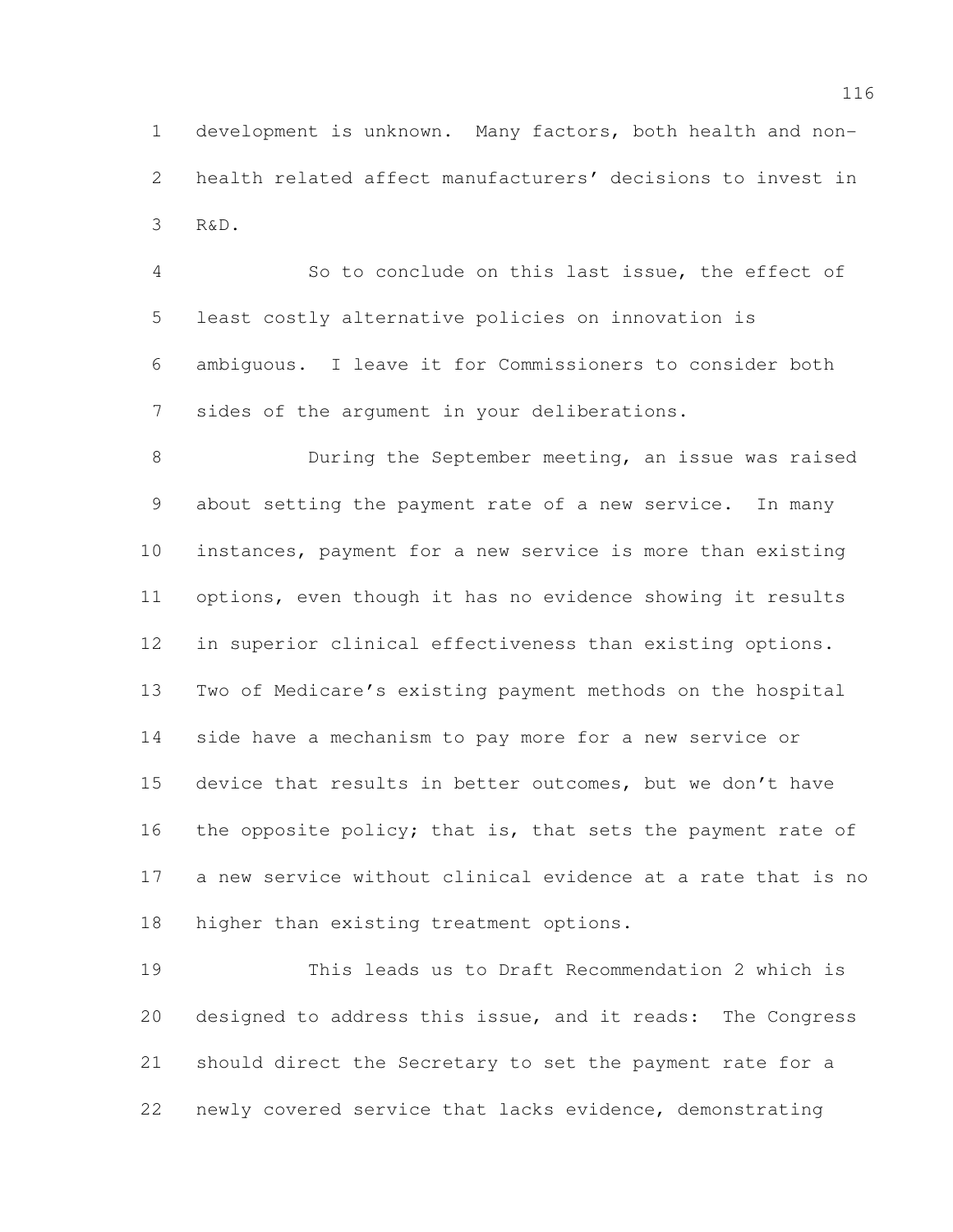better outcomes than existing treatment options, at a level that is no higher than the least costly alternative.

 At this point, we believe the same effects that we described for Draft Recommendation 1 would apply. CBO is still looking at this.

 To implement this draft recommendation, the Secretary would need to establish payment rates for new 8 services under a clear and transparent process. That again, of course, provides opportunities for comment from a wide array of stakeholders. As discussed earlier, CMS has already some experience under the Inpatient and Outpatient Hospital Payment Systems in developing the process and assessing whether new services represent clinical

improvements compared to existing treatments.

 So I'd like to conclude here and summarize that least costly alternative policies have improved payment accuracy and resulted in savings for beneficiaries and taxpayers. Medicare's legal foundation to apply them is 19 unclear. Having a flexibility established is important; future opportunities these policies will likely increase over time. We seek comments about the two draft recommendations that would give the Secretary the authority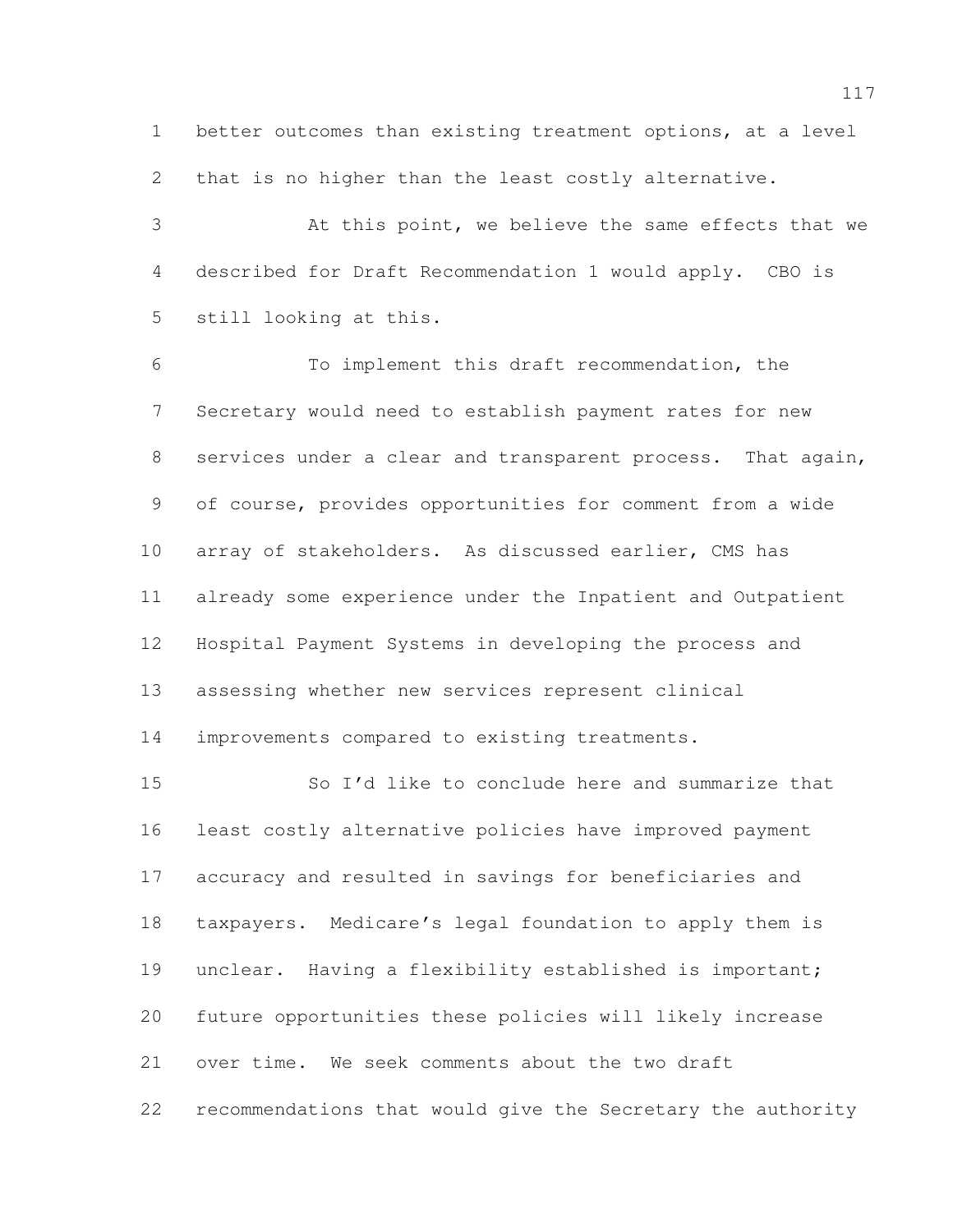to apply least costly alternative policies, and to develop a clear and transparent process to implement them. MR. HACKBARTH: Okay. Thank you, Nancy. So we do have a couple of draft recommendations here. There will be no votes today, for people in the audience. These are for discussion, and then based on that discussion we will decide on final recommendations to be voted on at a later date. So let's begin with a first round of clarifying questions, beginning with Mary. DR. NAYLOR: Thank you for a terrific and balanced review of the policies. On the issue about national implementation of least costly alternative policies, I think you said it's used annually in 20 or 30 cases. Can you give examples of situations in which this has been used or applied nationally? 18 MS. RAY: Let me clarify. Up until this point, Medicare has implemented least costly alternative policies on a local basis, in the local coverage process. When I said that there were 20 to 30 national coverage policies, those are like policies for covering ICDs and other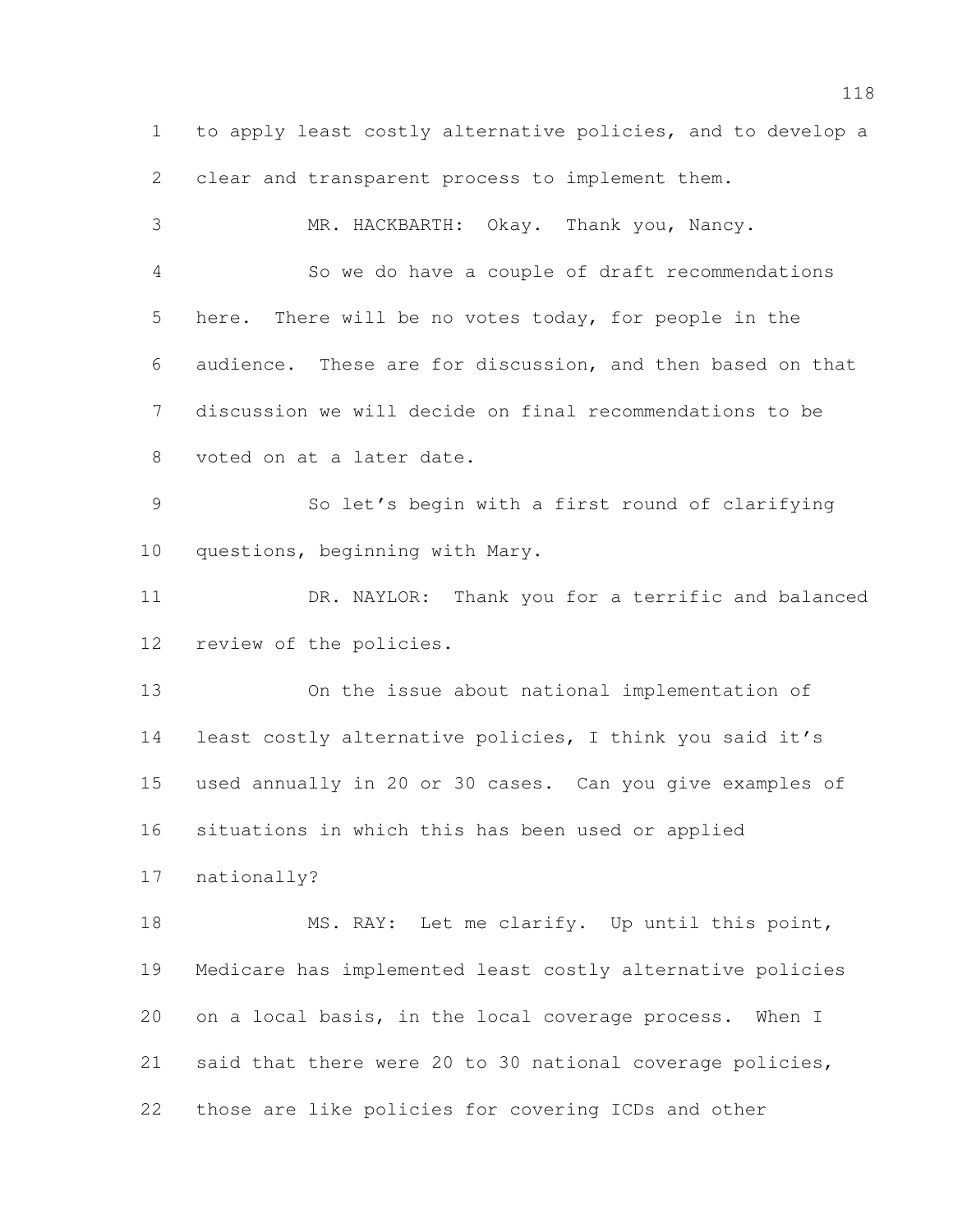services. The national coverage policies, up until, have not applied least costly policies, to be clear.

 DR. MARK MILLER: Right. The reason that you were bringing that up is because what she was talking through is potential processes within the agency past that an LCA type of process could follow, and that's why she was mentioning the 20 NCD decisions, right?

8 MS. RAY: Right. I think some stakeholders have raised the issue: Well, if you were to think about putting this process in a national coverage area, that may need to be retooled because right now it really is only designed to be considering 20 to 30 determinations a year.

13 DR. MARK MILLER: I'm sorry, and I couldn't rattle them off for you, but there are local LCA decisions, and we can get you examples of those.

 DR. CHERNEW: This is a question about Recommendation 1, although the term I'm going to ask about 18 appears throughout the text, in a number of different contexts, which is: Is there somewhere a definition of "clinically similar?" You mentioned deemed some things 21 "clinically similar."

MS. RAY: You're right. I mean I guess our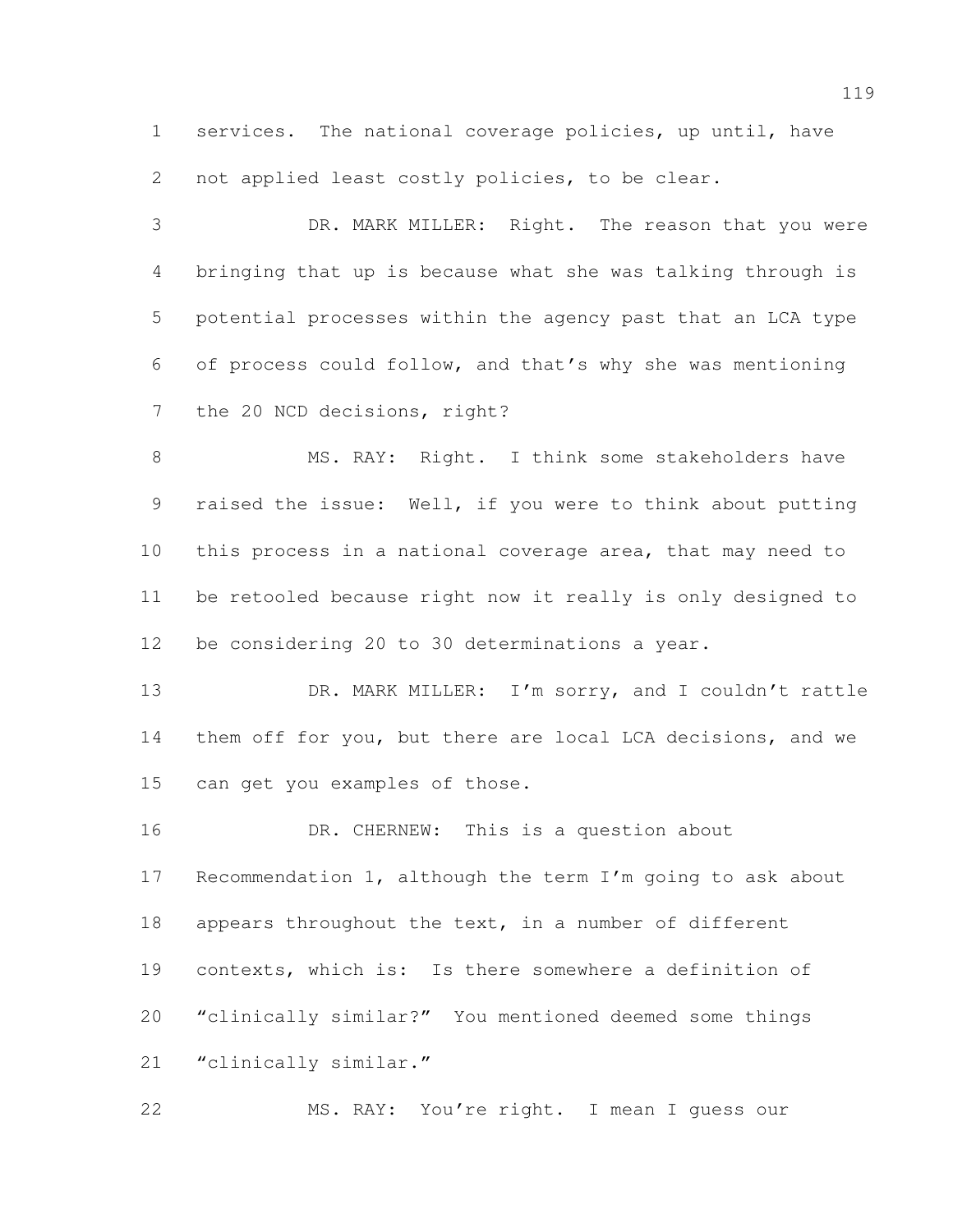briefing paper doesn't explicitly define it. I think "clinically similar" would, I think, be two or more items having, or that they have comparative clinical effectiveness. They produce similar outcomes and side effects. Or, just to give you another way to look at it, that a service does not show that it produces better outcomes than existing treatment options. So I would pin it on the outcomes and side effects of a service. 11 MR. HACKBARTH: As a practical matter, it's not a bright red line sort of standard. It's going to entail 13 judgment informed by expert opinion. 14 DR. CHERNEW: I'll save that for another round. I was just wondering if there was something I was missing, if there is some like officially defined answer to that. MR. BUTLER: So I read in the material that the 18 statutory provision that we currently live under, which is gray, it kind of doesn't give specific guidance to LCA. So I hate to get into legal things, but my guess is that you've thought about if not specific language, you feel fairly confident because of this recommendation that language could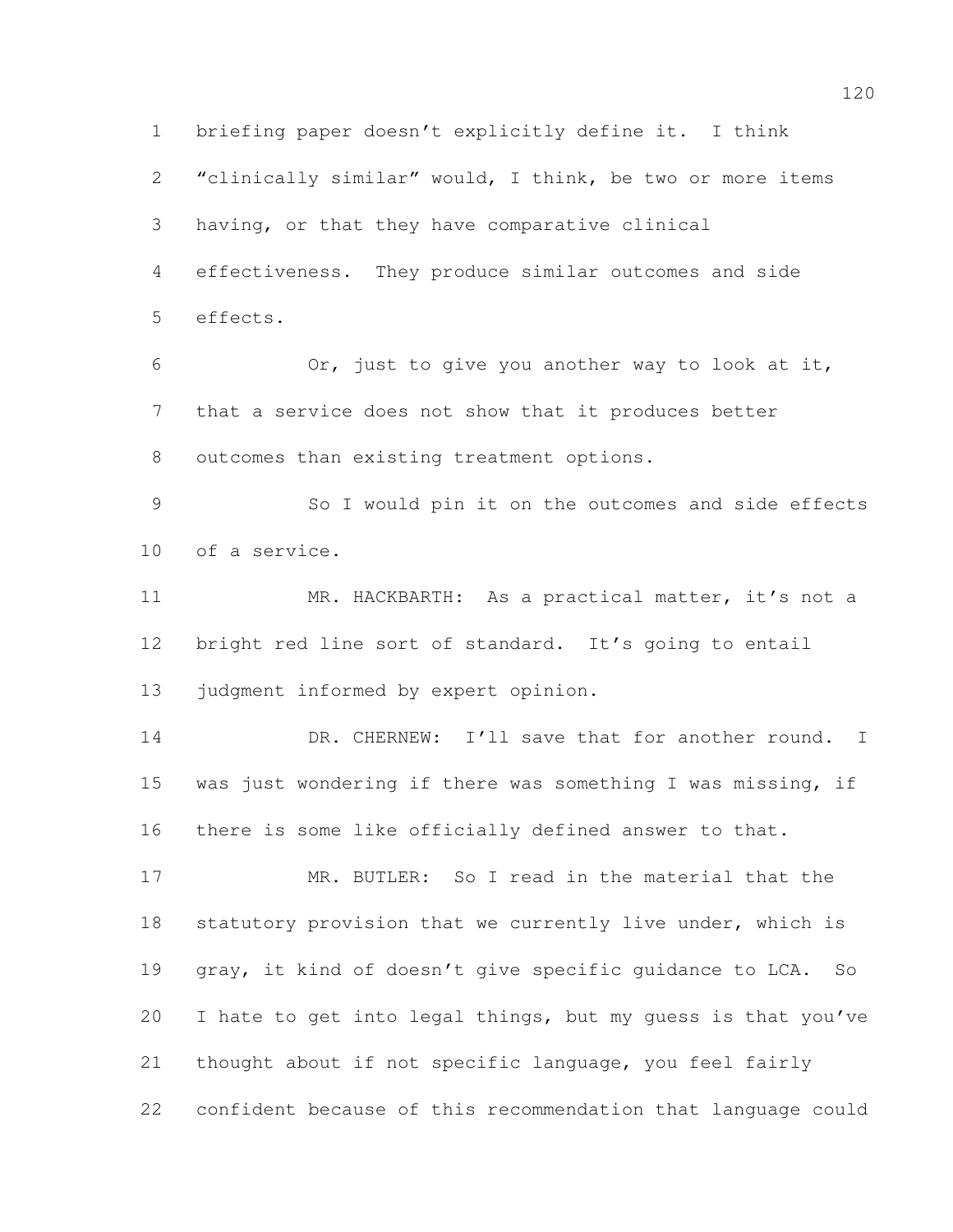be created that would not be subject to too much challenge in court. That's what we're trying do anyway, and we're pretty confident that that can be done. MS. RAY: Yes. MS. UCCELLO: I have a question with respect to the local contractor process. How much are these decisions made in isolation from all the other areas, or do they leverage findings from other areas? MR. HACKBARTH: When you say "other areas" you mean other localities? 11 MS. UCCELLO: Other localities, yes. MS. RAY: That's a good question. For the durable medical equipment items, there are four contractors, four local contractors who administer those claims. They each publish policies, but the policies have to be consistent from contractor to contractor. 17 For the, I think, 15 Part A/B contractors, that's 18 where there can be variation. However, there is, to my understanding, interaction among the medical directors in the development of local coverage determinations. And in fact I recall one of the CMS manuals encouraging that collaboration among contractors.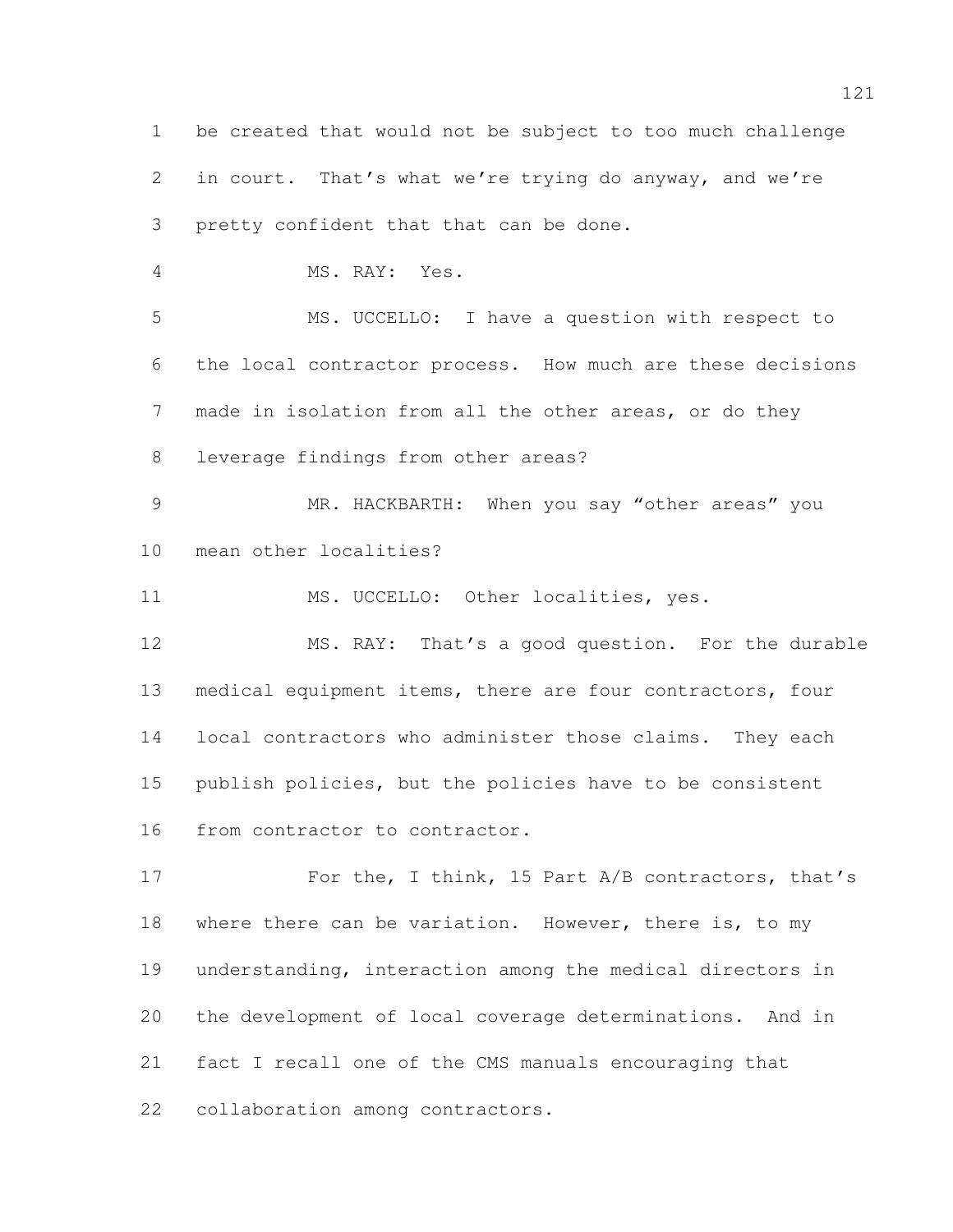And I think also with contractor reform, now that we have only 15 A/B contractors, I guess it may make it easier to collaborate and maybe decrease variation.

 DR. MARK MILLER: But it is also true that you can end up with different policies from area to area, and I've heard arguments on both sides of this, even from the industry. So the industry can come in and be upset that there's an LCA in one area and not in another. But by the same token, I've heard the industry argue that one of the reasons they like the local process is they can get an innovator in one area, then use that information to disseminate and then even maybe call for a national coverage decision. This local/national is kind of an interesting distinction, and pluses and minuses in either configuration. DR. CASTELLANOS: Slide 10, Recommendation Draft 2, I just think you need to clarify a little bit better who

 is going to make the decision that that service lacks evidence -- in other words, any new coverage service that lacks evidence demonstrating better outcomes. I think you kind of need to clarify who is going to make that decision. Do you understand my point, because you're going to have a lot of controversy about saying this is better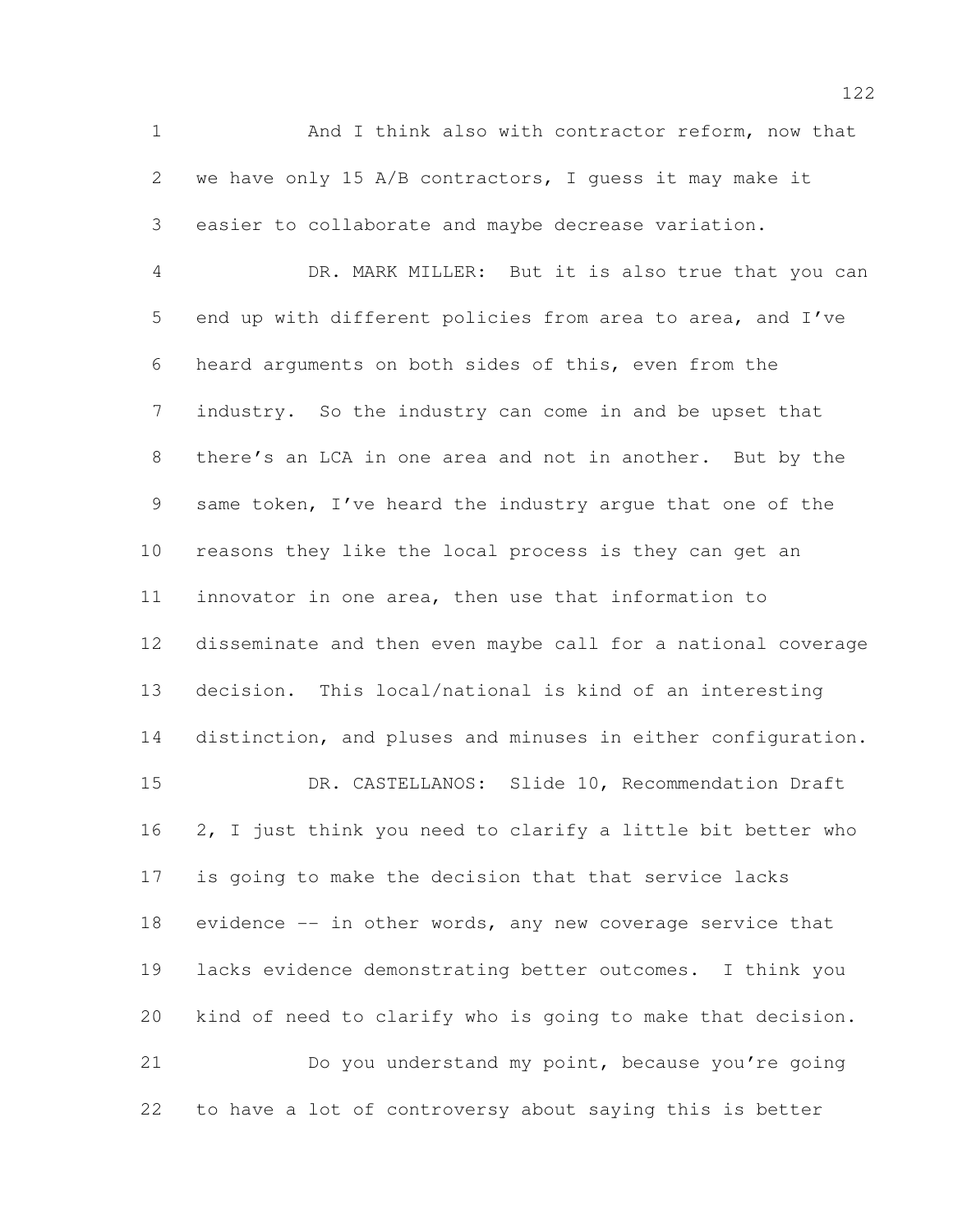than this? My toothbrush is better than your toothbrush. Somebody has to be a final decision-maker. You're going to have to outline how you're going to look at that evidence. MR. HACKBARTH: We can come back to this in the second round, Ron. This is an important area, but the general idea is to establish a process that's transparent and engages expert opinion in advising the Secretary on issues like this. DR. CASTELLANOS: Is that clarified here? I don't see it clarified here. 11 MR. HACKBARTH: Well, as I said, we can come back to it. 13 DR. CASTELLANOS: Okay. MR. HACKBARTH: Maybe we'd need to modify the language of a recommendation. 16 Nancy, is there something you want? MS. RAY: I just wanted to add that in the two instances where Medicare already does set a higher payment 19 for a new service that shows that it's better than others, than existing options, that process has been set up in the Inpatient and Outpatient Prospective Payment Systems. I think it's usually done through the rulemaking process.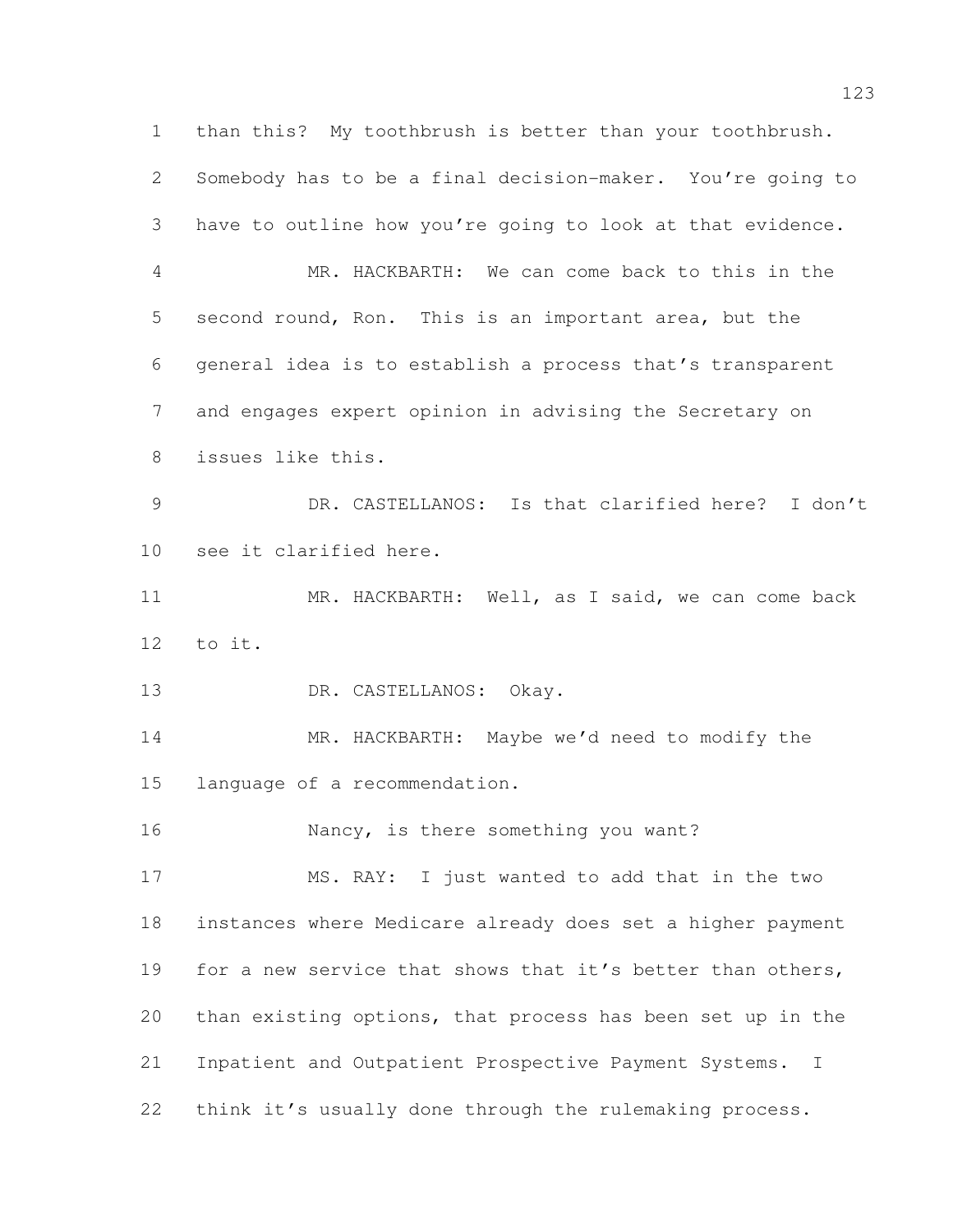DR. CASTELLANOS: Public hearing, et cetera. But I think that needs to be clarified.

 DR. BERENSON: I want to also talk about that definition. I mean lacks evidence could mean there might be an absence of evidence, or it could be there is evidence which shows no better outcomes. This language would suggest even in the absence of

 any evidence the Secretary would not be paying more. Is that the intent?

10 DR. MARK MILLER: We took the comment from the last meeting as that being the intent, that the burden of proof in a sense would --

13 DR. BERENSON: Well, I'll reserve my comments for round two then. Okay.

15 DR. KANE: I have three questions, but anyway bear with me.

 The first one is you talked about inherent 18 reasonableness being an authority that CMS already has, but doesn't use, and I'm wondering why not. I mean is there a short answer to that, or is there a very long one? MS. RAY: I think there is, because CMS has to go

out and collect pricing data, and that pricing data have to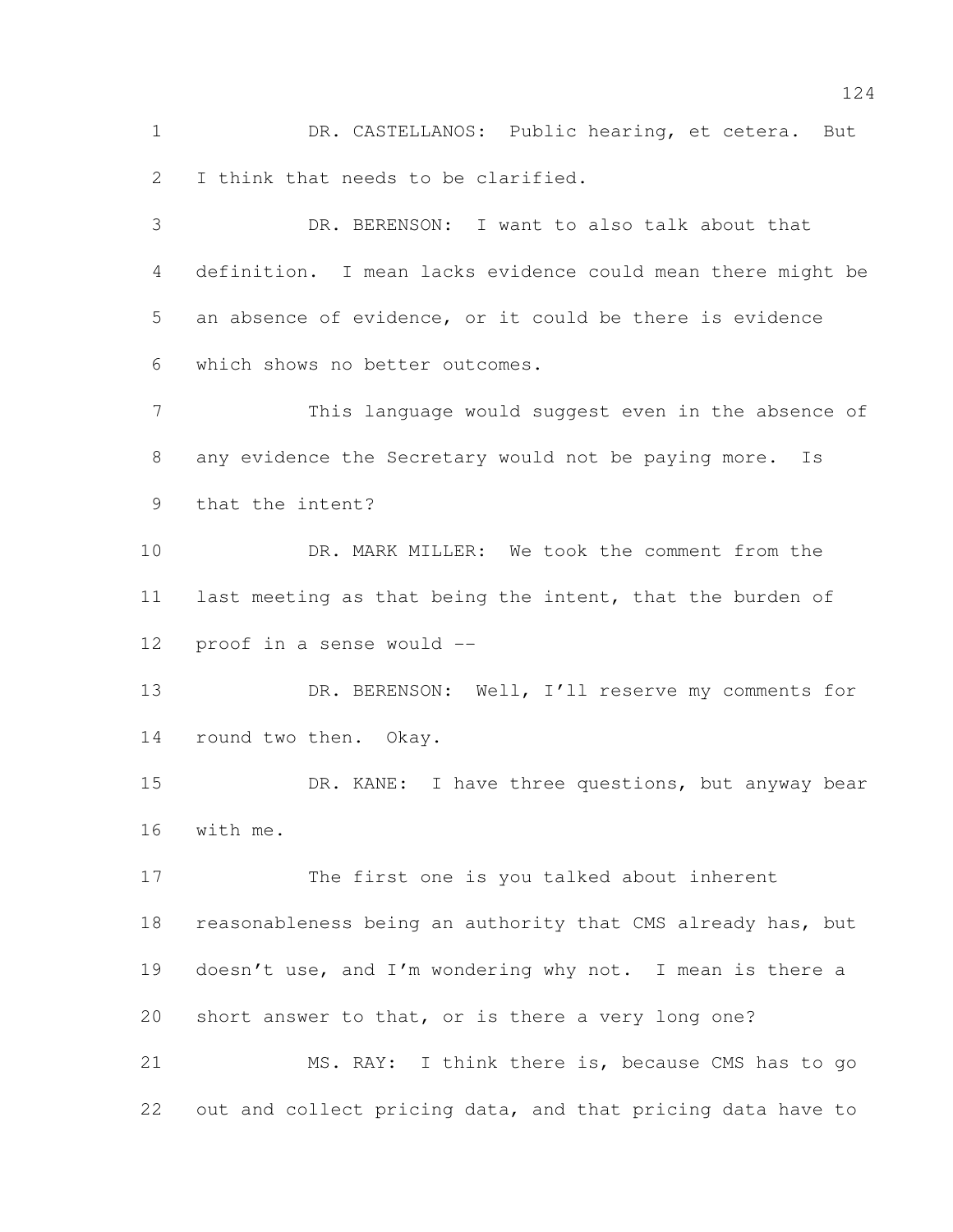be nationally representative and so forth and so on. So I think the burden there is shifted entirely on the agency to show that a payment is either too high or too low. DR. KANE: So this pushes the evidence burden onto

the provider?

MS. RAY: Right.

7 MR. HACKBARTH: Correct me if I'm wrong, Nancy, 8 but on this particular issue of where the price comes from, here you've got a service that determined to be clinically similar and a price for that already existing as opposed to under inherent reasonableness where they're going out and having to gather price information. Is that accurate?

13 MS. RAY: That's perfect.

 DR. KANE: Okay. So the second question is the word "service." I know we talked about drugs, and we've talked about devices. But is the intent to make this applicable to more than those two classes of services? 18 DR. MARK MILLER: Yes. I mean I think our expectation is certainly in the near term like the policy when it was in place. It's likely to be drugs and devices

 in the short term because those are usually more clear. You can run head-to-head types of comparisons.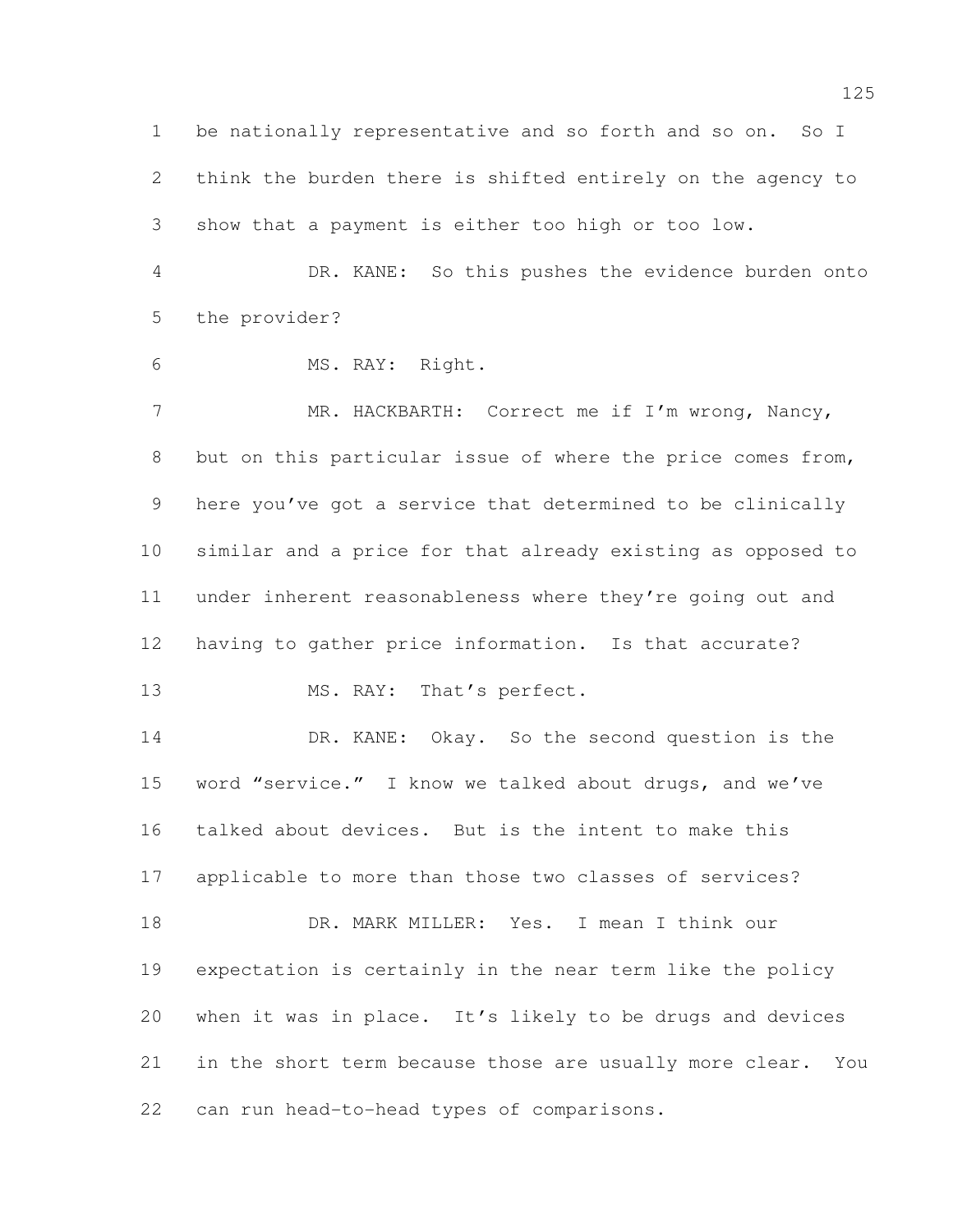But the question is if you're going to ask for this authority whether you want to at least allow for the future, for it to be broader than that. But certainly I think the expectation is in the near term it's probably drugs and devices, but it is "service" to leave it open- ended. 7 DR. KANE: So you want to leave it. You think it would be better to leave it open-ended? DR. MARK MILLER: That's a choice. DR. KANE: Okay. Well, we can come back to that. My last question is I think on Slide 8 where you're talking about market pricing. I understood you to explain why there is no market, but I didn't hear any explanation of what we know about how manufacturers behave to set prices in a reference type or an LCA type market. In other countries or here, do we know kind of what the pricing behavior is, whether or not the market is working in terms of transparency and things? In other words, might a manufacturer say well, if there's going to be LCA, I'm going to not introduce something that might be a lower cost because my other products will come down, or those kinds of things. Do we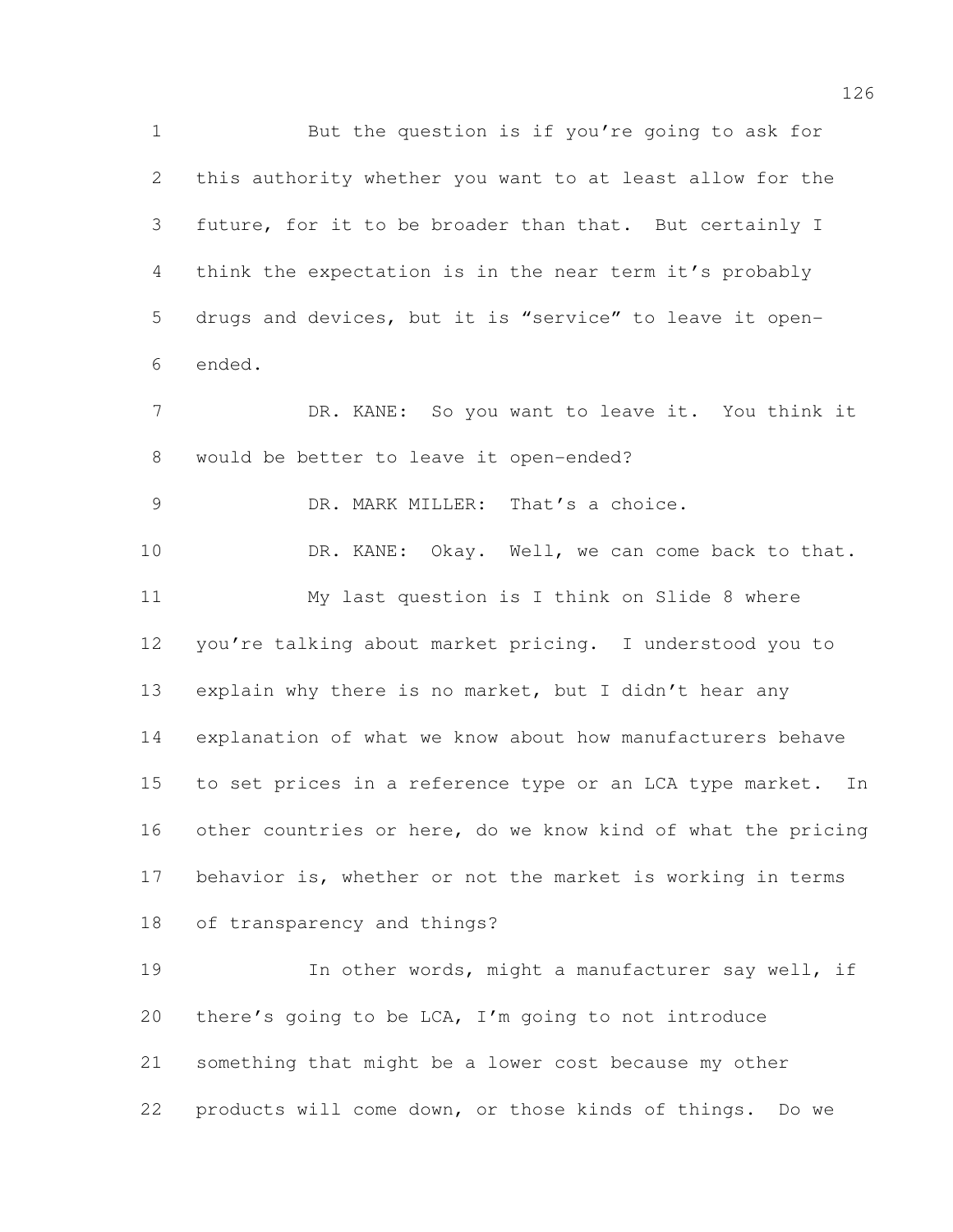know anything about how manufacturers behave in that

environment?

the other products.

 MS. RAY: Pulling an example that I think I included in your briefing, from your briefing, there was the case of Medicare applying reference pricing in the mid-1990s to 2 specific products used for prostate cancer, and that was in the mid-1990s. And subsequently, newer agents were introduced and remained on the market. So at least I don't think in that instance. 10 I think also, and correct me if I'm wrong, Joan, but I think under the last costly alternative policies the 12 pricing for those products has decreased. 13 DR. SOKOLOVSKY: As new products came into the market they came in actually at lower levels. This was 15 originally for two drugs, the newer. But before this policy

 DR. KANE: I think my question is a little different, but I read that part. So, in countries where they have reference pricing, are prices generally lower or

was withdrawn in April, the least costly alternative was

also the newest product coming into the market. Since the

policy has been withdrawn, we have seen price increases for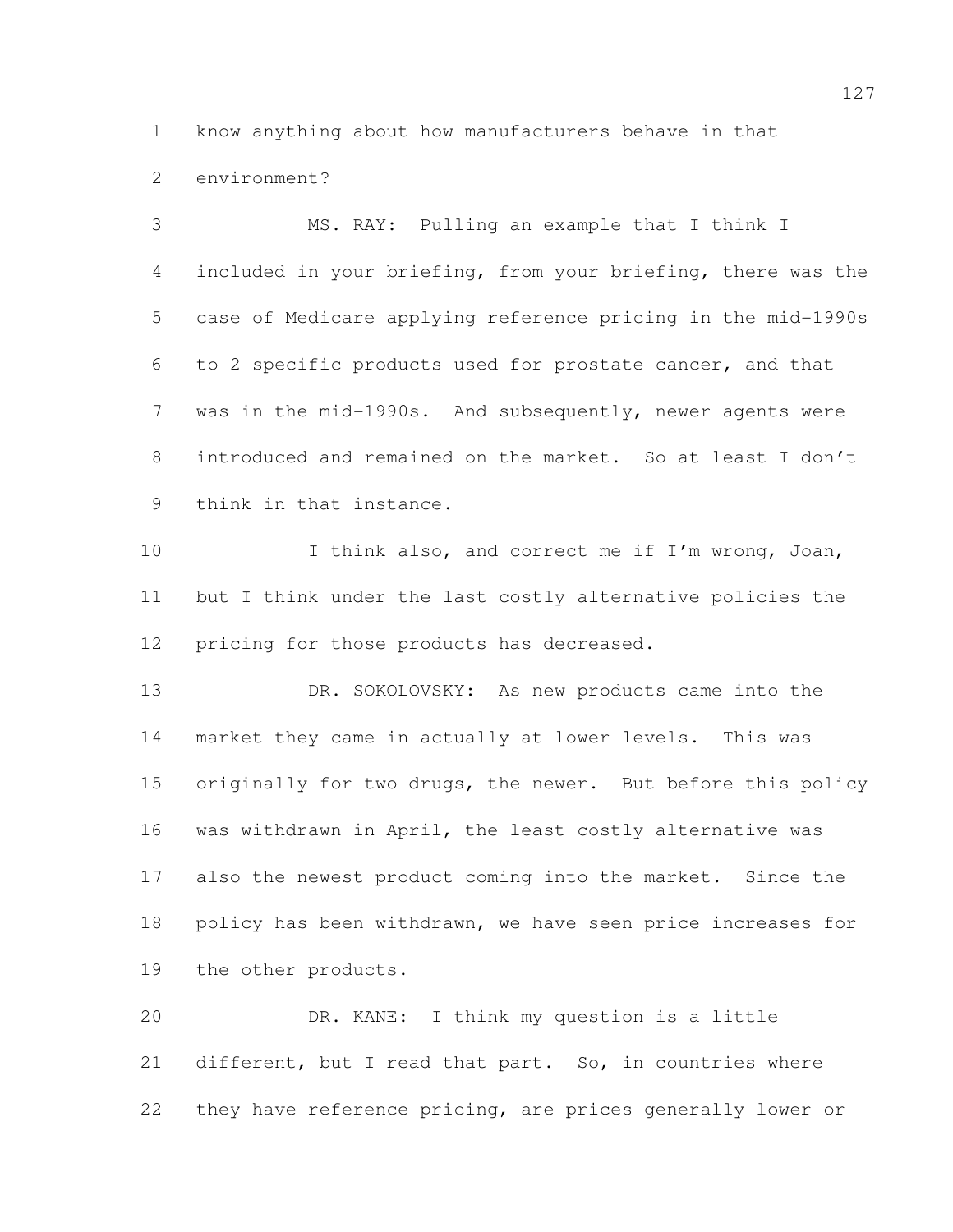higher than here? In other words, how does it more broadly affect pricing overall, not just for the new?

 MS. RAY: I think internationally what the literature has concluded, that is overall prices are lower. And I think that's because of the reference pricing, and there are two kinds of reference pricing that are used internationally. One is reference pricing within a country, and then at the same time certain countries actually not only use reference pricing in the country but also make sure it's known that it's lower than other countries as well. So there is sort of the internal and external, and I don't think those are the right terms for it, but referencing pricing that is used internationally.

14 MR. HACKBARTH: Just for the sake of clarity, let me ask even a more basic question. So somebody comes in with a new drug. There's no LCA policy in effect, and they say this is new. How does Medicare set its price for that new item?

 MS. RAY: Using the statutory payment formula that is already in place.

21 MR. HACKBARTH: And just elaborate.

MS. RAY: Okay. So, for example, if it's a drug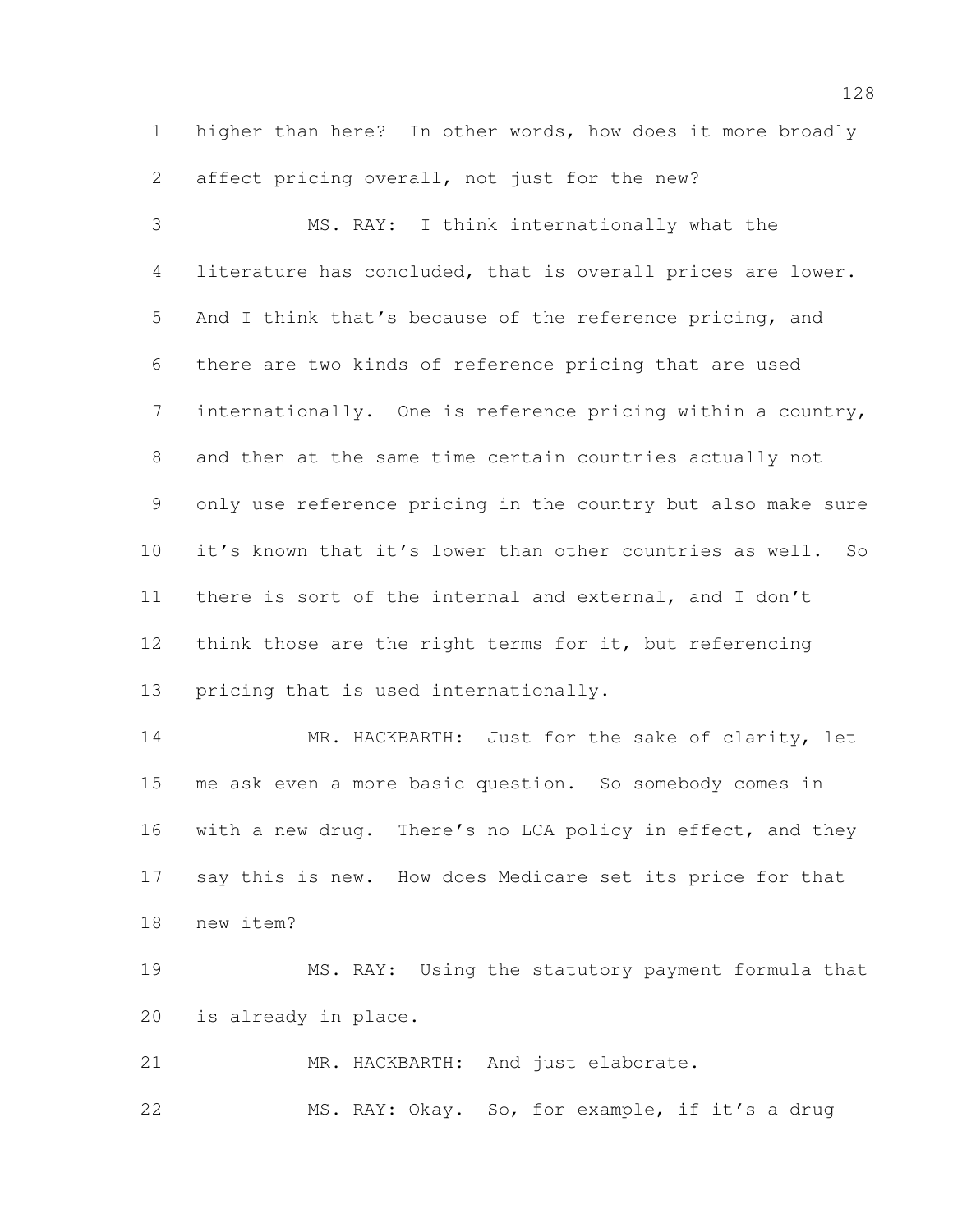and if it's a Part B drug, it would set the price based on the average sales price. All right.

 MR. HACKBARTH: Right. MS. RAY: Then when the second drug, a newer drug

 came into the market, the manufacturer, again that payment rate would be calculated using average sales price.

 If the newer drug was clinically similar to the original product, then the payment would be set based on the least costly average sales price.

10 MR. HACKBARTH: And on the average sales price, when you've got a new product, where does the data on the average sales price come from if it's a new product?

13 DR. SOKOLOVSKY: At the beginning, before there 14 are two quarters worth of data, it's not based on average 15 sales price because, as you're implying, there is no average sales price. It more can be based on wholesale acquisition 17 cost, other kinds of benchmarks that exist, until they collect the data, and then they can move it to average sales price.

 MR. HACKBARTH: So, as a practical matter, is it what the manufacturer determined its price is?

MS. RAY: Yes.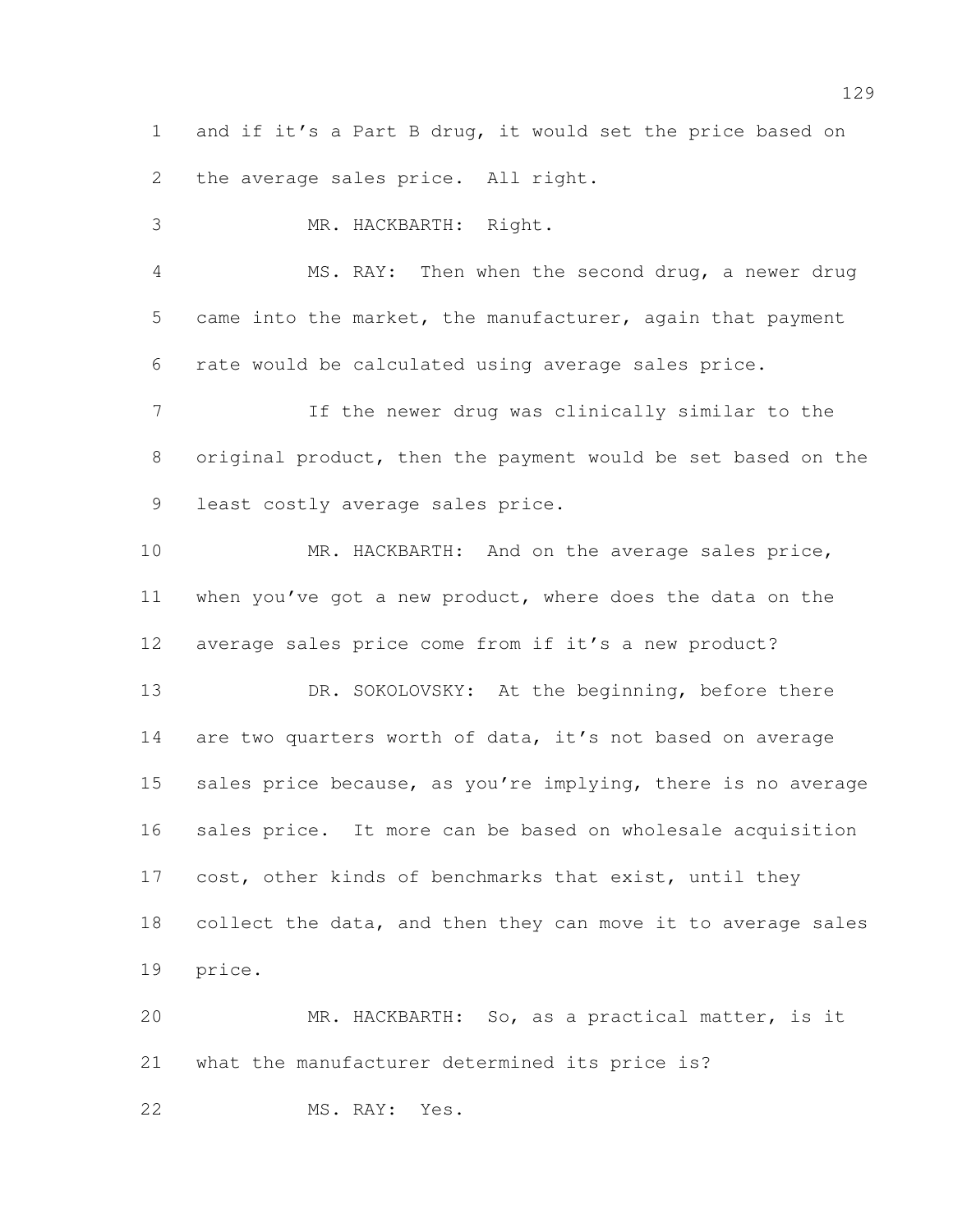MR. KUHN: And the average sales price is what's submitted by the manufacturer to CMS.

 MR. HACKBARTH: Okay. Other clarifying questions? George.

 MR. GEORGE MILLER: Mine is more of a technical one. It could be wordsmithing, but on Slide 5, Draft Recommendations 1 and 2, and this is an assumption on my part, but you said there may be some administrative costs. I would assume that's going to be net of the decreased cost in spending, and the administrative cost is negligible, but I don't want to make that assumption. I would assume that's the case.

 MR. HACKBARTH: I'm sorry. I didn't hear the first part. You're talking about the spending, about the last sentence.

16 MR. GEORGE MILLER: Yes, the last sentence. So I 17 assume it's not a huge administrative cost, and therefore the decrease in spending relative to current law would be so huge that the administrative costs would be negligible. And if that's the case, why include? Now that's wordsmithing, 21 and if I'm wrong, then clarify.

DR. MARK MILLER: No, no, no. That's what I'll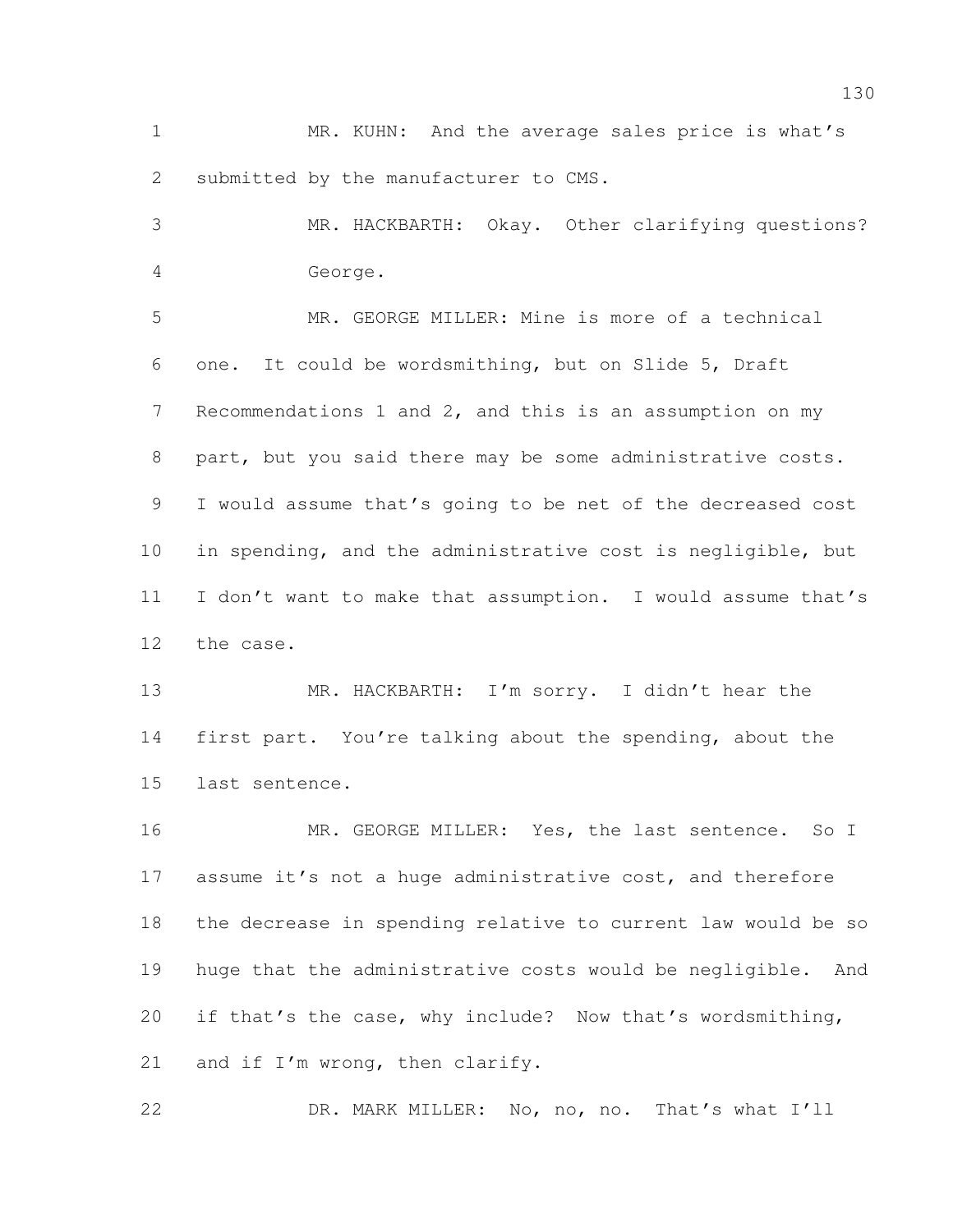try and clarify, and try and do it for everybody.

 So the bottom two pieces on spending and impacts on beneficiary and provider, as a matter of course, whenever we put a recommendation up we try and give you some sense of the magnitude, and we often use the scoring buckets which we've used in the past. We're midstream with this. There is an expectation of savings.

 What we like to acknowledge, and that's what the last sentence was about, is that this is a new process and would be a more rigorous process within the agency, and there would be administrative costs incurred. I think the expectation, I think but I don't want to speak, is that on net those administrative costs would not swamp what you would save by engaging in the process. But we also just didn't want to blow past them and not acknowledge them.

16 MR. GEORGE MILLER: I think, yes.

 MR. HACKBARTH: So we can come back in round two. 18 DR. MARK MILLER: Let me just put it this way. We would expect that the dollar amount of savings would be larger than the administrative costs. If you were inside the agency, you would say this is a significant cost to us because this is a new process for us. And so, you know, the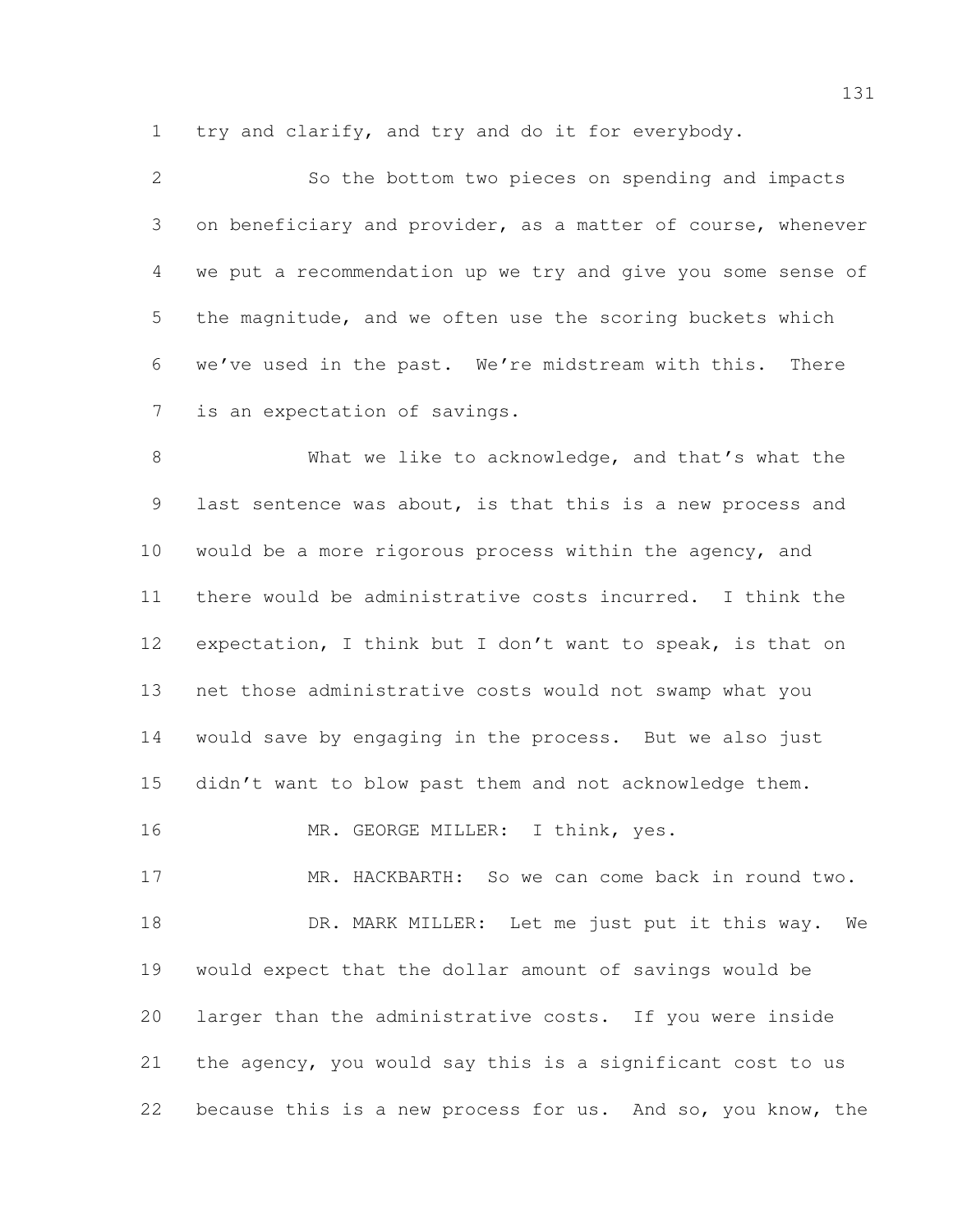agency would view the need for administrative resources to administer this.

 MR. GEORGE MILLER: Which may not be funded or mandated -- not mandated but funded because of budget issues for the administration. And so that's -- DR. MARK MILLER: And you may want to speak to 7 that [off microphone]. 8 MR. GEORGE MILLER: Yeah, that's my point. Okay. 9 DR. BAICKER: I just want to be sure I understand the process by which something becomes the least cost alternative and the timing and how that would affect the manufacturer's choices in initial pricing. So something new 13 come on the market; it takes a couple quarters to get an 14 average price that's being transacted. In the interim, this new thing wouldn't be priced higher than the least cost alternative, but it could be priced lower and could be the new least cost alternative, so that when the pricing -- that's how I interpreted the recommendation to "no higher than." So a new thing, depending on somebody's judgment, could be priced lower, and then everybody's prices go down? Or does it take -- I'm trying to understand the incentives for gaming and how people are setting the initial prices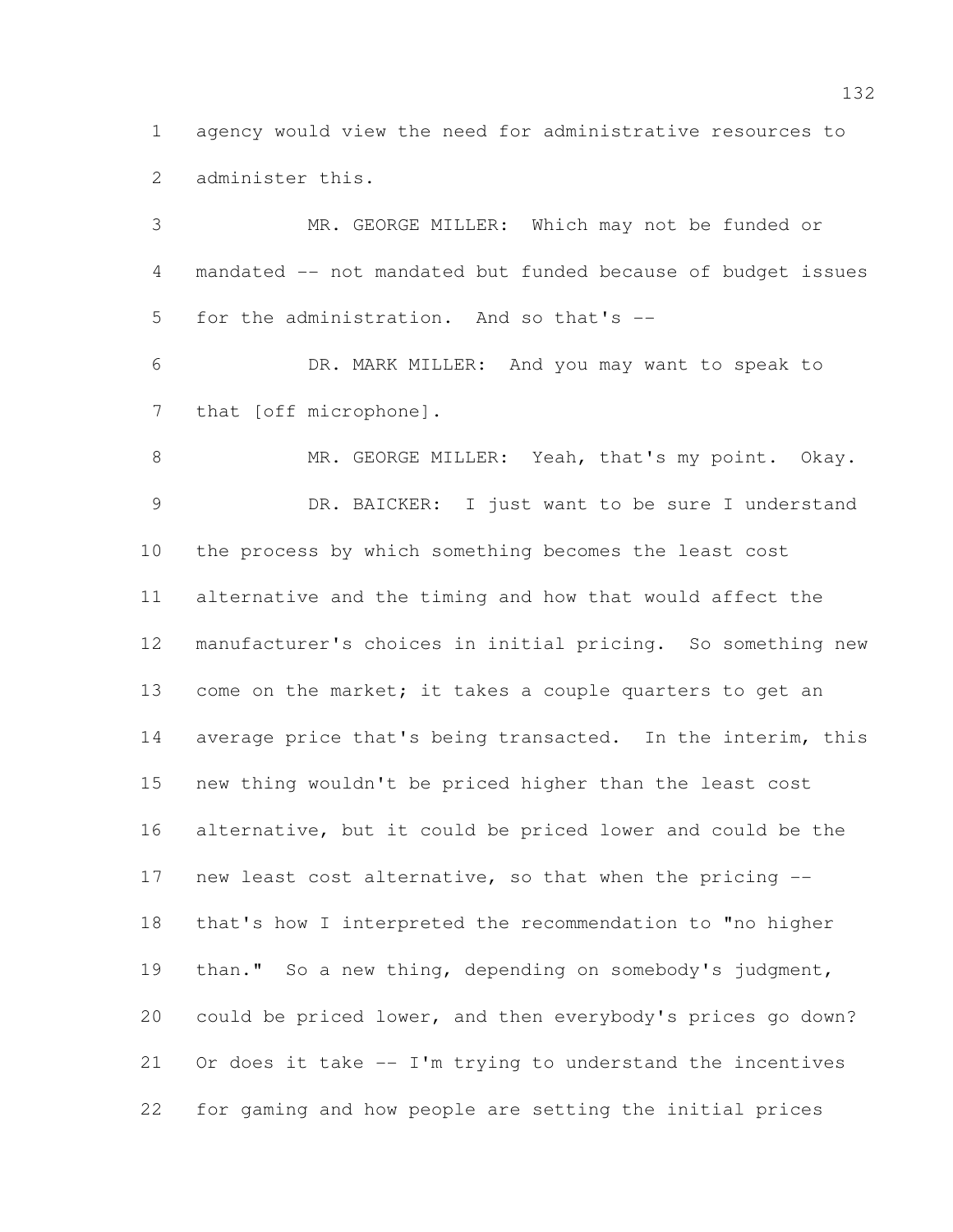when things first go on because they know that it may have an effect on the price that all of that class of things is reimbursed at.

 DR. SOKOLOVSKY: Without least costly alternative, typically the incentive is to price higher because you're saying what I think this is what I'm going to sell it for. But then in order to get people to buy it, you're likely to give them rebates at the beginning to make it more attractive. And so there will be a bigger spread between what they actually pay, which will be lower, and what the Medicare payment rate will be. And it will take two quarters for what they're actually paying to catch up and have that ASB out there.

14 DR. BAICKER: At that point then, it could become the least costly alternative, after the two quarters? 16 DR. SOKOLOVSKY: If there is a least costly alternative, yes.

18 DR. MARK MILLER: And it seems related, but we've had a lot of discussion on this, as you can imagine. People wanted to come in and talk to us about this. You know, there are drug companies who have products, and they're actually not necessarily the preponderance of the comments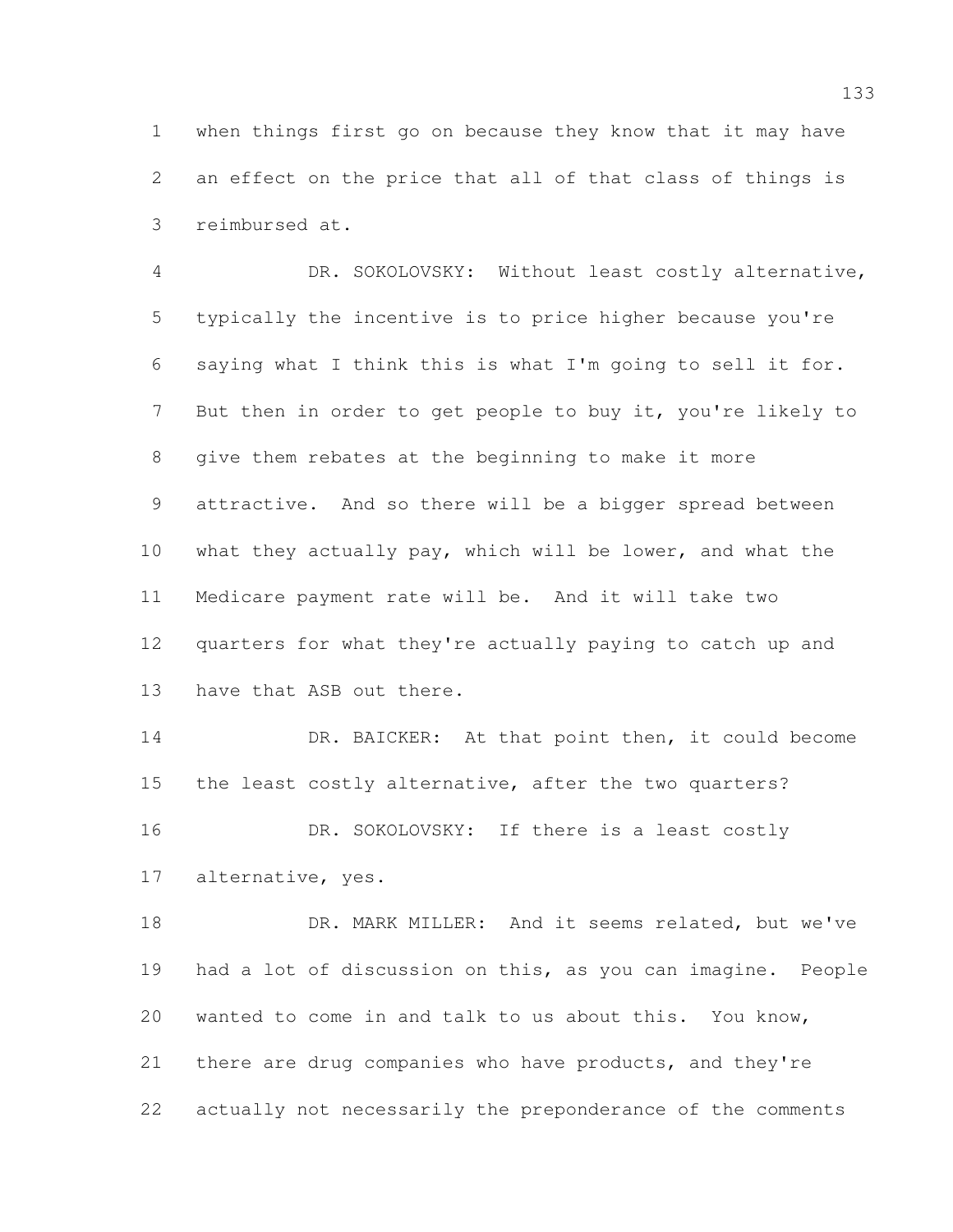but are interested in the least costly alternative being present because they have the low-priced product, they come in, they drive market share to them; and then when the LCA clicked off, of course, it went in the other direction. So you do see that out in the market.

 DR. BORMAN: Could you just refresh me on what the boundaries are that would determine the interaction between this process and the Patient Centered Outcomes Research Institute process? Because I sort of think I've heard things that it could be useful in support of this, but there might be some legislative boundaries on it. So if you could help me understand that, that would be great.

13 DR. MARK MILLER: Okay. So we've had this discussion, too, and it's --

 DR. BORMAN: [off microphone] I'm sorry. DR. MARK MILLER: It was a series of career choices that I made all through -- 18 [Laughter.]

 DR. MARK MILLER: Nothing you can do about it now. So my understanding -- and this is going to be a very -- you know, like a non-lawyer, a citizen version of this. As best as I understand the comparative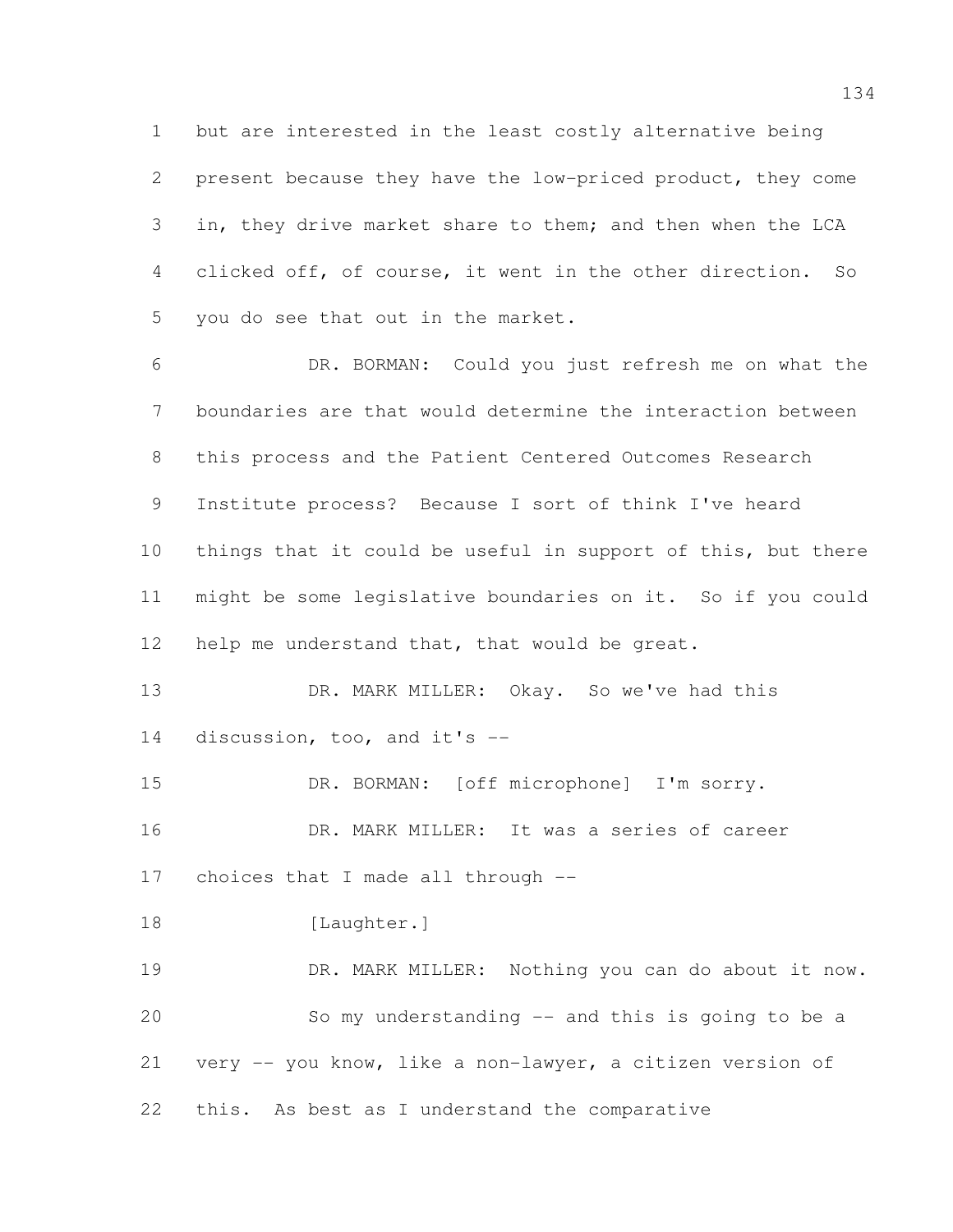effectiveness, it says you cannot use this information for making pricing and coverage decisions in Medicare without going through a rigorous process, and I think exactly what that rigorous process is is sort of the question. What we've tried to lay out here is a process

 which gets input and information that would presumably pass 7 some test of this has been looked at, evidence has been considered, stakeholders have been consulted, and a decision has been made. But I'm not going to say that with absolute rigor, but I also want to make a different point.

11 I always get the example wrong, but the degenerative eye drug --

PARTICIPANT: [inaudible].

14 DR. MARK MILLER: Right, thank you. So as I understand it, there's currently a clinical trial being run on that, and there's two drugs with two very different prices. Presumably, if that produced an outcome, CMS would not be prohibited with an LCA policy from using that result. 19 That's my sense of this. But, you know, there may be lawyers who have very different views. But that's a fair question, and we're struggling with it a bit ourselves. MR. HACKBARTH: Okay. Let me just offer a couple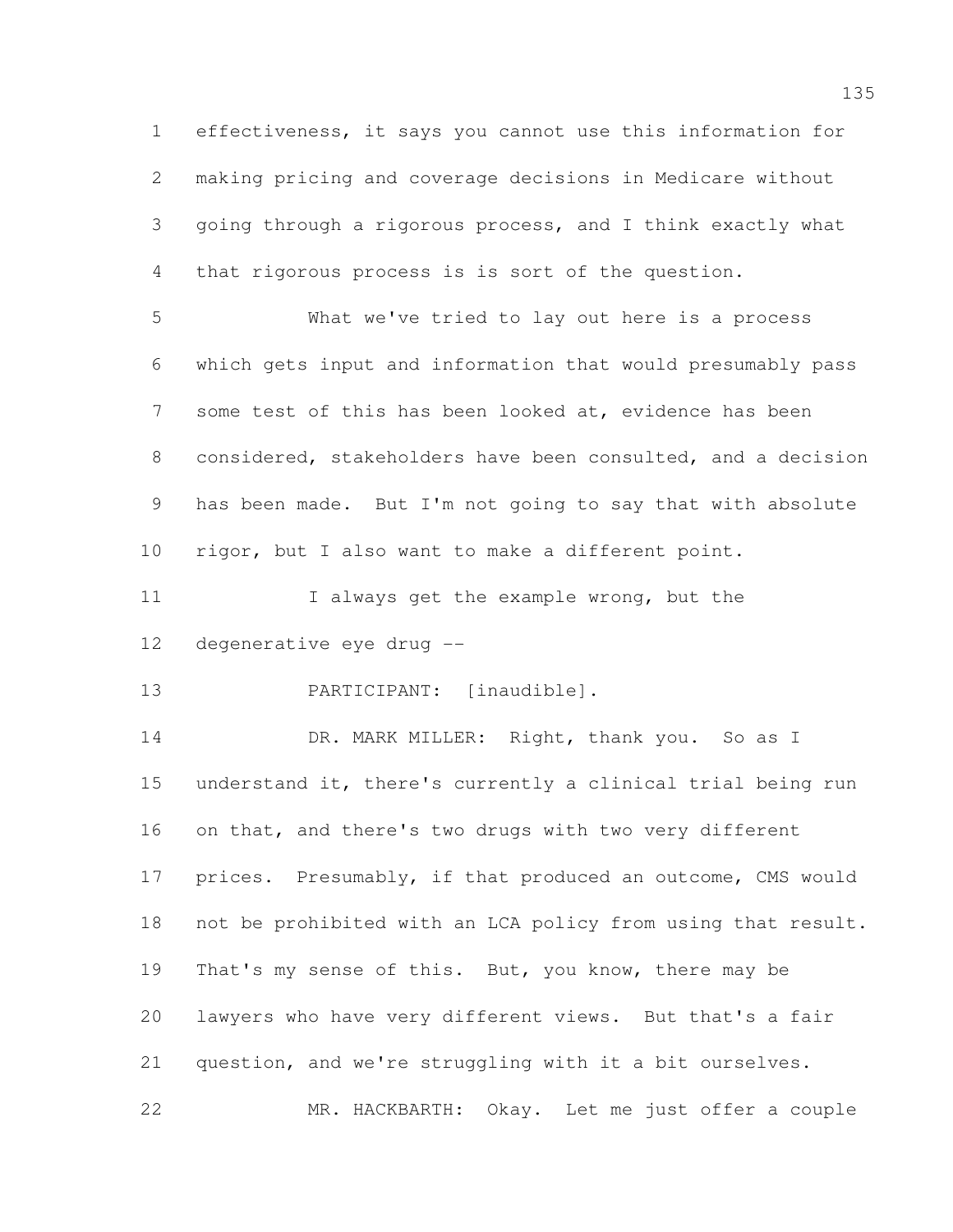comments to kick off round two here. As evidenced even in round one, these are tricky issues. On the one hand, one of the strengths of our system traditionally has been its innovation in the development of new products, many of which yield value for patients, real benefits for patients. And obviously nobody wants to damage that process.

7 On the other hand, we've got a significant and I would say growing cost problem and a compelling need to develop policies that focus on maximizing the value we get for each dollar we spend, not just in Medicare but in health care more generally. So finding policies that help us strike an appropriate balance is the goal.

13 Right now, it seems to me -- and others can disagree with this -- we're pretty far away from that balance. The system has been set way towards the innovation goal as opposed to introducing appropriate cost sensitivity and enhancing value. And the discussion we just had about how the initial prices are set I think is illustrative of that.

 So we have a system that says, well, ultimately the goal is that we're going to set prices based on average sales price. Implicit in that model, it seems to me, is,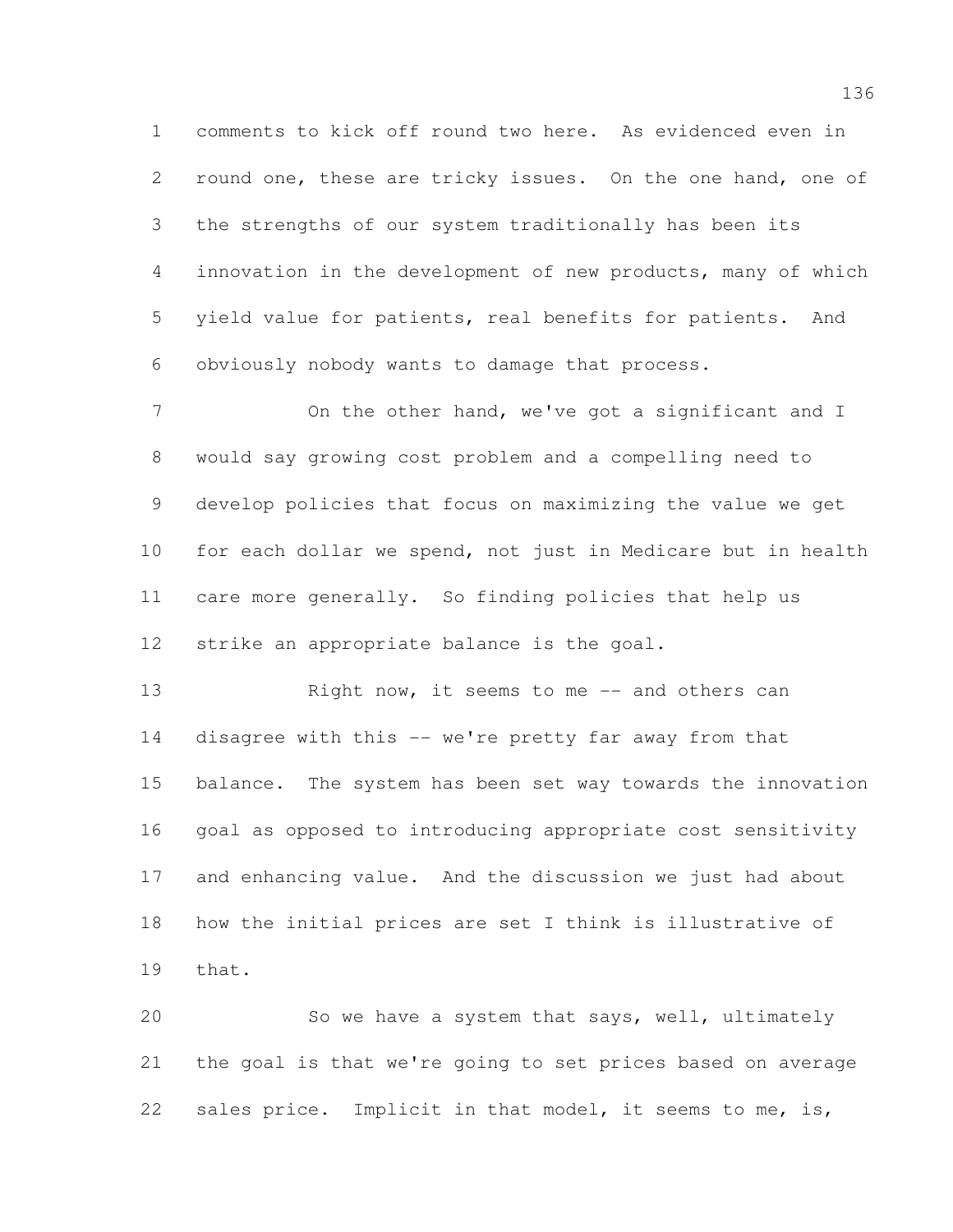well, that average sales price is somehow a market-

 determined price. Well, to have a real functioning market, I think you need value-focused purchasers on the other side of the table from the sellers and developers of new products. But often that doesn't exist in health care. So often these sales prices are tilted way towards promoting innovation and not towards sustainability of Medicare and other health programs for the long run. And so this discussion is about how we might advise Medicare to strike a more appropriate balance.

 I think it's important to realize that this is 12 just a piece of that conversation, different paths by which one might choose to strike a new balance between innovation and cost, if you'll allow me that oversimplification.

 One approach is to say, well, you know, we need to engage patients in making these tradeoffs, and obviously one mechanism for doing that is to increase patient cost sharing so they're not completely insulated from the cost issue by virtue of insurance. And along those lines, you know, there are lots of different ways that might be accomplished, but one example widely discussed is, you know, high-deductible health plans that make it sort of the patients need to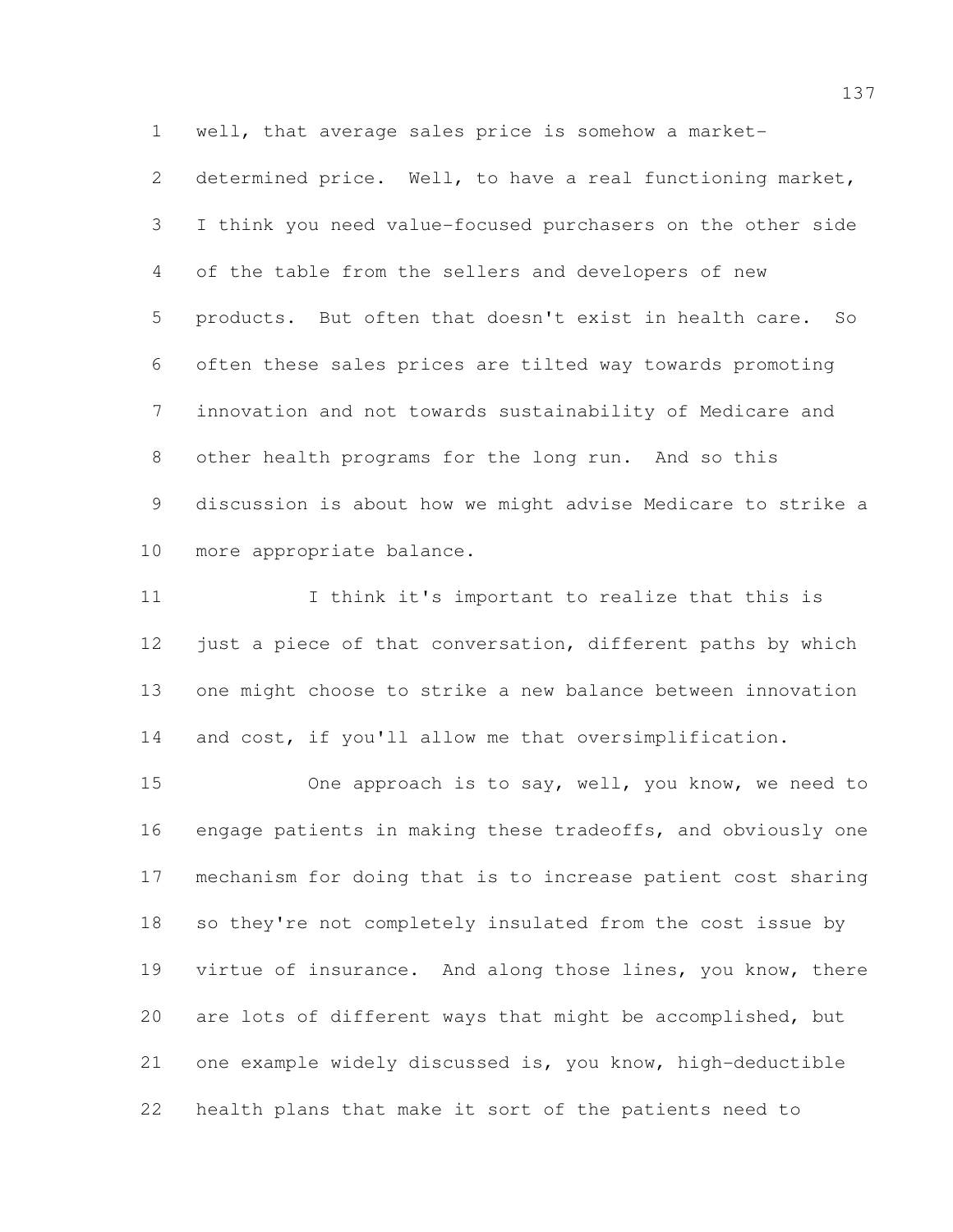engage in cost-conscious choice. And there are some merits to that approach, one of which is that it's patients making the choices, patients making the tradeoffs. It's not a one- size-fits-all approach. People get to make their own judgments about what they value and how they want to spend their money.

 But the rub is that that strategy only takes you so far. A very large proportion of total health care spending is on patients with serious illnesses who rapidly blow through even a high-deductible health plan and end up being fully covered by insurance. So a patient-based strategy can help, but it's not going to take you all the way. And, of course, I've glossed over the issues of how difficult these choices are for patients to make.

 Sort of another strategy is to say, well, you need to engage providers in making these tradeoffs and helping us 17 identify high value. The virtue of that, of course, is that providers more than anybody have the relevant expertise to do so, and a way to engage them is through bundling-type strategies where providers are paid not for each unit of service but for bundles of services, and then within that they can make judgments about what component parts, if you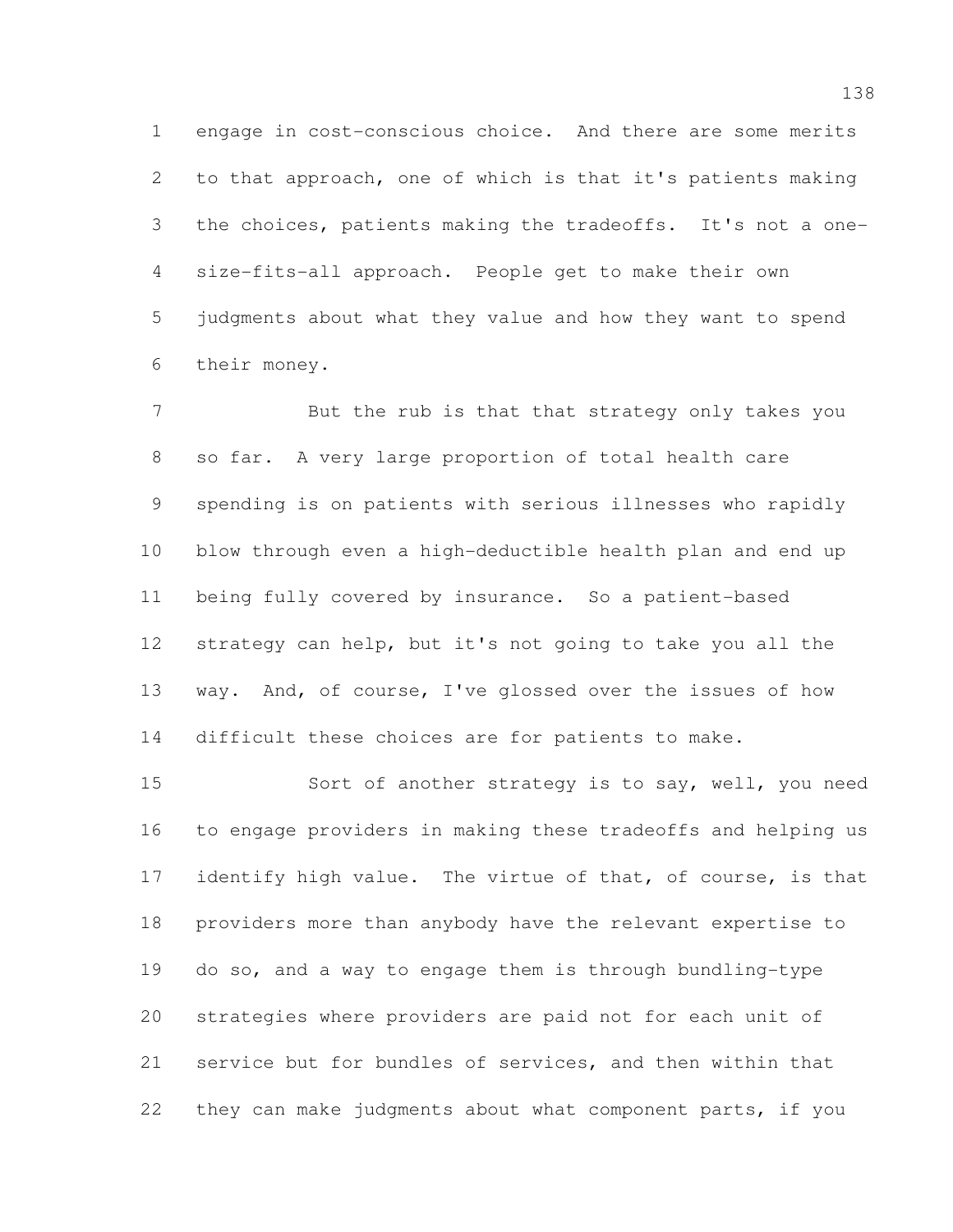will, they wish to buy. And that, too, is a strategy that has merit. Not only do providers have relevant expertise, but also in a provider-based system, you have some decentralization of choices. It's not one-size-fits-all. Different providers can make different judgments, and patients may gravitate towards different providers based on how those choices are made. But it also has some downsides. They can be a bit of a black box, what goes on inside the provider decisionmaking process and not particularly transparent to patients.

 The last strategy and the one that we're focused on here is, well, having insurers inject more cost- consciousness into these decisions, both through the coverage process or through payment policies like LCA. This 15 is a strategy that has some advantages. In particular, in the case of Medicare or a public insurer, you can assure a very open, transparent process with all sorts of procedural protections so that how the decisions are made is fully visible to all relevant parties and everybody gets a say in the process. So that's a real advantage.

 On the other hand, because you're making the decision at the insurer level, there isn't the same variety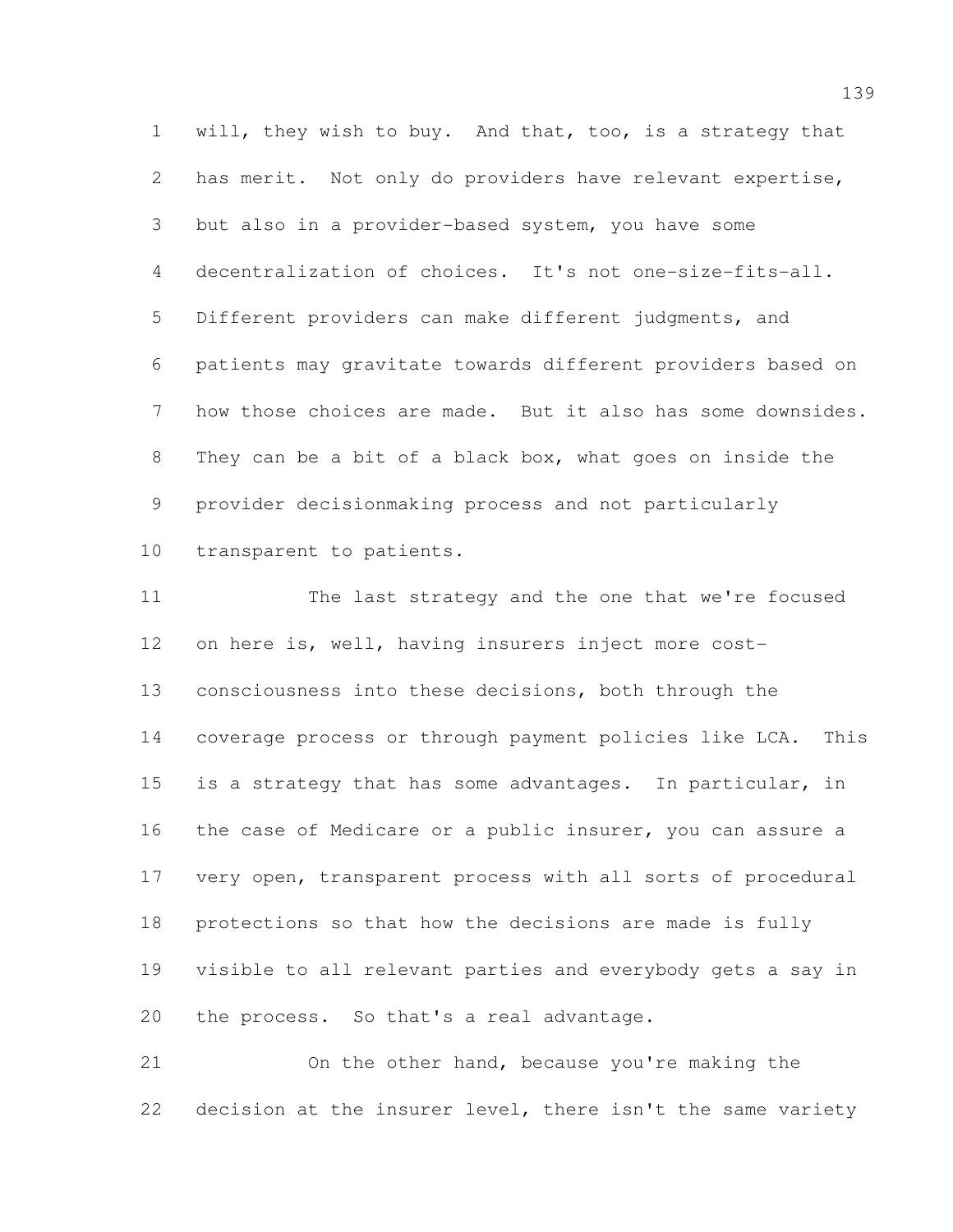that you get through decentralized decisionmaking by patients or providers.

 So all of these strategies have pluses and minuses. Not one is the right answer. In fact, as I look at our broad agenda, our broad work, we're doing work on each of those strategies. It's not choose one of the three, but try to get the best out of each while minimizing the disadvantages of each.

 What to me is sort of non-negotiable, as it were, is that we need to develop strategies to increase the value 11 of what we buy. The path that we are on right now, where the system is tilted way towards innovation with little consideration for the long-run cost impact, for patients, for insurers, for the public, it is simply an unsustainable system. So as difficult as these decisions are, as tricky as they are to figure out how to make them work, I don't think there really is any recourse but to try to work on each of the three tracks that I mentioned.

 So that's my two cents' worth to kick off round two.

 DR. NAYLOR: So I strongly support both of the recommendations proposed. I think they are entirely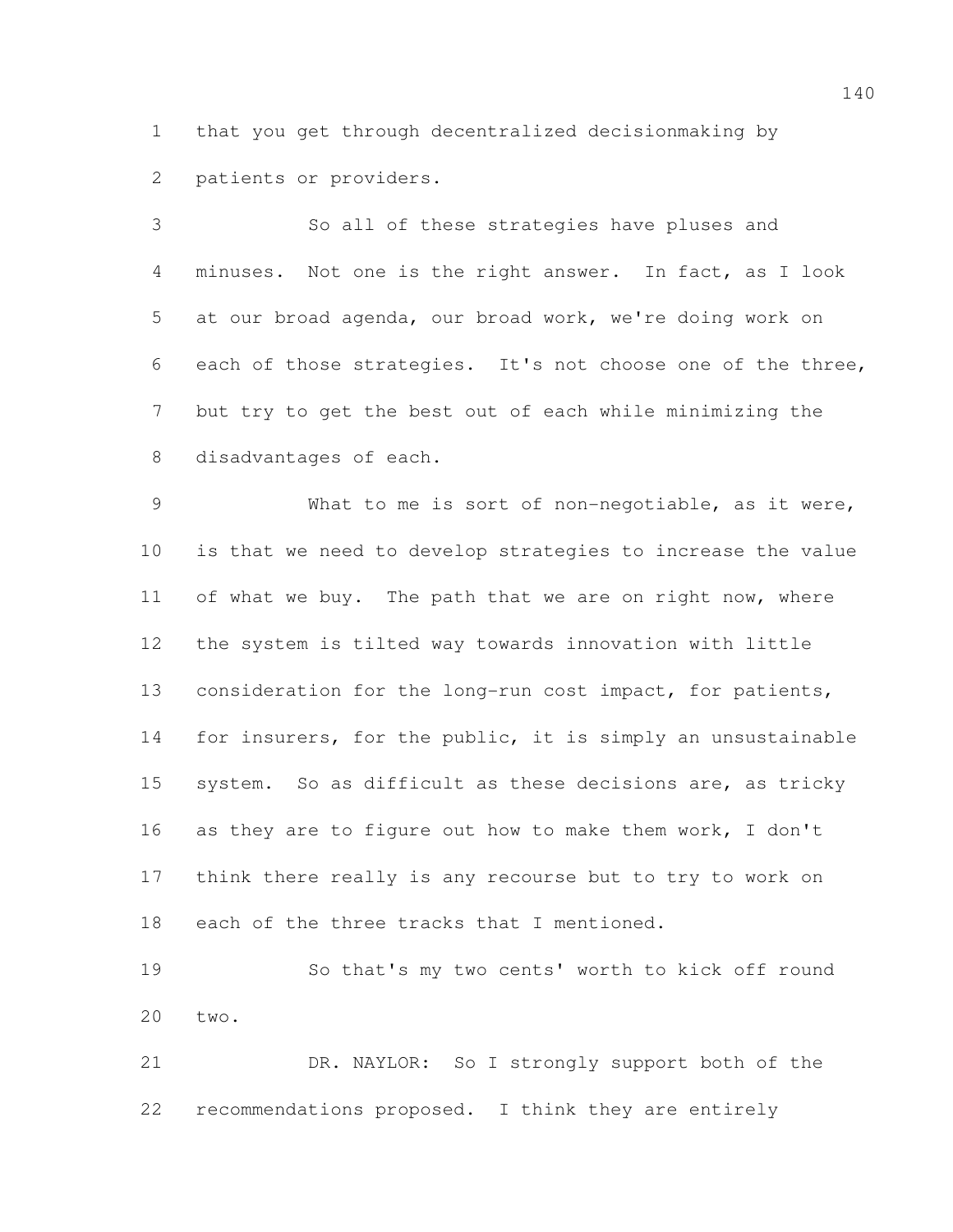consistent with our role in making sure that Medicare is producing high-quality, effective, efficient care.

 I think there are tremendous strengths to the recommendations in terms of its open and transparent and systematic process, that it gives choice, that it probably will involve engagement of patients, providers, and insurance altogether.

8 So I have two recommendations -- tweaks, if you will -- in terms of the way that these recommendations have come forward. I do think we need to operationally define or propose some operational definitions of what a clinically similar services, products. I think we also need to spend 13 some time thinking more about what is evidence-based, what 14 it means when things lack evidence, and give some quidance along those lines.

 I do think that there's also a role for local contractors but more engagement at the national level. So in terms of addressing in a timely fashion innovations that come on the market, maybe the local contractors can continue to play a role. But nationally I think when it comes to big-cost items, there ought to be some assessment that's going on to make sure that these are good decisions. And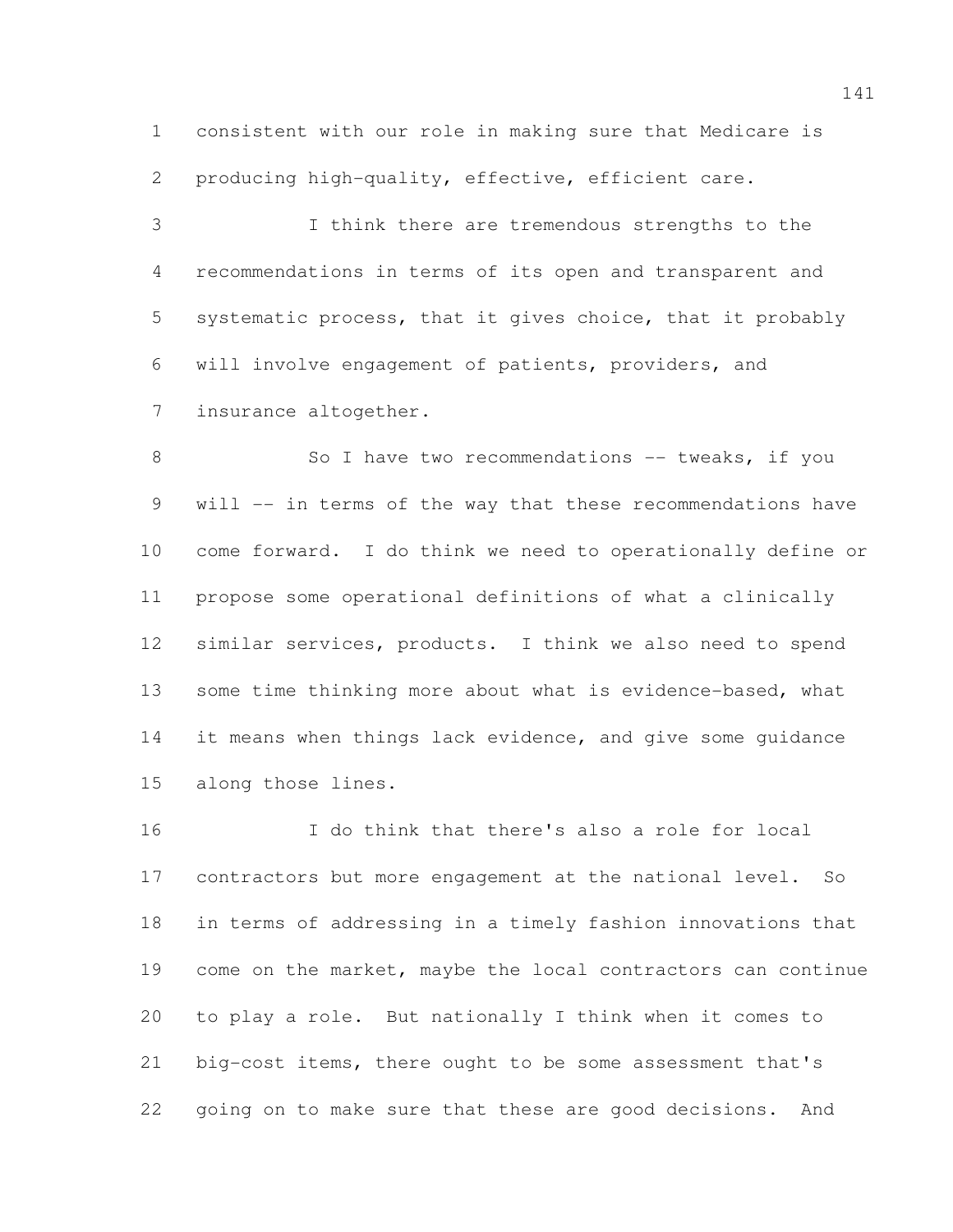maybe nationally there's an opportunity for periodic

 reassessment of decisions that have been made at a local level, sort of a check and balance. So you don't interrupt innovations coming into a market, but you also make sure that you have standards that apply across a nation in their implementation, especially around things that really, really cost a lot.

8 DR. CHERNEW: I agree with what Mary said. I'm generally supportive of what you said and of the ideas behind these things, and I think the wording in a number of ways matters. And I think the key thing is this aspect of clinical similarity. I think if you read through the chapter, for example, that talks about them working through 14 the same clinical mechanism, so that's useful, but I wouldn't consider that's what's important. If you had a, you know, surgical versus a medical thing, I think they're very different, but they could have -- I think it's similarity of outcomes and side effects that in the end is loosely what matters more so than the mechanisms. One thing that's odd in this case is one of the examples, which is an interesting one, has an off-label drug

as the least costly alternative and an on-label drug, I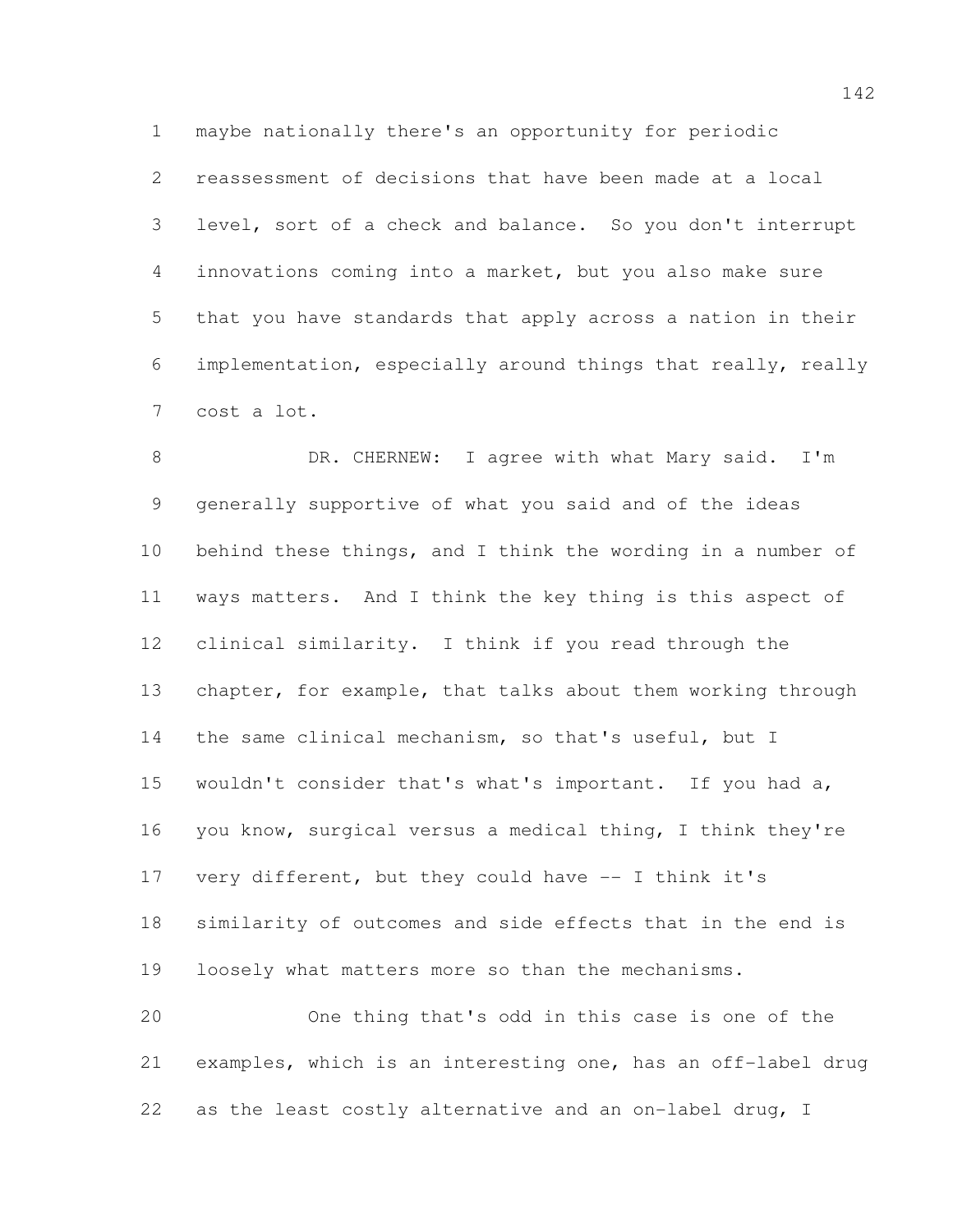think, as the more expensive one, if I understand it

 correctly. And I can't imagine a scenario in which you would say, all right, we're going to make the off-label one the least costly alternative to the other one.

 So, anyway, I think there are some challenges as to exactly how this interacts with the FDA, how it interacts in the process, and what really matters, I think, in our recommendation is I do think more detail on what's clinically similar and also understanding -- I like the idea 10 of having an open process, but I'm just going to -- this is a big "if." If I were to be skeptical of the Secretary, the fact that everyone gets to say their piece might not be so soothing to me, and I might want more discretion. On the 14 other hand, I'm worried about our ability, A, in our recommendation to define it so precisely, or then believe that that definition would make it through to the actual law. So I guess we could fiddle with the wording, but I think at this stage it's in the text of the chapter. I think we need to do a lot better job of trying to figure out 20 what safeguards there are and describing what  $-$  you know, for example, does clinical similarity mean it's similar, but we would apply some cost-effectiveness type thing, which is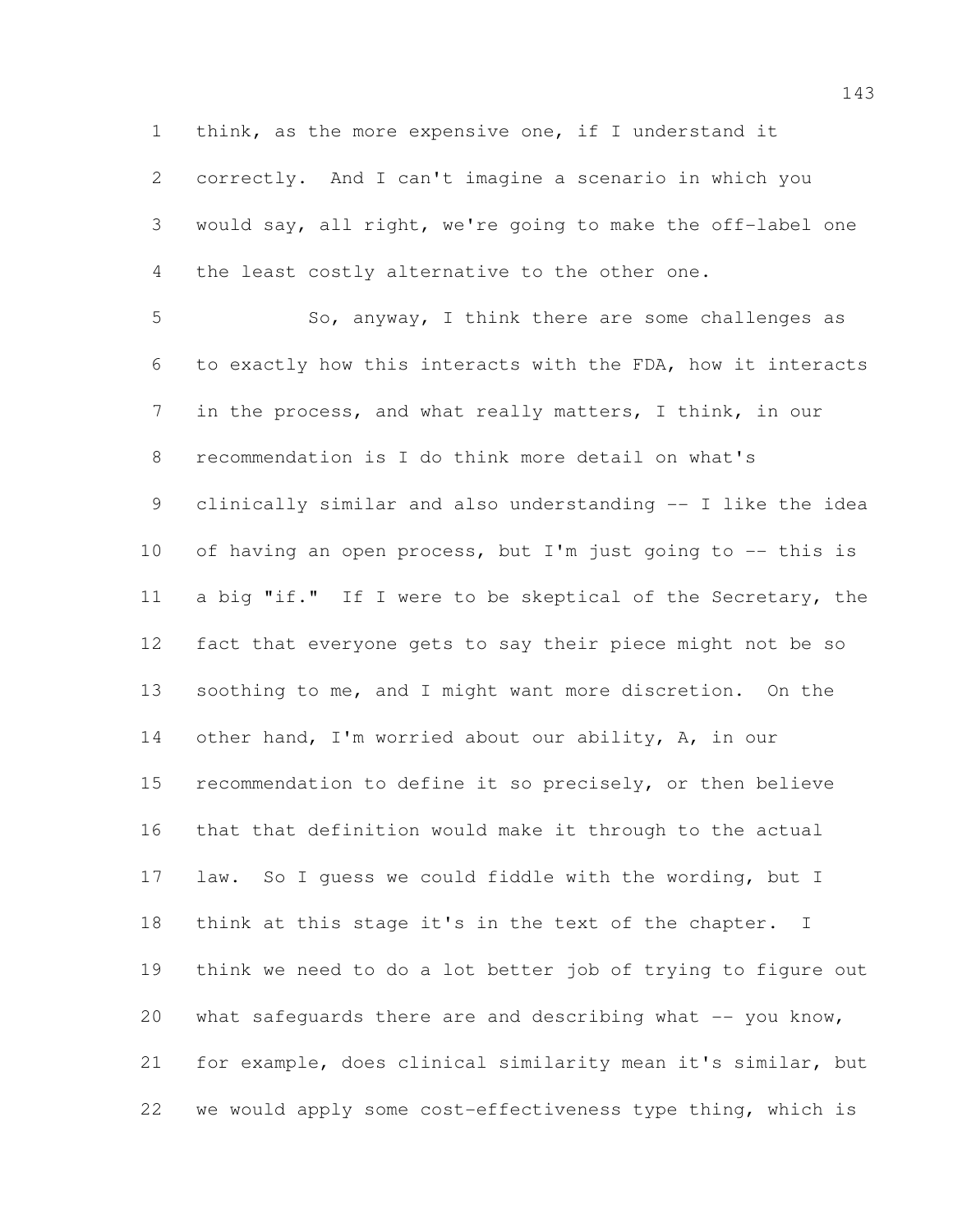not what I think is meant by this. I think what we really mean is basically loosely -- recognizing it's multi- dimensional, loosely equivalent outcomes, and the "loosely" part is hard. So I think that's where most of the work has to be as we go forward.

 MS. HANSEN: I definitely support the direction and the content of the two recommendations. I also just want to acknowledge and appreciate the point on the implications to the beneficiary, that it's highlighted in this recommendation, that it would actually lower the potential Part B and the cost sharing in general, which is something that is significant as we're talking about when we get the least costly alternative with however the definition is operationalized and clinically similar, that there is value to all parties here. You know, I think it's awkward 16 in the sense that it does affect the providers potentially. But if we're thinking about the whole overall lengthening of the value of the program, it's helpful both from a taxpayer standpoint as well as the beneficiary one.

 I'm going to ask something that is maybe somewhat different but related to material we covered before that doesn't come probably under this category, but it seems to -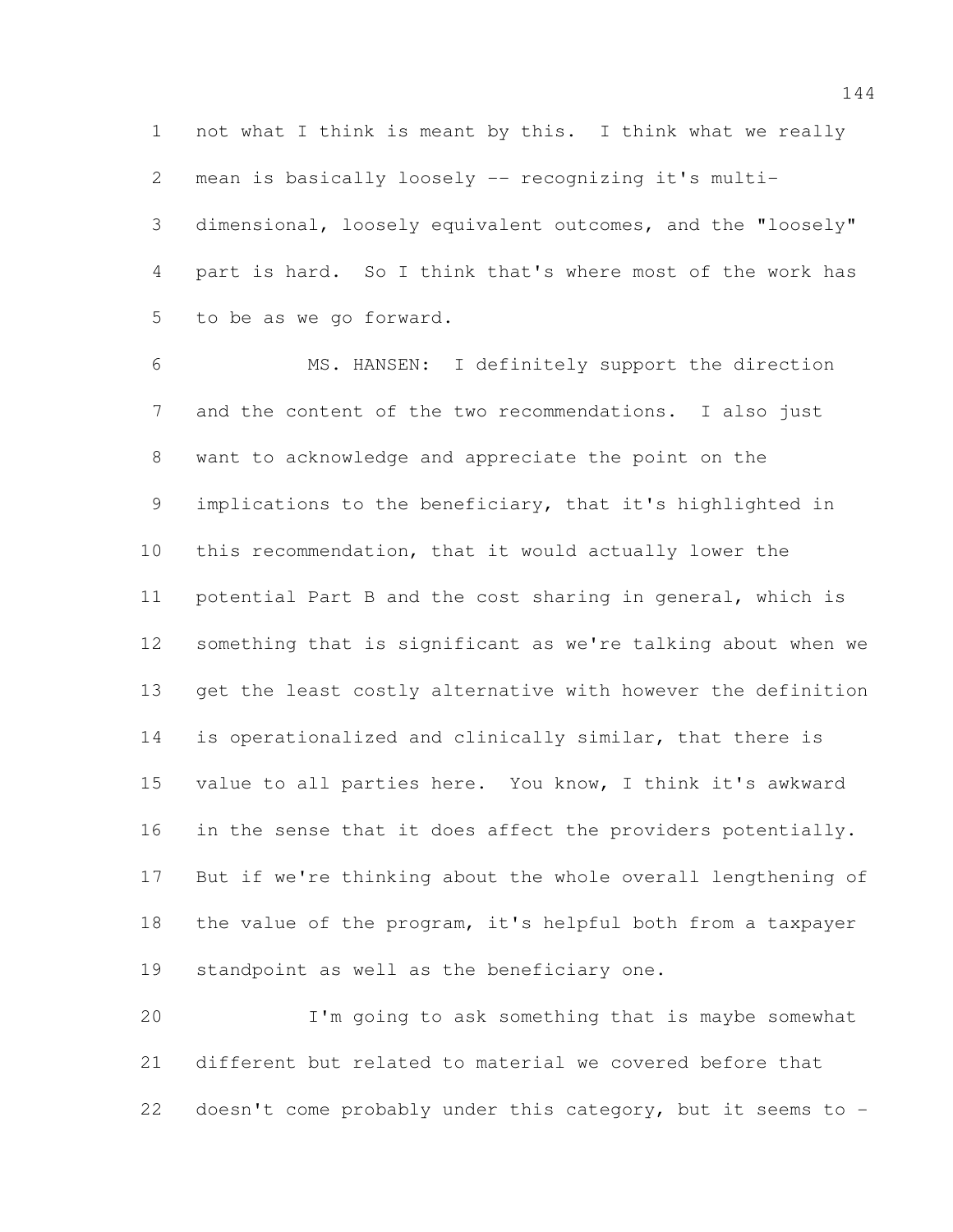1 - and maybe it's too much of an outlier. But it strikes me -- and I was thinking about the area where there isn't kind of a head-to-head, and it has to do with the biologics work that we did sometime ago. At this point I think in the legislation there's a 12-year protection period before generics come into place. I just don't -- but that's an area that I think when we think about, you know, looking at this piece -- but there's a whole other piece whose share of the use of resources is going to be extraordinarily growing. And I don't know whether it's appropriate in this particular chapter, just to point out that while we're looking at this, this is somewhat tweaking at the edges when a whole other 13 piece that doesn't have the opportunity to get evaluated, possibly for as long as 12 years, is going to affect the program in a significant way.

 MR. BUTLER: So whether there's a budget issue or 17 not, any prudent purchaser would have to endorse recommendations 1 and 2. It does kind of make sense. So, again, the devil's in the details.

 Mike suggested beefing up the chapter language as one alternative. We might even have a third recommendation that says, you know, clear definition of what constitutes a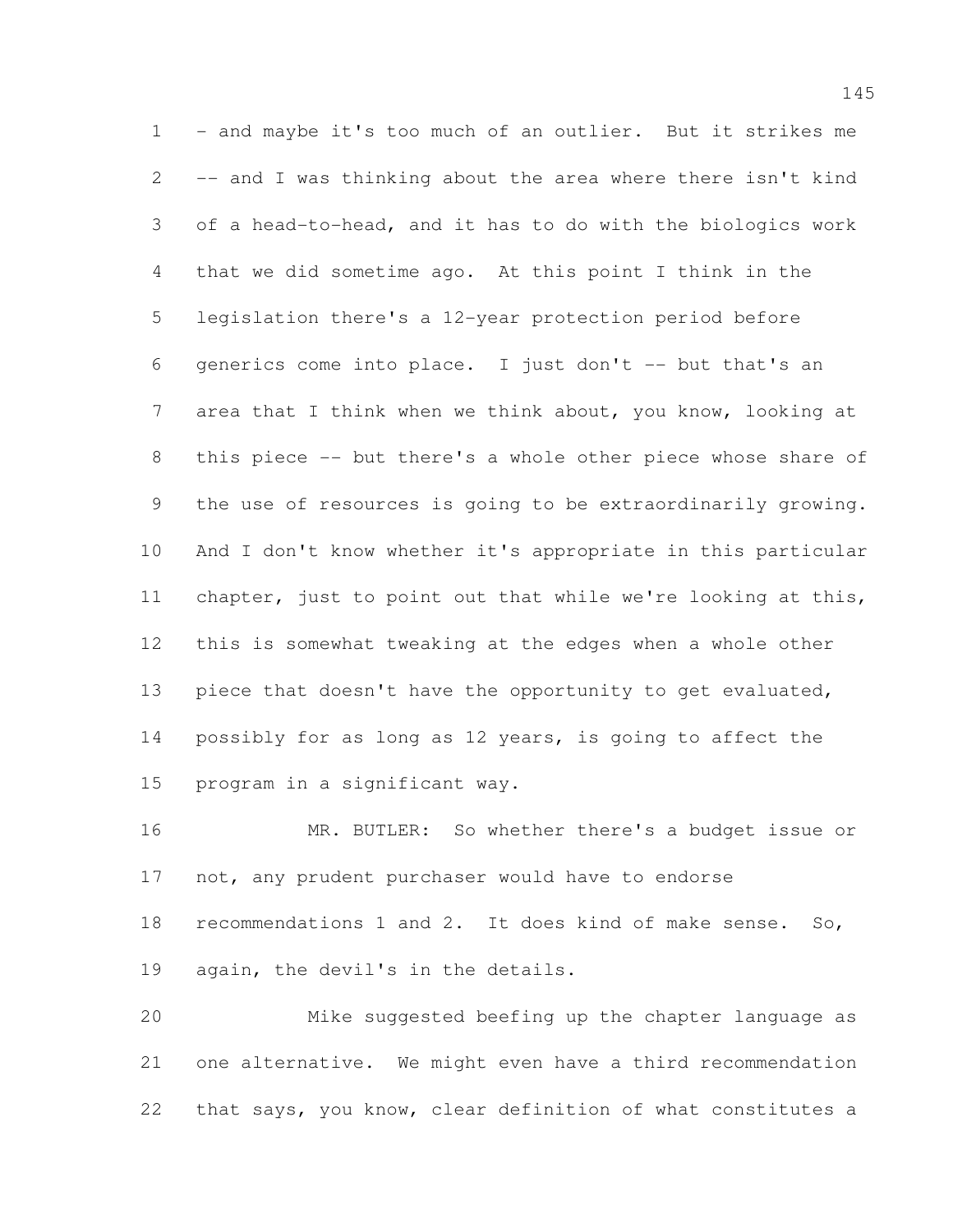different service, what constitutes a different outcome, what constitutes evidence. Something like that would be more -- you know, somebody has to -- I don't think we should be the ones, though, that develop guidance on that. We should just identify that those are things that need to be clearly defined to have this thing be successful.

7 And then with the risk of going back to round one, 8 it just stood out so sharply to me, the proton therapy example where it says if they're just outpatient surveillance, it's \$820; if it's IMRT, it's \$20,000; and if it's proton therapy, it's \$49,000. I'm not sure how that price, for example, got set, but it does kind of highlight this need for definition on all of these. Is it a different service? Does it have a different outcome? And is there evidence of that? I mean, it just kind of strikes you that -- and Ron I'm sure has got all the data on that one to know 17 the answer, right? But that kind of highlights the need, I think, for the definition piece of this as part of the recommendation.

 MR. HACKBARTH: Let me just pick up on the points that Peter and Mike have made. I agree with Peter that we're not really the right place to lay out in great detail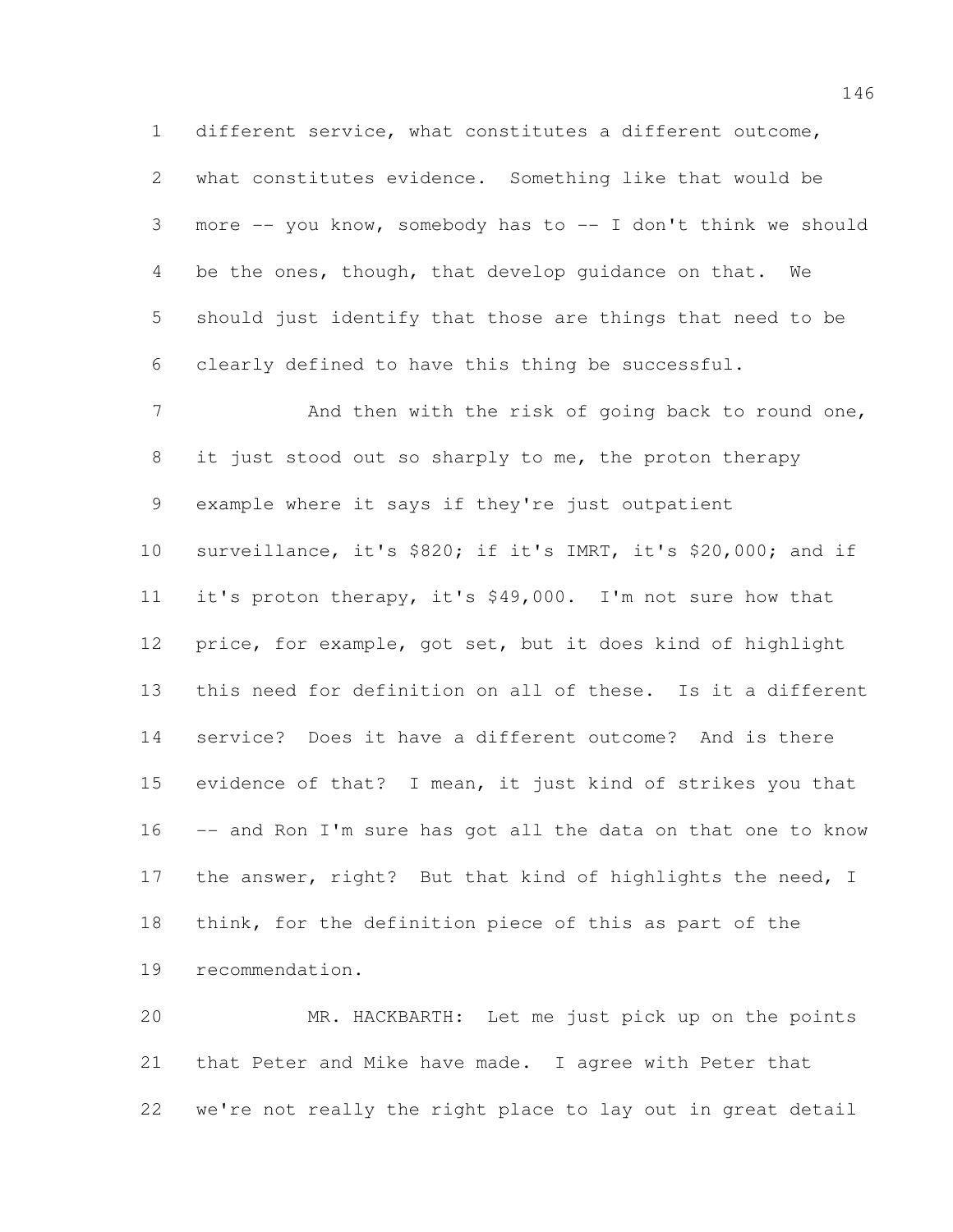the answers to the important questions Mike has raised.

 Having said that, I think we need to think enough about the questions that Mike has raised to be confident that we're not recommending something that really is impractical or impossible to do. So I'm sort of between you. I may be a little closer to Peter than to Mike, but I think these are important issues that Mike has identified. MS. UCCELLO: I agree with a lot of the comments so far. I think it's a really important step in the right direction, moving toward this. 11 I want to go to Recommendation 2, and this was brought up in round one on putting the onus on the developers and the manufacturers to prove that it's superior. In this week's Health Affairs, there was an article about having a three-tiered system where it's proven that you're superior or that it's comparable, which would be the LCA type of thing, or a third category where there's insufficient evidence, and then you would have three years to prove. I mean, that seems to make sense to me, but I don't have enough information to evaluate what's more appropriate here -- putting all the onus on the developers or having this kind of period for insufficiency of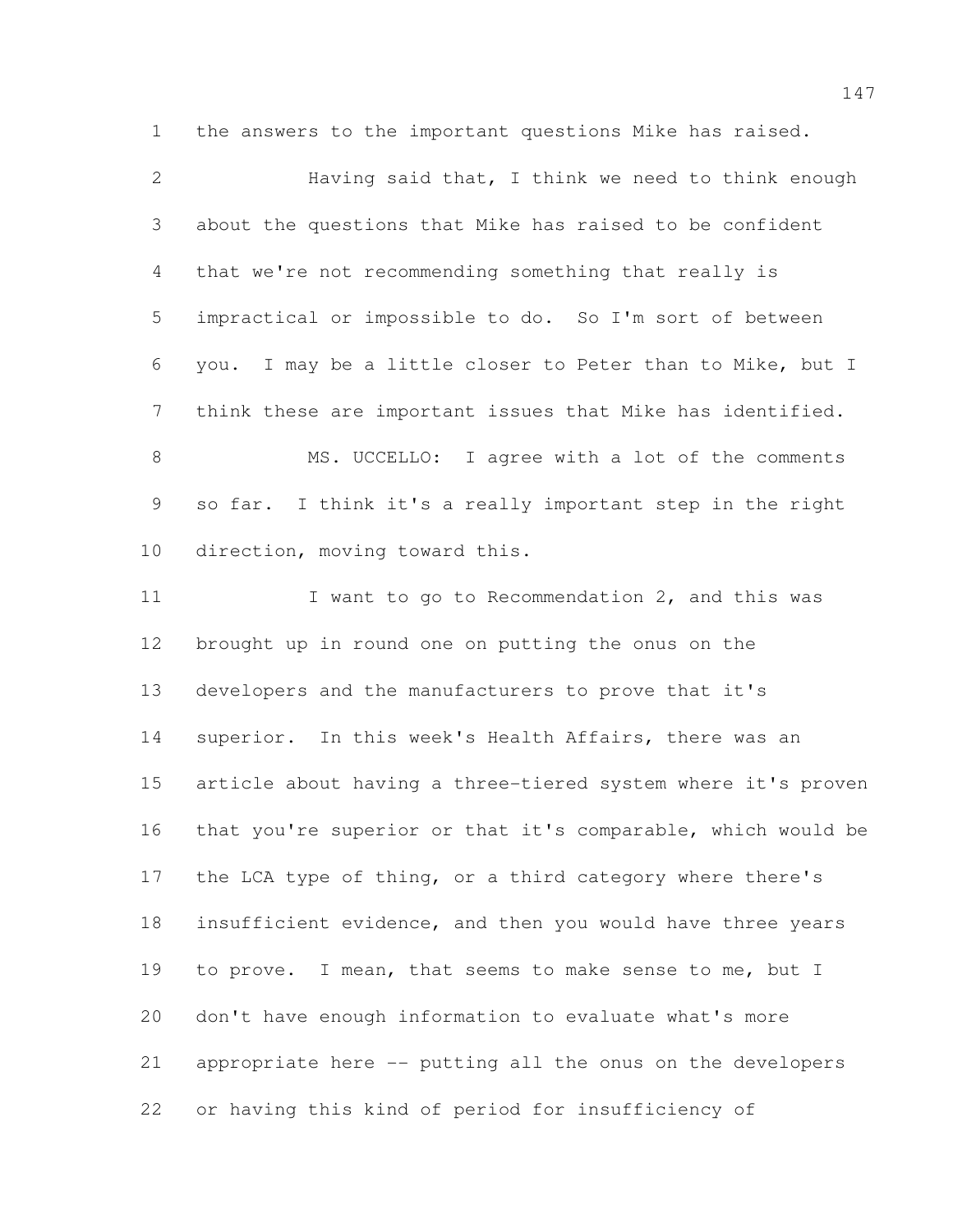information.

| $\overline{2}$ | I quess I just don't -- I would like more                   |
|----------------|-------------------------------------------------------------|
| 3              | information on when something new is developed, how much    |
| 4              | information is there already to determine whether something |
| 5              | is superior or not; and if it's not available by then, how  |
| 6              | long does it take to get that information? And I think it   |
| 7              | depends, but --                                             |
| $\,8\,$        | MR. HACKBARTH: In the Health Affairs piece --               |
| 9              | this was Steve Pearson's article.                           |
| 10             | MS. UCCELLO: Yes                                            |
| 11             | MR. HACKBARTH: That third category where there's            |
| 12             | no evidence, how is the price set there?                    |
| 13             | MS. UCCELLO: According to current Medicare                  |
| 14             | pricing.                                                    |
| 15             | DR. MARK MILLER: Exactly. In this context, you              |
| 16             | would be letting it go to the higher price if the           |
| 17             | manufacturer was driving the higher price.                  |
| 18             | MS. RAY: And it would have that price for three             |
| 19             | years [off microphone]. Sorry. So if it didn't have         |
| 20             | evidence showing it was the same as or better than existing |
| 21             | options, its payment would be set based on existing         |
| 22             | statutory formula. It would have three years to produce     |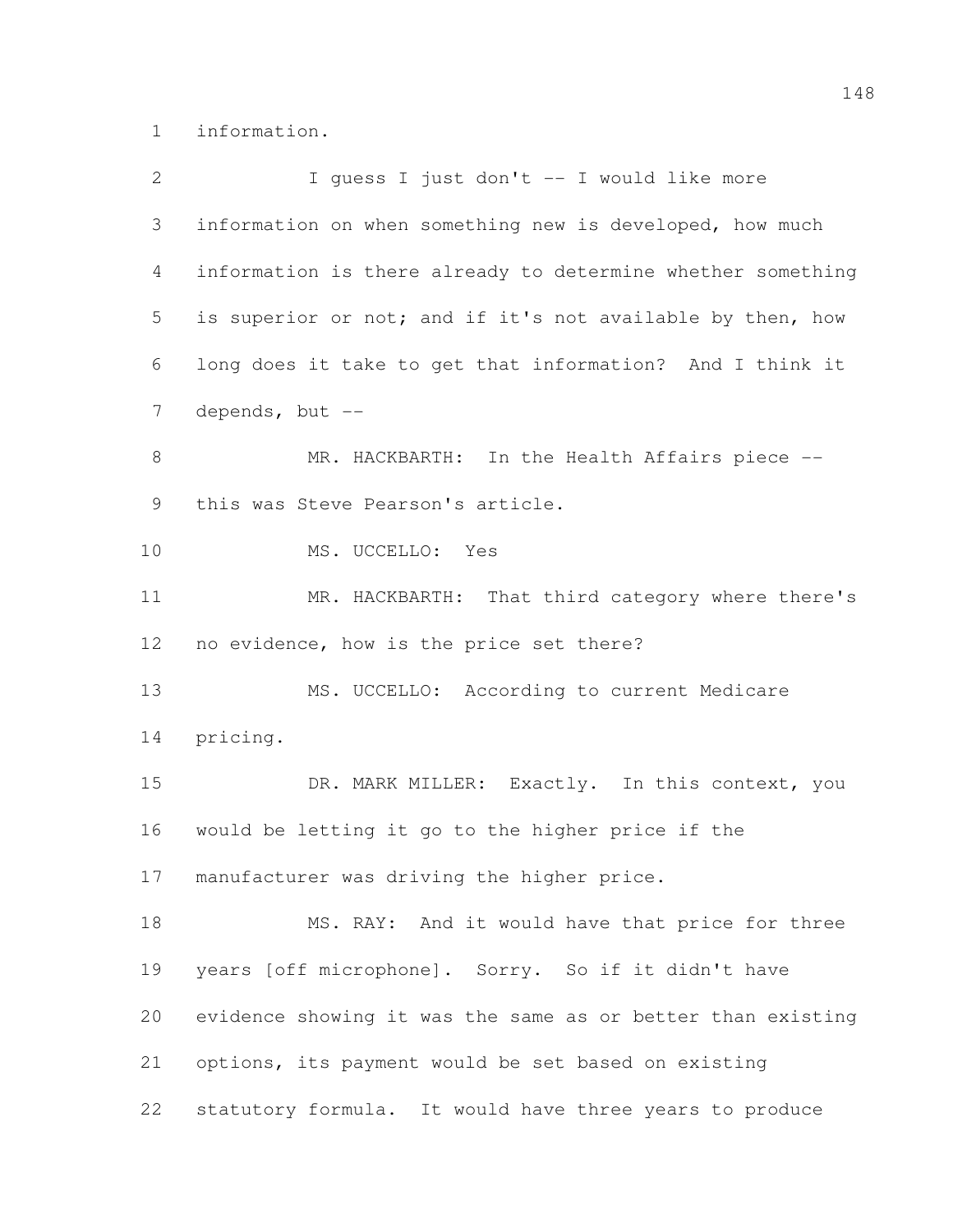evidence to show, you know, how it would compare.

| $\mathbf{2}$    | MR. HACKBARTH: So what I hear you saying is if               |
|-----------------|--------------------------------------------------------------|
| 3               | there is evidence, the manufacturer can set the higher       |
| 4               | price; if there isn't evidence, they can get the higher      |
| 5               | price but for a time-limited period. If they're --           |
| 6               | MS. RAY: If it has evidence that it's better,                |
| $7\phantom{.0}$ | then it can charge a higher price. If it has evidence that   |
| 8               | it's the same, it's a least costly alternative.              |
| $\mathcal{G}$   | MR. HACKBARTH: Right.                                        |
| 10              | MS. RAY: If it has no evidence, it could get its             |
| 11              | higher price based on the statutory formula for three years. |
| 12              | MR. HACKBARTH: Yes, that's --                                |
| 13              | MS. RAY: Oh, okay. I'm sorry.                                |
| 14              | DR. CASTELLANOS: Thank you. I guess I should                 |
| 15              | start my comments on that I've lived with LCA with Part B    |
| 16              | drugs and it works. It really does work, and it's            |
| 17              | effective, and it's good for the Medicare system, it's good  |
| 18              | for pricing, and quite honestly, it's pretty good for        |
| 19              | patients, too, when the patient has the option of electing   |
| 20              | to do something different if he or she wants to or if it's   |
| 21              | medically necessary. So I really think it does work when     |
| 22              | it's properly applied.                                       |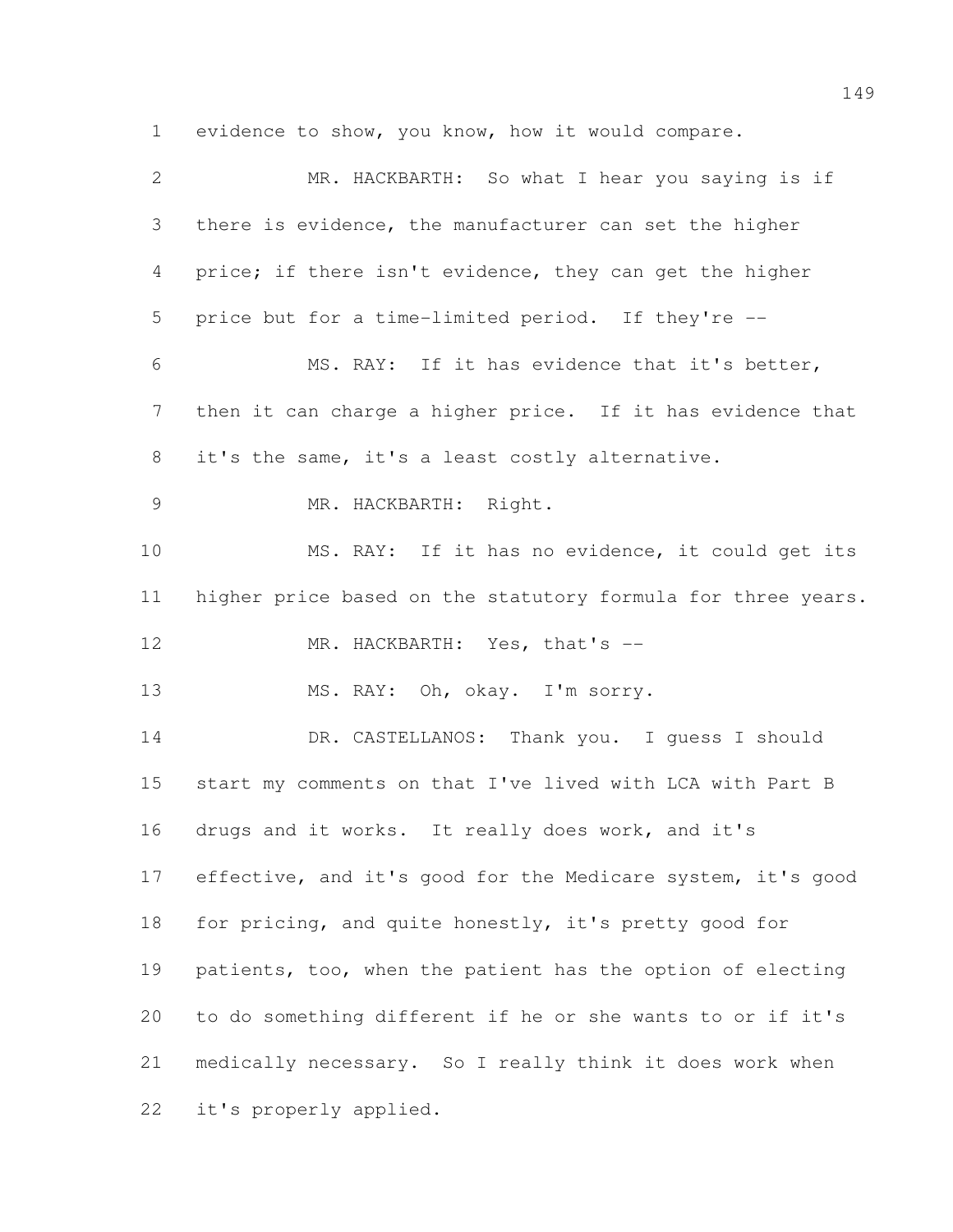Now, as far as Draft Recommendation 1 and Draft Recommendation 2, I think Peter really hit the nail on the head. I think we can drill down too much and be caught in a cesspool if we're not careful.

 I think Nancy brought up two services, new services. Now, Peter briefly brought up that example that you used on page 29 of radiation therapy, and you're comparing observation and radiation therapy. I'm sorry, 9 those aren't similar services. They're just -- they're similar options of treatment, but they're not similar services. And you have to be extremely careful on your definition of services, and Nancy brought that up. But, 13 again, you can't -- those are not similar services. And if you want to do that, then you better start talking about radiation therapy, chemotherapy, surgery, and all that. So I think we're way off by this example, and in my opinion, it's a poor example.

 MR. HACKBARTH: You're making Mike's point [off microphone].

 DR. CASTELLANOS: Yes, I'm making Mike's point -- I'm making Mike's point.

22 The last point -- and, you know, Bob is going to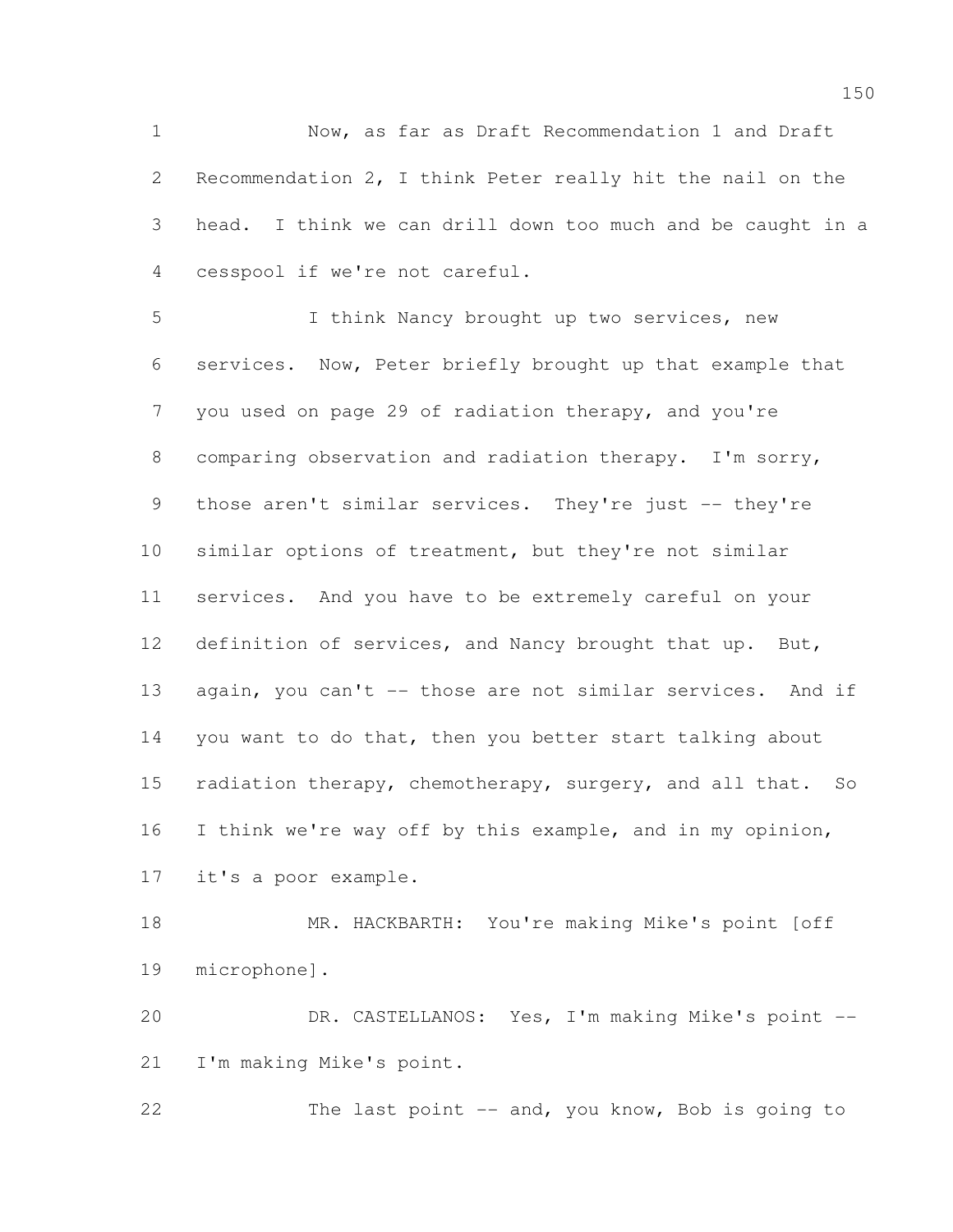make up my other point because he's going to talk about lack of evidence. I don't like that definition, and I'd like to know who's going to make those decisions and how it's going to be done. You know, again, some of the things we've talked about over the last several years need to be incorporated in

 this: comparative effectiveness, appropriateness, guidelines of treatment, et cetera, done by the societies.

We need to talk about informed decisionmaking, too.

 You know, least cost alternative is a good, good 11 option, but when costs become the primary determinant, then we can really get in trouble.

Thank you.

14 DR. BERENSON: Okay. Here's what I'm going to say, Ron. No.

[Laughter.]

17 DR. CASTELLANOS: I've got my tape recorder on.

18 DR. BERENSON: Yes. I support Draft

Recommendation 1 and I support the thrust of Draft

 Recommendation 2. I think it's much more complex than this -- as this conversation has started to get at. And it may vary by services. I think, for the most part, for Part B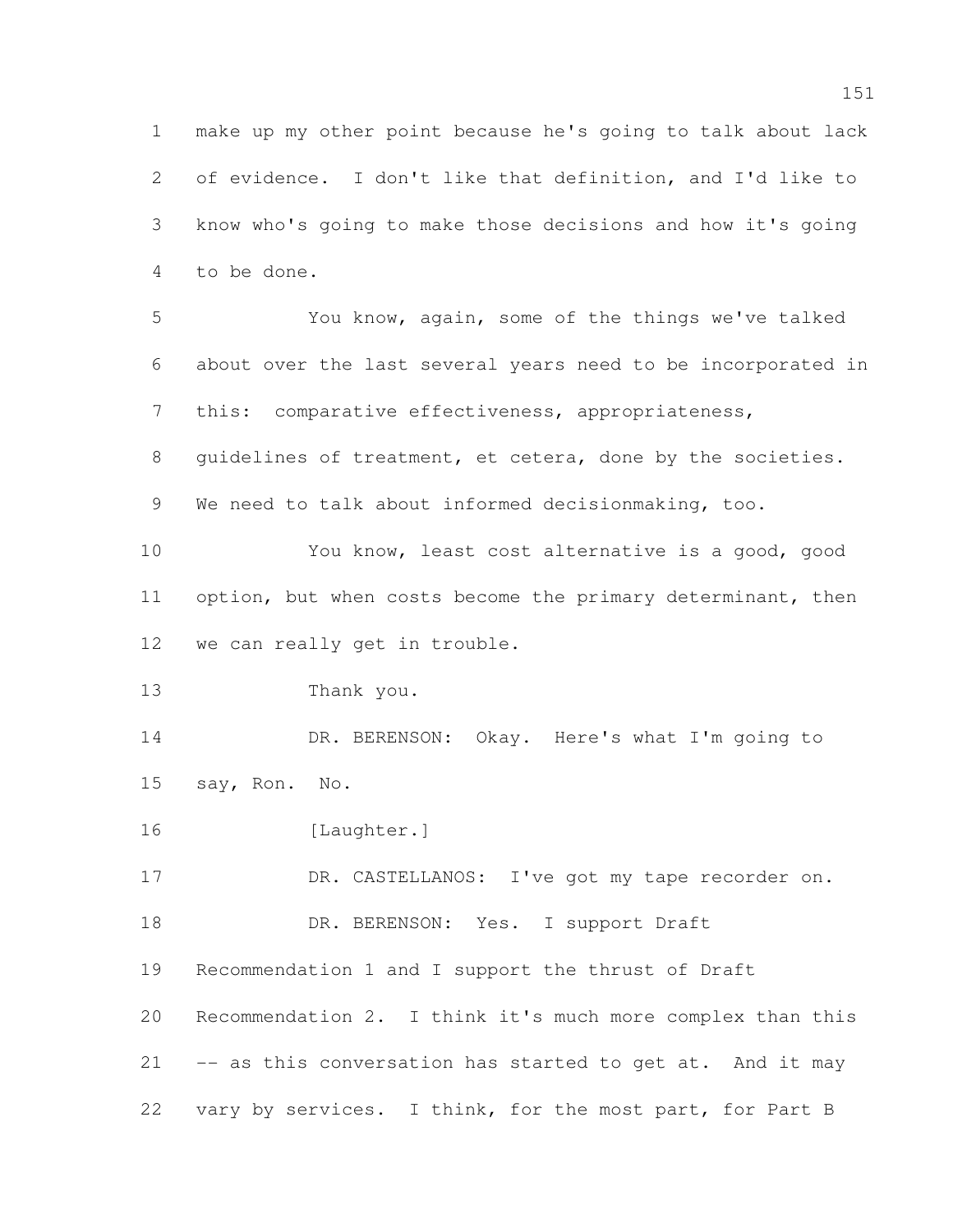drugs, the FDA process, at least for on-label use,

 determines what the outcome is. I mean, the two drugs for prostate cancer sort of as part of the FDA labeling, they establish what the purpose is and we don't have a head-to- head comparative effectiveness, but the drugs are used for the same purpose and I think it's relatively more straightforward to get the evidence. For off-label, it's trickier.

9 I think for DME, I think it's often fairly straightforward to figure out that two different services are achieving the same objective and they can be compared. When it gets to sort of medical and surgical services, I think it's much trickier, and so Draft Recommendation 1 contemplates that this might be extended. The work that Peter Neuman has done looking at now 150 consecutive national coverage decisions by CMS found 17 that in the majority of cases, there is either poor or no 18 evidence on which they had to -- or poor or fair, I should say. It was either fair or poor evidence on which they had to make a coverage decision. And if we hold to a standard 21 of you have to have good evidence, I mean, if the burden is such that if you don't have evidence, that it's not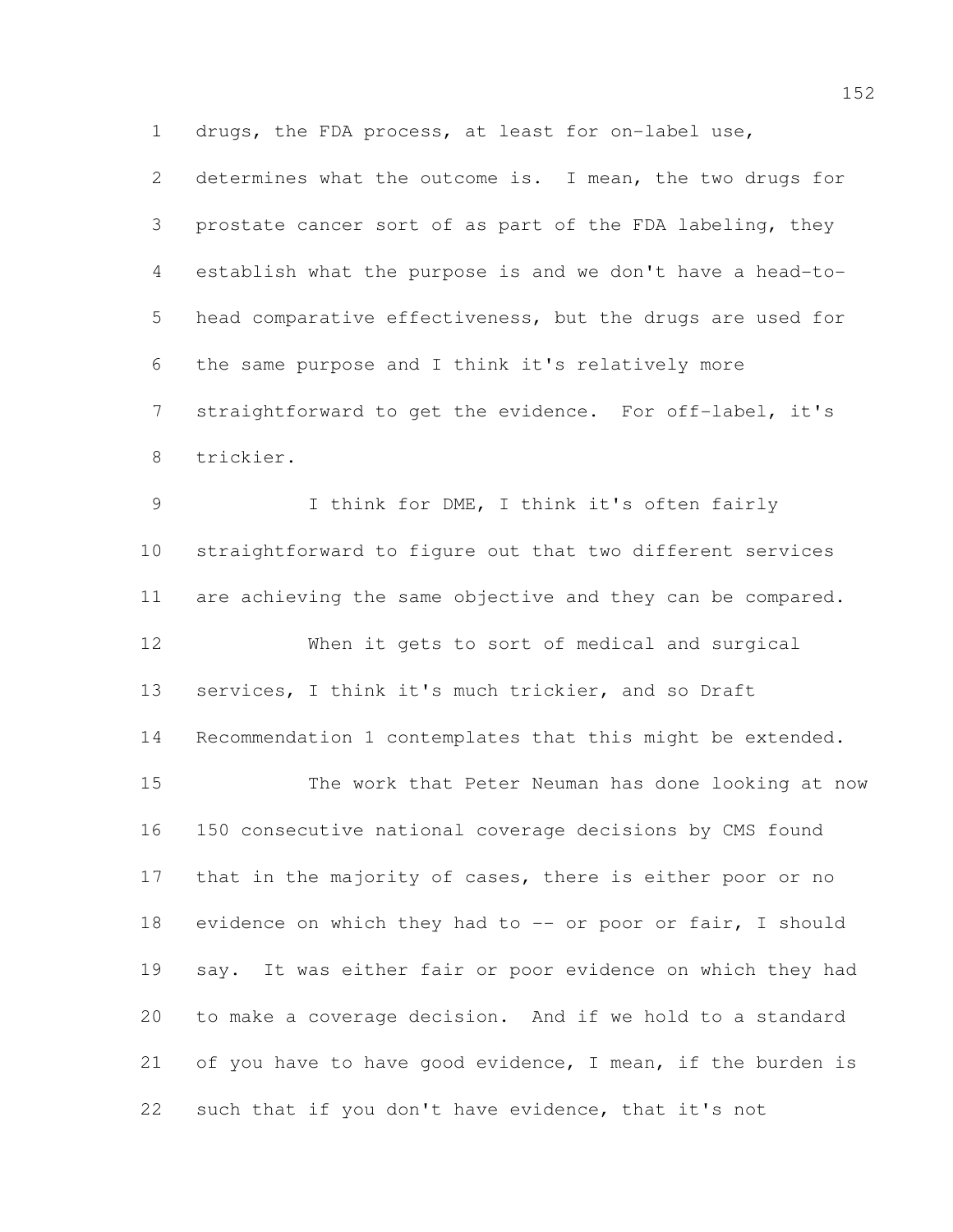approved, I think you need some kind of outlet like Pearson is suggesting. I don't know whether the three years is right or not, but I think we need -- there are things that come along where there might be a compelling case to approve something while the evidence is being developed and I think we have to somehow consider that.

 This is a process where we are going to use pricing to essentially affect coverage as opposed to the more straightforward we are going to give it a coverage up 10 or down. Here, we are going to give it a price, and that price may effectively make it not covered, if you simply -- so I think we need some kind of an exceptions process for the Secretary where there is no evidence or we have a process like Pearson is suggesting.

 But that brings me to the final point I wanted to make, is that there is an assumption that these services are a manufacturer or a pharmaceutical company who have the potential of gathering monopoly pricing and they will have an incentive to then fund the studies to get the evidence. Services for which nobody can achieve monopoly pricing, there might not be sort of that natural funder of the studies. A surgical procedure that doesn't include a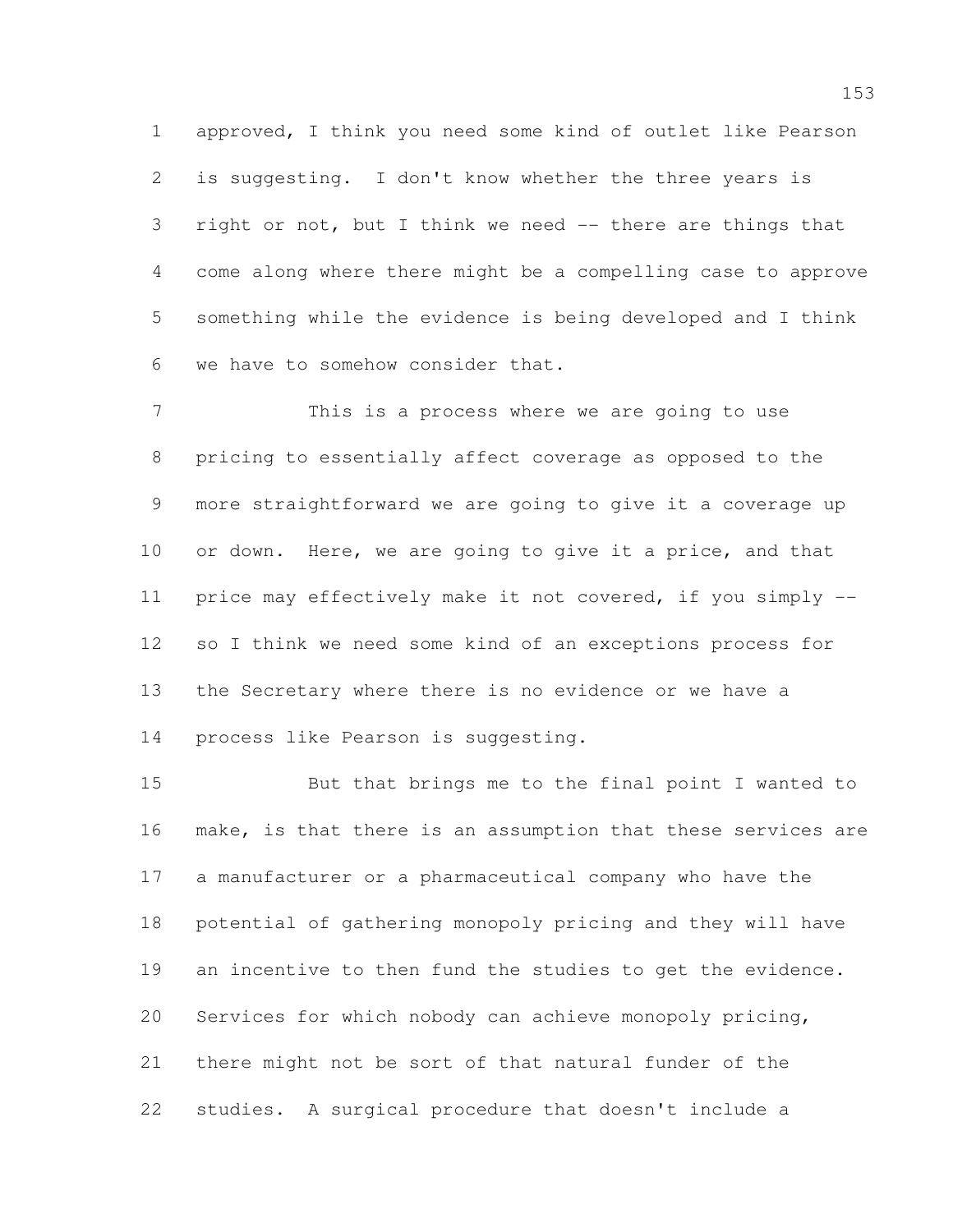device, who is going to fund that? That is, I assume, comparative effectiveness will pick it up, but again, you may have a bias towards drugs and devices and not to other services for which the evidence simply isn't being produced if -- and so I think that -- all I'm saying is I think there's some complexity here that simply saying the absence of evidence means you may not get into the system, I think we need to think through those situations a little more carefully.

 I don't think I need to get into the Lucentis-Avastin thing that I was going to.

12 DR. MARK MILLER: The only thing I would say, your last comment that you don't get into the system, you would 14 get in, just at the lower price.

15 DR. BERENSON: Yes, but for some -- I mean, if you truly have a different service that you simply can't produce 17 at the lower price, you are effectively not in the system, 18 and so -- actually, I will use the Lucentis-Avastin thing because it has been brought up by a couple of you. They are two alternative treatments for acute macular degeneration. The on-label drug Lucentis is the one that costs \$2,000 an injection. The off-label Avastin is the one that costs \$40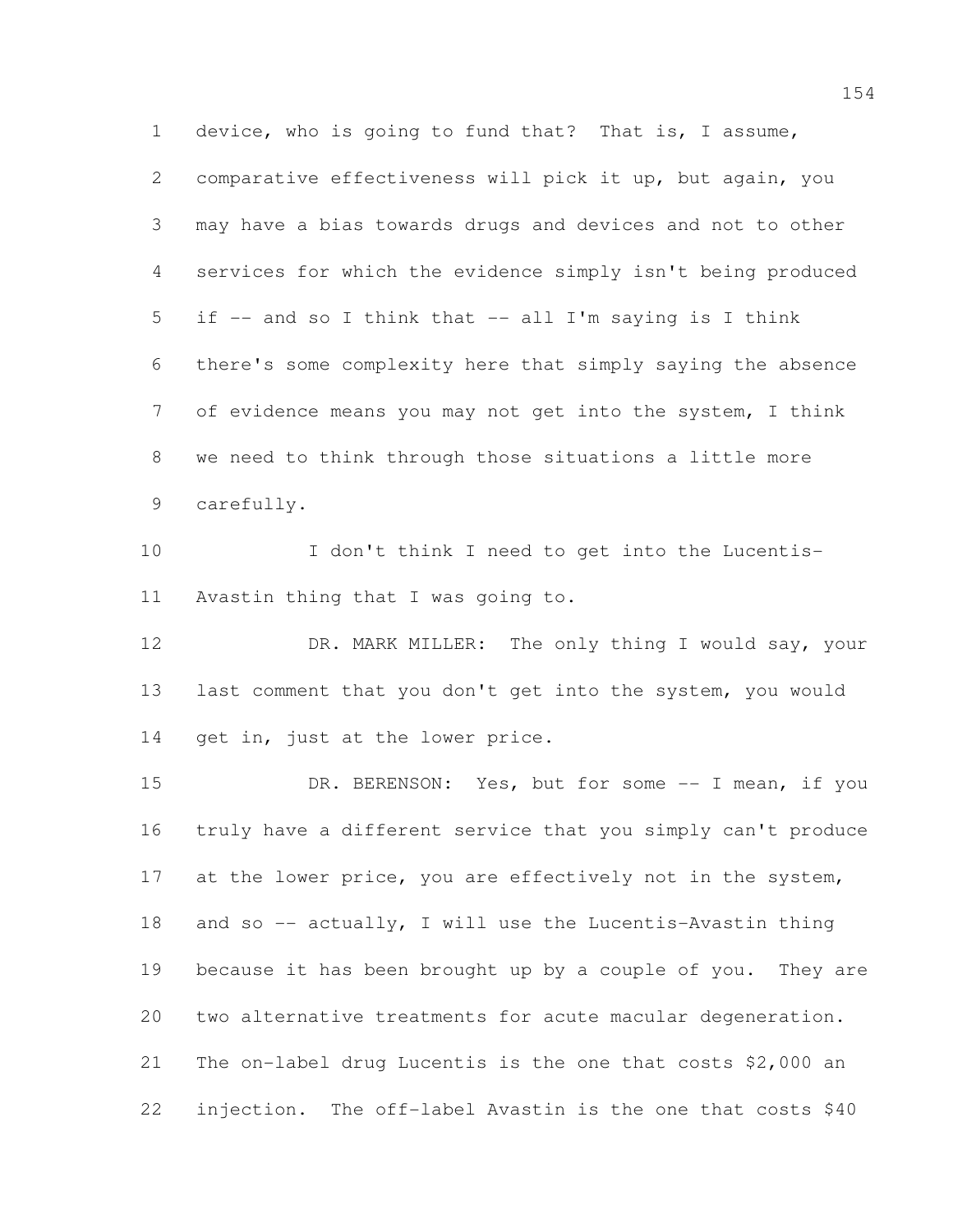or \$50 or something.

| $\overline{2}$  | Interestingly, the Academy of Ophthalmology                 |
|-----------------|-------------------------------------------------------------|
| 3               | actually endorsed the off-label use without the clinical    |
| $4\overline{ }$ | trial that we're anticipating, the head-to-head clinical    |
| 5 <sup>5</sup>  | trial. It seems to me that's a situation where you probably |
| 6               | want to invoke least costly alternative where you don't     |
| 7 <sup>7</sup>  | actually have the full evidence that has come in, if your   |
| 8               | advisory committee or whoever you're going to have here can |
| 9               | agree that there's no sort of compelling need to wait for   |
| 10              | that clinical trial to be developed.                        |

11 I'm just saying there will be some situations in which the potential benefit of that service is such that you really need to make a decision today with some window to get the evidence, tighter, I think, than what we've got with coverage with evidence production, which I think there's some looseness to. But that simply saying we're not going to price anything other than to the least-costly alternative in all cases without evidence, I think, is too strict a standard, and so I think we have to work through some kind 20 of an exceptions or some time period or something like that, which I don't think we've worked through yet, something like what Pearson is suggesting, or I'm not sure exactly what it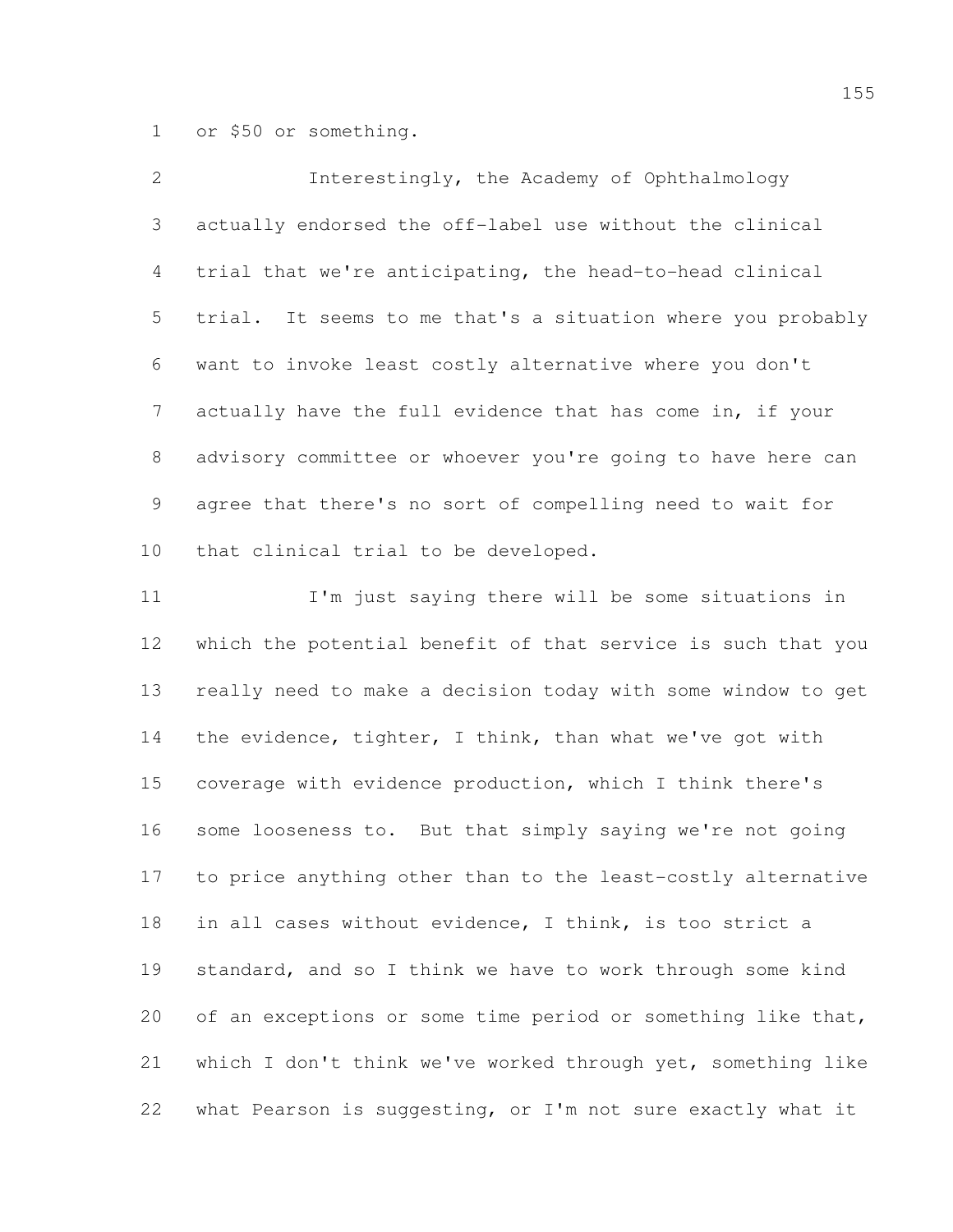would be.

| $\mathbf{2}$   | MR. KUHN: I'm kind of going back to where Glenn              |
|----------------|--------------------------------------------------------------|
| 3              | was sharing his thoughts on this kind of three areas that    |
| 4              | you're looking at, is that if you really think about the     |
| 5              | Medicare today, the Medicare program truly is, except for    |
| 6              | the MA side of it, but truly is a passive payer of services. |
| $7\phantom{.}$ | It just simply pays the bills when people get sick and       |
| $8\,$          | that's pretty much what it does and it's pretty darn good at |
| 9              | paying those bills.                                          |
| 10             | I think what we're hoping to do here with this               |
| 11             | discussion and others is really help the Medicare program    |
| 12             | become more than a passive payer, but become an active       |
| 13             | purchaser of high-quality efficient care. That's where the   |
| 14             | Medicare program needs to be in the future and where I think |
| 15             | its salvation rests as we go forward.                        |
| 16             | So again, I think this policy and both                       |
| 17             | recommendations move us in that direction and I think        |
| 18             | they're both solid recommendations and have a lot of merit.  |
| 19             | Of the two, however, I think that the second one -           |
| 20             | - let me share a couple of comments about that one. On the   |
| 21             | second issue, you know, the real issue here for me is that,  |
| 22             | as you heard in terms of the report that laid out the IR     |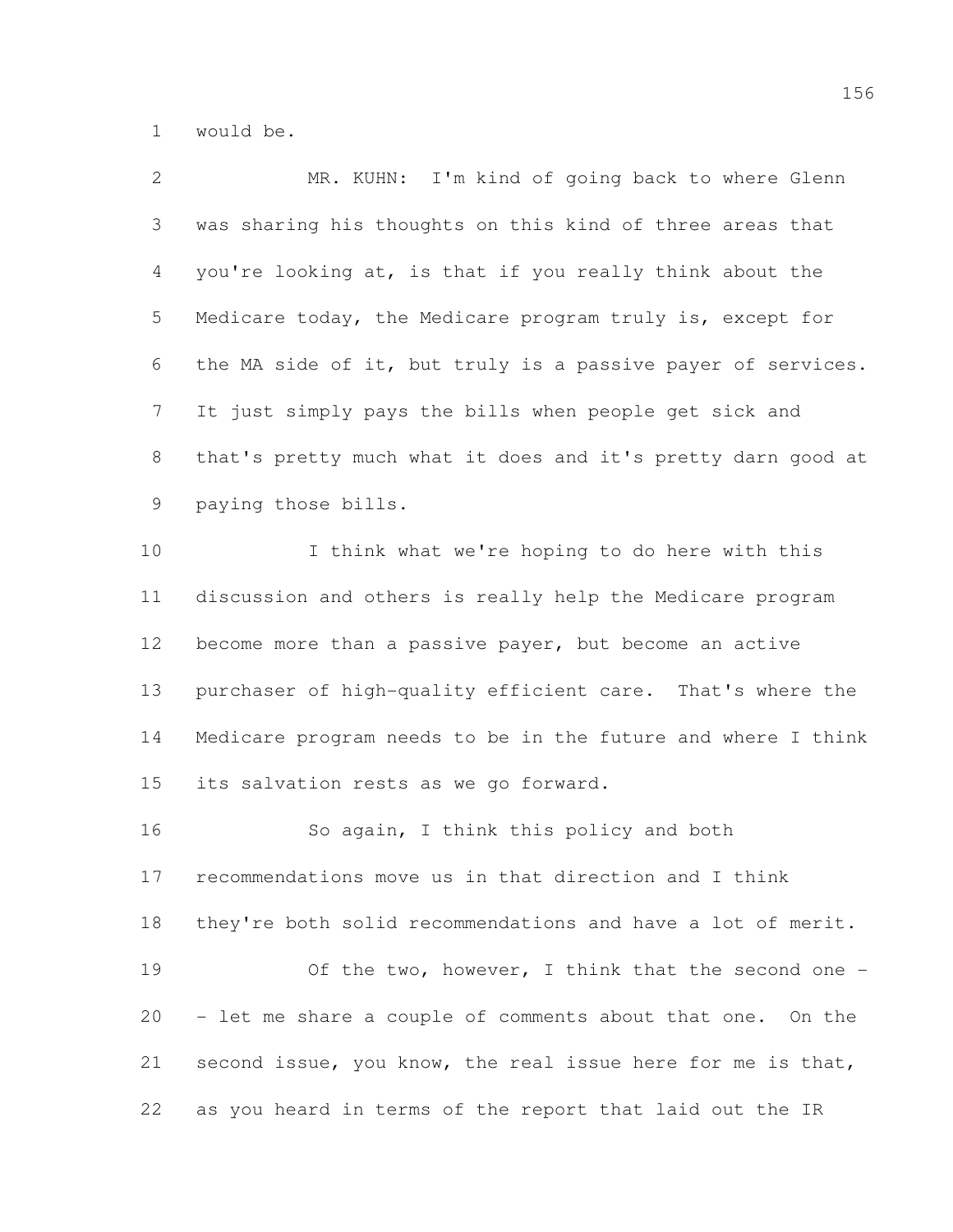process, Inherent Reasonable process, just is not an

 effective process. It's not being used. It's hard to implement. So some way to kind of circumvent that, which Option 2 allows you to do.

 Also, to me, Option 2 reminds me a little bit of coverage of evidence development. Yes, we're going to cover it, but you prove the evidence that there's higher value here and we'll more in that direction and we'll support you in that.

 And so what I can see coming out of that is that folks may recall when Sean Tunnis was here not long ago and we were talking -- one of the issues we were talking with Sean about is the parallel review with the FDA. And 14 remember, the authority of the FDA. Theirs is safe and effective. Under the Medicare, as we have talked about, under this 1862 provision, it's reasonable and necessary. And so I think one of the innovations that you would hope with an option like this or a recommendation like this is you would see innovators thinking about the value of their product long before they are through the FDA process so that when they show up at Medicare's doorstep, not only do they have a stamp of approval from FDA in terms of safe and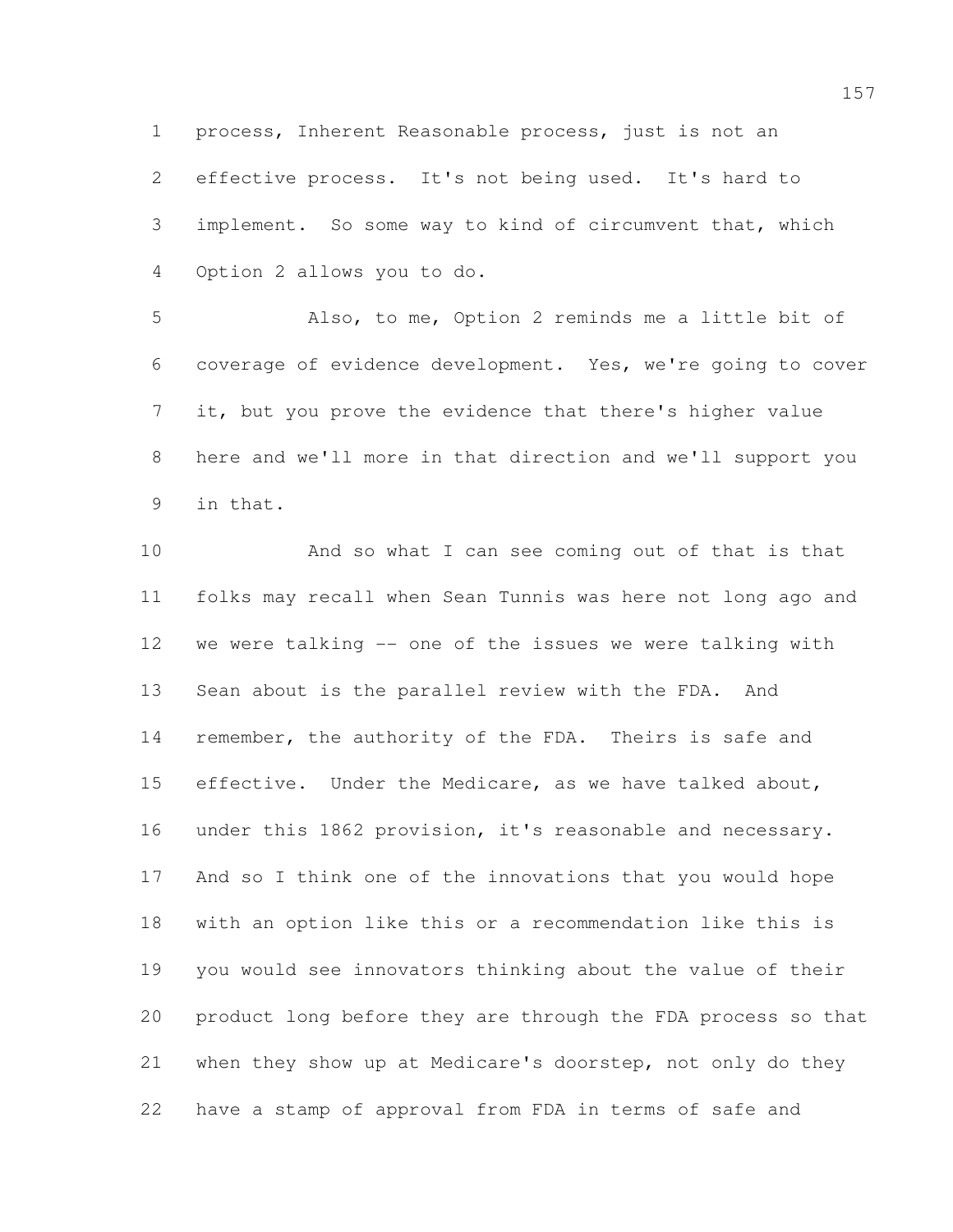effective, but also they're ready to address the reasonable and necessary issue head on. And I think it just front- loads a lot of that investigation, a lot of that work earlier, which I think is value to the program and ultimately value to the beneficiaries that are out there. I think all the issues we've talked about here in

 terms of making sure it's a very transparent process, it's a very rigorous process, it's one that's based in evidence, is going to be absolutely key, I think, for the Medicare program to maintain its credibility. But again, I think both have a lot of merit. But I think they also will help spur innovation even further.

13 But importantly, like I said at the beginning, is that what we really need to do is help Medicare become an 15 active purchaser of care and I think this -- both of these options help us move in that direction in a pretty effective way.

 DR. KANE: Yes. This discussion reminds me of an article I wrote about 20-odd years ago that Glenn reviewed, and he didn't like it the first couple of rounds, but it finally got published.

[Laughter.]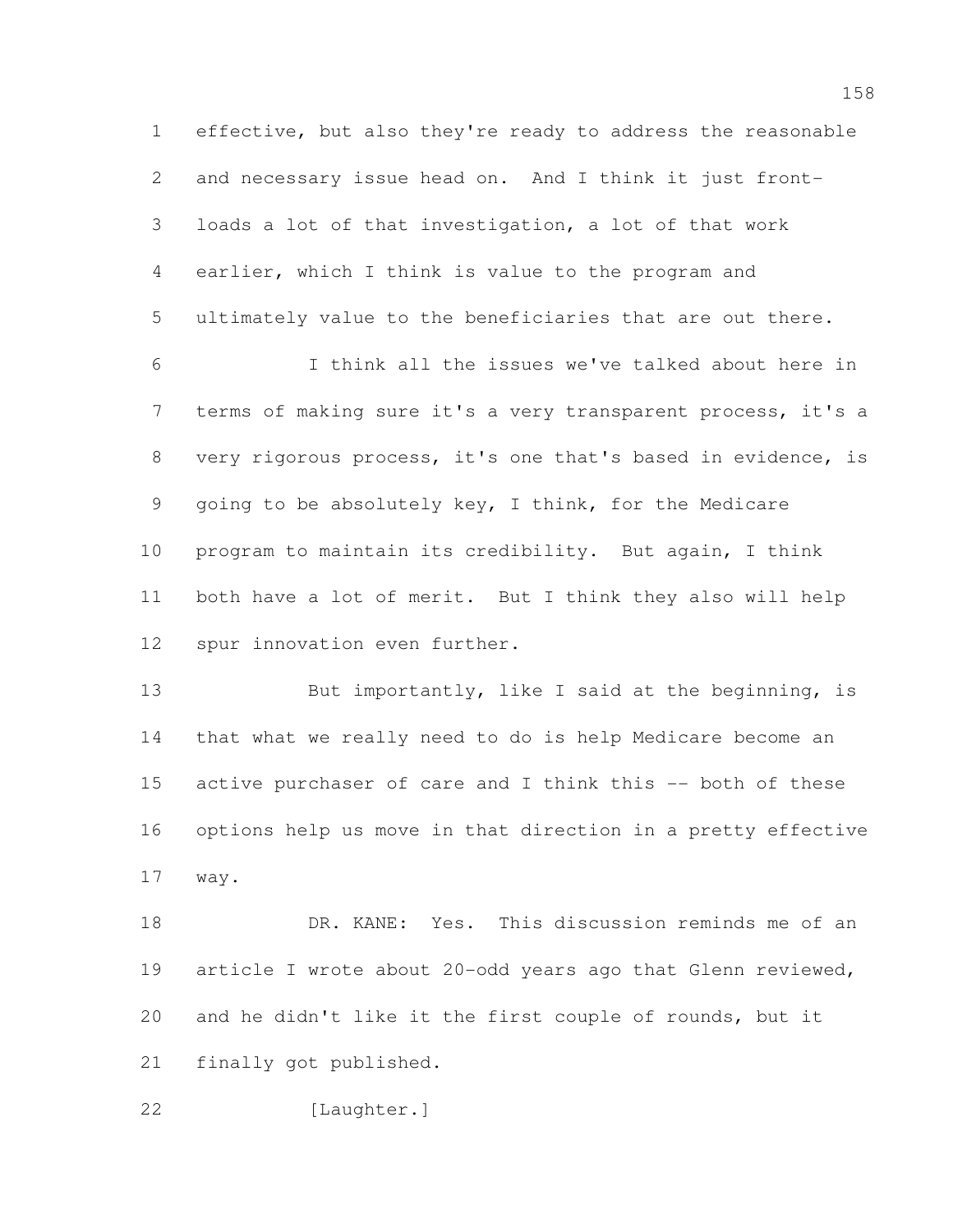DR. KANE: What it talked about was the process by which new technology got into the DRG system and the fact that manufacturers would fight to get an ICD-9 code attached to their new device that was at a higher -- it was actually the cochlear implant at the time, but it's a known method of profit maximization to try to get your device or procedure or service into a better ICD-9 code or a new ICD-9 code that would put you into a new DRG.

 And in a way, that's the prospective payment system's way of doing the least cost. You're getting it into a clump of comparable services and there's going to be 12 a range of what it really costs to do it the different ways, 13 but you're going to get the average price.

 And this starts to bring -- and the reason I asked where we really want to apply this is I really think we 16 already have some of that kind of, you're in a cluster of 17 services already with PPS, with prospective payment, just by virtue of the way that you've got to get a code and these codes cluster services together. But we don't have it for drugs and devices. So in that sense, I think we're not being -- all these decisions are being made already for a lot of all the services, just by virtue of a process that is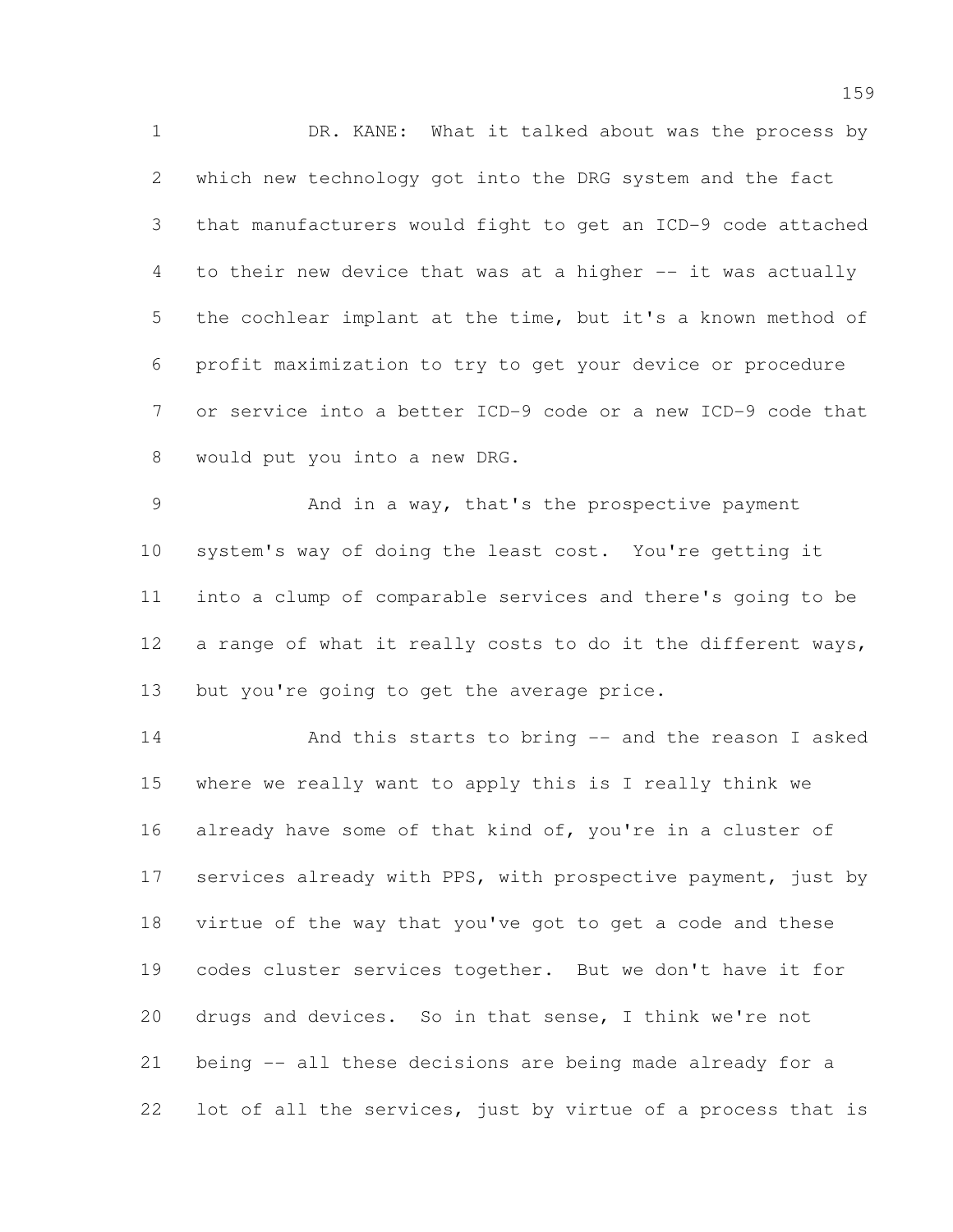not very transparent, which is what my article was about. It's the coding process. How do you get an ICD-9 code.

 So I'm not that uncomfortable with the idea that we apply this also to drugs and devices. And my only concern really is that I think we're being a little naive about the industry response. So the example you gave me about how industry behaved when LCA got lifted was an opportunistic example. So they kept their prices low and then they jacked them up when the constraint went away. But 10 I'm thinking back to when, for instance, generics started to become a threat to brand names, and what was the drug industry's reaction to that, was to try to repress the 13 bringing to market of generics. And I think -- and I actually think I mentioned this before -- I read a thesis of a doctoral student who studied the introduction of lower- cost alternatives to your existing brand and in markets 17 where there are reference prices, they didn't bring it in, and in markets where there wasn't, they did bring it in. 19 So I think we do want to have maybe some way, and I'm still all for LCA, but I'm thinking there should be some way you can see what is being introduced on an international basis so you know whether or not this is happening. We've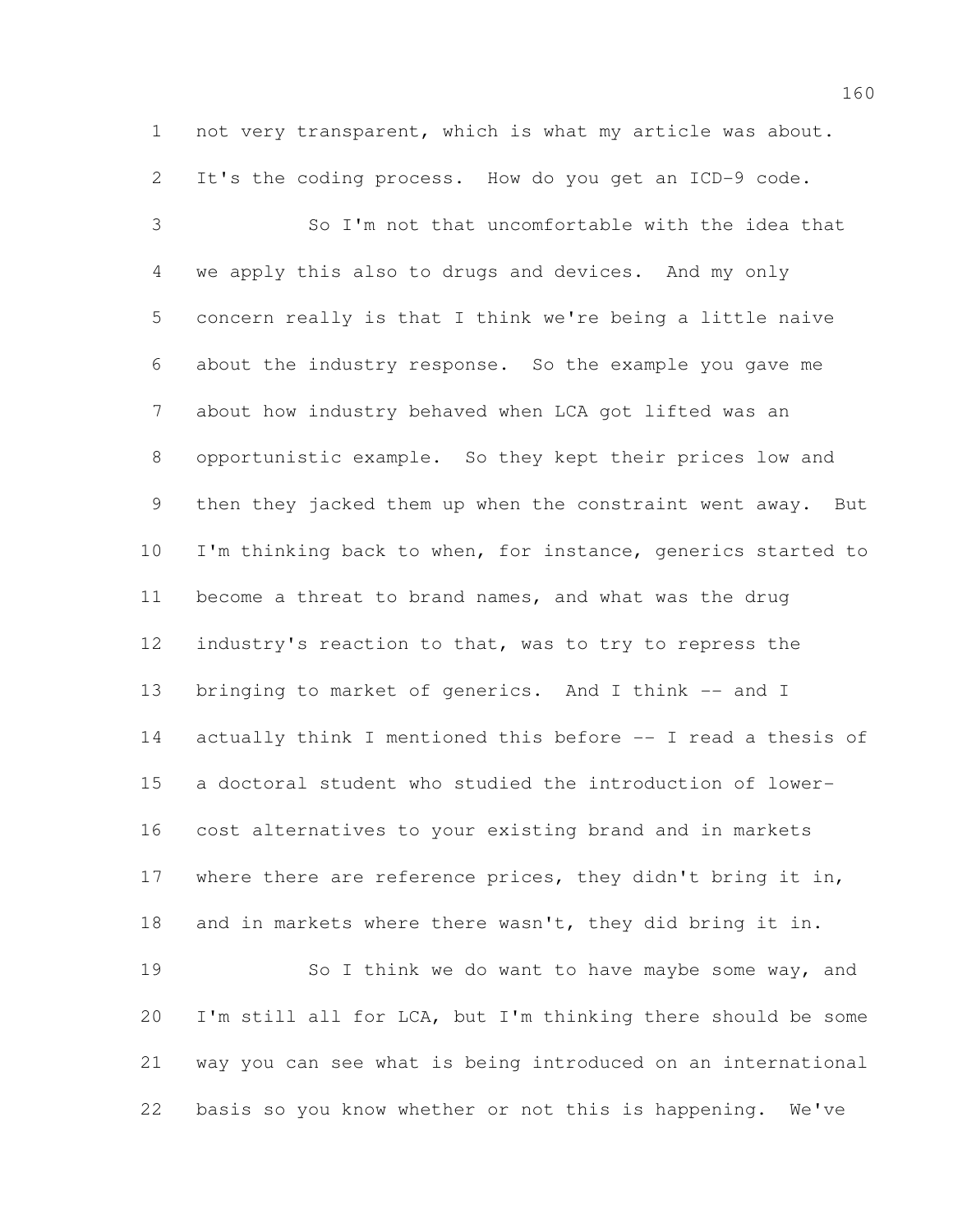traditionally buried our heads in the sand and said, well, 2 only the U.S. counts, but the drug market and the device market are global markets and why shouldn't we expand the world that we look at outside our borders, especially if you start doing LCA, to be sure that we are not only getting the brand name and not the generic that they're introducing someplace else because there's no reference price, or least cost.

 So I support the recommendations. I think we shouldn't make it such a big change in policy because it varies somewhat with what goes on with prospective payment now, but I think we should be cautious about how manufacturers will, when the rules overall are changed, how they might change their product introduction strategies to not introduce products that might be lower cost because they don't want to have everything in that cluster go down to the lower price the way generics did and were repressed for years.

So that's probably enough.

 MR. ARMSTRONG: Just very briefly, I would also like to affirm that I support these recommendations, particularly given the comments made about definitions and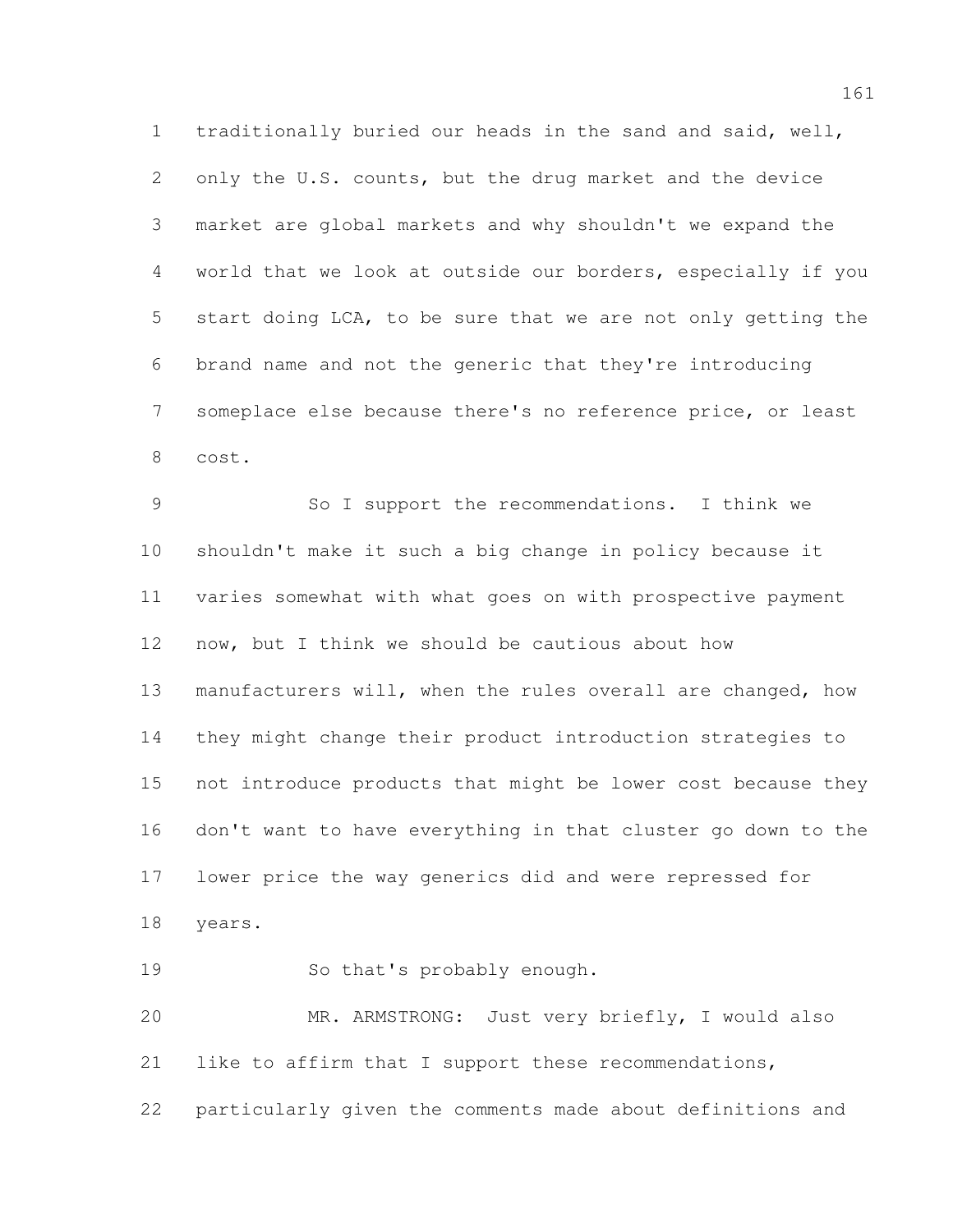so forth. But I wanted to just take a few seconds here to also acknowledge, I think, Glenn, I thought the way that you framed the context for this as this group striking a balance between how we advance innovation versus control costs, and Herb, your comment, too, about our role more as an active purchaser is just a point of view about -- and your point in particular, that we need to lean more toward managing our costs, is a point of view that I completely agree with and I just wanted to take a moment to say that.

10 MR. GEORGE MILLER: Very briefly, I also endorse the draft recommendations and particularly want to highlight the comments Nancy made concerning reference pricing and dealing with that whole issue. I think she's right on point with that issue. And because this is a global market of both drugs and devices, we should look outside the United States to try to find the right perspective.

17 And then to my question I raised earlier, since the recommendation talks about an expected decrease in spending, I reflected on comments that Herb made in previous meetings. We should make sure that the Secretary and thus CMS has the appropriate administrative staff to implement this because the potential savings are very, very large.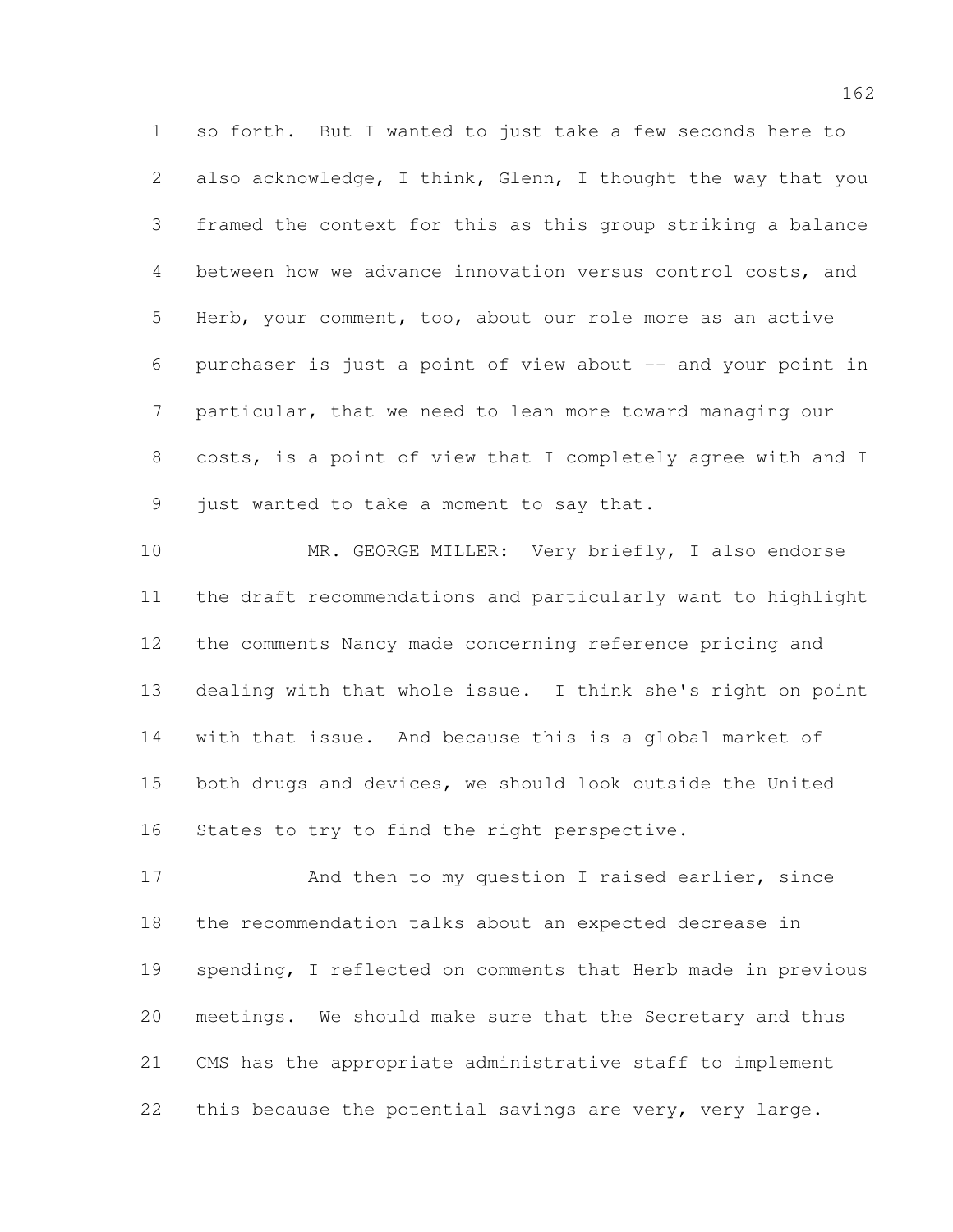And so if we get this recommendation passed but the agency doesn't have the infrastructure to make this work because of staffing issues, then we may not get the savings because they have got so many juggling issues, and I think Herb brought that issue up before, appropriate administrative costs to handle this.

 DR. BAICKER: Just to put a slightly different spin on this issue that Nancy and George have raised, I think the move towards reference pricing seems like a great 10 one, and I think this largely reflects my own ignorance on the issue, but it makes me wonder whether it's an opportunity to revisit how those reference prices are set in the first place, that the system is only as good as the mechanism through which we're setting the price of the least-costly alternative, and it's not clear from what has been said that that doesn't bear some scrutiny and potential improvement, and that might fit in well with a move towards bolstering the use of LCA.

19 DR. DEAN: Yes. I, too, certainly support the general thrust of these recommendations. Obviously, there may be some tricky issues as far as the actual wording. I think we need to take a step back. I think it's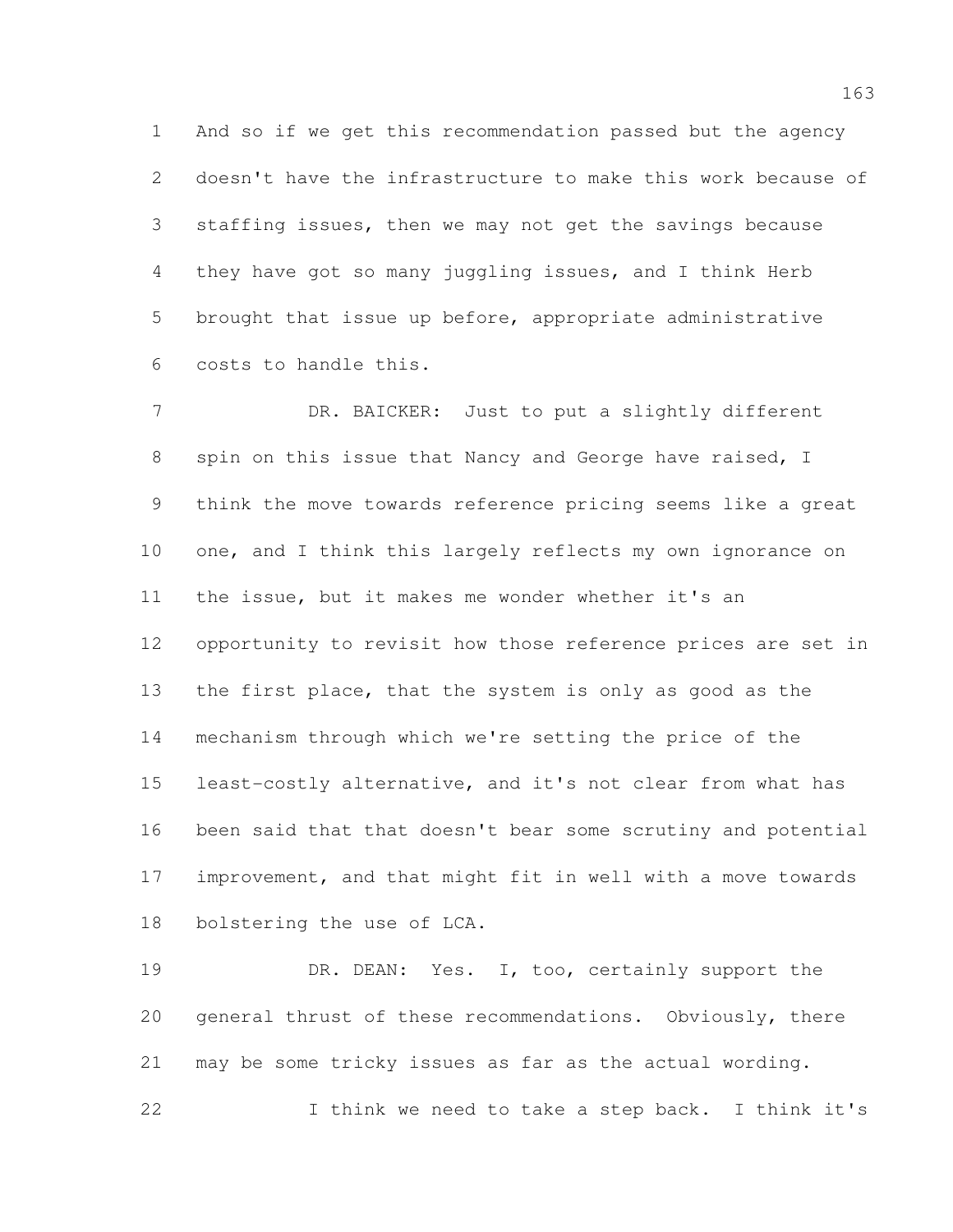truly unfortunate that the legislative language about the comparative effectiveness sort of prohibited that data from being used in this kind of a context, because if you are not going -- I mean, the whole point of comparative effectiveness is to understand the value of an intervention, the value of a service, the value of a drug, and how it relates to what we already have. And if that doesn't have an impact on pricing, then where's the market? I mean, it's fundamentally essential if we're going to have a market response.

11 And so I think that -- I'm not sure what the next 12 step with regard to that is, but comparative effectiveness research is clearly essential for us to make both clinical decisions and market decisions. So I would hope that we can 15 be on record to support that approach. I don't know exactly what the next step would be.

17 As far as in those situations, I would support a lot of what Herb just said. If we have situations where data does not exist and there is an item that looks like it has promises, we do have a fallback position, which is the coverage with evidence development. It would seem to me it would be in a supplier's best interest to agree to that and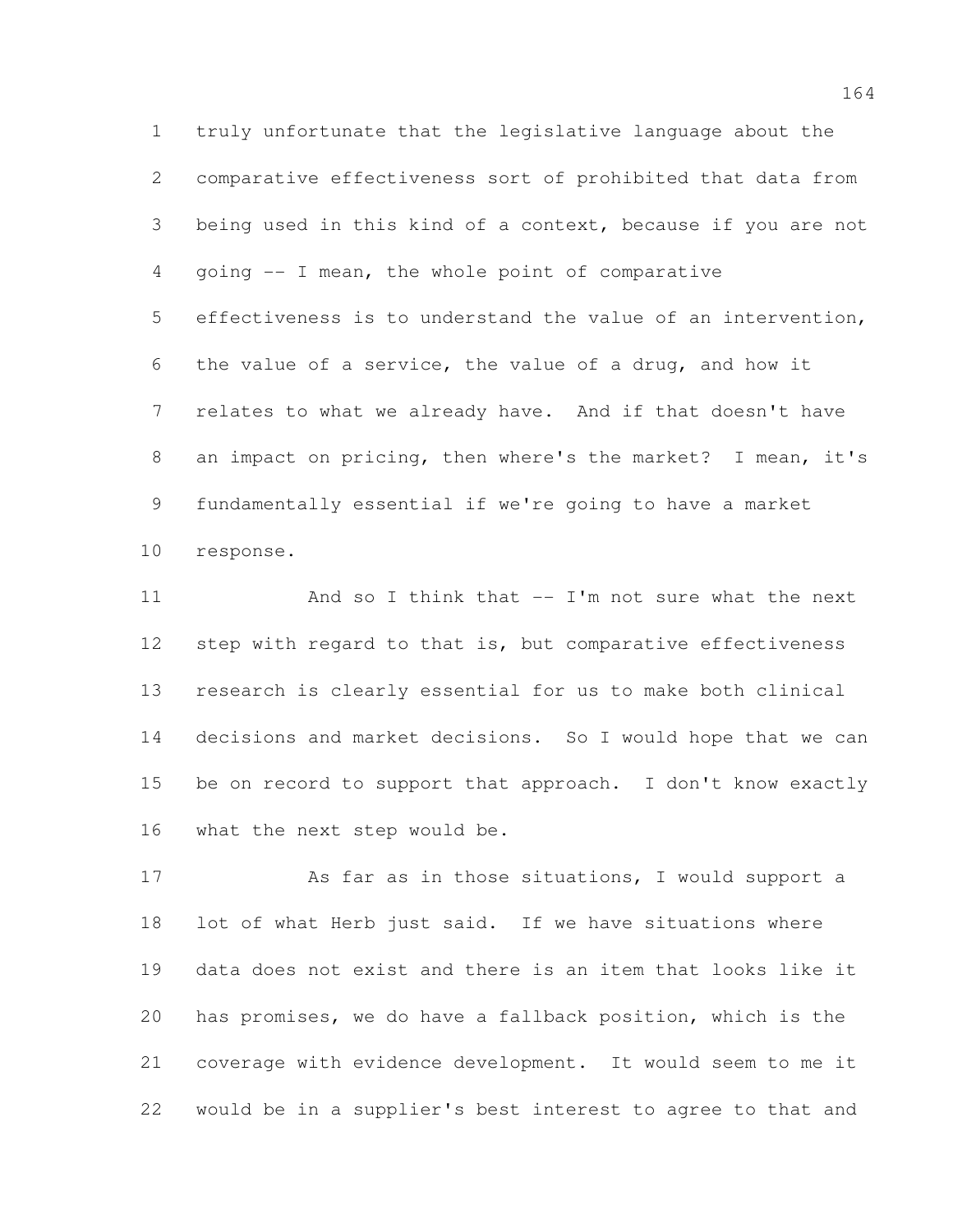even to support it if they have a product that is promising and yet they can't document that or they can't prove it. Setting up registries and those sorts of things are not terribly onerous kinds of things. It may well be, because of the problems that we have already talked about, that CMS does not have the resources to do it nor should it necessarily be their responsibility. I think it is the responsibility of the supplier to prove the value of their product, and that's a relatively easy way to do it, I would think.

11 And then just finally, a comment on the off-label versus on-label issue, which we would all probably feel 13 better if something has been gone through the process, and yet I refer back to the colchicine experience that I just talked about. In that case, the value of the product probably decreased and its applicability and usefulness decreased after it went through the process, because now 18 it's been priced out of the reach of a lot of people, and 19 it's a drug that's far from perfect, but it has some very useful applications.

21 And so I'm not sure. I mean, it really creates a bit of a dilemma. We had a good drug. It wasn't a perfect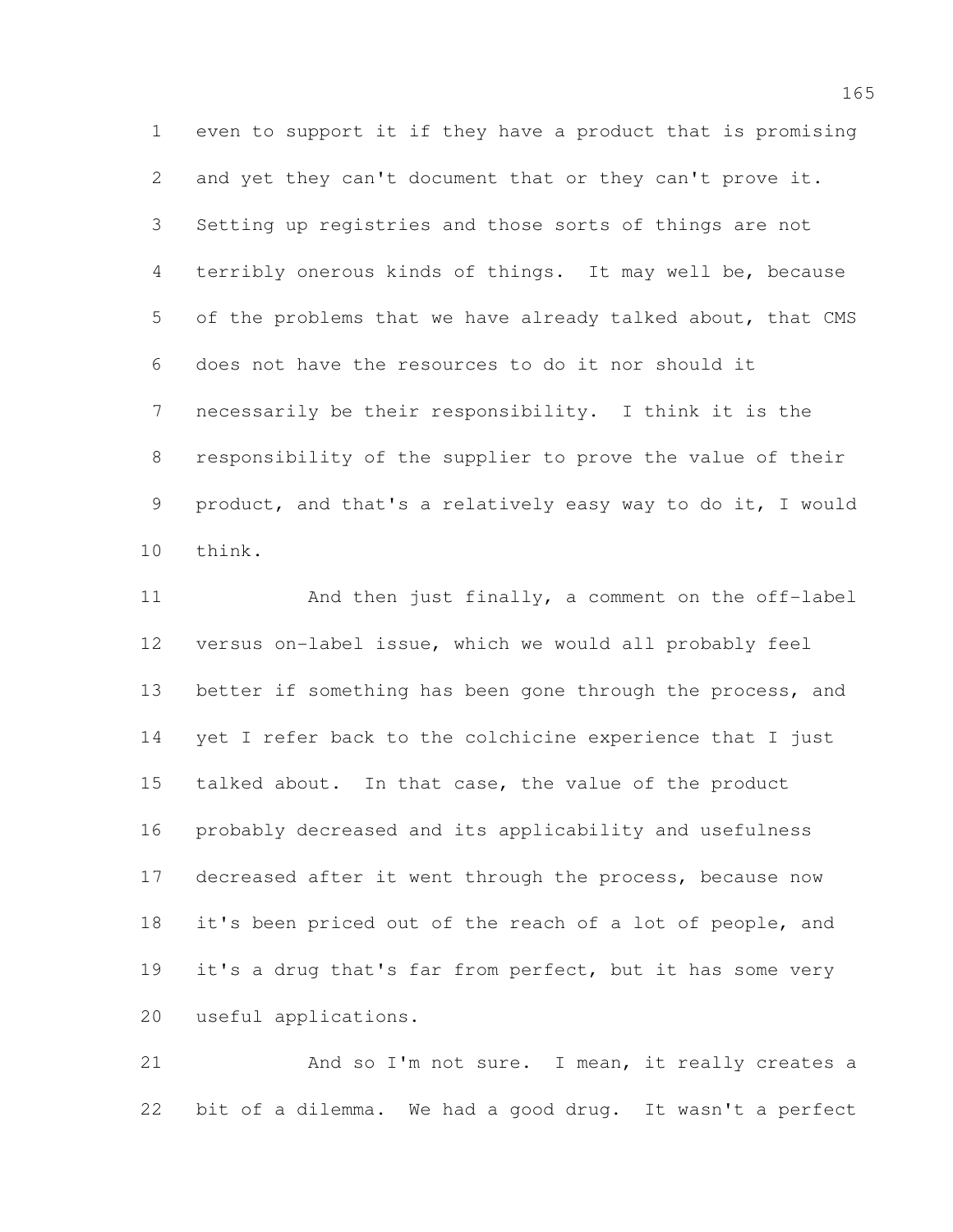drug. It had lots of side effects. And yet it definitely had a place. And now it's so expensive that unless there's some sort of third-party coverage, we don't use it. So anyway, whatever that's worth.

 DR. STUART: I'll go on record as supporting the two recommendations. In essence, I agree with the conversations around the table that there are clearly exceptions that we're going to need to do and we're going to have to spend time looking at the specific language.

 I want to raise something that we have talked about in the past, we haven't really addressed it much 12 today, and that's heterogeneous outcomes. If you've got a product that has -- is homogeneous in its outcome across patients, then it's relatively easy to go through this process and it's also relatively easy, or easier, to get the evidence.

17 It's much harder when a company can come and say, well, it may not work in patient A, but it's going to work 19 in patient B, and then that extends through the rest of the alphabet. For that reason, trying to figure out what the evidence is for all 26 of these circumstances becomes pretty daunting. And so part of that -- and I know that's going to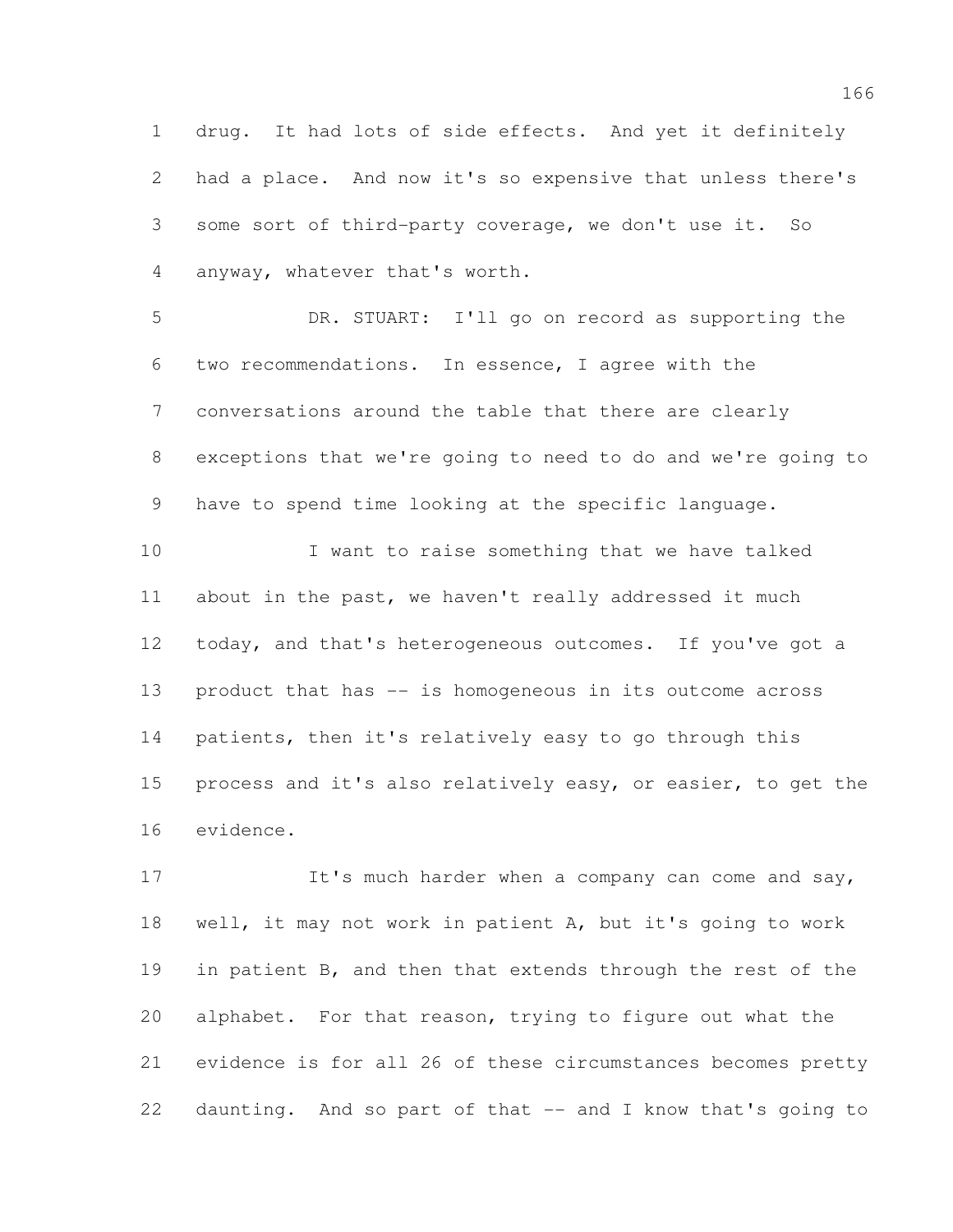come up. I mean, that's a loophole through which trains can go through. So that's something that I think we want to pay attention to.

 And I think for that reason, the language that you have in the chapter is important, because one of the bullet points is that it says this process should ensure exceptions and individual considerations to the least-costly alternative policy when a beneficiary's clinical circumstances support the medical necessity for the most expensive service. Now, that sounds like there's evidence that says it works for patient B even though it may not work 12 for patient A, but I'm not sure that that's what you meant by it. And then down below that, it says, permitting a 14 beneficiary to gain access to a more costly product, if that is his or her preference.

 Now, I think the weasel in the words here is 17 access, and do you have in mind here that the process, the least-costly alternative would be the base price and if 19 somebody wanted to pay more for a more costly service, then they would have that option, which I think we could all probably agree with, or does it mean, that first bullet point, that the program would pay the higher cost if, well,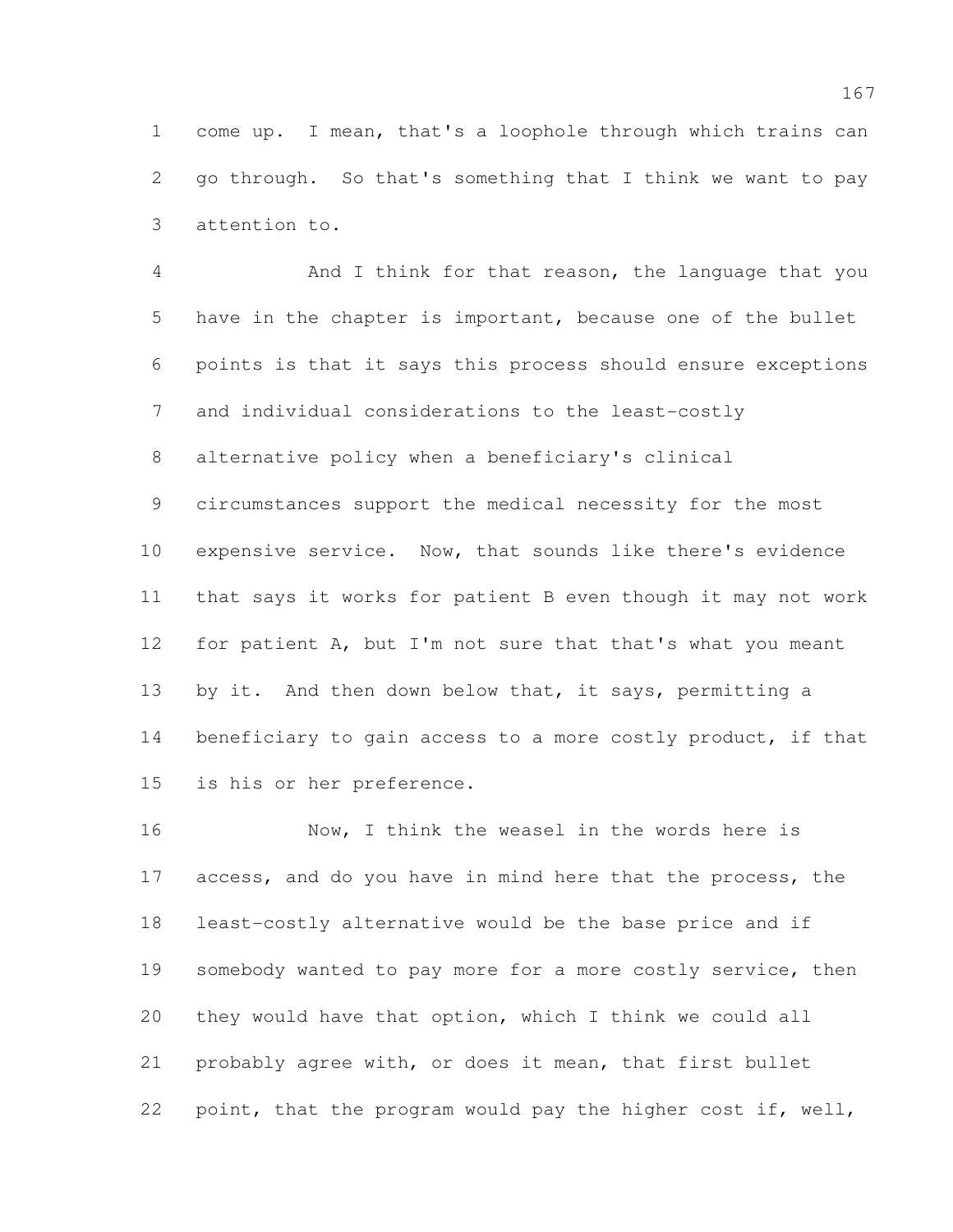whatever. I am not sure what the circumstances would be.

 But I can see that being a very important consideration when you actually get down to the ground in developing the regulations.

 MS. RAY: I think we are suggesting two processes, one in which the clinician makes a judgment that the more expensive item, there is a clinical justification, and that there could be a process set up that somebody could review that, like the contractor medical director, and look at the patient's history and look at the -- and do a literature review, and based on that make a decision.

12 Then there's a separate --

13 DR. MARK MILLER: In that instance, the program would pay for it.

MS. RAY: Right.

 DR. MARK MILLER: It would get the higher-cost drug. In the second instance, it's a matter of choice, where the beneficiary says, even though there's no clinical 19 indication here, I want to pay the difference and get the higher -- so it was an attempt, whether it was clear or not, to lay out two separate exceptions there.

DR. STUART: [Off microphone.] Well, in the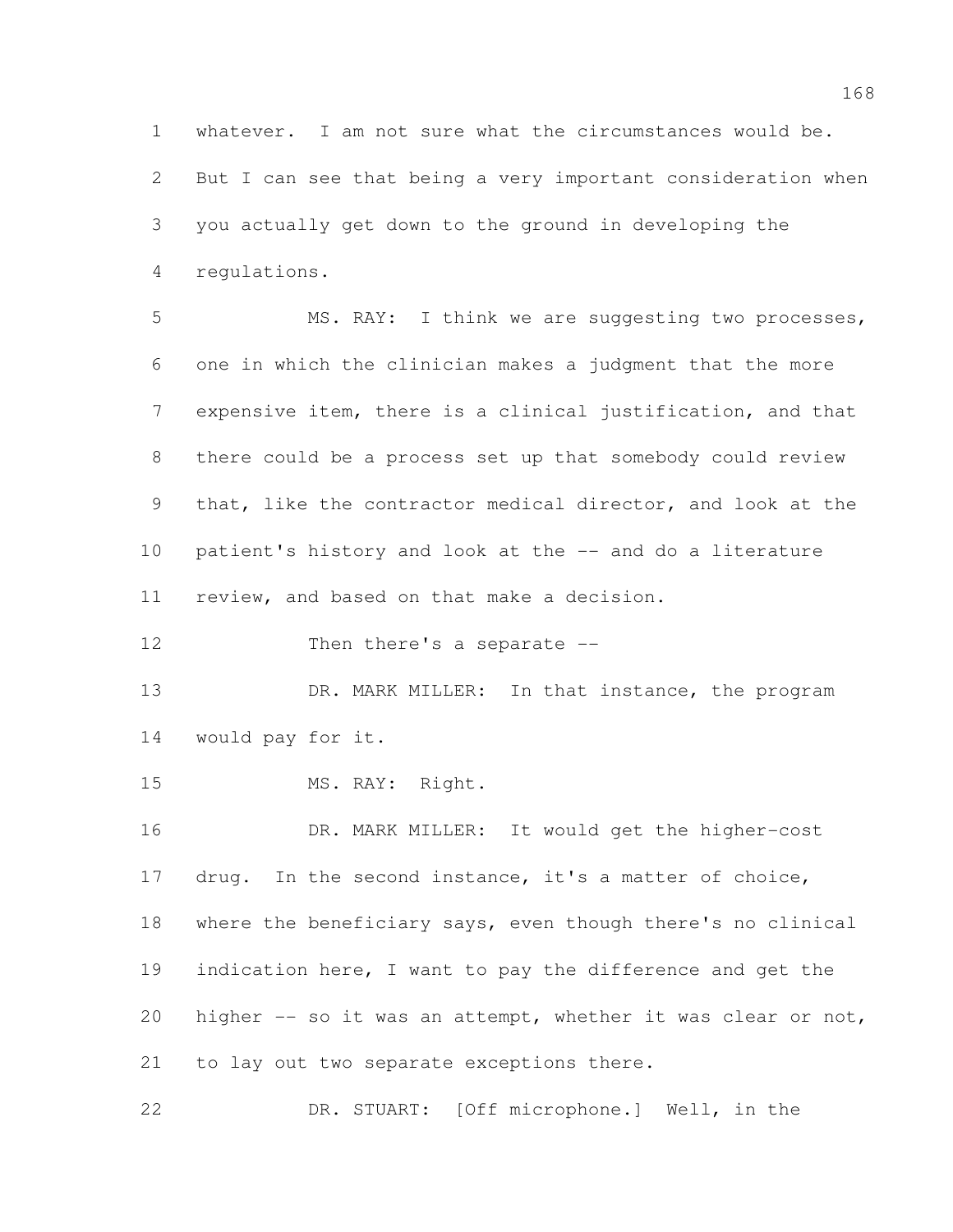private market, one of the approaches to this is the fail first. In other words, you're on a drug. If there's no progress shown, then it doesn't -- there is not a strong evidence base that has to be met. Rather, it is the lack of response to the first product and that generates access to the second.

7 DR. BORMAN: In the main, I'm supportive of the recommendations. I think the Recommendation Number 1 is closer to a final version than perhaps is Recommendation Number 2.

 Just to sort of start from the beginning, I think relative to the chapter, I think it would be helpful to have sort of a bit of a broader context introduction, Glenn, whether it's some of the points you outlined, how we see this, as Herb framed it, from going to the passive payer to 16 the prudent purchaser, perhaps, a bit of that conversation, just some of the things that lead us all to have the sense 18 that this is a direction we want to go, I think, rather than this coming across solely as a technical exercise, because I do think it's more than that. I think it represents -- it is a technical exercise that's going down a road that we believe we want to go, and I think it's important to start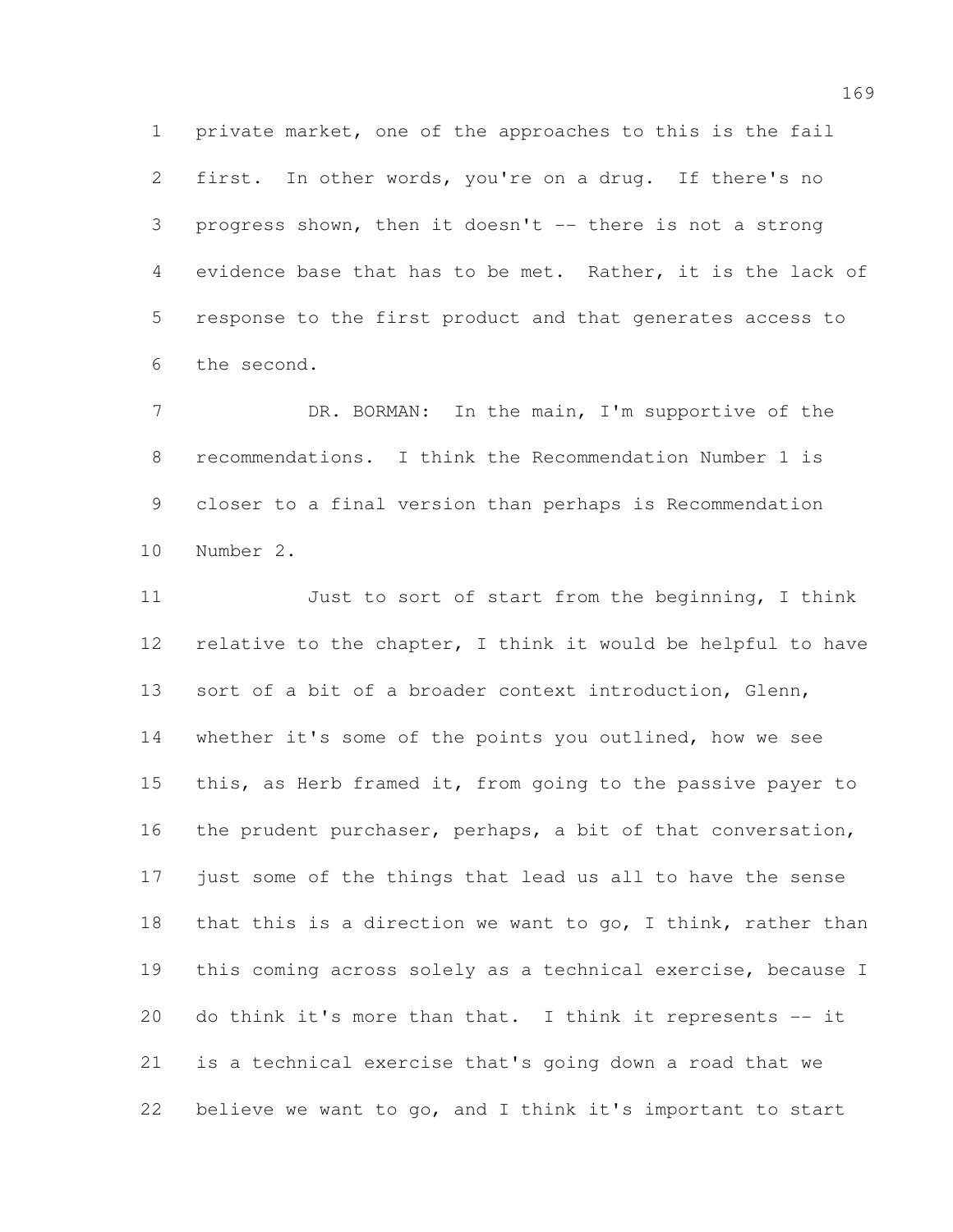out with that information as a context center for it, so I would advocate for that as the materials evolve.

 I think that, if I heard Peter correctly, he's suggesting maybe that there has to be another recommendation that gives some specifics about processes or criteria or something like that, and I'm a little bit torn whether that should be a recommendation or whether that just needs to be fairly detailed supporting language, and I think as this 9 evolves, perhaps staff is going to need to help -- is really going to have to use good judgment, as they always do, to help us know what goes in what piece of this and how we best convey it.

 I think that it would be presumptuous of us to attempt to define clinically similar. I just think that is stepping way outside our boundaries, just as it would be way outside our boundaries to say the Congress in the next session should do X. I just think it takes us down a road we don't want to go.

 On the other hand, I think those of you that do or have touched patients periodically in your lives have a pretty good sense of some of the criteria you would use to define what are clinically similar. You can certainly take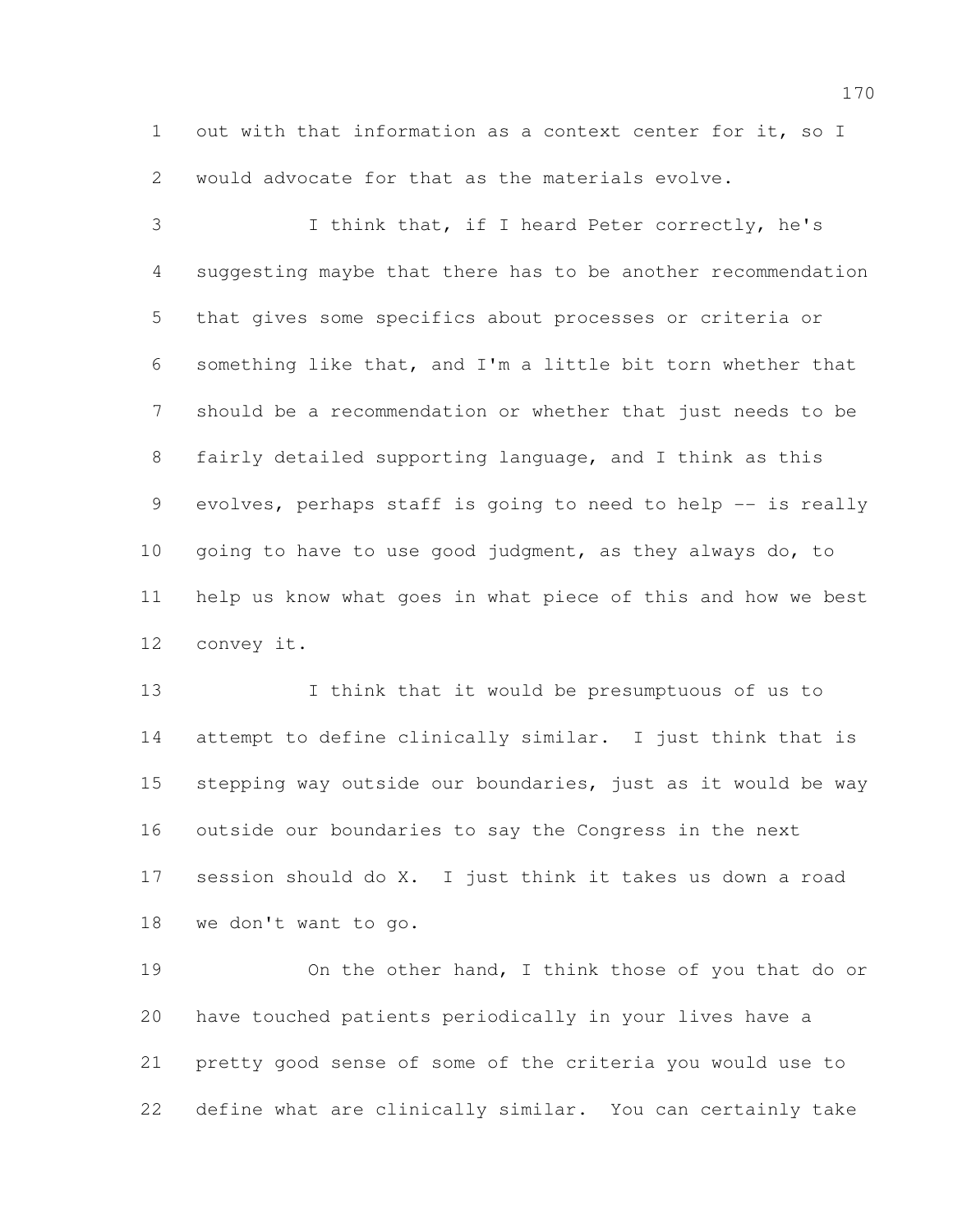this to all kinds of definitions in a thesaurus and whatever 2 else, and I think the concern -- and I think as I mentioned last time, I think for equipment and for drugs, it kind of is a natural. I think as we start to move outside that, there are potential problems, but my personal first blush would be that when we go to compare things that are seemingly less alike, that is a drug versus an operation for something, I don't think this is going to come into play because I think you are going to be talking about a package of services versus a package of services, and not that there's going to be a head-to-head this and this to compare. 12 And so I think in practicality, that part won't play out so much.

 I do think there are some places in the testing world, whether it's imaging or lab, where it will come into 16 play and it may cross those two, and just off the top of my head would be tests for detection of H. pylori infection. There are things that relate to nuclear medicine, to isotopes and things that relate to serology and some different things that might start to cross some of the boundaries. But by and large, when you start crossing BETOS boundaries, probably you're going to start talking about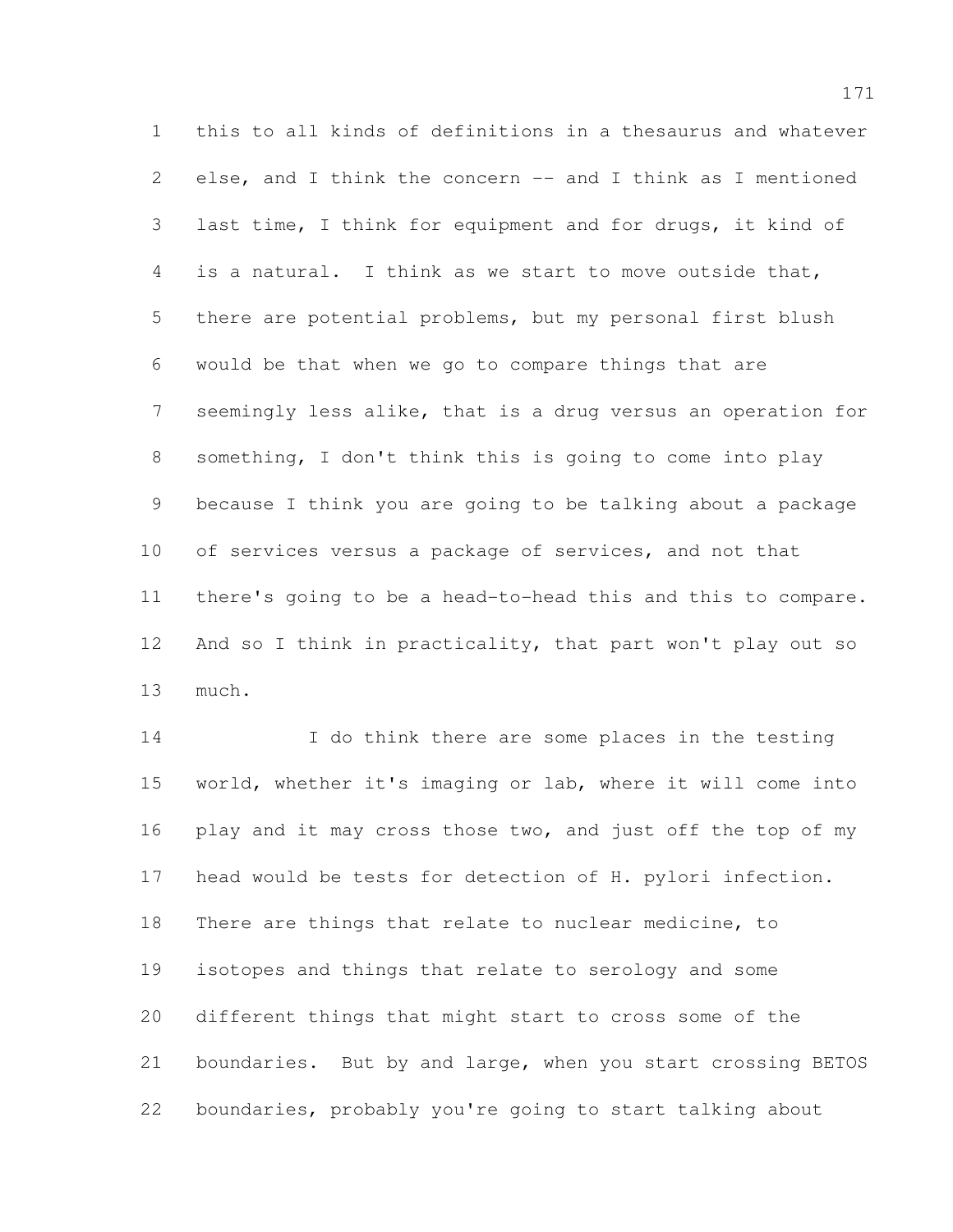contrasting bundles and I think that will be less of an issue than maybe we think it is on first blush.

 And then I think that some comment about the Secretary needs tools and resources to make this happen, a fairly explicit comment about that, whether that comes in the form of a recommendation or in supplementary material, I 7 think would be very important to all of us. We don't want - - this is important enough to do. We don't want to do it half-assed.

10 And then my own final item would be, I think, some comment about PCORI and other sources, maybe that we say these might be some potential sources to bring to bear on this process and help us to -- I think we all found value in what Mark said about where we hope PCORI will fit into this. Let's be proactive about maybe helping to push where it will fit into it through our comments about it. So those would be my thoughts.

18 DR. CHERNEW: I just want to say in response to Karen's comment, I think we run the risk if we don't say something more about clinically similar, of each of us thinking that it is, but we think it is because obviously what we think has to be, and then it turns out to be someone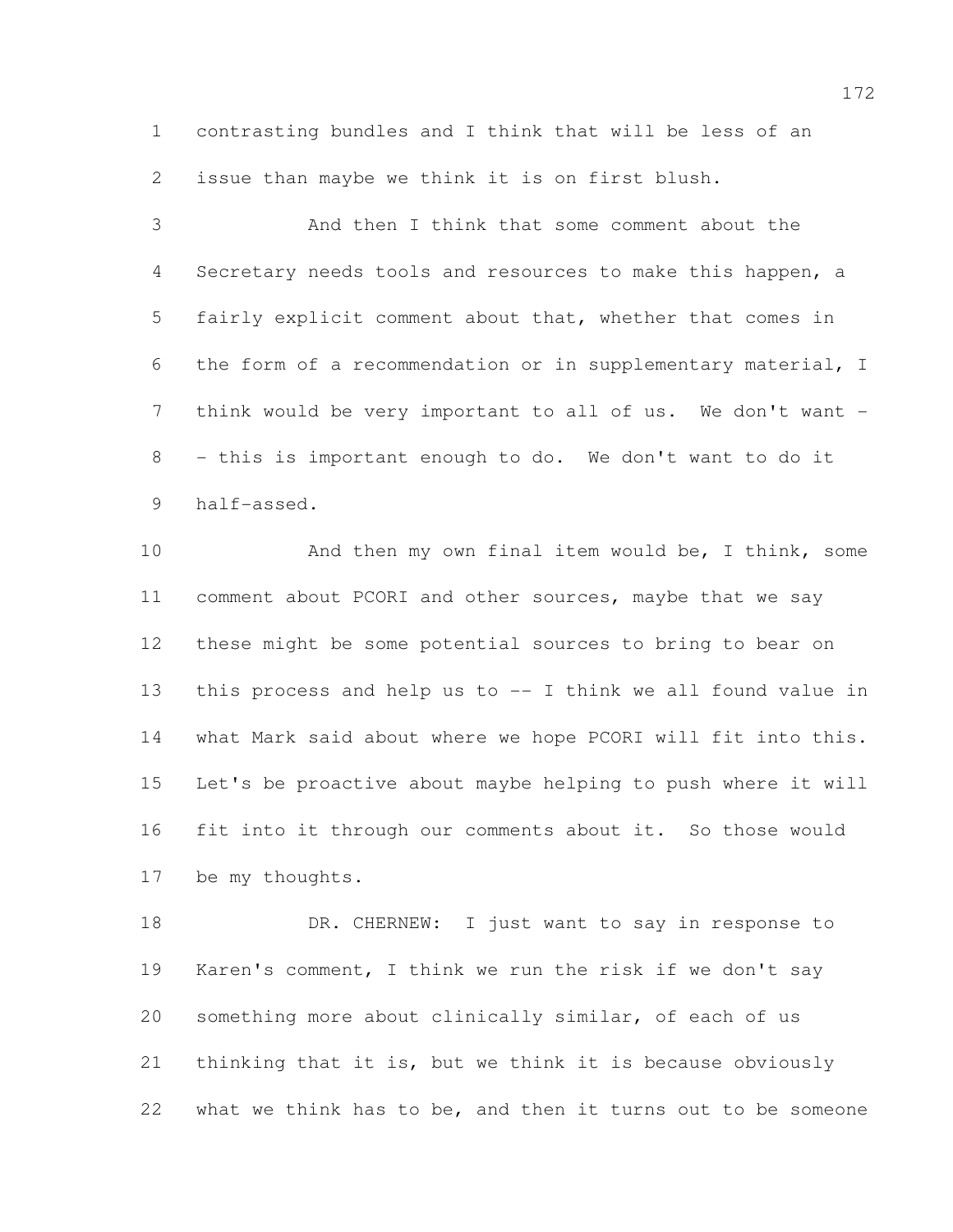else's view and then we're not so happy about it.

 So I think it actually does behoove us to be a little more explicit, as Ron's point about the prostate cancer stuff. He was, like -- at first, he was -- I might be misinterpreting you, Ron. His first view was, well, we don't really want to get into this all that much, but this particular example, that's just completely wrong. They're not similar. And I think in Karen's point, the same way. You think, we won't cross BETOS categories. But I think a lot of people will think that they will cross BETOS categories. And if we mean not to cross them or to cross them, we should say and have that discussion, because 13 clinically similar may have, if you read the examples, same mechanism of acting, same outcomes, similar, you know, there's a lot of different things in the examples of what that means. I don't think we need to go into exact detail, 17 but I think three or four principles about what we mean by that would make this a better, as opposed to a worse, chapter.

 DR. MARK MILLER: [Off microphone.] -- point just from a practical execution point. The way I was going to try and navigate the two different views on that and some of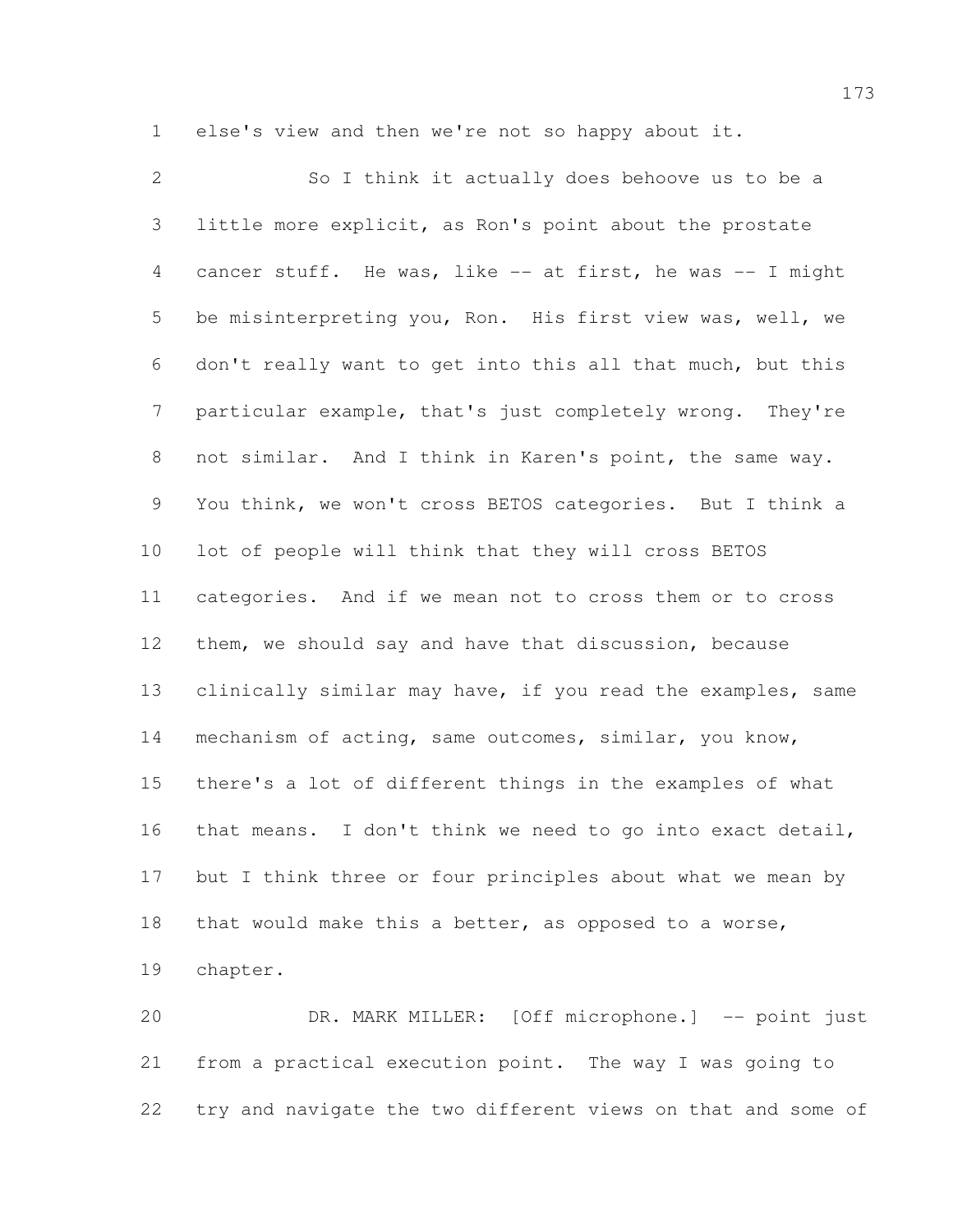the comments that were made here is if we can't go out, and 2 I think you're correct, we can't go out and define it in any way that this group could come to in any timely way and that anybody would end up being perfectly happy or the rest of it, is to try and walk through different ways it has been defined in the literature, in trials, in places like that, and say these are some of the ways clinical similarity can be viewed. That would be one way to kind of execute this and say, here are some ways it's been approached in the past, as opposed to picking them.

 Your other comment was, well, could we at least define principles, and I would have to do the first exercise to even know whether I could get to the second.

 So that was the way I was going to try and navigate that and probably not try and build it into the recommendation, but say we have used this term in the text. 17 These are the kinds of things we are talking about, and then 18 try and draw from the literature on what those things are. 19 Now, if that happened to point the needle on the compass, 20 oh, so these principles are really clear, great. I'm just not convinced in my sense that it would be really crystal clear.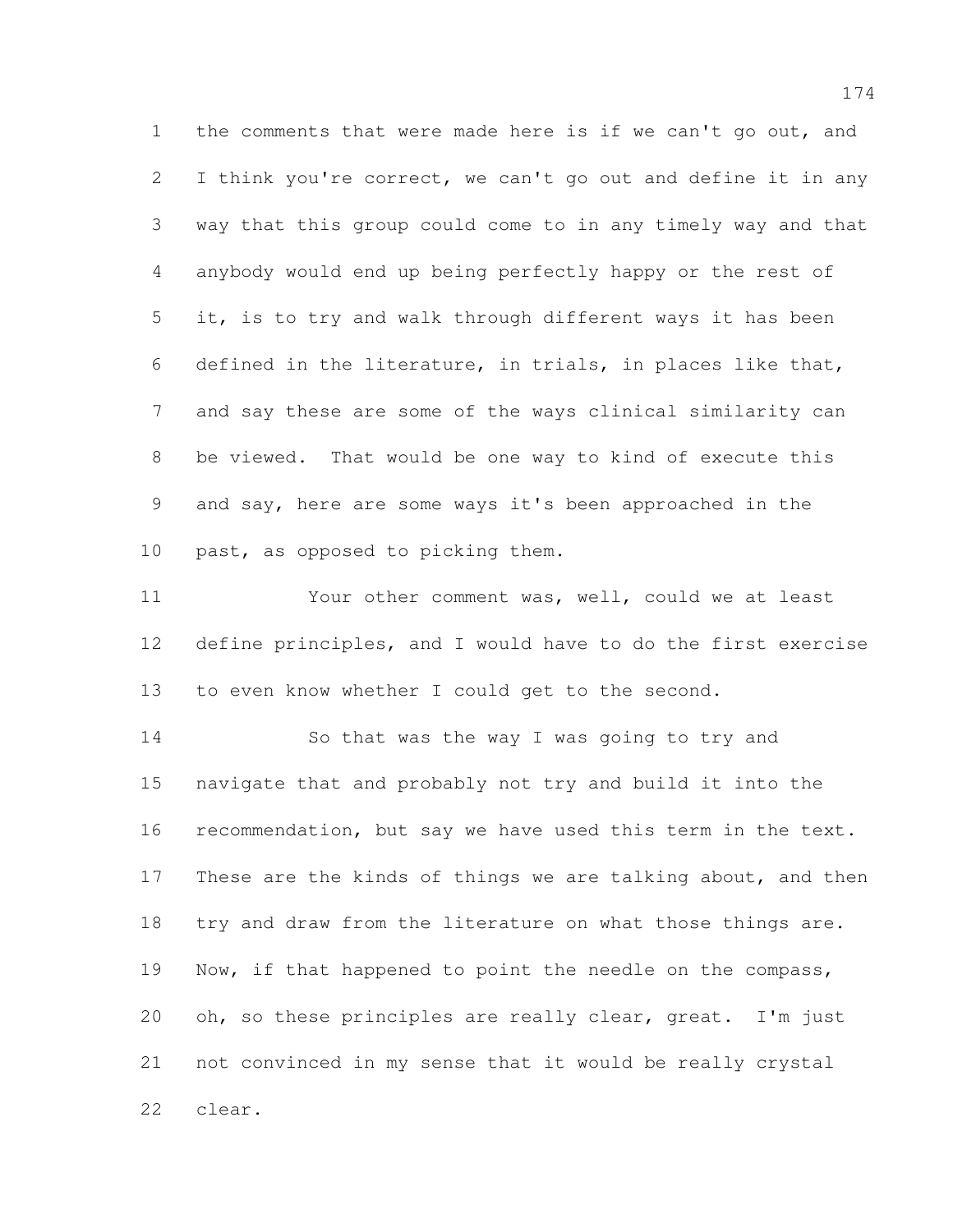Just a couple of other things. I mean, in terms of take-away here, I'm generally hearing consensus on the first recommendation and some question about the wording, and most specifically the clinical similarity.

 More reservations on Recommendation 2, not outright opposition, but reservations there. And some of the things expressed that maybe there needs to be exceptions, time periods, rolls into CED if we don't stay with this kind of head-on, and definitely there were some definitional issues in here that would probably have to be talked about, again, perhaps using the same strategy. Here's some of the idea of what we mean by this.

13 I definitely heard a couple of strong statements 14 about -- and if we're going to talk about moving forward with this, let's not forget that there are people who have to implement it and that they have the tools and the resources to do it. I heard that.

18 And then I heard some, and this is kind of an interesting point. I think -- I'm just going to say this because I wasn't quite sure how it came out -- definitely a sense that if you're going to do this going forward, you may have to think about services that are not the same, you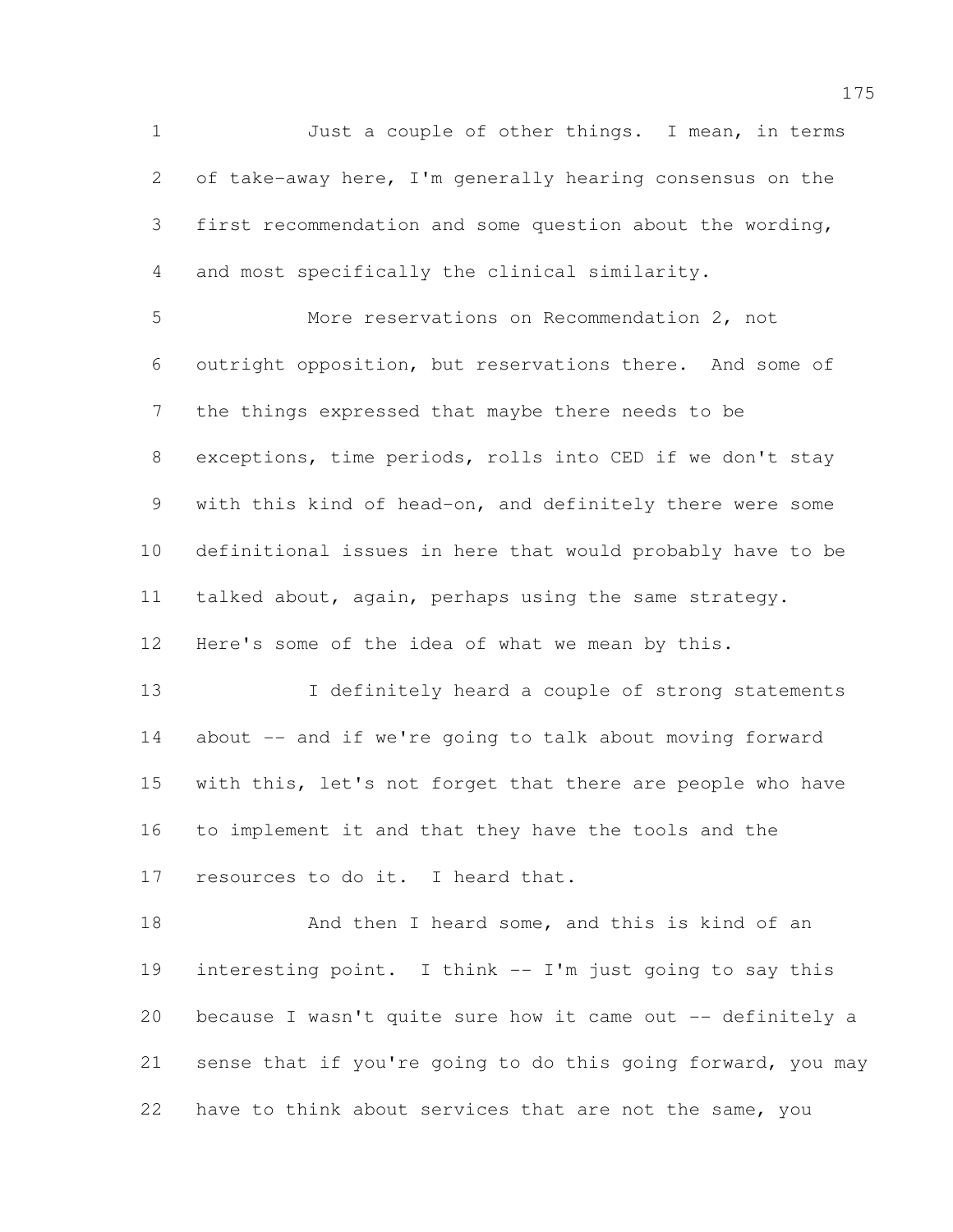know, a medical versus a surgical or a medical versus a drug, but definitely a statement that evidence readily coming out in the short-term on head-to-head things like that are going to be much less likely to be around, although I do understand what your comment is. Going forward, maybe not so much. I did hear that.

 But I definitely felt that I heard a little bit of that, and so here's really what I'm fishing for, is I still get the sense that people felt that if you go forward with this, you've got to think about it broadly, because otherwise the substitute for something that you're setting the price on could be completely missed in the process and you could fuel some behavioral change. So the drug for this 14 thing, the price got set low, so I'm moving over to 15 radiation therapy and then that takes off. I got the sense that some people were concerned about that, but with a recognition that head-to-head evidence on that is going to be a lot more complicated.

 So that was my take-away from this session, and since we've got to go back and begin to kind of tool up and bring it back, I wanted to make sure that I had a sense of what happened here.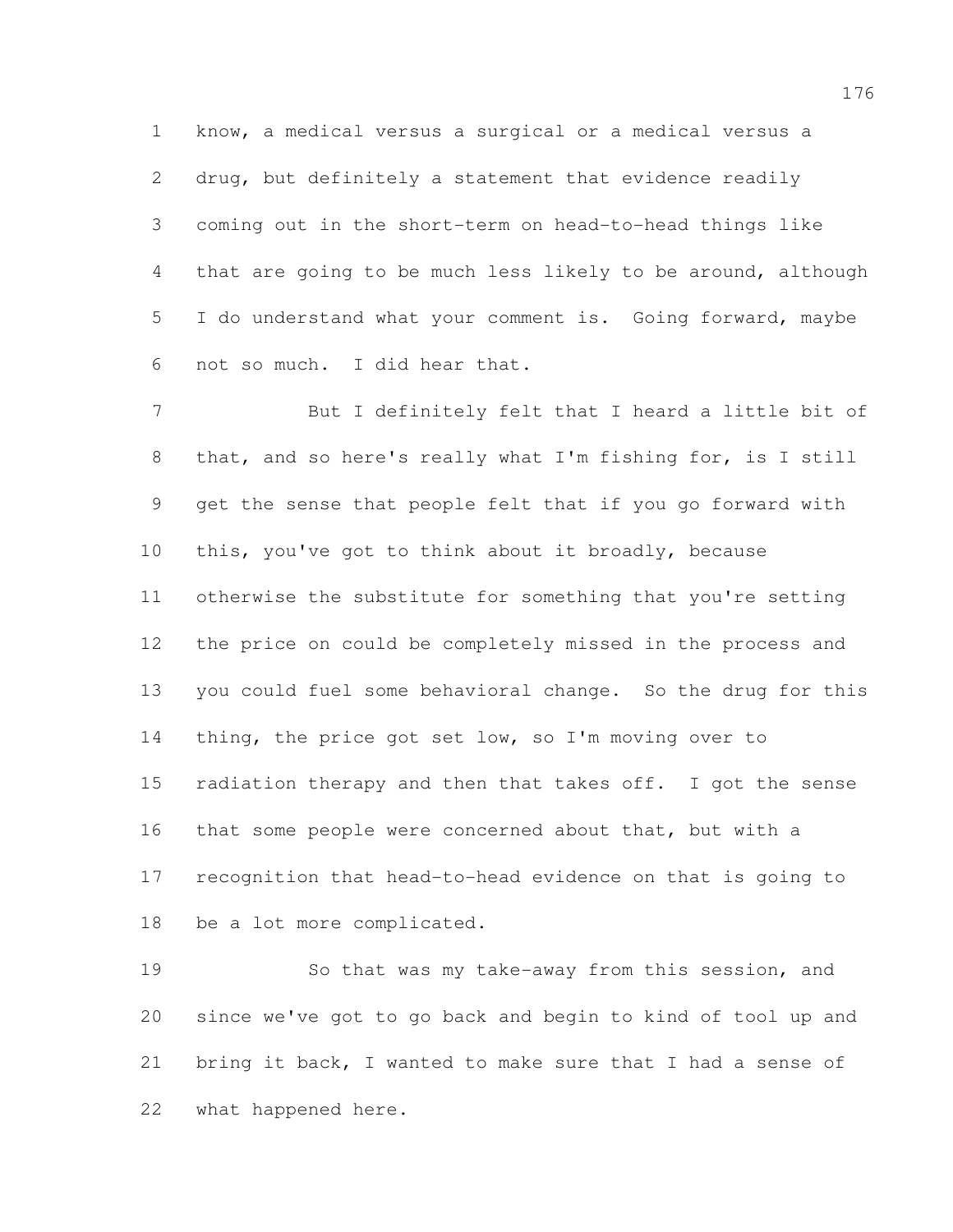MR. HACKBARTH: Good.

 MR. BUTLER: One final note, because I was the one who recommended having a Recommendation 3 as only to -- if you tell us yourself, these things are taken out of context, and if they're just the freestanding specific recommendation and we don't somehow acknowledge the definitions are important, then we've missed the point. I realize the definition points that are being made can't be fully made in a recommendation by itself. They have to be articulated, as you pointed out, in the text, in addition to. But I just didn't want the concept of definitions to be, you know, absent totally from the recommendation statements. 13 DR. MARK MILLER: And I think that you framed that very well, because it is our experience that people take our

 recommendations and selectively -- the supporting material 16 can be selectively reported, and so you made your point.

17 DR. BORMAN: Glenn, just one thing, also, that I thought most of us would agree to would be that if we do start looking at some sort of exception or other process for new things, because we all recognize the balance here between, Glenn, as you have pointed out, innovation and cost, that if we elect to support kind of an alternative or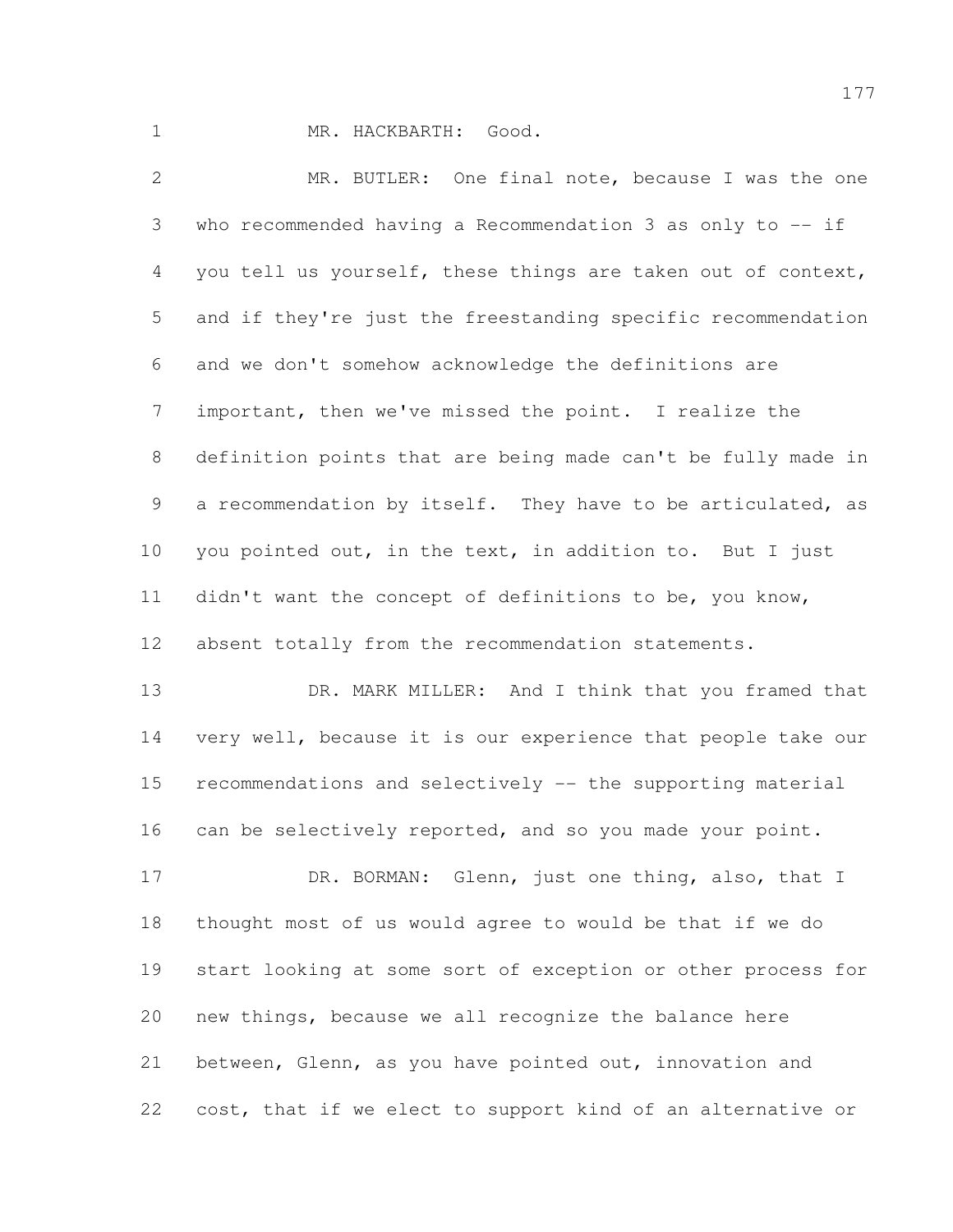a time frame or whatever it is, that it clearly be tied to some sort of data collection registry, something, whether it is expanding it through the CED process or something. But there needs to be a way to track it so that it's not a carte blanche for forever to just bring in technology at a higher price. I think just that point of making sure that there's a tracking mechanism would be a very important one to make.

8 And then in the beginning sort of introduction, we might also mention some of the benefits that technology has brought to our delivery care system so that we make sure we say we're looking at the technology innovation cost balance. 12 DR. BERENSON: Briefly, I agree with Karen that we

 need to sort of close the loop on this. I still have a 14 concern which nobody really sort of joined, that there's an assumption that there's an owner, the manufacturer, the pharmaceutical company, of producing the evidence, and that there are some services for which there is no owner. And we have to think through, how do we get the evidence in those kinds of situations so those kinds of services are not uniquely disadvantaged.

 MR. HACKBARTH: Okay. Thank you, Nancy and Joan, for your assistance.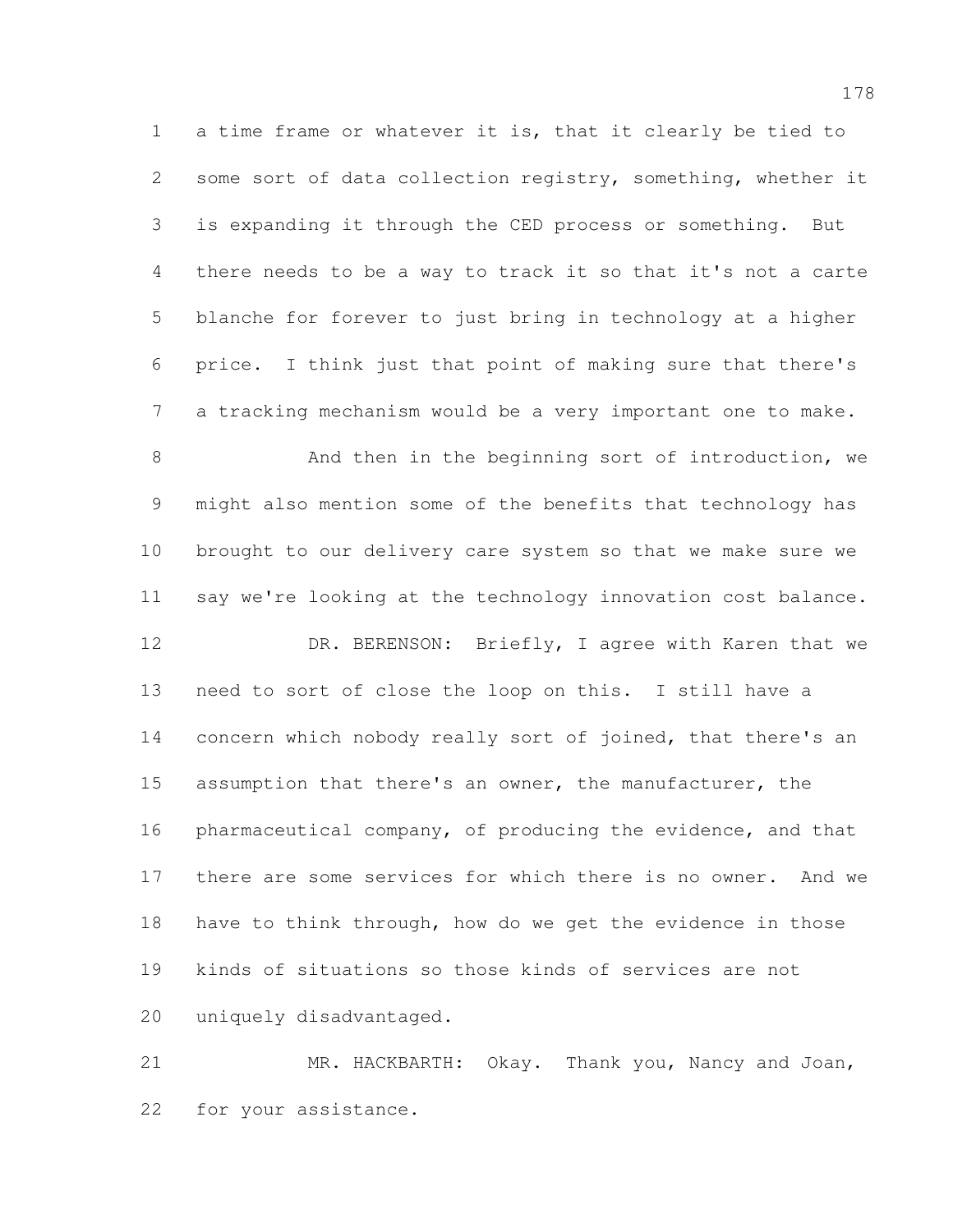Next up is validating the physician fee schedule's time estimates. Kevin, whenever you're ready.

 DR. HAYES: Okay. Thank you. Good afternoon. I'm here to talk about validating the fee schedule's time estimates. This topic relates to provisions in the Patient Protection and Affordable Care Act concerning misvalued physician services.

 CMS has requested comments on approaches and methods the agency should consider in fulfilling the act's requirements. The intent of this session is to begin your consideration of options for CMS, including options for validating the fee schedule's time estimates. Separately, we have work underway to address these issues and will have more to discuss at a future meeting.

 The first of two provisions in PPACA directs the Secretary to review the RVUs in the physician fee schedule and to apply criteria to identify services that may be misvalued. These would be criteria along the lines of services that are growing rapidly, services that involve use of new technology, and that sort of thing.

 The other part of this provision in the act directs the Secretary to make appropriate adjustments in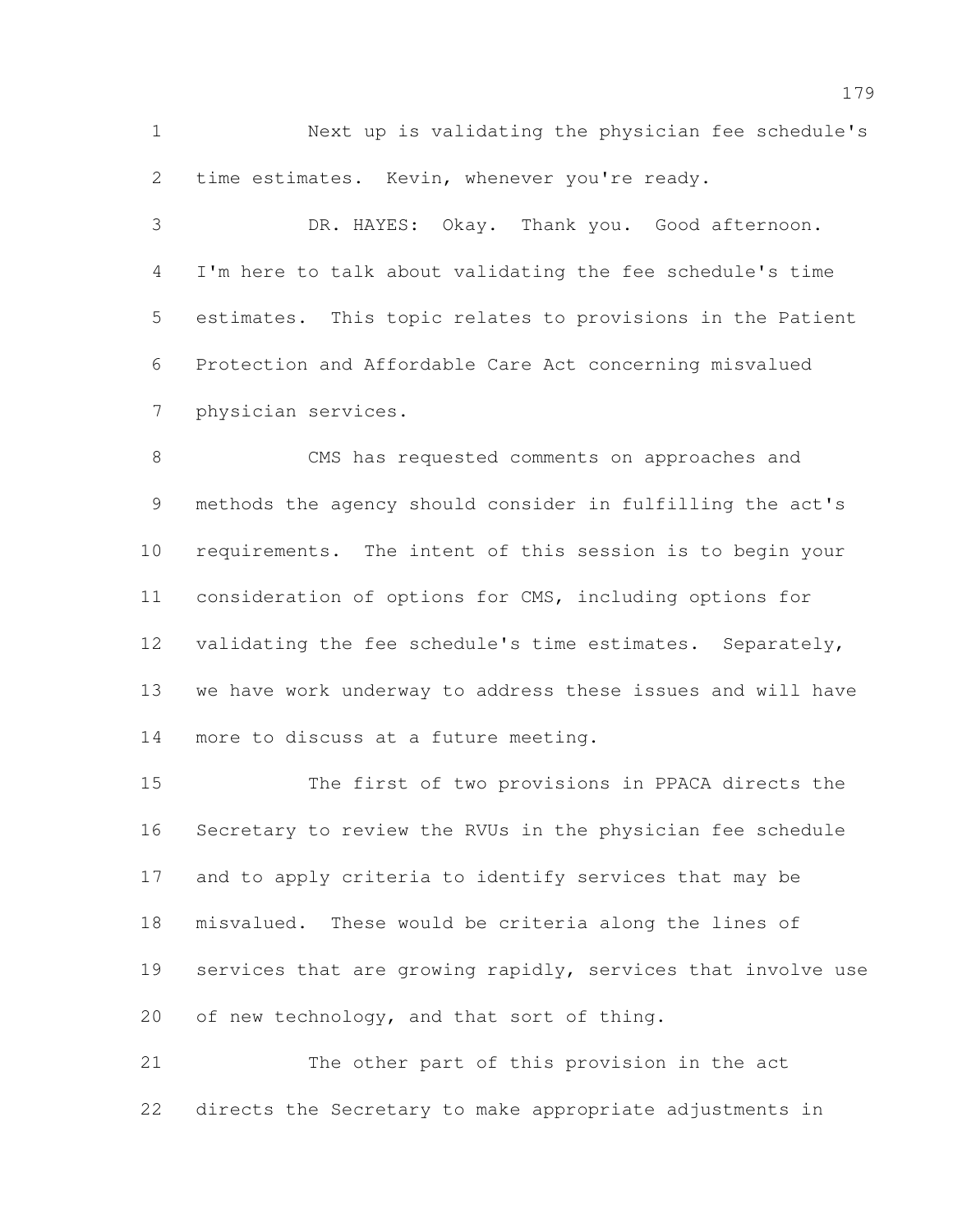RVUs if the services are found to be misvalued.

| 2              | In the proposed rule published this past July, CMS           |
|----------------|--------------------------------------------------------------|
| 3              | said that it has been working on these issues for some time  |
| $\overline{4}$ | now, working with the American Medical Association Specialty |
| 5              | Society Relative Value Scale Update Committee, or RUC, and   |
| 6              | that the agency has identified and reviewed numerous         |
| $\overline{7}$ | services according to the criteria of the sort identified in |
| $8\,$          | PPACA.                                                       |
| 9              | So that is the first provision. It focuses on                |
| 10             | applying criteria or decision rules, if you will,            |
| 11             | identifying misvalued services and making appropriate        |
| 12             | adjustments in their RVUs.                                   |
| 13             | There is a second provision in the PPACA, however.           |
| 14             | It directs the Secretary to assess the validity of the fee   |
| 15             | schedule's RVUs. CMS' interpretation of this provision       |
| 16             | appears to be one of this requiring use of some sort of      |
| 17             | external data to assess the validity of fee schedule RVUs.   |
| 18             | And I say use of external data because of something that CMS |
| 19             | said in that proposed rule about how they were especially    |
| 20             | interested in approaches to fulfilling this requirement that |
| 21             | involved use of time and motion studies. And so that would   |
| 22             | be an example of a kind of thing that would involve some use |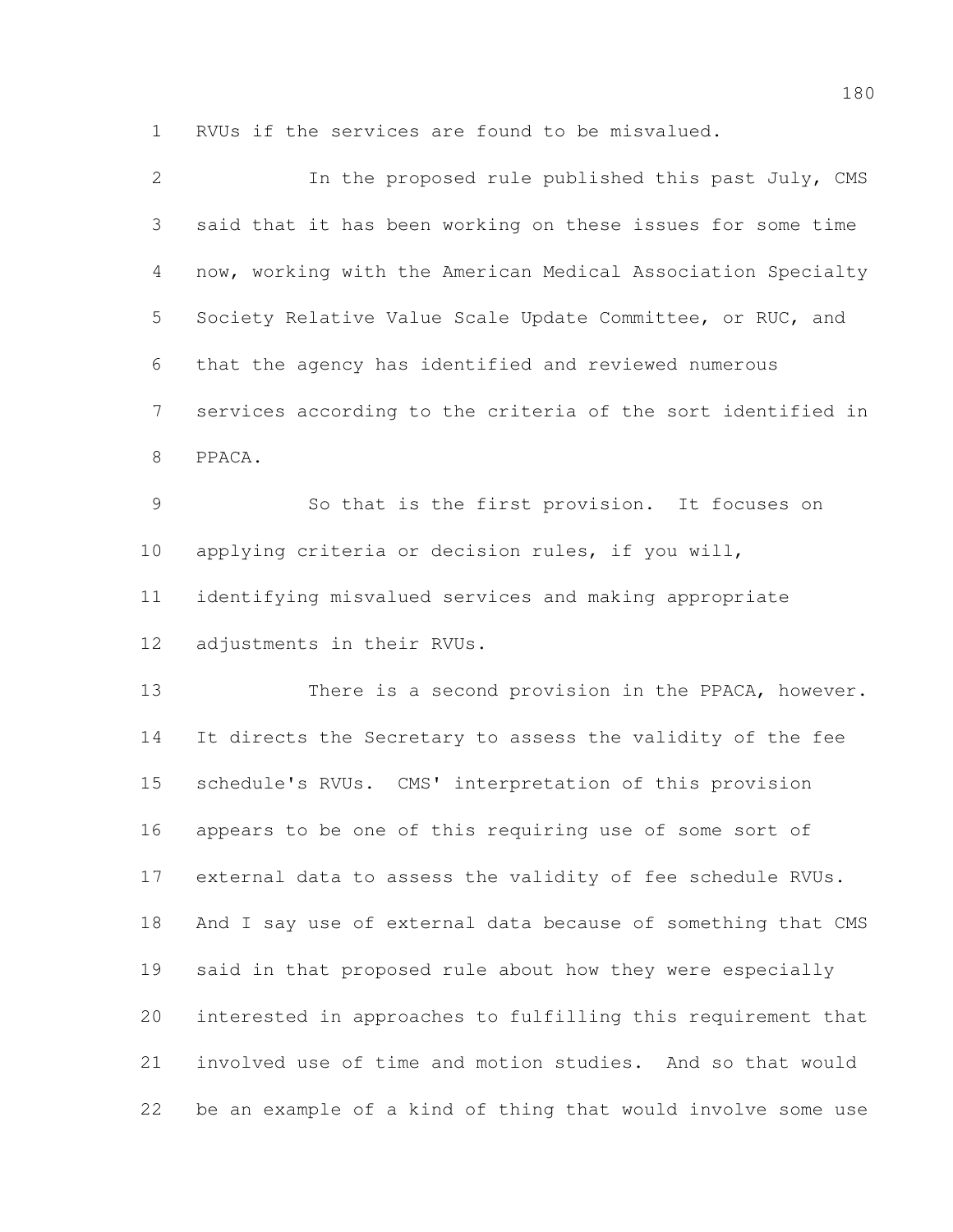of external data. And it is this second provision in PPACA 2 that I would like to talk about today.

 Aside from expressing interest in time and motion studies, CMS did not offer a specific proposal on how to validate the fee schedule's RVUs. Instead, the agency has requested public comments on possible approaches and methodologies that could be considered.

 To begin consideration of this issue, we need to revisit some points about how services are valued in the fee schedule.

11 In passing legislation in 1989, the Congress intended to remedy some of the problems inherent in the previous charge-based payment system. For example, that system was viewed as inflationary.

 The fee schedule was a departure from payments based on charges. It was a system that included development of relative value units that addressed the relative costliness of different types of inputs used in furnishing physician services. Inputs are listed here. These would be the work of the practitioner. This would be practice expenses, the cost of renting office space, of employing 22 staff, of buying supplies, equipment, and so on. And then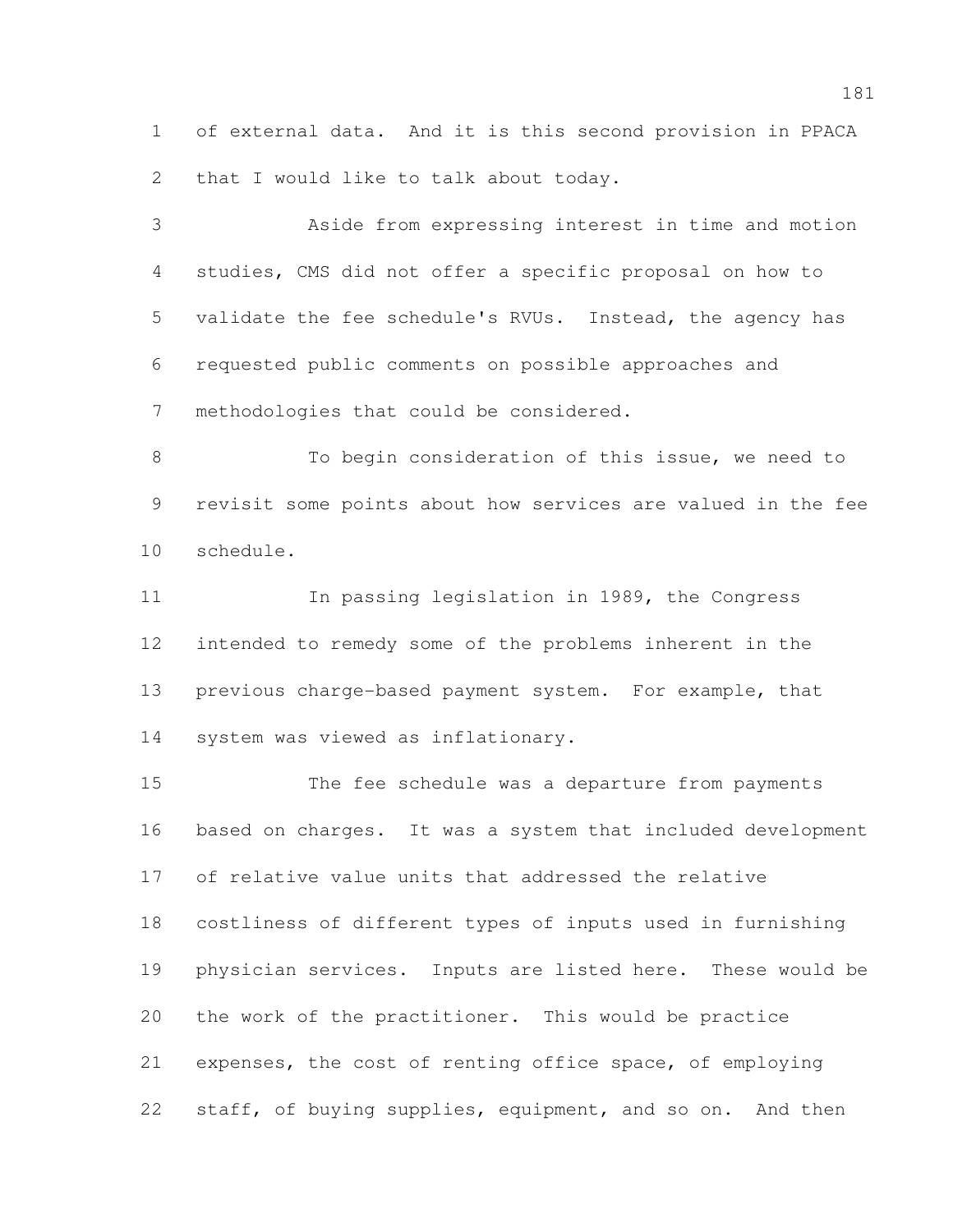the third input identified in the law was professional liability insurance.

 In considering the different types of inputs required, it is clear that physician services are labor- intensive. The work of physicians and other practitioners - - such as nurse practitioners, physician assistants, and psychologists -- accounts for 48 percent of payments under the fee schedule. Compensation of employees working in practitioner offices accounts for another 19 percent. If mispricing of services in fee schedule is to be corrected, the effort is likely to require consideration of the way the fee schedule accounts for labor costs and, as we shall see, the fee schedule's estimates of the time that practitioners and their employees spend in furnishing services to patients.

 For the sake of clarity, I will focus in this presentation on the work of practitioners as the input and how it is valued in the fee schedule, but many of the concepts I will discuss about validating RVUs apply also to the labor inputs that are identified as practice expense. So how is the work of practitioners valued? According to the Medicare statute, the fee schedule's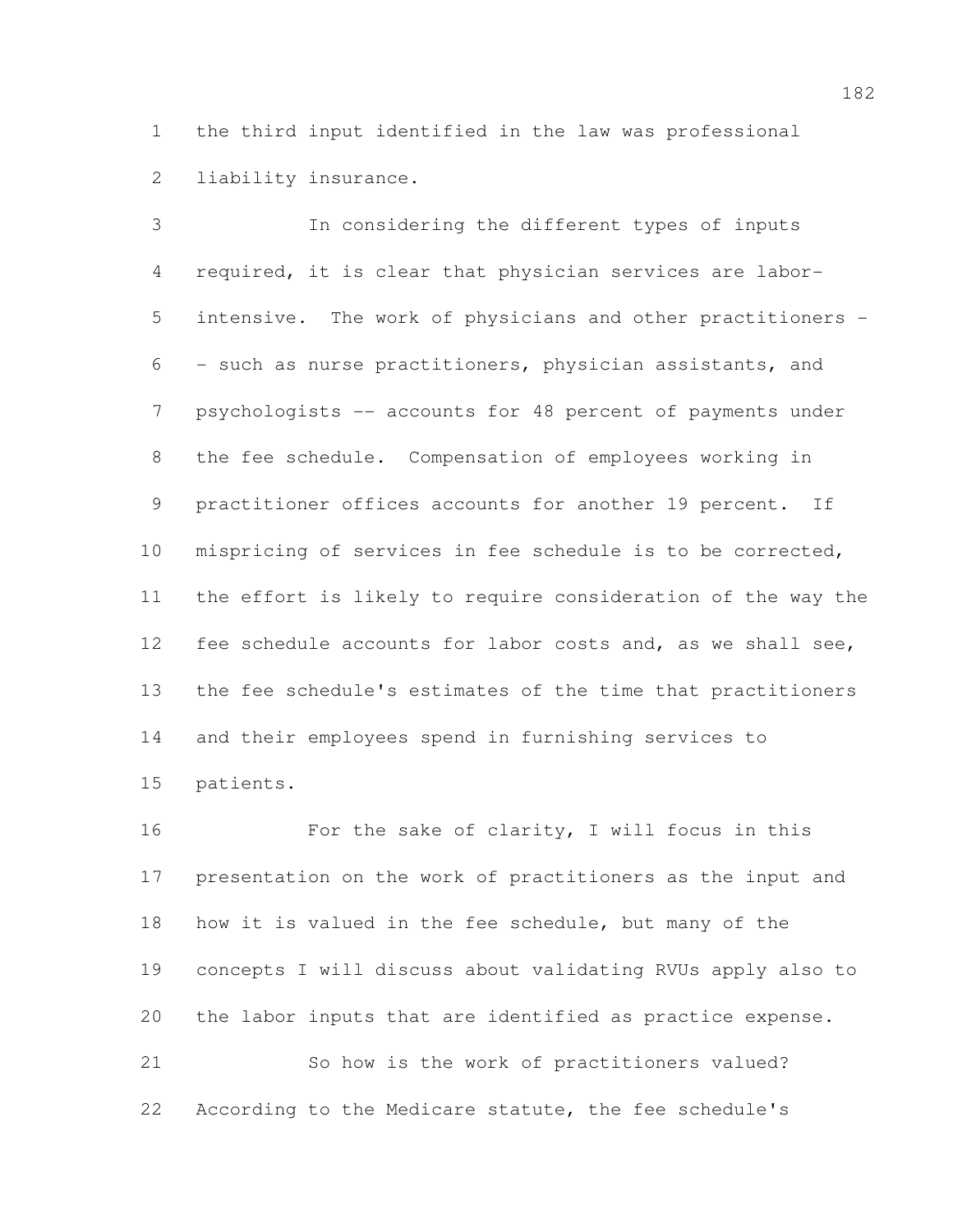payments for work can account for two factors: time and intensity. Time is just that: It is the number of minutes required to furnish a specific service. And then I will come back to that concept in just a moment. By contrast, intensity is the more subjective of the two concepts. Intensity includes things like effort, skill, stress, mental effort, and judgment. It is useful to think of the work RVU for a service as a summary measure or composite of these two concepts, time and intensity. To establish a service's work RVU, physicians and other practitioners are surveyed and asked questions about the service's intensity and time using a method called magnitude estimation. Note that the method does not include use of a formula that weights each dimension of work to arrive at a composite score, or the RVU. Instead, physicians are asked questions about a service's time and intensity and asked to integrate these dimensions in whatever proportions are relevant to them.

 They are then asked to compare the time and intensity of the subject service to other services for which RVUs have already been identified. Then as a final step, they are asked to estimate an RVU for the subject service.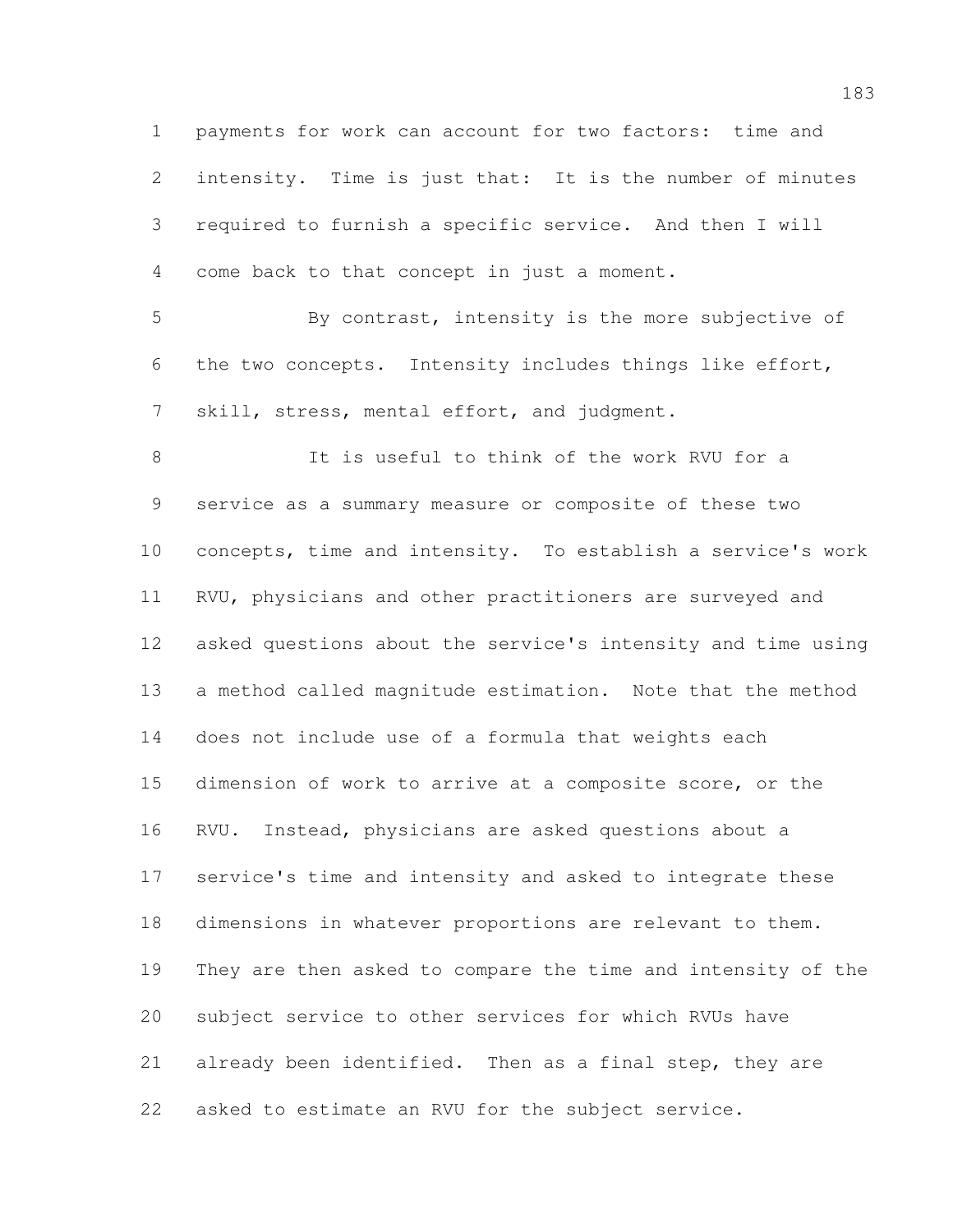When this process of magnitude estimation is complete, there is a set of time estimates available -- estimates that were used in the valuation process. For example, the time estimate for the most frequently billed office visit is 23 minutes. Time estimates for diagnostic services tend to be a bit shorter, a bit lower. The time estimate for a chest X-ray, for example, is five minutes. On the other hand, procedures tend to have higher time estimates. The estimate for a knee replacement is almost two hours, not counting the pre-op and post-op visits involved.

 The process does not, however, produce a set of numbers or estimates for intensity by itself. We can only infer intensity with statistical methods.

 Doing such an analysis, we find that time has a lot to do with how the work RVUs are set. The fee schedule's time estimates explain between 72 percent and 90 percent of variation in the fee schedule's RVUs, depending upon the type of service. In other words, what this is saying is that within these categories, intensity on average does not have a lot to do with how the RVUs vary for different services. Instead, it's the time estimates that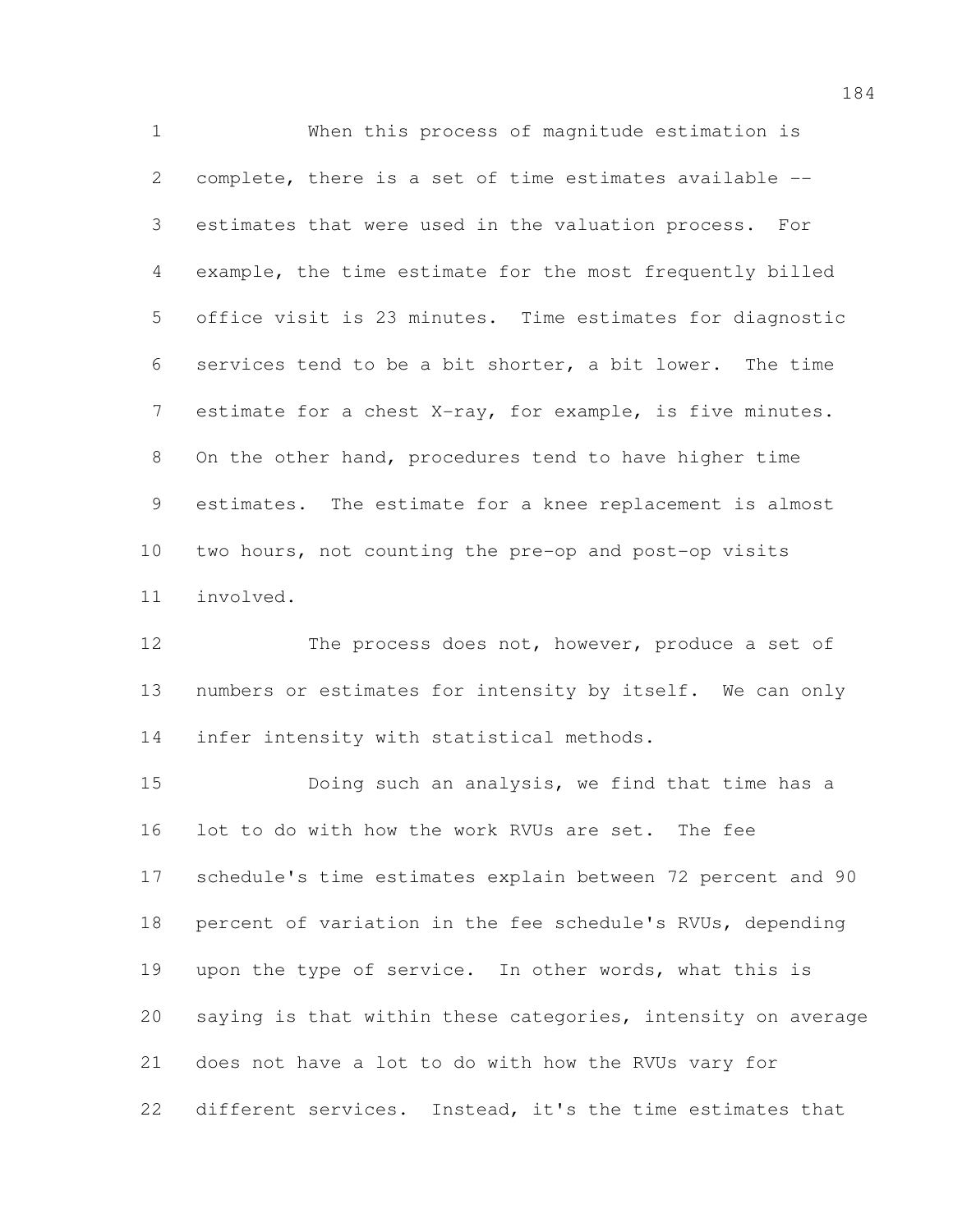seem to be the most important determinant. If the goal is to ensure the accuracy of the fee schedule's RVUs, it seems fair to say that it is necessary to ensure the accuracy of the time estimates.

 Questions have been raised about the accuracy of these estimates. Contract research for CMS and for the HHS Assistant Secretary for Planning and Evaluation has shown that the time estimates for evaluation and management services and major surgical procedures are likely too high. But what about the estimates for other services such as imaging, tests, and procedures, procedures that are not major procedures, procedures such as colonoscopy or maybe removal of a skin lesion?

 Other questions concern the circumstances in which a service is furnished and whether, during a single patient encounter, a physician furnishes more than one service for 17 the patient. According to a study by GAO, the fee schedule does not adequately account for efficiencies occurring when a physician furnishes multiple services for the same patient on the same day. This raises the question of whether the time estimates are adequately sensitive to such

efficiencies?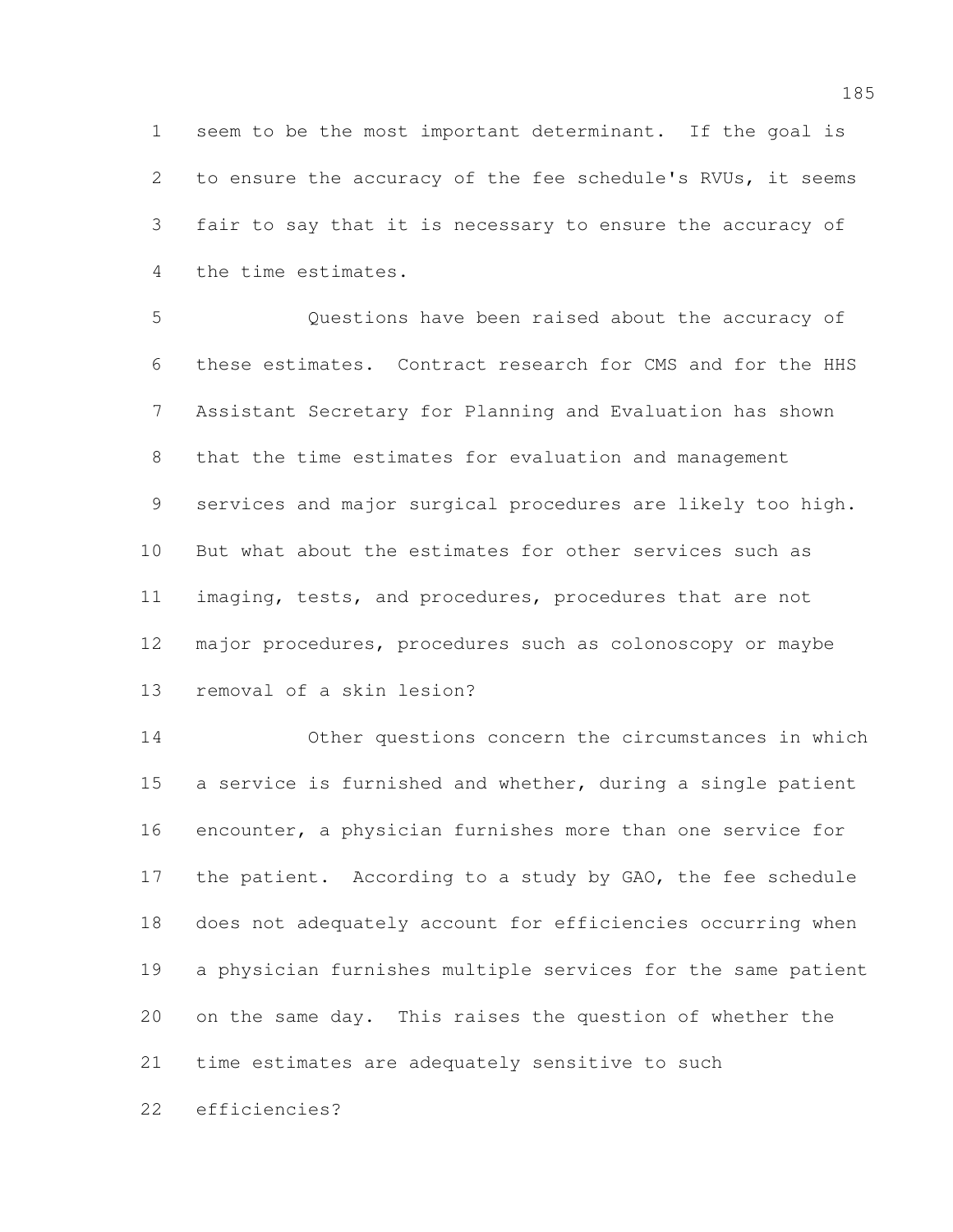Let's pause here, if we can, and just think about where things stand. We have the matter of the PPACA and its requirement that CMS validate the RVUs. We have the time estimates, which appear to be an important factor in valuing services. We have questions about whether the time estimates are accurate.

 And so it looks like some kind of data collection activity might be required here to fulfill the PPACA 9 requirement, to validate RVUs, and to assess the accuracy of the time estimates. CMS has asked about time and motion studies as a way to go about doing this. As we will see in a moment, perhaps there are other approaches.

 And it's also worth noting here that this is not the first time that issues of data from physicians services have come up. CMS has not discussed a strategy for updating the data used on practice expense for practice costs and how they vary among physician specialties. Without a recurring source of practice expense data for all specialties, practice expense payments may become inaccurate over time. So on this issue of data, you know, the Commission, of course, has been here before. In the June

2006 report, the Commission discussed the accuracy of data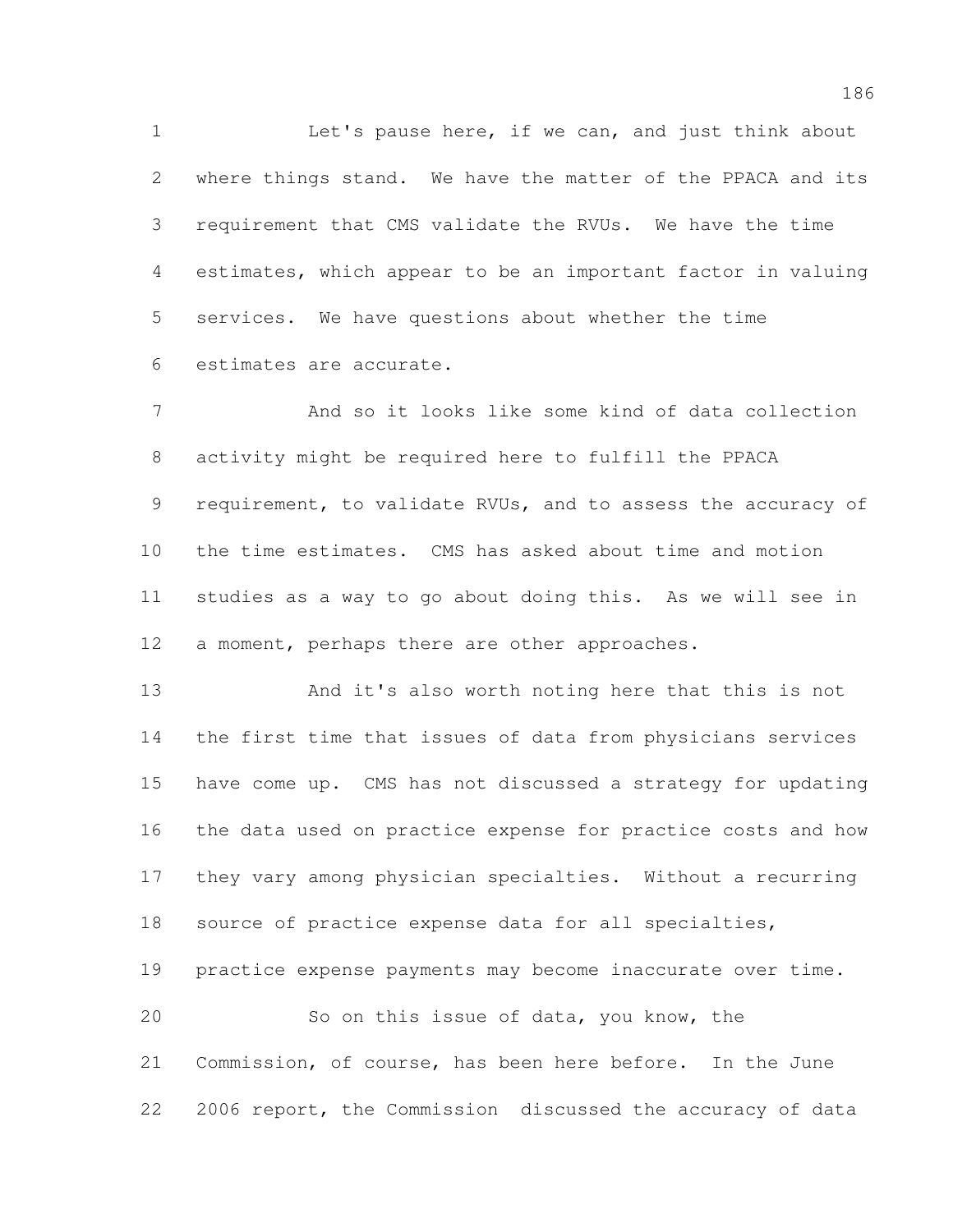that CMS uses to value physician services. The context then was practice expense, but at the time there were certain principles articulated that would apply in the current set of circumstances about validating fee schedule RVUs more generally. For instance, all types of practitioners furnishing services to Medicare beneficiaries should participate. If that does not occur, there is a potential for changes in payment rates that might distort payments one physician specialty, let's say, relative to another.

 In the 2006 report, the Commission also discussed the importance of having processes in place to ensure data accuracy. Then there was the matter of CMS and having adequate resources to take on new responsibilities in this area. So that is a set of principles that might guide us in this topic.

 The June report also talked about different ways to go about collecting data relevant to validating RVUs. 18 One approach is to conduct voluntary surveys, and there has 19 been some experience with this. Most recently, we have the American Medical Association, physician specialty societies, and other professional organizations collaborating on a physician practice information survey. There has also been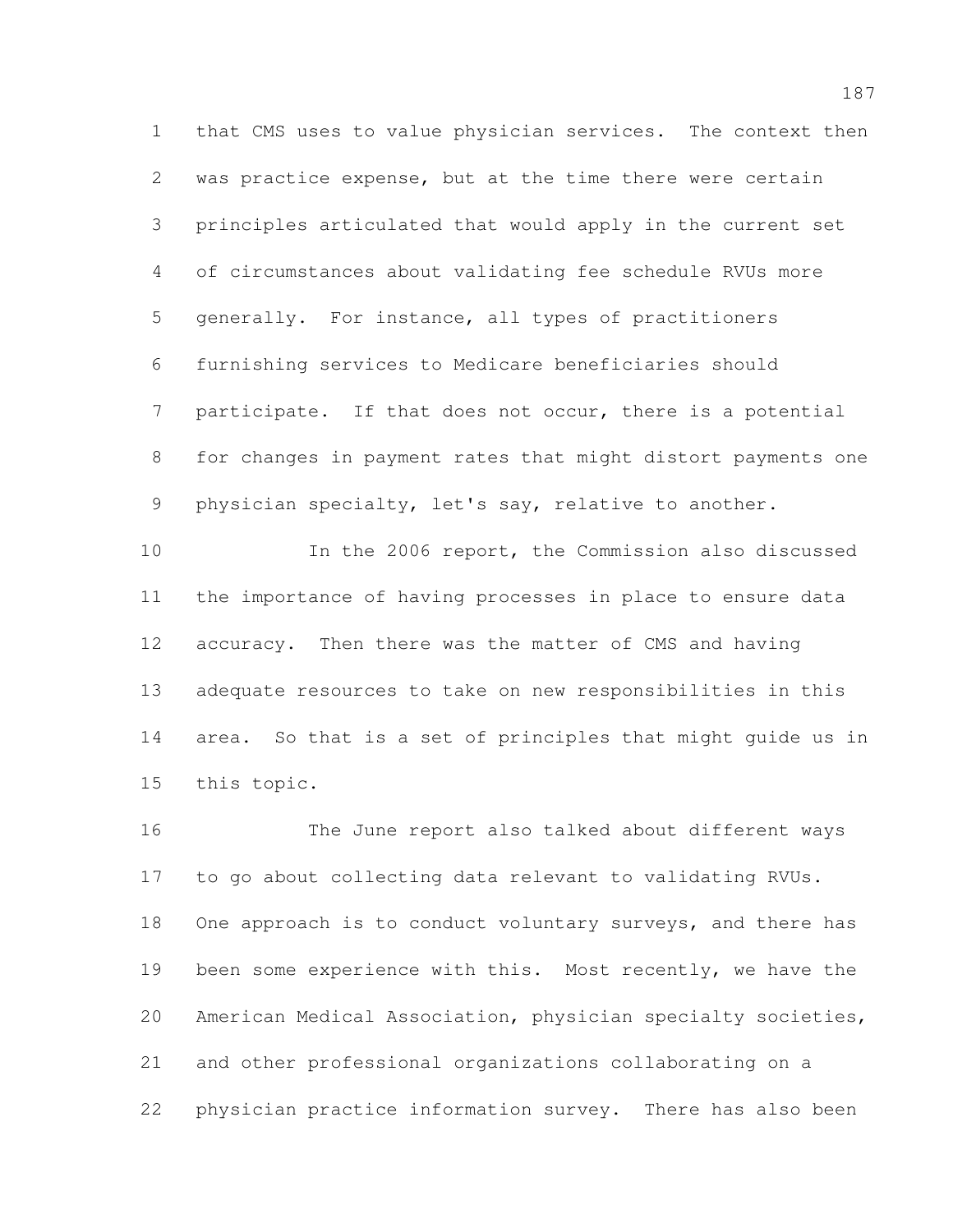experience on the part of CMS itself in just trying to go about collecting data with surveys. The difficulty here is with response rates. It is not unusual to go through a survey exercise and end up with a response rate of 10 percent or less. And so, recalling what we talked about a moment ago having to do with representativeness of data, when you're talking about very low response rates, there's a question about representativeness.

 So to try to get away from this vexing problem of low response rates, one alternative might be to go about a data collection effort at physician practices and other facilities where practitioners work. This would be facilities such as multispecialty clinics, multispecialty group practices, and so forth, and go out and try to collect the data that are needed.

 The way one could go about structuring this, we see some ideas listed here, but it would be a case where practitioners would be identified, asked to participate, and 19 they would have to participate if asked. Of course, there could be provision for some compensation for doing so.

 The effort would also require a change in regulation. It would require some buy-in on the part of the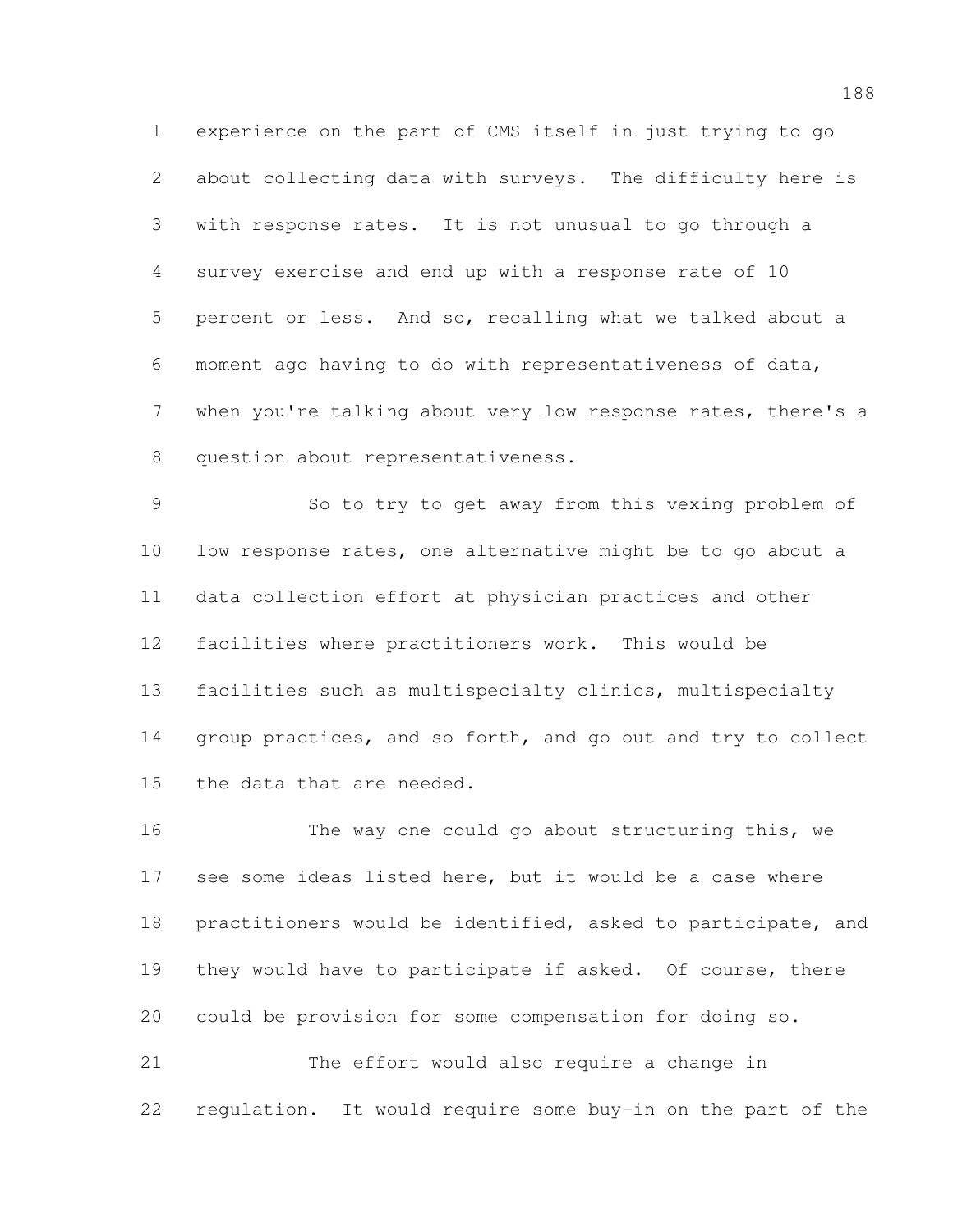physician community. But what this would do is it would open up some options for how data might be collected, and so I wanted to talk for a few more minutes about how this approach to things might work.

 Participating practices would provide data on time, on the volume of services, and other factors that are important in valuing services. They would be recruited through a process that would require participation, but that would ensure that the data collected would be representative of all the practitioners furnishing services to Medicare beneficiaries.

 The cohort of practices involved would be large enough, would need to be large enough for estimates that meet criteria for statistical precision. The practices could be compensated to account for the administrative costs 16 of participating in the effort.

 Of course, such data collection would present implementation issues both for CMS and for the practitioners involved. For example, if we talk about issues for CMS, there would be questions about what data sources to try to draw from for this effort. Some data sources could be what you might think of as retrospective in nature, so this would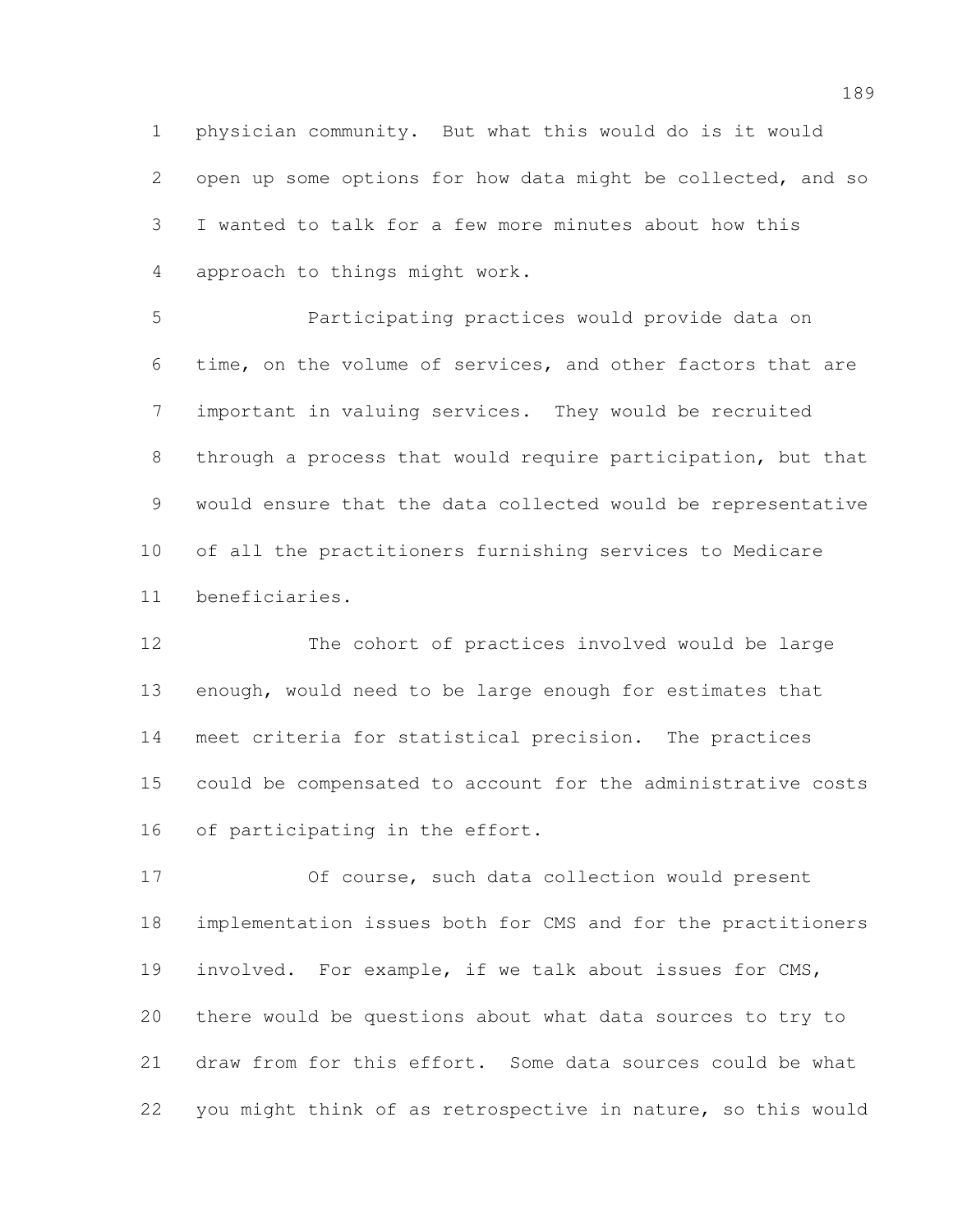be data that are already available through systems such as maybe patient scheduling systems or electronic health records.

 The other option would be some sort of more prospective-oriented data collection where new data would need to be collected, and that example earlier of time and motion studies would be a way to go about collecting data prospectively.

 Another set of issues has to do with just the number of participants that would be required, and the numbers here, of course, would need to be sufficient to ensure the reliability of the data collected. An issue would also be of compensation of practices, and if so, at what rate.

 Then there would be some issues having to do with the unit of measurement. One could imagine trying to collect data at the level of each discrete billable service. Another way to do this would be to go at a more aggregate level and to try and collect data, say, at the level of the practitioner, number of hours worked over the course of a week, month, year, amount of time spent on patient care activities, and the mix of services furnished.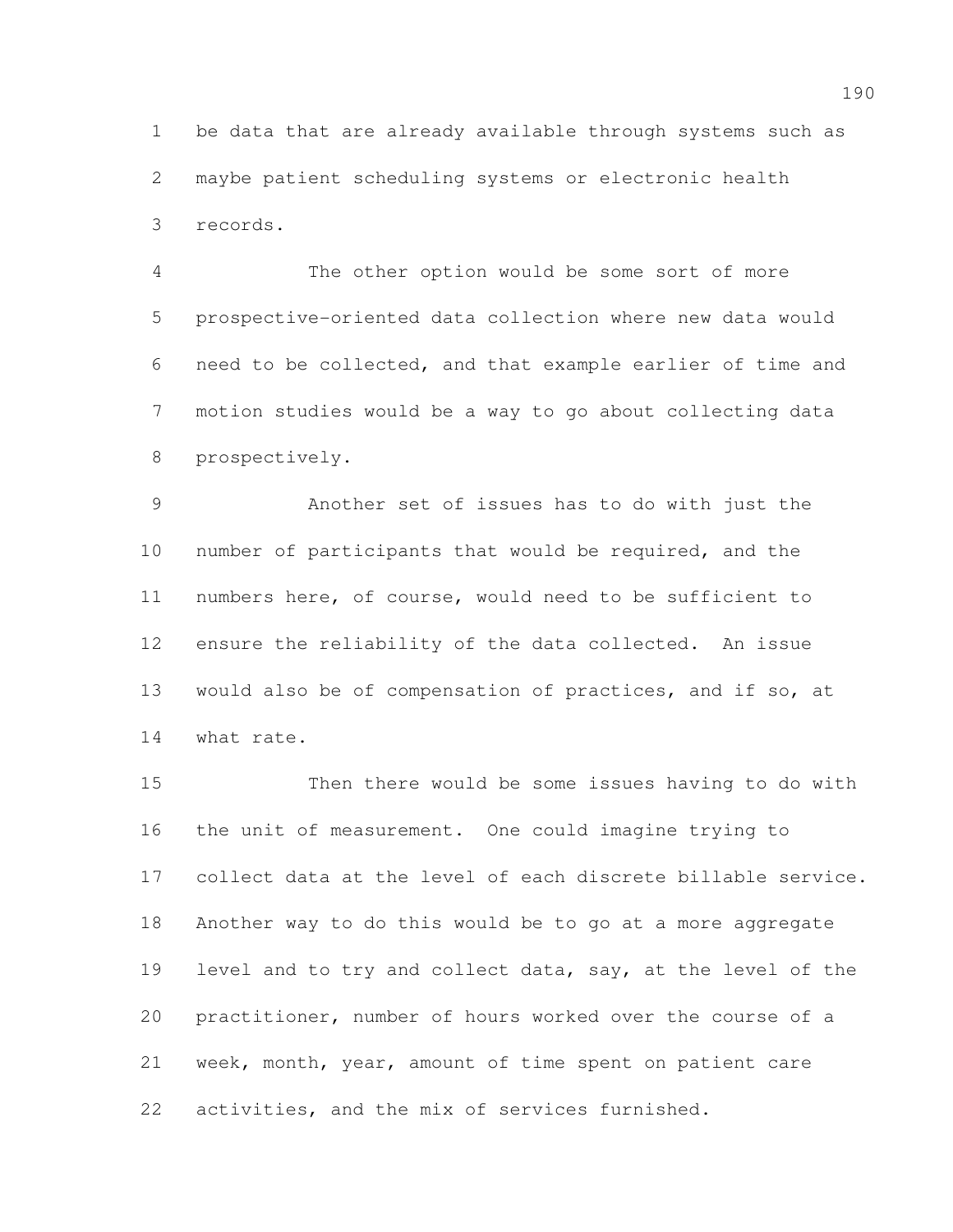Other issues for CMS have to do with the method of data submission and ensuring the accuracy of the data submitted. Who would collect the data? Would practices submit data according to a standard format or would some kind of field work be required on the part of a CMS contractor? If practices submit the data, would CMS need some kind of audit capability to ensure data accuracy?

 We have other issues listed here having to do with whether the cohort of practices would be consistent over time or whether we would have practices rotating in and out of this cohort. And then there would be issues perhaps having to do with -- in the case of time measures and others, having to do with whether these measures vary by 14 geography, by service mix of the practice, and by the practice's payer mix.

 Issues for the practitioners would also involve 17 the method of data collection, what types of data would CMS try to draw from. Would it be electronic health records? Would it be patient scheduling systems? What, in fact, would -- where would the data be coming from and what are the implications of that for their practices and how they operate?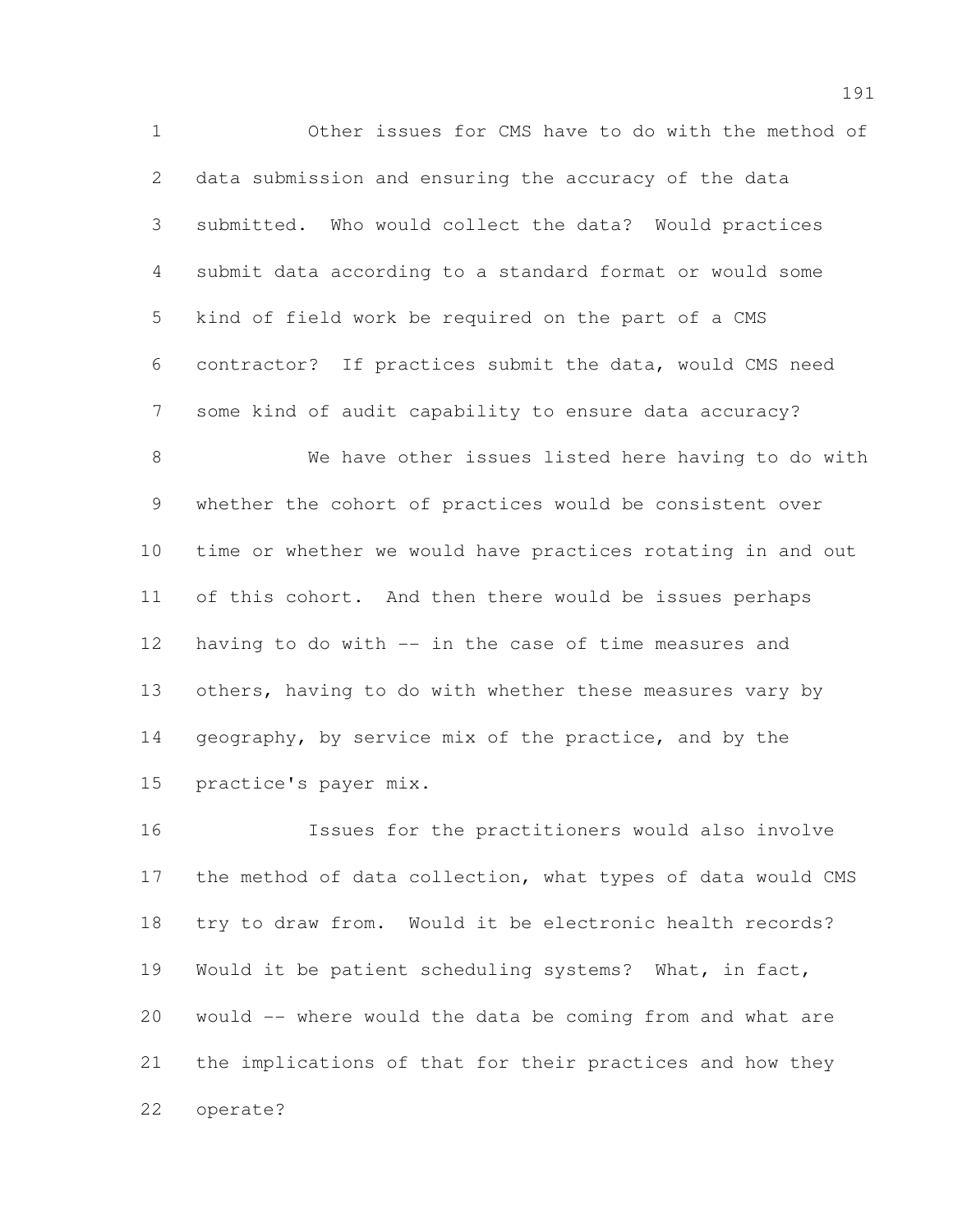Another issue has to do with just what this data could mean for the practices. Are they using such data for their management, for practitioner compensation? That might affect both the utility of the data from the standpoint of practices but also of what they already might have available.

 Then there's the matter of just having comparative data and whether practitioners would see some value in how their practice compares to that of their peers.

 So to conclude, the purpose of this session was to make sure that you are aware of the PPACA requirements on misvalued physician services; to point out that CMS has requested advice on validating the fee schedule's RVUs; and to also seek your comments on an approach to collecting data that would be needed to validate RVUs and keep not just work RVUs but also practice expense RVUs up to date, and then some of the implementation issues that would accompany all that.

Thank you.

MR. HACKBARTH: Thank you, Kevin.

Round one clarifying questions?

DR. BORMAN: Kevin, this is a tough thing to parse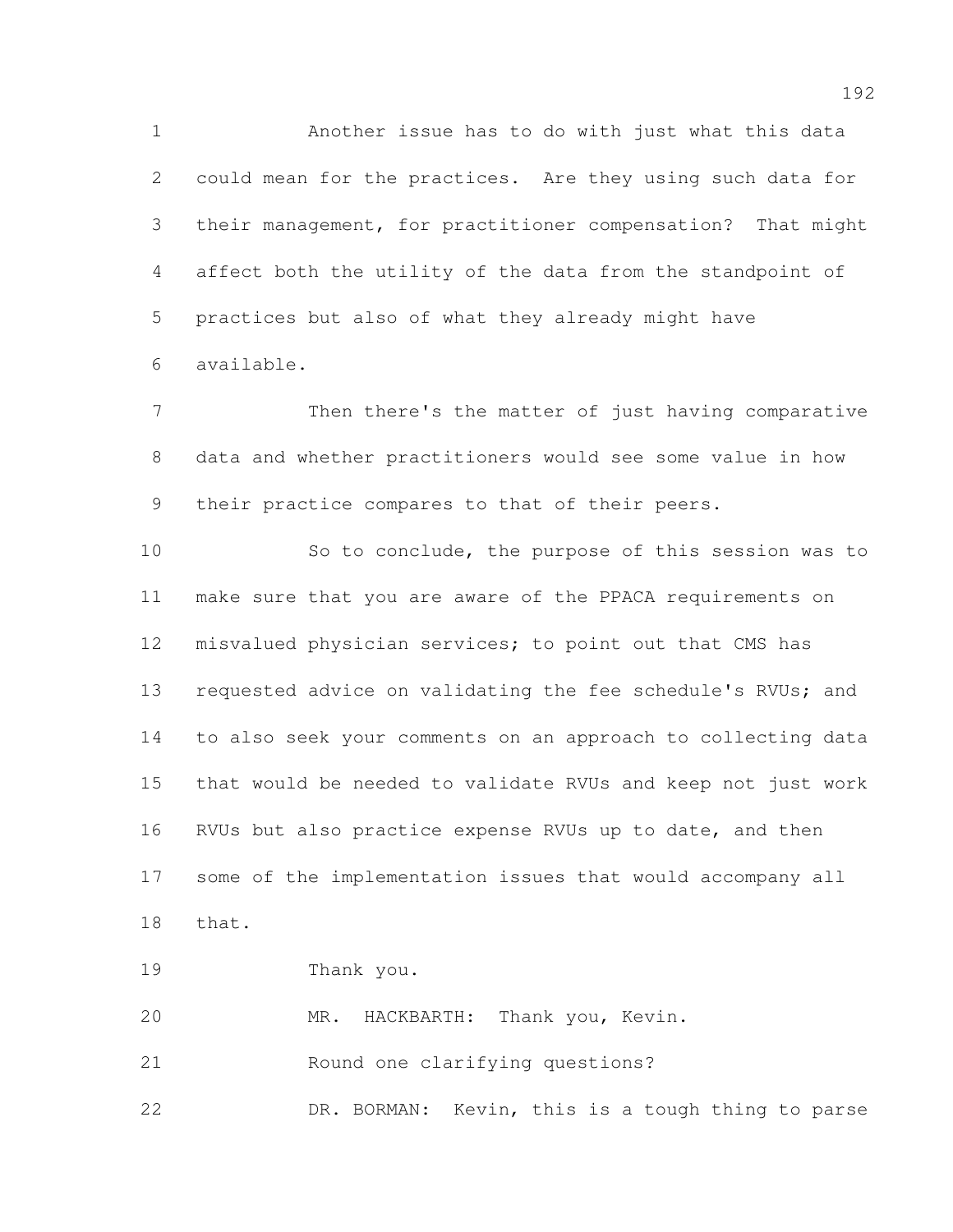through, and I think you've done a great service in how you started us down the road.

 I have a question for you. If at some point in this conversation we could sort of see the element, maybe a listing of the places where all the time factors in, because, again, it's my recollection -- although I'm happy to be corrected -- that physician time goes into both the work and the practice expense calculation. So we really need to know all the places it plays out, I think, and to sort of consciously acknowledge that.

11 I think a second piece of it is that just as a person who has filled out RUC surveys more times than I care to count, what you do is you do make a conscious estimate of time. At the end of the survey, you make a conscious estimate of the total work. The intensity is largely imputed. There's not a place that asks the survey respondent to say the intensity is 2.5 or 0.67 or whatever it may be. It's a calculation from the time and the work estimate. And while that may seem like a very subtle and arcane thing, I would just want to point that out, because we don't have a valid way of measuring intensity, I mean, other than facetiously putting a heart rate monitor on every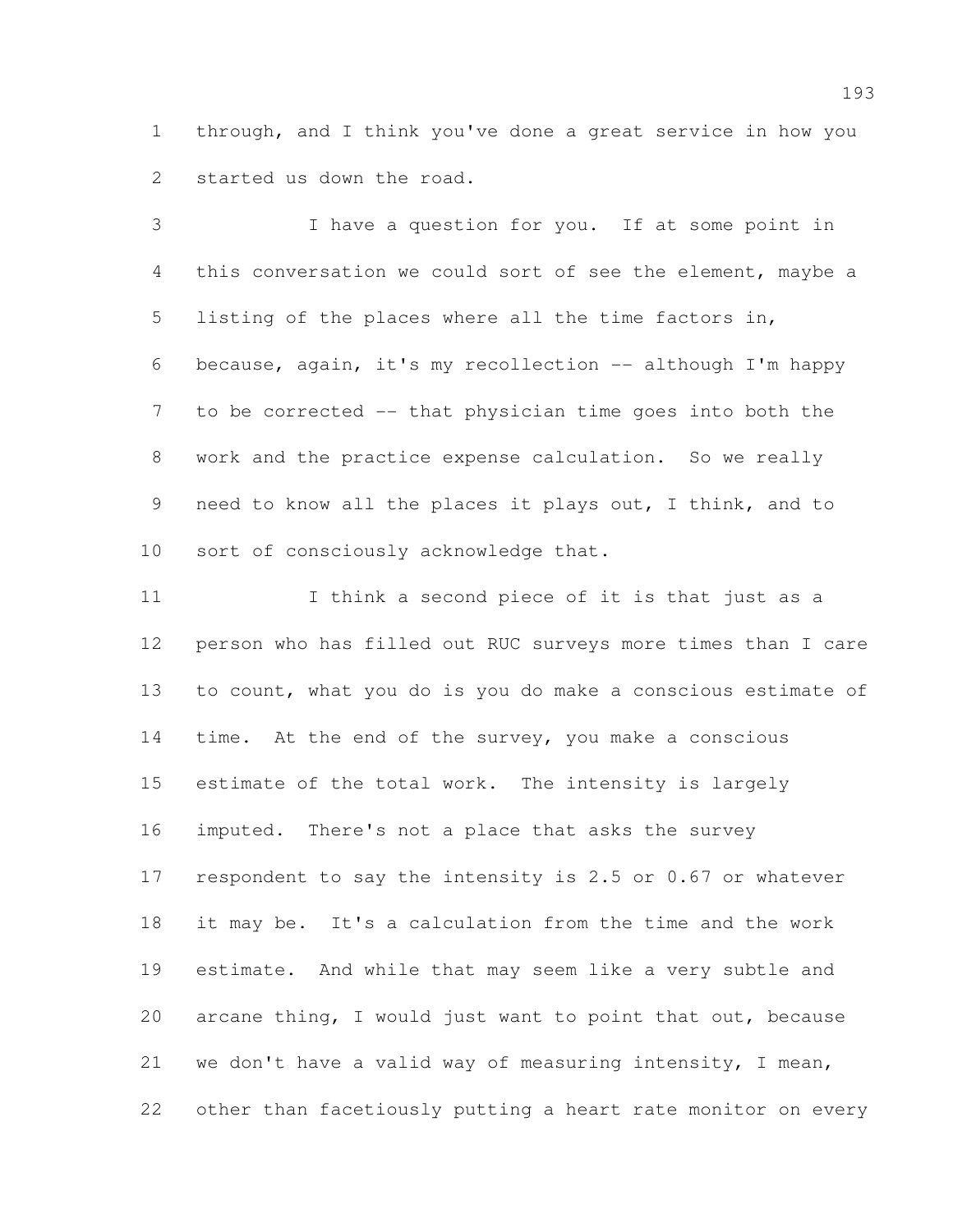physician and, you know, kind of doing some sort of heart rate variability estimate as the intensity of the service. So just to be crisp, we're doing that.

 I would like at some point, whether now is good or not, there's a thing out there that's a scaling factor in practice expense that has set a different value seemingly for similar things that's specialty driven, and it was off the old SMS data. And I'm unclear whether that has gone away because of the PPIS data or not. And if you could at some point either let us or me know sort of where that fits in, because it was another yet relative scale among specialties that seemed to have some profound things here. 13 I think everything else is non-clarifying. MR. HACKBARTH: So let me ask a clarifying question of Karen's clarifying question. I'm trying to imagine how these surveys work that Karen referred to, and so broadly speaking, physicians are asked to compare different services to one another, correct? And so they're asked to provide specific information on time and then do an overall comparison, and the intensity is sort of the residual. Am I understanding that correctly?

DR. HAYES: There is one other wrinkle I would put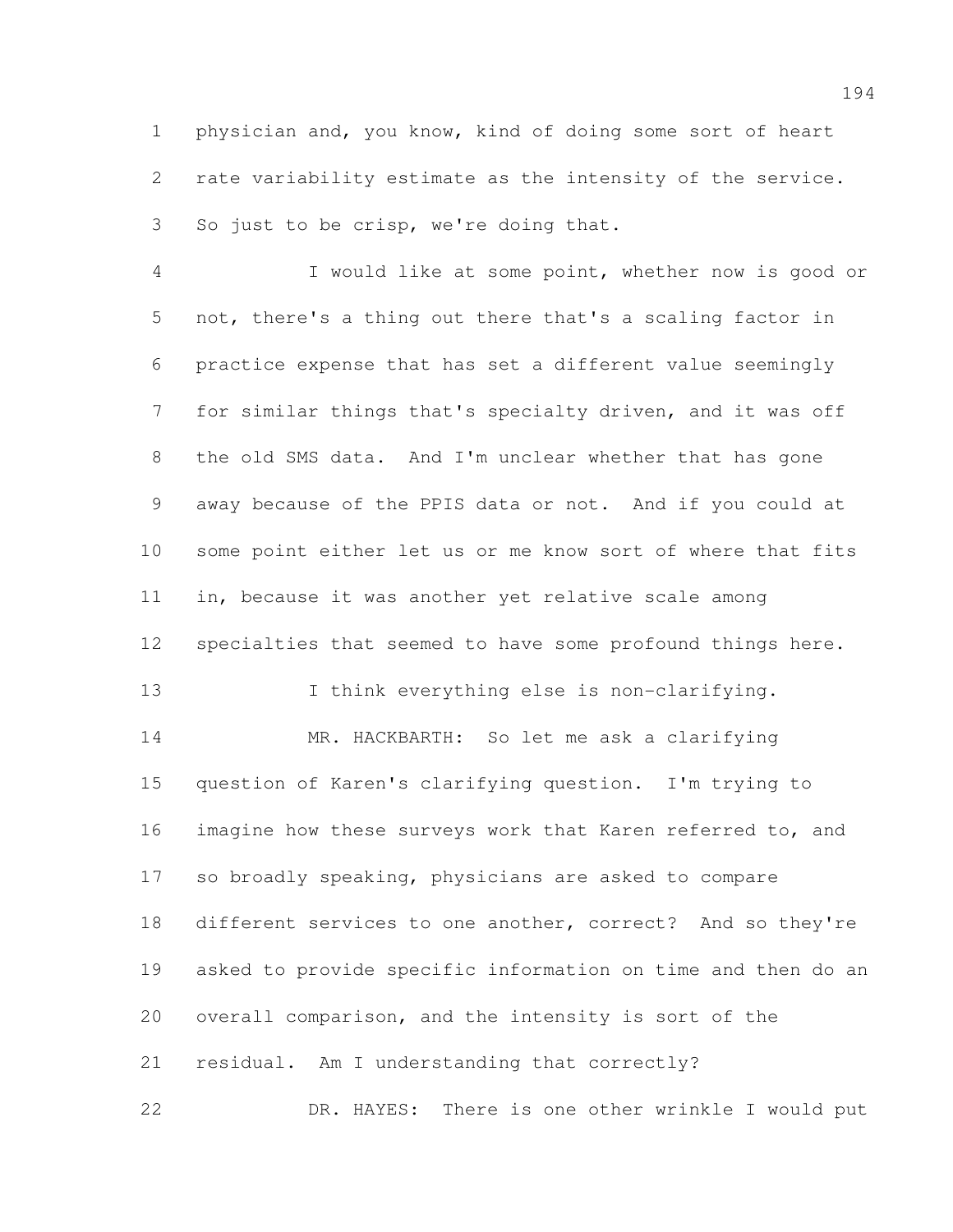to this, which is that in addition to identifying,

 estimating how much time it takes to do the service, physicians are asked questions about intensity and about rating that service's intensity on numerical scales. And it's only after they've kind of thought about the time and the intensity of the subject service, they then turn to the reference services and say, Now, how does this service compare to the references? Is that a fair assessment, Karen?

 DR. BORMAN: Yeah. I think the very key thing is what you're given is you rate a service total work compared to a reference list of services. Okay, that's number one. 13 It's a comparative thing, as, Glenn, you outlined.

 The second thing is that you are explicitly asked to rate time, and you are explicitly asked to give a total work number. You are asked, as you pointed out, to assign comparative numbers -- I think it's 1 through 5 scale -- for the two things you've chosen to compare to versus the service you're rating. So you might give something a 3, whereas the thing you compared it to is a 2 or a 1 for each of those elements, risk to you, mental effort, technical skill, all those things. But nowhere does it say give me a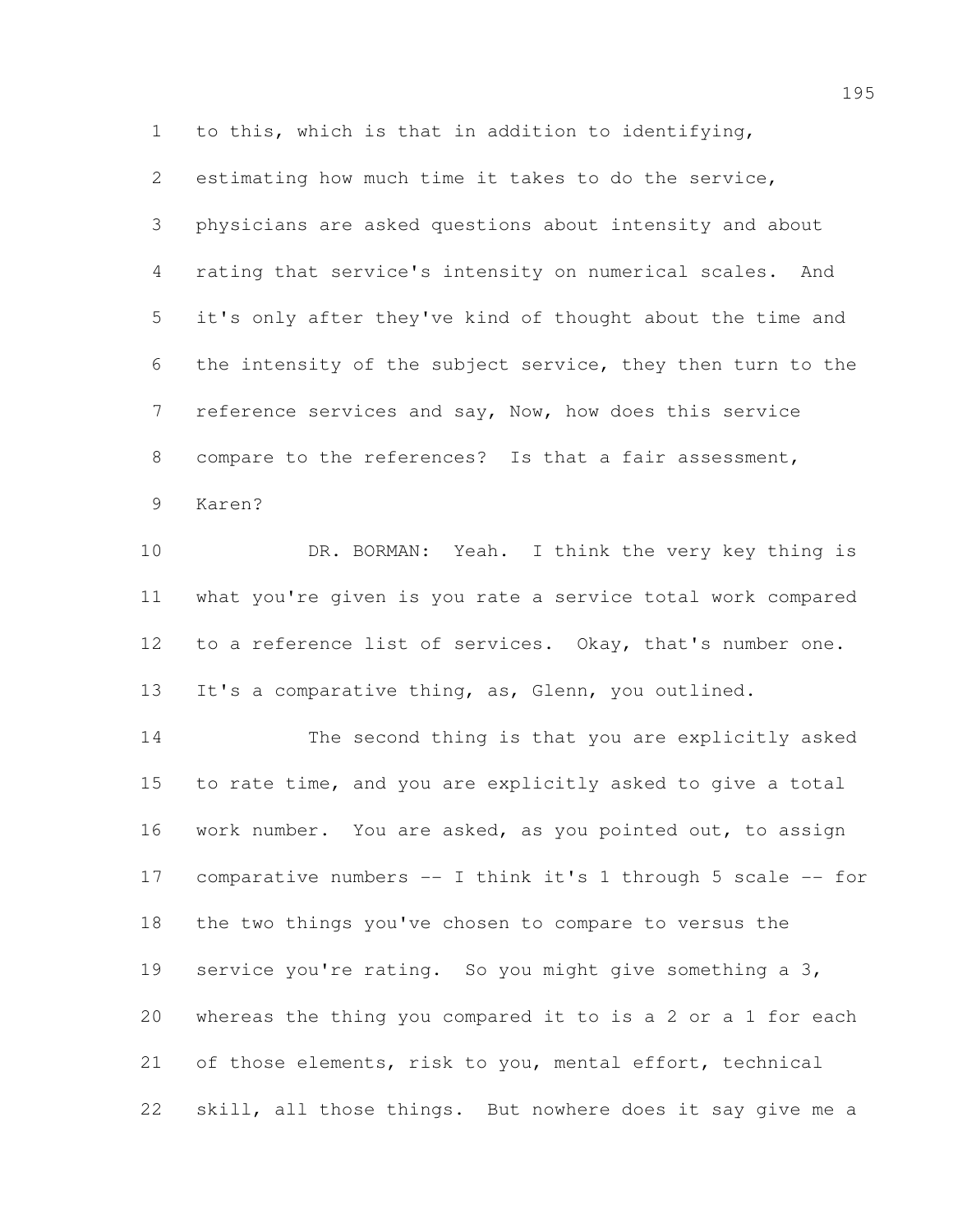number for intensity, and that was my only point, is that it estimates -- intensity is an indirect thing from this. DR. DEAN: I would sort of echo what Karen said, and thank you, it's a very complex process, and I guess just in the interest of full disclosure, I have serious skepticism about the whole process. But I wonder -- 7 MR. HACKBARTH: We haven't figured that out yet, Tom. 9 [Laughter.] 10 DR. DEAN: Is there any element of the process that would account for the huge variability there is from practitioner to practitioner in terms of how they approach any given challenge other than just sort of the averaging out? DR. HAYES: Yeah, physicians are asked to think 16 about the typical patient when they go through this process, but typical to one physician might be atypical to another 18 one. So it's going to be a process, like so many other

things of this sort, where there's just going to be

variability in responses.

 MR. GEORGE MILLER: Following up on that train of thought, in the chapter you talk about implementation issues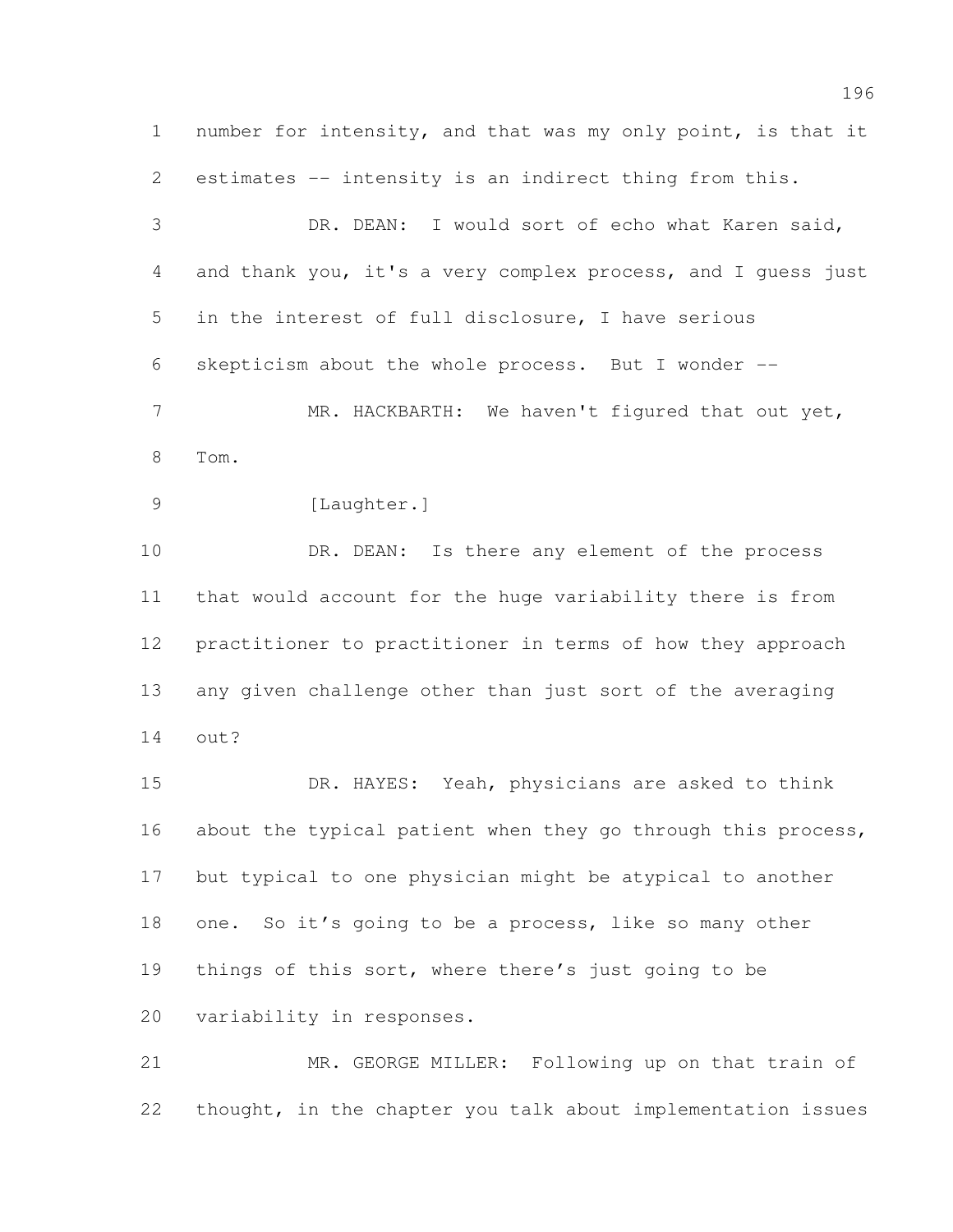and you talked about the design collection targeted at specific types of physician practices. So the question -- I mean, the statement you said was to focus on practices that are efficient as opposed to those that are average. My question is, compared to what? How do you define what efficient practice is? For example, at least in 7 my mind, if you have an urban physician that has EMR and all the bells and whistles, compared to an older, bearded crotchety physician in some place up north like Montana -- 10 DR. DEAN: You've kind of mixed up your geography. MR. GEORGE MILLER: Dakota, Dakota, Dakota. 12 [Laughter.] 13 MR. GEORGE MILLER: But he may be more efficient, 14 but, I mean -- you understand my question. How do you define what's efficient, who is skeptical, too, by the way? 16 DR. HAYES: Sure, sure, sure. The point in raising that in the paper was to just point out that this kind of a process lends itself to making that kind of a distinction. We're too early in the process, I think, to say how one would make that distinction, but at least you've got the ability, with a mechanism like this, with an approach like this to say, Well, yes, there are practices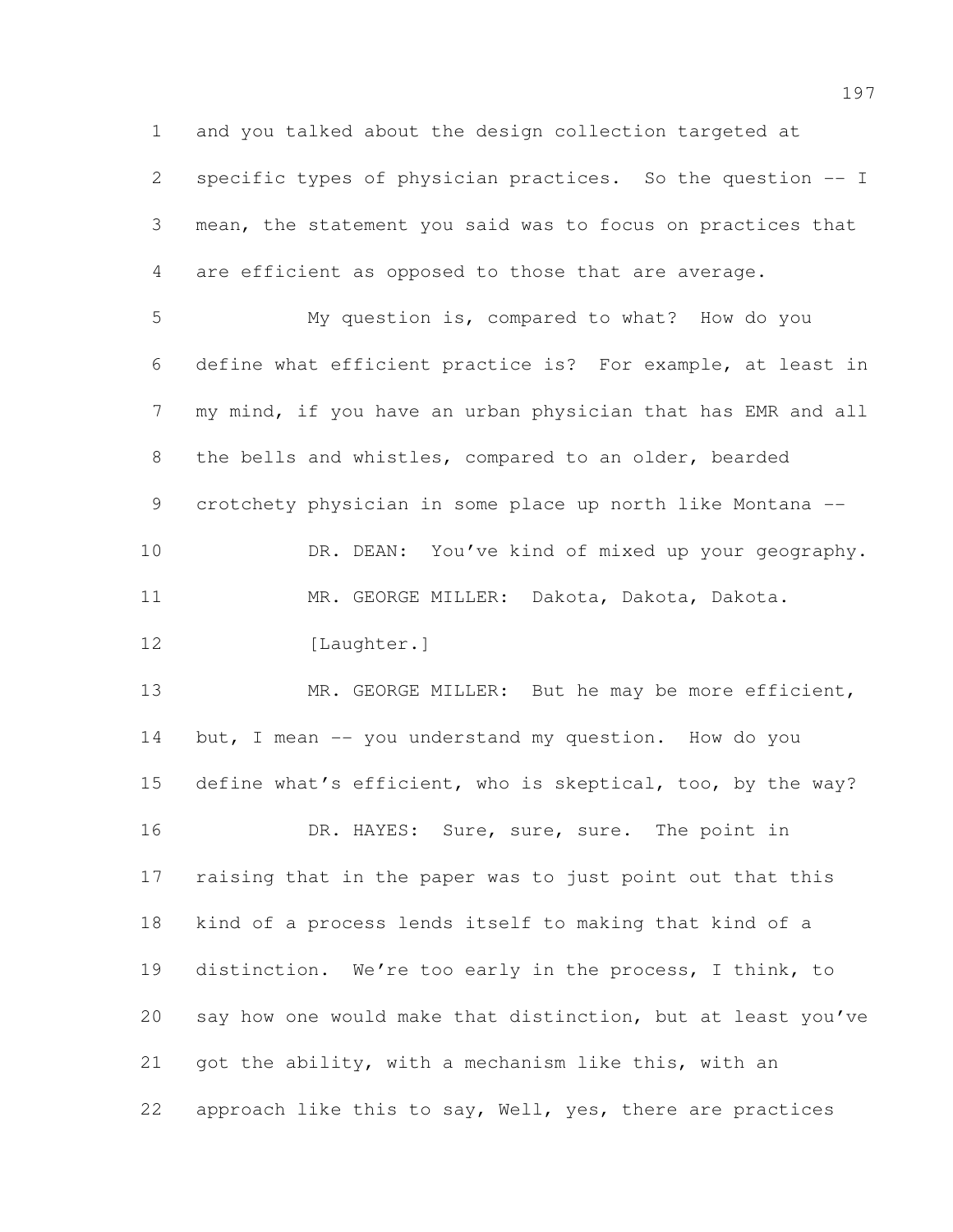and there are practices, and maybe we want to be a little judgmental about or selective, selective about how we do this. We're not.

 MR. GEORGE MILLER: That would be the key issue, the selectivity of the judgment and who said it. Okay. MR. ARMSTRONG: I think I want to follow up on 7 that question. Actually, the first thing I would say, in my career in health care, I'm glad to say that this is the first time I ever had to really try to figure this out. It does seem kind of archaic. So my question is, I think related to this, we know there's huge practice variation from one geography to another, high cost/low cost areas, urban/rural markets.

 Did what you just describe actually deal with building a cohort and collecting data that would accommodate that kind of variation in this process?

 DR. HAYES: That was the intention. I mean, if we think about this in terms of design of a research project, that would be the design elements -- that those would be the design elements that would go into the process.

 DR. KANE: You're lucky it's your first time. This is a recurring bad dream for me because I've been doing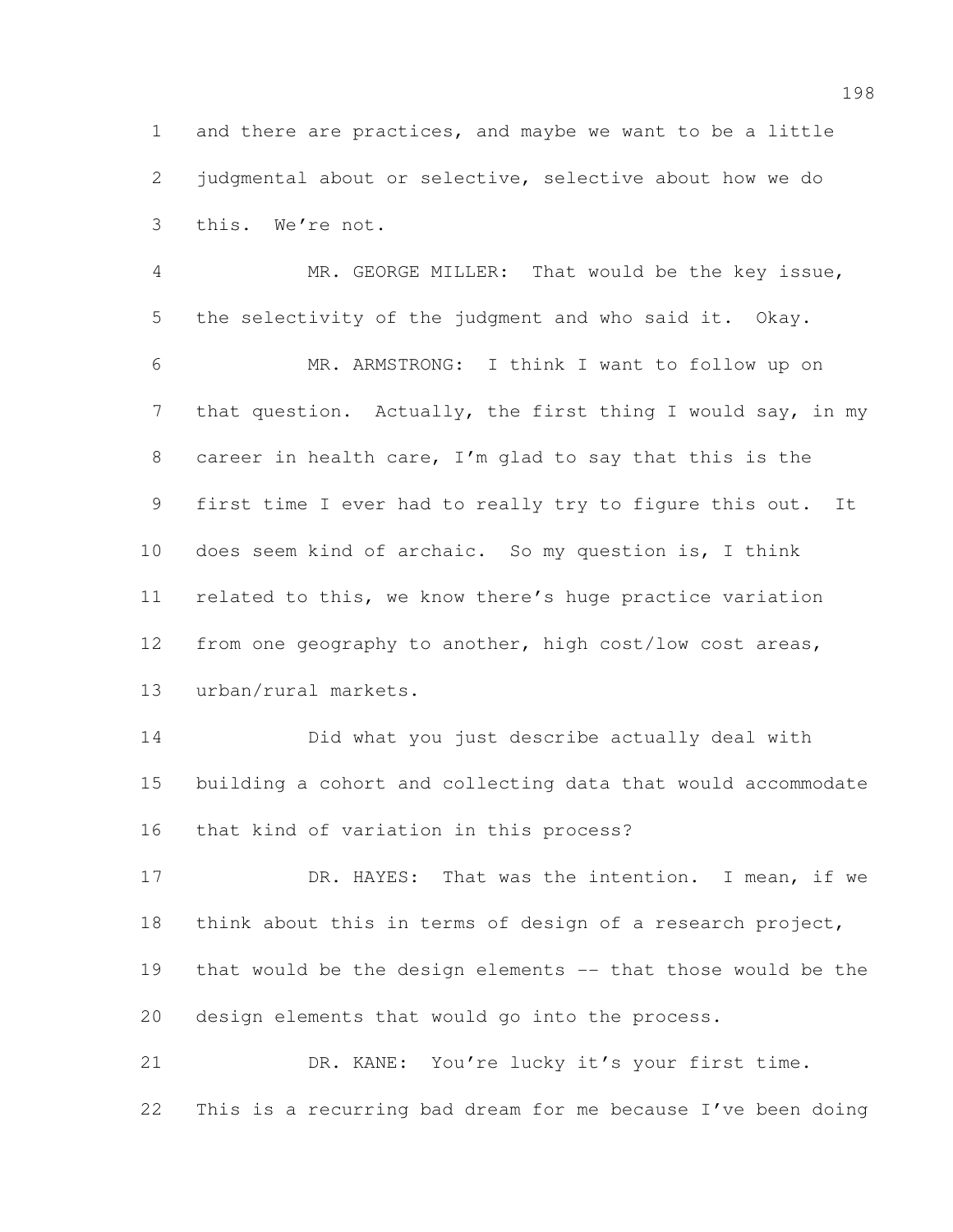some of this since the early '90s. A couple things. Could you remind me of how many services we need to cost out, I mean, that you're talking about? Is it something like -- DR. BERENSON: It's around 7,000. DR. HAYES: Yes. DR. KANE: 7,000 services? That's what I thought. I knew it was thousands; I just couldn't remember whether it was 7 or 10. It's an enormous number of services. So part of the challenge is, like that kind of throws time and motion studies, I think, out the window, but you might be able to find what Bill did, which is these reference services that really are the large clusters. 13 But the other question has to do with, in looking 14 for the right practice, would you want to select across methods of compensation? Like if they are under salary versus fee-for-service versus productivity-based salaries? Because I'm pretty sure they do behave differently depending on how they're paid. DR. HAYES: Yes, I would put this in the same category as George's question, of having the option of doing things like that and that in considering issues of what's

22 efficient, what's not, methods of compensation, those seem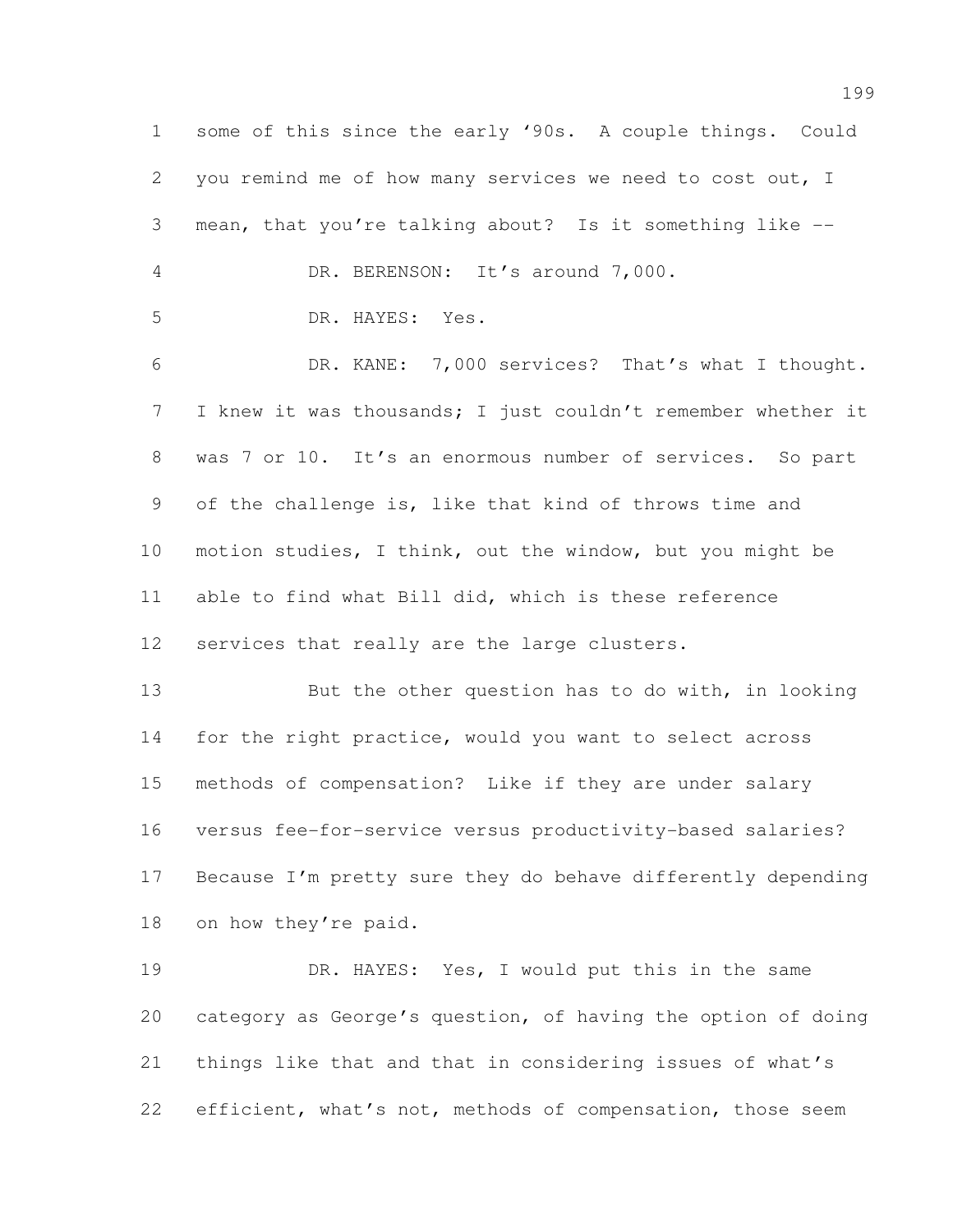like related issues to me.

| $\mathbf{2}$   | DR. KANE: But I guess when you get down to it, is                     |
|----------------|-----------------------------------------------------------------------|
| 3              | the goal to pick the average across all those types or to             |
| $\overline{4}$ | pay people differently depending on how they're paid?<br>$\mathbb{I}$ |
| 5              | mean, I'm just trying to figure out what do you do with all           |
| 6              | that.                                                                 |
| $\overline{7}$ | MR. HACKBARTH: Or to pay at a level that is                           |
| 8              | compatible with the efficient provider.                               |
| 9              | DR. KANE: I mean, the other variability would be                      |
| 10             | if whether they, for instance, use a nurse practitioner to            |
| 11             | do some of the patient work or they use physician's -- I              |
| 12             | mean, I'm just -- 7,000 times about 50,000 factors is making          |
| 13             | me concerned about whether you'll get any of that.                    |
| 14             | MR. HACKBARTH: On this 7,000 issue, not all                           |
| 15             | services are equal in terms of their impact on spending, the          |
| 16             | volume of care, and presumably what you'd want is a strategy          |
| 17             | that goes -- invests the most effort in trying to get the             |
| 18             | high volume, high money stuff right, and less effort on               |
| 19             | stuff that isn't as significant in terms of the payment               |
| 20             | structure.                                                            |
| 21             | DR. HAYES: A ballpark to think about would be                         |
|                |                                                                       |

that roughly 600 services account for about 90 percent of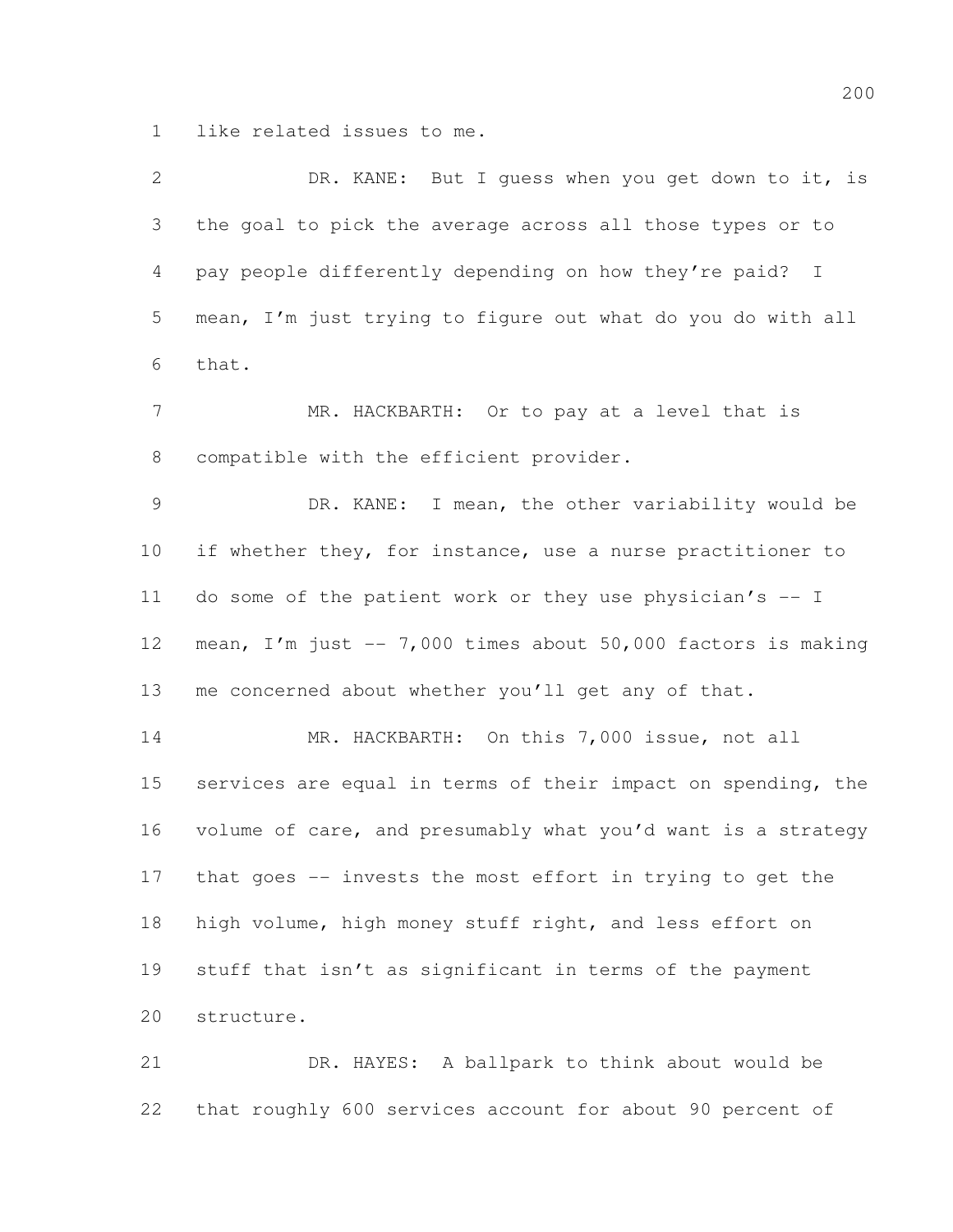spending under the fee schedule. So if you can use that as part of the design of this, then maybe the job becomes a bit more manageable.

 DR. BERENSON: And they're families so that if you actually get some of the key services and a family of services, you can probably fill in the others. I think this 7 -- well, I'm going to be one who, in Round 2, argues that this is manageable. The other observation I'd make to a series of these questions is, this is a relative value 10 scale, so to the extent that you're sort of arguing that a salary practice would be less efficient, more efficient, whatever it might be, it would have to be, Well, they're 13 more efficient in some areas, but not other areas.

14 I mean, it's good we have to deal with the issue of representativeness, but I think we need to keep in mind 16 that this is about relative values, not the absolute, why are we trying to find absolute dollars like we're talking about in the hospital thing.

19 I had one specific question. At the last I knew, the RUCs' instructions to the specialty societies in terms of surveying the members to get these estimates were a minimum of 35 physicians? Do you think that that's still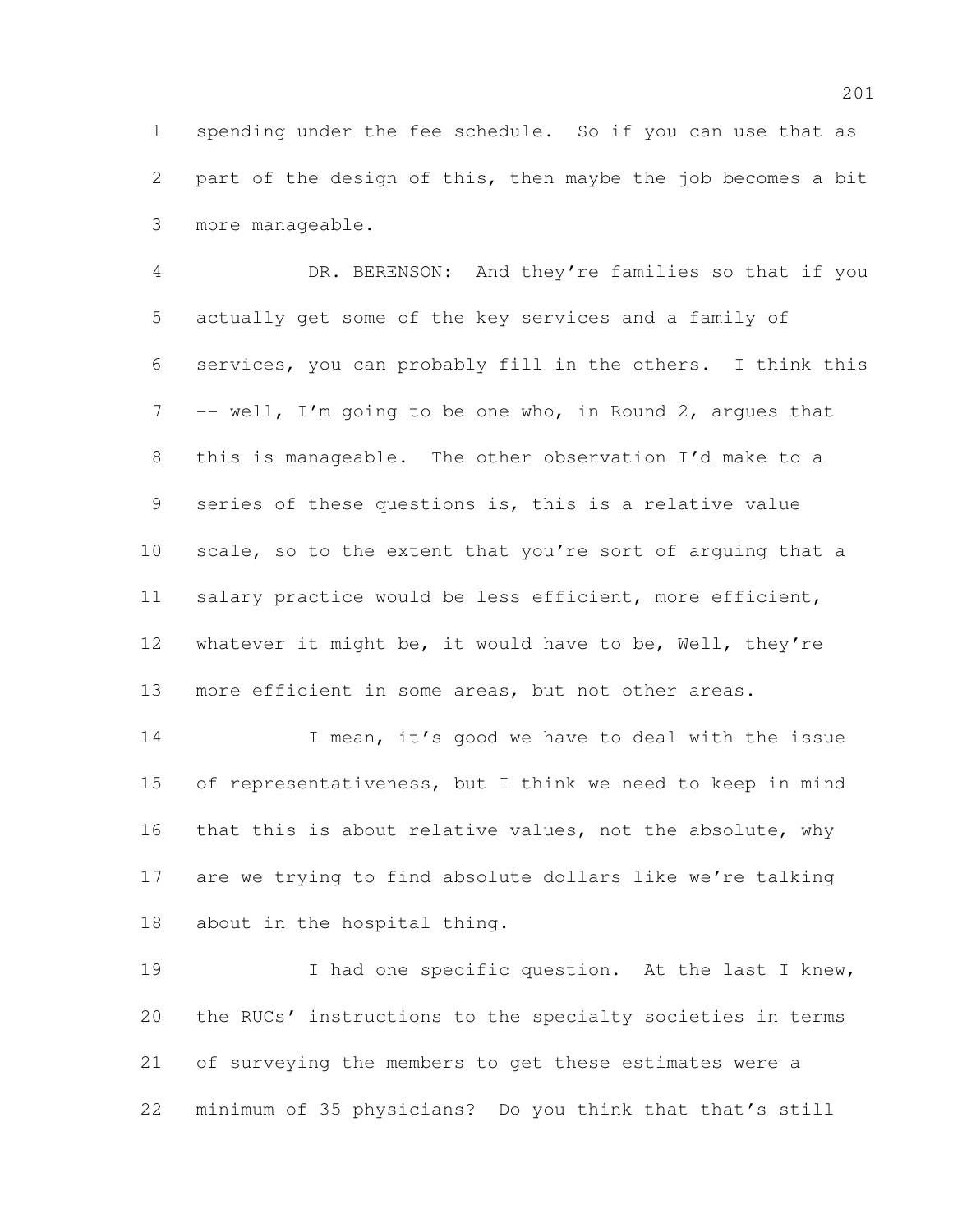the case?

 DR. HAYES: I believe it's 30. DR. BERENSON: Thirty? Okay, 30. So I think we need to keep that in mind. They can do more, but I think many only do the minimum amounts. So when we're thinking of what we would provide as an alternative, that's sort of the benchmark that we are comparing it against, estimates by 30 doctors who may or may not be representative. MR. HACKBARTH: So part of the complexity -- I think I was saying the same thing you're saying in a different way, Bob, is that if you look at physicians that are in a multi-specialty group practice that is largely prepaid, and then you try to cost out their per unit of 14 service cost structure, they may be lower cost on a total cost basis, but in producing some individual services, they may be higher cost than the typical practice because they just organize things differently. They put different resources into the practices, et cetera. So this is really quite a tricky question of which you're trying to measure whether it's just a representative sample of practices or whether you're trying to identify

efficient practices in some sense, and if so, what does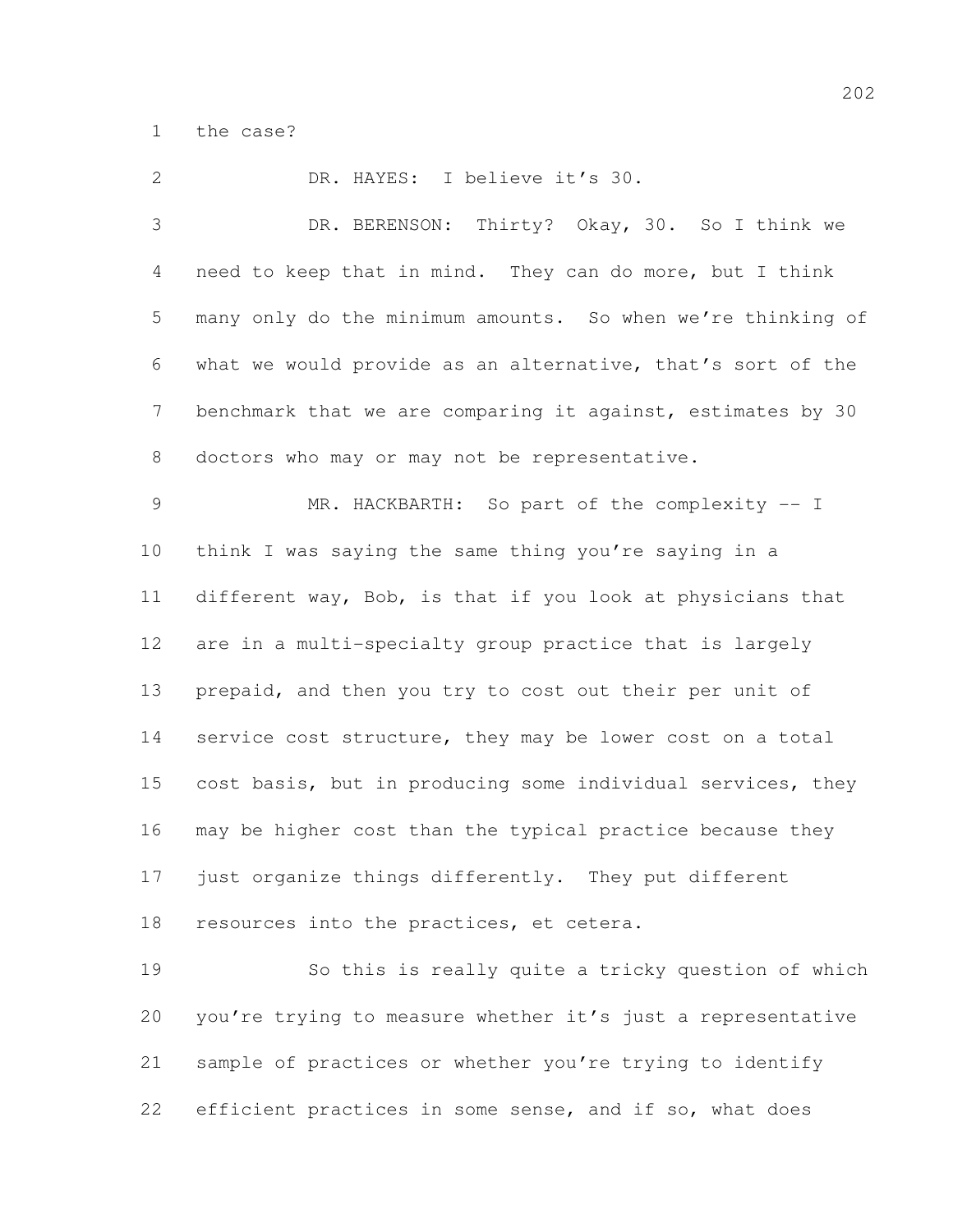efficient mean, on what dimensions, what metrics? Ron? DR. CASTELLANOS: Just two clarifying issues, and I think, Bob, you almost hit it on the head. Right now we have the RUC doing this now, this process, if I'm not mistaken, and it was initially put in effect in 1993 with the Harvard work? Has it been done since then? I guess the 7 next question is, in 2006 -- I wasn't on MedPAC then -- we asked CMS to look at some of the issues RUC was going and to perhaps review more. Did we talk about time at that time? 10 DR. HAYES: The answer to your first question, yes, the process that we have now has been in place since 1992 when the fee schedule was introduced. But I think maybe you were asking, has there been some sort of major review, overhaul, research project of the sort that was done at Harvard in the late '80s since then? The answer to that is no, there has not been such, not been such a study. Your other question had to do with time and the work that the Commission did in 2006. The focus of the Commission's work in 2006 was more, I think it's fair to say, process-oriented. It was talking about use of another

expert panel in addition to the RUC to support CMS's

efforts. It was recommendations about the kinds of services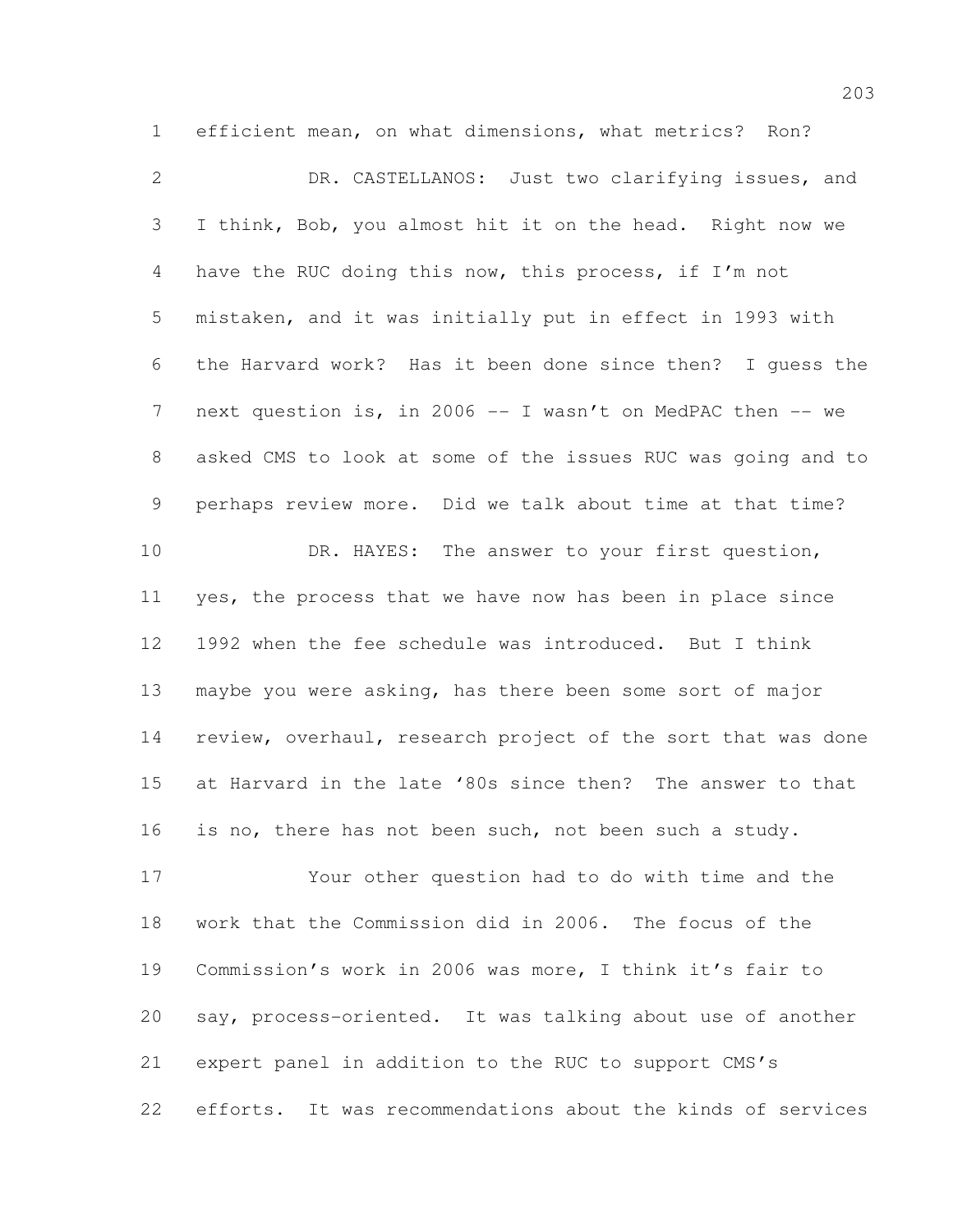that should be reviewed and the frequency with which they are reviewed. But we didn't get down to the point of dealing with time as a concept specifically the way we are here.

 DR. CASTELLANOS: Just one more clarifying. I know we want to push it up to the efficient provider, but, Herb, I think I've heard you say this when I was on PPACA 8 that CMS pays for the typical, not the efficient. Is that correct?

 MR. KUHN: That's correct, based on what the agency got back from the RUC in terms of the values that they received. So I think that's the way the RUC puts it out for the typical practice.

14 MR. HACKBARTH: And so, I think this is an open question, Ron, of whether you want to just try to identify 16 the typical, the average practitioner, or whether you want to try to identify something else.

18 MR. KUHN: Yeah, and it's like the E&M code that he put up earlier when you were talking about 23 minutes. I think that's 99213, is that particular code, and that's a typical practice. But you think about some physicians who might be scheduling 20 people in an afternoon and they're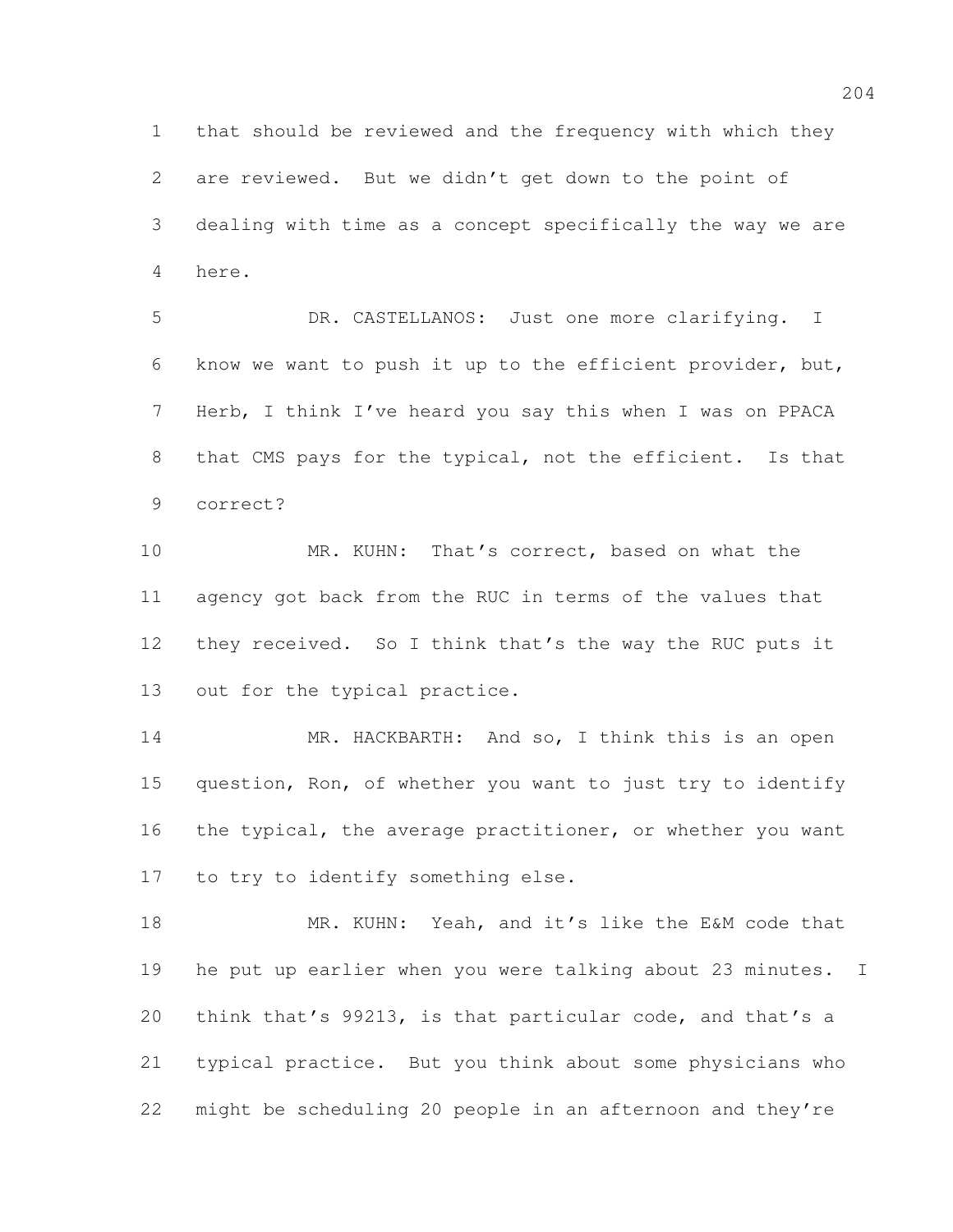using that code pretty accurately. So the question is, is 2 it less minutes than that? I don't know.

 MR. HACKBARTH: So on Ron's first question, Kevin, what percentage of work values are carry-overs from the original Harvard work?

 DR. HAYES: That's a question. Let me see. I'm going to give you an answer, but I'm going to qualify it and 8 say I want to double-check. But I believe that -- bear with me here on this. There are still some thousands of codes that are Harvard-valued. However, CMS has asked the RUC to review those codes and in that process of back and forth 12 between the two, it's been noted that while there are many codes that are still Harvard-valued, many of those are low volume, very low volume codes.

 MR. HACKBARTH: So the 600 that you mentioned earlier, the big hitters that really drive the flow of 17 dollars, how many of those are --

18 DR. HAYES: That I can't answer, but we can find that out.

MR. BUTLER: Slide 6.

DR. HAYES: Slide 6.

MR. BUTLER: So one more time on intensity just so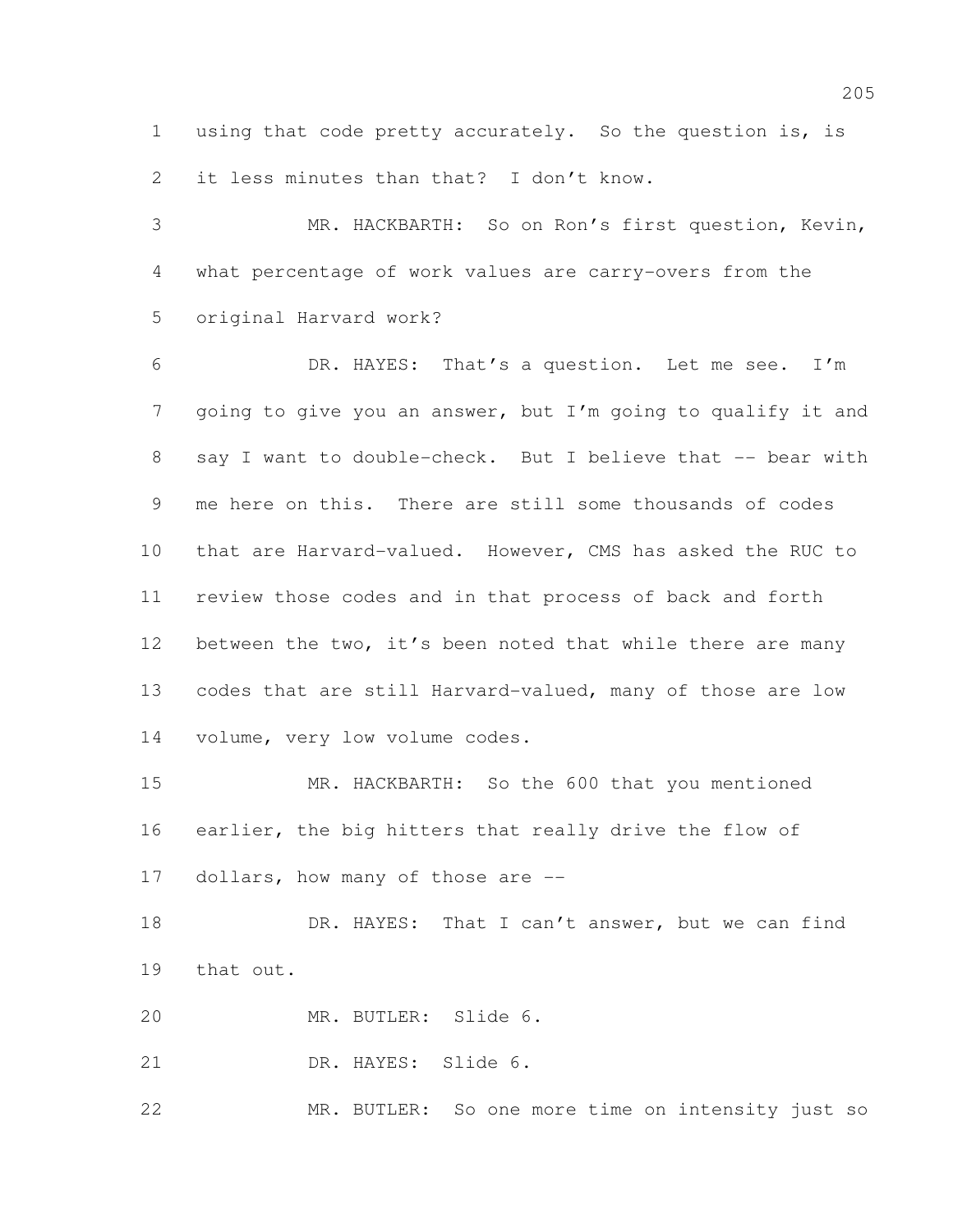I understand it. So I understand how the time is calculated from the surveys and the intensity is this kind of triangulation, whatever. I understand, but what I don't understand is how it gets factored into the RVU then. And this doesn't help other than to explain the amount of the RVU, I think, that is due to time versus intensity. 7 But am I right in the basic principle? If something has an equal amount of time, let's say it takes 15 minutes, then if it is more intense on top of that, it's going to have a bigger add-on to -- 11 DR. HAYES: Yes. 12 MR. BUTLER: -- create the RVU? DR. HAYES: Yeah, all other things being equal, you would expect that service to have a higher RVU, the more intense service to have a higher RVU. 16 MR. BUTLER: And then -- okay, I'll leave it at that. 18 MS. HANSEN: I'll have another one for Round 2, but just from the standpoint of in terms of intensity and some of the differences between cognitive and procedural complexity, is there any more particular focus now that, say in the legislation, no primary care and, say, geriatrics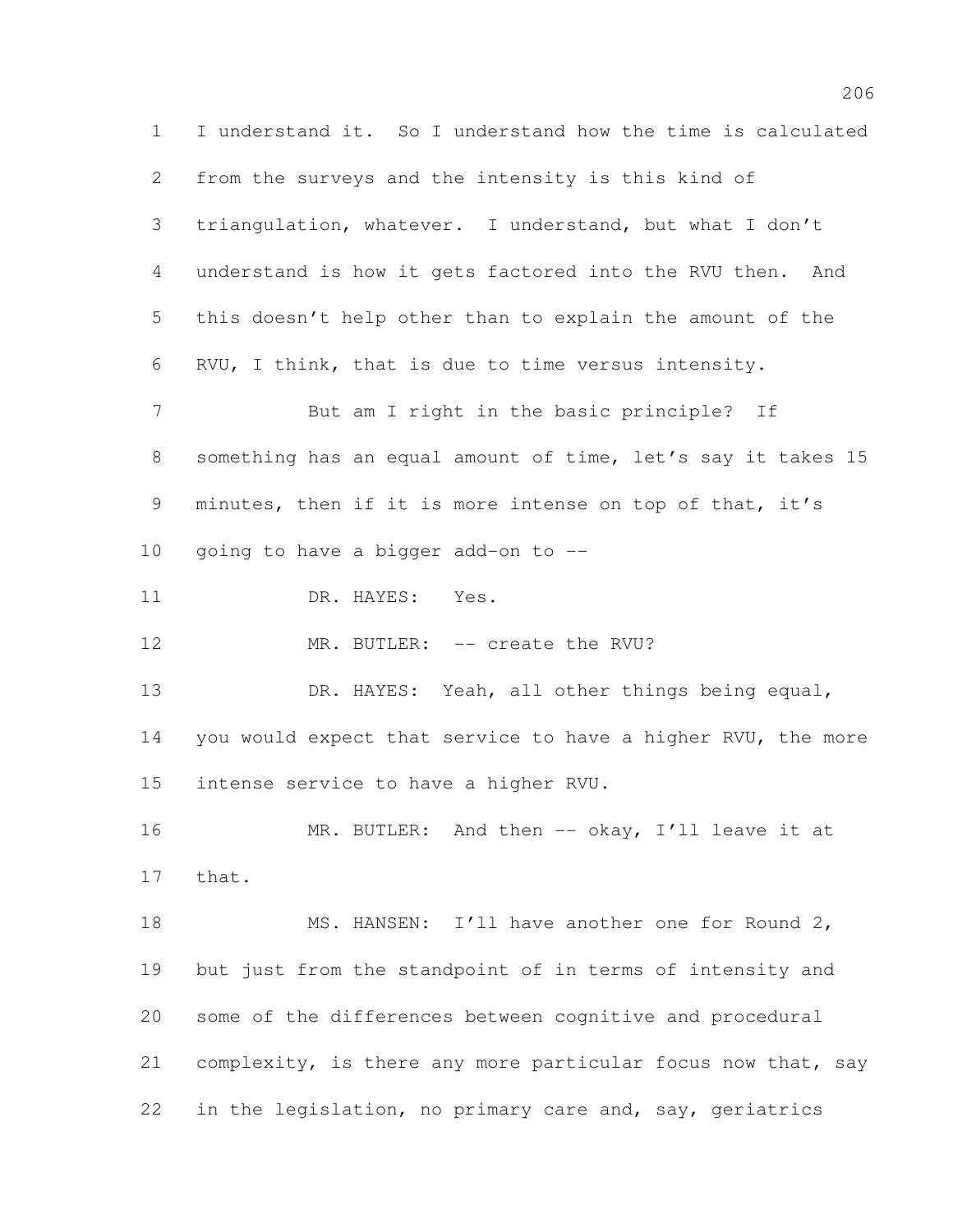were given a 10 percent, just kind of add-on to start to equalize, is there anything intrinsic planned here to really take a closer look at the whole area of E&M cognitive medicine relative to complexity that covers geriatrics as well as primary care?

 DR. HAYES: The provisions about mis-valued codes don't explicitly mention E&M services. It's more an issue of validating all the RVUs across the board for all services. And so, then it just kind of becomes a question of how that process plays itself out and what ultimately the impacts would be for E&M services versus imaging versus tests versus what other. So it's a little early to tell yet what the impacts of all of this would be. But the Congress is just saying, we need to look at this, and that's as far as we know.

16 DR. KANE: Is your question whether they do this specifically for the Medicare beneficiary or any patient? Is that what you're --

19 MS. HANSEN: Specifically Medicare. DR. KANE: So in other words, is part of the process here just to look at how much time it takes to take care of a Medicare beneficiary as opposed to, especially, a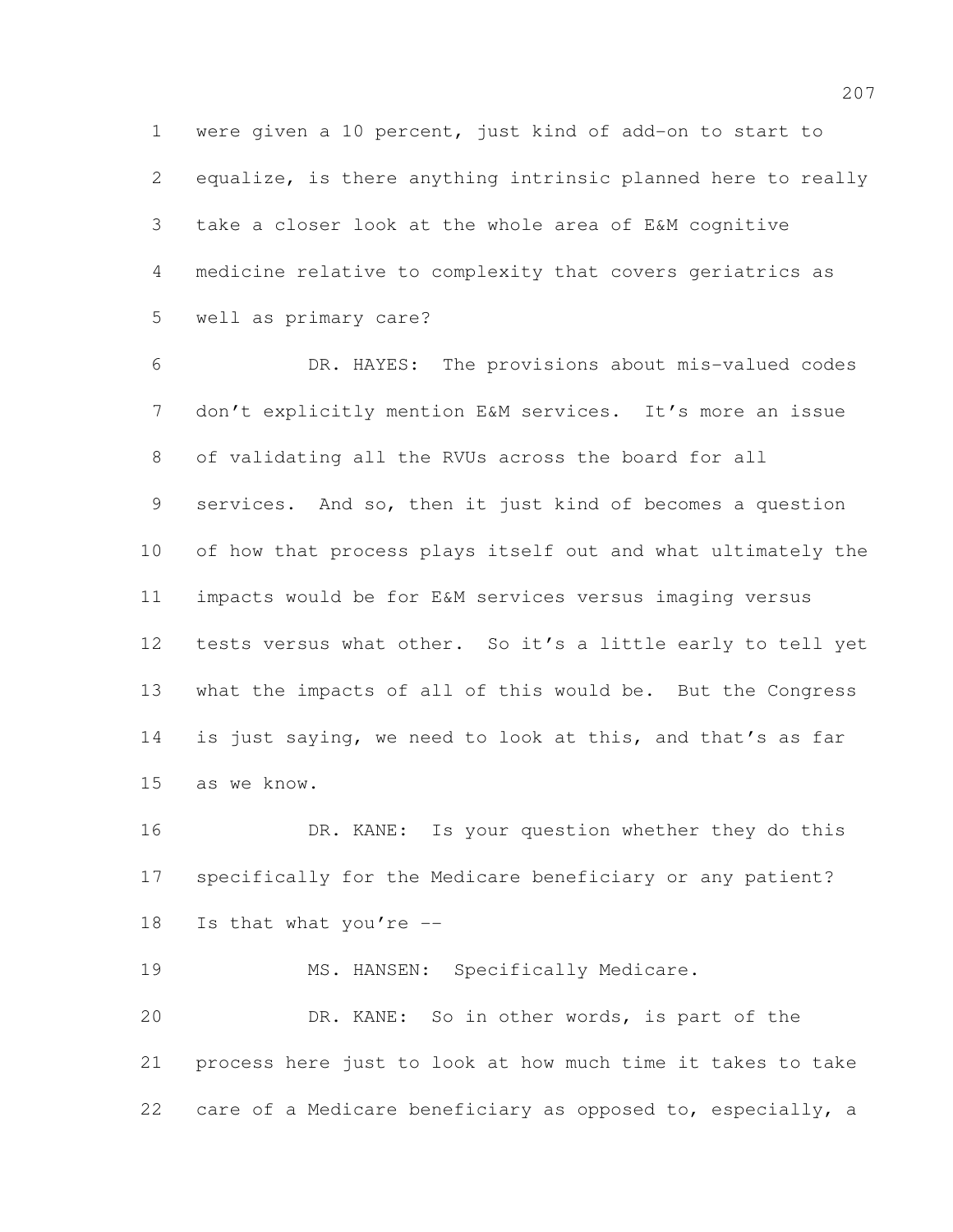geriatric, you know, chronic -- or is it any patient? MS. HANSEN: Well, my Round 2 is going to be really focused more on the more complex Medicare population. DR. KANE: Is the idea to look at any patient or just the Medicare patient in the recalibration? DR. HAYES: The fee schedule is designed to address any patient. It doesn't make that distinction 8 between Medicare versus -- so when services are valued, it may turn out that the typical patient is age 54 or something. 11 DR. NAYLOR: Which you will need to account for in 12 the study. So I just wanted to, in terms of questions, just for consistency, Page 11 talks about providing a comprehensive approach to regularly collect data from a representative sample of physicians. And yet in earlier 16 parts, you acknowledge that nurse practitioners, physicians' assistants, others, provide and bill for primary care services. So will you be looking toward a representative sample of providers? Yes? DR. HAYES: A way to think about it would be that it's something -- I mean, this is an issue to be worked out, mind you, but one could imagine this playing itself out in a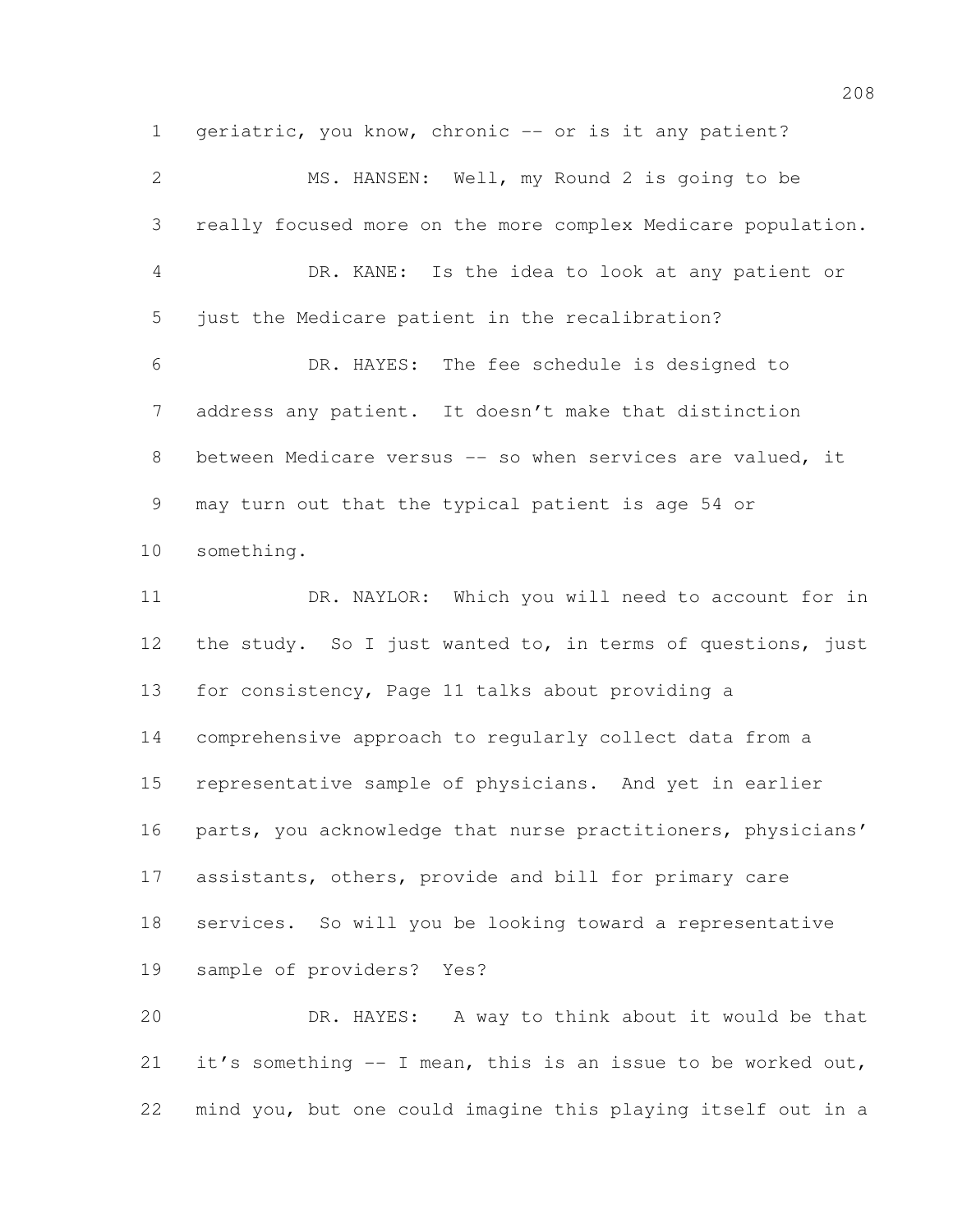way where there would be some consideration of who's furnishing a service and collecting data accordingly, and that that would vary depending upon the service. We wouldn't assume that it would be a one-size-fits-all kind of situation.

 DR. NAYLOR: I think we're saying the same thing. 7 We have this growth of nurse-led --

8 DR. HAYES: Right.

 DR. NAYLOR: Nurse practitioner-led managed centers, et cetera. So there may not be any physicians involved in that practice and you would want to include them in your --

13 DR. HAYES: Absolutely.

 DR. NAYLOR: In terms of units of measurement, what do you mean by billable services and practitioners? 16 DR. HAYES: So you could -- as we discussed, there is a time estimate for each service, each of the 7,000 services in the fee schedule. And so, conceivably, depending upon the availability of data and how the data collection effort is organized, one could go after data specific to each billable service to try to say, well, the estimate for the office visit is 23 minutes. Do we have any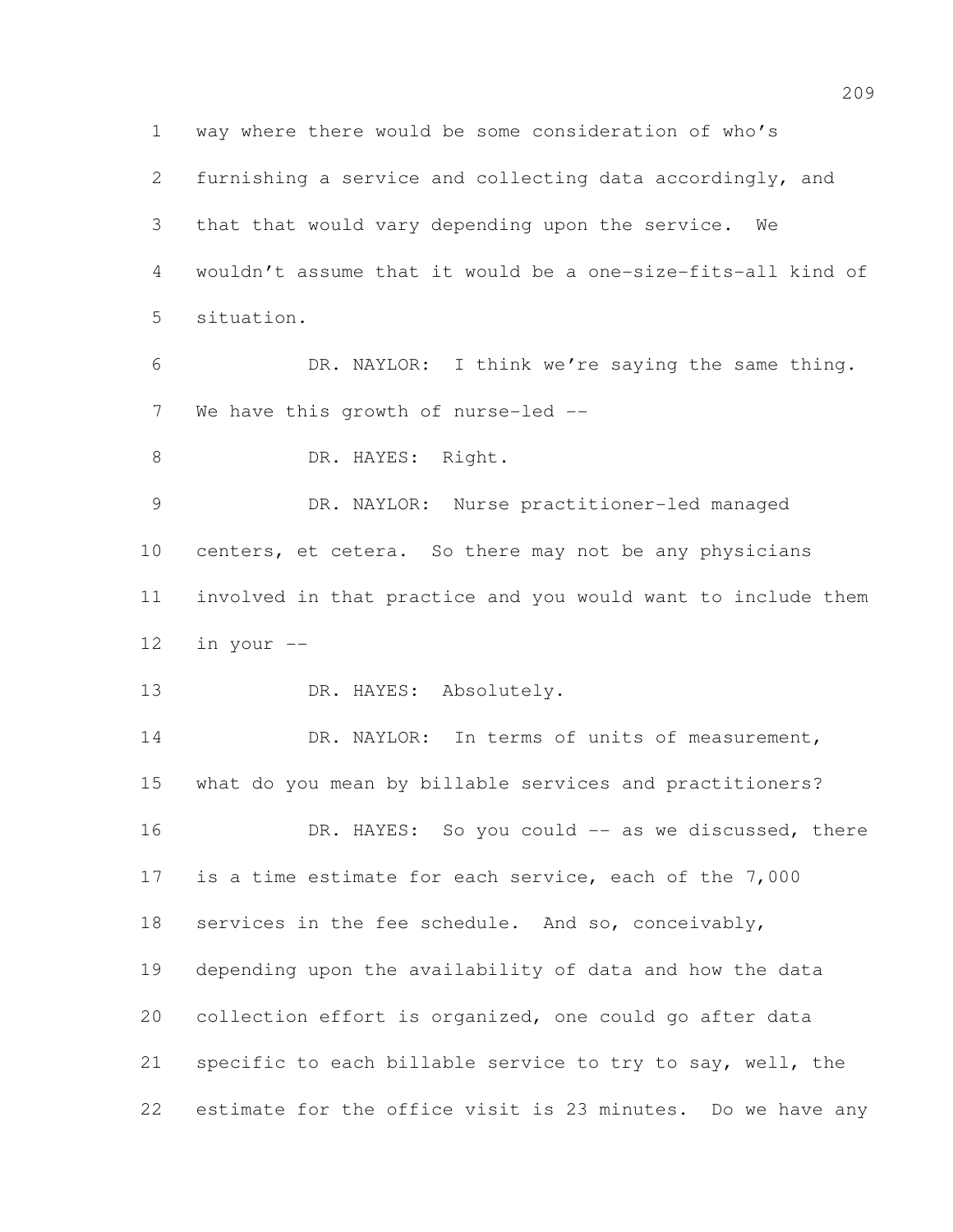data from patient scheduling systems or electronic health records or what have you, to match that?

 Or if that doesn't turn out to be feasible, then a fallback might be, or maybe the better alternative might be to look at a more aggregate level and say, well, okay, how much time per week or per year or what have you are practitioners spending in patient care? And then within that, what's the mix of services that they furnished? And so you could kind of derive an estimate at the service level based on that more aggregate information, conceivably. MR. HACKBARTH: So I want to ask about a particular type of distortion. Karen described her process 13 of filling out RUC surveys. So Karen, for example, is being asked about services that general surgeons typically provide, I assume, so you get your sample of a few dozen 16 general surgeons filling out this survey and they're being 17 asked about services that they typically provide and, presumably, therefore, represent a significant share of their income. Their incentive, therefore, is to say, Oh, this takes a lot of time. And then the orthopods have the same incentive and the gastroenterologists have the same incentive.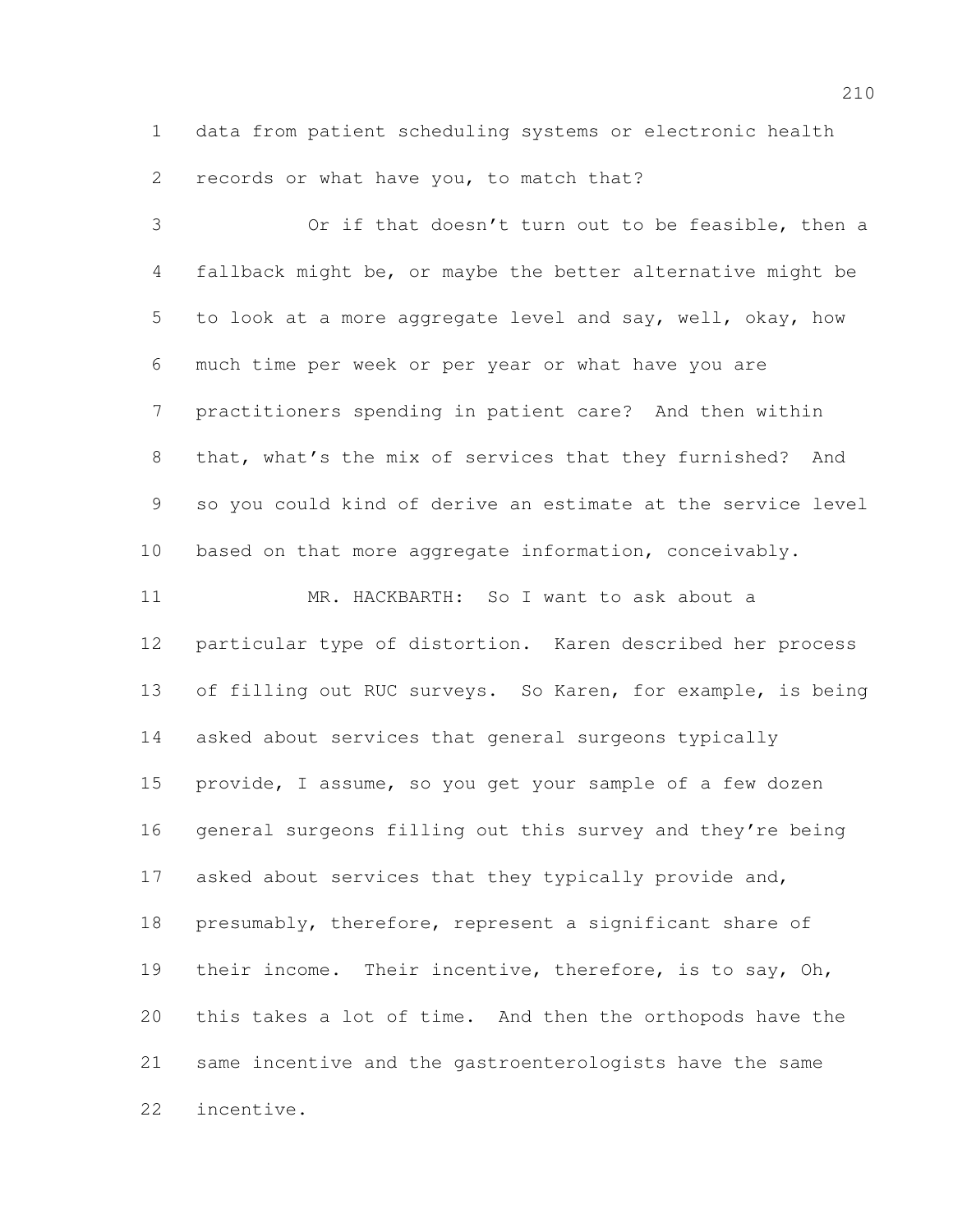How does the mechanism address that across specialty lines, or is it simply assumed that everybody is -- pardon me for this -- pumping up the same numbers, pumping up the numbers by the same amount and it all washes out on average? DR. HAYES: So when said the mechanism, you're not talking about the validation mechanism? MR. HACKBARTH: Yeah, no, I'm talking about -- 9 DR. HAYES: What the current practice is? MR. HACKBARTH: Yeah, yeah. DR. HAYES: And I think it's out of that concern 12 that there are calls for this time of validation. It's the risk that there is some bias in the numbers that would 14 prompt one to say, well, you know, just for the sake of assuring good use of taxpayer dollars and such, we need to 16 go through a process here. MR. HACKBARTH: To the extent that you think that that is a significant risk, then that leads you to the track that we talked very generally about the last time we explored this subject of, you know, if you want the time for

a general surgery, just to pick on that area for a second,

then you want it unbiased, why not go to Kaiser Permanente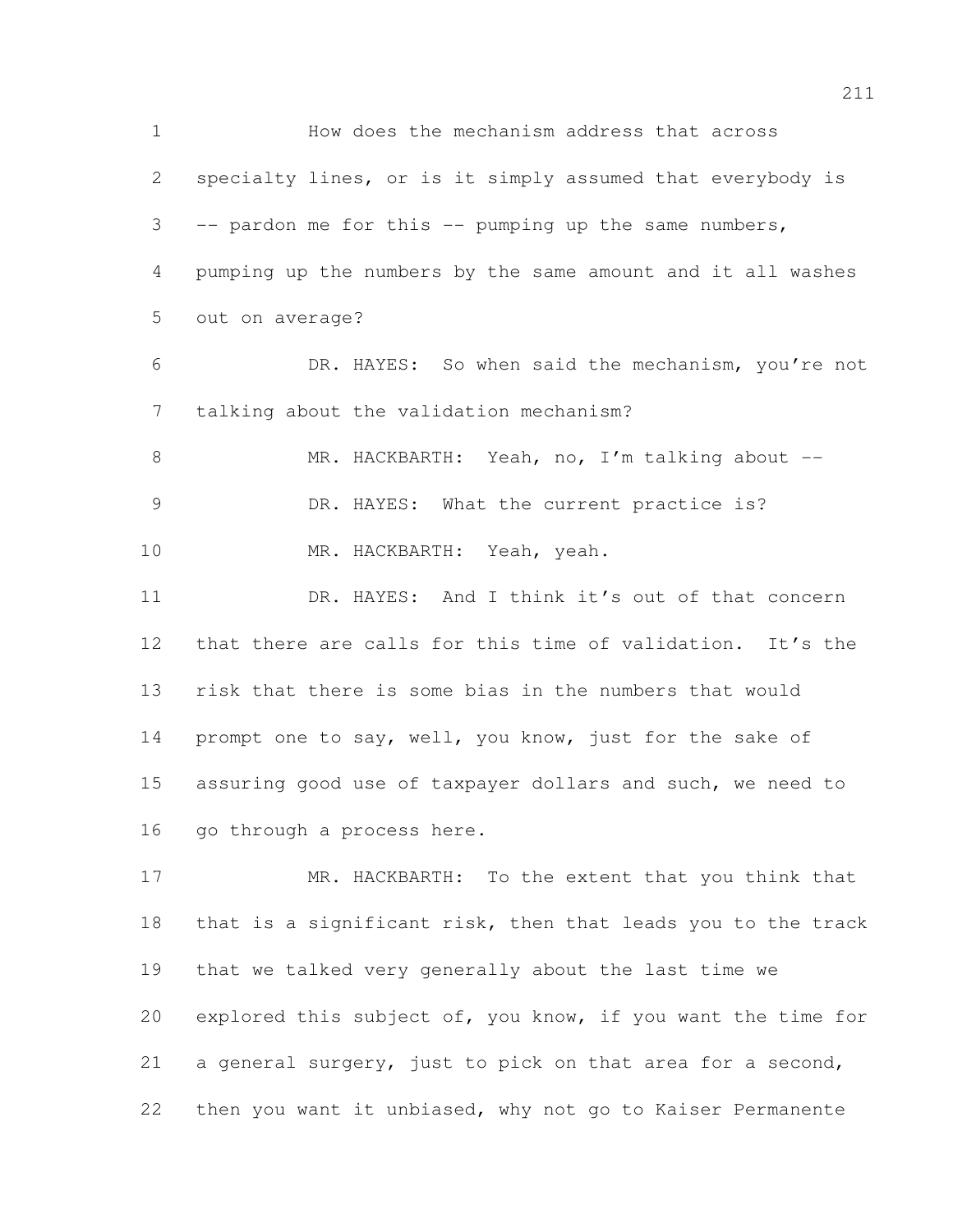or Group Health of Puget Sound and get the times from them? Not representative practices, but there are practices who are untainted by motivations to distort the information.

 Now, the complication, I guess I see, is that, as I said earlier, those practices are organized differently, and as a result, they may not be typical in the amount of time and the relatives may get skewed in that way. So there's a real, sort of, pluses and minuses to that approach.

10 MR. KUHN: Now, this would be the case on surgery, but it would be harder in other areas. But at least in surgery, you have the OR logs that you can go to. If I remember right, in the early part of last decade, health economic research looked at the in-service time and did a report that CMS has posted on its website that validates it. At least for surgery, you can get pretty darn accurate with those OR logs so you can capture that data anywhere across the country pretty easily.

 MR. HACKBARTH: That's helpful. So, I guess, part of what's rattling around in my head that I haven't quite come to grips with is the talk about new surveys on the one hand versus alternative methods of data collection on the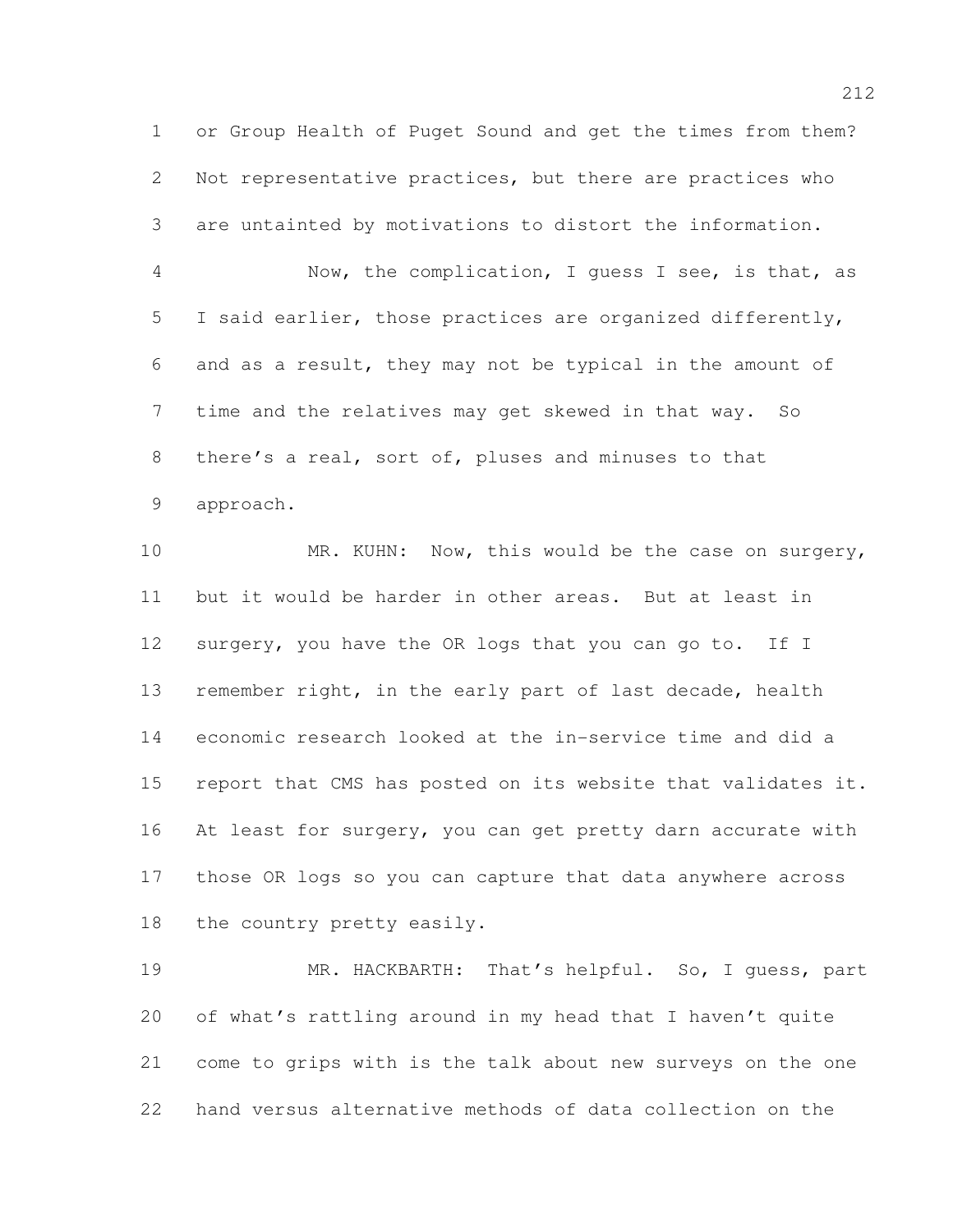other. And so, in the paper, we talk about, well, having a standing panel that maybe we'd pay for information, but if it's still survey information, it's potentially contaminated by these incentives. Whereas, alternative approaches, whether it's looking at OR logs or going to Kaiser Permanente, you're breaking out of the survey mechanism altogether.

8 DR. HAYES: That's what I was, probably not very articulately, what I was trying to get at when I said external data sources. You just want to look for something outside of the valuation process that would serve as a source for that.

 MR. HACKBARTH: Okay. Let's go on to Round 2. Karen?

 DR. BERENSON: There's probably about 10 or 15 things that we could talk about that would illustrate even 17 more the "arcanery" and the complexity here and, frankly, we're not going to fix all of those. And so, trying to look at this at sort of a big picture level, I would suggest that a lot of this, as you've shown, Kevin, is driven by the times. Time is a finite number. Time can be measured. I think, Glenn, you were just alluding to the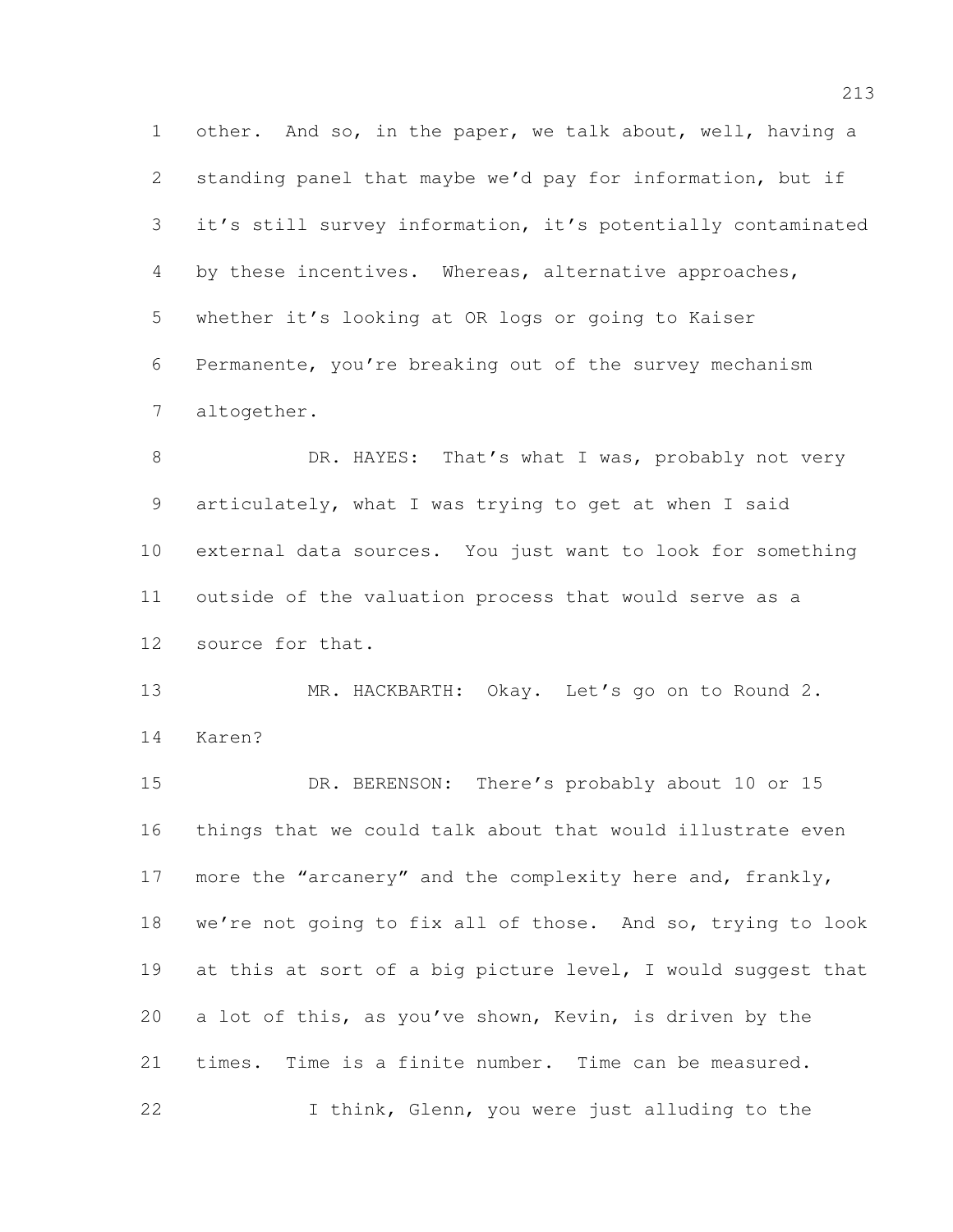point of where do we get sources of time data that weren't collected knowingly to yield a comparative payment. And I think that that's a very fruitful area because if we can just get time right, intensity is so fuzzy, and I'll be happy to talk to anybody offline about all the things that go into that, but just for a minute think about the intensity of an emergency trachiostomy. You want that to be really high. You want to pay me really well for being able to get that done to you pretty accurately in a couple of minutes.

11 So on the other hand, there are some procedures, manipulating your anal sphincter, that you really want those to have a high intensity because you'd like to be continent 14 at the end of them. So, I mean, there's a lot of issues here in intensity. Okay? So you really don't want to go there. So time is the measurable thing here.

17 So I think maybe rather than us creating a whole new mechanism of practices in this and that, we are best served by trying to say, What might be the features of databases or whatever that would help give us accurate times, and look for ones that didn't collect this. And so, once again I'm going to be on my V.A. thing.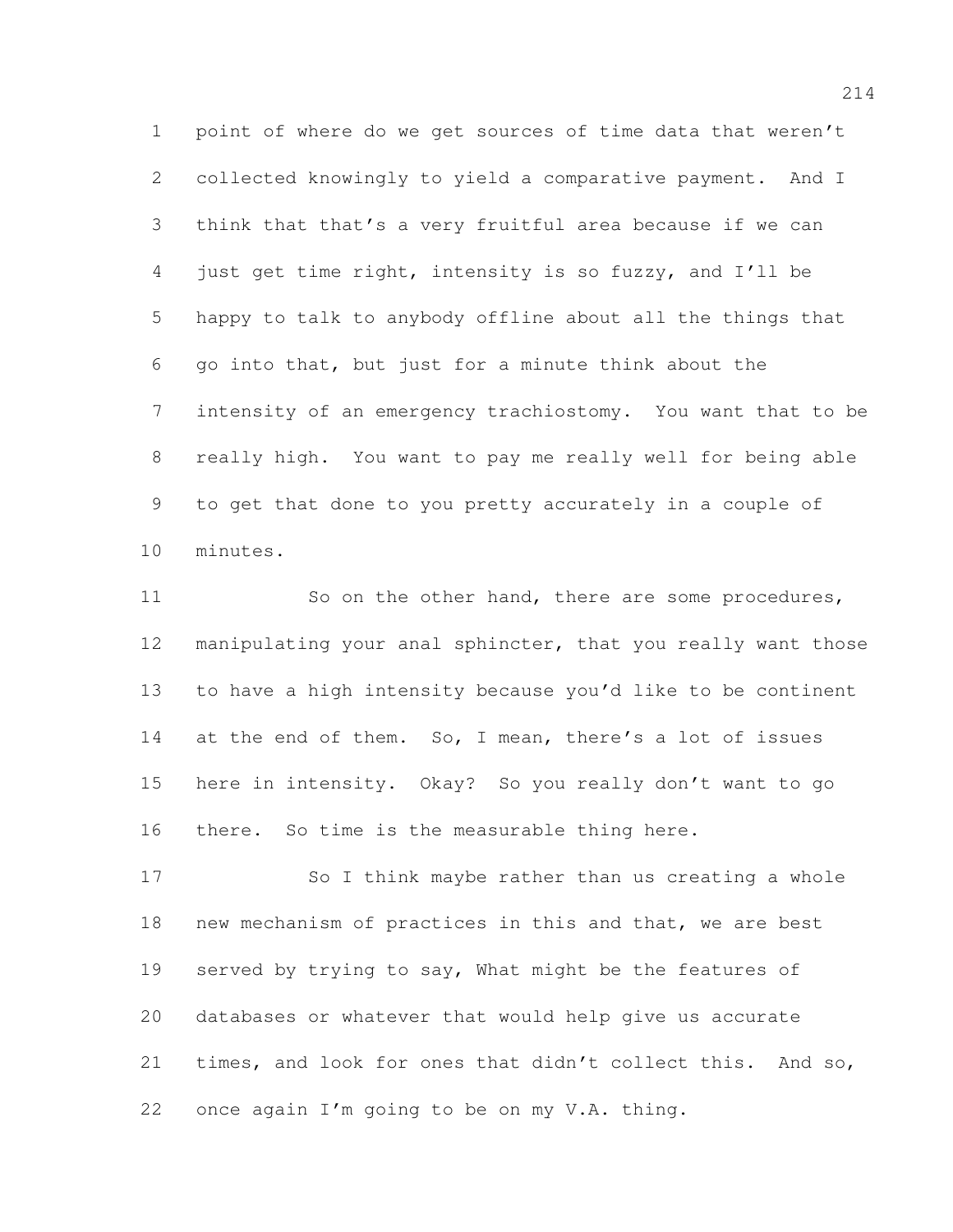The V.A. has electronic records. The V.A. more closely approaches a Medicare population. I mean, they're collecting those times regardless of who uses them and so, why not start to tap into data bases like that and the stuff that was identified by the HER study that, you know, Herb mentioned. I think that's where the money is here in getting something done that will look at sort of the biggest pieces of the puzzle, is going to be through this. And the V.A. system is going of to have all kinds of clinics times. I mean, it's just going to have all kinds of rich stuff. It's much closer to a Medicare database.

12 I think the other place that potentially could be of value, and I think Glenn, maybe you were alluding to this, is the issue of cross-specialty comparison. There probably is a fair amount of accuracy within the fee schedule, within a given specialty's codes that they do most 17 often. It's when you get to the comparison -- and that's where Sharon and them really didn't have, in the end, a good defensible mechanism for just a whole host of reasons.

 The RUC uses a thing called the Multi-Specialty Points of Comparison list, and so you have to have some 22 services off that list that everybody gets to see. So even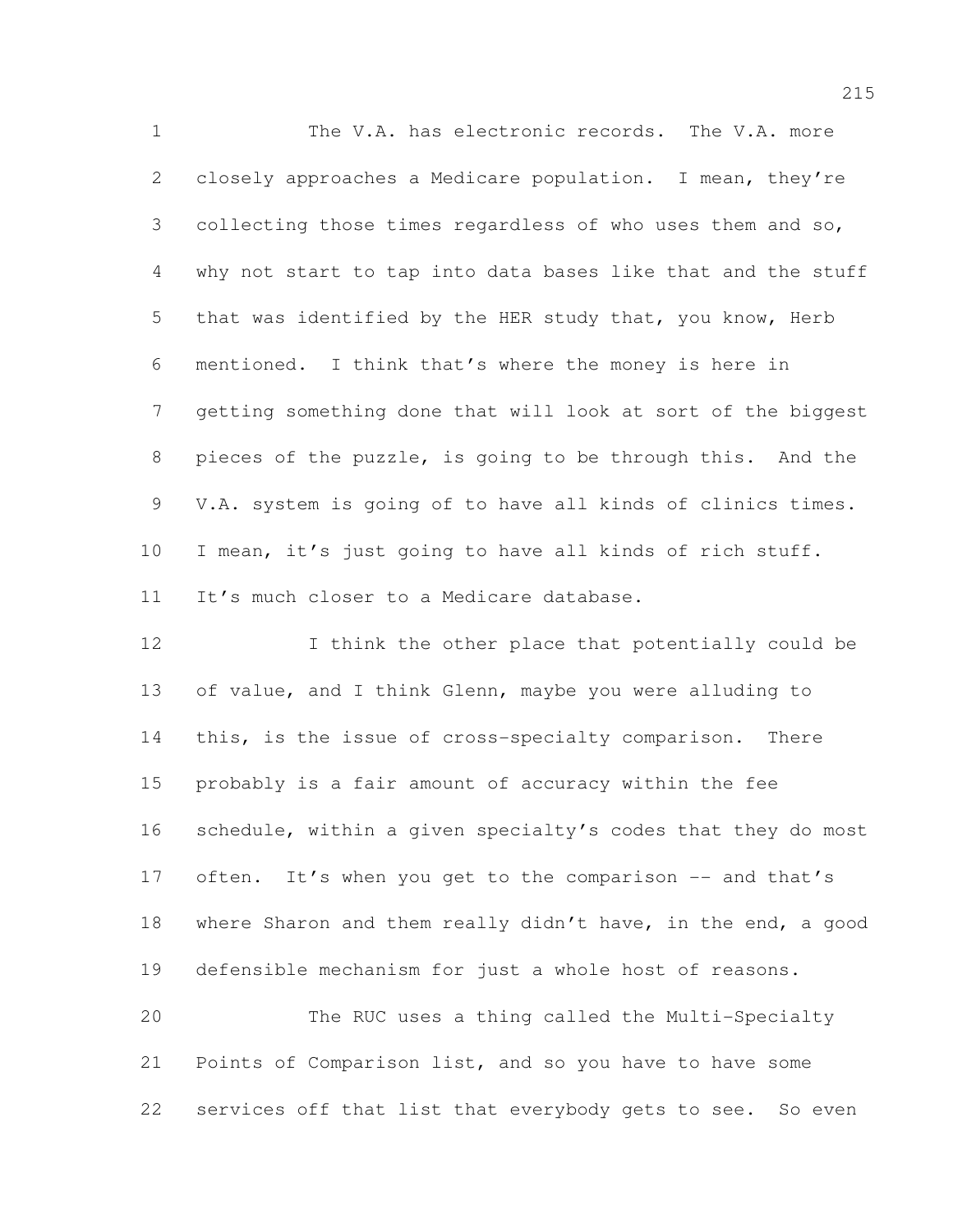though I'm rating a general surgery service, on there is going to be some information for me about the high level E&M service. It might be a procedure from another surgical discipline, some things for me to try and cross that divide. And if we're going to look at really validating a subset of services in some way, it ought to be the things on the Multi-Specialty Points of Comparison list. Again, that's the biggest bang for the buck in playing out, trying to get the relativity right. And then the last comment I would make is to Jennie, your question a little bit and the direction you're going. Do you remember in the 2007, I think it was,

 implementation of the five-year review, that there was a very large increase in the intensity assigned to valuation of management services? And then subsequent to that, the practice expense methodology also revisited, resulted in a relatively greater E&M increase.

18 Now, we can debate whether it's where we want to be, but there have been a couple of specific things that looked at that. And then the last thing would be, as you think about this, within an evaluation and management service, and I'd like to say that surgeons do some of that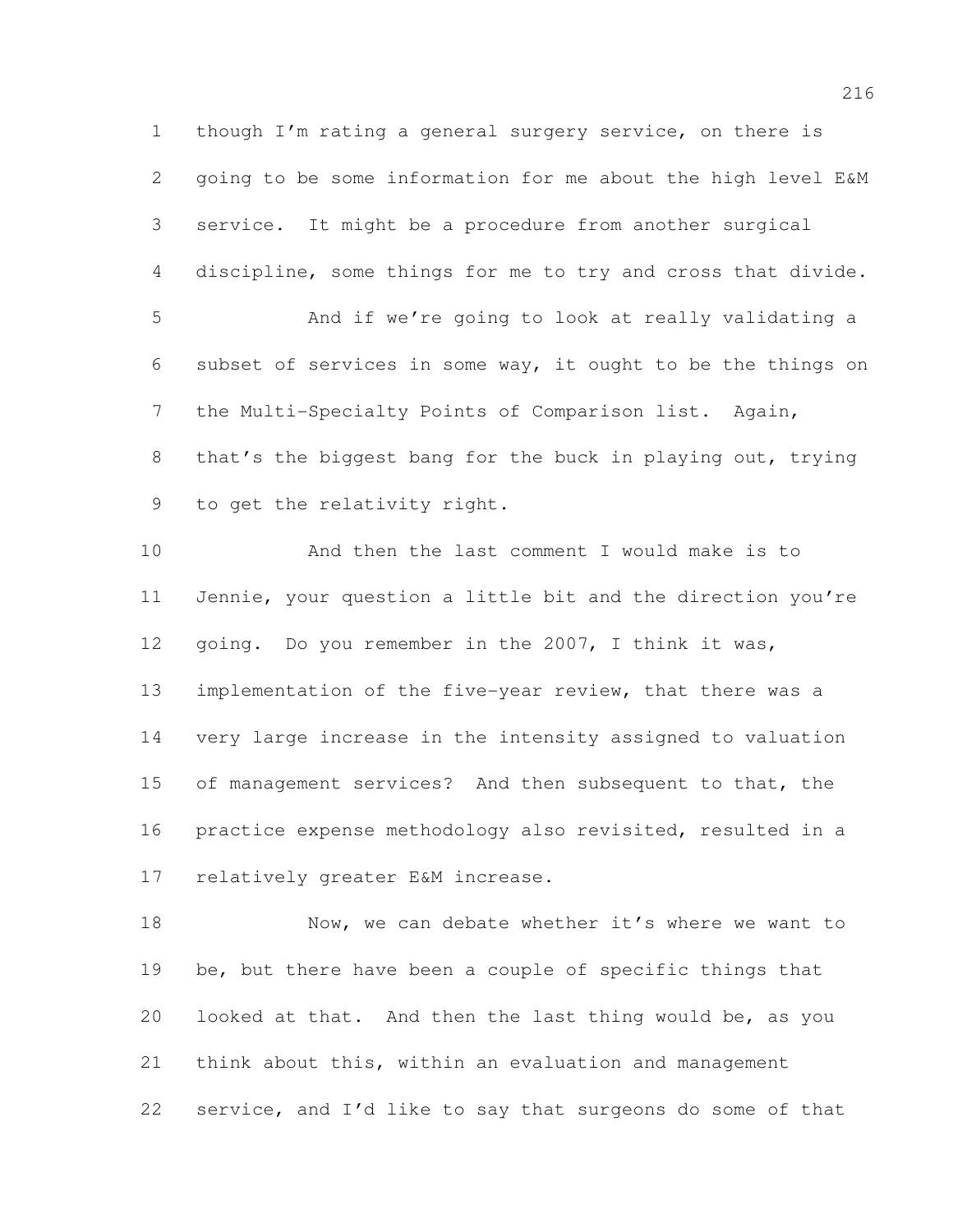cognitive work, too, there are levels within the service so, as Herb alluded to, a Level 3.

 So if I see a sicker patient who takes more time, has more things to manage, just like Tom, I can ratchet up the level of the visit. When I do an operation, I don't have a good mechanism for the outlier patient. Okay? Other than putting a modifier on that seldom gets paid. So that there are some differences in flexibility in the system based on the category of service. And that's not meant to emphasize surgery or detract from medicine services. It's just a fact of how the schedule works.

12 But again, I think where the bang for the buck is 13 in this process is alternative sources of time data and, if you're going to look at some wholesale validation of 15 services and their relativity, it ought to be the things on the MPC list because that's what the specialities in the RUC 17 process have said, these are services that we think are as close to right as they get.

 DR. STUART: One follows Karen with a certain trepidation here because she obviously knows this very well. But I did want to, before we get to the V.A. and some other alternative services, I think there is something to be said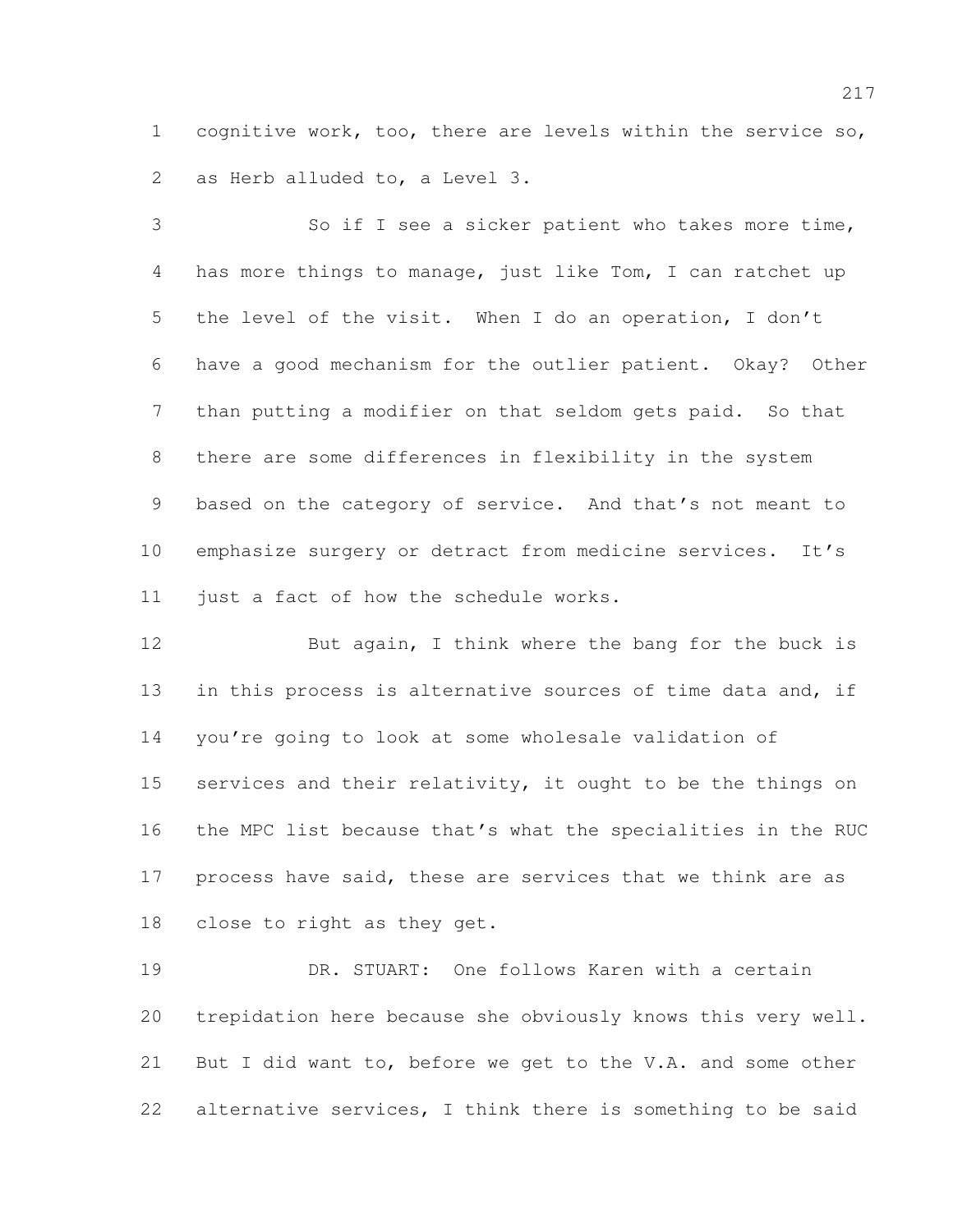about what the value is from surveys. Bob raised this. He asked what the number was and it was 30 and then went on to say, Well, it wasn't "generalizeable."

 I'd just like to point out that in statistics, there is this, quote, rule of 30, which says that if you have a random sample and the sample size is about 30, then the relative standard error should be pretty stable. Putting that in English, it means that the estimate that you get should be pretty close to the population estimate.

10 But if you move away from a random sample, it doesn't matter how big the sample is. You're not going to get anything. But what it could say is if it were a random 13 sample of 30, and this gets to Glenn's point, if you had a random sample of 30 within a specialty or a subspecialty, you could get what I would call reliably biased estimates. 16 In other words, they would capture realistically what the mean point is in terms of what these people are 18 actually saying, and that could be useful because after all, it's a relative value scale, not an absolute value scale.

 DR. BERENSON: I mean, I agree completely with the statistics around 30. My concern is the randomness of it and whether we know whether -- my sense is that some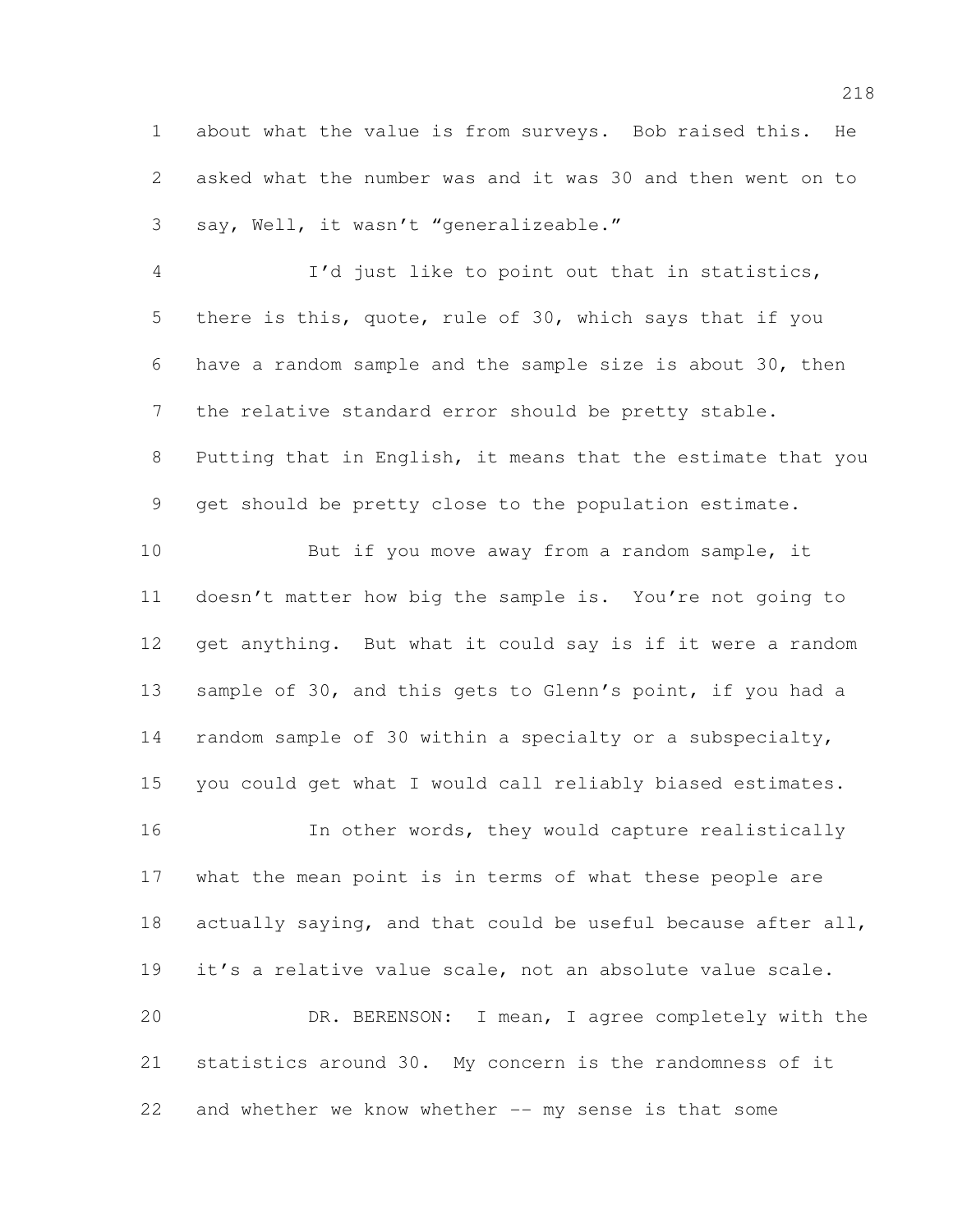specialty societies work very hard to get sort of a random group of practitioners and others probably use a set of physicians who are doing this and know what the game is. And so, I don't know, but I assume there's a lot of variation in that.

 DR. DEAN: I certainly have -- actually, first, a question that probably should have been asked in Round 1. My understanding is that the instructions that come with the E&M codes are that time is not a factor, at least we were told that at one time. There is an element of the instructions that say within -- that if that visit is mostly due to counseling and something else, there is a time scale. 13 But beyond that, it's based on the complexity of the history, the complexity of the physical examination, the complexity of the decision making. And my understanding is that we were not supposed to apply it because there's so much variation in how quickly each -- a range of practitioners are going to be able to get through that thing. Is that correct? Karen maybe can answer that. DR. BORMAN: I think you're mixing apples and oranges a little bit.

DR. DEAN: Could be.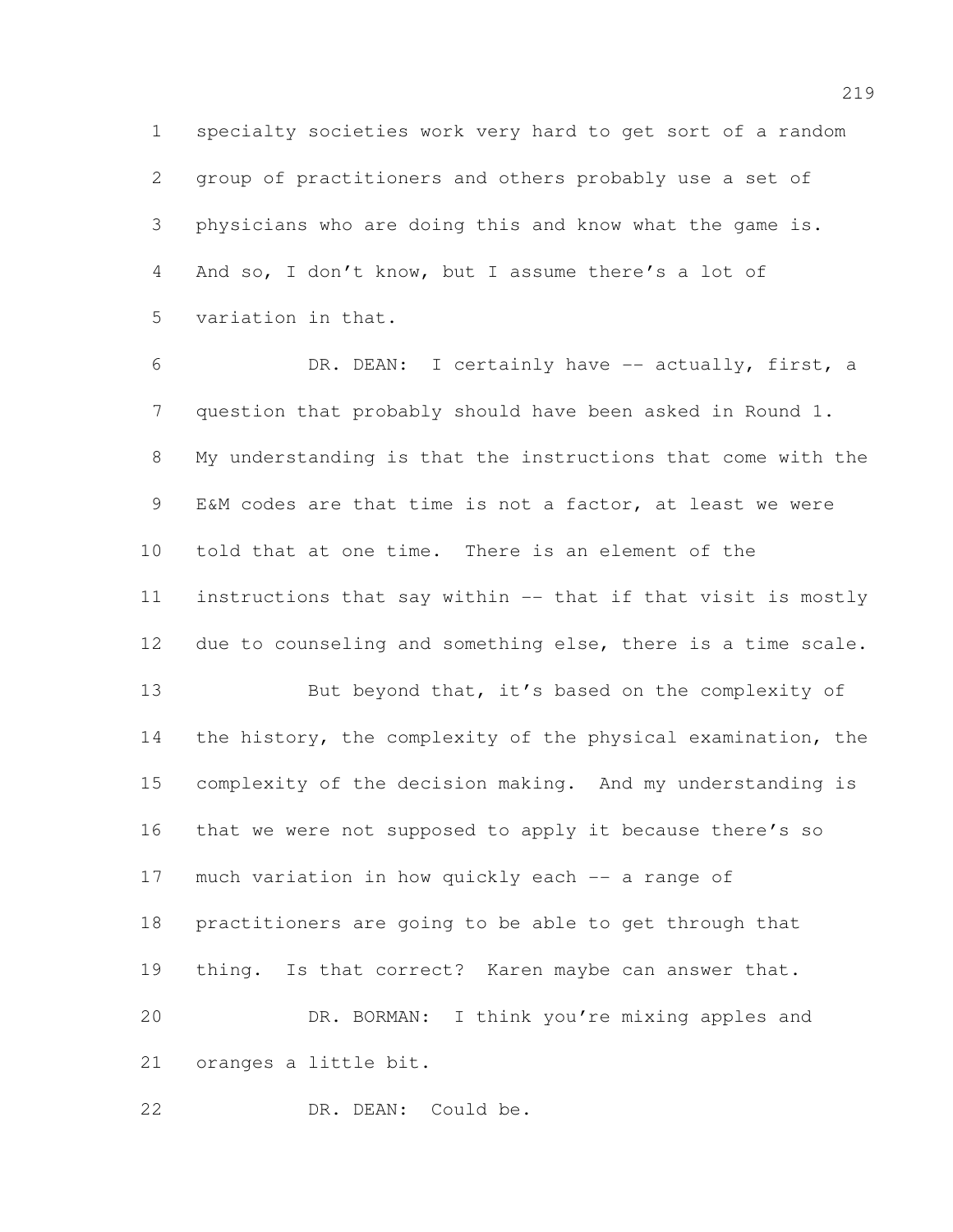DR. BORMAN: Because what you've just described is coding instruction and documentation guidelines and that your service is based on key components, which is, as you've describe, history and physical, decision making and complexity of the data.

 In the process for valuing a service, it does take into account the typical time to do it. It's a different measurement that goes in the survey process. Time is being used for two different things in those areas, so time is explicitly asked for in the RUC process and in the value assignment process and the Harvard process. Whereas, you're talking about time as used in the coding process is a way different thing. That's to separate out like a Level 3 from 14 a Level V. You don't use time necessarily, but that's different than how it's used. It's just two different systems.

17 DR. DEAN: But each one of those codes, the 99213 versus 4 versus 5, is tied to an RVU, isn't it?

19 DR. BERENSON: To an RVU with a typical time, because again, the RVU is reflecting the typical service. So the fact that if you and another practitioner saw the same patient and it took you 20 minutes and it took them 45,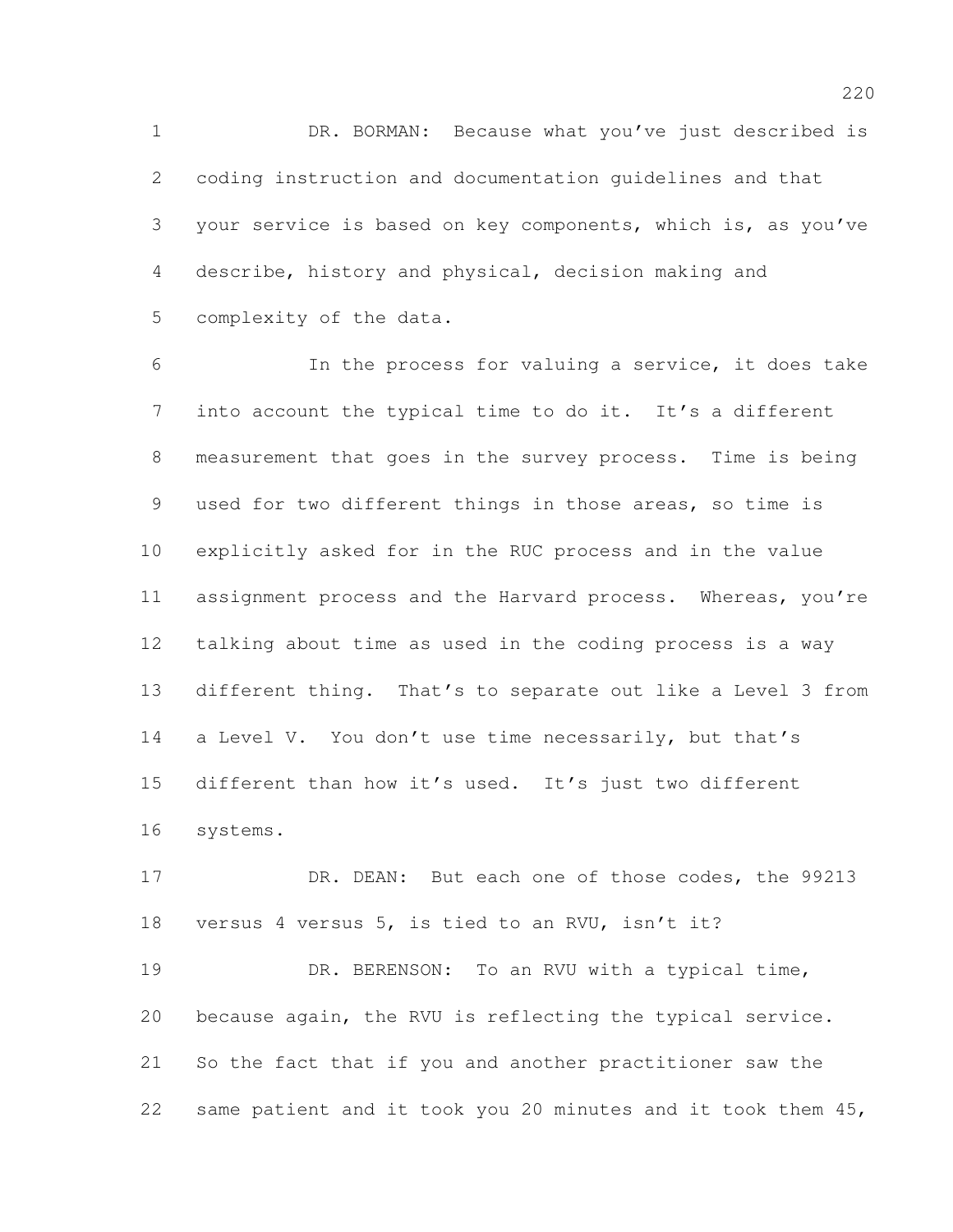there's got to be a way to balance that out. So instead of awarding it only on time, it does it by the work that you document. This is a complex thing. I'd be happy to talk about it a little bit more. But to the extent that you can trust me, which I realize is a stretch, it is two different systems.

7 DR. DEAN: No, I trust you.

8 DR. BERENSON: For two different purposes.

9 DR. DEAN: You've sort of made my point. It's so confusing. I guess my frustration with the whole process comes in, just, as it's applied to different services that I provide. If I see a patient that would qualify for a Level 3 office visit that has two or three problems and a certain degree of complexity, if I sew up a simple laceration which is much easier, technically, I'll bill the RVU for that. It's about twice as much. And if I happen to take off a skin lesion it goes up again. And if that lesion happens to be a skin cancer for which the procedure is exactly the same, it goes up again. The procedure for a small skin cancer would probably be worth three, four, or five times as much as that office visit even though from an intensity point of view, at least from my point of view, it's a far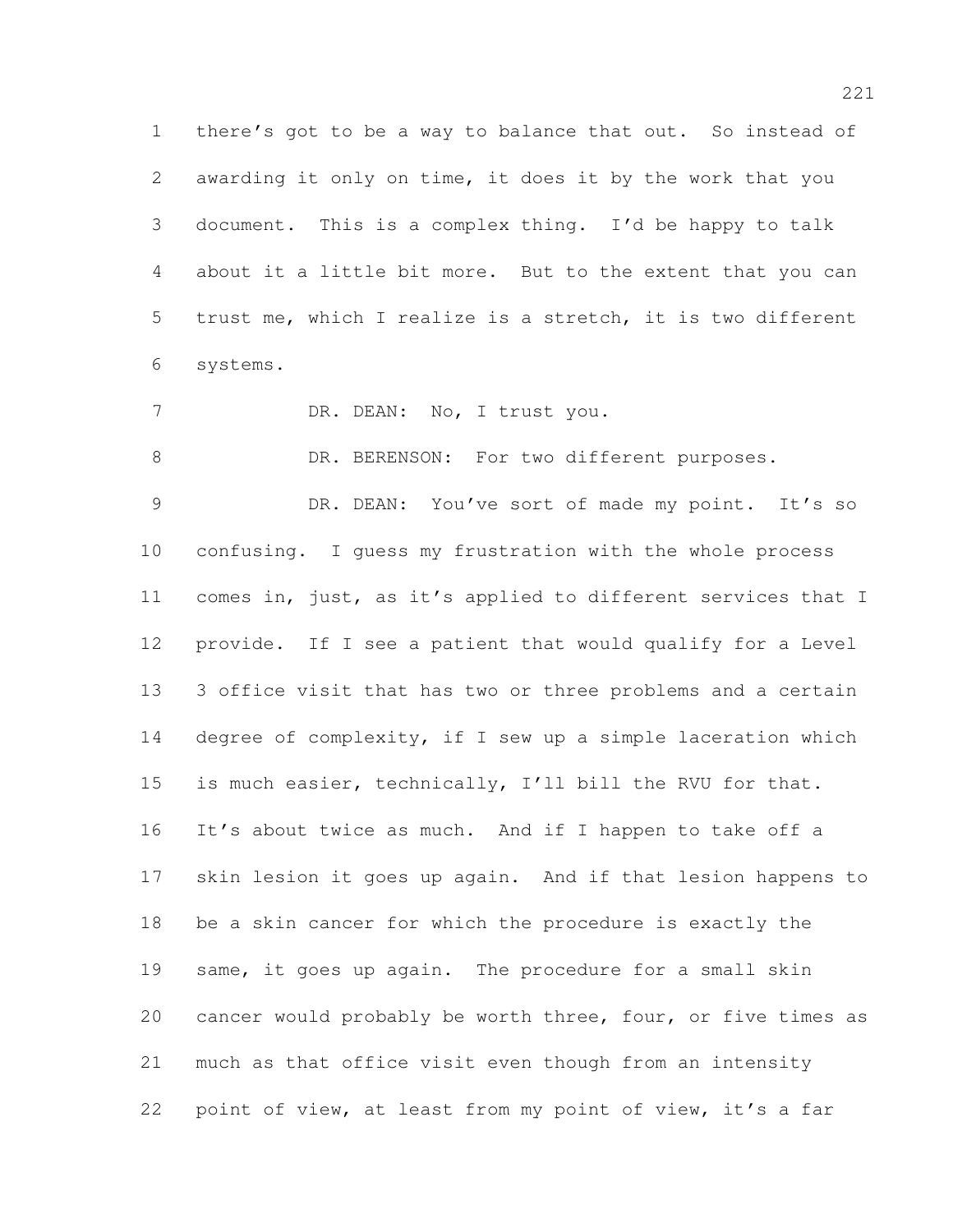easier procedure. So that's my frustration.

| $\overline{2}$ | MR. HACKBARTH: Kate's next. We are basically at              |
|----------------|--------------------------------------------------------------|
| 3              | time for this session already and it's the sort of topic     |
| 4              | that could probably eat up all of our available time. So     |
| 5              | I'd ask people to keep that in mind and keep us moving so we |
| 6              | can get on to SGR.                                           |
| 7              | DR. DEAN: On to the easy stuff.                              |
| $\,8\,$        | MR. HACKBARTH: Right, right.                                 |
| $\mathcal{G}$  | [Laughter.]                                                  |
| 10             | DR. BAICKER: How come you always make those                  |
| 11             | announcements right before I'm about to talk?                |
| 12             | MR. HACKBARTH: Because I know you'll be                      |
| 13             | responsive.                                                  |
| 14             | DR. BAICKER: Good answer.                                    |
| 15             | MR. GEORGE MILLER: Usually it's me.                          |
| 16             | DR. BAICKER: So it seems as though information               |
| 17             | based on physician surveys is destined to have a couple of   |
| 18             | problems, selective response, who's actually filling out the |
| 19             | survey, and then strategic answering. Among those filling    |
| 20             | out the survey, some gaming of the system, which means there |
| 21             | are some problems that I think would be impossible to get    |
| 22             | around with self-reports, although that doesn't mean self-   |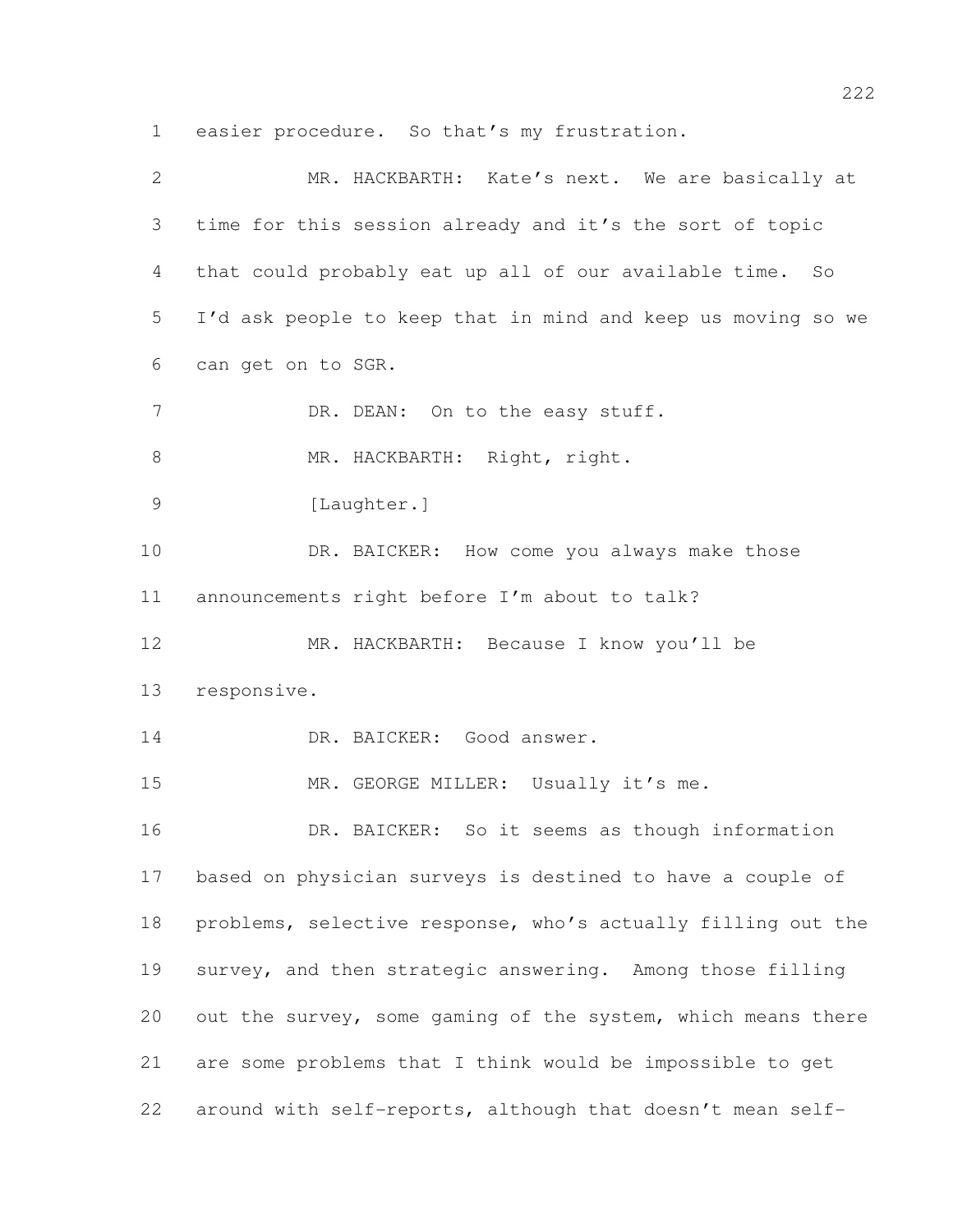reports aren't useful. I'm intrigued by some of these possibilities to marry them with administrative data or data from other sources that aren't subject to the same kinds of gaming.

 For example, if somebody were seeing only Medicare patients, you could see, do the times allotted for the things add up to 73 hours a day based on the volume that's going through? Now, people are seeing patients from groups where you don't have claims data, and so how do you back out the share of time that is reasonably accounted for. Maybe you need some survey information about what share of your patients are from this pool versus that pool. Maybe you need VA data, some other source.

14 But even to be able to benchmark and say, these seem plausible, not plausible, the physicians from the administrative data will have a differential enough mix of services that you could then run a regression and see which services popped up with how many minutes, if you assumed everybody was working 12 hours a day or whatever the right number is, and that would give you some validation even though you would still need some survey data to supplement. DR. KANE: Yes, I just want to remind people. I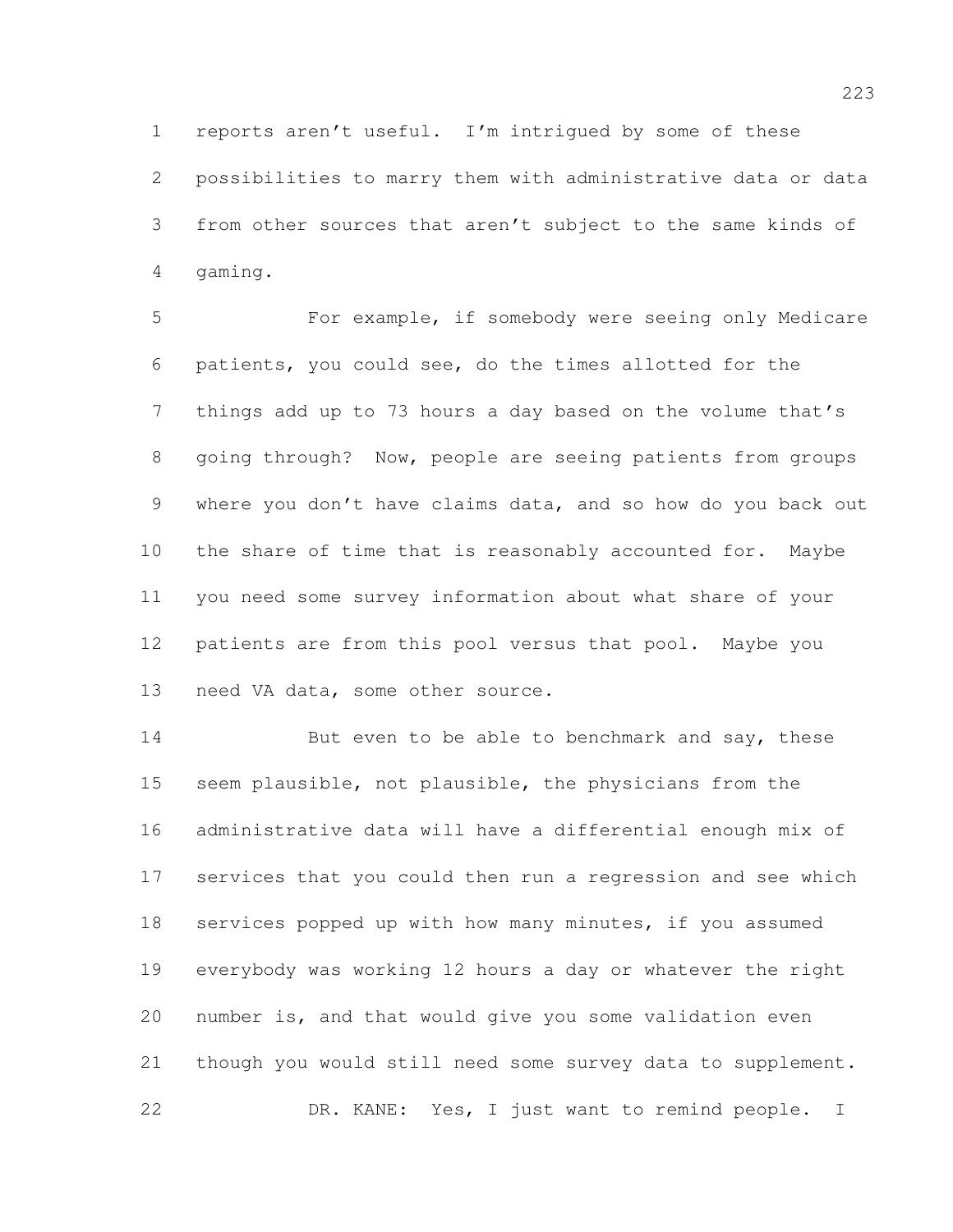think it cost over \$5 million originally, in 1988 dollars.

 So I mean fixing this is not -- and that was just trying to set it up, to get the part that Congress then changed all around, and policymakers had to act on for years afterwards. So it's actually pretty complicated.

 But it seems to me I like the idea of not surveying again because I think it just gets you a lot of 8 data that you don't trust, and it's a lot of money to do it, and a lot of people get engaged and get annoyed.

10 But there are two things I wonder about. One is whether we have all the right codes because it seems to me there are a lot of services people have complained about 13 that they provide, that they don't have any code for, and maybe that would be a fruitful thing to look at in terms of reforming the system.

 The other thing is that in talking with various physicians about how they measure their activity levels it sounds like there are lots of national databases for benchmarking productivity, down to the level of if all you do is mammography here's how many of these you should produce in an hour. That's the kind of data I think would be useful to sort of use to test against whether the time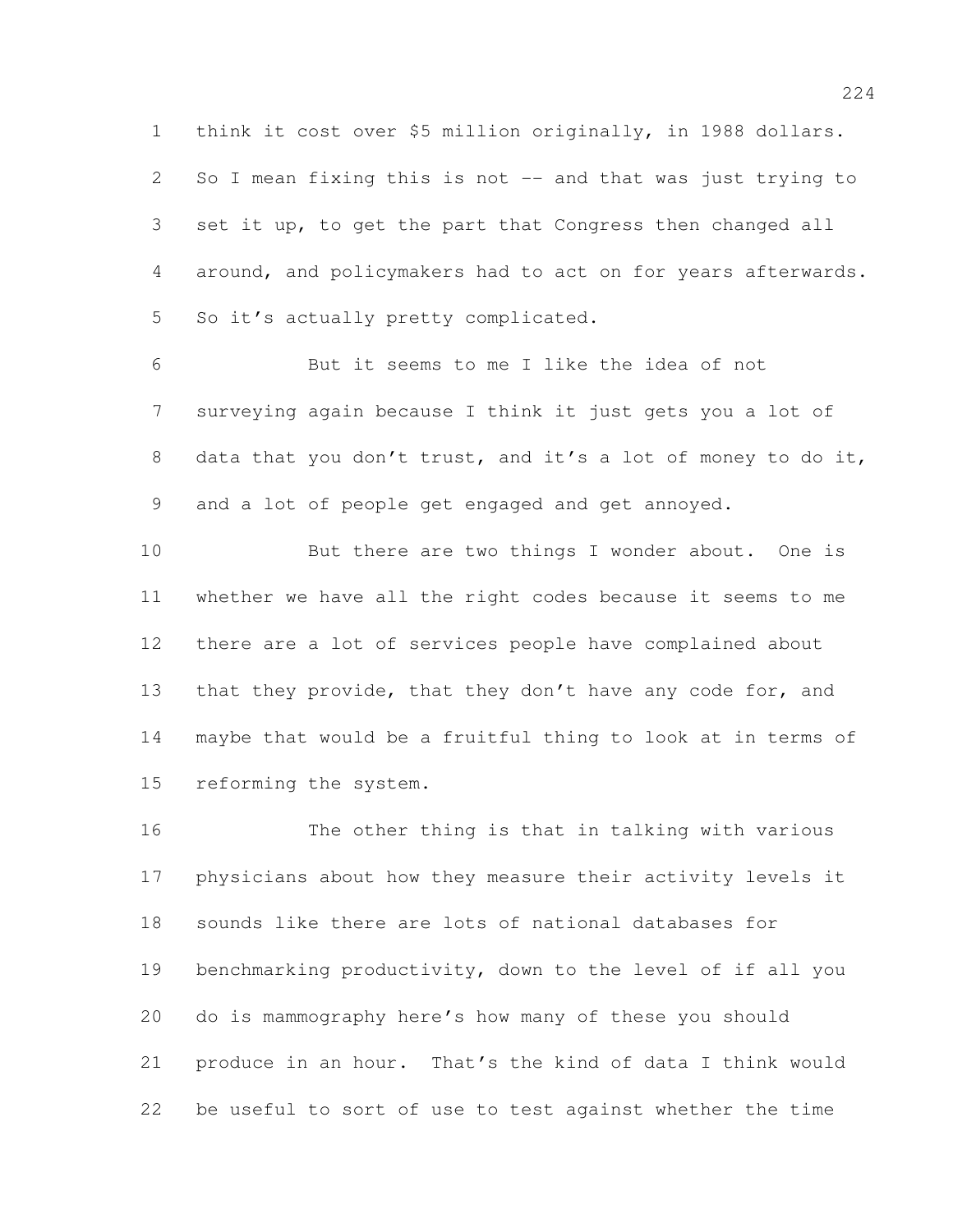estimate is right.

| 2              | But time is just one of several of the things that           |
|----------------|--------------------------------------------------------------|
| 3              | I think are problematic with the whole system, and so        |
| $\overline{4}$ | putting a whole lot of time in just fixing that I'm not sure |
| 5              | is doing to be -- I mean like surveying people. I'm just     |
| 6              | not convinced whether it's worthwhile. In other words, I'm   |
| $7\phantom{.}$ | voting for the idea of looking for other ways to validate    |
| $\,8\,$        | the data like the national data sets.                        |
| $\overline{9}$ | MR. KUHN: Just a couple thoughts on the time-                |
| 10             | motion study, one is CMS has done this before. At least      |
| 11             | they've done it for SNF payments when they were refining the |
| 12             | RUCs, but of course there were only 54 RUCs versus 7,000 CPT |
| 13             | codes. So it was a little simpler, but it was complex.       |
| 14             | The other thing that might be helpful, at least              |
| 15             | for me, as we think about these data options out there, is   |
| 16             | as I recall from the MMA when we went from the AWP to the    |
| 17             | ASP pricing the people that were, or the practitioners that  |
| 18             | were impacted the most were oncology. So the effort was      |
| 19             | made in order to raise those oncology, or those infusion,    |
| 20             | codes that were out there. In order to accelerate that       |
| 21             | process, as I recall, I think some of the pharmaceutical     |
| 22             | manufacturers actually paid for time-motion studies within   |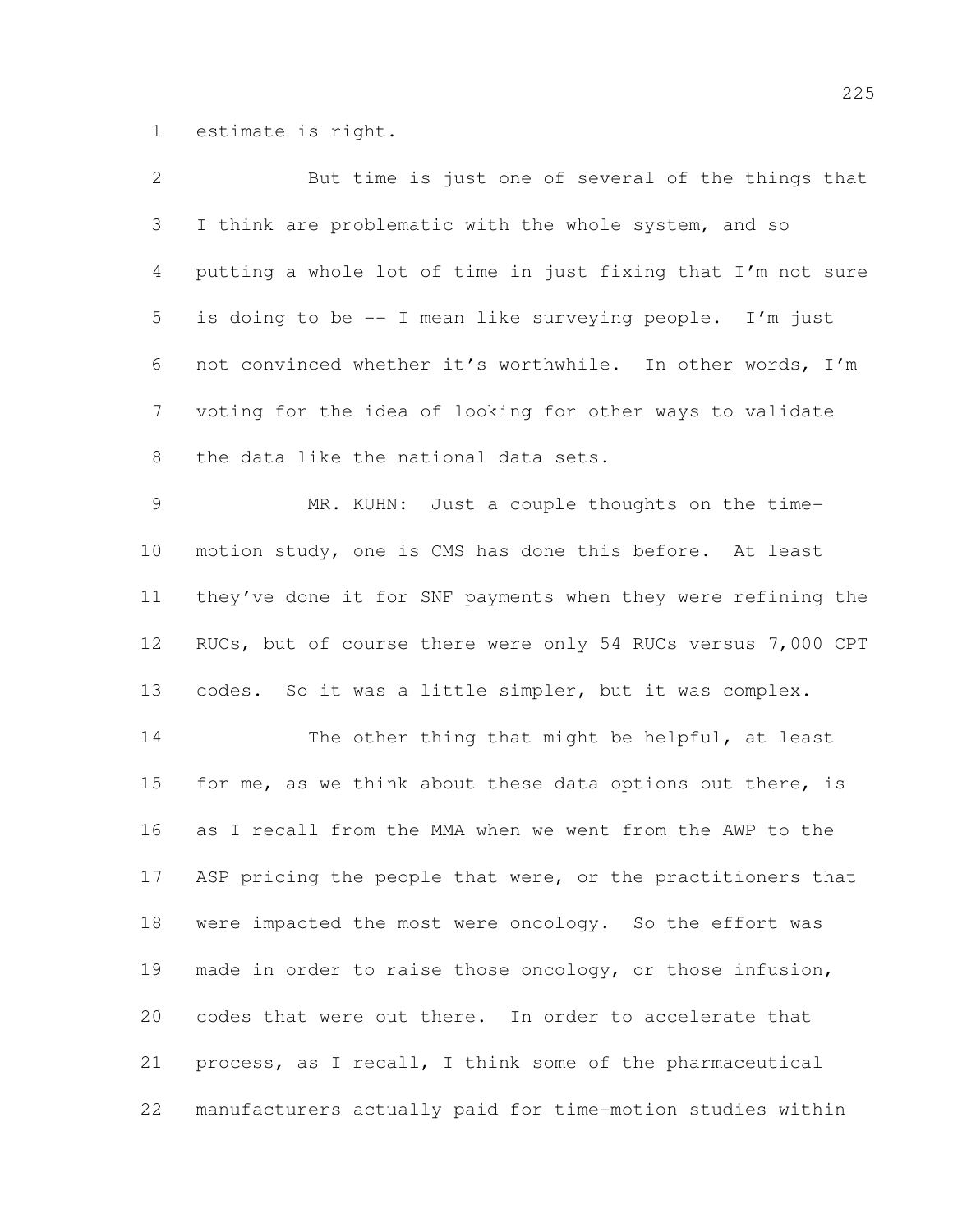the oncologists' offices in order to get better information

to feed to the RUC, so that they could make the

recommendations.

 So one of the things we might want to do is find out a little bit about that process, what occurred then and is there anything that could help us in terms of formulating a good way or a bad way, or does it really pay off to go with the time-motion studies.

 DR. BERENSON: Yes, just a few points. One, I agree with everything Karen said and especially, not especially, but I think the potential of looking at the BA as a source of information. Especially if we were going to sort of do a feasibility study of whether we have alternative sources before we go to substituting the current method, it might be a very easy way to get some information, 16 to see where the gaps are, what, how reliable the data are. 17 I don't think we'd ever want to rely just on BA data, but I think it could be a source.

19 The second point I'd make, and it hasn't come up, is that in my conversations with RUC members they're not opposed. They've actually been looking themselves at how they could strengthen their own process and not rely just on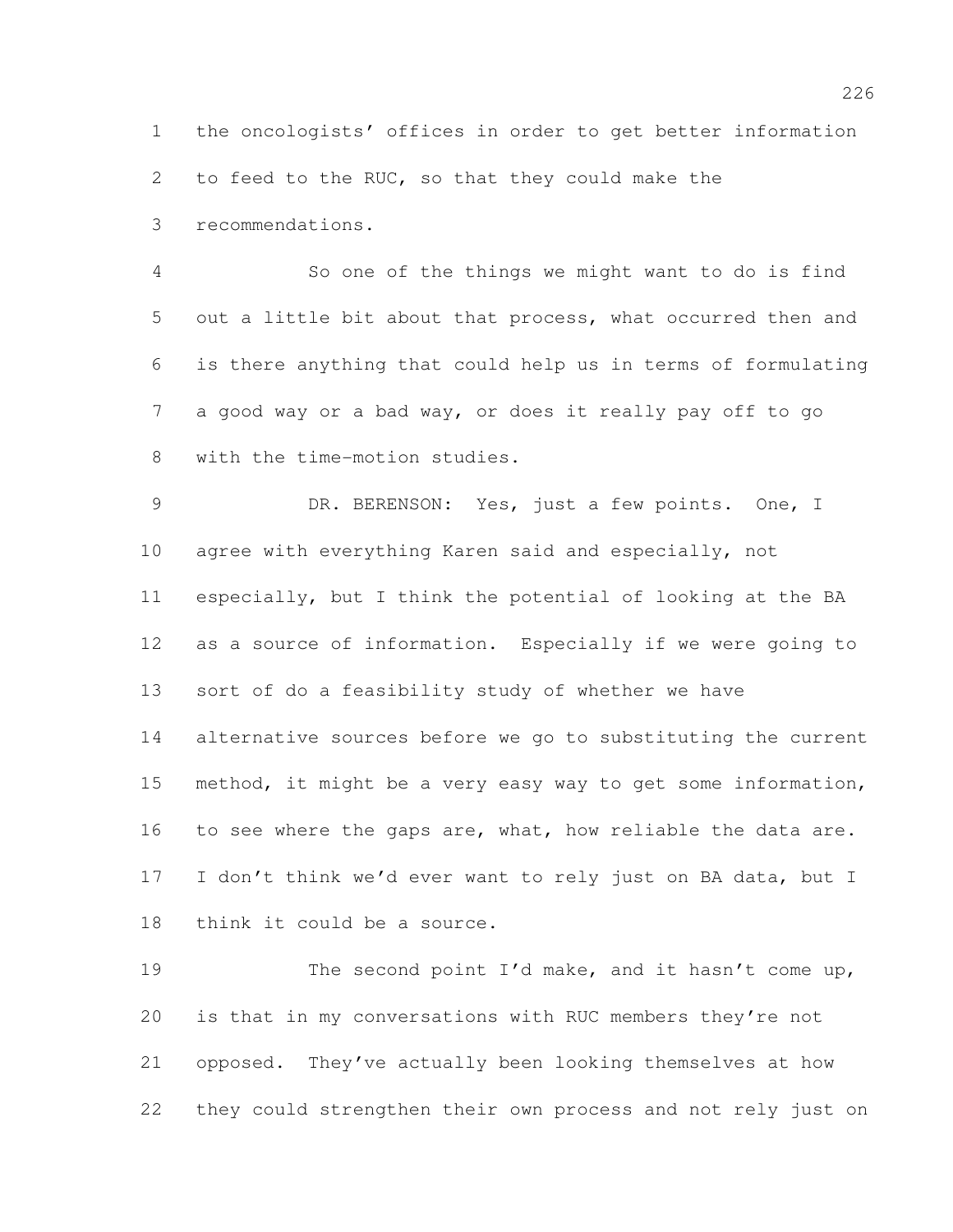these surveys. They haven't seen it feasible to collect, do a major data collection around times.

 We haven't talked about how the times would be used, whether CMS would use it directly or whether it would be fed to the RUC for its own deliberations, but I think that this doesn't have to be seen as something contrary. It actually could improve the current process that the RUC is involved with.

 In particular, a couple of people have pointed to the problem of very high frequency, short time interactions. You mentioned chest x-ray. Reading a chest x-ray, the professional time was five minutes. If it turns out it's four minutes, it's only a 20 percent error, but it could be hundreds of millions or tens of millions of dollars. And they don't have a good way of validating five minutes versus four minutes versus six minutes.

 So I think whether we think about this in we're going to do all the codes or whether perhaps we look to see where the biggest gaps are or where the biggest problems initially.

 So I guess where I'm leading is there might be a role here for really doing a good feasibility study of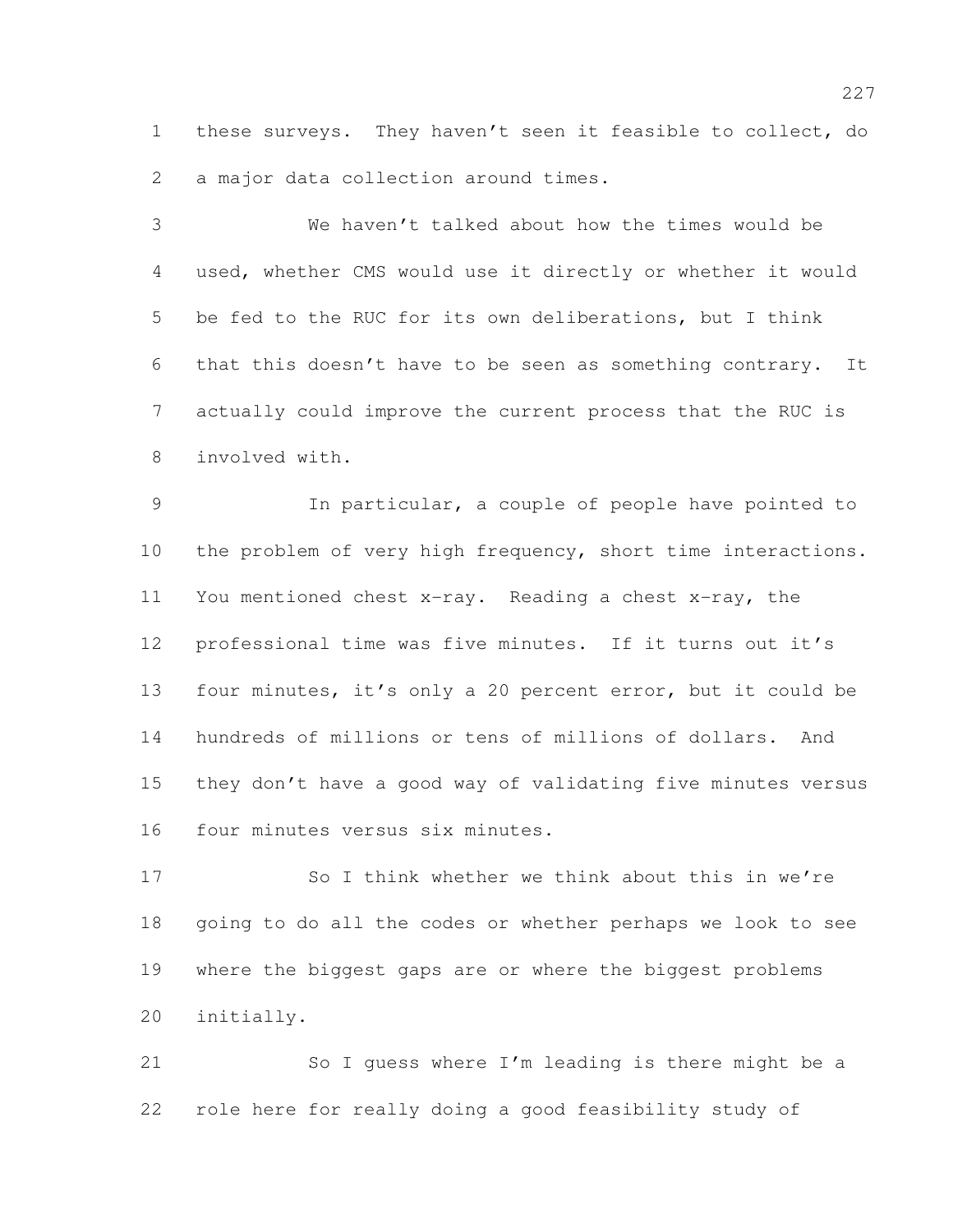moving to this alternative.

| $\overline{2}$ | And the final point I would make is this is one              |
|----------------|--------------------------------------------------------------|
| 3              | where I would say let's not have the best be the enemy of    |
| 4              | the good, not to get into what are all of the places that we |
| 5              | need to have as representatives. Right now, we have a        |
| 6              | process in which we don't have good standardization, in      |
| $\overline{7}$ | which 30 doctors are getting to determine time.              |
| $8\,$          | The RUC does throw out some of this stuff. Some              |
| 9              | things don't pass face validity in terms of time. So I'm     |
| 10             | not saying that we're just deferring to 30 self-interested   |
| 11             | doctors, but that's what we've got going now -- is a process |
| 12             | that has flaws, and so I think we could find a better one    |
| 13             | that uses data.                                              |
| 14             | And to your point about \$5 million, we are                  |
| 15             | spending \$70 billion, \$70 billion on physician services.   |
| 16             | Now it seems we could invest a little bit more than just     |
| 17             | relying on essentially free labor from specialty societies   |
| 18             | to sort of validate the key part of all of this, which is    |
| 19             | I mean there are aspects of it, but time is a key<br>time.   |
| 20             | part of it.                                                  |
|                |                                                              |

 DR. CASTELLANOS: Very quickly, I think the law of PPACA asked us to do this, and I think our Committee has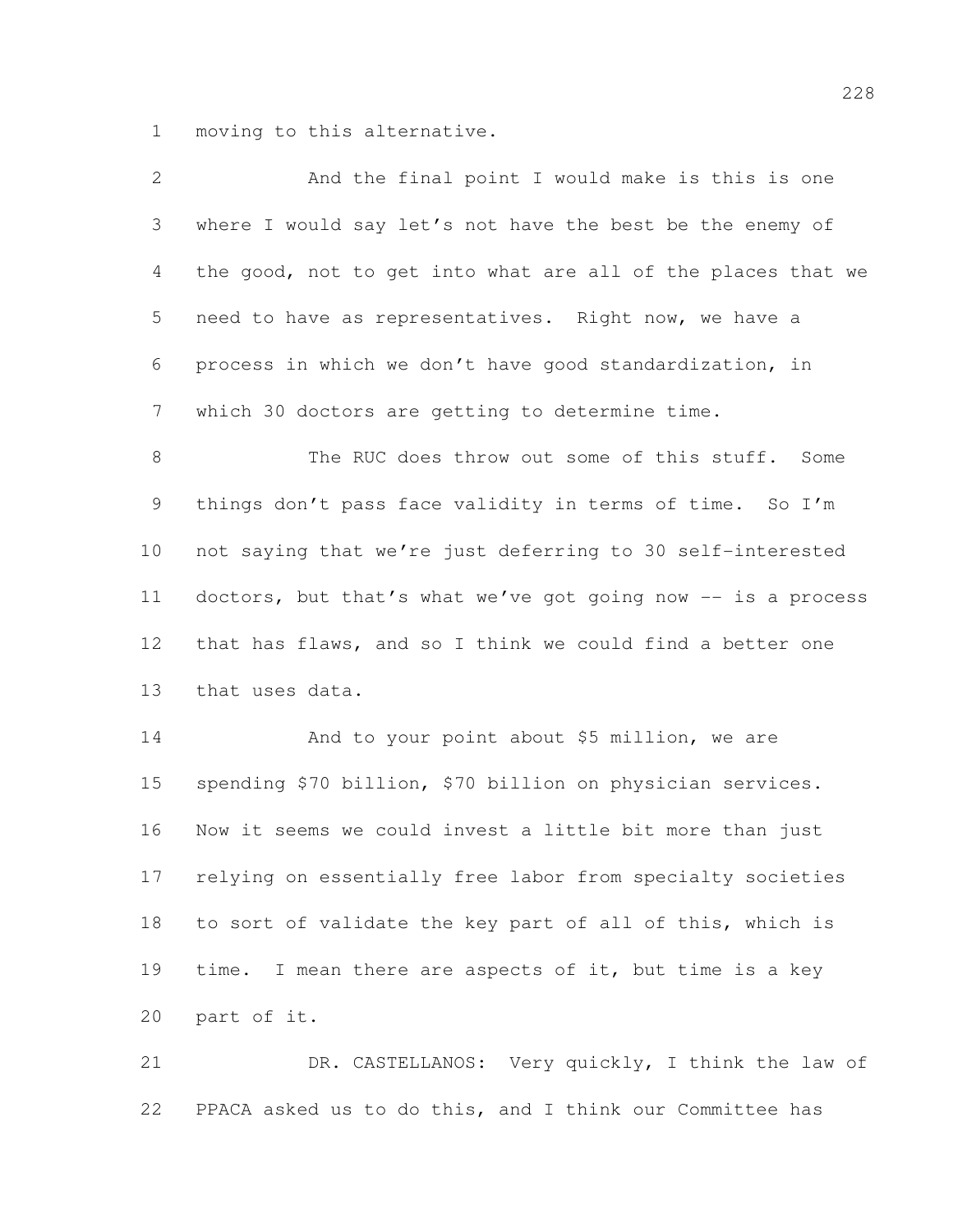always had the responsibility to pay appropriately, and that's what we need to do. So I think we should look into this.

 MS. BEHROOZI: Kevin, thank you so much. Scott says this isn't something he deals with. Boy, I have no familiarity with it, but through all your careful explanations some shapes are beginning to emerge through the fog.

 But besides the specifics that everybody who knows a lot more about it are talking about, I just wanted to sort 11 of take a step back, be a little bit of an outsider to it, a little heretical maybe. Reflecting on the word "value" in this context, it's kind of different than the bargain basement version of value that we were talking about maybe people respond badly to. It's certainly different than the value that we're looking for in purchasing, right?

 It's just a term that's been used for a very long 18 time. This is the way it's always been done. I understand, as Ron emphasized, PPACA asks us to do this.

 Kevin, you put a lot of time into this. I don't mean to blow it up. But this is really a very top-down provider-centric view of value. It's what takes the doctor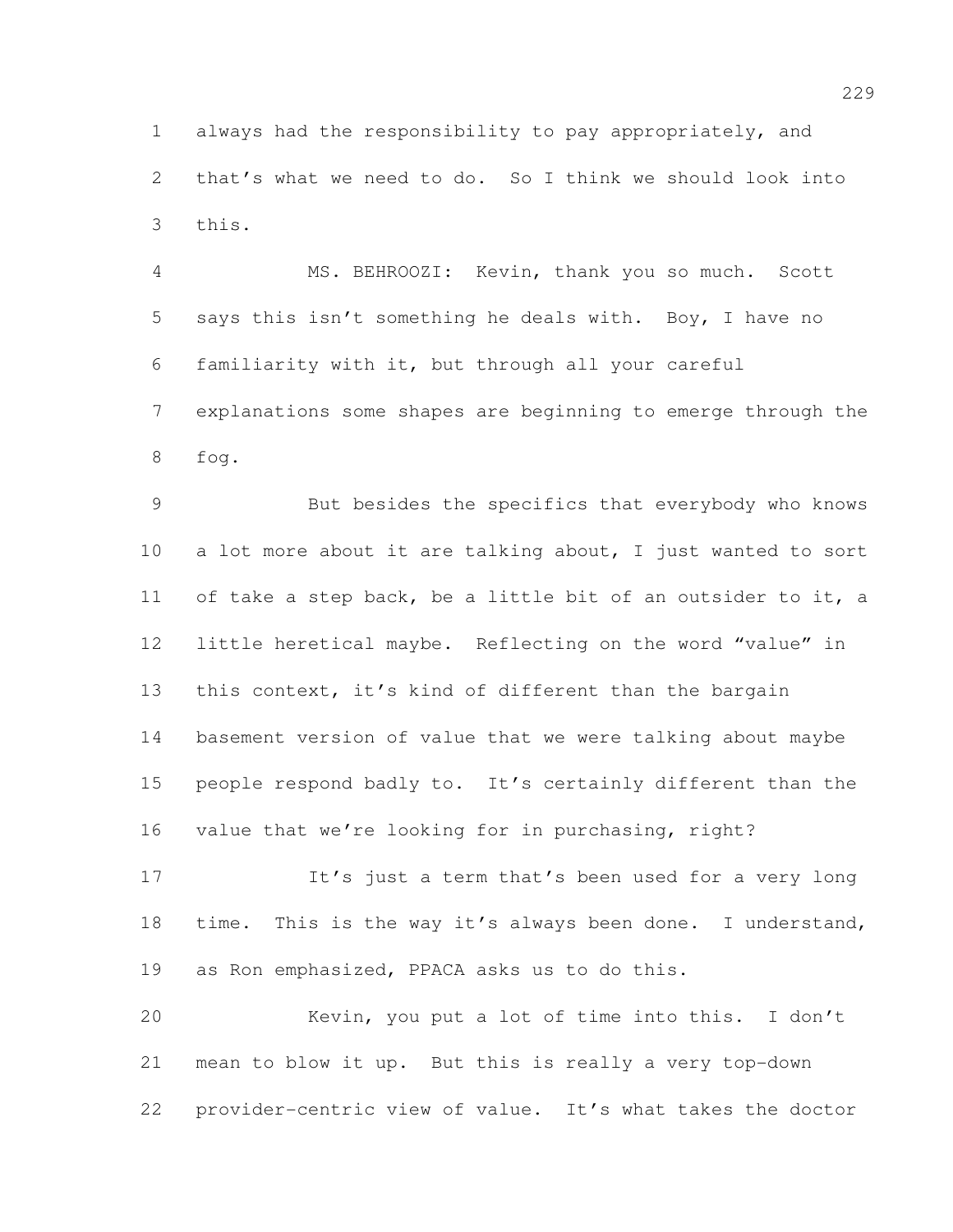longer, what's harder for the doctor to do although, as Tom says, there are some distortions in there, even with respect to what it takes a doctor longer to do or what's harder for the doctor to do.

 But from the patient's perspective, there's no relationship to value.

7 And Nancy brought up maybe making some new codes. 8 I'm jumping around a little here, but I just want 9 to refer back to the paper, Kevin, where you noted that there are some studies that show that time estimates for E&M services may be high. Well, what does that mean? Does that mean doctors aren't spending enough time on E&M? Well, then maybe we need to make new codes in the E&M area like for some of the things that we have decided are valuable or could be valuable, like shared decision-making activities. Right?

 One of the responses when we were talking about shared decision-making, Ron in particular was saying we 19 don't get paid for this stuff. Well, maybe we need to introduce new codes. Maybe that's getting out of this box. I know PPACA has put us into this box somewhat, but I think that what we run the risk of doing, with so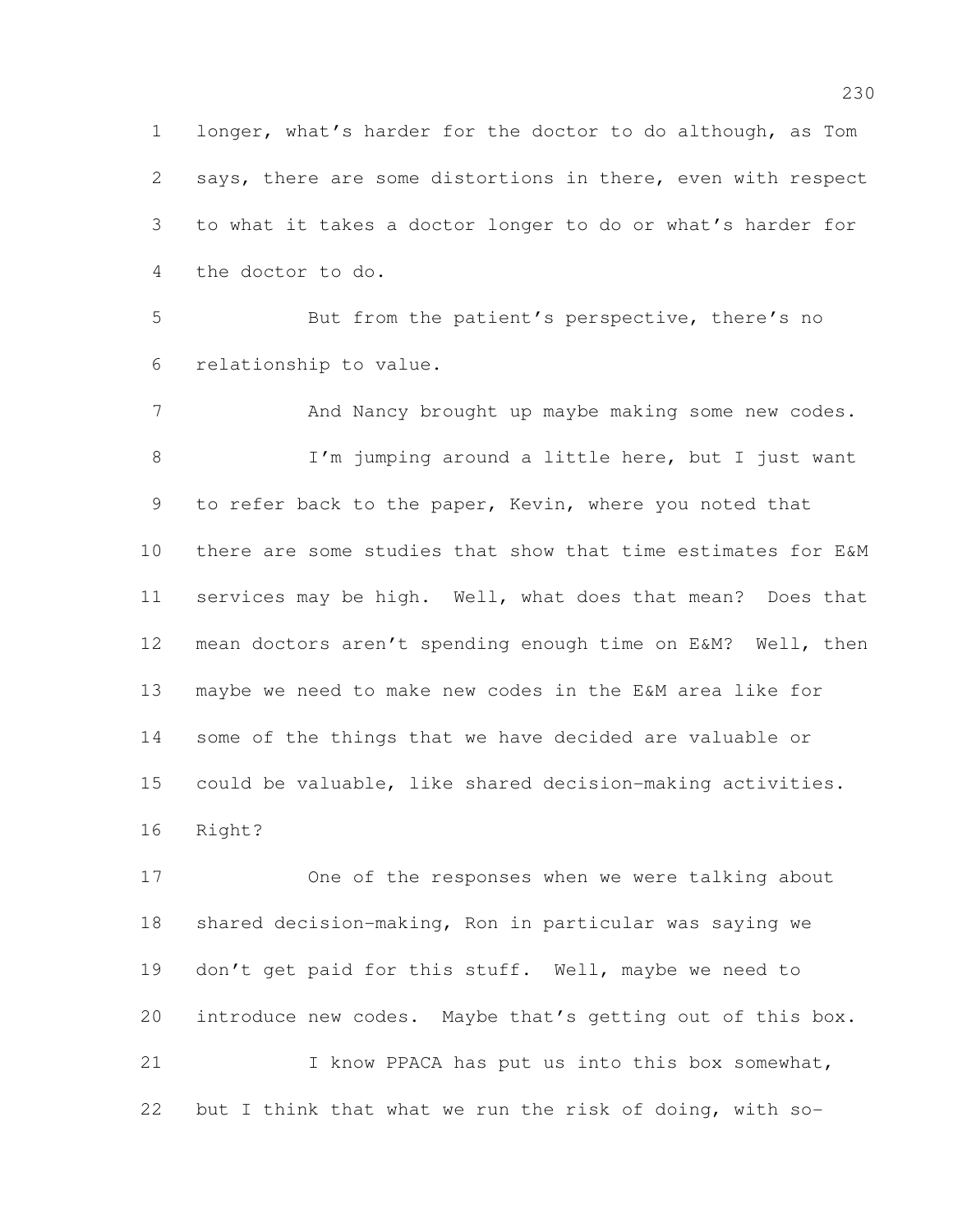called validation, is actually codification or further

 institutionalizing and reinforcing things that are not of value to the patients and, yes, not the right direction to go in.

 MR. HACKBARTH: I think this is an important point that several people have raised. I think when we open one of these doors into the physician fee schedule it's always worthwhile to remind ourselves and remind people who watch us that we're focused on time here. There's no pretense that this is a solution to all issues in the physician fee schedule. We're just trying to focus in on one particular problem, or set of problems, and see if there's a way that we can make an incremental improvement with a reasonable investment of resources.

 The issue that you raised is one of the most fundamental and ultimately important issue: Is the right way to pay physicians based on just trying to measure the input costs that go into producing a service as opposed to the value of the service to the patient and society? That's a huge issue and arguably one that we need to come back, but it's sort of beyond the scope of poor Kevin's project right now.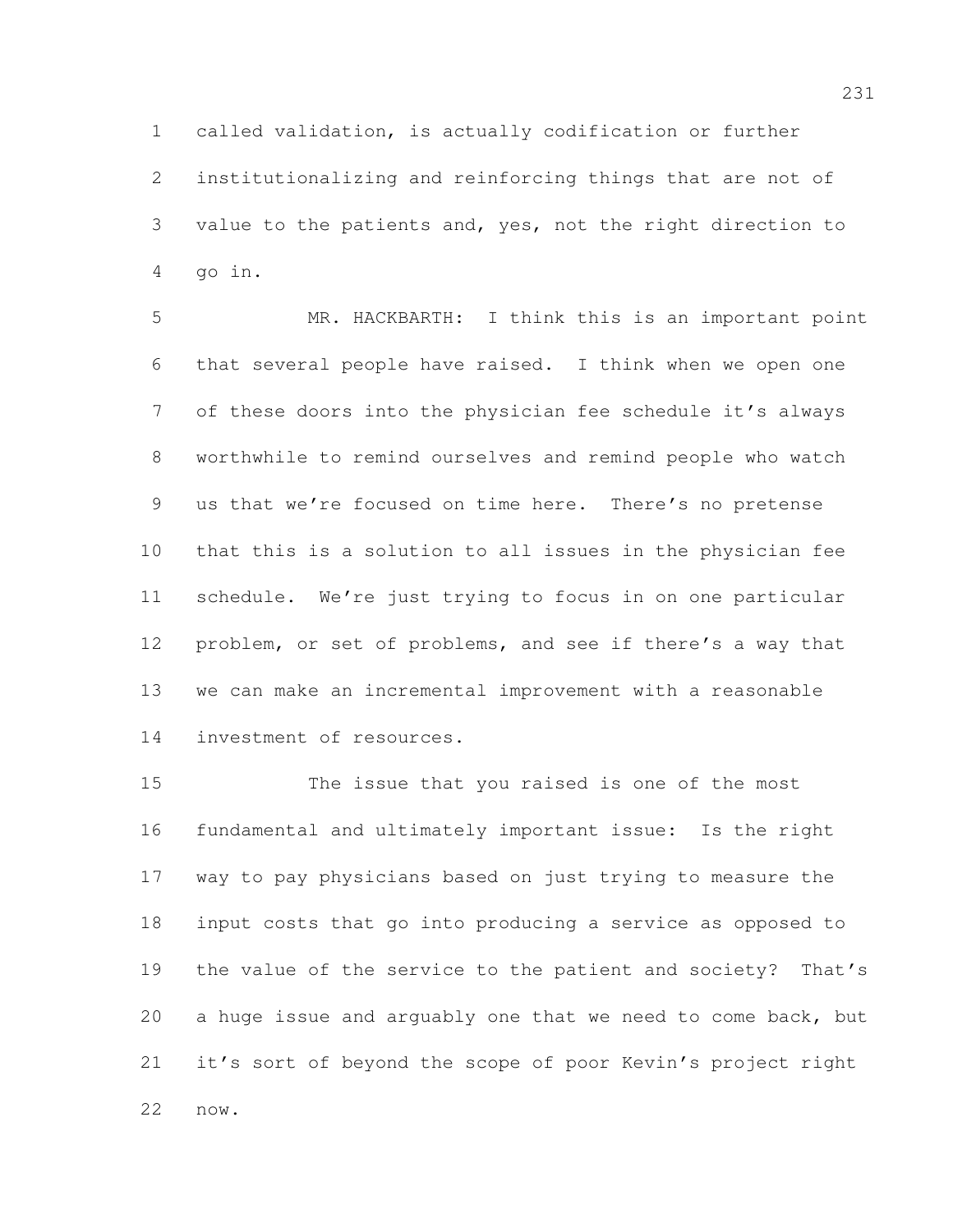MS. BEHROOZI: I understand. Sorry. The last thing I meant to say and forgot to say, then on one of the more pragmatic issues that have been raised, is I think that it would really be a mistake not to be looking to efficient providers. Yes, using everybody in the mix. So we can have that influence, that tweak, at least we should go there. 7 MR. GEORGE MILLER: While being budget-neutral. 8 MS. BEHROOZI: Always. MR. BUTLER: So my only brief comment is if the surveying process is going to continue I don't believe in voluntary surveys or surveys incentivized by finances. You are inherently suggesting it is not random, and it doesn't make any sense to me. MS. HANSEN: I think other people have expressed some of my sentiments and concerns really well. I would only underscore and turning it back to ultimately when,

 Glenn, you said this is a big question of value, and I think 18 it is a segment that we have to address.

19 I want to just take that example and say we spoke earlier this morning about ACOs and that one of the outcomes was, for example, preventing unnecessary hospitalizations. You don't get a code credit for doing that kind of thing.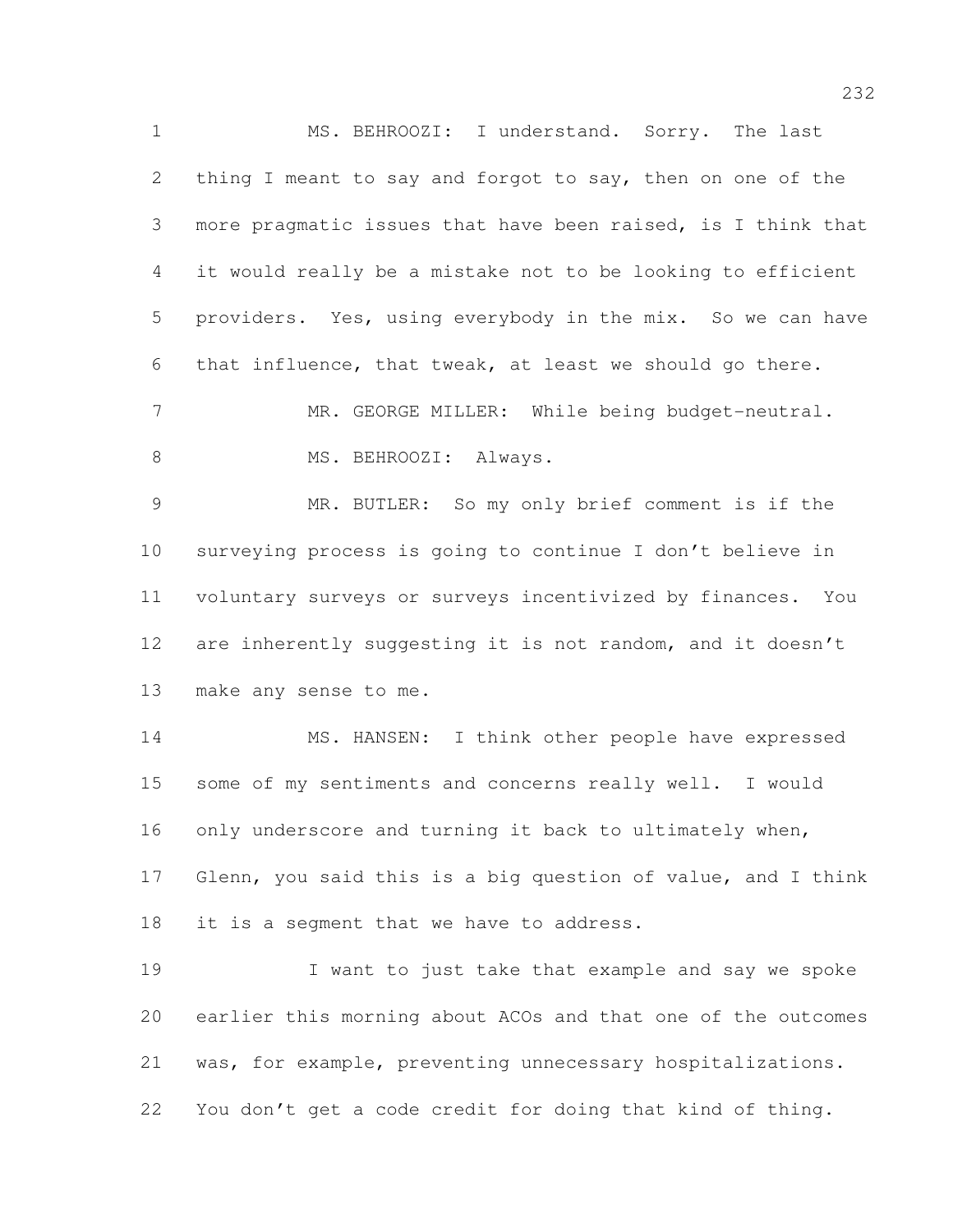Another kind of pure demographic that all of you know, that I always come back to, is just understanding who these 30 are and how many of them are dealing with what is the future population of Medicare, that's growing so rapidly and actually where the money right now is being truly spent. And that is people with several morbidities and use of medications and complexity, that if we don't get it right by just tweaking I think we will have done a huge disservice both to the beneficiaries but also to the providers. Your example, Tom, of the fact that you're seeing a patient with three, four conditions and all of this, and then for you to be able to remove a skin tag and get paid 13 three times that amount, there's an injustice there. That,

 Commissioner. But when you do that, so it's not a surgical procedure that you can do in two minutes to save a person's life. Of course, we want that. That is cognitive work.

I think, is not a word technically I would use as a

18 But there is something. The misalignments right now need a few core, basic anchors to take a look at. And it's not about doing the perfect. It really is. But still 21 it's doing the right stuff.

So this is beyond my technical capacity, but I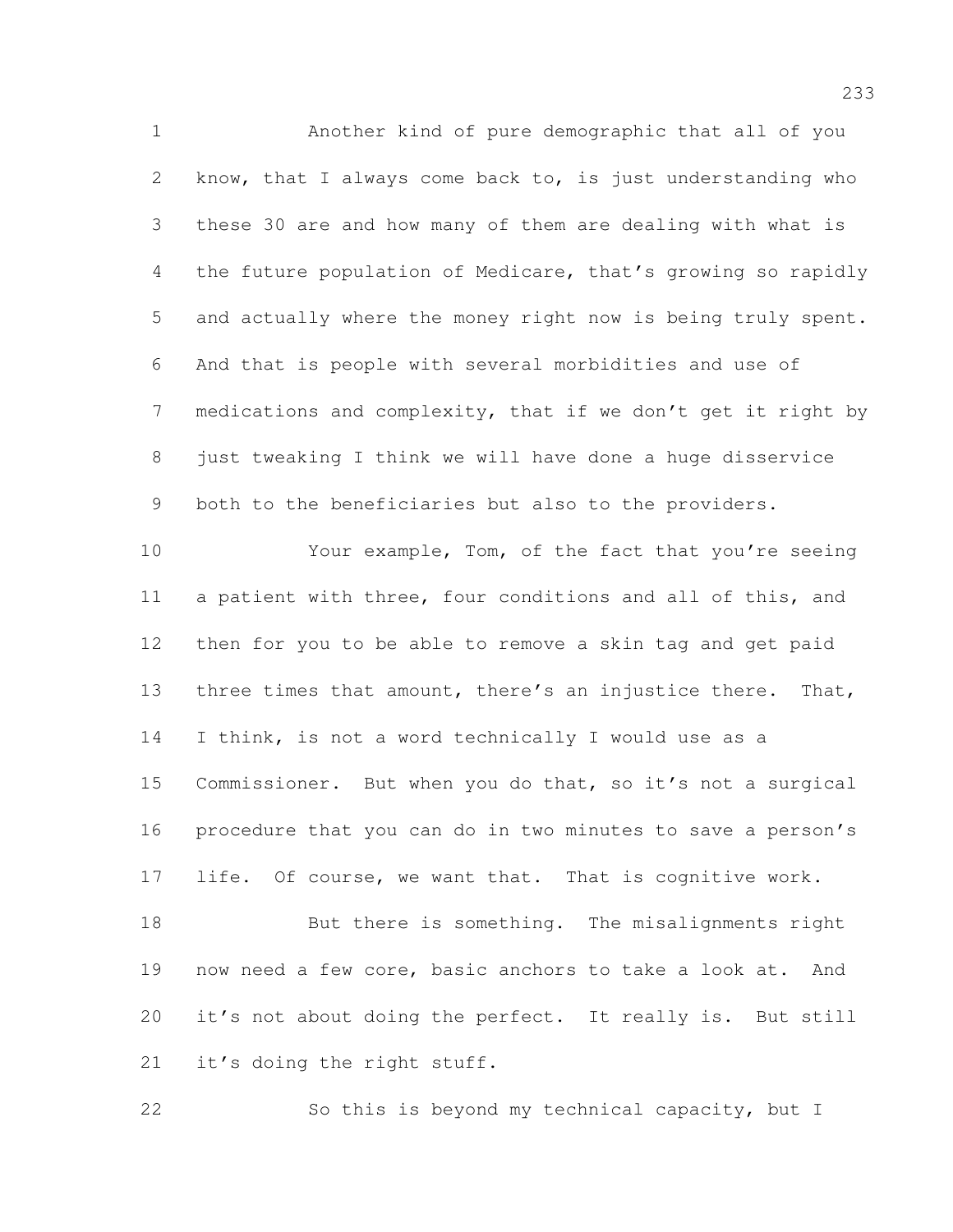1 just think of this loom of population, who they represent. 2 And bottom line is I don't want these people who have this, and all of us who are going to be faced with multiple conditions requiring a little bit more time, finding that my doctor wants to do a skin tag removal and not talk to me. So that's kind of the sense of the beneficiary and why the Medicare program was set in the first place, to not totally impoverish everybody.

 So this is probably a request that I have both of the Commission, my Commission colleagues, and others to just kind of remember where we're going with population and the work we still have to do, albeit very hard, and not saying one is better than the other except that people have to 14 hopefully get some sense of credible service that's safe, affordable and make sure that the cost curve is appropriately regarded in that process.

17 I apologize, but I get -- you can tell this is 18 just something important to me, that people will get services appropriately and not get shunned just because they happen to be complex.

 DR. NAYLOR: Very briefly, when I first read this intro para about misvalued services, I was thinking about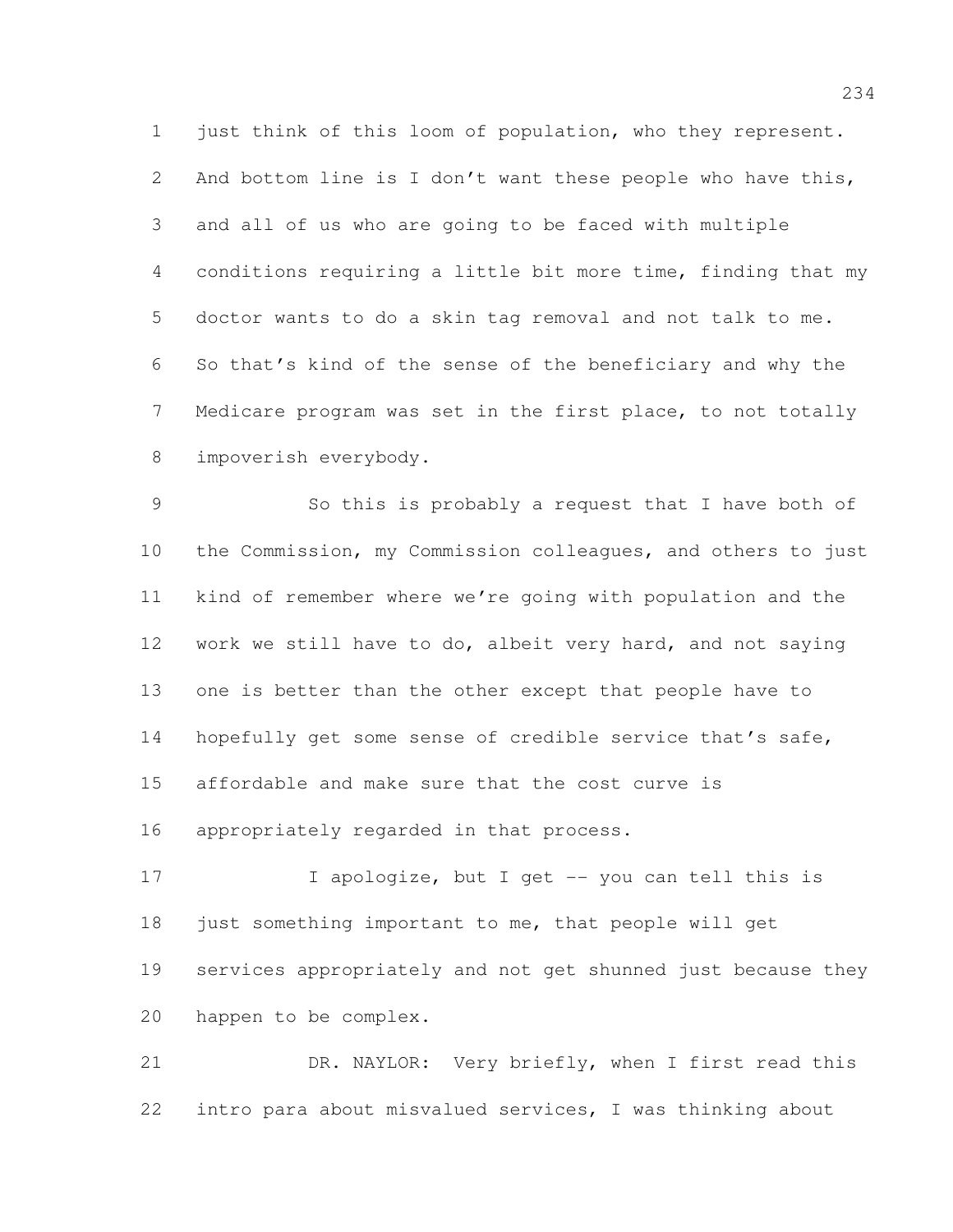our state and the spread of the medical or health home in which we are adding technology, adding personnel for care coordination, really trying to grow these practices. And I thought but they would also meet probably the definition of misvalued. Now I realize we're talking about the 7,000 or 600 services, so totally deserved.

 But I do think this notion of piloting feasibility, even deep dives, a qualitative look at what's happening to practices really would be important early work in trying to figure out what is the best way.

 And a focus on total labor input, not just physicians alone, because there is such a redistribution of work going on. To capitalize on the contributions of 14 everybody, I think that would be important.

 MR. HACKBARTH: Okay. Kevin, have we given you enough help?

17 [Laughter.]

 MR. HACKBARTH: Okay. Our last session today is 19 "The sustainable growth rate system," and Cristina is our next victim.

21 MS. BOCCUTI: I'll try to be quick, or as quick as I can. So as most of you know, policymakers are facing an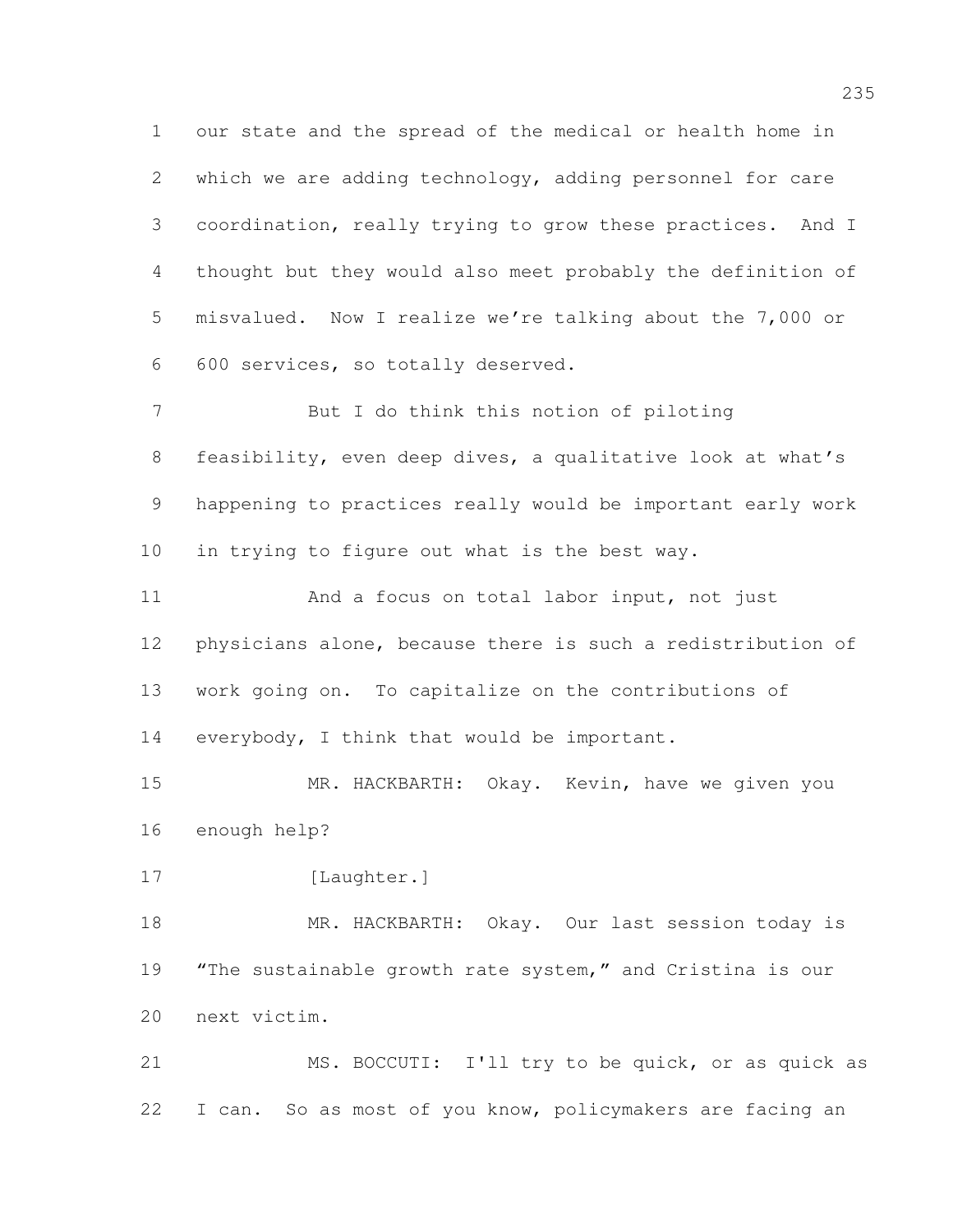extremely difficult challenge regarding Medicare's payment for physician services in the future.

 Under current law, Medicare's fees for these services are projected to decline more than 30 percent over the next few years, as required by the SGR.

 So for this last session today, I am going to give 7 a brief background on the sustainable growth rate system -- affectionately known as the SGR -- and I'll be covering the basics just to bring everybody up to speed on the topic and then discuss also why the costs are so high. Then I'll raise policy issues associated with the SGR and discuss selected proposals for alternatives to it. And then, finally, of course, you'll have time to discuss these issues and possible future work.

 So first, a quick definition of the SGR. The SGR is the formulaic method for annually updating fees for physician services based on expenditure targets. It was designed to keep aggregate Medicare spending for physician services on a sustainable trajectory -- that is to say, in line with growth in the nation's per capita GDP.

 GDP was chosen as a measure of national affordability, so when the nation's economy grows, so does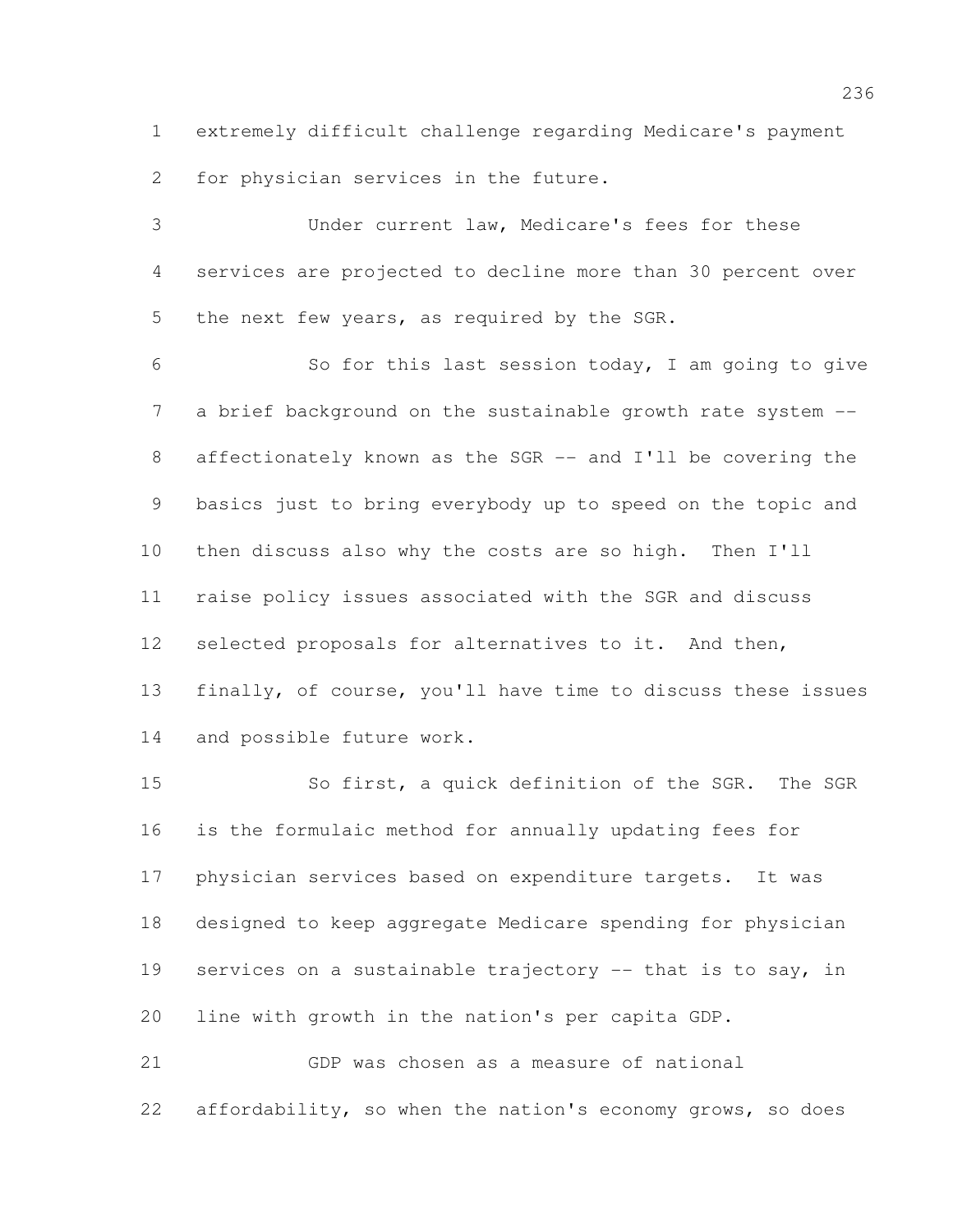the SGR target. But when GDP is sluggish, the target is proportionately lowered.

 The SGR was established by the BBA, but expenditure targets have been a part of the physician fee schedule since it was first implemented in 1992. And let me also add that when I say "physician services," I'm talking about services that are on the physician fee schedule. Of course, other providers do bill off the fee schedule, and they would similarly be affected. These include nurse practitioners, physical therapist, et cetera?

11 So how does the SGR system work? There are three major steps that CMS must follow annually to determine updates for physician services:

 First, CMS calculates the year's SGR target, which is the amount of cumulative spending allowed up to that given year. It's based on four spending allowances: per capita GDP growth; beneficiary enrollment; inflation in 18 practice costs -- that's shown through the MEI; and changes in law and regulation that affect volume.

 In the second step, CMS compares the cumulative amount that was actually spent to the SGR target that was calculated in Step 1.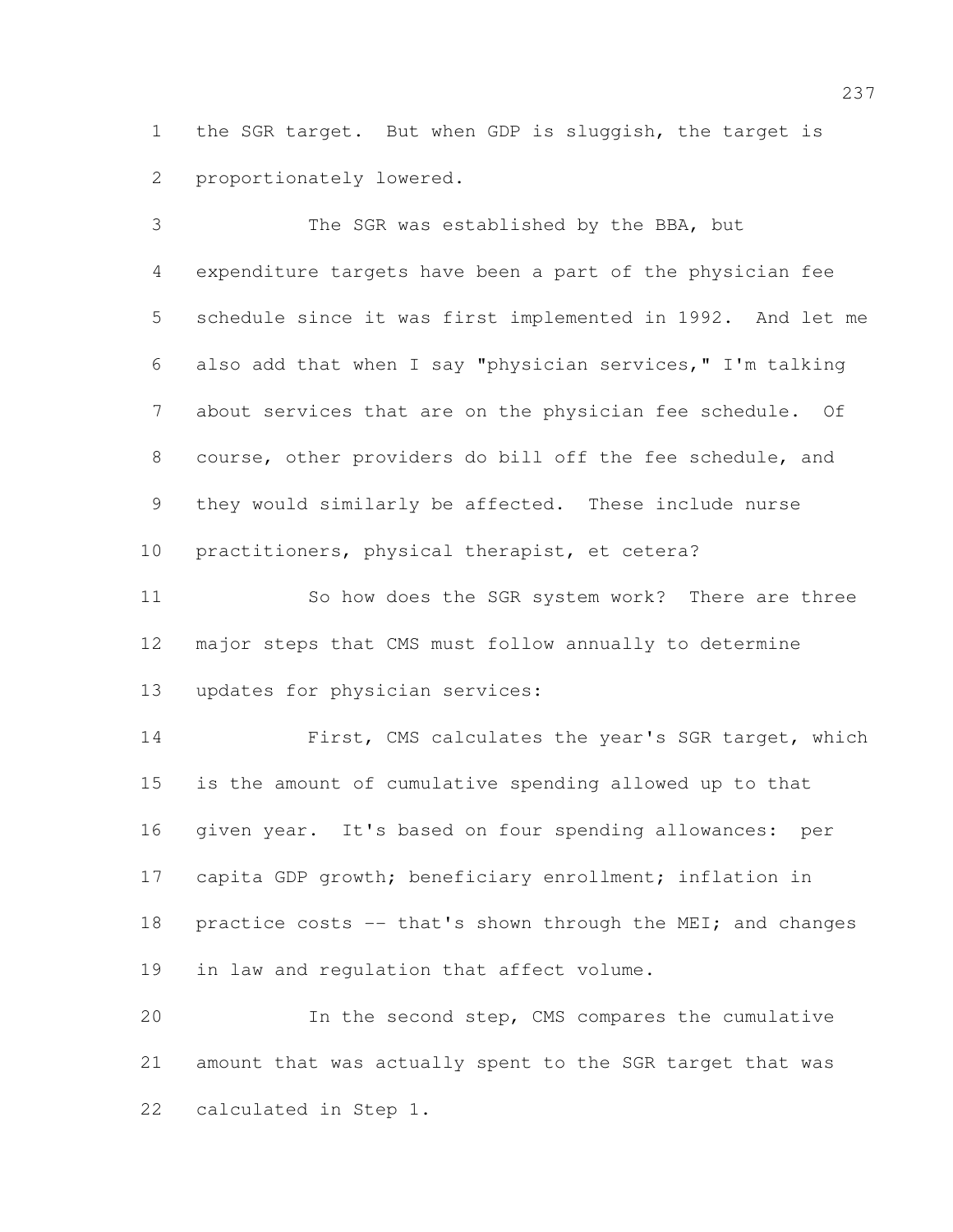And, third, CMS sets the update for the subsequent year. If actual spending exceeds the target, then the update for the subsequent year is reduced. The reverse is also true; if cumulative expenditures are less than the target amount, then the subsequent year's update is higher. In fact, if you look again at Step 1, you see that the formula does, in fact, allow for an MEI update explicitly if spending comes at or below the target. So people often think of the SGR as a volume target, but all I've really only been talking about expenditures. So where does the volume fit in? Well, of course, in fee-for-service, as you know, spending growth is very closely tied to volume. As I mentioned, the SGR formula does allow for volume growth that can be attributed to the two factors of growth in the number of beneficiaries 16 and law and regulations -- such as a new benefit that may incur more volume. It holds other volume growth tied again to per capita GDP. And price -- the other factor in calculating total spending, of course -- is allowed to grow at MEI, as I just

talking about.

So what updates has the SGR produced? In early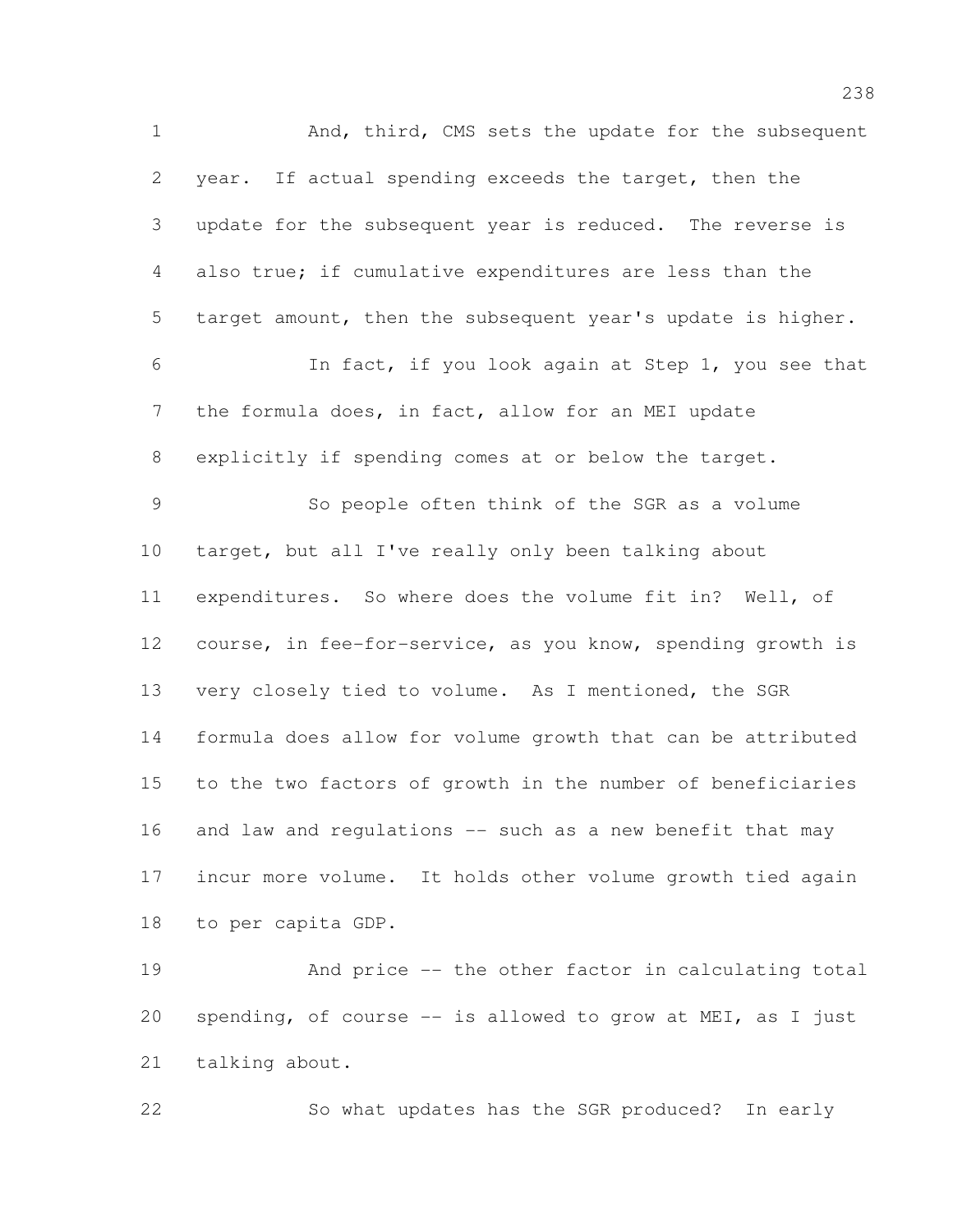years, volume growth was below per capita GDP, so updates were at or above MEI. But in later years, volume growth increased and per capita GDP slowed, creating an ever increasing discrepancy between actual and target spending. So the SGR has called for rate cuts every year since 2002. For 2003 through November 2010, Congress has passed a series of bills to override these cuts. The resulting updates have been fairly modest, generally lower 9 than 2 percent; and the next cuts I think are on that slide on the bottom bullet that you can see. Maybe if some people can't see it, I'll say that it's negative 23 percent in 12 December, and then again two more cuts, 6.5 percent in 2011 and almost 3 percent in 2012.

 So why does it cost so much to fix the SGR is what I'll be talking about next. Given this widespread agreement that such a deep cut -- and multiple cuts over consecutive 17 years -- can have detrimental effects on access, it seems counterintuitive that Congress has not been able to make long-term adjustments to the SGR to bring it in line with a more realistic schedule of updates.

 Well, the reason is cost. Such long-term modifications are extremely expensive relative to current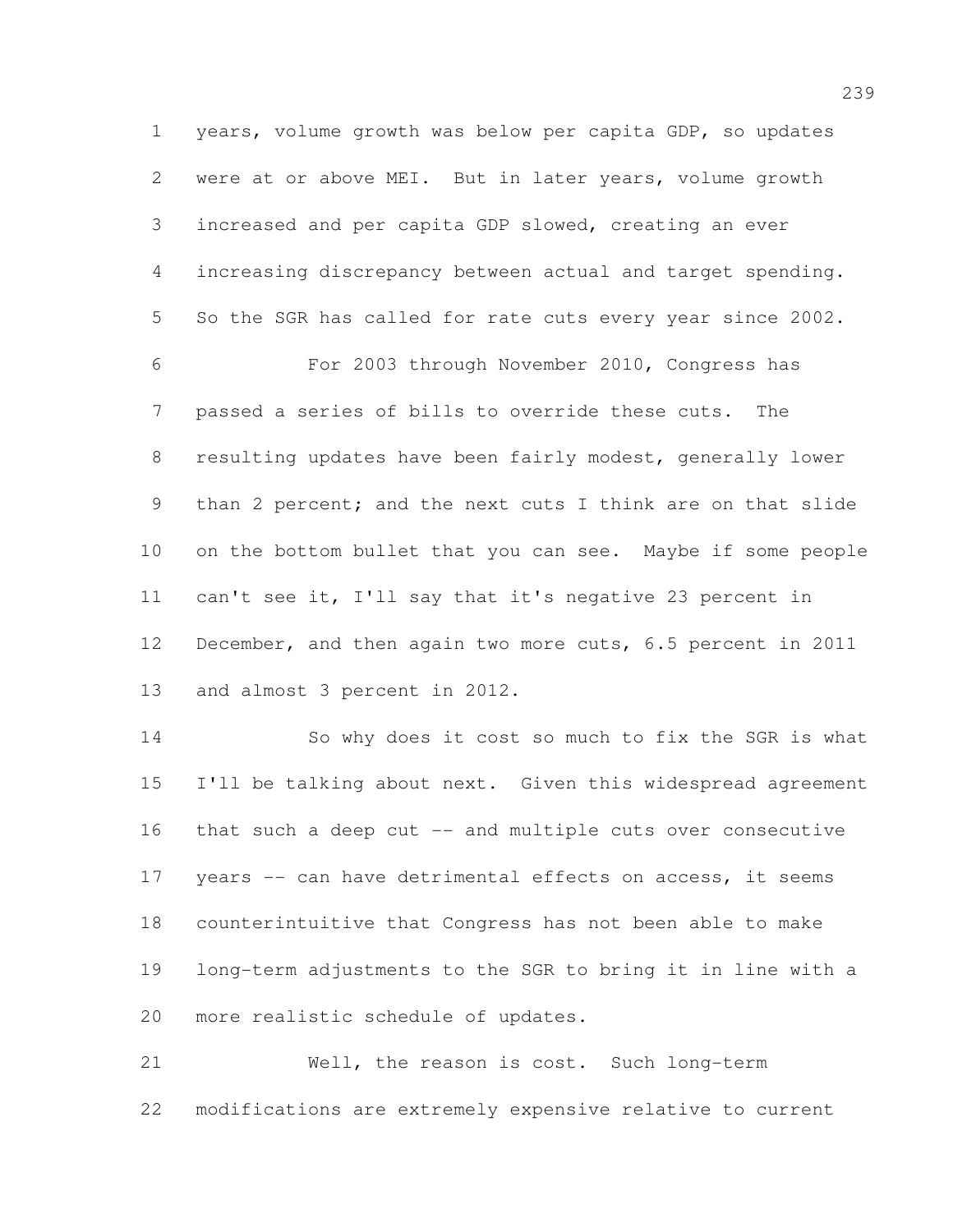law, which, of course, contains the future cuts. So, in fact, CBO has scored some options: a 10-year freeze -- so that is, a 0-percent update for 10 years -- is \$276 billion in CBO's score; a 10-year MEI update, \$330 billion. Of course, repealing it altogether would likely be even more expensive. If such options were in a congressional bill, some would they would need to be offset with other federal spending.

 There are two key factors that contribute to these high costs.

 First, the formula requires that all previous excess spending be recouped, so this amount has compounded every year that the fee reductions are postponed and will continue to compound with future overrides.

 Second, current law is based on the cuts being in 16 place. That means that future fees will drop by 30 percent, and all updates will be based on that cut level. So restoring future fees to today's level must account for this 30-percent difference each and every year that the cuts are overridden.

 I'll take a minute to note here also that about a year ago, CMS removed Part B drugs from the SGR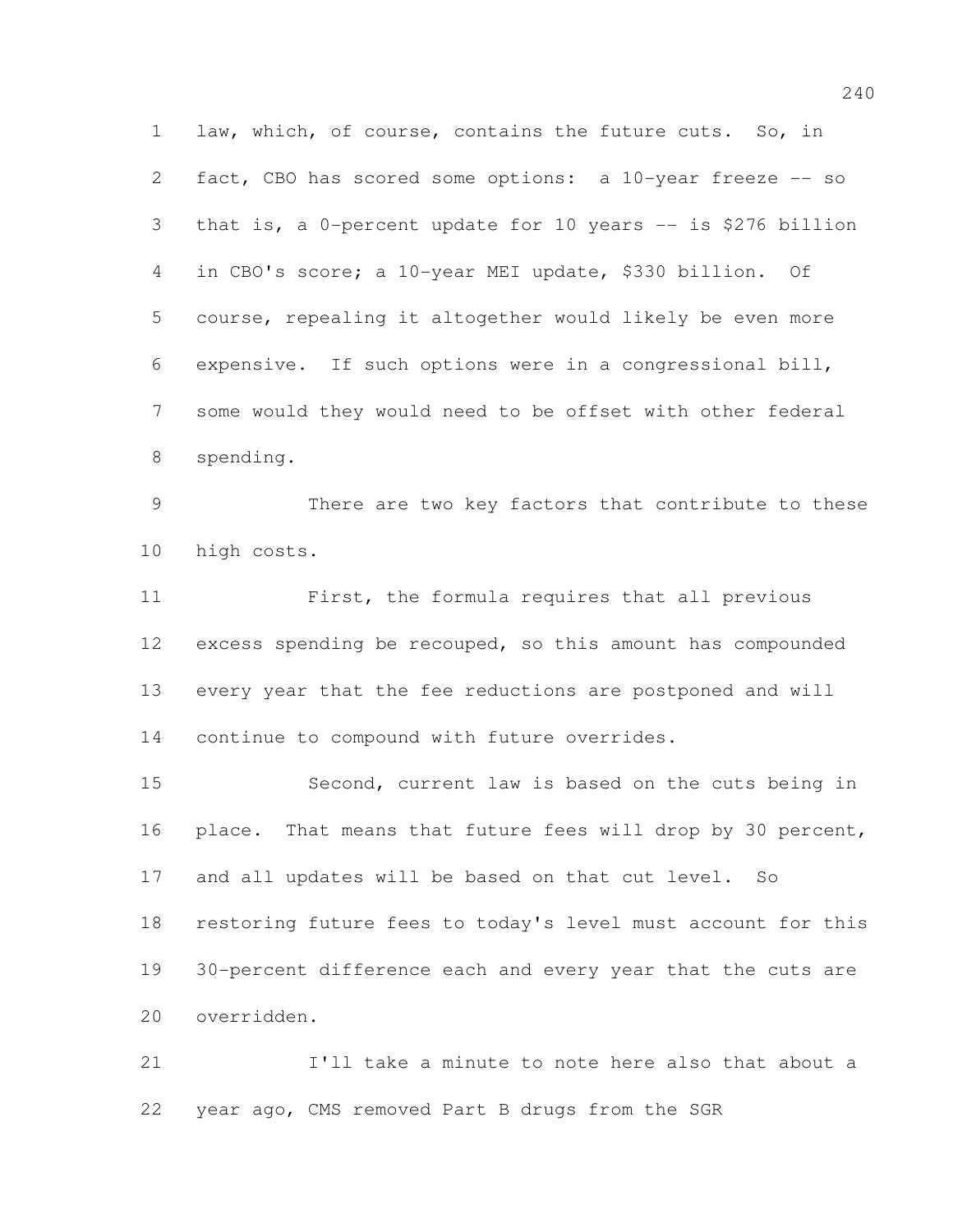retroactively, so that resulted in decreasing the amount that needs to be recouped, and those CBO numbers that we have up there, they do reflect that regulatory change.

 Finally, there are other cost ramifications associated with increasing Medicare payments for physician services. Expenditures under the MA program would increase because the MA capitation payments are tied to the fee-for- service benchmark. TRICARE expenditures are also tied to the physician fee schedule, so when these things are being scored, these are other issues that are coming up. Also, Medicare Part B premiums would also increase to cover these costs. That's not necessarily on the CBO score, but it's a ramification that I wanted to raise.

 So this slide just illustrates a little bit what I was talking about regarding these scoring costs. The yellow 16 line is the SGR target, and the spending that deviates from 17 that target yellow line is marked by the gray shaded area.

18 The blue line is current law, and if the SGR cuts were implemented, spending would be back on target, on that yellow line. However, with an override, say, of MEI, which is what the illustrative example is here, the shaded area would all sum to about \$330 billion.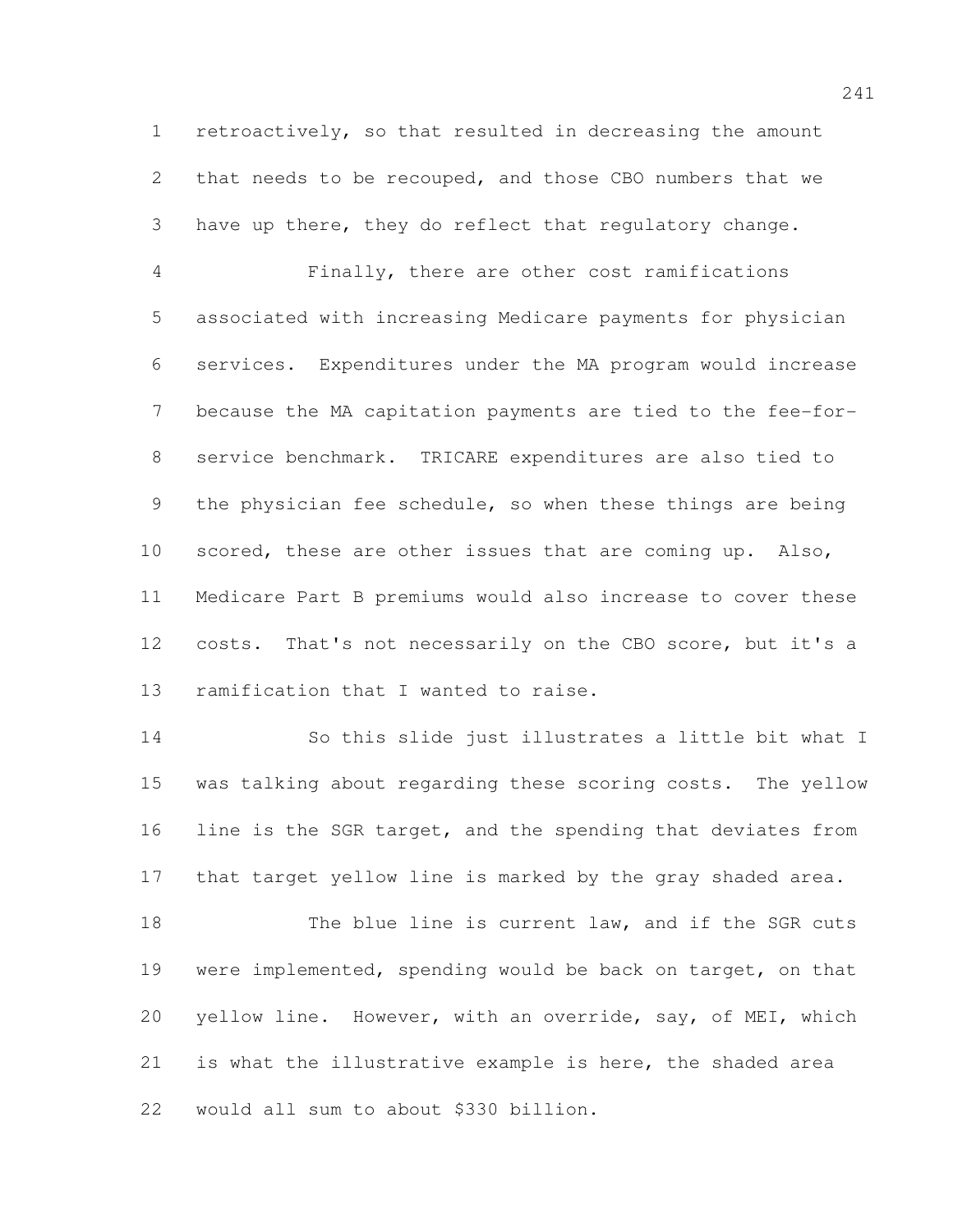Keep this in mind: The historical overage, that's basically what's to the left of the line. That really comes to about \$20 billion, that amount. But then the cost, when I was talking about what's going on in the future and the compounding issues, it's really up to 10 times the amount of what you see in the amount that needs to be recouped. So moving on to broader policy implications with the SGR. Previous Commission discussions have reiterated several widely held criticisms and flaws of the SGR system. A main flaw is its inability to differentiate updates by provider. It neither rewards specific physicians who restrain unnecessary volume growth nor penalizes those who contribute most to volume increases. A second problem is that the SGR does little to counter the volume incentives inherent in the fee-for- service payment systems. In addition to these systemic 17 flaws that I just mentioned, there is widespread agreement that the updates that the SGR formula has produced are problematic, as we have discussed. Again, multiple consecutive years of negative updates could be very 21 detrimental to beneficiary access. And the other pressing problem that is important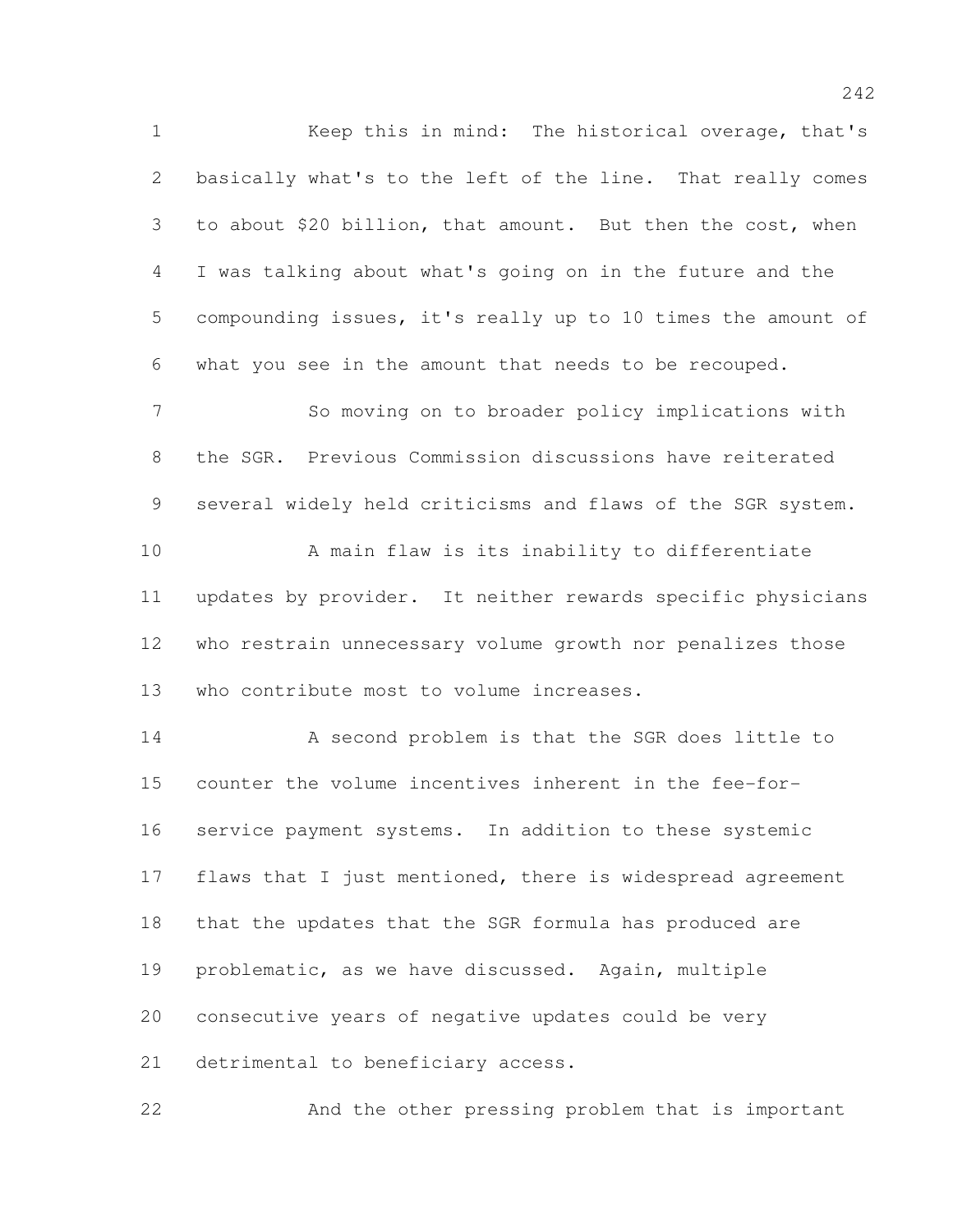to mention has been the uncertainty about future fees that have been coming up more and more lately. Often referred to as "temporary fixes," legislation that overrides the SGR has been accounting for relatively shorter and shorter periods of time. So while these stop-gap measures have indeed averted payment cuts, their short-term nature is becoming increasingly problematic. Physician organizations and news media have cited provider dissatisfaction, stress, and frustration with this payment insecurity. It's important that we say that. Additionally, these stop-gap measures carry an administrative burden on CMS who's dealing with this uncertainty as well.

 So moving on to some advantages that the Commission has discussed in its previous report, while we recognized many of these flaws, the Commission also recognized that the SGR system may be a useful tool for restraining Medicare spending. Even though it has been overridden many times, the SGR regularly alerts policymakers to growth in Medicare spending on physician services. And overriding the cuts entails significant debate and effort from the Congress, and this may not necessarily be a bad thing when you're talking about a lot of money. Also,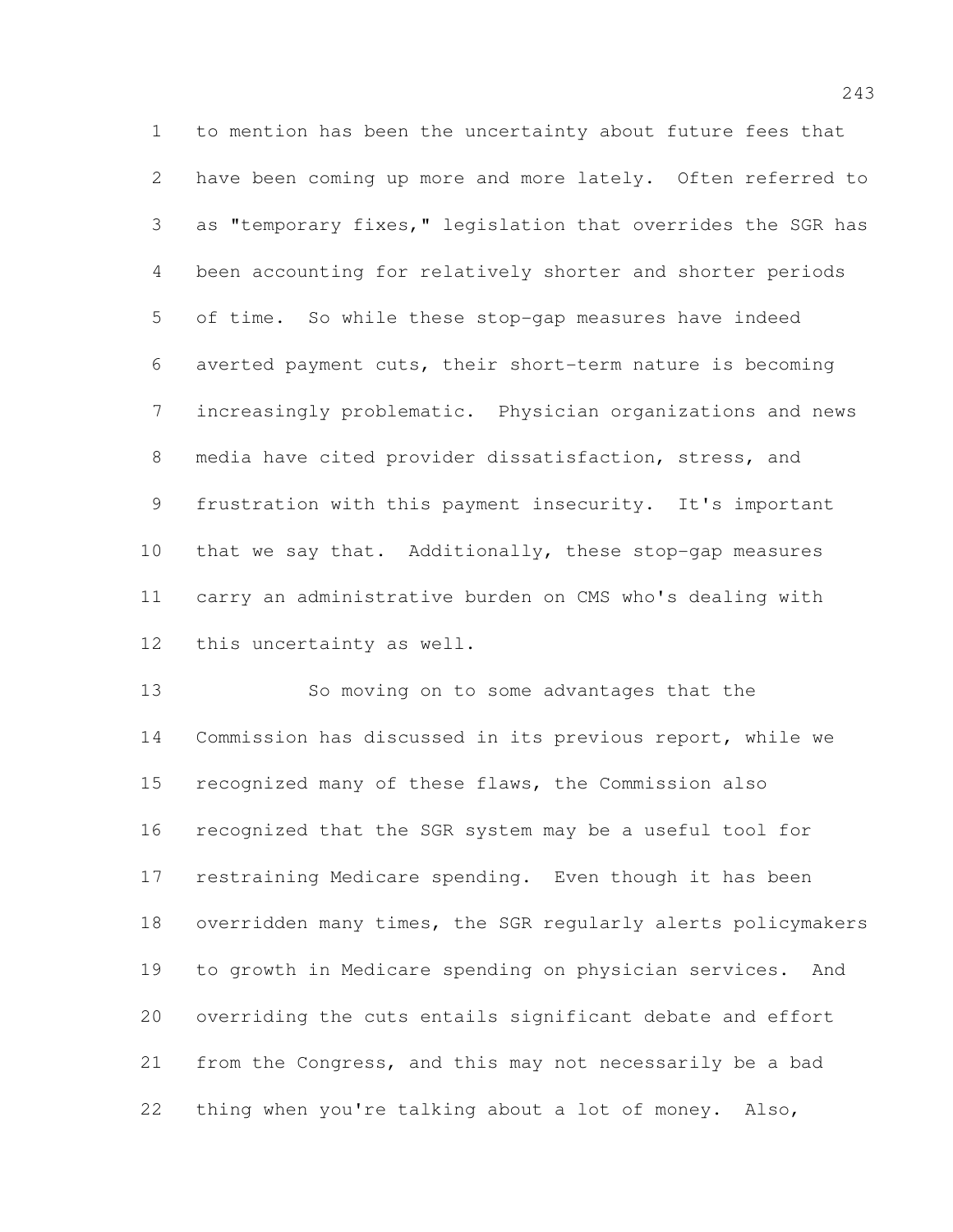keeping the SGR in place may draw attention to health system problems and help accelerate other needed payment reforms.

 Next, I'm going to move on to discuss a few proposals that policymakers and analysts have discussed in the past several years.

 The first is adjustments to the updates by type of service. The main premise of such proposals is that the formula would calculate growth rates and targets for each service category separately and apply separate updates to each of them. Two pieces of legislation were introduced in the past several years.

 The Medicare Physician Payment Reform Act of 2009 created two categories of services that are listed there on the screen: E/M and preventive in one category, and "all other" in the other. It allowed the first category to grow at a rate of per capita GDP plus 2 percent and all others to grow at GDP plus 1 percent.

18 The CHAMP Act, the last major bullet there, Third, only physician services would be included in the calculation of actual and target growth expenditures; services provided incident to the physician visit (such as laboratory services), would not be included. Like the CHAMP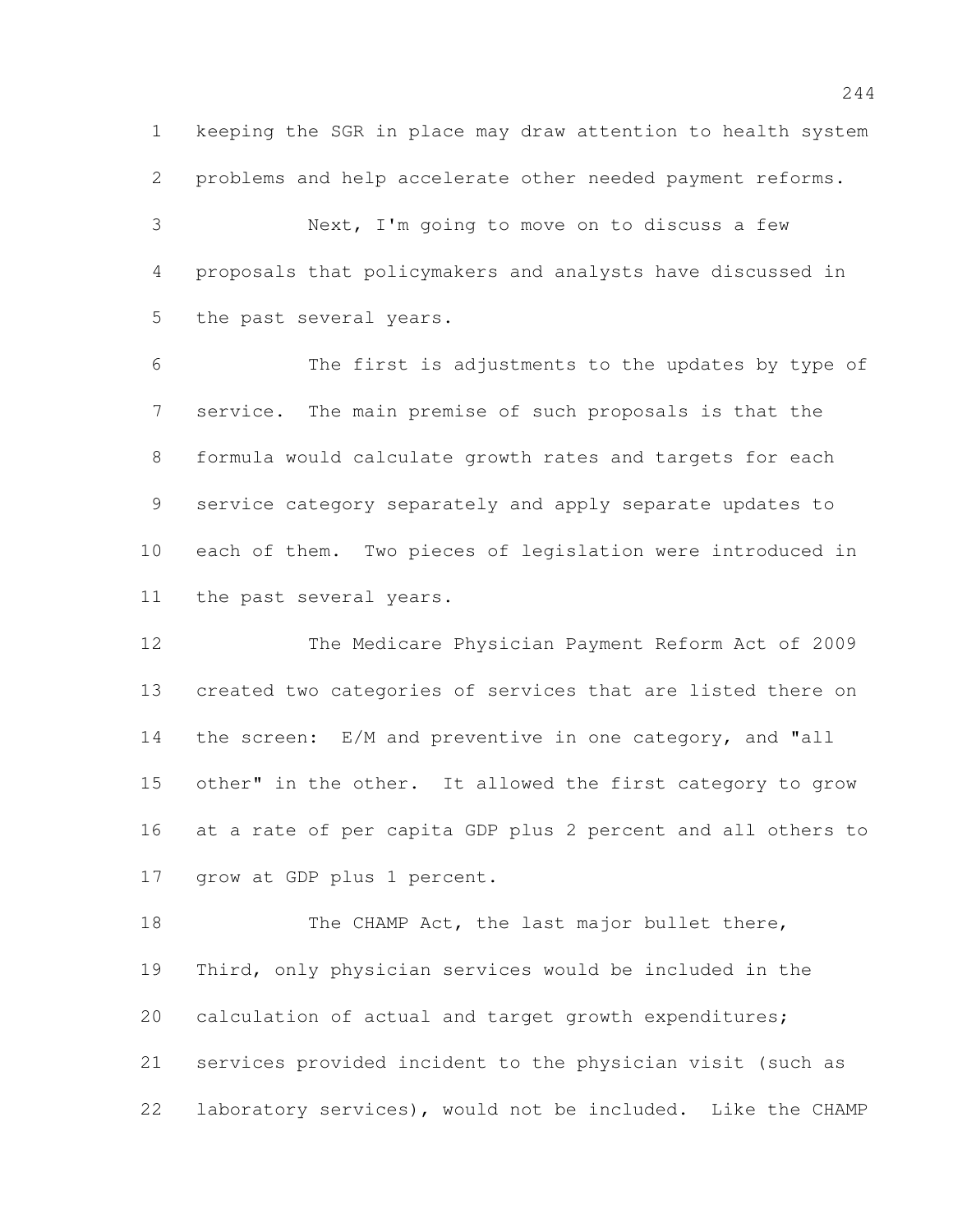bill, this bill also allows for an MEI update if the target is met. Finally, this proposal re-based the formula's expenditure targets to 2009 (rather than 1996 under current law), allowing a greater chance of positive updates going forward.

 The CHAMP Act proposed 6 categories of physician services, and that was in 2007, a couple years prior. This proposal targeted the first category -- primary care -- to grow at per capita GDP plus 2.5 percent and all the other categories at per capita GDP. Both proposals in their day when they came out carried scores in excess of \$200 billion, that portion of the fix. Some of the bills had other components to it.

 You've seen this chart many times, of course, but we just thought we'd flash it up there one more time so that everyone gets the sense that there is wide variation in 17 growth levels by types of services, and as you can see, E/M and major procedures have grown the slowest, and imaging tests and other procedures have grown faster.

 As you have discussed in the past, a type-of- service component to the SGR presents both advantages and disadvantages to the current, single SGR. It recognizes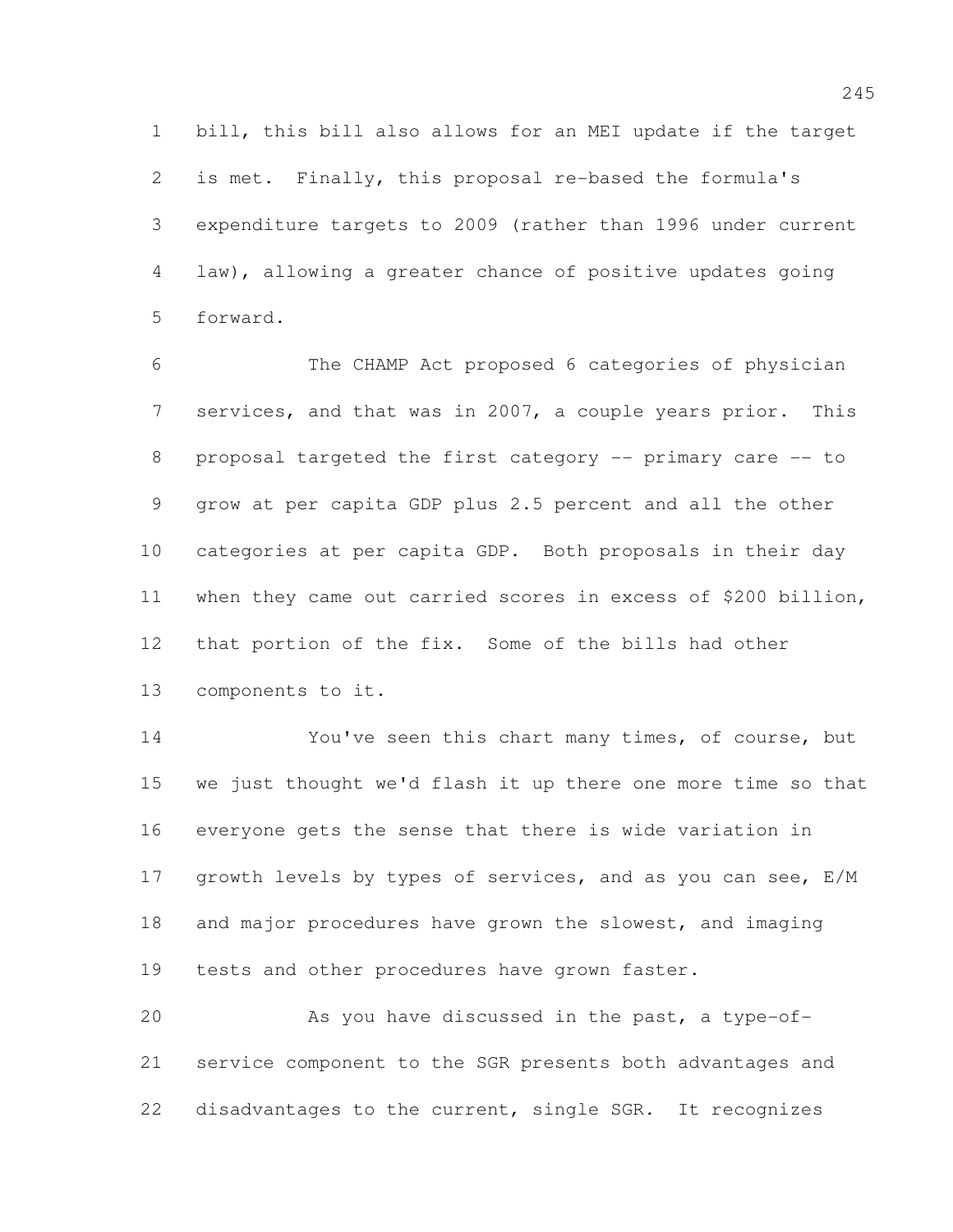that spending growth rates differ, like what I just showed you. It produces updates that are more specific to specialties' volume growth rather than all getting the same update. So it does, in fact, penalize high growth and protect low growth. It creates an opportunity also to boost payments for categories that may be undervalued or underused, and I think that was seen when we saw the two different targets in the legislation before the act. Service-specific targets present a number of disadvantages, however. One problem is that the approach may not easily adjust for evolving changes in the optimal mix of services that patients receive, and here I'm talking about ideally that these service-specific targets would have to account for changes in the demographics of the population, patterns of illnesses, medical technologies, these kinds of things, because these factors could be associated with some clinically appropriate services crossing over categories. So that would need to be taken into account with the type-of-service alternative. Another disadvantage of service-specific targets is that they could distort the relative value -- and you've

been talking about that with Kevin, so I shudder to bring it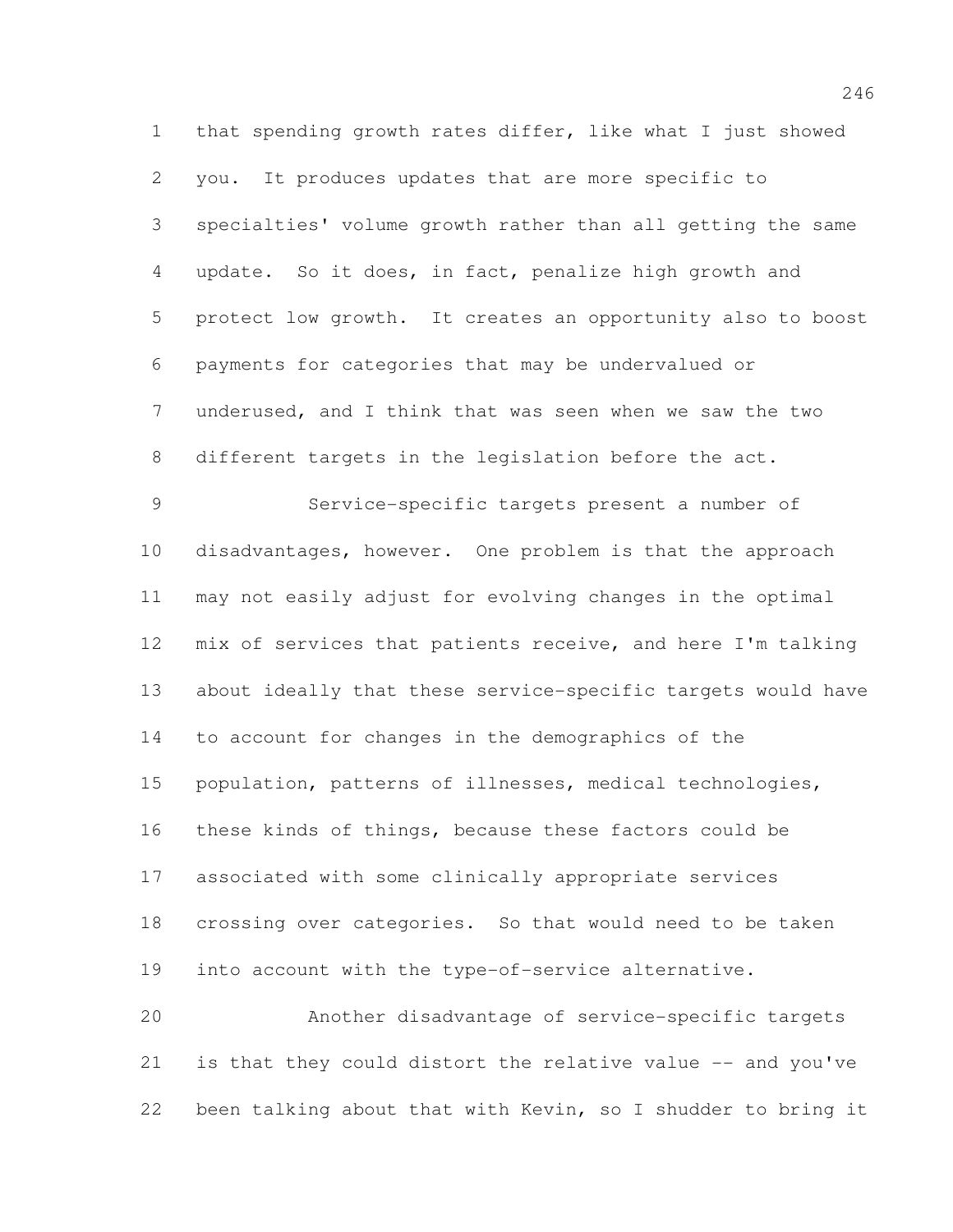up, but it could distort, again, these relative values that have been by this time so carefully drawn.

 I'm also going to mention some technical changes here that we've discussed in the past report. Here we'll talk about two of these. One option is to amend or eliminate the cumulative aspect of the formula which led to the growing "hole" that takes multiple years of negative updates to get out of. If annual targets are used, excess spending that is not recouped within one year is, in essence, forgiven. 11 This was in place under the VPS, which was the update system in place prior to the SGR.

 An alternative to totally eliminating the cumulative aspect of the SGR would be to count a portion of 15 the excess spending, so say, for instance, 50 cents on every dollar would be counted.

17 Another option is to implement -- oh, yes, so the next bullet down there is talking about the addition of an allowance corridor around the spending target line. This option would relax the precision of the spending target and only trigger a negative update when -- or a positive one, so it would only trigger these changes when the difference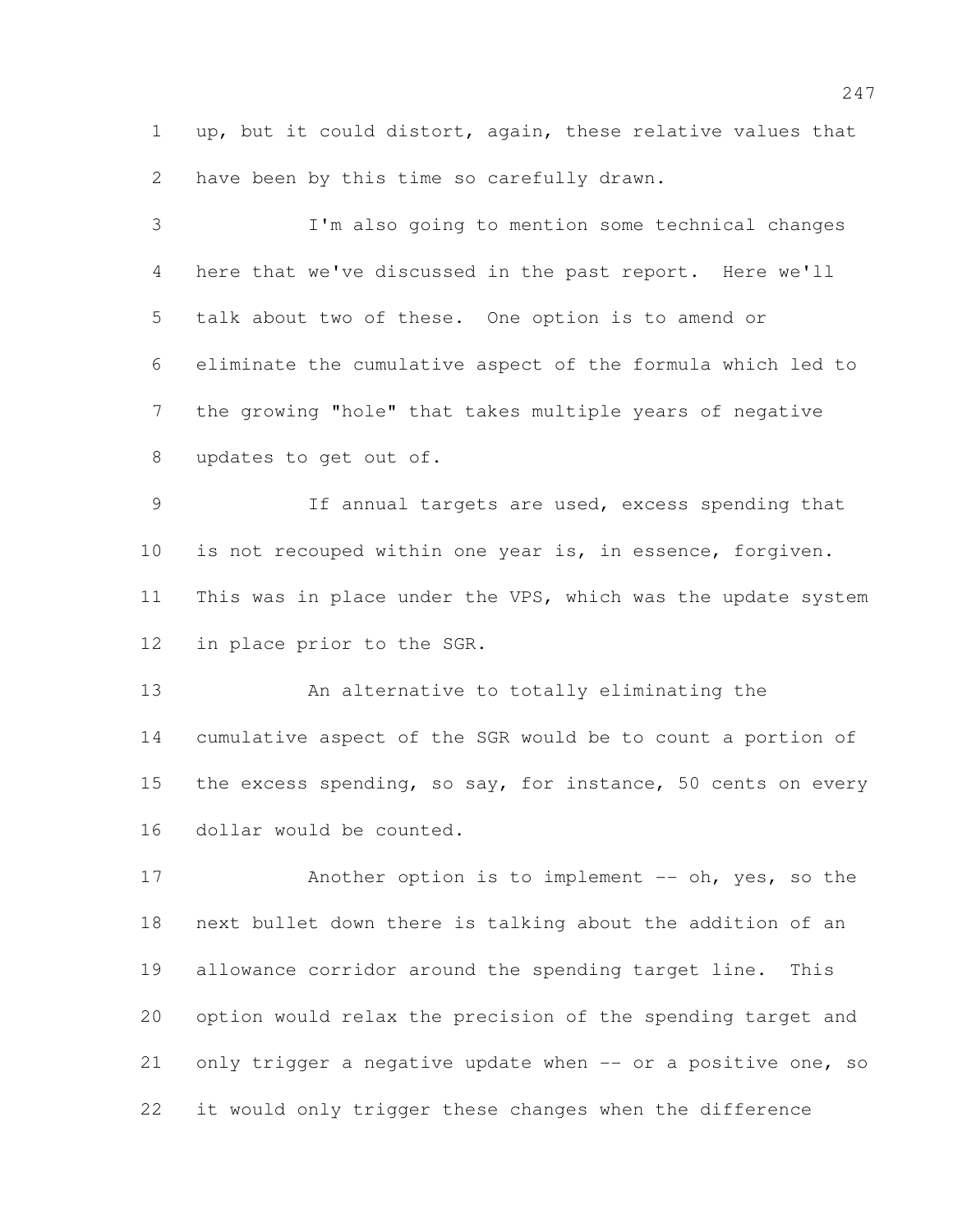between actual and target spending exceeds the specified corridor, such as, say, two percentage points. So you see my hands are a corridor around the target line, and you'll have to be going -- you get sort of a break in between that. Next here we have some advantages and disadvantages of these technical changes that I just mentioned. The main advantage of the adjustment is that they would suppress the extent of negative or positive updates and diminish to some extent year-to-year variation. Also, they would retain some sense of expenditure control. However, a disadvantage of these approaches is that to the 12 extent that they forgive any spending above the SGR target, they will, of course, be more costly than current law. In addition to type-of-service alternatives and other technical considerations, the Congress asked MedPAC to examine SGR alternatives that would allow certain physicians 17 to be exempt from the current SGR target, and I'm talking 18 about our report from a couple years ago -- three years ago. Specifically, the Congress asked us to examine expenditure targets that might vary for physicians in group practices, physicians associated with hospital medical staffs, and physicians whose Medicare expenditures were outliers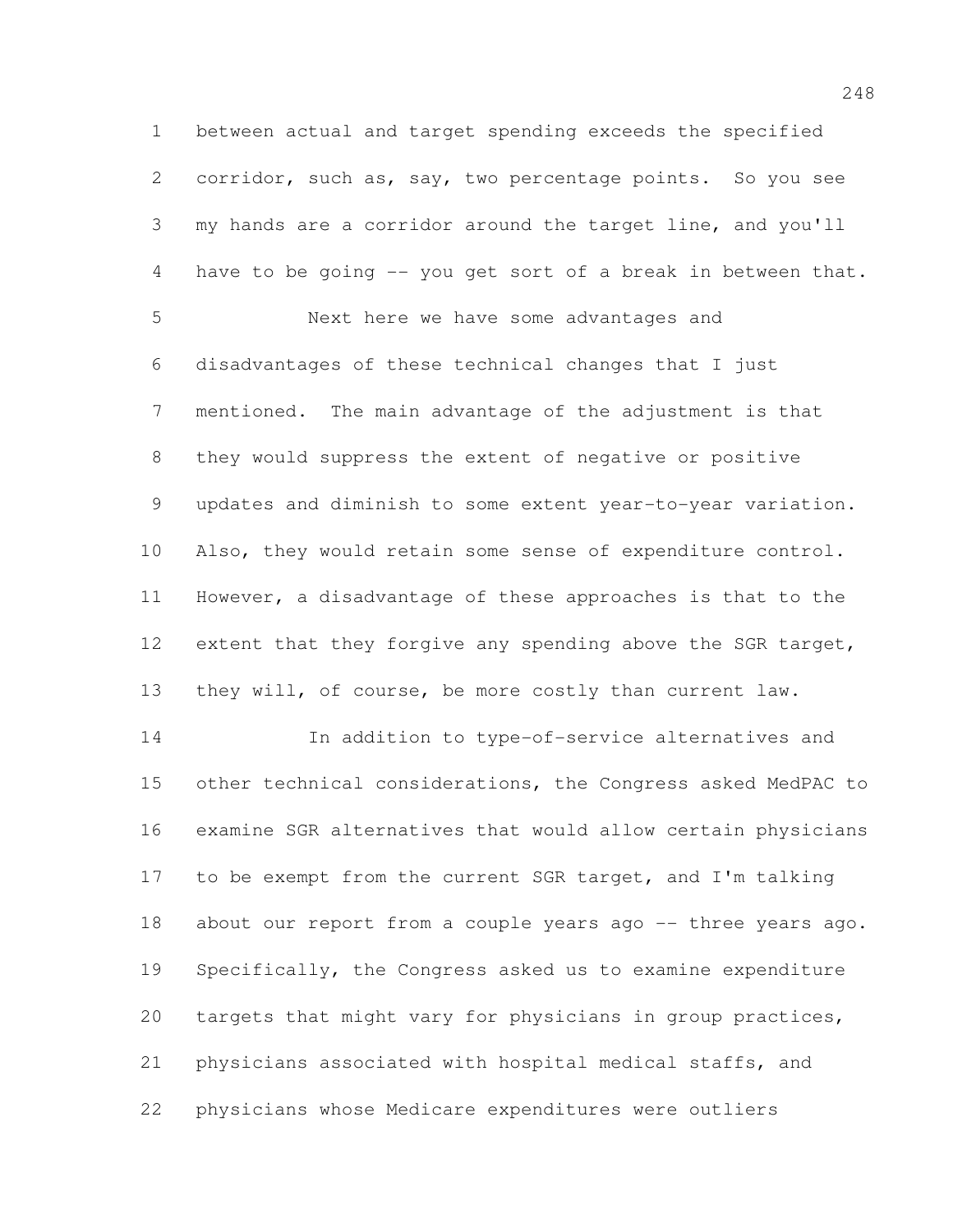compared to peers in their specialty.

| $\mathbf{2}$    | The premise of the first alternative is that                 |
|-----------------|--------------------------------------------------------------|
| 3               | because research suggests that multispecialty practices are  |
| $\overline{4}$  | associated with better coordinated care and lower overall    |
| 5               | spending, they should have a separate target. This policy    |
| 6               | may reward providers who practice in this style, but only 20 |
| 7               | percent of physicians are in them, so policies aimed to      |
| 8               | reward multispecialty practices, in particular, will seem    |
| 9               | inequitable and, in fact, have some small overall effect on  |
| 10 <sub>o</sub> | spending.                                                    |
| 11              | The premise of the hospital medical staff                    |
| 12              | alternative is that it holds a smaller group of physicians   |
| 13              | responsible for the health and spending of the beneficiary   |
| 14              | population. This is akin in some nature to the ACO concept.  |
| 15              | Although the sizes of the units for this                     |
| 16              | alternative would vary substantially, each of them would be  |
| 17              | much smaller than the current national pool in the SGR, so   |
| 18              | this alternative would increase accountability.              |
| 19              | It is also intended to foster greater                        |
| 20              | collaboration among physicians and hospitals. However, some  |
| 21              | question the viability of this option because of historical  |
| 22              | divides between hospitals and physicians.                    |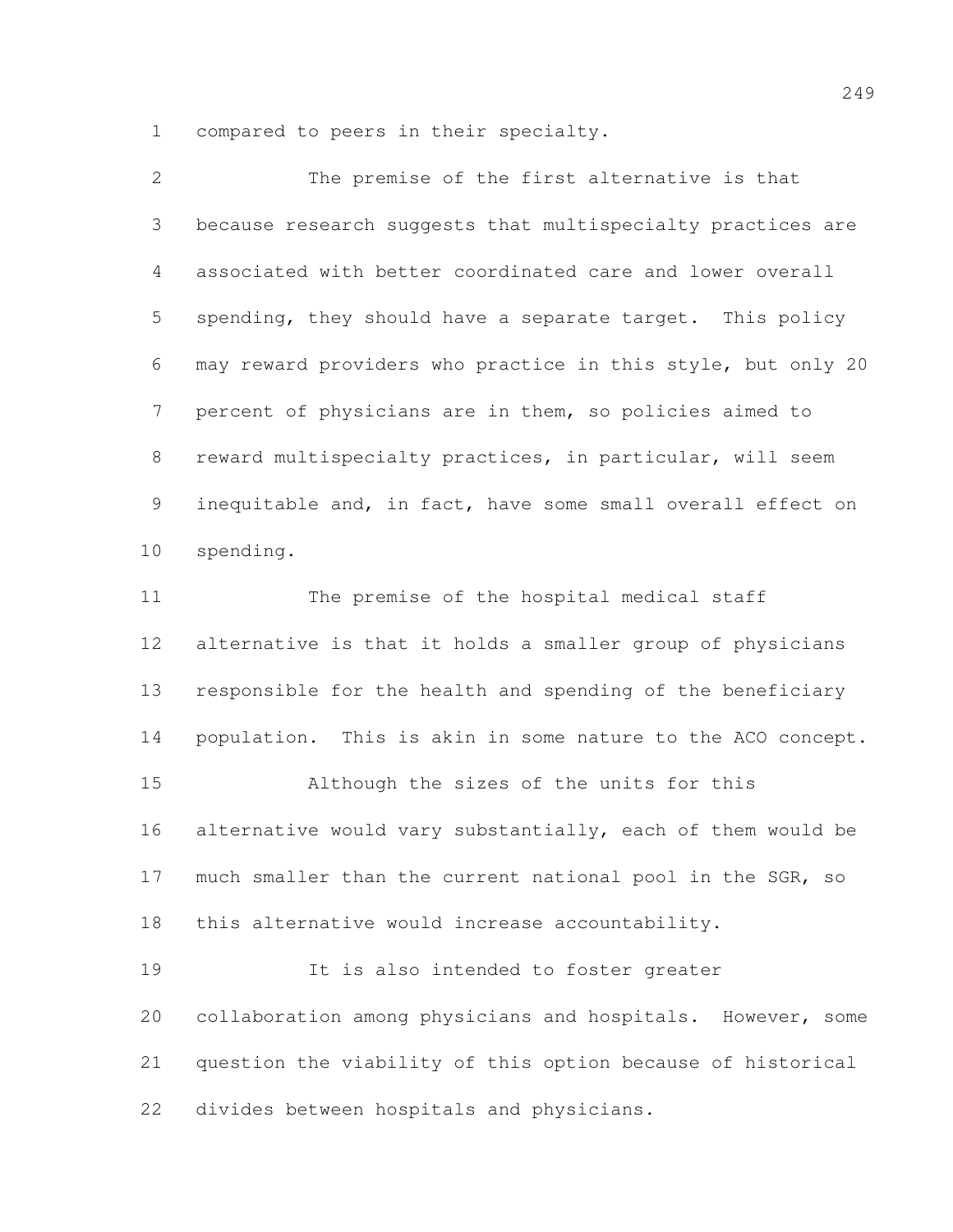1 And, finally, the outlier alternative. Some have suggested that because the SGR is unable to adjust for individual physicians' resource use, an outlier policy could be useful to lower spending in cases of extreme overutilization.

 After a year of providing confidential feedback to physicians on resource use, Medicare could begin interventions based on results, such as public reporting, targeting fraud and abuse, pay-for-performance options, or even differential updates based on their outlier status. The major advantage of this outlier approach is that it would promote individual accountability and would enable physicians to more readily see a link between their actions and their payment.

 However, implementation may be difficult if physicians are not convinced of the validity of these assessment instruments. And, also, outliers by definition will affect few physicians, so, again, it minimizes the total savings from this kind of alternative. And here we have this slide here to discuss

 another option that came in the 2007 report. Commissioners explored the concept of a broad expenditure target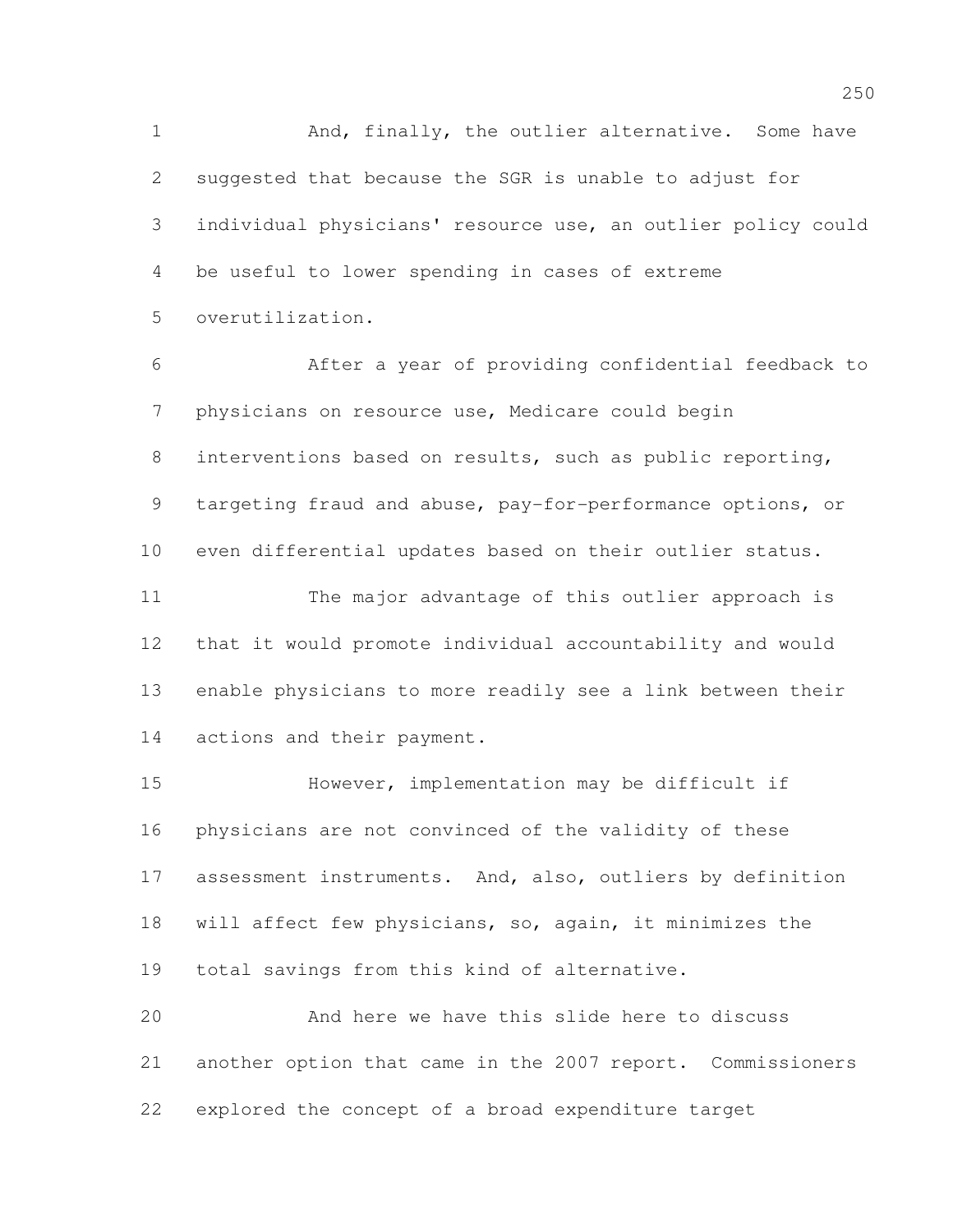encompassing all of fee-for-service Medicare. This was Path Two in the report.

 This approach allows for more flexibility in setting targets among different settings and types of services. And it is also more equitable among all provider types, so physicians are not the only ones under an expenditure target.

 Obviously, this broader expenditure target system 9 carries many of the same risks as the SGR system -- namely, being too removed from individual providers to create the appropriate incentives for efficiency. In this regard, an overlay of ACOs may offer some structure for improving the equity and efficiency of a broader expenditure target.

14 And, finally, on this final slide, I raise a few issues for your discussion:

 First, whether or not you want to revisit the issue of modifying the SGR formula. You will, of course, work in the coming months on the physician update recommendation along with all the other sectors. In past years, MedPAC has typically recommended a modest positive update for physician services.

If you want to explore SGR modifications, moving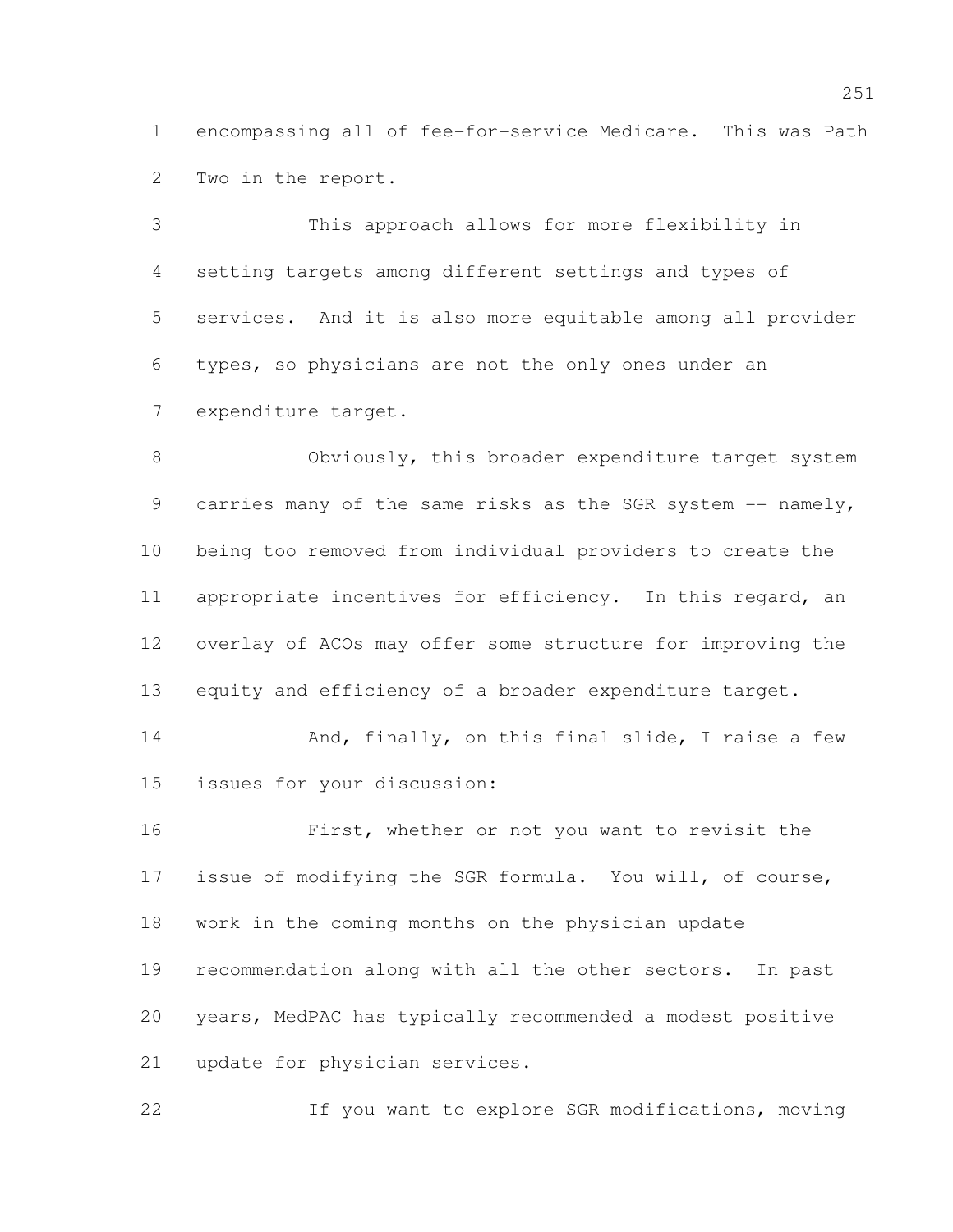to the second bullet, which ones do you want to examine? And, particularly, are there any that go beyond the 2007 report? Keeping in mind, of course, that Congress will continue to face the scoring considerations that I raised. Thank you. MR. HACKBARTH: Thank you, Cristina. When we do our round one clarifying questions, and then I have a few thoughts to offer. Any round one clarifying questions? DR. CHERNEW: I believe this is true, but I didn't see it explicitly written. The laws that you talked about, CHAMP and other ones, those actually weren't passed. They were just proposed. 14 MS. BOCCUTI: Correct. MR. HACKBARTH: CHAMP passed the House. 16 MS. BOCCUTI: Passed into law -- they weren't passed into law. 18 MR. HACKBARTH: Yes, CHAMP passed the House, never passed the Senate. DR. MARK MILLER: Just to make a comment to make a point. The 2007 report had more options. We're not trying to take anything off the table. We're trying to highlight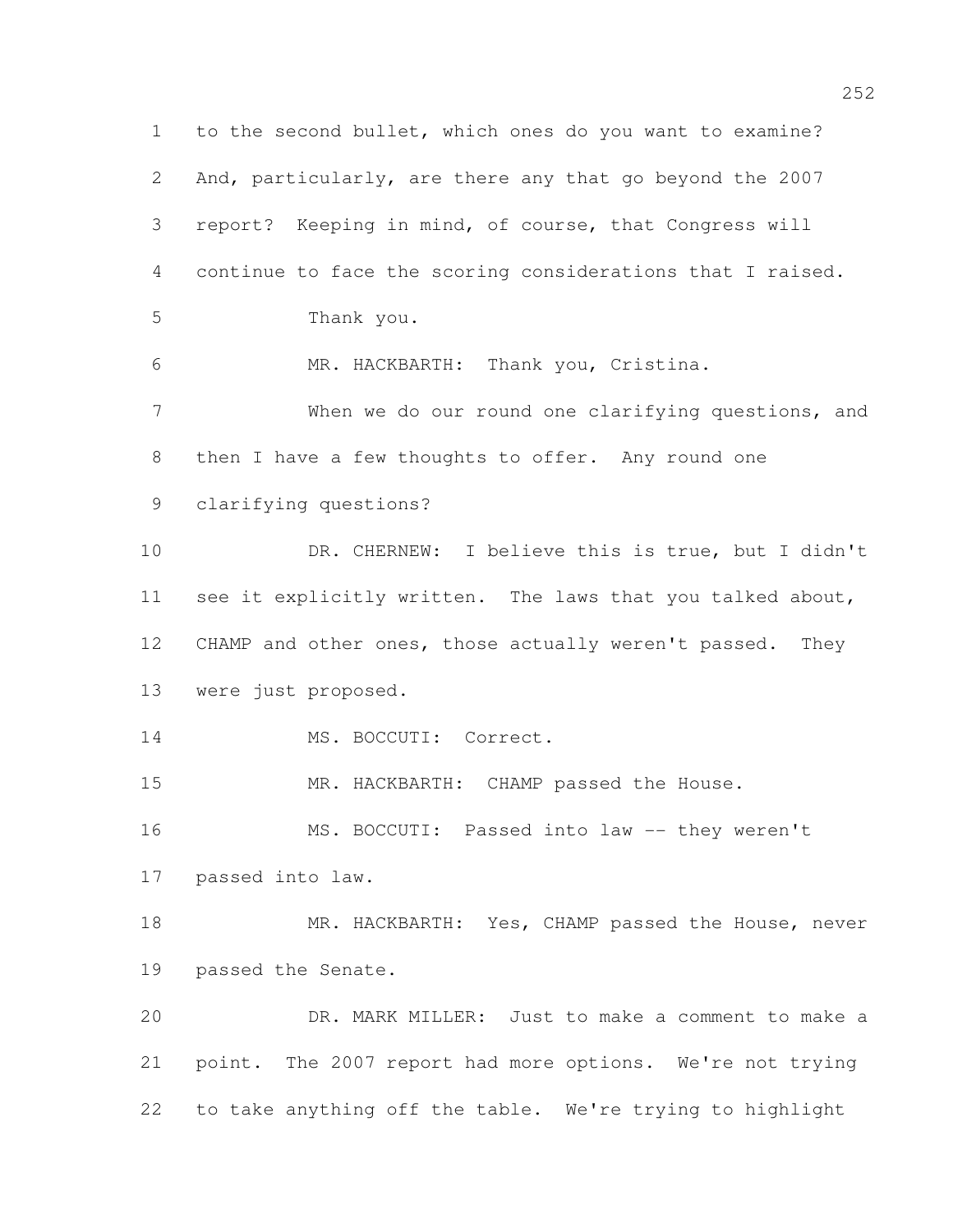things that people seem to have talked about since then, "people" being the Hill.

 DR. CHERNEW: And this discussion is not about how to -- all of these are going to require filling the budget hole from the past accumulated or whatever. This is just about what we would replace it with.

 MR. HACKBARTH: Well, I'll touch on that when we get to the round two, but let's do the round one clarifying first.

10 MR. BUTLER: All right. I'll be the one to appear to still be dumb, but page 8, I just want to understand it one more time now, what happens here, because this kind of says it all, in effect. You said there's a \$20 billion gap 14 on the left-hand side, and then you inject, you know, the mandated reduction there, and so you recoup all the \$20 billion in that triangle?

17 MS. BOCCUTI: No, more than that. The recoup is still what's on there. So none of what's to the right is recouping. That's just future -- the difference between a cut update and the MEI update.

 DR. MARK MILLER: Cristina, he's asking a different question. Let's say the SGR [off microphone]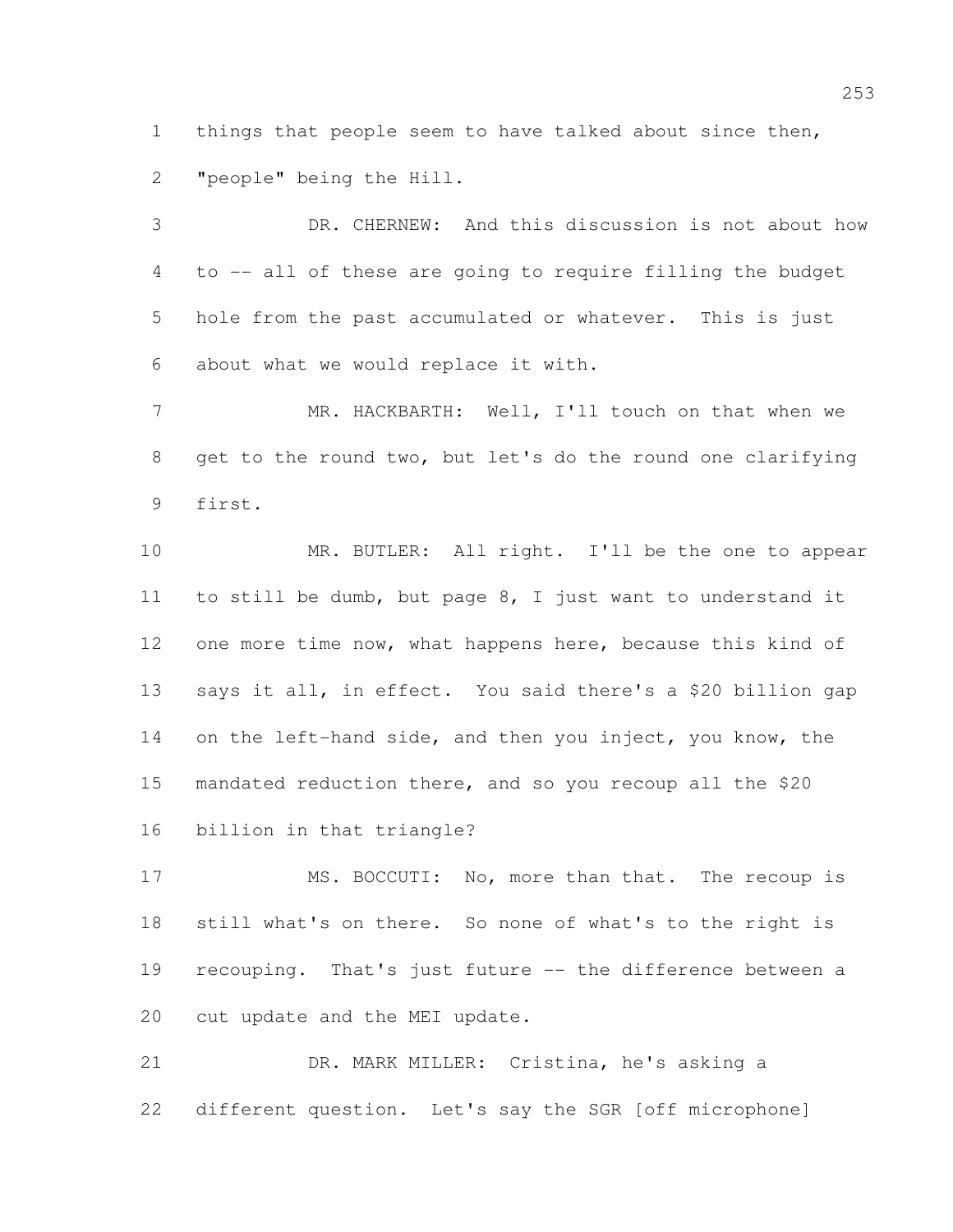stayed in place. I think that's what you're asking. Would that little dip capture the previous overrun. Is that your point? MR. BUTLER: Yeah. MS. BOCCUTI: Are you saying dip, the current -- MR. BUTLER: Let me answer, for crying out loud. 7 [Laughter.] 8 DR. MARK MILLER: If I threw you off, just reset, because I thought that was your question. 10 MR. BUTLER: Okay. DR. BORMAN: It's everybody else's question [off microphone]. 13 MR. BUTLER: Okay. So then repeat what you were all just saying. 15 [Laughter.] 16 DR. CHERNEW: I think the answer is yes. 17 DR. MARK MILLER: Let's assume his question for a moment, let's just assume his question is you have that overrun in the historical period, then you have that little dotted line. What is -- don't assume the MEI to the right. 21 MS. BOCCUTI: Oh, right. Was that your question? MR. BUTLER: Yeah, in the first year, you know,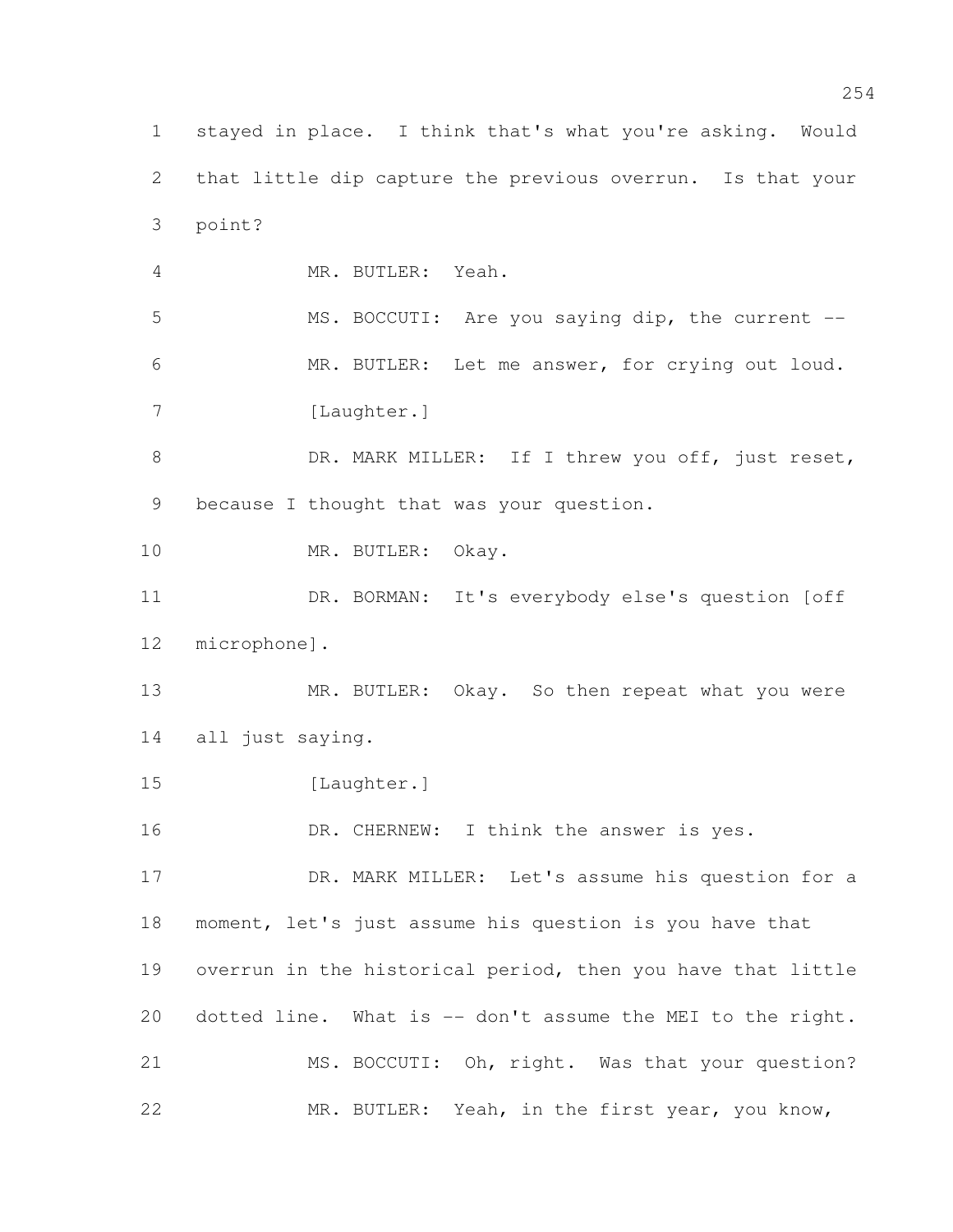whether it's a 21-percent or up to a 30-percent cut, are you trying to in that one year recapture the entire gap on the left side? MS. BOCCUTI: In the three years, yes. MR. BUTLER: In the three years. MS. BOCCUTI: Right. So by the time you get back -- you know, if you follow the dotted line, you get back in 2013 there, you're on target and you've recouped -- MR. BUTLER: Okay. In the meantime the MEI keeps 10 going, and you're still creating gaps in the future that are not corrected by just that three-year correction. 12 DR. MARK MILLER: If  $-$ 13 MR. HACKBARTH: Once you get back on --14 MS. BOCCUTI: Target. 15 MR. HACKBARTH: So once you get back on target, 16 then the rules apply, and you look at the expenditures, and that governs what the maximum update can be. 18 MR. BUTLER: Okay. I understand now. MS. BOCCUTI: You start back at zero. MR. HACKBARTH: You've hit the reset button, and you're back at zero. MS. BOCCUTI: But -- well, go ahead. No, I'm not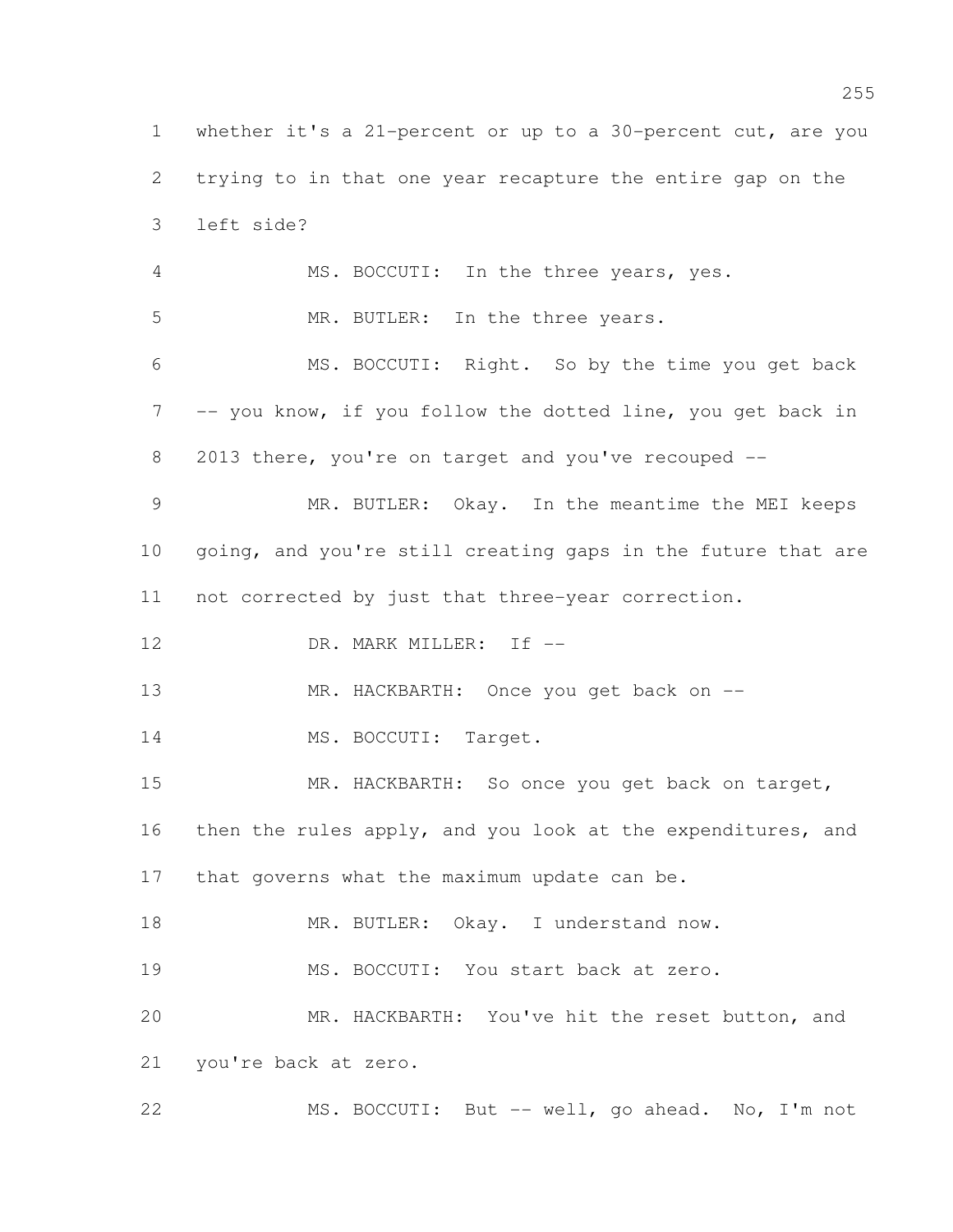1 going to say the "but."

| $\overline{2}$  | MR. HACKBARTH: So to be clear, if volume grows               |
|-----------------|--------------------------------------------------------------|
| 3               | rapidly, you could end up with updates that are              |
| $\overline{4}$  | substantially below MEI, that stay on the line once you have |
| 5               | gotten back on the SGR line.                                 |
| 6               | DR. CASTELLANOS: This is a difficult subject,                |
| 7               | without any question. Just a clarification. In the           |
| 8               | material that you sent us, in the briefing material, under   |
| 9               | the issue you mentioned that the Medicare fees were          |
| 10 <sub>o</sub> | projected to decline more than 30 percent over the next      |
| 11              | several years. It's actually in three months we're going to  |
| 12              | have a 29-percent cut. It's not three years, several years,  |
| 13              | but we have the 22 plus the 6 on January 1st, so the         |
| 14              | physician community is looking at, in cement, almost a 30-   |
| 15              | percent cut in three months. And I just wanted to clarify    |
| 16              | that.                                                        |
| 17              | And then can you turn to page 9, Slide 9? This is            |
| 18              | just a clarifying question. One of the things doctors like   |
| 19              | about the Medicare system or used to like about it, it was   |

 the money and it was there. I got to tell you, these temporary fixes have cost CMS a lot of money. Do you have

reliable and predictable. You knew you were going to get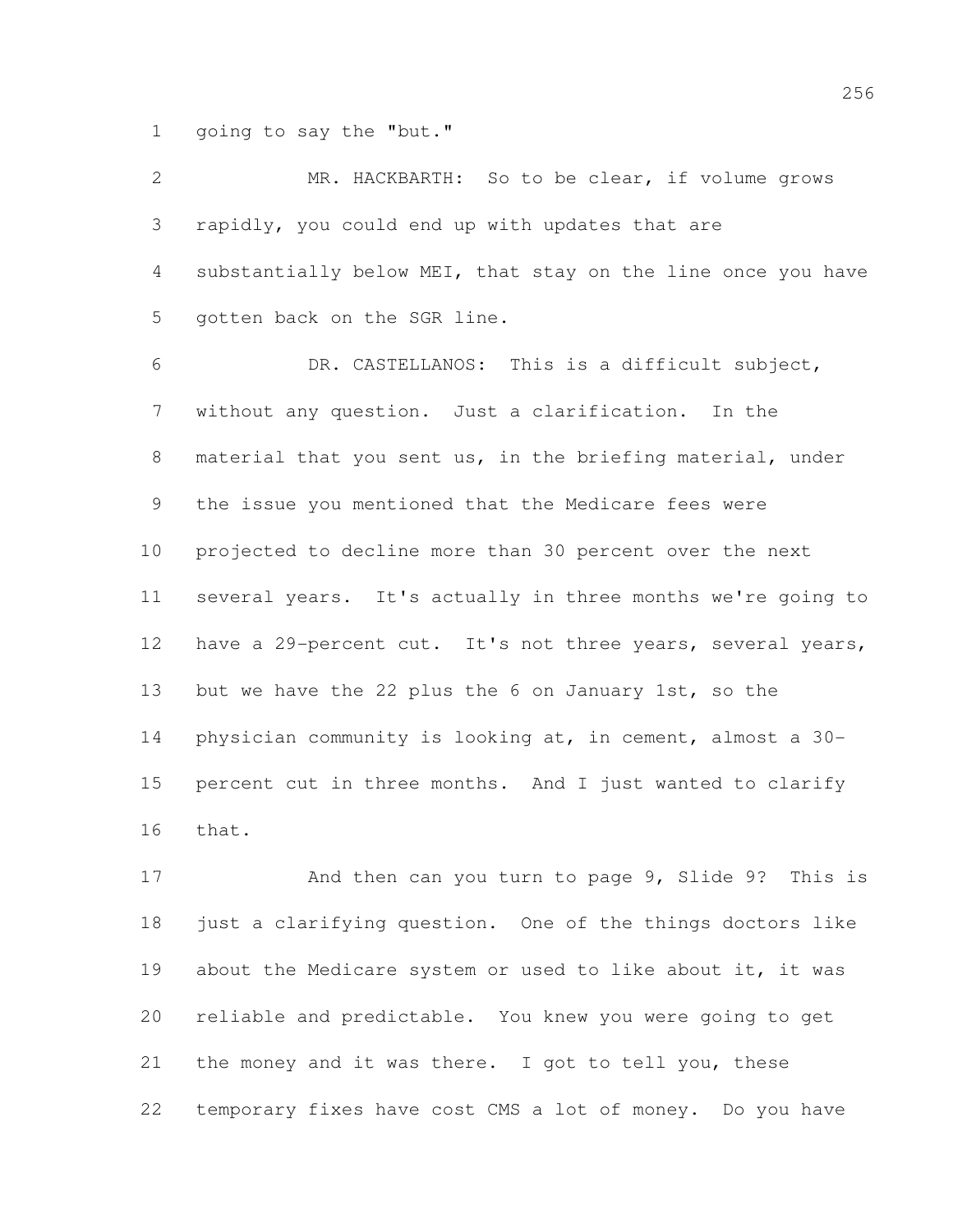any estimate on that?

2 MS. BOCCUTI: No. DR. CASTELLANOS: And do you have any estimates how much it has cost the physician community? MS. BOCCUTI: No. DR. CASTELLANOS: I think that would be helpful to know, because we've had four temporary fixes this year, and it is really impacting from a business viewpoint how I run my business. Thank you. 10 DR. KANE: Back to 8, Slide 8, so in that -- what started happening in '01, I think it is, is not just that volume went up, but that I think the economy kind of didn't grow as fast anymore. I mean, one way to fix this is to get 14 the economy to grow faster. 15 [Laughter.] 16 DR. KANE: But then when you -- you know, I mean, 17 part of what's -- I think overall, I mean, there's really two questions here, you know: How do you make good payment policy? And then how do you dig out of a bad hole? But maybe we should also think about, on the first question, how do you make good payment policy, whether growth in GDP is the right metric for saying volume is going to stay below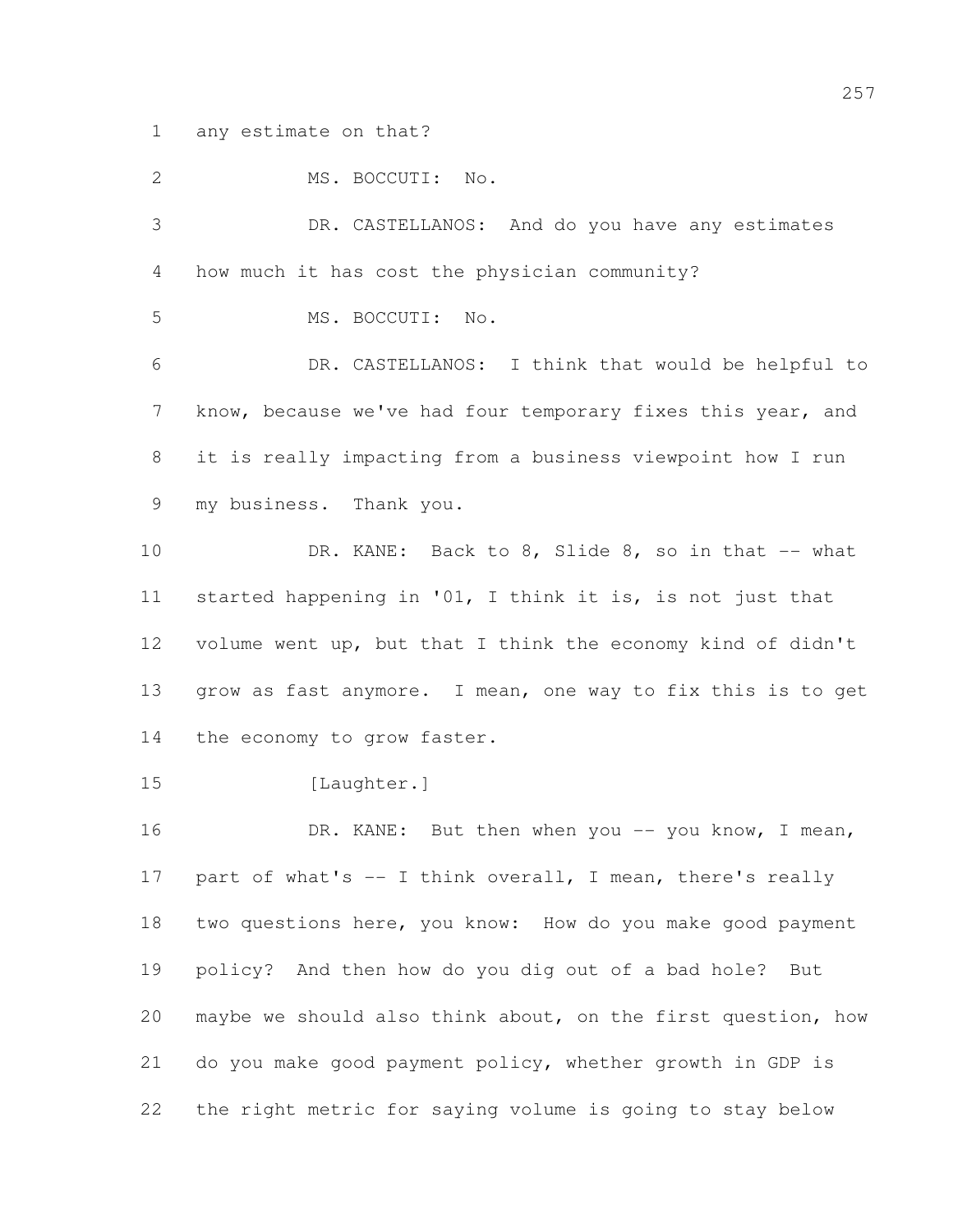it. And whether it is or it isn't, is a one-year -- is the growth in any one year the most meaningful thing? Or should there be some sort of an averaging so that it isn't as crazy as this? MS. BOCCUTI: I think it was in MMA, it became a ten-year moving average. It wasn't from the start, but we 7 have now a ten-year moving average. 8 DR. MARK MILLER: [Off microphone]. DR. KANE: It doesn't throw it that far off 10 anymore, but it  $-$  DR. MARK MILLER: [Off microphone] But it still does -- 13 DR. KANE: Okay. So I quess maybe then that part's been resolved, but is GDP growth the best metric for really trying to determine how much volume and intensity per capita should go up or not, or can we find a better metric that's not quite so arbitrary? I'm all for affordability, but I'm also for something that makes sense, that's implementable. So I don't know, that's just a separate -- can we think about other metrics by which per capita growth and volume we think is the right amount.

MR. ARMSTRONG: Okay. A little bit more on this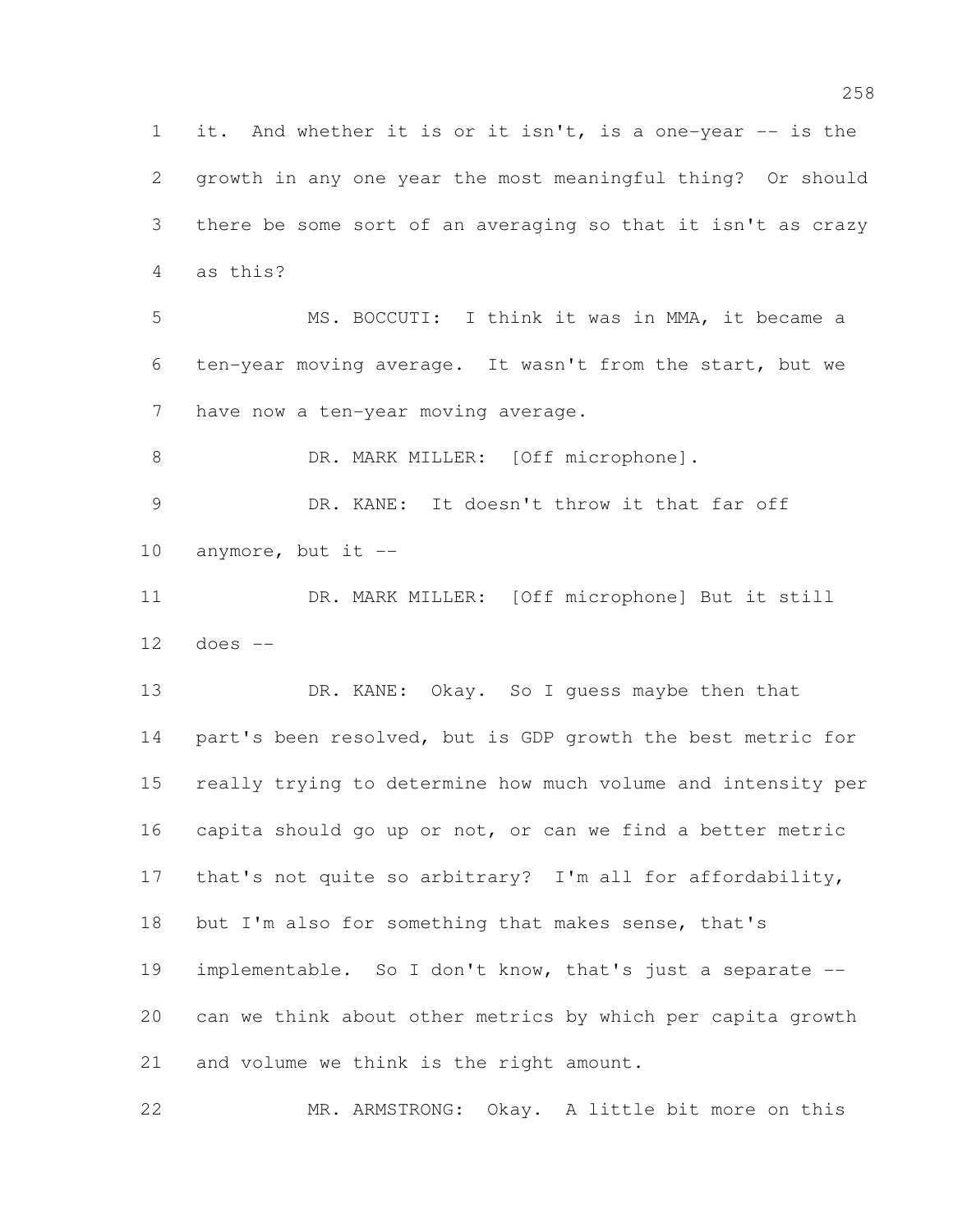slide. I'm asking this in part because I've been dwelling on some of the same questions you were just raising, but it seems--I still don't--I think I get it, but so the medical expense index, or the inflation rate on the costs that create the gap is a function of several things, but volume is one of them.

7 DR. KANE: [Off microphone.] It's just inflation. 8 MR. ARMSTRONG: It's just inflation?

MR. HACKBARTH: [Off microphone.]

10 MR. ARMSTRONG: So actually, that's where I was going with my questions.

12 MS. BOCCUTI: It does -- okay. What CBO, when they score this, they make assumptions about volume. So there are volume assumptions in what's portrayed on this slide. But your question was about -- so this isn't just MEI. This is what we think the spending would be if MEI updates were put into effect for each of these years.

18 MR. ARMSTRONG: So is that driven by a projection of volume of services on a per capita basis influenced by demographic changes?

MR. HACKBARTH: Yes.

MS. BOCCUTI: Well, it's a total spend. These are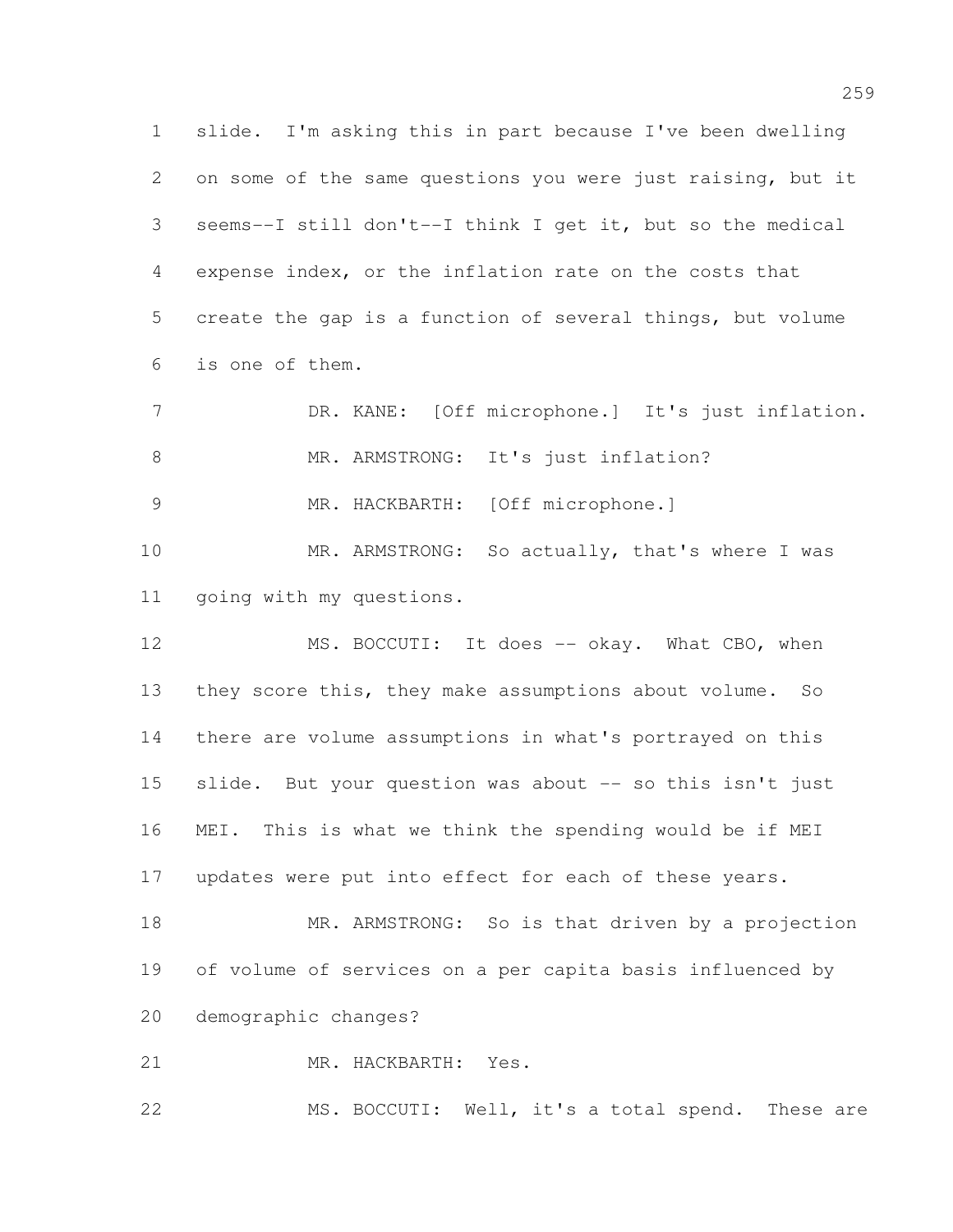total spend numbers. But what's incorporated into that and what's used in the assumptions are per capita numbers.

 MR. ARMSTRONG: Okay. I mean, we talk about how we've got an underlying payment structure that incents volume, right, and so that will influence our projected volume. But to me, that's different than volume driven by an aging population or other demographic changes, and I assume that we just kind of throw that all into that projection.

 MS. BOCCUTI: [Off microphone.] Right. So here, this is -- this really encapsulates a lot of, I think, what you're saying. So when they're talking about the target, when there's a target and it's calculated, the volume is allowed to grow to account for a bigger number of beneficiaries in Medicare, okay. So we're not holding -- SGR doesn't hold the target against those --

17 MR. ARMSTRONG: [Off microphone.] -- more and more --

19 MS. BOCCUTI: Exactly. And also, if there's any - - so that enrollment, and then the last one, if there's a new law or regulation that, say, covers more services or other benefits, that's also allowed. So the target will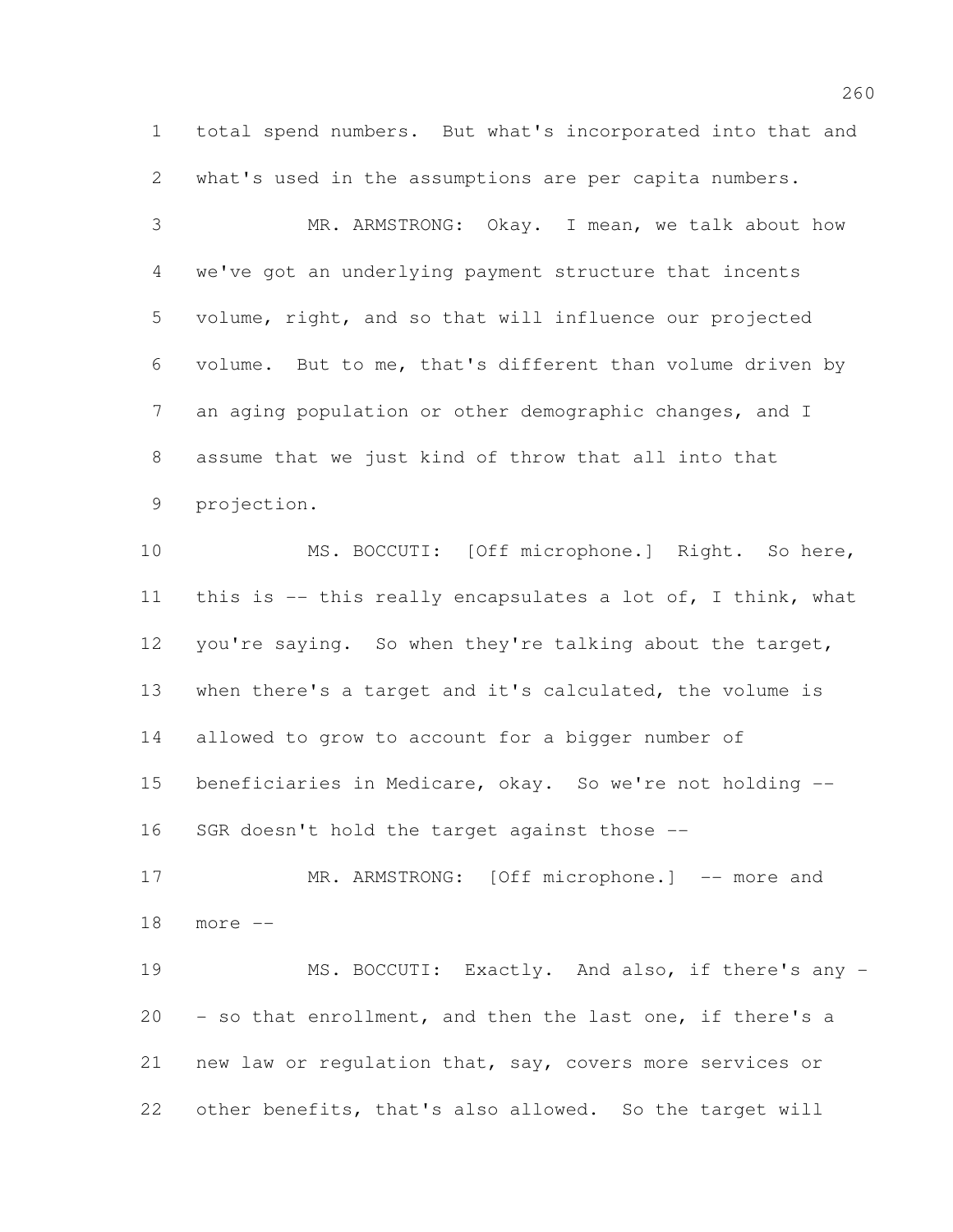completely adjust for that.

 DR. KANE: But it doesn't adjust for the change in the age or the chronic disease burden of the population that goes into Medicare. DR. MARK MILLER: Except that it has the allowance for the GDP on top of the underlying factors -- 7 MS. BOCCUTI: But that's --8 DR. KANE: [Off microphone.] -- that's your second -- if GDP -- MS. BOCCUTI: It doesn't account if they were sicker, but it accounts for the number. 12 DR. MARK MILLER: Well, and just to be -- it's not so much put in to be a proxy for that as much as it's an affordability issue, which is if this is how much society is growing, or, you know, then this is how much you have to afford. MR. GEORGE MILLER: Mine is more an academic question. Slide 12, please, and this is just an assumption. If all of the services grew at the same level or all service was down where E&M and major procedures, would that have a 21 significant impact on Slide 8 or -- yeah. That would be my question.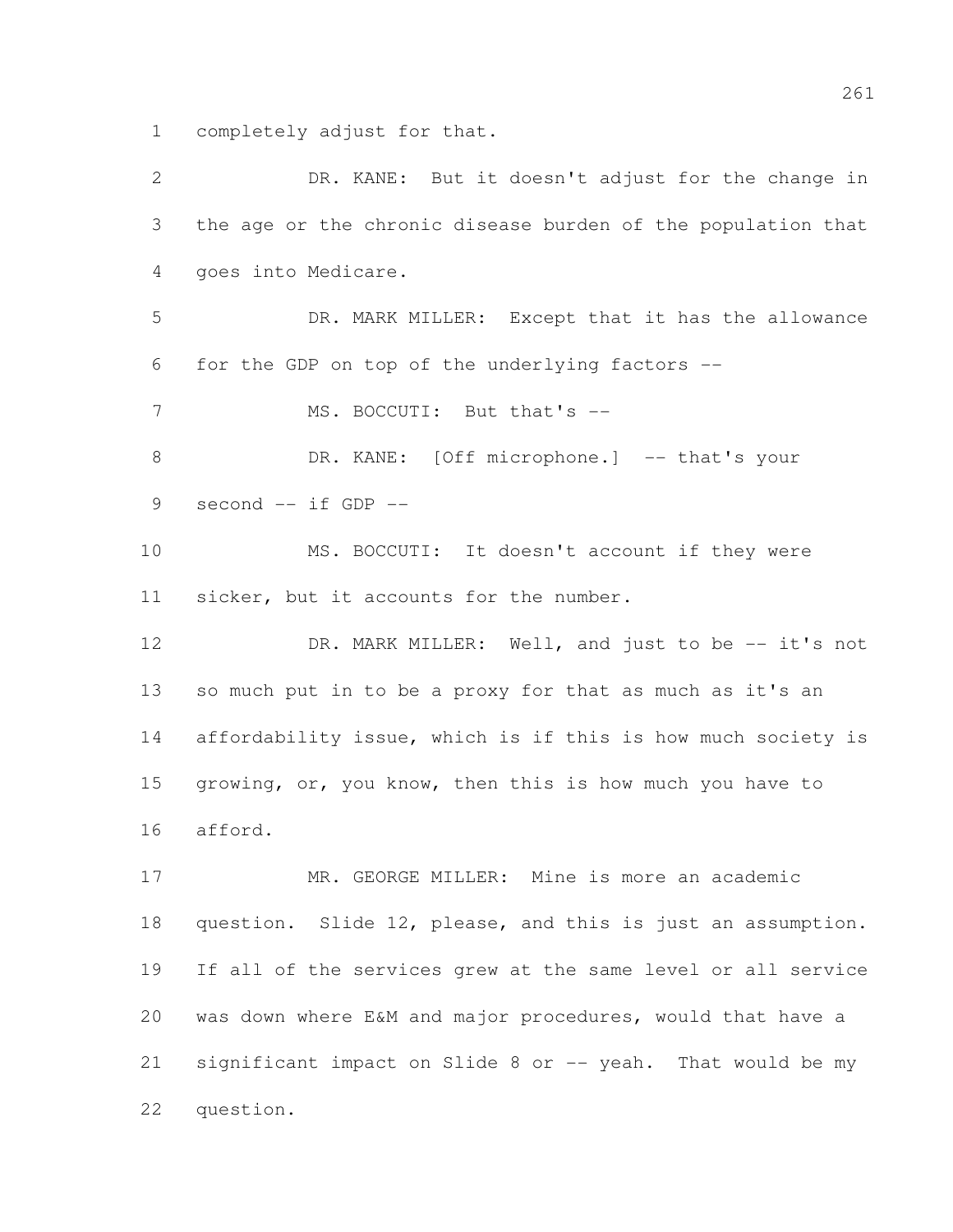1 MS. BOCCUTI: Right.

 MR. GEORGE MILLER: How significant -- would we still have this problem, and then if we still would have the problem, then this is a growth issue, which was part of this discussion that was just asked. And again, it's just an academic question because it is what it is right now, but we have a bigger problem and solving the problem is, as Ron said, very complex and I think if we go back to Jennie's comments, we'd need to start with the beneficiary and how to 10 solve this problem for the beneficiary, because this is going to be an access problem. We have disgruntled physicians all over America. As I travel around, I hear this all the time. 14 So I don't have the easy answer to this, but this is a problem. And even -- and my speculation is that even if the growth was down where E&M and major procedures, we 17 still may have a gap with the MEI over the SGR target, I 18 suspect. So we've got a -- saying the obvious, we've got a

problem.

 DR. DEAN: I suspect I know the answer to this question, but do we have any idea, looking at, well, up from Slide 17, the idea of really focusing on the outliers, do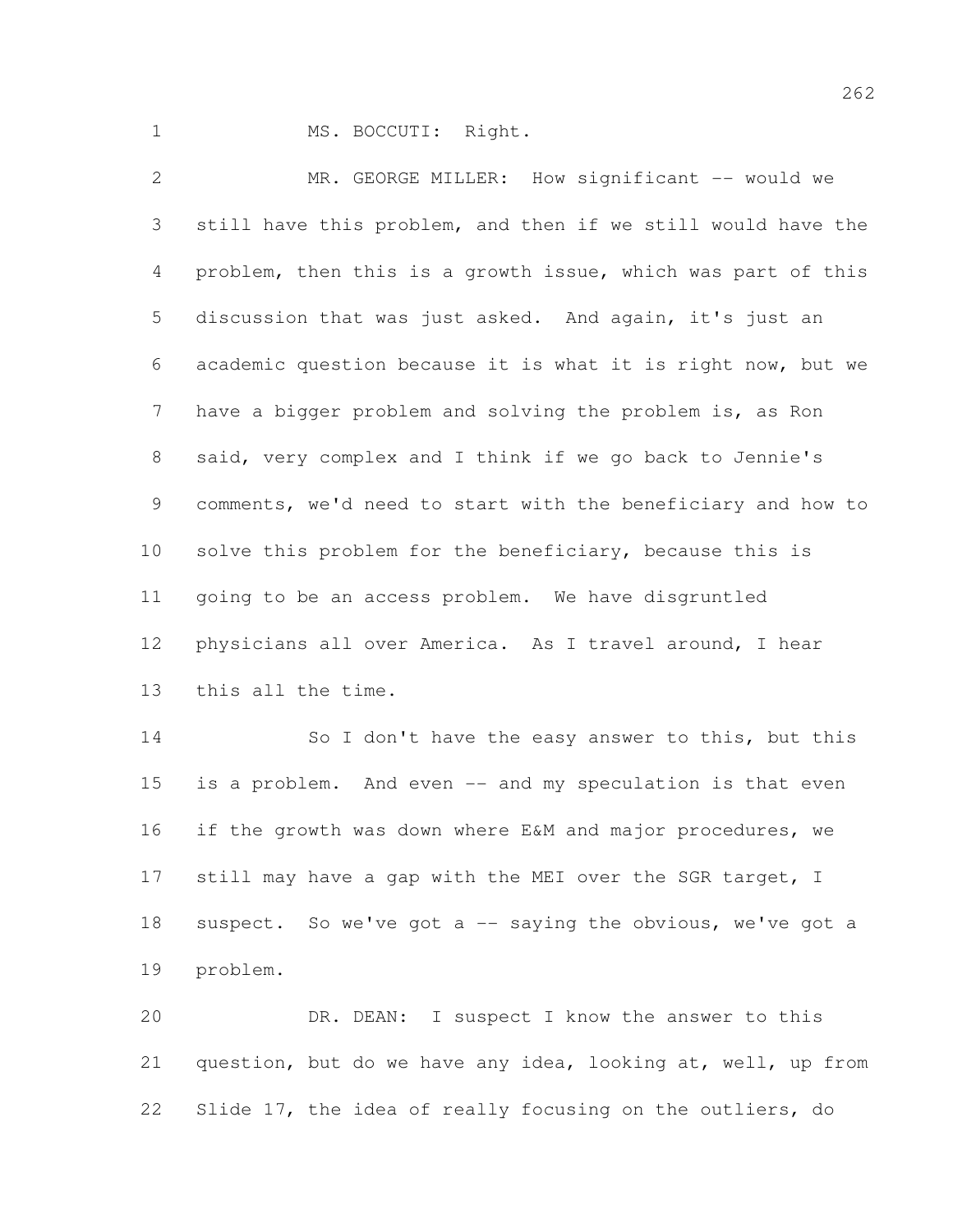you have any sense of how big a component that is in this whole issue? I mean, it's appealing in the sense of try to focus the pressure on those that are responsible for the changes. On the other hand -- and my understanding is that we were beginning to do this. I mean, they were trying to measure and report physician resource use and so forth. I've  $-$ 

8 MS. BOCCUTI: Well, there is some of that work going on, and you might want to be able to talk to John Richardson, who's been following that, later if you want to get more updates on that.

 With respect to being on the outlier, you know, it depends on where you draw the line of what the outlier is. You have -- you know, if it's two standard deviations away and -- we ran the numbers on this, and I don't want to 16 misspeak on the numbers, but, you know --17 DR. MARK MILLER: We can get those --

18 MS. BOCCUTI: Yes.

19 DR. MARK MILLER: -- because we did a little bit of sensitivity with that stuff in the --

MS. BOCCUTI: I did it.

DR. MARK MILLER: -- and I couldn't drag it up,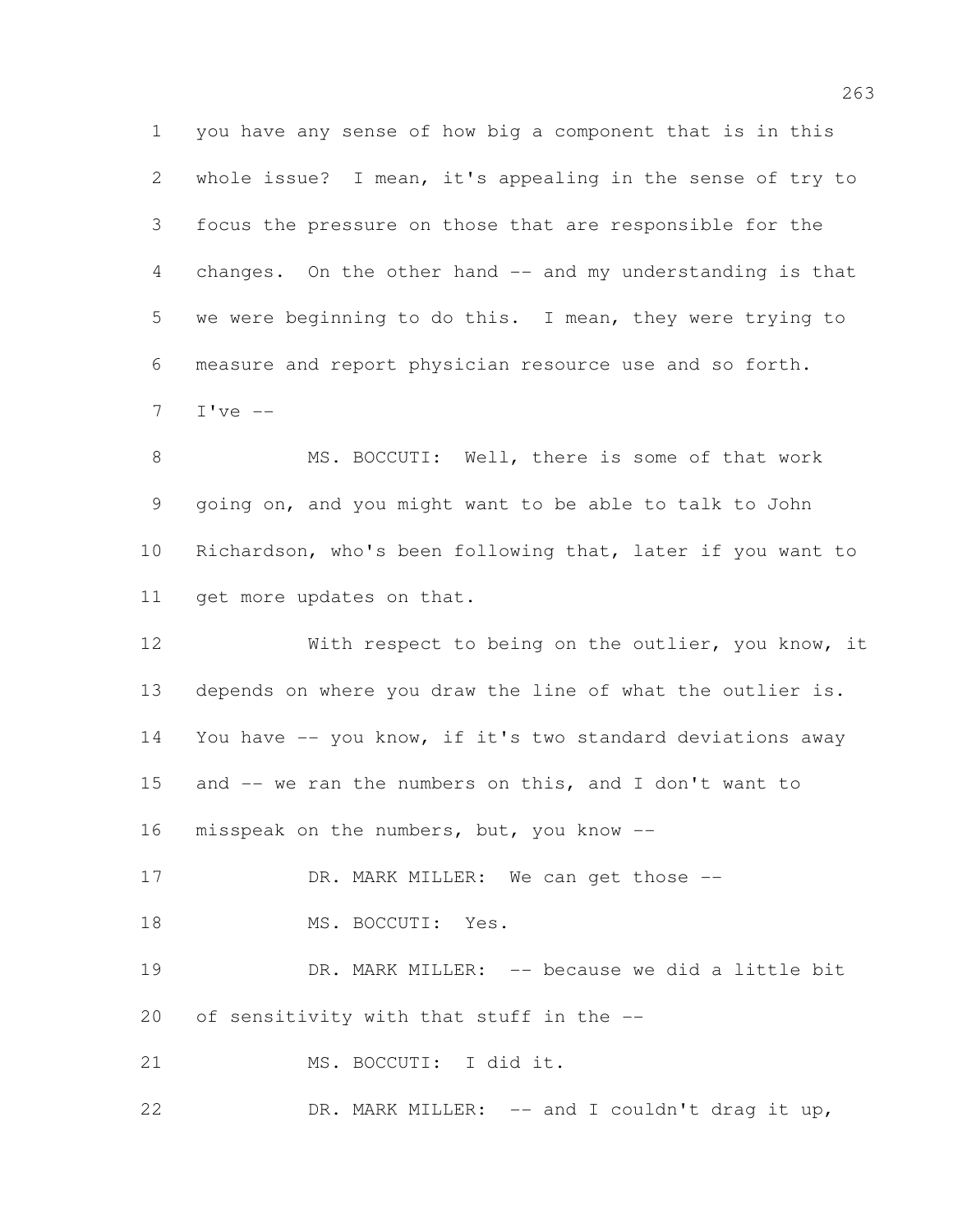but we have this.

2 MS. BOCCUTI: Yes. DR. MARK MILLER: We can get it to you guys. DR. DEAN: I guess I was wondering, you know, is it something like patient utilization resources, where it really is heavily skewed to one end of the spectrum, or I suspect it's probably much more broadly distributed. Is that  $-$  MR. HACKBARTH: I wouldn't think it would be as skewed as the patient distribution -- 11 DR. MARK MILLER: Or to put it differently, so you 12 get some impact. You shave a bit off of your expenditures, but it doesn't solve like -- 14 MR. HACKBARTH: And in the bargain, what it does mean is using tools like episode groupers for purposes of payment policy, which is something that we've been a little reluctant to do because we're not quite sure that they're sufficiently refined tools, so that's another aspect of it. DR. STUART: This is a transition between round one and round two. I hope you'll allow me to do that. I'll be brief. And it seems to me that there are two big issues here. One is this \$330 billion or \$220 billion or whatever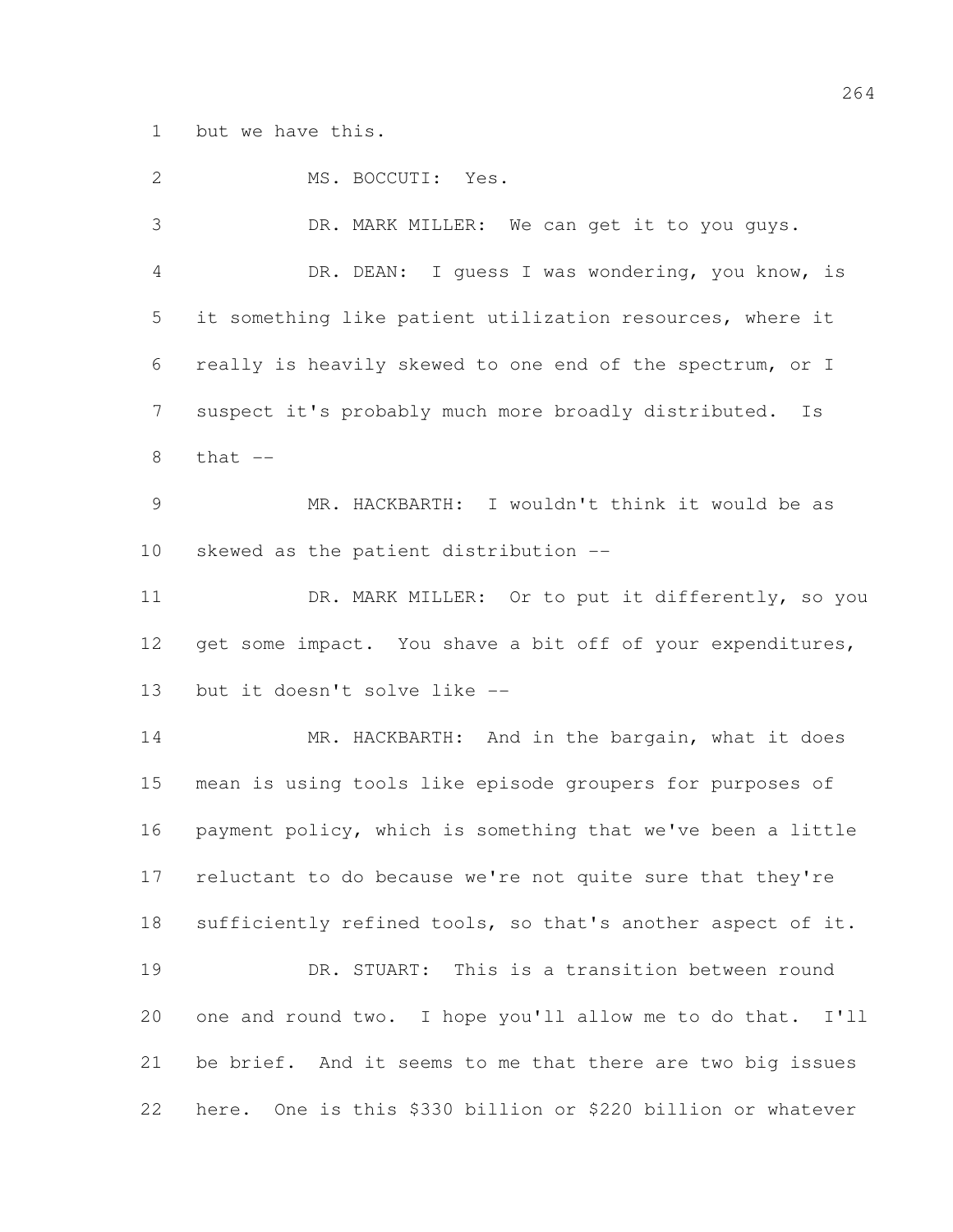the number is, and frankly, I just don't think that's our business to figure out how we can fill that. That's Congress's issue, and with all due respect, Ron, I agree this is a real problem, but we're not going to fill that hole. I mean, we could say, let's eat soap. Let's get rid of this thing and start fresh. And here, I think we can really have some impact in terms of talking about going forward. And I'm just afraid that if we focus our attention on this big backlog, which in many ways is a fiction, which the Office of the Actuary and CBO itself recognizes, that we'd be better off as a Commission.

 DR. BORMAN: Would you go back to the growth graph again, Cristina, with the BETOS categories. Yes. Could we -- or, I'm sorry, I misspoke. The one with the MEI and  $-$  Peter's favorite graph. Could we potentially at some point see the segment of the economy that is health care services plotted along that, as well? And the reason I'm asking a little bit about that is GDP was in there in the formula in part to do some sort of equating to worker productivity. I mean, Bob Reischauer taught us all that any number of times, I think. Okay.

But I think sometimes we forget the growth engine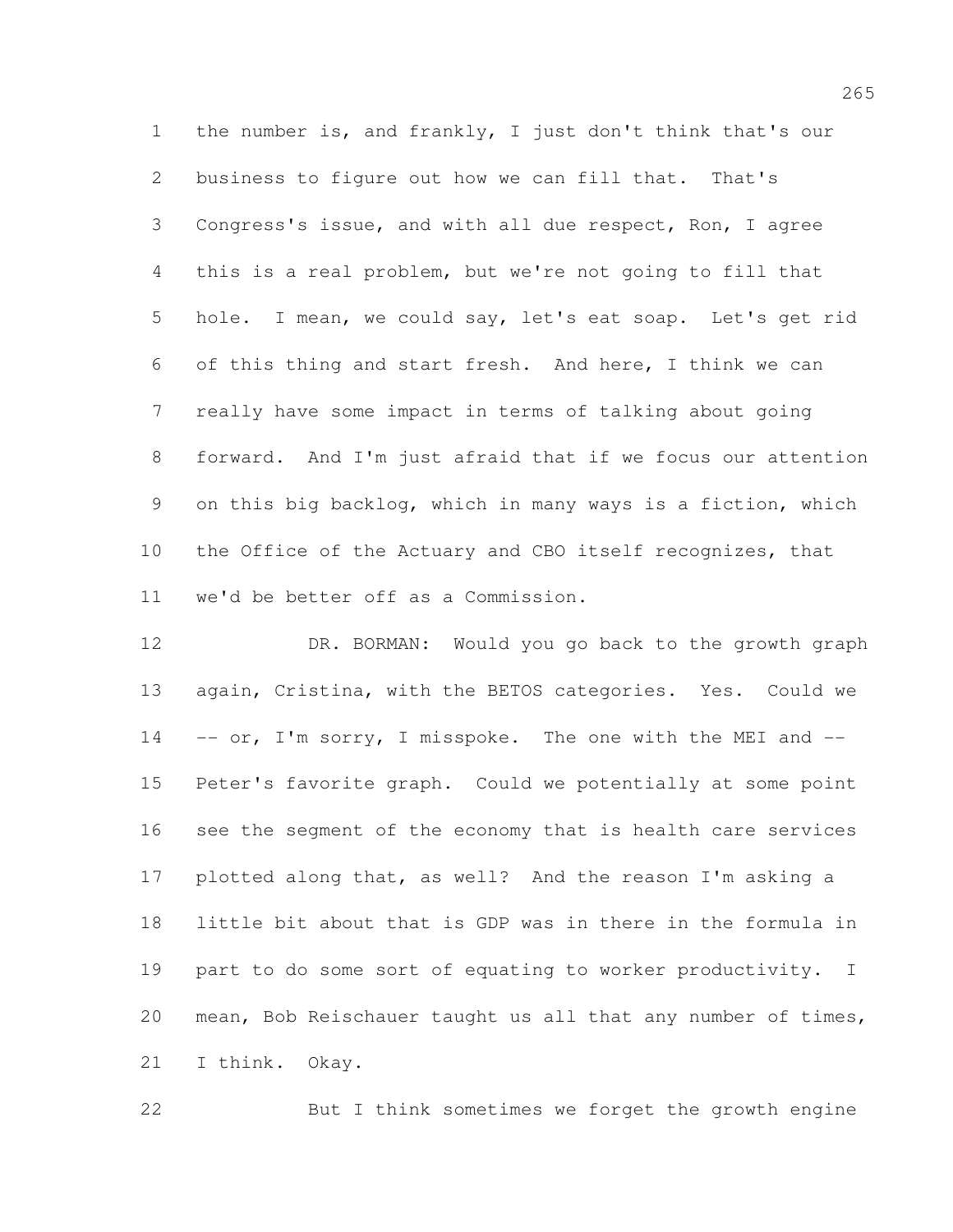1 that health care, rightfully or wrongly, has -- you know, we may not have done it in the right mix, but it has been a huge economic engine in our country. And it would just help me to know a little bit about what the economy did to be able to say this was a fair trade-off, this GDP equalizer a little bit.

 I don't want you to reward me for inappropriate volume, but I think as you start to talk about this, it's a lot more -- there's a lot more underneath it than just physician behavior if one in every eight or every six workers in the country is employed by the health care industry. We move around a lot of stuff here when we talk about changing the physician fee schedule by virtue of their 14 activity as small business owners, and I'm just looking for 15 something, and maybe that's not the right graph measure, but something that helps me retain what's the contribution of 17 the health care sector to our overall economy, if that kind of makes sense.

 MR. HACKBARTH: So let me pick up with Bruce's comment. Bruce said a lot of things that I've said before and basically agree with, namely few, if any, people believe that Congress is ever going to cut physician fees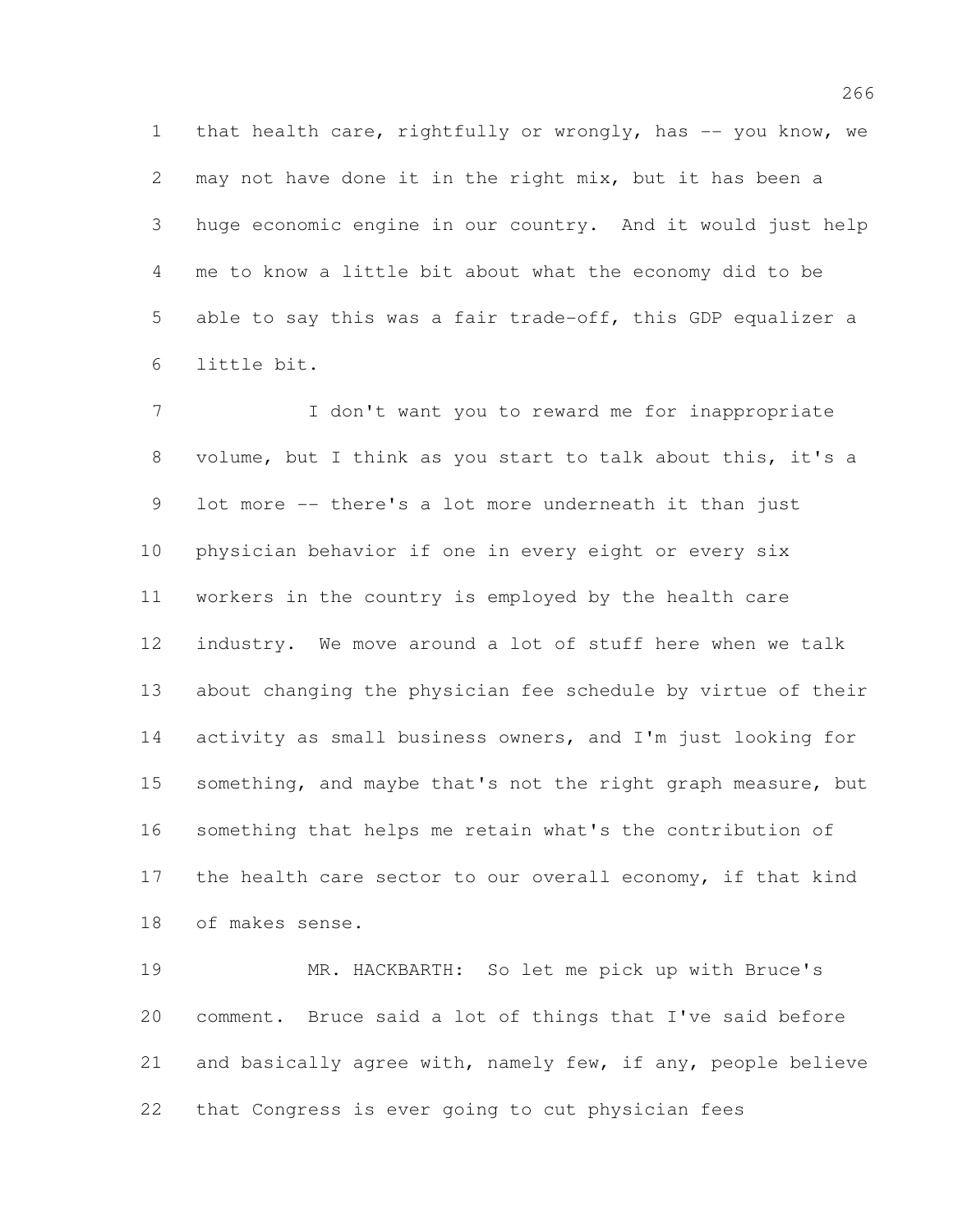sufficiently to get us back on the SGR line. And I dare say, nobody has believed that for quite some time. And so in that sense, as Bruce says, we do have a fiction here. The score attached to this is not believable to most anybody at this point. And that's been true for a while.

 Now, having said that, there are people who have still said, well, maybe this isn't a bad device to have, and Cristina mentioned some of the arguments that you hear in her presentation. For one thing, it's made it politically feasible to have lower updates and lower Medicare expenditures than what likely happened in the absence of SGR. So even though we're way over budget, looked at within the SGR framework, it has helped slow the rate of increase in physician spending in Medicare compared to what would 15 have happened absent the SGR. At least, there are a lot of people who believe that. I think there are some countervailing considerations, but there are a lot of people who believe that.

19 A second argument that you hear is, well, if we are going to give this up, if we're going to take some budget hit, whatever the exact number is, we ought to get something for it, and so we ought to use this as a lever to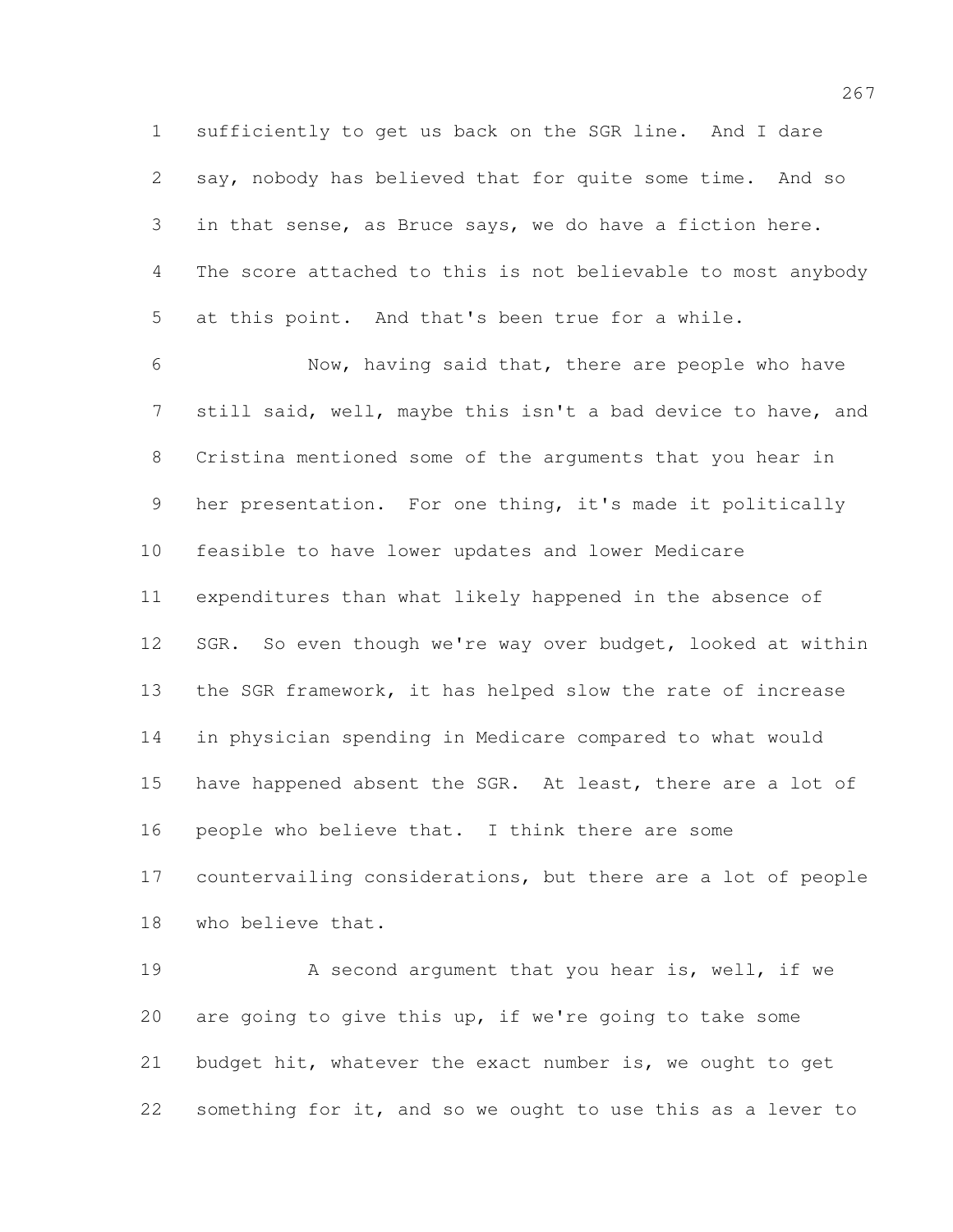move the system in a better, more sustainable direction for the long run. And so just go to the Congress and say, let's just wipe the slate clean and go forward. That's the sort of response that you'd get from them.

 DR. STUART: I have no qualms at all about getting something from it. No, absolutely. I'm right on board with you.

8 MR. HACKBARTH: Okay. So we've been basically muddling through now for a number of years with these short- term fixes, and some people, at least, have been content with the short-term fix approach for the reasons I just mentioned. This is helping to hold down fee increases and we're keeping this tool in the closet that we may be able to use later on to leverage the system in a better direction.

 So a key question for us and for the Congress is, why not continue the muddling through strategy, and my sense is that the costs of muddling through are growing, and perhaps growing rapidly. There are all the issues that Cristina laid out so well in her presentation about the distorting effects of this and physicians are out buying the imaging equipment to offset the fact that the fees are low and maybe ordering more tests than otherwise would be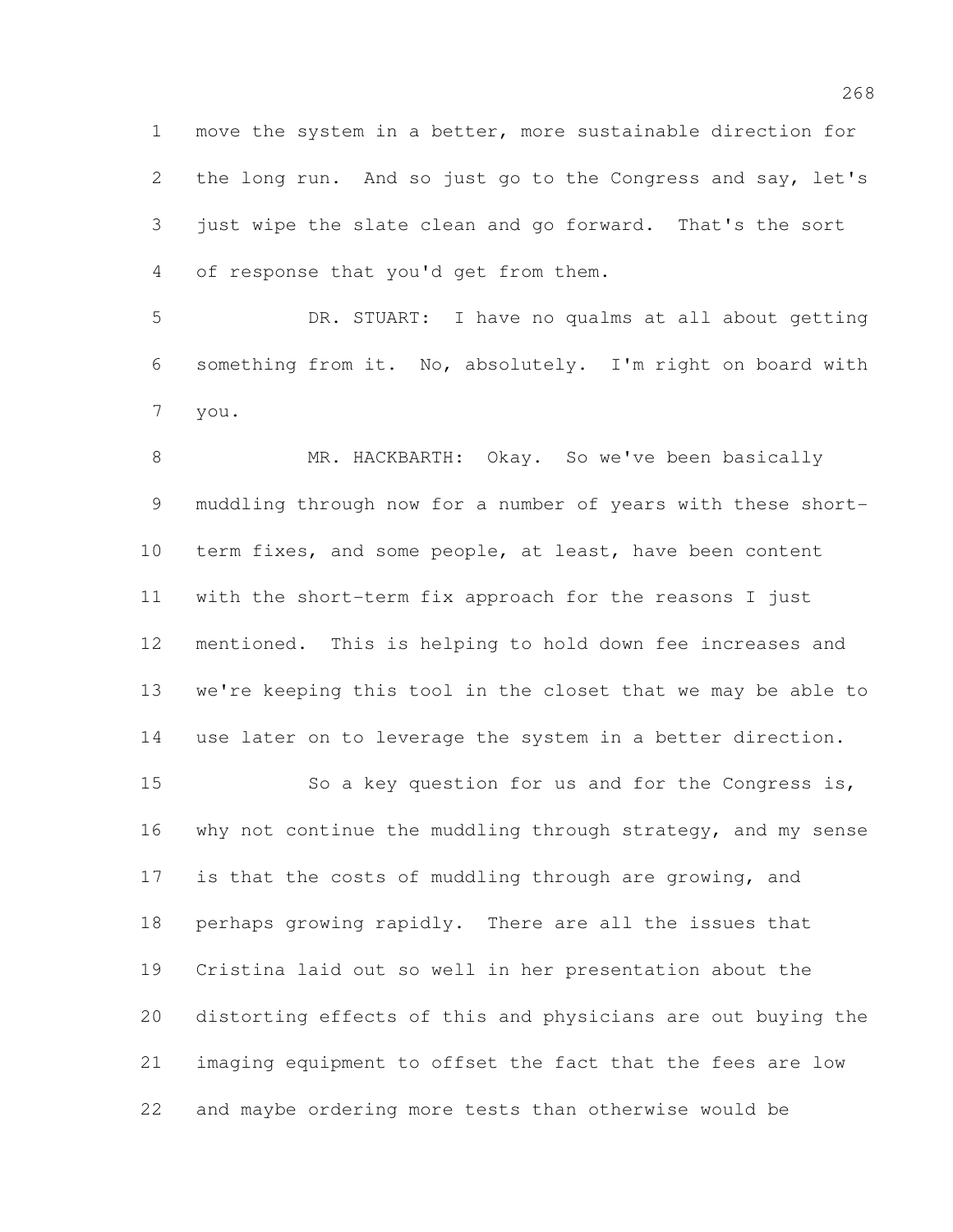necessary as a response to this extreme pressure on price. And so those have been problems for a while now. And also the specialty, the differential impact by specialty has been a problem we have been suffering with for a while now.

 But my sense is that on top of that, there's a new sense of urgency coming from the fact that the extensions 7 are now very short-term. So we're having these painful debates that Ron referred to, not once a year or once every couple years, but they're happening every six months or even more frequently than that. And the fact that they're happening ever more frequently means that the price that we're paying in terms of physician confidence in the Medicare program and patient, Medicare beneficiary 14 confidence in the program, I think is destined to rapidly increase.

 And the bad news of this is the price tag for repeal or substantial alteration obviously does nothing but grow more rapidly, and to the extent that you're in a PAYGO budgetary world where you have to find offsets, the pressure is going to be for shorter and shorter extensions, because the price tag of every extension is growing. So we are caught in a vicious cycle that I think is going to be very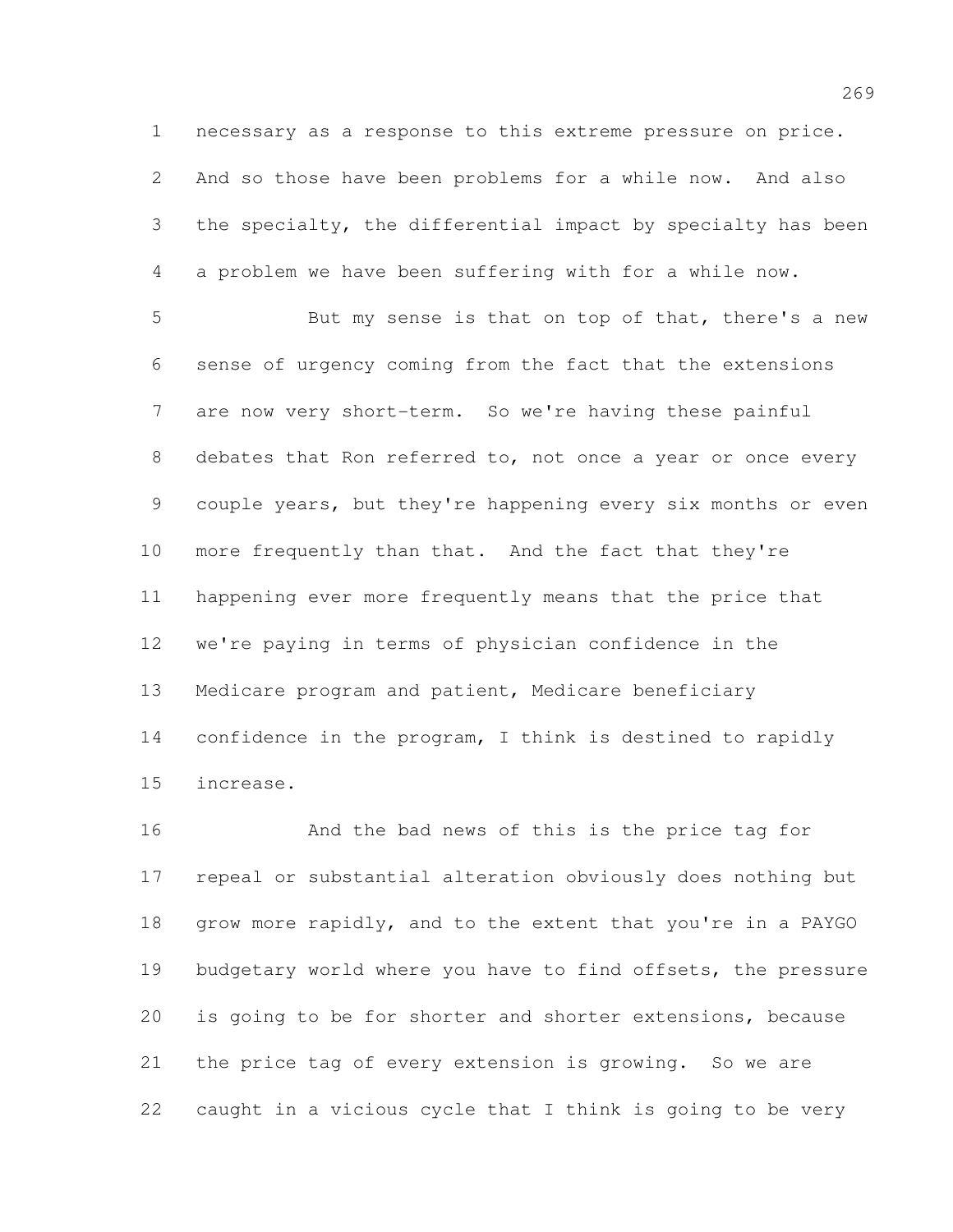damaging for the program, for the confidence in the program among beneficiaries and physicians. Muddling through, I think, is going to come at an ever higher price.

 Now, we could say, oh, this is all funny money. Just repeal. Hit the reset button and let's do a redesigned system. My sense is that the likelihood that we're going to have a constructive impact if we do just that is minimal. We may feel good as a result of it, but I don't think it's likely to persuade many people.

 So let me just finish, Bruce, and then I'll hand it over to you. So if we really want to make a difference, as opposed to just make ourselves feel better that we've made a recommendation, I think we have to listen carefully to some of the issues raised by the people who have been reluctant to let this go and see if we can come up with a recommendation that, if not eliminates the whole, tries to 17 reduce the adverse budgetary impact of this, even though we 18 may not think it's real money, and accomplishes some goals like using this as a lever to advance system reform that has some support on the Hill.

 And so I'd like to see if we can focus on a really constructive proposal as opposed to just a feel good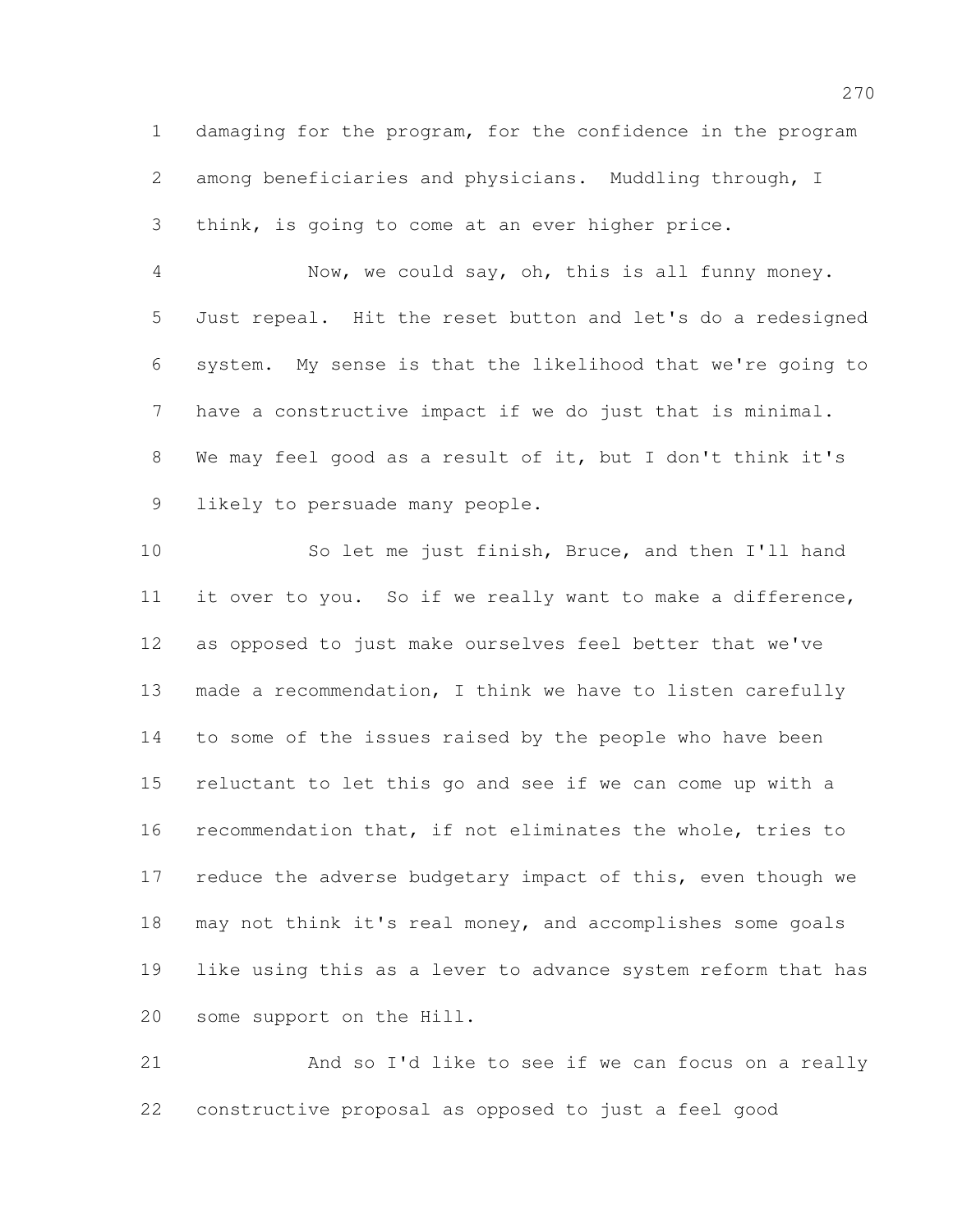proposal, and that means applying some constraints to ourselves and maybe not doing what we would do in a perfect world, but something that could make a difference on the Hill. So that's my two cents worth, and we'll launch into round two, and Bruce, I'll give you the first round two. DR. STUART: I don't disagree with that. It's just the awesomeness of trying to pay this back. That's the problem that I have. I have no problem at all with having to redesign this thing to have something that has some real teeth in it, to have mechanisms so that we avoid this problem in the future of this deficit growing. Some of that's in PPACA and obviously in our discussions we're going to want to make sure that we understand what we're doing, how that works with the provisions in the health reform bill. But I'm all behind having something that works here. What I fear is that we're going to end up in the same position that Congress is in, in that we can't fill that gap and so we just push it off ourselves, or that we come up with something that admits that we can't fill the gap, and so that Congress says, okay, well, you haven't

helped us out, then. So --

MR. HACKBARTH: [Off microphone.] So let me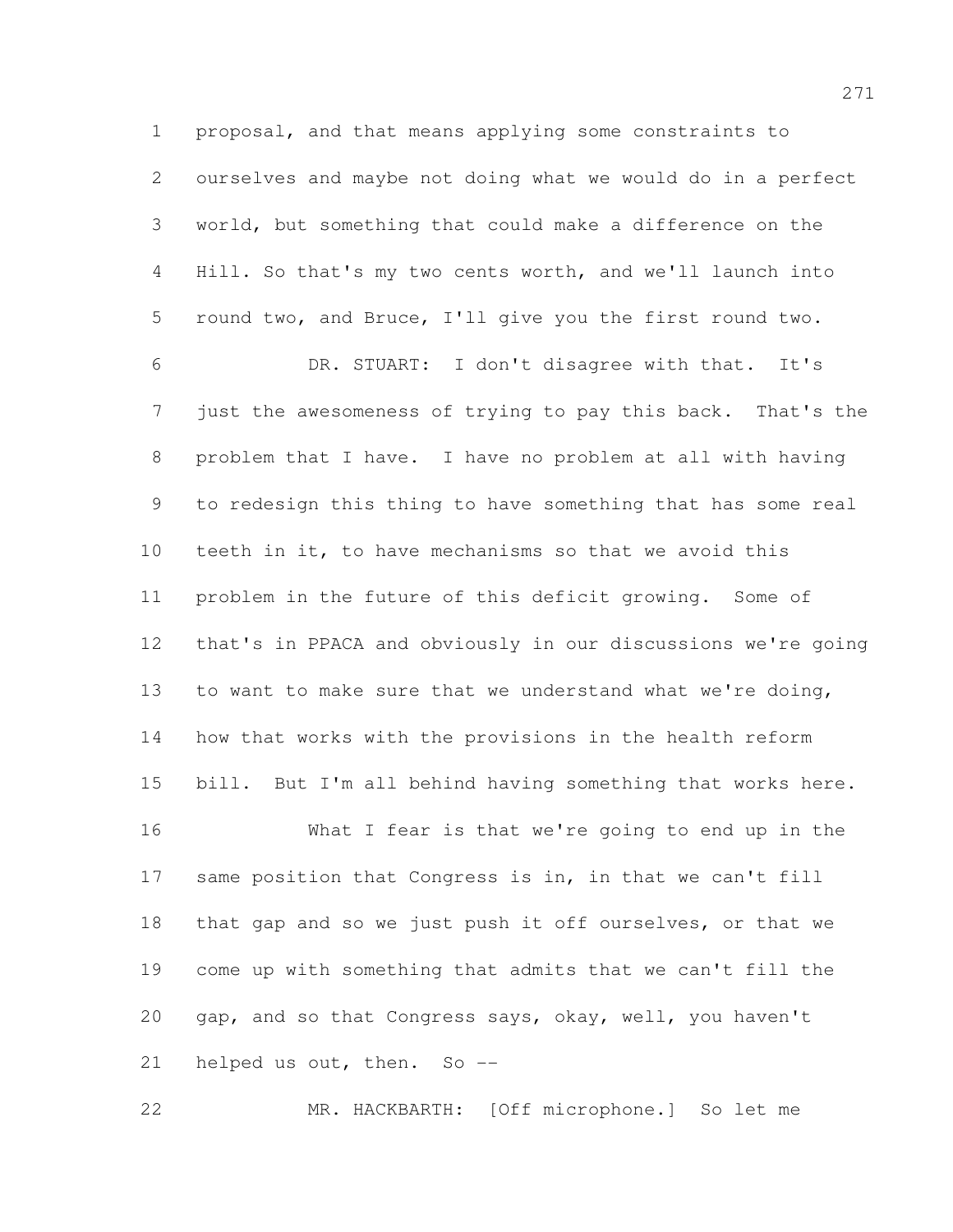provide an illustration and give people a chance to react to this, and this isn't something that I'm necessarily advocating at this point, but just as an illustration.

 So you can reduce the budgetary impact to the extent that some segment of the physician population is -- when CBO does its score is going to end up getting less than the MEI. So if the score for the MEI proposal is \$330 billion and you come up with a proposal that CMS scores as meaning that some segment of the physician population is likely to get less than a full MEI update, the score is going to be lower than \$330 billion. So that's one reason that some people look at the type of service option as potentially a way to go.

 What that means is there's going to be relief for some physicians, maybe relief for all physicians relative to this, but more for some physicians than for others. And they use that mechanism as a way of limiting the scoring 18 effect that you're going to have. There are other ways you can do it, as well, but that's just an illustration. DR. KANE: [Off microphone.] -- a question. So let's just say we say, well, we think we should adopt LCA

and it has this kind of saving and that we should maybe have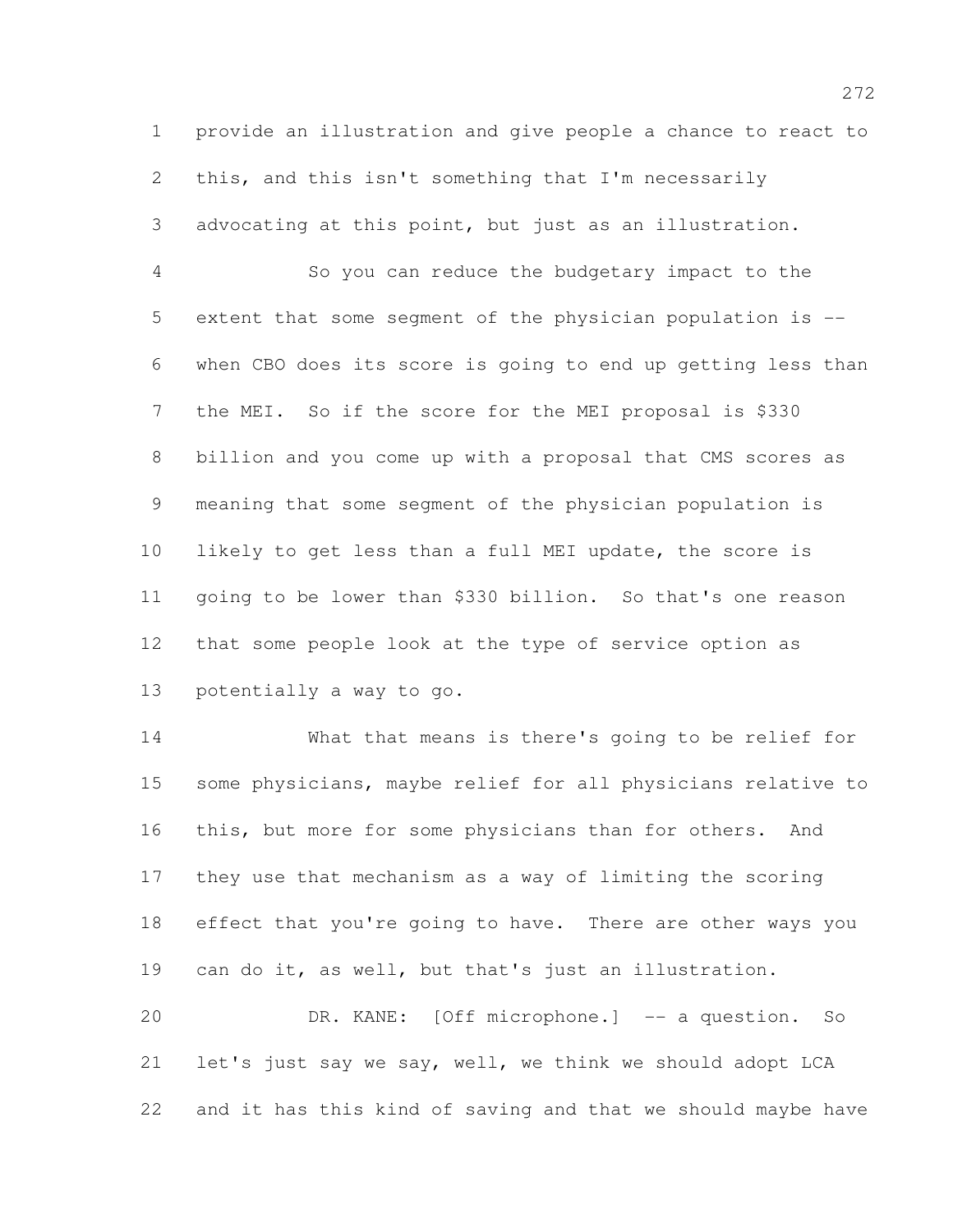a negative update for home health and DME beyond what we have recommended -- can those count -- can we just fill the hole the way that -- what is that, IPAP or whoever the new - - can we just start filling the hole now with recommendations going forward -- MR. HACKBARTH: Well -- 7 DR. KANE: And then there's provider --8 MR. HACKBARTH: -- the answer is mixed. LCA would be a change in current law and so it would have some score. 10 I don't have any idea how they'd ever come up with a score, but it would have some score. The home health and those 12 things, that money has been spent already. 13 DR. KANE: No, make it -- no, go beyond --14 DR. MARK MILLER: Go beyond -- DR. KANE: No, I said go beyond. MR. HACKBARTH: Oh. 17 DR. KANE: I mean, like DME and --18 MR. HACKBARTH: To the extent that you go beyond, yes, that can contribute. DR. KANE: So you can actually -- that's what I was questioning. Are we stuck with saying -- does Congress say, I only want to hear physician only fixes, or can we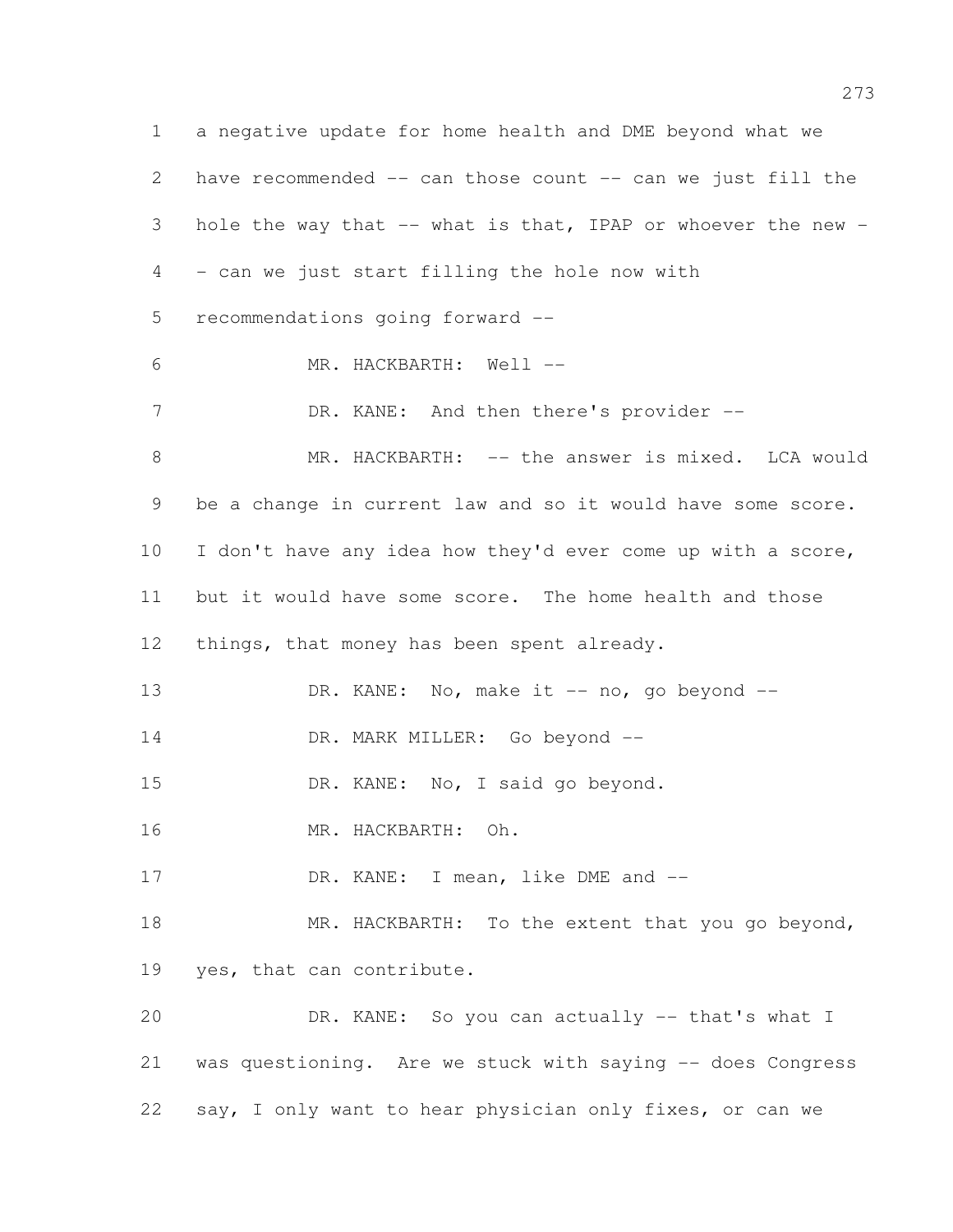1 just start pulling where we think there's excess payment and say, let's fish --

 MR. HACKBARTH: I think the answer is that we could cobble together a broader package that includes some things that affect physicians and some things that affect other providers, so long as we are not double-counting. 7 DR. MARK MILLER: And I just want to make one other connection in your mind, and I haven't said this out loud in front of Glenn so it may be retracted, but the other linkage is people were saying get something for it. You can think of that in two ways. You can think of some grand compromise of people sitting around a table and say, okay, 13 if we pull this back, then this is what happens, and that may be part of our discussions.

 But the other way to think about it is think about institutionalizing an incremental process. This kind of 17 goes to, like, the linkage to the ACO. So if providers step out of the ACO, they're out of the SGR, and you sort of hollow it out, if you will. You probably cannot solve the problem that way, but as one of the elements that might be an array of choices, you can think about it that way. And in a sense, each time you get a block of providers to step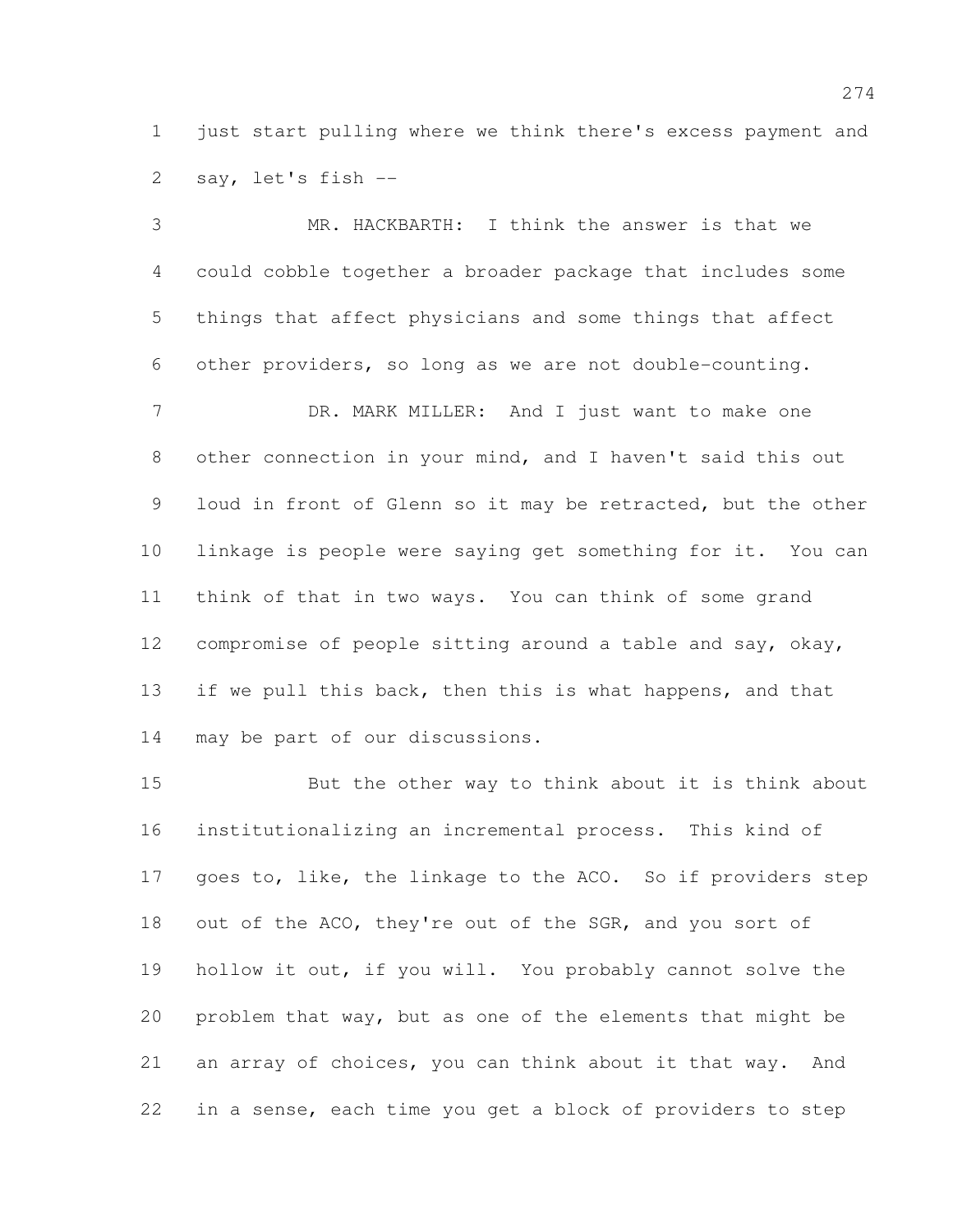out, you've gotten something for what you're trading off at a conceptual level.

 Of course, whether it saves money or not will depend on how well the ACO is constructed, which was our this morning's conversation, but assuming that actually saved money.

7 DR. DEAN: Just quickly, I would really agree with what you said that the cost of putting this off is skyrocketing, both in terms of dollars, but even more so just in terms of the psychological impact and the frustration and hostility Ron referred to. I mean, this really can't continue or this whole thing is going to be much more difficult.

14 I guess just to speak to the specifics, I mean, there's some appeal to focusing it on -- or to dividing them up into different types of services, but you're still stuck with the same thing, that what the individual does is not 18 going to be affected. I mean, it's still -- within any of those groups, you're going to have a spectrum. You're going to have the big users and the cautious users, and I think you're still stuck with the same problem. So I -- MR. HACKBARTH: I agree with that. That's a very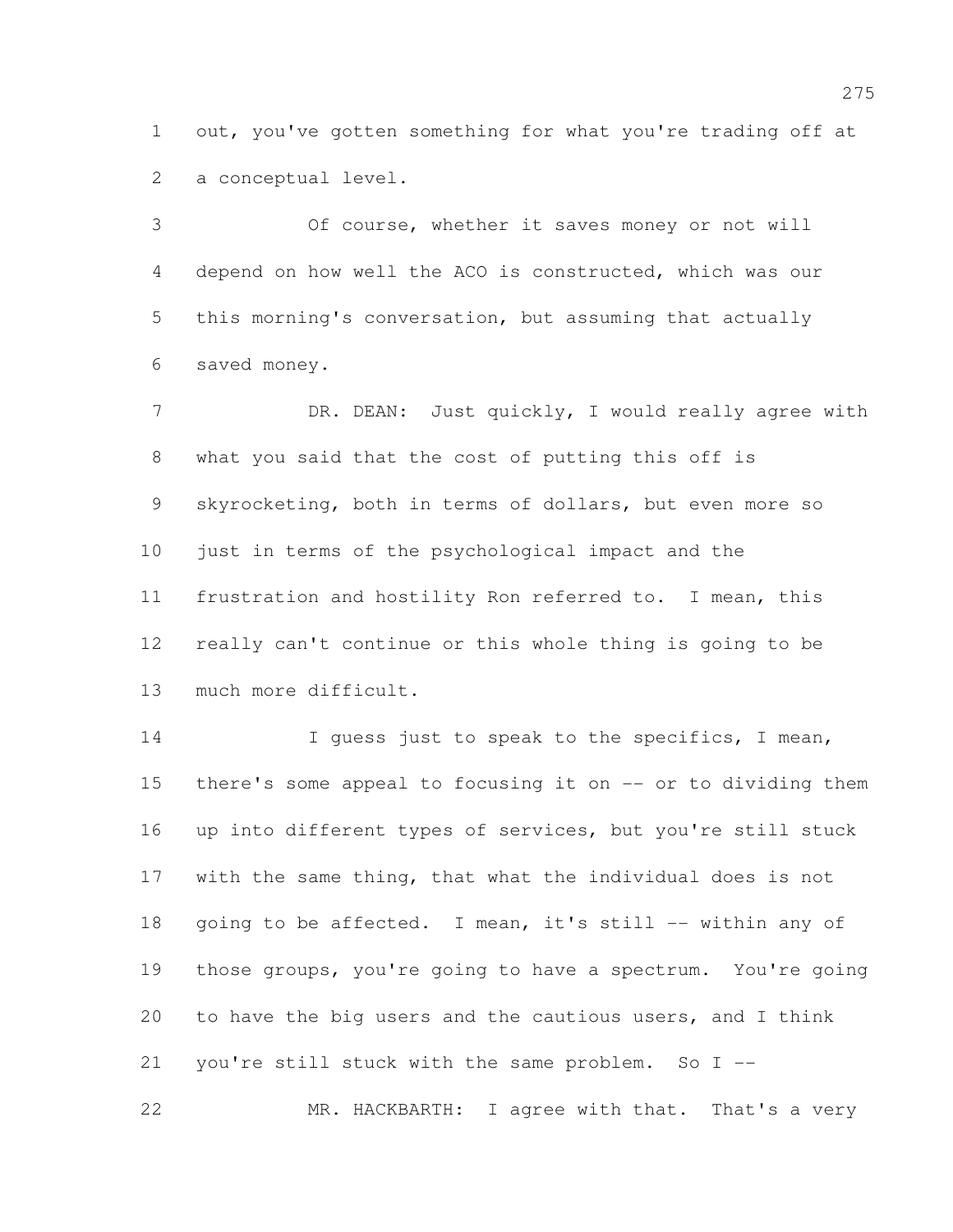important observation. So one of the things that we learned from this SGR experience is these sorts of high-level aggregate systems are totally ineffective in establishing appropriate incentives for utilization. In fact, arguably, they create perverse incentives to do more to offset the future price cut.

 Having said that, some proponents of type of service would say, well, you do it not for the incentive effect, but for two reasons. One is to reduce the score, and two is for equity reasons, that you want to build in an automatic mechanism that will increase the fees of some types of physicians versus others. And so it's not for efficiency. It's for relative value reasons in reducing the score.

 DR. BAICKER: It seems like a lot of the discussion about the value of the SGR hinges on its value as a threat, that is it a bigger threat that keeps the unobserved counterfactual spending in check because it would 19 be so big and because it has to recoup so much extra money, does that make it a bigger threat, or does it make a smaller threat because everyone knows it's so unrealistic that it'll never come to pass, and maybe if there were something more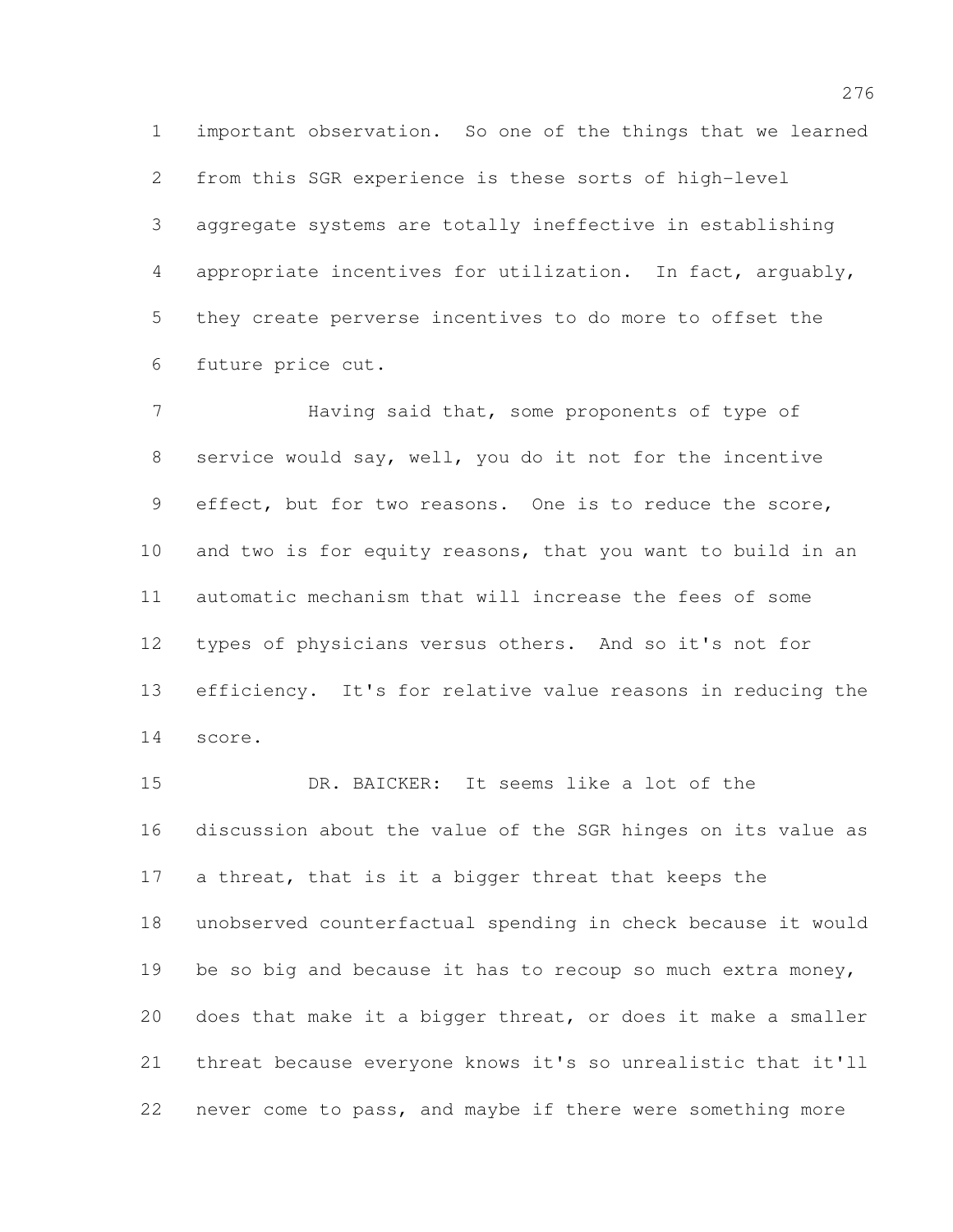realistic, that would actually be a more plausible threat to keep spending under control. That hinges on counterfactuals that we can't observe, so I don't know how to answer the question, which are people going to respond to more, the bigger threat that you're not going to implement or the smaller threat that you might implement or might not.

 None of that addresses the fundamental question of is it a good idea to have an automatic adjustment based on aggregate spending that is based on a formula that looks exactly like this, and I don't know whether we even want to 11 have that debate or not, but it's not clear that that moves us necessarily towards efficiency as well as the whole realm of other options we haven't talked about.

14 MR. ARMSTRONG: Just generally, I would want to agree and affirm that the costs are higher than we can bear and that we really need to look at some way of confronting this.

 Glenn, I really appreciate the way you were framing kind of a combination of evaluating policy and politics and other variables as we kind of go through this. I have no idea what the answer is, but I really like the prospect of being very clear about what at a very high level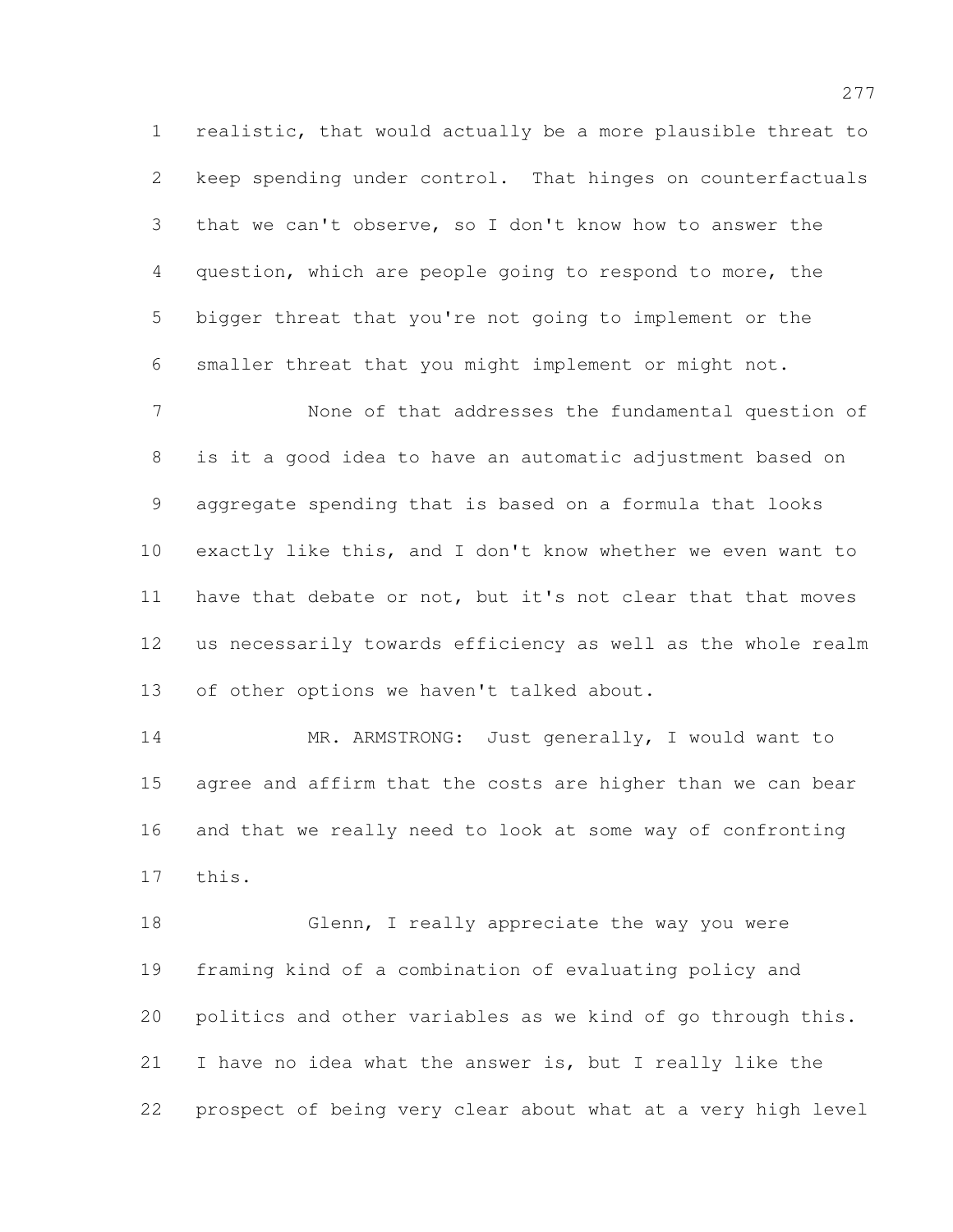are the goals that we have, the policy goals that we have, and to ask how offering some solutions to this problem might create really great leverage for us to advance a series of other goals, many of which I know are also scorable, but just don't get brought into this conversation in the way that we could gather them a little bit more effectively.

7 1 I think the last point I would make is maybe random and irrelevant, but in my role running a \$3 billion company, one of our big issues has been to connect the top level outcomes for the organization as goals that could be deployed throughout our system so that decisions that I can't control actually are made independently by thousands of people, but all in pursuit of a single common organizational goal. I mean, it just seems that here we have a system where we have set these broad-level goals that are completely disconnected from the goals or the incentives 17 that get deployed throughout that system.

 And that might just be a way of thinking about how 19 we leverage this huge, complicated, pressured debate about this overall set of goals into a more rational description of how our various policies are kind of aligned and trying to pursue the same goal.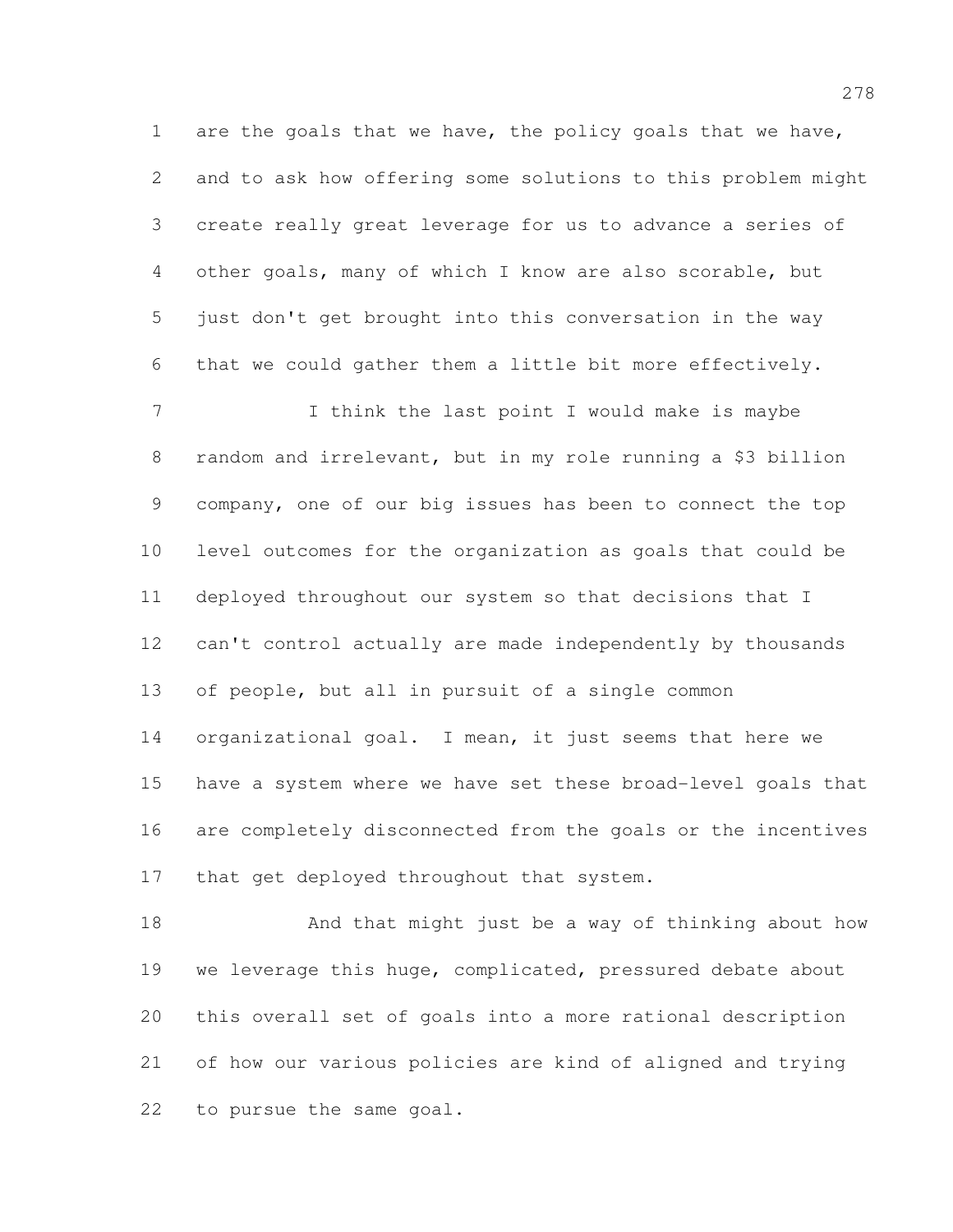DR. KANE: Yes. I'm just -- I'm trying to be a little practical about this, although I think it's hard to be practical, but maybe we should think about whether there's some way to chop this up into different time frames so that it's kind of manageable, like, okay, for the next three years, we're going to have the physicians take a zero update and we're going to collect the rest of the needed shortfall in these other buckets, and then sort of at least try to say, okay, there's a target, but we're going to impose it across all providers. The physicians are going to take part of it and the others are going to take part of it, and that'll be in our update discussions, part of what we have to hit. Let's do it a three-year, not a one-year. One year doesn't do anything anyway. You know, a three-year window.

16 And then say, also, in that three-year period while we're trying to get ACOs in place and all these other things, you know, then we'll try to say the next three or four years, what we'll really be trying to do is have providers move into less volume-enhancing payment models and see if that helps us offset this. But I think we have a short-term and a long-term and the solutions are different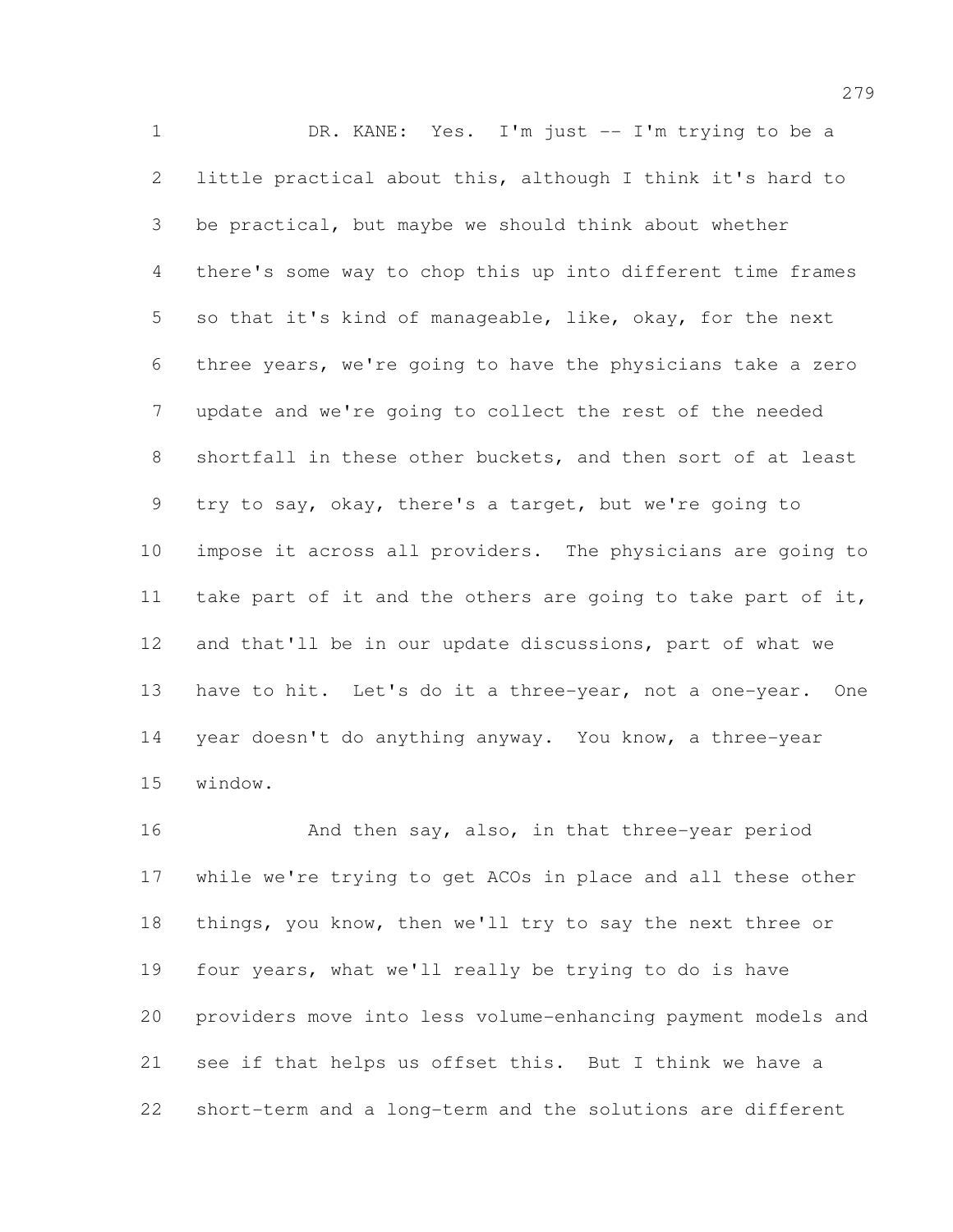for the short-term than for the long-term.

 MR. HACKBARTH: So what I hear you saying is the SGR would stay in the background and what we'd try to do is address it in three-year increments. DR. KANE: Three-year increments that sort of get -- because we need a little time to get closer to the types of payments to discourage the volume, you know, that 8 encourage medically appropriate volume rather than -- well, we believe some of this volume is inappropriate. I mean, if we don't think it's inappropriate, then we really should change the whole -- but I do believe there's probably volume that shouldn't be provided in our physician spending. So we keep the physicians in a zero update for the next three years, but then the rest of the shortfall, we look for the deep pockets in the other providers. But after that, we 16 say, okay, now the physicians, if they want to get out of 17 the next round of SGR, they have to get into a payment 18 system that doesn't enhance -- doesn't -- you know, like an ACL or medical home. But I don't think you can solve the ten-year problem. I think you can only do it in chunks, short-term, long-term, and they're different.

MR. HACKBARTH: So to help us stay grounded,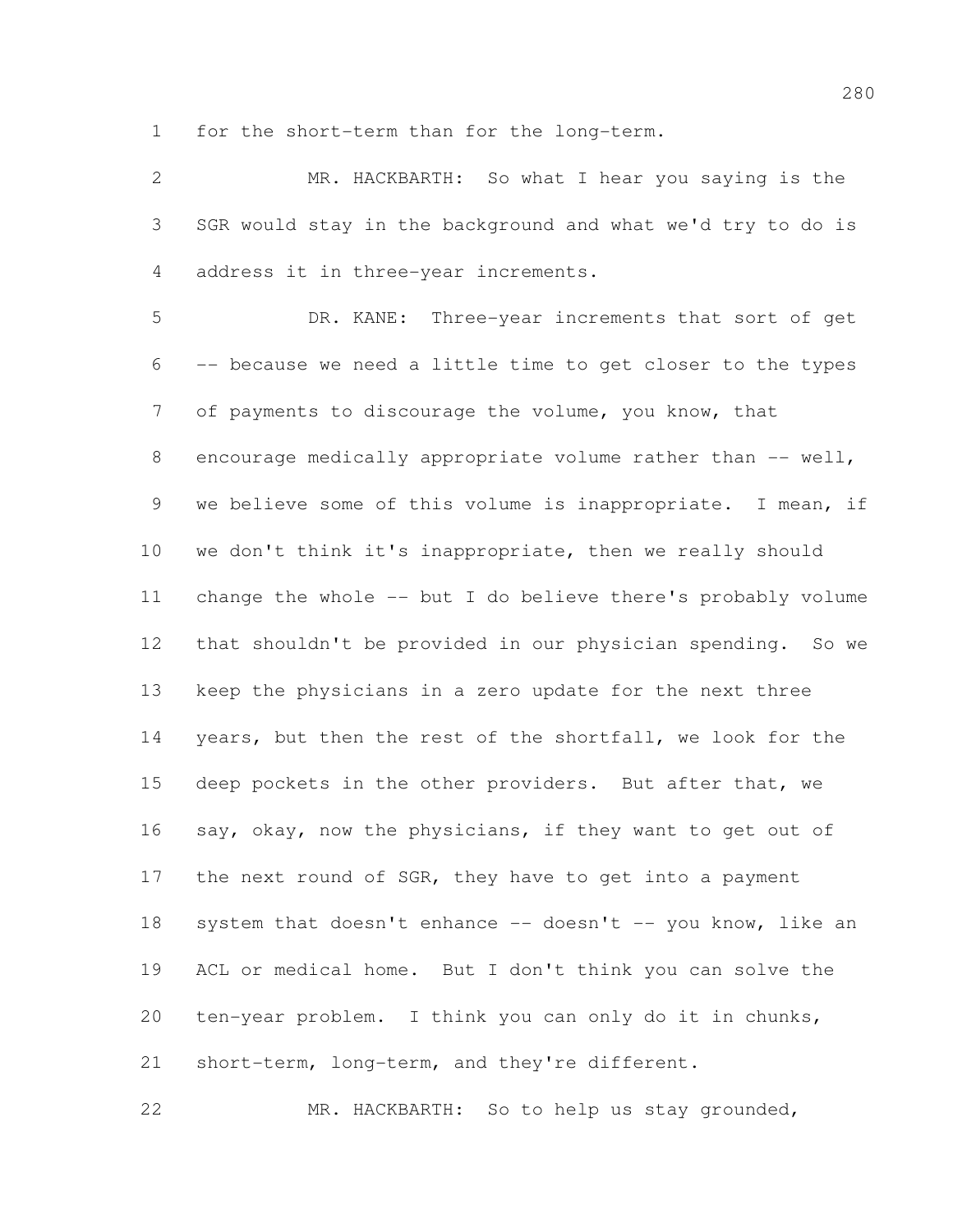Cristina, so trying to do three years as opposed to a complete repeal reduces the score, but even the three-year cost is a big number. If you say, what we're going to do is give people zero or one percent for three years, the score on that will be many tens of billions of dollars -- DR. KANE: You're trying to -- DR. CHERNEW: Unless you take it out in years four to  $six$  -- DR. KANE: Unless you take it on the others. 10 DR. CHERNEW: -- unrealistically. MR. KUHN: No, but they've already spent -- DR. KANE: You suggest ending a couple wars and you make that count toward -- MS. BOCCUTI: CBO has scored three-year, and if 15 people want more of that, I can give you the link to that. But, I mean, what you stated is correct and we don't need to 17 go into it, but it's just then three years after that, there's a deeper -- DR. KANE: What you're trying to do is get to something you can actually manage instead of just you have to blow off because it's impossible. So maybe it's a minus-one update. I don't know what it is, but there's some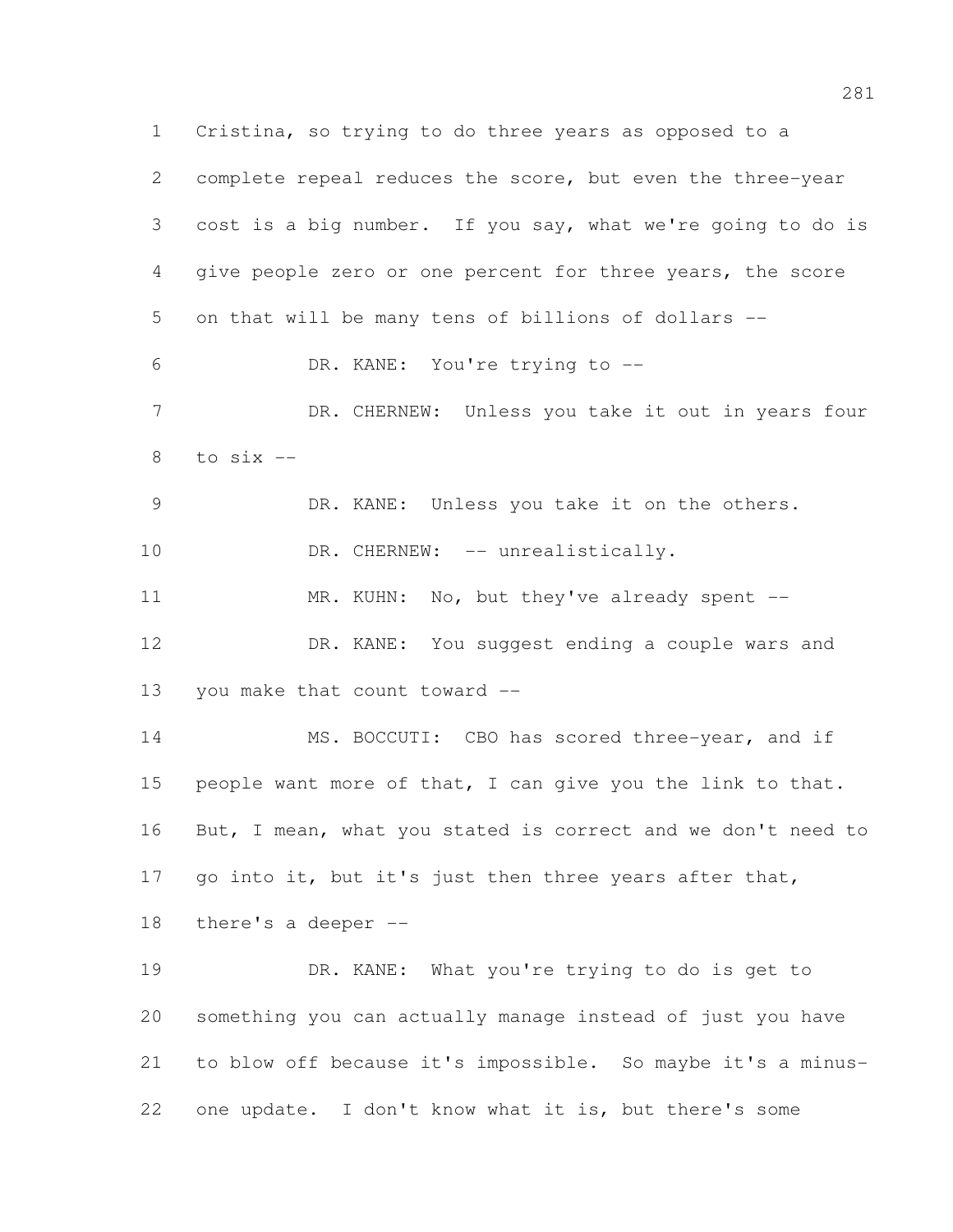number where we can start to manage that in a three-year window. We can't manage the ten, but we can manage the three and we can distribute the loss across the whole -- in the update process.

 MR. HACKBARTH: Yes. I like the concept. Let's think some more about that.

 DR. BERENSON: Yes. Cristina, could you go to Slide 13? I want to get into the weeds here while everybody's been at the right level. I want to try to make a third argument for why type of service may have some logic to it, and as I do this, Mike and Kate can tell me if I've 12 got my economics right or wrong.

 The second bullet there, and the disadvantages could distort the relative values, I actually think it might improve -- increase accuracy of the relative values in the following sense, that fast-growing services, we do not adjust for volume growth in the way we calculate practice expenses, and that practice, at least some portion of practice expenses are fixed and are being now spread over a 20 much larger volume of services. And, in fact, it's a surrogate for doing more accurate pricing to take into account volume growth.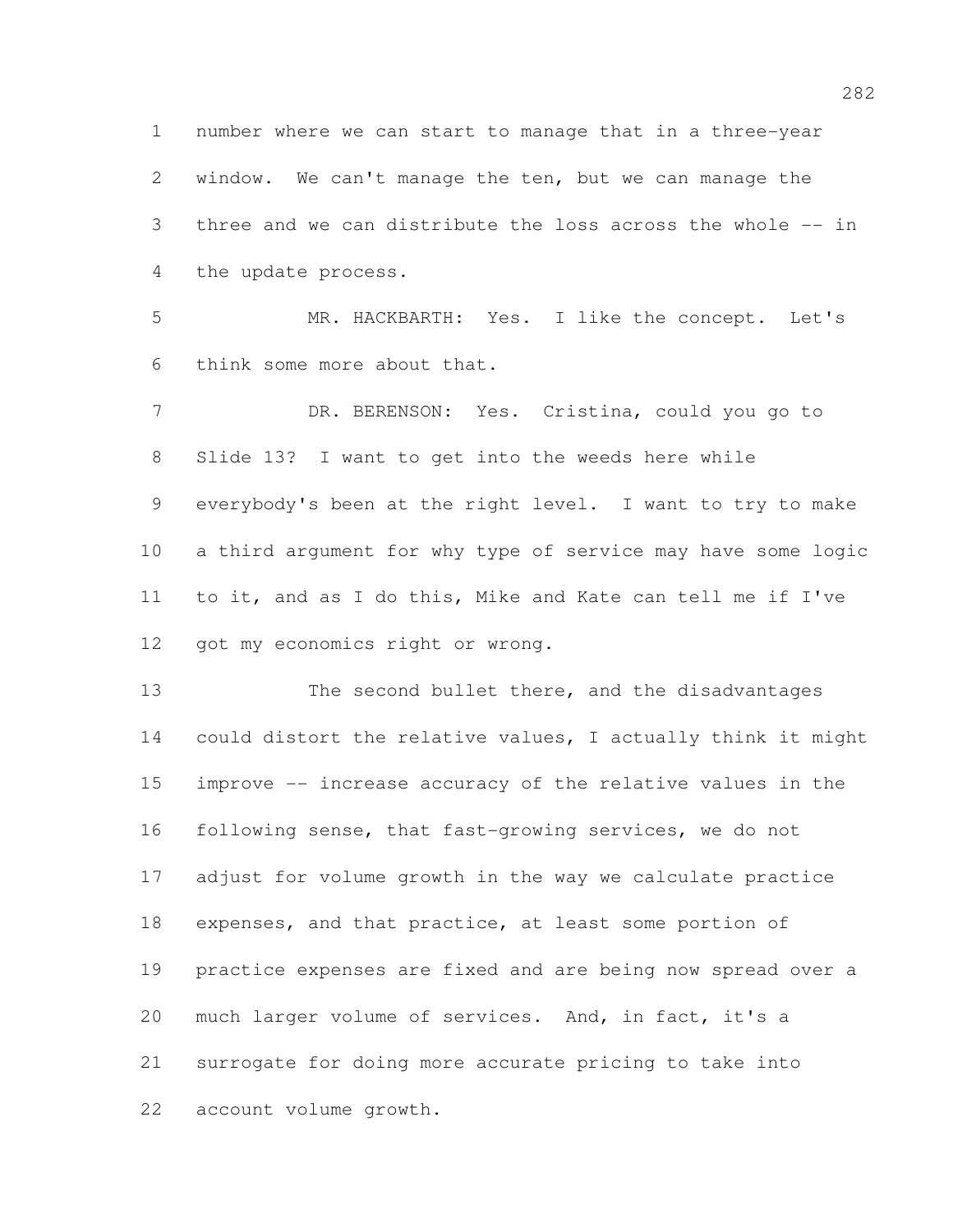So that when advanced imaging had slowed down in recent years, but between 2000 and 2006 it doubled in Medicare, and yet we didn't adjust their practice expenses, a lot of which are directly related to the equipment itself, and so by having this sort of -- if we had had a type of service limit with a marginal reduction in payment rates, in a sense, we are trying to adjust for that volume growth. In that case, Congress came along and by legislation reduced 9 the prices, but if we had had a type of service -- now, that might contemplate having below the level of the top six, 11 maybe getting down to  $--$  I'm not exactly sure how to do it, but I guess my question is, Mike and Kate, is what I am saying make sense to you?

 DR. BAICKER: I would think it depended on some things that we don't know in terms of why volume was growing in one area versus another. Was it because it was getting better and therefore the price should actually be going up 18 because it's getting -- there's greater demand for it, I don't know, and the spillovers between the different types 20 of services, if one is growing faster than another and then you separate out the prices, it depends on which things are positively correlating whether you've made it better or made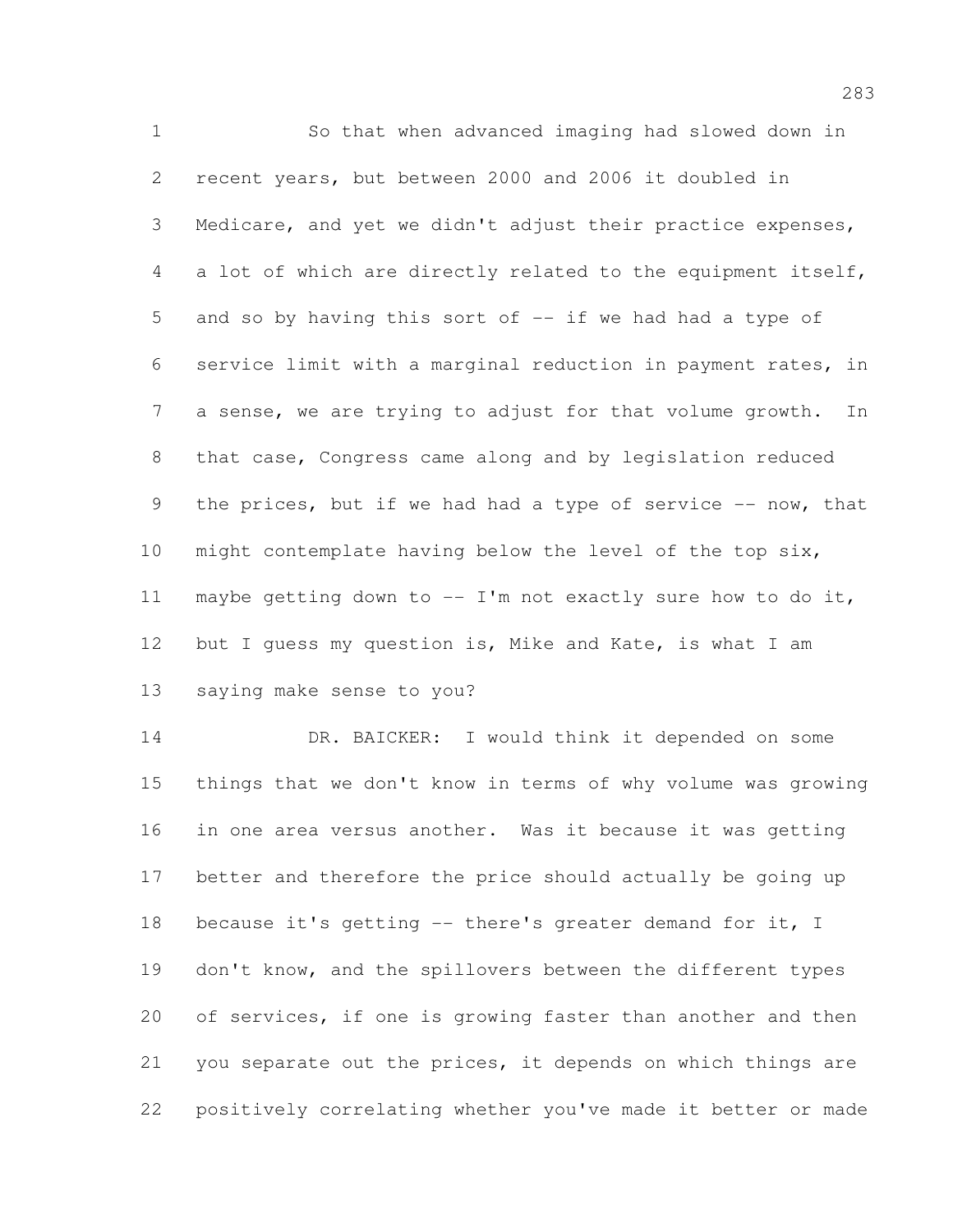it worse.

 DR. BERENSON: I don't know about better, but aren't we saying that the costs of -- DR. BAICKER: Now Mike -- DR. BERENSON: I mean, isn't the average cost, in fact, coming down? 7 DR. CHERNEW: I think because it's not -- the imaging growth hasn't been because an imaging center is just doing tons more, but there's more imaging centers. 10 DR. BERENSON: Well, there's both going up. 11 DR. CHERNEW: Right. So the extent to which you're getting more imaging centers entering in different ways, you're not getting that effect. 14 DR. BERENSON: No, that's right. DR. CHERNEW: So it depends on how much the expansion is new entry with different cost structures versus 17 old entry just with an economy of scale. 18 DR. BERENSON: No, I understand. DR. CHERNEW: And you have to think about how the other services, and so -- DR. MARK MILLER: Let me give you a different argument to try and make his point. I wouldn't have gone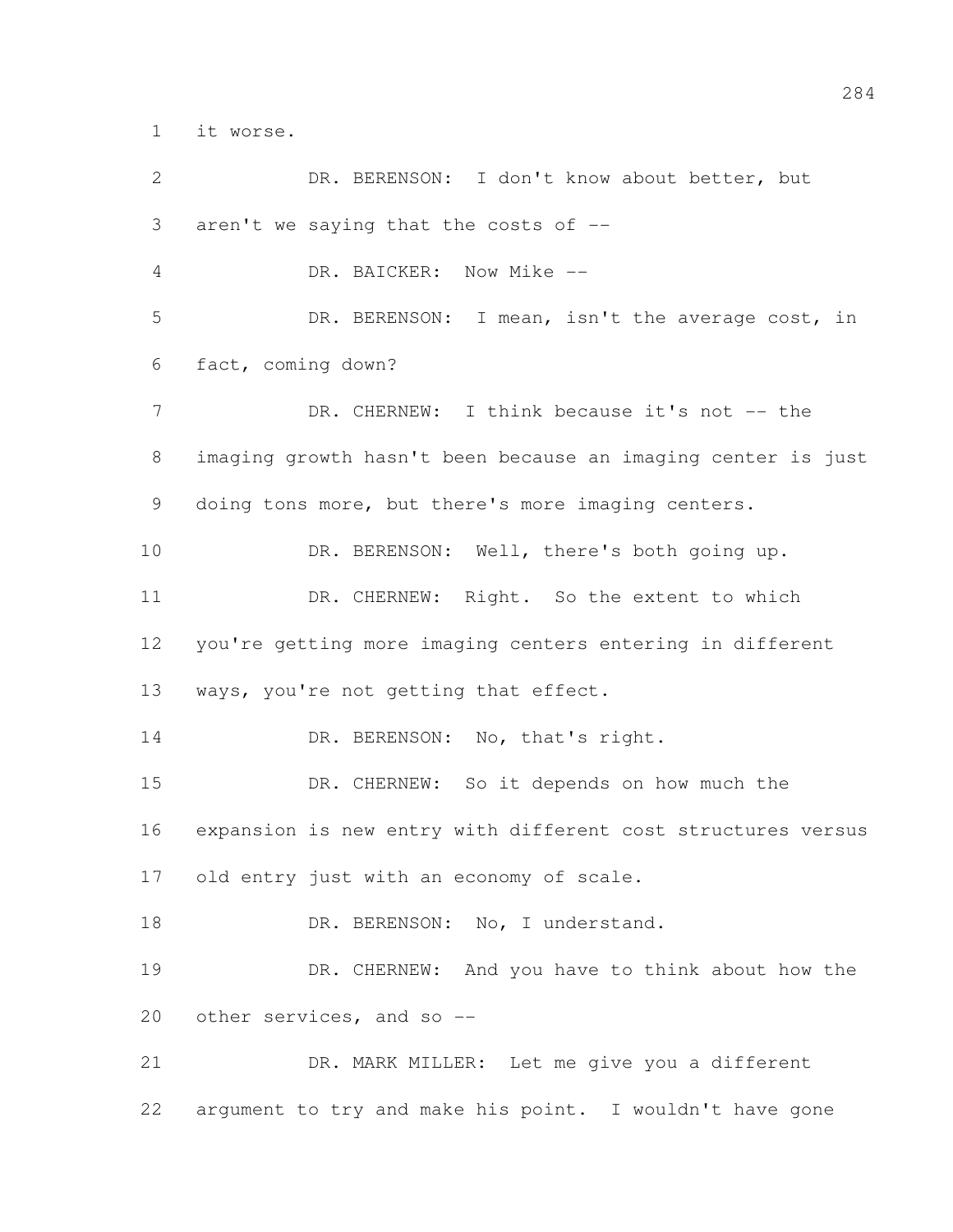with the practice expense. I would have said this. You see all this volume. It must be that what we're assuming about the time it takes to do that service is wrong.

 DR. CHERNEW: So I think that the things that are growing are they ones that were really profitable, and so by de facto, that's an indication that we're overpaying. You could then adjust --

8 DR. MARK MILLER: [Off microphone.]

9 DR. CHERNEW: But if you think the ones that are growing are growing because we have figured out technically that these are actually really good things and we're not -- then you have a different view, which I think is what Kate was saying.

 MR. GEORGE MILLER: But you also have issues like Mary brings up. You've got some of these practices adding mid-level practitioners that allow them to see more 17 patients, and that also is driving up --

18 DR. MARK MILLER: [Off microphone.] That means the physician is spending less time.

 DR. BERENSON: Yes, but in fact, the volume growth is not in E&M services and it's not in major procedures.

It's in these other categories --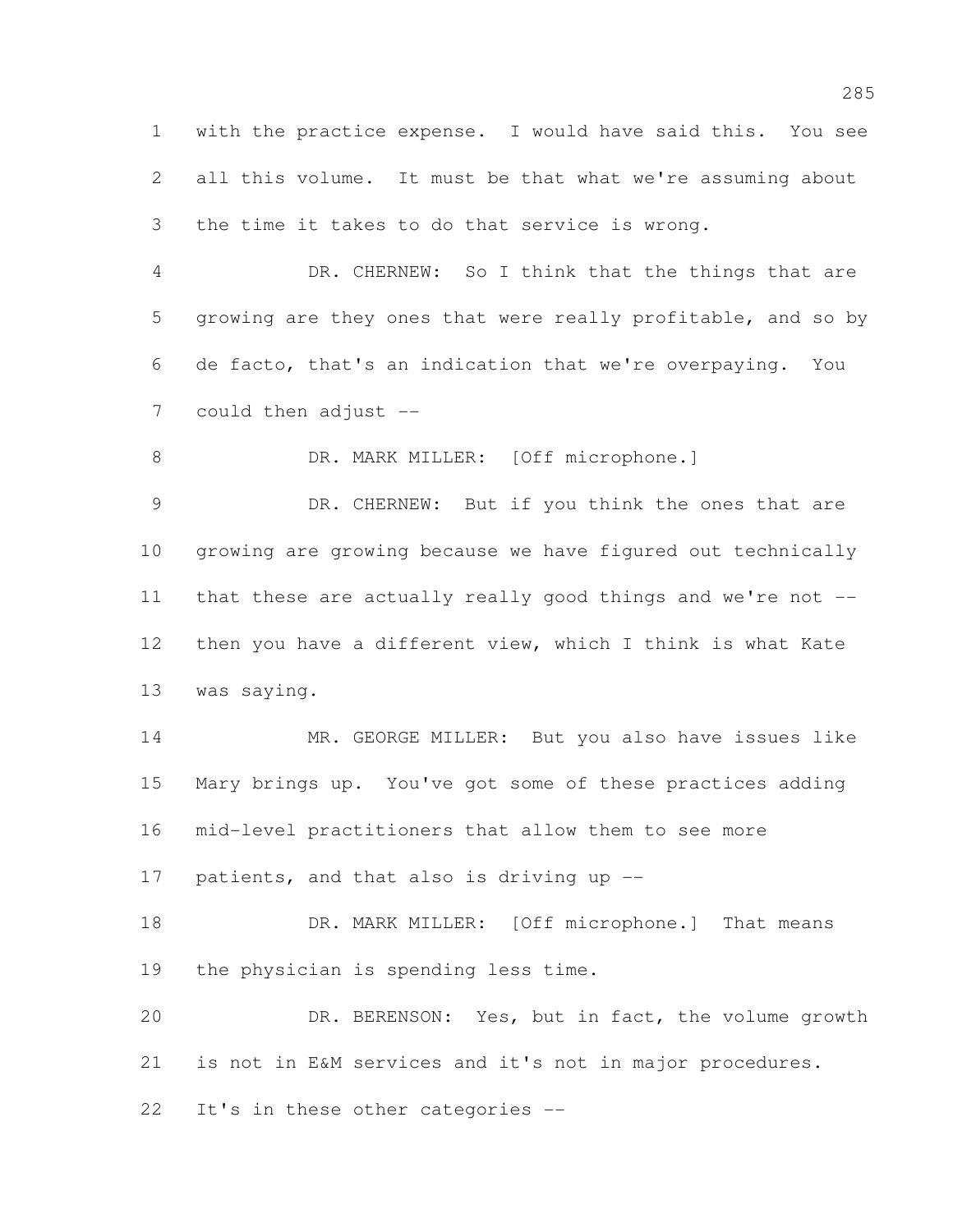1 MR. GEORGE MILLER: Like imaging --

2 DR. BERENSON: -- and those are the ones, I think, that would be subject to a type of service limitation, and - - no, I get your point, but this isn't really fine-tuning. This is basic. In a sense, we're saying it's a volume discount.

 Now, the point about there being more people doing it, I understand, it's not perfect, but I guess what I'd argue is we should work through the type of service pros and cons, but I actually don't think we have to view this as, oh, we're now distorting relative values as if we do have this sort of gold standard that we -- I think we need to discuss it more, but I think it could actually be improving accuracy and shouldn't be viewed as a penalty, can be viewed as sort of a volume discount, something like that.

 DR. BAICKER: But you would need to know something about the substitutability versus complementarity of the different services and how you're changing their relative prices to know if you're making it better or worse.

 DR. CASTELLANOS: Just a couple points. One is Nancy brought up the GDP, per capita GDP, as the benchmark or what we think is affordability there as a country.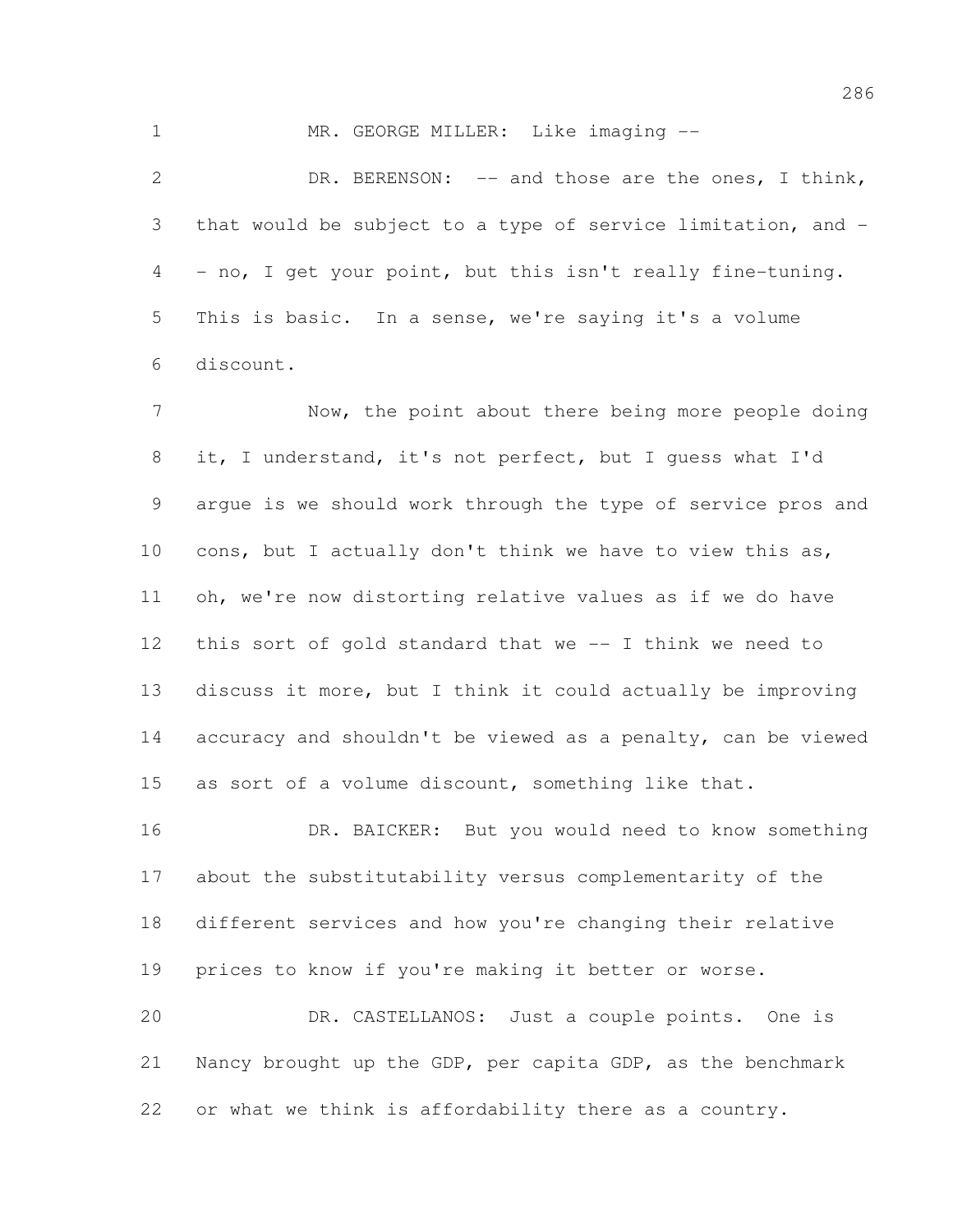There's no question, when the economy grows, it looks good. When the economy goes into the tank like it looks now, it doesn't look good. And it's hard to tell my patients that according to the SGR, the economy is not doing good, so I can't order as many tests. I mean, that's what you're asking me to do. I'm not doing it, but that's what you're asking me to do.

 Can you go to Slide 12 for a second? The point at the retreat was that we do have data from 2008 forward showing some improvement by things we've already done, and I would really appreciate having that data available on slides when it is available, and Kevin, in some communication I've had with him, saying that he thinks he can accept the AMA 14 RUC data. So it does show that we have some improvement on imaging and some improvement on all services, and some of the things we've already done is working and that's the 17 point that I'm trying to say, and that data is available and it would be nice to have that available.

 Can you go to Slide 10 for a second? You know, Congress either has to be hard of hearing, blind, or dumb not to understand the only advantage of this is it lets policy makers know what's going on. I don't think that. I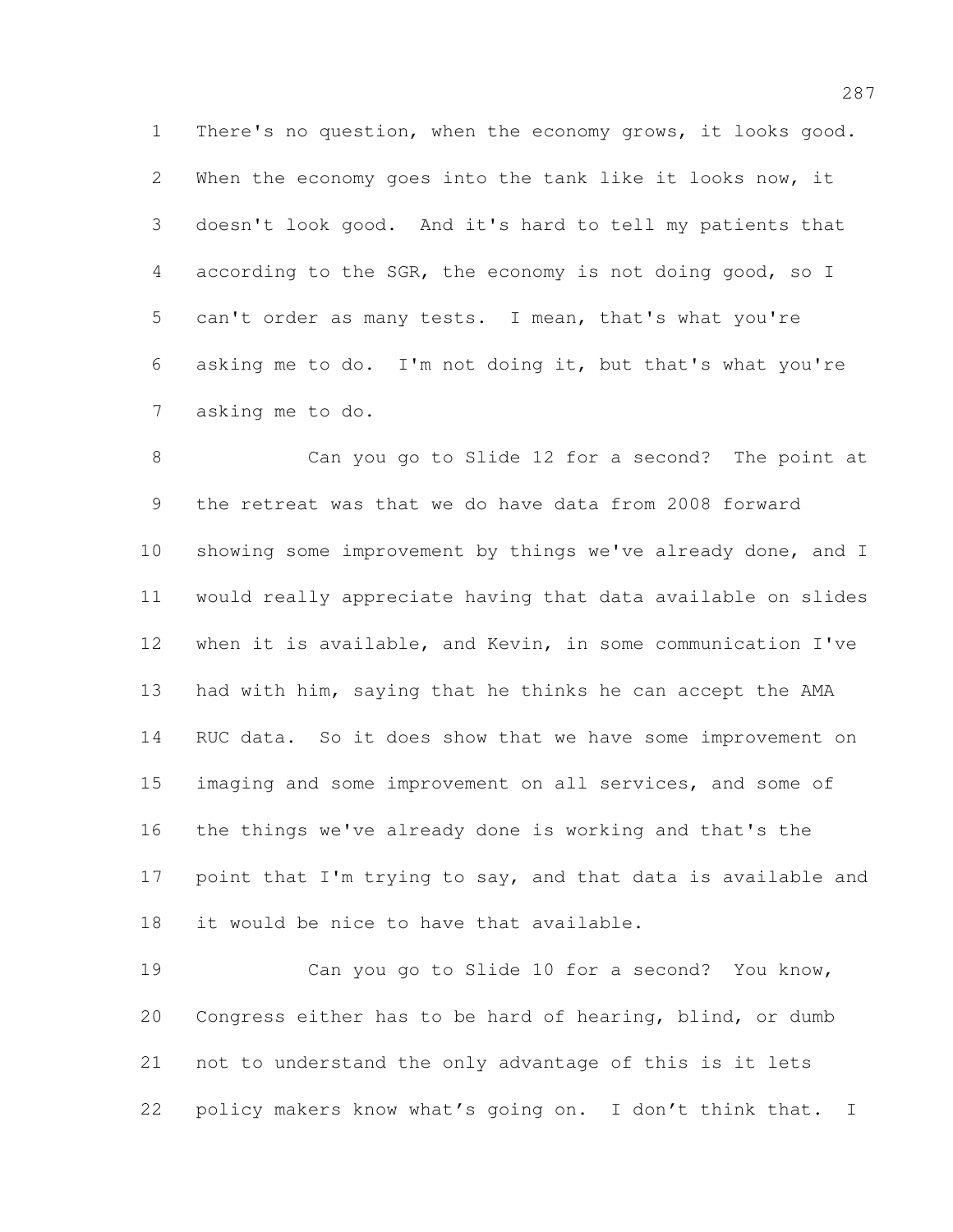would much rather have a slide up there that says the 2 disadvantages of the SGR and I don't see that. One, it hasn't worked. And for 20 years targets haven't worked. And unfortunately, it's forced some behavior changes.

 You didn't have this slide available for this, but in our package of Slide C, the actual update since 201 that I've had as a physician is about 2 percent. Now, the cost -– of course we don't have cost data, but if you look at CMS, they tell us that the costs have gone up about 22 percent and if you look at MGMA, they say around 44 percent. So if my costs are going up and my payments are staying the same and I'm a businessman, obviously I have to do something. I either have to close my business down or you're forcing me to do some behavior to pick up the difference.

 So let's go. What are some of the solutions? Well, I don't have a good solution with a gap, but I do have a solution, and I can only talk for myself and a few doctors I've talked to. I think if you pay my costs and allow me to make a small profitability, I would be happy. If you pay my costs and you gave me some profitability.

What are going to get for it? Well, the same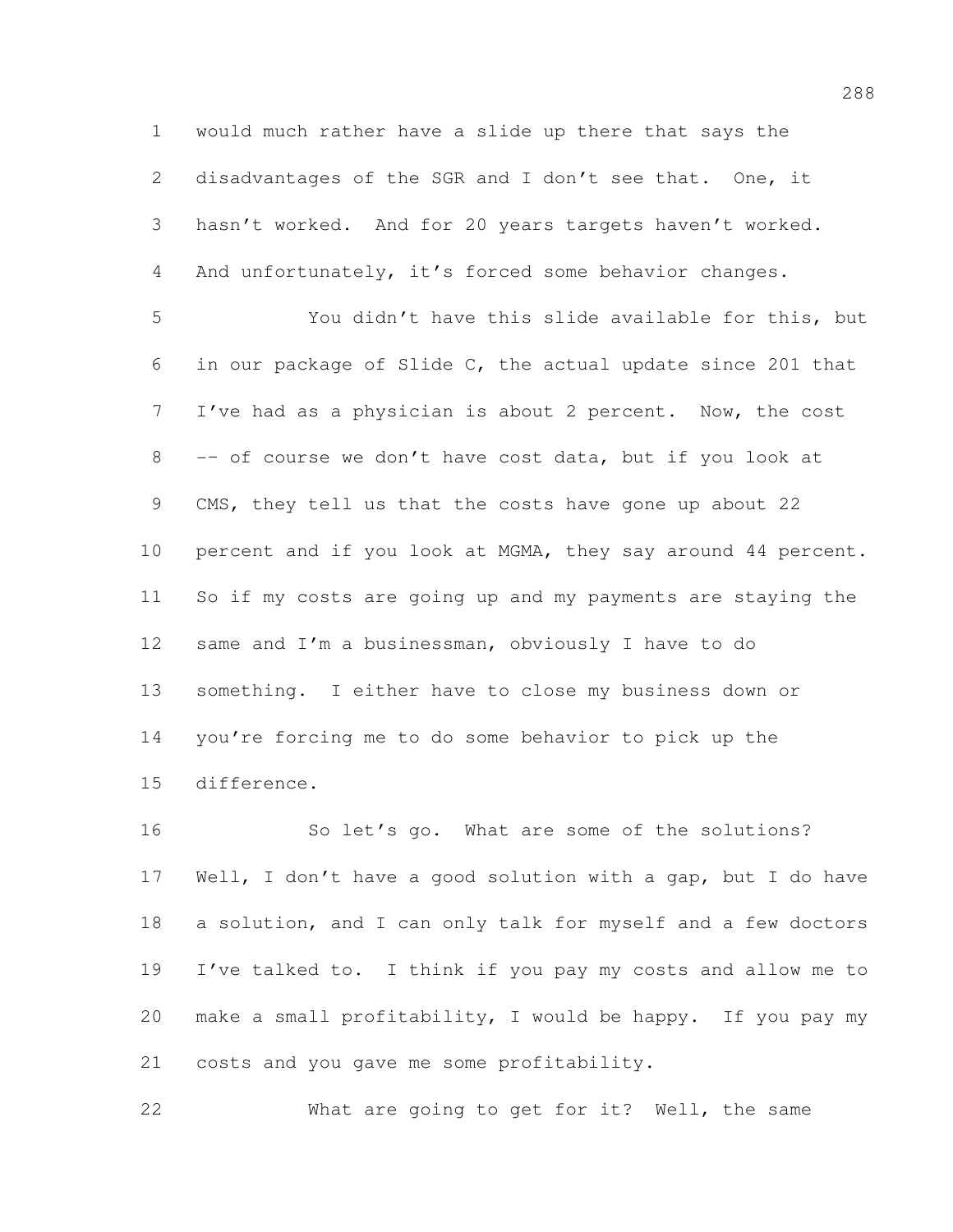thing you hope to get for the ACO, a behavioral change. I can't promise you're going to get a behavioral change from the ACO, but I'm hoping we can and I'm hoping that if we do something constructively with physician payment, we make institute a behavioral change. This system is not going to work until you have doctors working with you.

 MR. HACKBARTH: Ron, I need to raise one point with you. While it's true that the increase in unit prices paid by Medicare have not gone up as rapidly as the Medicare Economic Index. It does not follow from that that physicians are losing money. The revenues that physicians 12 get from Medicare have been going up, and although they have moderated slightly the rate of growth in those revenues from Medicare has moderated slightly in the last few years, that's after many years of very rapid growth.

 I just don't think it's a fair or accurate characterization of the economics of medical practice that physicians are just losing money. The revenues are going up. The data on physician incomes, the bottom line, the take home, those numbers aren't plunging, and for many specialties, they are doing very well indeed

DR. CASTELLANOS: Glenn, I couldn't agree with you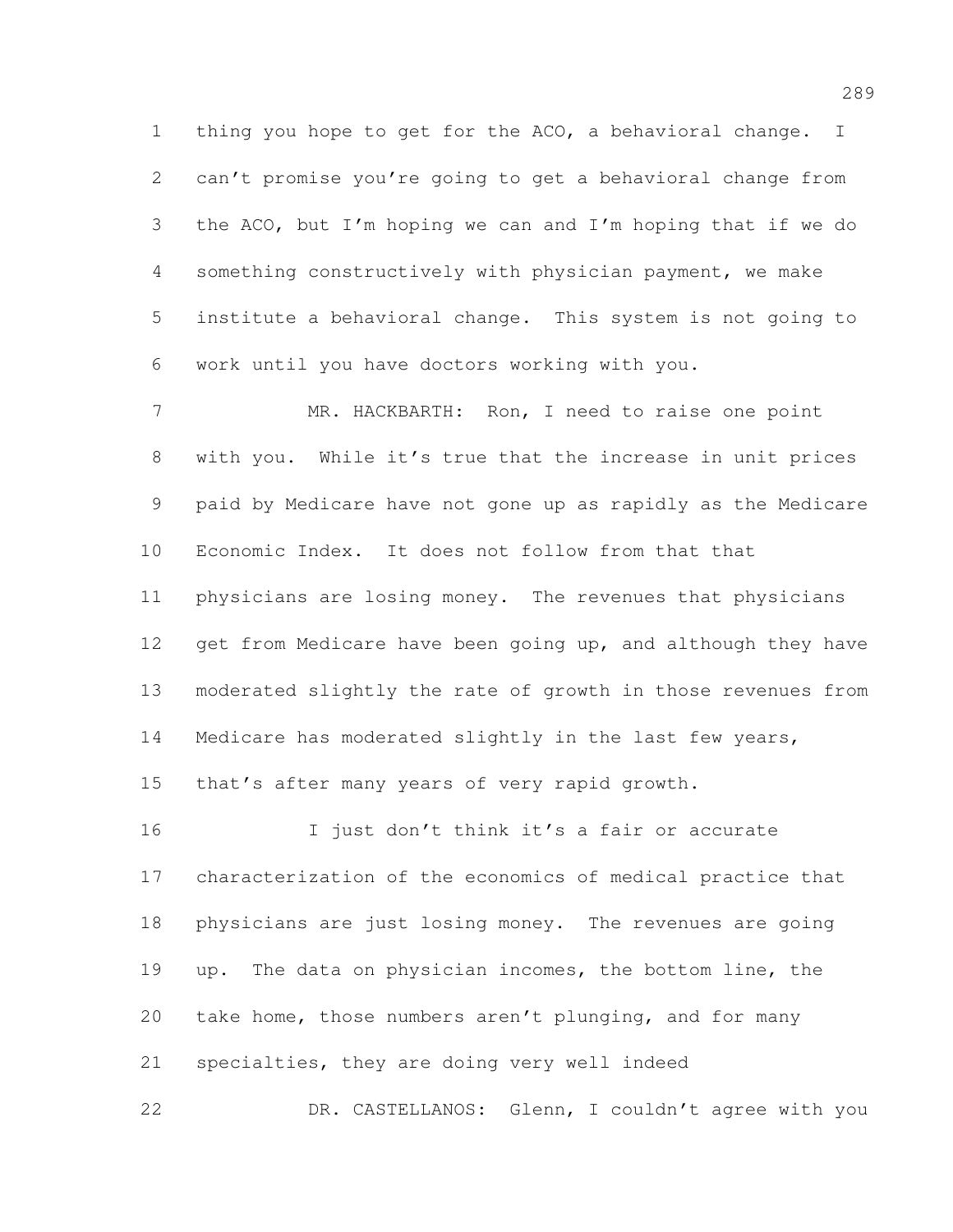more, but where is that difference coming from? It's not coming from the services I provide. It's coming from the ancillaries that are built in or I'm forced to build into my practice.

 MR. HACKBARTH: And there I think there may be an area of agreement. But again, the profitability of medical practice is not plummeting, as your comparison of MEI and updates would suggest. That is just not a complete picture 9 of the  $-$ 

10 DR. CASTELLANOS: I'm sorry if you got that message. The message that I'm trying to give you is yes, we are profitable, but why are we profitable? Perhaps because of some behavior modifications that -–

14 MR. HACKBARTH: As I said, we agree on that.

DR. CASTELLANOS: –- that we were forced to do.

16 MR. HACKBARTH: Well --

17 DR. CASTELLANOS: And I'm saying with the ACO, hopefully some of these modifications, behavior modifications will change, and I'm hoping that –- and I think physicians, for the most part and I can't talk for everyone, that I think if we got paid fairly, and we're getting paid fairly and you keep up with our costs, I think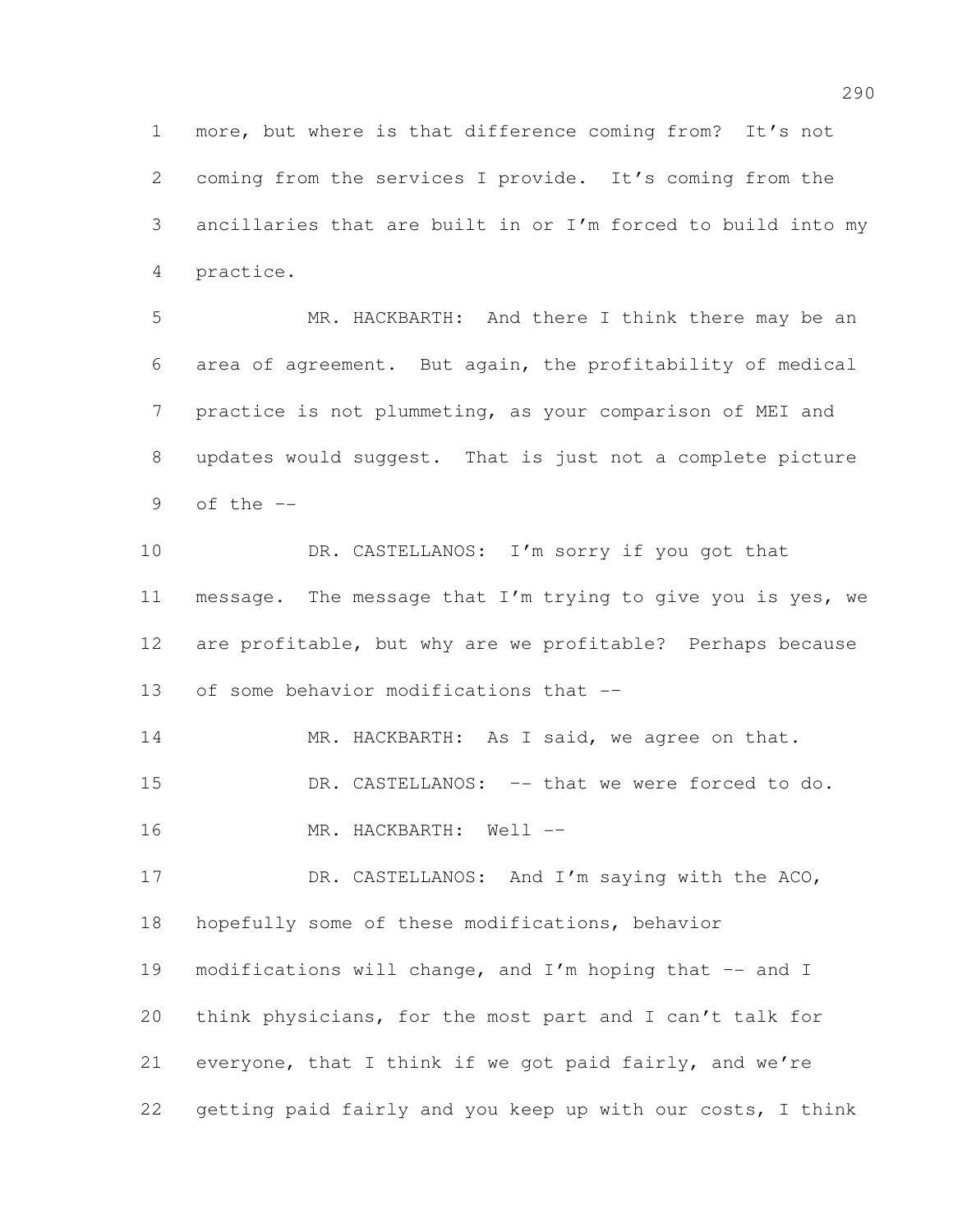we would be happy with that. I don't think we need to 2 continue to increase  $-$  and I'm not saying it's inappropriate volume, but it certainly isn't increased volume. MR. HACKBARTH: So let's emphasize that area of agreement. I think one of the potentially bad byproducts of SGR has been that it's distorted medical practice and it's resulted in more rapid increases in some services that may not be particularly value for Medicare beneficiaries 10 DR. CASTELLANOS: That's right. 11 MR. HACKBARTH: Cori? MS. UCCELLO: I am persuaded by the idea that some type of target system is a useful tool and can provide Congress some leverage. Where that sweet spot is, as Kate said, it's kind of unclear except it's clear we're not at it right now. So when I looked through these different options -– and Cristina, I thought, did a great job of putting all this together -– a lot of them made a lot of sense to me and seemed to be moving things in the right direction. I think where I struggle is that because the problem is so overwhelming figuring out how to combine

22 different options that make sense together -- because we're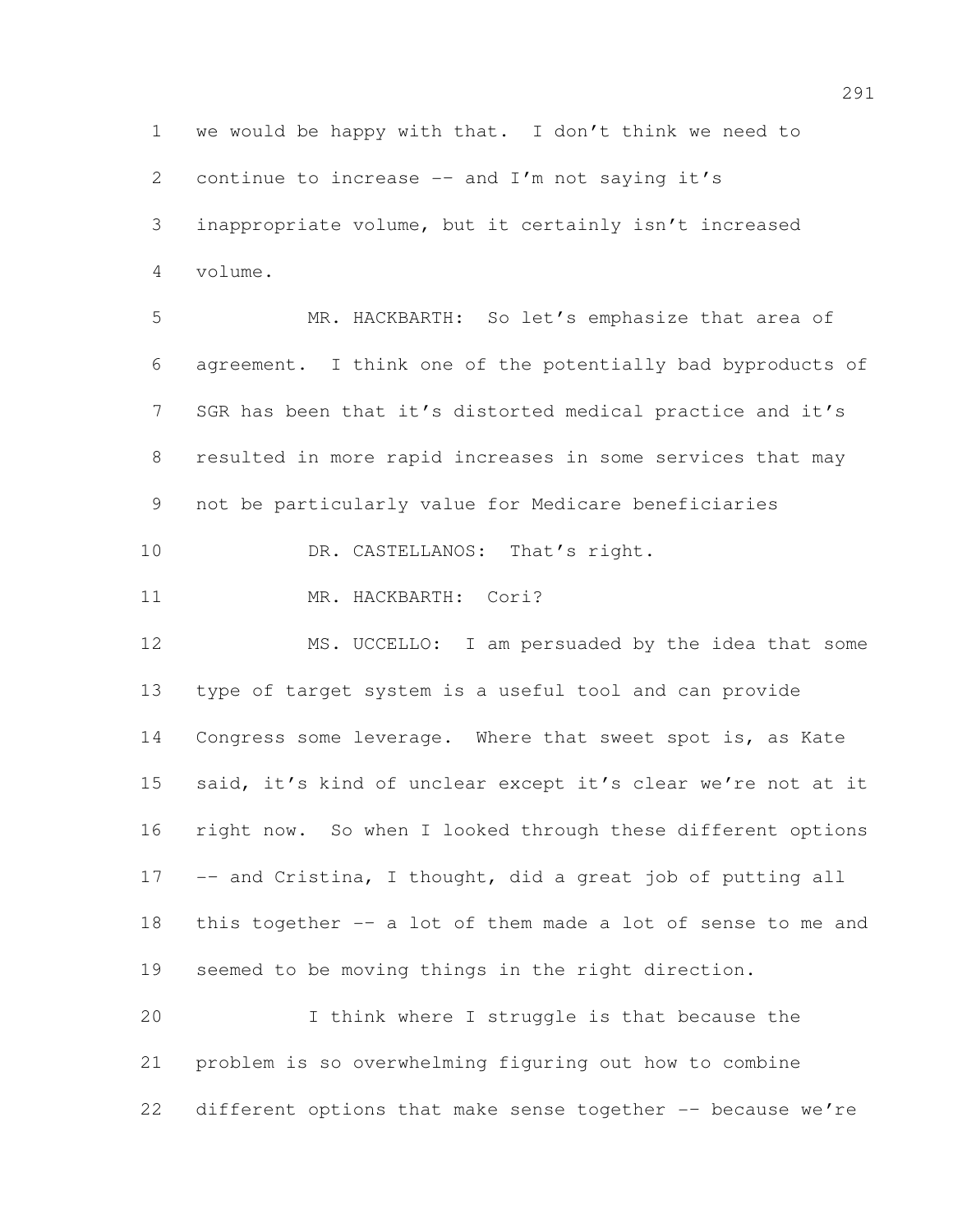talking about there's not going to be one specific thing that's going to solve the whole problem. So I just think we have to make sure, when we're putting packages of things together, that it makes sense.

 MS. BEHROOZI: I think somewhat picking up on that point, Cori, I guess I'm feeling like -– poor Glenn suffered all that abuse when he said there isn't one way to fix the 8 SGR, and it's just sort of no less clear now that you can't really fix the SGR for some of those reasons like it doesn't get at individual behavior and all those things. So I kind of return to Arnie Milstein saying, Leave the SGR in place so that we can drive people into the better systems that we 13 are working on, coming up with. Not just us here, the 17 of us sitting around this table, or the staff, but in all these other places that health care reform is going on and 16 whatever  $-$  by the way, I wonder how many physicians have been driven into Medicare Advantage by the pressures of the SGR. I don't know. It might be something to think about. But anyway, we would hope that you could use it as a stick, still leave it in place, except, obviously, as Cori said, as everybody is saying, it's beyond the tipping point of being ridiculous now. It's not working anymore. But I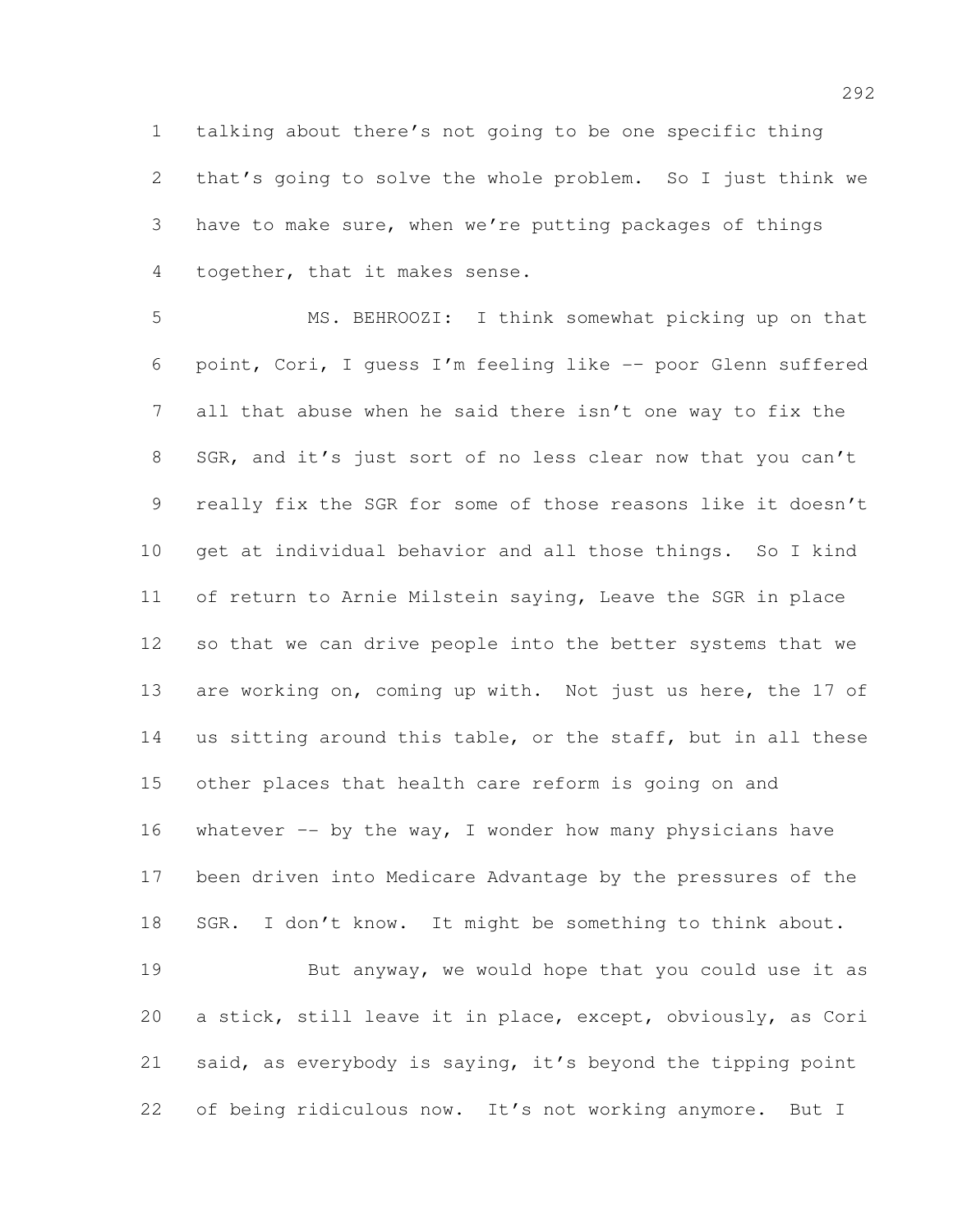think that's the only reason, really, to, quote-unquote, fix 2 it, not because it can be a good tool, but just because it's got to stop being a ridiculous thing.

 But then you've got to deal with the scoring issues. So yeah, I guess what I'm arguing for is sort of lowering the standards for judging how good the fix of the SGR is, you know, not excepted to do too much. I like the type of service regime because maybe Bob's not all the way right, but it does a really good thing in adjusting -– you know, doing good things to the relative values.

11 But it's not necessarily bad. It might have a little corrective effect. It's not too bad and I feel like that kind of ought to be more of the standard that we're looking at while we're trying to do really good things and everybody is trying to do really good things in developing a reformed payment system. So between here and there, kind of modify it and it will never be great.

18 MR. BUTLER: So three points. One is Part A and lessons learned, not that this is old stuff for many of you, but the DRG system, can you imagine if we didn't have that what utilization would look like on a per case basis? And it's -– and on top of that, not only have we got the unit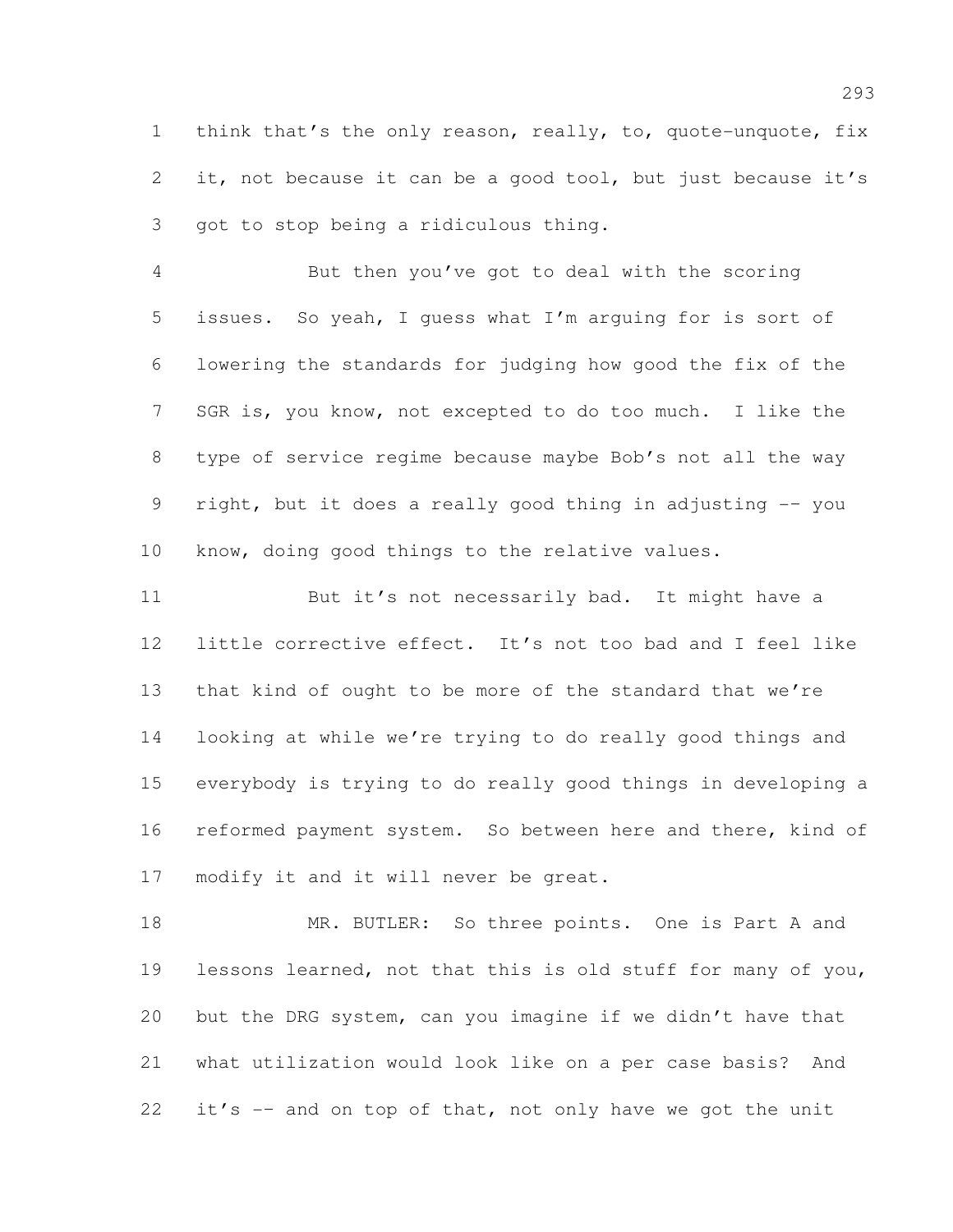pricing under control, even the utilization, the admissions per capita has some things, whether admissions criteria or re-admission rates, it's a model that should say, Well, if everybody behaved in that way, we would make some advancements in the system. It doesn't mean there can't be increased pricing and so forth. That's point one.

 Point two is again on George's Line 12. So if you 8 think about that -- and we've said it and I'll just say it again. I think what we're really thinking about is the things maybe not just above the E&M code, but that's primarily the focus that we're talking about.

12 So how do we kind of group that activity in a way the DRG does, and we can't wait for episode of care and everything to make all that, but how do we group that activity above the trend line of E&M, in particular, to incent that at a lower level in the short run, not just in the long term reform scenario.

18 Now, while I say above the E&M line, I'd note that that E&M line maybe has some churning in and of itself. It's gone up 10 percent per capita. So there may be some opportunity there.

But now I'm back into my third point, which is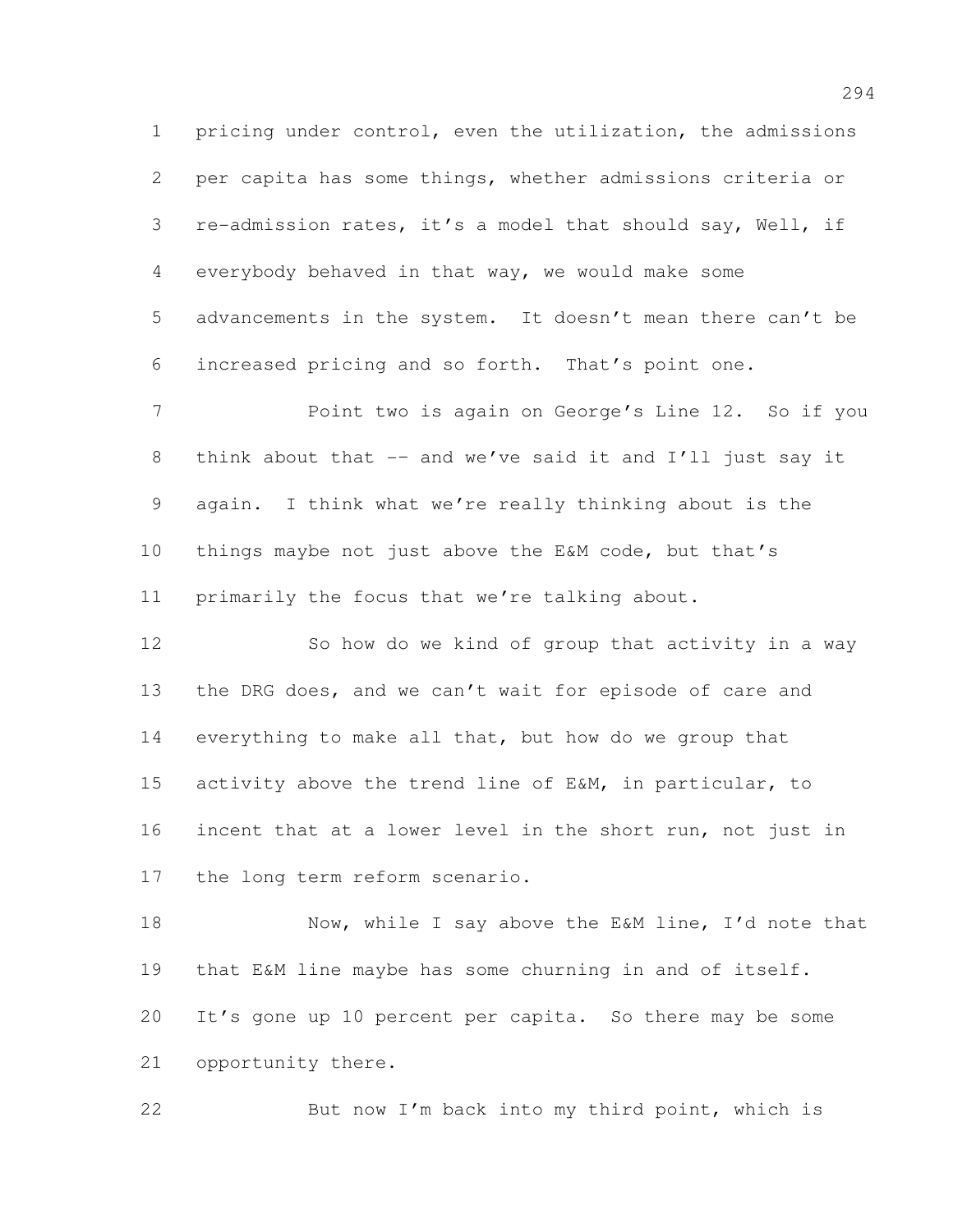Bob's, and I think there are real pricing opportunities above the E&M line to make an impact and a deposit, if not fix, some of this, and I'm thinking ahead even to our December kind of January updates thing.

 Now I'll go my third point, which is really also consistent with Scott. The average physician is on the cusp. If you came along and said 10 percent in the E&M code, that's their world, and they're thinking, I'm not taking anymore if that's what I have to take for an E&M 10 code. They're not sitting there saying, If you cut my imaging or ancillary tests, then I'm bailing out of Medicare. I think it's primarily at the E&M. That's the focal point.

14 And so, that's where we have some sensitivity in 15 terms of accessibility, I think, that we would have to worry about. Again, it just kind of makes me think there's opportunity on the pricing above the E&M code line on this chart and less so on that. That's just the realities of the world if we're trying to get at the grassroots' level physicians to be on board with what we might propose. MR. HACKBARTH: And that's consistent with what

our access data shows, that to the extent that we have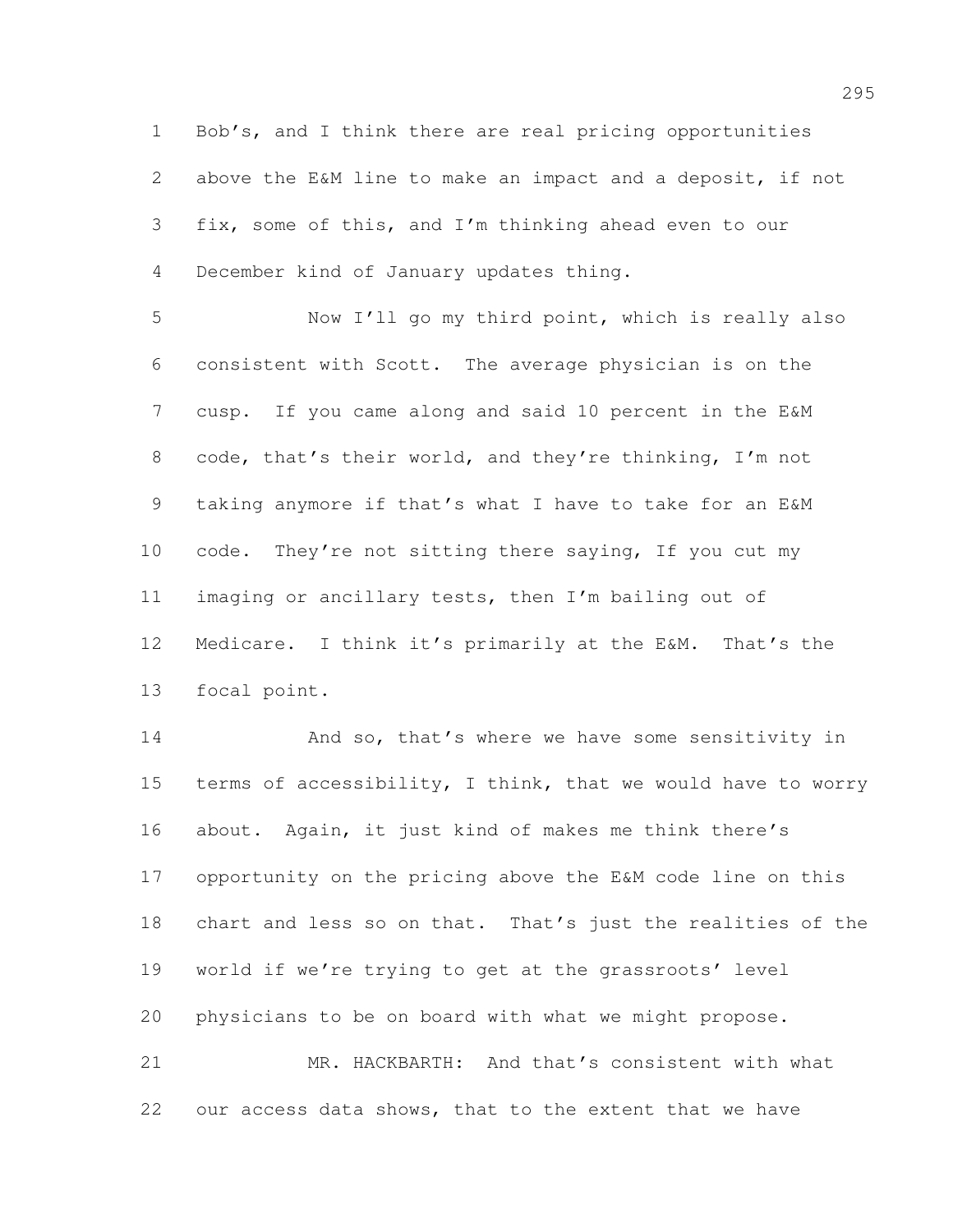access problems, they're in primary care. I know E&M encompasses not just primary care, but more broadly. But right now, access to specialty services does not seem to be as difficult as primary care.

 I want to make sure I understood the first part of what you were saying. It sounded to me like you were, by drawing your analogy to Part A, you were saying that you would look at bundling or packaging of services with E&M like some imaging services.

 MR. BUTLER: That would be terrific. Any episodes help do that. Any of those would help. But I'm also trying to think practically, like even in the next year or two what might you do while you're trying to get those bundles 14 together, and I think that there's opportunity on the pricing side of the ancillary and the testing as also an interim tool to use while you're trying to get the bundling 17 and those things together.

18 MR. HACKBARTH: Jennie and then Mike.

 MS. HANSEN: Just to confirm the short-term focus that we could probably do some real specifics, but going back to your comment about the bundling and other kinds of things that so much of this is related to these other pieces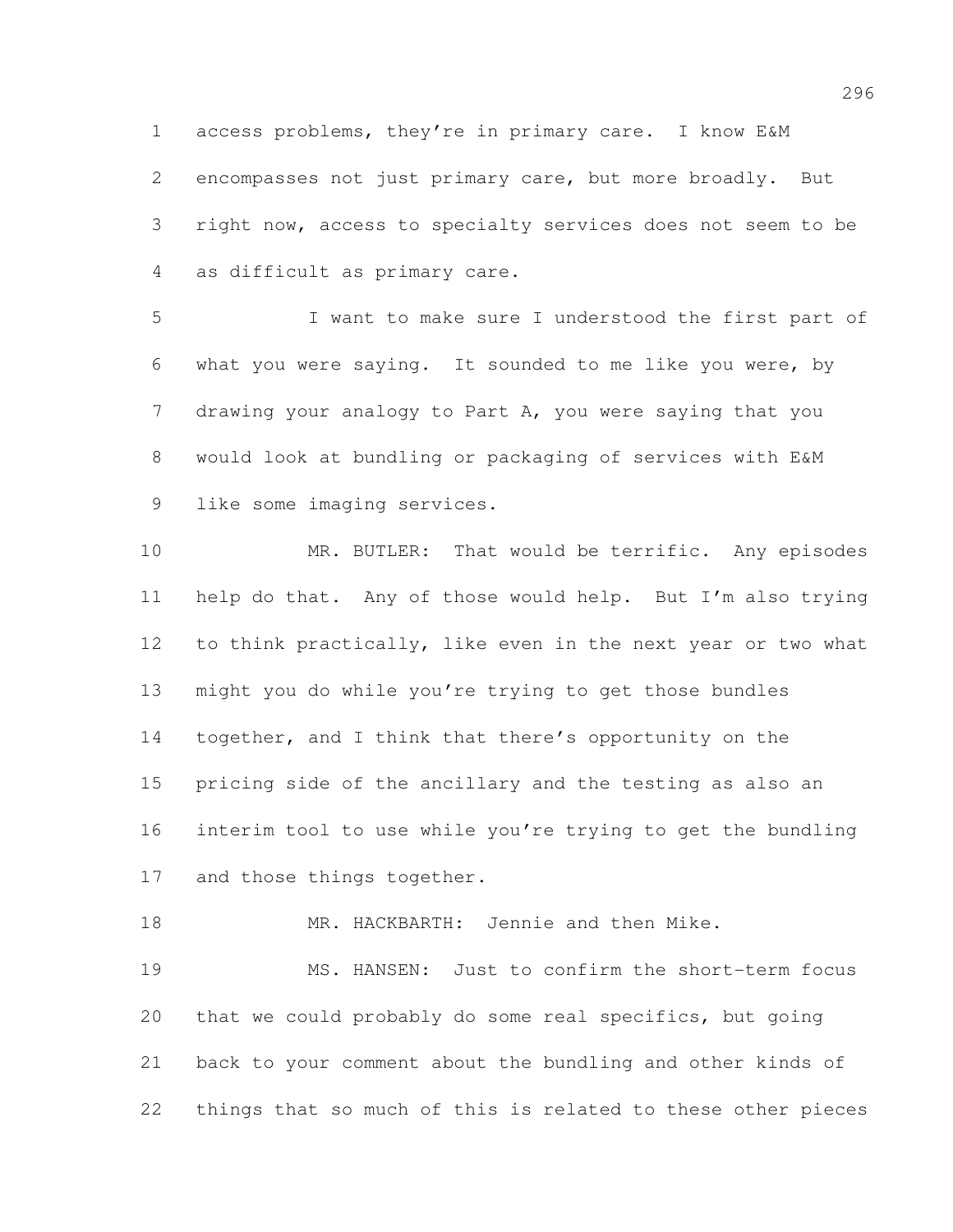of work that are the backdrop of maybe the longer range land of "incentivizing" is toward the positive direction.

 And I think just one final closure with the point that -- the example that Tom gave, because we have a whole another area of where graduate medical education is going and why people choose dermatology, with your example, over internal medicine, general internal medicine and others. 8 So these things are so -- you know, it's like they're so linked, but they're just the pragmatic point of doing something real specific in the short term that begins the shift of directionality would be, obviously, the

practical thing to do.

13 DR. CHERNEW: First, a response to something Ron 14 said about income and the amount of tests you can order, and I guess I'll say just bluntly, because at the end of the day 16 and maybe the tape has run out, to pretend that national income has nothing to do with what health care services we can afford over time, I think, is just folly and I wish it weren't so clinically.

 But it just happens to be the case, that if we had enough income, sure, we wouldn't have to worry about a lot of things. But we don't, so we do, and it's not good to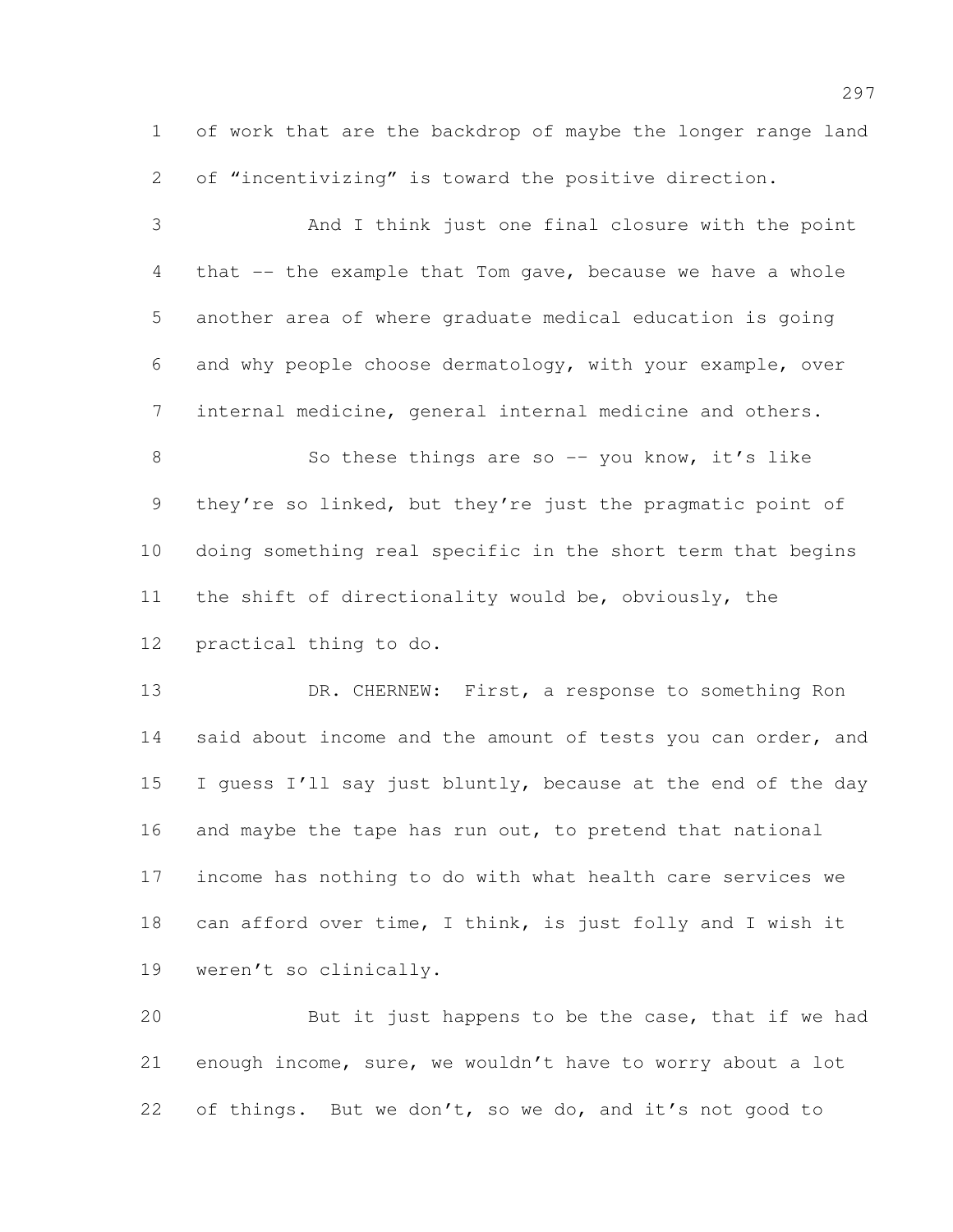have to follow the economy throughout the business cycle, but over the long run, we do have some constraints that are related to national income. If we had more income, we'd have less constraints, and that's an unfortunate aspect of economics.

 In response to Bob's comment, I think volume growth is just one indicator, and I think the idea of type of service is still going to be very blunt because we don't know, within these categories, for example, what parts are good or what part is bad. I guess if I really had my druthers, and not necessarily opposed to type of service, I would make a deal with the medical community in general to say, We have a problem with the fixes.

14 We have to hit some target, whatever that's going 15 to be, so let's have the RUC figure out what type of services within these are over-valued and try and adjust it that way. At least you have someone clinically saying, 18 We're paying too much or paying too -- now, we could do a different version which says, All right, we're going to do it because we're just going to cut all imaging and we're not going to cut E&M. Right? And if you think we can do that better and we want to do that better or someone else wants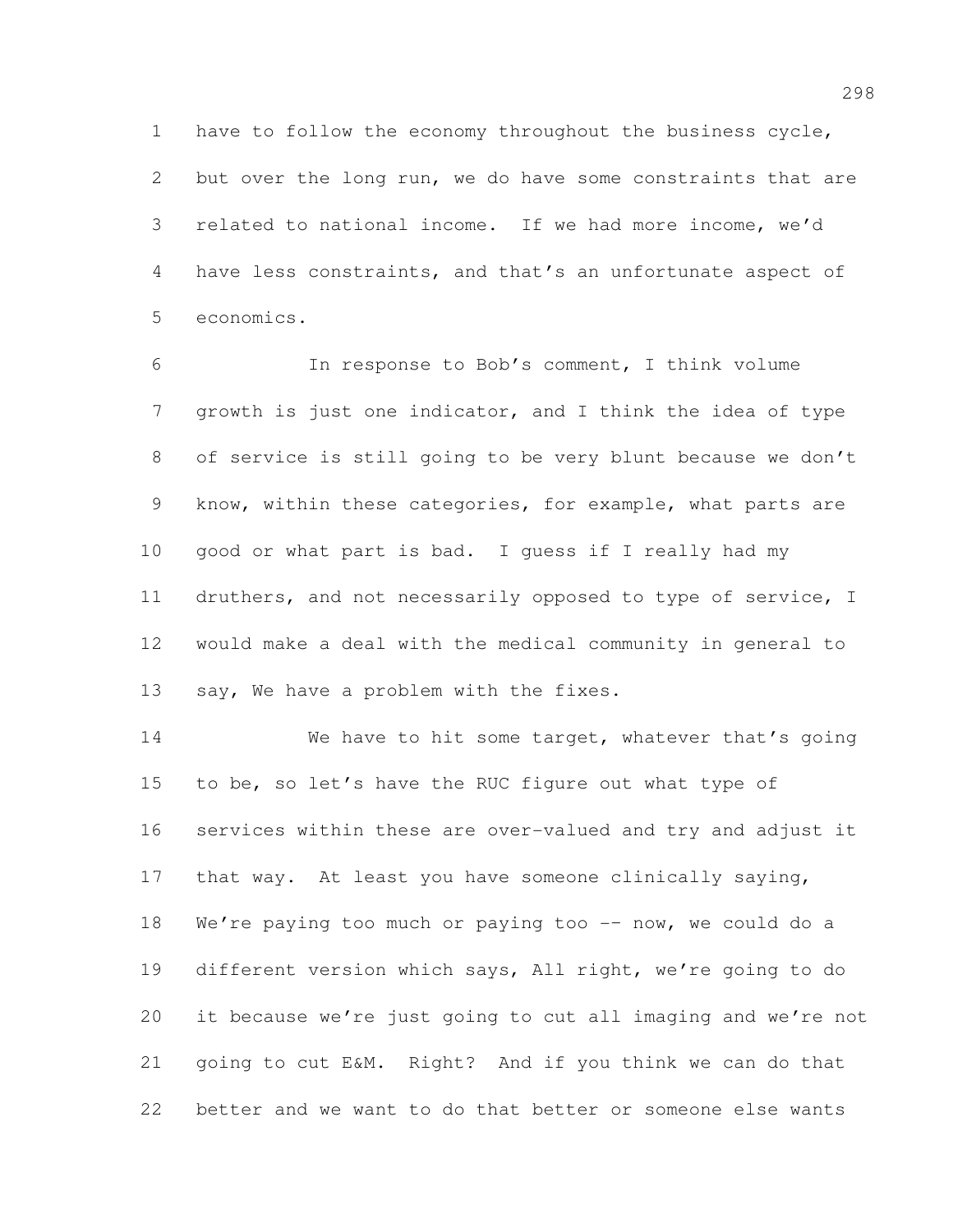to do that better than sort of clinical people that know 2 what's in the codes, that's fine.

 I guess we would have to go there because you have to go somewhere, but I guess I would rather not be trying to decide whether I'm going to do more harm or good by picking very broad categories and putting some on some Draconian trajectory and elevating others. But I guess someone is going to have to do it.

 So a few things relative to the presentation. I think it's very hard to target specific physicians so I'm kind of opposed to saying, All right, you've used a lot of imaging, we're going to put you –- you know, I think the 13 ACO-type thing gets us there in a broad way, but I'd rather not have that complication.

15 I think I'm very wary of any recommendation that says if you're in a multi-specialty group you get paid more 17 than if you're not. These sort of site of care differences just create all kinds of implementation problems that I would be really hesitant to get into in that regard. I might add, just parenthetically, that this makes it very hard in general. The ACO needs to save money

relative to the SGR if it's going to save money, which is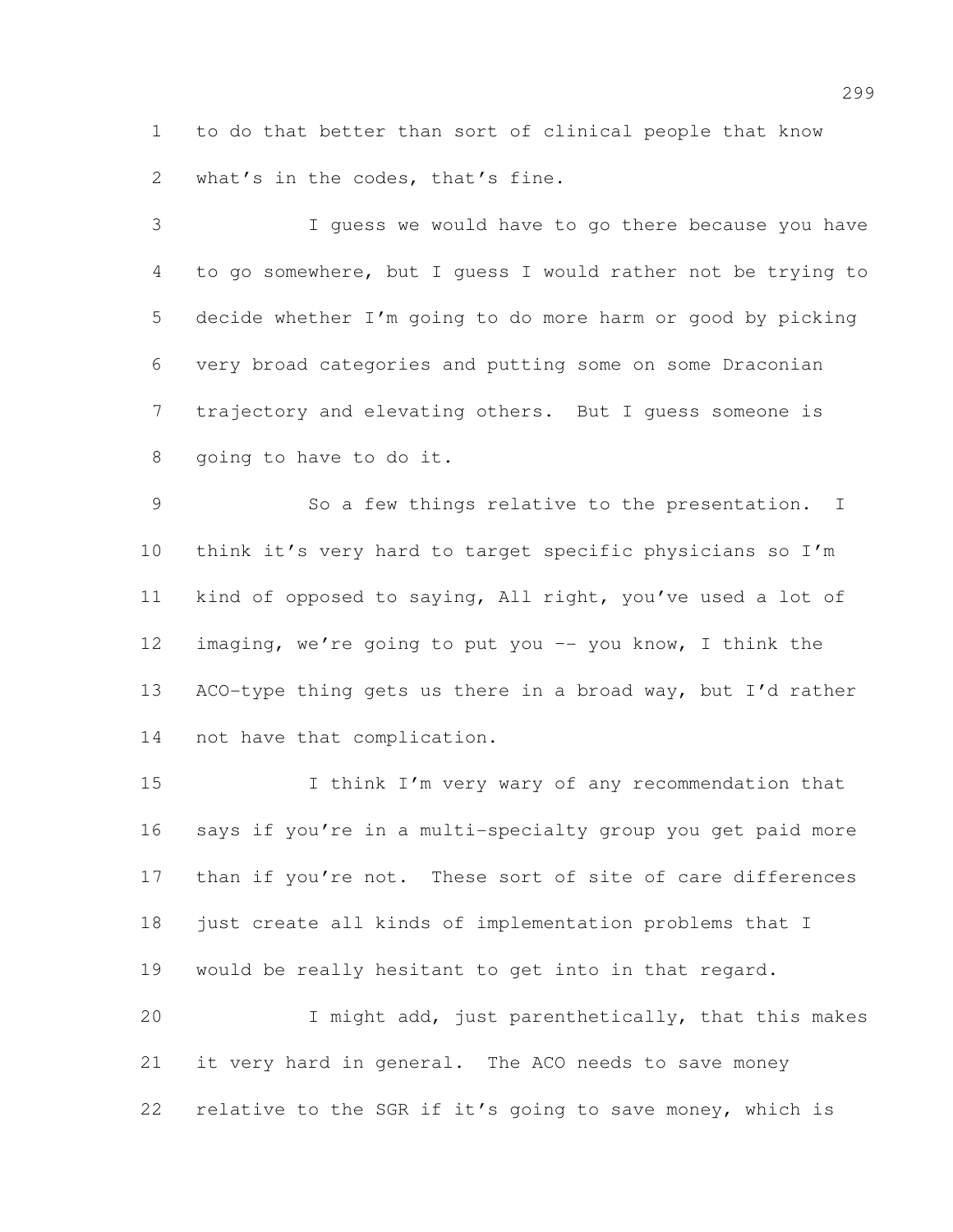incredibly Draconian. So pushing people into the ACO thing is right, but, of course, the more we think we're going to save, in the long run trajectories, if we were scoring this right, we might not save quite that much because the SGR is so Draconian.

 But I do think that if you are going to try and let the ACOs be exempted, if you will, one way or another, I think that only works if the ACOs are not paid fundamentally fee-for-service, because otherwise, you just have different fees in the different places. I think the ACOs have to be paid in a more bundled way and then I can deal with the different organizational things. It gets all the incentives, like in Scott's place, right to do that. You've 14 got people looking down.

 I think that basically is a reasonable way to go and it just will take some time to try and get that part 17 right. But that's, I think, where ultimately we're going to have to go and it's just a question of how quickly we get there depends on how Draconian they want their target to be. DR. MARK MILLER: Okay. I don't mean this the way it's going to sound. It feels like all the options were sort of taken off the table. Do you have -–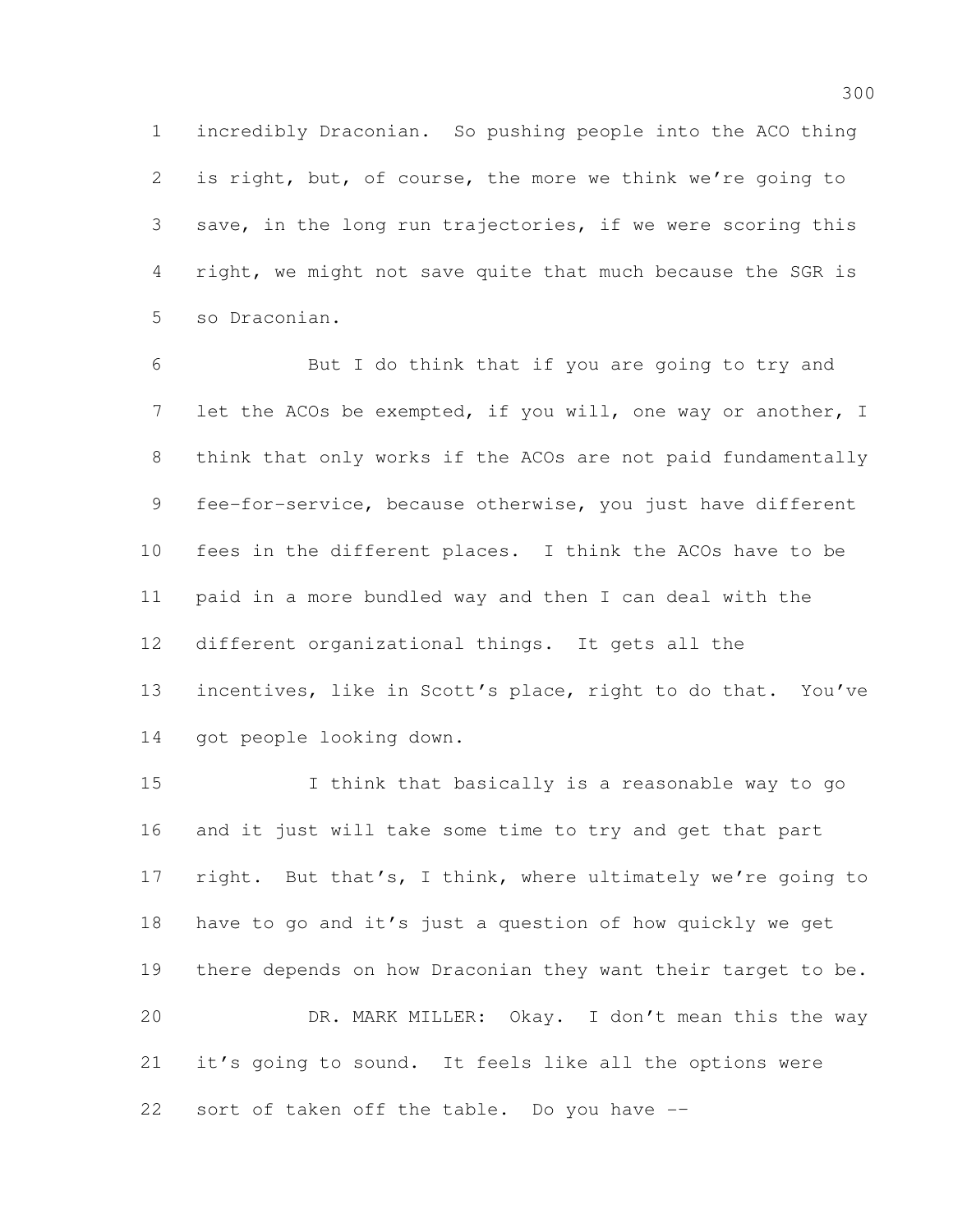1 DR. CHERNEW: No. [Off microphone]

 DR. MARK MILLER: I didn't think necessarily you were thinking that, so maybe just one more sentence or two. DR. CHERNEW: I think getting people to the ACOs, figuring out how to do that, and then depending on what target -– you don't want the 330 billion, if you go back to 330, whatever slide it is, so you have to figure out how far –- what target you want within that, how much below you want that to be and then the question is, do we do it by type of service, which I guess we would have to do. That's the best of the remaining ones. Or do we say to some organization that's more clinically oriented, All right, you hit this target by telling us which of the over-valued services based on volume and what you know about the services and what you know about ancillaries, and if you hit the target well enough, then the SGR hammer will come down less because you're doing it service-specific.

 The problem with the SGR is it takes all the 19 services, good, bad, indifferent, whatever they are, and it just slashes them all. And so, if there's a target you have to meet because of that, you can either do it in the 22 aggregate or you can pick the specific ones, and the type of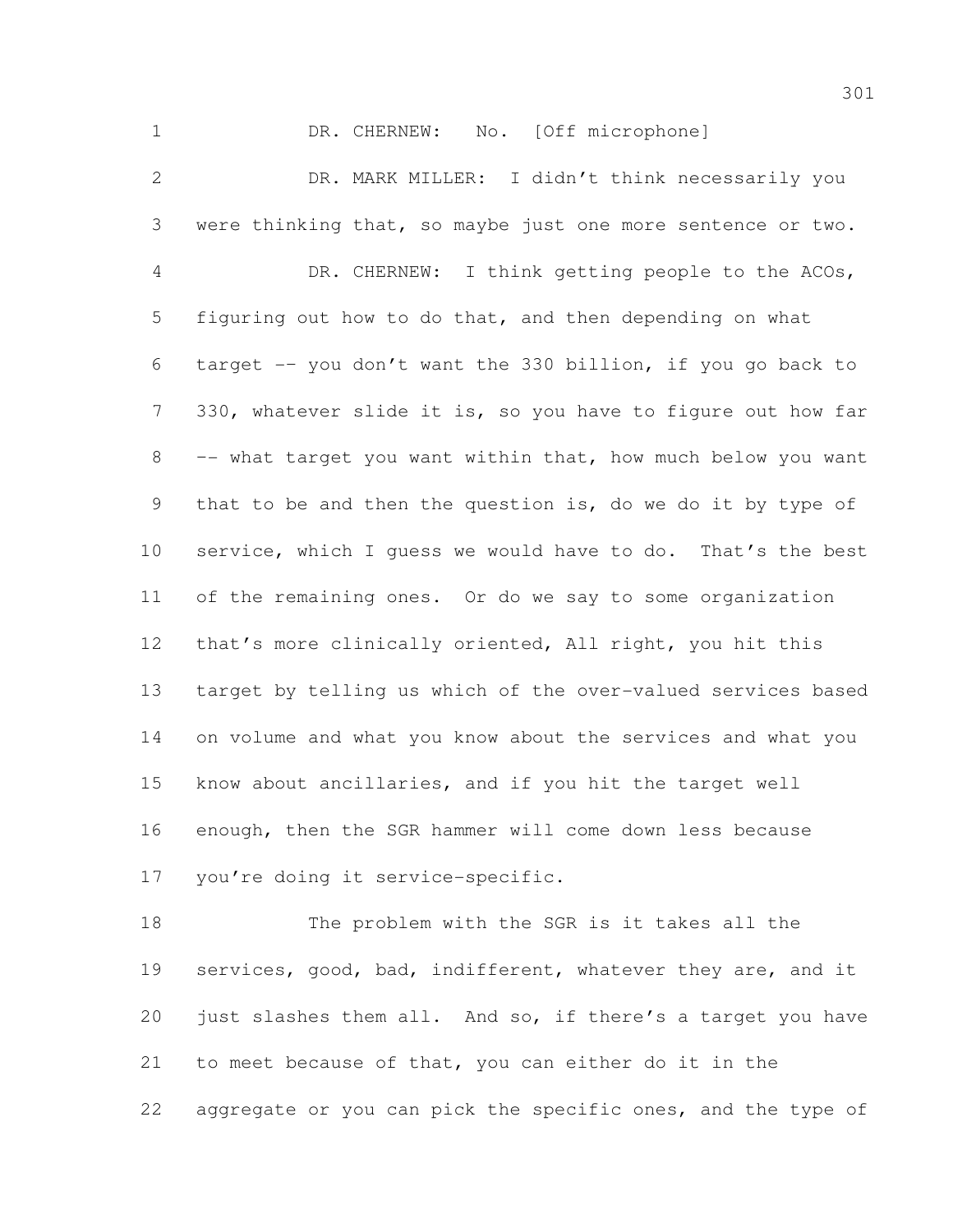service option is you take them in groups and you can make those groups narrow or broad, and if you trusted the clinical community to hit whatever target right, I would do it through some sort of RUC process, opposed to us trying to do it or say something.

 DR. NAYLOR: Honestly, first I think we should operate within a budget, so I don't know that we've talked about this, but your recommendation about having a total Federal spend on Medicare all in, I think, is important even though it doesn't get to the providers directly.

 And then what might be some mechanisms as we transition from SGR to being the prudent purchaser, maybe some of the earlier recommendation around if you have a Federal target, are there graded benefits or ways in which we could begin to think about incenting beneficiaries to really go for the efficient effective services in the short term until we learn what we're going to hopefully learn over these CMS demos around ACOs, et cetera.

19 So it seems to me that we -- I think, though, we should start with a budget that says, This is our target. MR. HACKBARTH: And so, just as a reminder, one of the features of the Affordable Care Act was that down the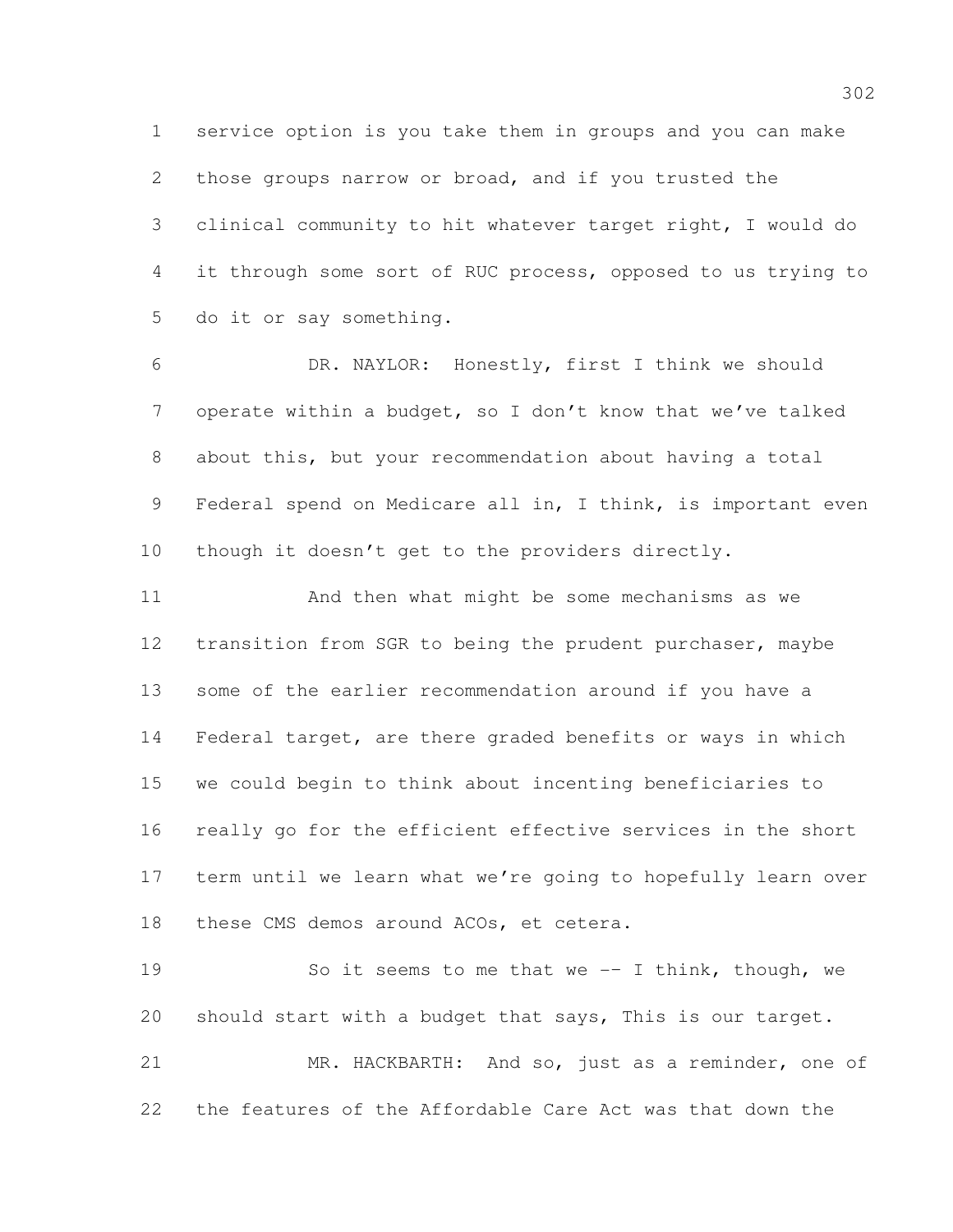road a little ways, they do establish basically a Medicare budget linked to the Independent Payment Advisory Board process.

 Now, it's a complex set of provisions and there are limitations on who can be cut by how much, but that is an initial step towards saying, not just for physicians we've got to limit the growth, but program-wide we need to limit the growth and we need people to advise us on how best to hit those targets. That's the essence of the IPAB proposal.

 DR. NAYLOR: Does that prevent us from 12 recommending, over the next three years, that we operate within these parameters in terms of Medicare spending today, plus or minus?

 MR. HACKBARTH: Well, it doesn't prevent us from saying that except if we say that, what comes with it is the obligation to say what we would change in order to hit the budget.

DR. NAYLOR: Right.

 DR. CHERNEW: Not to be over-inflammatory, and I realize I'm going to regret this, but one other approach would be in the line of what Mary said, is to allow some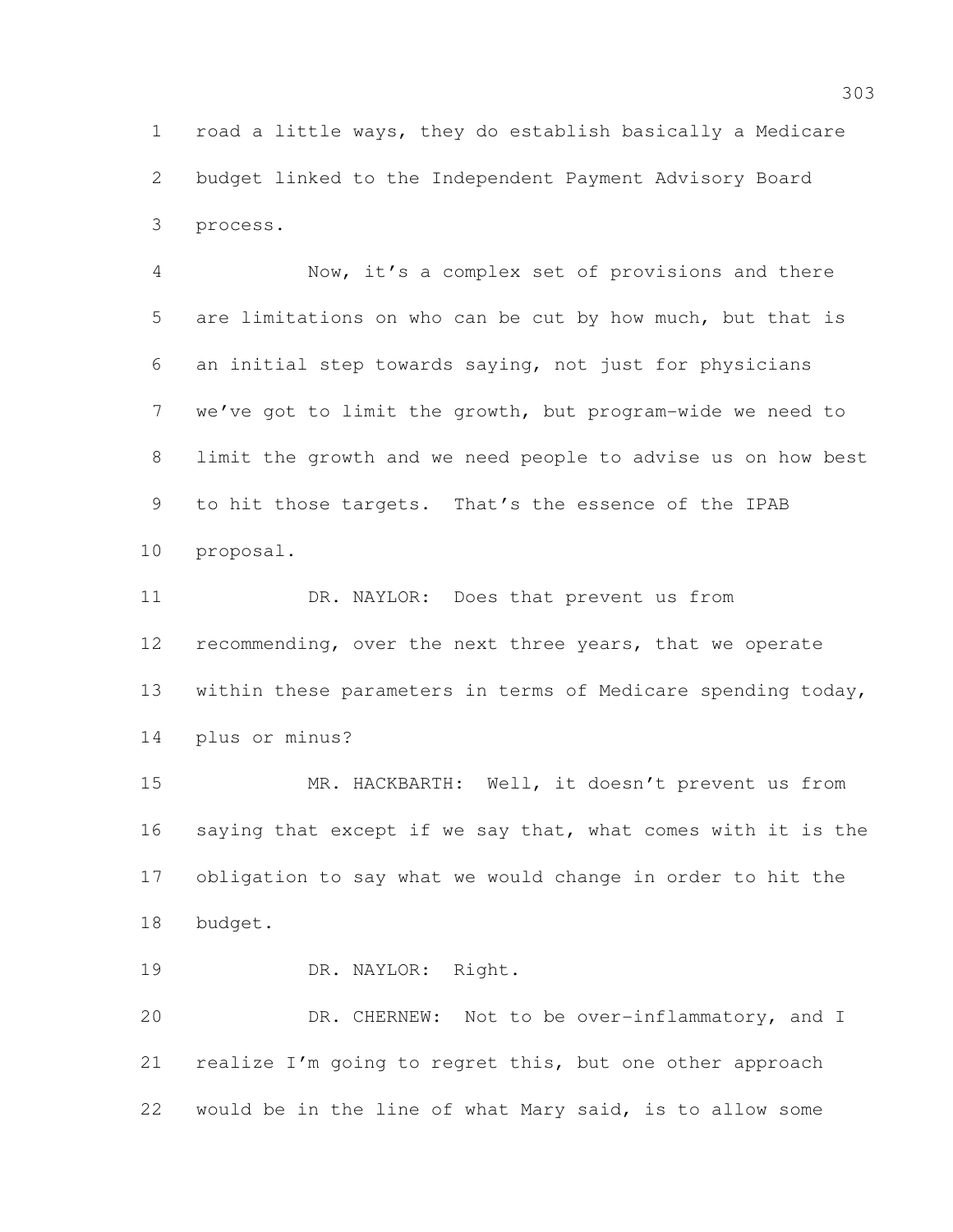amount of balanced billing above what Medicare pays and then begin to think through the incentives. So I realize I'm not advocating that. I'm just trying to have a list of things you could do if you couldn't afford Federal funding a certain amount of this money, but you realize if you don't pay this, the whole system may well collapse. And so, I'm not a big fan of allowing that, but you could begin to explore that to solve the whole and some of the problem, and you have to figure out how to do that.

 DR. BORMAN: I think one of the things you said earlier, Glenn, is pretty important in terms of trying to specify what we get for some longer term relief or change or whatever it might be, and I've been struggling to think 14 about what, in practicality, some of those things might be. And so, I think one of the things that I remember Bill Scanlon constantly telling us is, that we don't full advantage of the notion of getting data back. We pay out a 18 lot of money, but we have this sense that we can't require people to give us more and better information. And yeah, there are some practicalities about what you can report and all those kinds of things, but we keep coming back to the notion that physician fees are the one thing that doesn't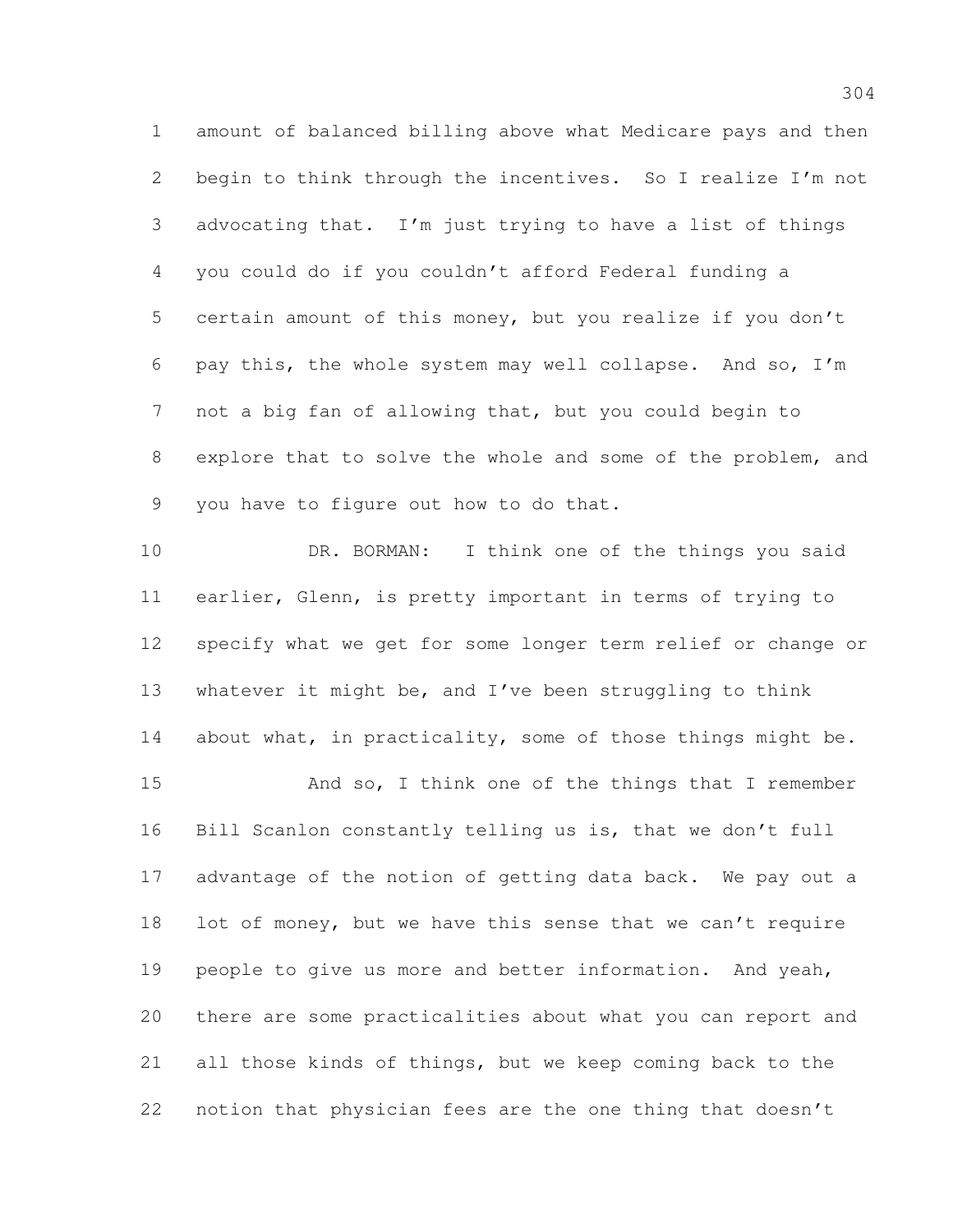flow through a cost report kind of mechanism.

 So maybe one of the things is to tie it to starting to get the kinds of data that we think we might lead us to better estimates and better projections, number one, and maybe targeting some of the meaningful use criteria towards those kinds of things as well, because I think also, as Bill pointed out to us, a fair amount of that information is known to physicians about their practices through other mechanisms, because it also starts to get at some of these things about income from other sources and whatever that may, if we could parse it out, kind of help us understand this a little better.

13 I think another thing might be that we agree to an acceleration of the time frame where P-for-P or resource utilization or some of those other things start to go on a compressed time frame to the withhold category as opposed to 17 the bonus category. I'll probably need a remote car-starter after having said that.

 But I think if we are –- there's no question that physicians are part of this problem and we control, to a large degree, some parts of this problem, but we need to be 22 able to identify some things that we can contribute back, in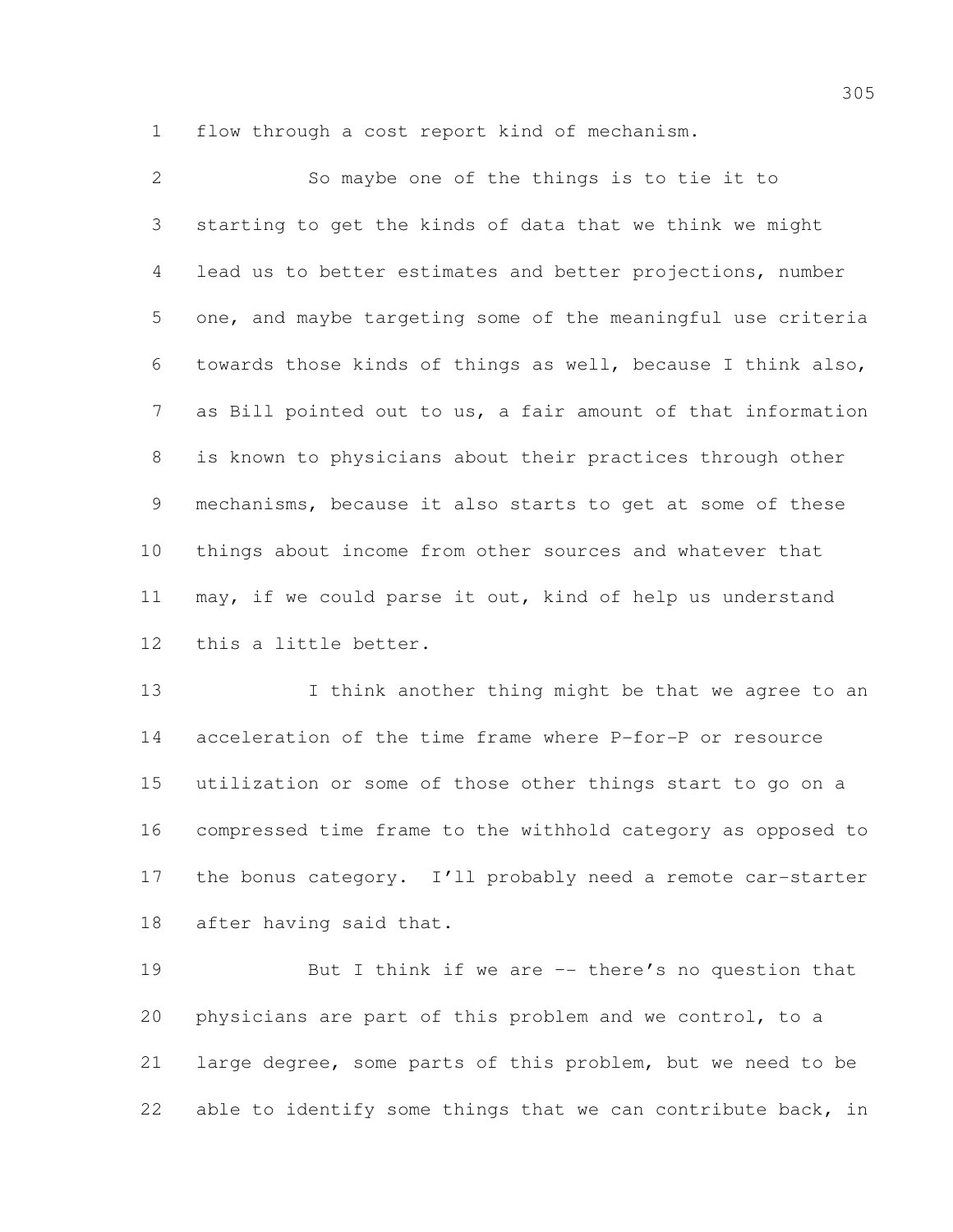turn, for getting some stability, which I think at the end of the day, whatever we do needs to come out with some three to five year stability. The unpredictability. We're just kind of not getting there and I think there are some trades that would be reasonable to ask of the physician community.

 And then if you go back to the type of service category graph, while I would agree that that line above is the richer target, I would point out that some of us folks down in the lower lines kind of are the ones that order some 10 of that stuff on the top line. And so, maybe there needs to be a little but if negativity for a lot of ordering.

12 I mean, to just penalize the people who do it without sort of coming in some way at the folks who order it –- and granted, I'm the one who's talked about at the end of every advanced imaging report is about the next test you should get in order to see something better, and that's not good. But lots of do it and then turn around and order it. So I think it's a two-part problem there and we just need to be a little careful about that.

 MR. HACKBARTH: That's a really important point. That's the appeal of directions like ACO. So as opposed to arbitrarily manipulating rates to types of services or types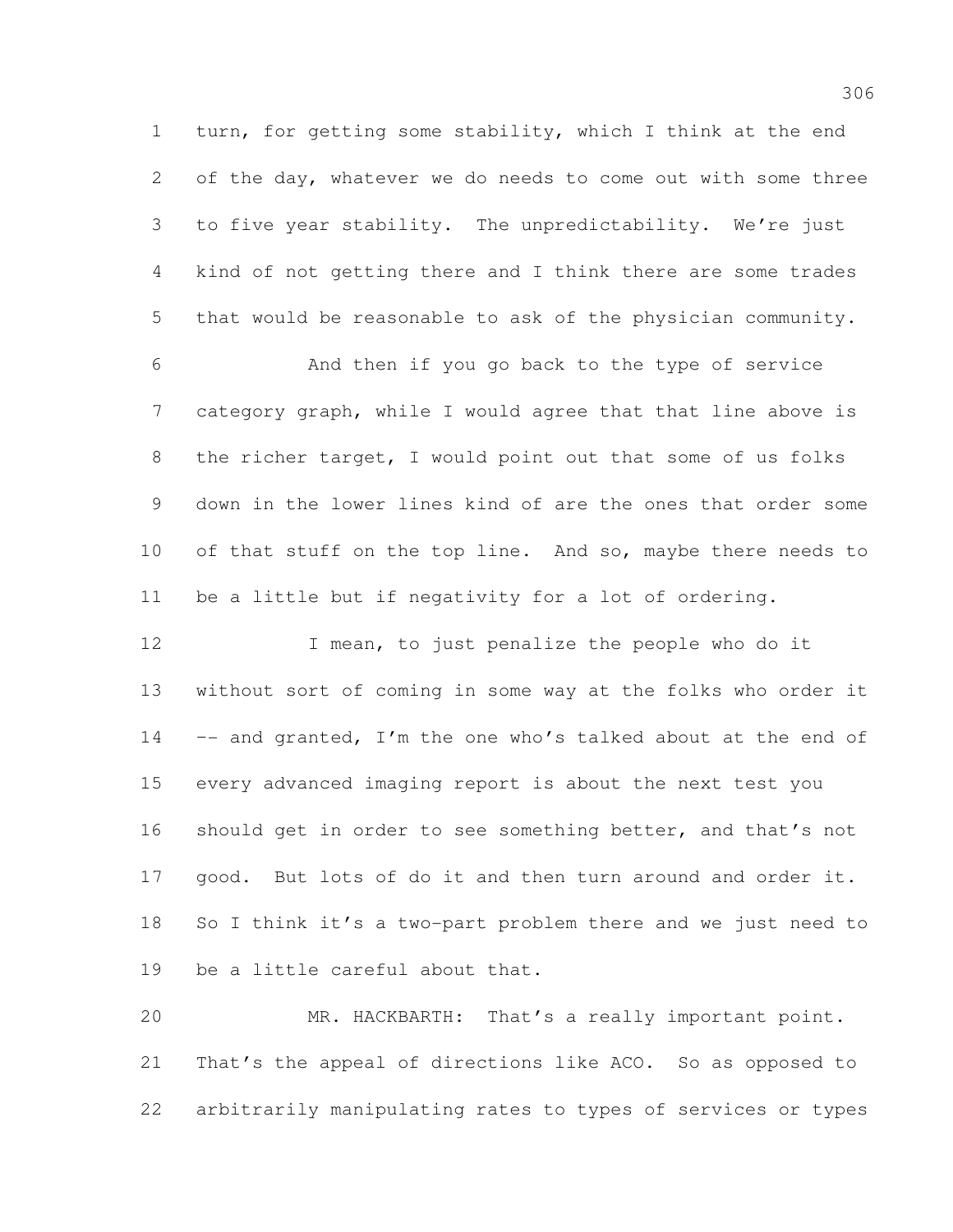of physicians, it says, Let's move towards more organization and collective responsibility for producing results for patients. So that's, to me, a way more sensible way to go. The problem is that that doesn't do anything to reduce the \$330 million, or at least not anything significant –- 330 billion. Excuse me.

7 DR. BORMAN: But my point on that would be that as you think about what do we need to take out of imaging, that maybe some of it –- there's a portion of it that comes out 10 of the deliverers of the imaging service and maybe there's some little piece of that that comes out of the people that ordered it. That's what I was getting at. I realize it doesn't solve the 330 billion.

14 MR. HACKBARTH: I don't think we're home yet. I don't think we've figured out how to solve this yet. But this is a good start and thank you, Cristina.

 We'll now have our public comment period. Let me remind you of the ground rules. Please begin by identifying yourself and your organization. Limit your comments to no more than two minutes. When the red light comes back on, that signifies the end of your two minutes. And as I always do, I'll remind people that this isn't your only or your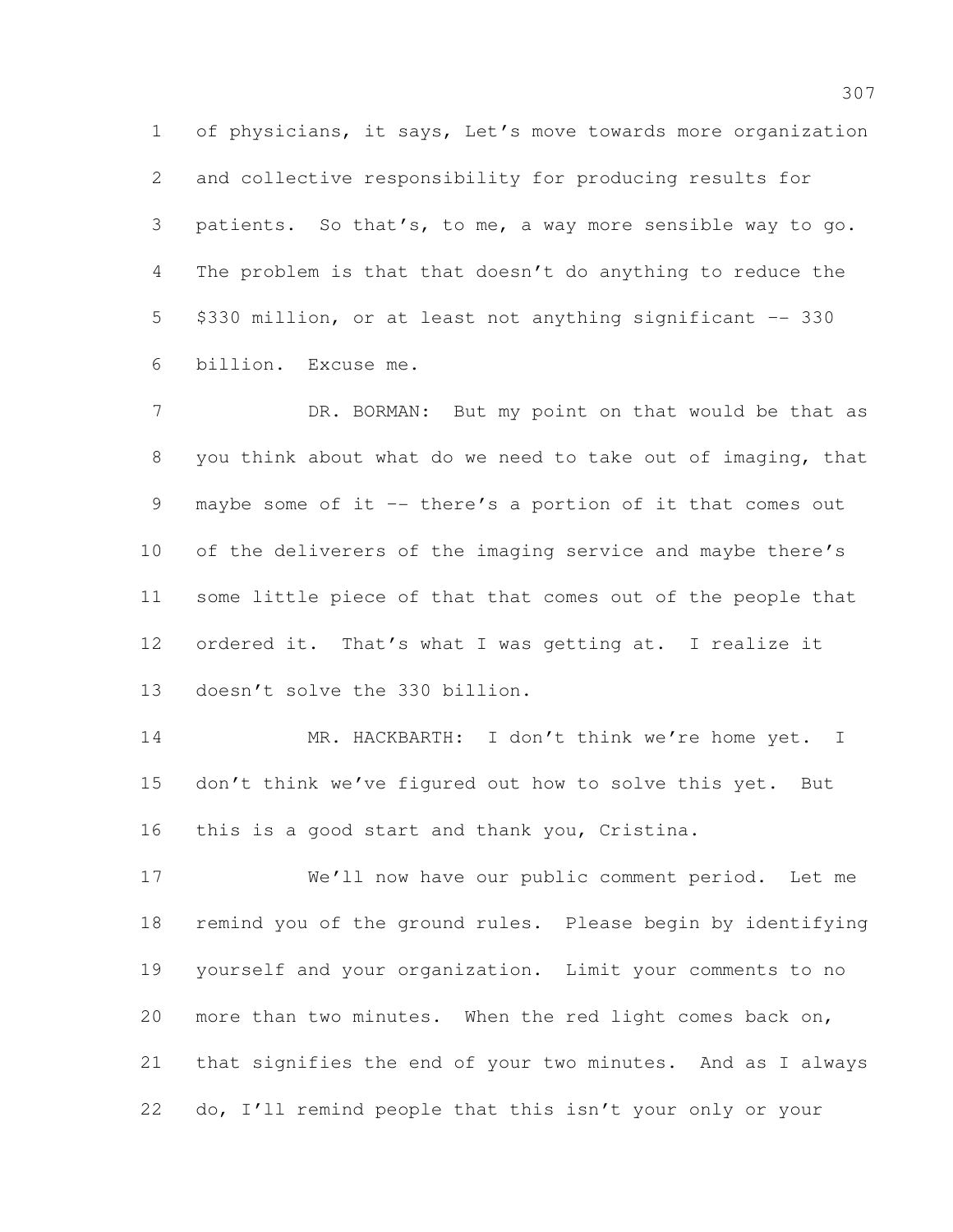best opportunity to community with the Commission. I urge you both to be in direct contact with the staff and to take advantage of our website where there is an opportunity for people to file comments as well.

 MS. TODD: My name is Laurel Todd. I'm with the Biotechnology Industry Organization. My comment relates back to the first presentation of the afternoon on Least Costly Alternative, and I promise I'll be quick because I, too, want to get home.

 So we represent a membership who spends billions in research and development to bring novel therapies to the market every year. And as you're not surprised to hear, we have a particular interest in LCA discussion. As I said, 14 I'll be brief. We appreciate the opportunity to comment here, and we have also met with the Commission staff and appreciate that opportunity as well.

 We agree with the conclusion of MedPAC staff that there's currently no statutory for CMS or its contractors to make Least Costly Alternative determinations. Congress chose a very specific reimbursement methodology for drugs and biologics in the Medicare program by moving from AWP to ASP. The methodology is widely seen as accurate and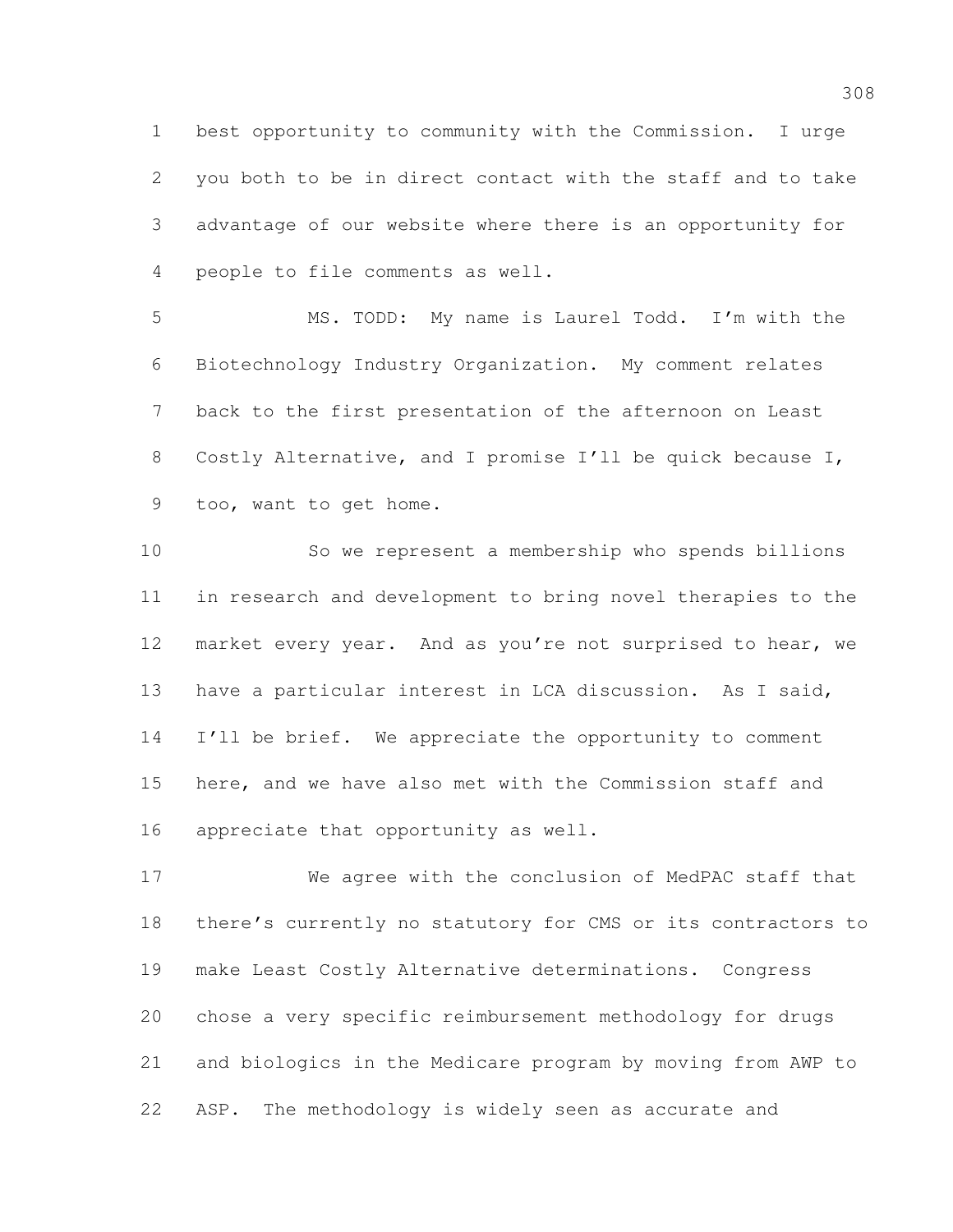effective and should continue to be followed.

| $\mathcal{L}$        | This is a competitive market price that takes into          |
|----------------------|-------------------------------------------------------------|
| $\mathcal{S}$        | account rebates and discounts necessary to compete not only |
| $4\phantom{.0000}\,$ | within Medicare, but also those discounts achieved by       |
| 5                    | private market negotiations. It also reflects the generic   |
| 6                    | and multi-source pricing based on FDA determinations of     |
|                      | those characteristics.                                      |

8 Moreover, there are a number of potentially innovative payment methodologies that Congress drafted CMS to explore through PPACA and efforts should focus on ensuring prudent implementation of these ideas with a continued focus on quality. Furthermore, there is not currently a process for making evidence-based decisions on the sameness or similarity of particular drugs and biologics outside of an FDA determination that drugs are bio- equivalent, or through the forthcoming process for bio- similars. This is not currently what is evaluated by the CMS coverage process.

 So consequently, we do not believe it is appropriate to move forward regarding LCA and urge MedPAC to continue considering the many issues that would need to be addressed before policy recommendation in this area could be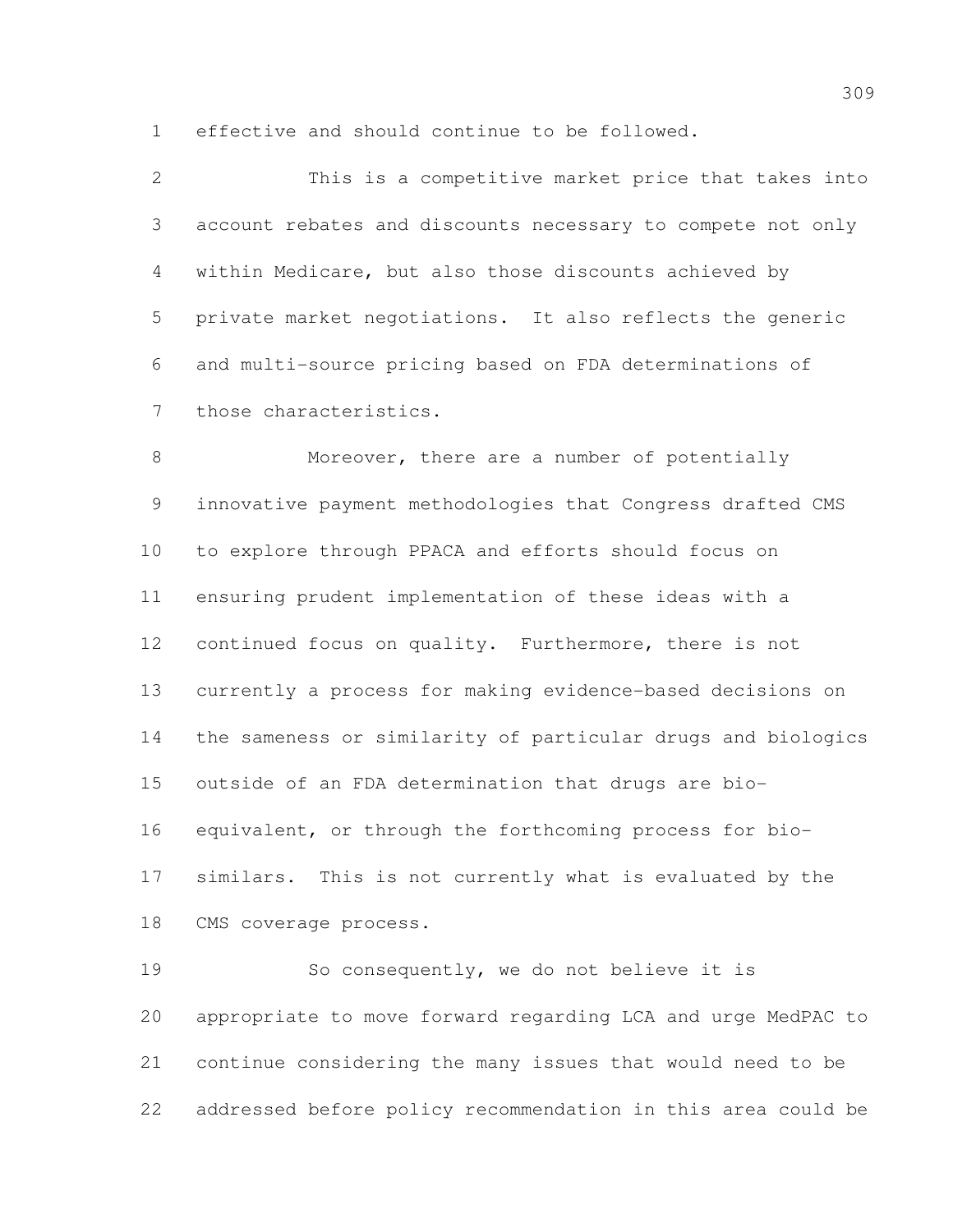made.

 MR. CONNOLLY: Can I use the time she didn't use? Gerry Connolly with the American Academy of Family Physicians. I really appreciated the rich discussion on the SGR today. There's a real popular, somewhat popular vernacular going around called repeal and replace. Years ago MedPAC said repeal the SGR, and I would hope that you would stick with that position. I know that you're getting push-back from Congress that they want something to replace that with and I think today you started to tease through some of the very difficult territory about how to get to that.

 Realistically, I think you were talking more about 14 the replacement and the long-term solution, which we're very encouraged by and interested in, but the long-term solution, I think, needs to be laid out to Congress in the near future. I don't think you need to do anything in the short term, by November 30, because I think they're only going to do another patch.

 But I think what this organization, this Commission, can do, as an advisory body to Congress, can do something before November 30 and that is insist to Congress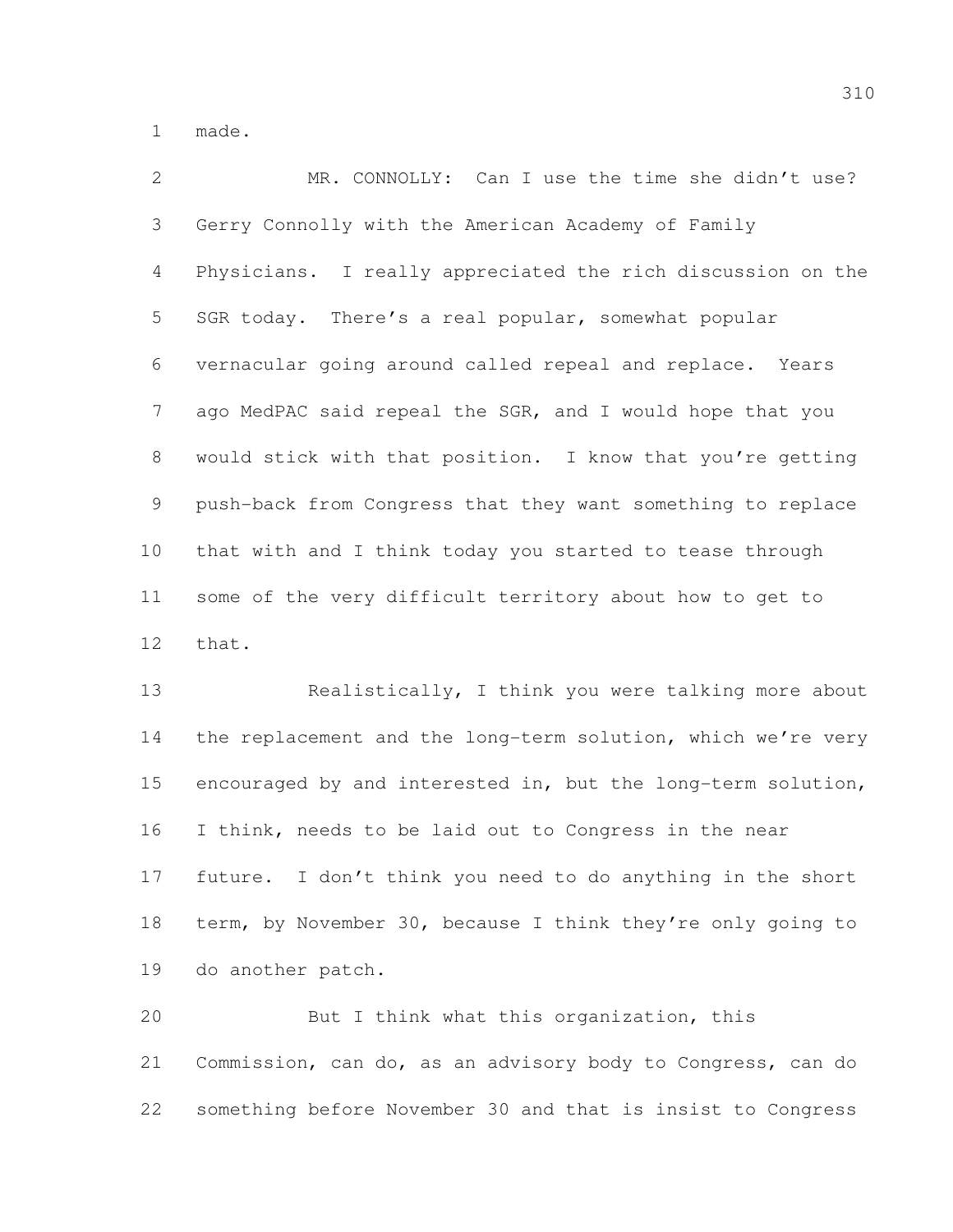that they hear your recommendation that these temporary patches are doing nothing for the program. They're instilling instability, they're not creating predictability, and they're not creating confidence not only in the physician community, but in the beneficiary community. Congress needs to hear from MedPAC that these temporary patches, becoming more frequent, are creating more instability and they're not the way to run this program for our nation's seniors. Thank you. 10 MR. HACKBARTH: Okay. Thank you. We are adjourned until 9:00 a.m. 12 [Whereupon, at 5:37 p.m., the meeting was recessed, to reconvene at 9:00 a.m. on Friday, October 8th, 2010.]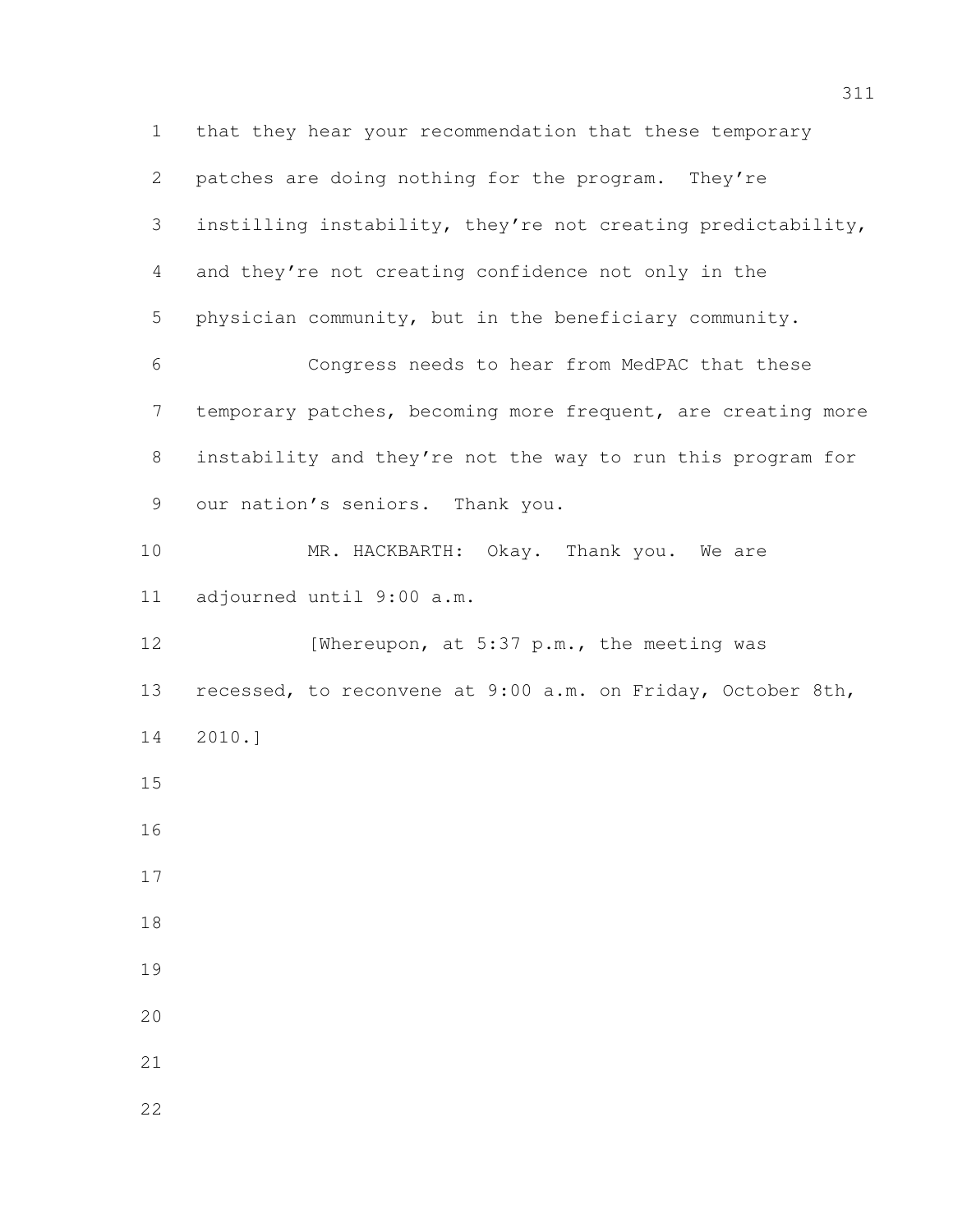## MEDICARE PAYMENT ADVISORY COMMISSION

PUBLIC MEETING

The Horizon Ballroom Ronald Reagan Building International Trade Center 1300 Pennsylvania Avenue, N.W. Washington, D.C.

> Friday, October 8, 2010 9:05 a.m.

COMMISSIONERS PRESENT: GLENN M. HACKBARTH, JD, Chair ROBERT BERENSON, MD, FACP, Vice Chair SCOTT ARMSTRONG, MBA KATHERINE BAICKER, PhD MITRA BEHROOZI, JD KAREN R. BORMAN, MD PETER W. BUTLER, MHSA RONALD D. CASTELLANOS, MD MICHAEL CHERNEW, PhD THOMAS M. DEAN, MD JENNIE CHIN HANSEN, RN, MSN, FAAN NANCY M. KANE, DBA HERB B. KUHN GEORGE N. MILLER, JR., MHSA MARY NAYLOR, PhD, RN, FAAN BRUCE STUART, PhD CORI UCCELLO, FSA, MAAA, MPP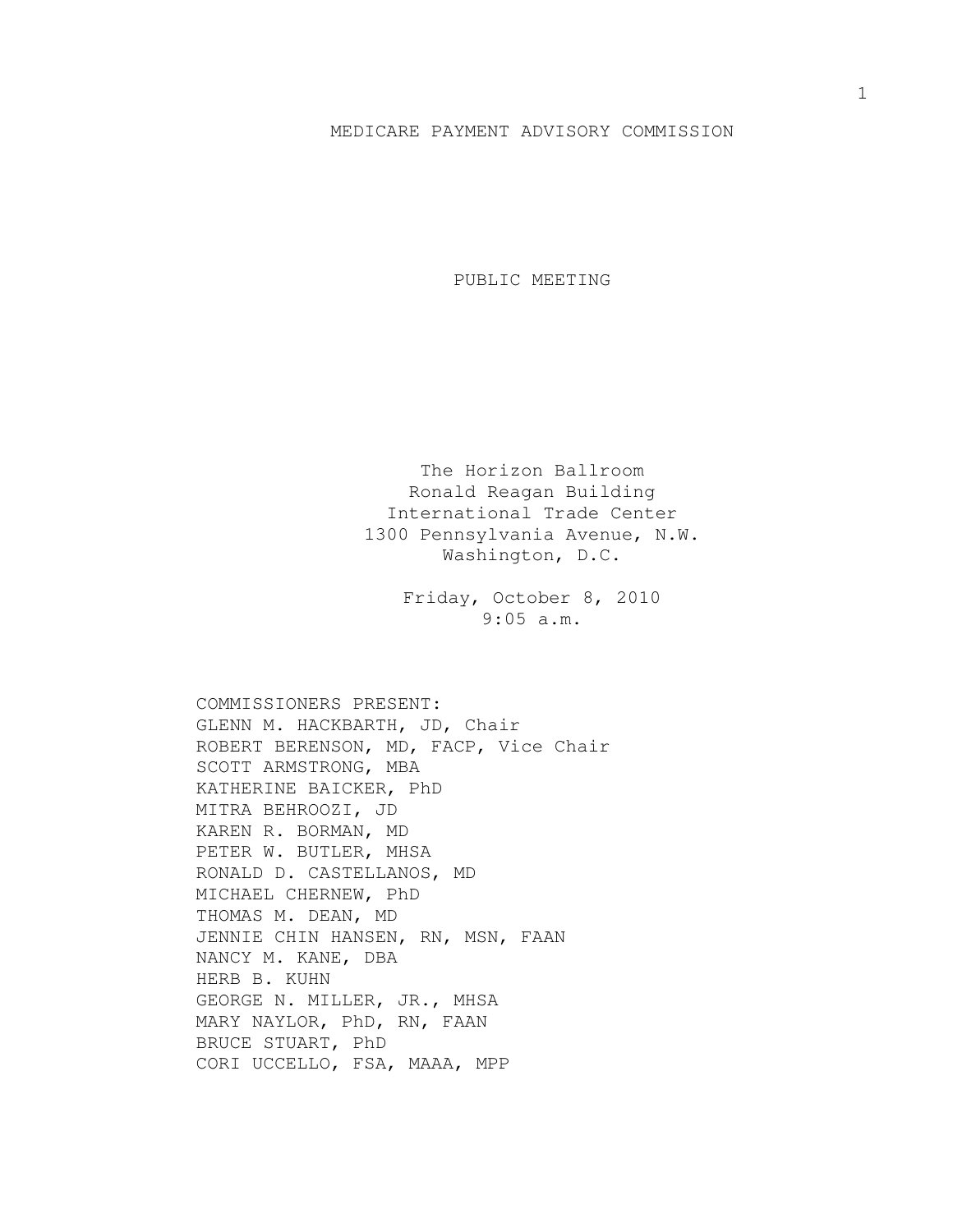| AGENDA                                                                                                                  | <b>PAGE</b>   |
|-------------------------------------------------------------------------------------------------------------------------|---------------|
| Issues related to risk adjusting payments for<br>bundled services<br>- Carol Carter, Craig Lisk, Anne Mutti, Kim Neuman | $\mathcal{E}$ |
| Regional variation in Medicare service use and<br>prescription drug use                                                 |               |
| - Shinobu Suzuki, Dan Zabinski                                                                                          | 76            |
| Public Comment                                                                                                          | 136           |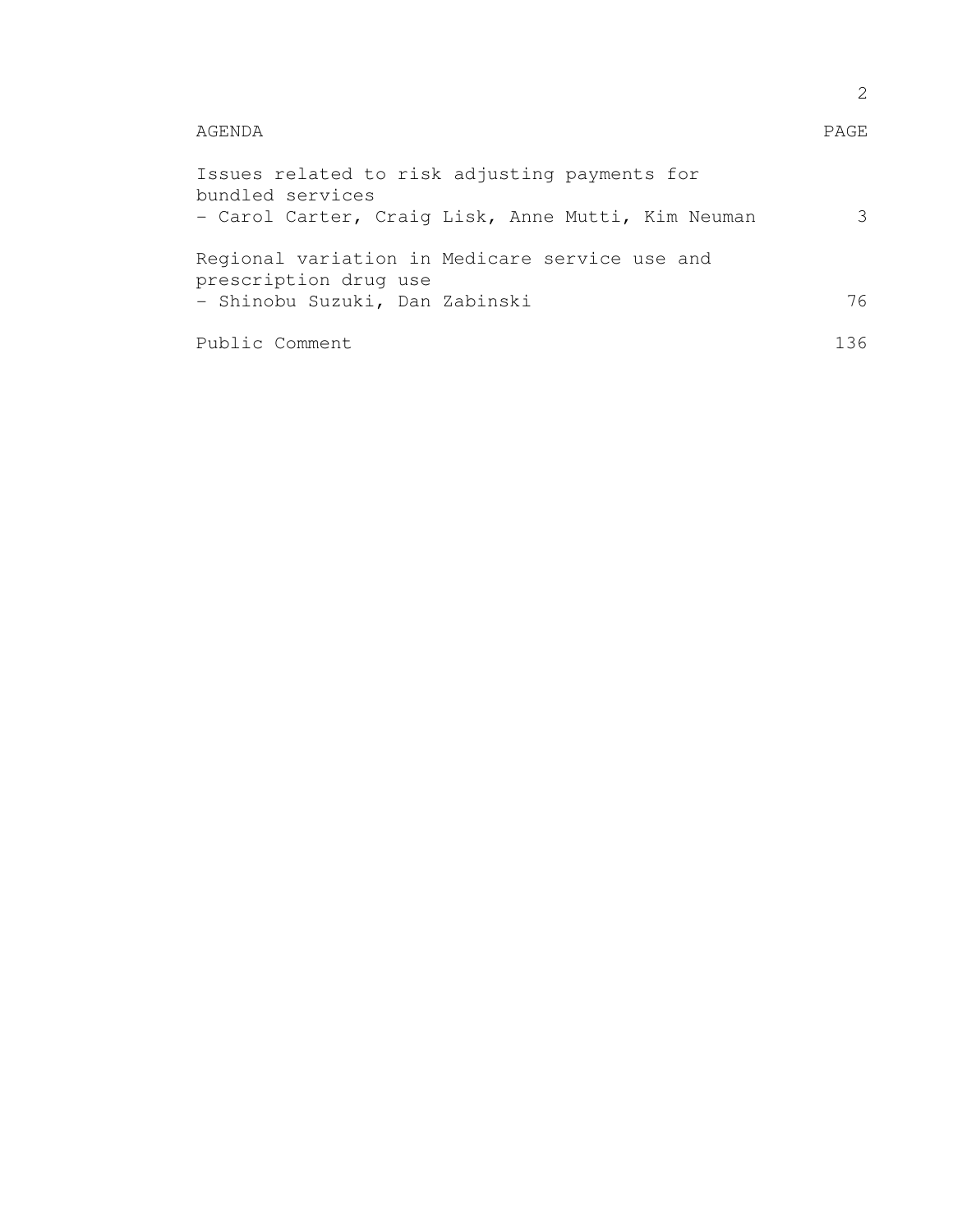| $\mathbf 1$   | P R O C E E D I N G S<br>[9:05 a.m.]                         |
|---------------|--------------------------------------------------------------|
| $\mathbf{2}$  | MR. HACKBARTH: Good morning. So our first topic              |
| 3             | this morning is "Issues related to risk adjusting payments   |
| 4             | for bundled services."                                       |
| 5             | Carol.                                                       |
| 6             | DR. CARTER: Good morning. This presentation is               |
| 7             | to remind you of past work that the Commission has done on   |
| 8             | bundling and the recommendations that you've made, and to    |
| $\mathcal{G}$ | discuss the requirements in PPACA for a pilot and to begin a |
| 10            | discussion about one of the key implementation issues, and   |
| 11            | that's how to risk-adjust a payment.                         |
| 12            | Before we get started, I wanted to acknowledge the           |
| 13            | work that Kim Neuman did on this paper.                      |
| 14            | The current fee-for-service program does not                 |
| 15            | provide incentives for providers to deliver an efficient mix |
| 16            | of services or to coordinate care across settings. Under a   |
| 17            | bundled payment, an entity receives one check to cover all   |
| 18            | services delivered over a period of time across all sites of |
| 19            | care. Bundling payment is intended to create and align       |
| 20            | financial incentives for providers to be efficient over the  |
| 21            | entire course of care, and to improve the care that          |
| 22            | beneficiaries receive.                                       |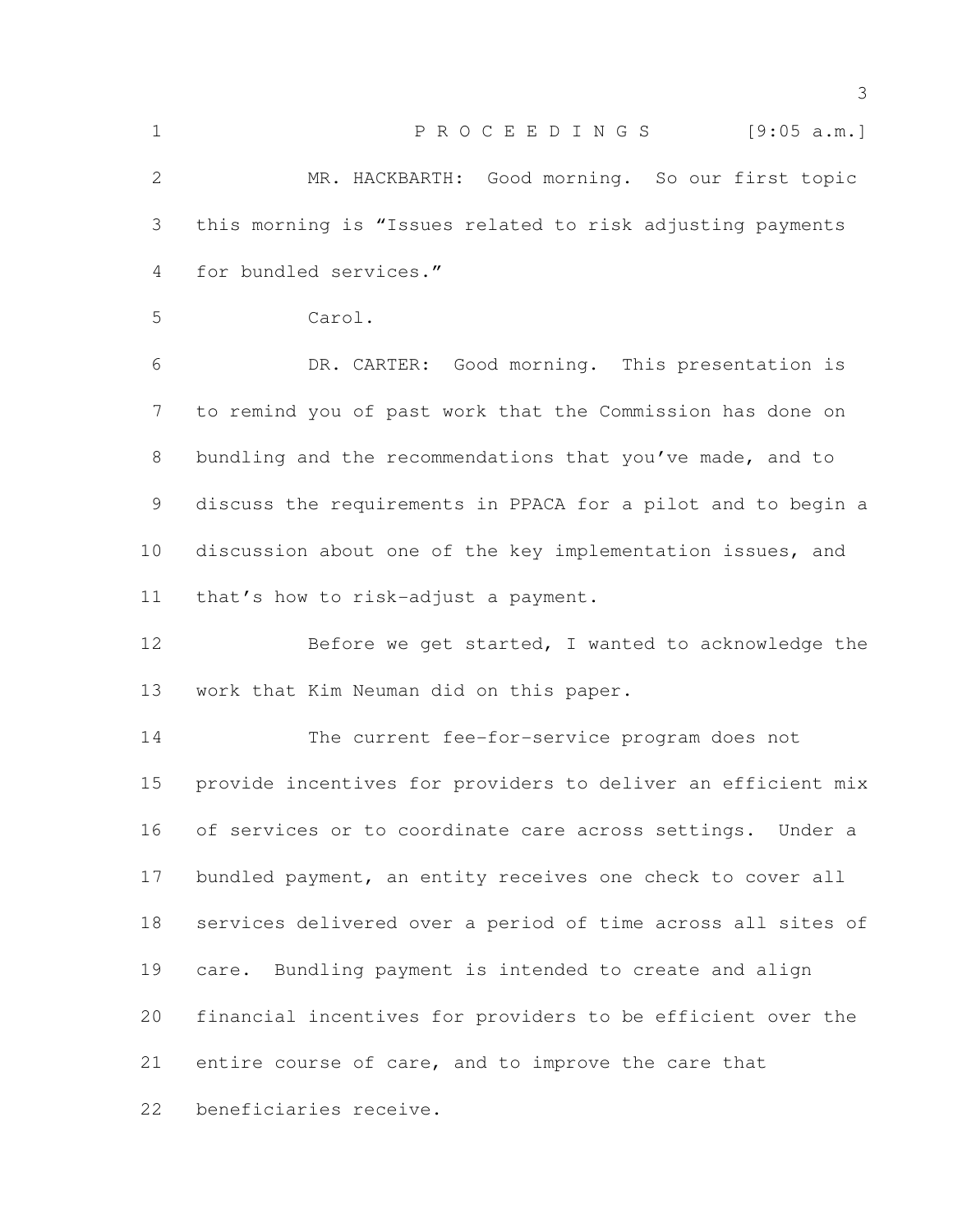Bundled definitions vary in what starts and stops one, the services included and the length of period, or the window. We considered program spending to arrive at a working definition. Hospitalizations are costly for the program. About 20 percent of fee-for-service beneficiaries account for three-quarters of programs' expenditures. More than one-third of beneficiaries who are hospitalized go on to use post-acute care. The analysis we're presenting today uses hospitalization to trigger a bundle that includes all services furnished during the stay and for 30 days after discharge.

 Regardless of the definition of a bundle, a key issue will be how to vary payments for differences across patients. Risk adjustment raises or lowers payment to account for differences in patients' care needs. For beneficiaries, risk adjustment is important for ensuring access because if providers are not fairly compensated for all types of patients they may elect to treat some patients and not others, or to stint on services. From the providers' perspective, risk adjustment affords some financial protection for treating high-cost beneficiaries. And for the program, Medicare is protected from making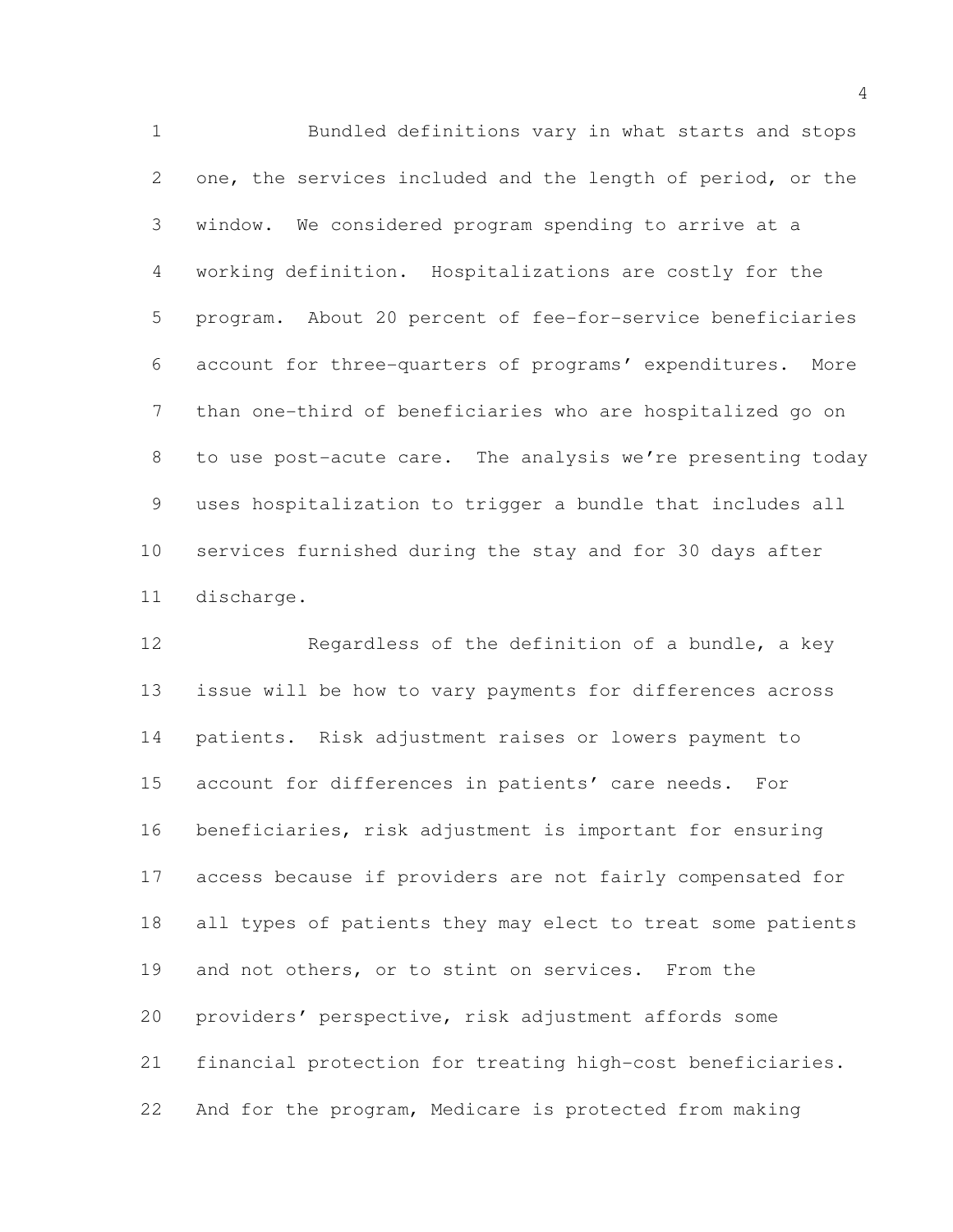unnecessarily large payments for patients with below average care needs.

 Risk adjustment also facilitates fair comparisons across providers and patients in terms of cost and quality. Without risk adjustment a provider may appear to be high cost or to furnish poor quality, but what's really going on is it treats a complex mix of patients.

8 Today, we're focused on risk adjustment for payment purposes. Risk-adjusted quality measures are also important, and we anticipate future work on quality measurement.

 And now Anne will provide a little background on past Commission work on bundling and what was in PPACA. Ms. Mutti: So in 2008, the Commission recommended piloting bundled payment for hospitalization episodes. Specifically, the recommendation stated the pilot should be voluntary and that it should for select conditions. And 18 just to give you a little context, we made that recommendation in combination with two related recommendations. One was that providers should be given information about their resource use around a hospitalization episode, first confidentially and then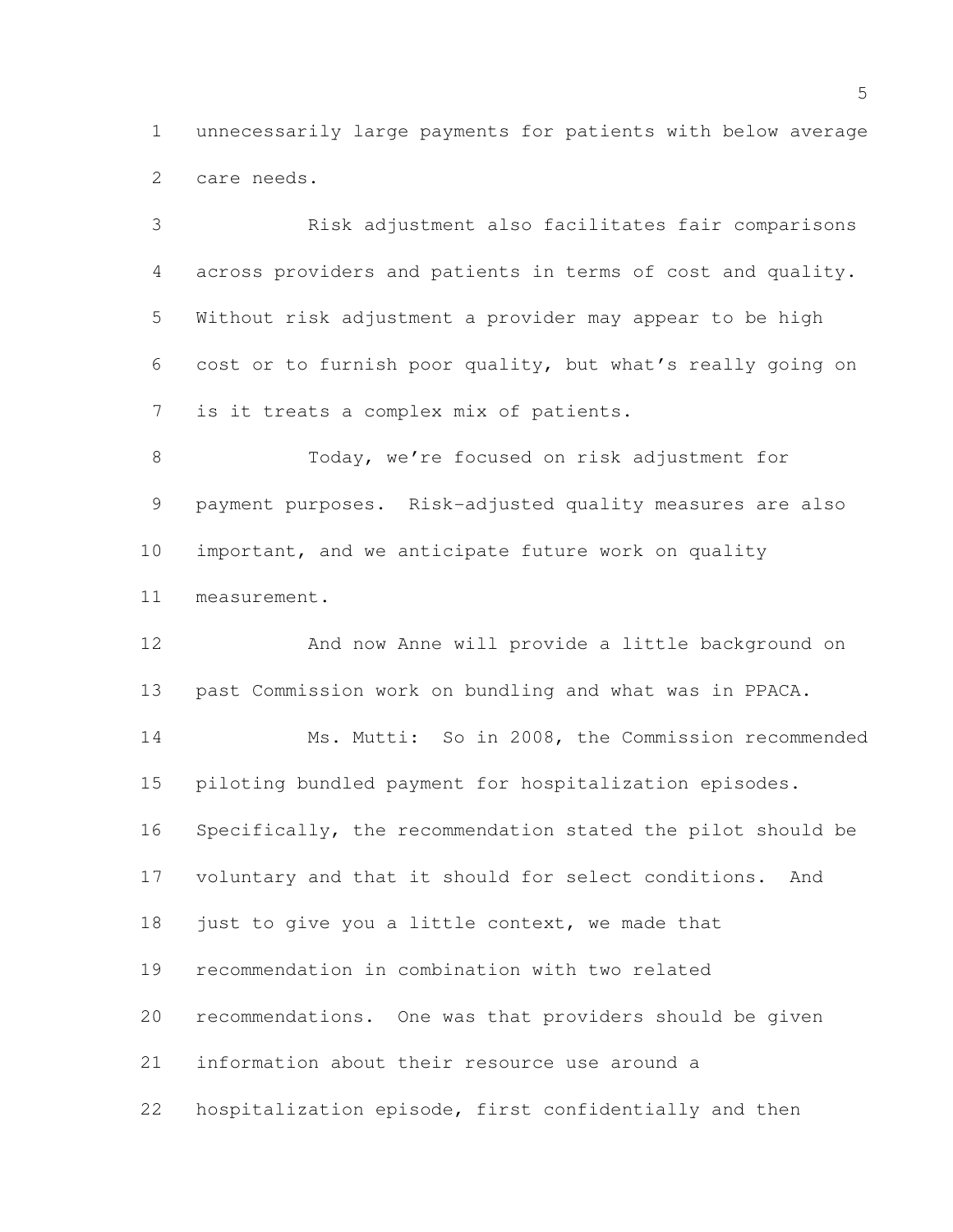publically, and the other recommendation was that Medicare should reduce payments to hospitals with relatively high readmission rates for select conditions.

 The Commission specifically chose to recommend a pilot for bundling, and this is because it wanted to balance the urgent need to change fee-for-service incentives with the recognition of the operational challenges and potential unintended consequences that can result when you make a major payment change. So just to be clear, when we considered this, we did recognize that not all implementation issues had been fully thought through, and I mention this because CMS will be needing to be thinking about these implementation issues because the recent health 14 care reform law requires that bundled payment be piloted, and that is to start in January 2013.

16 Much like our recommendation, the legislative pilot is voluntary and for select conditions. It must not increase Medicare spending and is for services delivered around a hospitalization. In general, the legislation defines the hospitalization episode as beginning 3 days prior to admission and extending 30 days after discharge, but the legislation allows for the Secretary to have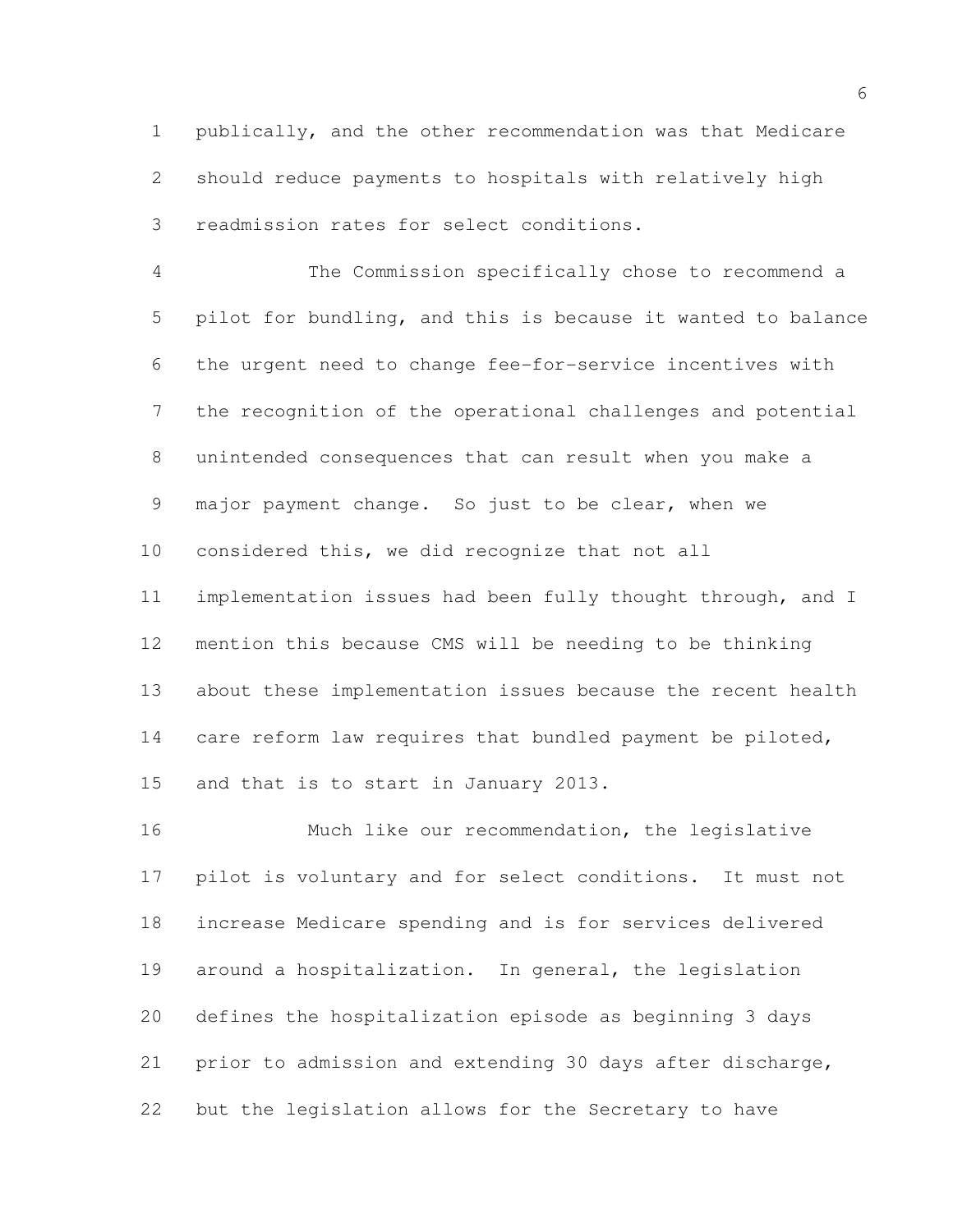discretion in setting that timeframe.

| 2             | The legislation envisions that multiple models              |
|---------------|-------------------------------------------------------------|
| $\mathcal{S}$ | will be tested under this pilot and allows for a range of   |
| 4             | types of providers to apply to receive the bundled payment. |
| 5             | It specifies that one model should involve payment for      |
| 6             | services such as care coordination, medical reconciliation  |
| 7             | and discharge planning.                                     |

 Another model should be the continuing care hospital model, and under that model a bundled payment is made to an entity -- the continuing care hospital -- that can provide a full range of post-acute care services under a common management structure. The bundled payment would cover the cost of the post-acute care services and presumably readmissions, but not the cost associated with the initial stay, the initial acute care hospital stay. So among the implementation issues that we discussed back in 2008 were exactly how would the quality incentives be designed, how would they be integrated in the bundled payment. What entity receives the payment is another question, and how would we temper the possible incentive for providers to increase the number of bundles they are providing. How would beneficiary choice of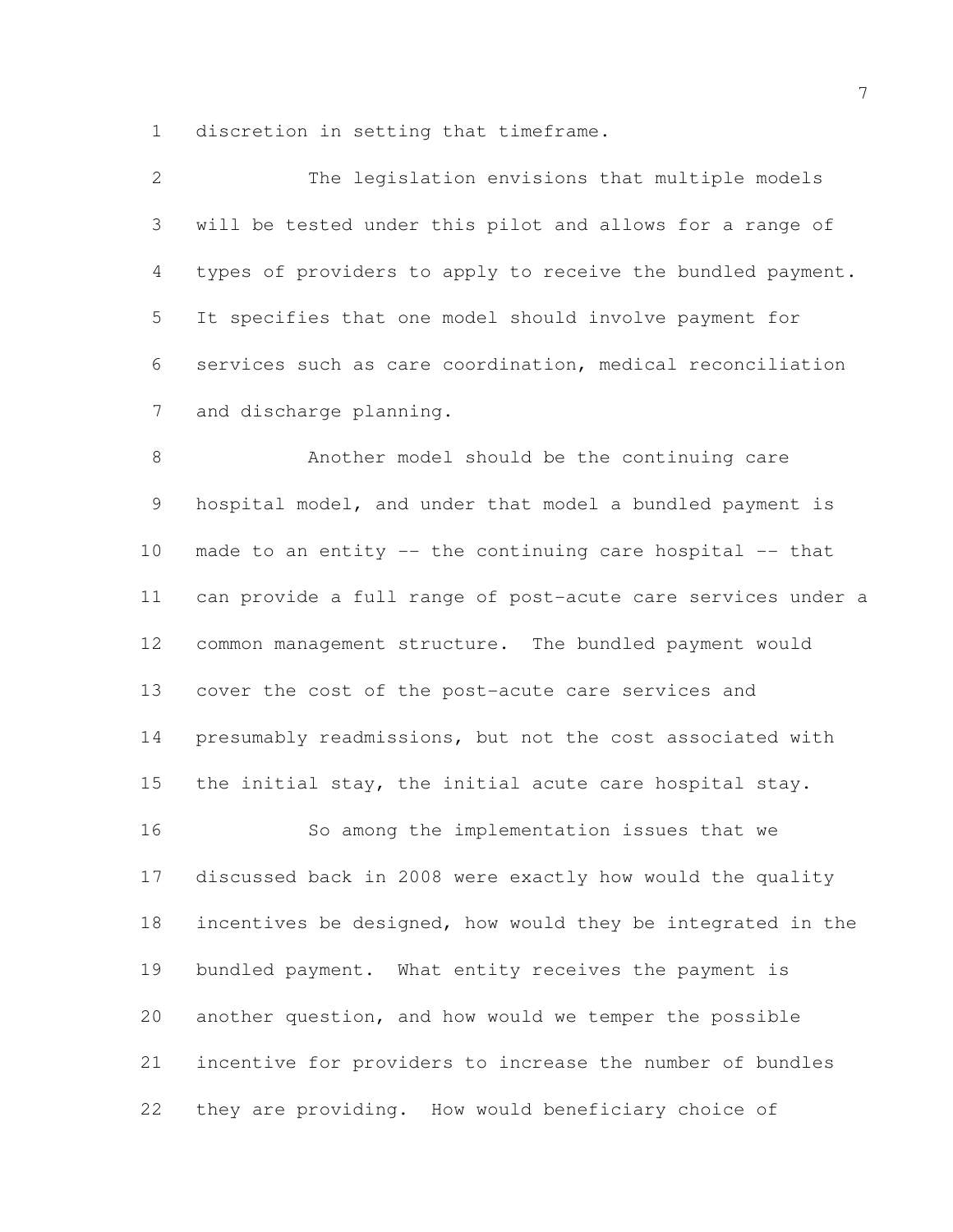providers be affected is another issue, and how bundling should interact with the notion of ACOs certainly comes to our mind after yesterday's conversation. We're happy to talk about that further on question.

 But the issue that we're really focused on here today in this presentation is risk adjustment and how the bundled payment amount is determined, but more specifically risk adjustment.

 And Craig will now talk about and present some data on variation across hospitalization episodes that might suggest that just using hospital diagnosis and severity level information alone might not be sufficient for risk adjustment.

 MR. LISK: Okay, good morning. I'm now going to show you some data on the variation and use in spending on post-acute care services.

17 If we look at all hospital discharges, we find that 37 percent of all hospital stays are followed by use of at least one post-acute care provider in the 30-day period after hospital discharge. Use of post-acute care though, as you can see in this slide, differs by diagnosis. Heart failure, 40 percent of the cases use post-acute care after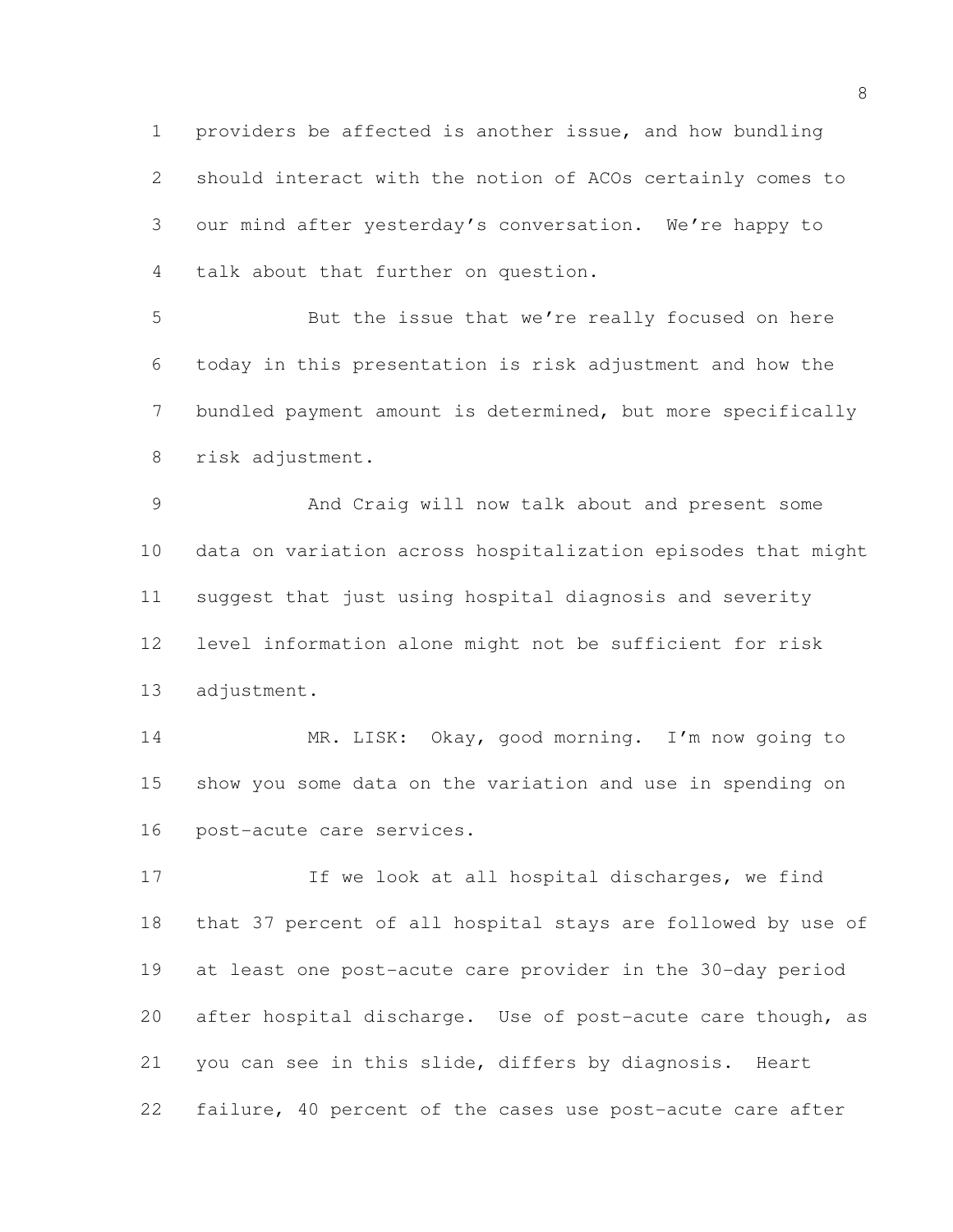discharge. For cardiac bypass, for patients who also went under angioplasty, it's 58 percent. For stroke patients, it's 68 percent. And for hip and femur procedures related to trauma which do not involve joint replacement is 90 percent -- near universal use of post-acute care in the 30- day window after discharge.

 We chose to show you this set of conditions because they have different characteristics that might make them appropriate for a bundled payment system. Heart failure has the highest aggregate post-discharge spending of any diagnosis. CABG, or bypass operation, is part of the ACE demo which extends bundled payments to the hospital 13 portion of the stay; so it could be an early candidate for expansion to post-acute services, for bundling to post-acute care services. Stroke cases have some of the highest post- acute care spending of any condition. And hip and femur conditions have near universal use of post-acute care. Across most diagnoses, use of post-acute care providers increases with patient severity, and within severity use of post-acute care is higher for patients who have longer inpatient stays than for patients who had

shorter inpatient stays. These differences in use can be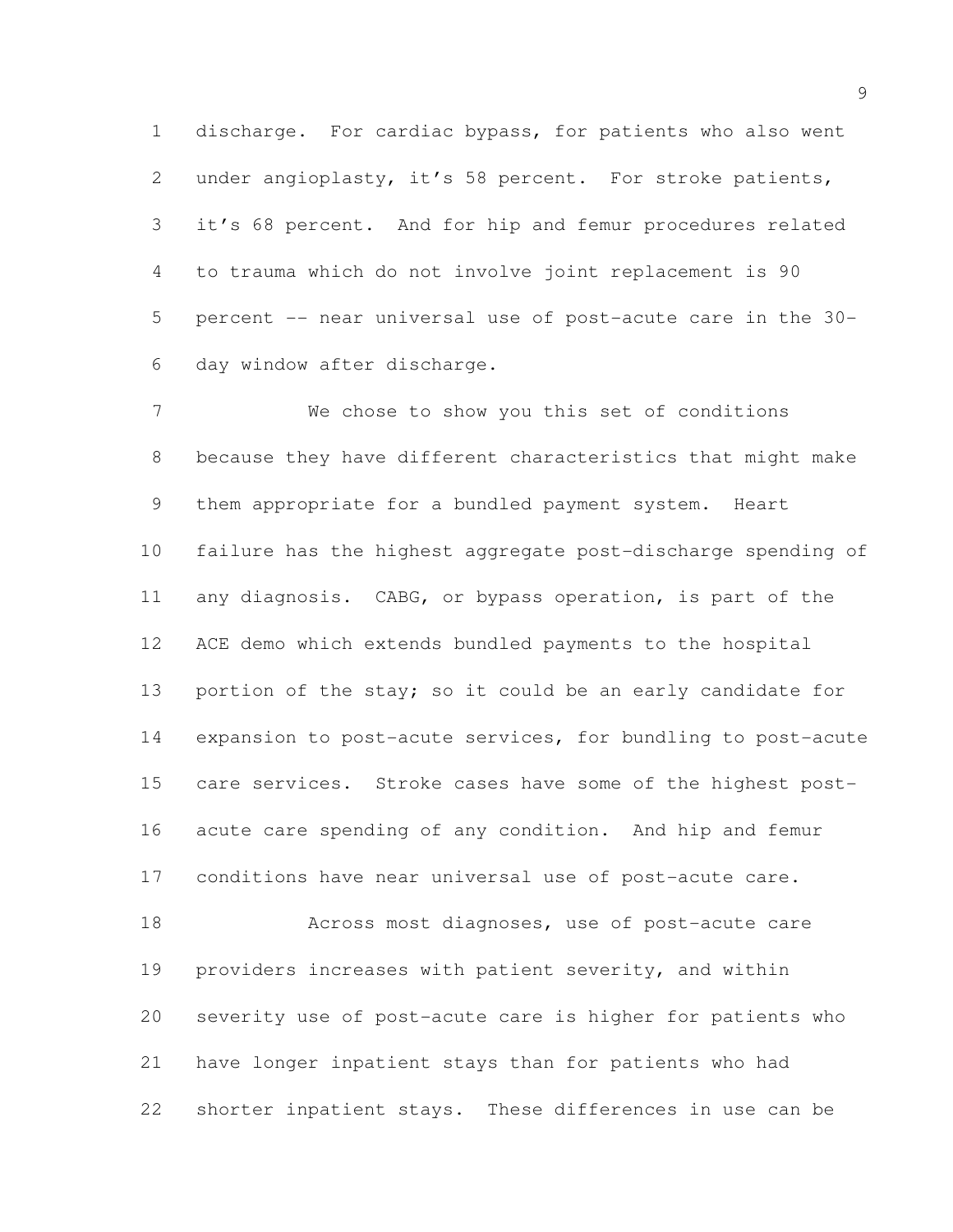quite substantial. For example, we see a 36-point spread in post-acute care use between Severity Level 1 and Severity Level 4 stroke patients, and a similar type of variation if we look within Severity Level 1 stroke patients in terms of the use for short-stay to long-stay patients. So that's for stroke, for example.

 We see this across a lot of these conditions, but for hip and femur case patients, for instance, we do not see this wide variation in use.

 These utilization differences in use of post-acute care services are important because uses of PAC services have much higher total Medicare spending in their episodes. 13 But even among post-acute care users, we see substantial variation in total spending and post-acute care spending. This next slide shows the variation in Medicare spending that occurs within a 30-day payment bundled for 17 post-acute care users. We, therefore, have removed people who did not use post-acute care services.

 To show the variation, we take the ratio of the spending at the 75th percentile to the 25th percentile. Please note we are showing differences in standardized payments here -- payments that reflect national rates, not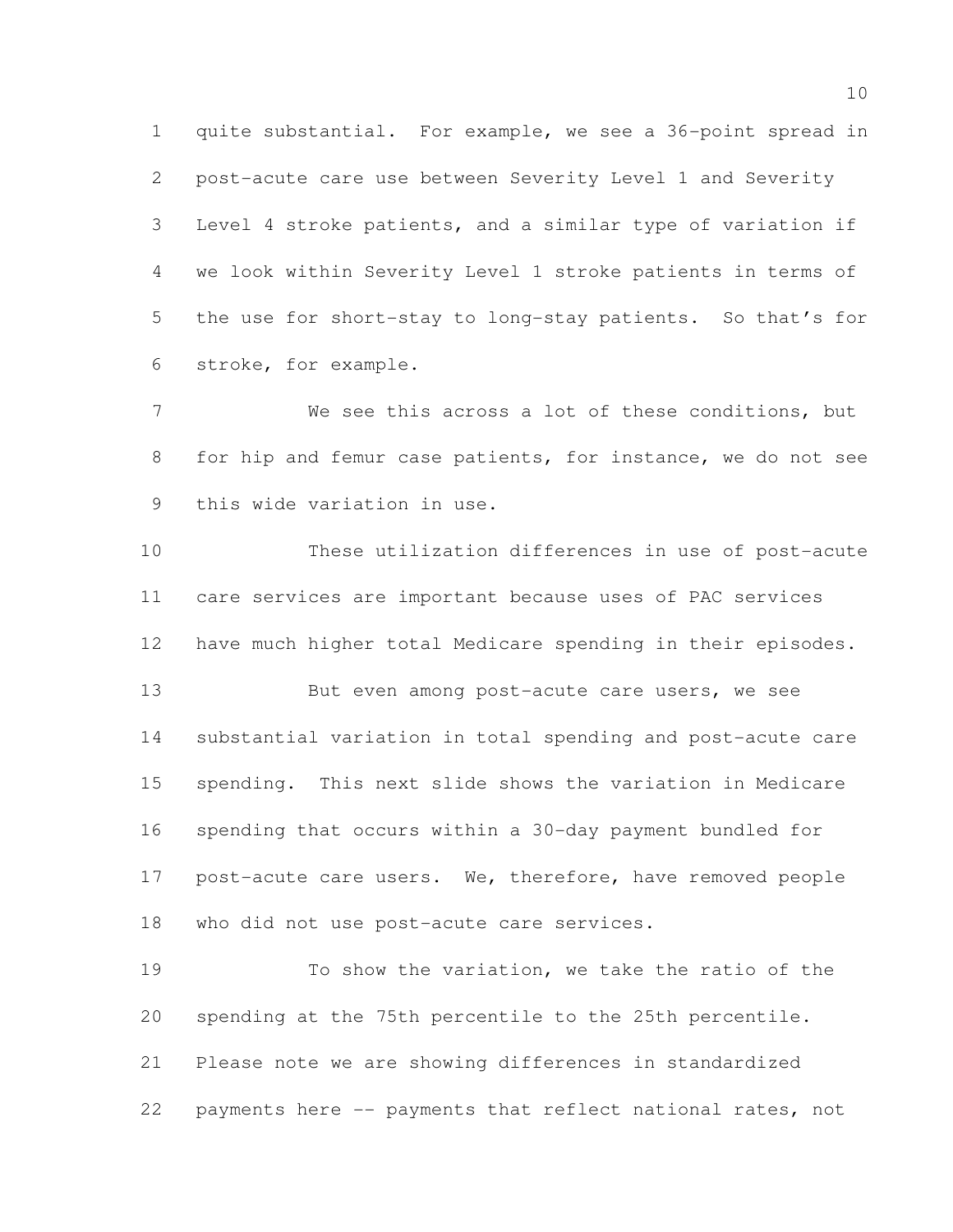provider-specific adjustments such as the area wage index or the disproportionate share adjustment. Thus, a patient in Boston will have the same value as a patient in Billings, Montana if they used the same set of services.

 In the first column, we show the variation in payments for the entire bundle -- hospital stay plus services provided 30 days after. In the second column, we show just the variation in post-acute care provider spending.

 As you can see, the variation in Medicare spending within a 30-day payment bundle varies by condition. For example, if we look at the Severity Level 1 stroke patients, we see a 2.7-fold difference in Medicare spending between the 75th and 25th percentiles, and a 6.7-fold difference in post-acute care spending. But at Severity Level 1 cardiac 16 bypass the differences are smaller -- 1.1-fold difference for the bundle and 1.6-fold difference in PAC spending. Actually, even though you see 1.6, that's a relatively small number; it's less than \$1,000.

 In general, we see wider variation in post-acute care spending than in total spending. While higher severity bundles appear to have less variation than low severity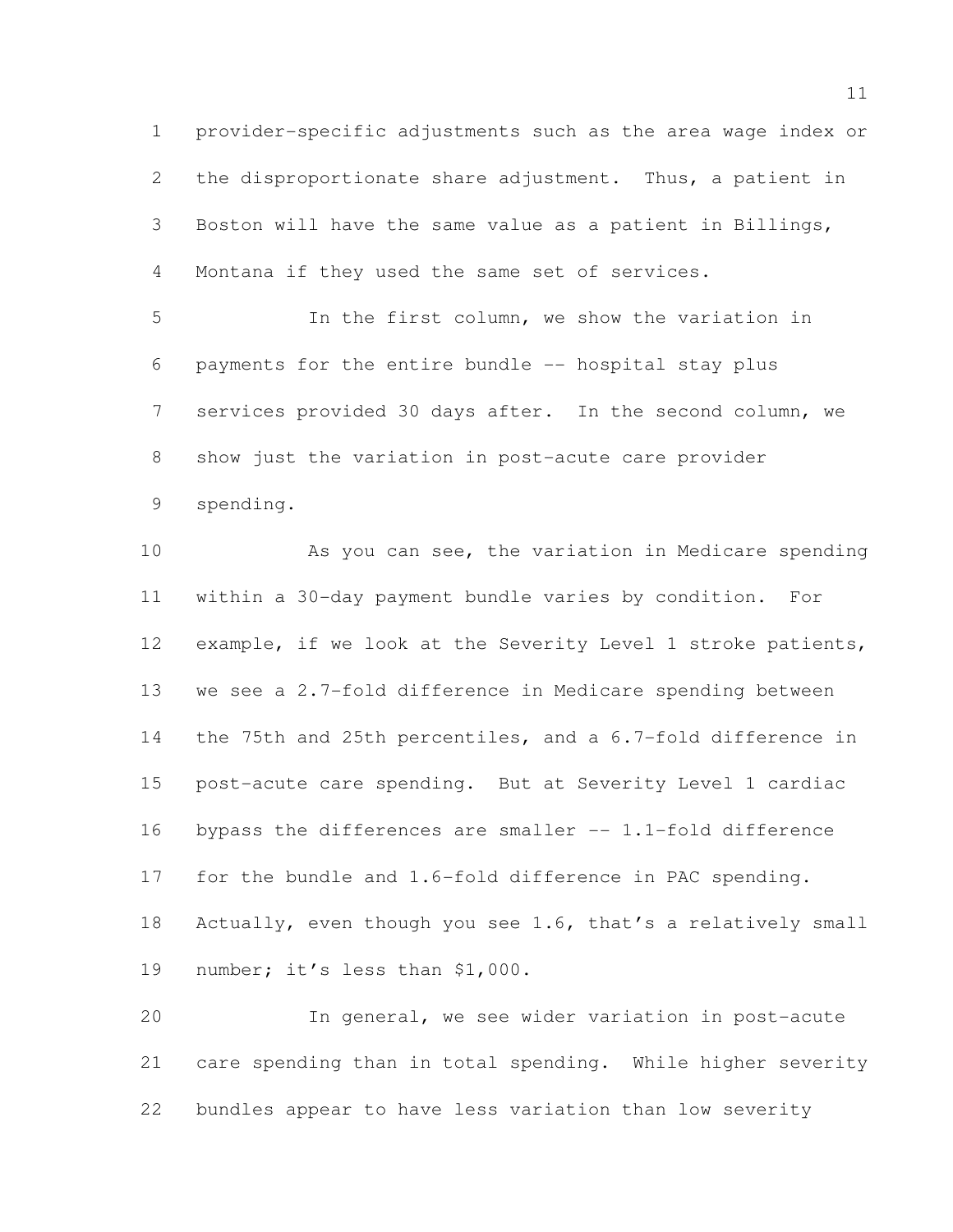bundles, the dollar differences in spending are substantial. So at Severity Level 4, we see it's more than a \$10,000 difference in total episode spending between the 25th and 75th percentiles.

 Please note that we are not comparing costs here, but variation in payments. So the variation cost would likely be much higher.

 One of the drivers of post-acute care spending differences across patients is the setting the patient is discharged to. This table shows that there are substantial differences in post-acute care spending depending on the setting a patient is discharged to from the hospital. So if we look at stroke care, for instance, we see that the average spending for post-acute care services across all stroke patients is \$10,680 for users of post-acute care. But for patients that were discharged to use outpatient rehab the spending is \$569. For home health, it's \$2,500. It's \$6,000 more for SNF care. IRF is \$10,000 more than SNF. And long-term care being the highest at \$22,000. This spending reflects all post-acute care services that a patient uses during the 30-day window. So the IRF numbers, for example, also reflect spending for home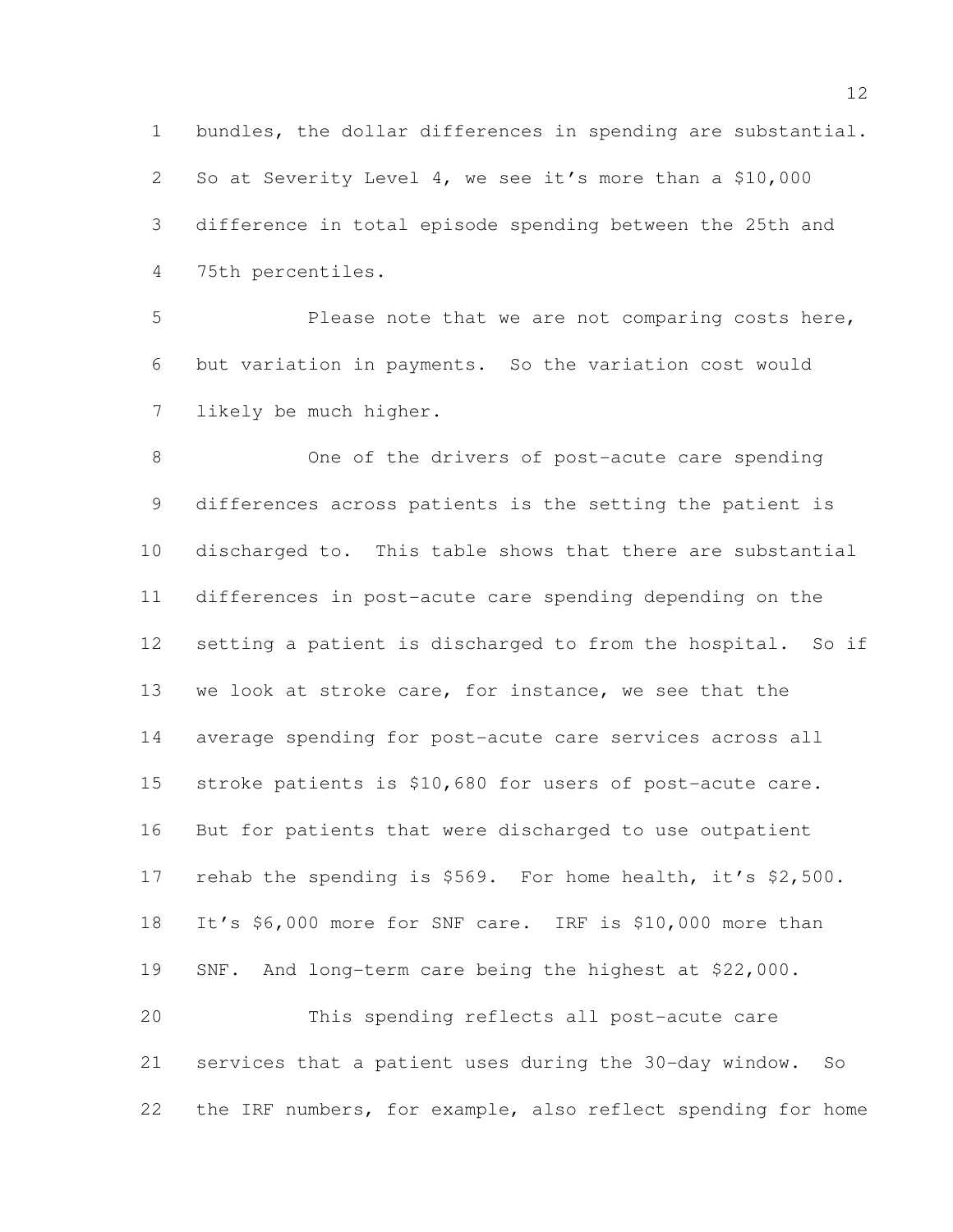health care services because frequently patients who use an IRF will also use a home health after discharge, for instance.

 The cost of post-acute care, therefore, is related to the setting used. Those that use outpatient rehab have the lowest, and then it progresses on up the scale -- home health, then SNF, IRF and long-term care hospitals.

 Although not shown on this table, average PAC spending generally increases with patient severity and patient length of stay. In general, lower severity patients or shorter-stay patients within severity level are more likely to use lower cost post-acute care providers, such as home health care. Higher severity patients and patients who had longer inpatient stays are more likely to be discharged 15 at facility-based post-acute care settings, such as SNFs, IRFs or long-term care hospitals which have higher costs.

 Now Carol will talk about risk adjustment for the care needs of patients during a bundle.

19 DR. CARTER: We saw that spending varies considerably even within severity levels of DRGs, underlining the need to risk-adjust payments for patient differences. In bundles centered around a hospital stay,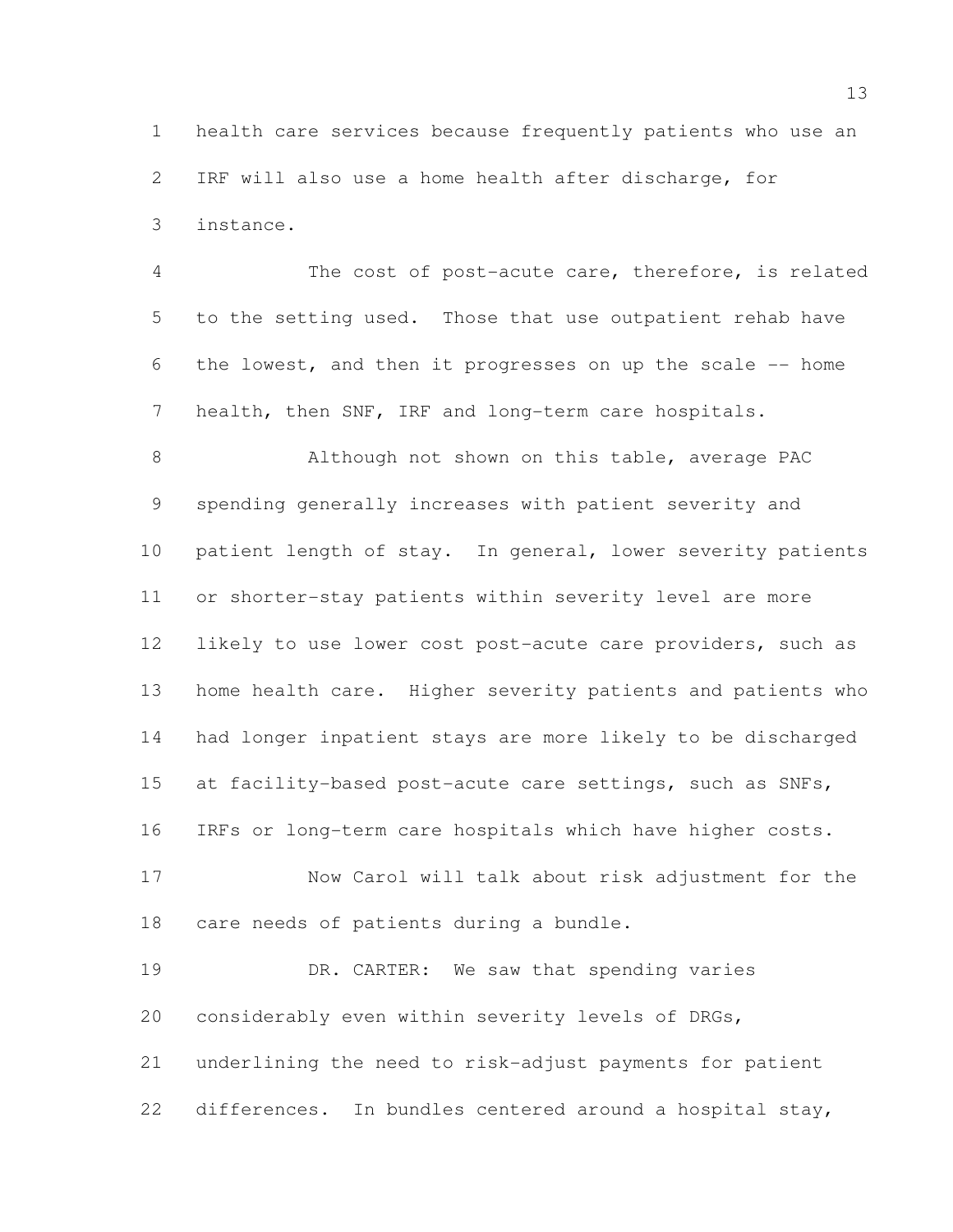the patient's acuity will largely shape spending. However, when a bundle spans a longer period of time, a patient's chronic conditions play a key role in shaping total spending.

 In these analyses, we used diagnosis and severity of illness during the hospital stay to examine spending differences across the 30-day bundle. Hospital diagnoses may not capture chronic conditions, particularly mental illnesses, if they are unrelated to the reason for the hospital admission. We plan to expand our analysis to include chronic conditions of patients which should help explain spending differences, particularly across post-acute care.

 I should note that no risk adjustment is perfect. The current payment systems accept a fair amount of variation within case mix groups and then how well they explain cost differences across patients.

 Risk adjustment generally tries to predict resources required using patient and other characteristics. One of the challenges we face is that current spending on post-acute care does not reflect efficient, or needed, care. Providers have no incentive to consider the downstream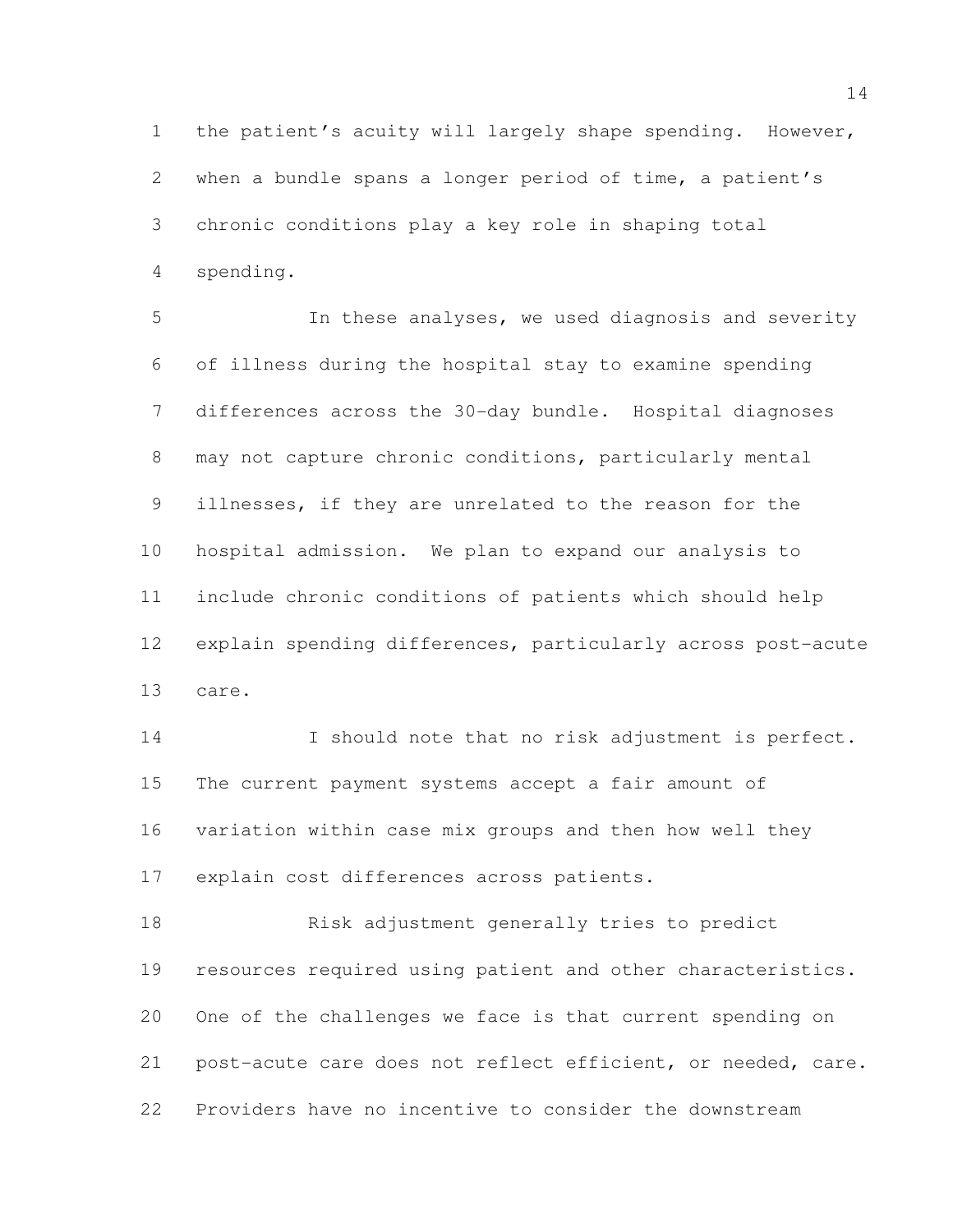spending over a period of time. In addition, the home health and SNF payment systems favor therapy provision, so current spending reflects patient selection and service provision.

 Furthermore, patient placements in PAC settings are not necessarily cost effective. Many patients who need post-acute care can be managed in several different settings. Medicare's conditions of participation do not clearly delineate which patients belong in which settings. In addition, patient placement in post-acute settings reflect hospitals' ownership and contracting relationships, the supply and availability of a bed at the time of discharge, not necessarily patient care needs.

14 And last, there's a lack of evidence about the best settings for different types of patients in part because there are not comparable outcomes data for all PAC settings.

18 As a result, spending differences across bundles reflect many factors, some of which have little to do with patient characteristics. So we may be limited in how much of the variation in spending risk adjustment we will be able to explain.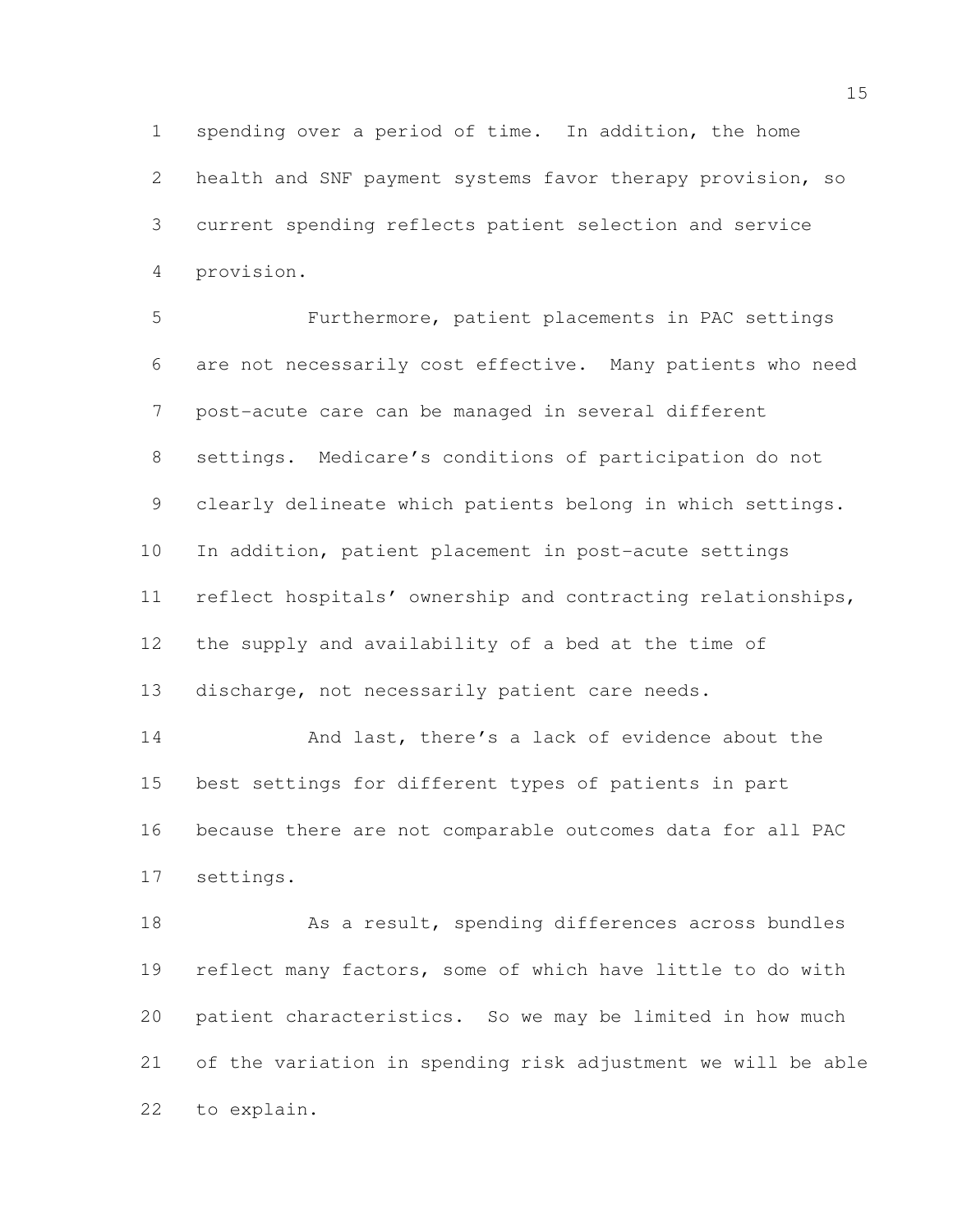We will start by looking at factors that the current post-acute payment systems consider already in adjusting payments. These generally describe the clinical condition of the patient. All of the PAC services use diagnoses as an adjustor. Because PAC care extends over a longer period of time, they are more likely to capture chronic conditions than hospital coding.

 Except for long-term care hospitals, the PAC payment systems also consider the functional status of the patient -- their physical and cognitive functioning. Unfortunately, until these measures are on a common scale, this information will be difficult to use. CMS is currently testing a common patient assessment tool in post-acute settings and will report to the Congress in June of next 15 year. The IRF PPS considers patient age; the home health and SNF PPSes consider service use, home health visits and therapy minutes in adjustment payments, as a way to mitigate stinting on services.

 Although service use will help explain spending differences, it can gained by providers, and we've discussed before how these financial incentives drive service provision.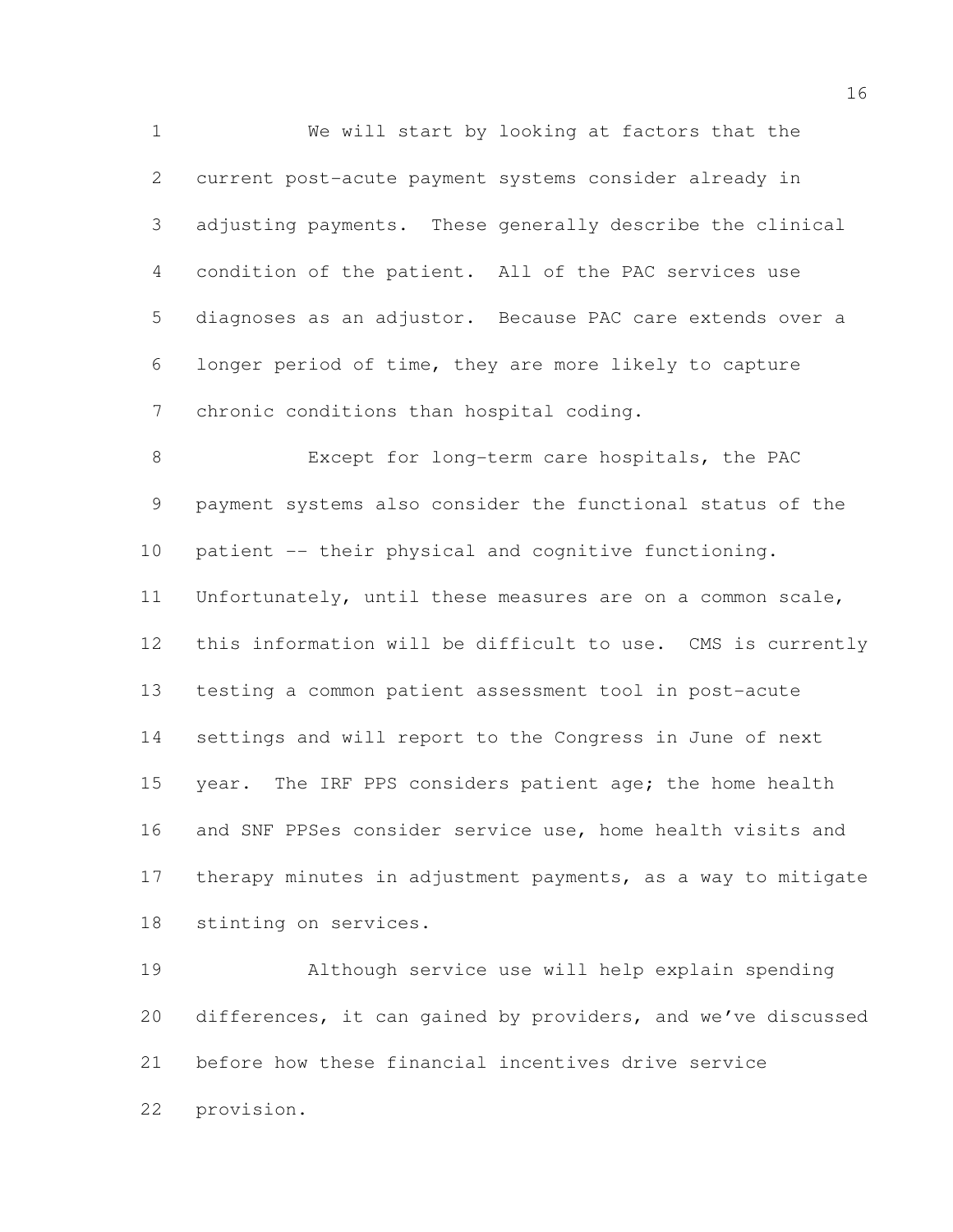Others have suggested factors that could be considered in a risk adjustment method. However, each raises issues when thinking about the factor for payment purposes.

 The first is the presence of a caregiver at home, which affects the selection of post-acute setting and can shorten hospital and institutional PAC stays. Patients who need post-acute care, but who cannot go home, will be more costly to treat. Yet, if we put a risk adjustment method 10 and considered that, it could be gamed by providers.

 Socioeconomic status of a patient is another factor that may capture unmeasured differences in patient care costs. These factors are indirectly reflected in some of Medicare's current payment systems. MA plans and Part D plans receive higher payments for dual-eligible beneficiaries. Hospitals receive disproportionate share payments for treating low-income individuals.

 Under ideal risk adjustment, clinical conditions would explain much of the differences across patients. So a separate adjustor may not be needed, but we won't have a perfect risk adjustment. So the question will remain: What is Medicare's role in bridging the gaps in health status.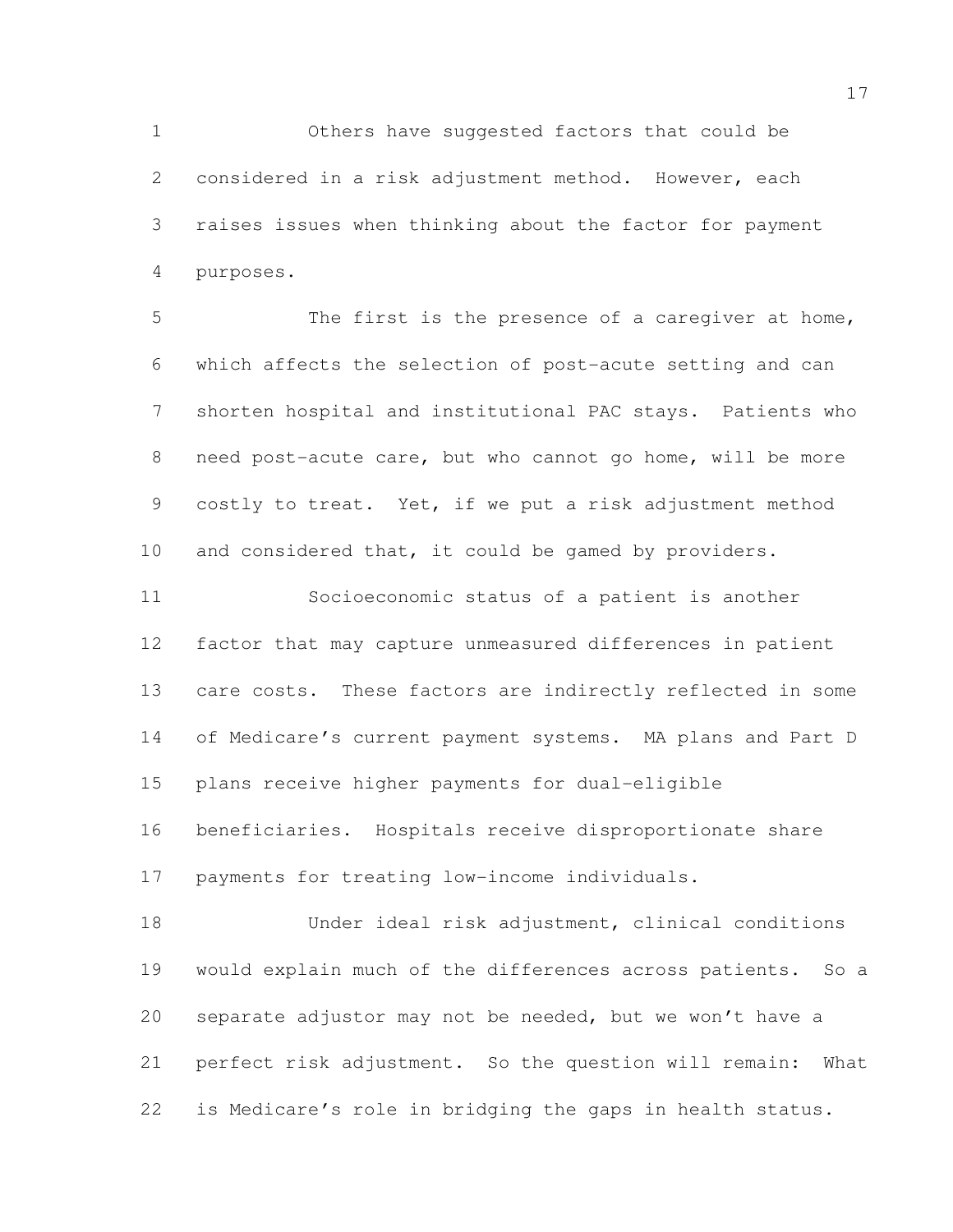Regional variation and supply clearly affect the cost of PAC care, given high-cost providers -- those are long-term hospitals -- are not located in every market. Yet, beneficiaries living in those markets receive their care in other settings. So it's not clear if supply should be considered.

 Practice patterns also vary considerably across 8 the country, and to what extent do we want to consider those in establishing payments.

 As we think about bundled payments, we will need to consider other policies that will need to go hand in hand with them. First, we will want to make sure that with a large payment at stake we don't see a big increase in hospital admissions as the way to trigger a bundled payment. One possibility would be to include an incentive payment that would hold providers accountable for unusually high admission rates when compared to entities with similar patients.

 Another concern is the unusually high cost beneficiary which would put providers at undue financial risk. Outlier policies would lessen the incentive to avoid high-cost patients or to stint on services once they are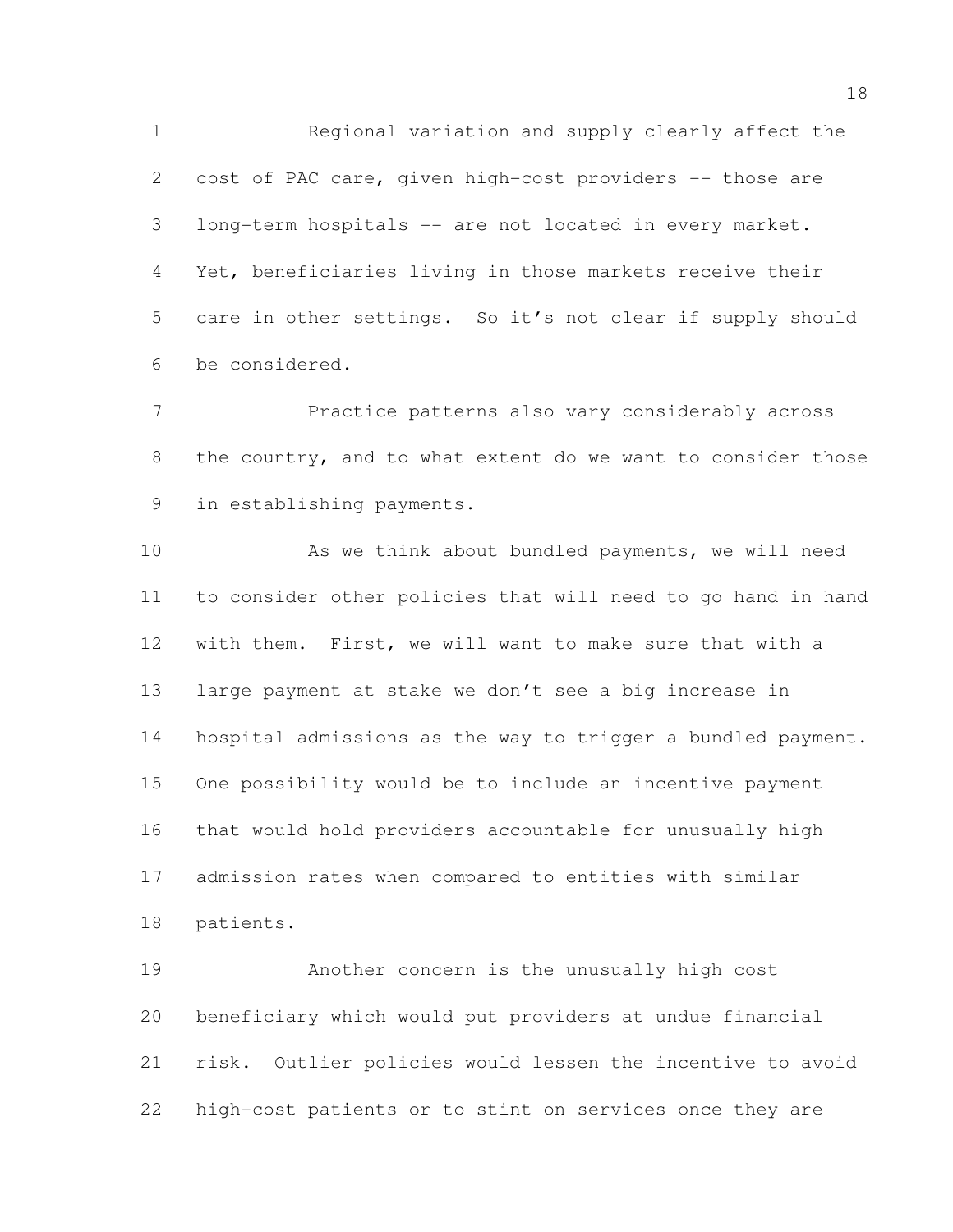admitted. At the other cost extreme, we need inlier policies, so that unusually low-cost bundles are not paid a full bundled payment.

 As with any fixed price, we will need to be mindful of incentives to stint on services. Low-cost outliers and pay-for-performance policies could dampen this incentive.

 Finally, we will need to consider policies to smooth the transition from fee-for-service to bundled payments. A transition allows providers time to make adjustments to their practices and cost structures. Blending fee-for-service and bundled payments during a transition is one way to accomplish this.

 Over the next few months we plan to investigate ways to measure patients' chronic illnesses that shape PAC and total episode spending. We could also explore design issues such as the length of the bundle or whether we should consider bundles with and without PAC services separately. We could also explore additional risk adjustors. And getting your feedback on these issues would be very helpful, and we look forward to your discussion.

MR. HACKBARTH: Okay. Thank you.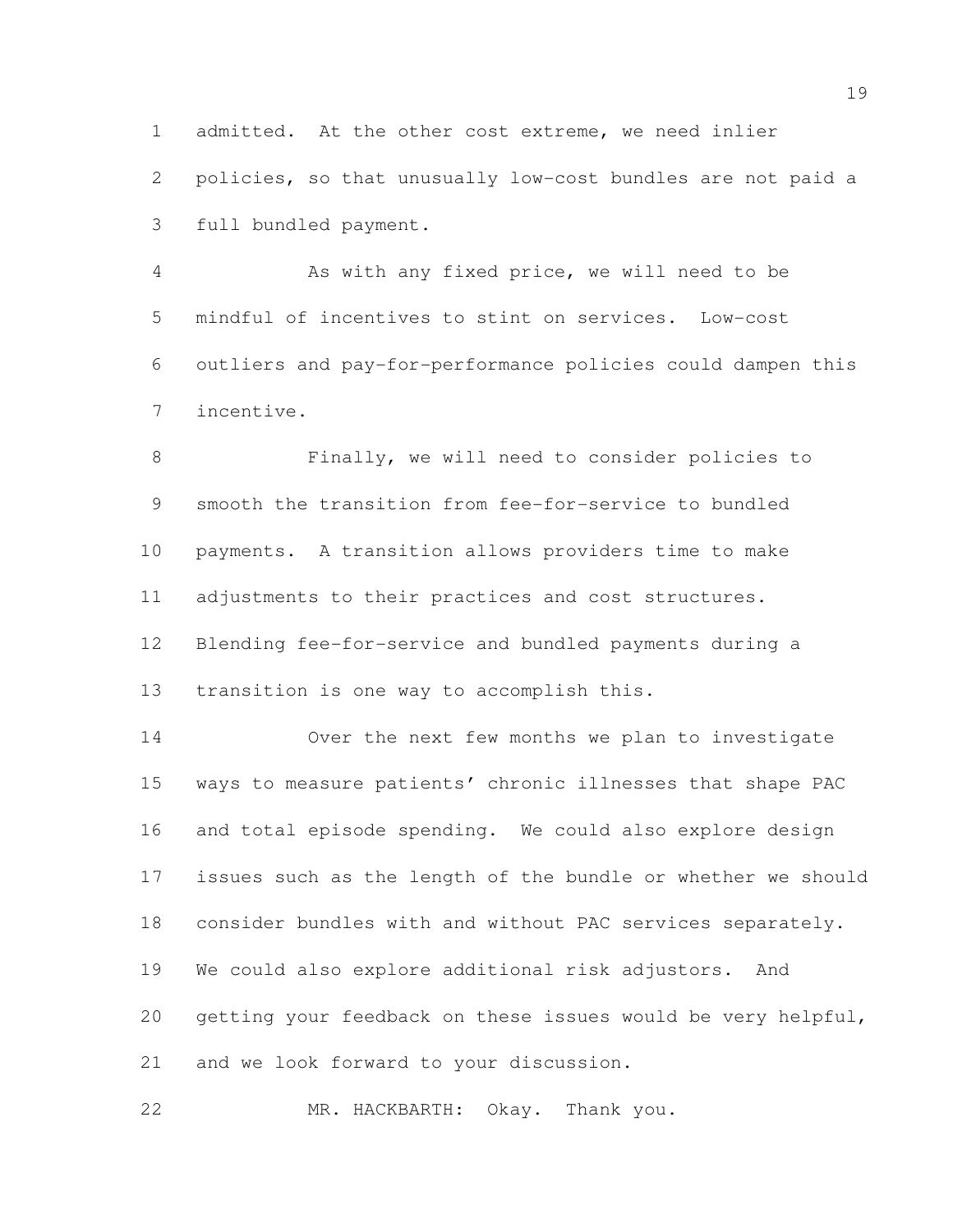Let me ask a clarifying question. So you presented data that showed variation within a diagnosis and cost, in large part it seems as a result of variation in differences in post-acute care use. That's an important driver of the variation.

 What I didn't see in the paper or hear in the presentation is how much variation there is across hospitals. So bear with me, I'm a lawyer. I'm sort of out of my element here, but, you know, when we first instituted DRGs, we knew there was going to be variation within a DRG. That's not inherently a problem if over time it averages out. If a given hospital gets some low-cost patients and 13 some high-cost patients over time, that averages out. It's a problem if it doesn't average out because the patients are not randomly -- the low- and high-cost patients are not randomly distributed. They are concentrated in certain institutions. So you need to look at not just the variation within diagnosis but also the variation across institutions to see if some institutions will be systematically disadvantaged.

 Is that something that you've looked at or plan to look at? Or am I just totally confusing myself and you?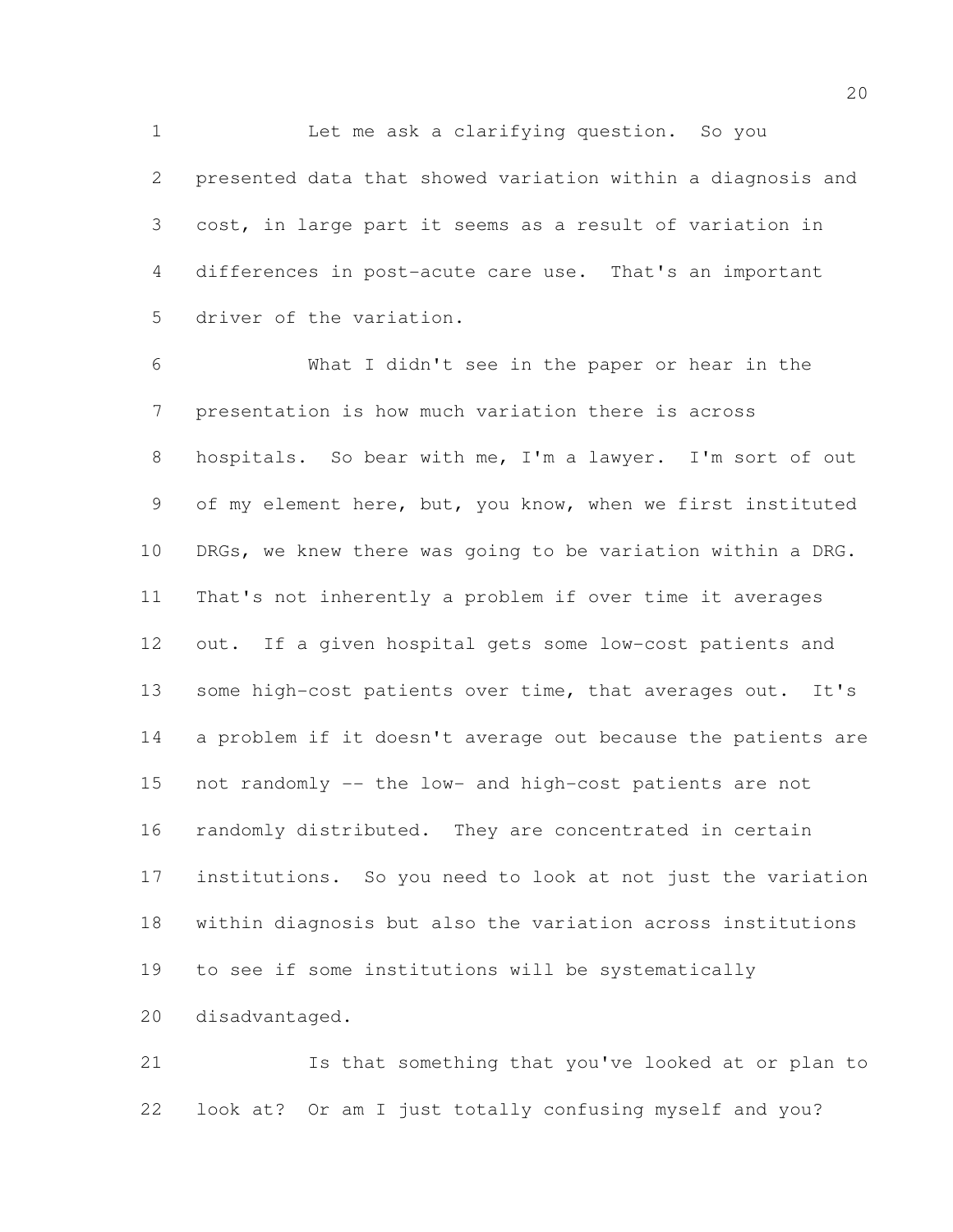1 MR. LISK: No, that's a good point. We were looking right now just at the patient level and not at the facility level in terms of what the implications are for that. MR. HACKBARTH: Yes, okay. MR. LISK: So that's definitely something for us to look at. 8 DR. MARK MILLER: And just to pick up and go a little bit further, as a lawyer you have really zeroed in on a good point here. 11 [Laughter.] DR. MARK MILLER: So let me compliment you on that. Was it real obvious I was playing up? 14 No, in all seriousness, for everybody, you know, you always risk -- when you look at an individual or an episode level, you're going to see a lot more variation, and then there's the aggregation up to the facility level and 18 sort of looking at -- and that's the point Glenn is making. I would just make two points about that. One, here in post-acute care, perhaps a little different than the hospital setting -- and you guys drew this out -- there's a lot more ability to sort of pick and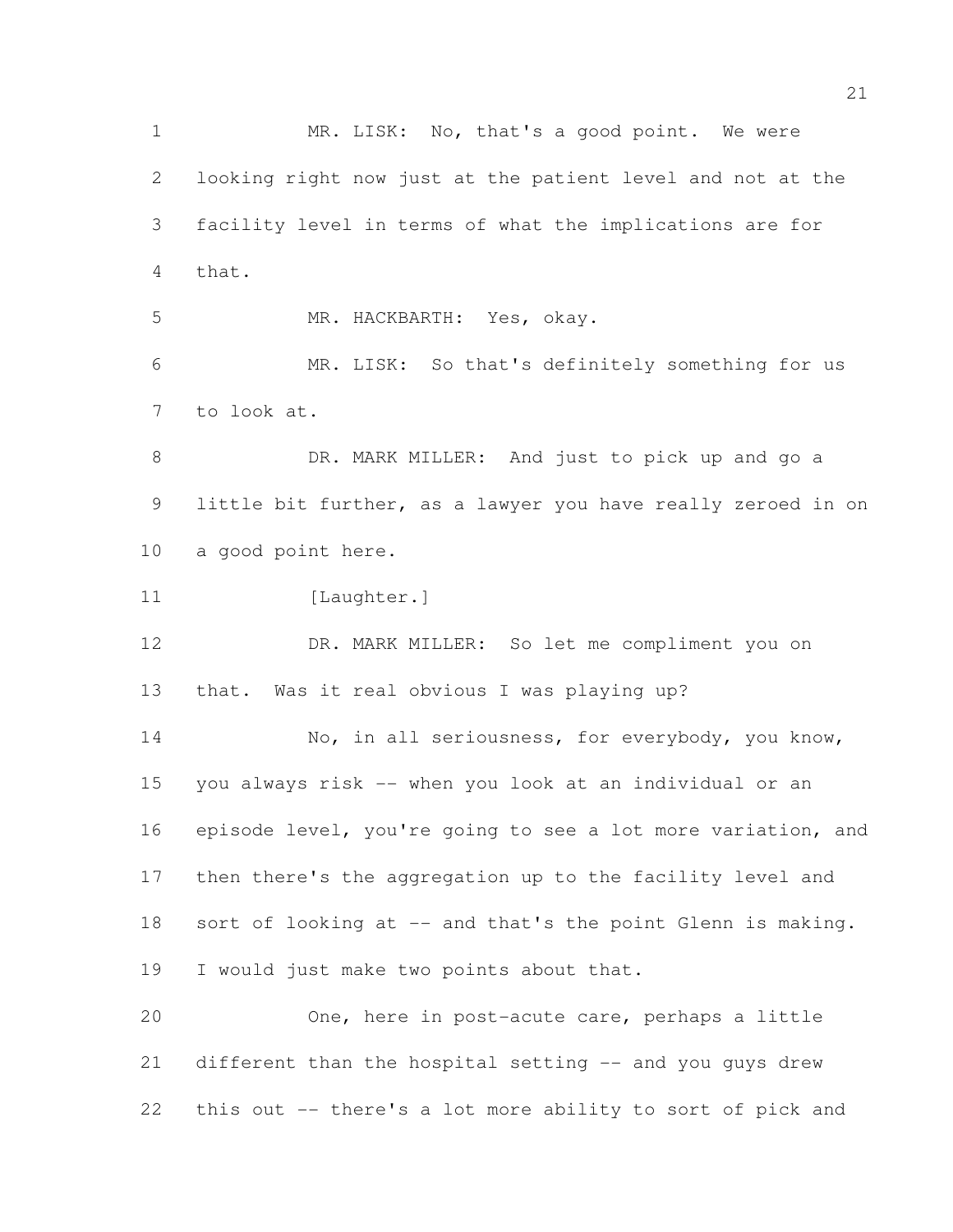choose. You know, hospitals, they don't have to take everybody who comes, but there's a lot more pressure when somebody presents that you're taking the person as opposed to a post-acute care facility which can do an assessment and say, "I'm not taking this patient." So even if you saw the pattern today, one concern would be going forward what you drive through that.

 The second thing and the dilemma of this whole conversation is in order to really understand any of this, you sort of need to risk-adjust the data and look at the resulting variation, and the circular problem here is we're still exploring how to risk-adjust. There's the diagnosis out there, but there's a sensation that there needs to be more than that to capture some of the variation.

 So there's a little bit of difficulty of just even walking through this conversation, and I think the point of the conversation is we're starting to look in a couple of different directions and getting feedback from you guys on your experiences and what you'd have us looking at.

Did I do any violence there?

 MR. LISK: That was a very good summary in terms 22 of the point -- excellent.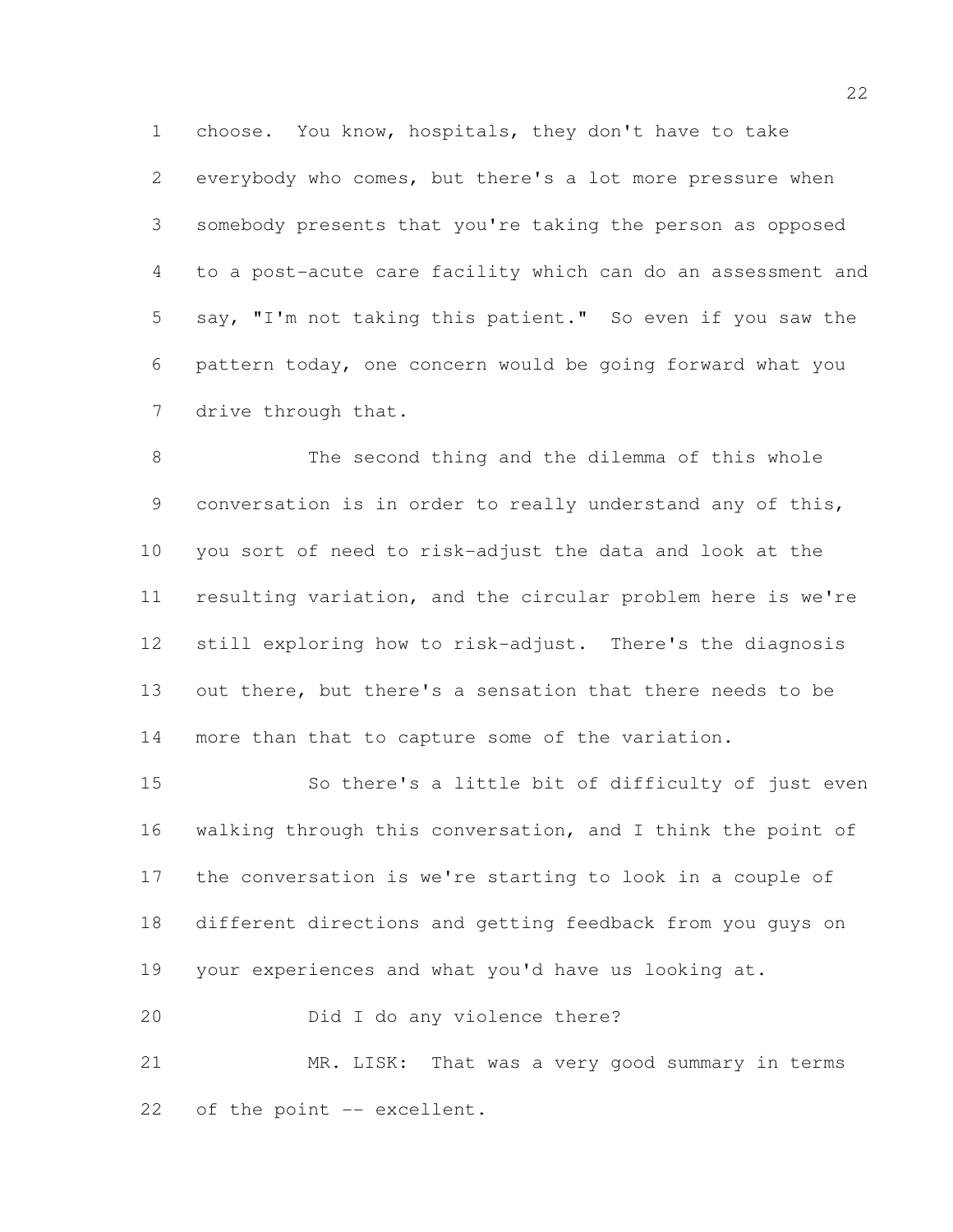1 MR. HACKBARTH: More questions? DR. BORMAN: Is there any way that you can quickly think of that you could get to what's an indirect measure of the physician's level of complexity, which would be the level of service within the coding scheme, so that if this were a Level 3 nursing facility visit or a Level 5, or 7 however many levels within that, if that could be a tracker in some way? It may be way too hard to tease out. There may not be a really good easy data set to merge. But just a consideration might be at least at the time of hospital discharges or something you can come up with that would reflect at least what in theory the physician thought was a relative level of complexity and use that in some way to relate it. Don't know if it's possible, don't know if it would be productive, but just a thought.

16 DR. CARTER: One of the things we are starting to 17 think about is how we can use the post-acute care data, not just the diagnoses that are there, but also looking at the groupings, because particularly I'm thinking of the IRF. There are comorbidity tiers, and so more complex patients are in different case mix groups. But you're getting me to think about trying to use some of the physician codes as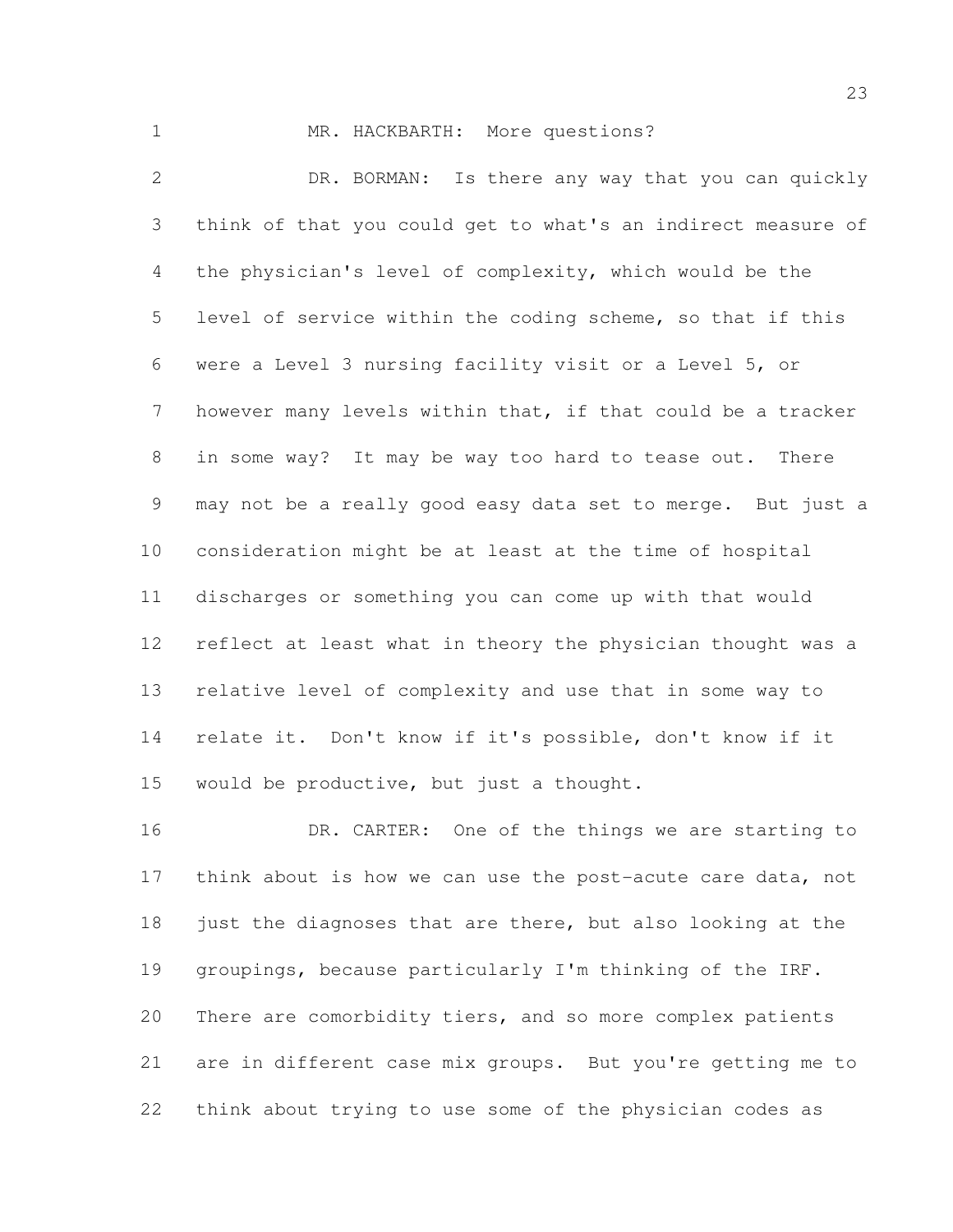well for the visits, but we do plan to start looking at what's happening in post-acute care and can we use some of the administrative data to start to sort those patients into groups.

 DR. STUART: You guys have done a terrific job here. In fact, it's so terrific that, after I read it, I wondered why anybody would stick their toe in this pond. It's almost daunting in terms of the difficulty.

 I have a couple of technical issues that I'll raise in round two, but I would like to focus on Slide 11 just for one minute. This gets back to this question about where do you expect to end up with risk adjustment, because basically this is saying that if it's not efficient care to begin with and your risk adjusters are based on current 15 patterns of care, then, you know, what do you get at the end of the day? And I'm wondering, in light of that, have you looked or do you plan to look at post-acute care patterns in integrated care settings? Because it would strike me that 19 this is where you're likely to get -- well, you're going to get patterns of care that are not driven by the same financial incentives that you're worried about and which you want to risk-adjust to control against.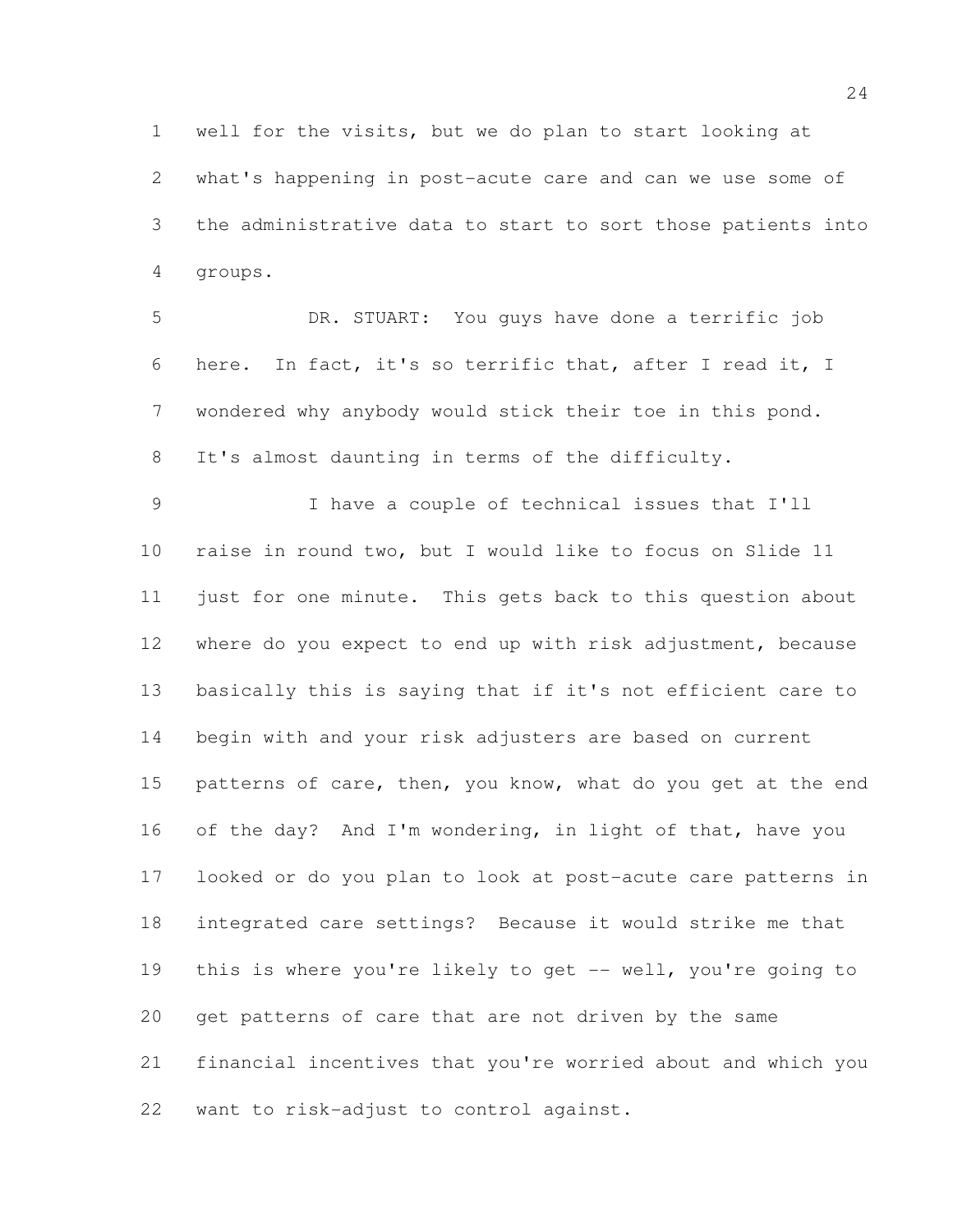MS. MUTTI: I know that we've talked about the idea of wouldn't it be great if we could get Kaiser's data to figure out how they handle their post-acute, and so we haven't started on that, but we have thought about it. DR. DEAN: Could you state again the exact definition of post-acute care? I'm assuming it doesn't include physician services. MR. LISK: So in terms of when we're talking about post-acute care, we're talking about home health post-acute care providers -- we'll say post-acute care providers, and then we have what is in, let's say, our 30-day bundle in terms of what we did for analysis. So post-acute care providers are going to be home health care, skilled nursing facilities, inpatient rehab facilities, long-term care hospitals, and outpatient rehab therapy. But when we did our analysis, we included all physician services in the hospital stay plus 30 days after the stay, all other outpatient services the patient received during that period, and other Part D drugs weren't included in here. DR. DEAN: So the graph that you showed of the percentage by diagnosis -- it doesn't have a number. I'm

not sure just which one it is. But the fact that 40 percent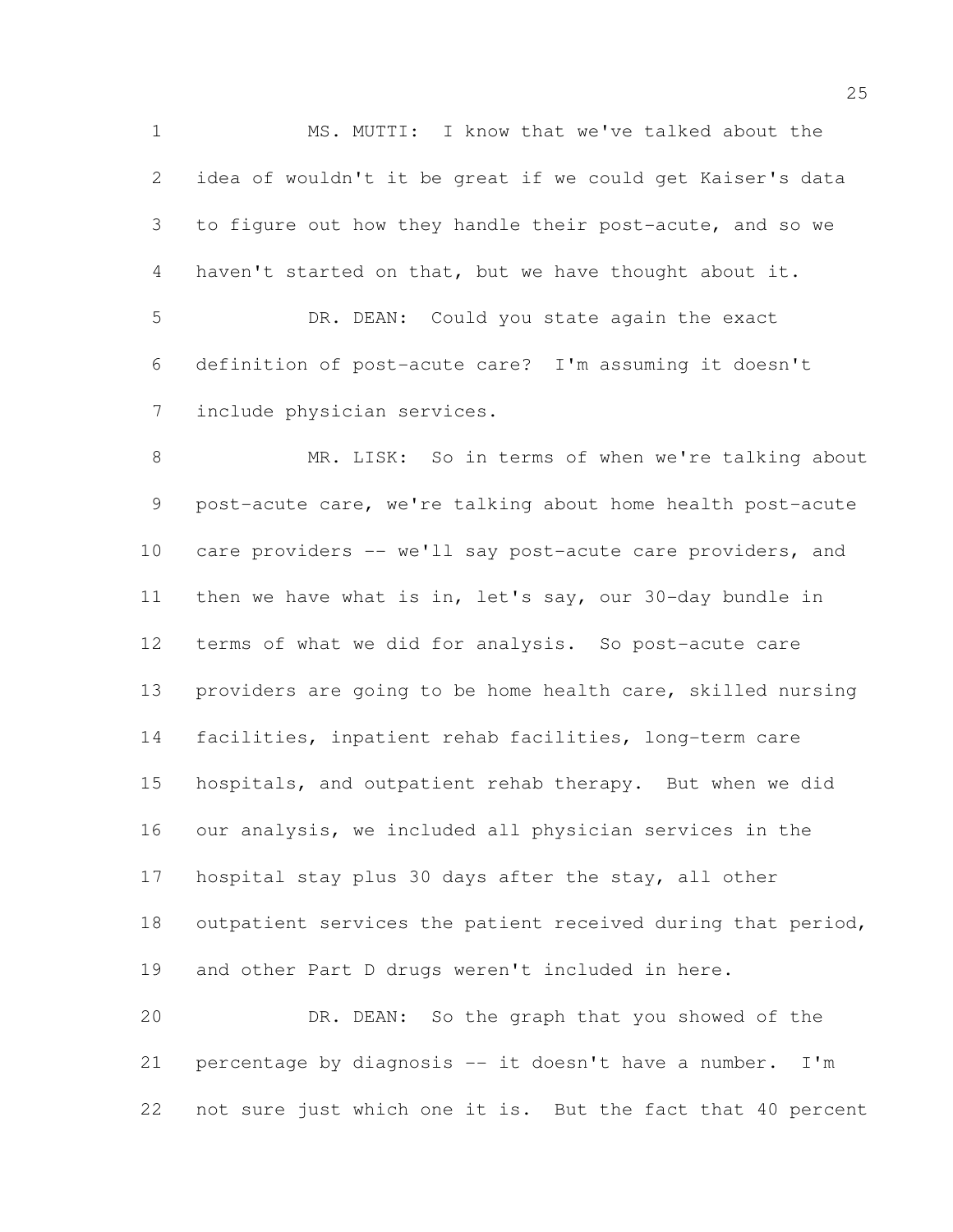of patients with heart failure got post-acute care, I'm assuming they did have physician visits, right? MR. LISK: That's for post-acute care providers. DR. DEAN: Okay. MR. LISK: To clarify, so 40 percent used a post- acute care provider, which would be the ones I listed. 7 DR. DEAN: Okay. And have you looked at all at the connection between these data and readmission data? 9 Because there is a significant connection -- and, for instance, there was a paper in JAMA just within the last couple of months about patients that had early follow-up visits with physicians had a lower level of readmissions, for instance. And I'm assuming it would tie into this data somehow, but I --

 MR. LISK: In terms of when we're looking at the 30-day bundle, we're including readmissions in that, too, but readmissions end up being a smaller share of the bundle. There are some different relationships between people who use post-acute care being slightly more likely to have readmissions than people --

21 DR. DEAN: More likely?

MR. LISK: Slightly more likely. Slightly more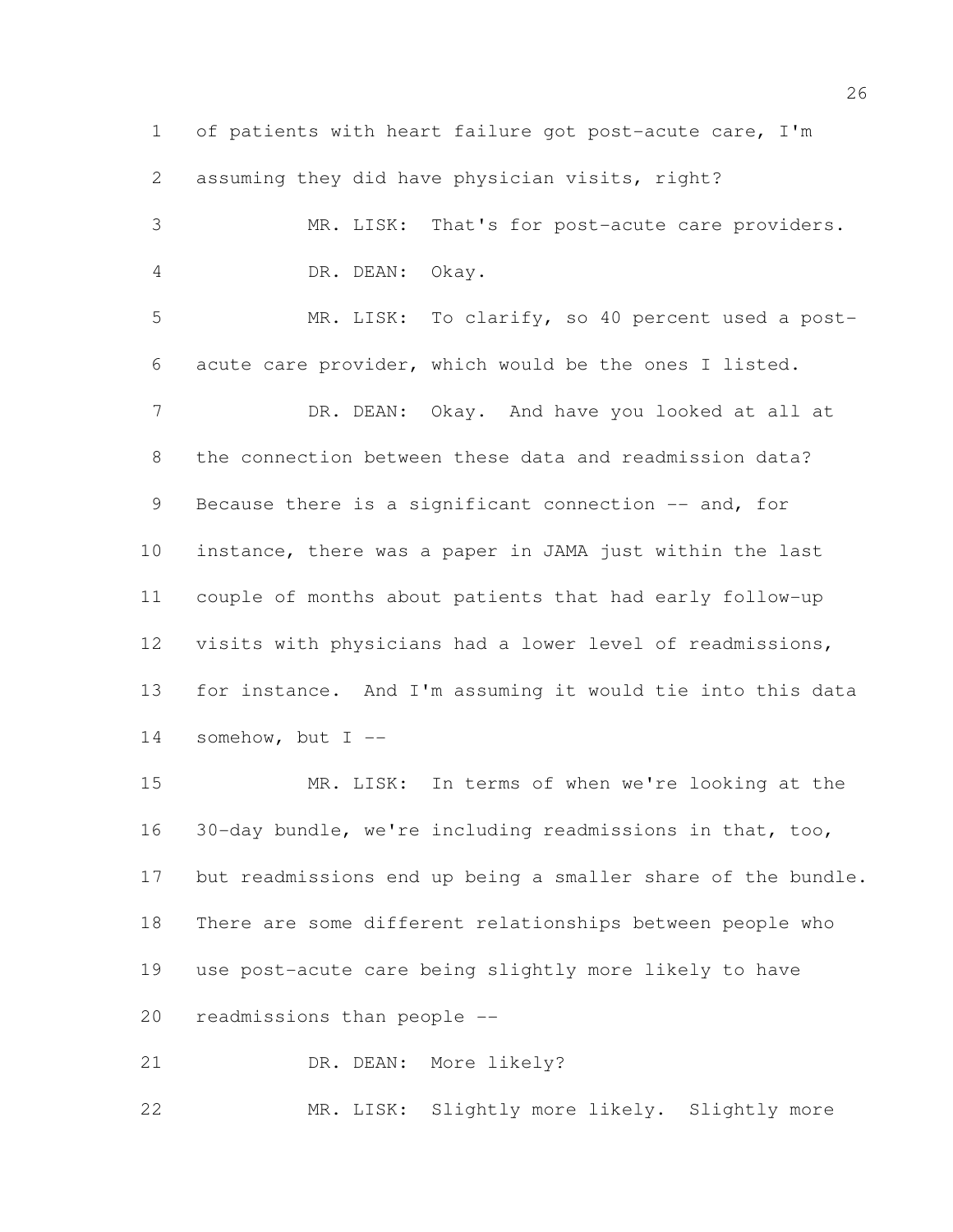likely in certain situations.

 DR. DEAN: Interesting. MR. LISK: It will depend upon severity, but it will -- it depends upon severity, but it -- DR. DEAN: It would seem it should be the other way. MR. HACKBARTH: I assume it's because the use of post-acute care is sort of a marker for the difficulty of the patient. 10 DR. DEAN: All right. DR. BAICKER: I thought this was really helpful. Risk adjustment is so important to all the different 13 policies that we're considering, so getting into the meat of this is great. I wonder how predictable these variations in expenditures in post-acute care versus hospital care versus 17 other kinds of care are. In other words, if you did the best risk adjustment you could, how much of the variation in this can we predict relative to how much of the variation we can predict in other types of settings? And I know the answer to that has to be given with the caveat that what we're observing is already responding to the incentives that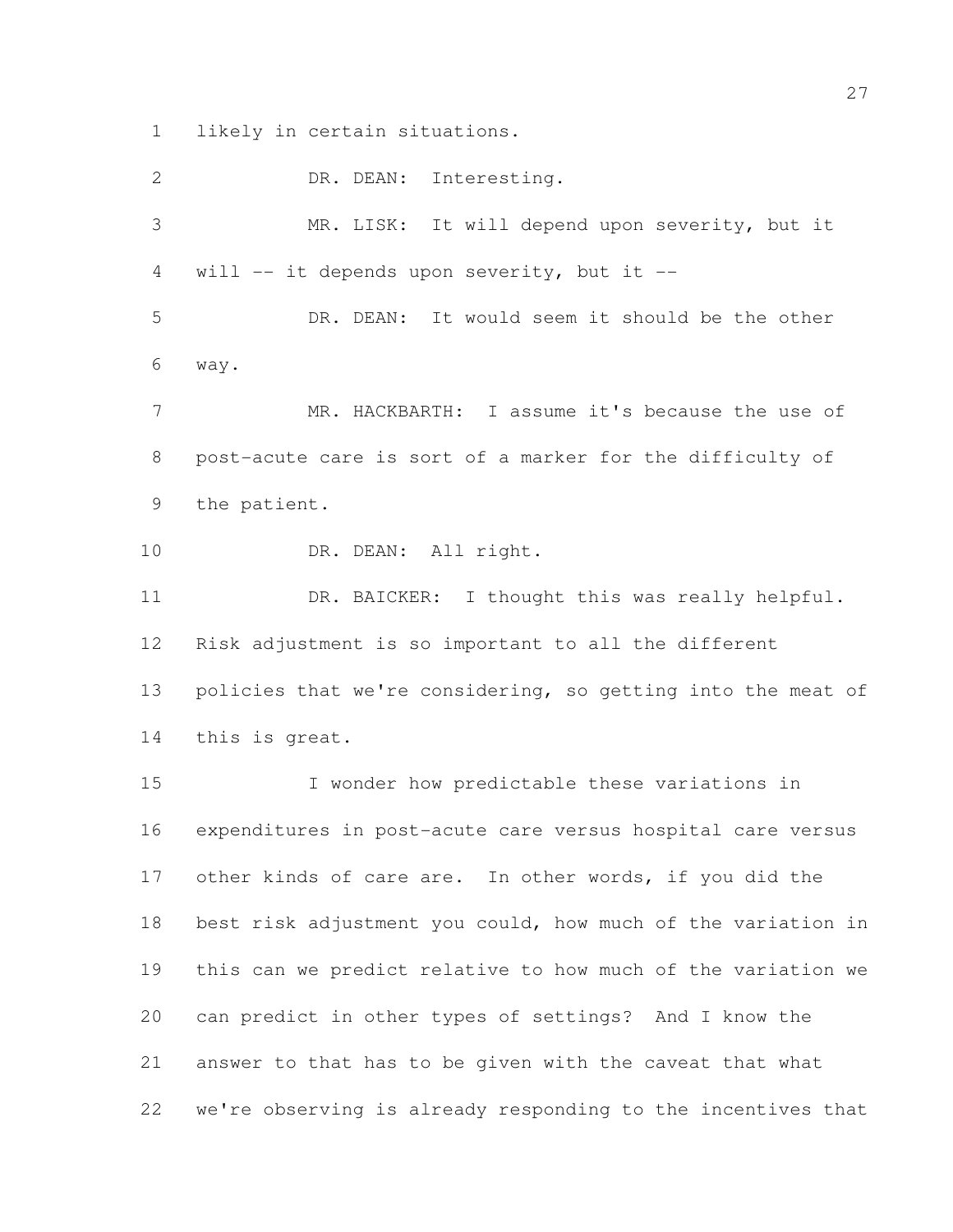are in the system, so it's not an efficient use. But the success of the risk adjusters will depend on how predictive they are.

 DR. CARTER: We've been looking at other people's work that have started to pull in the chronic diseases of patients, and we're pretty optimistic that the adjustment that you can do looking at those is going to be comparable, at least, to what we already have on the inpatient hospital side.

10 DR. MARK MILLER: Can I add just one thing here? Another thing to keep in mind as you go through this, you'll build risk adjustment systems. They'll explain some degree 13 of the variation. There will still be variation out there. 14 And, remember, you'll have other design features to try to mitigate risk -- outlier policies and that type of thing. 16 So when you think this is the guts of the risk adjustment, then you'll also want to think about other design features as we move forward to mitigate I got a bunch of patients that were real outliers, that type of thing. DR. BAICKER: And also to match the risk adjusters

 to how well the providers can predict that when they're choosing or trying to choose their patient pools. That's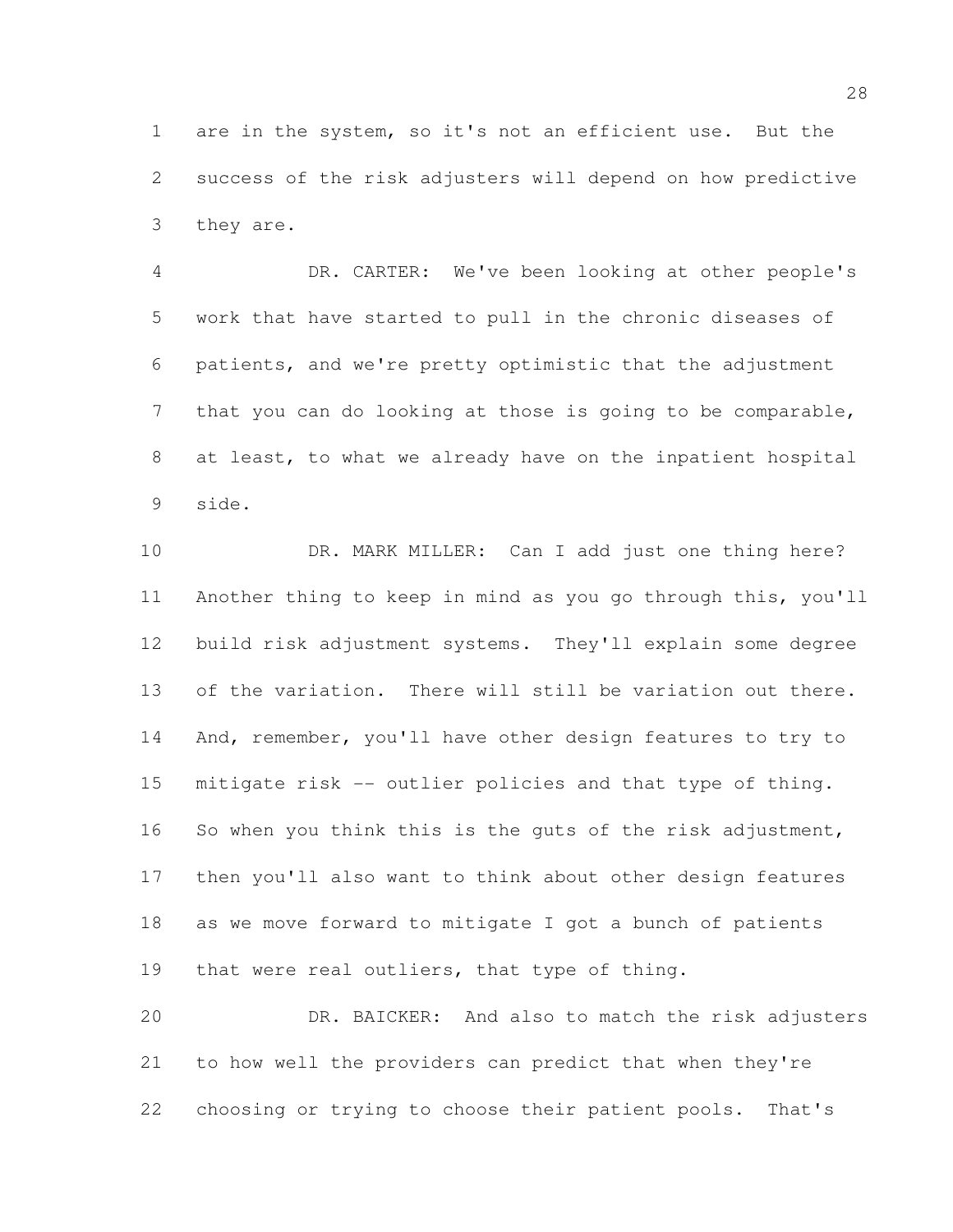the ex ante prediction that I'm worried about, in addition to the protection of risk ex post.

 DR. MARK MILLER: So we've also thought about t his. I think this is right. So you can think of risk at two ends, so the provider, you know, through no fault of their own, ended up with a set of patients that were very expensive, and you might want an outlier policy for that. If you think a lot of selection is going on, you might want an inlier policy to protection the program. And we've been talking internally about those kinds of thoughts.

11 DR. CARTER: And the only thing I wanted to add, of course, is that over time we would expect the variation - - once a bundled payment system was in place, you would expect the variation to decline.

 MR. GEORGE MILLER: I've got a quick question on Slide 13. What is your definition of a caregiver as one of the risk-adjusted factors?

18 DR. CARTER: Somebody at home was what we meant. MR. GEORGE MILLER: So if my 87-year-old father is present with my 72-year-old mother, that's a caregiver, versus --

DR. CARTER: I understand the point you're making.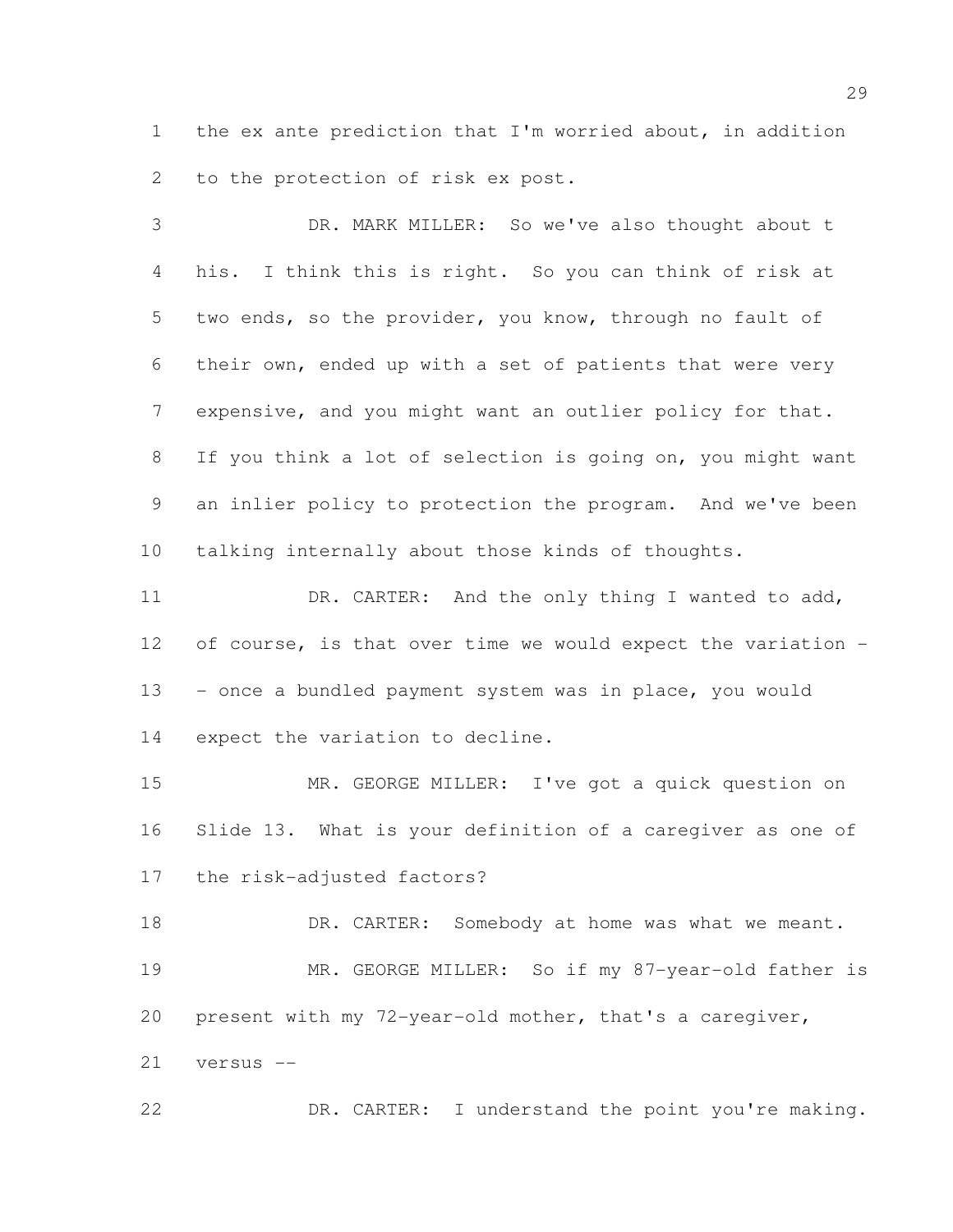We put this up because there had been this consideration in the design of post-acute settings, and I don't know how far down the road they went in thinking about that, but your point is well taken.

 MR. GEORGE MILLER: Yes, okay. More important, or equally as important, on Slide 9, just a clarifying question. I remember the slide where you showed the 8 location of some of these PACs, especially the LTCHs and the 9 IRFs. So I realize the costs are the costs, but are some of the costs over time dependent upon if these locations are available? A hospital or a physician may not have a lower- cost facility available, so they may be directed to one of these locations, and it may be geographic distribution. So I wonder if that's affecting the cost, although I realize these empirical numbers are the costs no matter where the setting is. So if there's not an equal distribution of post-acute care settings, will that have an effect? 18 DR. CARTER: I mean, there has been work looking 19 at the proximity of different providers, different types of

not looked at sort of the lack of -- sort of in a

marketplace. We have not done that work to see whether a

providers, and it does influence the selection. But we have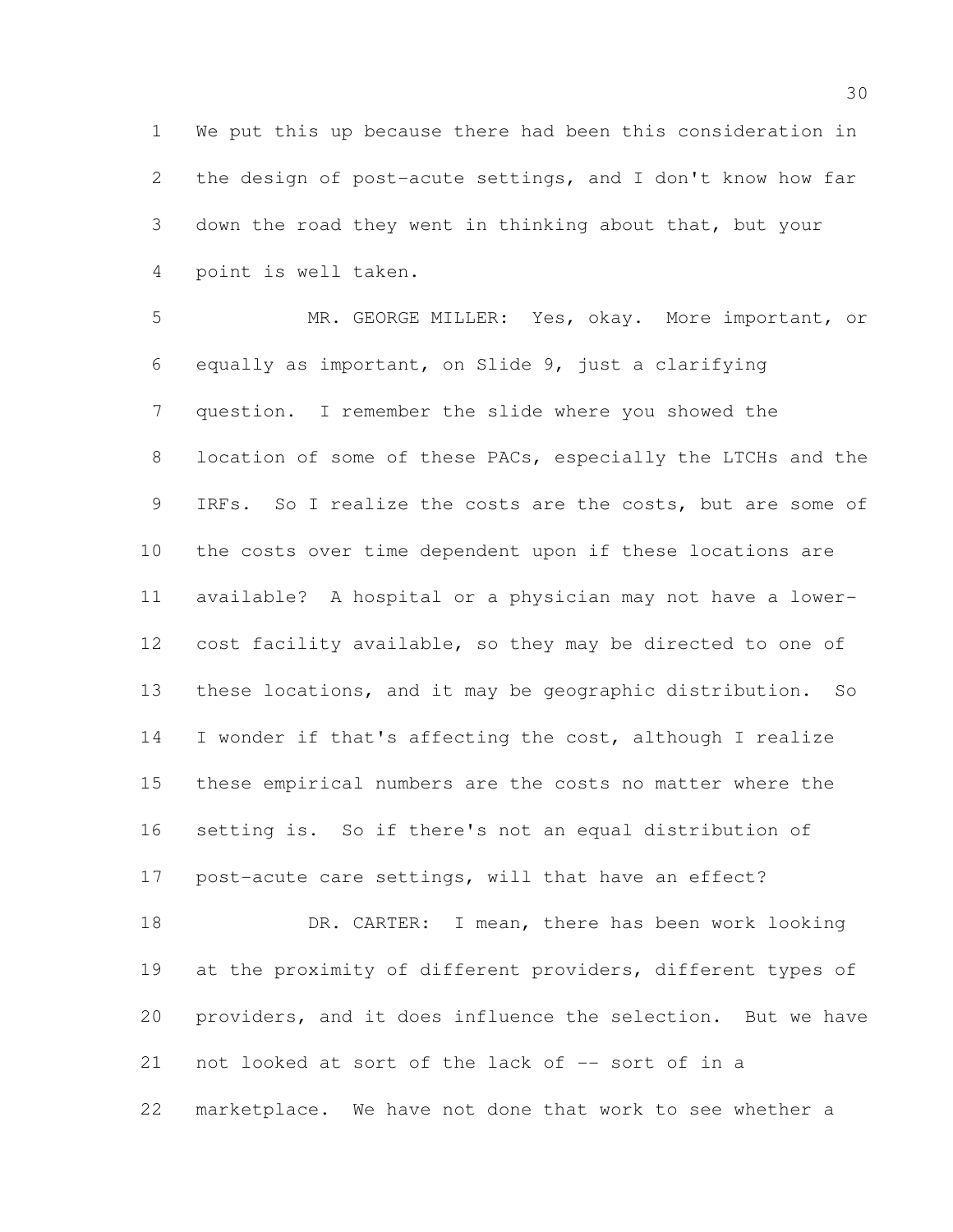provider didn't have a lower-cost option. But others have looked at that and have seen that the availability and proximity does influence choice. MR. GEORGE MILLER: Okay. MR. HACKBARTH: My recollection of our past work is that if there are LTCHs, for example, available, all 7 other things being equal --8 MR. GEORGE MILLER: Being equal, right. 9 MR. HACKBARTH: -- the post-acute care costs are going to be higher. 11 MR. GEORGE MILLER: Exactly. MR. HACKBARTH: But that's in the context of a system where there's no incentive for anybody to avoid a high-cost provider if there's a lower-cost substitute available. So if you change the incentives through 16 bundling, it may be that now somebody has a reason to say, well, maybe we could use a skilled nursing facility as opposed to an LTCH, and the historic patterns would change. MR. GEORGE MILLER: And this may be my round two – MR. HACKBARTH: There's a question mark at the end 21 of that, incidentally.

MR. GEORGE MILLER: This may be my round two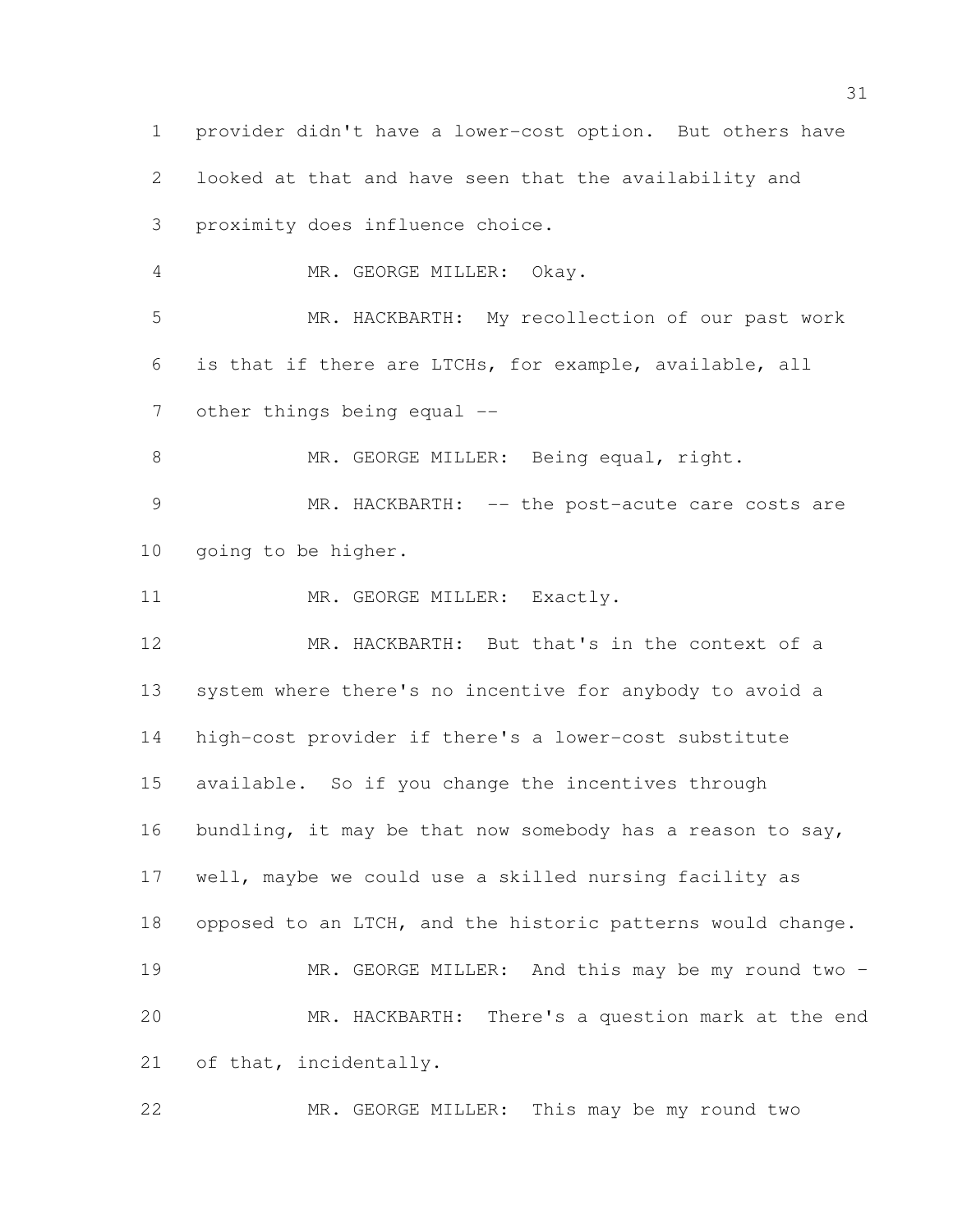comment, but should we consider making that definitional to direct where that patient should go by definition of what's the most appropriate place to go?

 MR. HACKBARTH: Yeah [off microphone]. MR. GEORGE MILLER: I'll wait until the next round.

7 DR. KANE: Two questions. One is when we're talking about the length of the bundle, is there something that -- does it have to be the same for every condition? I would think you'd expect the length to vary by, you know, the type of condition, like coronary artery -- I mean, like, you know, heart failure versus stroke.

 MR. LISK: I think if you get down to condition- specific, you may decide that it may be appropriate to have a different length bundle for different types of services.

16 DR. KANE: But in doing your research, do you want to also sort of see that you're capturing those length differences? I mean, I'm afraid if you're always saying just cut off at 30 days, you might be missing something about strokes that's quite different than something about heart failure. I'm just worried a little bit about the arbitrariness of the 30-day.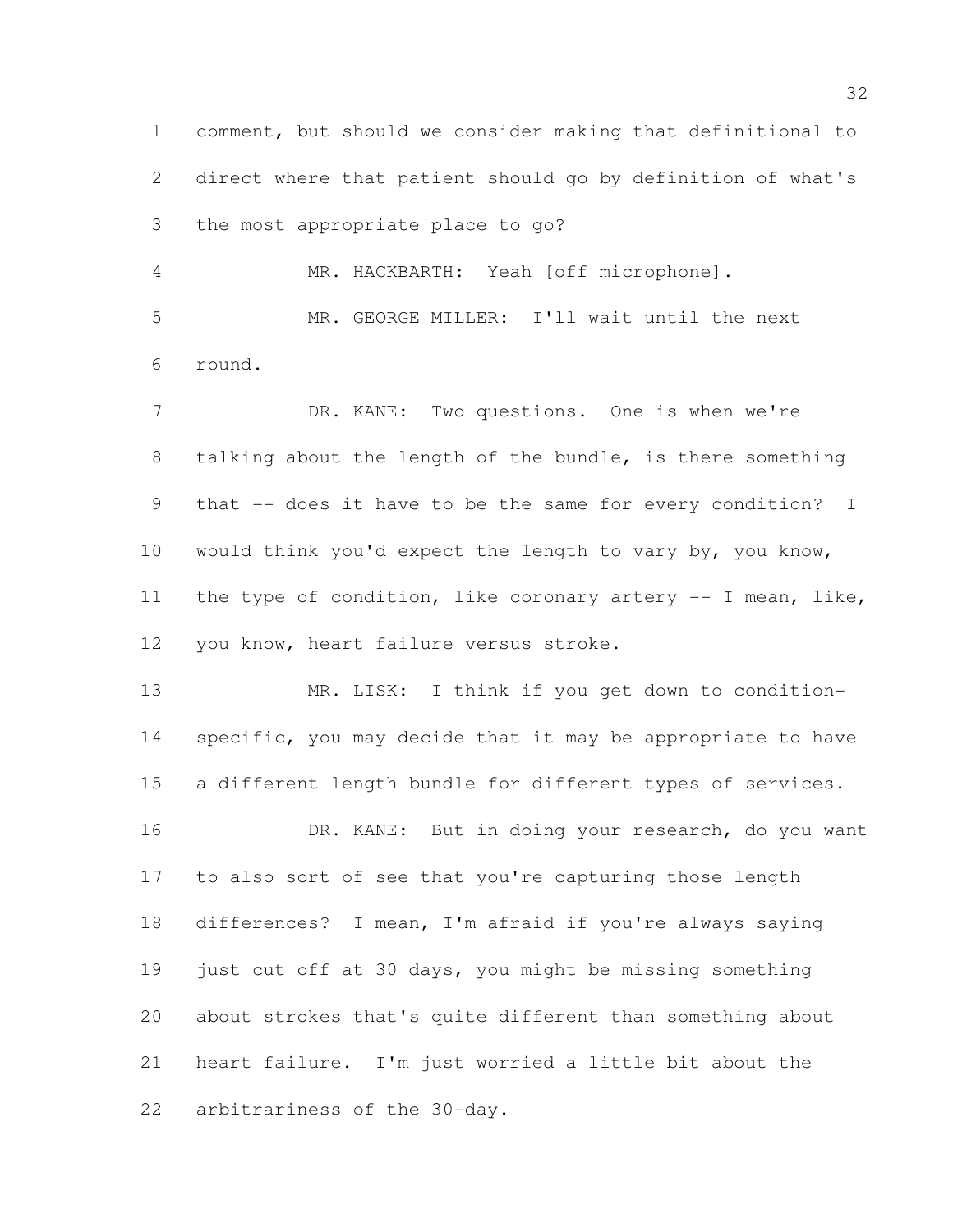1 Then the other question I had, it seems to me that the MA plans at one point were supposed to be producing encounter data, and I have two questions about that. One, are they, and when is it coming? And, B, are they also going to be providing it on their post-acute utilization? Because I think that would be a useful data set, if it's ever coming. 8 DR. MARK MILLER: Right, and I may need an assist here from Carlos, but I know on October 25th, CMS is having

 an open session with the industry about the collection of the encounter --

 MR. ZARABOZO: [Off microphone] They are expecting to begin collection in 2012.

14 DR. KANE: Begin? I thought they started that long-no?

16 PARTICIPANT: One would have hoped.

17 DR. KANE: What's so hard about it?

18 [Inaudible comment, laughter.]

19 DR. KANE: Wise idea, Carlos.

 MR. KUHN: A quick question. Help me recollect kind of what all they can do a little bit, but I'm thinking 22 about the grouper softwares, the episode groupers, the ETGs,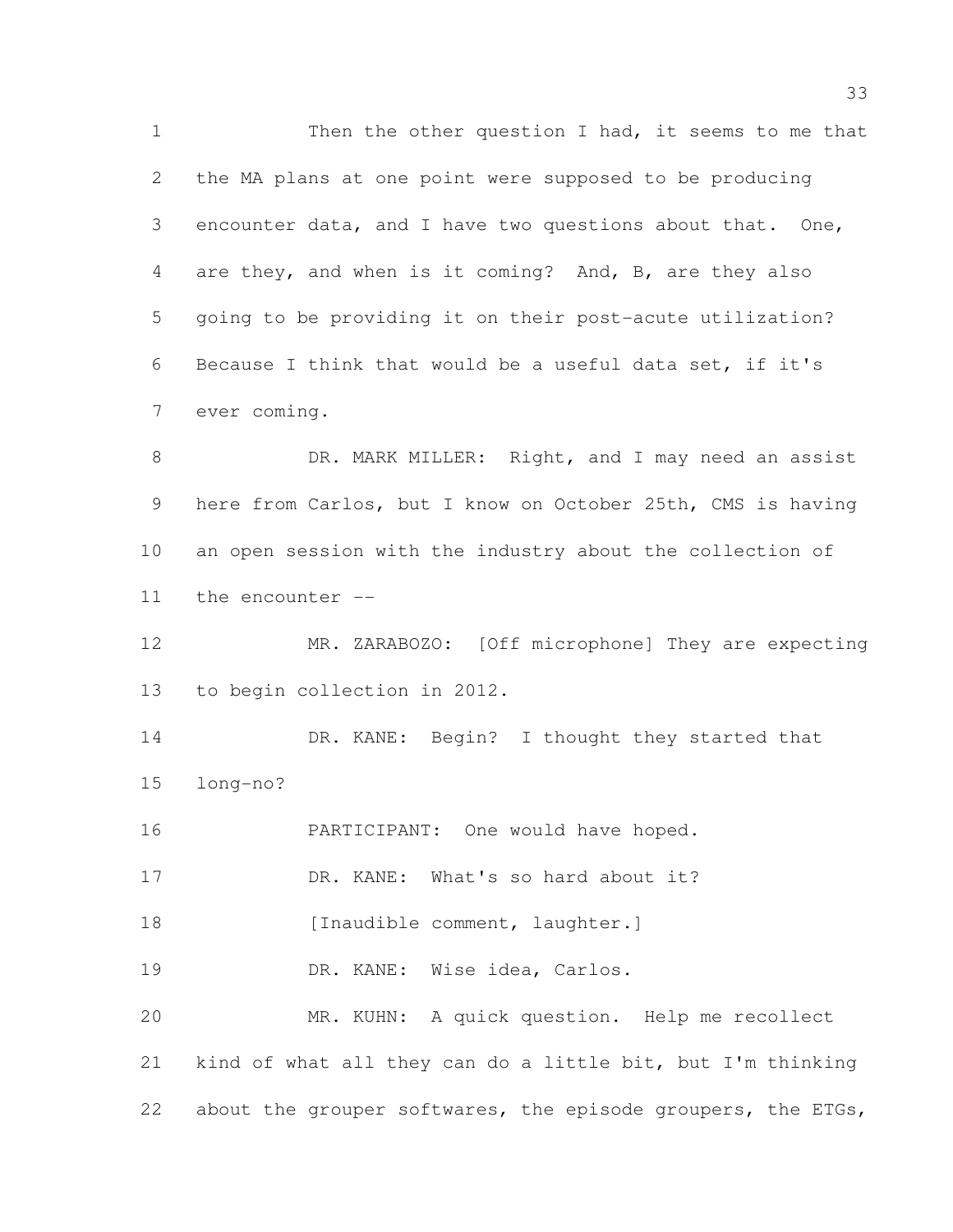the MEGs, et cetera. Is there any utility in those

 softwares to help in terms of the risk adjustment in this space in the future that you're aware of right now? Or are they just simply kind of grouping the services together? Or do they have any application on risk adjustment at all?

 MS. MUTTI: Those groupers do have an implicit risk adjustment in them, and I think it's the ETGs has a version where you can actually start the episode with the 9 hospitalization. Yes, I think it's the ETGs. So you could 10 apply it using that -- now, I guess there's been some controversy, and there are always issues as to the validity of those groupers, but it's a possibility.

 MR. LISK: Can I follow up a little bit in terms 14 of, let's say, the ETGs? What you're doing is you're going to be getting all services that are related to the condition 16 the person had versus some other type of method, some other 17 types of things, HCCs or CRGs, that may be out there which would risk-adjust for all services type of thing. So you kind of have that choice of are you going to choose what are related or are you going to try to get everything in?

 DR. CASTELLANOS: It's really a follow-up on a little comment that Mark made, and maybe George. One of the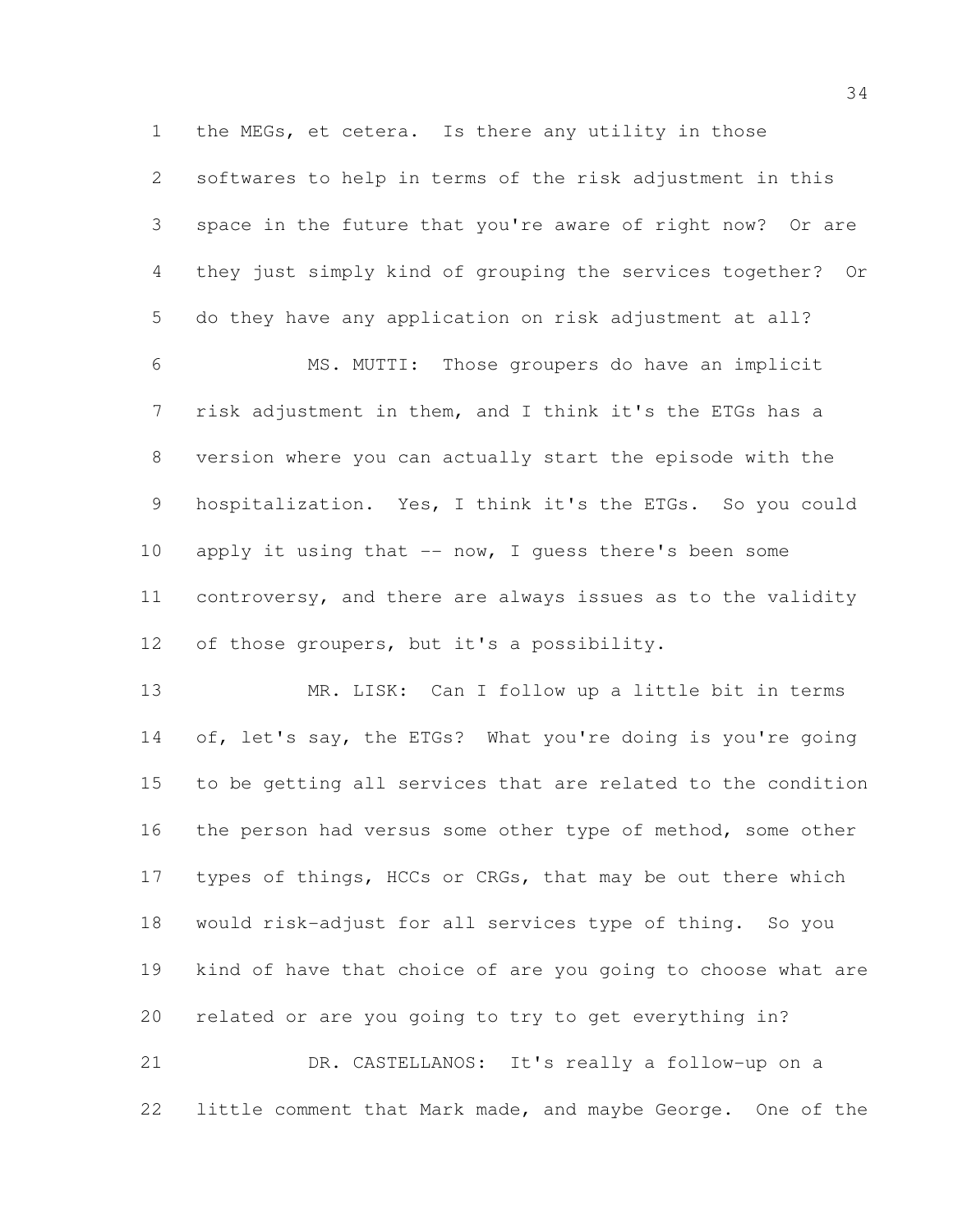real-world problems that we have is bed availability, when 2 the person is -- as you can see, there's a tremendous variation, but when a person, say, needs to go to a post- acute care setting, that facility has the right to come in, look at the chart, and decide yes or no. I'm not saying that's stinting, but it's stinting.

7 [Laughter.]

8 DR. CASTELLANOS: But, you know, will the -- I guess my question is: Will the bundling help making these decisions and prevent the appropriate facility saying no because it's going to cost too much or it's going to be a high-cost patient?

13 DR. MARK MILLER: I think what I would say is that 14 anytime you have a bundled or prospective payment -- which, 15 just for starters, we have that now, except that right now it's fragmented across different providers, at least in the post-acute care setting that we're talking about -- you run the risk of stinting. So the risk will be there that someone will look at the payment and try to avoid patients. You bring this up always, Jennie, and that risk is always present. And I think the question for us is: A, how much can you remove that from a risk adjustment system, whether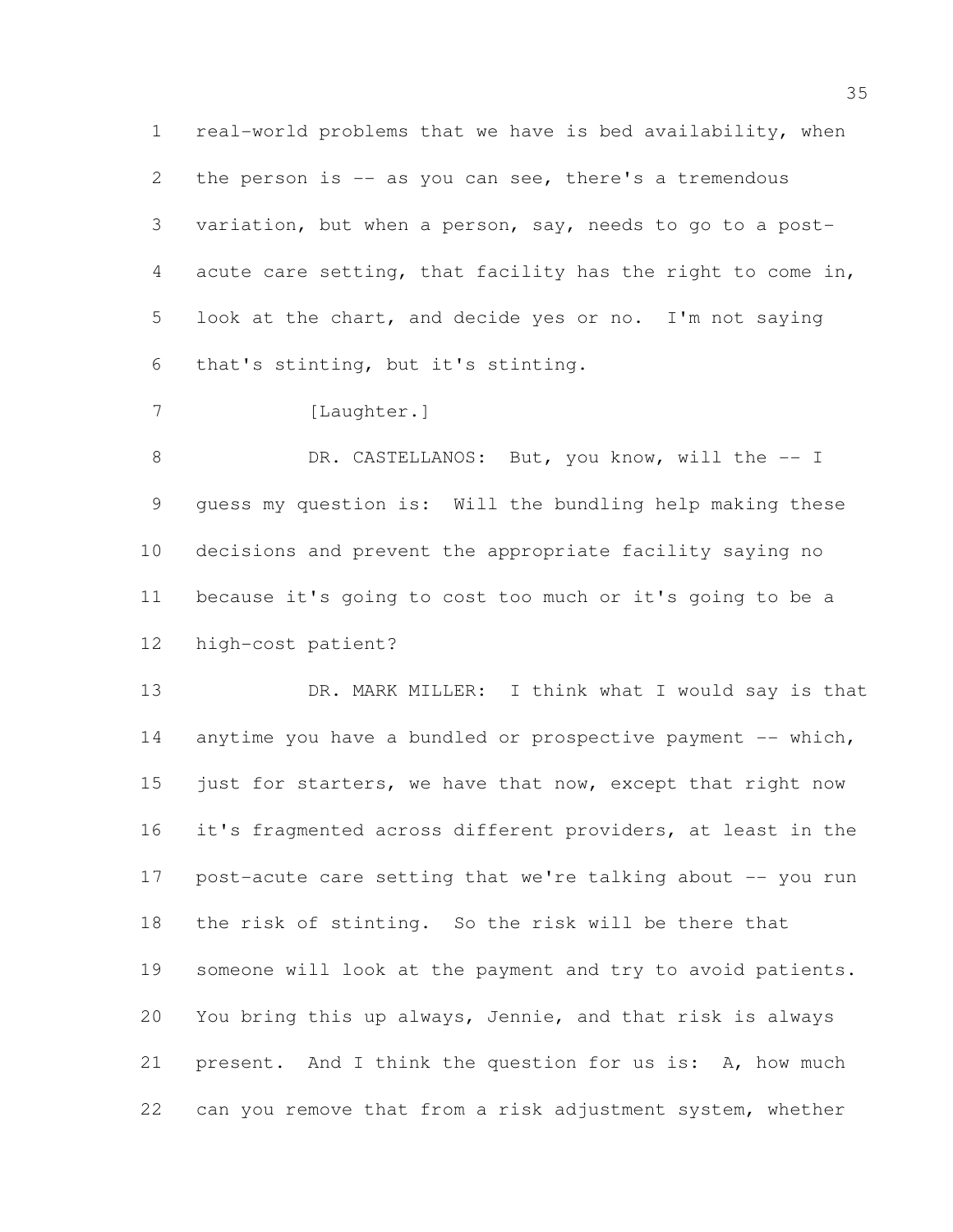it's based on functional status, diagnosis, whatever we end up thinking helps? And, two, whether you can mitigate that risk through other design -- outliers, that type of thing.

 But I believe, you know, the basic incentive is always present, and you can also overlay outcomes and make part of their payment contingent on did the person get discharged to the community, did the person get readmitted, and try and mitigate that. But I think the incentive structure --

 DR. BERENSON: Except I would add that at least in theory the recipient of the bundle has much more leverage over the behavior of the other parties. And so it might be much more difficult. For better or for worse, the recipient of the bundle can probably have leverage to tell that particular facility that if you want the other patients, you're going to take this patient. I suppose that's what some people want to have happen. I'm a little nervous about that myself.

 MS. UCCELLO: I just want to confirm. Is one of the questions of this whether to construct the bundles just for those who get post-acute care versus broadly over the entire episode, including the hospitalization part?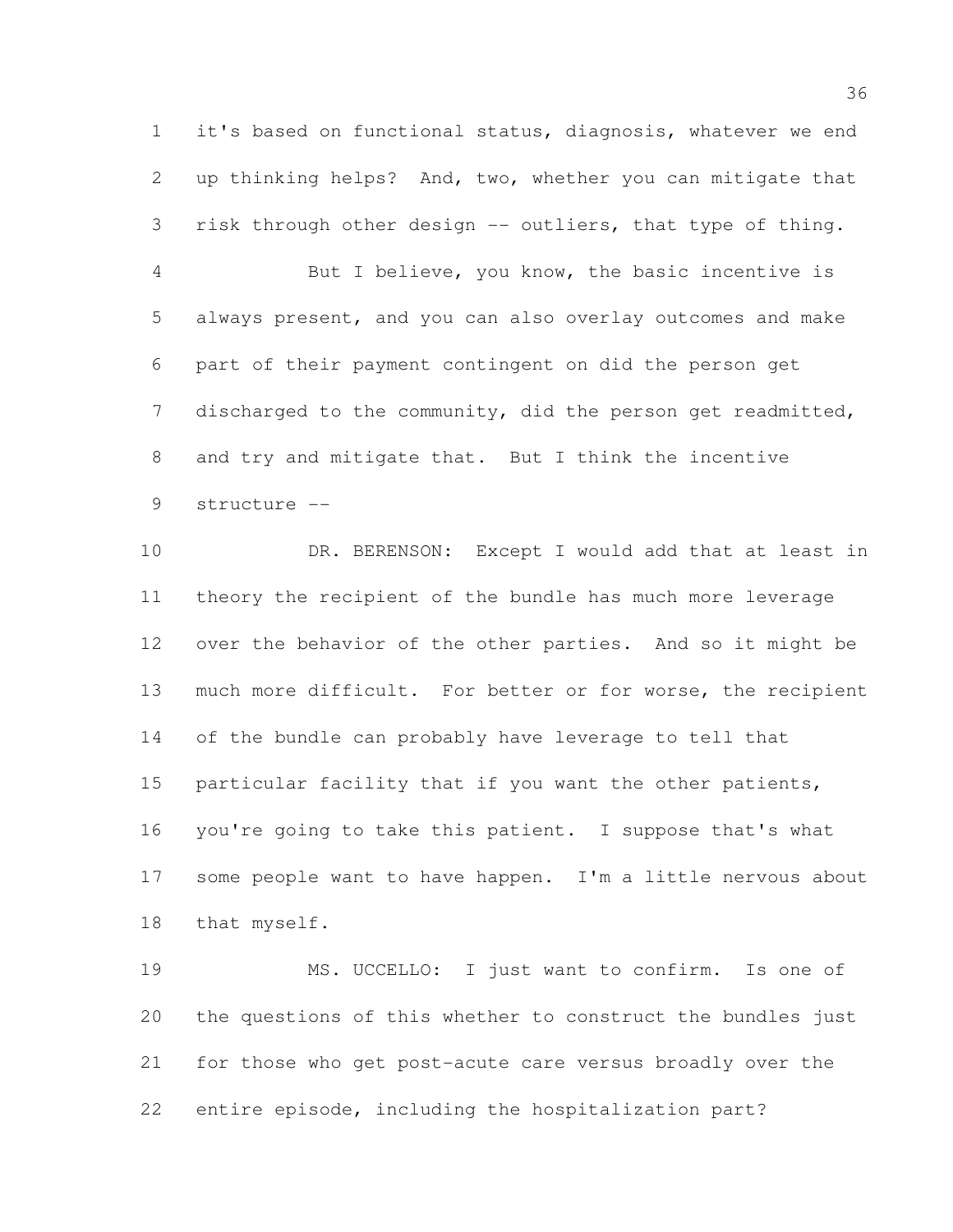DR. CARTER: We think it is a design issue because if you pay all bundles the same rate, you will be overpaying for patients who don't receive post-acute care and probably underpaying for those who do. On the other hand, you've now created an incentive for everyone to get PAC, so we think that  $-$ 

 MS. UCCELLO: Right, yes. So my follow-up to that is, if there is -- if it's just for those who receive the post-acute care, those inlier adjustments are more important. So I just want to get a better sense of what exactly that is or if it's just if the spending is less than a certain amount then they don't get -- I want more information on what that would be. 14 DR. CARTER: I actually don't understand. What's the "that"? I've lost your question. MR. HACKBARTH: Cori's point is that if you can

17 increase your payment by having some post-acute care, there's an incentive to refer a patient to post-acute care for just a little. And when that incentive exists, you need the inlier policies to try to diminish that potential. DR. MARK MILLER: And so, going forward, we're

going to have to think about how to do that. Some of the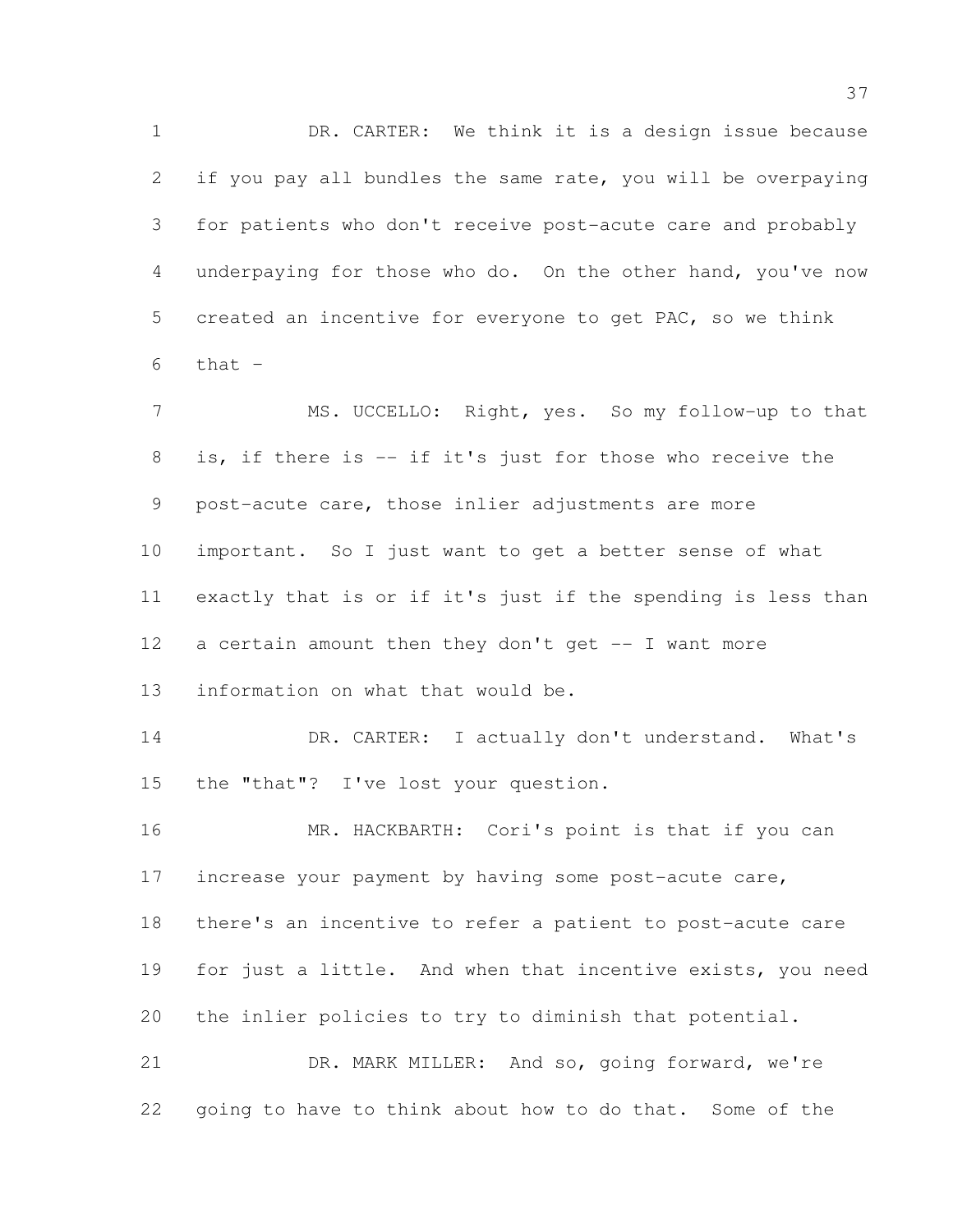existing inlier policies that, you know, exist in Medicare can be triggered by things like how many visits did they get in the home health -- right. So in the home health setting, it sort of implicitly assumes a set of visits, but if you don't hit -- and I don't remember the number -- three, four, five, whatever visits, then you don't get the full episode payment. It would be mechanisms like that, but I don't 8 think we could answer exactly on the spot. 9 MS. UCCELLO: That's exactly what I -- I didn't mean to make this a round two question, but, yes, was it number of visits or dollars or something like that, and it could depend. 13 MR. HACKBARTH: Round one questions? 14 MR. BUTLER: So I love this data. Finally, we're looking across our silos in a quantifiable, measurable way, regardless of how hard it is to put the system in place. As small as the number may be, did you consider hospice? Because this isn't the population that typically uses it, but you'd think that would be one of the columns. MR. LISK: Unfortunately, because of the way the data was originally created, people who used hospice were taken out of the analysis file. And so we did remove all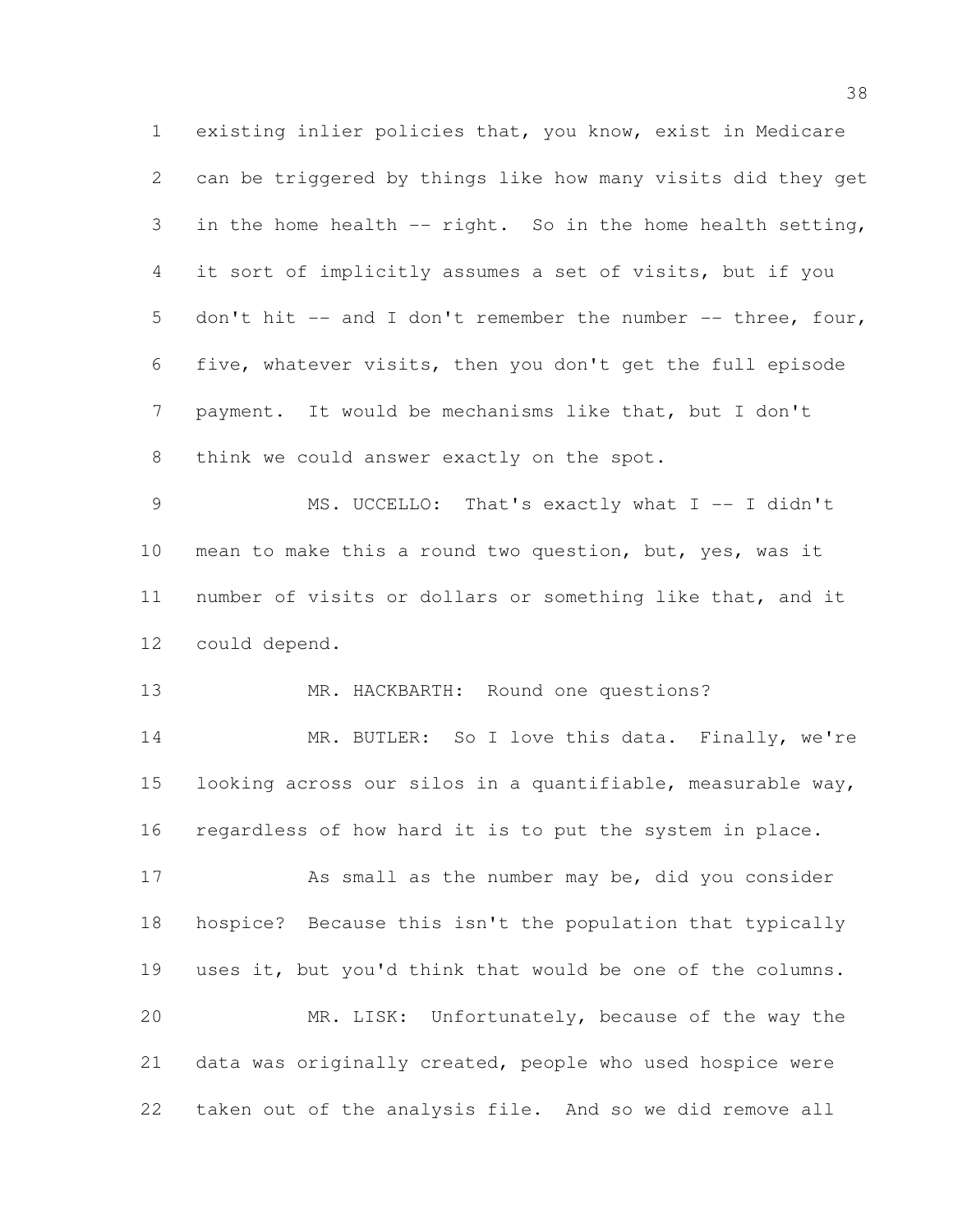people who died within the episode window for this analysis and also people who didn't have hospice. But, you're right, I think hospice would be one thing to potentially consider here -- MR. BUTLER: Especially if you move to other --

 MR. LISK: -- but what we had, we couldn't do that.

8 MR. BUTLER: -- episodes, I think that would be a very interesting addition.

 Second, not related to severity but I still want to ask it, 45 years ago Congress decided thou shalt not bundle when they started Medicare with physicians and all 13 the rest, and we've been trying to bundle ever since. So on 14 the pilots that you mention that include -- you know, that physician payments as well as post-acute care are in some of those bundled pilots, can you tell me are those payments 17 going to systems that own all of the components, or have 18 they, in fact, figured out how to accept the bundle and then distribute it to whether it's private physicians or non- owned post-acute providers? Have the logistics been worked out for that?

DR. CARTER: Are you talking about the pilots that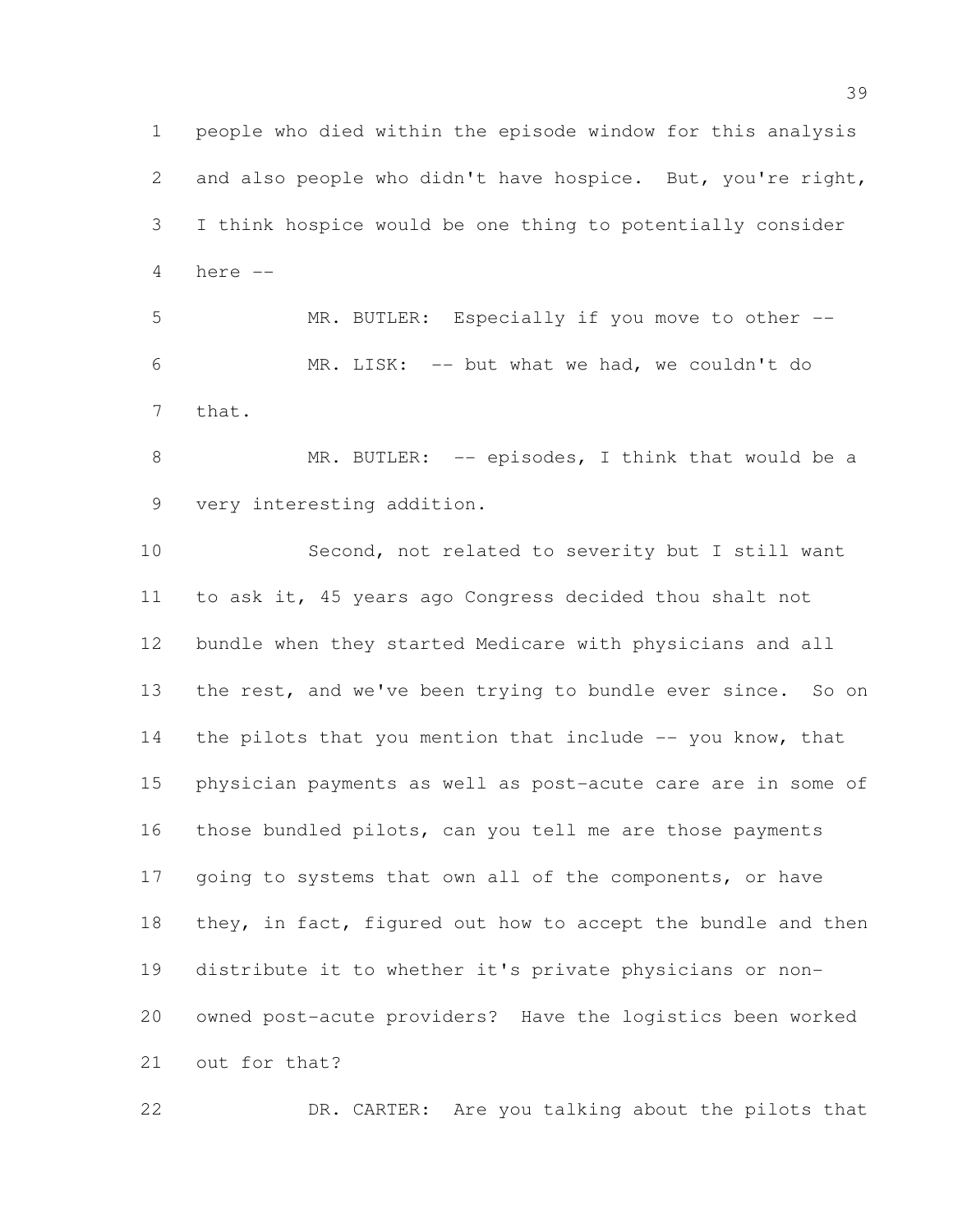CMS is going to be setting up?

| $\overline{2}$ | MR. BUTLER: Not just CMS. You have IHI. You                  |
|----------------|--------------------------------------------------------------|
| 3              | have others in the document that have used bundled payments. |
| $\overline{4}$ | DR. CARTER: Right.                                           |
| 5              | MR. BUTLER: I know in just the inpatient bundling            |
| 6              | between physician and hospital payments, those have been     |
| $\overline{7}$ | worked out. But, you know, the full-blown post-acute care    |
| 8              | physician where you don't own all the components, the        |
| 9              | recipient of the bundle, can we cite an example where that   |
| 10             | thing has been worked out logistically?                      |
| 11             | DR. CARTER: My general sense is typically those              |
| 12             | exclude institutional post-acute care. They might include    |
| 13             | PT and outpatient rehab, but they have not included post-    |
| 14             | acute care. But I'll get back to you about that because I'm  |
| 15             | not sure. I've read the contracting documents, but I         |
| 16             | couldn't tell from reading them whether it was contracting   |
| 17             | with one of their system providers or not. So I don't know.  |
| 18             | MS. MUTTI: And your question may still be                    |
| 19             | relevant even if it's not post-acute care, even if it's just |
| 20             | hospitals and physicians. But, you know, how do they divide  |
| 21             | up the money? We've talked to IHI a little bit, but we need  |
| 22             | to talk to them a little bit more to answer that question,   |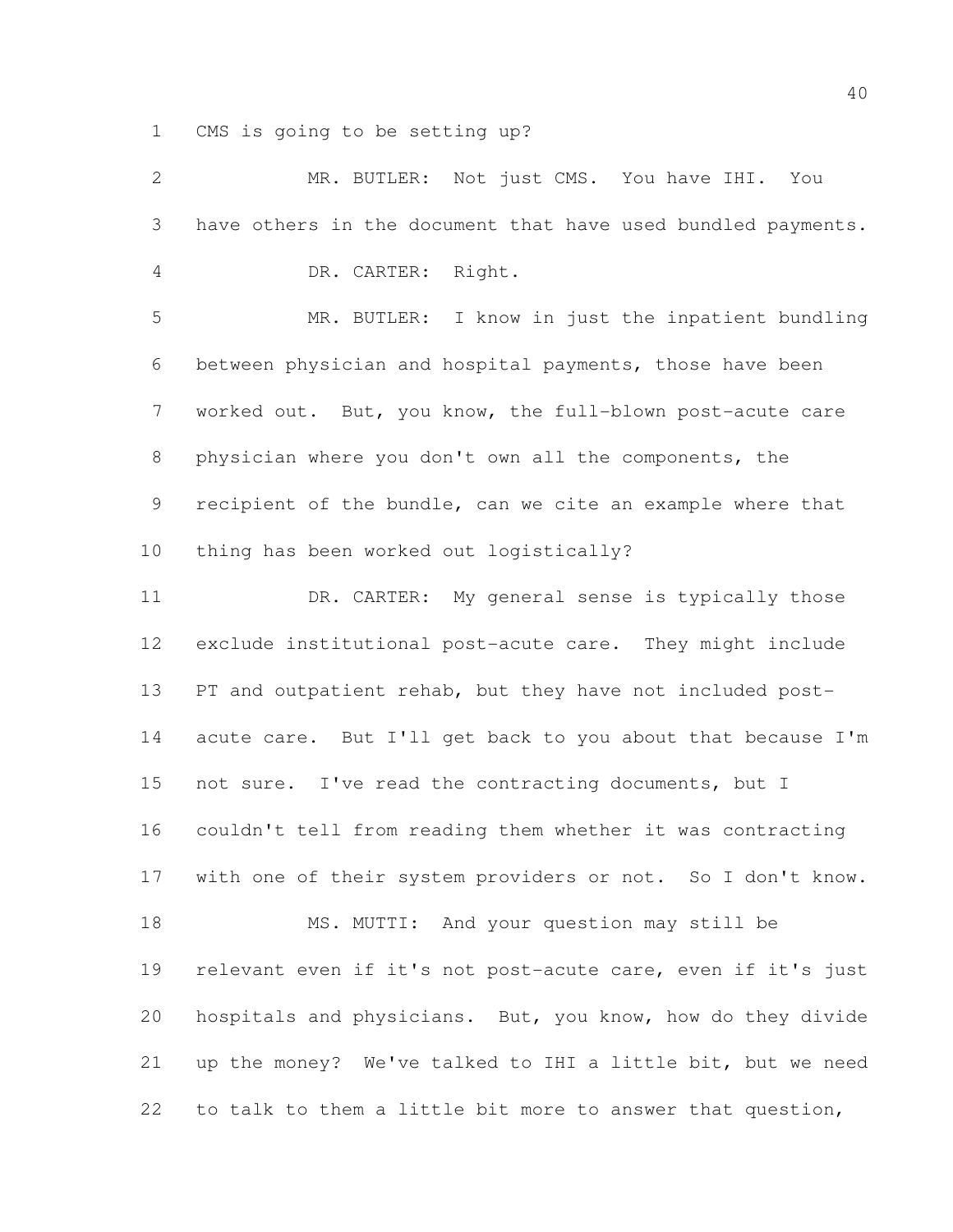probably. That's the Integrated Healthcare Institute in California. So we can get a better answer for you on that. Minnesota I don't think is as far along as California is, so we might not have an answer yet on them. But we'll get back to you on that.

 MS. HANSEN: I just wanted to say thank you. I think this chapter and the body of work is just a real important piece.

 I'd like to go to Slide 10 just to ask a question. I think I heard you say, Carol, that the second bullet, which is adjust for chronic conditions, does not consider some of the issues like mental illness. Is that right?

13 DR. CARTER: No. What I was saying was that the 14 hospital coding may not, and that one of the things we need to do is to expand the use of diagnosis information from the post-acute care providers because we think it will do a better job of collecting the chronic conditions and comorbidities of the patients.

 MS. HANSEN: Great. Well, it relates then also to people -- actually, this is a question. Is there a coding process to capture people who have Alzheimer's disease or dementia as a part of that as well? And the reason I ask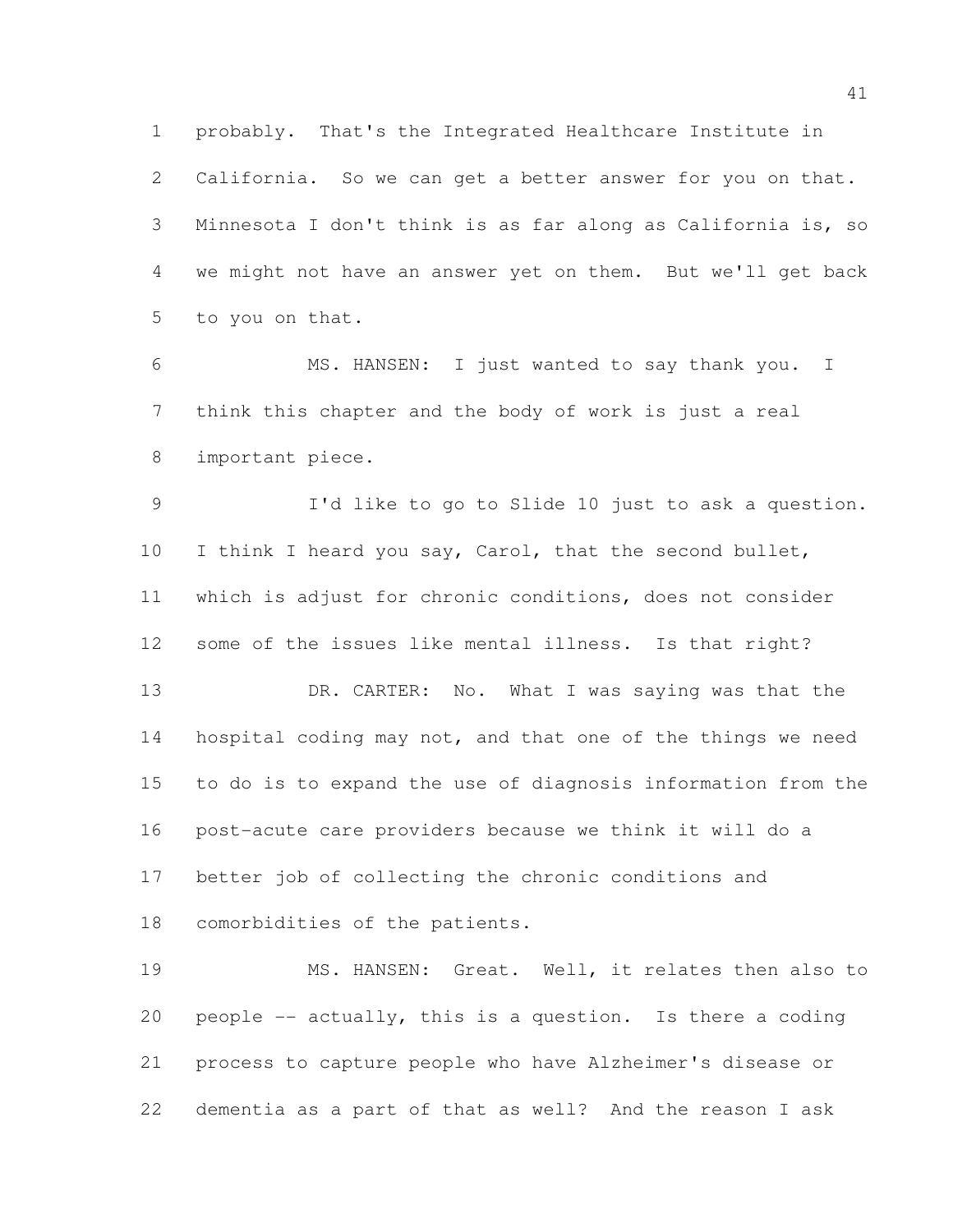about both mental illness and that kind of chronicity of cognition is that that factor, those two conditions become a multiplier from my experience. So making sure that there is sufficient adjustment for that multiplier effect is important to capture in order to have a fair risk adjustment per se.

7 DR. CARTER: I think that raises a couple of possibilities that we can look into. One is looking at the -- I think at least two of the post-acute care settings and 10 the patient assessment tool, there is some measure of cognitive function. And we might be able to sort out and then just use a sort of a flag whether that patient has dementia. I don't know -- we haven't looked at sort of the completeness of coding for dementia patients and post-acute coding, but we can do that to see whether it's better. Some 16 of these patients presumably have some risk scores from, you know, the HCC. We haven't looked at that, but that's a possibility as well to see whether that coding is a little more complete.

 MR. HACKBARTH: Round two comments? And we have, let's see, a little over a half-hour to go.

DR. BORMAN: I'm glad that we're still on this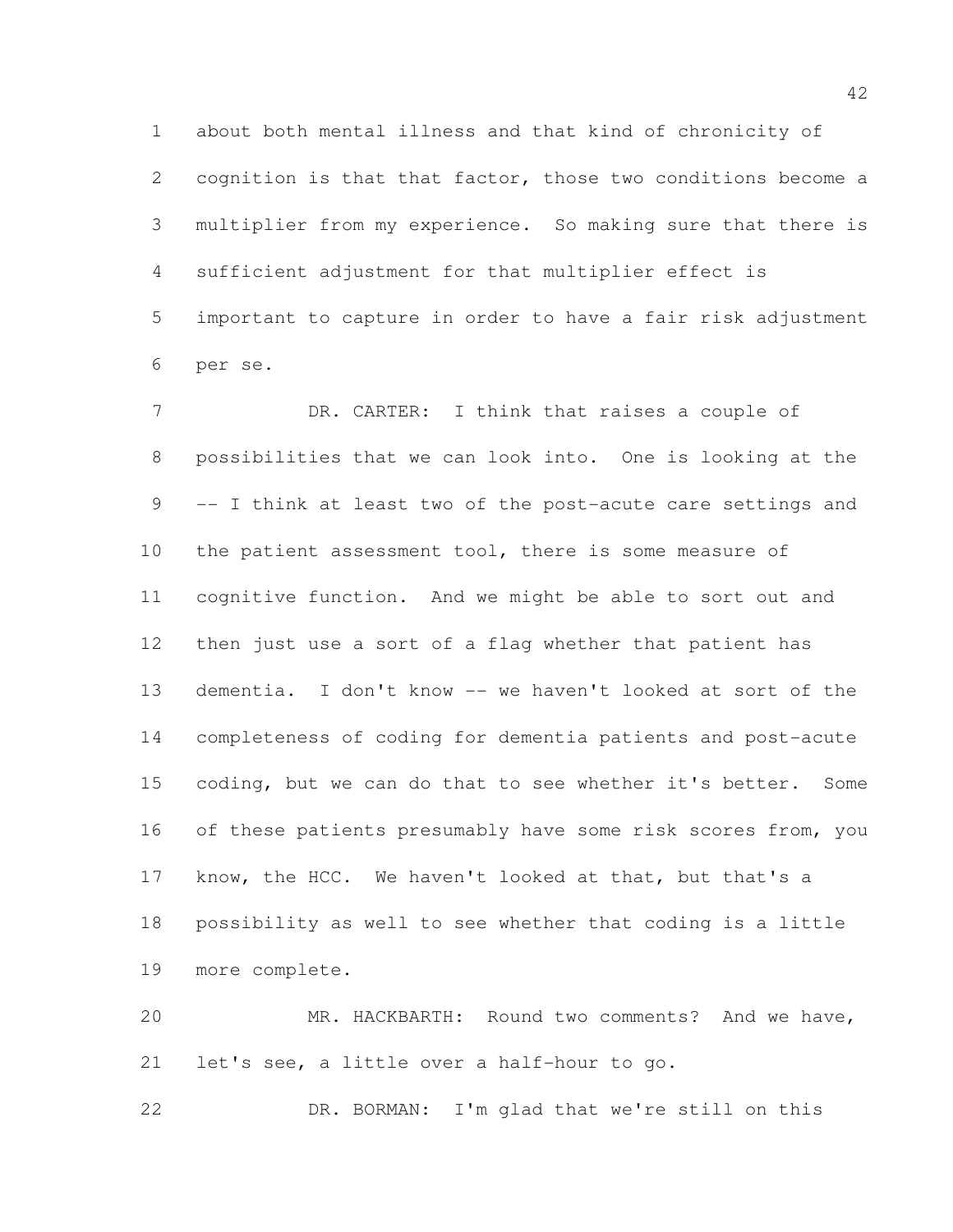slide, because I think bullet number three there is hugely important, as I know you folks understand enormously well, having dug into this in this very elegant way. And I think probably -- and part of the problem is that everybody that has something to do with health care has been trained in some fashion to take patient problems apart in order to deal with them in a meaningful way, and I think we have a great ability to pick things apart and to think of all the things 9 we'd like to have in there, and yet at the end of the day, there's no system that can get to somewhere that the R-squared correlation is perfect and we're there.

12 So I think we have to say, what is a target level that may be, in fact, good enough to proceed. I certainly don't have that answer and you folks will do a much better job of that.

16 I would throw out that I think one of the lessons, at least, of risk prediction from clinical studies, at least in the world of surgery, is that it's amazing we can devise these very elegant things that can be very disease or operation-specific and have lots of data elements, but a lot of times they track with some things that are very simple measures, and you may lose a little bit of precision but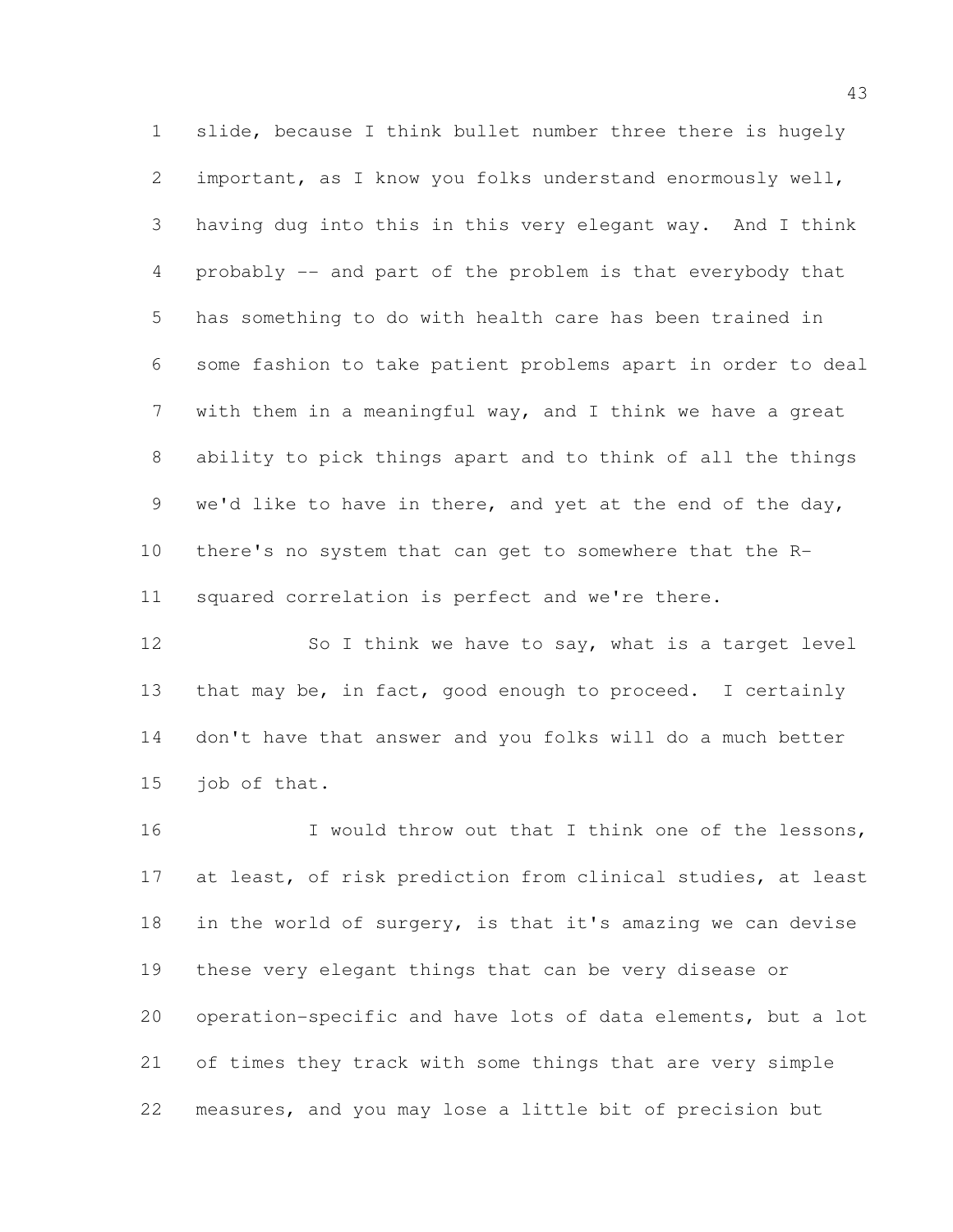they track, and that's kind of, I would think, the thing we're looking for, is a relatively limited data set that tracks a fair amount of it.

 And so, for example, as you're looking here, you've got a couple of things that surround surgical hospitalizations, if you will. The ASA class, the American Society of Anesthesiologists stratification system, is a pretty straightforward one, just got one set of levels with or without an emergency designator, and it's amazing how predictive that is sometimes in outcomes.

11 And Tom may be able to speak to it better, but there's also, for example, on the oncology side, and certainly we have a fair amount of malignancy burden in the 14 population we're dealing with, the performance score of many trial programs, there's a couple of very standardized ways to estimate the status of that patient. You can parse out 17 the ones that relate to their cancer, so there's sort of some left that evaluate the general status of this patient 19 to tolerate therapy. And so those -- I think one of them is the Karnofsky performance score. Something like that might be something to just look at those as examples of things that might be useful, might not, but come to mind in this.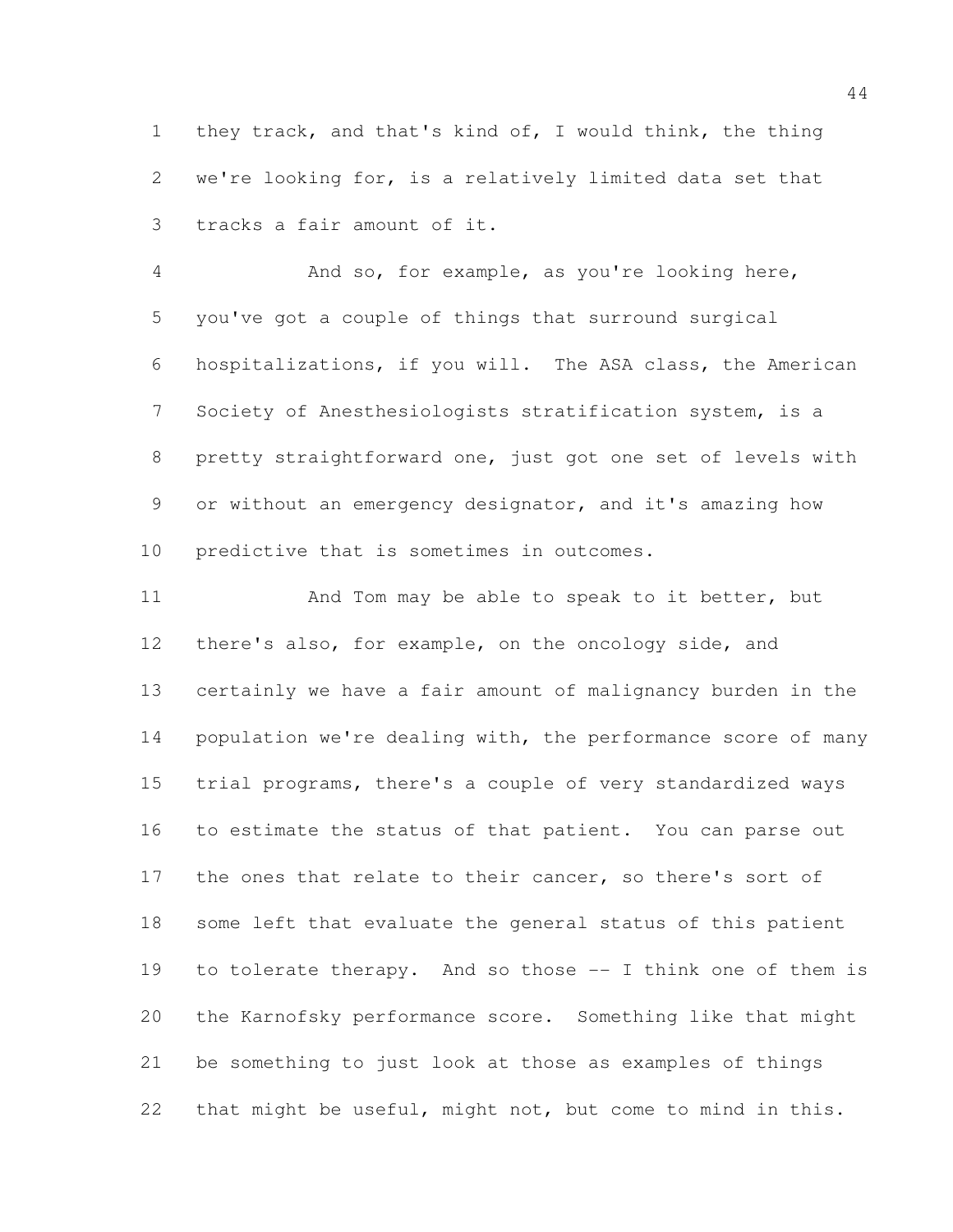DR. STUART: I have a couple of observations, but a technical question first. In this chapter, you speak about picking a hospital admission and then going out to 30 days, and in other cases 60 days or 90 days, and this is over a three-year period? MR. LISK: -- what we're using is over three years. 8 DR. STUART: I guess my question is this. Are you picking every hospitalization, or is this kind of an episode of care? In other words, some hospitalizations could be rehospitalizations of a previous hospitalization. Obviously, as your period, duration of the episode gets 13 longer, then that becomes a bigger issue. So just in terms 14 of interpreting your data, what about a hospitalization that might be a rehospitalization?

 MR. LISK: Yes. In terms of what we did, is the rehospitalization was not included -- was not a starter of an episode.

DR. STUART: So there was a window --

MR. LISK: Yes.

 DR. STUART: -- an exclusion window? MR. LISK: Yes.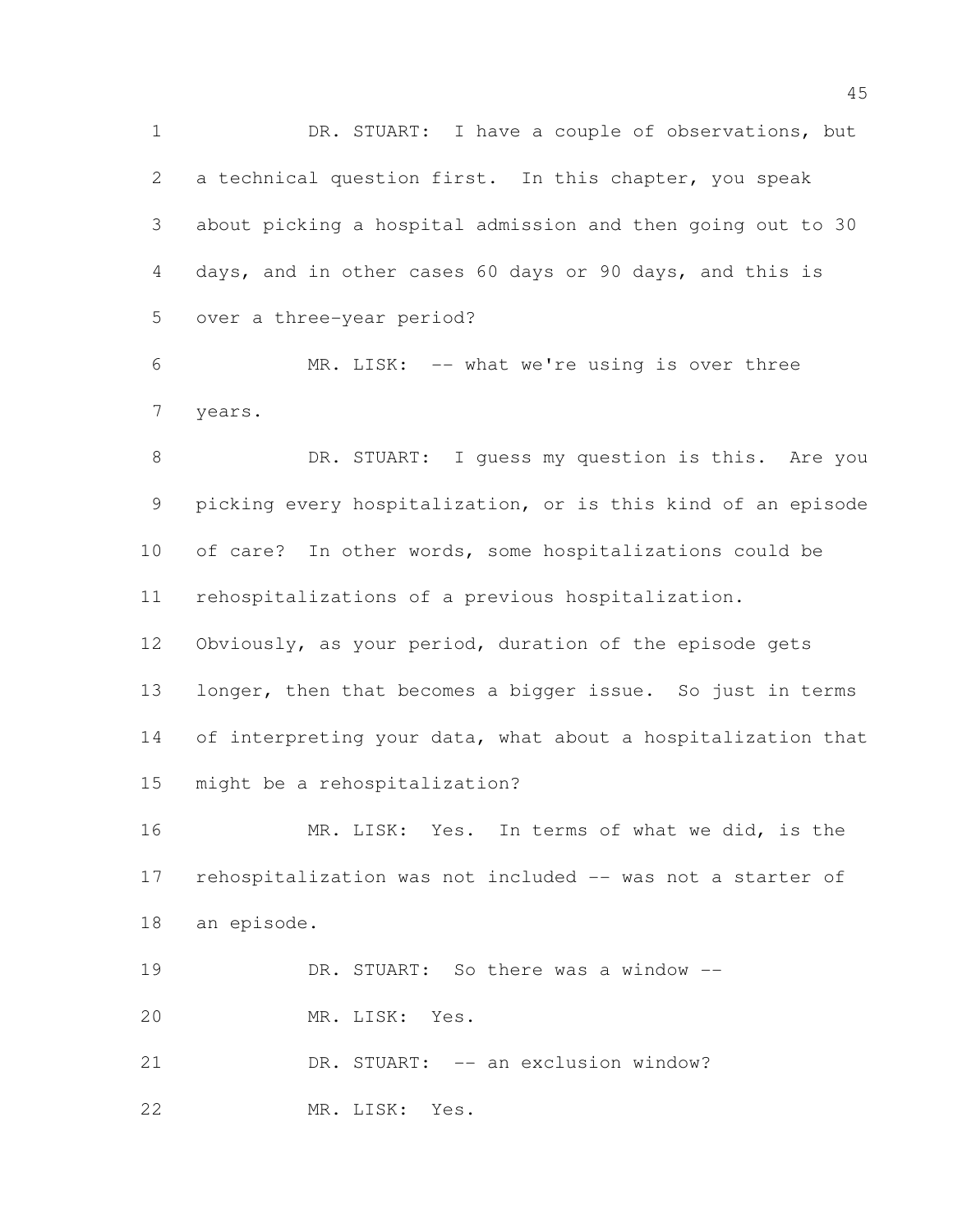DR. STUART: Okay. It might be useful just to make that clear. Or maybe it was here and I just didn't see it.

 I'd like to follow up on a couple of points, one that George had about home caregiver availability. I can certainly understand why you don't have that in there, but it strikes me that there's a real catch-22 here, because there may be a problem having it in there, but it strikes me that there's also a problem not having it in there. The argument would be, well, if you make the payments based upon the assumption that you're blind to that, the institution obviously isn't going to be blind to that and the organization and the physician is not going to be blind to that. And so if under previous circumstances the individual would have ended up under a SNF, but under a bundle there would be more attempts to push that person on an available caregiver.

 So I think that warrants evaluation, and it strikes me that this is something you could probably do in the MCBS. They don't tell you the age of the spouse or the caregiver, but I believe they have something about the relationship so that you could find daughters and sons and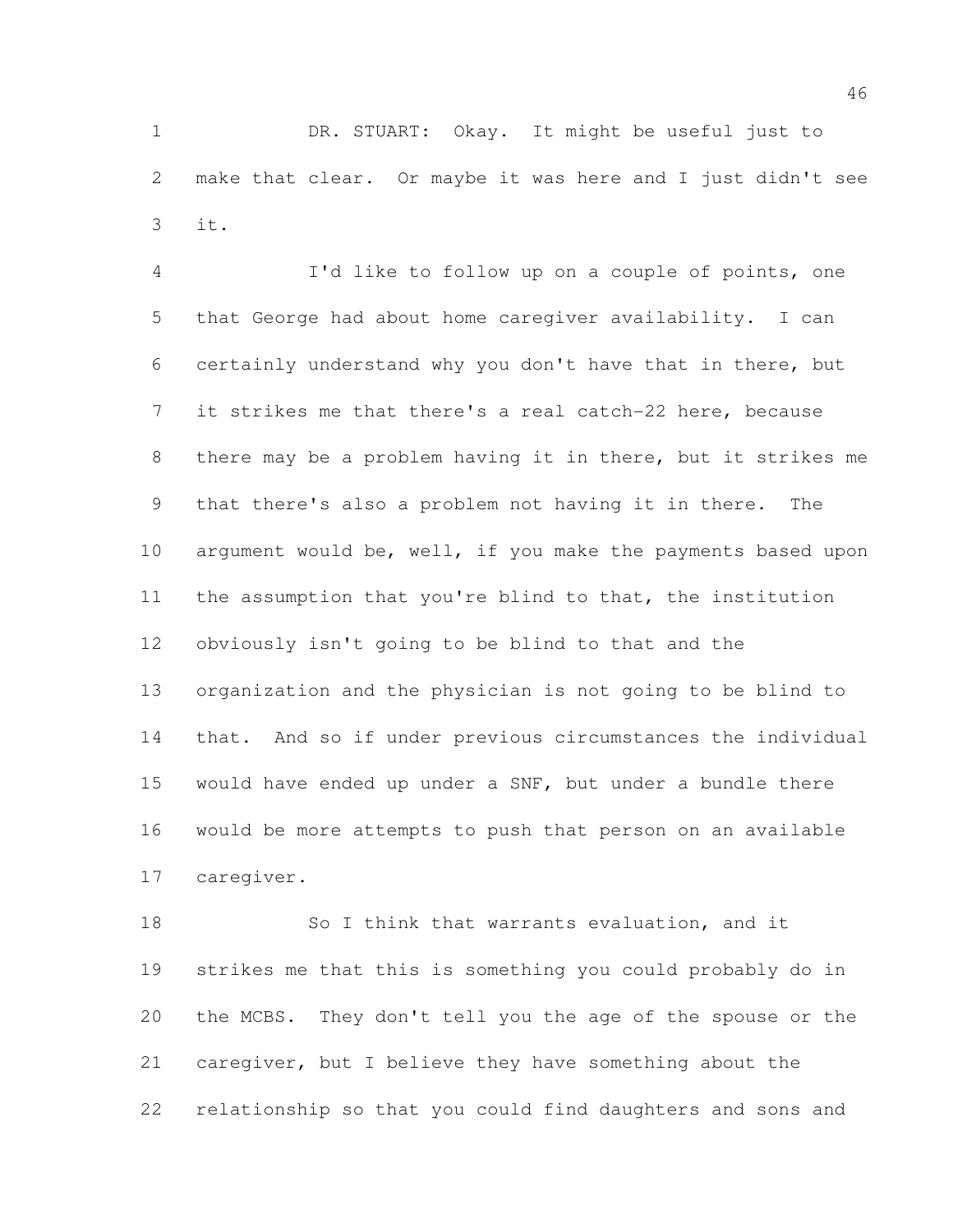things like that. So it might just be worth a look.

 The second observation gets to socio-economic status, and you kind of lumped this with duals, and I think duals are special for a couple of reasons, particularly in this context in that you're going to find a lot of them that are in long-term care. Now, we don't call the non-SNF Part A covered long-term care residents post-acute care, but obviously if you've got a significant number of people that are in nursing homes, and we've talked in other contexts of the incentives in some cases to rehospitalize so that you can get a post-acute Part A stay, and so it seems to me that that would be important in the context of this process of trying to understand the incentives.

14 And then finally, a point that Peter raised, also Glenn raised it, which is I recognize this coming later in your work, which is kind of focused on who gets the payment 17 and how does that influence the structure of the system, and that would be just looking at swing beds and the extent to which hospitals that have swing beds, how that influences the utilization of post-acute care, both not necessarily just in the swing bed, but also other types of post-acute care.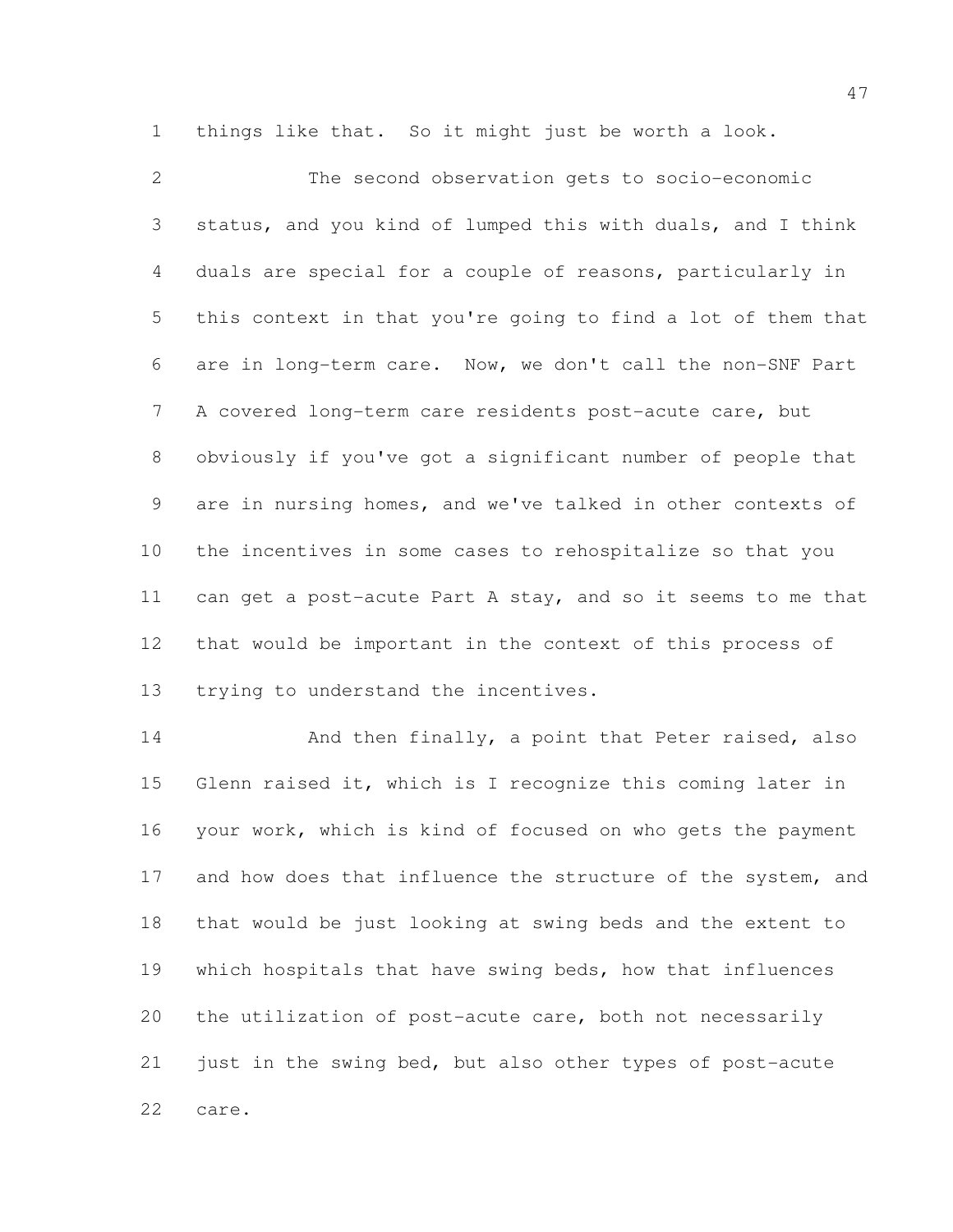DR. DEAN: I would just follow up with what I said earlier. It would seem that somehow we need to build in the readmission data, because presumably, I mean, we believe we've got a lot of unnecessary readmissions, and presumably if post-acute care is done appropriately, that should be one of the factors that would help reduce that.

7 And, for instance, I think we could be misled, for instance, if someone went, used the lower-cost post-acute care in one of the institutions you list here, but, in fact, ended up with a higher risk of readmission, we've been misled by the data. I mean, to me, it's a significant factor that somehow needs to be merged in there. I'm not exactly sure how, but --

 DR. BAICKER: Apologies for being a little fixated 15 on risk adjustment, but so many of the problems that have come up with inlier payments and outlier payments would be mitigated by having a really good measure of patient 18 severity. And you mentioned HCCs, and I know there are issues with those in terms of variability of coding practices. I have run across that in the geographic variations, where places that treat patients more intensively also code them more intensively, and so the HCCs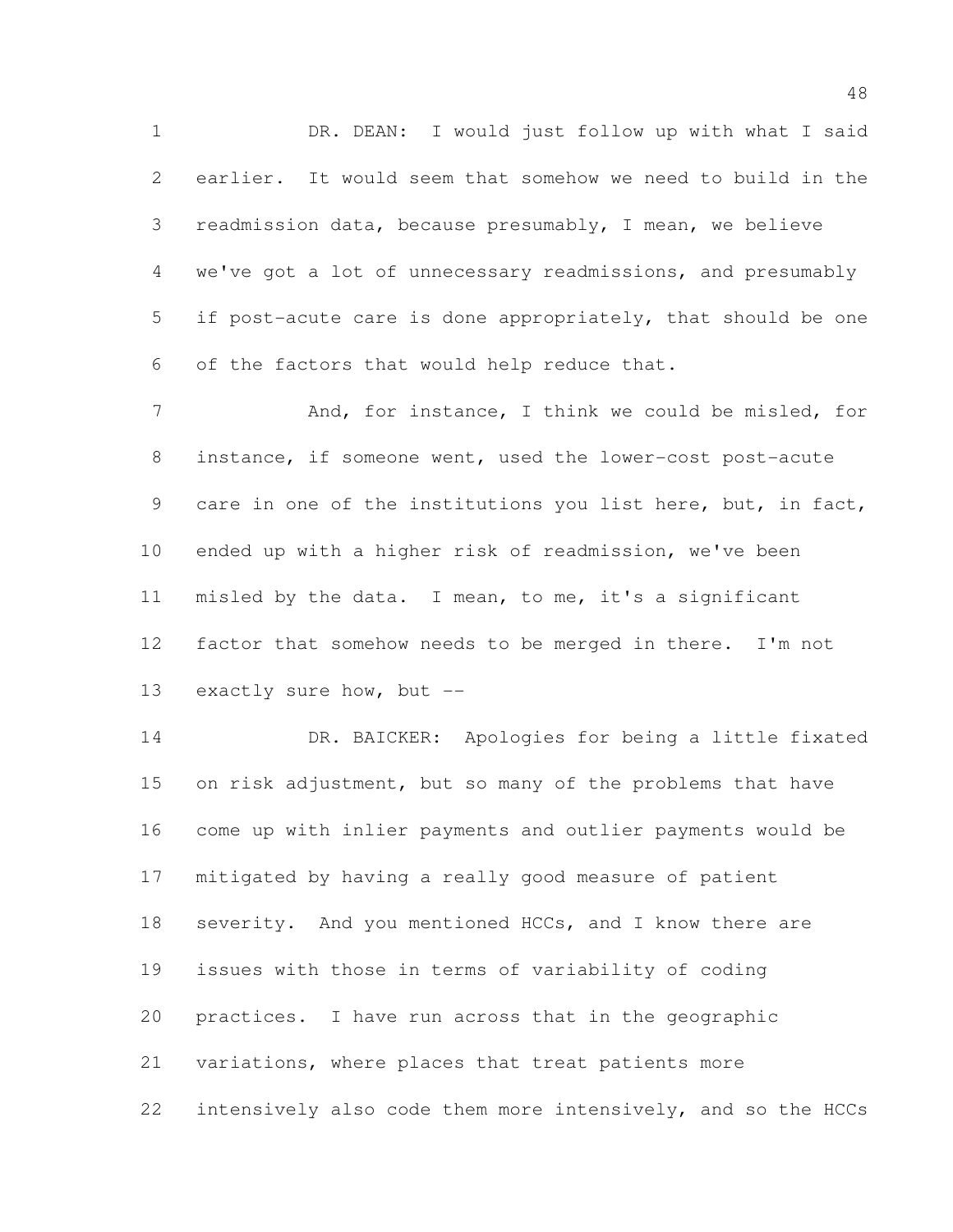are a bit of the mix of the actual severity of the patient and the local practice style and you'd like to just isolate the severity of the patient.

 And something that came up yesterday was getting data for some of the -- you know, when we're trying something new or when more money is going out the door, can the price be to get more data back from providers, and is there data that you think would be particularly useful in constructing good measures of patient severity that we don't have, whether it's the lab values when you actually pay for a lab or something that would help us get a much cleaner measure of patient health that could then be an input into lots of these different payments.

14 DR. CARTER: Actually, when Tom was talking, I was 15 starting to think about going back to the care tool, which I know that data's not going to be here tomorrow, but there are some things about caregiver at home and cognitive and functional status that certainly down the road are going to 19 be available. But I don't think -- I have to look and see what it has on the ancillary service side, but I was thinking about that.

MR. GEORGE MILLER: Yes. I think Bruce very well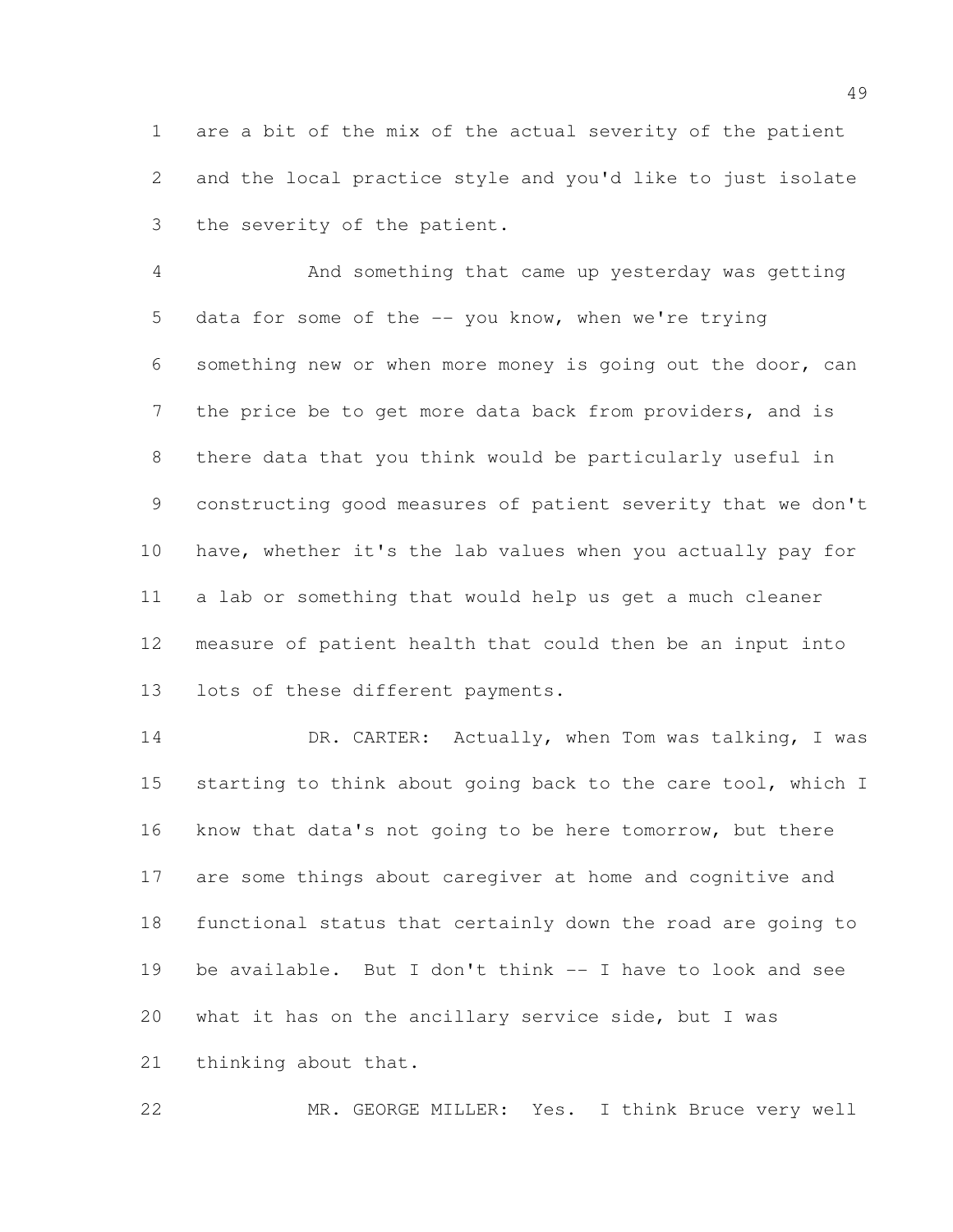covered my comments on the definition of a caregiver. But I want to go back to Slide 9, please, and look at this distribution. I think it was a fair question about why hospice is not there by Peter, but I'm comfortable with the answer.

 What I am concerned about on this slide is the outcomes. Do you have -- if a patient, and Tom mentioned about readmission, do we have better outcomes with the same level of service if someone goes to a SNF versus an LTCH or vice-versa, and how does that drive the decision going forward, particularly back to my original statement, if one of these post-acute services is not available, or if they 13 are available, does a physician have a choice, or do they start out at the low end and then go back and they go back into the hospital, then readmit. How do we account for all that variation? That's more of a statement-question than a question-question.

 DR. CARTER: One thing we could do is look at the 19 spending patterns by readmission rates, or -- you know, at this point, we're stuck with outcomes that use 21 administrative data, so we're going to be looking at  $-$  and this data at least excludes deaths, and so at least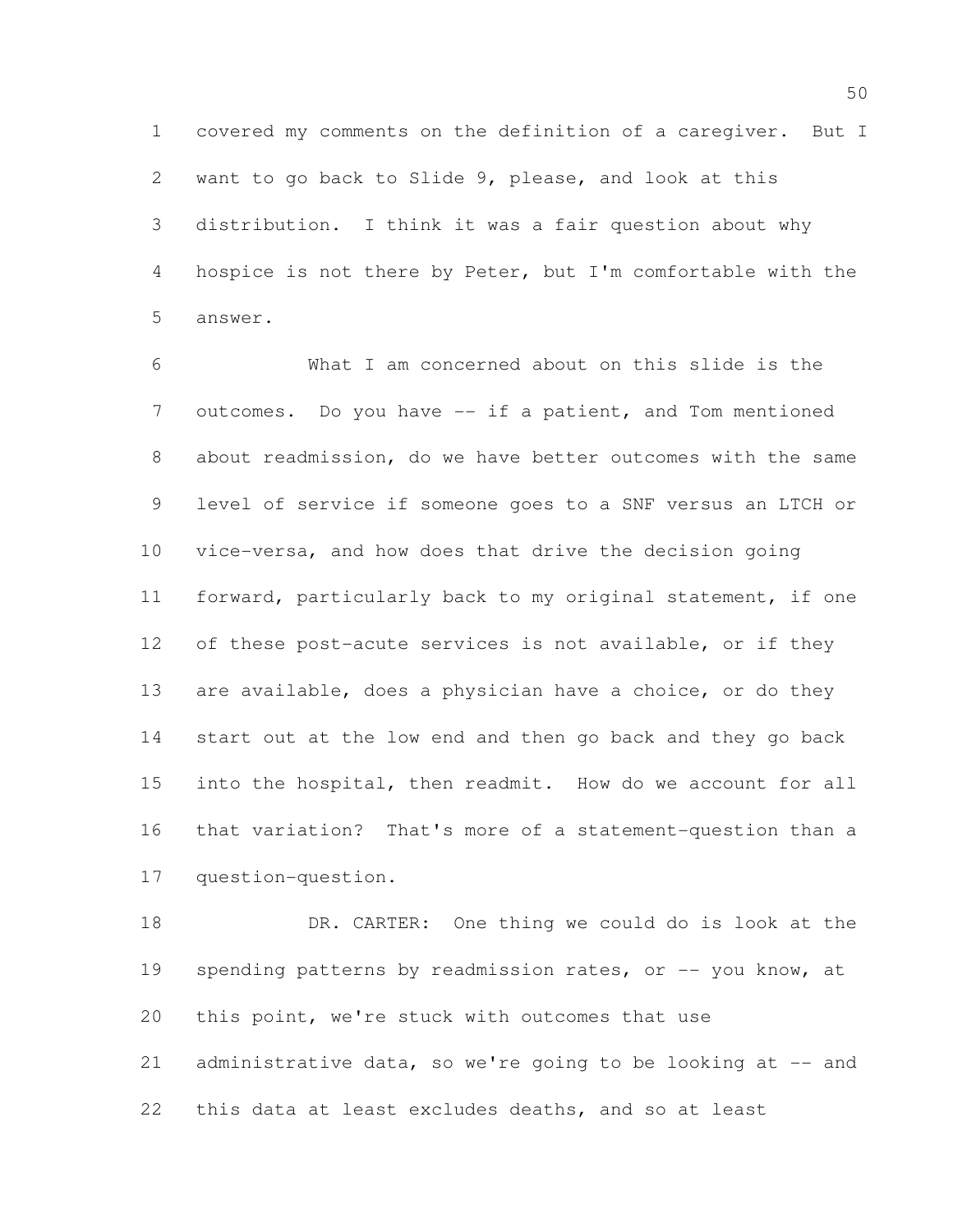mortality rates, you wouldn't use these data for that. But we could look at what do spending patterns look like, controlling for readmission rates.

 MR. GEORGE MILLER: And then finally, and I apologize because I said this earlier, would the Commission want to venture into then defining what we think may be the more appropriate place to go, or is that something we should leave into the hands of the physician, especially if you're talking about trying to lower cost in the market. So if you have a choice between spending \$569 or \$22,000, should we define that?

 MR. HACKBARTH: A hard thing to do in the 13 abstract, is the challenge. It depends on the specifics of 14 the patient, what is the best setting for them.

 MR. GEORGE MILLER: That's why I asked the question about the outcomes. Do we get better outcomes -- 17 MR. HACKBARTH: Well, we have our chronic problem in the post-acute area. We've been doing analysis of outcomes for the patients in different types of settings because we find it difficult to -- we don't have common assessment instruments and the like and so it's very

difficult to make comparisons.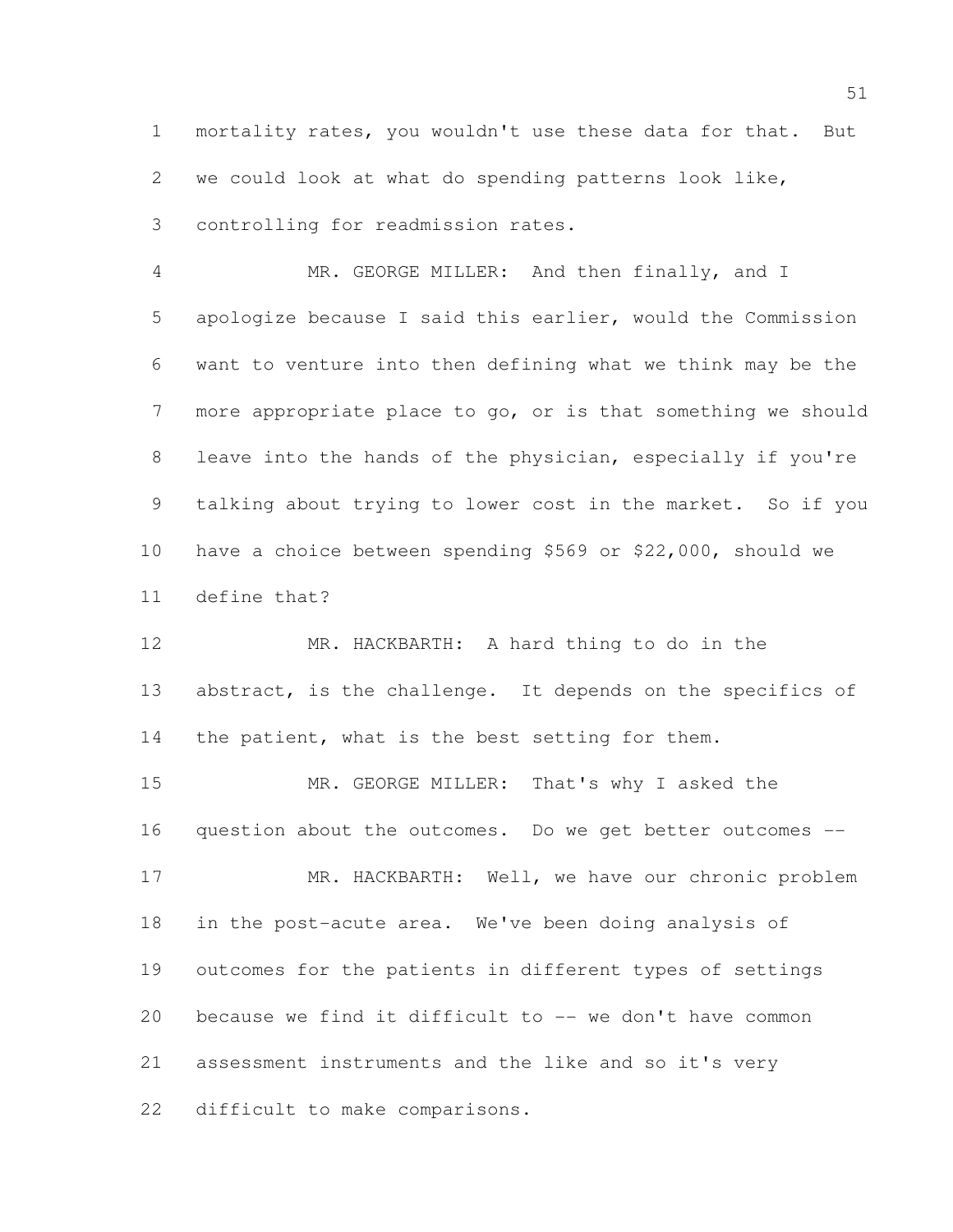But part of the thinking here is that if you can create an appropriate incentive, people who are much closer to the patient and the circumstances will now have a reason to seek out the most efficient provider of the needed services. And so as opposed to trying to do it through long distance, an insurer with classification systems, people on the ground who know what the capabilities of the SNFs are versus the long-term care hospitals can make those judgments.

10 Now, you need to worry, as we always do in these situations, of whether the incentive to stint on care will 12 be so powerful, and so you need measures of outcomes that you're reasonably confident in.

 But a large part of what we'd be trying to accomplish here is move the locus of decision making to people who have the information and give them an incentive to do the efficient thing, the low-cost, high-quality option. MR. GEORGE MILLER: [Off microphone.]

MR. HACKBARTH: That's right.

 MR. LISK: Can I just -- I'm sorry. On this slide, I just want to make one point, though, too, when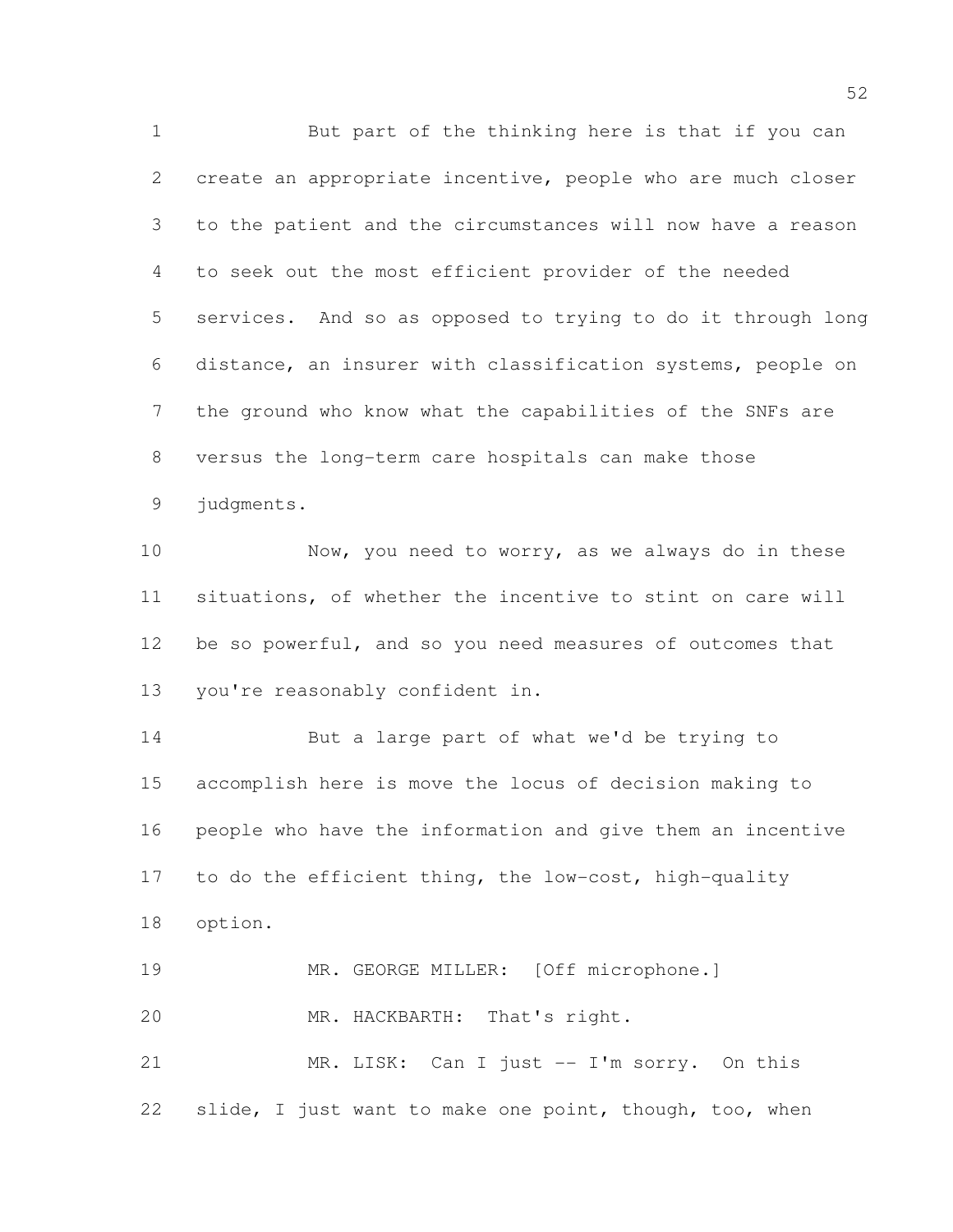you're talking about the variation. We're just looking at 30-day spending and it cuts off, so people continue to use spending. So we don't know, let's say, what the spending is for 180 days, for instance, for some of these people in terms of the outcomes, so --

 MR. ARMSTRONG: Actually, I think the comment that I'd like to -- or the observation that I'd like to make fits somewhere in the neighborhood of this conversation. I'm afraid I don't have a lot to contribute to some of the methodology around risk adjustment, but I would just say, in my experience working in the system that I work in, we spend a lot of time focusing on more efficiently using post-acute care services by thinking about how the acute care experience for a patient unfolds. And we know that if a patient is discharged with explicit instructions around their pharmaceuticals, we know that if a patient is discharged expecting a follow-up call within 48 calls regardless of where they are from the nurse that saw them in the hospital, or we know that if a patient will expect to be contacted either in person or in some other way by their primary care provider within the first few days after being discharged -- again, regardless of where they end up being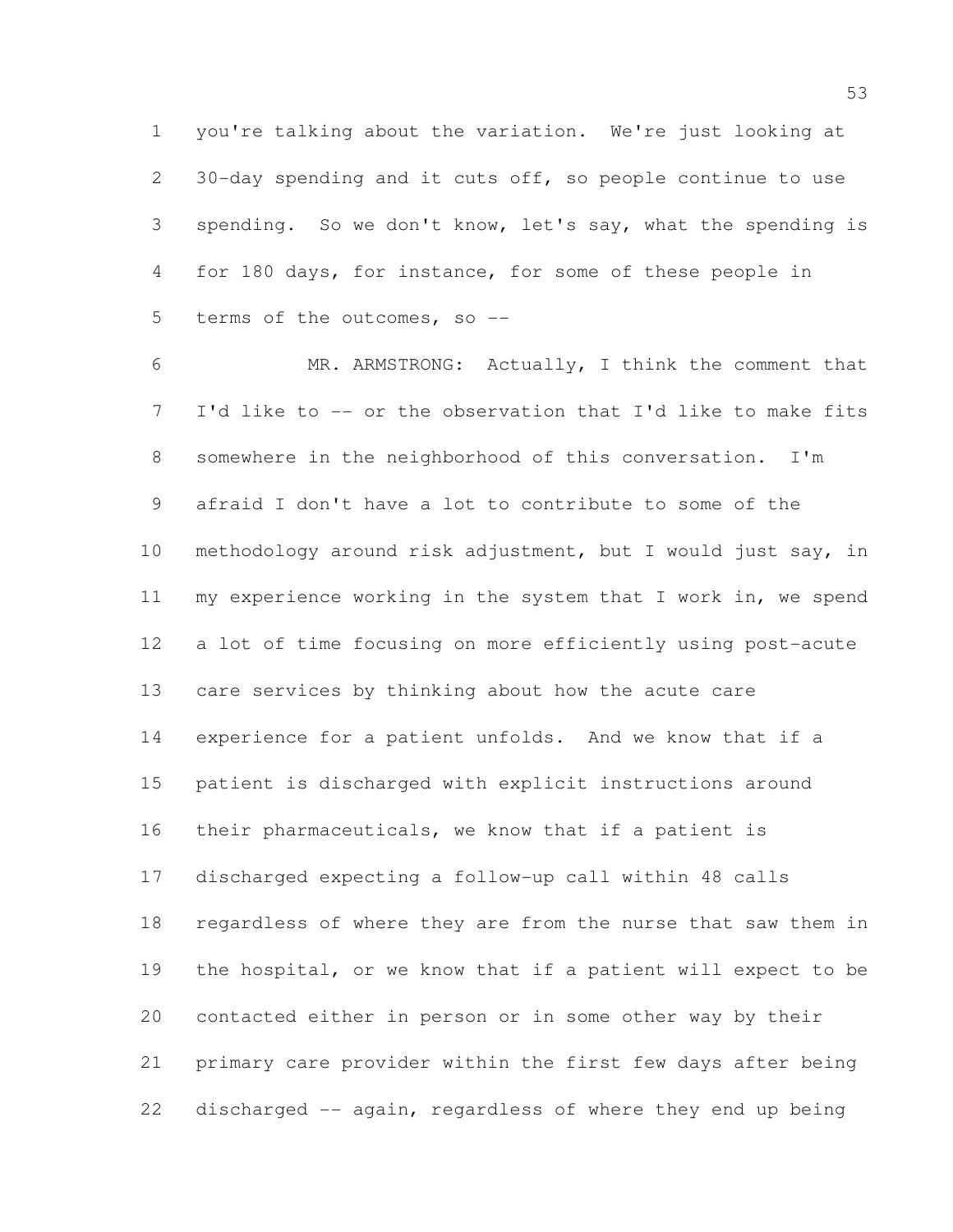admitted -- that that lowers readmission rates and it lowers overall costs.

 And so I don't know how this contributes to this methodology or this analysis, but it seems to me that some consideration of how care evolves up to the discharge and is kind of coordinated, if you will, through these various alternative settings, post-acute care, might also be worth considering as part of a way of encouraging or evaluating the different costs of these different paths.

10 DR. KANE: Yes. Actually, I was thinking about the pharmaceutical piece, as well, noticing, of course, as usual, Part D is not in here, but --

 DR. MARK MILLER: [Off microphone.] It was in yesterday.

15 DR. KANE: It was in -- I'm glad to hear that. I saw that, but, of course, it wasn't linked at the individual level. I'm hoping that's not because you can't link it at the individual level, but I liked it. I liked it. I really did. I liked --

 DR. MARK MILLER: It will be in the next section. DR. KANE: It's going to be in the next section. I read about it.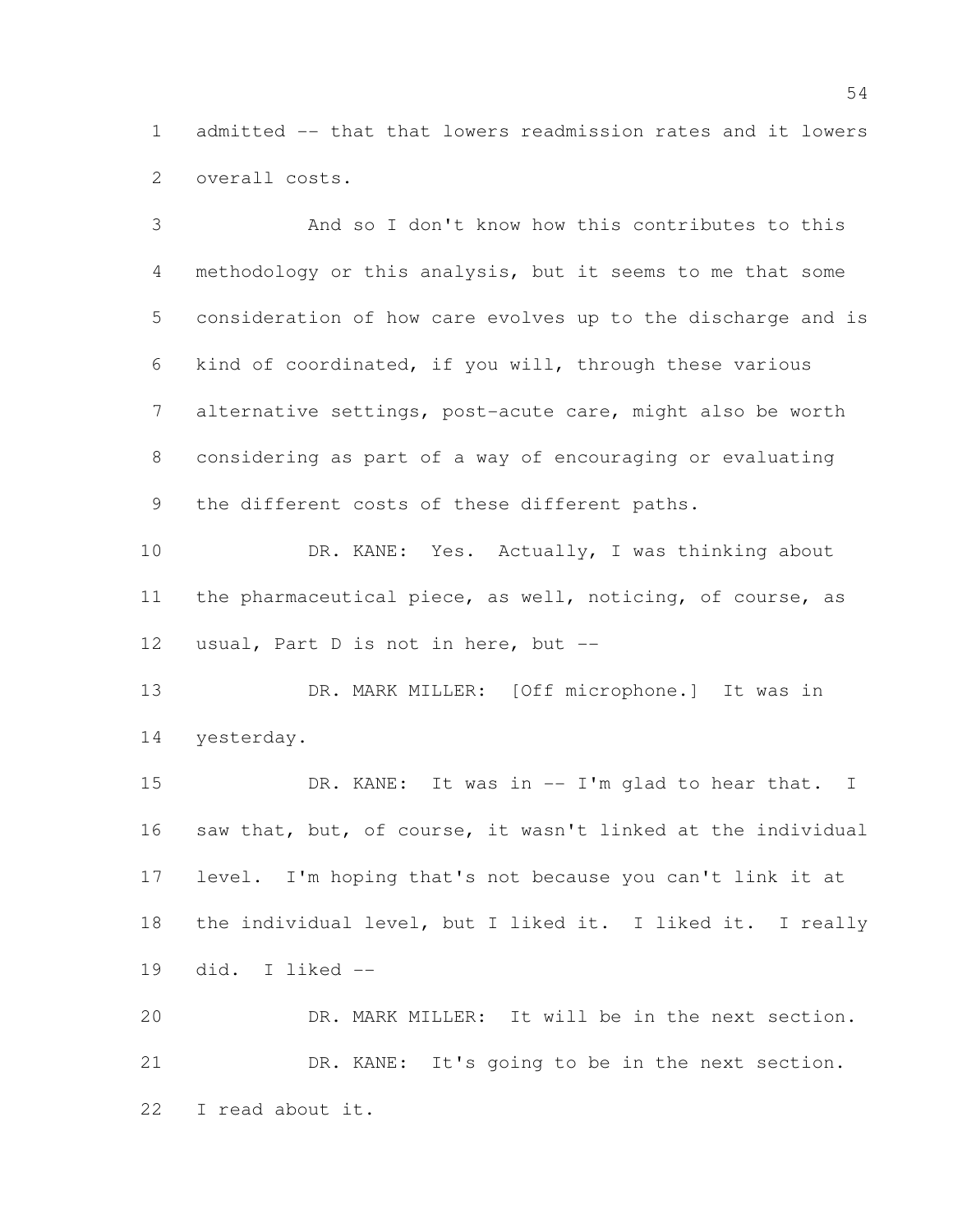But one thing I was thinking, if you're having trouble identifying people with mental illness or something, it might well be in the Part D data set that they're taking certain drugs and that could help you identify the people who have -- if you can combine those two. I'm still not -- I've got a feeling you can't, but if you can.

7 But then the other thought I had, and I was thinking about what Cori said about the incentives to start putting more people into these bundles if you can get a higher payment, can we somehow integrate that with the ACO identification methodology and create populations of patients and look at rates of utilization of post-acute by condition and try to come up with some sense of what the most efficient ACO type systems do, you know, what rate is kind of reasonable? I don't know. I mean, I know it's hard to get to the outcome, but if you can start to do a population base rather than a -- 18 MR. HACKBARTH: Yes. DR. KANE: -- individual patient base and see rates of post-acute --

 MR. HACKBARTH: So you're saying to create a market-specific benchmark --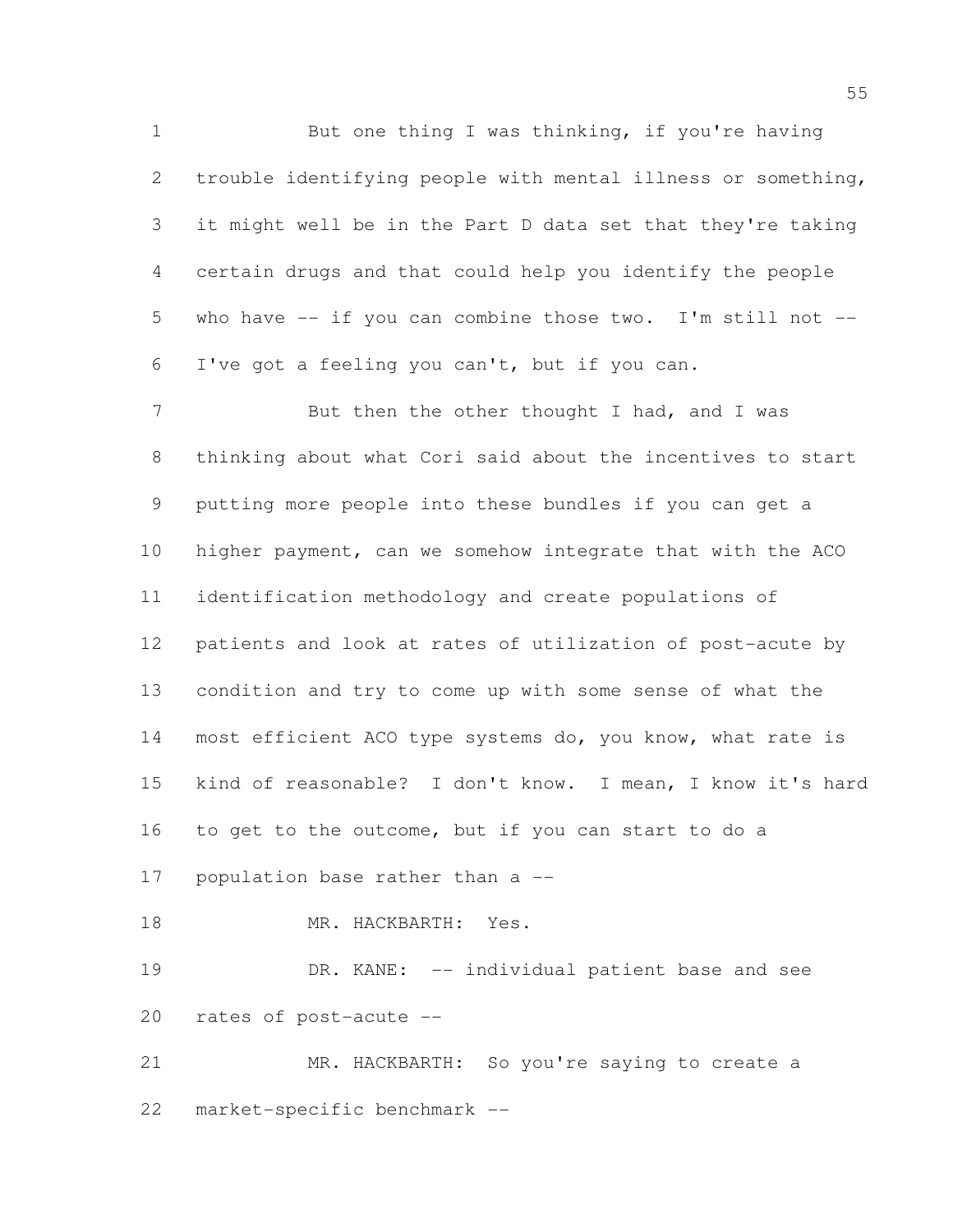DR. KANE: Yes.

 MR. HACKBARTH: -- against which you can compare – DR. KANE: Whether they're over -- MR. HACKBARTH: Yes. DR. KANE: -- you know, whether the post-acute usage -- until we get this other thing in this demo to work 7 for us, that there might be -- MR. HACKBARTH: Although one challenge in doing that, I guess, would be shifts in market share, to the extent that the increase in the admissions is because they've succeeded in attracting more patients. DR. KANE: Well, you would do this at the 13 condition -- in other words, so you would say, for this ACO versus that ACO in Chicago, all people with strokes, you would try to get a sense of the stroke by severity level. The most efficient place where they don't end up with disasters at the end uses this pattern of care going through the post-acute, whereas the less efficient uses that, and 19 you get some sense of what the right amount of -- we're just going cold here. We don't know what the right pattern is yet. And until we get this post-acute demo stuff to start working, I'm just thinking, go to the population level and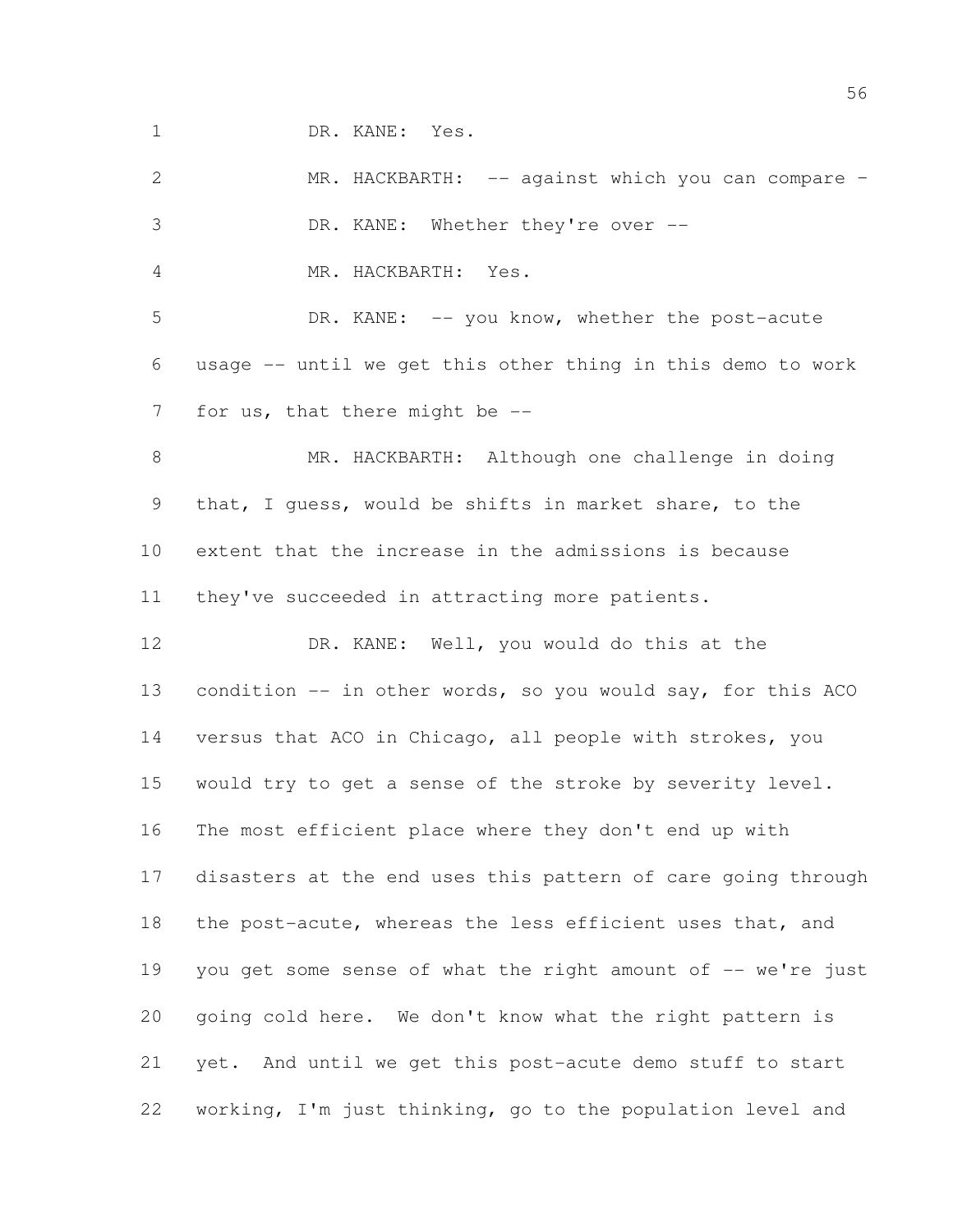the ACO level. Just try to integrate that to come up with what's the most efficient care pathway that we can see within a market, and that adjusts for what's available in the market, I think. I'm just trying to think of how do you get at what's the right amount of the different types of providers, conditioned probably by severity. Anyway, it's just the thinking of trying to integrate some of the other types of analyses that are going on and seeing if you can draw  $-$ 

 And I guess my last comment is I really do think you need to think something about the socio-economic status. Now, maybe a dual eligible is the best way to do that, but they are well known for being the most difficult to manage for a variety of reasons, so I don't think you can ignore that very easily.

 MR. KUHN: One of the reasons that when CMS took up the effort to put together the standardized patient assessment instrument was that, you know, hopefully, the long-term vision was to create a site-neutral payment system in the post-acute care setting and a way to get rid of kind 21 of what you see up on that chart right there. That is, create the incentive for providers not to choose the post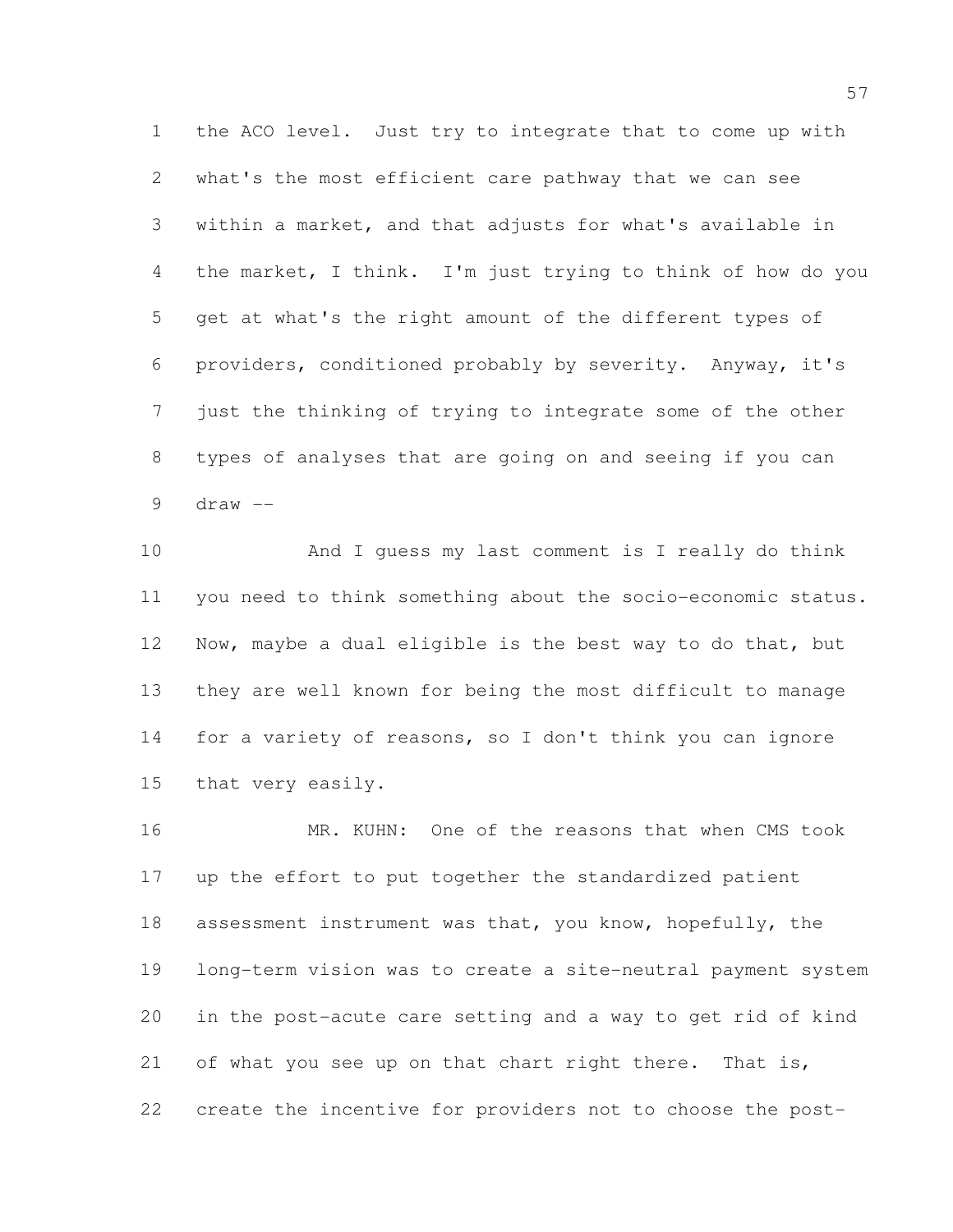acute care setting that generated the highest payment, but which one was the right selection spot for that patient based on their needs and their assessment that are out there.

 So as I think about this tool, and as in the paper, you know, next year, hopefully, it will be closer to finalized, and I think that will be an important tool as we move forward with this whole bundling concept, are there other Commission recommendations that have been made in the past to refine any of the post-acute care payment settings that haven't been acted on, but if those refinements were in place would create a better platform or better opportunity for us to mange the bundling on a go-forward basis? So what I'm thinking about is that is there still some developmental work in the post-acute care effort in those fee-for-service areas that would create either -- make it easier or create - 17 - make it a better opportunity to develop the bundling, and if so, do we want to bring those back up and make that as part of this overall discussion, as well? DR. CARTER: Well, a couple of things come to

 mind, but I'm not sure if this is what you're thinking about. We have made recommendations before about the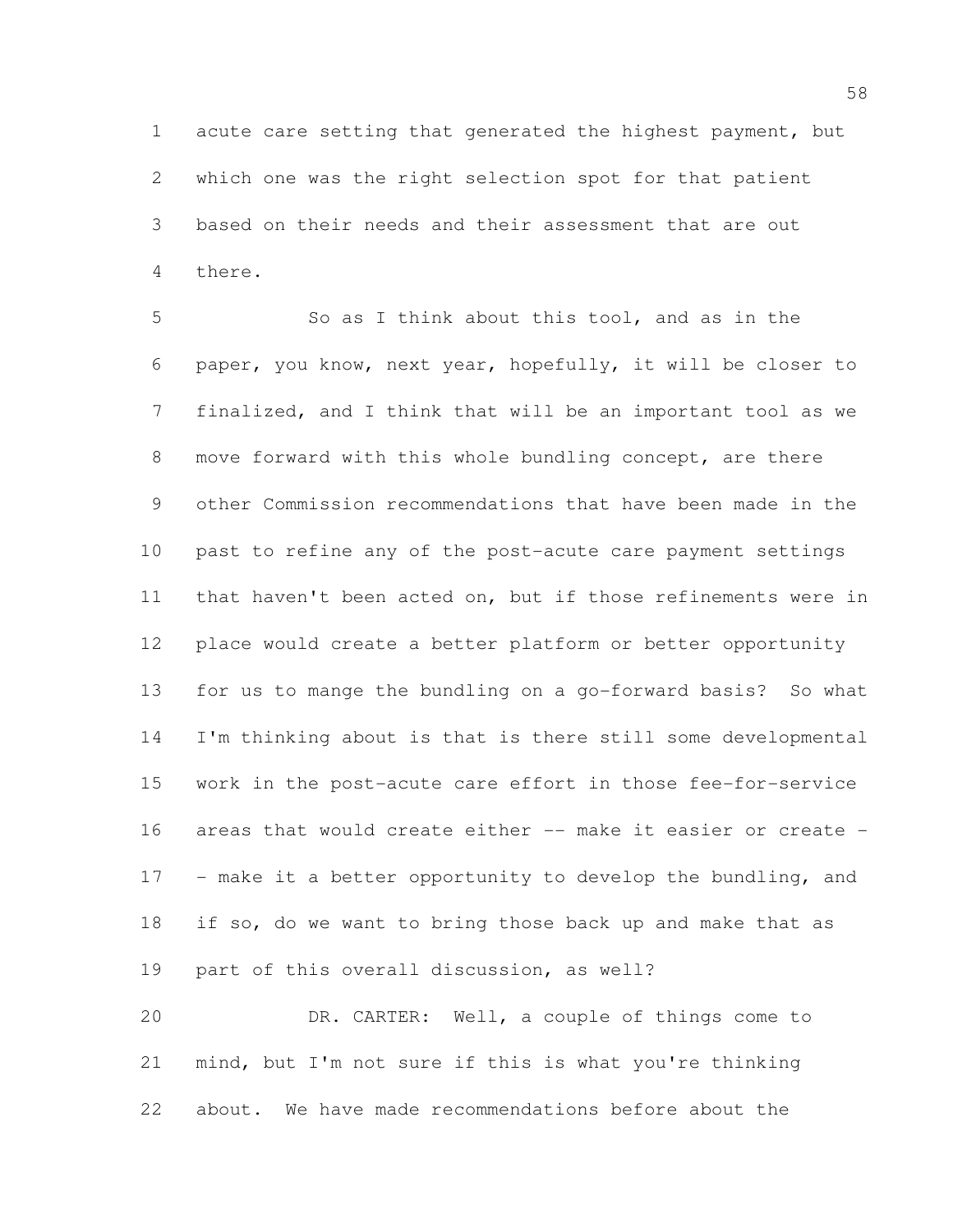payment system for Skilled Nursing Facilities and have

 looked at the home health payment system because of the way service provision and the specific service use is incorporated into the payment systems. That really drives service use and spending.

 And so those are recommendations that we could come back to, because as one of the slides points out, current spending levels aren't probably where they need to be in terms of taking care of patients and it's a reflection of the payment system.

 MR. KUHN: Yes, that is exactly kind of what I was thinking, because if we are trying to build a bundle on some flawed systems out there and we have recommendations to refine those systems, I think we need to keep revisiting those in order to make sure that the foundational work is as good as it can be.

17 DR. CARTER: And even a different one of, say, having patient and facility criteria for long-term care hospitals. I mean, right now, the only thing differentiating those are the 25-day length of stay, which is -- and that's a recommendation that we have made before. DR. MARK MILLER: When we get to December, you'll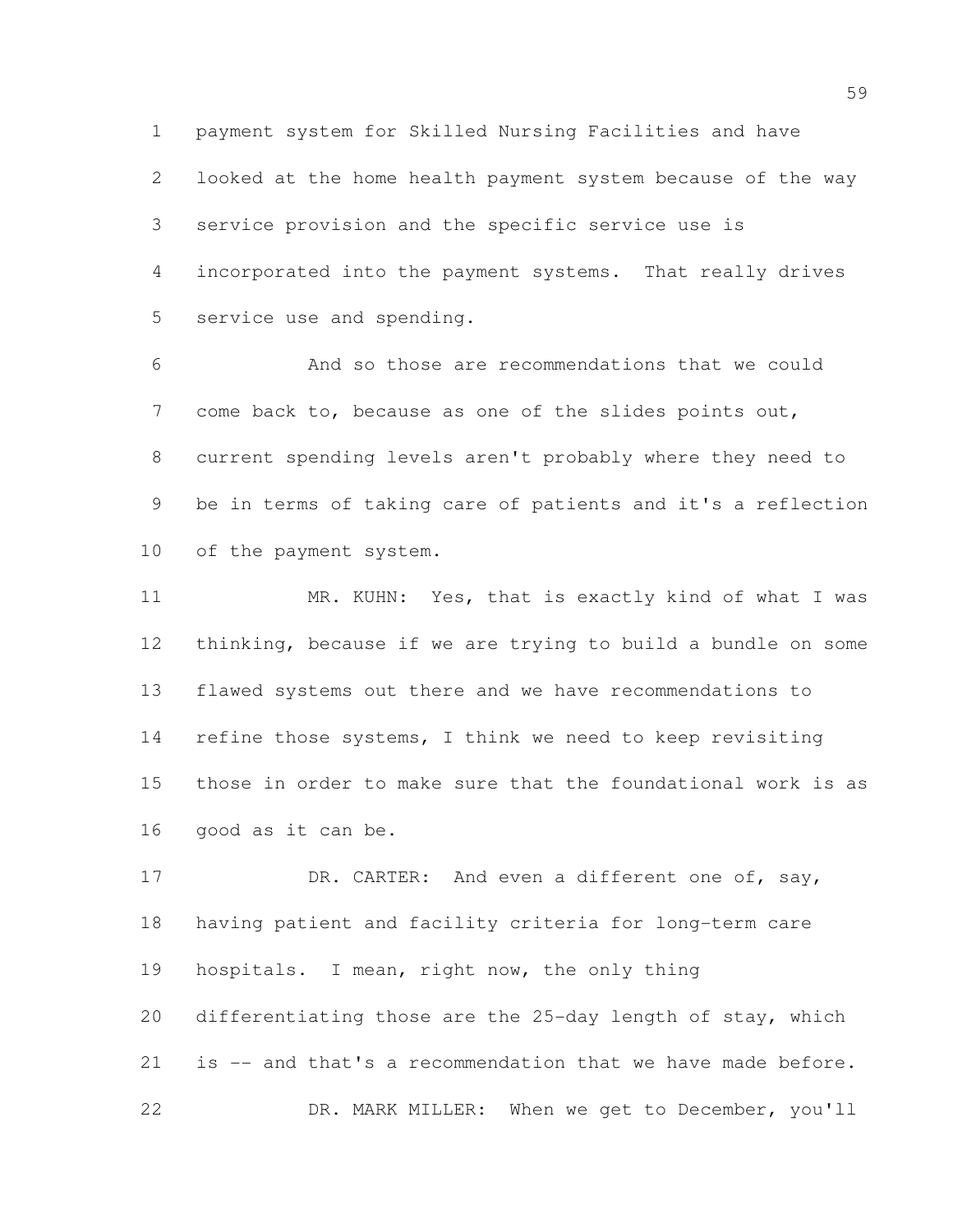see packages on -- because in December, we're back into working with silos, whether you want to or not, back into working with silos and so you'll have the update recommendations and packages of things where we'll go back to revisit the things that have not been implemented and put them back in front of you and either just roll them along into the March report or ask you to reconsider them, that type of thing. So you will get this opportunity. DR. BERENSON: Yes. I'm sort of where Bruce was in round one, which is that this is water that I'm not sure I want to put my toes too far into, but I'm convinced that we're going to learn an awful lot by this, whether or not we actually have a successful demonstration of bundled payments. So I actually think we want to give a lot of 15 attention to the silos, partly to help us in the bundles, but partly because we may be dealing with silos for quite a while and we could try to address some of the perverse incentives within those silos. But this is heroic work and

good luck.

20 The one specific thing I wanted --

21 [Laughter.]

DR. BERENSON: The one specific suggestion -- I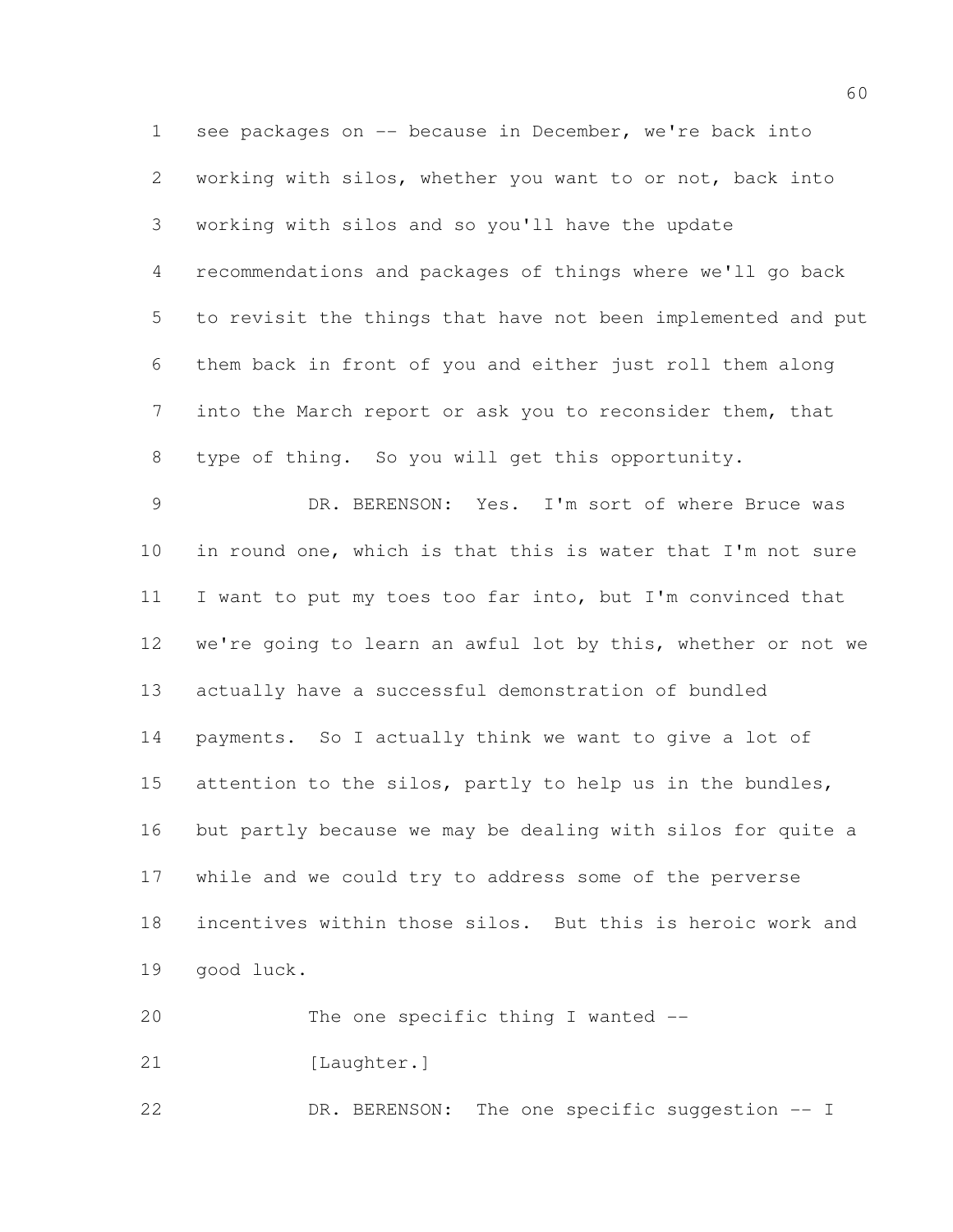actually think the sort of family situation, the community supports has to be an important area that goes into the decision around where to discharge, and whatever we can sort of bring up on that, the discussion that George and Bruce had, I think is an important one and I think we need to understand that as part of a potential part of a risk adjustor.

 MR. HACKBARTH: The sad thing, I guess, is I can't think of anything that we deal with that isn't full of problems. Think of our conversations yesterday. If you're going to try to do something that is significantly different, it's complicated. Every single thing we touch is really complicated.

 MS. BEHROOZI: On the issue of socio-economic 15 status and presence of a caregiver, I think there's a lot of evidence that shows there's a pretty high degree of correlation, right, and it's not just about a caregiver but 18 a caregiver who is really able to take care of the person, as George raises.

 And I wonder -- just throwing this out there, it might be a really dumb idea -- whether -- and it's a little bit related to what Nancy said about looking at populations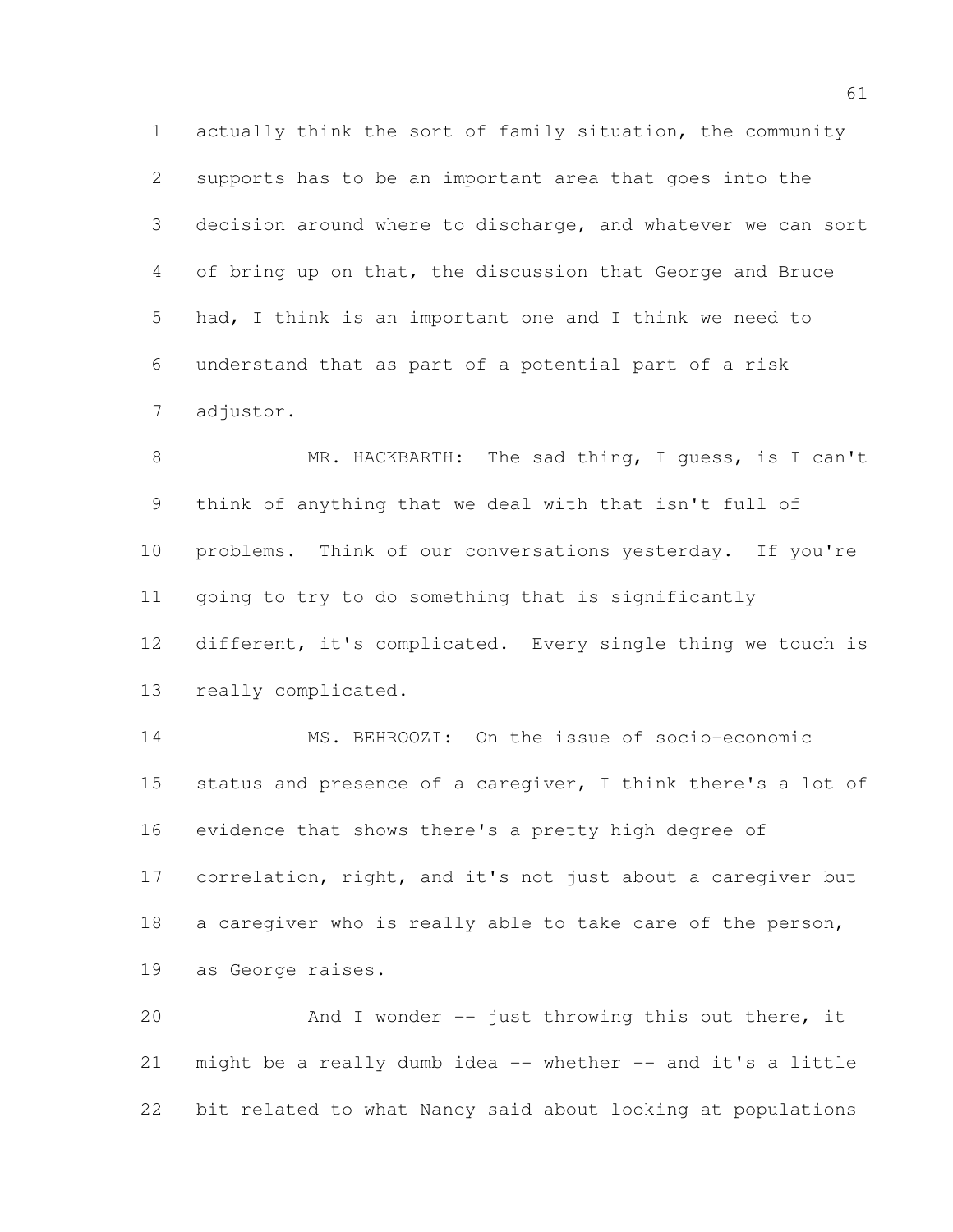-- whether you can do something like look at ZIP codes and income levels within a ZIP code as a way of identifying people who ought to be eligible for a little bit of risk adjustment when they are -- when the bundle is paid on them, rather than the individual.

 You know, it's not about their income so much as - - or whether they have a caregiver there and how old that caregiver is, but the neighborhood in which they live, other things that correlate to living in a poor neighborhood. And it's not just about dual eligibles. I think that's far too narrow a definition of poor and doesn't correlate as highly to whether there's a caregiver or not as poverty level generally in a neighborhood. There are other things like the presence of supermarkets or places where you can buy fresh food, opportunities for safe places to exercise when you're recovering from your hip replacement, or things like 17 that, literacy rates, specifically in terms of health literacy.

 So if it's possible to look at a more population- based geographic, like ZIP code maybe, kind of definition of low socio-economic status and then that person has a slightly higher reimbursement rate on their bundle attached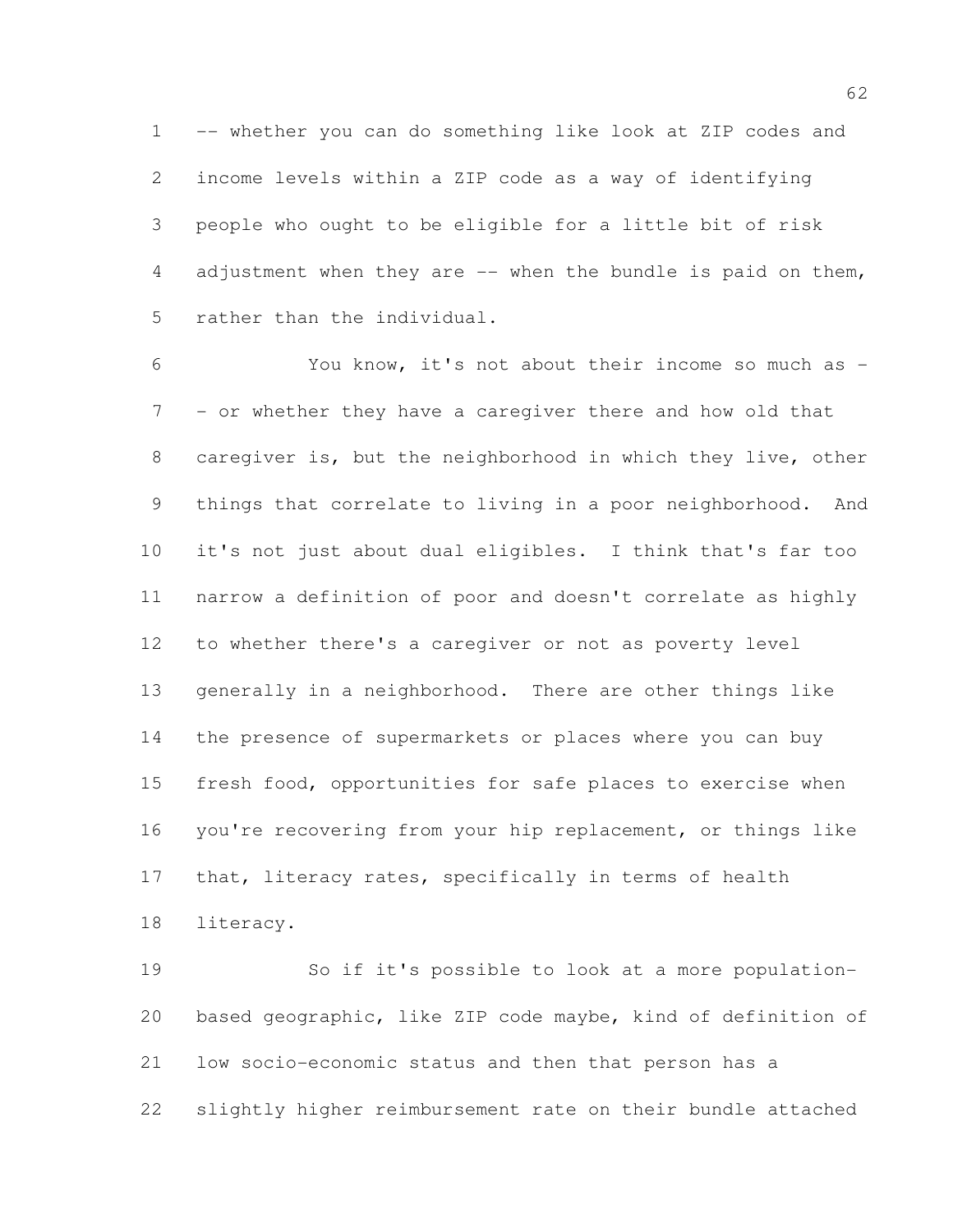to them, not just -- it's obviously because there is a risk 2 that they're going to cost more, but also then the provider has maybe some more resources to do some of the things that Scott talked about in terms of substituting for the fact that people may have low literacy rates and not have caregivers available at home and things like that.

 MR. BUTLER: Okay. I will try to be concise, but I have a smorgasbord kind of comments.

 The first is the variation question, which is on a lot of our minds. Again, I would remind us that variation in spending is not the issue. It's the variation in the diagnosis and the -- you know, the variation in spending is actually what we're trying to get at. So people try to focus on explaining that and adjusting the payment system, and you're looking at the wrong place. Yet there is a very great concern about variation within episodes and the types of patients. I understand that.

 Specifically on what you might look at additionally, I know in our own organization and historically, ventilator treatment as an individual thing is a huge, huge resource consumer and something that we never have quite come to grips with, and I imagine it's a big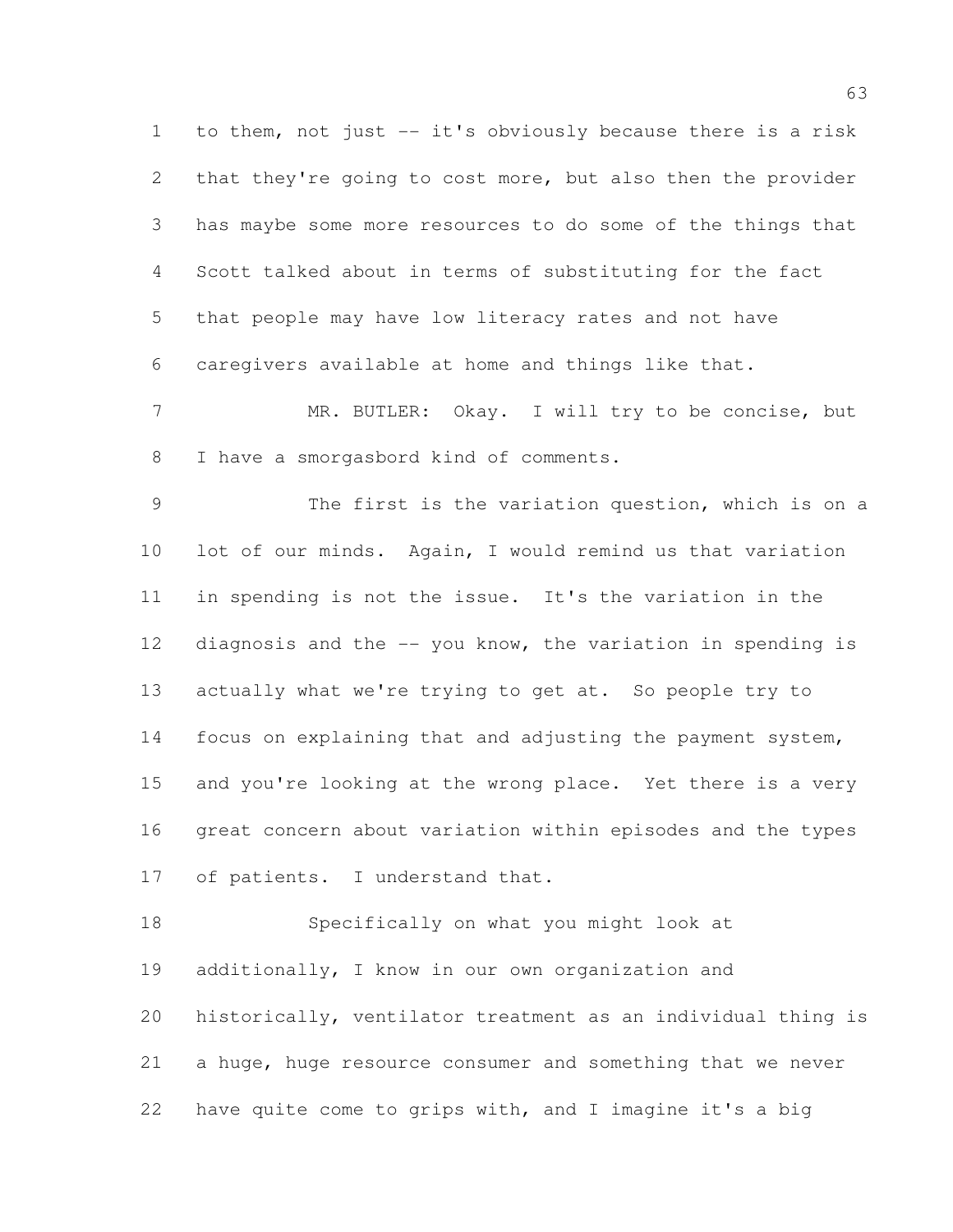predictor of LTCHs and all the rest. So if you look at that as a specific variable, I think it might explain some things. Kind of associated with that is tracheostomy, which, you know, we created this humongous DRG to recognize that. So those two things as variables, you might look at. Now, it's fascinating to see the audience is about half today as what it was for ACOs, which tells you where 8 the energy is going in terms of people are assembling ACOs, and for some very good reasons, but mostly it's around keeping their patients and market share. The genuine interest in managing the population, yet very little attention right now is going on in organizations on this data and this is where the rubber meets the road. This is where change is occurring, at the episode level, not in aggregating components of the system. So we have to think about how we really engage people in this activity.

 It gets back to Scott's point yesterday. If you have the metrics or something up here, this is a level I can engage physicians on, whether you use it for payment or not. We -- and also, those who participate in capitation know just accepting capitation does not necessarily -- you know, we created capitated systems and then handed out the money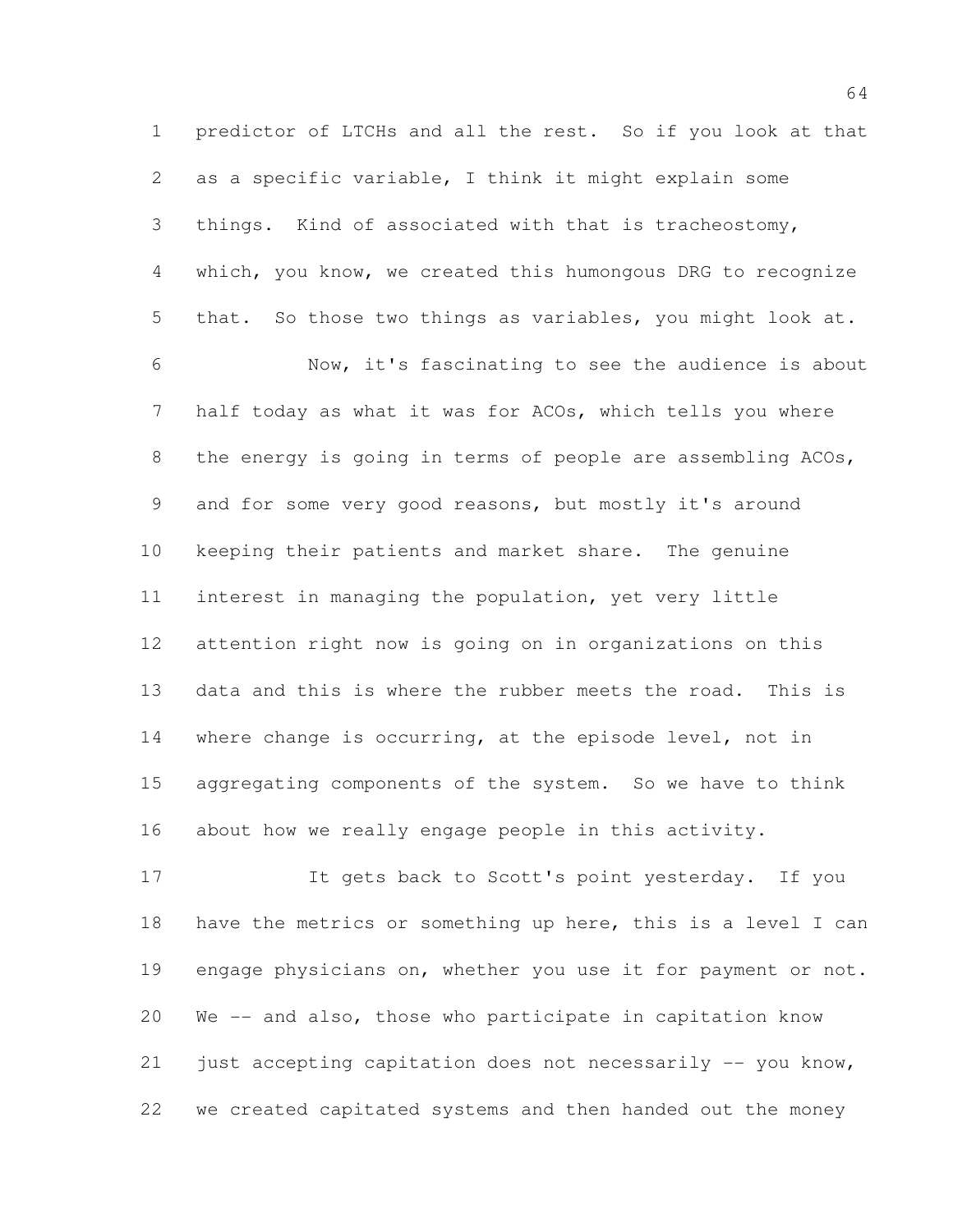on a fee-for-service basis to doctors. It doesn't change and engage the physicians differently.

 So why am I excited about this? So let's take stroke. It's a major illness, and we sit there and we have -- the Joint Commission now have stroke center certification, right. Big deal. People will go after that. But it's primarily around their ability to handle the acute part of strokes, to provide treatment on a timely basis so we meticulously understand the processes within the acute state. Why wouldn't you kind of extend that concept across these silos? It makes perfect sense and would force the coordination. And why wouldn't you want to look at hospital-specific -- let's take all the Chicago hospitals and lay this profile out on this slide for stroke and where it's going now, and why couldn't you extend kind of the readmission rate kind of concept in some way to these other components of care?

18 Now I'm getting beyond the logistics, but you could almost do accountable care organization by disease, in a way, in a sense, without accepting the bundle, distributing the payments, but incentivizing somehow across these silos appropriate performance, and for those that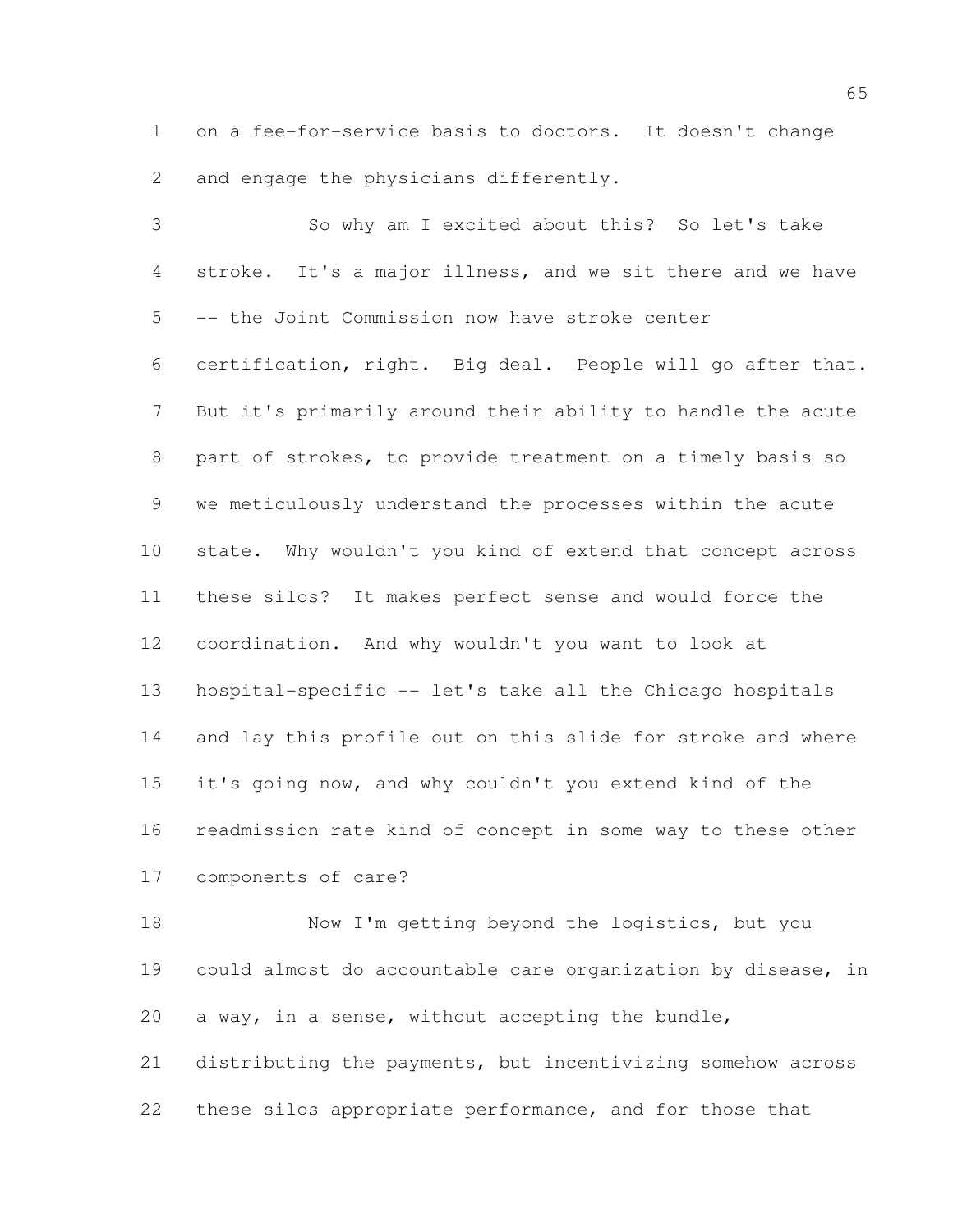think it's hospital-centric, you could even bundle just the post-acute part as a package, potentially, and now I'm really brainstorming, but I think if you really want to improve the health -- and by the way, the quality and 5 outcome measures, they line up with -- if you want to say, well, what should we collect on quality, it would be very easy to do for something like stroke. It gets focused on the diseases we're trying to address in a meaningful way across a population.

 So there's a part of me that says there is a real potential here and it's the right place to focus improvement 12 and reduce variation in the system. So this is my pitch for 13 -- a year ago, I would have said, let's go to the ACO level. I'm now thinking more like more change is going to occur with a focus and understanding at this level than at an ACO level.

 MR. HACKBARTH: That's what I was just going to ask. It seems to me that there's a different emphasis this time than in some previous conversations, so I heard it correctly.

 MR. BUTLER: And I might change my mind, on another one, the logistics --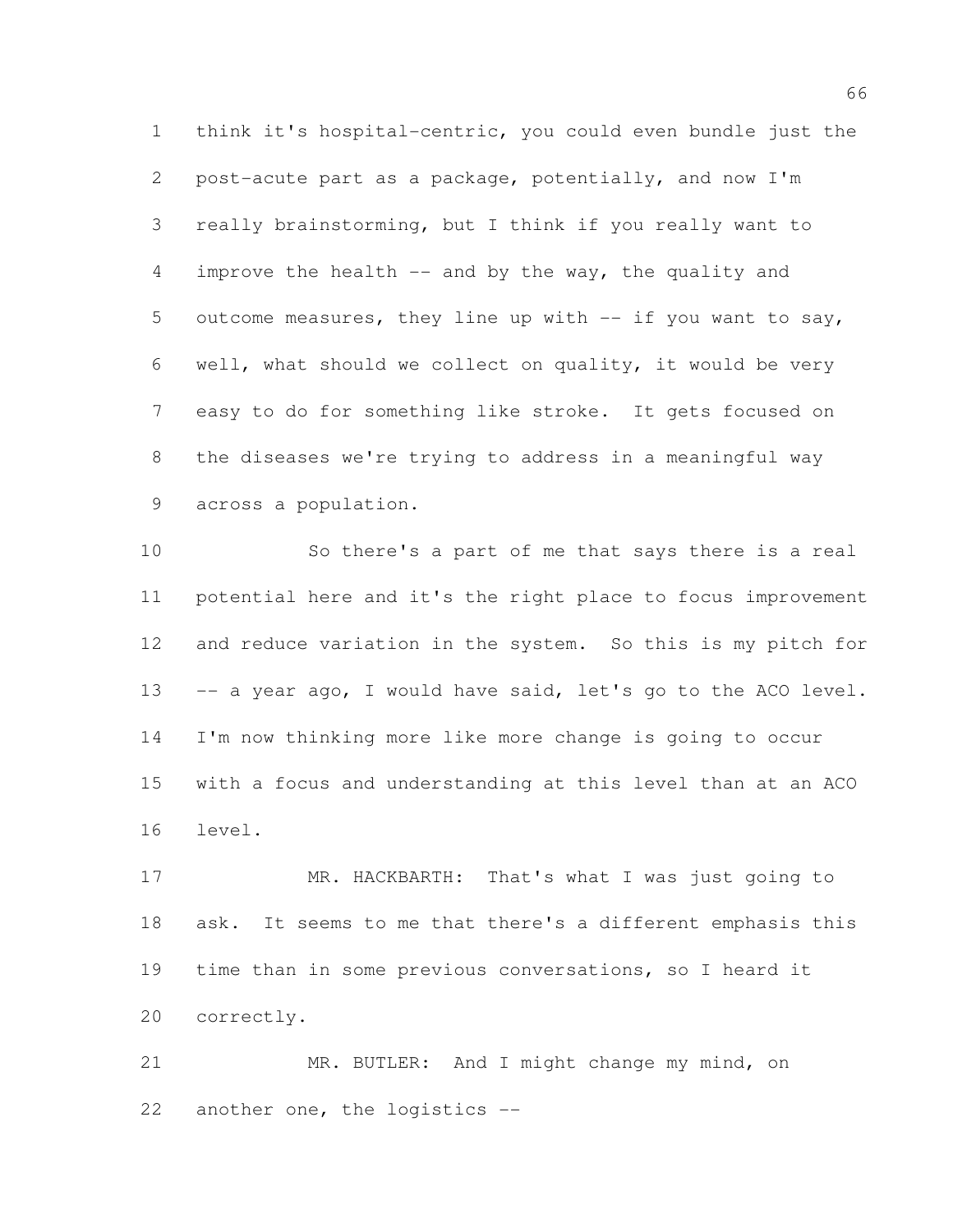1 [Laughter.]

 MR. BUTLER: I think fully capitated programs are still a very good way to go, as well, but if you really want us to create change, getting at this data ultimately at this level is going to be where the most change occurs, I think. DR. MARK MILLER: [Off microphone.] Can I say just one thing? I mean, the reason I want to come at this point is sort of about what the Commission does and why we may have different oars in the water, or whatever the analogy is at the same time, because you don't know which way these are going to go necessarily and you don't know that it's going to go in all areas. 13 So in ACOs, may form in some areas, but you may still want this work, A, because there may not be ACOs everywhere, or they may actually complement in some way what is going on underneath ACOs. So I just wanted to kind of make that point. It's not always about picking a horse. It's maybe running a lot of them to see which ones -- MS. HANSEN: Yes. Well, it's interesting. This is unusual for me, because I'm also taking -- usually, as you know, I'm much more patient or beneficiary-centric. In this case, one of the questions that was brought up by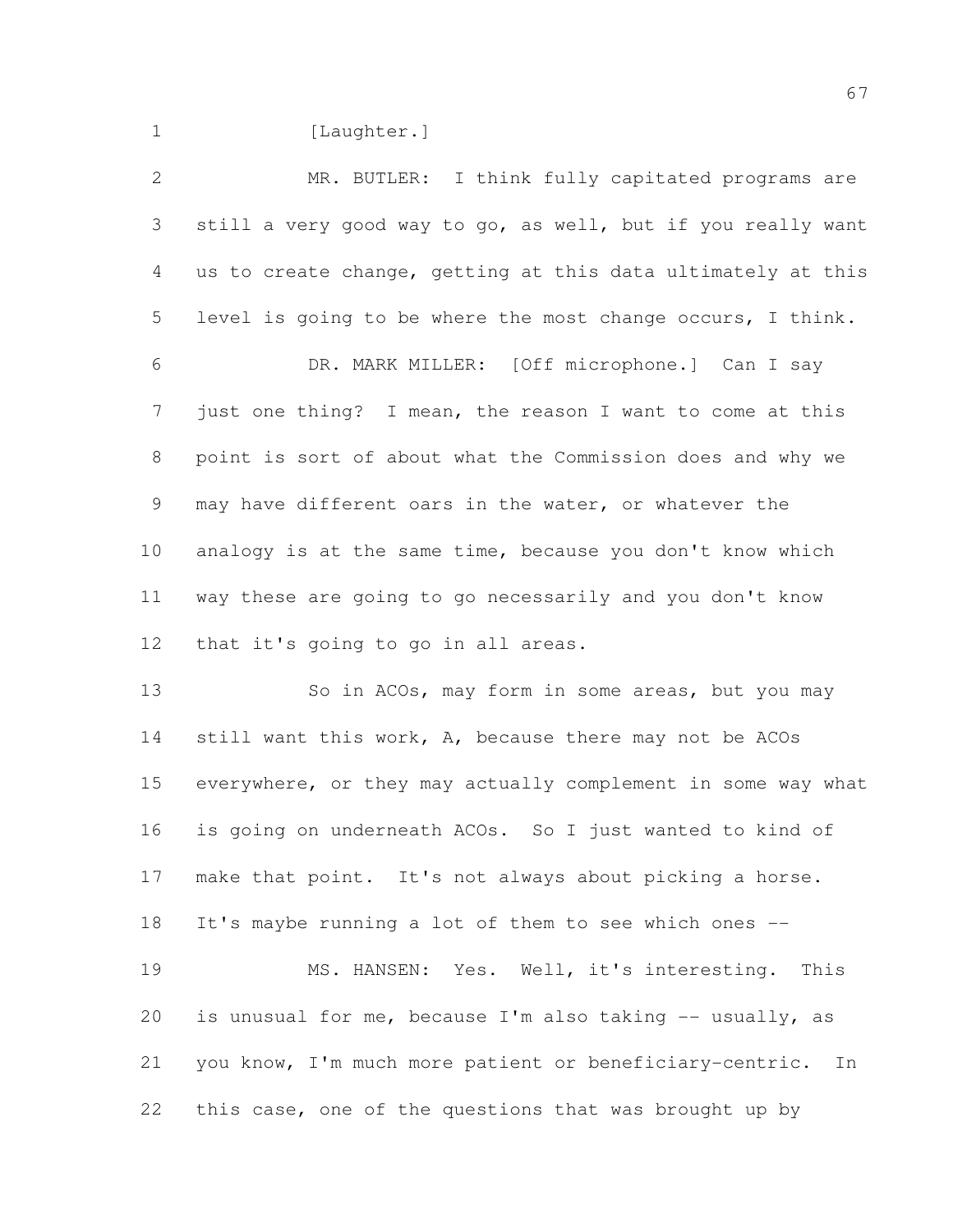George and then I think brought up by Nancy is thinking about the use of the resources, and I am so struck by this because there was, a couple years ago when we looked at IRFs and LTCHs, being visual as I am I asked, gee, where are these located, and so we had a geographic map and the spread and you saw the clustering.

7 And what was interesting is, and I think Bend, 8 Oregon, was one of the areas that had few, if any, resources in this area, so there is actually a population-based way to think about how do people with conditions manage when there are rather pure areas that don't have some of these resources at all and yet everybody more or less, I think, as I recall, has access to home health care, and that's kind of a -- there is a distribution that all counties are covered - - except certain rural areas. But on the aggregate, there are far more availabilities.

 For people who have these conditions, whether it's cardiac conditions or strokes, I mean, they go home somewhere, and so there is a natural way to kind of almost wonder for these States and big regions that have zero and yet somehow the patients have the same conditions that they're afflicted with and go home, you know, what's the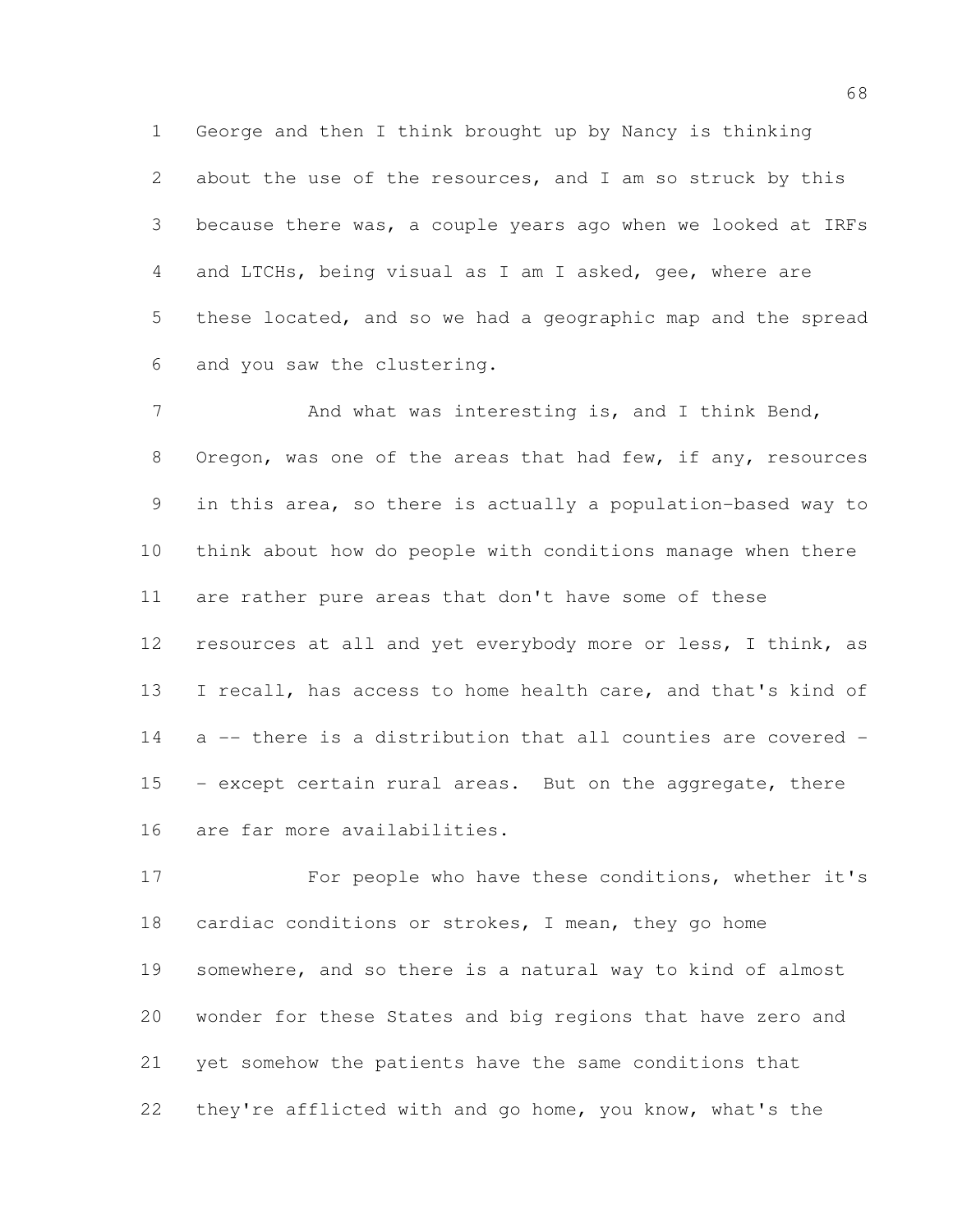difference and what's the readmission rate, all the things that we're looking at, because that's a population approach to it as compared to thinking about it individually.

 DR. CHERNEW: So I'm going to both agree and disagree with Peter as we go through this. I actually think this illustrates why there's a problem with episode-based bundling as opposed to a broader capitation-based bundling, because the incentives you have at the seams in all kinds of ways and the gaming becomes atrocious in ways that I'll say in a minute.

 I agree with Peter that the actual action has to occur lower in this clinical way, the way Peter would think about it, the way Scott would think about it, but I'm not sure that the Medicare program has to try and figure out how to get the incentives right down there as opposed to have a higher level of incentive and if one of those organizations, 17 an ACO or whatever, wants to pay everybody fee-for-service, that's not going to be very successful.

 So they're going to have to find a better way in their setting of working out these complicated bundling systems, and it's going to matter based on how much they can monitor or not or what the resources available are or not,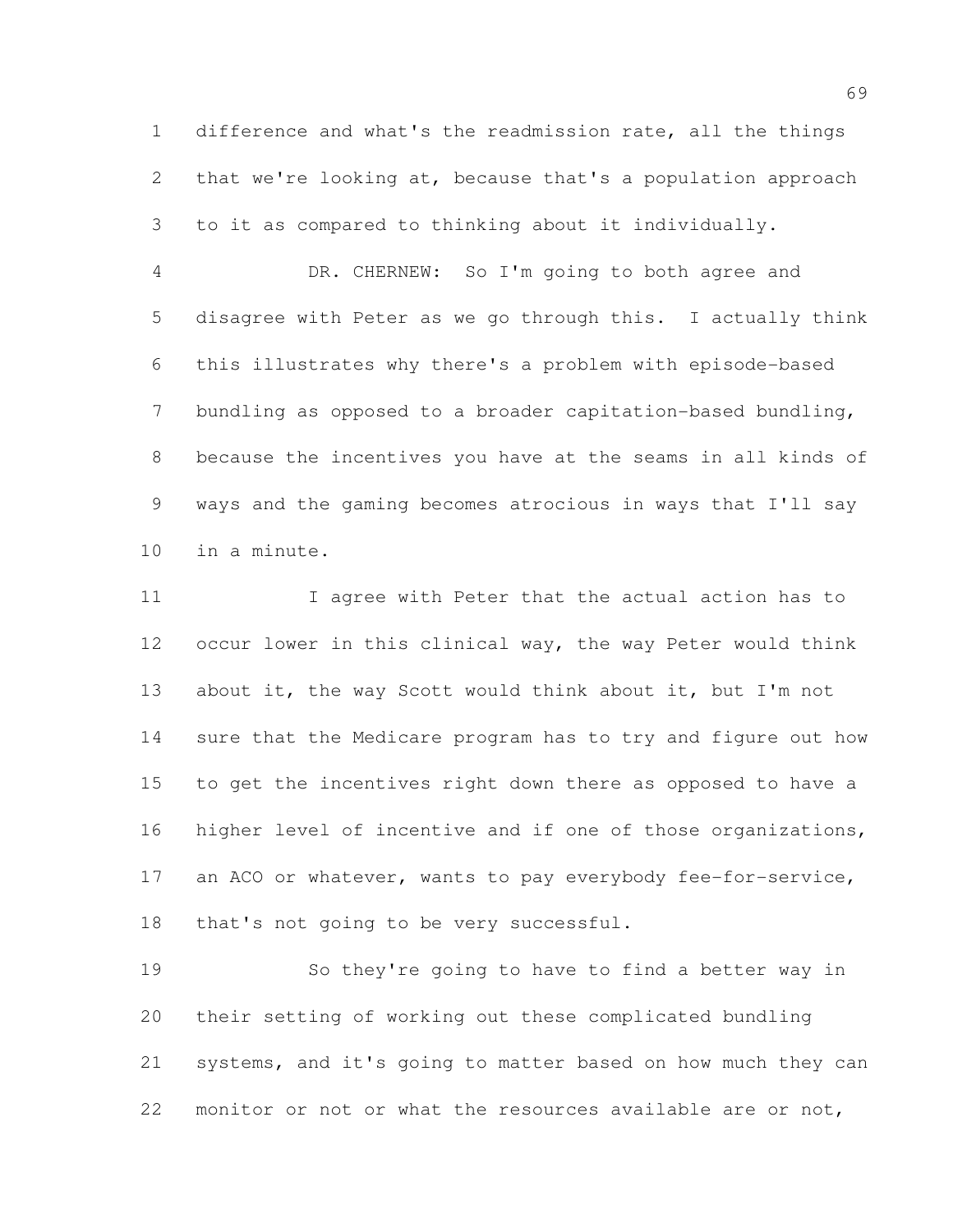and the problem that I think we face when we try and get this episode-based payment right is we have all of these problems that different parts of the country are different, different settings are different with different resources, and we have a really hard time getting an episode bundling right when we don't know when the right end of the episode 7 should be, and so that creates a problem, for example, and we're going to have to rebase the other post-acute services thing, because now part of that would be in the episode and another part wouldn't.

 We have the inlier problem that we're going to have to figure out how to deal with, and that creates all kinds of incentives around whatever threshold you put on the inlier, and outliers creates all kinds of incentives on the outlier problem.

 And then there's all kinds of coding problems about which of these things we want to code or not code. 18 So I'm very supportive of certain things, like Mitra's point about the ZIP code matters, because although you won't get it right at the individual person level, you want to make sure that institutions that serve people that are coming from certain areas get more, and I think the ZIP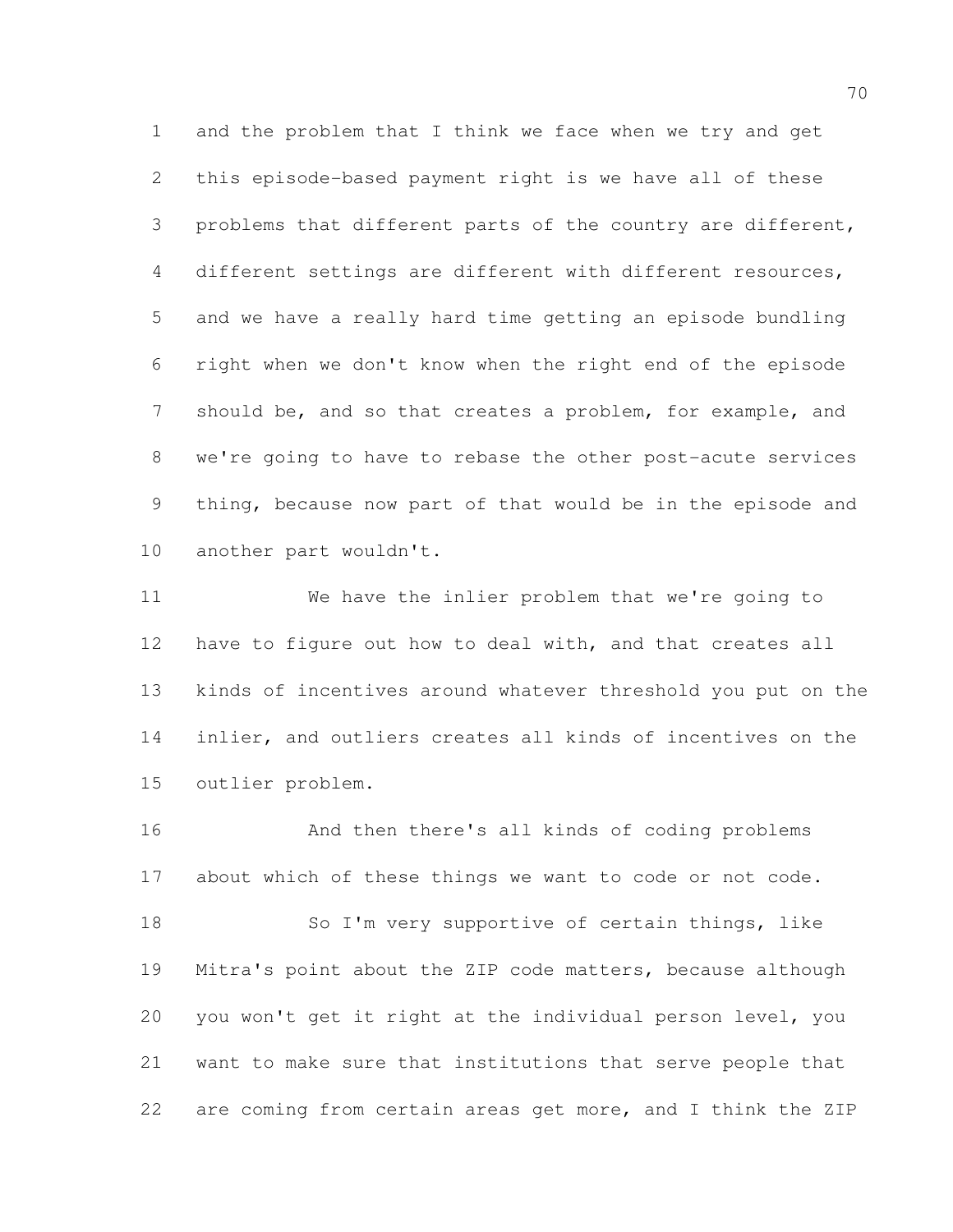code stuff will do a really good job of getting that right, although there will still be variation across the individuals.

 So overall, my preference is we have to do this for the reasons that Mark said. I agree completely, they might do this. I would be happy if we emphasized in part of the text the fact that there are some inherent gaming problems with episode-based bundling, and some transcend. As people have multiple episodes, what do you do? What happens if someone is in a middle of a stay somewhere and then they have a stroke, and now they're -- just dealing with all of these scenes are incredibly complicated when you have to right the regulations and it scares me more than it might have before.

 So while we have to do this, admittedly, I personally would like some circumspection about how hard it is and why one might want to go to a higher level and let the lower levels work this out in how they deal with it, even though I completely agree that all the action will only be successful if the lower levels of the system do a good job.

MR. HACKBARTH: You know, global capitation is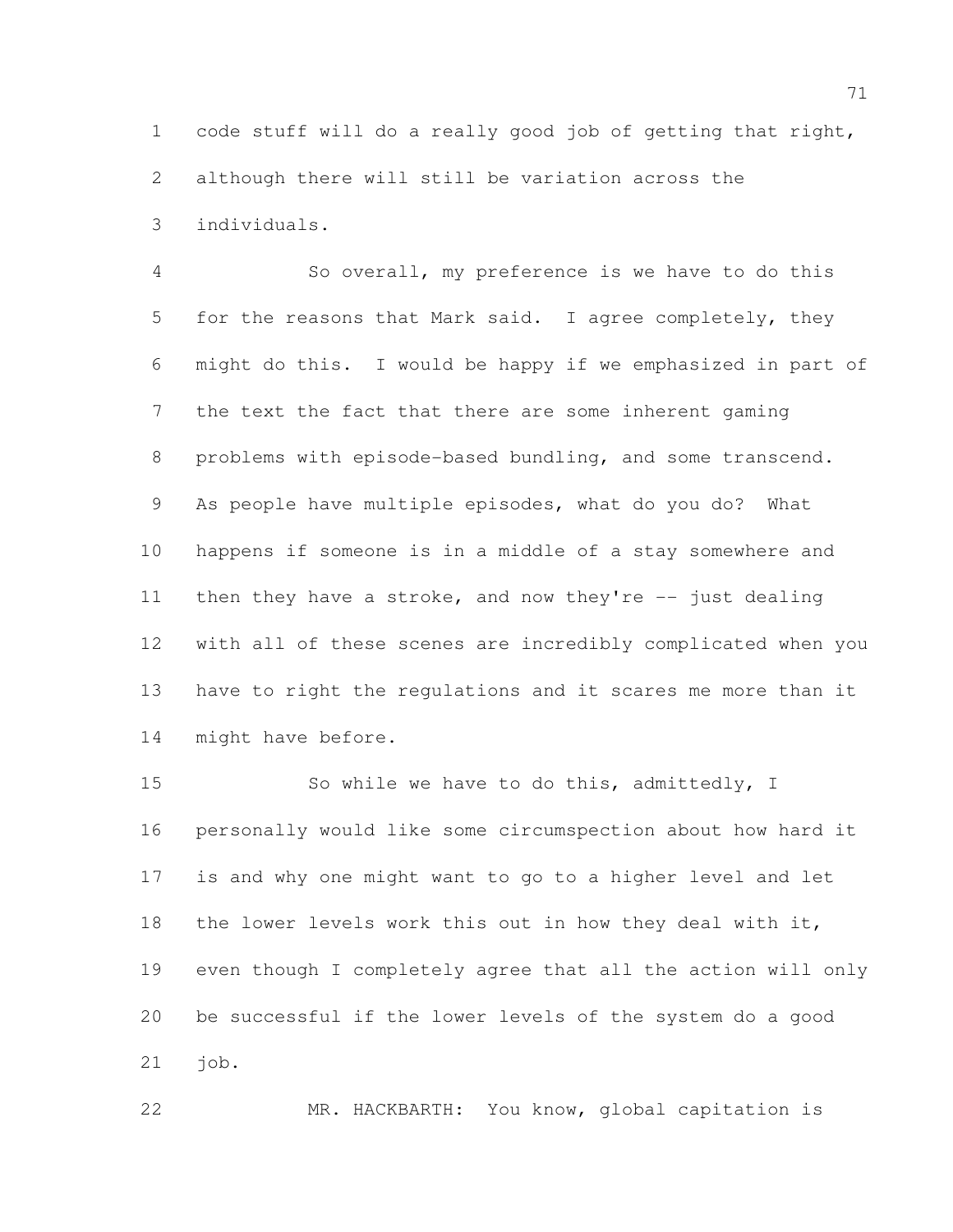clearly a more elegant solution --

| $\overline{2}$ | DR. CHERNEW: With quality measures.                          |
|----------------|--------------------------------------------------------------|
| 3              | MR. HACKBARTH: With quality measures.                        |
| 4              | DR. CHERNEW: With quality measures and other                 |
| 5              | safequards.                                                  |
| 6              | MR. HACKBARTH: Yes, and --                                   |
| 7              | [Laughter.]                                                  |
| 8              | DR. CHERNEW: Adjustment.                                     |
| 9              | MR. HACKBARTH: Right.                                        |
| 10             | DR. MARK MILLER: It's starting to sound                      |
| 11             | complicated.                                                 |
| 12             | MR. HACKBARTH: Yes. I really believe that.                   |
| 13             | That's the world that I come from. Having said that, the     |
| 14             | other piece of this is how difficult it is to form and run   |
| 15             | those organizations and bring these disparate types of       |
| 16             | providers and institutions and make them into functioning    |
| 17             | organizations.                                               |
| 18             | So yes, look just from a policy perspective, an              |
| 19             | incentive perspective, global capitation is very attractive. |
| 20             | But on the ground, trying to forge from this chaotic         |
| 21             | delivery system these coherent, well-functioning             |
| 22             | organizations is a huge problem of a different sort, and so  |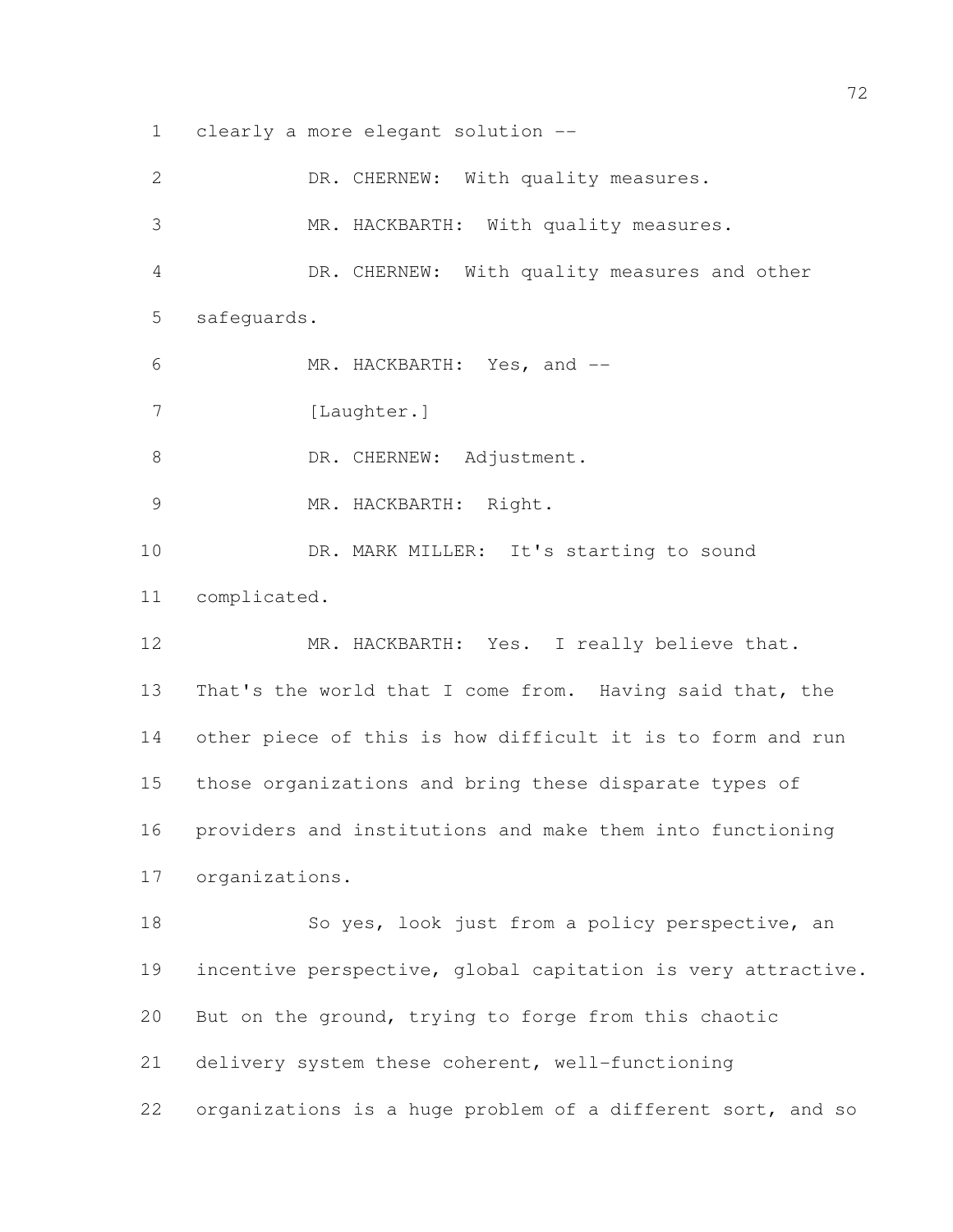I think some places will be more ready to do that than others. And so I'm with Mark on the horses. Let's keep lots of different horses going.

 DR. NAYLOR: So our team has been working in this for about 25 years, looking at how it is that you can take high-risk individuals at their index hospitalization, and maybe not from the time they are coming in from the ambulance, but from the time they arrive in the hospital to do a much better job at improving care coordination, preventing seeds of readmission being planted in hospitals, following them for periods of time post-discharge, to prevent long-term. So we followed and reduced hospital readmissions through 12 months, et cetera, and we have learned a great deal along the way.

 So I want to first congratulate you, because I think that it may be part of a bigger system change called ACOs, but we know that this is a really important opportunity and bundled payment represents a mechanism that aligns payment with the care needs of people over episodes of care. So we've demonstrated this, multiple clinical trials. We've replicated it in real world organizations, achieving the same kind of clinical and economic outcomes.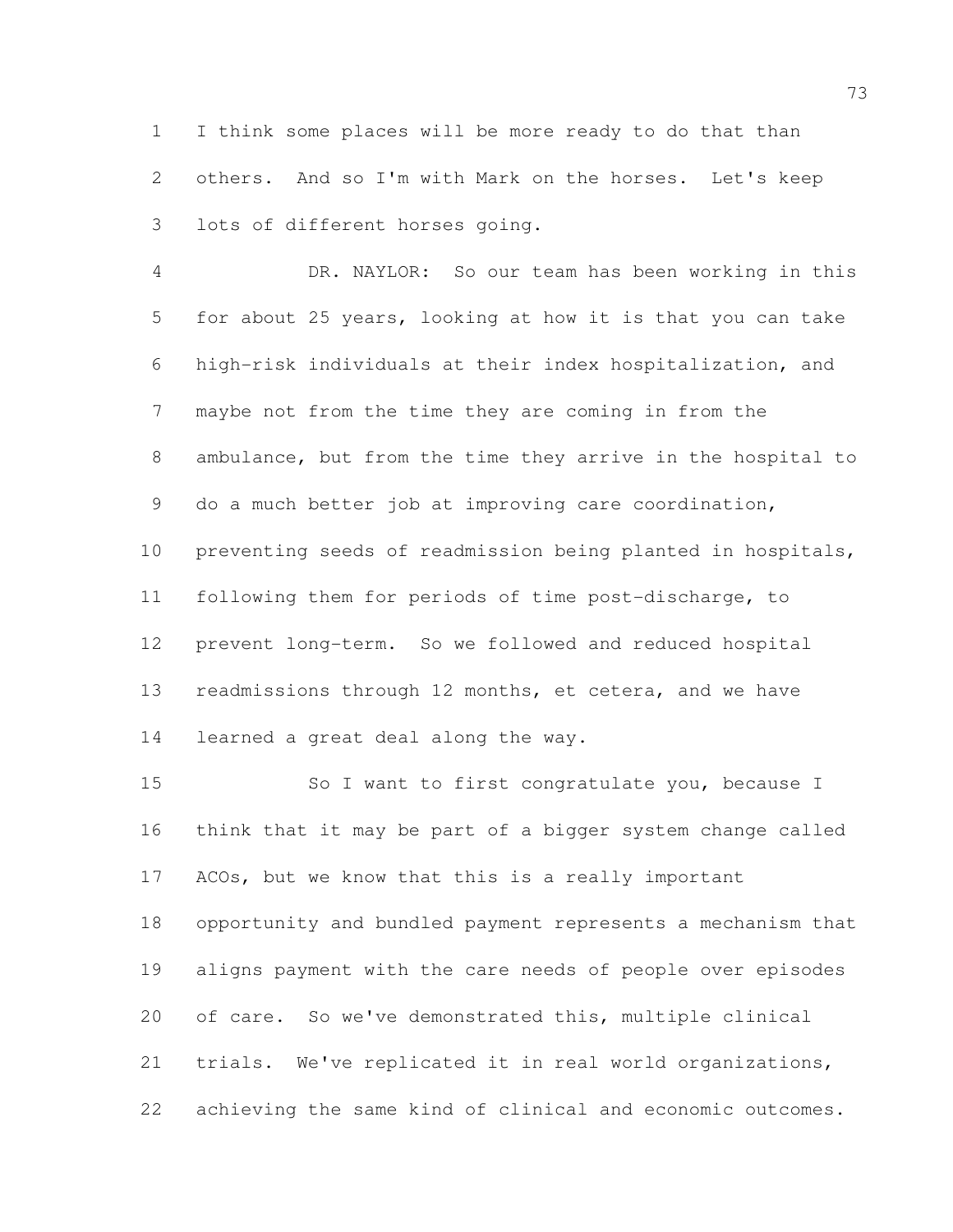And here's a couple of things that I would say to you.

2 It may not be a part of what we start with today, but I do think we need to have common measures of risk assessment that start at acute episode that could also be used for payment. So whether it's the continuity of care record, but we need to make sure that we have measures, because the measures available to us in the administrative database are not going to be at all effective in helping us get there. We may need to be thinking about clusters of measures.

 So we've seen consistently in randomized clinical trials the number of chronic conditions associated with active therapies when added with functional status give you a better sense of who's at risk. We know that cognitive 15 impairment is not identified, so having -- very few have a diagnosis of dementia, and in our clinical trials, 35 percent of people coming into emergency rooms have some form of cognitive impairment and 65 percent of them are not identified, and yet that's a risk factor.

 So I know that we have some beginning sense of what are individual factors, what might be weighted, what might be clusters of factors that could help. But it really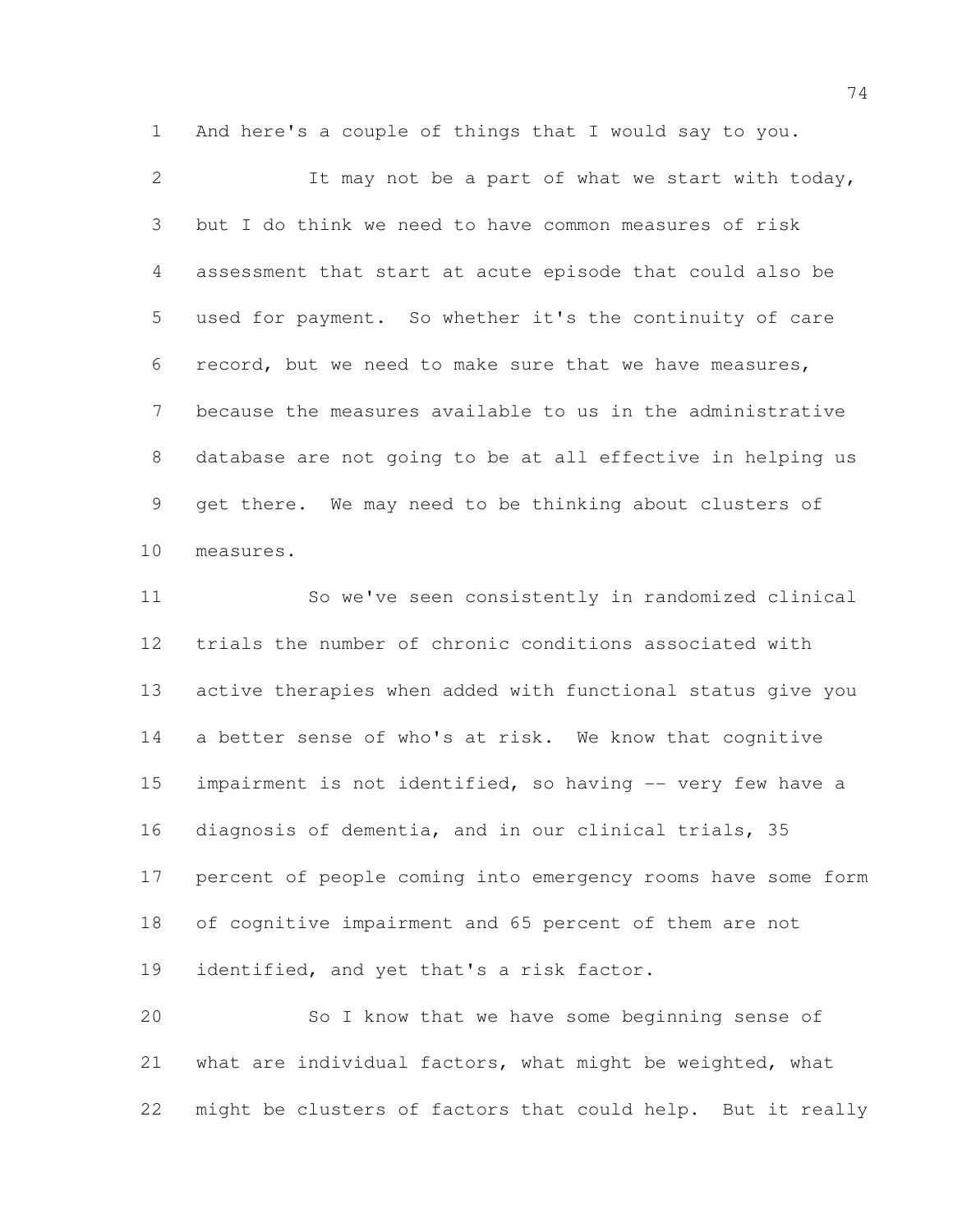does -- I don't think you can wait until the post-acute care environment to achieve the goals of bundled payment, which are really to achieve better care, efficient care. So I would say that.

 I would also say that we've really been into the post-acute environment data and the data are not there to help you get at really good risk assessment, at least right now. So we need to have more than that.

 And I also think that the real opportunity here is, of course, to risk adjust for payment, but it has to be linked with performance. I mean, people have said this 12 1,000 times. Really, the ultimate game here is to make sure that we do better care and we demonstrate better care. So not having it linked to performance in both quality measures, function, or readmissions and reductions in cost over the long haul, I think is -- I know that that's ultimately the game and you're going to give payment. Your payment, though, should not be just to risk adjust, but it should be linked to the performance.

 So I could go on, but I think this is a really important area to focus on and I think your work has really positioned us to make real gains in this, so thanks.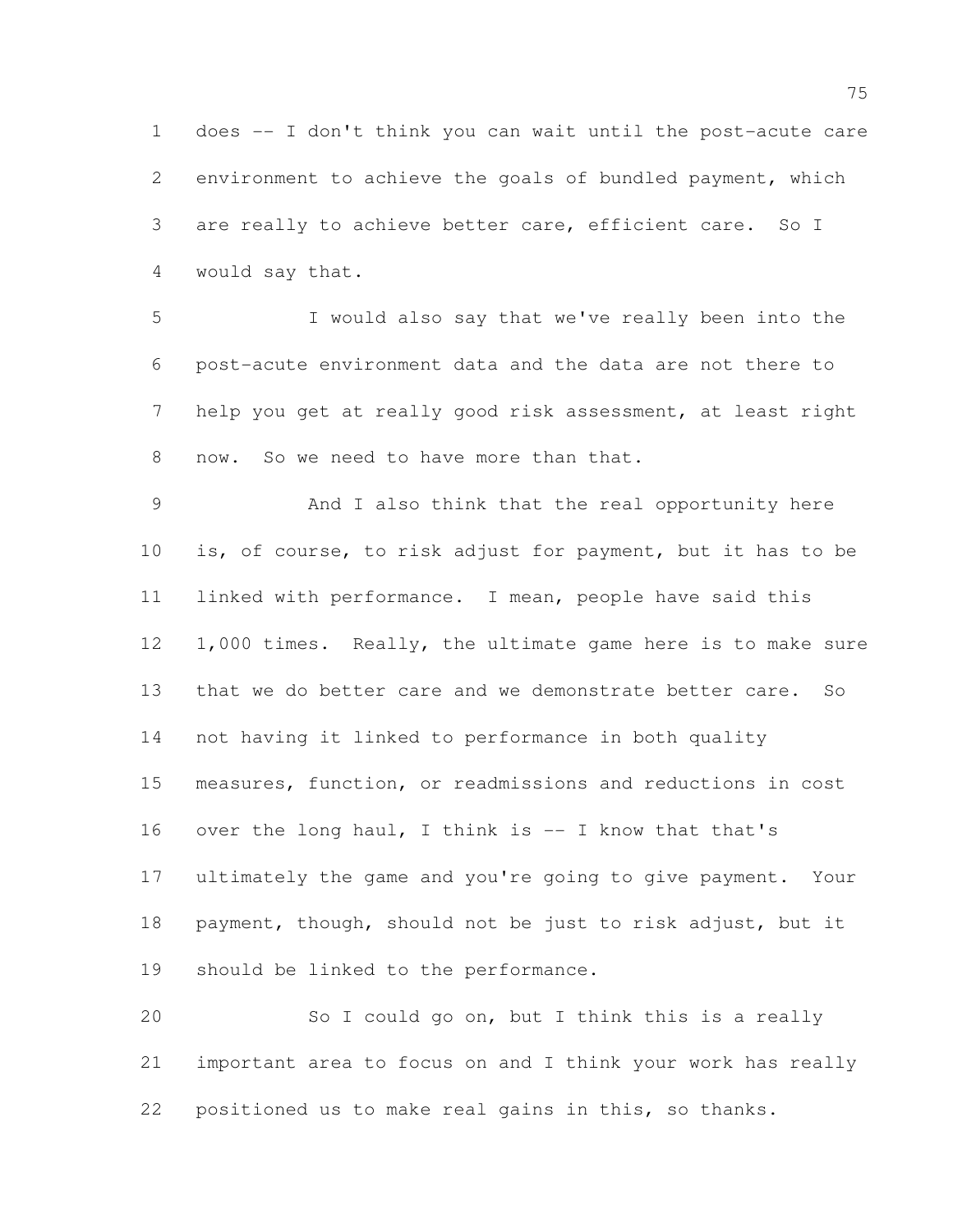MR. HACKBARTH: Okay. Thank you. Good work. We look forward to hearing more about it.

 And our last session is on regional variation in service use.

```
5 [Pause]
```
 DR. ZABINSKI: Before we start, we'd just like to publicly thank Jeff Stensland and David Glass for their input on this work.

 Many states indicate large regional differences in the service use among Medicare beneficiaries and this regional variation can indicate differences in both the volume and the intensity of the services that are provided. 13 Because of the variation, some have argued that aggregate's health care spending can be substantially reduced if the high use areas are brought down to the levels of the low use areas.

17 17 In previous work on this issue, we sought to add clarity to the literature by drawing distinctions between the variation in spending and the variation in service use. Today, Shinobu and I will talk about two ways we have extended our previous work on this issue. First, we will use a new data source and a new source of adjusting the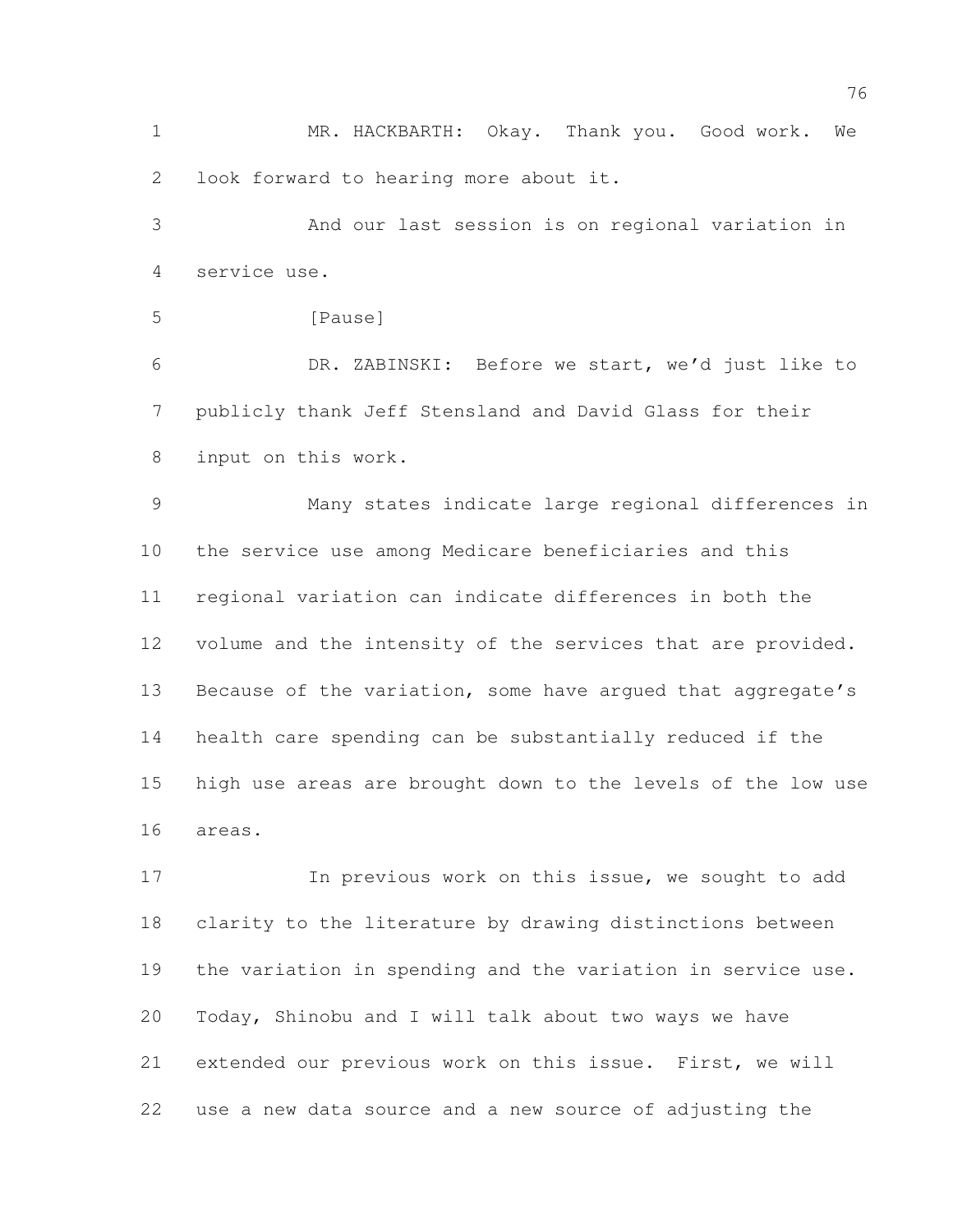Medicare spending reported on that data to obtain measures 2 of service use. Second, we augment our analysis of service use by adding prescription drug use. For that part of the analysis, we measure the variation in drug use alone and variation in service use and drug use combined.

 First we'll just discuss our work on service use alone. The data sources we used in this study, as well as in our previous work, give us spending and fee-for-service Medicare. However, we are interested in variation in service use, not variation in raw spending.

 Therefore, we always adjust our spending for regional differences in several factors including input prices such as hospital weighted indexes, special payments to providers including IME, DSH, additional payments to some rural hospitals, and HPSA and PSA bonuses that go to some physicians. We also adjust for demographics such as age and sex and beneficiary's health status.

 The result of these adjustments to the spending is a measure of service use that reflects regional differences in providers' practice patterns and patients' care decisions. We are interested in this measure of service use because it lets you separate areas where the practice of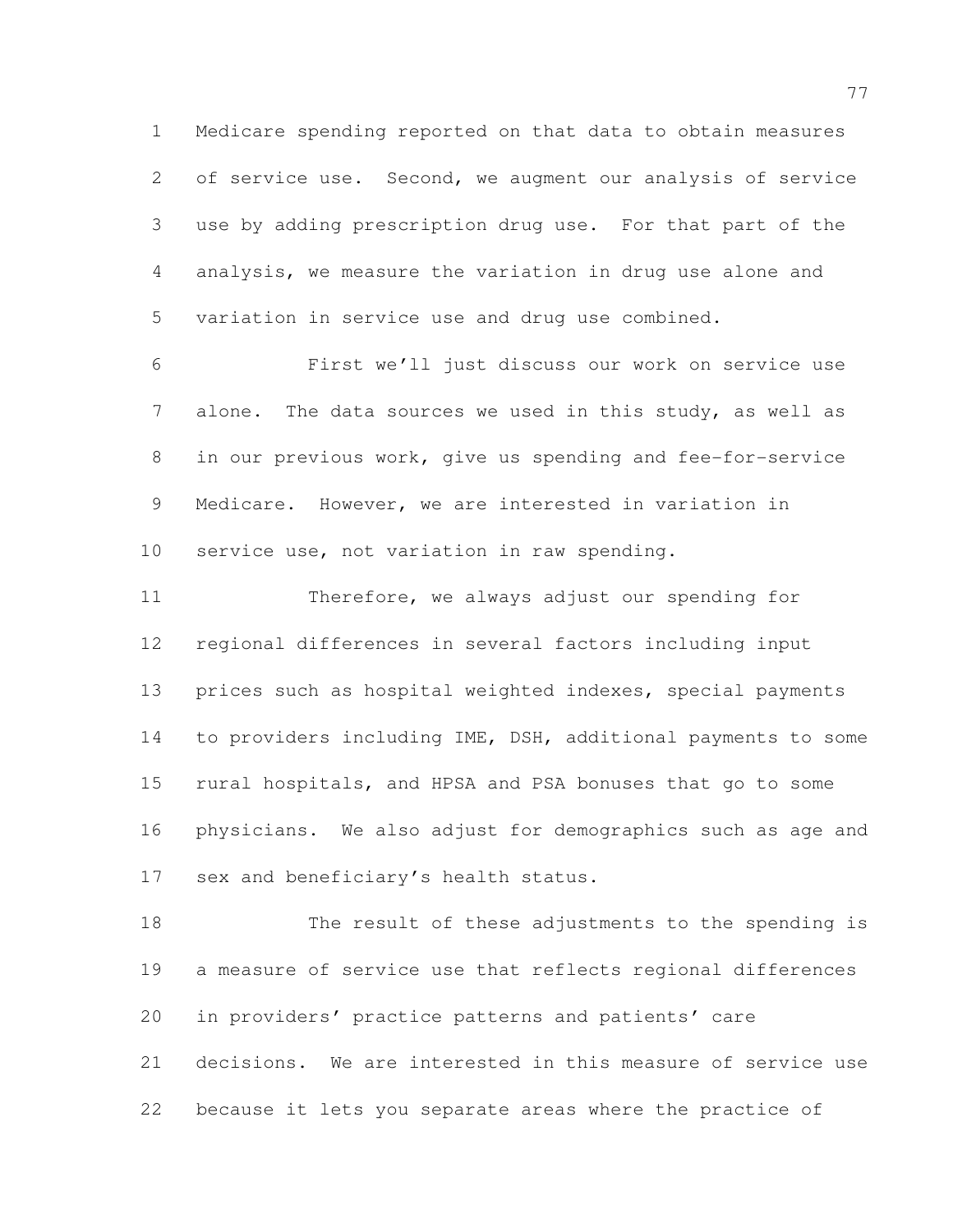medicine is relatively resource intensive from areas where it is less so. This allows policy makers to focus on factors that can help control program spending.

 The importance of making those adjustments to spending is reflected in previous work we presented at the September 2009 public meeting and published in the December 2009 report. In this diagram, it's from that study except for the data that is more recent than what we used in that study. Here we used data from 2005 through 2007. This diagram indicates that variation in service use is much smaller than the variation in spending.

 For example, we estimate that about 45 percent of beneficiaries live in regions where per capita service use is within 5 percent of the national average, but only about 25 percent of beneficiaries live in regions where per capita spending is within 5 percent of the national average. It's the two center slides above 95-105.

 The data we used in this study from December 2009 are from the Office of the Actuary at CMS, OACT, and include county level program spending for all beneficiaries in fee- for-service Medicare. Under this old method, we have pinged service use from the OACT data using arithmetic methods to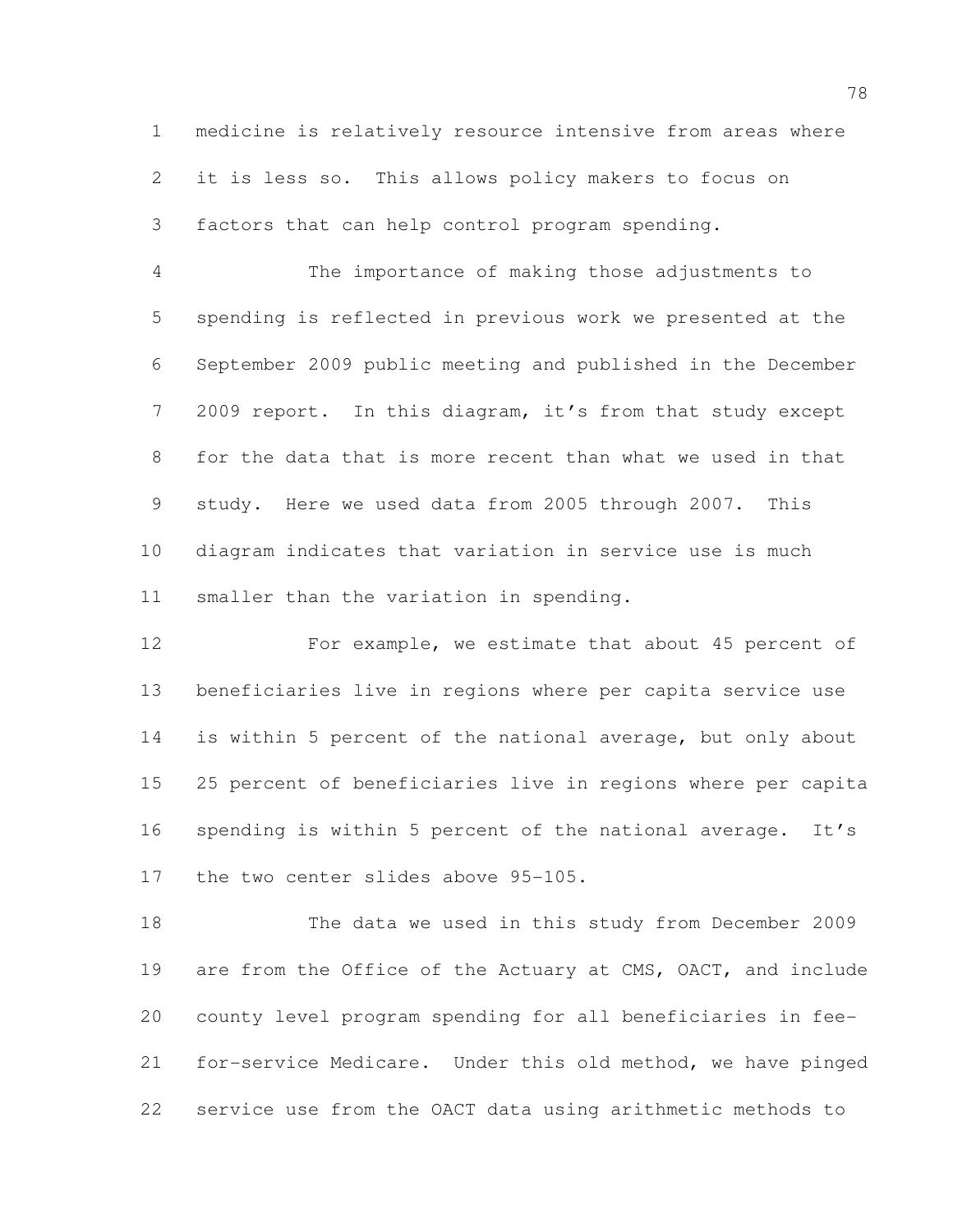adjust OACT spending for regional differences in prices, special payments to providers, demographics, and health status.

 Today we revisit this analysis with a new method that employs beneficiary level spending in fee-for-service Medicare from the Beneficiary Annual Summary File, or BASF. These data cover 2006 through 2008 and also include program spending for all fee-for-service beneficiaries. To obtain regional service use from that file, we used a regression model to adjust the spending for regional differences in prices, special payments to providers, demographics, and health status.

 We're not going to get into all of the details 14 about our methods, but we do want to cover a few key points. First, to define regions, we combined urban counties into metropolitan statistical areas, or MSAs, and all other counties into non-metropolitan rest-of-state areas. This produced 409 regions.

 Second, in our older method, we adjust for regional differences in health status using county average risk scores for fee-for-service beneficiaries from the CMS-HCC model that are provided with the OACT data for the CMS-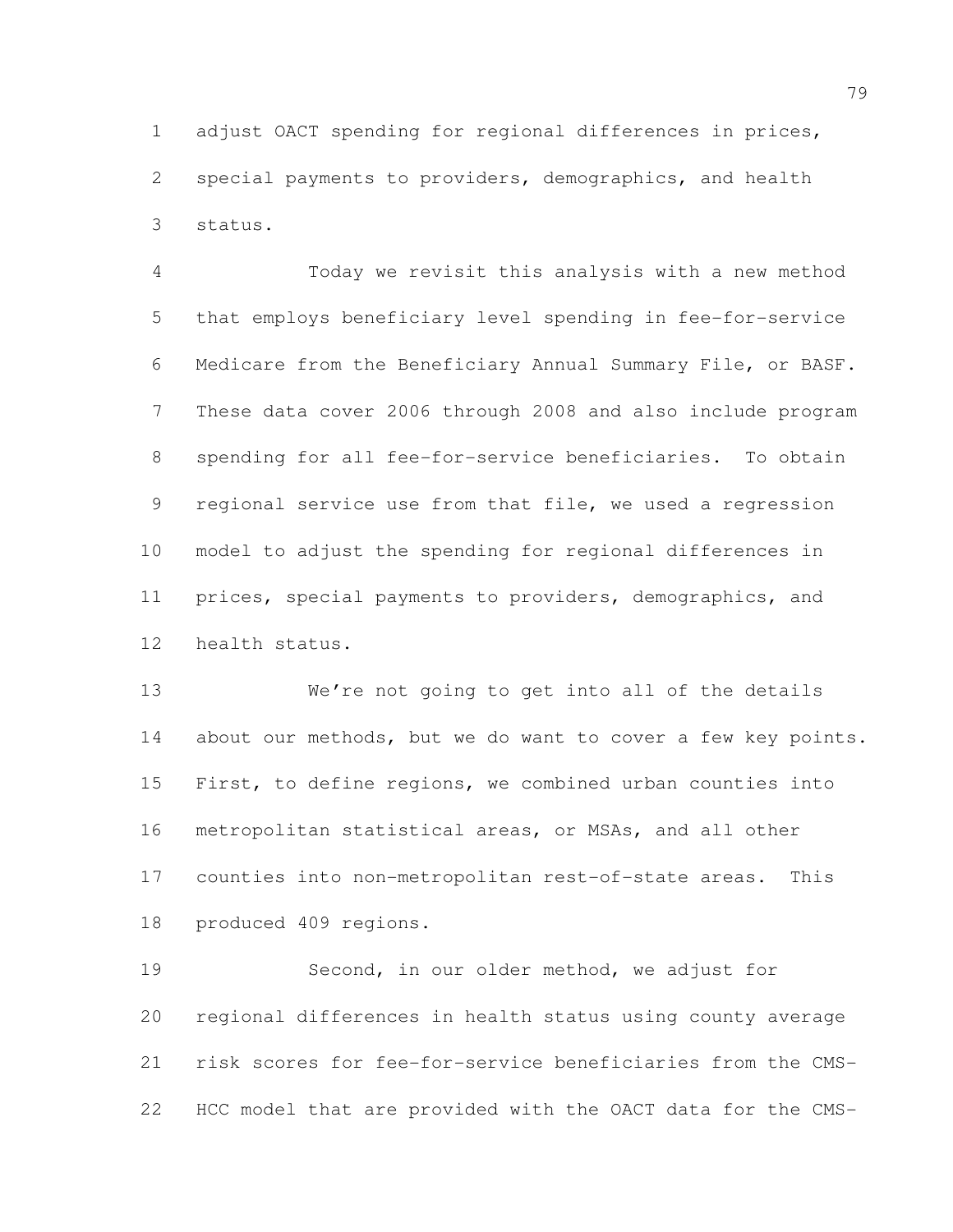HCC is the model that CMS uses to risk adjust the capitated payments in the Medicare Advantage Program.

 Third, in the new method, we use a regression model that includes the following adjusters: Demographics such as age and sex, all the health factors that are in the CMS-HCC model, and indicators for each region.

 On this diagram, we show the distribution across regions of the service use we estimate from both the BASF and the OACT data files. The diagram indicates that the two data sources produce very similar distributions. For example, we estimate that both data sources have about 45 percent of beneficiaries living in regions where per capita service use is within 5 percent of the national average. 14 Once again, that's the two center bars.

 In addition, the correlation coefficient between the regional service use from the two data sources is about .95.

 Another way to view variation from the two data sources is to examine extreme values. For example, from both data sources, we compared service use for the regions at the 90th percentile to service use for the region at the 10th percentile. Once again, the results are very similar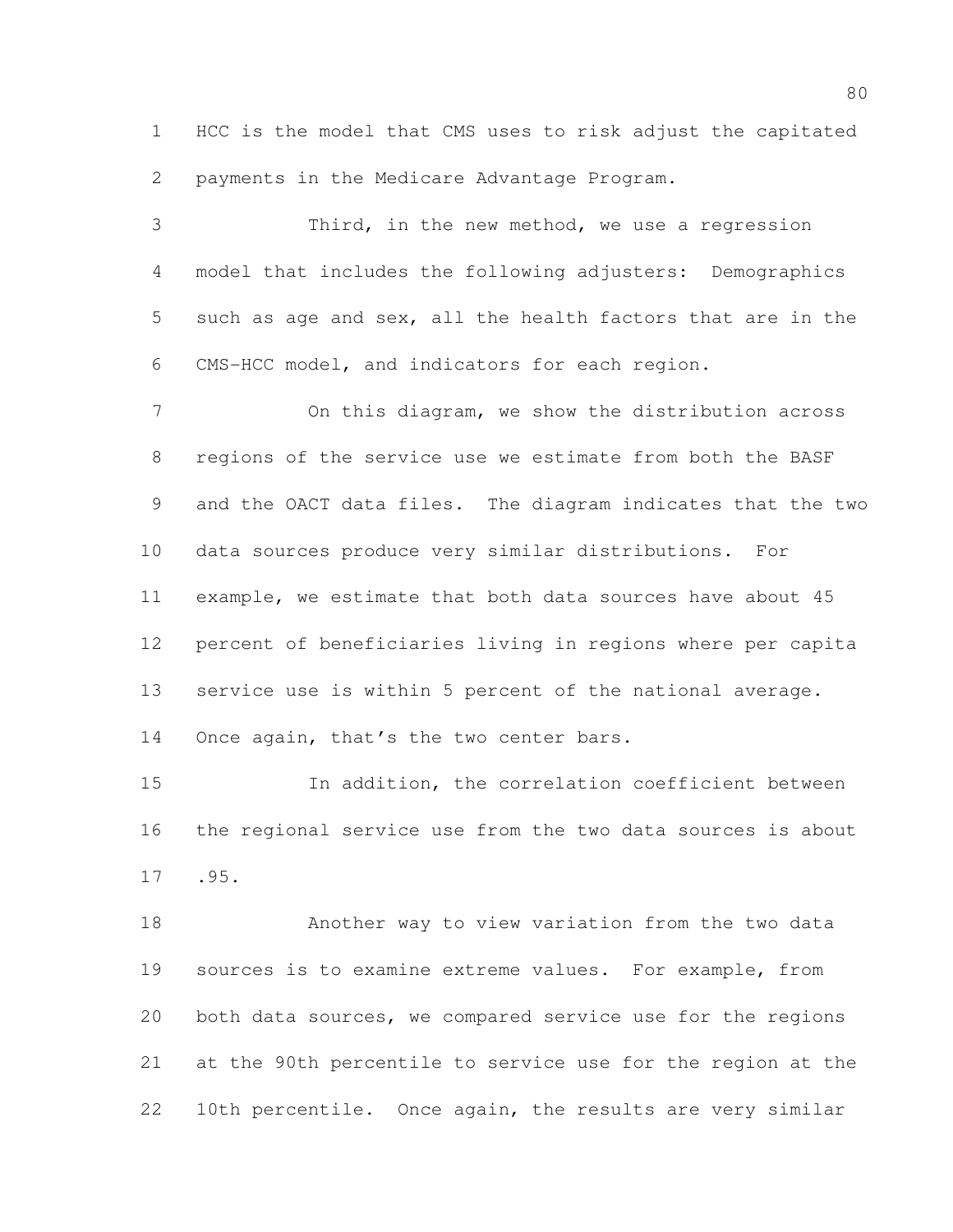for the two data sources. In the OACT file, service use at the 90th percentile is about 29 percent greater compared to the region at the 10th percentile. In the BASF, the region at the 90th percentile is about 30 percent greater than the region at the 10th percentile.

 So a natural question is, if you're getting nearly identical results from the two data sources, why are you worrying about this new data and a new method? Our answer to that question is that the BASF provides some advantages over the OACT file.

 First, the BASF has beneficiary level data while the OACT is a county level file. Because of its beneficiary 13 level status, we are able to analyze subsets of beneficiaries using the BASF which we can't do with the OACT file. For example, Shinobu will discuss regional variation in service use and prescription drug use combined. This requires a subset of beneficiaries that we could identify with the BASF, but we could not with the OACT file.

 However, we believe that we are able to make more accurate health status adjustments at the beneficiary level than at the county level because the risk factors in the CMS-HCC are at the beneficiary level, as is the BASF.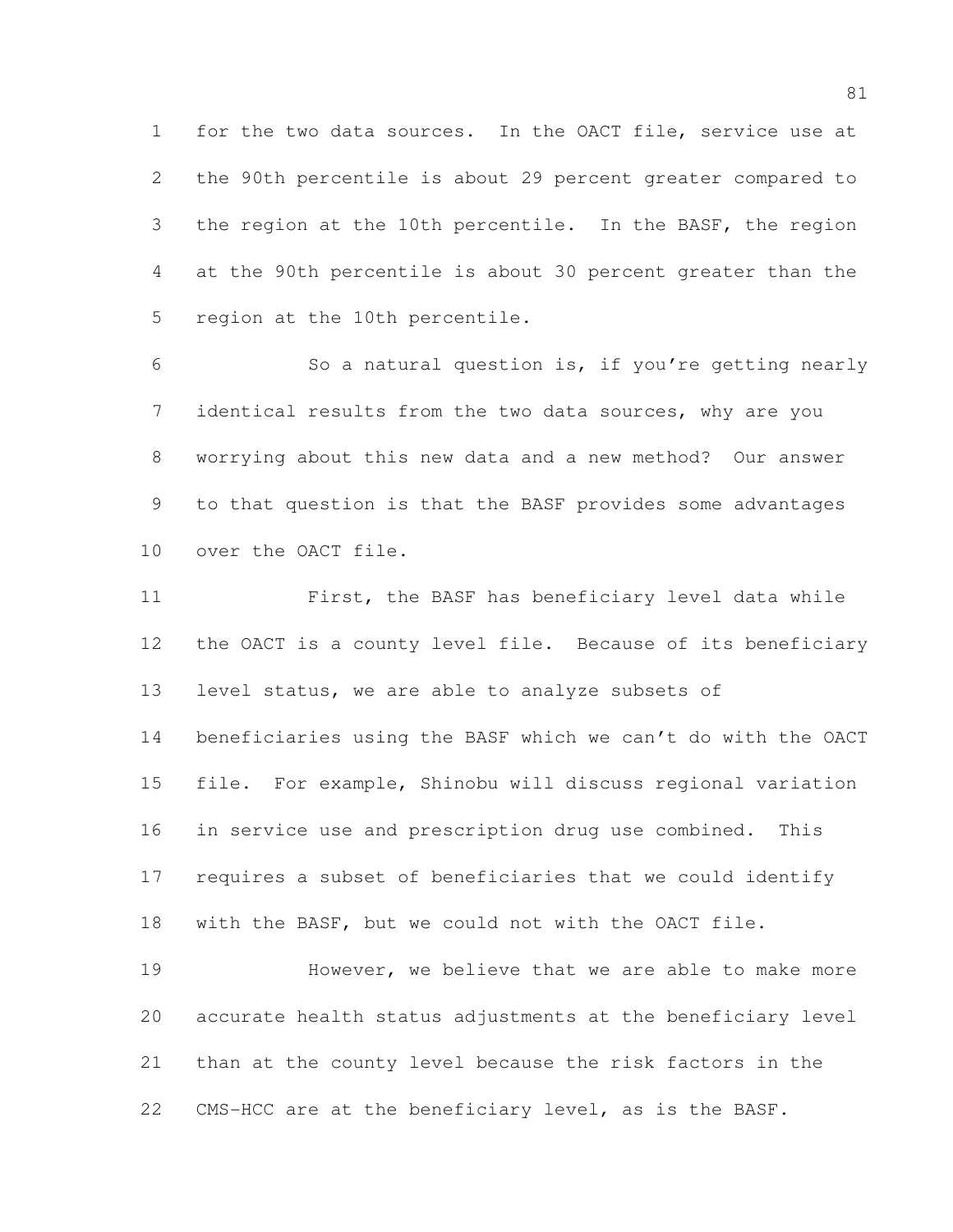Finally, the BASF has spending that is 2 disaggregated into seven provider categories: Inpatient, skilled nursing facility, outpatient, physician and lab together, DME, home health, and hospice. In contrast, the OACT data are disaggregated into only two categories, Parts A and B.

 The finer disaggregation of the BASF allows us to examine which provider categories contribute the most to regional variation. For example, last month David Glass presented findings about the effect that variation in DME, home health, and hospice has on variation for all services. And now Shinobu is going to cover variation in drug use.

 MS. SUZUKI: So I wanted to go over a few things about the data we're using and methodology before I go over the results. We analyzed the variation in drug use using essentially the same methodology as the medical service use that Dan just went over. But for this part of the analysis we focused on beneficiaries enrolled in stand-alone prescription drug plans, or PDPs, and this is because we don't have Parts A and B spending for beneficiaries enrolled in Medicare Advantage prescription drug plans, and we needed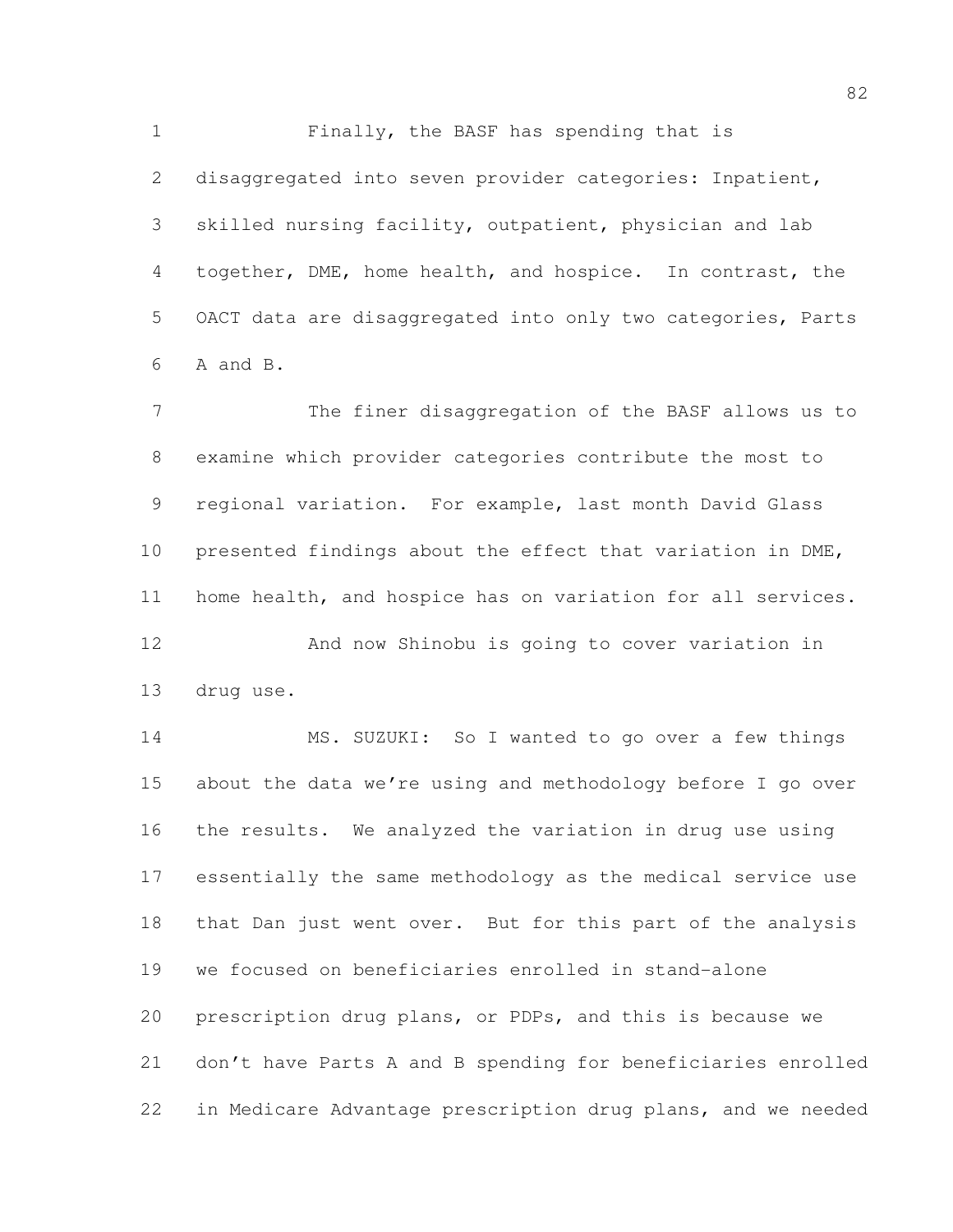both medical and drug spending to look at combined service use.

 Medicare beneficiaries enrolled in stand-alone PDPs account for about half the fee-for-service population and PDP enrollees aren't necessarily representative of the fee-for-service population. For example, compared to all fee-for-service beneficiaries, a higher share of PDP enrollees are on Medicaid, and this is because when Part D benefit began in 2006, dual eligibles were automatically assigned to stand-alone PDPs. So the distribution of medical service use for this population is going to look somewhat different from what you saw earlier for all fee-for-service beneficiaries.

 So we start with 2007 and 2008 Part D prescription drug events data. It contains gross drug spending for each beneficiary, which reflects all payments to pharmacies for 17 the costs of the drugs, including payments by plans, beneficiary out-of-pocket, and Medicare's low-income subsidy that pays for cost-sharing for people with low income and low assets.

 We convert the spending to a measure of drug use by adjusting for the factors listed here. Adjustment for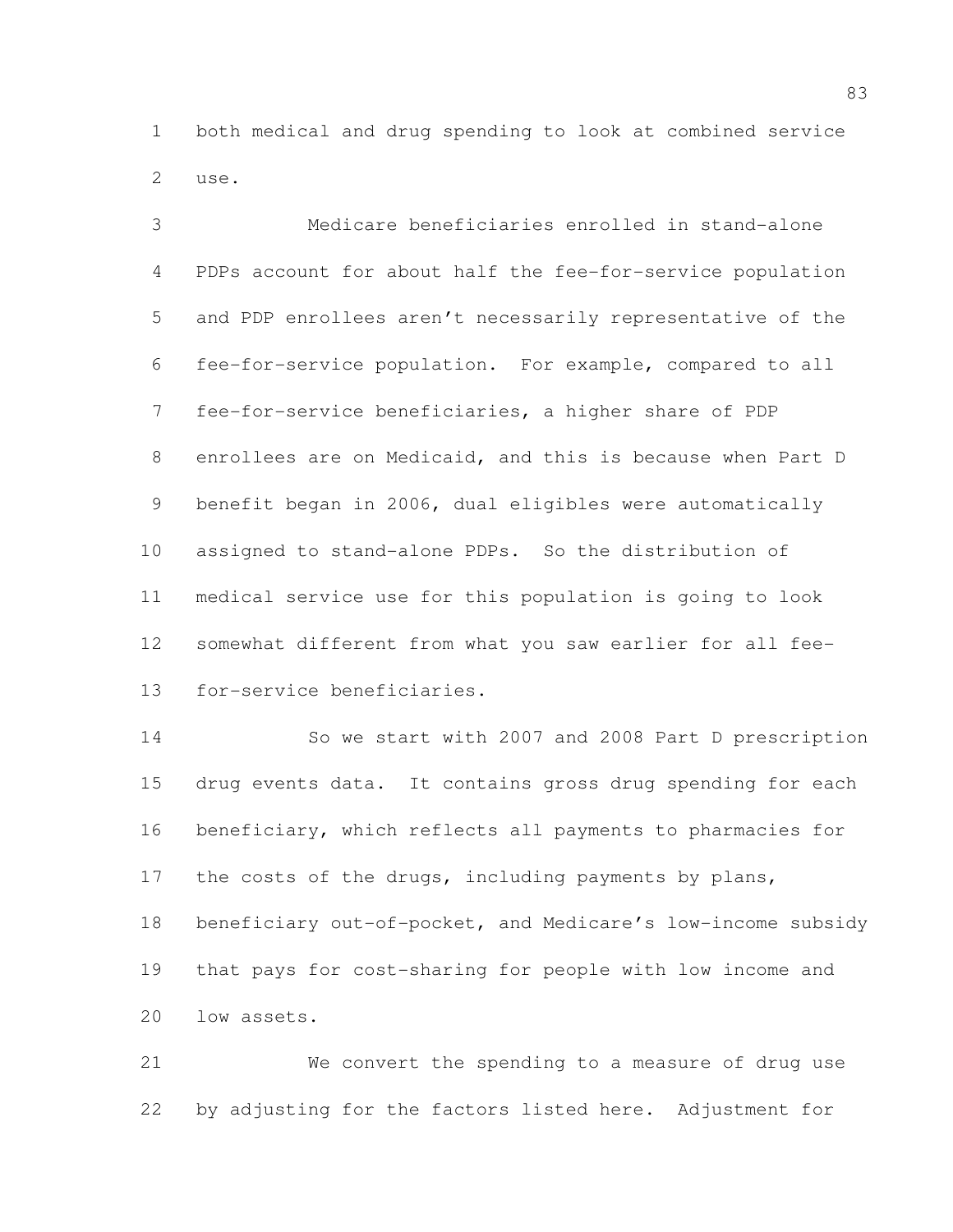variation in prices across regions had minimal effect since unlike medical services where wages and other factors specific to the area may lead to substantial differences in prices of services, prices of drugs do not vary much across regions. We adjust for variations in population characteristics such as age, gender, and health status, and to adjust for health status, we use the health factors or condition categories from CMS's prescription drug condition category, or RxHCC model, which is used to risk adjust payments to drug plans.

 We also adjust for low-income subsidy status and institutionalized status. The resulting drug use measure reflects both the volume or the number of prescriptions and intensity of service use such as a choice of brand versus generic drugs. We used essentially the same regression model used to analyze Parts A and B spending, as Dan explained earlier. In addition to factors listed here, the model also includes an indicator for each region to capture the region-specific effects not attributable to any of these factors.

 So we wanted to see how much variation there is in drug use and how it compares to medical service use. For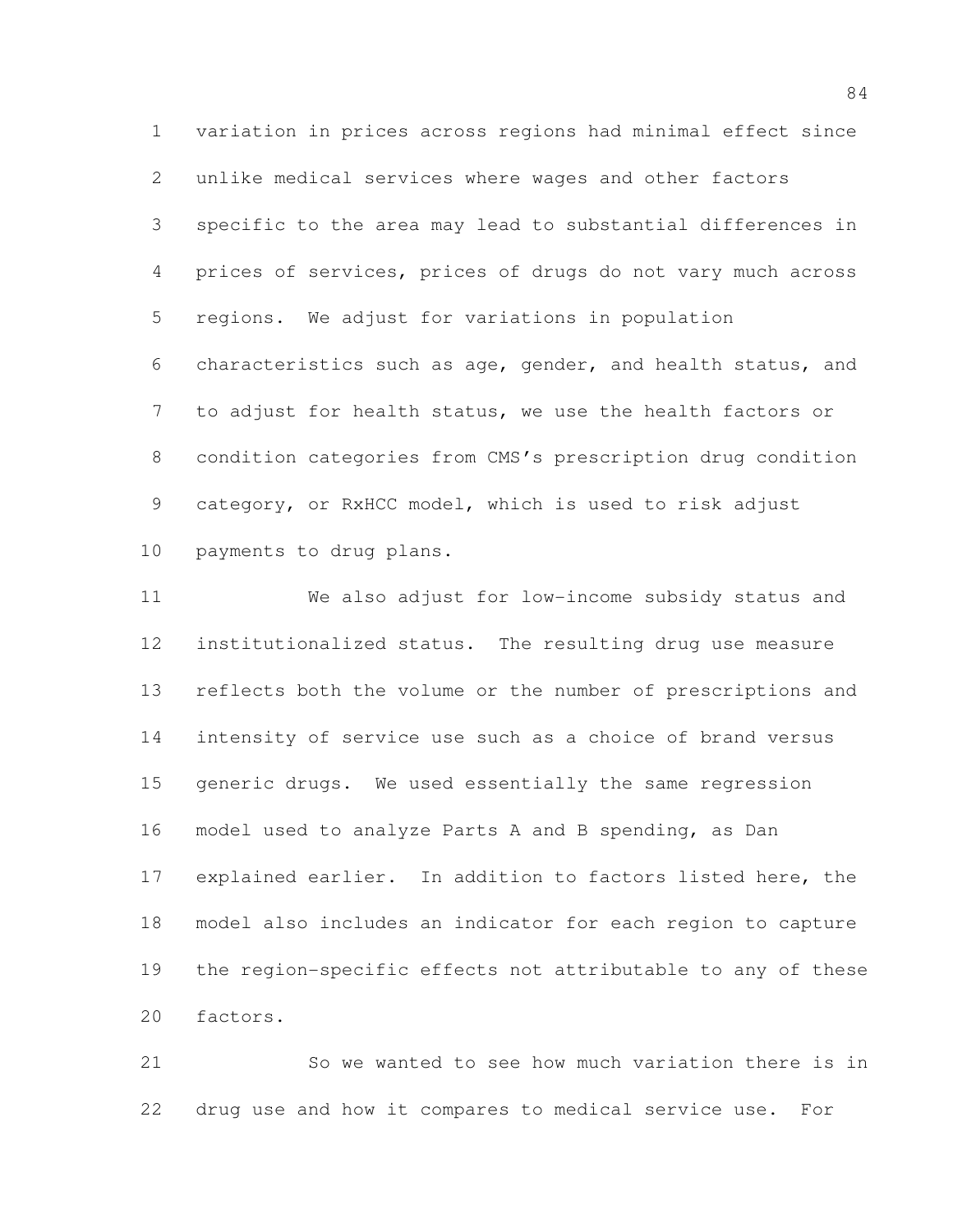1 the population we looked at, we found that drug use was more concentrated compared to medical use. For example, nearly all of PDP enrollees, or 98 percent of PDP enrollees, live in areas with drug use that's within 15 percent of the national average compared to 82 percent for medical service use.

 We also found that for drugs, the difference between areas with high use and areas with low use were smaller compared to medical service use. For example, the area at the 90th percentile had 20 percent more drug use compared to the area at the 10th percentile, while the difference was 32 percent for medical service use.

 We also wanted to see if areas that use more medical services also used more drugs. What we found is at the MSA level, there's no consistent relationship between the average levels of medical service use and drug use. But since these are aggregated across services and across beneficiaries in a given region, we don't think the results can be used to inform us about things like whether medical services and prescription drugs are a substitute for each 21 other or complements for each other.

In the next slide, you see that combined medical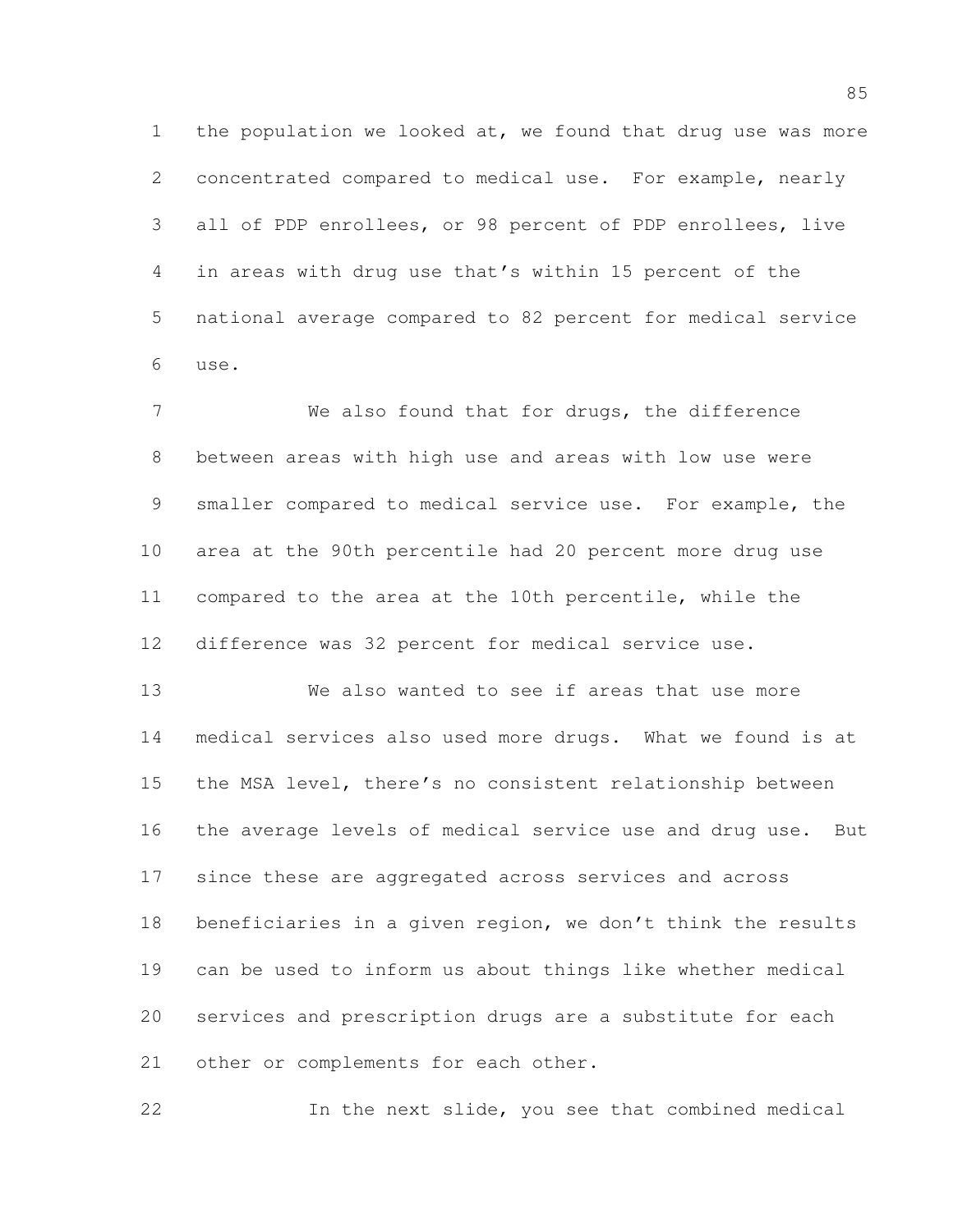and drug use varies less than medical service use alone. For example, 91 percent of beneficiaries enrolled in PDPs live in areas with combined medical and drug use that's within 15 percent of the national average, compared to 82 percent for medical service use.

 We also found the difference between areas with high use and areas with low use was smaller for combined use compared to medical service use alone. For example, the area at the 90th percentile had 24 percent more service use compared to the area at the 10th percentile, compared to 32 percent for medical service use.

 So to summarize, as we found last year, service use varies less than spending and the supplies to all types 14 of services, medical, drugs, or medical and drugs combined. We also find that there are large differences in service use even after we control for various factors that may affect the level of service use, and this is also consistent with what we found last year.

 Finally, for beneficiaries enrolled in stand-alone PDPs, we did not find a consistent relationship between average medical use and average drug use at the MSA level. So we've listed here a few things for discussion. We'd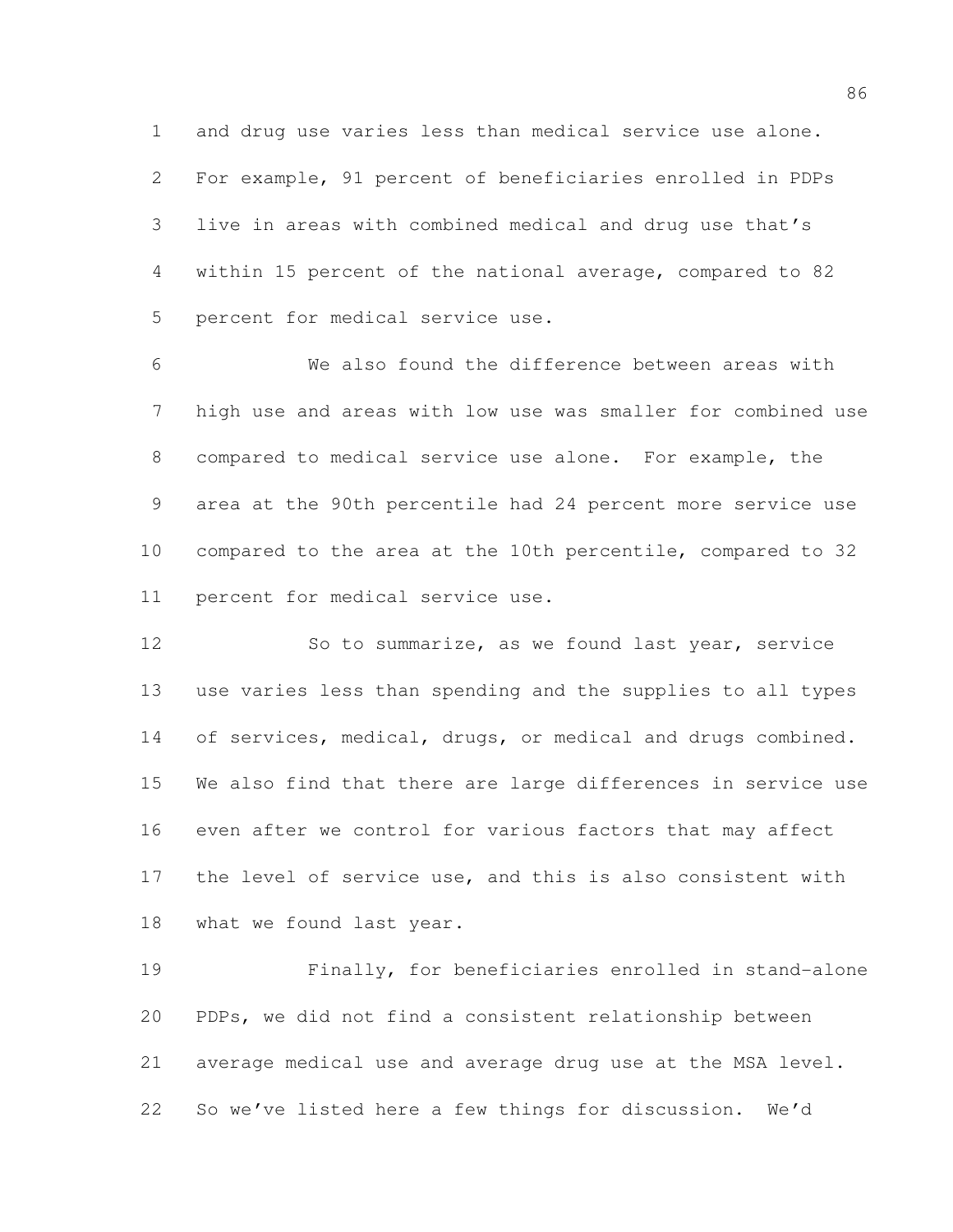welcome any questions or comments on the presentation, and any thoughts on implications for policy.

 You might want to comment on the future direction for this research. For example, we could further refine the work David presented on last month looking at DME, home health, and hospice, or look at other sectors separately which may shed some light on the sources of variation in service use.

 We could also explore the relationship between medical service use and drug use by looking at a subpopulation, for example, looking at people with specific conditions. We're also open to other suggestions. That concludes our presentation and we look forward to your discussion.

 MR. HACKBARTH: Thank you, Shinobu and Dan. Let me just pick up on the discussion questions and highlight one thing I'd like people to react to as we go through our subsequent rounds.

 So one thing that we could do in this area is just 20 try to refine the measurements, the research. So that's one potential activity. A second is to do that and to delve into the policy implications. People are aware that the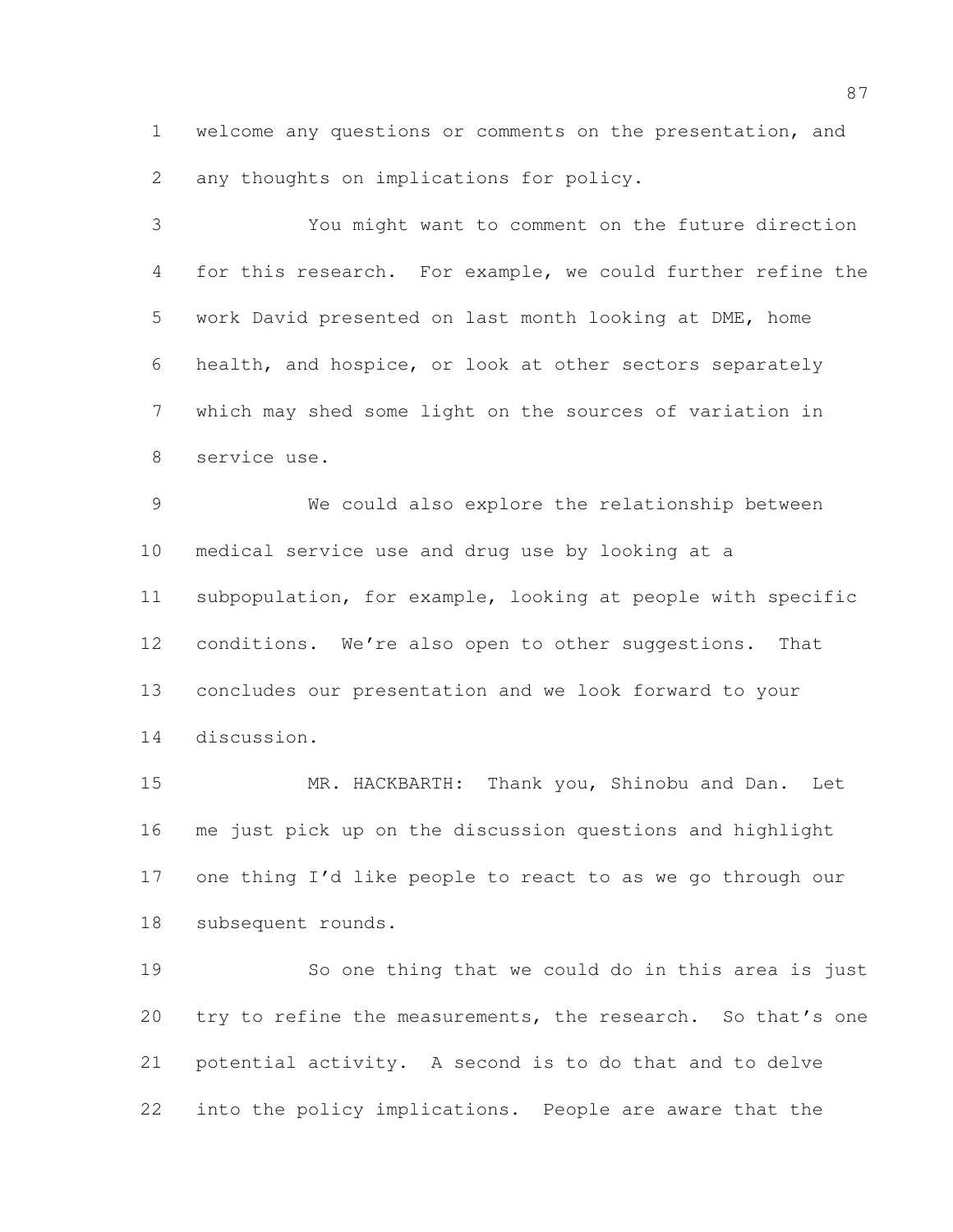Institute of Medicine has recently created a commission chaired by Joe Newhouse at the request of the Congress, ultimately, to look at geographic variation and policy approaches for addressing it and assuring that high value providers are paid appropriately.

 So we could either just limit ourselves to the analysis and trying to refine the analysis, or we could, in addition to that, delve into some of the same policy questions that Joe Newhouse's group will be looking at. My inclination is to do the latter, not to compete with Joe and the IOM, but maybe to complement what they do and maybe give them some ideas that they can consider during their work. So that's my thinking and I invite reactions among the Commissioners to that. So let's begin with our Round 1 clarifying questions starting on this side. Round 1 clarifying questions? Ron?

17 DR. CASTELLANOS: I'm really not sure if it's clarifying, but I really don't know what you're going to do with this data, but it's really powerful, some of the data that you can get. I would like you to look at the variation at the provider level. I think you can look at appropriateness and you also can look at the specific drug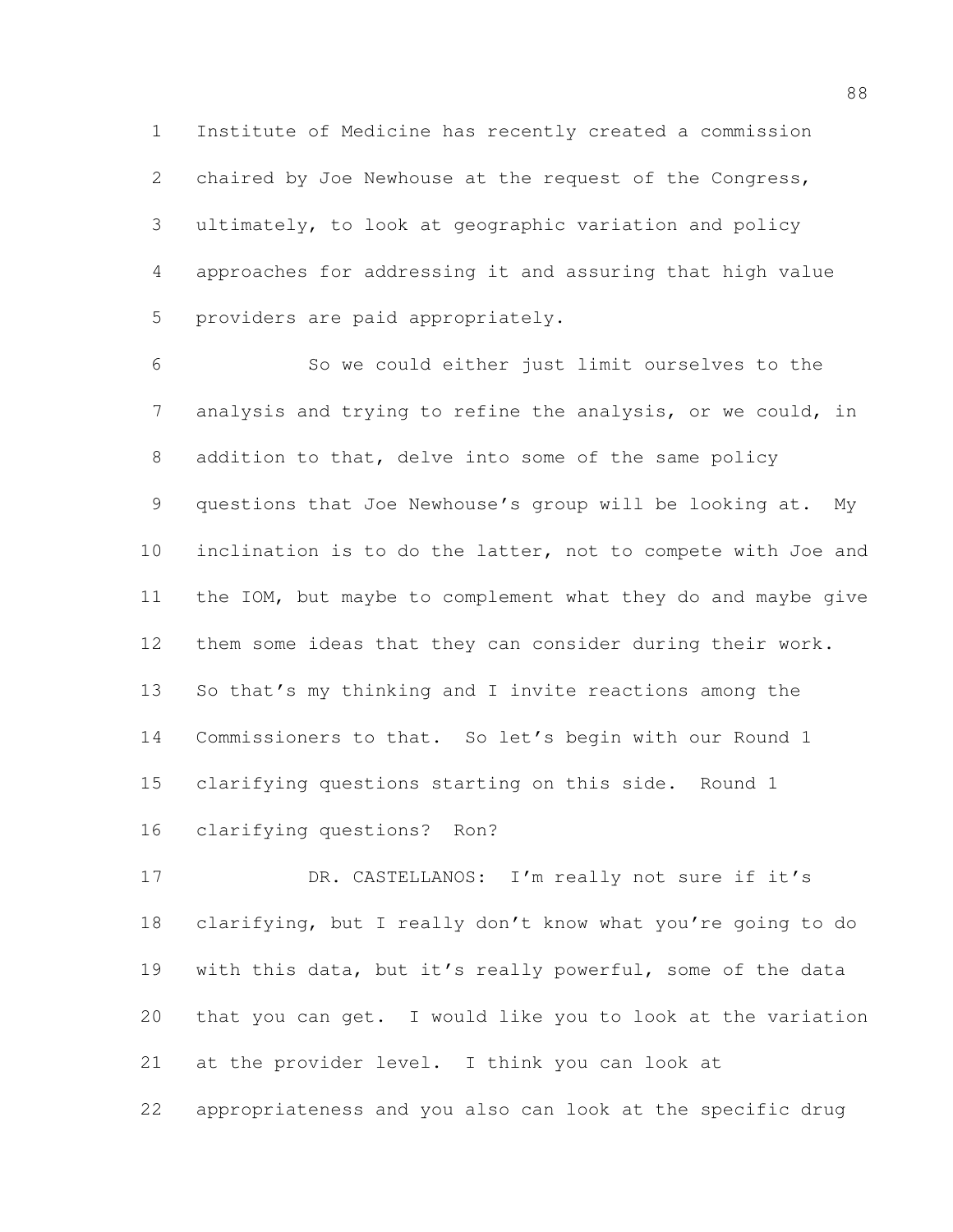use. I think that would be powerful information, too. DR. BERENSON: Going back to last month's presentation by David, which was pretty powerful in documenting the importance of those three services, hospice, home health, and DME, medical service use variation, have you looked at medical service use in total and medical service use with those three taken out to see if there actually isn't much difference on pharmacy use versus those medical service use with those three services excluded? 11 DR. ZABINSKI: I haven't. DR. BERENSON: I think it might be interesting. 13 MR. GLASS: Not yet. We're going to [off microphone]. DR. BERENSON: Because I do think then that the policy implications may be somewhat different in terms of -- this will be Round 2, but I think talking about where we go with all of this is important. That would be helpful to have. DR. MARK MILLER: Can I get you to just say one more time, what was the drug connection in there that you were saying?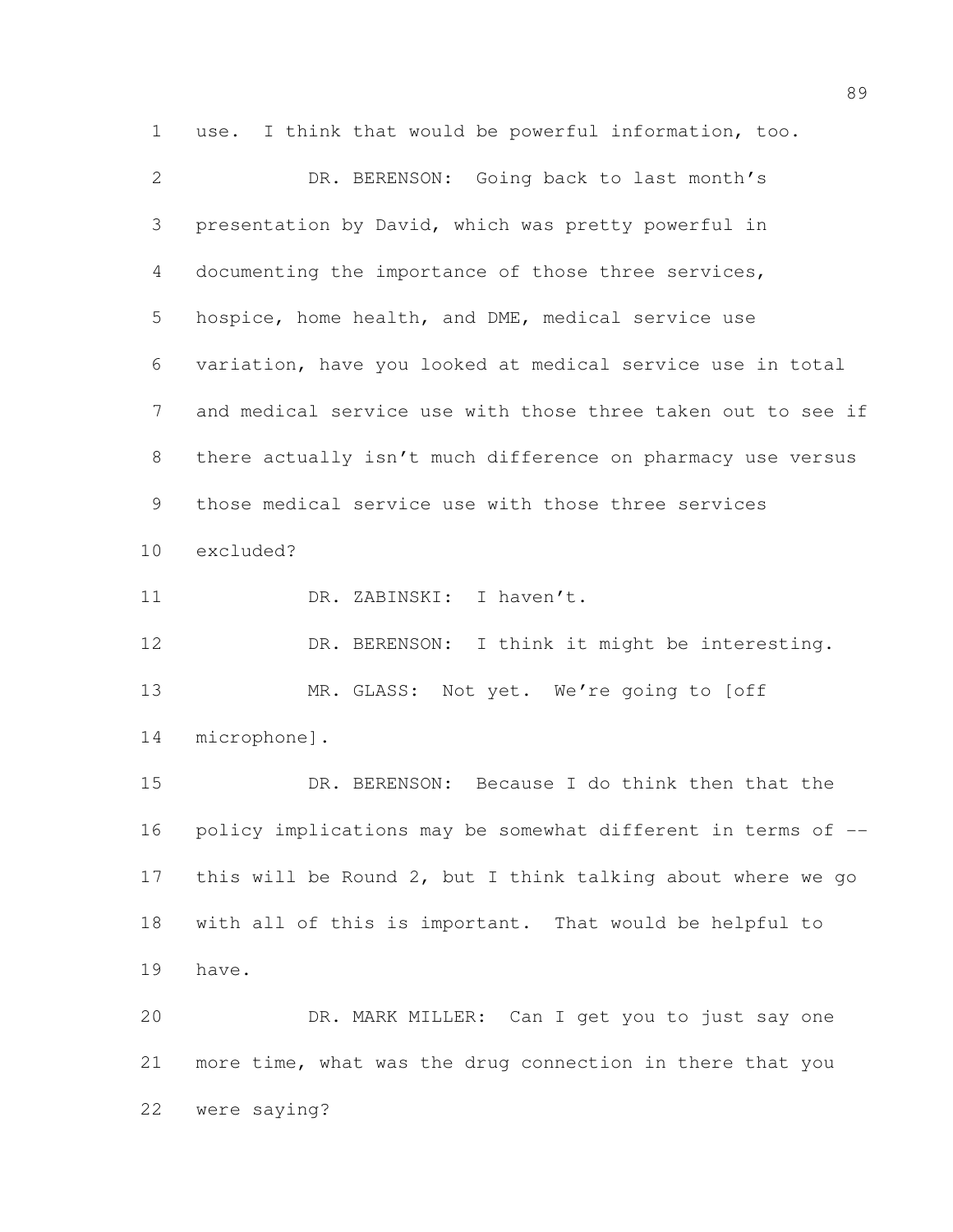DR. BERENSON: I was saying, these findings show that the drug variation is less than medical service use variation and combined is less than medical service use variation. Is it less if those three services were taken out? Do you see what I'm saying? Medical service use minus those three services, is the variation pretty comparable to pharmacy variation, is my question. 8 DR. MARK MILLER: Oh, I see. Now I've go it. DR. KANE: Just a quick one. So I notice that you only used the drug and medical at the regional, but are you able to link the Part B spending at the individual beneficiary level so that you can actually see whether they are substitutes or complements on all the other types of things we're interested in? MS. SUZUKI: Yes.

- 
- DR. KANE: Good.

 DR. MARK MILLER: Remember now, and I know you were saying I didn't think you could in the last session and I knew this would come up, but also remember where this linkage occurs. You're, in a sense, selecting a big. So number one, people who have the Part D data, make sure all this is correct, Shinobu, because I'm just trying to say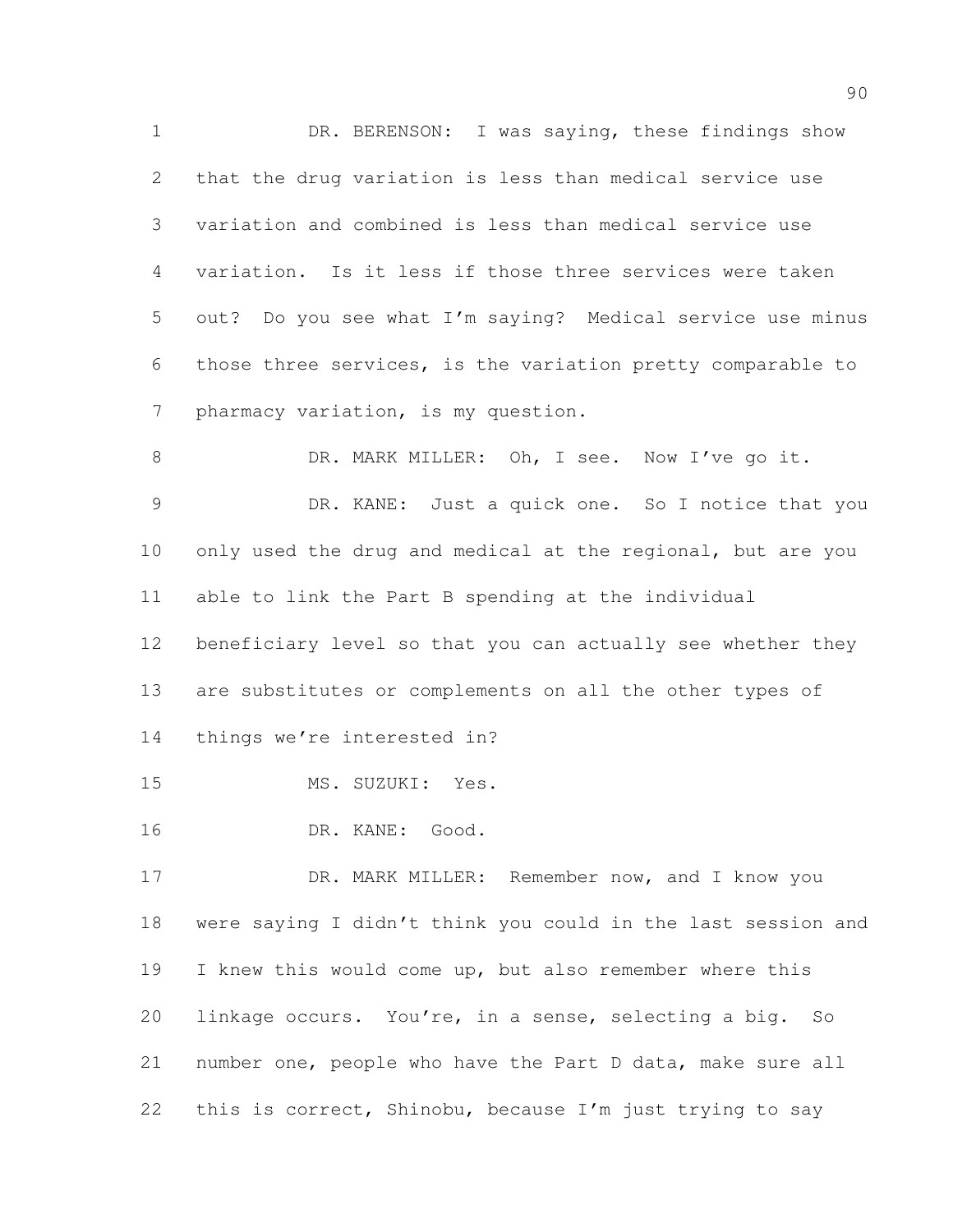things that you've told me. And actually, if you want to tell this story, you could start right here.

 MS. SUZUKI: I think one thing to remember is that Part D is about 60 percent of all Medicare beneficiaries. It's not all fee-for-service. We looked at PDP population, which is about 40 percent, that's half of fee-for-service population. So we're going to have some selection issues. MR. ARMSTRONG: On Slide 3 you talk about the underlying methodology that you use and admittedly, I don't know very much about some of the various adjustments that get made for prices, special payments, and so forth. My question is, do we ever check to confirm and affirm our

make these adjustments?

 DR. MARK MILLER: Okay. So I think one way just to cast your question is, if we went in and adjusted for the wage index, if the wage index was somehow flawed? I think there's two answers for that question and I'll absolutely take any help that anybody wants to give. Sometimes they just leave me out here, so I like to say this up front.

confidence in the methodology for all those acronyms that

 The two things are this: When you're going back in time and looking and saying, I'm trying to figure out how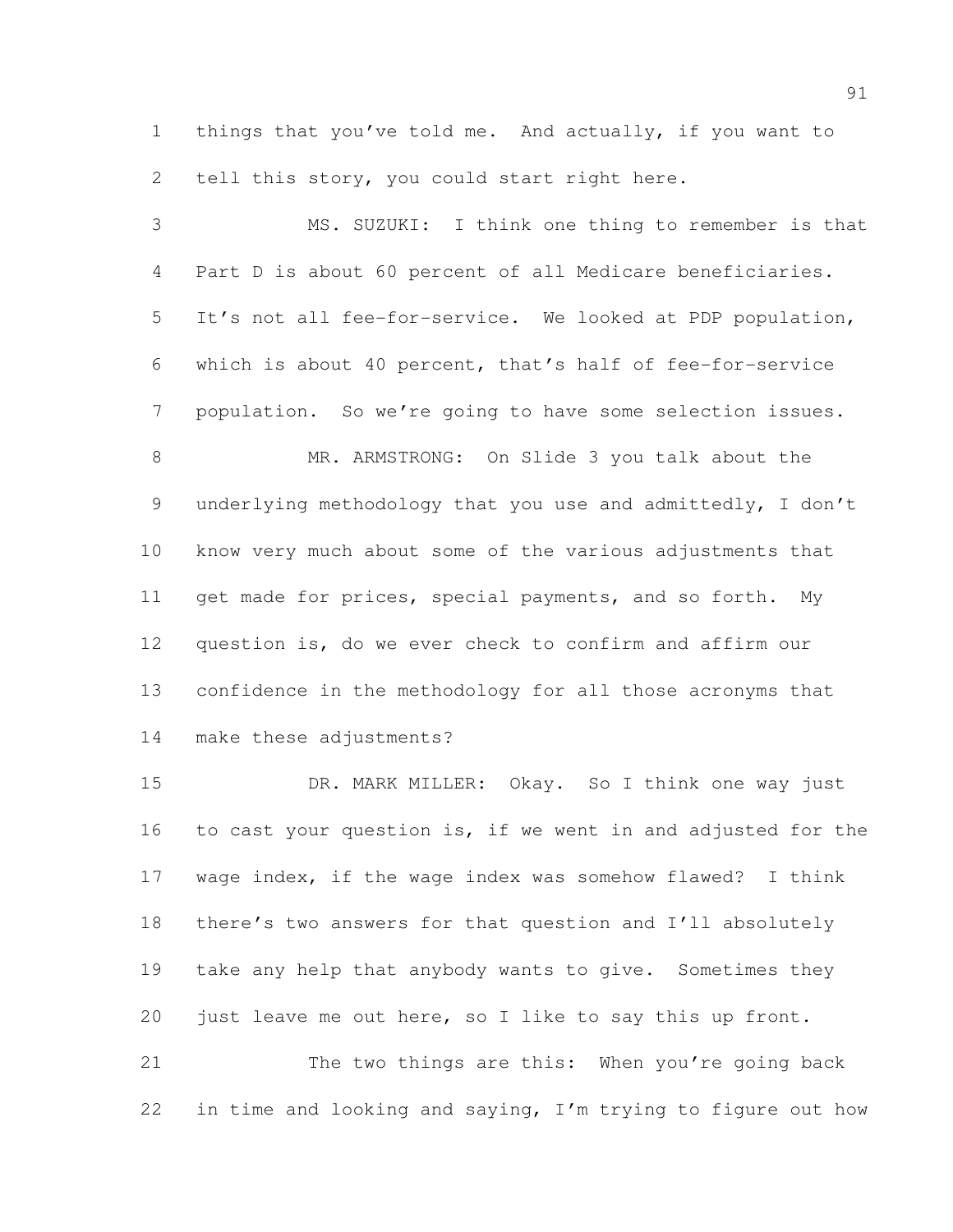many units in the utilization was provided, in a sense, what you should do is use whichever adjuster was out there, because right or wrong, that's how money was allocated, and if you're trying to back out the effect of the wage adjustment, you use the one that was in place at that time in order to back in to the utilization.

7 It's sort of a policy question going forward which says, But wait a second, the GPCI values for this component weren't particularly well constructed. We sort of consider that on a going forward and should we think about adjusting and changing those bases. But if you're just going back in time and looking at the utilization, I think

methodologically you should use what was in place.

Otherwise, you'll be introducing another variation that

15 wasn't necessarily present in the past.

 So I think your question has important methodological implications. I think you're stuck going in 18 the past even if something is wrong, but it may mean that you need to identify something and fix it going forward. MR. HACKBARTH: So there should be no implication drawn when we focus on service use, that the implicit message is we think all of the payment adjustments are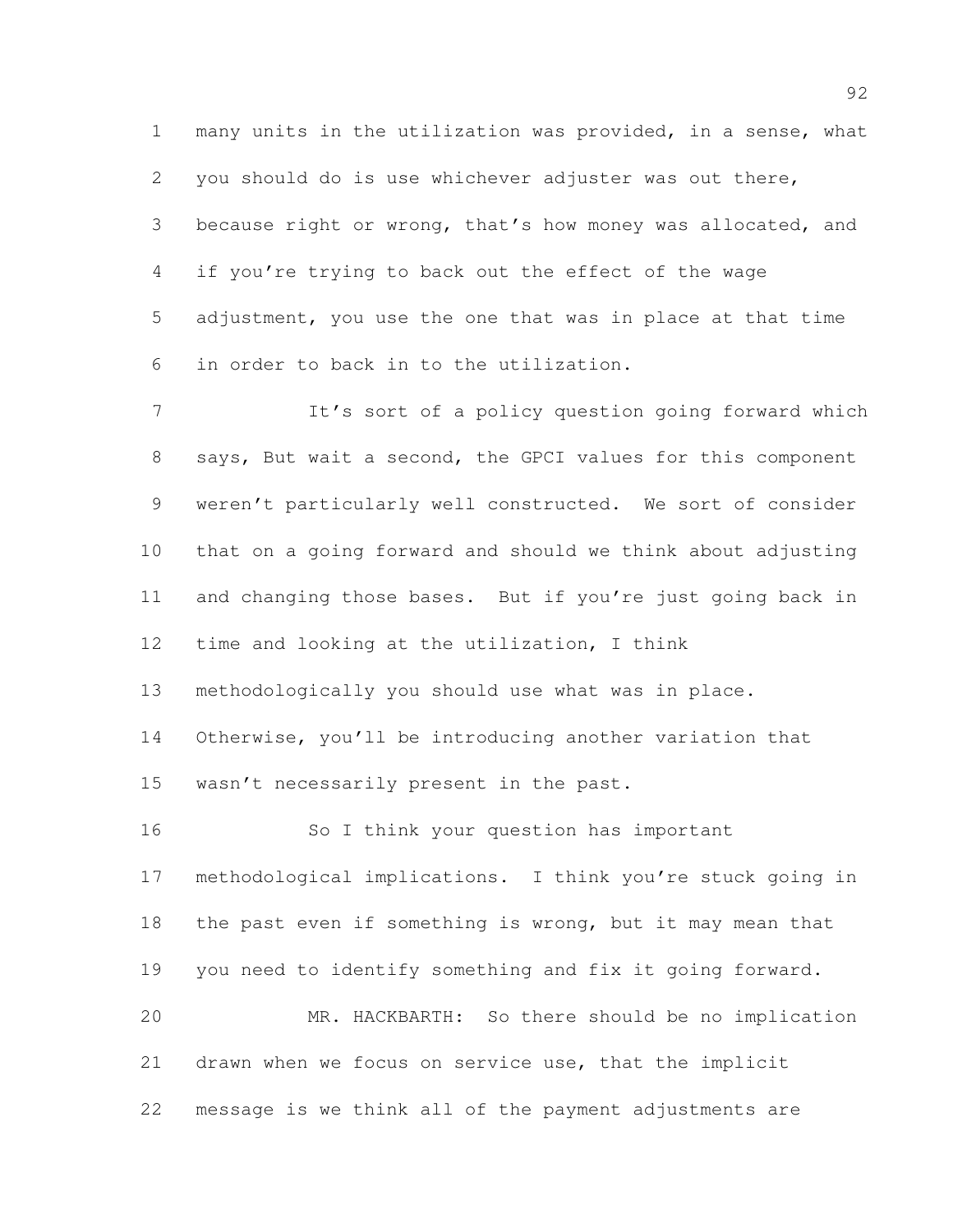perfect and right? We're just trying to set that set of issues aside and look at patterns of care and how they vary across geography.

 MR. ARMSTRONG: Thank you. I understand that. Is there any reason, or is it really within our jurisdiction, to be concerned about the methodology as we look forward as a matter of policy?

8 DR. MARK MILLER: Yes, absolutely, and this 9 Commission has made -- just quick things -- made a series of recommendations in reforming hospital payments, the wage index for the hospital payments. We've made spot comments on ways to improve the GPCI, the special payments whether 13 they're rural, teaching, disproportionate share, and much of that often comes into play later in the fall when we start doing update and start thinking about equity of payments. Often it comes up there. But yes, and it can come up anywhere if you have ideas that you want us to pursue. 18 MR. HACKBARTH: In fact, the vast majority of our activity is directed at looking at the different payments systems, identifying ways in which they're imperfect, and ways to improve them.

MR. ARMSTRONG: I have so much to look forward to.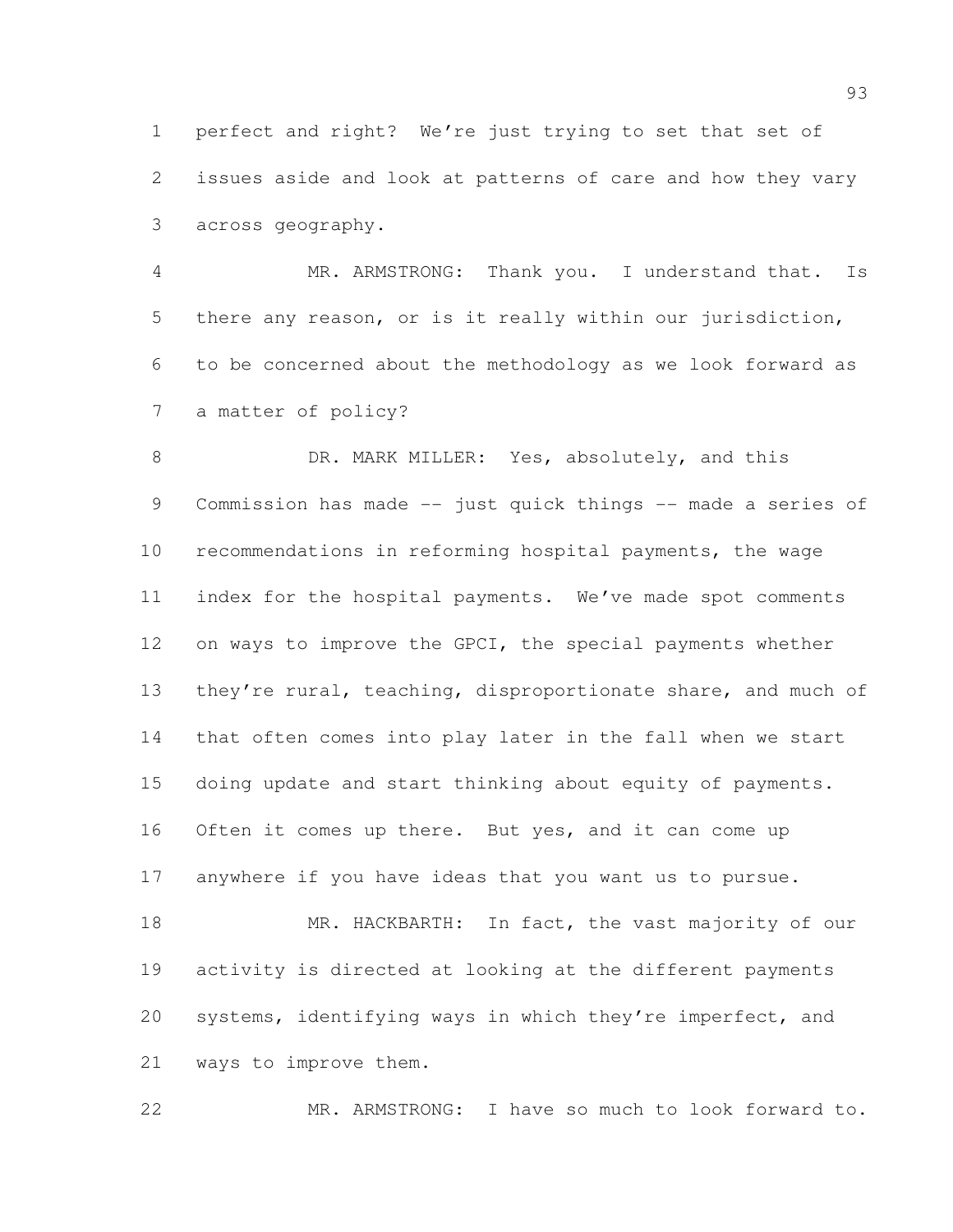MR. HACKBARTH: You do, you do. Just can't wait, huh? Kate?

 DR. BAICKER: In my own small work looking at the substitutability of Part D for other Medicare spending, the correlation between those two seems very sensitive, in particular, to HCC adjustment. And so, I wonder if you've looked at how sensitive your results are to that particular adjustment given the endogeneity issue that was raised in the last discussion.

 MS. SUZUKI: I think we found things that were consistent with what we've seen in some literature, that prior to adjustment for various factors, it's not just HCCs, the correlation was actually pretty high, I think, on the order of maybe .6-ish. I think correlation is much lower once you adjust for the demographic variation than health status.

17 DR. BAICKER: But I'd like to actually separate out the demographics from the health status because I think 19 the demographics are not endogenous, you know, that physicians aren't differentially coding people as male or female in different areas. But then I think that the risk, 22 the HCC, is endogenous, and so you're capturing both health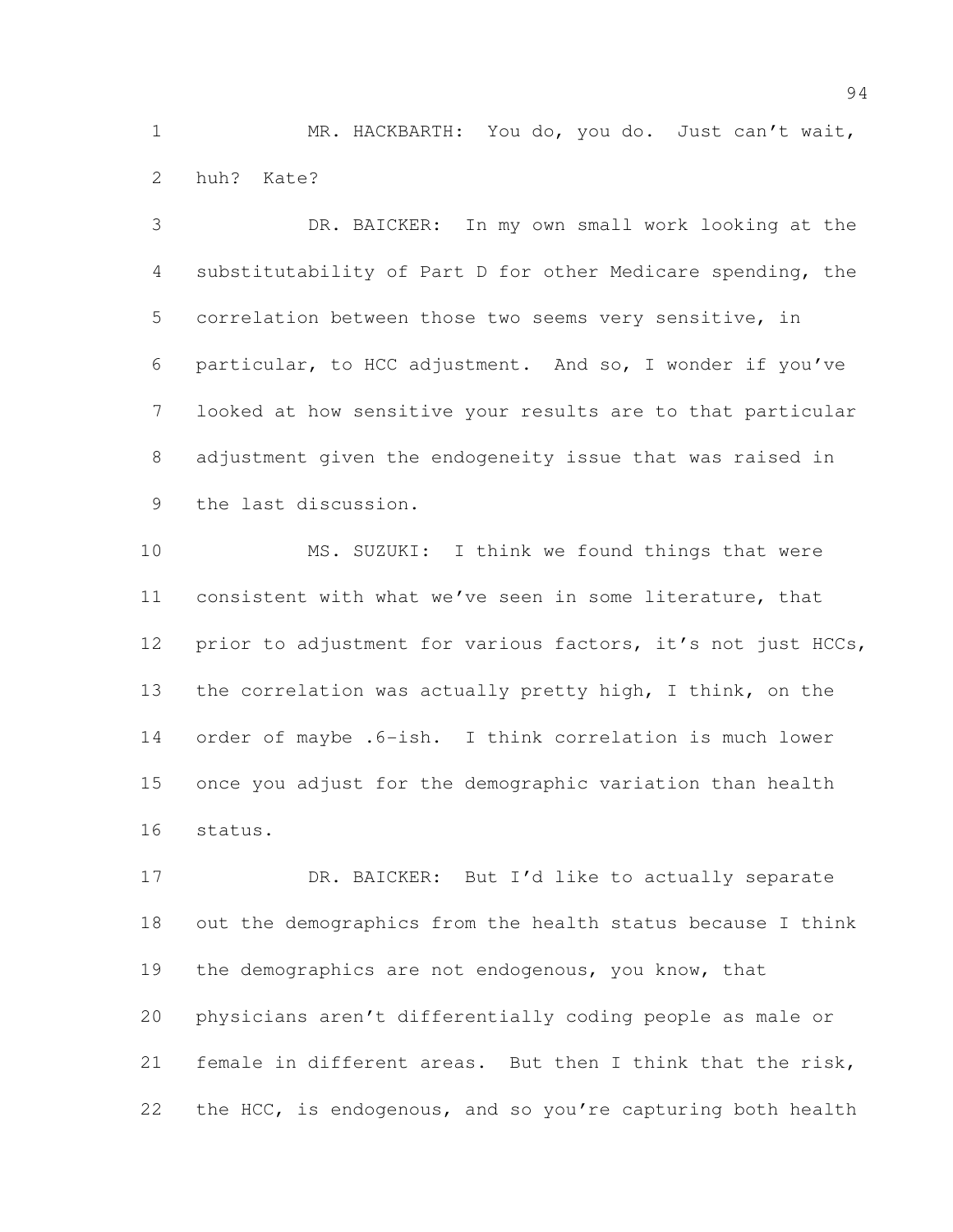status and practice patterns. Whereas, the other

demographics seem more innocuous.

 DR. STUART: Let me just give you one statistic and then I'll come back to a point that Mark raised. We've done some work looking at or starting with diabetes and looking at the proportion of people, Medicaid beneficiaries, this is 2006-2007, who have a diagnosis of diabetes by the coverage status that they have under Part D. So we're comparing Part D enrollees with RDS and creditable coverage and then no coverage.

 What we find is that about 25 percent of the Part D enrollees and 25 percent of the RDS enrollees have a diagnosis of diabetes. It's about 21, 22 percent for creditable coverage. And for people for whom they may have 15 some drug coverage somewhere, but it's not creditable coverage, we assume that most of them don't have drug 17 coverage. And for that group, the proportion who have diabetes is 12 percent.

 So it's quite clear that there is selection into these drug categories based upon having a very prevalent disease, and we haven't done this yet for all of the other conditions we're going to eventually look at, but I just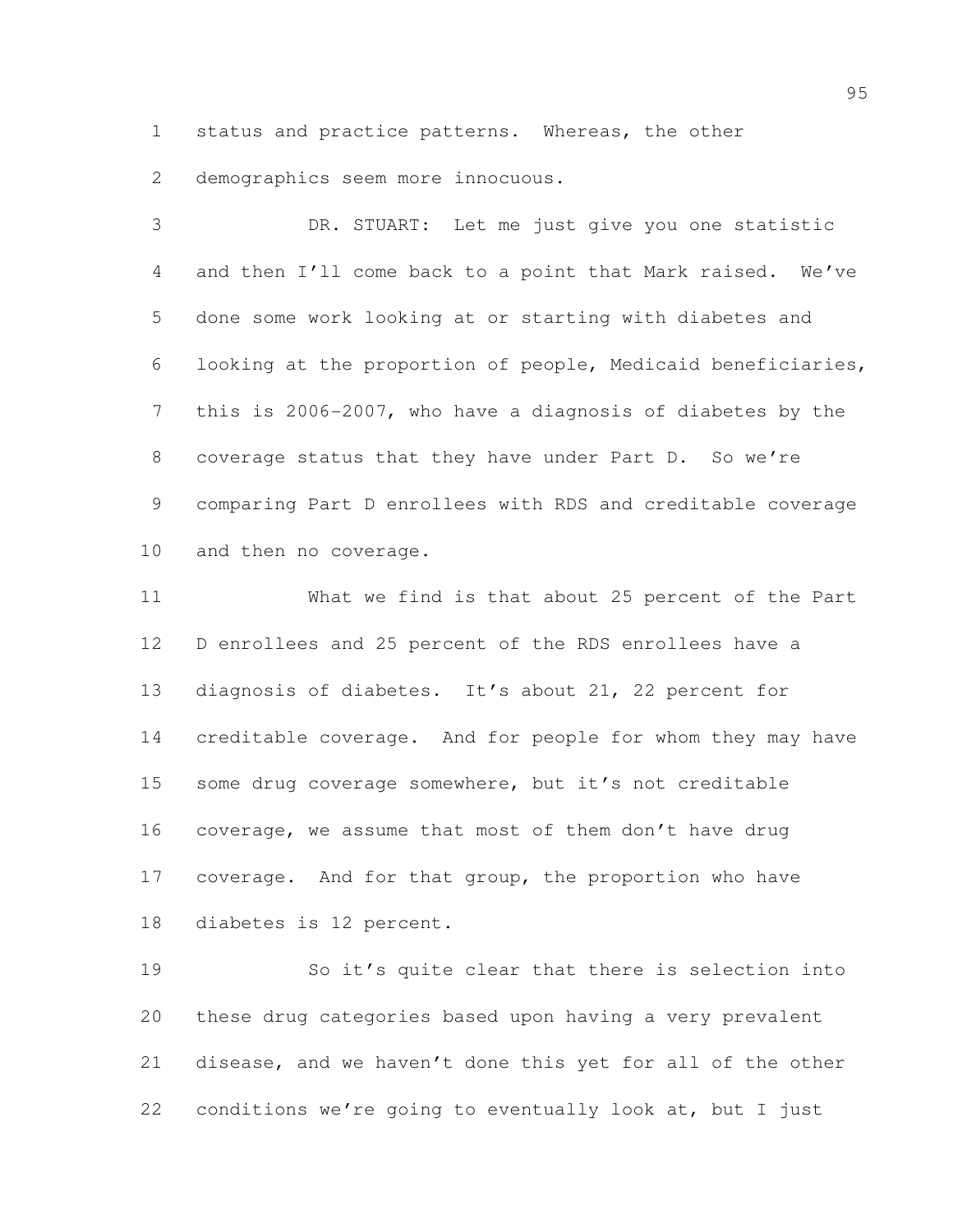raise that as an issue. And, Mark, you're absolutely right. That is something that does need to be taken account of.

 As far as risk adjustment, this is almost never ending, and I don't want to take a long time on this, but I do have a semantic issue with the term raw spending and then service. Now, technically, we're not counting services, and we're not counting them because we can't do a perfect adjustment for all of those other factors. I recognize that.

10 I suspect that instead of raw spending, though, what we're really more interested in is probably something that I might call medium rare spending, which -- and the reason for that is that there's a theoretic problem with controlling for price, and it's this: In areas that have high reimbursement relative to the national average, we would expect that providers have an incentive to provide more service.

18 And so, if we control for price, we're also controlling for price response for services that are provided as a result of those price differentials. Now, 21 that might not be a big deal for the hospital wage index, but it could be a big deal for physician service -- you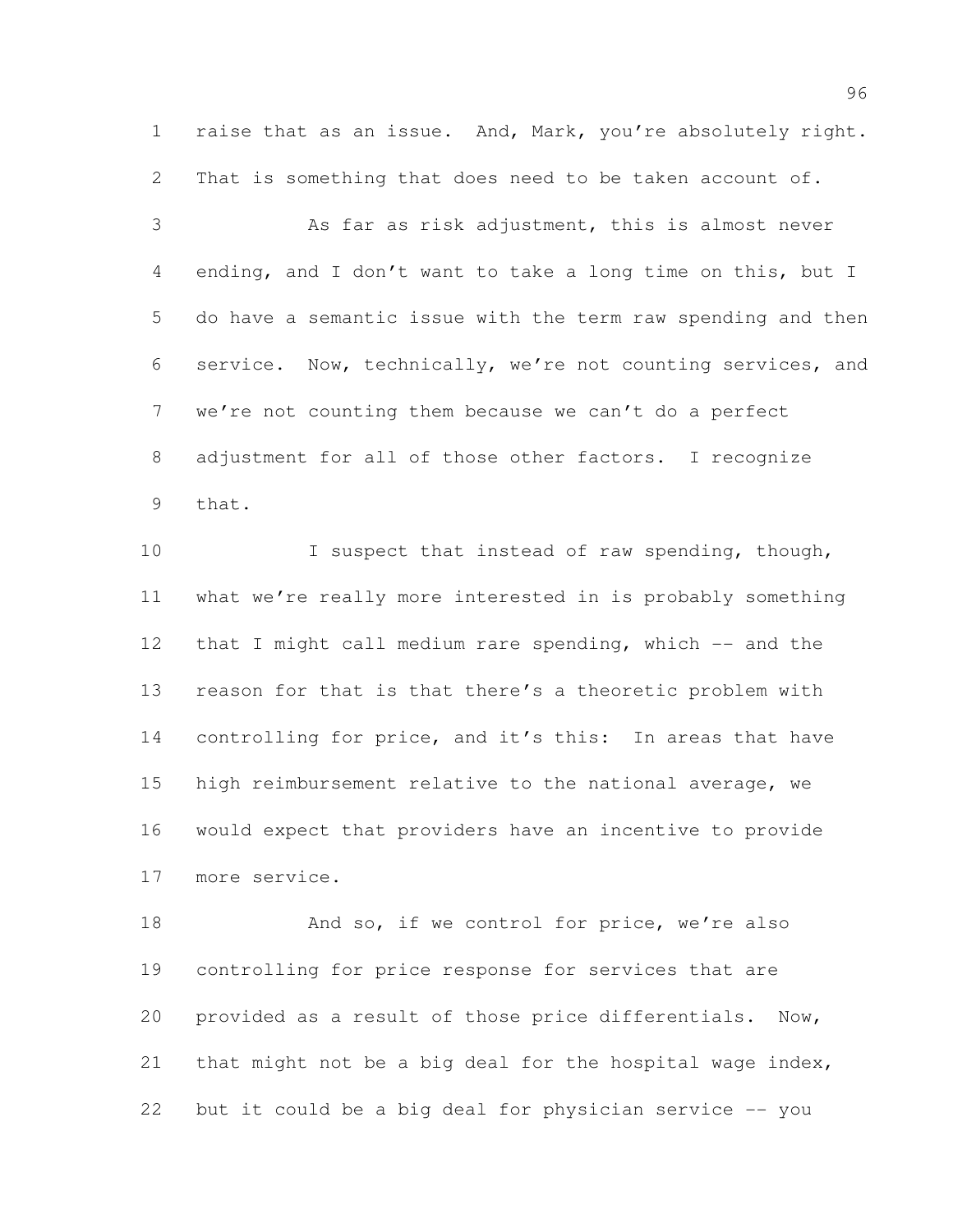know, for other kinds of prices.

| $\mathbf{2}$   | So I just raise that, and when we talk about these           |
|----------------|--------------------------------------------------------------|
| $\mathfrak{Z}$ | things, when we talk about services, we do have to realize   |
| 4              | that not only do we have the problems associated with        |
| 5              | adjustment for these other factors, but in the fee-for-      |
| 6              | service sector, we're not just paying for services in the    |
| $7\phantom{.}$ | sense of actual physical things. We're paying for buckets    |
| 8              | of stuff.                                                    |
| $\mathcal{G}$  | So we're paying for DRGs. Well, what's a DRG? A              |
| 10             | DRG varies depending upon the patient, so it's not just      |
| 11             | services. So thinking a little bit about what that means     |
| 12             | and then I'll come back. I have a couple of other things in  |
| 13             | the second round.                                            |
| 14             | DR. BORMAN: Just a quick question. You mentioned             |
| 15             | IOM activity in this same area. Could you remind me what     |
| 16             | our obligations are, if any, to interdigitate with them      |
| 17             | and/or comment specifically once they're done? I mean, my    |
| 18             | recollection was that the Secretary was -- it wasn't         |
| 19             | legislated to form this, but was encouraged to have IOM      |
| 20             | study these two things and then is encouraged to use the     |
| 21             | results. Was there anything in the middle of that that we    |
| 22             | were to comment on or more interdigitate in some mandated or |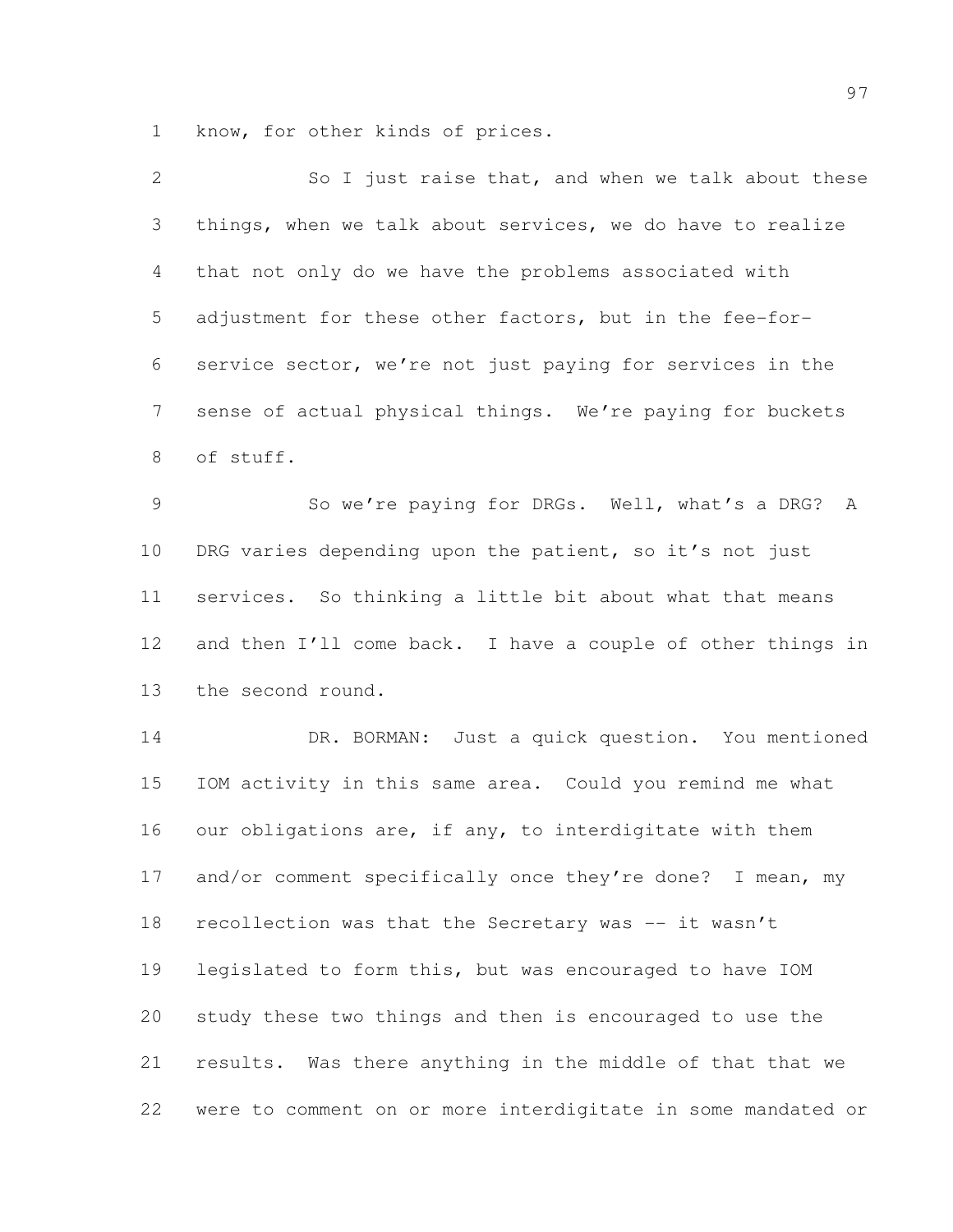formal way? I'm just mixing up all the things we've been charged with doing.

 MR. HACKBARTH: So this is not a statutory provision any longer. There was a provision in the reform law, the House bill, that called for the IOM study and had language in it that said that IOM should give the report to MedPAC for comment, as I recall.

 DR. MARK MILLER: That's what I'm struggling to remember. I'm pretty sure the legislative language referred to consultation with us. I can't remember if it gave a specific directive to review and comment on the reports coming out of the IOM.

13 MR. HACKBARTH: Yes. In any event, that was stripped out of the final bill, and instead the administration offered sort of a side agreement saying that we will go ahead and ask IOM to do the two specific studies, the one on the input price adjustment and then the one on geographic variation. So there's no governing statutory language.

 Now, Mark, leap in here. In point of fact, there has been some discussion. Mark went over, for example, and presented our work on service use. You take over.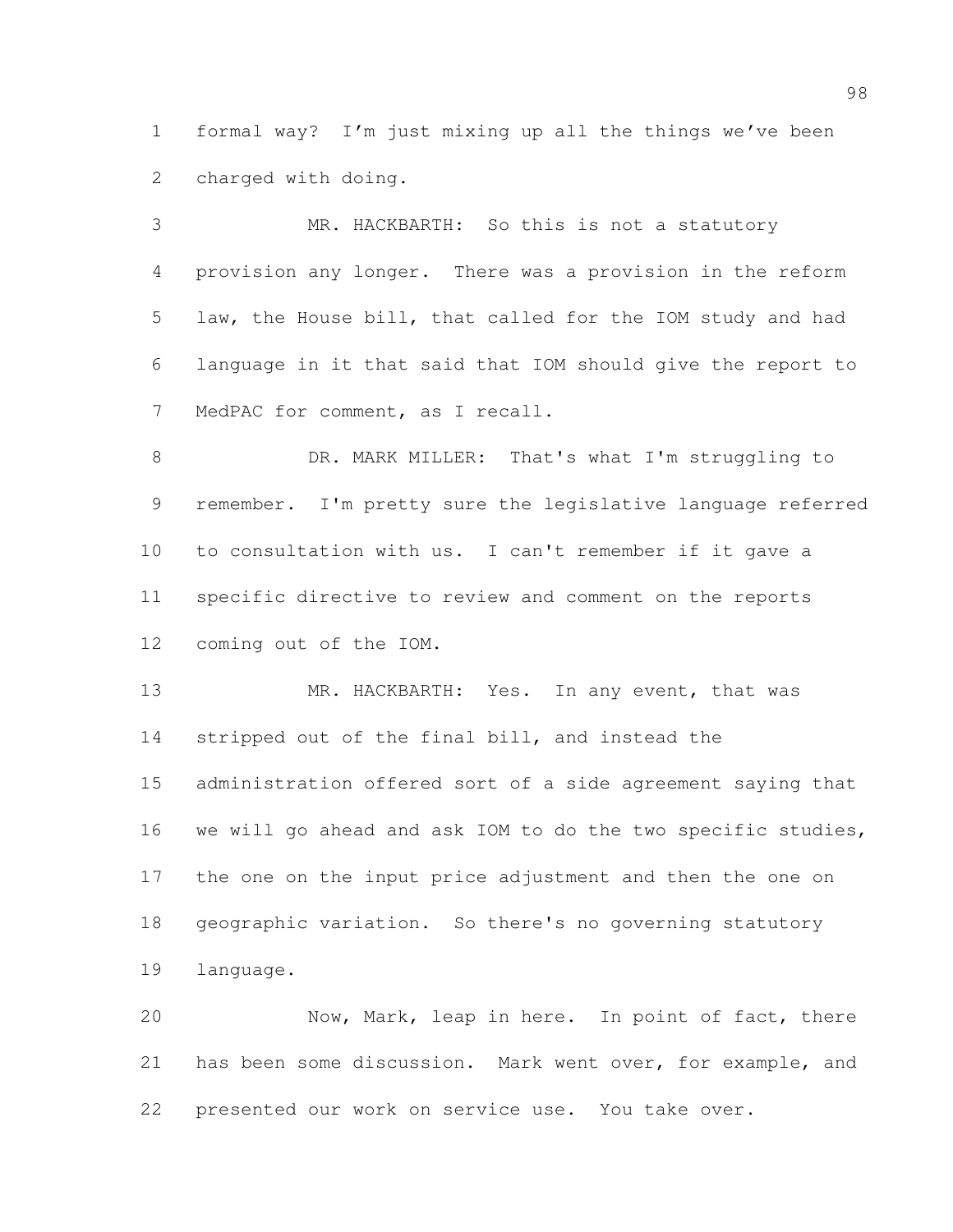DR. MARK MILLER: There has been a lot of 2 discussion from actually even just the creation of -- just the staff asking us for our past work on wage, GPCI, that type of stuff, for the one panel, and the staff asking us, on the other hand, give us all your work, which, you know, is public and we direct them to it, and little conversations about how we do things like this.

8 They asked us -- and it was myself and Jeff and Kevin and David who went over and talked them through the hospital wage index report, and I expect at some point they'll probably want us to walk them through this report, even though, you know, they'll have copies and all of the rest of it. So far that's kind of where it stands.

14 And I think Glenn's point is that I think they're 15 interested in our view. You know, whether they embrace them fully or at least consider them, they're interested in our views, and I think that's why Glenn would like to -- there's methods and data and all that, but would like to use this session -- if we have views about how this information should be used, I think he's trying to solicit that. MR. HACKBARTH: Right. Just at a personal level,

Joe Newhouse is the chairman of this commission. He's a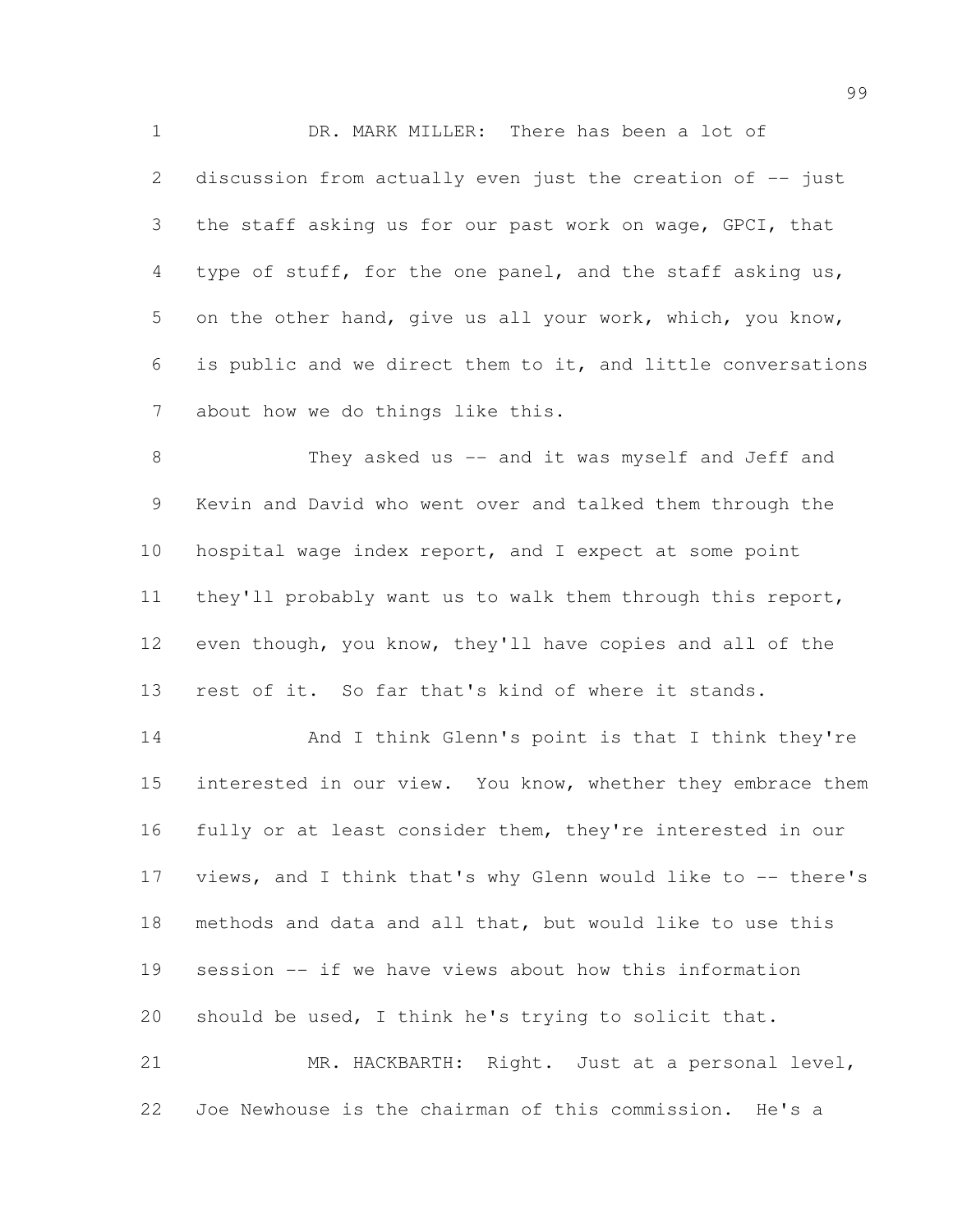former Vice Chairman of MedPAC. Gail Wolinsky is on it, and Gail's a former MedPAC Chairman. Bob Reischauer is on the commission. So, you know, there are lots of personal connections in addition. You know, I think that they are interested for whatever information or thinking we can provide them.

 Just one round one question. Would you put up number 7, page 7? So in the left-hand axis, the vertical axis, what is the region, the unit, the regional unit there? DR. ZABINSKI: It's the fraction of the total population that each region is.

 MR. HACKBARTH: And what is the region? DR. ZABINSKI: There's 409. They're like metropolitan -- MSAs for urban areas, and the rest is state areas for non --

16 MR. HACKBARTH: I just needed a reminder of that. Okay. So round two

18 DR. CHERNEW: So first let me say I support your inclination to try and do some policy stuff from this, and in that regard, I'll say this has become a very inflammatory area in part because of the work that Dartmouth did and the reaction to it and various things. And so interpretation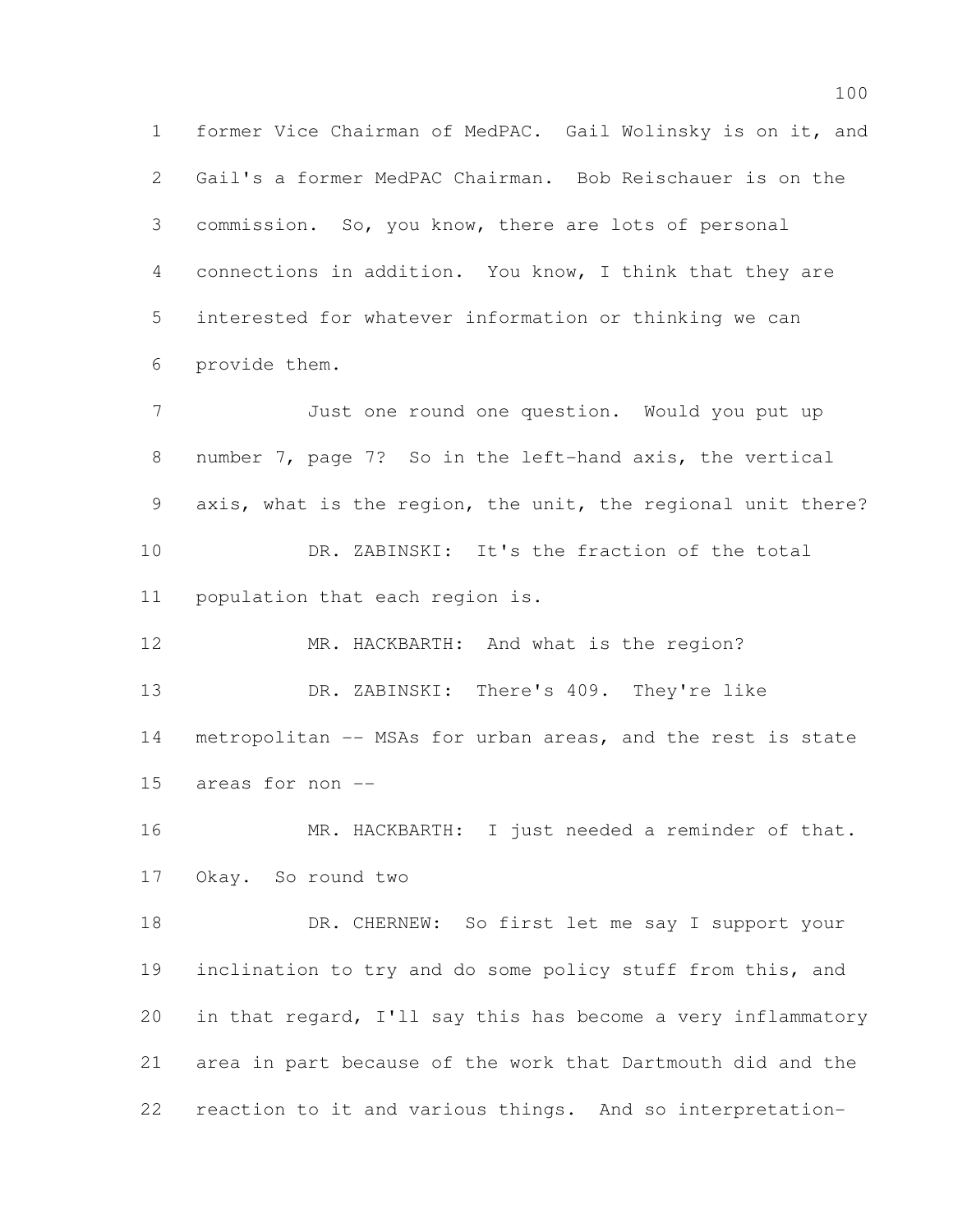wise, I think my general view is one can quibble about exactly how much variation there is and how much variation goes away when you make different adjustments, and the endogeneity or not of those adjustments, much of which I think will be hashed out in academic literature, and deservedly so.

7 But I think it is implausible to assert that there's not meaningful service use variation. Certainly when you get into some of these other areas that David talked about and DME and stuff -- and I think we can learn something with that. So my personal view is, well, we can try and figure out how to quantify exactly better -- and you've moved it, you know, from 29 percent, 90th to 10th, to 27 percent, 90th versus 10th. And if you switched to different measures of geography, you could get more or less variation in a different year. I think that's actually probably not where I would spend most of the time. I think understanding not where the variation is but where the waste 19 is, thinking about how to integrate that with, say, some of the things when we're talking about SGR, is there waste that we can clearly attribute to something that we could then get out of I think is much more fruitful than trying to spend a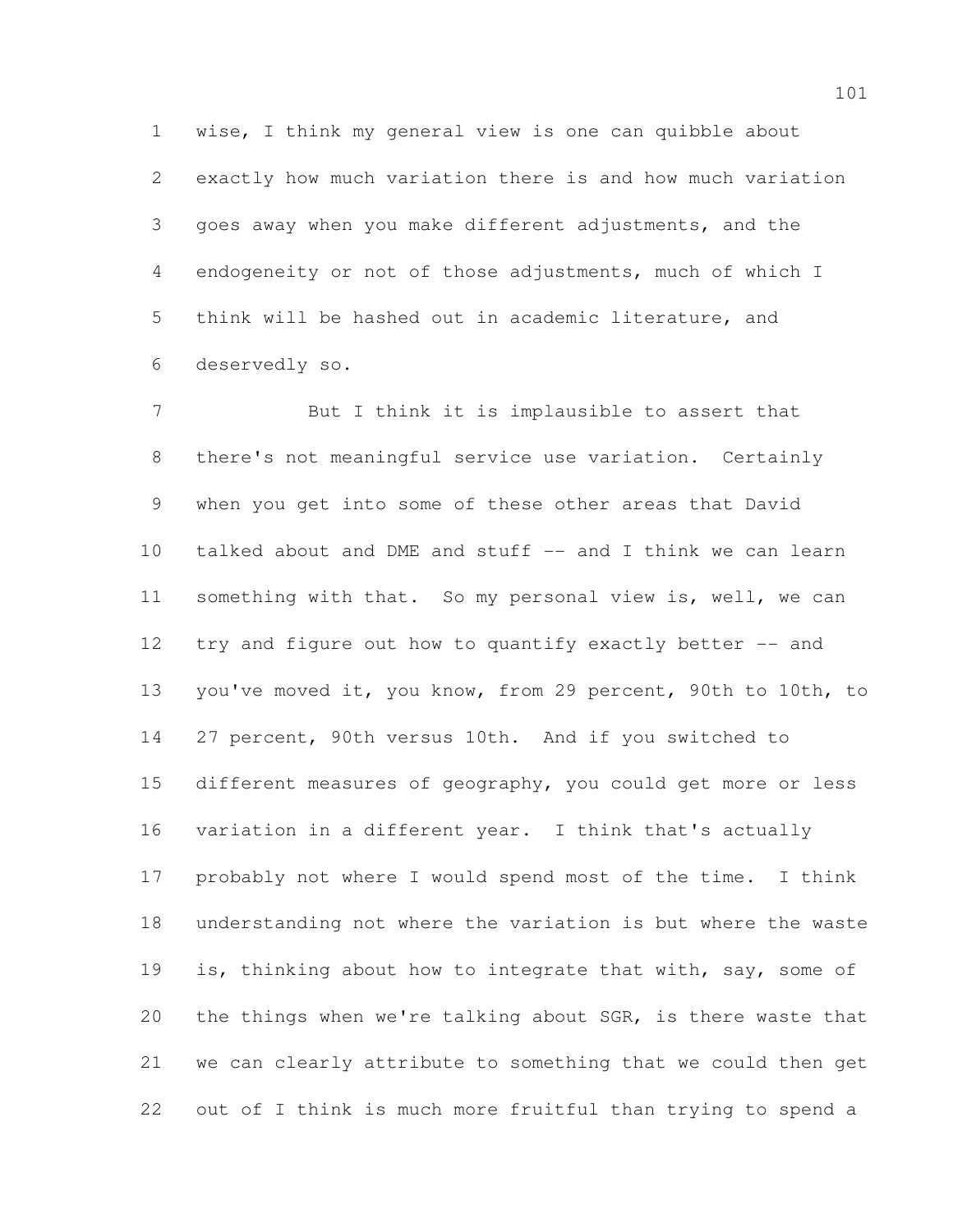lot of time getting the -- I think someone should just assert there's important variation, we have to worry about the variation, and quantifying whether it's, you know, 30 percent or 20 percent strikes me as less of a value-add for us to do is what to do about trying to make the system better.

7 MR. HACKBARTH: Help me, Mike. I'm a layman. But one of the things that strikes me about this debate is that so much of the discussion to this point is about comparing the 90th and the 10th percentile, so it's the range in the distribution. But it seems to me equally important is how much clustering there is in the middle. And as I look at our service use numbers, 90 percent of beneficiaries are in regions where -- plus or minus 15 percent of the national average. So, you know, we're talking about the same statistics, but what do you focus on? The extreme values or how much clustering there is around --

18 DR. CHERNEW: But even in that case, if you go to the plus or minus 15 percent, so I could take those same numbers and say, all right, I'm going to take the bit that's at the top -- there's a 30-percent range difference between the plus 15 and the minus 15. So I think a lot of this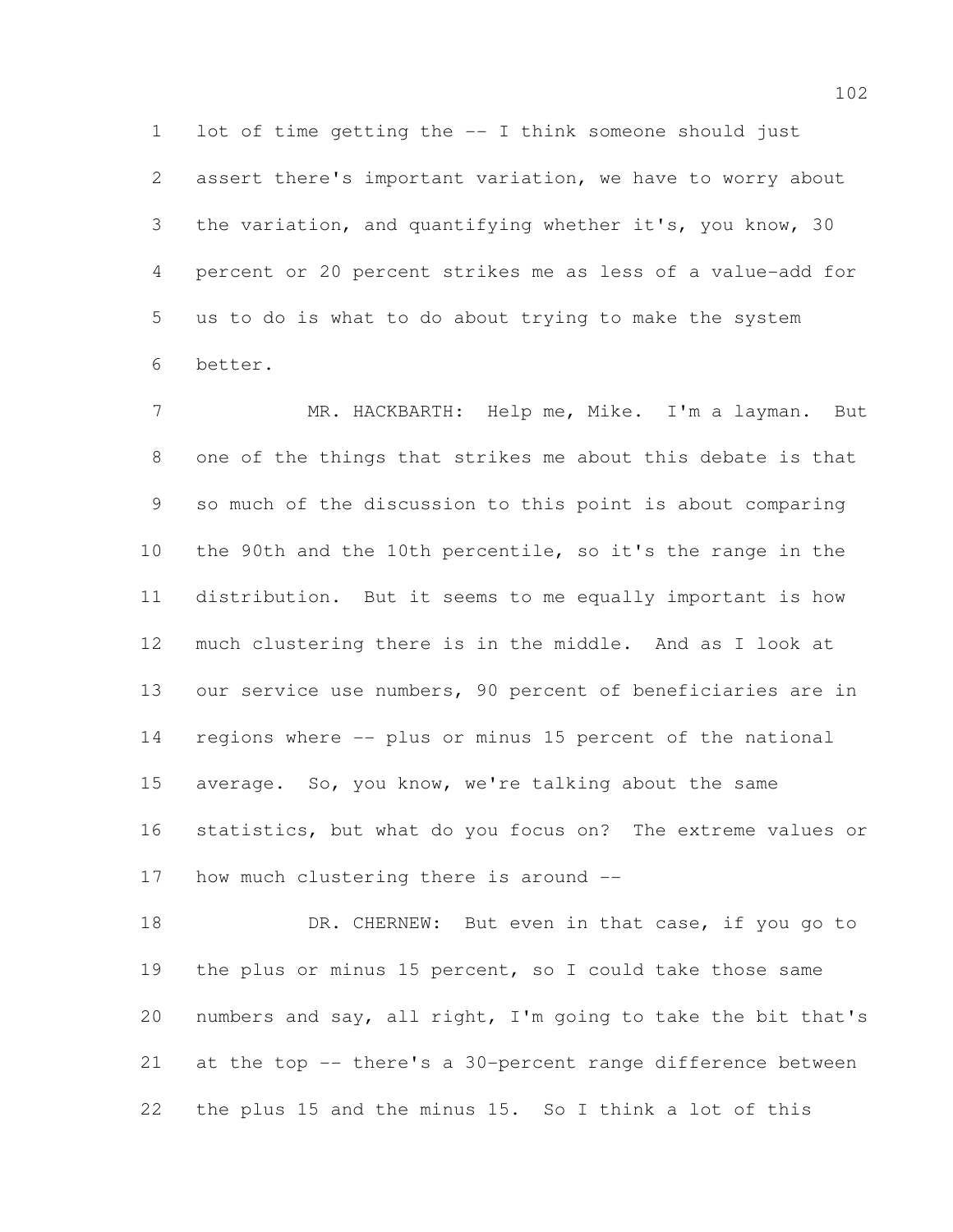debate is just how you want to project --

MR. HACKBARTH: Yeah.

 DR. CHERNEW: It's how you use that statistic. So I agree with that statistic. But is the point of that statistic so regional variation doesn't matter, which you could say that, but I don't think that's what you mean to say. That's not what I would take from this literature. I would just take the general point there is variation. You can take many of the statistics and frame them in ways that make it look like a lot by looking at 90th/10 or 95th/5th. You know, if you just take the tails of any distribution, it looks bigger. The question is, there's inefficient use in different places, and we might be able to figure out some of 14 the reasons why and how to deal with it.

MR. HACKBARTH: Yeah.

16 DR. CHERNEW: I think it's the broader qualitative point about variation exists, does it matter or not, as opposed to figuring out what the right metric of it is and then quantifying according to that metric. That's my general view.

 DR. BAICKER: I'd just like to jump in because I think there's a point here. I actually agree with you about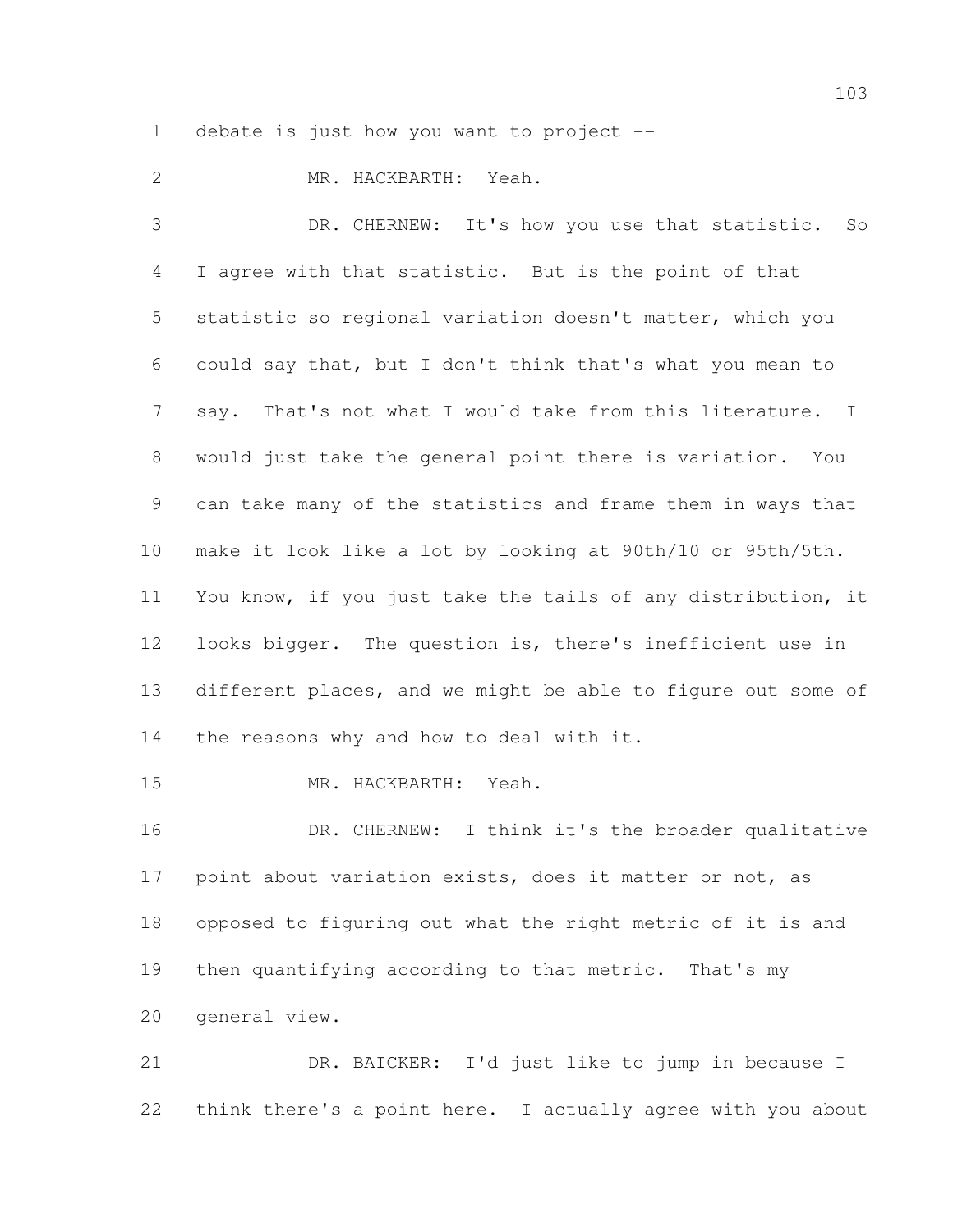not getting into the weeds about exactly how to calculate the different adjusters. There's a first-order question of are you actually picking up practice style that points to a different source of the waste. So the goal is to focus on the variation that you think is being driven by inefficient use. There are second-order things that we're never going to get right. I think understanding the way people's health is categorized could actually be a first-order thing that changes the story about the correlation between medical spending, home health spending, Part D spending. If you mis-measure those interactions, you're going to have a very different picture of the waste.

13 DR. MARK MILLER: You know, the way I think about 14 that, because you made that point also in the first round, 15 is  $-$  because I think  $-$  I've been trying to think about 16 this, too. One way to think about that -- and let's take HCC coding because that's clearly one of the examples. One way to think about that is which way does it bias the estimates. We think that it probably means that, if anything, we're understating the level of variation. And so one way to deal with the kinds of issues you're raising are do you solve them and methodologically spend your time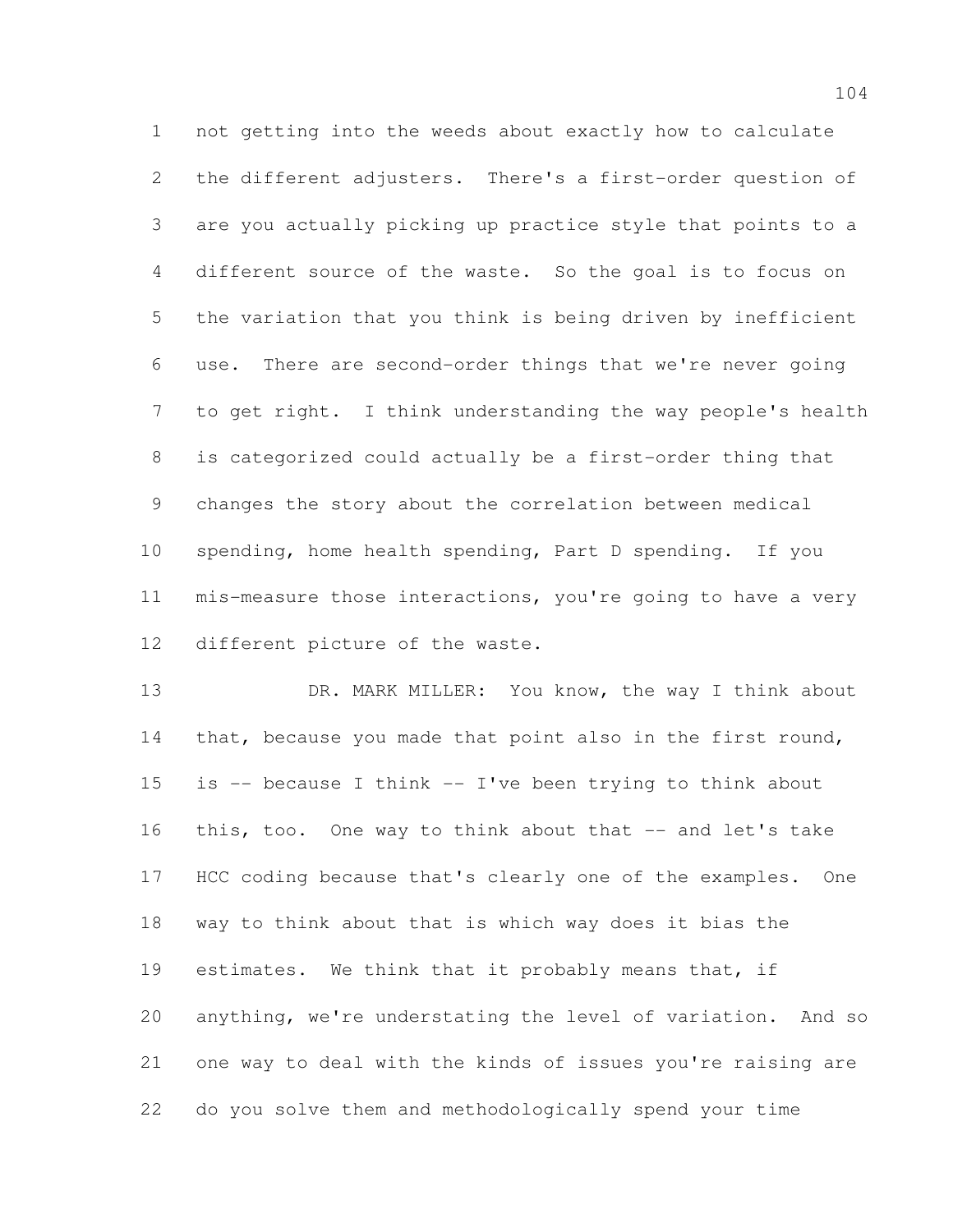trying to sort through it, or at least understand which direction it might be driving your results. And I know you can think that, too. I mean, I know you get that.

 But I think a point -- a different way to state Mike's point is that if you spend -- and I know you're not making this point. This I think is more just to amplify his point. If you spend a lot of time sorting through and let's explain all of this, you may be pulling out chunks of variation that as a policy you want to deal with.

 Let's just pretend we could quantify self-referral perfectly, and then you dropped it in as an explanatory variable, the level of variation would go down. And so you would say, see, there's less. And let's just say it became tiny. But as a policy, you as a Commission might want to say, Wait a second, that's not necessarily variation I want to tolerate. And so you have to be conscious that as you go 17 through and drop things in here, are there things you want to control, as Kate is saying, because you want to be sure the picture is correct, or things you want to actually deal with as a matter of policy. And I think that's implicit in both of your comments.

DR. CHERNEW: And I guess what I would say is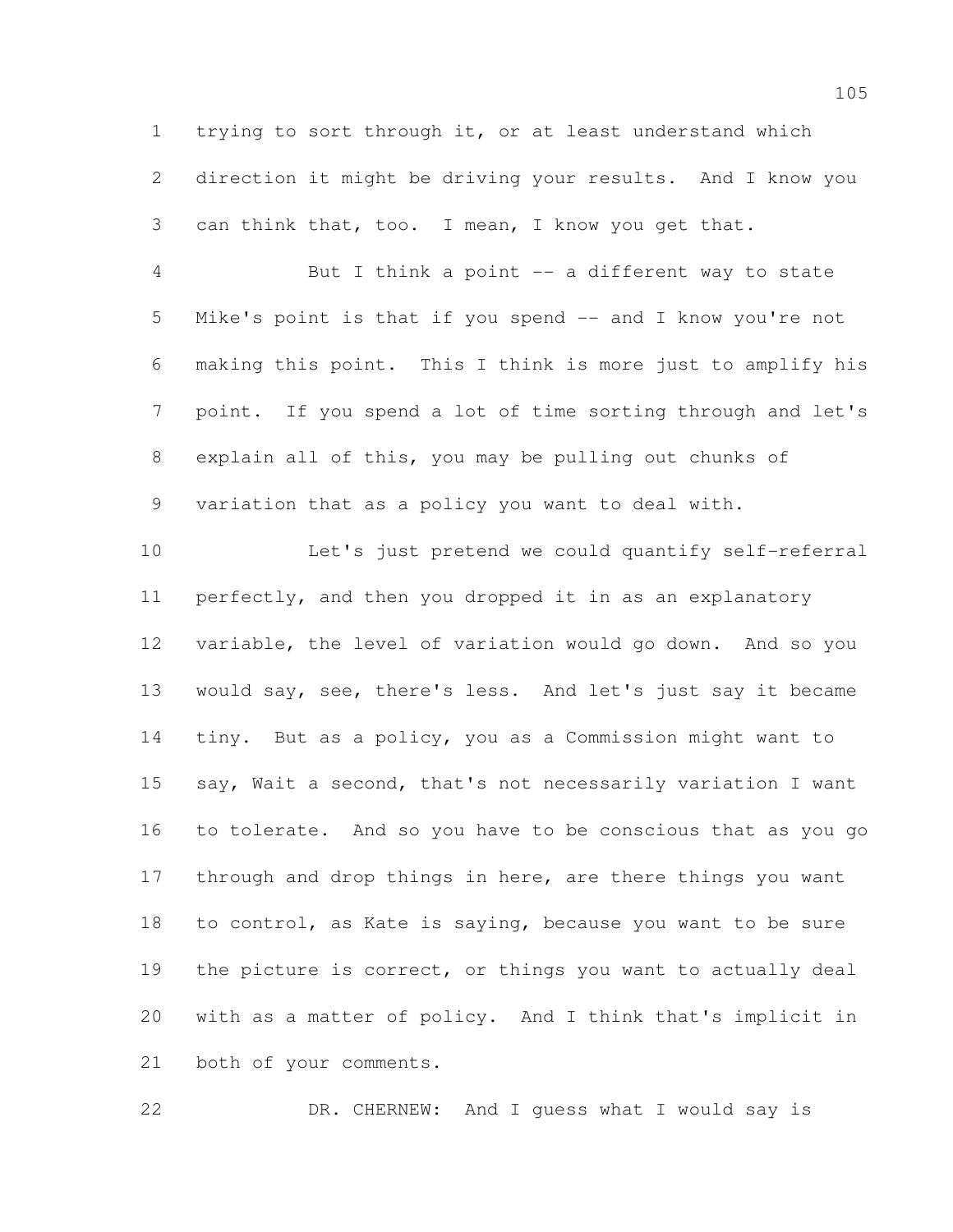focusing on type of service, like David's DME stuff, that's, I think, useful and one could discuss all these issues there, but my guess is I'm pretty convinced there's a lot of meaningful variation in that type of thing, and we should look at it. And I don't need to quantify exactly how much to know whether to look at it.

 Figuring out type of patient, is it in these types of patients or those patients? Another thing that would be useful to know where to look.

 But I guess my point is for our work as opposed to a lot of the other work that will undoubtedly go on, getting -- we can have a discussion about how far to get on the methodological purity -- right? -- but I tend to think that a lot of that's going to get hashed out in a lot of settings, and doing a good enough job to point the magnifying glass is what we have to do, not get it exactly 17 right. That's my general [off microphone].

18 MR. HACKBARTH: The question that I'm struggling with -- and I welcome reactions to it -- is as a layman I'm still not sure whether this is a lot or a little variation. And to me, that is an important thing in deciding how much you want to invest in policy changes to address it. So I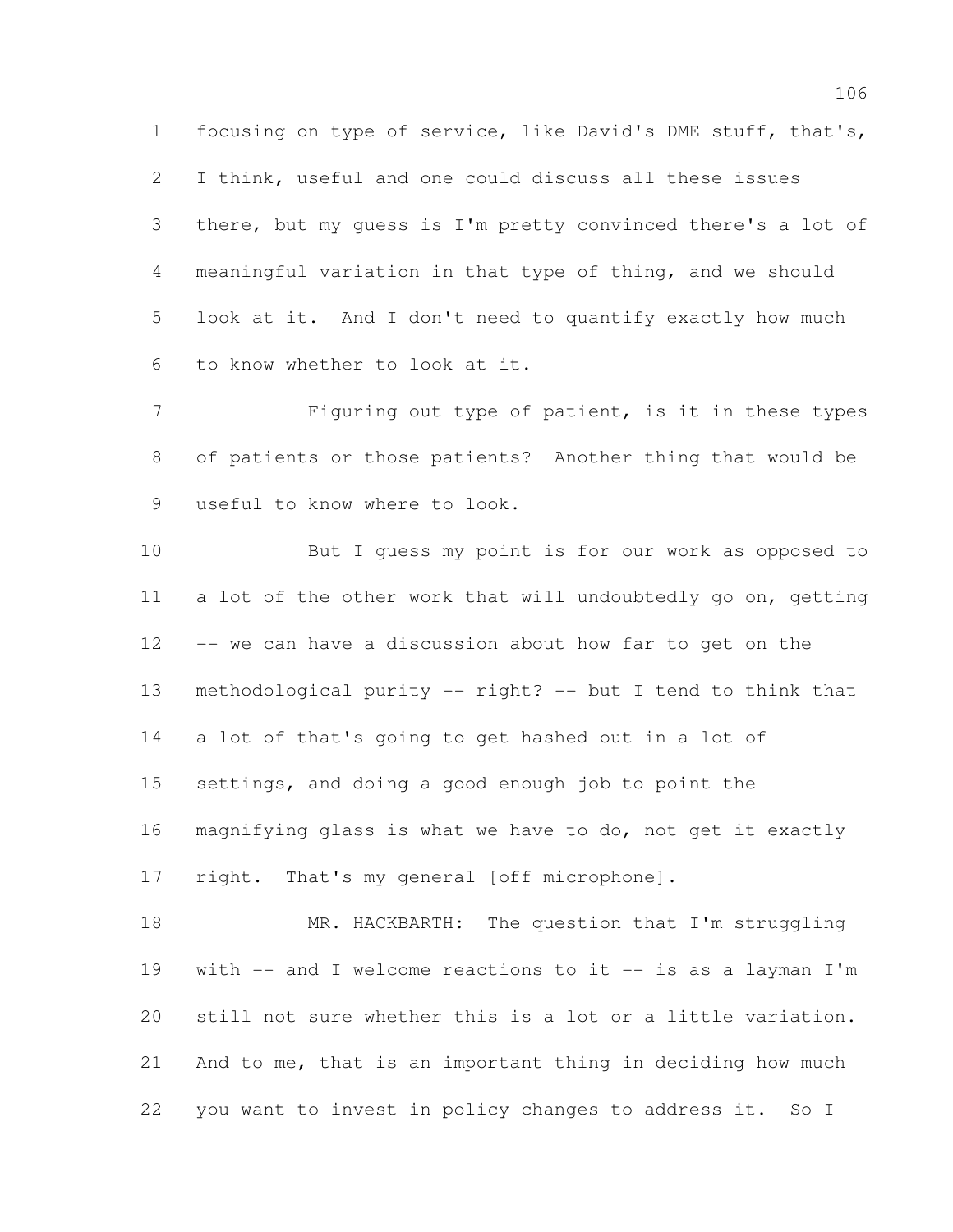welcome reactions on that.

| $\mathbf{2}$   | DR. NAYLOR: So I walked away, I don't -- this is             |
|----------------|--------------------------------------------------------------|
| 3              | their world so I don't know it, but I walked away with this  |
| 4              | message: Less than 2 percent of people live in areas where   |
| 5              | they have -- where it's 25 percent more than the national    |
| 6              | average in terms of service use. So I thought the message    |
| $7\phantom{.}$ | was there's not much variation in service use. There is in   |
| 8              | spending. You know, so I don't know -- I walked away saying  |
| 9              | that there wasn't much variation based on this report.       |
| 10             | MR. HACKBARTH: We certainly have a policy debate             |
| 11             | that's been driven by, Oh, there's a huge amount of          |
| 12             | variation and we ought to do something about it. If only we  |
| 13             | could. But that's not clear to me from the --                |
| 14             | DR. CHERNEW: Let me just say, part of the problem            |
| 15             | with those things is if you add all the things back in like  |
| 16             | you've done, you get a bigger mean, so 2 percent is a bigger |
| 17             | number. So there are going to be enormous, really important  |
| 18             | variation in DME or other areas, but it's not going to rise  |
| 19             | to 2 percent of the total because you made the total really  |
| 20             | big. So a lot of this is the way in which the numbers are    |
| 21             | being reported can lead you to think they're big or small.   |
| 22             | So I'm just trying to say I think they're meaningfully worth |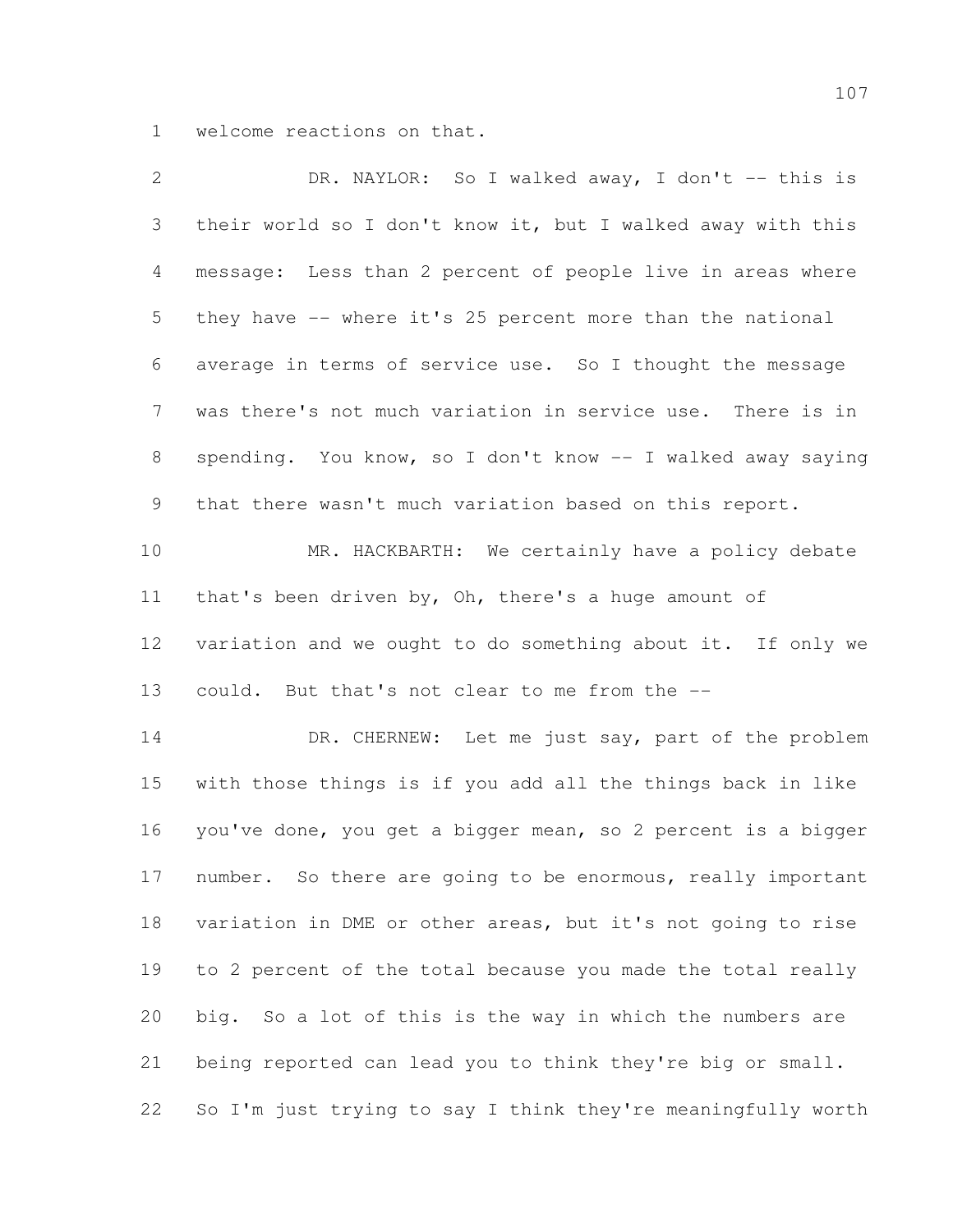going at in sub-areas and the rest of it's just how you want to characterize it in a debate that I think is less important.

 MR. BUTLER: Okay. Certainly we should proceed and get ahead of or parallel to IOM, partly because we have great staff and momentum on this, anyway. So that's my comment on that.

8 Second, you know, this is just an aside. We keep calling these things "regional" variation. I wish we would say "geographic" variation or something different -- "regional" kind of has -- it gets into the congressional -- you know, I'm moving money from one region to another as opposed to geographic, which could be down to a zip code level. That's just an aside.

 So kind of picking up on Bob's comment on with and without the DME, home health, my ideal database would look at this with three variables in mind: one would be the geographic, which you could build up from even a zip code level, maybe; the second would be our payment silos, so you would take every one of the ones that we act on in December or January, and you would -- and all this would be service versus price; and then my third variable would be get back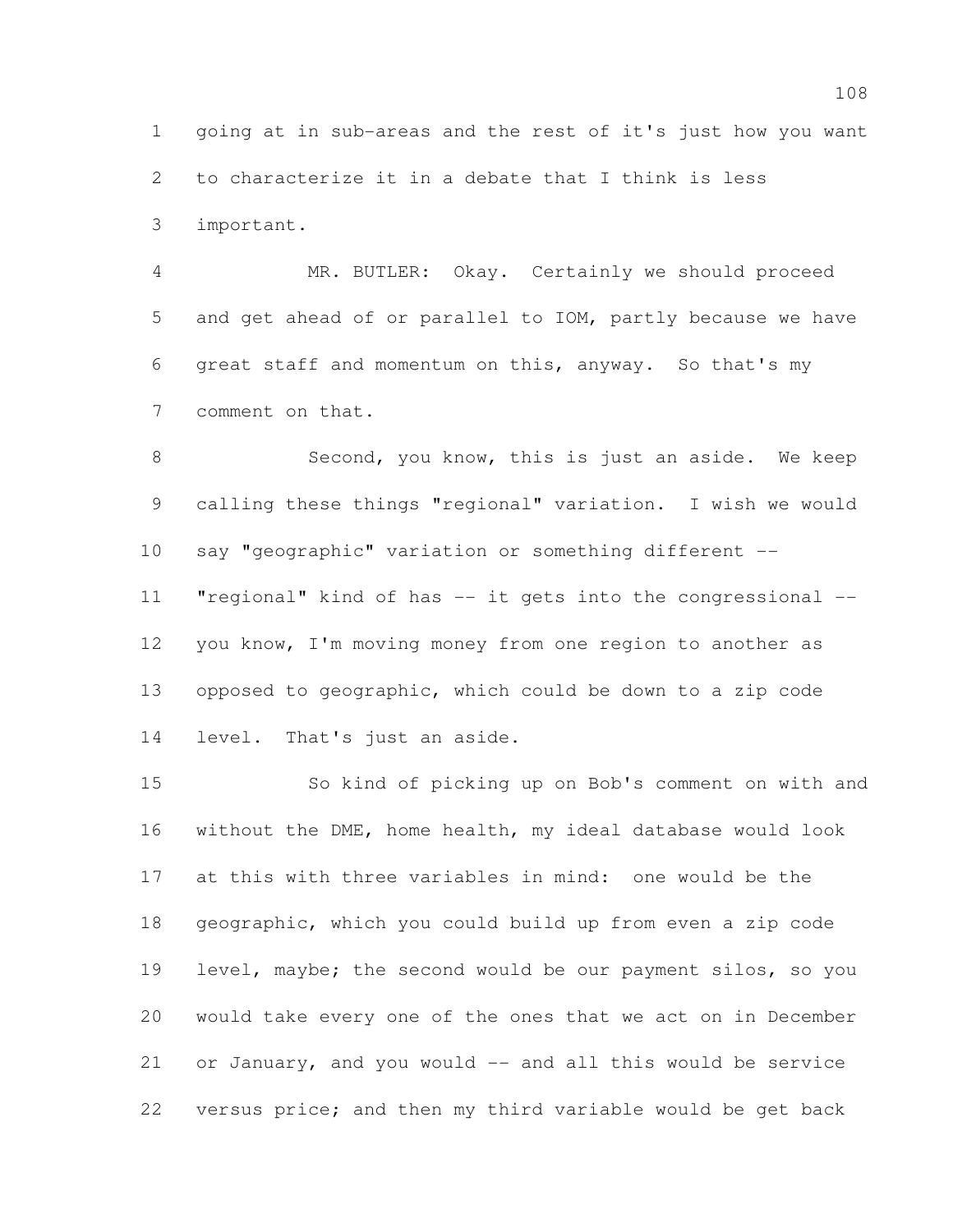on the episode kick.

| $\mathbf{2}$ | So that you could really kind of look at a set of            |
|--------------|--------------------------------------------------------------|
| 3            | data based on service that you could look at a geographic,   |
| 4            | an episode, or one of our payment silos. And if I had that   |
| 5            | in front of me with the total for an area, I think it would  |
| 6            | help inform even the payment updates in a little bit more    |
| 7            | robust way than how we look at it now, which is, gee, you    |
| $8\,$        | know, the profitability and all these other things.          |
| 9            | I have no idea how hard it is to pull that data              |
| 10           | together, but I think it links to our payment silos in a way |
| 11           | that would help inform our payment updates in a different    |
| 12           | way than we're doing it now.                                 |
| 13           | MS. BEHROOZI: I don't know where this goes in                |
| 14           | this whole debate. I'm feeling like the more I listen, the   |
| 15           | less of a handle I have on, you know, what long ago seemed   |
| 16           | confidently a topic that we needed to attack kind of thing.  |
| 17           | And just one of the things I wanted to highlight was the     |
| 18           | lack of correlation where you talk near the end of the paper |
| 19           | about McAllen, Texas, you know, being at the very top in     |
| 20           | service use spending, or service use spending, all of the    |
| 21           | above, but 305th or something like that on the drug side.    |
| 22           | What does that mean? What lessons do we draw from            |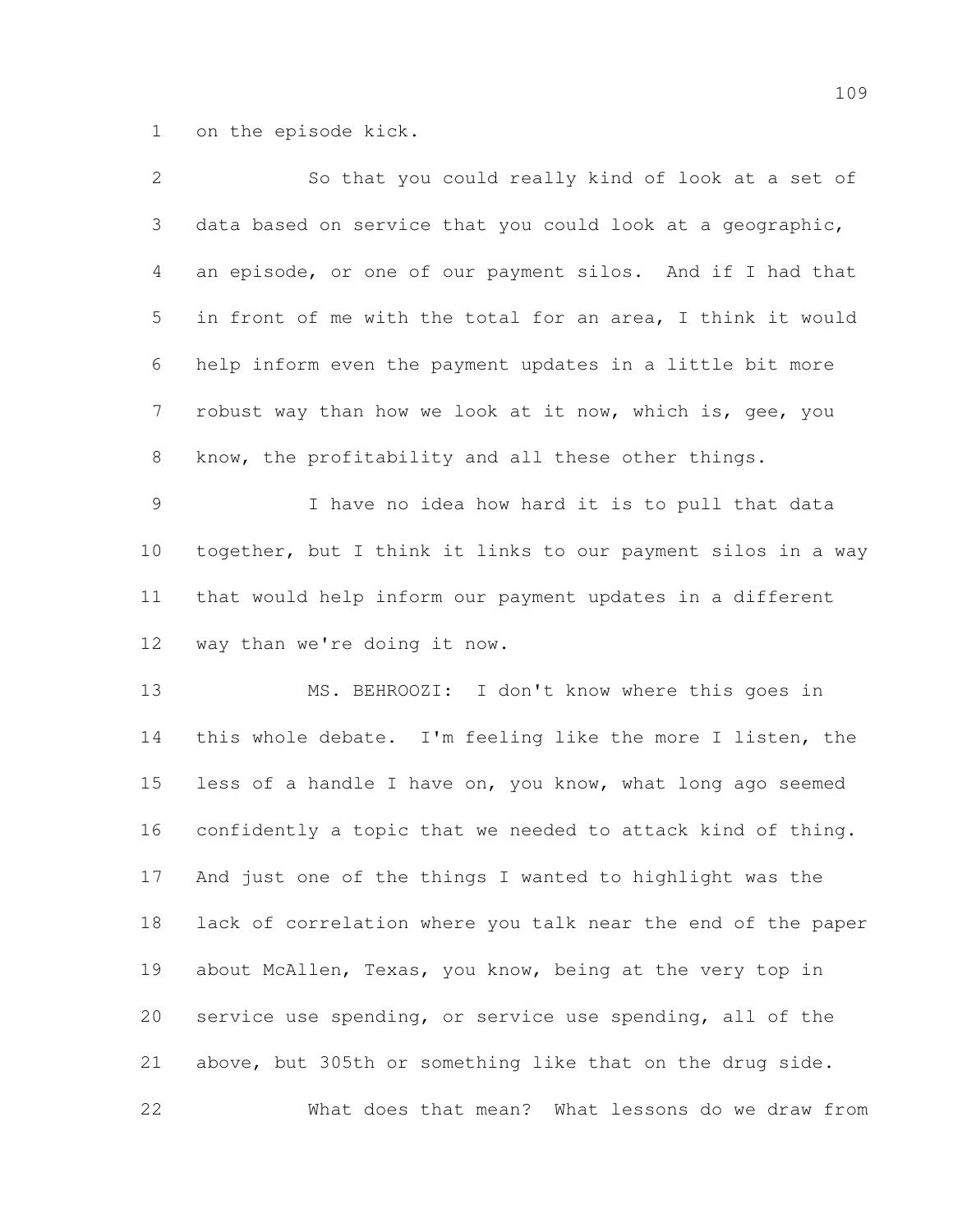that? You know, these are all very -- it just reflects back to me that health care spending is local and practice patterns and all those other things are very local, and it's also different by area. And so, yeah, maybe more work in all of those different areas will begin to put the picture back together. MS. UCCELLO: Yeah, I'm getting more confused the 8 more I hear, too. MR. HACKBARTH: [off microphone] You're our actuary. MS. UCCELLO: Yeah, so we're all doomed. 12 [Laughter.] 13 MS. BEHROOZI: Okay. Turn off the mic. 14 [Laughter.] MS. UCCELLO: Turning back to what Glenn was saying, well, what are we considering as something we think we need to deal with or not and looking at these charts that 18 -- you know, I want to know what kind of how much these vary by kind of the different underlying services because I think they inform the types of policies that we would want to pursue. If things are clustered, then maybe the pricing is appropriate and we want to attack the outliers with certain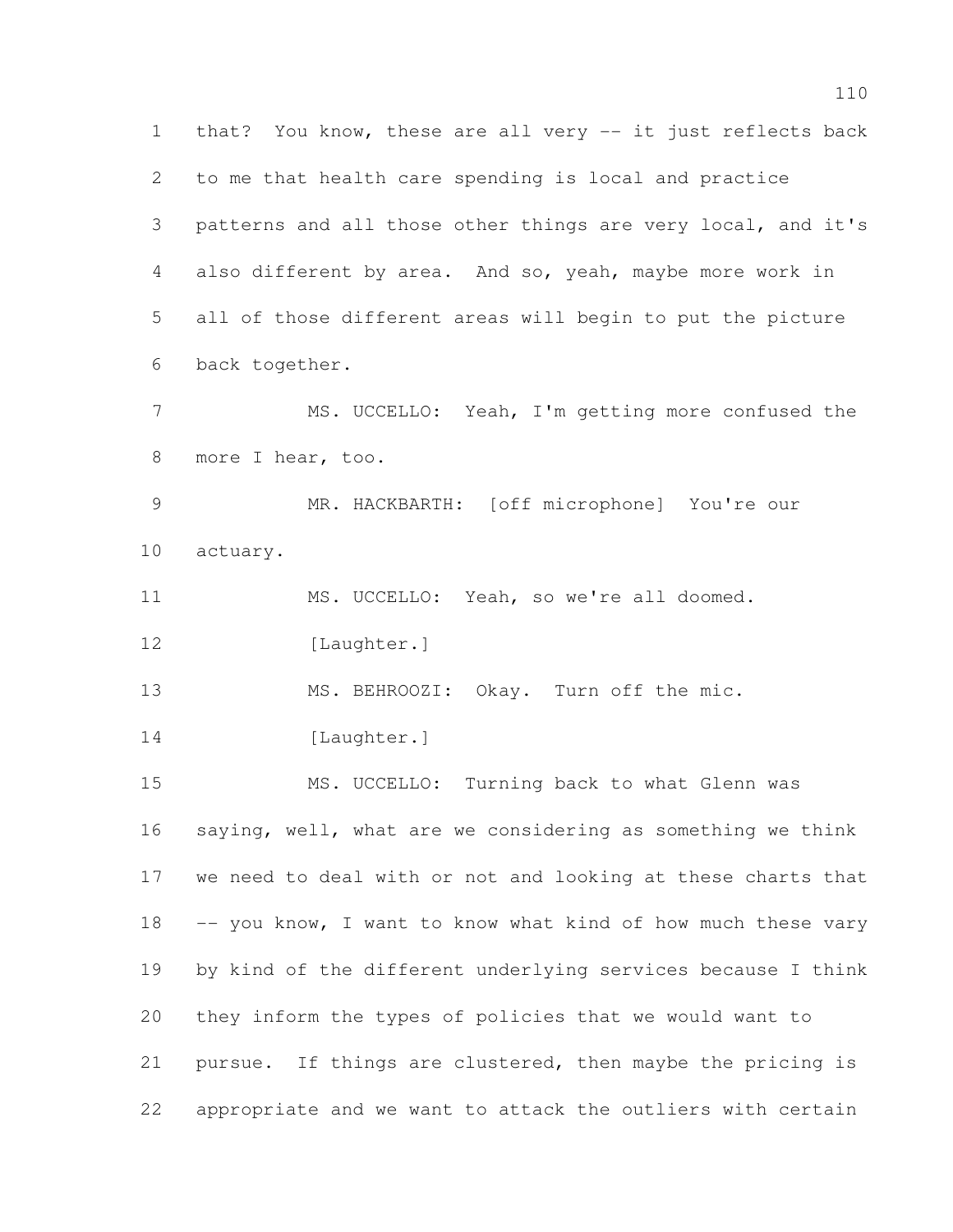types of options. And so the question is, you know, do these -- how much do these patterns look similar across the different underlying services?

 Then I want to key off of something that Bruce said about prices and prices influencing behavior. I think that's important, and when we think about that, then we also need to think about the pre-65 pricing and how those markets are working, because that can influence the behavior in a community more than just the Medicare pricing.

 I hope I redeemed myself a little bit. DR. CASTELLANOS: I was going to say I'm looking forward to getting home and practicing medicine. It's a lot easier

 DR. BERENSON: Let me take a few moments. As one 15 of the protagonists in the sort of Dartmouth debate, I actually think in recent months there's beginning to be a confluence of a number of different studies, and I think MedPAC's work is right in the middle of all of that, that there is significant variation, not as much as Dartmouth initially had estimated once you do the adjustments, but whether it's population-based studies or studies at the individual level, it shows significant -- I'm with Mike. It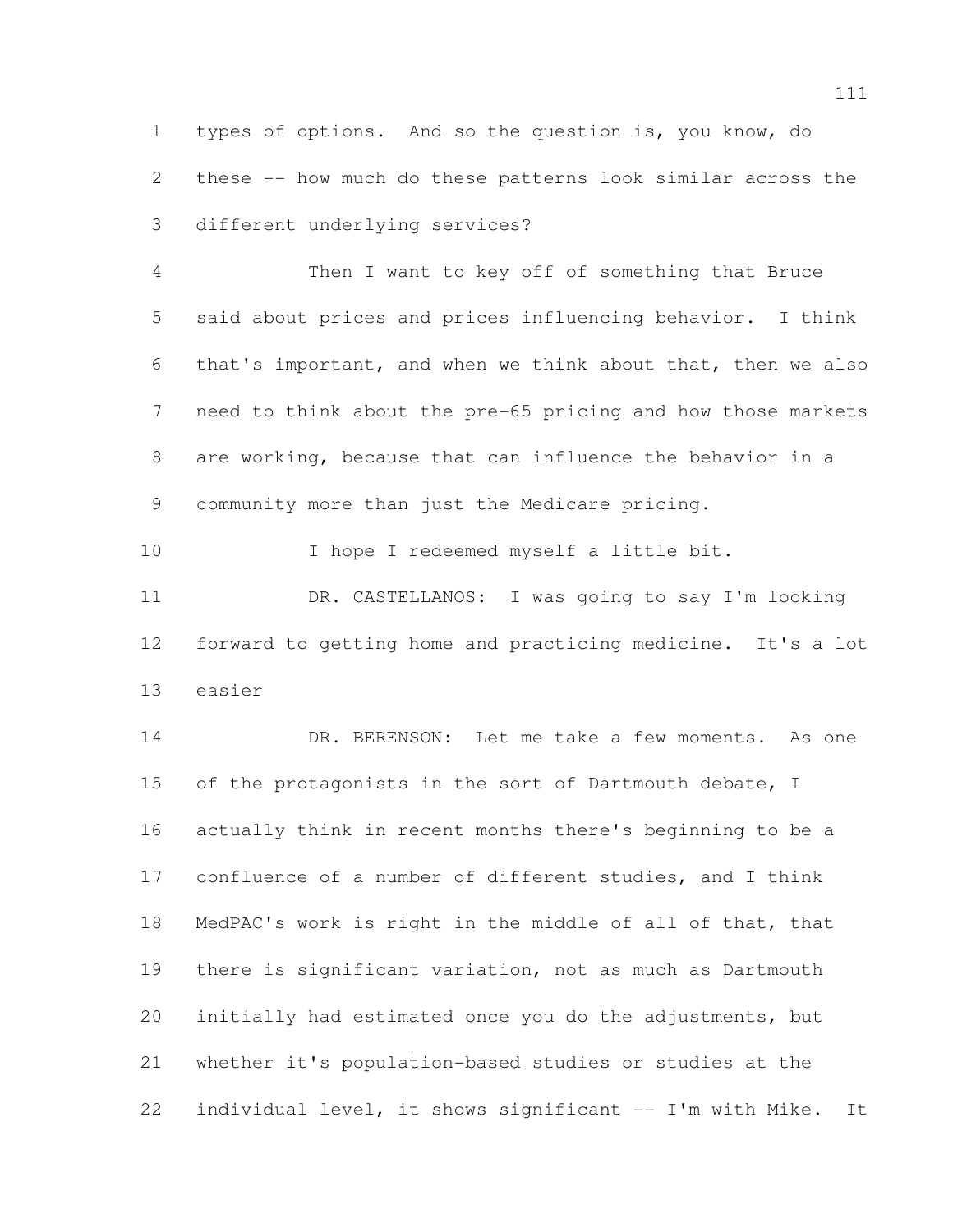shows significant geographic variation in service use.

 I think there's still an issue that's worth studying whether we can explain the variation or whether we can't explain the variation, and I think there still is some disagreement about whether supply is one of the important explanatory variables or not. So it's important for people to continue to do that work, but I think we have a growing sort of agreement about a general level of the variation. Is it significant or not? I think it is. We are trying to -- we could stabilize the whole health care system if we bend the curve by about 2 percentage points of spending each year. And we're looking at variations in the 15-, 20- percent range. And we think, at least, that there's no significant quality differences, so it seems like there are some opportunities, and opportunities that do not involve 16 the R word, rationing -- in other words, responsible policy. 17 That's a large pot of money that, if we can figure out some policies, can help us get costs under control without compromising anybody's care. So I look at that as it's real and meaningful, and it doesn't mean we're indicting anybody for bad practices. It doesn't mean I would be looking at policies through the lens of geography necessarily, that I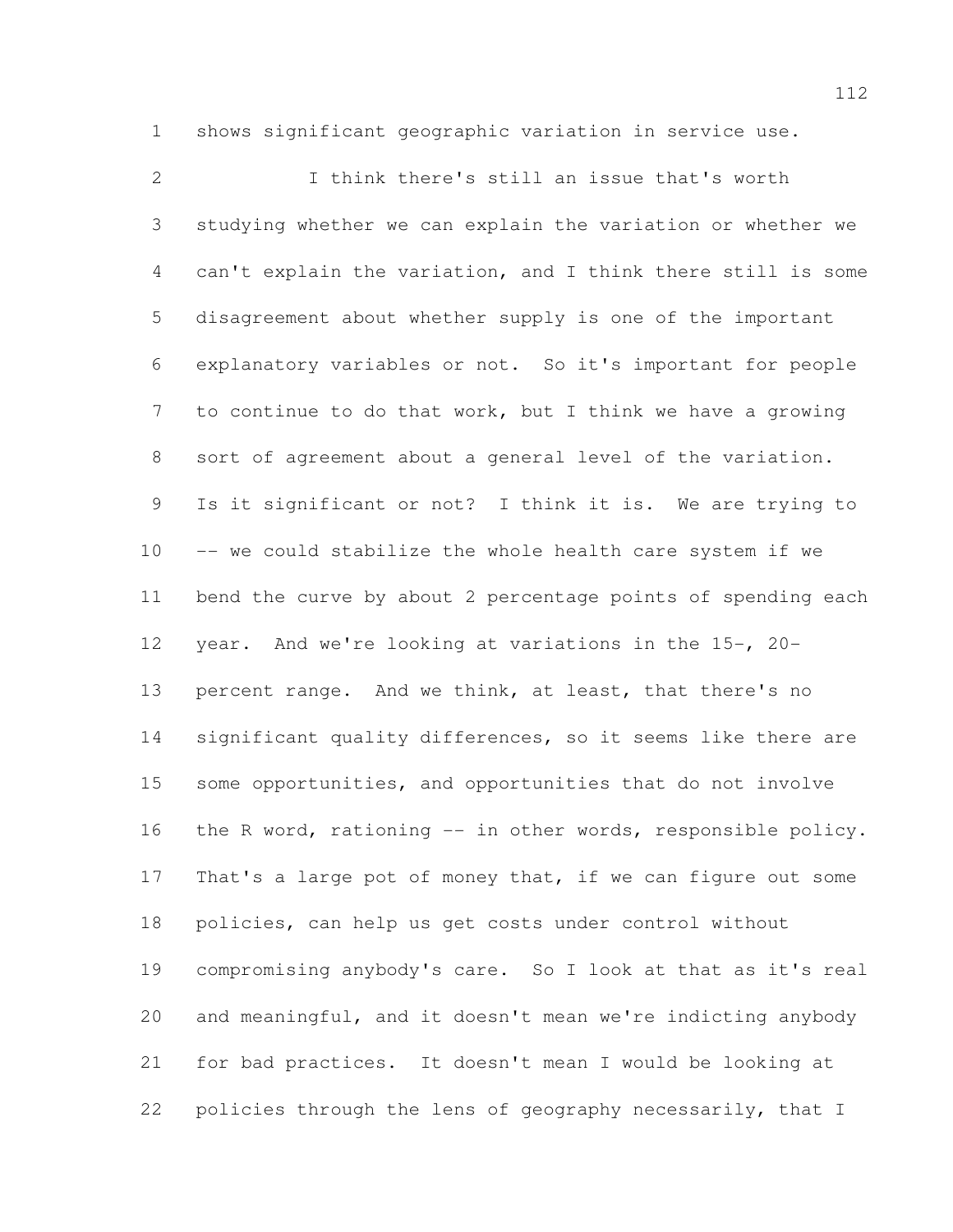would penalize or reward based on geography, and, in fact, I think there was a chapter in the SGR report that MedPAC did in which MedPAC looked at geography and I think raised some concerns, and a number of the articles, papers that have been published on this issue have taken sort of stabs at what would the policies be.

7 So I think there's -- so I'm not thrilled, but I think we want to talk that through. I think we should get on with it then, agree on we don't have the exact quantitative number, but with Mike, I would say it's significant and we should start systematically trying to figure out what to do about it.

 MR. HACKBARTH: Bob's comment reminds me of one thing that I think is useful to always bring up when we talk about this. For example, in the first service use analysis that we published a year or so ago, one of the things that we did was point out -- we looked at the variation across the country, and then we had some statistics on the variation within smaller geographic areas, and as I recall, one of the things that we did was look at a state level, and there was as much variation within the State of Iowa as there was in the country. And so I think that's just always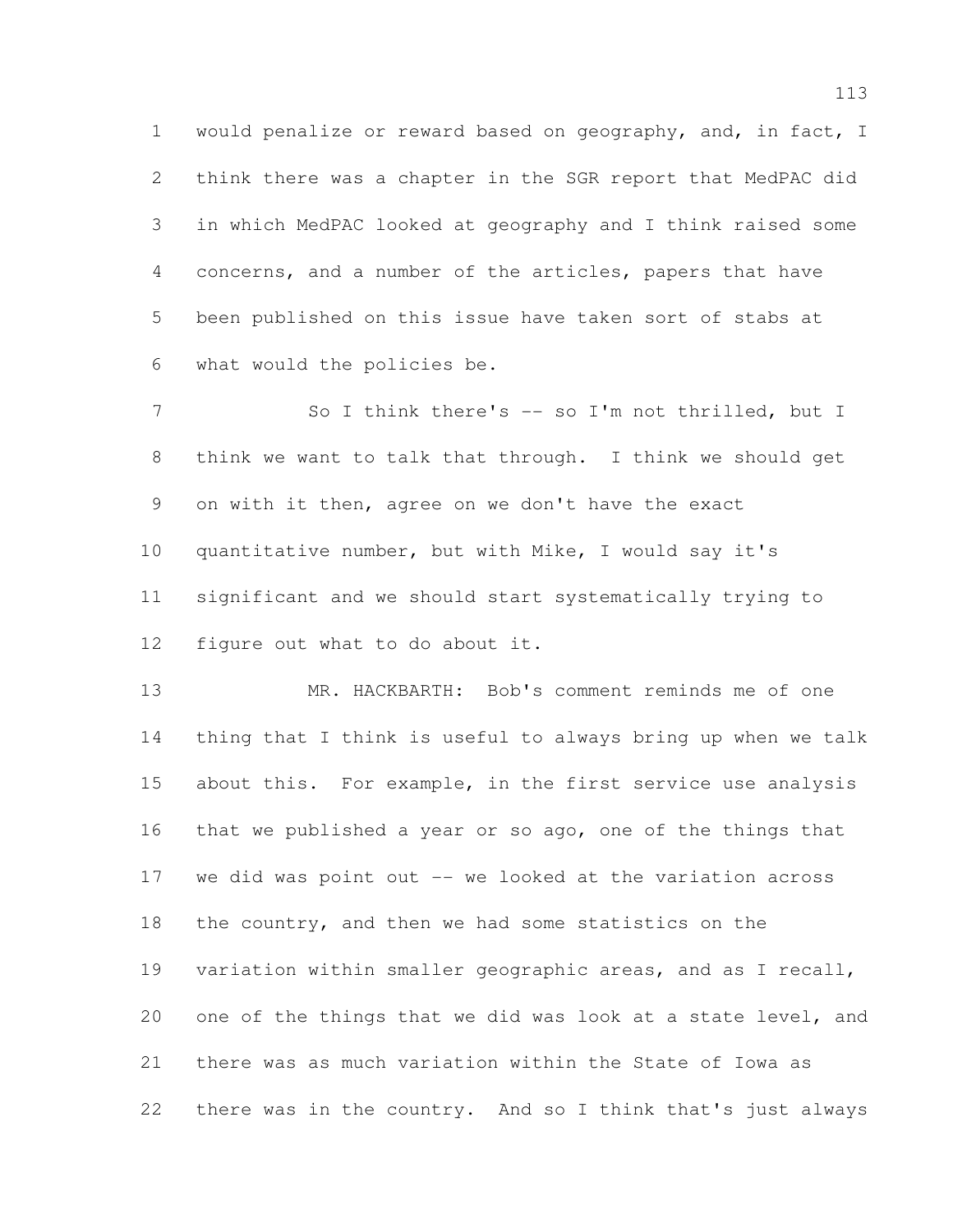a good reminder to throw out to people because there is a 2 lot of this talk that, oh, there are certain states -- you know, in our political world, there are certain states that are more efficient than others. Yet when you look behind the data, there's huge variation there.

 DR. KANE: I think there are certain MSAs that do cause some concern. I seem to remember maps where southern Florida kind of leaps off the map. But apart from that, I think this stuff is really interesting not so much because 10 of the measurement -- I mean, once you get a measurement that's reasonably acceptable, as Bob is assuring us that it is starting to be reasonably acceptable, how do you use it to understand where the opportunities are? And I agree with Peter, we should be looking at this by both the provider 15 type and also by  $-$  I'd like to see it by certain types of diseases. In particular, it would be interesting to know if the bottom 25 percent treat the major disease classes in a 18 different pattern or pathway. You know, how is it that you end up in the bottom 25 percent? And instead of looking at the outliers, you know, we often as researchers just like to look at the bottom quartile and the top quartile and say what are the big differences between the two quartiles --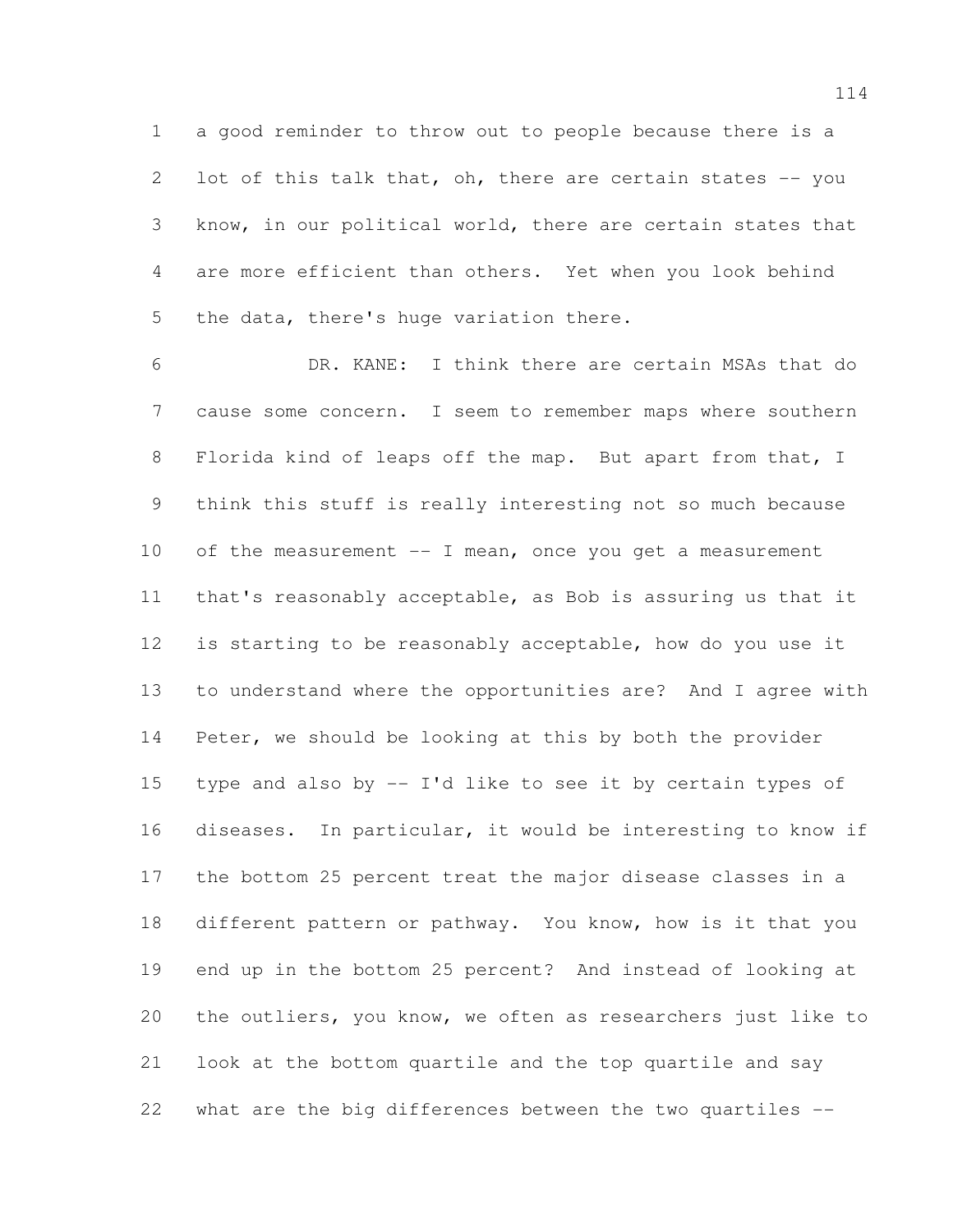1 these are big groups of patients -- and try to see, you know, are they handling the post-acute sector differently or don't have the LTCHs in the community. You know, we'd like to sort of understand to better understand what makes them that way rather than whether they are that way. So I would like to get much more into what makes them that way. 7 The other thing that rings a bell -- maybe I've just been going to too many MedPAC meetings -- MR. ARMSTRONG: You're hearing bells. DR. KANE: Yeah, a lot of bells, a little ringing in the ear. But at one point we were talking a lot about MA plan benchmarks and the variability by high-cost and low- cost areas and what would be a reasonable way to try to make these benchmarks less variable across -- and so to me there are some pretty important things to understand about why there's that variability, and then should some of that, in 17 fact, be put into recommendations on how benchmarks get set, because we did -- I just remember graphs of things like -- 19 some went like that and some went like that, and some had floors and -- about how do you understand -- you know, how should we try to reduce the variability in the bench -- or whether we should around MA plans.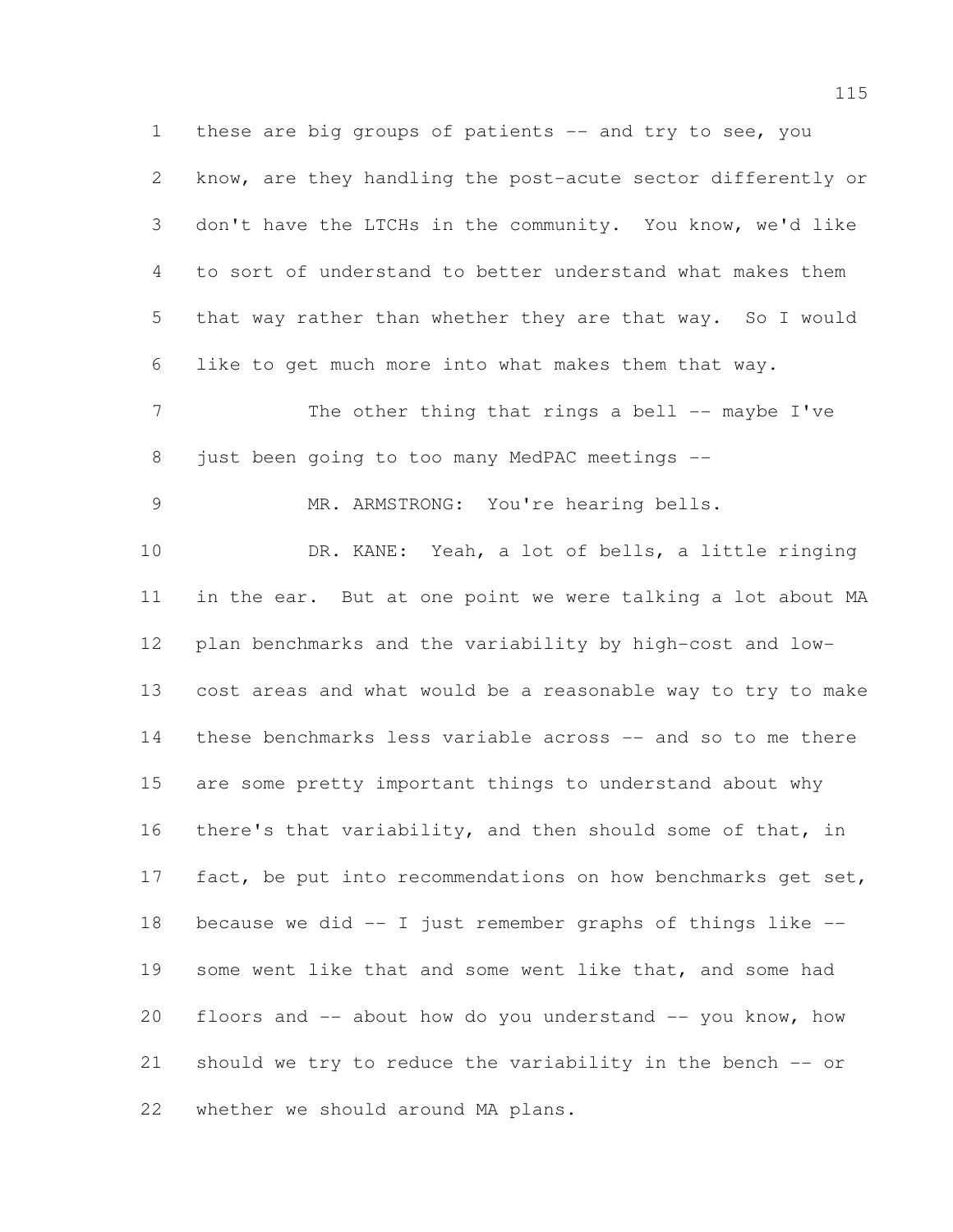MR. HACKBARTH: [off microphone] whether you should.

 DR. KANE: Whether you should, and then, again, this could inform some of that discussion, and then if you should, in what ways and why.

 So I think it's very useful, but I'm done with 7 trying to pull out -- you know, explain the variation. I'm more interested in seeing, you know, what can we learn from the different buckets that the different areas fall into.

 DR. MARK MILLER: Just a little commercial. I can't remember whether it's next month or in December that we're going to block through some of the MA stuff. Next month. So actually hold that -- I mean, hold it or not, but that thought will come back, and you'll see some of what the reform legislation did, and it does relate to some of this variation. So you'll get another shot at this next month.

 MR. ARMSTRONG: So, Glenn, I would just briefly add that some of you know over the last couple of years I've been a relatively outspoken and passionate advocate for getting into this geographic variation and understanding it better, but remarkably unencumbered by much information. And so I would really strongly affirm the value that several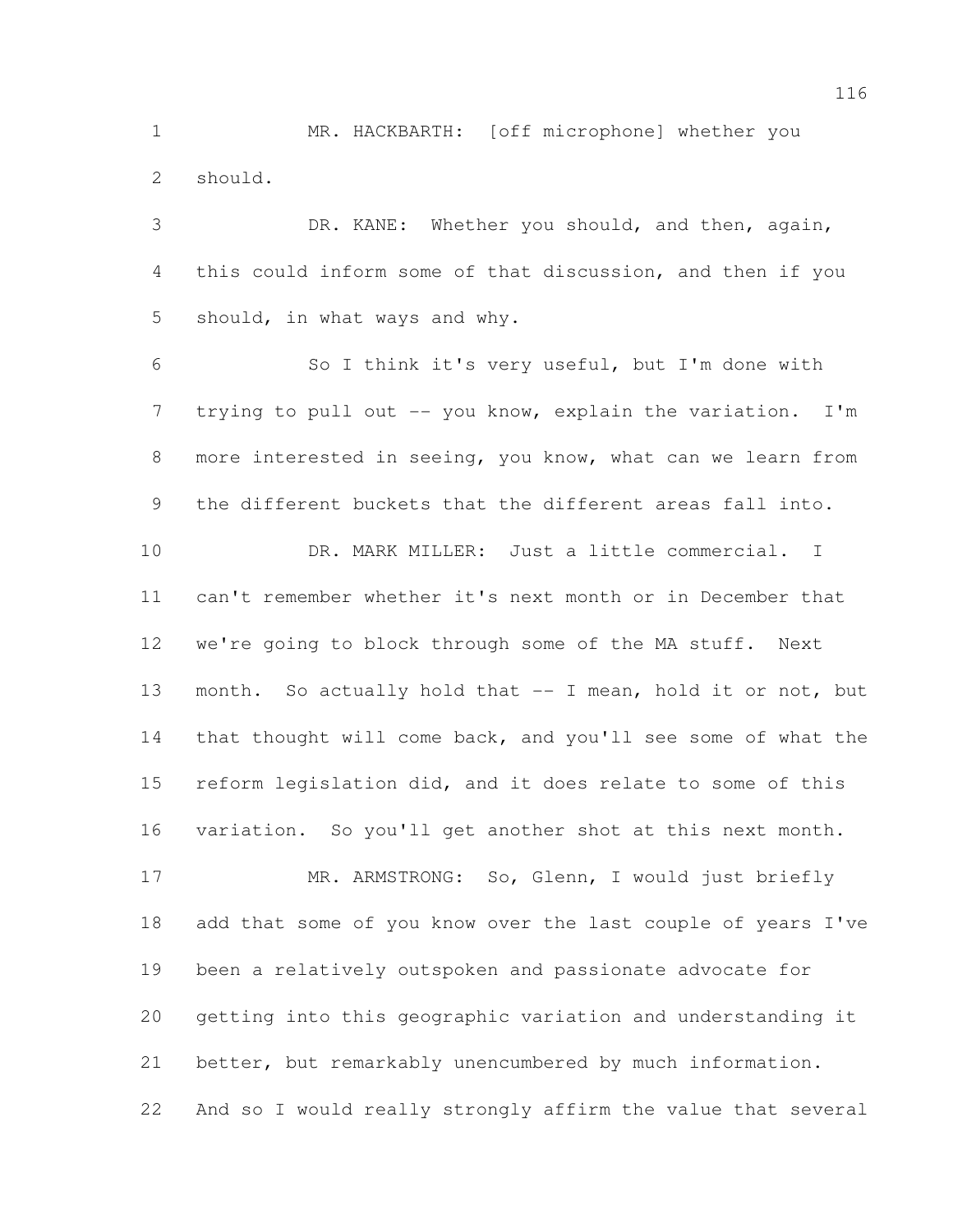of you have expressed in the work that we do to go forward with this. Particularly as so much other work it does seem is coming together, I think we can contribute to not just deep analysis but actually insight into what are some of the policy implications of this.

 MR. GEORGE MILLER: Just briefly to echo what 7 already has been said, but I like Peter's -- first, let me back up and say using Mary's statement yesterday about knowing what the total budget is and then using Peter's framework, instead of doing the silo analysis but look across the entire spectrum, and take into consideration what Mike said about the variation, even the 15 percent plus or minus is 30 percent, and that's something certainly to look at.

 While I would agree we don't necessarily need to look at geographic variation, I am struck by places like McAllen, Texas, and the statement Mitra made that they're number one in service but 350th in drugs. I'll make a small 19 joke. That's because they have their own drugs. But that variation is different. That may not have been a good joke, but --

[Laughter.]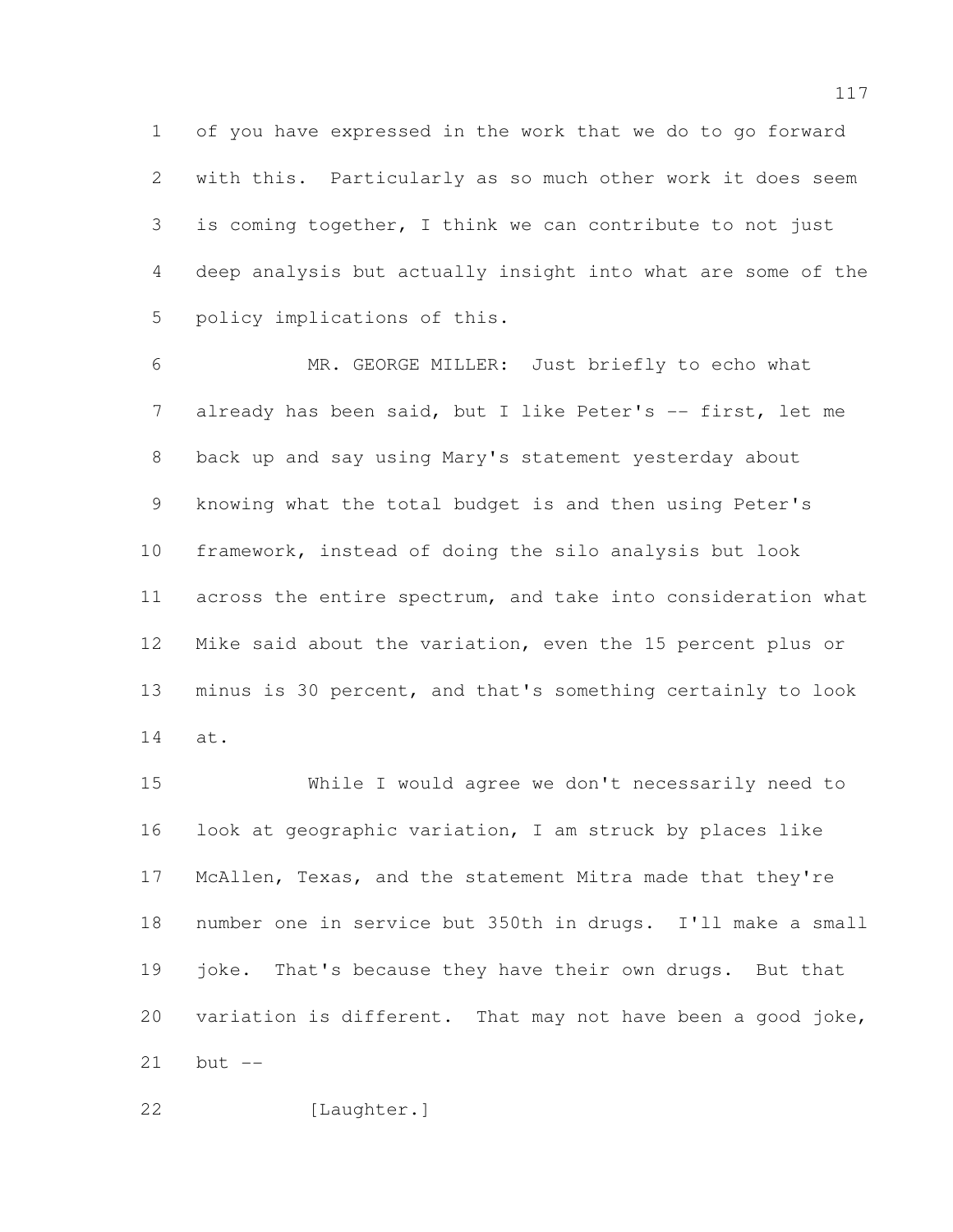MR. GEORGE MILLER: I'm going to get a lot of letters probably. But that variation at the extremes is something that we could study what not to do or I think we could learn from that versus looking at the variation. But, again, going back to Peter's point, I think we should line these all up and look at them, and instead of taking each side, determine based on profitability or non-profitability, but look at who's doing a better job at providing care on outcomes by diagnosis or disease versus just a provider getting X number of dollars or not getting X number of dollars.

 DR. BAICKER: I liked Mark's way of characterizing it a lot, that the goal is to display the information and analyze the information in a way that lines up with our policy levers, and that means not controlling for stuff that we think are the policy levers we might want to pull, and then lining things up, breaking things out to show us how particular policy levers, whether it's payments or bundling, feed into the geographic variation that's the symptom, not the problem. So getting really detailed, nuanced measures of exactly how much variation there is is less important than saying here seem to be the policy levers that are most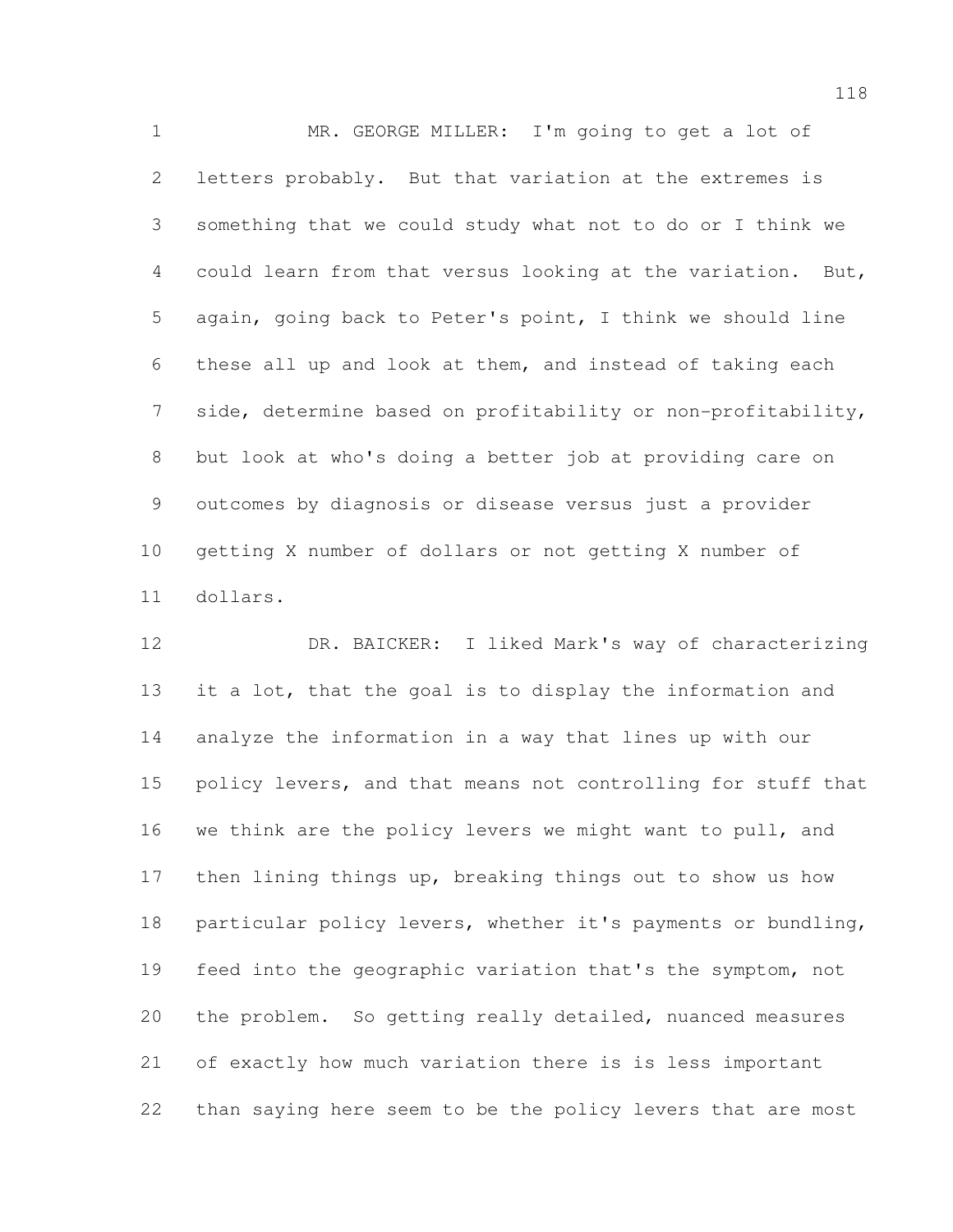closely associated with some places spending a lot more money than others with no effect on quality; and getting a complete picture of that by combining drugs and all these other categories gives us a more nuanced view of which policy levers to pull.

 MR. HACKBARTH: Do we have empirical evidence that changes in incentives reduce variation? Just to be concrete, say we went to per case payment for hospitals, did that reduce variation in hospital costs? Has anybody ever looked at that? What makes me think of it is, you know, if, in fact, we look at variation and change payment policy in areas where we think there's a lot of variation that may be inappropriate, do we know that that actually works to reduce the variation?

15 DR. BAICKER: Have we seen stuff from  $--$ 

16 MR. GEORGE MILLER: The state --

 MR. HACKBARTH: Well, we know -- what I know is that length of stay in general went down. It went down everywhere. I don't know that, in fact, variation was reduced.

21 DR. CHERNEW: For outpatient it went up, but more importantly, do you care if variation is reduced or length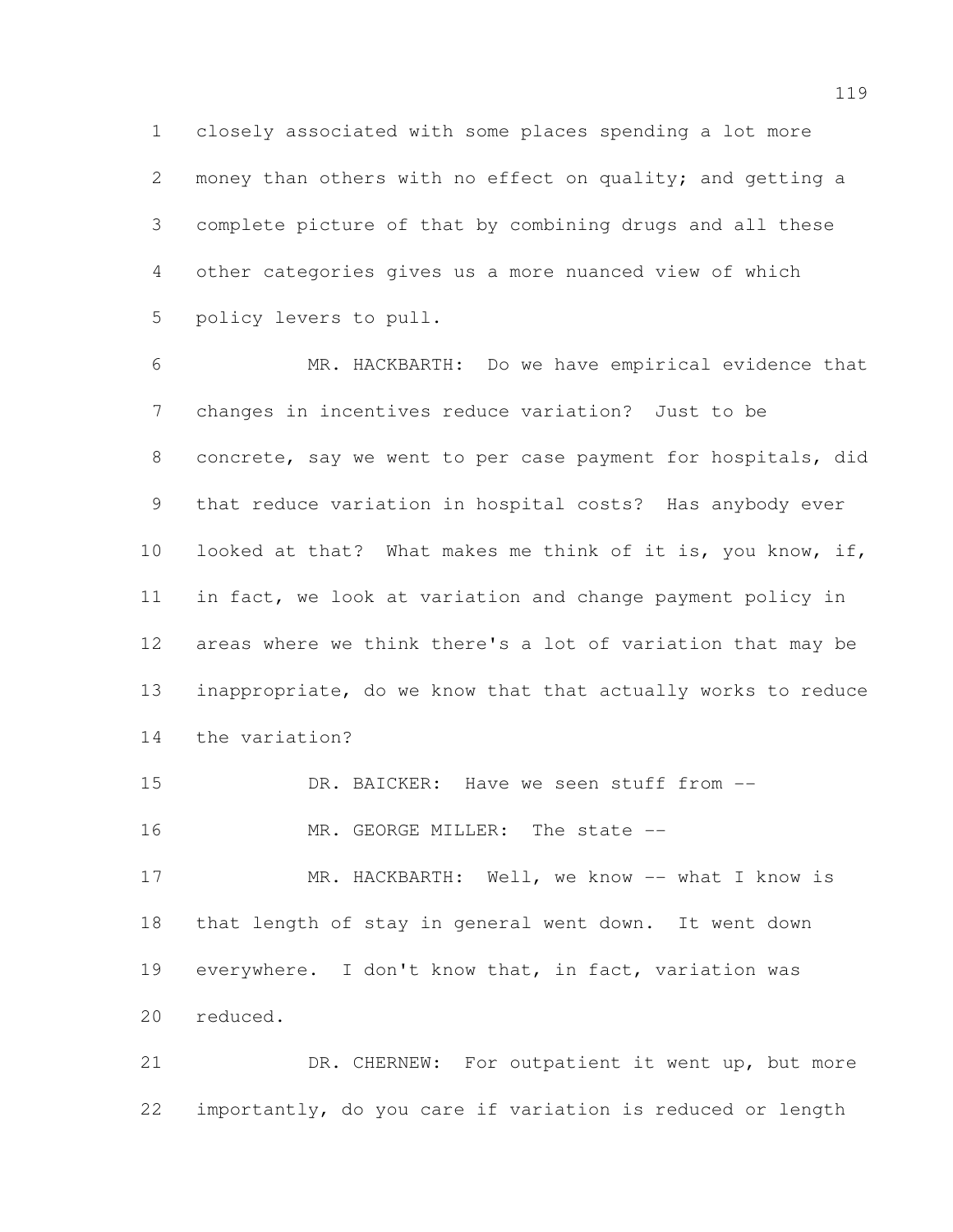of stay goes down? In other words, you could reduce variation by raising all the low places. That's not the goal. So I think the valuation of the DRG system or whatever it is has to be comprehensive in terms of its impact, not just what it did on -- variation in and of itself isn't the best outcome measure. We want to get places to the right place.

```
8 [Pause.]
```
9 DR. DEAN: I was just going to second Ron's comments, first of all. But the thing that occurs to me, being a bit overwhelmed by most of this, is that I wonder how small a unit do you have to get down to, to really understand this. And I suspect it's almost down to the 14 individual provider, whether it's a facility or a physician or whatever, because there is so much variation.

16 Now there may be trends within a given community, for instance, and we know that community influences ordering patterns. But even within relatively small communities you see a lot of variation.

 MR. HACKBARTH: In fact, it's always struck me as ironic that my first recollections of Jack Wennberg's work was that it focused on large variations across very small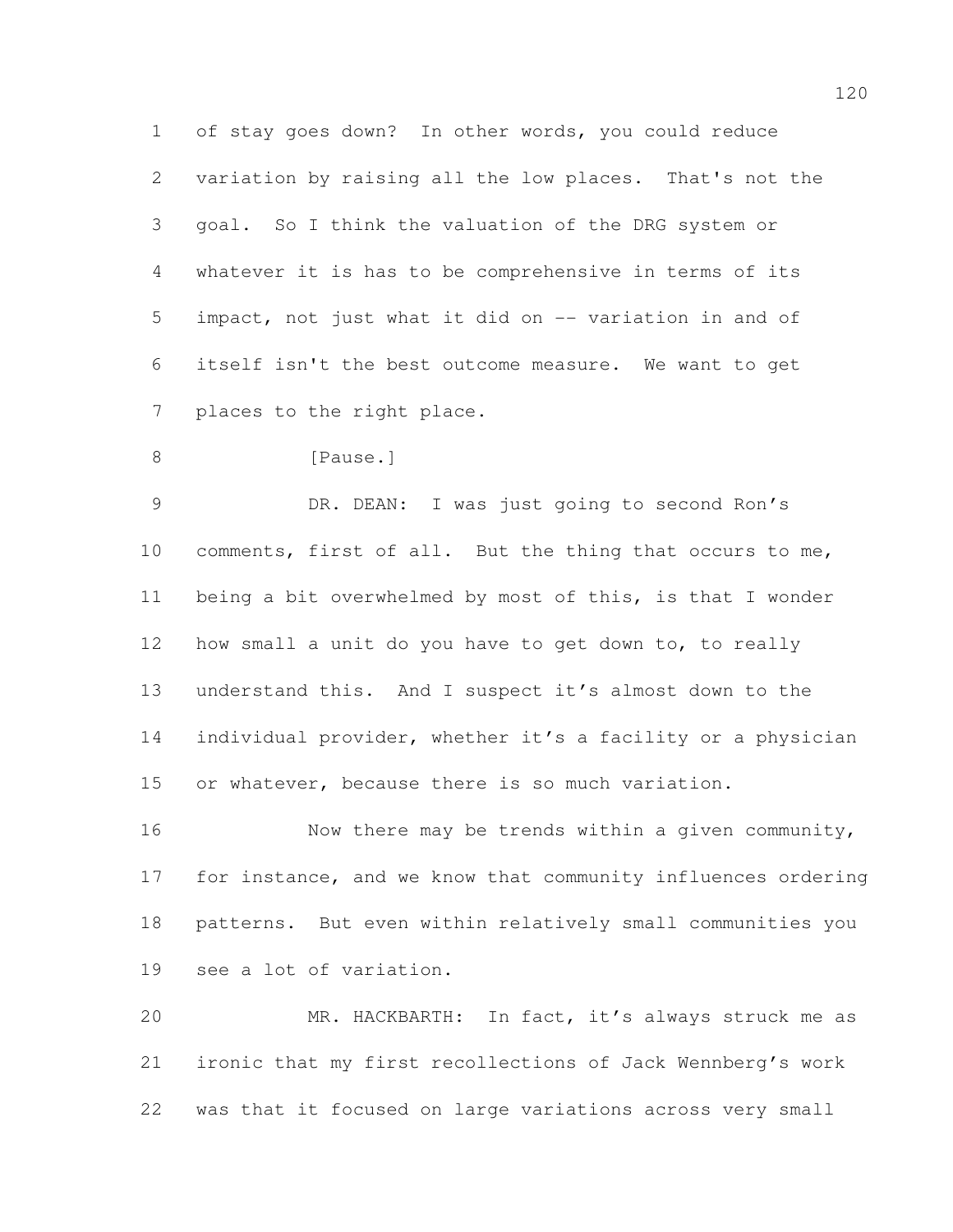geographic areas, and now we've sort of gotten to focus on variations across much larger geographic areas.

 DR. DEAN: I think in the McAllen, Texas article there was a community -- was it El Paso -- that wasn't that far away, that was dramatically different, if I remember, and those are fairly big. Those are fairly big communities. I suspect within those communities there is variation, although maybe not a lot.

 DR. STUART: I share the frustration here because I think what we really are looking for is a road map in terms of how we use these data, and I guess I'd throw that back to you, Mark, and to the staff in terms of trying to develop that. How you would use these measures, these metrics if they are in fact right, I think is very important. I'll give you a couple of examples in a minute. 16 But I disagree with Mike on this, and I think it's fairly fundamental, and that is if somebody questions our metrics there's no sooner way for somebody to attack the credibility of our findings. So we have to be able to say that our metrics in fact are accurate, are presenting information, that we understand what the variation is due

to, even if that sounds like an academic exercise because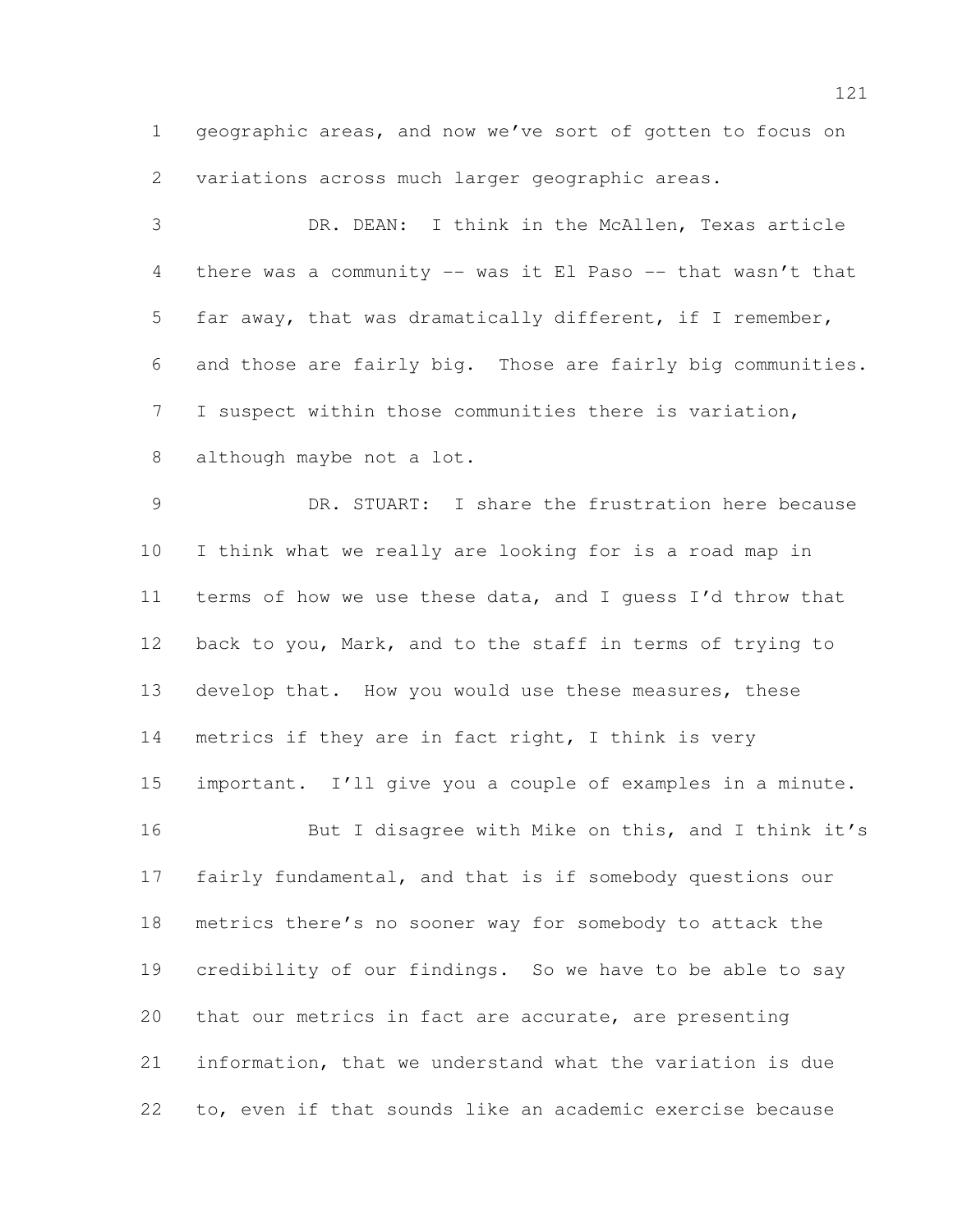all somebody has to do is to come up with our number and say well, I don't believe your number. Then whatever policy comes from that number, you know. You're just destroyed. So I think that's something that we've got to do. DR. CHERNEW: I'll just say we would spend years, and I think we would never get to a metric that would be able to be unassailable. 8 DR. STUART: It's not just the metric. It's the way you get to the metrics, and the ingredients in that are important. And we haven't had that discussion here, and I think that's probably something we can have at the staff level, but I think it's really, really important. 13 As I said, and I think Cori picked up on, if you don't control for the fact that prices induce behavior and it's price-induced behavior that may in fact be one of the problems associated with payment policy, then that's a pretty serious issue, and it's something that you'd want to take a look at. If some of the variation in spending is due to provider response to prices, either high prices or low prices, then that is something that becomes part of the gist of our discussion.

That's not risk adjustment. That's behavior you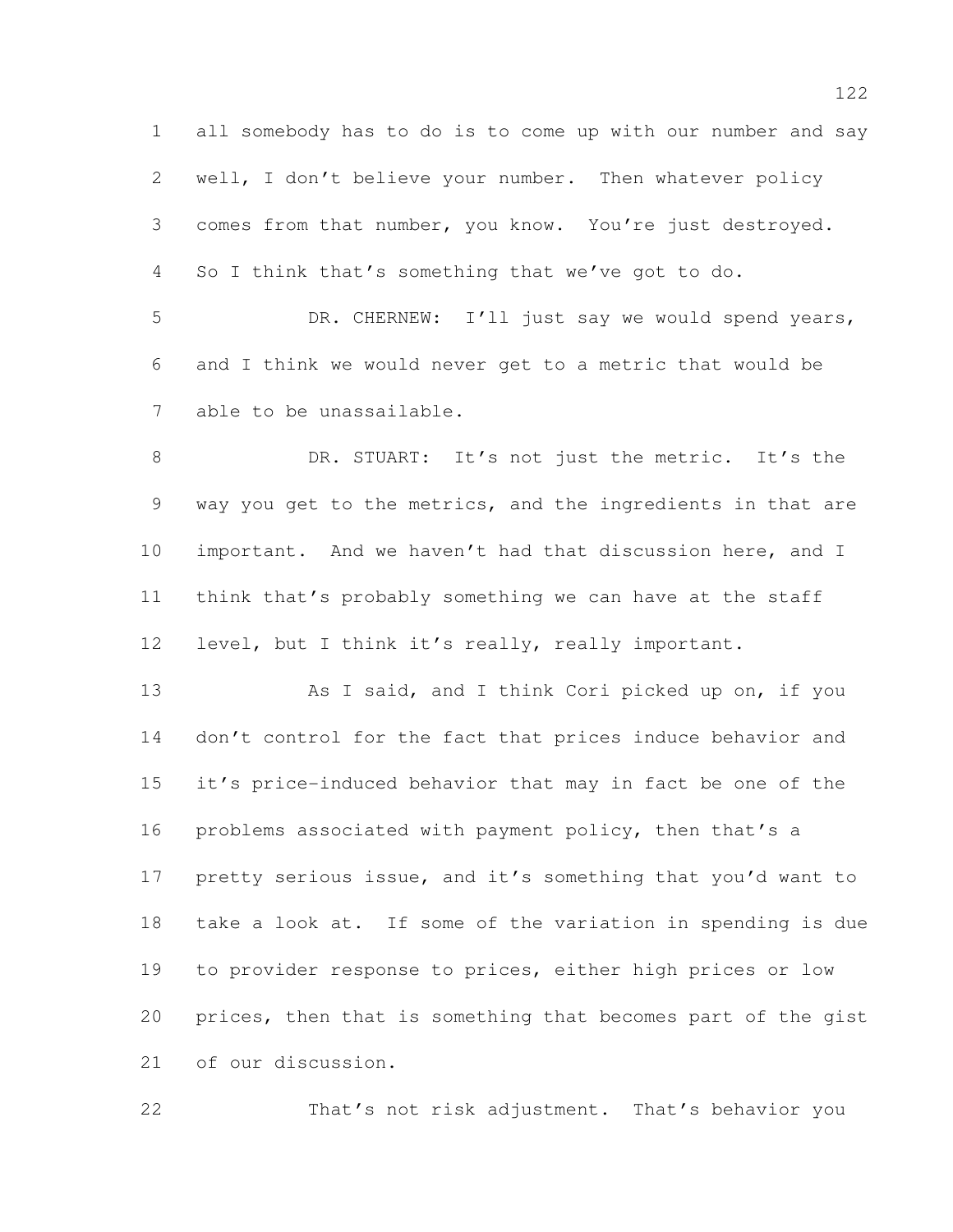want to pay attention to.

| $\mathbf{2}$   | Let me get into the other part of this that I                |
|----------------|--------------------------------------------------------------|
| 3              | think two things that I'd like to see. I like this graph,    |
| 4              | but I wouldn't do it. I'm not particularly interested in     |
| 5              | total spending. I want to get down to the Part D side.       |
| 6              | And you've put PDP data and MA-PD data together,             |
| 7              | and then you compare it to total spending for Part A and     |
| 8              | Part B in one chart. Then you do it, and you just do it for  |
| $\overline{9}$ | PDP. You don't want to combine the PDP and MA-PD and then    |
| 10             | just compare it to the Part A and the Part B because what    |
| 11             | you've got is that in one sense you've got the variation     |
| 12             | associated with people who are in MA plans, on the drug      |
| 13             | side, but only variation associated with the Part A and Part |
| 14             | B on the other side. So that's a real apples and oranges     |
| 15             | kind of comparison.                                          |
| 16             | So I'd like to see one that looked at variation in           |
| 17             | Medicare spending and Part D spending, but even more         |
|                |                                                              |

 important I'd like to see variation in MA-PD drug spending and PDP drug spending.

 And you're absolutely right. It's not just variation. I want to know the point estimates. In other words, I want to know what the mean is for each of those two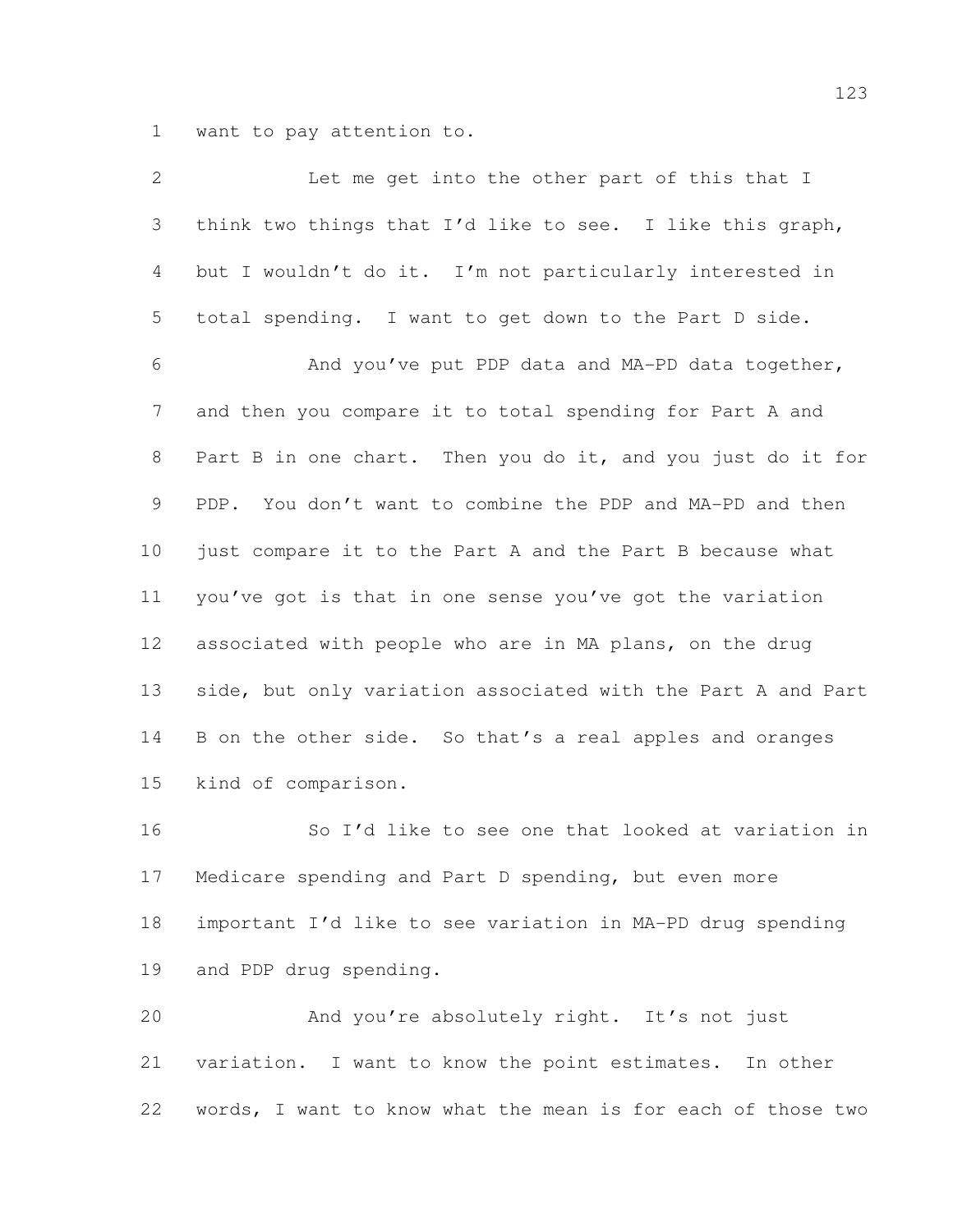and how the distributions overlap.

| $\mathbf{2}$    | And I have some hypotheses. At least on the MA               |
|-----------------|--------------------------------------------------------------|
| 3               | side, I would hypothesize that the spending might be a       |
| 4               | little bit higher on drugs. To the extent this gets to my    |
| 5               | second point, to the extent that spending on medications for |
| 6               | expensive chronic conditions and for which are designed as   |
| $7\phantom{.0}$ | secondary preventive services, part of the idea here for     |
| 8               | having Part D is that this is going to increase drug use,    |
| $\mathcal{G}$   | keep people healthier, reduce spending on hospitalization    |
| 10              | and other bad stuff. Well, you know we don't know, but       |
| 11              | that's a really important issue, and so it would be          |
| 12              | interesting to move in that direction.                       |
| 13              | The second thing, and this is I think where you're           |
| 14              | going, but I'd like to hear it, is you said there's no       |
| 15              | correlation between drug spending and overall medical        |
| 16              | spending. That's exactly what I would have expected at the   |
| 17              | aggregate level.                                             |
| 18              | You used the terms "complements" and                         |
| 19              | "substitutes," and those are exactly the terms that I would  |
| 20              | want to look at. And drugs are obviously both. In other      |
| 21              | words, you have to visit the physician to get a              |
|                 |                                                              |

prescription, so physician services and prescriptions ought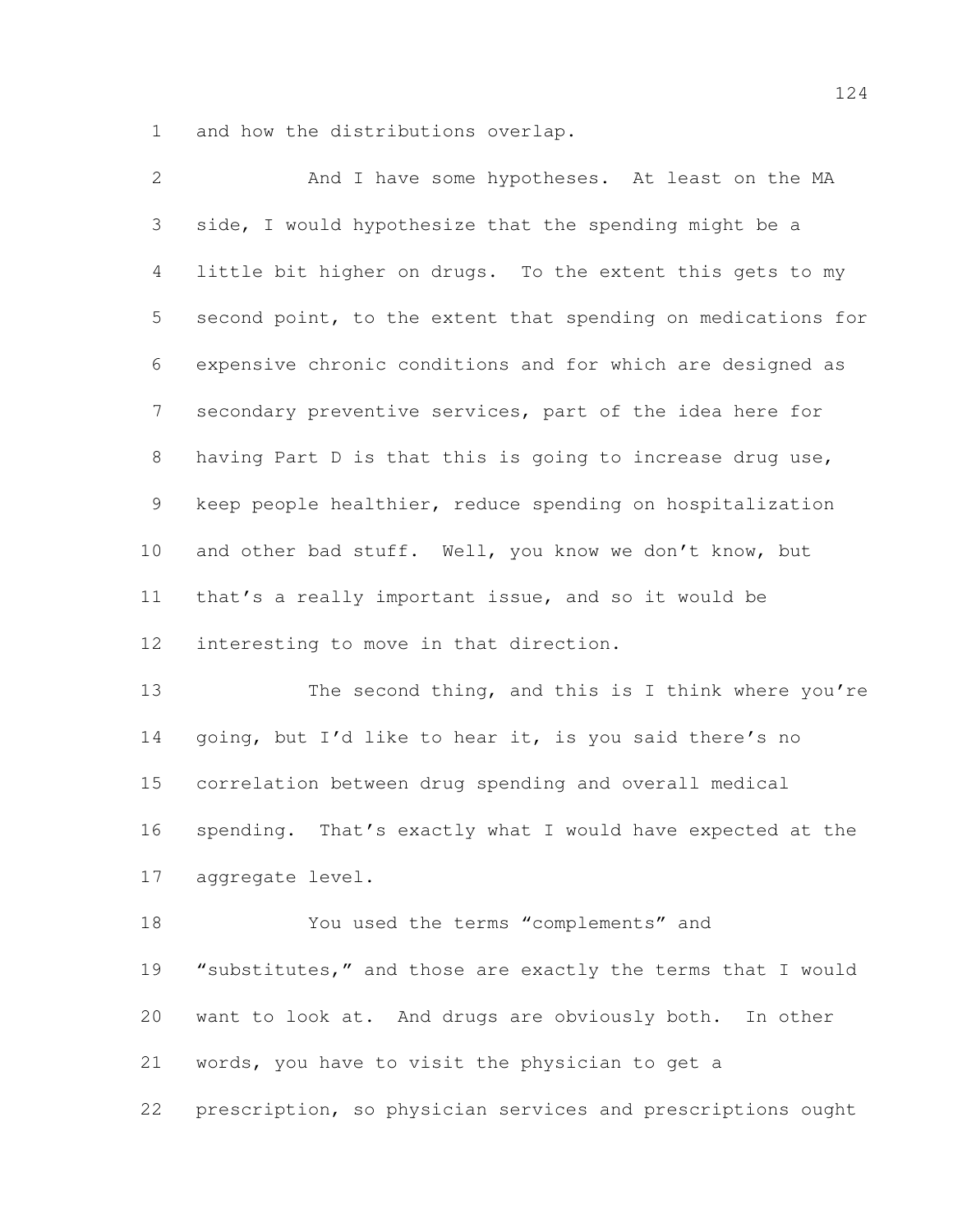to be positively correlated.

| $\overline{2}$ | If there is some cost offset, that would be a                |
|----------------|--------------------------------------------------------------|
| 3              | substitute; that would be a negative correlation. So you     |
| $\overline{4}$ | clearly have both going on together, and I think what you're |
| 5              | saying is when you see no overall correlation it's probably  |
| 6              | that they are offsetting to some extent. So how are you      |
| 7              | going to be able to differentiate them?                      |
| 8              | And I think here you probably do have to get down            |
| 9              | to the disease level. You have to make some more specific    |
| 10             | hypotheses about drug use for treating diabetics or heart    |
| 11             | failure patients or COPD, or whatever it might be, and see   |
| 12             | whether variation in one has an impact on variation in the   |
| 13             | other. Then we're really moving in the direction of getting  |
| 14             | some real red meat that we could use to help us in terms of  |
| 15             | making policy, in terms of how we price products that we     |
| 16             | think are going to be substitutes, particularly if they're   |
| 17             | cost lowering as opposed to those that might not be.         |
| 18             | DR. ZABINSKI: I have a question, Bruce, and I                |
| 19             | hope I'm not embarrassing myself. Actually, I don't care.    |
| 20             | I do it all the time.                                        |
| 21             | [Laughter.]                                                  |
| 22             | DR. ZABINSKI: When you talk about the incentives             |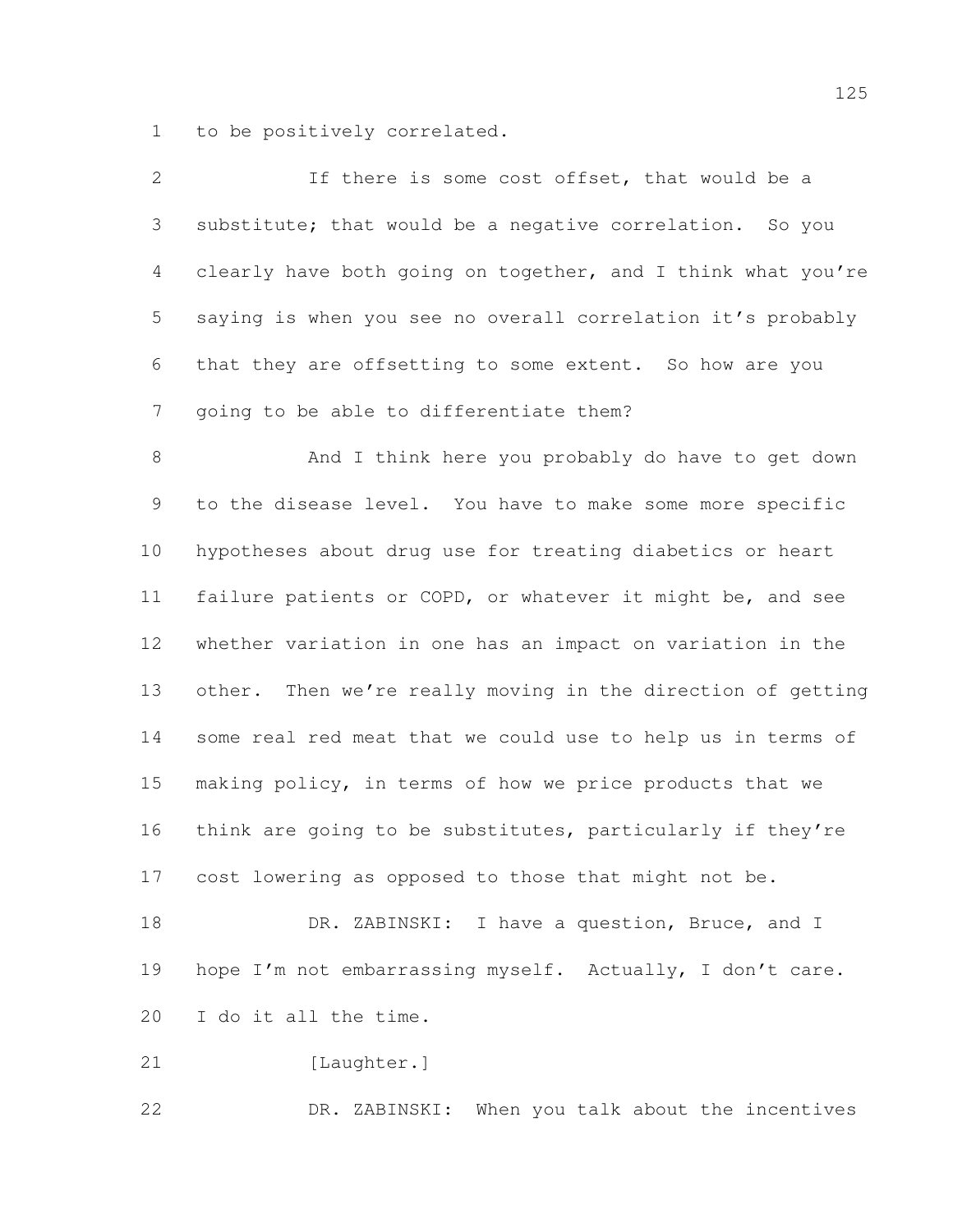and price, are you talking sort of like accurate -- how to say it -- accurate adjustment so that either the adjustment that's made, like with the hospital wage index, accurately reflects the local costs in the area, or is it more of a nominal? Like the places that have really high hospital wage indexes, there's an incentive to provide more.

7 DR. STUART: Well, I mean it's almost Econ 101 in the sense that in order to identify what the demand curve looks like you have to also estimate a model that controls for the supply because supply and demand together are what determines price. So to the extent that you have areas that high price is that a function of high demand, or is that a function of the providers responding to price signals?

14 DR. MARK MILLER: Dan, the way I think about this is remember some of the Hadley stuff, when he comes in and kind of talks about price and the incentive that price is above the average.

18 I think there are two issues: Did you geographically adjust properly? Then there's just, to use your terminology, Econ 101. What does price do to demand? And I think it's more like that Hadley stuff that he has come in and talked to us about. You know the stuff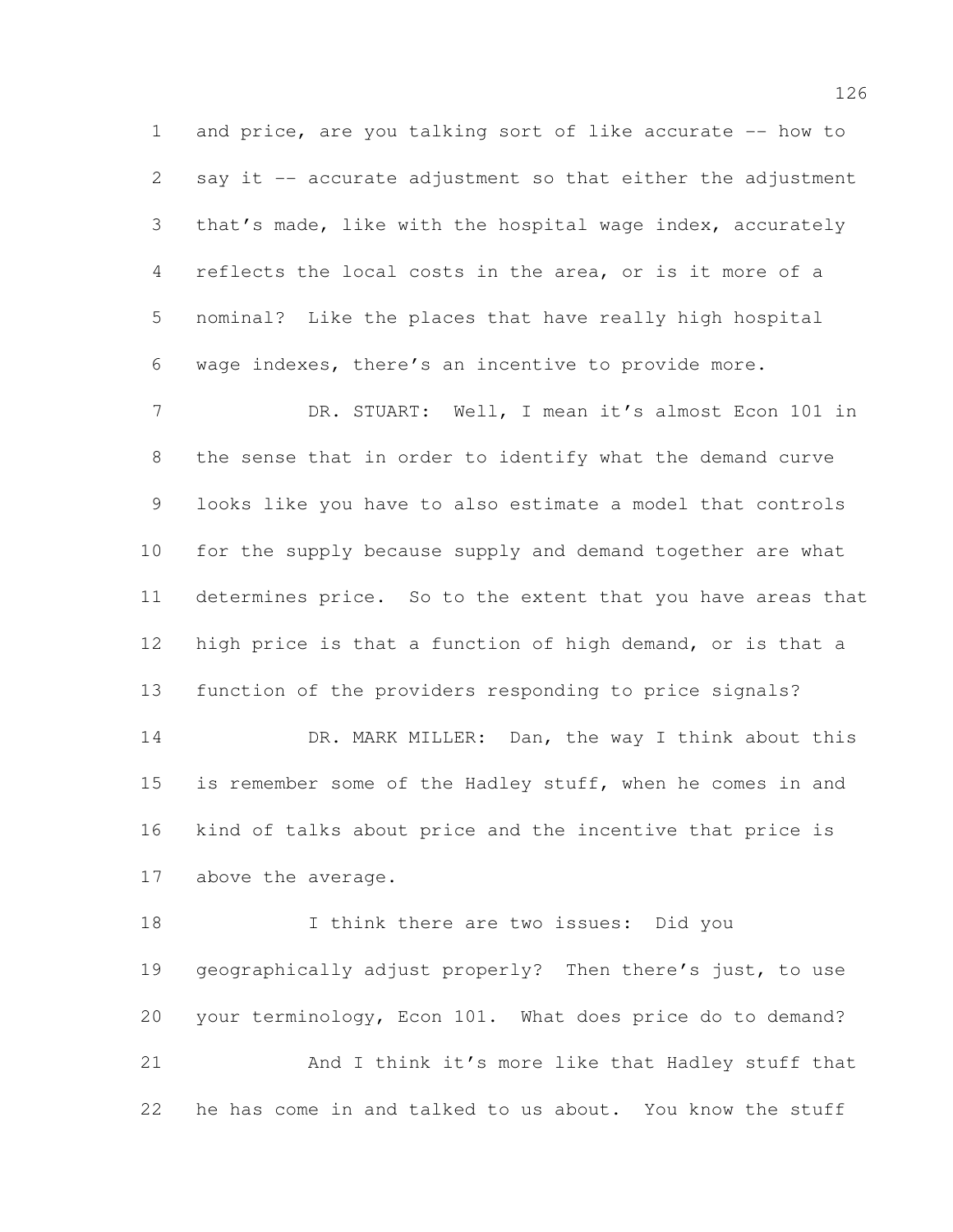I'm talking about? I think that's what he's saying.

 DR. ZABINSKI: As you were talking about it, I mean -- okay. Some of the highest lowest use areas are the Bay Area of California, and that's also some of the highest price areas though. And some of the highest use areas are in Texas and other places in the Deep South where the wage indexes are quite low.

8 DR. STUART: No, I'm not saying that it's one for one. I'm just saying that if you adjust, if you get rid of all price differences, you're also going to get rid of some real behavioral responses to price at the same time. There's a baby in the bath water kind of issue here.

13 DR. CHERNEW: But the thing is of course is this is Econ 102 because people are insured, so there are two prices. Right? There's the price that the person is paying which is the demand curve. Then there's a supply-induced 17 part of the price which is what Bruce would say, and that depends on not just what the price is, but the prices relative to the input costs. And the input costs themselves are potentially fungible and substitutable. So I actually do think it boils down to how mispriced the wage indices and the other geographic practice price indices are, as to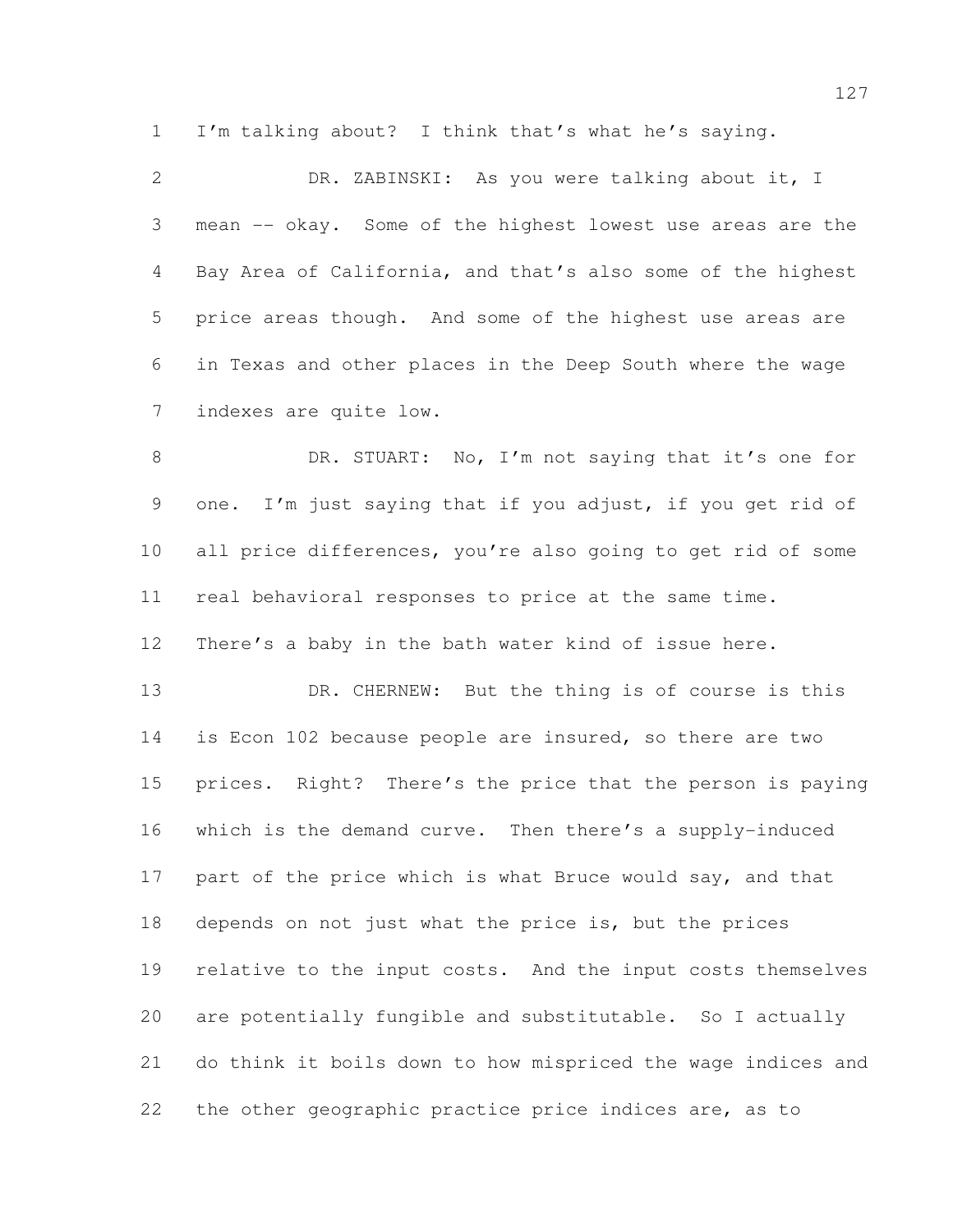whether or not that's dealing with it.

| $\overline{2}$ | But I think in general all this literature can               |
|----------------|--------------------------------------------------------------|
| 3              | just point us in areas, and it's going to take a lot more to |
| 4              | get at the causal. So once you identify the variation, then  |
| 5              | you have to begin to dig and ask all these other questions.  |
| 6              | DR. STUART: Let me respond in your own words. If             |
| $\overline{7}$ | you're right and I'm right, then it means that the true      |
| $\,8\,$        | variation is somewhere between the raw spending difference   |
| 9              | and the "service" difference. It's somewhere in between.     |
| 10             | DR. CHERNEW: [off microphone] [inaudible] you mean           |
| 11             | by true variation [inaudible].                               |
| 12             | MR. HACKBARTH: I have a question. Ron, is it too             |
| 13             | late for me to go to medical school?                         |
| 14             | [Laughter.]                                                  |
| 15             | DR. CASTELLANOS: [off microphone] You're much                |
| 16             | too smart [inaudible].                                       |
| 17             | MR. HACKBARTH:<br>Karen.                                     |
| 18             | DR. BORMAN: Well, if I were truly wise, I would              |
| 19             | probably emulate Tom and Ron in this and just shut up right  |
| 20             | now, but if you look in the dictionary I'm not sure my       |
| 21             | picture is under "wise." So I'm going to make a stab at      |
| 22             | just a couple of things because I can't get into the nuances |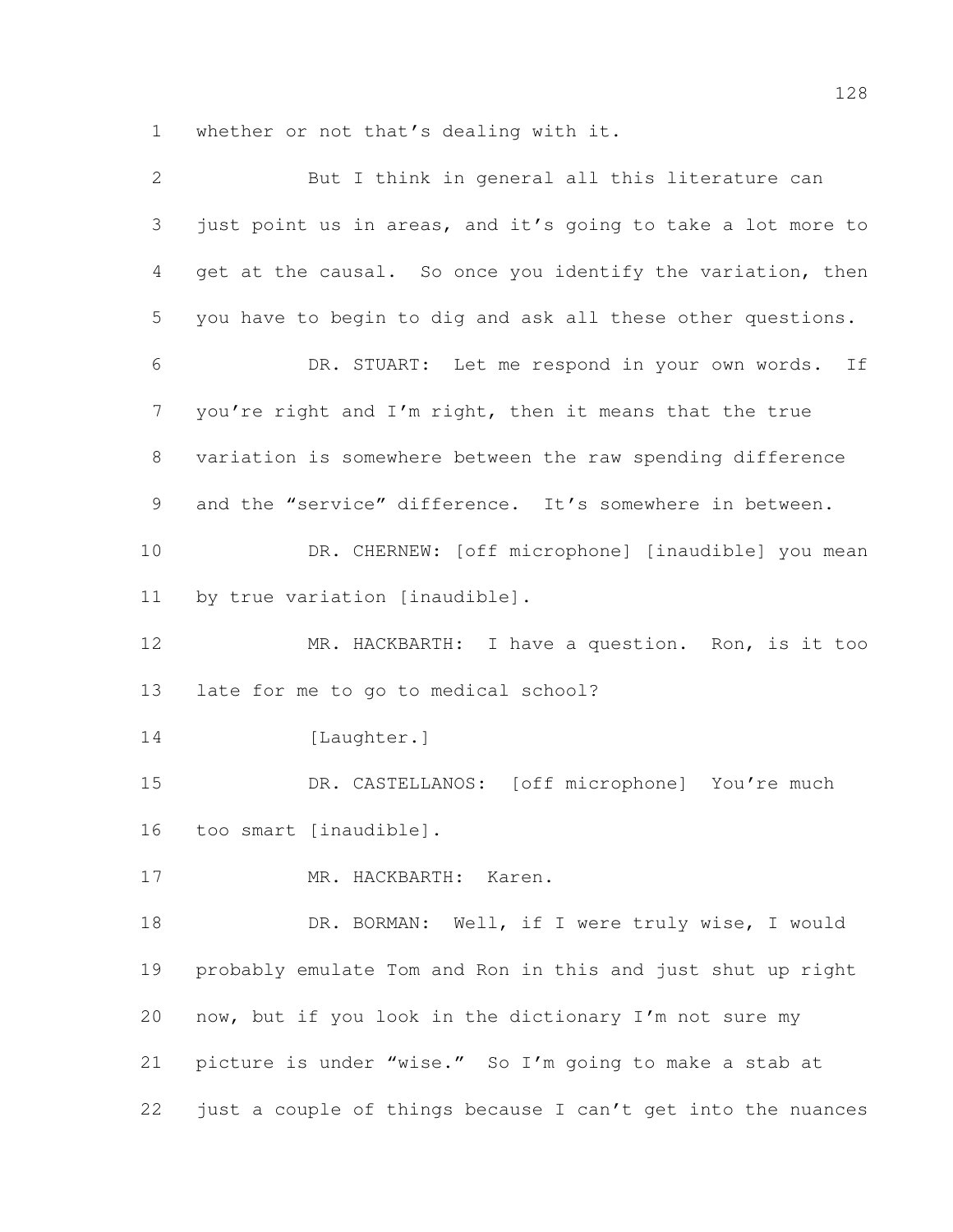that some of you have put into it.

| $\mathcal{L}$ | Some of the things I like and dislike about this,            |
|---------------|--------------------------------------------------------------|
| 3             | from sort of, as Glenn says, at a lay level, just how much   |
| 4             | does this matter and where do we go with it because I have   |
| 5             | been interested in this, and Mark graciously took a fair     |
| 6             | amount of time with me on the phone to help me understand it |
|               | 7 a little bit better.                                       |

8 I think I would disagree, Mike, that the number 9 doesn't matter. I agree with you that maybe the bigger importance is the qualitative piece, but I think the number does matter. And I think the reason the number has mattered is because it has been ballyhooed in such a way as to be the silver bullet that we all wish we had, to be able to afford 14 all the health care we wanted for everybody in the country, 15 whenever we want it, with the highest technology and whatever. And I think it's important to disabuse ourselves of that notion just a little bit.

18 I think Bob's point that if we get part of the way that we do some real good is also very important as maybe the counterpoint. But I think we need to make sure that those things are out there, and I think that's why it is important, to me at least, in understanding this.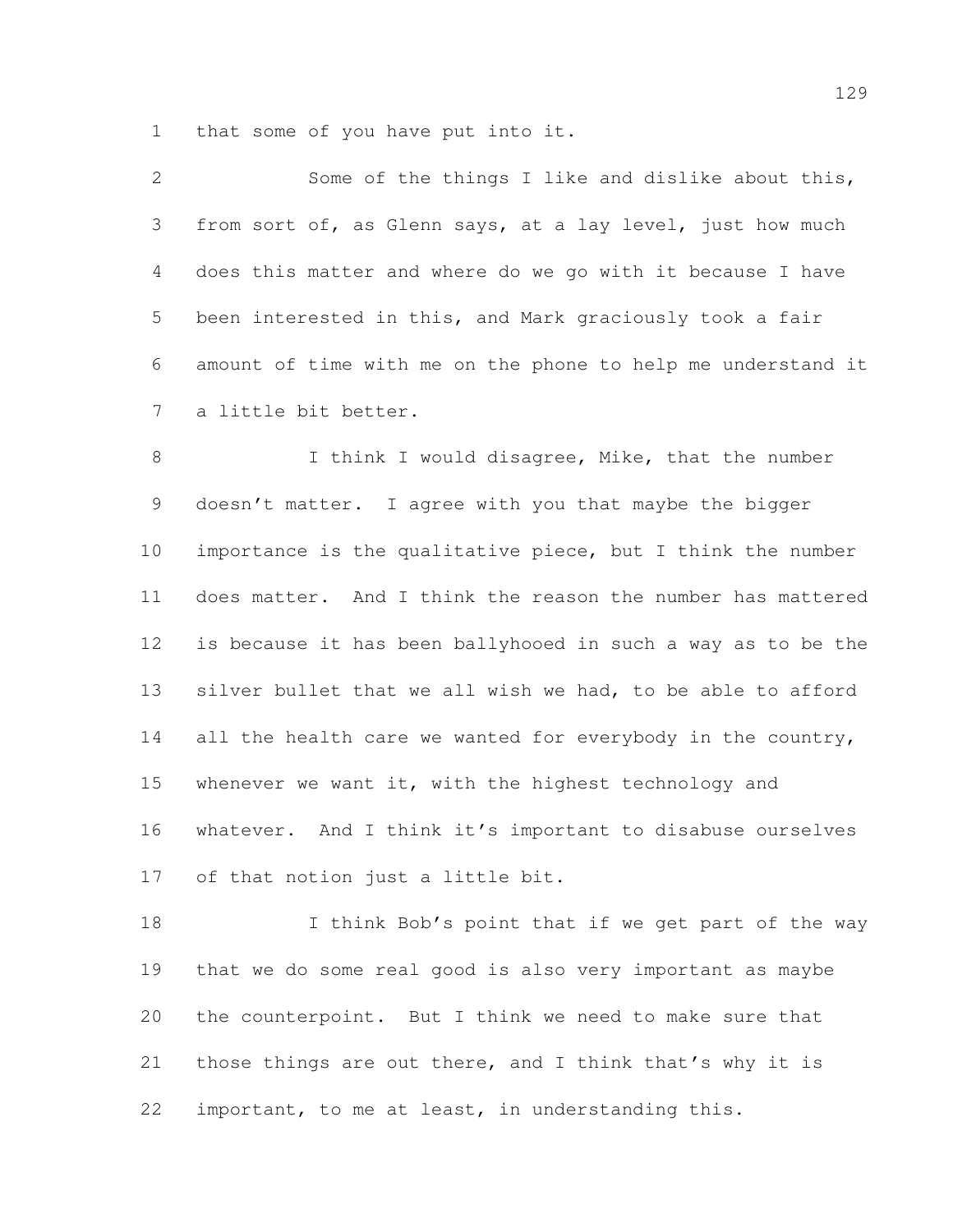Is it 30ish percent versus is it 15 percent? Because to me 30 and 15 there, a factor of 2 there, that does kind of have some -- that's a number I can understand. I don't write checks for \$450 billion, but a factor of 2 I can understand. So I did think it was important that we establish that.

 I have a gut positive feeling about the fact that two very elegant analyses came pretty close. At least in my world, when you try and get the value of a drug or an 10 operation, or whatever it is, and you get some studies that start to come out together, particularly coming from somewhat different directions, it kind of makes you feel 13 good about it, and that maybe it is more valid. And maybe 14 that's just my Statistics 101 failure, but I like that part, and I think we've established that.

16 16 I think there is a question. We have our big toe 17 in the water, and it's clearly proven to be a somewhat piranha-laden water. I just am not sure whether I want my whole body to go in the water now.

 DR. BORMAN: So I do think that we need to be really careful where we take this.

[Laughter.]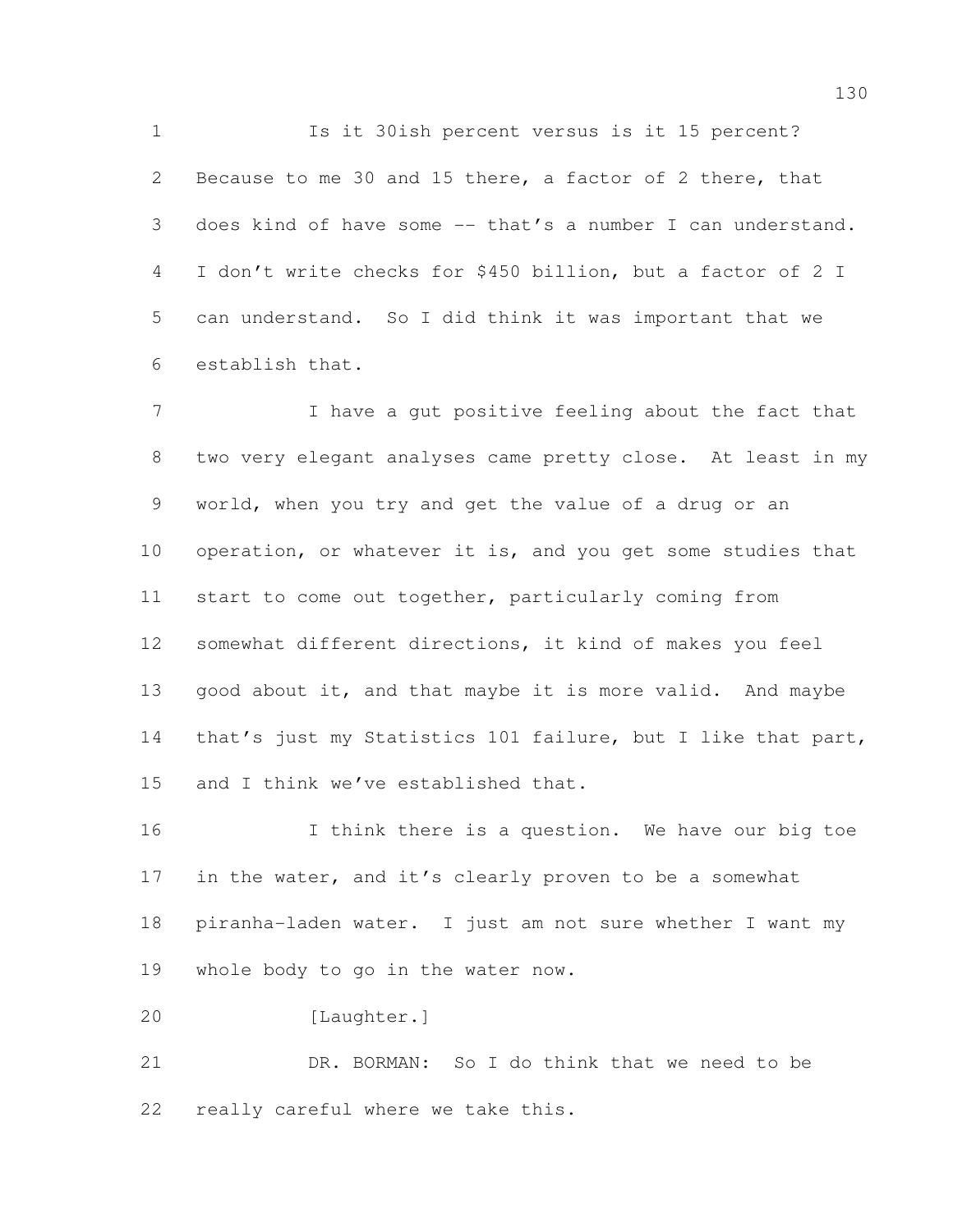1 1 I like Mark's thought about, and it has been echoed by other people, what is it that it tells us about when we take things out. What does it tell us about those, and does it help us to identify the importance those? And maybe those are the places where we can make a difference, and maybe they're not.

 I think there's real danger in getting down to too 8 much detail, for example, if you went on the disease basis. Twenty years ago there was a major hoo-ha in breast cancer treatment about that women were being poorly treated if they weren't absolutely offered breast-conserving surgery, if 12 they were advised to mastectomy or they had a mastectomy, and just the crude rates of who had breast-conserving surgery and who didn't were compared. The implication was certainly quite strong that those who had a mastectomy were bad doctors or getting bad care. When you dug into it in reality, it somewhat related to the distribution of radiation oncologists because in order to get breast conservation you had to get radiation. Otherwise, your outcome was not as good.

 So there is a way. This just gets so context-sensitive, that I'm just concerned that the more detailed we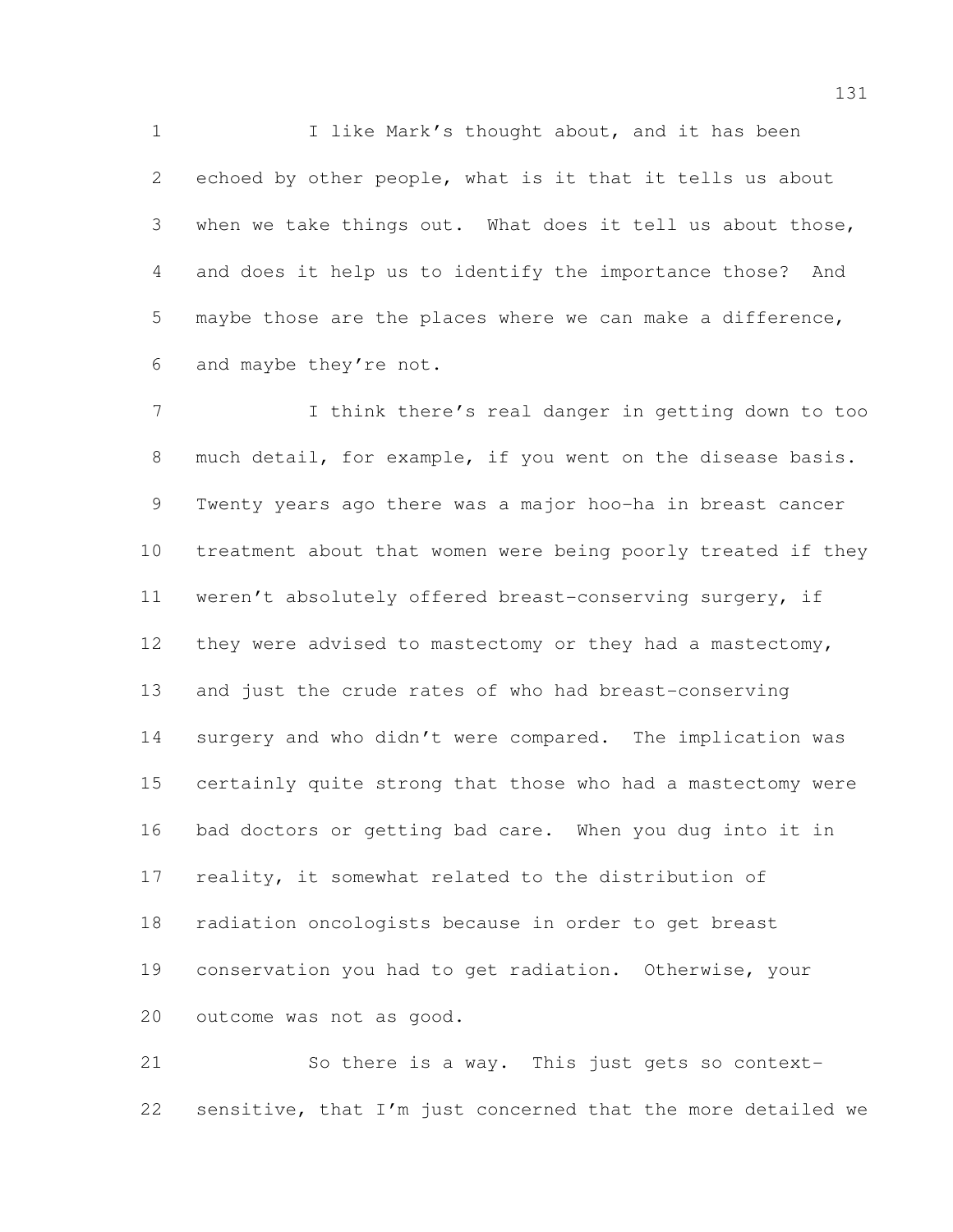get here the more we're going to get hung up in more things we don't understand. And maybe there are some categories that folks like staff, and Mark and Kate and Cori are smart, and Peter, are smart enough to pull out of this. But I just worry that we need to stick maybe to more generalizable things like the policy pieces, and those relate to the qualitative point that I think Mike makes, which is very important. There is variation. The point that Bob makes, that if we do even something about it, it's a good thing, but we need to be careful about how and what we identify as the things to do something about based on these. I also think we need to remember that there are 14 other things flowing along in the river at this point, that if comparative effectiveness moves to where we want it to be, that will be another way at getting some of the 17 variation here that we don't have the power and the smarts to say is right or wrong, like that clinical example I gave you. We're not going to get there through payment, but through comparative effectiveness I think is our opportunity.

Then I think another thing here is what we haven't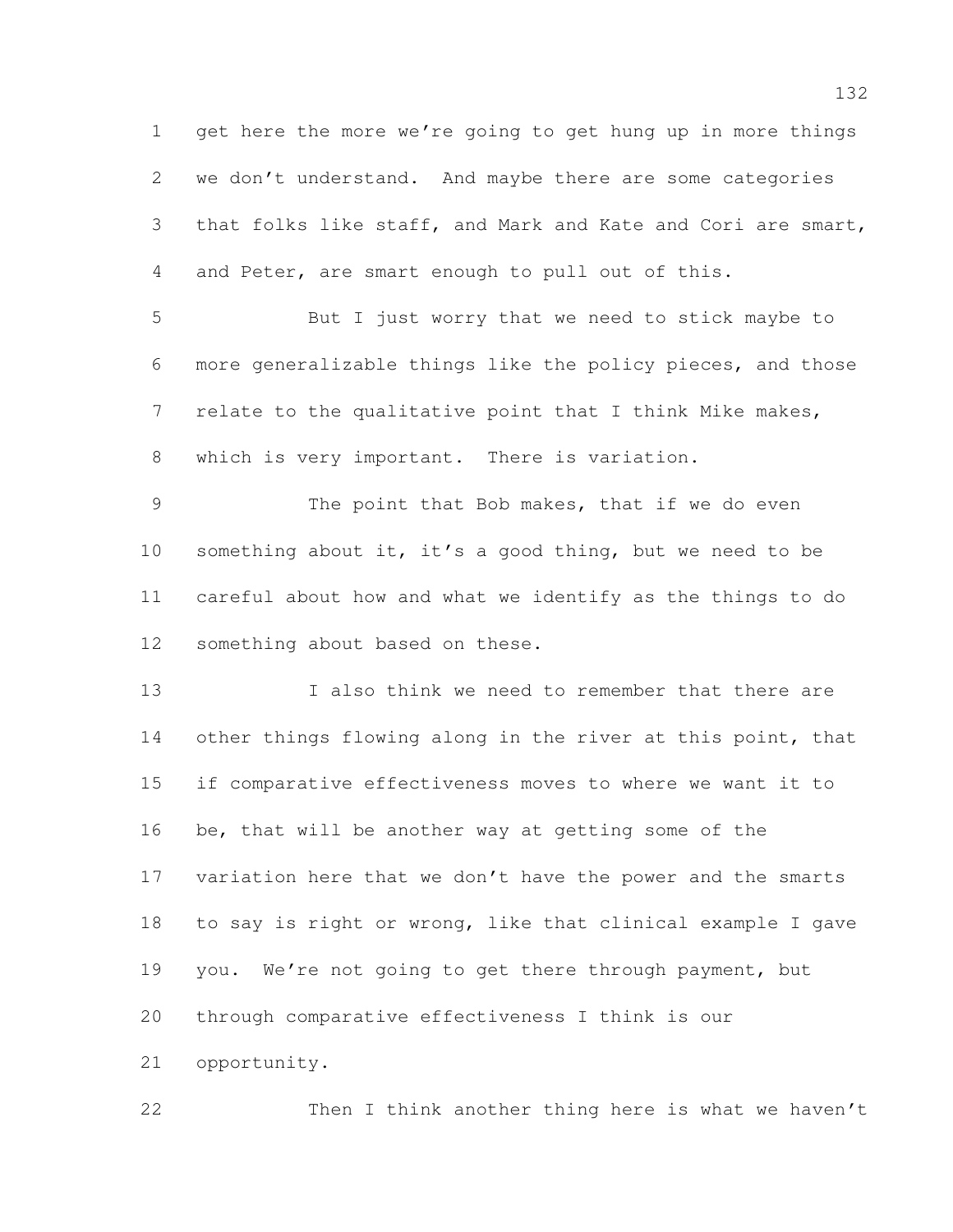talked about. This is all assuming that it's a normative 2 distribution and that the mean is maybe where we want to be, or even the 25th percentile. Remember we're all supposed to be thinking about that efficient provision. So maybe the discussion here is whether we look at it by the silos or the carve-outs, or whatever, that we try and identify.

7 And we've done some prior work at saying what we think are high-performing systems and efficient systems, and to start compare, use that as the matrix or the format or the structure for that comparison because that gets us more goal-oriented, at least in my understanding of this and where we want to go with this.

13 So those are the things I think.

 One other thing that Mark said that I thought was hugely important is every time we do this as we have done, 16 I'm not sure others have always done, is to make a statement about where we think our biases could be and what they would do. As Mark has pointed out, the way we do things is more likely to underestimate than overestimate. But there may in fact be other ways to come at that are more likely to overestimate.

And I think every source in this discussion,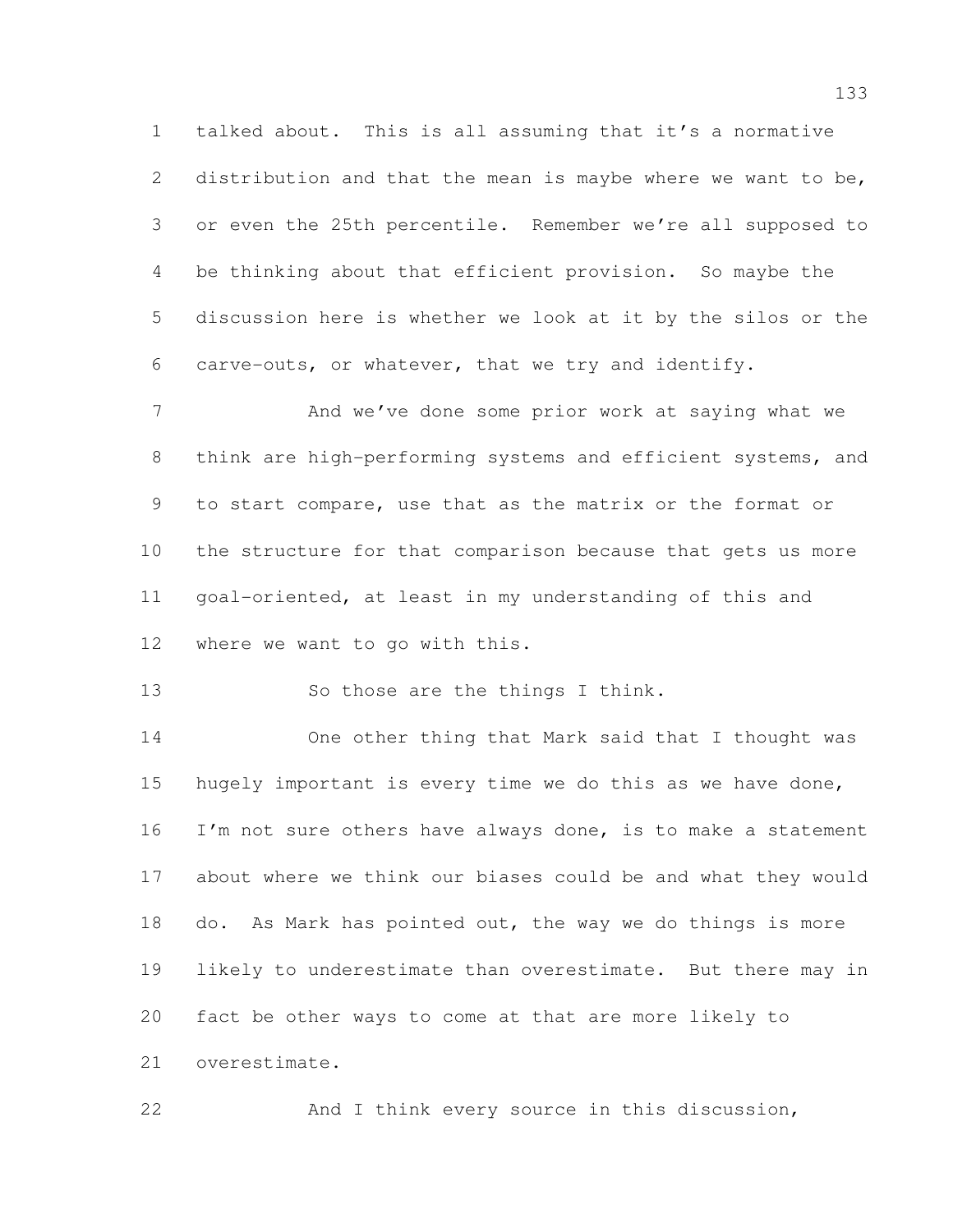whether we invoke it in what we do, should comment on that subject because I think that that is important to the interpretation of this and at least is something that, in my very simplistic economic and statistics level, maybe helps me to figure where are appropriate ways to go. So, just some thoughts on a kind of less detailed level.

7 MR. HACKBARTH: So here's a thought that I have. Listening to all this, only 10 percent of which I understood, it's complicated to use this analysis to identify positive policy prescriptions. You know, here's what you do affirmatively because of this analysis. That's a difficult task.

 Maybe we can make a contribution by saying here are some widely discussed policy ideas based on geographic variation that you wouldn't want to do, sort of rule out things. Even if you can't say here's really what you should do, at least maybe we can say here are some ideas that you really don't want to do because of this analysis. And that might be a contribution even if it's sort of a negative one. MS. BEHROOZI: I was thinking maybe it's just easier to show what it isn't than what it is, kind of like

when MedPAC stripped out the spending factors and showed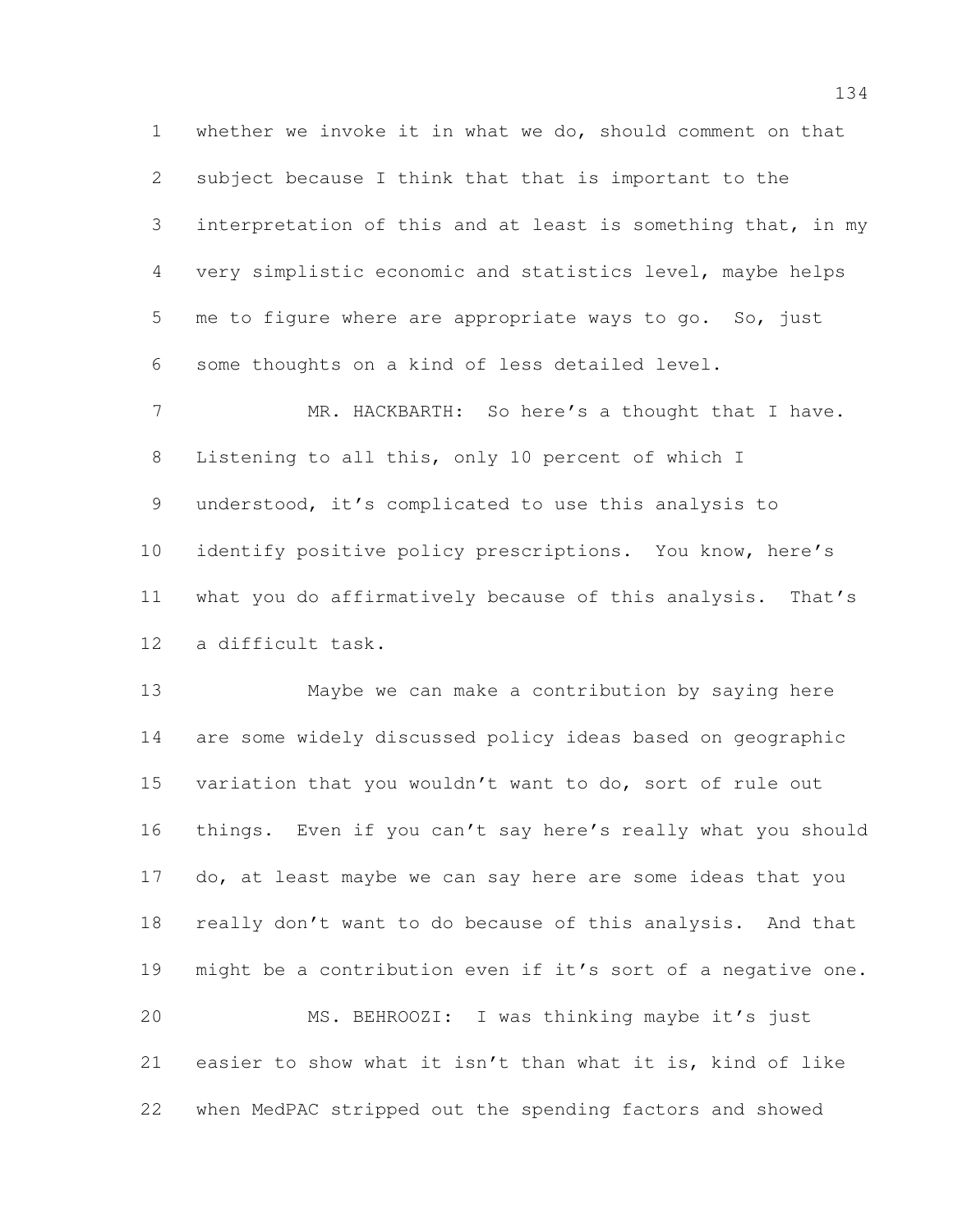service use was different and it wasn't about service use.

| $\mathbf{2}$    | Yes, and that makes me think about outliers. You              |
|-----------------|---------------------------------------------------------------|
| 3               | know, maybe there's a reason to focus more on outliers.<br>We |
| $\overline{4}$  | kind of keep throwing them in sometimes. But maybe that's     |
| 5               | like McAllen, Texas is an outlier when it comes to non-drug   |
| 6               | related spending, and there is some evidence of why that's    |
| $7\phantom{.0}$ | the case -- because of certain entrepreneurial activity,      |
| 8               | maybe by physicians, physician-owned hospitals, those kinds   |
| 9               | of things that we do talk about specifically.                 |
| 10              | Maybe that's a better contribution that we can                |
| 11              | make in home care and hospice and places where you see        |
| 12              | outliers, and you can kind of identify why they're outliers,  |
| 13              | which also relates to the lack of correlation because they    |
| 14              | might be an outlier on one thing and not on anything else.    |
| 15              | So it's not about the overall in that area.                   |
| 16              | MR. HACKBARTH: [off microphone] I was just saying             |
| 17              | thank you.                                                    |
| 18              | [Laughter.]                                                   |
| 19              | MR. HACKBARTH: Let the record show appreciation               |
| 20              | for Shinobu and Dan.                                          |
| 21              | We'll now have our public comment period, and let             |
| 22              | me begin with the ground rules. Please begin by identifying   |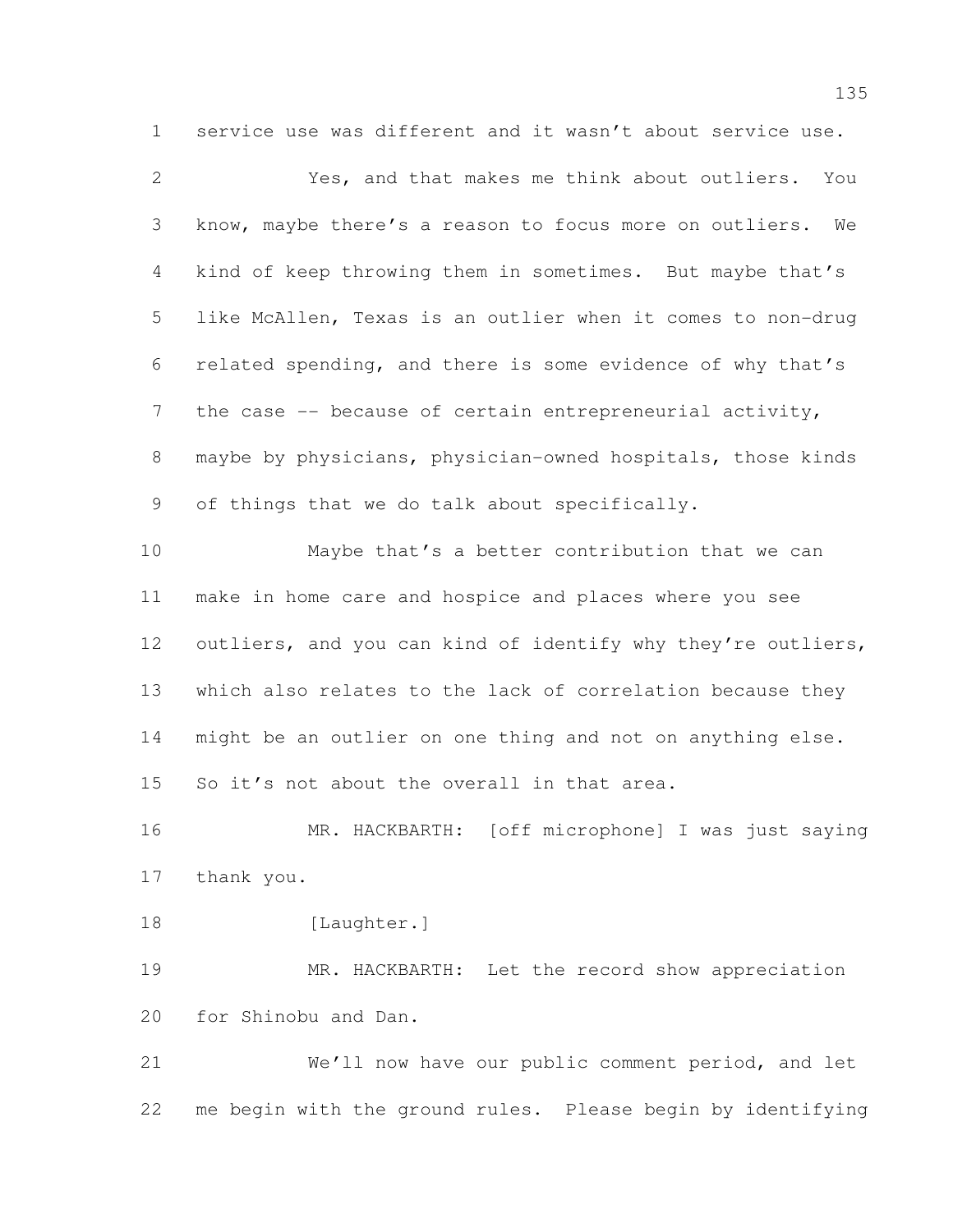yourself and your organization, and limit your comments to no more than two minutes. When the red light comes back on, that will signify the end of two minutes.

 And as always, I would remind people that this isn't your only, or even your best, opportunity to provide input to the Commission. Please use the staff and also our web site as a place to lodge comments.

8 MR. ELLSWORTH: Thank you. Good afternoon. My name is Brian Ellsworth, and I'm speaking on behalf of myself as someone who has been involved in post-acute and long-term care for over 25 years, and had occasion to think a lot about risk adjustment and those issues, and looking very actively at the bundling issue right now.

 Two comments. One, I want to pick up on what Herb Kuhn said about looking at some of the foundational issues, 16 particularly in the SNF and the home health payment systems, 17 and the whole issue of using therapy, amount of therapy to 18 predict use of therapy. It's basically a tautology, and it creates incentives to use it. The more you can figure out and crack that nut and deal with it, the better the bundling outcome will be, as well as your work in the silos on there. It's just a huge conceptual limitation of both of those due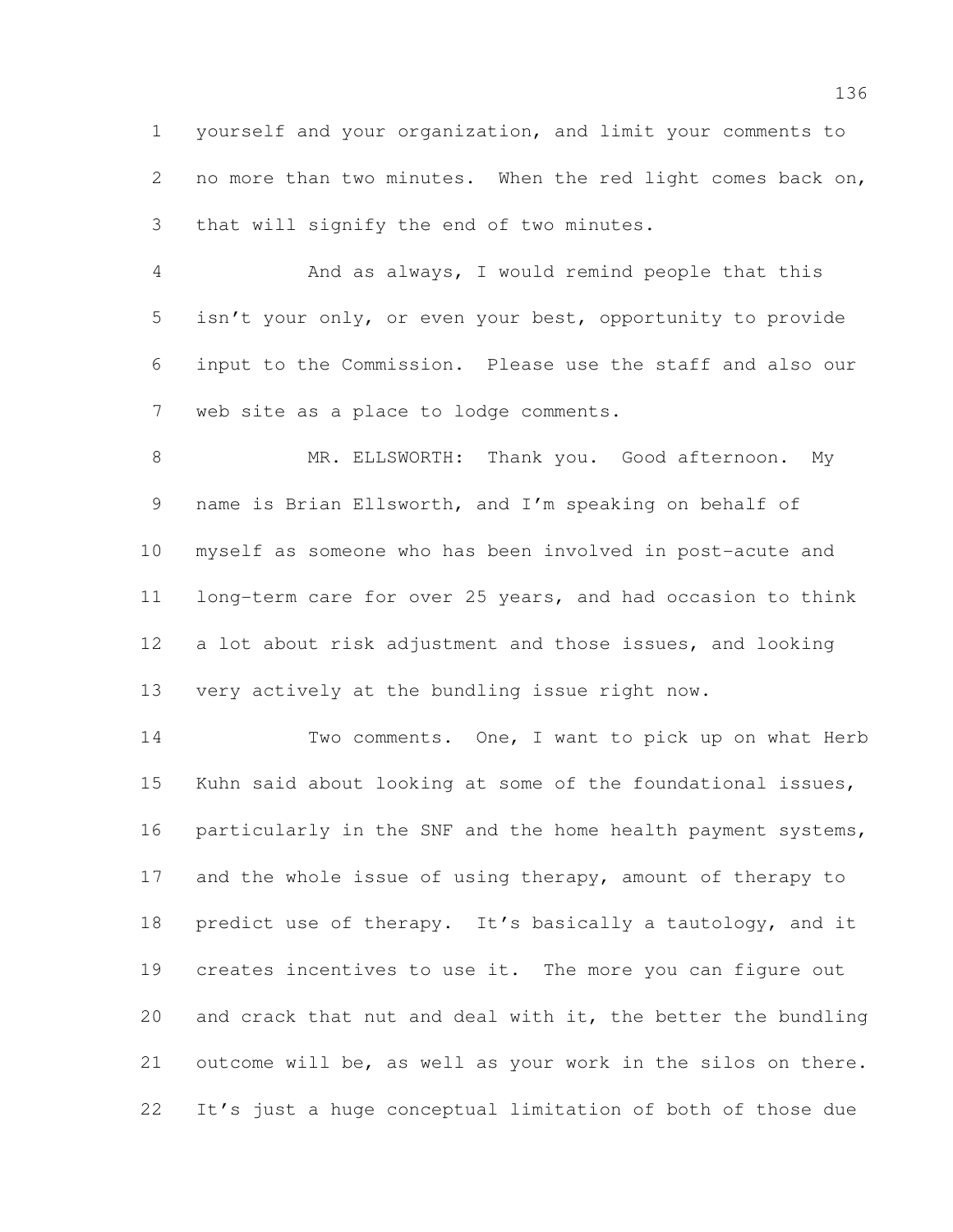payment systems that really kind of evolved as a result of a shortcut and really a way that they didn't have any other way to predict. So I would encourage your work along those lines.

 Secondly, with respect to the risk adjustment itself and the comorbidity of the looking, the examination of comorbidities, there's a real tendency in a lot of the research to kind of bring in one issue at a time. Say a person has a hip fracture. Then you look at okay, they have 10 a hip fracture, and they have diabetes. What's the effect of that?

12 They have a hip fracture, and they have congestive heart failure. What's the effect of that?

 Instead what you need to do is look at the cumulative burden of illness that that person has. Do they have a hip fracture and three other things wrong with them? Do they have a hip fracture and 10 other things wrong with them? You will get a different picture than you will get by looking at those additional issues one at a time.

 And there's a variety of things out there, like the Nursing Severity Index, I think you can look at HCCs and some other stuff and come up with a way to kind of count